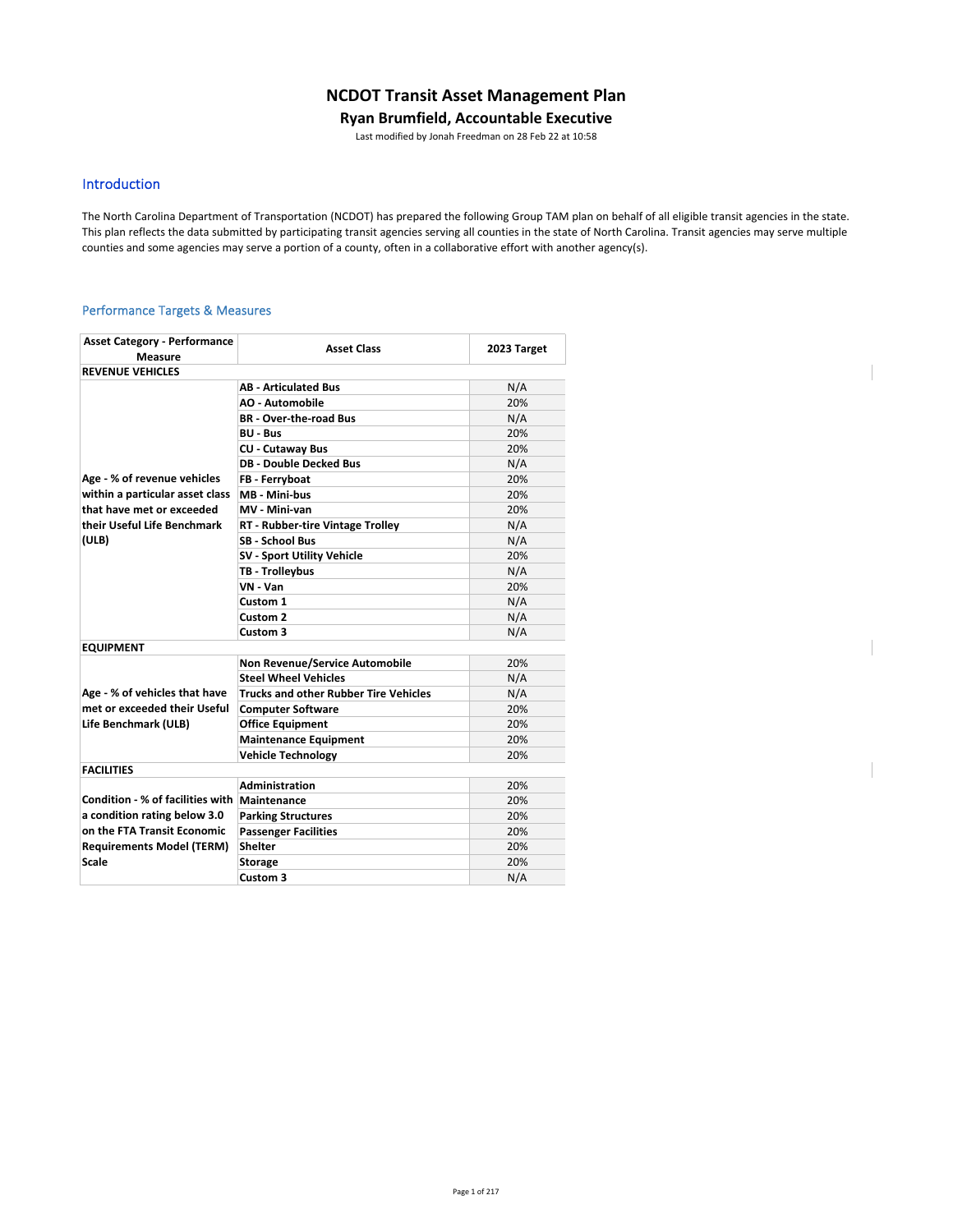#### Capital Asset Inventory

Please see Appendix A (Asset Register) for the asset inventory listing.

### Asset Inventory Summary

| <b>Asset Category</b>                 | <b>Total Number</b> | Avg Age                  | <b>Avg Mileage</b> | <b>Avg Value</b> |  |  |
|---------------------------------------|---------------------|--------------------------|--------------------|------------------|--|--|
| <b>RevenueVehicles</b>                | 1718                | 4.9                      | 95,090             | \$82,457.44      |  |  |
| <b>AB</b> - Articulated Bus           | 0                   |                          |                    |                  |  |  |
| AO - Automobile                       | 3                   | 4.0                      | 75,758             | \$21,391.33      |  |  |
| BR - Over-the-road Bus                | $\mathbf 0$         |                          |                    |                  |  |  |
| $BU - Bus$                            | 87                  | 9.4                      | 284,285            | \$480,821.70     |  |  |
| CU - Cutaway Bus                      | 888                 | 4.3                      | 83,630             | \$67,383.60      |  |  |
| DB - Double Decked Bus                | $\mathbf 0$         | $\overline{\phantom{a}}$ |                    |                  |  |  |
| FB - Ferryboat                        | 1                   | 2.0                      | N/A                | \$804,224.00     |  |  |
| MB - Mini-bus                         | 3                   | 5.0                      | 55,589             | \$63,500.00      |  |  |
| MV - Mini-van                         | 107                 | 5.5                      | 61,055             | \$31,908.89      |  |  |
| RT - Rubber-tire Vintage Trolley      | $\mathbf 0$         |                          |                    |                  |  |  |
| SB - School Bus                       | $\mathbf 0$         |                          |                    |                  |  |  |
| SV - Sport Utility Vehicle            | $\mathbf{1}$        | 3.0                      | 3,247              | \$20,917.00      |  |  |
| TB - Trolleybus                       | $\mathbf 0$         |                          |                    |                  |  |  |
| $VN - Van$                            | 622                 | 4.9                      | 92,163             | \$56,777.69      |  |  |
| Custom 1                              | $\mathbf 0$         | $\blacksquare$           |                    |                  |  |  |
| Custom 2                              | 0                   | $\overline{\phantom{a}}$ | ÷,                 |                  |  |  |
| Custom 3                              | $\Omega$            |                          |                    |                  |  |  |
| Equipment                             | 77                  | 9.4                      | 88,789             | \$52,146.88      |  |  |
| Non Revenue/Service Automobile        | 52                  | 10.1                     | 88,789             | \$27,357.43      |  |  |
| <b>Steel Wheel Vehicles</b>           | $\mathbf 0$         | $\blacksquare$           |                    |                  |  |  |
| Trucks and other Rubber Tire Vehicles | $\mathbf 0$         | $\blacksquare$           |                    |                  |  |  |
| Computer Software                     | $\mathbf{1}$        | 5.0                      | N/A                | \$93,770.00      |  |  |
| <b>Office Equipment</b>               | 3                   | 8.3                      | N/A                | \$89,612.00      |  |  |
| Maintenance Equipment                 | 3                   | 12.3                     | N/A                | \$100,727.83     |  |  |
| Vehicle Technology                    | 18                  | 7.2                      | N/A                | \$107,107.44     |  |  |
| <b>Facilities</b>                     | 173                 | 16.8                     | N/A                | \$1,378,685.54   |  |  |
| Administration                        | 90                  | 18.8                     | N/A                | \$993,068.32     |  |  |
| Maintenance                           | 34                  | 22.2                     | N/A                | \$1,660,536.79   |  |  |
| <b>Parking Structures</b>             | $\overline{2}$      | 4.5                      | N/A                | \$616,760.00     |  |  |
| <b>Passenger Facilities</b>           | 19                  | 8.7                      | N/A                | \$4,671,601.07   |  |  |
| <b>Shelter</b>                        | 24                  | 9.0                      | N/A                | \$8,240.75       |  |  |
| Storage                               | $\overline{2}$      | 9.5                      | N/A                | \$8,921.00       |  |  |
| Custom 3                              | $\mathbf 0$         | ä,                       | N/A                |                  |  |  |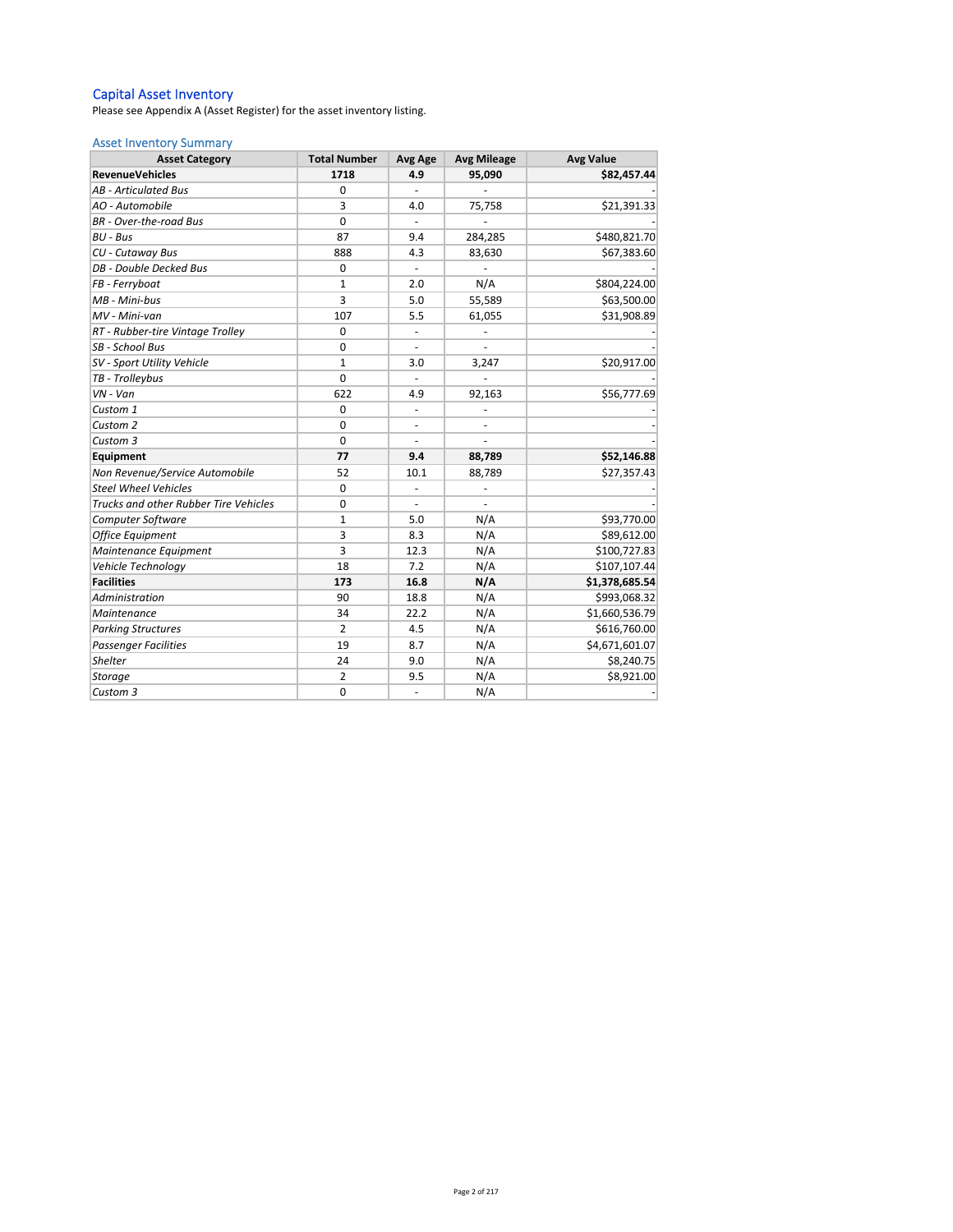### Condition Assessment

Please see Appendix B (Asset Condition Data) for individual asset condition listing.

### Asset Condition Summary

| <b>Asset Category</b>            | <b>Total Number</b> | Avg Age                  | <b>Avg Mileage</b>       | <b>Avg TERM Condition</b> | <b>Avg Value</b> | % At or Past ULB             |
|----------------------------------|---------------------|--------------------------|--------------------------|---------------------------|------------------|------------------------------|
| <b>RevenueVehicles</b>           | 1718                | 4.9                      | 95,090                   | N/A                       | \$82,457.44      | 9%                           |
| <b>AB</b> - Articulated Bus      | 0                   | $\sim$                   |                          | N/A                       |                  |                              |
| AO - Automobile                  | 3                   | 4.0                      | 75,758                   | N/A                       | \$21,391.33      | 0%                           |
| <b>BR</b> - Over-the-road Bus    | 0                   |                          |                          | N/A                       |                  |                              |
| BU - Bus                         | 87                  | 9.4                      | 284,285                  | N/A                       | \$480,821.70     | 26%                          |
| CU - Cutaway Bus                 | 888                 | 4.3                      | 83,630                   | N/A                       | \$67,383.60      | 4%                           |
| DB - Double Decked Bus           | 0                   | $\blacksquare$           |                          | N/A                       |                  | $\bar{a}$                    |
| FB - Ferryboat                   | $\mathbf{1}$        | 2.0                      | N/A                      | N/A                       | \$804,224.00     | 0%                           |
| MB - Mini-bus                    | 3                   | 5.0                      | 55,589                   | N/A                       | \$63,500.00      | 0%                           |
| MV - Mini-van                    | 107                 | 5.5                      | 61,055                   | N/A                       | \$31,908.89      | 22%                          |
| RT - Rubber-tire Vintage Trolley | 0                   | $\overline{\phantom{a}}$ | ÷,                       | N/A                       |                  | $\overline{\phantom{a}}$     |
| SB - School Bus                  | $\mathbf 0$         | $\blacksquare$           | ä,                       | N/A                       |                  |                              |
| SV - Sport Utility Vehicle       | 1                   | 3.0                      | 3,247                    | N/A                       | \$20,917.00      | 0%                           |
| TB - Trolleybus                  | 0                   |                          |                          | N/A                       |                  |                              |
| $VN - Van$                       | 622                 | 4.9                      | 92,163                   | N/A                       | \$56,777.69      | 13%                          |
| Custom 1                         | 0                   | $\overline{\phantom{a}}$ | ÷,                       | N/A                       |                  |                              |
| Custom 2                         | 0                   | $\overline{\phantom{a}}$ | $\overline{\phantom{a}}$ | N/A                       |                  | $\qquad \qquad \blacksquare$ |
| Custom 3                         | $\mathbf 0$         | $\blacksquare$           | ä,                       | N/A                       |                  |                              |
| Equipment                        | 77                  | 9.4                      | 88,789                   | N/A                       | \$52,146.88      | 52%                          |
| Non Revenue/Service Automobile   | 52                  | 10.1                     | 88,789                   | N/A                       | \$27,357.43      | 63%                          |
| <b>Steel Wheel Vehicles</b>      | 0                   |                          |                          | N/A                       |                  |                              |
| Computer Software                | $\mathbf{1}$        | 5.0                      | N/A                      | N/A                       | \$93,770.00      | 0%                           |
| <b>Office Equipment</b>          | 3                   | 8.3                      | N/A                      | N/A                       | \$89,612.00      | 33%                          |
| Maintenance Equipment            | 3                   | 12.3                     | N/A                      | N/A                       | \$100,727.83     | 0%                           |
| Vehicle Technology               | 18                  | 7.2                      | N/A                      | N/A                       | \$107,107.44     | 33%                          |
| <b>Facilities</b>                | 173                 | 16.8                     | N/A                      | 3.9                       | \$1,346,808.41   | N/A                          |
| Administration                   | 90                  | 18.8                     | N/A                      | 3.8                       | \$993,068.32     | N/A                          |
| Maintenance                      | 34                  | 22.2                     | N/A                      | 3.8                       | \$1,660,536.79   | N/A                          |
| <b>Parking Structures</b>        | $\overline{2}$      | 4.5                      | N/A                      | 5.0                       | \$616,760.00     | N/A                          |
| <b>Passenger Facilities</b>      | 19                  | 8.7                      | N/A                      | 4.1                       | \$3,688,106.11   | N/A                          |
| Shelter                          | 24                  | 9.0                      | N/A                      | 4.5                       | \$8,240.75       | N/A                          |
| <b>Storage</b>                   | $\overline{2}$      | 9.5                      | N/A                      | 4.5                       | \$8,921.00       | N/A                          |
| Custom 3                         | $\mathbf 0$         | $\frac{1}{2}$            | N/A                      | $\overline{\phantom{a}}$  |                  | N/A                          |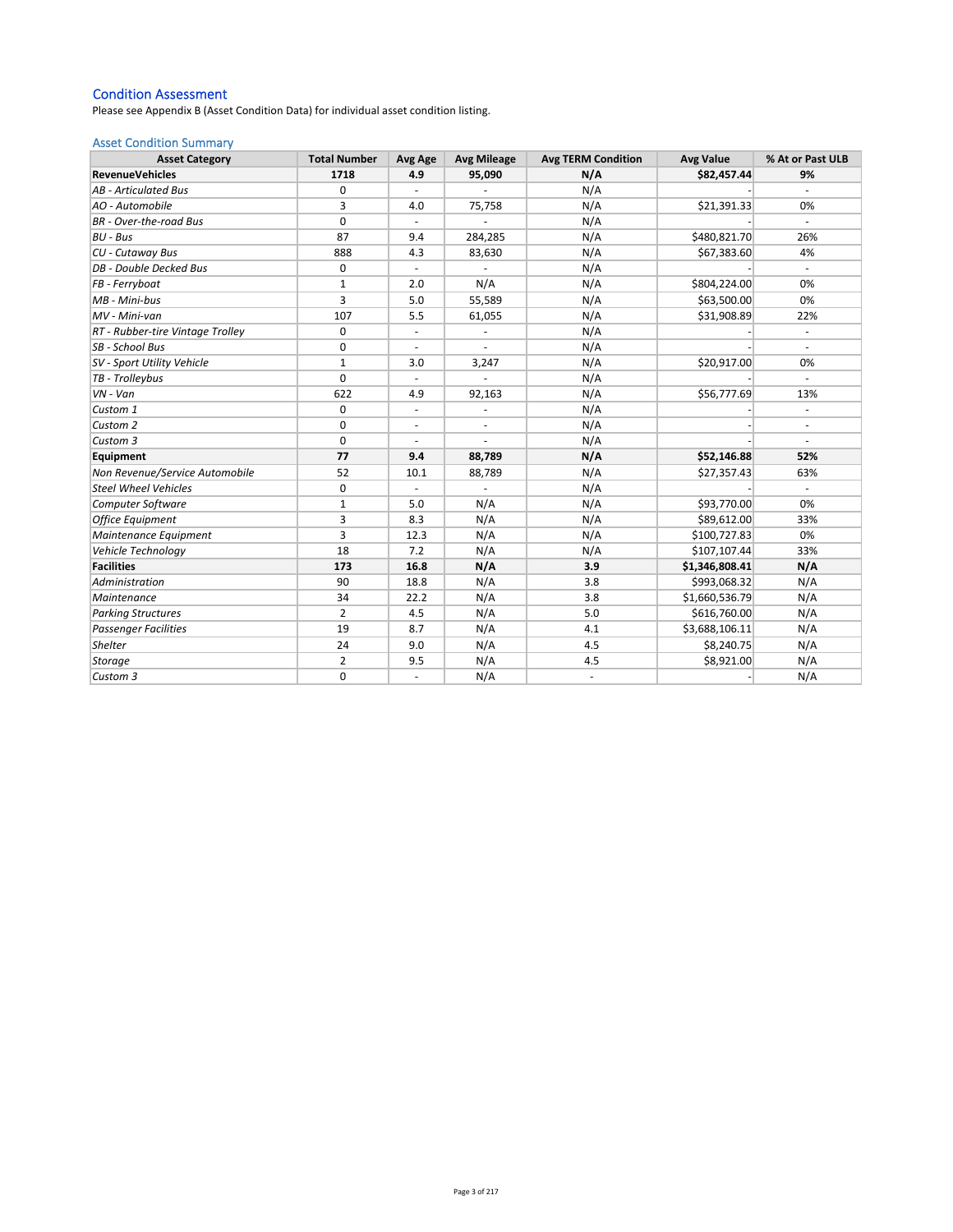# Decision Support

## Investment Prioritization

Vehicle investment prioritization is administered using the Vehicle Replacement Schedule. This plan shows each agency's NCDOT funded vehicles and calculates based on the spare ratio, the number of vehicles that agency is eligible to replace each year. The tool also calculates the number of vehicles that an MPO will be responsible for funding in the upcoming fiscal year. The Capital Replacement Plan is then created based on each system's vehicle replacement schedule and every vehicle for every system is given a projected replacement year.

## Decision Support Tools

The following tools are used in making investment decisions:

| Process/Tool                                        | <b>Brief Description</b>                                                                                                                                                                                                      |
|-----------------------------------------------------|-------------------------------------------------------------------------------------------------------------------------------------------------------------------------------------------------------------------------------|
| <b>STI</b>                                          | Used for Facility Prioritization                                                                                                                                                                                              |
| Vehicle Replacement Schedule                        | Used to project vehicle replacement and useful life based on the spare ratio of<br>the agency.                                                                                                                                |
| NCDOT Vehicle Inventory                             | Database of NCDOT titled vehicles used to track replacement eligibility and<br>vehicles pending replacement                                                                                                                   |
| <b>TERM Scale Condition Worksheet</b>               | Worksheet created as an appendix to the TAM Inventory used to assess the<br>TERM Scale Condition of all facilities used in the provision of transit within the<br>NCDOT Group TAM Plan.                                       |
| TAM Inventory                                       | Excel-based inventory tool used to collect all of the asset data necessary to<br>complete this template including some information that was not necessary in<br>that process.                                                 |
| <b>EAM Asset Management Software</b><br>(AssetWorks | Web-based asset maintenance software used to track vehicle mileages and<br>preventative maintenance services. Data from this software was used to<br>populate the vehicle mileages in the TAM Inventory and the TAM Template. |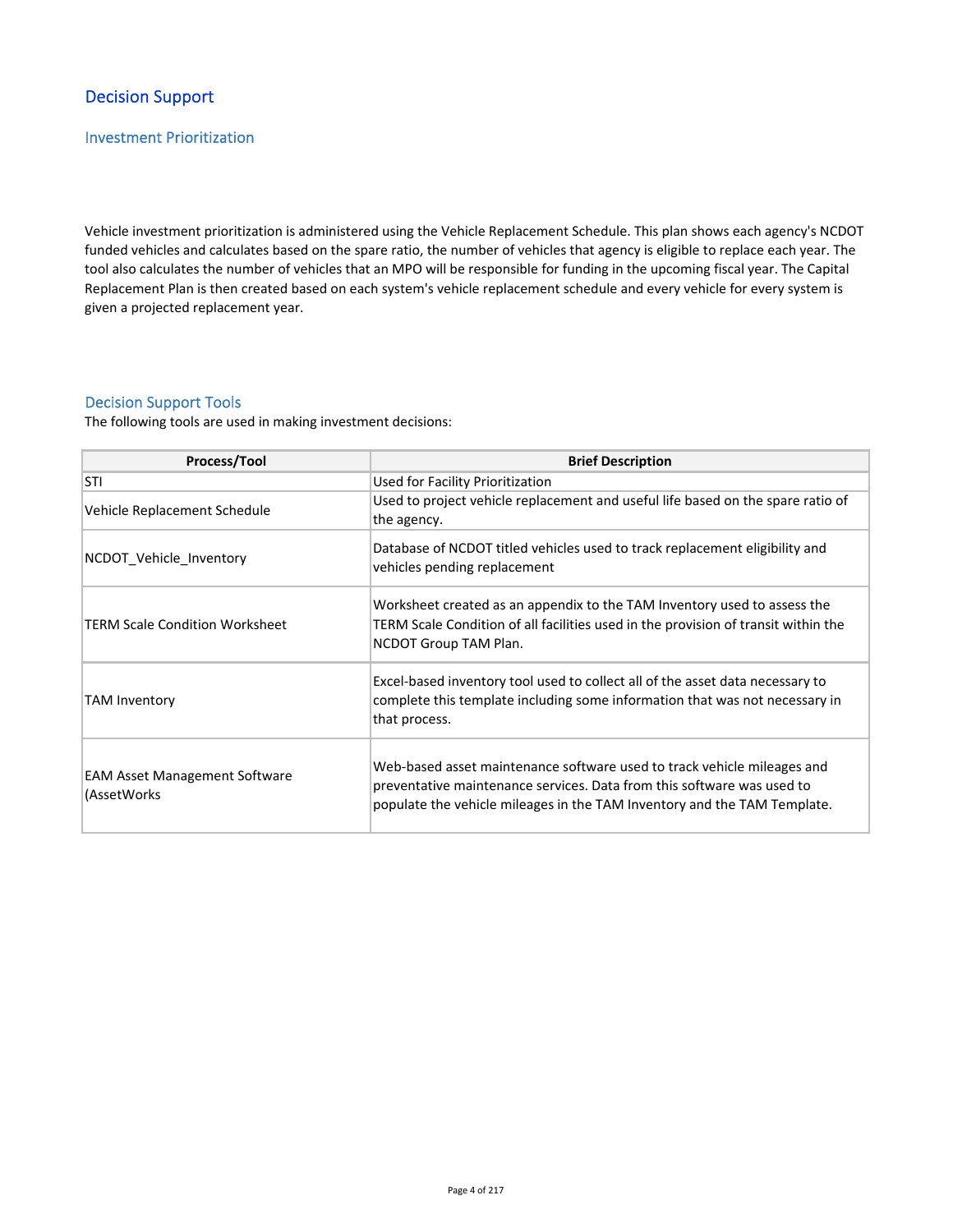# Investment Prioritization

The list of prioritized investment projects is provided in Appendix C.

## Appendices

| <b>Appendix A</b>  | <b>Asset Register</b>                          |
|--------------------|------------------------------------------------|
| <b>Appendix B1</b> | Revenue Vehicle (Rolling Stock) Condition Data |
| <b>Appendix B2</b> | <b>Equipment Condition Data</b>                |
| <b>Appendix B3</b> | <b>Facilities Condition Data</b>               |
| Appendix C         | Proposed Investment Project List               |
| <b>Appendix D</b>  | Fleet Replacement Module Output                |

## Group Plan Contributors:

| <b>Agency Name</b>                                | <b>Accountable Executive</b>           |
|---------------------------------------------------|----------------------------------------|
| <b>Alamance County Transportation Authority</b>   | Peter Murphy                           |
| Albemarle Regional Health Services                | <b>Herb Mullen</b>                     |
| <b>Alleghany County</b>                           | <b>Tiffany Boyer</b>                   |
| <b>Anson County</b>                               | Tanya B Byrd                           |
| AppaICART                                         | Craig Hughes                           |
| Ashe County Transportation Authority, Inc.        | Amanda Roten                           |
| Avery County Transportation Authority             | Deborah Smith                          |
| Beaufort County Developmental Center Inc.         | Elena G. Cameron                       |
| <b>Bladen County</b>                              | Kent Porter                            |
| Brunswick Transit System, Inc.                    | Yvonne Hatcher                         |
| <b>Buncombe County</b>                            | Nathan Pennington                      |
| <b>BURLINGTON</b>                                 | John Andoh                             |
| Cabarrus County                                   | Robert Bushey                          |
| <b>Carteret County</b>                            | Randy Cantor                           |
| <b>Craven County</b>                              | Kelly Walker                           |
| CARY                                              | Kelly A. Blazey, Transit Administrator |
| Caswell County                                    | Melissa Williamson                     |
| <b>Chatham Transit Network</b>                    | Anna Testerman                         |
| Cherokee County                                   | Jennifer West                          |
| Choanoke Public Transportation Authority          | Pamela Perry                           |
| City of Rocky Mount                               | <b>Todd Gardner</b>                    |
| Clay County                                       | Marie Gunther                          |
| Transportation Administration of Cleveland County | Stephanie Costner                      |
| <b>Columbus County</b>                            | Joy Jacobs                             |
| CONCORD/KANNAPOLIS                                | L.J. Weslowski                         |
| <b>Cumberland County</b>                          | Ifetayo Farrakhan                      |
| Dare County                                       | Radcliff Hester                        |
| Davidson County                                   | Richard M. Jones, Jr.                  |
| <b>Duplin County</b>                              | Angel Venecia                          |
| <b>Gaston County</b>                              | Twanna Littlejohn                      |
| <b>GASTONIA</b>                                   | Vincent Wong                           |
| <b>Gates County</b>                               | Patrice Taylor-Lassiter                |
| Goldsboro-Wayne Transportation Authority          | Don Willis                             |
| <b>Graham County</b>                              | Juanita Colvard                        |
| <b>Greene County</b>                              | Misty Chase                            |
| <b>GREENVILLE</b>                                 | <b>Ryan Mayers</b>                     |
| <b>Guilford County</b>                            | Irma Zimmerman                         |
| <b>Harnett County</b>                             | Larry Smith                            |
| <b>Hoke County</b>                                | Nancy Thornton                         |
| Hyde/Tyrrell                                      | <b>Beverly Paul</b>                    |
| <b>Iredell County</b>                             | <b>Bradley Johnson</b>                 |
| Jackson County                                    | Norma L. Taylor                        |
| <b>JACKSONVILLE</b>                               | <b>Anthony Prinz</b>                   |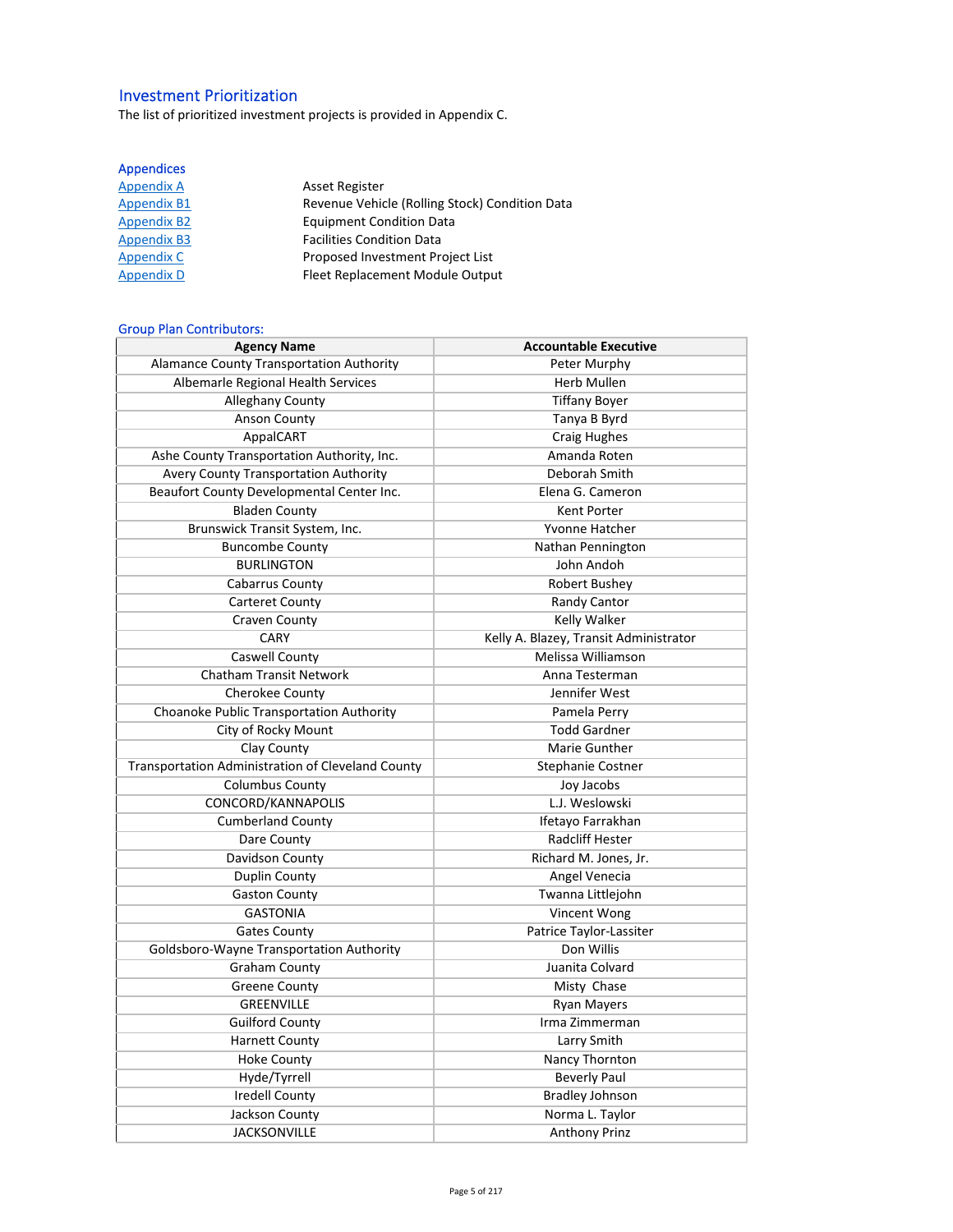| Johnston County Council on Aging, Inc.             | <b>Neal Davis</b>             |
|----------------------------------------------------|-------------------------------|
| Kerr Area Transportation Authority                 | Irene Johnson                 |
| Lee County                                         | Debbie Davidson               |
| Lenoir County                                      | Angela Greene                 |
| <b>Lincoln County</b>                              | Kristal Ford                  |
| <b>Macon County</b>                                | Kim Angel                     |
| <b>Madison County Transportation Authority</b>     | Daniel Metcalf                |
| <b>Martin County</b>                               | Angela Ellis                  |
| McDowell County Transportation Planning Bd Inc.    | Jason Hollifield              |
| Mecklenburg County                                 | Masie Jones                   |
| Mitchell County Transportation Authority           | Sheila Blalock                |
| Moore County                                       | Sonia J. Biggs                |
| Mountain Projects Inc.                             | Si Simmons                    |
| Ocracoke Passenger Ferry                           | Catherine Peele               |
| Ocracoke Tram                                      | Sara Brown Teaster            |
| <b>Orange County</b>                               | Theo Letman                   |
| Onslow United Transit System, Inc.                 | Carol H Long                  |
| Pender Adult Services Inc.                         | James R. Longenbach           |
| Person County                                      | <b>Kurt Neufang</b>           |
| Pitt County/Pitt Area Transit System               | <b>Charles Cameron Coburn</b> |
| Polk County Transportation Authority               | Joshua Kennedy                |
| Randolph County Senior Adults Assoc. Inc.          | Tawanna M. Williams           |
| Richmond Interagency Transportation, Inc.          | James Neel Peacock            |
| Robeson County                                     | <b>SHARON ROBINSON</b>        |
|                                                    |                               |
| Rockingham County Council on Aging Inc.            | Meggan Odll                   |
| Rowan County                                       | Valerie S. Steele             |
| <b>Rutherford County</b>                           | <b>Kerry Giles</b>            |
| SALISBURY                                          | Rodney L. Harrison            |
| Sampson County                                     | <b>Rosemarie Oates</b>        |
| <b>Scotland County</b>                             | April Snead                   |
| <b>Stanly County</b>                               | Randy H. Shank                |
| Swain County Focal Point on Aging Inc.             | Marlene Vinson                |
| Transylvania County                                | April L Alm                   |
| <b>Union County</b>                                | <b>Theresa Torres</b>         |
| <b>Wake County</b>                                 | Anita Davis                   |
| <b>Washington County</b>                           | Lynn Swett                    |
| Western Carolina Community Action Inc.             | Jeff Roper                    |
| <b>Wilkes Transportation Authority</b>             | Michael Johnson               |
| <b>Wilson City</b>                                 | Gronna Jones                  |
| <b>Wilson County</b>                               | James Digss                   |
| <b>WPRTA</b>                                       | Jeff Blalock                  |
| <b>Yancey County Transportation Authority</b>      | <b>Michael Harris</b>         |
| Yadkin Valley Economic Development District Inc.   | Jeff Cockerham                |
| <b>Eligible Group TAM Plan Agencies Opting Out</b> |                               |
| If you are a Group TAM Plan Sponsor, please list   |                               |
| <b>Agency Name</b>                                 | Respondent                    |
| Asheville (ART)                                    | Kimille N. Miller             |
| Greensboro                                         | Gray Johnston                 |
| High Point                                         | Angela Wynes                  |
| GoRaleigh                                          | Cyrstal Odum                  |
| <b>WAVE Transit</b>                                | Megan Matheny                 |
| Fayetteville                                       | Tyffany L. Neal               |
| Durham City                                        | Pierre Osei-Owusu             |
| <b>Chapel Hill Transit</b>                         | In-eligible (>100 vehicles)   |
| Charlotte                                          | In-eligible (>100 vehicles)   |
| GoTriangle                                         | In-eligible (>100 vehicles)   |
| Piedmont Regional Transit Authority                | In-eligible (>100 vehicles)   |
| Winston-Salem Transportation Authority             | Tomeka Cockerham              |
|                                                    |                               |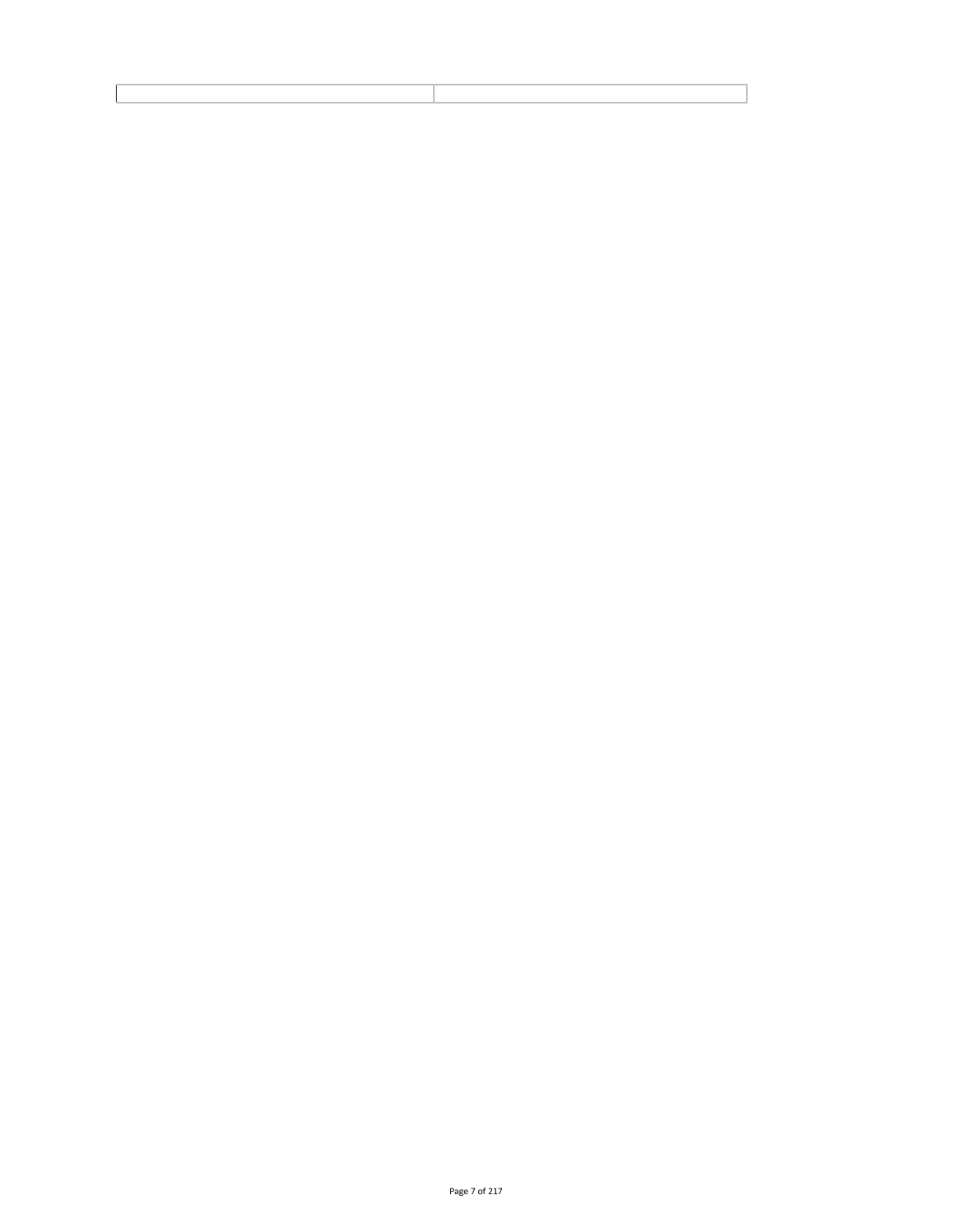#### Appendix A: Asset Register

| <b>Asset Category</b> | <b>Asset Class</b>                | <b>Asset Name</b>                        | Make         | Model                            | Count | ID/Serial No.       | <b>Asset Owner</b>                                     | <b>Acquisition</b><br>Year | Vehicle<br><b>Mileage</b> | Replacement<br>Cost/Value |
|-----------------------|-----------------------------------|------------------------------------------|--------------|----------------------------------|-------|---------------------|--------------------------------------------------------|----------------------------|---------------------------|---------------------------|
| Equipment             | Computer Software                 | 75_Scheduling Software                   | N/A          | <b>Scheduling Software</b>       |       | 1 75 GRAHA-SW-1     | <b>Graham County</b>                                   | 2017 N/A                   |                           | \$93,770.00               |
| Equipment             | Maintenance Equipment             | 221 AUTOMATIC BUS<br><b>WASH</b>         | N/A          | AUTOMATIC BUS WASH               |       | 1 221 TN0133        | GREENVILLE                                             | 2012 N/A                   |                           | \$90,000.00               |
| Equipment             | Maintenance Equipment             | 221_MOBILE LIFTS                         | N/A          | <b>MOBILE LIFTS</b>              |       | 1221_TN0130         | GREENVILLE                                             | 2005 N/A                   |                           | \$139,687.00              |
| Equipment             | Maintenance Equipment             | 227_Rotary in-ground<br>Scissor Lift     | N/A          | Rotary in-ground Scissor<br>Lift |       | 1227 XSW1200001     | <b>JACKSONVILLE</b>                                    | 2012 N/A                   |                           | \$72,496.48               |
| Equipment             | Non Revenue/Service<br>Automobile | 109 admin. vehicle                       | Dodge        | admin. vehicle                   |       | 1 1D3HV18P99S766538 | <b>Lincoln County</b>                                  | 2009                       | 172,420                   | \$28,000.00               |
| Equipment             | Non Revenue/Service<br>Automobile | 11 2014 Administrative<br>Van            | Dodge        | 2014 Administrative Van          |       | 13C4PDDBG9ET231607  | <b>Avery County</b><br><b>Transportation Authority</b> | 2014                       | 162,440                   | \$25,000.00               |
| Equipment             | Non Revenue/Service<br>Automobile | 119_Service Vehicle                      | <b>FORD</b>  | Service Vehicle                  |       | 1 1FDGF4GT4CEB62415 | Mecklenburg County                                     | 2009                       |                           | \$40,000.00               |
| Equipment             | Non Revenue/Service<br>Automobile | 145 Chevrolet Trailblazer Chevrolet      |              | <b>Chevrolet Trailblazer</b>     |       | 1 1GNDT13S472222946 | Person County                                          | 2007                       | 30,568                    | \$3,500.00                |
| Equipment             | Non Revenue/Service<br>Automobile | 151 Admin Vehicle-<br>Dodge              | Dodge        | Admin Vehicle-Dodge              |       | 12D4RN4DE8AR487531  | Randolph County Senior<br>Adults Assoc. Inc.           | 2010                       | 150,542                   | \$2,000.00                |
| Equipment             | Non Revenue/Service<br>Automobile | 157_Sienna                               | Toyota       | Sienna                           |       | 1 5TDKK4CC1AJ341007 | Rockingham County<br>Council on Aging Inc.             | 2010                       | 207,091                   | \$22,450.00               |
| Equipment             | Non Revenue/Service<br>Automobile | 157_Sienna                               | Toyota       | Sienna                           |       | 1 5TDYK4CC0AS300596 | Rockingham County<br>Council on Aging Inc.             | 2010                       | 157,281                   | \$18,056.00               |
| Equipment             | Non Revenue/Service<br>Automobile | 167 Service Vehicle                      | <b>INTL</b>  | Service Vehicle                  |       | 1 1HVBDAAN5WH562980 | <b>Stanly County</b>                                   | 1998                       | 72,480                    | \$40,000.00               |
| Equipment             | Non Revenue/Service<br>Automobile | 167 Shop Truck                           | Chevrolet    | Shop Truck                       |       | 1 1GCC5299288209175 | <b>Stanly County</b>                                   | 2008                       | 132,950                   | \$1,800.00                |
| Equipment             | Non Revenue/Service<br>Automobile | 185 RAM 2500                             | Dodge        | <b>RAM 2500</b>                  |       | 13C6UR5CL2JG136774  | Kerr Area Transportation<br>Authority                  | 2018                       | 135,784                   | \$30,000.00               |
| Equipment             | Non Revenue/Service<br>Automobile | 185 Service Vehicle                      | <b>FORD</b>  | Service Vehicle                  |       | 1 NM0LS7BNXBT057149 | Kerr Area Transportation<br>Authority                  | 2001                       | 86,052                    | \$40,000.00               |
| Equipment             | Non Revenue/Service<br>Automobile | 189 Service Vehicle                      | <b>CHEV</b>  | Service Vehicle                  |       | 1 1GBJK39U46E197566 | AppalCART                                              | 2006                       | 55,404                    | \$40,000.00               |
| Equipment             | Non Revenue/Service<br>Automobile | 189_Service Vehicle                      | <b>FORD</b>  | Service Vehicle                  |       | 1 1FTFW1E58MKD26691 | AppalCART                                              | 2021                       | 438                       | \$40,000.00               |
| Equipment             | Non Revenue/Service<br>Automobile | 209_Ford Explorer                        | Ford         | Ford Explorer                    |       | 1 1FM5K8B80HGA04288 | CONCORD/KANNAPOLIS                                     | 2016                       | 19,438                    | \$28,568.00               |
| Equipment             | Non Revenue/Service<br>Automobile | 209_Ford F-250 SC XL<br>pickup           | Ford         | Ford F-250 SC XL pickup          |       | 1 1FD7X2A63LED78776 | CONCORD/KANNAPOLIS                                     | 2020                       | 4,011                     | \$25,643.00               |
| Equipment             | Non Revenue/Service<br>Automobile | 209_Ford Transit 350 XLT<br>van          | Ford         | Ford Transit 350 XLT van         |       | 1 1FBAX2C81LKB21811 | CONCORD/KANNAPOLIS                                     | 2020                       | 58                        | \$34,615.00               |
| Equipment             | Non Revenue/Service<br>Automobile | 209_Nissan Leaf                          | Nissan       | Nissan Leaf                      |       | 1 1N4AZ1CP7JC305882 | CONCORD/KANNAPOLIS                                     | 2018                       | 4,111                     | \$25,000.00               |
| Equipment             | Non Revenue/Service<br>Automobile | 21 Service<br>Minivan/Dodge Caravan      | Dodge        | Service Minivan/Dodge<br>Caravan |       | 13D4PH4FB8BT520408  | <b>Buncombe County</b>                                 | 2001                       | 180,950                   | \$32,595.00               |
| Equipment             | Non Revenue/Service<br>Automobile | 21_Service Truck/Ford<br>Ranger          | Ford         | Service Truck/Ford<br>Ranger     |       | 1 1FTZR15E45PA33296 | <b>Buncombe County</b>                                 | 2005                       | 212,068                   | \$24,820.00               |
| Equipment             | Non Revenue/Service<br>Automobile | 215 1500                                 | <b>DODGE</b> | 1500                             |       | 13C6JR6AG4HG552124  | <b>GASTONIA</b>                                        | 2017                       | 9,001                     | \$19,249.00               |
| Equipment             | Non Revenue/Service<br>Automobile | 215 Escape                               | Ford         | Escape                           |       | 1 1FMCU0C76AKC52752 | <b>GASTONIA</b>                                        | 2010                       | 51,425                    | \$17,717.00               |
| Equipment             | Non Revenue/Service<br>Automobile | 215_Transit Connect                      | Ford         | <b>Transit Connect</b>           |       | 1 NM0GE9E79J1375257 | <b>GASTONIA</b>                                        | 2018                       | 7,242                     | \$40,998.00               |
| Equipment             | Non Revenue/Service<br>Automobile | 221 TRANSIT<br>CAR/TOYOTA PRIUS          | Toyota       | TRANSIT CAR/TOYOTA<br>PRIUS      |       | 1JTDZN3EU6D3276970  | GREENVILLE                                             | 2013                       | 44,593                    | \$34,363.00               |
| Equipment             | Non Revenue/Service<br>Automobile | 221_TRANSIT VAN/FORD<br><b>E-350 VAN</b> | Ford         | TRANSIT VAN/FORD E-<br>350 VAN   |       | 1 1FBSS3BL2EDA06088 | GREENVILLE                                             | 2014                       | 46,601                    | \$36,675.00               |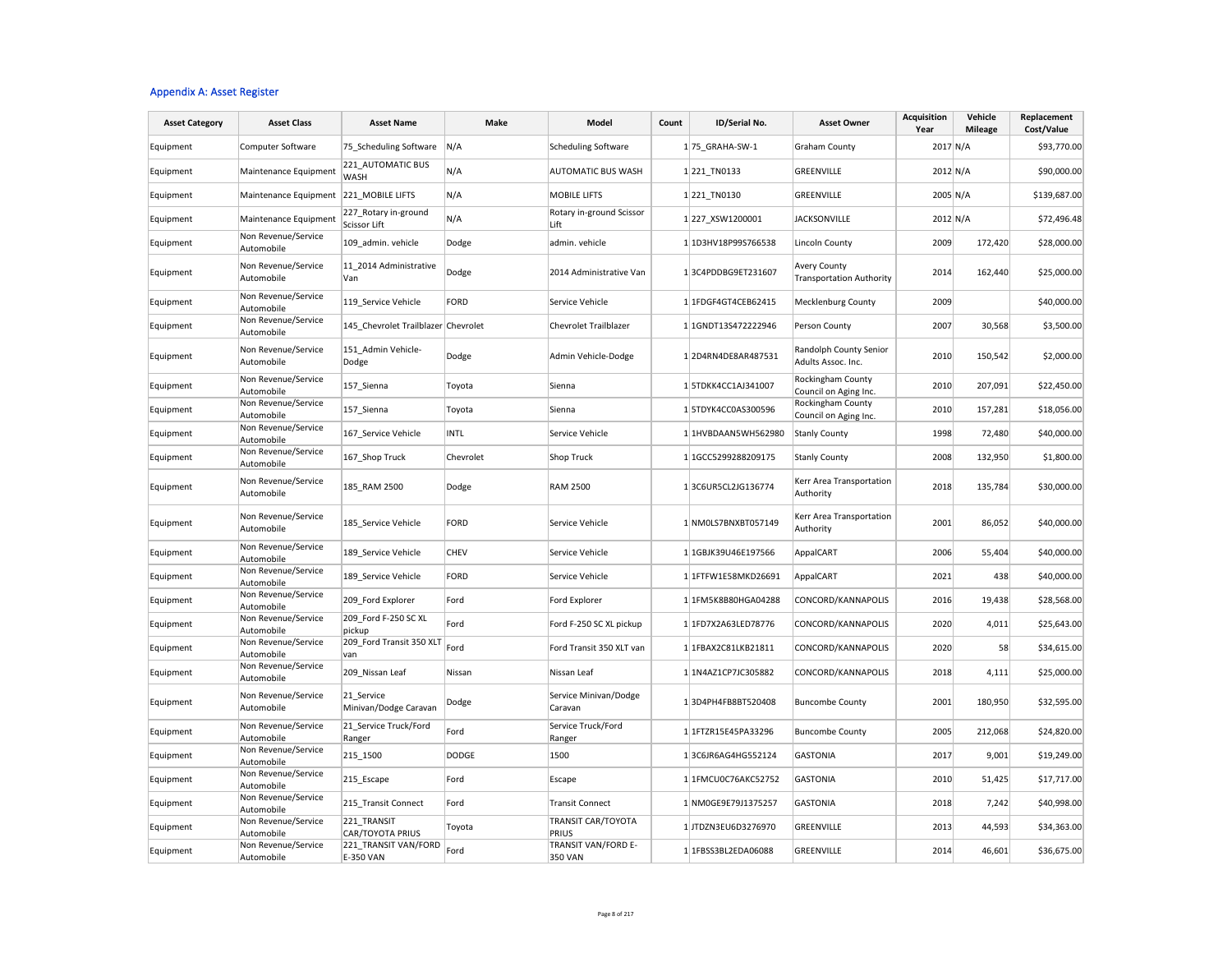| <b>Asset Category</b> | <b>Asset Class</b>                | <b>Asset Name</b>               | <b>Make</b> | Model                    | Count | ID/Serial No.       | <b>Asset Owner</b>                                           | Acquisition<br>Year | Vehicle<br><b>Mileage</b> | Replacement<br>Cost/Value |
|-----------------------|-----------------------------------|---------------------------------|-------------|--------------------------|-------|---------------------|--------------------------------------------------------------|---------------------|---------------------------|---------------------------|
| Equipment             | Non Revenue/Service<br>Automobile | 227 2019 Dodge Journey Dodge    |             | 2019 Dodge Journey       |       | 13C4PDDBGXKT875581  | <b>JACKSONVILLE</b>                                          | 2019                | 2,920                     | \$22,611.00               |
| Equipment             | Non Revenue/Service<br>Automobile | 237 Ford F - 350                | Ford        | Ford F - 350             |       | 1 1FDSF34P06EC85449 | SALISBURY                                                    | 2006                | 33,005                    | \$52,500.00               |
| Equipment             | Non Revenue/Service<br>Automobile | 247 Ford E-350<br>Econoline Van | Ford        | Ford E-350 Econoline Van |       | 1 1FTDS3EL2BDA98251 | <b>WPRTA</b>                                                 | 2011                | 191,938                   | \$42,643.00               |
| Equipment             | Non Revenue/Service<br>Automobile | 247_Toyota Highlander           | Toyota      | Toyota Highlander        |       | 1 JTEBC3EH5C2007871 | <b>WPRTA</b>                                                 | 2012                | 146,337                   | \$35,508.00               |
| Equipment             | Non Revenue/Service<br>Automobile | 247 Toyota Highlander           | Toyota      | Toyota Highlander        |       | 1 JTEBC3EH8C2007864 | <b>WPRTA</b>                                                 | 2012                | 140,824                   | \$35,508.00               |
| Equipment             | Non Revenue/Service<br>Automobile | 45 Equinox                      | Chevrolet   | Equinox                  |       | 1 2GNAXKEV6K6300112 | Transportation<br>Administration of<br>Cleveland County Inc. | 2019                | 17,922                    | \$18,098.00               |
| Equipment             | Non Revenue/Service<br>Automobile | 45 GMC Truck                    | Chevrolet   | <b>GMC Truck</b>         |       | 1 1GTEC19C67Z539678 | Transportation<br>Administration of<br>Cleveland County Inc. | 2007                | 123,283                   | \$500.00                  |
| Equipment             | Non Revenue/Service<br>Automobile | 45 Minivan                      | Chevrolet   | Minivan                  |       | 1 1GNDM19W2XB160759 | Transportation<br>Administration of<br>Cleveland County Inc. | 1999                | 109,327                   | \$500.00                  |
| Equipment             | Non Revenue/Service<br>Automobile | 49 2005 Ford Crown<br>Victoria  | Ford        | 2005 Ford Crown Victoria |       | 12FAHP71W45X104550  | Craven County                                                | 2005                | 124,986                   | \$22,840.00               |
| Equipment             | Non Revenue/Service<br>Automobile | 53 1FMSK8DH6LGC6729<br>5        | Ford        | 1FMSK8DH6LGC67295        |       | 1 1FMSK8DH6LGC67295 | Albemarle Regional<br><b>Health Services</b>                 | 2020                | 9,906                     | \$34,000.00               |
| Equipment             | Non Revenue/Service<br>Automobile | 53_Service Vehicle              | <b>FORD</b> | Service Vehicle          |       | 1 1FMHK8B89CGB03195 | Albemarle Regional<br><b>Health Services</b>                 | 2012                | 118,986                   | \$40,000.00               |
| Equipment             | Non Revenue/Service<br>Automobile | 53_Service Vehicle              | <b>FORD</b> | Service Vehicle          |       | 1 1FT7W2B66GEB62027 | Albemarle Regional<br><b>Health Services</b>                 | 2016                | 69,197                    | \$40,000.00               |
| Equipment             | Non Revenue/Service<br>Automobile | 55 Ford Mini-van                | Ford        | Ford Mini-van            |       | 12C4RDGBG9CR322547  | Dare County                                                  | 2012                | 163,221                   | \$5,000.00                |
| Equipment             | Non Revenue/Service<br>Automobile | 81 Dodge Caravan                | Dodge       | Dodge Caravan            |       | 1 2C4RDGBG8LR168042 | <b>Guilford County</b>                                       | 2020                | 3,852                     | \$22,093.00               |
| Equipment             | Non Revenue/Service<br>Automobile | 81 Dodge Journey                | Dodge       | Dodge Journey            |       | 13C4PDDBG8KT861520  | <b>Guilford County</b>                                       | 2019                | 1,028                     | \$20,917.00               |
| Equipment             | Non Revenue/Service<br>Automobile | 9 Explorer                      | Ford        | Explorer                 |       | 1 1FMEU7DE9AUA58607 | Ashe County<br>Transportation Authority,<br>Inc.             | 2010                | 113,759                   | \$25,974.50               |
| Equipment             | Non Revenue/Service<br>Automobile | 9 Service Vehicle               | <b>FORD</b> | Service Vehicle          |       | 1 1FDBF3F69CEA98467 | Ashe County<br>Transportation Authority,<br>Inc.             | 2012                | 14,237                    | \$40,000.00               |
| Equipment             | Non Revenue/Service<br>Automobile | 9 Service Vehicle               | <b>NISS</b> | Service Vehicle          |       | 15N1DR2MM6JC627538  | Ashe County<br>Transportation Authority,<br>Inc.             | 2018                | 165,441                   | \$40,000.00               |
| Equipment             | Non Revenue/Service<br>Automobile | 9 Service Vehicle               | <b>NIS</b>  | Service Vehicle          |       | 15N1DR2MM0JC608452  | Ashe County<br>Transportation Authority,<br>Inc.             | 2018                | 154,070                   | \$40,000.00               |
| Equipment             | Non Revenue/Service<br>Automobile | 91 Service Vehicle              | <b>GMC</b>  | Service Vehicle          |       | 1 1GD01ZCG5DF168242 | Choanoke Public<br><b>Transportation Authority</b>           | 2013                | 91,483                    | \$40,000.00               |
| Equipment             | Non Revenue/Service<br>Automobile | 91_Service Vehicle              | <b>FORD</b> | Service Vehicle          |       | 1 1FDRF3F64LEE27252 | Choanoke Public<br><b>Transportation Authority</b>           | 2020                | 2,154                     | \$40,000.00               |
| Equipment             | Non Revenue/Service<br>Automobile | 93 Ranger/Ford                  | Ford        | Ranger/Ford              |       | 1 1FTYR10V0XTA21000 | <b>Hoke County</b>                                           | 1999                | 107,852                   | \$22,500.00               |
| Equipment             | Non Revenue/Service<br>Automobile | 97 Chevrolet Silverado          | Chevrolet   | Chevrolet Silverado      |       | 13GCUYAEF01G351228  | <b>Iredell County</b>                                        | 2020                | 4,771                     | \$31,667.00               |
| Equipment             | Non Revenue/Service<br>Automobile | 97_Dodge Van                    | Dodge       | Dodge Van                |       | 1 1D8HN44H78B158591 | <b>Iredell County</b>                                        | 2008                | 192,616                   | \$2,000.00                |
| Equipment             | Non Revenue/Service<br>Automobile | 97_Tahoe                        | Chevrolet   | Tahoe                    |       | 1 1GNEK13T31J179522 | <b>Iredell County</b>                                        | 2001                | 195,797                   | \$5,000.00                |
| Equipment             | Non Revenue/Service<br>Automobile | 99 Dodge Caravan                | Dodge       | Dodge Caravan            |       | 12D4RN4DE9AR485495  | Jackson County                                               | 2010                | 146,134                   | \$25,839.00               |
| Equipment             | Non Revenue/Service<br>Automobile | 99 Dodge Caravan                | Dodge       | Dodge Caravan            |       | 12D4RN4DE7AR485494  | Jackson County                                               | 2010                | 157,531                   | \$25,839.00               |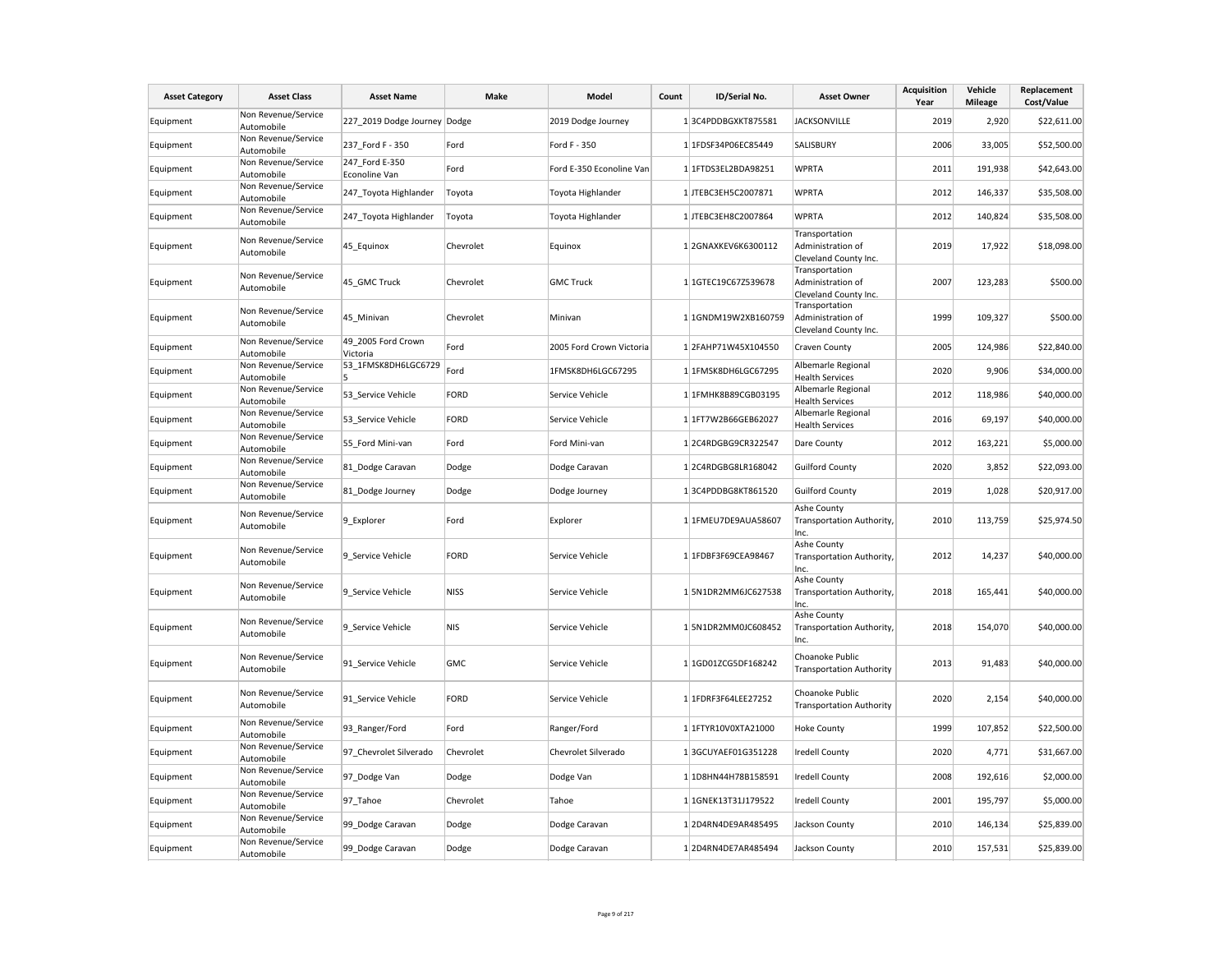| <b>Asset Category</b> | <b>Asset Class</b>                | <b>Asset Name</b>                                                                      | Make       | Model                                                                 | Count | ID/Serial No.        | <b>Asset Owner</b>                                           | <b>Acquisition</b><br>Year | Vehicle<br><b>Mileage</b> | Replacement<br>Cost/Value |
|-----------------------|-----------------------------------|----------------------------------------------------------------------------------------|------------|-----------------------------------------------------------------------|-------|----------------------|--------------------------------------------------------------|----------------------------|---------------------------|---------------------------|
| Equipment             | Non Revenue/Service<br>Automobile | 99 Service Vehicle                                                                     | <b>NIS</b> | Service Vehicle                                                       |       | 1 5N1AR2MM0GC645416  | Jackson County                                               | 2016                       | 71,516                    | \$40,000.00               |
| Equipment             | Office Equipment                  | 189_Scheduling Software N/A                                                            |            | <b>Scheduling Software</b>                                            |       | 1 189 213            | AppalCART                                                    | 2017 N/A                   |                           | \$117,508.00              |
| Equipment             | Office Equipment                  | 221 Video Recording<br>System                                                          | N/A        | Video Recording System                                                |       | 1 221 TN143          | GREENVILLE                                                   | $2011$ N/A                 |                           | \$89,101.00               |
| Equipment             | Office Equipment                  | 53_Stand-by Generator                                                                  | N/A        | Stand-by Generator                                                    |       | 1 53 ICPTA Generator | Albemarle Regional<br><b>Health Services</b>                 | 2013 N/A                   |                           | \$62,227.00               |
| Equipment             | Vehicle Technology                | 1 9 Propane conversion<br>kits                                                         | N/A        | 9 Propane conversion kits                                             |       | 1 1 ACTA-EQUIP-45    | Alamance County<br><b>Transportation Authority</b>           | 2021 N/A                   |                           | \$71,604.00               |
| Equipment             | Vehicle Technology                | 117 Cameras and DVRs<br>for 13 buses                                                   | N/A        | Cameras and DVRs for 13<br>buses                                      |       | 1 117 MART EQUIP 16  | Martin County                                                | 2020 N/A                   |                           | \$63,151.00               |
| Equipment             | Vehicle Technology                | 133_Cameras for all<br>vehicles                                                        | N/A        | Cameras for all vehicles                                              |       | 1 133 OUTS-EQUIP-5   | <b>Onslow United Transit</b><br>System, Inc.                 | 2021 N/A                   |                           | \$69,776.00               |
| Equipment             | Vehicle Technology                | 167 New radios and<br>bases                                                            | N/A        | New radios and bases                                                  |       | 1 167_RADIOS         | <b>Stanly County</b>                                         | 2015 N/A                   |                           | \$65,653.00               |
| Equipment             | Vehicle Technology                | 189 APC Install-Cubic<br>Trans                                                         | N/A        | <b>APC Install-Cubic Trans</b>                                        |       | 1 189 280            | AppalCART                                                    | 2018 N/A                   |                           | \$51,334.00               |
| Equipment             | Vehicle Technology                | 189 Counters(23)                                                                       | N/A        | Counters(23)                                                          |       | 1 189 247            | AppalCART                                                    | 2018 N/A                   |                           | \$67,850.00               |
| Equipment             | Vehicle Technology                | 209 Digital Recorders<br><b>AVL Client Workstation</b><br>Hardware                     | N/A        | Digital Recorders AVL<br><b>Client Workstation</b><br>Hardware        |       | 1 209 80781          | CONCORD/KANNAPOLIS                                           | 2009 N/A                   |                           | \$225,234.00              |
| Equipment             | Vehicle Technology                | 209_Digital Recorders<br><b>AVL Client Workstation</b><br>Software OTVIA2              | N/A        | Digital Recorders AVL<br><b>Client Workstation</b><br>Software OTVIA2 |       | 1 209 80781          | CONCORD/KANNAPOLIS                                           | 2009 N/A                   |                           | \$74,100.00               |
| Equipment             | Vehicle Technology                | 209 Digital Recorders<br>CRS/RMM 575-6012-000                                          | N/A        | <b>Digital Recorders</b><br>CRS/RMM 575-6012-000                      |       | 1 209 80781          | CONCORD/KANNAPOLIS                                           | 2010 N/A                   |                           | \$53,865.00               |
| Equipment             | Vehicle Technology                | 209 Digital Recorders<br>Phase II AVL New Feature                                      | N/A        | Digital Recorders Phase II<br><b>AVL New Feature</b>                  |       | 1209_80781           | CONCORD/KANNAPOLIS                                           | $2011$ N/A                 |                           | \$116,988.00              |
| Equipment             | Vehicle Technology                | 209 Digital Recorders<br><b>Transit Center Pass</b>                                    | N/A        | <b>Digital Recorders Transit</b><br>Center Pass                       |       | 1 209 80781          | CONCORD/KANNAPOLIS                                           | 2010 N/A                   |                           | \$146,589.00              |
| Equipment             | Vehicle Technology                | 209 Electonic Fare<br>Collection System, Umo                                           | N/A        | <b>Electonic Fare Collection</b><br>System, Umo                       |       | $1 209$ Umo          | CONCORD/KANNAPOLIS                                           | 2020 N/A                   |                           | \$302,162.00              |
| Equipment             | Vehicle Technology                | 209 Passio CAD/AVL,<br>WiFi, APCs                                                      | N/A        | Passio CAD/AVL, WiFi,<br>APCs                                         |       | 1 209 Passio         | CONCORD/KANNAPOLIS                                           | 2020 N/A                   |                           | \$211,072.00              |
| Equipment             | Vehicle Technology                | 209 SPX Genfare<br><b>Odyssey Automated</b><br>Farebox System                          | N/A        | SPX Genfare Odyssey<br><b>Automated Farebox</b><br>System             |       | 1 209 80762          | CONCORD/KANNAPOLIS                                           | 2010 N/A                   |                           | \$94,712.00               |
| Equipment             | Vehicle Technology                | 215_Bus Cameras                                                                        | N/A        | <b>Bus Cameras</b>                                                    |       | 1 215 10077-10086    | <b>GASTONIA</b>                                              | 2017 N/A                   |                           | \$83,847.00               |
| Equipment             | Vehicle Technology                | 215 Farebox System                                                                     | N/A        | Farebox System                                                        |       | 1 215 Farebox System | <b>GASTONIA</b>                                              | 1999 N/A                   |                           | \$94,034.00               |
| Equipment             | Vehicle Technology                | 31 10 Propane<br>Conversions                                                           | N/A        | 10 Propane Conversions                                                |       | 131 PROP-003 / 08    | Carteret County                                              | 2018 N/A                   |                           | \$66,000.00               |
| Equipment             | Vehicle Technology                | 45 Veh Security/Surv EQ N/A                                                            |            | Veh Security/Surv EQ                                                  |       | 145 30563            | Transportation<br>Administration of<br>Cleveland County Inc. | 2021 N/A                   |                           | \$69,963.00               |
| <b>Facilities</b>     | Admin/Maintenance                 | 1575 Ross Mill Road,<br>Henderson, NC 27537                                            | N/A        | N/A                                                                   |       | 1 185 4240101        | Kerr Area Transportation<br>Authority                        | 2019 N/A                   |                           | \$7,640,300.00            |
| <b>Facilities</b>     | Admin/Maintenance                 | 305 Hwy 105 Bypass -<br>Boone, NC 28607                                                | N/A        | N/A                                                                   |       | 1 189 305            | AppalCART                                                    | 2013 N/A                   |                           | \$8,000,000.00            |
| <b>Facilities</b>     | Administration                    | 952 Airport Road, Shelby<br>NC 28150Lease<br>Agreement with<br><b>Cleveland County</b> | N/A        | N/A                                                                   |       | 145 30557            | Transportation<br>Administration of<br>Cleveland County Inc. | 2007 N/A                   |                           | \$57,600.00               |
| Facilities            | Administration                    | 100 Coastline Street,<br>Rocky Mount, NC 27802                                         | N/A        | N/A                                                                   |       | 1 127 CRM 896        | City of Rocky Mount                                          | $2002$ N/A                 |                           | \$21,504.00               |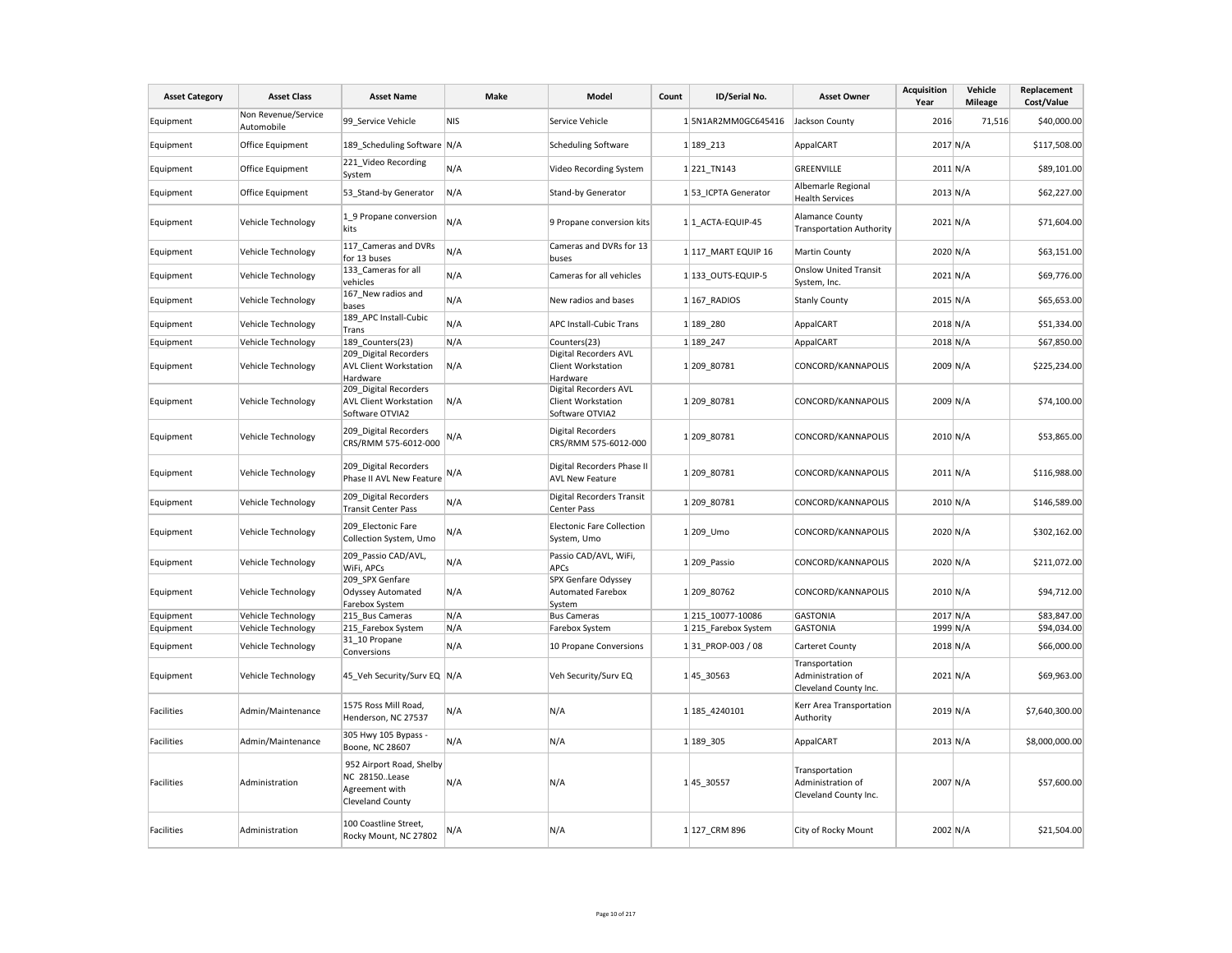| <b>Asset Category</b> | <b>Asset Class</b> | <b>Asset Name</b>                                       | Make | Model | Count | ID/Serial No.                          | <b>Asset Owner</b>                                        | <b>Acquisition</b><br>Year | Vehicle<br><b>Mileage</b> | Replacement<br>Cost/Value |
|-----------------------|--------------------|---------------------------------------------------------|------|-------|-------|----------------------------------------|-----------------------------------------------------------|----------------------------|---------------------------|---------------------------|
| Facilities            | Administration     | 103 N. Carolina St;<br>Goldsboro NC 27530               | N/A  | N/A   |       | 1 191 1300                             | Goldsboro-Wayne<br><b>Transportation Authority</b>        | 2015 N/A                   |                           | \$64,020.00               |
| Facilities            | Administration     | 103 N. Carolina St;<br>Goldsboro NC 27530               | N/A  | N/A   |       | 1 191 1300                             | Goldsboro-Wayne<br><b>Transportation Authority</b>        | 2015 N/A                   |                           | \$64,020.00               |
| <b>Facilities</b>     | Administration     | 104 Hines Street Snow<br><b>Hill NC 28580</b>           | N/A  | N/A   |       | 1 79 GC-FAC-1                          | <b>Greene County</b>                                      | 1999 N/A                   |                           | \$420,000.00              |
| Facilities            | Administration     | 1050 W. Noble St.,<br>Selma, NC 27576                   | N/A  | N/A   |       | 1 101_Admin. Bldg.                     | Johnston County Council<br>on Aging, Inc.                 | 2004 N/A                   |                           | \$63,977.00               |
| Facilities            | Administration     | 106 East Morgan St,<br>Brevard, NC 28712                | N/A  | N/A   |       | 1 175 TRANS-FAC-1                      | <b>Transylvania County</b>                                | 1940 N/A                   |                           | \$5,837,940.00            |
| <b>Facilities</b>     | Administration     | 110A Kitty Hawk Lane<br>Elizabeth City, NC 27909        | N/A  | N/A   |       | 153_HCT-FAC-1                          | Albemarle Regional<br><b>Health Services</b>              | $2013$ N/A                 |                           | \$584,617.00              |
| Facilities            | Administration     | 1148 Haywood Rd. Sylva,<br><b>NC 28779</b>              | N/A  | N/A   |       | 199 JCT-Rent                           | Jackson County                                            | $2014 \text{ N/A}$         |                           | \$21,600.00               |
| Facilities            | Administration     | 115 MITCHELL BRANCH<br>ROAD, BURNSVILLE NC<br>28714     | N/A  | N/A   |       | 1 247 YANCEY CO                        | <b>WPRTA</b>                                              | 1955 N/A                   |                           | \$123,000.00              |
| <b>Facilities</b>     | Administration     | 1203 Maple St.<br>Greensboro, NC 27405                  | N/A  | N/A   |       | 181_Guil-FA-1                          | <b>Guilford County</b>                                    | $2012$ N/A                 |                           | \$625,000.00              |
| Facilities            | Administration     | 125 Brendle St, Bryson<br>City, NC 28713                | N/A  | N/A   |       | 1 173 SPT-FAC-Admin1                   | Swain County Focal Point<br>on Aging Inc.                 | 2010 N/A                   |                           | \$300,000.00              |
| <b>Facilities</b>     | Administration     | 127 Dr MLK Jr Drive,<br>Pittsboro, NC 27312             | N/A  | N/A   |       | 137 CTN-Admin                          | Chatham Transit Network                                   | 2020 N/A                   |                           | \$32,712.00               |
| Facilities            | Administration     | 128 Electric Ave.,<br>Burlington, NC 27215              | N/A  | N/A   |       | $1 1$ ACTA-FAC-1                       | <b>Alamance County</b><br><b>Transportation Authority</b> | 2018 N/A                   |                           | \$56,448.00               |
| <b>Facilities</b>     | Administration     | 130 Gillespie Street,<br>Fayetteville, NC 28301         | N/A  | N/A   |       | 151 CCTP-FAC-1                         | <b>Cumberland County</b>                                  | 1924 N/A                   |                           | \$43,740.00               |
| Facilities            | Administration     | 1303 S. Cannon Blvd,<br>Kannapolis, NC 28083            | N/A  | N/A   |       | $1 25$ <sub>CCTS</sub>                 | <b>Cabarrus County</b>                                    | $2013$ N/A                 |                           | \$21,180.00               |
| <b>Facilities</b>     | Administration     | 1411 Cajah Mountain Rd<br>Hudson NC 28638               | N/A  | N/A   |       | 1 247 Caldwell                         | <b>WPRTA</b>                                              | $2016$ N/A                 |                           | \$26,400.00               |
| Facilities            | Administration     | 1413 W. Main Street<br>Yadkinville, NC 27055            | N/A  | N/A   |       | $1$ 247_Yadkin                         | <b>WPRTA</b>                                              | 1995 N/A                   |                           | \$173,668.00              |
| <b>Facilities</b>     | Administration     | 1515 4th St SW Conover<br><b>NC 28681</b>               | N/A  | N/A   |       | 1 247 Catawba                          | <b>WPRTA</b>                                              | 2016 N/A                   |                           | \$55,200.00               |
| Facilities            | Administration     | 1519 Carthage Rd.<br>Lumberton, NC 28358                | N/A  | N/A   |       | 1 155 ROB-FAC-1                        | Robeson County                                            | $2003$ N/A                 |                           | \$19,800.00               |
| Facilities            | Administration     | 1534 West 5th Street,<br>Washington, NC 27889           | N/A  | N/A   |       | 1 13 BATS-BLD                          | <b>Beaufort County</b><br>Developmental Center<br>Inc.    | 2012 N/A                   |                           | \$700,000.00              |
| <b>Facilities</b>     | Administration     | 1717 West Fifth Street<br>Greenville, NC 27834          | N/A  | N/A   |       | 1 147 Pitt-Admin                       | Pitt County/Pitt Area<br><b>Transit System</b>            | 2007 N/A                   |                           | \$350,000.00              |
| Facilities            | Administration     | 1807 Douglas Drive                                      | N/A  | N/A   |       | 1 105 LEE-FAC-1                        | Lee County                                                | 2020 N/A                   |                           | \$1,500,000.00            |
| Facilities            | Administration     | 1807 Douglas Drive                                      | N/A  | N/A   |       | 1 105 LEE-FAC-1                        | Lee County                                                | 2020 N/A                   |                           | \$1,500,000.00            |
| Facilities            | Administration     | 1901 Tarboro Street SW<br>Suite 201 Wilson, NC<br>27893 | N/A  | N/A   |       | 1 195_WCT-FT                           | <b>Wilson County</b>                                      | 2016 N/A                   |                           | \$12,000.00               |
| Facilities            | Administration     | 2000 Riverside Dr., Suite<br>17, Asheville, NC 28804    | N/A  | N/A   |       | $1 21$ N/A                             | <b>Buncombe County</b>                                    | 2016 N/A                   |                           | \$51,528.00               |
| <b>Facilities</b>     | Administration     | 201 E. King St. Kinston,<br><b>NC 28501</b>             | N/A  | N/A   |       | 1 107_LCTfac-1                         | Lenoir County                                             | 2008 N/A                   |                           | \$12,951.00               |
| <b>Facilities</b>     | Administration     | 201 West Fort Hill,<br>Robbinsville, NC 28771           | N/A  | N/A   |       | 1 75 GCT-FAC-1                         | <b>Graham County</b>                                      | $2013$ N/A                 |                           | \$475,000.00              |
| Facilities            | Administration     | 206 County Park Rd<br>Yanceyville NC 27379              | N/A  | N/A   |       | 1 33 CATS-FAC-1                        | Caswell County                                            | $2011$ N/A                 |                           | \$218,000.00              |
| Facilities            | Administration     | 208 S Main St Kenansville N/A                           |      | N/A   |       | 161 DCPTD-Admin Facility Duplin County |                                                           | 1950 N/A                   |                           | \$1,250,000.00            |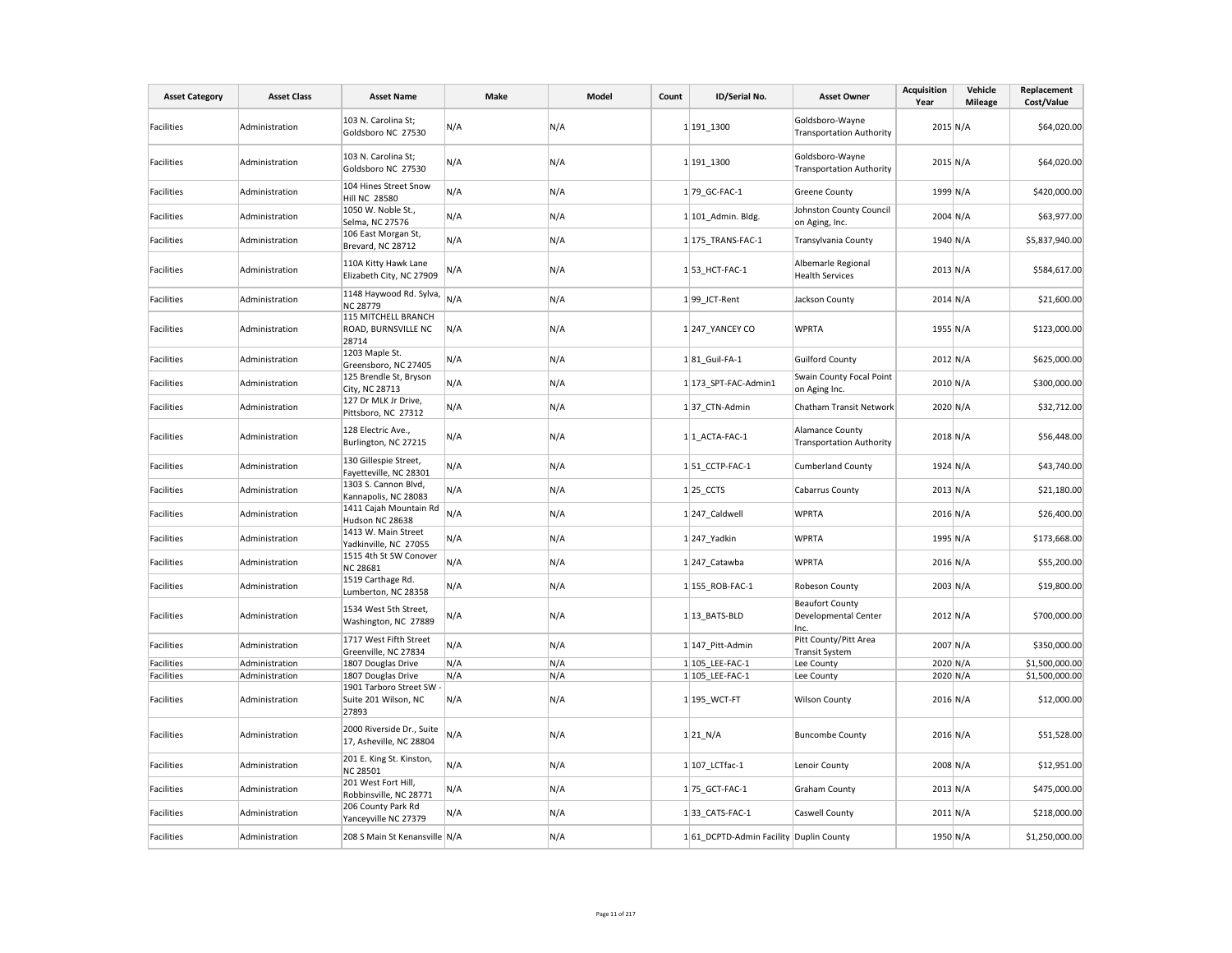| <b>Asset Category</b> | <b>Asset Class</b> | <b>Asset Name</b>                                    | Make | Model | Count | ID/Serial No.                | <b>Asset Owner</b>                                            | <b>Acquisition</b><br>Year | Vehicle<br><b>Mileage</b> | Replacement<br>Cost/Value |
|-----------------------|--------------------|------------------------------------------------------|------|-------|-------|------------------------------|---------------------------------------------------------------|----------------------------|---------------------------|---------------------------|
| Facilities            | Administration     | 209 East Main Street<br>Plymouth, NC 27962           | N/A  | N/A   |       | 1 187 ADMIN-FAC-1            | <b>Washington County</b>                                      | 1991 N/A                   |                           | \$100,000.00              |
| Facilities            | Administration     | 20968 US HWY264, Swan<br>Quarter, NC 27885           | N/A  | N/A   |       | 195_HCT-FAC-1                | Hyde County Non-Profit<br>Private Transportation<br>Corp Inc. | $2013$ N/A                 |                           | \$584,617.00              |
| Facilities            | Administration     | 220 Swinburne St Raleigh<br><b>NC 27610</b>          | N/A  | N/A   |       | 1 183 WAKE-FAC-1             | GoWake                                                        | 1992 N/A                   |                           | \$500,000.00              |
| Facilities            | Administration     | 2201 Miller Road South<br>Wilson, NC                 | N/A  | N/A   |       | 1 195_WCT-ADMIN              | <b>Wilson County</b>                                          | 2006 N/A                   |                           | \$40,000.00               |
| Facilities            | Administration     | 234 E Summit Ave,<br>Burlington, NC 27215            | N/A  | N/A   |       | 1 249_Admin                  | <b>BURLINGTON</b>                                             | 1990 N/A                   |                           | \$500,000.00              |
| Facilities            | Administration     | 2485 US Hwy 74 West<br>Wadesboro, NC 28170           | N/A  | N/A   |       | 17 ACTS Admin                | Anson County                                                  | 1999 N/A                   |                           | \$22,560.00               |
| <b>Facilities</b>     | Administration     | 250 alexander dr<br>lillington nc 27546              | N/A  | N/A   |       | 185 250 Alexander            | <b>Harnett County</b>                                         | 2010 N/A                   |                           | \$549,000.00              |
| Facilities            | Administration     | 2611 Ebony Circle<br>Statesville NC 28625            | N/A  | N/A   |       | 197 ICATS-FAC                | <b>Iredell County</b>                                         | $2003 \text{ N/A}$         |                           | \$5,500,000.00            |
| Facilities            | Administration     | 2726 Old Concord Road,<br>Salisbury, NC 28146        | N/A  | N/A   |       | 1 159 Row-Fac-1              | Rowan County                                                  | 1999 N/A                   |                           | \$1,200.00                |
| <b>Facilities</b>     | Administration     | 2789 NC HWY16 South<br>Taylorsville, NC 28681        | N/A  | N/A   |       | 1 247 Alexander              | <b>WPRTA</b>                                                  | 2019 N/A                   |                           | \$9,600.00                |
| Facilities            | Administration     | 2822 Neuse Blvd., New<br>Bern, NC                    | N/A  | N/A   |       | 1 49 CARTS Office            | Craven County                                                 | 1999 N/A                   |                           | \$8,865.00                |
| Facilities            | Administration     | 285 1st Ave SW Hickory<br><b>NC 28601</b>            | N/A  | N/A   |       | 1 247 WPRTA 000174           | <b>WPRTA</b>                                                  | $2010 \text{ N/A}$         |                           | \$435,617.00              |
| <b>Facilities</b>     | Administration     | 294 Fairground Rd<br>Spindale, NC 28160              | N/A  | N/A   |       | 1 161 RCT-FACILITY-1         | <b>Rutherford County</b>                                      | 2002 N/A                   |                           | \$1,000,000.00            |
| Facilities            | Administration     | 30 Oyster Creek St.,<br>Swanquarter, NC 27885        | N/A  | N/A   |       | $1 8$ OT-FAC-1               | Ocracoke Island Tram                                          | 2007 N/A                   |                           | \$5,402,231.00            |
| <b>Facilities</b>     | Administration     | 300 West Franklin St,<br>Salisbury NC 280144         | N/A  | N/A   |       | 1237_3072                    | SALISBURY                                                     | 1987 N/A                   |                           | \$1,575,000.00            |
| Facilities            | Administration     | 302 Monroe Street,<br>Carthage, NC 28327             | N/A  | N/A   |       | 1 125 MCTS-1                 | Moore County                                                  | $2021$ N/A                 |                           | \$468,780.00              |
| Facilities            | Administration     | 303 S Morgan St Roxboro<br><b>NC 27573</b>           | N/A  | N/A   |       | 1 145_PATS-FAC 1             | Person County                                                 | 2019 N/A                   |                           | \$358,800.00              |
| Facilities            | Administration     | 311 County Complex<br>Road; Clinton, NC 28328        | N/A  | N/A   |       | 1 163 SAT-FAC-1              | Sampson County                                                | $2001$ N/A                 |                           | \$72,610.00               |
| Facilities            | Administration     | 316 N. Academy Street,<br>Cary, NC 27513             | N/A  | N/A   |       | 1 203 TOC-001                | <b>GOCARY</b>                                                 | 2005 N/A                   |                           | \$19,648,400.00           |
| Facilities            | Administration     | 316 South Magnolia<br>Street, Raeford, N.C.<br>28376 | N/A  | N/A   |       | 193 DSS ANNEX                | <b>Hoke County</b>                                            | 2006 N/A                   |                           | \$205,143.00              |
| Facilities            | Administration     | 320 E. Nash Street<br>Wilson, NC 27893               | N/A  | N/A   |       | 196_Transportation<br>Center | Wilson City                                                   | 1984 N/A                   |                           | \$3,000,000.00            |
| Facilities            | Administration     | 3205 Freedom Dr., Suite<br>100, Charlotte, NC 28208  | N/A  | N/A   |       | 1 119 Meck-Chapin Hall       | Mecklenburg County                                            | 2007 N/A                   |                           | \$360,000.00              |
| Facilities            | Administration     | 36 Pannell Ln, Franklin,<br>NC 28734                 | N/A  | N/A   |       | 1 113_MAC-FAC-1              | <b>Macon County</b>                                           | 2002 N/A                   |                           | \$750,000.00              |
| Facilities            | Administration     | 387 Long Branch Road,<br>Marshall, NC 28753          | N/A  | N/A   |       | 1 115 MCTA-FAC-Admin         | <b>Madison County</b><br><b>Transportation Authority</b>      | $2005 \text{ N/A}$         |                           | \$396,000.00              |
| Facilities            | Administration     | 391 Courthouse Drive<br>Hayesville, NC 28904         | N/A  | N/A   |       | $1 43$ <sub>_Clay</sub>      | Clay County                                                   | 2007 N/A                   |                           | \$292,123.00              |
| Facilities            | Administration     | 435 Salem Church Road,<br>Lincolnton, NC, 28092      | N/A  | N/A   |       | 1 109 TLC Facility           | Lincoln County                                                | 2017 N/A                   |                           | \$850,000.00              |
| Facilities            | Administration     | 45 Transit Ct NW,<br>Concord, NC 28025               | N/A  | N/A   |       | 1 209 81050/70226            | CONCORD/KANNAPOLIS                                            | 2010 N/A                   |                           | \$3,613,969.00            |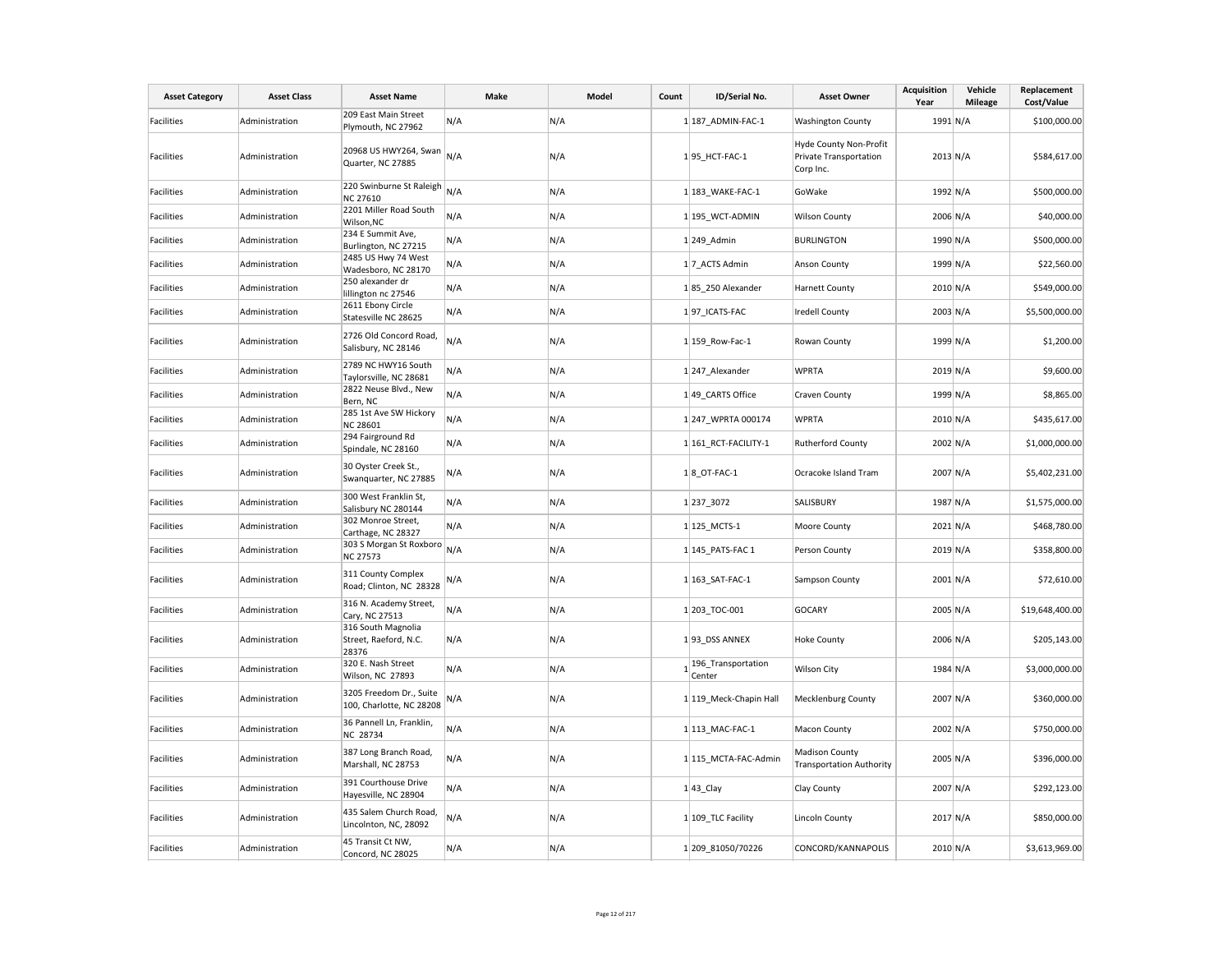| <b>Asset Category</b> | <b>Asset Class</b> | <b>Asset Name</b>                                                 | Make | Model | Count | ID/Serial No.                             | <b>Asset Owner</b>                                        | <b>Acquisition</b><br>Year | Vehicle<br><b>Mileage</b> | Replacement<br>Cost/Value |
|-----------------------|--------------------|-------------------------------------------------------------------|------|-------|-------|-------------------------------------------|-----------------------------------------------------------|----------------------------|---------------------------|---------------------------|
| Facilities            | Administration     | 50 Armory Drive Clyde,<br>NC 28721                                | N/A  | N/A   |       | 187_5046                                  | Mountain Projects Inc.                                    | $2014$ N/A                 |                           | \$451,182.00              |
| <b>Facilities</b>     | Administration     | 50 Armory Drive Clyde,<br><b>NC 28721</b>                         | N/A  | N/A   |       | 187 5078                                  | Mountain Projects Inc.                                    | $2014$ N/A                 |                           | \$639,654.00              |
| <b>Facilities</b>     | Administration     | 504 Suite C East Broad<br>Ave. Rockingham, NC<br>28379            | N/A  | N/A   |       | 1 153_FAC 1                               | Richmond Interagency<br>Transportation, Inc.              | 2000 N/A                   |                           | \$13,200.00               |
| <b>Facilities</b>     | Administration     | 5040 Main Street<br>Shallotte NC 28470                            | N/A  | N/A   |       | 1 19 BTS-FAC01                            | <b>Brunswick Transit</b><br>System, Inc.                  | $2015$ N/A                 |                           | \$101.00                  |
| Facilities            | Administration     | 505 North Main Street<br>Rich Square, NC 27869                    | N/A  | N/A   |       | 191_CPTA                                  | Choanoke Public<br><b>Transportation Authority</b>        | 1991 N/A                   |                           | \$1,000,000.00            |
| <b>Facilities</b>     | Administration     | 517 W Fleming Dr.<br>Morganton NC 28655                           | N/A  | N/A   |       | 1 247_Burke                               | <b>WPRTA</b>                                              | 2016 N/A                   |                           | \$7,200.00                |
| <b>Facilities</b>     | Administration     | 5231 Business Dr.,<br>Newport NC 28570                            | N/A  | N/A   |       | 131_ADMIN FAC                             | Carteret County                                           | $2018$ N/A                 |                           | \$1,000,000.00            |
| <b>Facilities</b>     | Administration     | 526 7th Ave E<br>Hendersonville, NC<br>28792                      | N/A  | N/A   |       | 189 WCCA-FAC                              | Western Carolina<br>Community Action Inc.                 | 1980 N/A                   |                           | \$750,000.00              |
| <b>Facilities</b>     | Administration     | 59063 NC 12 S, Hatteras,<br>NC 27943                              | N/A  | N/A   |       | $16$ DOT-FRY-1600-28-016<br>008           | Ocracoke Passenger Ferry                                  | 1987 N/A                   |                           | \$918,000.00              |
| Facilities            | Administration     | 600 HWY 86 N,<br>Hillsborough, NC 27278                           | N/A  | N/A   |       | 1 135 OPT-FAC                             | Orange County                                             | $2013$ N/A                 |                           | \$800,000.00              |
| <b>Facilities</b>     | Administration     | 605 New Bridge Street,<br>Jacksonville, NC                        | N/A  | N/A   |       | 1 133 OUTS-FAC-055                        | <b>Onslow United Transit</b><br>System, Inc.              | 2016 N/A                   |                           | \$28,800.00               |
| <b>Facilities</b>     | Administration     | 608 McLeod Street<br>Elizabethtown, NC 28337                      | N/A  | N/A   |       | $1 17$ BARTS/FAC/1                        | <b>Bladen County</b>                                      | 1986 N/A                   |                           | \$704,040.00              |
| Facilities            | Administration     | 700 N Broad, Gastonia,<br><b>NC 28054</b>                         | N/A  | N/A   |       | 1 215_Administration                      | <b>GASTONIA</b>                                           | 1980 N/A                   |                           | \$506,368.00              |
| <b>Facilities</b>     | Administration     | 714 Main Street,<br>Gatesviile, NC 27938                          | N/A  | N/A   |       | 1 73 714                                  | <b>Gates County</b>                                       | 2016 N/A                   |                           | \$6,000.00                |
| Facilities            | Administration     | 73 Crimson Laurel Circle<br>Suite 7 Bakersville NC<br>28705       | N/A  | N/A   |       | 1 121 MCTA-FAC-1                          | <b>Mitchell County</b><br><b>Transportation Authority</b> | 1998 N/A                   |                           | \$128,138.00              |
| Facilities            | Administration     | 77 Hardin Street                                                  | N/A  | N/A   |       | 1 39 Transit                              | <b>Cherokee County</b>                                    | 2017 N/A                   |                           | \$13,200.00               |
| <b>Facilities</b>     | Administration     | 815 New Bridge St                                                 | N/A  | N/A   |       | 1 227 Jacksonville City Hall JACKSONVILLE |                                                           | 2007 N/A                   |                           | \$350,000.00              |
| <b>Facilities</b>     | Administration     | 816 West Mauney Ave.<br>Gastonia, NC 28052                        | N/A  | N/A   |       | 171_ACCESS                                | <b>Gaston County</b>                                      | 1975 N/A                   |                           | \$179,620.00              |
| <b>Facilities</b>     | Administration     | 895 Ray Taylor Road<br>West Jefferson, NC 28694 N/A               |      | N/A   |       | 19 ACTA-FAC-1                             | Ashe County<br>Transportation Authority,<br>Inc.          | 1998 N/A                   |                           | \$253,100.00              |
| <b>Facilities</b>     | Administration     | 90 S Main Street, Sparta,<br>NC.                                  | N/A  | N/A   |       | $1 5$ AIM-FAC-1                           | Alleghany County                                          | 2008 N/A                   |                           | \$34,022.00               |
| Facilities            | Administration     | 901 S Walker St Burgaw,<br><b>NC 28425</b>                        | N/A  | N/A   |       | 1 141 27936                               | Pender Adult Services<br>Inc.                             | 1999 N/A                   |                           | \$5,328.00                |
| <b>Facilities</b>     | Administration     | 945 N. Main Street,<br>Lexington, NC 27292                        | N/A  | N/A   |       | 1 57 DAV-FAC-1                            | Davidson County                                           | 2006 N/A                   |                           | \$131,974.00              |
| Facilities            | Administration     | <b>ACT Facility 34 Pershing</b><br>Street Newland, NC<br>28657    | N/A  | N/A   |       | 1 11 F20382                               | <b>Avery County</b><br><b>Transportation Authority</b>    | 2007 N/A                   |                           | \$1,085,870.00            |
| <b>Facilities</b>     | Administration     | Admin Bldg 954 Marshall<br>C. Collins Dr, Manteo NC. N/A<br>27954 |      | N/A   |       | 155 10836                                 | Dare County                                               | 2008 N/A                   |                           | \$13,473,000.00           |
| Facilities            | Administration     | Admin Blg 3 Courthouse<br>Sq., Columbus, NC 28722                 | N/A  | N/A   |       | 1 149                                     | Polk County<br><b>Transportation Authority</b>            | 1989 N/A                   |                           | \$3,204.00                |
| Facilities            | Administration     | Admin Hdq. Bldg.-347B<br>W. Salisbury St.;<br>Asheboro, NC 27203  | N/A  | N/A   |       | 1 151 RCSAA-FAC 1                         | Randolph County Senior<br>Adults Assoc. Inc.              | $2014$ N/A                 |                           | \$3,500,000.00            |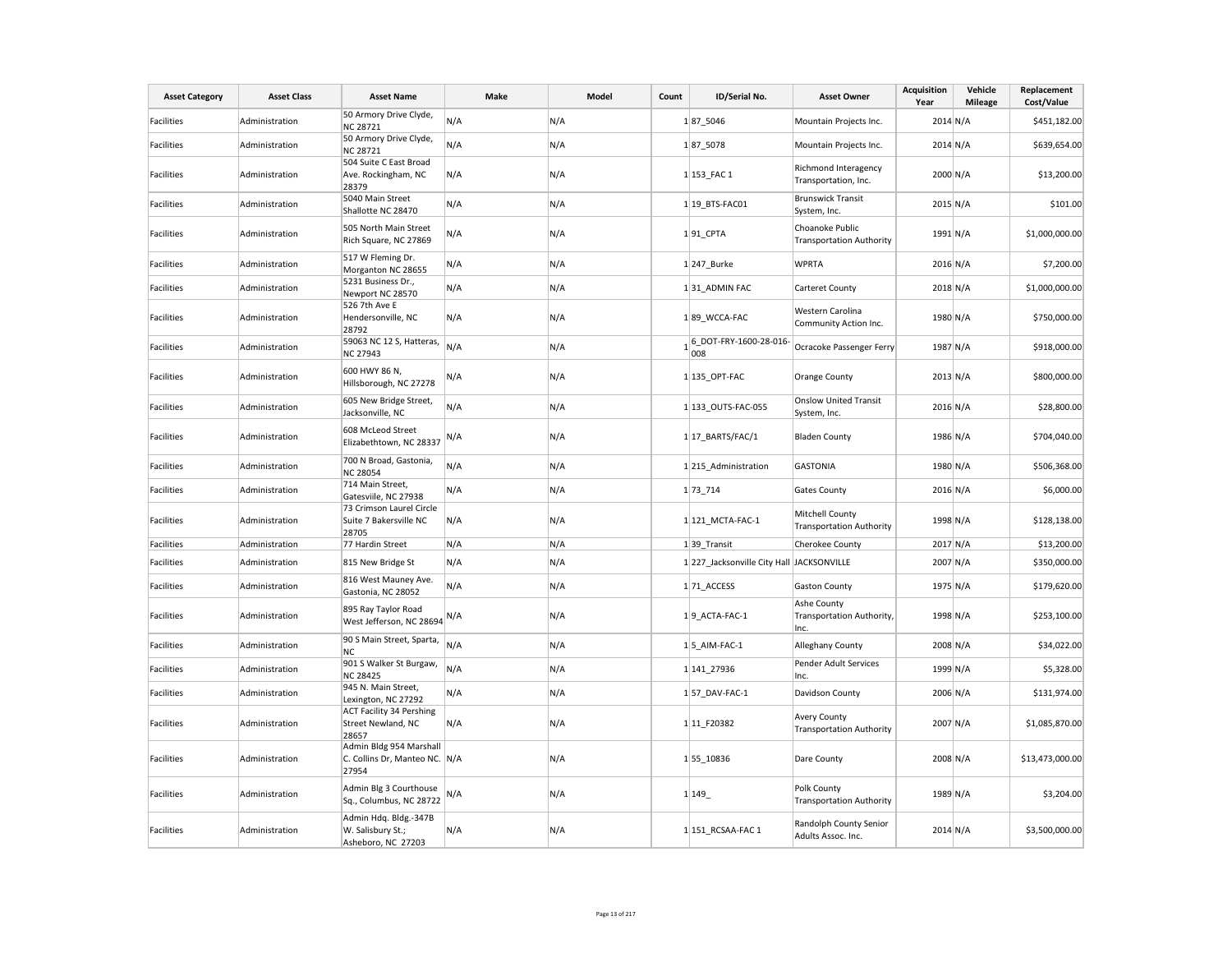| <b>Asset Category</b> | <b>Asset Class</b> | <b>Asset Name</b>                                                                                     | Make | Model | Count | ID/Serial No.                         | <b>Asset Owner</b>                                 | <b>Acquisition</b><br>Year | Vehicle<br><b>Mileage</b> | Replacement<br>Cost/Value |
|-----------------------|--------------------|-------------------------------------------------------------------------------------------------------|------|-------|-------|---------------------------------------|----------------------------------------------------|----------------------------|---------------------------|---------------------------|
| Facilities            | Administration     | <b>Administrative Building</b><br>attached to County-610<br>Patton Avenue Monrroe,<br><b>NC 28110</b> | N/A  | N/A   |       | 1 179 10416                           | <b>Union County</b>                                | 1990 N/A                   |                           | \$1,557,097.00            |
| <b>Facilities</b>     | Administration     | Administrative Building,<br>101 Lawsonville Avenue, N/A<br>Reidsville, NC 27320                       |      | N/A   |       | 1 157 ROCK                            | <b>Rockingham County</b><br>Council on Aging Inc.  | 1994 N/A                   |                           | \$120,000.00              |
| Facilities            | Administration     | Administrative Office<br>1000 N 1st Street<br>Albemarle, NC 28001                                     | N/A  | N/A   |       | 1 167 OFFICE                          | <b>Stanly County</b>                               | 1998 N/A                   |                           | \$34,660.00               |
| <b>Facilities</b>     | Administration     | Foothills Industry/<br>McDowell Transit -<br>Agency                                                   | N/A  | N/A   |       | 1 111 MCD-FAC-1                       | <b>McDowell Transit</b>                            | 2018 N/A                   |                           | \$8,644.00                |
| Facilities            | Administration     | Mont. Opr. Ctr.-122<br>Bruton St.; Troy, NC<br>27371                                                  | N/A  | N/A   |       | 1 151_RCSAA-FAC 2                     | Randolph County Senior<br>Adults Assoc. Inc.       | 2015 N/A                   |                           | \$7,200.00                |
| Facilities            | Administration     | Rebuilt Administration<br>Building at 314 Ray Street                                                  | N/A  | N/A   |       | 1 117_314 Ray St                      | <b>Martin County</b>                               | 2019 N/A                   |                           | \$700,000.00              |
| <b>Facilities</b>     | Administration     | West Blvd, Laurinburg,<br><b>NC 28352</b>                                                             | N/A  | N/A   |       | 1 165 SCATS-FAC-1                     | <b>Scotland County</b>                             | 2005 N/A                   |                           | \$40,127.00               |
| Facilities            | Maintenance        | 1050 W. Noble St.,<br>Selma, NC 27576                                                                 | N/A  | N/A   |       | 1 101_Fleet Lot                       | Johnston County Council<br>on Aging, Inc.          | 2012 N/A                   |                           | \$90,000.00               |
| Facilities            | Maintenance        | 1100 prison camp rd<br>lillington nc 27546                                                            | N/A  | N/A   |       | $1 85$ 1100 prison cam                | <b>Harnett County</b>                              | 1996 N/A                   |                           | \$385,000.00              |
| <b>Facilities</b>     | Maintenance        | 1107 Trinity Road,<br>Raleigh, NC 27607                                                               | N/A  | N/A   |       | 1 203_MV-001                          | <b>GOCARY</b>                                      | 1979 N/A                   |                           | \$35,000,000.00           |
| Facilities            | Maintenance        | 110A Kitty Hawk Lane<br>Elizabeth City, NC 27909                                                      | N/A  | N/A   |       | 1<br>S3_ICPTA Maintenance<br>Facility | Albemarle Regional<br><b>Health Services</b>       | 2008 N/A                   |                           | \$524,333.00              |
| Facilities            | Maintenance        | 125 Moose Branch Road                                                                                 | N/A  | N/A   |       | 1 75 GCT-FAC-2                        | <b>Graham County</b>                               | 2008 N/A                   |                           | \$150,000.00              |
| Facilities            | Maintenance        | 128 Electric Ave.,<br>Burlington, NC 27215                                                            | N/A  | N/A   |       | 1 1 ACTA-FAC-2                        | Alamance County<br><b>Transportation Authority</b> | 2018 N/A                   |                           | \$10,752.00               |
| Facilities            | Maintenance        | 1430 South Blount St<br>Raleigh NC 27603                                                              | N/A  | N/A   |       | 1 183 WAKE-FAC -2                     | GoWake                                             | $2014$ N/A                 |                           | \$101.00                  |
| <b>Facilities</b>     | Maintenance        | 1600 Beatty St.<br>Greenville, NC                                                                     | N/A  | N/A   |       | 1 221 Maint 1                         | GREENVILLE                                         | 2012 N/A                   |                           | \$800,900.00              |
| Facilities            | Maintenance        | 194 Fairground Rd<br>Spindale, NC 28160                                                               | N/A  | N/A   |       | 1 161 RCT-MAINT-1                     | <b>Rutherford County</b>                           | 1991 N/A                   |                           | \$750,000.00              |
| <b>Facilities</b>     | Maintenance        | 211 W Sharpe St,<br>Statesville, NC 28677                                                             | N/A  | N/A   |       | 197 ICATS-FAC                         | <b>Iredell County</b>                              | 2003 N/A                   |                           | \$2,500,000.00            |
| Facilities            | Maintenance        | 2801 Troxler Road,<br>Burlington, NC 27215                                                            | N/A  | N/A   |       | 1249_Operations                       | <b>BURLINGTON</b>                                  | 2016 N/A                   |                           | \$74,698.00               |
| Facilities            | Maintenance        | 3055 E. Elizabethtown<br>Rd. Lumberton, NC 28358 N/A                                                  |      | N/A   |       | 1 155 ROB-FAC-2                       | Robeson County                                     | $2003 \text{ N/A}$         |                           | \$471,092.00              |
| Facilities            | Maintenance        | 325 Landfill Rd. Rose Hill<br>ΝC                                                                      | N/A  | N/A   |       | 161_DCPTD-Maintenance<br>Facility     | <b>Duplin County</b>                               | 1973 N/A                   |                           | \$3,500,000.00            |
| Facilities            | Maintenance        | 350-C South Marine<br>Boulevard                                                                       | N/A  | N/A   |       | 227_Fleet Maintenance<br>Facility     | <b>JACKSONVILLE</b>                                | $2011$ N/A                 |                           | \$631,511.72              |
| Facilities            | Maintenance        | 37 Cox Street, Sparta, NC N/A                                                                         |      | N/A   |       | $1 5$ AIM-FAC-2                       | Alleghany County                                   | 2018 N/A                   |                           | \$37,602.00               |
| Facilities            | Maintenance        | 42 Pannell Ln, Franklin,<br><b>NC 28734</b>                                                           | N/A  | N/A   |       | 1 113 MAC-FAC-4                       | <b>Macon County</b>                                | 2003 N/A                   |                           | \$1,500,000.00            |
| Facilities            | Maintenance        | 505 North Main Street<br>Rich Square, NC 27869                                                        | N/A  | N/A   |       | $1 91$ CPTA                           | Choanoke Public<br><b>Transportation Authority</b> | 1991 N/A                   |                           | \$750,000.00              |
| Facilities            | Maintenance        | 5231 Business Dr.,<br>Newport NC 28570                                                                | N/A  | N/A   |       | 131 Maint FAC                         | Carteret County                                    | 2018 N/A                   |                           | \$500,000.00              |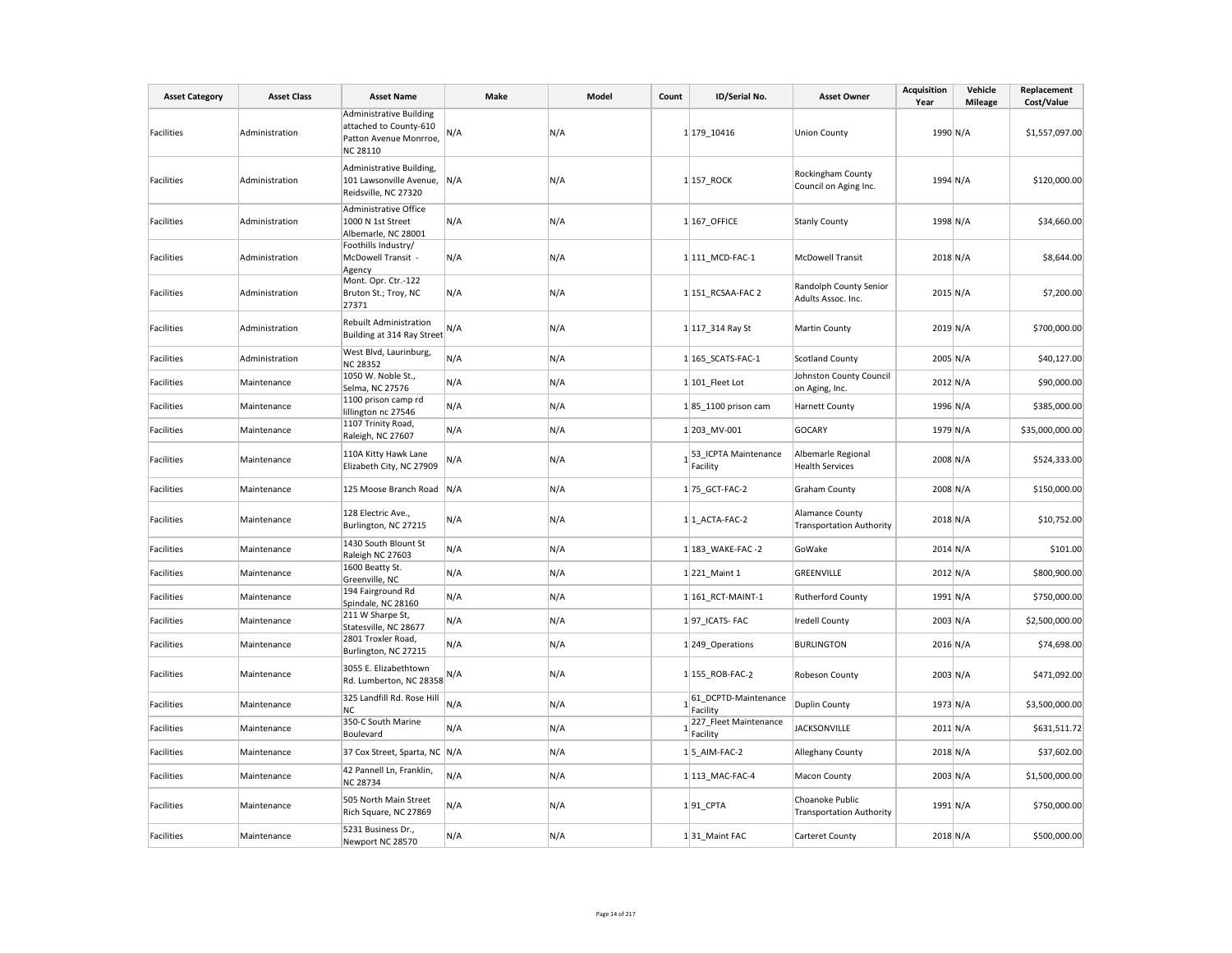| <b>Asset Category</b> | <b>Asset Class</b>        | <b>Asset Name</b>                                                         | Make | Model | Count | ID/Serial No.                           | <b>Asset Owner</b>                                     | <b>Acquisition</b><br>Year | Vehicle<br><b>Mileage</b> | Replacement<br>Cost/Value |
|-----------------------|---------------------------|---------------------------------------------------------------------------|------|-------|-------|-----------------------------------------|--------------------------------------------------------|----------------------------|---------------------------|---------------------------|
| <b>Facilities</b>     | Maintenance               | 600 HWY 86 N,<br>Hillsborough, NC 27278                                   | N/A  | N/A   |       | $1 135$ OC MAINT                        | <b>Orange County</b>                                   | 1997 N/A                   |                           | \$1,500,000.00            |
| Facilities            | Maintenance               | 700 CC Steele Road,<br>Raeford, N.C. 28376                                | N/A  | N/A   |       | 193 HOKE MAINT.                         | <b>Hoke County</b>                                     | 2000 N/A                   |                           | \$315,500.00              |
| Facilities            | Maintenance               | 703 Pinehurst Ave.<br>Carthage NC 28327                                   | N/A  | N/A   |       | 1 125 MCTS-2                            | Moore County                                           | 2009 N/A                   |                           | \$82,360.00               |
| Facilities            | Maintenance               | 725 Albermarle Avenue,<br>Rocky Mount, NC 27803                           | N/A  | N/A   |       | 1 127 CRM 478                           | City of Rocky Mount                                    | 1992 N/A                   |                           | \$155,000.00              |
| Facilities            | Maintenance               | 800 N Broad, Gastonia,<br><b>NC 28054</b>                                 | N/A  | N/A   |       | 1 215 Garage                            | <b>GASTONIA</b>                                        | 1980 N/A                   |                           | \$969,650.00              |
| <b>Facilities</b>     | Maintenance               | 876 Skyland Drive, Sylva,<br>NC 28779                                     | N/A  | N/A   |       | 199 JCT-Paving                          | Jackson County                                         | $2015$ N/A                 |                           | \$301,236.00              |
| Facilities            | Maintenance               | 900 W. 12th St.,<br>Charlotte, NC 28206                                   | N/A  | N/A   |       | 1 119_12th St. Garage                   | <b>Mecklenburg County</b>                              | 2000 N/A                   |                           | \$720,000.00              |
| Facilities            | Maintenance               | 945 B Osceola St.<br>Gastonia, NC 28054                                   | N/A  | N/A   |       | 171_ACCESS                              | <b>Gaston County</b>                                   | 1995 N/A                   |                           | \$375,000.00              |
| Facilities            | Maintenance               | 945 N. Main Street,<br>Lexington, NC 27292                                | N/A  | N/A   |       | $1 57$ DAV-FAC-2                        | Davidson County                                        | 2006 N/A                   |                           | \$286,078.00              |
| Facilities            | Maintenance               | County Garage, Built<br>1970 146 West B Street N/A<br>Newland NC 28657    |      | N/A   |       | 1 11 CGAR183614437846                   | <b>Avery County</b><br><b>Transportation Authority</b> | $2001$ N/A                 |                           | \$211,400.00              |
| <b>Facilities</b>     | Maintenance               | Maint Bldg 1018<br>Driftwood Drive Manteo N/A<br>NC. 27954                |      | N/A   |       | 155_1510                                | Dare County                                            | 1985 N/A                   |                           | \$454,030.00              |
| Facilities            | Maintenance               | Maintenance Attached to<br>Admin-610 Patton<br>Avenue Monroe, NC<br>28110 | N/A  | N/A   |       | 1 179 10416A                            | <b>Union County</b>                                    | 1990 N/A                   |                           | \$2,577,812.00            |
| Facilities            | Maintenance               | Maintenance Garage<br>1006 N 1st Street<br>Albemarle, NC 28001            | N/A  | N/A   |       | $1 167$ GARAGE                          | <b>Stanly County</b>                                   | 1998 N/A                   |                           | \$376,560.00              |
| Facilities            | Maintenance               | McDowell County Garage N/A                                                |      | N/A   |       | 1 111 MCD-FAC-2                         | <b>McDowell Transit</b>                                | 1960 N/A                   |                           | \$250,000.00              |
| Facilities            | Maintenance               | Smith Circle<br>Elizabethtown, NC 28337                                   | N/A  | N/A   |       | $1 17$ BARTS/FAC/2                      | <b>Bladen County</b>                                   | 1986 N/A                   |                           | \$186,500.00              |
| Facilities            | Maintenance               | West Blvd, Laurinburg,<br><b>NC 28352</b>                                 | N/A  | N/A   |       | 1 165 SCATS-FAC-2                       | <b>Scotland County</b>                                 | $2005$ N/A                 |                           | \$21,135.00               |
| Facilities            | <b>Parking Structures</b> | 1 Recreation Drive<br>Jacksonville, NC 28540                              | N/A  | N/A   |       | 227_Commons Park &<br>$1_{\text{Ride}}$ | <b>JACKSONVILLE</b>                                    | 2018 N/A                   |                           | \$1,092,000.00            |
| Facilities            | <b>Parking Structures</b> | New Parking Lot at 314 E.<br>Ray Street Williamston                       | N/A  | N/A   |       | 1 117_Ray St Parking                    | Martin County                                          | 2017 N/A                   |                           | \$141,520.00              |
| <b>Facilities</b>     | Passenger Facilities      | 100 Boone Station Drive,<br>Burlington, NC 27215                          | N/A  | N/A   |       | 1 249 8                                 | <b>BURLINGTON</b>                                      |                            | N/A                       | \$9,500.00                |
| Facilities            | Passenger Facilities      | 100 Lunsford Drive,<br>Burlington, NC 27217                               | N/A  | N/A   |       | $1 249$ 4                               | <b>BURLINGTON</b>                                      | 2017 N/A                   |                           | \$9,500.00                |
| Facilities            | Passenger Facilities      | 100 North Mebane<br>Street, Burlington, NC<br>27217                       | N/A  | N/A   |       | $1 249$ _7                              | <b>BURLINGTON</b>                                      |                            | N/A                       | \$9,500.00                |
| Facilities            | Passenger Facilities      | 100 Worth Street,<br>Burlington, NC 27217                                 | N/A  | N/A   |       | $1 249_1$                               | <b>BURLINGTON</b>                                      | 2016 N/A                   |                           | \$8,500.00                |
| Facilities            | Passenger Facilities      | 100 Worth Street,<br>Burlington, NC 27217                                 | N/A  | N/A   |       | 1 249 2                                 | <b>BURLINGTON</b>                                      | $2016$ N/A                 |                           | \$8,500.00                |
| Facilities            | Passenger Facilities      | 1010 Spring Street,<br>Wilkesboro, NC 28697<br>Wilkesboro, NC 28697       | N/A  | N/A   |       | 1 193_WTA-FAC-1                         | <b>Wilkes Transportation</b><br>Authority              | $2016$ N/A                 |                           | \$24,648.00               |
| Facilities            | Passenger Facilities      | 1117 Chandler Court,<br>Burlington, NC 27217                              | N/A  | N/A   |       | 1 2493                                  | <b>BURLINGTON</b>                                      | 2017 N/A                   |                           | \$9,500.00                |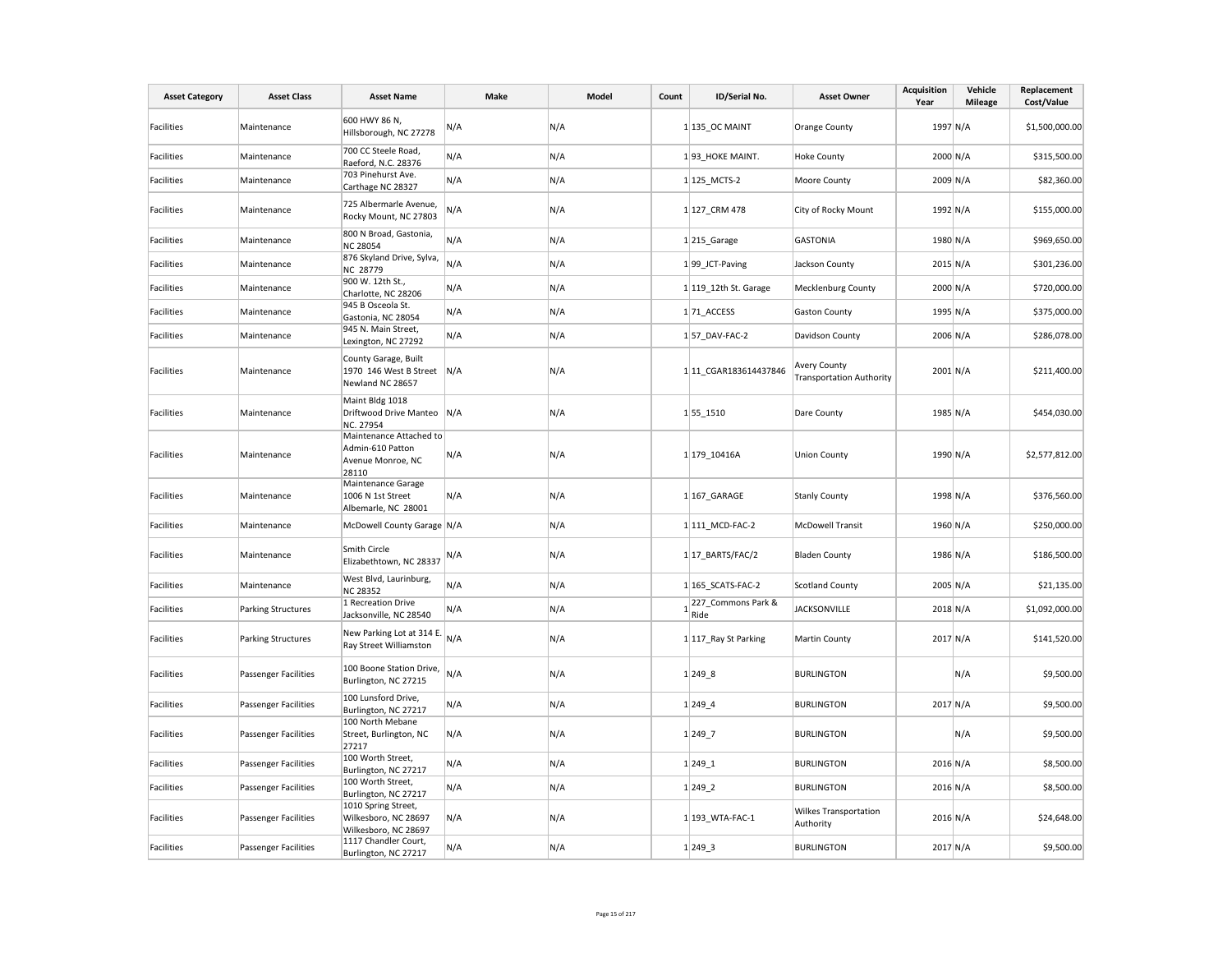| <b>Asset Category</b> | <b>Asset Class</b>          | <b>Asset Name</b>                                                                         | Make | Model | Count | ID/Serial No.         | <b>Asset Owner</b>     | <b>Acquisition</b><br>Year | Vehicle<br><b>Mileage</b> | Replacement<br>Cost/Value |
|-----------------------|-----------------------------|-------------------------------------------------------------------------------------------|------|-------|-------|-----------------------|------------------------|----------------------------|---------------------------|---------------------------|
| <b>Facilities</b>     | <b>Passenger Facilities</b> | 121 N Oakland, Gastonia,<br><b>NC 28054</b>                                               | N/A  | N/A   |       | $1$ 215 Station       | <b>GASTONIA</b>        | 1995 N/A                   |                           | \$988,368.00              |
| Facilities            | <b>Passenger Facilities</b> | 1240 Huffman Mill Road,<br>Burlington NC 27215                                            | N/A  | N/A   |       | 1 249 14              | <b>BURLINGTON</b>      | 2016 N/A                   |                           |                           |
| Facilities            | <b>Passenger Facilities</b> | 1247 Jimmie Kerr Blvd,<br>Graham, NC 27253                                                | N/A  | N/A   |       | 1 249 12              | <b>BURLINGTON</b>      | 2016 N/A                   |                           |                           |
| <b>Facilities</b>     | Passenger Facilities        | 1304 Plaza Drive,<br>Burlington, NC 27215                                                 | N/A  | N/A   |       | 1 249 11              | <b>BURLINGTON</b>      | 2016 N/A                   |                           |                           |
| <b>Facilities</b>     | <b>Passenger Facilities</b> | 211 N. Academy Street,<br>Cary, NC 27513                                                  | N/A  | N/A   |       | 1 203 TOC-002         | <b>GOCARY</b>          | 1996 N/A                   |                           | \$60,000,000.00           |
| Facilities            | <b>Passenger Facilities</b> | $\frac{\text{Cau}}{\text{290}}$ Legion Dr, Whiteville, $_{\text{N/A}}$<br><b>NC 28472</b> |      | N/A   |       | 147 TRANS-FAC         | <b>Columbus County</b> | 2003 N/A                   |                           | \$368,000.00              |
| <b>Facilities</b>     | <b>Passenger Facilities</b> | 3141 Garden Road,<br>Burlington, NC 27215                                                 | N/A  | N/A   |       | 1 249.6               | <b>BURLINGTON</b>      |                            | N/A                       | \$9,500.00                |
| <b>Facilities</b>     | <b>Passenger Facilities</b> | 319 North Graham<br>Hopedale Road<br>Burlington, NC 27214                                 | N/A  | N/A   |       | 1 2495                | <b>BURLINGTON</b>      |                            | N/A                       | \$9,500.00                |
| <b>Facilities</b>     | <b>Passenger Facilities</b> | 600 Pitt St. Greenville, NC N/A                                                           |      | N/A   |       | 1221_Admin Facility 1 | <b>GREENVILLE</b>      | 2018 N/A                   |                           | \$8,600,000.00            |
| Facilities            | <b>Passenger Facilities</b> | 600 Tilman Street,<br>Burlington, NC 27217                                                | N/A  | N/A   |       | 1 2499                | <b>BURLINGTON</b>      | 2021 N/A                   |                           | \$9,500.00                |
| Facilities            | <b>Passenger Facilities</b> | 824 N Main Street,<br>Graham NC 27253                                                     | N/A  | N/A   |       | 1 249 13              | <b>BURLINGTON</b>      | 2016 N/A                   |                           |                           |
| <b>Facilities</b>     | <b>Passenger Facilities</b> | Burke Street, Gibsonville,<br><b>NC 27219</b>                                             | N/A  | N/A   |       | 1 249 10              | <b>BURLINGTON</b>      | 2021 N/A                   |                           | \$9,500.00                |
| Facilities            | Shelter                     | 1316 Main Ave Dr NW<br>Hickory                                                            | N/A  | N/A   |       | 1 247 WPRTA000103     | <b>WPRTA</b>           | 2008 N/A                   |                           | \$5,743.00                |
| Facilities            | Shelter                     | 149 Siler Farm Rd.,<br>Franklin, NC 28734                                                 | N/A  | N/A   |       | 1 113 MAC-FAC-3       | Macon County           | 2013 N/A                   |                           | \$4,833.00                |
| Facilities            | Shelter                     | 188 18th St NW Hilltop                                                                    | N/A  | N/A   |       | 1 247 WPRTA000104     | <b>WPRTA</b>           | 2008 N/A                   |                           | \$5,293.00                |
| Facilities            | Shelter                     | 245 7th Ave SW Brown<br>Penn                                                              | N/A  | N/A   |       | 1 247 WPRTA000107     | <b>WPRTA</b>           | 2008 N/A                   |                           | \$5,953.00                |
| Facilities            | Shelter                     | 2531 W Franklin Blvd,<br>Gastonia, NC 28052                                               | N/A  | N/A   |       | 1215_10781            | <b>GASTONIA</b>        | 2020 N/A                   |                           | \$65,675.00               |
| Facilities            | Shelter                     | 29 E. Main St., Franklin,<br><b>NC 28734</b>                                              | N/A  | N/A   |       | 1 113 MAC-FAC-2       | Macon County           | 2013 N/A                   |                           | \$4,832.00                |
| Facilities            | Shelter                     | 2nd St NW Union Square N/A                                                                |      | N/A   |       | 1 247 WPRTA000101     | <b>WPRTA</b>           | 2008 N/A                   |                           | \$5,543.00                |
| <b>Facilities</b>     | Shelter                     | 2nd St NW Union Square N/A                                                                |      | N/A   |       | 1 247 WPRTA000100     | <b>WPRTA</b>           | 2008 N/A                   |                           | \$5,743.00                |
| Facilities            | Shelter                     | 390 17th St SW Hickory                                                                    | N/A  | N/A   |       | 1 247 WPRTA000105     | <b>WPRTA</b>           | 2008 N/A                   |                           | \$5,043.00                |
| <b>Facilities</b>     | Shelter                     | 401 7th St SW Across<br>Broome Insurance                                                  | N/A  | N/A   |       | 1247 WPRTA000106      | <b>WPRTA</b>           | 2008 N/A                   |                           | \$5,503.00                |
| Facilities            | Shelter                     | 9th Ave NE and 12th NE<br>Lowes 127                                                       | N/A  | N/A   |       | 1 247 WPRTA000108     | <b>WPRTA</b>           | 2008 N/A                   |                           | \$5,543.00                |
| Facilities            | Shelter                     | <b>CVCC Main Campus</b>                                                                   | N/A  | N/A   |       | 1 247 WPRTA000102     | <b>WPRTA</b>           | 2008 N/A                   |                           | \$5,093.00                |
| Facilities            | Shelter                     | Moved out of CIP to<br>Location ASU-APH                                                   | N/A  | N/A   |       | 1 189 252             | AppalCART              | 2017 N/A                   |                           | \$6,850.00                |
| Facilities            | Shelter                     | Moved out of CIP to<br>Location ASU-Broyhill                                              | N/A  | N/A   |       | 1 189 253             | AppalCART              | 2017 N/A                   |                           | \$5,900.00                |
| Facilities            | Shelter                     | Moved out of CIP to<br>Location-App South                                                 | N/A  | N/A   |       | 1 189 304             | AppalCART              | 2019 N/A                   |                           | \$5,900.00                |
| <b>Facilities</b>     | Shelter                     | Moved out of CIP to<br>Location-Boone Rams<br>Rack                                        | N/A  | N/A   |       | 1 189 279             | AppalCART              | 2018 N/A                   |                           | \$5,900.00                |
| Facilities            | Shelter                     | Moved out of CIP to<br>Location-Hospitality<br>House                                      | N/A  | N/A   |       | 1 189 260             | AppalCART              | 2018 N/A                   |                           | \$6,850.00                |
| <b>Facilities</b>     | Shelter                     | Moved out of CIP to<br>Location-Old Wat HS                                                | N/A  | N/A   |       | 1 189 255             | AppalCART              | 2018 N/A                   |                           | \$5,900.00                |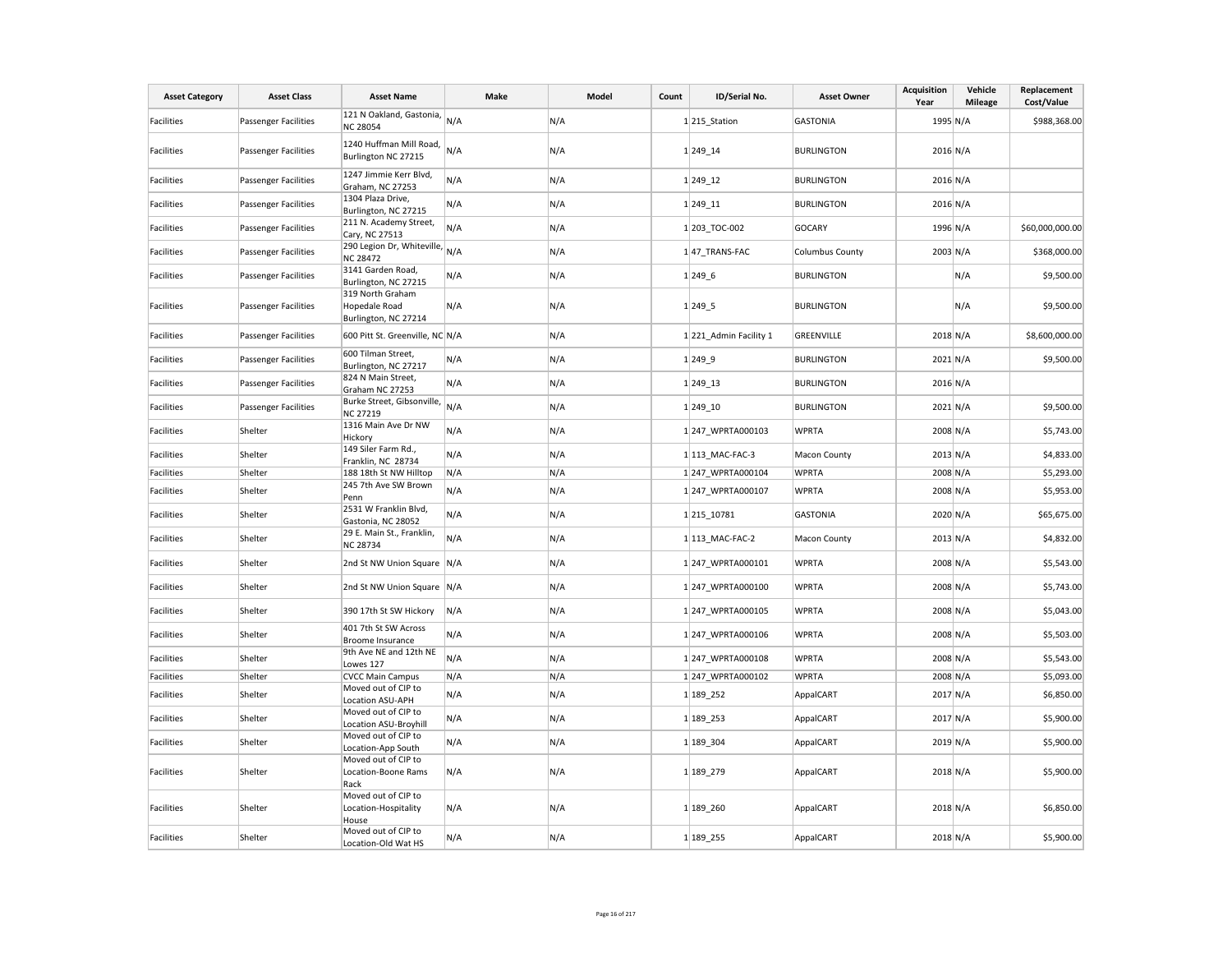| <b>Asset Category</b>  | <b>Asset Class</b> | <b>Asset Name</b>                                           | Make        | Model              | Count | ID/Serial No.       | <b>Asset Owner</b>                                                         | <b>Acquisition</b><br>Year | Vehicle<br><b>Mileage</b> | Replacement<br>Cost/Value |
|------------------------|--------------------|-------------------------------------------------------------|-------------|--------------------|-------|---------------------|----------------------------------------------------------------------------|----------------------------|---------------------------|---------------------------|
| Facilities             | Shelter            | Moved out of CIP to<br>Location-Old Wat HS                  | N/A         | N/A                |       | 1 189 256           | AppalCART                                                                  | 2018 N/A                   |                           | \$5,900.00                |
| Facilities             | Shelter            | Moved out of CIP to<br>Location-Old Wat HS                  | N/A         | N/A                |       | 1 189 257           | AppalCART                                                                  | 2018 N/A                   |                           | \$5,900.00                |
| Facilities             | Shelter            | Moved out of CIP to<br>Location-Old Wat HS                  | N/A         | N/A                |       | 1 189 258           | AppalCART                                                                  | 2018 N/A                   |                           | \$5,900.00                |
| Facilities             | Shelter            | Moved out of CIP to<br>Location-Wat Med                     | N/A         | N/A                |       | 1 189 254           | AppalCART                                                                  | 2017 N/A                   |                           | \$5,900.00                |
| Facilities             | Shelter            | S Center St and 4th Ave<br>SW                               | N/A         | N/A                |       | 1 247 WPRTA000109   | <b>WPRTA</b>                                                               | 2008 N/A                   |                           | \$7,028.00                |
| Facilities             | Shelter            | S Center St and 8th Ave<br>SW                               | N/A         | N/A                |       | 1 247 WPRTA000110   | <b>WPRTA</b>                                                               | 2008 N/A                   |                           | \$5,053.00                |
| Facilities             | Storage            | 1050 W. Noble St.,<br>Selma, NC 27576                       | N/A         | N/A                |       | $1 101$ _Shop       | Johnston County Council<br>on Aging, Inc.                                  | 2009 N/A                   |                           | \$15,555.00               |
| Facilities             | Storage            | 73 Crimson Laurel Circle<br>Suite 7 Bakersville NC<br>28705 | N/A         | N/A                |       | 1 121_MCTA-StorageB | Mitchell County<br><b>Transportation Authority</b>                         | $2016$ N/A                 |                           | \$2,287.00                |
| RevenueVehicles        | AO - Automobile    | 153 RICH-674                                                | Ford        | Fusion             |       | 13FA6P0G74HR137503  | Richmond Interagency<br>Transportation, Inc.                               | 2017                       | 74,149                    | \$19,587.00               |
| RevenueVehicles        | AO - Automobile    | 153_RICH-675                                                | Ford        | Fusion             |       | 13FA6P0G79HR304146  | Richmond Interagency<br>Transportation, Inc.                               | 2017                       | 66,807                    | \$19,587.00               |
| <b>RevenueVehicles</b> | AO - Automobile    | 196 450                                                     | Ford        | Taurus             |       | 1 1FAFP53U52A153963 | <b>Wilson City</b>                                                         | 2020                       | 86,319                    | \$25,000.00               |
| RevenueVehicles        | BU - Bus           | 127 BUS                                                     | GILL        | <b>BUS - Heavy</b> |       | 1 15GGE2715J3093410 | City of Rocky Mount                                                        | 2018                       |                           | \$500,000.00              |
| RevenueVehicles        | BU - Bus           | 129_35' CNG Bus                                             | GILL        | <b>BUS - Heavy</b> |       | 1 15GGB2719F1184949 | Cape Fear Public<br><b>Transportation Authority</b><br><b>WAVE Transit</b> | 2015                       | 344,504                   | \$500,000.00              |
| RevenueVehicles        | BU - Bus           | 129_BUS                                                     | GILL        | <b>BUS - Heavy</b> |       | 1 15GGB2715F1184950 | Cape Fear Public<br><b>Transportation Authority</b><br><b>WAVE Transit</b> | 2015                       | 326,126                   | \$500,000.00              |
| RevenueVehicles        | BU - Bus           | 189 303                                                     | Gillig      | Phantom            |       | 1 15GCB291051112547 | AppalCART                                                                  | 2019                       | 625,451                   | \$50,000.00               |
| RevenueVehicles        | BU - Bus           | 189 334                                                     | Gillig      | <b>BRT</b>         |       | 1 15GGB291971077706 | AppalCART                                                                  | 2020                       | 436,275                   | \$30,000.00               |
| <b>RevenueVehicles</b> | BU - Bus           | 189 335                                                     | Gillig      | <b>BRT</b>         |       | 1 15GGB271981079718 | AppalCART                                                                  | 2020                       | 379,516                   | \$30,000.00               |
| RevenueVehicles        | BU - Bus           | 189 35' CNG Bus                                             | GILL        | <b>BUS - Heavy</b> |       | 1 15GGB3012B1178629 | AppalCART                                                                  | 2011                       | 368,468                   | \$500,000.00              |
| RevenueVehicles        | BU - Bus           | 189 35' CNG Bus                                             | GILL        | <b>BUS - Heavy</b> |       | 1 15GGB3010B1178628 | AppalCART                                                                  | 2011                       | 329,647                   | \$500,000.00              |
| <b>RevenueVehicles</b> | BU - Bus           | 189 35' CNG Bus                                             | GILL        | <b>BUS - Heavy</b> |       | 1 15GGD2719C1181250 | AppalCART                                                                  | 2012                       | 313,516                   | \$500,000.00              |
| RevenueVehicles        | BU - Bus           | 189 35' CNG Bus                                             | GILL        | <b>BUS - Heavy</b> |       | 1 15GGD2712C1181249 | AppalCART                                                                  | 2012                       | 277,956                   | \$500,000.00              |
| RevenueVehicles        | BU - Bus           | 189 35' CNG Bus                                             | GILL        | <b>BUS - Heavy</b> |       | 1 15GGD3014D1181528 | AppalCART                                                                  | 2013                       | 214,608                   | \$500,000.00              |
| RevenueVehicles        | BU - Bus           | 189 35' CNG Bus                                             | GILL        | <b>BUS - Heavy</b> |       | 1 15GGB2715J3191362 | AppalCART                                                                  | 2018                       | 122,111                   | \$500,000.00              |
| RevenueVehicles        | BU - Bus           | 189 35' CNG Bus                                             | GILL        | <b>BUS - Heavy</b> |       | 1 15GGB2711J3191360 | AppalCART                                                                  | 2018                       | 114,036                   | \$500,000.00              |
| <b>RevenueVehicles</b> | BU - Bus           | 189_35' CNG Bus                                             | GILL        | <b>BUS - Heavy</b> |       | 1 15GGB2713J3191358 | AppalCART                                                                  | 2018                       | 107,634                   | \$500,000.00              |
| RevenueVehicles        | BU - Bus           | 189 35' CNG Bus                                             | GILL        | <b>BUS - Heavy</b> |       | 1 15GGB2716J3191354 | AppalCART                                                                  | 2018                       | 115,309                   | \$500,000.00              |
| RevenueVehicles        | BU - Bus           | 189 35' CNG Bus                                             | GILL        | <b>BUS - Heavy</b> |       | 1 15GGB2711J3191357 | AppalCART                                                                  | 2018                       | 109,141                   | \$500,000.00              |
| RevenueVehicles        | BU - Bus           | 189 35' CNG Bus                                             | GILL        | <b>BUS - Heavy</b> |       | 1 15GGB271XJ3191356 | AppalCART                                                                  | 2018                       | 142,289                   | \$500,000.00              |
| RevenueVehicles        | BU - Bus           | 189 35' CNG Bus                                             | GILL        | <b>BUS - Heavy</b> |       | 1 15GGB2713J3191361 | AppalCART                                                                  | 2018                       | 117,333                   | \$500,000.00              |
| RevenueVehicles        | BU - Bus           | 189 35' CNG Bus                                             | GILL        | <b>BUS - Heavy</b> |       | 1 15GGB2715J3191359 | AppalCART                                                                  | 2018                       | 109,925                   | \$500,000.00              |
| RevenueVehicles        | BU - Bus           | 189 35' CNG Bus                                             | GILL        | <b>BUS - Heavy</b> |       | 1 15GGB2714J3191353 | AppalCART                                                                  | 2018                       | 97,694                    | \$500,000.00              |
| RevenueVehicles        | BU - Bus           | 189 35' CNG Bus                                             | GILL        | <b>BUS - Heavy</b> |       | 1 15GGB2718J3191355 | AppalCART                                                                  | 2018                       | 136,825                   | \$500,000.00              |
| RevenueVehicles        | BU - Bus           | 189_35' CNG Bus                                             | GILL        | <b>BUS - Heavy</b> |       | 1 15GGB2719K3191107 | AppalCART                                                                  | 2019                       | 63,001                    | \$500,000.00              |
| RevenueVehicles        | BU - Bus           | 189 35' CNG Bus                                             | GILG        | <b>BUS - Heavy</b> |       | 1 15GGB2717K3191106 | AppalCART                                                                  | 2019                       | 61,013                    | \$500,000.00              |
| RevenueVehicles        | BU - Bus           | 189_BUS                                                     | <b>ELDO</b> | <b>BUS - Heavy</b> |       | 1 1N9MMACL4AC084101 | AppalCART                                                                  | 2009                       | 297,890                   | \$500,000.00              |
| RevenueVehicles        | BU - Bus           | 189_BUS                                                     | <b>ELDO</b> | <b>BUS - Heavy</b> |       | 1 1N9MMACL6AC084102 | AppalCART                                                                  | 2009                       | 244,483                   | \$500,000.00              |
| RevenueVehicles        | BU - Bus           | 189 BUS                                                     | GILL        | <b>BUS - Heavy</b> |       | 1 15GGB2714A1177075 | AppalCART                                                                  | 2010                       | 214,114                   | \$500,000.00              |
| RevenueVehicles        | BU - Bus           | 189 BUS                                                     | GILL        | <b>BUS - Heavy</b> |       | 1 15GGE2717K3093488 | AppalCART                                                                  | 2019                       | 65,202                    | \$500,000.00              |
| <b>RevenueVehicles</b> | BU - Bus           | 189 BUS                                                     | GILL        | <b>BUS - Heavy</b> |       | 1 15GGE2715K3093487 | AppalCART                                                                  | 2019                       | 63,988                    | \$500,000.00              |
| RevenueVehicles        | BU - Bus           | 191 76954                                                   | Gillig      | G27B102N4          |       | 1 15GGB271091176954 | Goldsboro-Wayne<br><b>Transportation Authority</b>                         | 2009                       | 361,100                   | \$320,836.00              |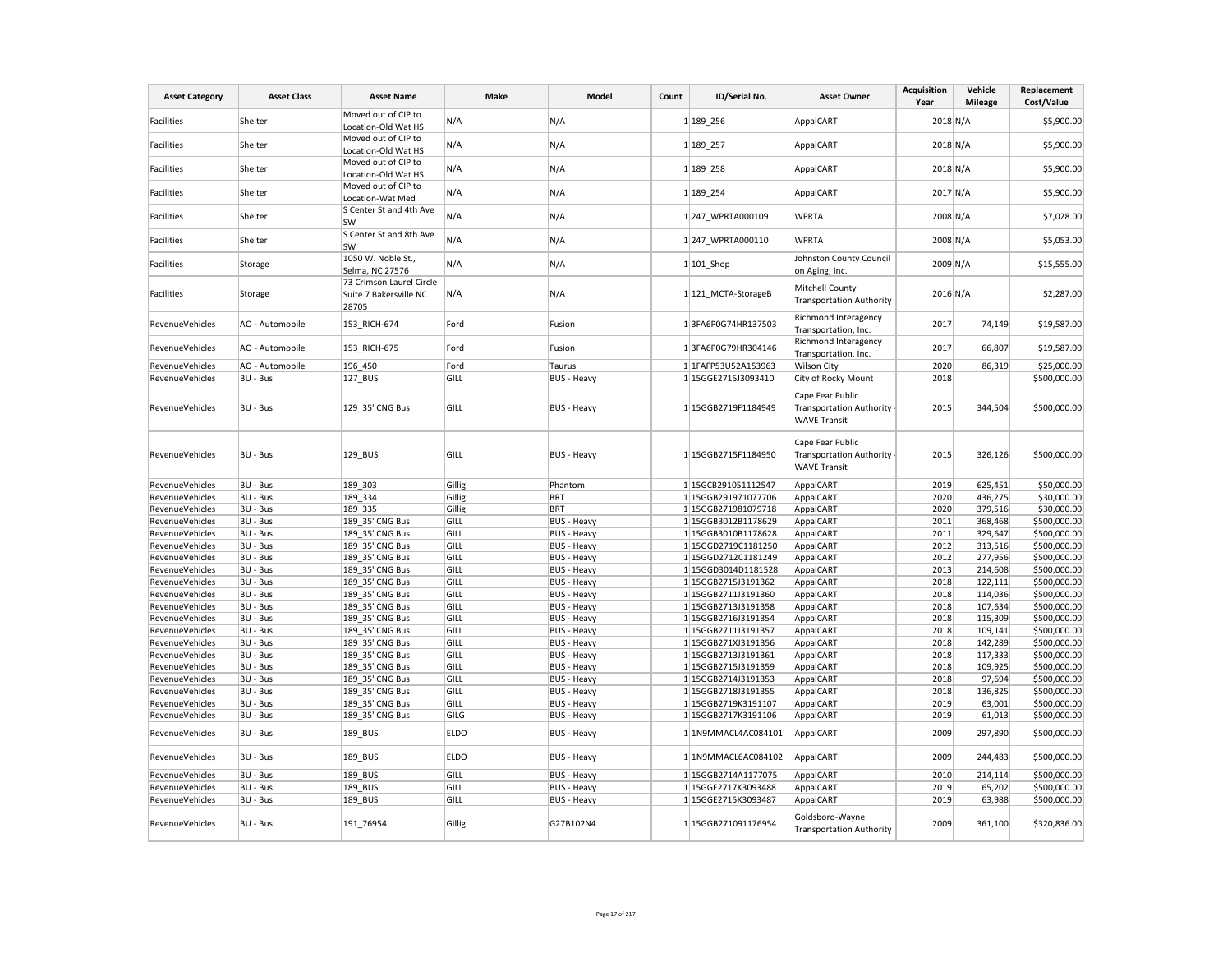| <b>Asset Category</b>  | <b>Asset Class</b> | <b>Asset Name</b> | Make        | Model                     | Count | ID/Serial No.       | <b>Asset Owner</b>                                 | <b>Acquisition</b><br>Year | Vehicle<br><b>Mileage</b> | Replacement<br>Cost/Value |
|------------------------|--------------------|-------------------|-------------|---------------------------|-------|---------------------|----------------------------------------------------|----------------------------|---------------------------|---------------------------|
| RevenueVehicles        | BU - Bus           | 191_77074         | Gillig      | G27B102N4                 |       | 1 15GGB2712A1177074 | Goldsboro-Wayne<br><b>Transportation Authority</b> | 2010                       | 321,100                   | \$361,701.00              |
| RevenueVehicles        | BU - Bus           | 196 BUS           | <b>ELDO</b> | <b>BUS - Heavy</b>        |       | 1 1N9FLAC815C084165 | <b>Wilson City</b>                                 | 2005                       |                           | \$500,000.00              |
| RevenueVehicles        | BU - Bus           | 196 BUS           | <b>ELDO</b> | <b>BUS - Heavy</b>        |       | 1 1N9FLAC8X5C084164 | <b>Wilson City</b>                                 | 2005                       | 5,634                     | \$500,000.00              |
| RevenueVehicles        | BU - Bus           | 196_BUS           | <b>ELDO</b> | <b>BUS - Heavy</b>        |       | 1 1N9FLAC835C084166 | <b>Wilson City</b>                                 | 2005                       | 4.974                     | \$500,000.00              |
| RevenueVehicles        | BU - Bus           | 196_BUS           | <b>ELDO</b> | <b>BUS - Heavy</b>        |       | 1 1N9FLAC855C084167 | <b>Wilson City</b>                                 | 2005                       | 3,858                     | \$500,000.00              |
| RevenueVehicles        | BU - Bus           | 196 BUS           | <b>ELDO</b> | <b>BUS - Heavy</b>        |       | 1 1N9FLAC885C084163 | <b>Wilson City</b>                                 | 2005                       | 48,469                    | \$500,000.00              |
| RevenueVehicles        | BU - Bus           | 203 1501-178      | Gillig      | 30' Low-Floor             |       | 1 15GGE271XF1093065 | <b>GOCARY</b>                                      | 2015                       | 286,489                   | \$350,851.00              |
| RevenueVehicles        | BU - Bus           | 203_1502-178      | Gillig      | 30' Low-Floor             |       | 1 15GGE2711F1093066 | <b>GOCARY</b>                                      | 2015                       | 271,154                   | \$350,851.00              |
| RevenueVehicles        | BU - Bus           | 203_1503-178      | ElDorado    | 35' EZ Rider II Low-Floor |       | 1 1N9MMAC68GC084170 | <b>GOCARY</b>                                      | 2016                       | 202,054                   | \$368,706.00              |
| RevenueVehicles        | BU - Bus           | 203_1504-178      | ElDorado    | 35' EZ Rider II Low-Floor |       | 1 1N9MMAC6XGC084171 | <b>GOCARY</b>                                      | 2016                       | 195,906                   | \$368,706.00              |
| RevenueVehicles        | BU - Bus           | 203_1505-178      | ElDorado    | 35' EZ Rider II Low-Floor |       | 1 1N9MMAC61GC084172 | <b>GOCARY</b>                                      | 2016                       | 227,685                   | \$368,706.00              |
| RevenueVehicles        | <b>BU - Bus</b>    | 203 1506-178      | ElDorado    | 35' EZ Rider II Low-Floor |       | 1 1N9MMAC63GC084173 | <b>GOCARY</b>                                      | 2016                       | 172,338                   | \$368,706.00              |
| RevenueVehicles        | BU - Bus           | 209_501           | Gillig      | 35' Hybrid HD LF BRT      |       | 1 15GGB3011E1181994 | CONCORD/KANNAPOLIS                                 | 2014                       | 491,317                   | \$625,867.00              |
| <b>RevenueVehicles</b> | BU - Bus           | 209_502           | Gillig      | 35' Hybrid HD LF BRT      |       | 1 15GGB3013E1181995 | CONCORD/KANNAPOLIS                                 | 2014                       | 499,729                   | \$625,867.00              |
| RevenueVehicles        | BU - Bus           | 209_503           | Gillig      | 35' Hybrid HD LF BRT      |       | 1 15GGB3015E1181996 | CONCORD/KANNAPOLIS                                 | 2014                       | 455,608                   | \$625,867.00              |
| RevenueVehicles        | BU - Bus           | 209_504           | Gillig      | 35' Hybrid HD LF BRT      |       | 1 15GGB3017E1181997 | CONCORD/KANNAPOLIS                                 | 2014                       | 483,681                   | \$625,867.00              |
| RevenueVehicles        | BU - Bus           | 209_505           | Gillig      | 35' Hybrid HD LF BRT      |       | 1 15GGB3019E1181998 | CONCORD/KANNAPOLIS                                 | 2014                       | 482,582                   | \$625,867.00              |
| RevenueVehicles        | BU - Bus           | 209_506           | Gillig      | 35' Hybrid HD LF BRT      |       | 1 15GGB3010E1181999 | CONCORD/KANNAPOLIS                                 | 2014                       | 489,130                   | \$625,867.00              |
| RevenueVehicles        | BU - Bus           | 209 507           | Gillig      | 35' Hybrid HD LF BRT      |       | 1 15GGB3011E1182000 | CONCORD/KANNAPOLIS                                 | 2014                       | 503,350                   | \$625,867.00              |
| RevenueVehicles        | BU - Bus           | 209_508           | Gillig      | 35' Hybrid HD LF BRT      |       | 1 15GGB3013E1182001 | CONCORD/KANNAPOLIS                                 | 2014                       | 494,872                   | \$625,867.00              |
| RevenueVehicles        | BU - Bus           | 209_509           | New Flyer   | 35' Hybrid HD LF BRT      |       | 1 5FYH8KR19HF051945 | CONCORD/KANNAPOLIS                                 | 2017                       | 319,200                   | \$653,182.00              |
| RevenueVehicles        | BU - Bus           | 209_510           | New Flyer   | 35' Hybrid HD LF BRT      |       | 1 5FYH8KR19HF051946 | CONCORD/KANNAPOLIS                                 | 2017                       | 251,717                   | \$653,182.00              |
| <b>RevenueVehicles</b> | BU - Bus           | 215 Bus 801       | Gillig      | Bus                       |       | 1 15GGB291841072637 | <b>GASTONIA</b>                                    | 2004                       | 521,622                   | \$287,104.00              |
| RevenueVehicles        | BU - Bus           | 215 Bus 802       | Gillig      | Bus                       |       | 1 15GGB2712B1179151 | <b>GASTONIA</b>                                    | 2011                       | 405,994                   | \$287,104.00              |
| RevenueVehicles        | BU - Bus           | 215 Bus 803       | Gillig      | Bus                       |       | 1 15GGB2710B1179150 | <b>GASTONIA</b>                                    | 2011                       | 417,528                   | \$287,104.00              |
| RevenueVehicles        | BU - Bus           | 215 Bus 804       | Gillig      | Bus                       |       | 1 15GGB291641072636 | <b>GASTONIA</b>                                    | 2004                       | 509,024                   | \$287,104.00              |
| RevenueVehicles        | BU - Bus           | 215 Bus 805       | Gillig      | Bus                       |       | 1 15GGB2712B1179148 | <b>GASTONIA</b>                                    | 2011                       | 418,805                   | \$287,104.00              |
| RevenueVehicles        | BU - Bus           | 215 Bus 806       | Gillig      | Bus                       |       | 1 15GGB2714B1179149 | <b>GASTONIA</b>                                    | 2011                       | 406,485                   | \$287,104.00              |
| RevenueVehicles        | BU - Bus           | 215 Bus 807       | Gillig      | Bus                       |       | 1 15GGB271XK3189169 | <b>GASTONIA</b>                                    | 2019                       | 99,629                    | \$410,919.00              |
| RevenueVehicles        | BU - Bus           | 215 Bus 808       | Gillig      | Bus                       |       | 1 15GGB2716K3189170 | <b>GASTONIA</b>                                    | 2019                       | 55,600                    | \$410,919.00              |
| RevenueVehicles        | BU - Bus           | 215 Bus 809       | Gillig      | Bus                       |       | 1 15GGB2714B1179152 | <b>GASTONIA</b>                                    | 2011                       | 383,198                   | \$287,104.00              |
| RevenueVehicles        | BU - Bus           | 215 Old Bus 807   | Gillig      | Bus                       |       | 1 15GGB291141072642 | <b>GASTONIA</b>                                    | 2004                       | 472,930                   | \$287,104.00              |
| RevenueVehicles        | BU - Bus           | 221_10283         | Gillig      | 35' Low Floor             |       | 1 15GGB2717K3189615 | GREENVILLE                                         | 2019                       | 69,846                    | \$724,189.00              |
| RevenueVehicles        | BU - Bus           | 221 10284         | Gillig      | 35' Low Floor             |       | 1 15GGB2719K3189616 | GREENVILLE                                         | 2019                       | 66,532                    | \$724,189.00              |
| RevenueVehicles        | BU - Bus           | 221 10285         | Gillig      | 35' Low Floor             |       | 1 15GGB2710K3189617 | GREENVILLE                                         | 2019                       | 64,631                    | \$724,189.00              |
| RevenueVehicles        | BU - Bus           | 221 10286         | Gillig      | 35' Low Floor             |       | 1 15GGB2712K3189618 | GREENVILLE                                         | 2019                       | 59,507                    | \$724,189.00              |
| RevenueVehicles        | BU - Bus           | 221 135           | Gillig      | 35' Low Floor             |       | 1 15GGB291351074118 | GREENVILLE                                         | 2006                       | 388,634                   | \$483,423.00              |
| RevenueVehicles        | BU - Bus           | 221_137           | Gillig      | 35' Low Floor             |       | 1 15GGB291861076948 | GREENVILLE                                         | 2006                       | 508,510                   | \$483,423.00              |
| RevenueVehicles        | <b>BU - Bus</b>    | 221 138           | Gillig      | 35' Low Floor             |       | 1 15GGB291X61076949 | GREENVILLE                                         | 2008                       | 470,287                   | \$483,423.00              |
| RevenueVehicles        | BU - Bus           | 221 139           | Gillig      | 35' Low Floor             |       | 1 15GGB271381079505 | GREENVILLE                                         | 2008                       | 303,540                   | \$511,902.00              |
| RevenueVehicles        | BU - Bus           | 221_140           | Gillig      | 35' Low Floor             |       | 1 15GGB271581079506 | GREENVILLE                                         | 2011                       | 371,653                   | \$511,902.00              |
| RevenueVehicles        | BU - Bus           | 221 1401          | Gillig      | 35' Low Floor             |       | 1 15GGB2710E1183929 | GREENVILLE                                         | 2014                       | 207,819                   | \$721,140.00              |
| RevenueVehicles        | BU - Bus           | 221 1402          | Gillig      | 35' Low Floor             |       | 1 15GGB2717E1183930 | GREENVILLE                                         | 2014                       | 178,835                   | \$642,907.00              |
| RevenueVehicles        | BU - Bus           | 221 141           | Gillig      | 35' Low Floor             |       | 1 15GGB3012B1178503 | GREENVILLE                                         | 2011                       | 32,907                    | \$951,874.00              |
| RevenueVehicles        | BU - Bus           | 221 142           | Gillig      | 35' Low Floor             |       | 1 15GGB3014B1178504 | GREENVILLE                                         | 2014                       | 285,769                   | \$954,874.00              |
| RevenueVehicles        | BU - Bus           | 237 TR80401 (851) | Orion       | VII                       |       | 1 1VHFD3K2346701217 | SALISBURY                                          | 2004                       | 409,974                   | \$527,100.00              |
| <b>RevenueVehicles</b> | BU - Bus           | 237 TR80402 (858) | Orion       | VII                       |       | 1 1VHFD3K2746701219 | SALISBURY                                          | 2004                       | 370,671                   | \$527,100.00              |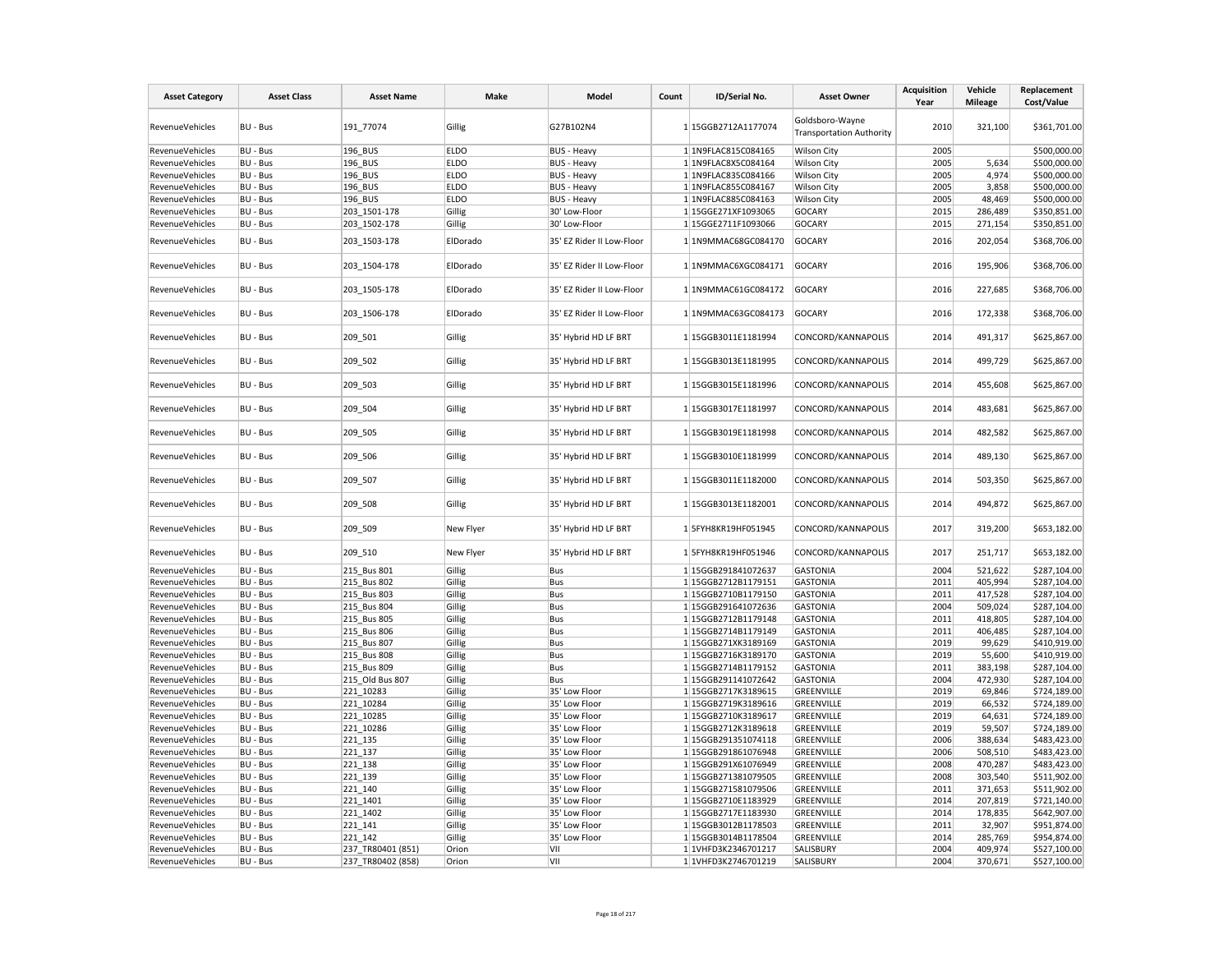| <b>Asset Category</b>  | <b>Asset Class</b> | <b>Asset Name</b>   | Make        | Model                 | Count | ID/Serial No.       | <b>Asset Owner</b>                                        | <b>Acquisition</b><br>Year | Vehicle<br><b>Mileage</b> | Replacement<br>Cost/Value |
|------------------------|--------------------|---------------------|-------------|-----------------------|-------|---------------------|-----------------------------------------------------------|----------------------------|---------------------------|---------------------------|
| RevenueVehicles        | BU - Bus           | 237 TR80403 (853)   | Orion       | VII                   |       | 1 1VHFD3K2346701220 | SALISBURY                                                 | 2004                       | 346,797                   | \$527,100.00              |
| RevenueVehicles        | BU - Bus           | 237 TR80404 (855)   | Orion       | VII                   |       | 1 1VHFD3K2746701222 | SALISBURY                                                 | 2004                       | 391,319                   | \$527,100.00              |
| RevenueVehicles        | BU - Bus           | 237 TR80802 (852)   | Gillig      | 35ft                  |       | 1 15GGB271781079961 | SALISBURY                                                 | 2008                       | 250,941                   | \$527,100.00              |
| RevenueVehicles        | BU - Bus           | 237 TR80804 (854)   | Gillig      | 35ft                  |       | 1 15GGB271981079962 | SALISBURY                                                 | 2008                       | 248,520                   | \$527,100.00              |
| RevenueVehicles        | <b>BU - Bus</b>    | 247 06938B          | Gillig      | <b>BUS</b>            |       | 1 15GGB291561076938 | <b>WPRTA</b>                                              | 2006                       | 671,046                   | \$309,662.00              |
| RevenueVehicles        | BU - Bus           | 247_06939B          | Gillig      | <b>BUS</b>            |       | 1 15GGB291761076939 | <b>WPRTA</b>                                              | 2006                       | 685,401                   | \$309,662.00              |
| <b>RevenueVehicles</b> | BU - Bus           | 247 06940B          | Gillig      | <b>BUS</b>            |       | 1 15GGB291361076940 | <b>WPRTA</b>                                              | 2006                       | 649,978                   | \$309,662.00              |
| RevenueVehicles        | BU - Bus           | 247 06941B          | Gillig      | <b>BUS</b>            |       | 1 15GGB291561076941 | <b>WPRTA</b>                                              | 2006                       | 668,917                   | \$309,662.00              |
| RevenueVehicles        | BU - Bus           | 247_06942B          | Gillig      | <b>BUS</b>            |       | 1 15GGB291761076942 | <b>WPRTA</b>                                              | 2006                       | 607,780                   | \$309,662.00              |
| RevenueVehicles        | BU - Bus           | 247_HE11505B        | Gillig      | HE BUS                |       | 1 15GGB3011B1177505 | <b>WPRTA</b>                                              | 2011                       | 362,203                   | \$577,921.00              |
| RevenueVehicles        | BU - Bus           | 37_35' CNG Bus      | GILL        | <b>BUS - Heavy</b>    |       | 1 1N9MMAL98LC084254 | Chatham Transit Network                                   | 2020                       |                           | \$500,000.00              |
| <b>RevenueVehicles</b> | CU - Cutaway Bus   | 1 20' LTV           | FORD        | 20' LTV w/ wc station |       | 1 1FDEE3FL5GDC31954 | Alamance County<br><b>Transportation Authority</b>        | 2016                       | 131,816                   | \$58,000.00               |
| RevenueVehicles        | CU - Cutaway Bus   | 1 20' LTV           | FORD        | 20' LTV w/ wc station |       | 1 1FDEE3FS6HDC37710 | Alamance County<br><b>Transportation Authority</b>        | 2017                       | 115,095                   | \$58,000.00               |
| RevenueVehicles        | CU - Cutaway Bus   | 1 20' LTV           | FORD        | 20' LTV w/ wc station |       | 1 1FDEE3FS2HDC38109 | <b>Alamance County</b><br><b>Transportation Authority</b> | 2017                       | 130,371                   | \$58,000.00               |
| RevenueVehicles        | CU - Cutaway Bus   | 1 20' LTV w lift    | <b>FORD</b> | 20' LTV w/ wc station |       | 1 1FDEE3FSXKDC73973 | <b>Alamance County</b><br><b>Transportation Authority</b> | 2020                       | 35,810                    | \$58,000.00               |
| <b>RevenueVehicles</b> | CU - Cutaway Bus   | 1 20' LTV w lift    | COAC        | 20' LTV w/ wc station |       | 1 1FDEE3FS4KDC71412 | <b>Alamance County</b><br><b>Transportation Authority</b> | 2020                       | 35,587                    | \$58,000.00               |
| <b>RevenueVehicles</b> | CU - Cutaway Bus   | 1 20' LTV w lift    | FORD        | 20' LTV w/ wc station |       | 1 1FDEE3FK7MDC32400 | <b>Alamance County</b><br><b>Transportation Authority</b> | 2021                       | 11,331                    | \$58,000.00               |
| RevenueVehicles        | CU - Cutaway Bus   | 1 20' LTV w lift    | FORD        | 20' LTV w/ wc station |       | 1 1FDEE3FK2MDC32398 | <b>Alamance County</b><br><b>Transportation Authority</b> | 2021                       | 8,980                     | \$58,000.00               |
| RevenueVehicles        | CU - Cutaway Bus   | 1 20' LTV w lift    | FORD        | 20' LTV w/ wc station |       | 1 1FDEE3FK0MDC32397 | <b>Alamance County</b><br><b>Transportation Authority</b> | 2021                       | 11,873                    | \$58,000.00               |
| RevenueVehicles        | CU - Cutaway Bus   | 1 20' LTV w lift    | FORD        | 20' LTV w/ wc station |       | 1 1FDEE3FK9MDC32401 | <b>Alamance County</b><br><b>Transportation Authority</b> | 2021                       | 8,846                     | \$58,000.00               |
| <b>RevenueVehicles</b> | CU - Cutaway Bus   | 1 20' LTV w lift    | FORD        | 20' LTV w/ wc station |       | 1 1FDEE3FK4MDC32399 | Alamance County<br><b>Transportation Authority</b>        | 2021                       | 10,793                    | \$58,000.00               |
| RevenueVehicles        | CU - Cutaway Bus   | 1 20' LTV with lift | FORD        | 20' LTV w/ wc station |       | 1 1FDEE3FS0KDC17170 | Alamance County<br><b>Transportation Authority</b>        | 2019                       | 63,873                    | \$58,000.00               |
| RevenueVehicles        | CU - Cutaway Bus   | 1 20' LTV with lift | FORD        | 20' LTV w/ wc station |       | 1 1FDEE3FS7KDC17635 | Alamance County<br><b>Transportation Authority</b>        | 2019                       | 63,332                    | \$58,000.00               |
| RevenueVehicles        | CU - Cutaway Bus   | 1 20' LTV with lift | FORD        | 20' LTV w/ wc station |       | 1 1FDEE3FS5KDC17634 | Alamance County<br><b>Transportation Authority</b>        | 2019                       | 82,617                    | \$58,000.00               |
| RevenueVehicles        | CU - Cutaway Bus   | 1 20' LTV with lift | FORD        | 20' LTV w/ wc station |       | 1 1FDEE3FS4KDC17172 | <b>Alamance County</b><br><b>Transportation Authority</b> | 2019                       | 56,880                    | \$58,000.00               |
| RevenueVehicles        | CU - Cutaway Bus   | 1_20' LTV with lift | FORD        | 20' LTV w/ wc station |       | 1 1FDEE3FS2KDC17171 | <b>Alamance County</b><br><b>Transportation Authority</b> | 2019                       | 69,194                    | \$58,000.00               |
| RevenueVehicles        | CU - Cutaway Bus   | 1 20' LTV with lift | FORD        | 20' LTV w/ wc station |       | 1 1FDEE3FS6KDC71413 | <b>Alamance County</b><br><b>Transportation Authority</b> | 2020                       | 34,960                    | \$58,000.00               |
| RevenueVehicles        | CU - Cutaway Bus   | 1 22' LTV with lift | FORD        | 22' LTV w/ wc station |       | 1 1FDEE3FK0MDC32402 | <b>Alamance County</b><br><b>Transportation Authority</b> | 2021                       | 7,040                     | \$63,500.00               |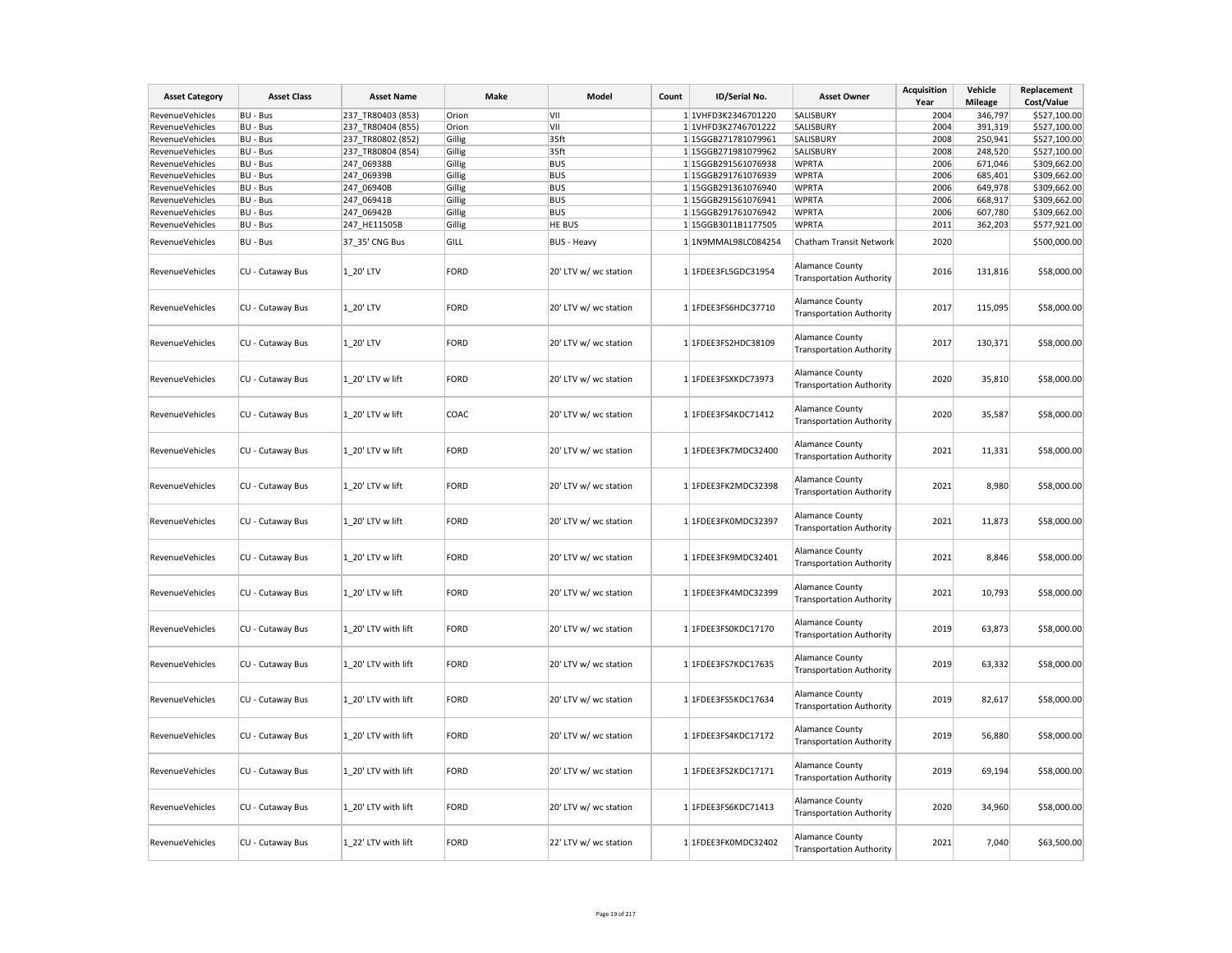| <b>Asset Category</b>              | <b>Asset Class</b>                   | <b>Asset Name</b>                 | Make         | Model                                          | Count | ID/Serial No.                              | <b>Asset Owner</b>                                        | <b>Acquisition</b><br>Year | Vehicle<br><b>Mileage</b> | Replacement<br>Cost/Value  |
|------------------------------------|--------------------------------------|-----------------------------------|--------------|------------------------------------------------|-------|--------------------------------------------|-----------------------------------------------------------|----------------------------|---------------------------|----------------------------|
| RevenueVehicles                    | CU - Cutaway Bus                     | 1 22' LTV with lift               | FORD         | 22' LTV w/ wc station                          |       | 1 1FDEE3FK2MDC32403                        | Alamance County<br><b>Transportation Authority</b>        | 2021                       | 5,794                     | \$63,500.00                |
| RevenueVehicles                    | CU - Cutaway Bus                     | 1 25' LTV with lift               | FORD         | 25' LTV w/ wc station                          |       | 1 1FDFE4FS4JDC16385                        | <b>Alamance County</b><br><b>Transportation Authority</b> | 2018                       | 112,125                   | \$70,000.00                |
| RevenueVehicles                    | CU - Cutaway Bus                     | 1 25' LTV with lift               | FORD         | 25' LTV w/ wc station                          |       | 1 1FDFE4FS6JDC16386                        | <b>Alamance County</b><br><b>Transportation Authority</b> | 2018                       | 93,054                    | \$70,000.00                |
| <b>RevenueVehicles</b>             | CU - Cutaway Bus                     | 1_25' LTV with lift               | FORD         | 25' LTV w/ wc station                          |       | 1 1FDFE4FS2JDC16384                        | <b>Alamance County</b><br><b>Transportation Authority</b> | 2018                       | 83,461                    | \$70,000.00                |
| RevenueVehicles                    | CU - Cutaway Bus                     | 1 25' LTV with lift               | FORD         | 25' LTV w/ wc station                          |       | 1 1FDFE4FS5KDC17174                        | Alamance County<br><b>Transportation Authority</b>        | 2019                       | 66,238                    | \$70,000.00                |
| RevenueVehicles                    | CU - Cutaway Bus                     | 1 25' LTV with lift               | FORD         | 25' LTV w/ wc station                          |       | 1 1FDFE4FN0MDC32405                        | <b>Alamance County</b><br><b>Transportation Authority</b> | 2021                       | 9,997                     | \$70,000.00                |
| RevenueVehicles                    | CU - Cutaway Bus                     | 1 25' LTV with lift               | FORD         | 25' LTV w/ wc station                          |       | 1 1FDFE4FN2MDC32406                        | <b>Alamance County</b><br><b>Transportation Authority</b> | 2021                       | 9,774                     | \$70,000.00                |
| RevenueVehicles                    | CU - Cutaway Bus                     | 101_22' LTV with lift             | <b>FORD</b>  | 22' LTV w/ wc station                          |       | 1 1FDFE4FS1KDC17723                        | Johnston County Council<br>on Aging, Inc.                 | 2019                       | 85,828                    | \$63,500.00                |
| RevenueVehicles                    | CU - Cutaway Bus                     | 101 22' LTV with lift             | FORD         | 22' LTV w/ wc station                          |       | 1 1FDFE4FS2KDC17343                        | Johnston County Council<br>on Aging, Inc.                 | 2019                       | 123,092                   | \$63,500.00                |
| <b>RevenueVehicles</b>             | CU - Cutaway Bus                     | 101 22' LTV with lift             | FORD         | 22' LTV w/ wc station                          |       | 1 1FDFE4FS0KDC17342                        | Johnston County Council<br>on Aging, Inc.                 | 2019                       | 100,482                   | \$63,500.00                |
| RevenueVehicles                    | CU - Cutaway Bus                     | 101 22' LTV with lift             | <b>FORD</b>  | 22' LTV w/ wc station                          |       | 1 1FDFE4FS9KDC17341                        | Johnston County Council<br>on Aging, Inc.                 | 2019                       | 89,025                    | \$63,500.00                |
| RevenueVehicles                    | CU - Cutaway Bus                     | 101 22' LTV with lift             | FORD         | 22' LTV w/ wc station                          |       | 1 1FDFE4FS7KDC17340                        | Johnston County Council<br>on Aging, Inc.                 | 2019                       | 90,299                    | \$63,500.00                |
| RevenueVehicles                    | CU - Cutaway Bus                     | 101_22' LTV with lift             | FORD         | 22' LTV w/ wc station                          |       | 1 1FDEE3FS3KDC51247                        | Johnston County Council<br>on Aging, Inc.                 | 2020                       | 33,302                    | \$63,500.00                |
| RevenueVehicles                    | CU - Cutaway Bus                     | 101_22' LTV with lift             | FORD         | 22' LTV w/ wc station                          |       | 1 1FDEE3FS5KDC51251                        | Johnston County Council<br>on Aging, Inc.                 | 2020                       | 52,511                    | \$63,500.00                |
| <b>RevenueVehicles</b>             | CU - Cutaway Bus                     | 101 22' LTV with lift             | FORD         | 22' LTV w/ wc station                          |       | 1 1FDEE3FS7KDC51249                        | Johnston County Council<br>on Aging, Inc.                 | 2020                       | 37,958                    | \$63,500.00                |
| <b>RevenueVehicles</b>             | CU - Cutaway Bus                     | 101 22' LTV with lift             | FORD         | 22' LTV w/ wc station                          |       | 1 1FDEE3FN3MDC10789                        | Johnston County Council<br>on Aging, Inc.                 | 2021                       | 6,696                     | \$63,500.00                |
| RevenueVehicles                    | CU - Cutaway Bus                     | 101 22' LTV with lift             | FORD         | 22' LTV w/ wc station                          |       | 1 1FDEE3FN7MDC10777                        | Johnston County Council<br>on Aging, Inc.                 | 2021                       | 6,860                     | \$63,500.00                |
| RevenueVehicles                    | CU - Cutaway Bus                     | 101_25' LTV                       | FORD         | 25' LTV w/ wc station                          |       | 1 1FDFE4FS6GDC25856                        | Johnston County Council<br>on Aging, Inc.                 | 2015                       | 144,721                   | \$70,000.00                |
| RevenueVehicles                    | CU - Cutaway Bus                     | 101_25' LTV with lift             | FORD         | 25' LTV w/ wc station                          |       | 1 1FDFE4FS0KDC56819                        | Johnston County Council<br>on Aging, Inc.                 | 2020                       | 68,740                    | \$70,000.00                |
| <b>RevenueVehicles</b>             | CU - Cutaway Bus                     | 101 25' LTV with lift             | FORD         | 25' LTV w/ wc station                          |       | 1 1FDFE4FS3KDC56815                        | Johnston County Council<br>on Aging, Inc.                 | 2020                       | 50,845                    | \$70,000.00                |
| <b>RevenueVehicles</b>             | CU - Cutaway Bus                     | 101 25' LTV with lift             | <b>FORD</b>  | 25' LTV w/ wc station                          |       | 1 1FDFE4FS1KDC56814                        | Johnston County Council<br>on Aging, Inc.                 | 2020                       | 56,969                    | \$70,000.00                |
| RevenueVehicles                    | CU - Cutaway Bus                     | 101 25' LTV with lift             | FORD         | 25' LTV w/ wc station                          |       | 1 1FDFE4FN4MDC10861                        | Johnston County Council<br>on Aging, Inc.                 | 2021                       | 4,833                     | \$70,000.00                |
| RevenueVehicles                    | CU - Cutaway Bus                     | 101_25' LTV with lift             | FORD         | 25' LTV w/ wc station                          |       | 1 1FDFE4FN4MDC10858                        | Johnston County Council<br>on Aging, Inc.                 | 2021                       | 4,067                     | \$70,000.00                |
| RevenueVehicles                    | CU - Cutaway Bus                     | 105 20' LTV                       | FORD         | 20' LTV no lift                                |       | 1 1FDEE3FL8GDC07082                        | Lee County                                                | 2015                       | 101,317                   | \$52,000.00                |
| <b>RevenueVehicles</b>             | CU - Cutaway Bus                     | 105 20' LTV                       | <b>CHAM</b>  | 20' LTV w/ wc station                          |       | 1 1FDEE3FL2FDA37381                        | Lee County                                                | 2015                       | 110,659                   | \$58,000.00                |
| RevenueVehicles                    | CU - Cutaway Bus                     | 105 20' LTV                       | FORD         | 20' LTV no lift                                |       | 1 1FDEE3FL8GDC07079                        | Lee County                                                | 2015                       | 104,364                   | \$52,000.00                |
| RevenueVehicles                    | CU - Cutaway Bus                     | 105 20' LTV                       | FORD         | 20' LTV no lift                                |       | 1 1FDEE3FL6GDC07081                        | Lee County                                                | 2015                       | 74,895                    | \$52,000.00                |
| RevenueVehicles                    | CU - Cutaway Bus                     | 105 20' LTV                       | FORD         | 20' LTV no lift                                |       | 1 1FDEE3FL4GDC07080                        | Lee County                                                | 2015                       | 63,704                    | \$52,000.00                |
| RevenueVehicles                    | CU - Cutaway Bus                     | 105 20' LTV                       | FORD         | 20' LTV w/ wc station                          |       | 1 1FDEE3FL0GDC27357                        | Lee County                                                | 2016                       | 117,530                   | \$58,000.00                |
| RevenueVehicles<br>RevenueVehicles | CU - Cutaway Bus<br>CU - Cutaway Bus | 105 20' LTV<br>105 20' LTV w lift | FORD<br>FORD | 20' LTV w/ wc station<br>20' LTV w/ wc station |       | 1 1FDEE3FL9GDC27356<br>1 1FDEE3FS7KDC61215 | Lee County<br>Lee County                                  | 2016<br>2020               | 90,311<br>19,892          | \$58,000.00<br>\$58,000.00 |
| RevenueVehicles                    | CU - Cutaway Bus                     | 105 20' LTV w lift                | FORD         | 20' LTV w/ wc station                          |       | 1 1FDEE3FS9KDC61216                        | Lee County                                                | 2020                       | 26,493                    | \$58,000.00                |
| RevenueVehicles                    | CU - Cutaway Bus                     | 105 20' LTV w lift                | FORD         | 20' LTV w/ wc station                          |       | 1 1FDEE3FS0KDC61217                        | Lee County                                                | 2020                       | 11,432                    | \$58,000.00                |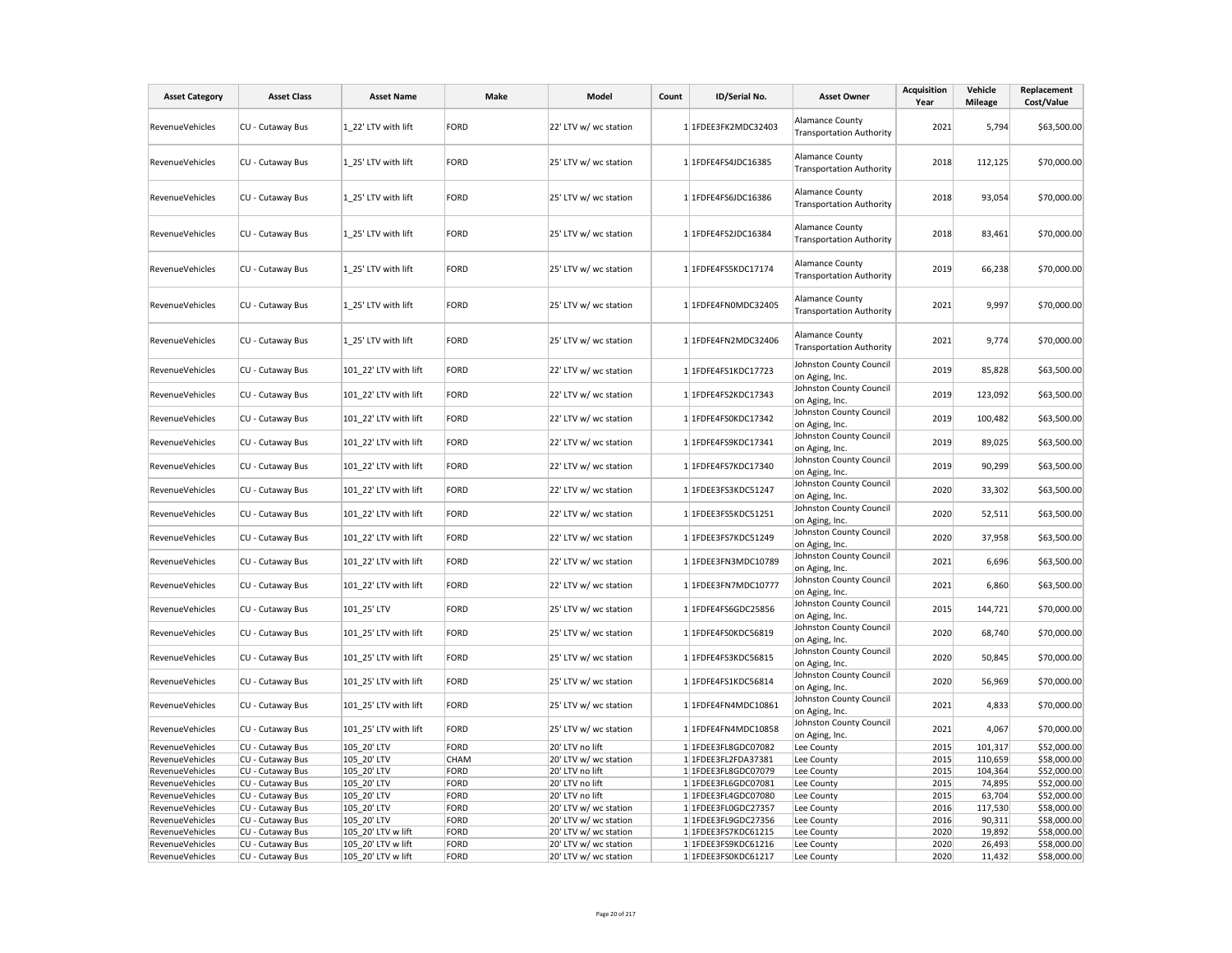| <b>Asset Category</b>  | <b>Asset Class</b> | <b>Asset Name</b>     | Make        | Model                 | Count | ID/Serial No.       | <b>Asset Owner</b>                                     | <b>Acquisition</b><br>Year | Vehicle<br><b>Mileage</b> | Replacement<br>Cost/Value |
|------------------------|--------------------|-----------------------|-------------|-----------------------|-------|---------------------|--------------------------------------------------------|----------------------------|---------------------------|---------------------------|
| RevenueVehicles        | CU - Cutaway Bus   | 105 20' LTV w lift    | <b>FORD</b> | 20' LTV w/ wc station |       | 1 1FDEE3FS3KDC61213 | Lee County                                             | 2020                       | 23,135                    | \$58,000.00               |
| RevenueVehicles        | CU - Cutaway Bus   | 105 20' LTV with lift | FORD        | 20' LTV w/ wc station |       | 1 1FDEE3FSXHDC38133 | Lee County                                             | 2017                       | 124,480                   | \$58,000.00               |
| RevenueVehicles        | CU - Cutaway Bus   | 105_20' LTV with lift | FORD        | 20' LTV w/ wc station |       | 1 1FDEE3FS8HDC38132 | Lee County                                             | 2017                       | 79,124                    | \$58,000.00               |
| RevenueVehicles        | CU - Cutaway Bus   | 105 20' LTV with lift | FORD        | 20' LTV w/ wc station |       | 1 1FDEE3FSXJDC37957 | Lee County                                             | 2018                       | 61,681                    | \$58,000.00               |
| RevenueVehicles        | CU - Cutaway Bus   | 105 20' LTV with lift | FORD        | 20' LTV w/ wc station |       | 1 1FDEE3FS9KDC21511 | Lee County                                             | 2019                       | 47,645                    | \$58,000.00               |
| RevenueVehicles        | CU - Cutaway Bus   | 105 20' LTV with lift | FORD        | 20' LTV w/ wc station |       | 1 1FDEE3FS0KDC21509 | Lee County                                             | 2019                       | 43,853                    | \$58,000.00               |
| <b>RevenueVehicles</b> | CU - Cutaway Bus   | 105 20' LTV with lift | FORD        | 20' LTV w/ wc station |       | 1 1FDEE3FS5KDC61214 | Lee County                                             | 2020                       | 26,429                    | \$58,000.00               |
| RevenueVehicles        | CU - Cutaway Bus   | 105 25' LTV with lift | FORD        | 25' LTV w/ wc station |       | 1 1FDFE4FSXKDC12343 | Lee County                                             | 2019                       | 41,070                    | \$70,000.00               |
| RevenueVehicles        | CU - Cutaway Bus   | 107_20' LTV w lift    | FORD        | 20' LTV w/ wc station |       | 1 1FDEE3FS3KDC59705 | Lenoir County                                          | 2020                       | 50,807                    | \$58,000.00               |
| RevenueVehicles        | CU - Cutaway Bus   | 107 20' LTV with lift | FORD        | 20' LTV w/ wc station |       | 1 1FDEE3FS3HDC77498 | Lenoir County                                          | 2017                       | 143,162                   | \$58,000.00               |
| RevenueVehicles        | CU - Cutaway Bus   | 107 20' LTV with lift | FORD        | 20' LTV w/ wc station |       | 1 1FDVU4XMXKKA66620 | Lenoir County                                          | 2019                       | 80,713                    | \$58,000.00               |
| RevenueVehicles        | CU - Cutaway Bus   | 107 20' LTV with lift | FORD        | 20' LTV w/ wc station |       | 1 1FDEE3FS9KDC27809 | Lenoir County                                          | 2019                       | 73,703                    | \$58,000.00               |
| RevenueVehicles        | CU - Cutaway Bus   | 107 20' LTV with lift | FORD        | 20' LTV w/ wc station |       | 1 1FDEE3FS3KDC21505 | Lenoir County                                          | 2019                       | 93,183                    | \$58,000.00               |
| RevenueVehicles        | CU - Cutaway Bus   | 107 20' LTV with lift | FORD        | 20' LTV w/ wc station |       | 1 1FDEE3FS1KDC21504 | Lenoir County                                          | 2019                       | 83,371                    | \$58,000.00               |
| RevenueVehicles        | CU - Cutaway Bus   | 107 20' LTV with lift | FORD        | 20' LTV w/ wc station |       | 1 1FDEE3FS7KDC21510 | Lenoir County                                          | 2019                       | 77,999                    | \$58,000.00               |
| RevenueVehicles        | CU - Cutaway Bus   | 107 20' LTV with lift | FORD        | 20' LTV w/ wc station |       | 1 1FDEE3FS8KDC21502 | Lenoir County                                          | 2019                       | 99,277                    | \$58,000.00               |
| RevenueVehicles        | CU - Cutaway Bus   | 107 20' LTV with lift | FORD        | 20' LTV w/ wc station |       | 1 1FDEE3FS0KDC59712 | Lenoir County                                          | 2020                       | 67,155                    | \$58,000.00               |
| RevenueVehicles        | CU - Cutaway Bus   | 107 22' LTV with lift | FORD        | 22' LTV w/ wc station |       | 1 1FDEE3FS7KDC47802 | Lenoir County                                          | 2019                       | 43,084                    | \$63,500.00               |
| <b>RevenueVehicles</b> | CU - Cutaway Bus   | 107 22' LTV with lift | FORD        | 22' LTV w/ wc station |       | 1 1FDEE3FS6KDC47273 | Lenoir County                                          | 2019                       | 45,272                    | \$63,500.00               |
| RevenueVehicles        | CU - Cutaway Bus   | 107 22' LTV with lift | FORD        | 22' LTV w/ wc station |       | 1 1FDEE3FN1MDC14386 | Lenoir County                                          | 2021                       |                           | \$63,500.00               |
| RevenueVehicles        | CU - Cutaway Bus   | 107 22' LTV with lift | FORD        | 22' LTV no lift       |       | 1 1FDEE3FN0MDC14380 | Lenoir County                                          | 2021                       |                           | \$57,500.00               |
| RevenueVehicles        | CU - Cutaway Bus   | 109 20' LTV           | FORD        | 20' LTV w/ wc station |       | 1 1FDEE3FL7GDC27081 | <b>Lincoln County</b>                                  | 2016                       | 129,106                   | \$58,000.00               |
| RevenueVehicles        | CU - Cutaway Bus   | 109 20' LTV           | FORD        | 20' LTV w/ wc station |       | 1 1FDEE3FL7GDC27078 | Lincoln County                                         | 2016                       | 103,687                   | \$58,000.00               |
| RevenueVehicles        | CU - Cutaway Bus   | 109_20' LTV           | FORD        | 20' LTV w/ wc station |       | 1 1FDEE3FL6GDC22440 | <b>Lincoln County</b>                                  | 2016                       | 135,919                   | \$58,000.00               |
| RevenueVehicles        | CU - Cutaway Bus   | 109 20' LTV           | FORD        | 20' LTV w/ wc station |       | 1 1FDEE3FS3HDC37857 | Lincoln County                                         | 2017                       | 120,694                   | \$58,000.00               |
| RevenueVehicles        | CU - Cutaway Bus   | 109 20' LTV           | FORD        | 20' LTV w/ wc station |       | 1 1FDEE3FS4HDC37852 | Lincoln County                                         | 2017                       | 127,356                   | \$58,000.00               |
| RevenueVehicles        | CU - Cutaway Bus   | 109 20' LTV           | FORD        | 20' LTV w/ wc station |       | 1 1FDEE3FS1HDC37856 | Lincoln County                                         | 2017                       | 114,965                   | \$58,000.00               |
| RevenueVehicles        | CU - Cutaway Bus   | 109 20' LTV w lift    | FORD        | 20' LTV w/ wc station |       | 1 1FDEE3FSXKDC60656 | <b>Lincoln County</b>                                  | 2020                       | 36,408                    | \$58,000.00               |
| RevenueVehicles        | CU - Cutaway Bus   | 109 20' LTV w lift    | FORD        | 20' LTV w/ wc station |       | 1 1FDEE3FS8KDC59702 | <b>Lincoln County</b>                                  | 2020                       | 38,421                    | \$58,000.00               |
| RevenueVehicles        | CU - Cutaway Bus   | 109 20' LTV w lift    | FORD        | 20' LTV w/ wc station |       | 1 1FDEE3FSXKDC59703 | <b>Lincoln County</b>                                  | 2020                       | 37,898                    | \$58,000.00               |
| RevenueVehicles        | CU - Cutaway Bus   | 109 20' LTV w lift    | FORD        | 20' LTV w/ wc station |       | 1 1FDEE3FS6KDC60654 | <b>Lincoln County</b>                                  | 2020                       | 35,183                    | \$58,000.00               |
| <b>RevenueVehicles</b> | CU - Cutaway Bus   | 109 20' LTV w lift    | FORD        | 20' LTV w/ wc station |       | 1 1FDEE3FN3MDC20593 | <b>Lincoln County</b>                                  | 2021                       | 7,168                     | \$58,000.00               |
| RevenueVehicles        | CU - Cutaway Bus   | 109 20' LTV w lift    | FORD        | 20' LTV w/ wc station |       | 1 1FDEE3FNXMDC20588 | Lincoln County                                         | 2021                       | 8,411                     | \$58,000.00               |
| RevenueVehicles        | CU - Cutaway Bus   | 109 20' LTV w lift    | FORD        | 20' LTV w/ wc station |       | 1 1FDEE3FN8MDC20590 | Lincoln County                                         | 2021                       | 7,563                     | \$58,000.00               |
| RevenueVehicles        | CU - Cutaway Bus   | 109 20' LTV with lift | FORD        | 20' LTV w/ wc station |       | 1 1FDEE3FS3JDC21003 | <b>Lincoln County</b>                                  | 2018                       | 100,425                   | \$58,000.00               |
| RevenueVehicles        | CU - Cutaway Bus   | 109 20' LTV with lift | FORD        | 20' LTV w/ wc station |       | 1 1FDEE3FS4KDC17687 | Lincoln County                                         | 2019                       | 66,711                    | \$58,000.00               |
| <b>RevenueVehicles</b> | CU - Cutaway Bus   | 109 20' LTV with lift | FORD        | 20' LTV w/ wc station |       | 1 1FDEE3FS8KDC21497 | <b>Lincoln County</b>                                  | 2019                       | 63,025                    | \$58,000.00               |
| RevenueVehicles        | CU - Cutaway Bus   | 109 20' LTV with lift | FORD        | 20' LTV w/ wc station |       | 1 1FDEE3FS7KDC17683 | <b>Lincoln County</b>                                  | 2019                       | 61,014                    | \$58,000.00               |
| RevenueVehicles        | CU - Cutaway Bus   | 109 20' LTV with lift | FORD        | 20' LTV w/ wc station |       | 1 1FDEE3FS3KDC17275 | <b>Lincoln County</b>                                  | 2019                       | 70,560                    | \$58,000.00               |
| RevenueVehicles        | CU - Cutaway Bus   | 109 20' LTV with lift | FORD        | 20' LTV w/ wc station |       | 1 1FDEE3FS1KDC17677 | <b>Lincoln County</b>                                  | 2019                       | 64,676                    | \$58,000.00               |
| RevenueVehicles        | CU - Cutaway Bus   | 109 20' LTV with lift | FORD        | 20' LTV w/ wc station |       | 1 1FDEE3FS3KDC17678 | <b>Lincoln County</b>                                  | 2019                       | 64,414                    | \$58,000.00               |
| RevenueVehicles        | CU - Cutaway Bus   | 109 22' LTV with lift | FORD        | 22' LTV w/ wc station |       | 1 1FDEE3FS5KDC47801 | Lincoln County                                         | 2019                       | 35,748                    | \$63,500.00               |
| RevenueVehicles        | CU - Cutaway Bus   | 109 22' LTV with lift | FORD        | 22' LTV w/ wc station |       | 1 1FDEE3FS6KDC47774 | Lincoln County                                         | 2019                       | 39,683                    | \$63,500.00               |
| RevenueVehicles        | CU - Cutaway Bus   | 11 20' LTV            | FORD        | 20' LTV w/ wc station |       | 1 1FDEE3FL8GDC27087 | <b>Avery County</b><br><b>Transportation Authority</b> | 2016                       | 109,417                   | \$58,000.00               |
| RevenueVehicles        | CU - Cutaway Bus   | 113 20' LTV with lift | FORD        | 20' LTV w/ wc station |       | 1 1FDEE3FS5HDC37715 | <b>Macon County</b>                                    | 2017                       | 90,854                    | \$58,000.00               |
| RevenueVehicles        | CU - Cutaway Bus   | 113 22' LTV with lift | FORD        | 22' LTV w/ wc station |       | 1 1FDFE4FS7HDC37726 | <b>Macon County</b>                                    | 2017                       | 66,539                    | \$63,500.00               |
| <b>RevenueVehicles</b> | CU - Cutaway Bus   | 113 22' LTV with lift | FORD        | 22' LTV w/ wc station |       | 1 1FDEE3FS2KDC61218 | <b>Macon County</b>                                    | 2020                       | 21,132                    | \$63,500.00               |
| RevenueVehicles        | CU - Cutaway Bus   | 113 22' LTV with lift | FORD        | 22' LTV w/ wc station |       | 1 1FDEE3FK7NDC06848 | <b>Macon County</b>                                    | 2021                       | 977                       | \$63,500.00               |
| RevenueVehicles        | CU - Cutaway Bus   | 113 25' LTV           | FORD        | 25' LTV w/ wc station |       | 1 1FDFE4FS5KDC59571 | <b>Macon County</b>                                    | 2020                       | 3,076                     | \$70,000.00               |
| RevenueVehicles        | CU - Cutaway Bus   | 117 20' LTV           | CHMP        | 20' LTV w/ wc station |       | 1 1FDEE3FL2EDA78611 | <b>Martin County</b>                                   | 2014                       | 170,605                   | \$58,000.00               |
| RevenueVehicles        | CU - Cutaway Bus   | 117 20' LTV           | FORD        | 20' LTV w/ wc station |       | 1 1FDEE3FL6FDA37383 | <b>Martin County</b>                                   | 2015                       | 151,381                   | \$58,000.00               |
| RevenueVehicles        | CU - Cutaway Bus   | 117 20' LTV with lift | FORD        | 20' LTV w/ wc station |       | 1 1FDEE3FS7JDC41710 | <b>Martin County</b>                                   | 2019                       | 57,448                    | \$58,000.00               |
| RevenueVehicles        | CU - Cutaway Bus   | 117 20' LTV with lift | FORD        | 20' LTV w/ wc station |       | 1 1FDEE3FS9KDC32010 | Martin County                                          | 2019                       | 32,929                    | \$58,000.00               |
| RevenueVehicles        | CU - Cutaway Bus   | 117 20' LTV with lift | FORD        | 20' LTV w/ wc station |       | 1 1FDEE3FS0JDC41709 | Martin County                                          | 2019                       | 55,422                    | \$58,000.00               |
| RevenueVehicles        | CU - Cutaway Bus   | 117 22' AND 25' LTV   | <b>CHMP</b> | 25' LTV w/ wc station |       | 1 1FDFE4FS8DDA75535 | <b>Martin County</b>                                   | 2013                       | 150,740                   | \$70,000.00               |
| RevenueVehicles        | CU - Cutaway Bus   | 117 22' AND 25' LTV   | <b>CHMP</b> | 25' LTV w/ wc station |       | 1 1FDFE4FSXDDA75536 | Martin County                                          | 2013                       | 129,759                   | \$70,000.00               |
| RevenueVehicles        | CU - Cutaway Bus   | 117 22' LTV with lift | FORD        | 22' LTV w/ wc station |       | 1 1FDEE3FS2KDC75474 | Martin County                                          | 2020                       | 22,435                    | \$63,500.00               |
| RevenueVehicles        | CU - Cutaway Bus   | 117 25' LTV with lift | FORD        | 25' LTV w/ wc station |       | 1 1FDFE4FS8KDC75103 | Martin County                                          | 2020                       | 17,956                    | \$70,000.00               |
| RevenueVehicles        | CU - Cutaway Bus   | 117 25' LTV with lift | FORD        | 25' LTV w/ wc station |       | 1 1FDFE4FS5KDC75107 | Martin County                                          | 2020                       | 19,441                    | \$70,000.00               |
| RevenueVehicles        | CU - Cutaway Bus   | 119 22' AND 25' LTV   | <b>CHMP</b> | 25' LTV w/ wc station |       | 1 1FDFE4FS5BDA02555 | Mecklenburg County                                     | 2011                       | 170,835                   | \$70,000.00               |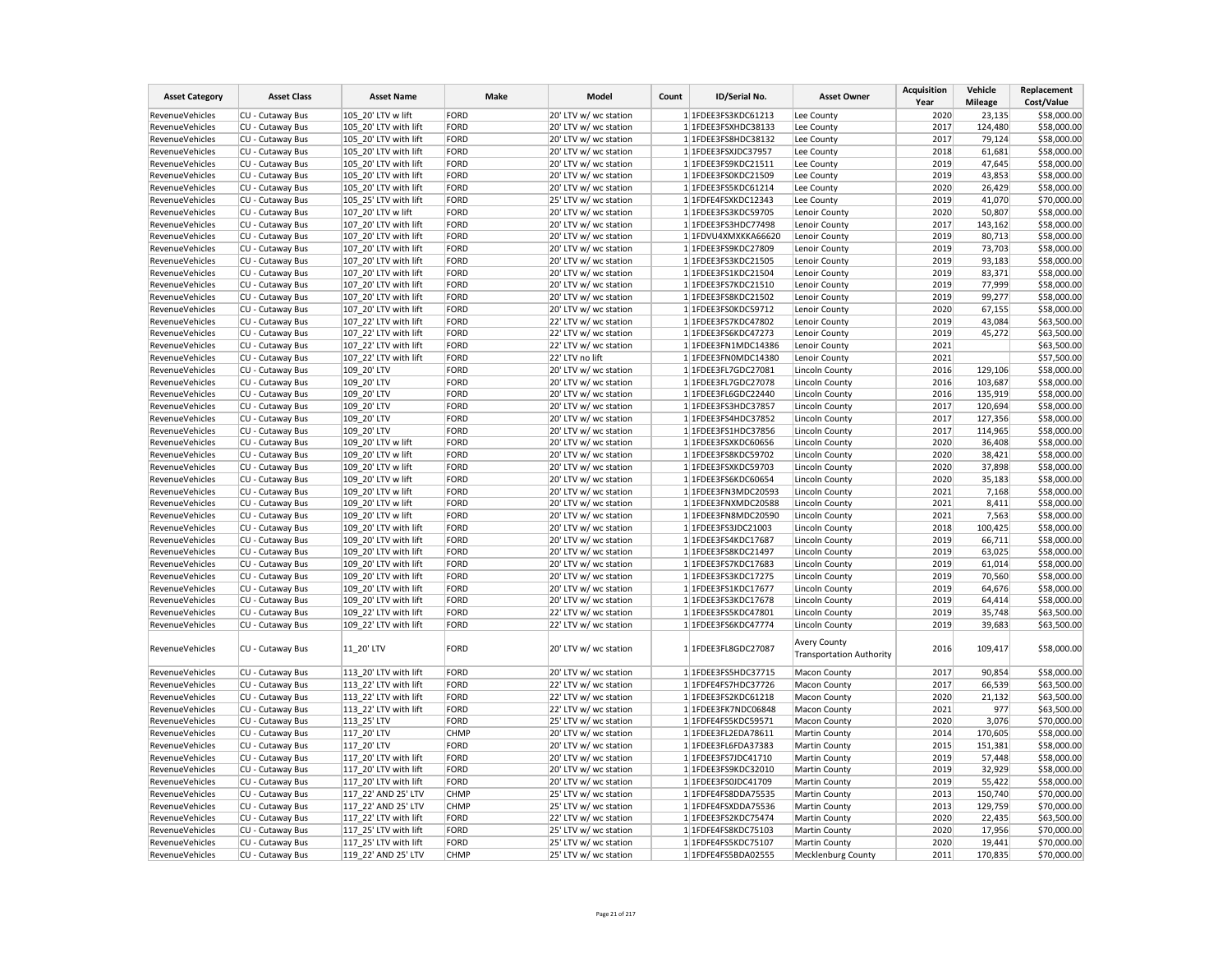| <b>Asset Category</b>  | <b>Asset Class</b> | <b>Asset Name</b>     | Make        | Model                 | Count | ID/Serial No.       | <b>Asset Owner</b>                                                         | <b>Acquisition</b><br>Year | Vehicle<br><b>Mileage</b> | Replacement<br>Cost/Value |
|------------------------|--------------------|-----------------------|-------------|-----------------------|-------|---------------------|----------------------------------------------------------------------------|----------------------------|---------------------------|---------------------------|
| RevenueVehicles        | CU - Cutaway Bus   | 119 22' AND 25' LTV   | <b>CHMP</b> | 25' LTV w/ wc station |       | 1 1FDFE4FS8BDA04932 | <b>Mecklenburg County</b>                                                  | 2011                       | 180,700                   | \$70,000.00               |
| RevenueVehicles        | CU - Cutaway Bus   | 119 22' AND 25' LTV   | <b>CHMP</b> | 25' LTV w/ wc station |       | 1 1FDFE4FSXBDA04933 | Mecklenburg County                                                         | 2011                       | 168,379                   | \$70,000.00               |
| RevenueVehicles        | CU - Cutaway Bus   | 119 22' AND 25' LTV   | FORD        | 25' LTV w/ wc station |       | 1 1FDFE4FS2DDA15282 |                                                                            | 2012                       | 170,986                   | \$70,000.00               |
|                        |                    |                       |             |                       |       |                     | Mecklenburg County                                                         |                            |                           |                           |
| RevenueVehicles        | CU - Cutaway Bus   | 119 22' AND 25' LTV   | <b>CHMP</b> | 25' LTV w/ wc station |       | 1 1FDFE4FS3DDA25111 | Mecklenburg County                                                         | 2013                       | 156,355                   | \$70,000.00               |
| <b>RevenueVehicles</b> | CU - Cutaway Bus   | 119_22' AND 25' LTV   | <b>CHMP</b> | 25' LTV w/ wc station |       | 1 1FDFE4FS6EDA88205 | Mecklenburg County                                                         | 2014                       | 128,539                   | \$70,000.00               |
| RevenueVehicles        | CU - Cutaway Bus   | 119 22' AND 25' LTV   | <b>CHAM</b> | 25' LTV w/ wc station |       | 1 1FDFE4FS0FDA34593 | <b>Mecklenburg County</b>                                                  | 2015                       | 123,921                   | \$70,000.00               |
| RevenueVehicles        | CU - Cutaway Bus   | 119 22' AND 25' LTV   | <b>CHAM</b> | 25' LTV w/ wc station |       | 1 1FDFE4FS7FDA34591 | <b>Mecklenburg County</b>                                                  | 2015                       | 113,399                   | \$70,000.00               |
| RevenueVehicles        | CU - Cutaway Bus   | 119 22' AND 25' LTV   | <b>CHAM</b> | 25' LTV w/ wc station |       | 1 1FDFE4FS9FDA34592 | Mecklenburg County                                                         | 2015                       | 104,927                   | \$70,000.00               |
| RevenueVehicles        | CU - Cutaway Bus   | 119 22' AND 25' LTV   | <b>CHAM</b> | 25' LTV w/ wc station |       | 1 1FDFE4FS2FDA34594 | <b>Mecklenburg County</b>                                                  | 2015                       | 116,891                   | \$70,000.00               |
| RevenueVehicles        | CU - Cutaway Bus   | 119 25' LTV           | CHAM        | 25' LTV w/ wc station |       | 1 1FDFE4FS9FDA34589 | <b>Mecklenburg County</b>                                                  | 2015                       | 116,722                   | \$70,000.00               |
| RevenueVehicles        | CU - Cutaway Bus   | 119_25' LTV           | CHAM        | 25' LTV w/ wc station |       | 1 1FDFE4FS5FDA34590 | Mecklenburg County                                                         | 2015                       | 109,585                   | \$70,000.00               |
| RevenueVehicles        | CU - Cutaway Bus   | 119 25' LTV           | FORD        | 25' LTV w/ wc station |       | 1 1FDFE4FS1GDC25862 | Mecklenburg County                                                         | 2016                       | 115,710                   | \$70,000.00               |
| RevenueVehicles        | CU - Cutaway Bus   | 119_25' LTV           | FORD        | 25' LTV w/ wc station |       | 1 1FDFE4FS2GDC25868 | Mecklenburg County                                                         | 2016                       | 112,701                   | \$70,000.00               |
| RevenueVehicles        | CU - Cutaway Bus   | 119 25' LTV           | FORD        | 25' LTV w/ wc station |       | 1 1FDFE4FS8HDC55782 | <b>Mecklenburg County</b>                                                  | 2017                       | 81,604                    | \$70,000.00               |
| RevenueVehicles        | CU - Cutaway Bus   | 119 25' LTV           | FORD        | 25' LTV w/ wc station |       | 1 1FDFE4FS0HDC55789 | <b>Mecklenburg County</b>                                                  | 2017                       | 75,964                    | \$70,000.00               |
| RevenueVehicles        | CU - Cutaway Bus   | 119 25' LTV           | FORD        | 25' LTV w/ wc station |       | 1 1FDFE4FS1HDC55784 | Mecklenburg County                                                         | 2017                       | 74,695                    | \$70,000.00               |
| RevenueVehicles        | CU - Cutaway Bus   | 119 25' LTV           | FORD        | 25' LTV w/ wc station |       | 1 1FDFE4FS9HDC55788 | <b>Mecklenburg County</b>                                                  | 2017                       | 82,091                    | \$70,000.00               |
| RevenueVehicles        | CU - Cutaway Bus   | 119 25' LTV           | FORD        | 25' LTV w/ wc station |       | 1 1FDFE4FS9KDC45253 | <b>Mecklenburg County</b>                                                  | 2019                       | 32,715                    | \$70,000.00               |
| RevenueVehicles        | CU - Cutaway Bus   | 119_25' LTV with lift | FORD        | 25' LTV w/ wc station |       | 1 1FDFE4FS3JDC31315 | Mecklenburg County                                                         | 2018                       | 54,620                    | \$70,000.00               |
| RevenueVehicles        | CU - Cutaway Bus   | 119 25' LTV with lift | FORD        | 25' LTV w/ wc station |       | 1 1FDFE4FS5JDC31316 | Mecklenburg County                                                         | 2018                       | 54,965                    | \$70,000.00               |
| RevenueVehicles        | CU - Cutaway Bus   | 119 25' LTV with lift | FORD        | 25' LTV w/ wc station |       | 1 1FDFE4FS3KDC43675 | Mecklenburg County                                                         | 2019                       | 37,907                    | \$70,000.00               |
| RevenueVehicles        | CU - Cutaway Bus   | 119 25' LTV with lift | FORD        | 25' LTV w/ wc station |       | 1 1FDFE4FS5KDC43676 | Mecklenburg County                                                         | 2019                       | 43,339                    | \$70,000.00               |
| RevenueVehicles        | CU - Cutaway Bus   | 119 25' LTV with lift | FORD        | 25' LTV w/ wc station |       | 1 1FDFE4FS7KDC43677 | <b>Mecklenburg County</b>                                                  | 2019                       | 38,484                    | \$70,000.00               |
| RevenueVehicles        | CU - Cutaway Bus   | 119 25' LTV with lift | FORD        | 25' LTV w/ wc station |       | 1 1FDFE4FS1KDC43674 | <b>Mecklenburg County</b>                                                  | 2019                       | 26,595                    | \$70,000.00               |
| RevenueVehicles        | CU - Cutaway Bus   | 119 25' LTV with lift | FORD        | 25' LTV w/ wc station |       | 1 1FDFE4FSXKDC43673 | <b>Mecklenburg County</b>                                                  | 2019                       | 30,261                    | \$70,000.00               |
| RevenueVehicles        | CU - Cutaway Bus   | 121 20' LTV           | <b>ELKB</b> | 20' LTV w/ wc station |       | 1 1FDEE3FL3EDA83624 | Mitchell County<br><b>Transportation Authority</b>                         | 2014                       | 102,451                   | \$58,000.00               |
| RevenueVehicles        | CU - Cutaway Bus   | 121 20' LTV           | <b>ELKC</b> | 20' LTV w/ wc station |       | 1 1FDEE3FL9GDC03137 | Mitchell County<br><b>Transportation Authority</b>                         | 2015                       | 84,547                    | \$58,000.00               |
| RevenueVehicles        | CU - Cutaway Bus   | 121 20' LTV w lift    | FORD        | 20' LTV w/ wc station |       | 1 1FDEE3FK5MDC38020 | Mitchell County<br><b>Transportation Authority</b>                         | 2021                       |                           | \$58,000.00               |
| <b>RevenueVehicles</b> | CU - Cutaway Bus   | 121 20' LTV with lift | <b>ELKH</b> | 20' LTV w/ wc station |       | 1 1FDEE3FS0KDC25947 | Mitchell County<br><b>Transportation Authority</b>                         | 2019                       | 55,425                    | \$58,000.00               |
| RevenueVehicles        | CU - Cutaway Bus   | 121 22' LTV with lift | FORD        | 22' LTV w/ wc station |       | 1 1FDEE3FK9MDC38022 | Mitchell County<br><b>Transportation Authority</b>                         | 2021                       |                           | \$63,500.00               |
| RevenueVehicles        | CU - Cutaway Bus   | 121 22' LTV with lift | FORD        | 22' LTV w/ wc station |       | 1 1FDEE3FK7MDC38021 | Mitchell County<br><b>Transportation Authority</b>                         | 2021                       |                           | \$63,500.00               |
| RevenueVehicles        | CU - Cutaway Bus   | 121 22' LTV with lift | FORD        | 22' LTV w/ wc station |       | 1 1FDEE3FK0MDC38023 | Mitchell County<br><b>Transportation Authority</b>                         | 2021                       |                           | \$63,500.00               |
| RevenueVehicles        | CU - Cutaway Bus   | 125 20' LTV w lift    | FORD        | 20' LTV w/ wc station |       | 1 1FDEE3FS3KDC60658 | Moore County                                                               | 2019                       | 31,439                    | \$58,000.00               |
| RevenueVehicles        | CU - Cutaway Bus   | 125 20' LTV w lift    | FORD        | 20' LTV w/ wc station |       | 1 1FDEE3FS7KDC55480 | Moore County                                                               | 2019                       | 52,762                    | \$58,000.00               |
| RevenueVehicles        | CU - Cutaway Bus   | 125 20' LTV w lift    | FORD        | 20' LTV w/ wc station |       | 1 1FDEE3FS3KDC55492 | Moore County                                                               | 2019                       | 47,566                    | \$58,000.00               |
| RevenueVehicles        | CU - Cutaway Bus   | 125 20' LTV w lift    | FORD        | 20' LTV w/ wc station |       | 1 1FDEE3FS0KDC55479 | Moore County                                                               | 2019                       | 51,415                    | \$58,000.00               |
| RevenueVehicles        | CU - Cutaway Bus   | 125 20' LTV w/o lift  | FORD        | 20' LTV no lift       |       | 1 1FDEE3FS3KDC55539 | Moore County                                                               | 2020                       | 3,404                     | \$52,000.00               |
| RevenueVehicles        | CU - Cutaway Bus   | 125 VAN               | FORD        | 20' LTV w/ wc station |       | 1 1FDEE3FL2DDA45199 | Moore County                                                               | 2013                       | 103,015                   | \$58,000.00               |
| RevenueVehicles        | CU - Cutaway Bus   | 127 20' LTV           | <b>CHMP</b> | 20' LTV w/ wc station |       | 1 1FDEE3FL4FDA17326 | City of Rocky Mount                                                        | 2015                       | 219,342                   | \$58,000.00               |
| RevenueVehicles        | CU - Cutaway Bus   | 127_20' LTV           | <b>CHMP</b> | 20' LTV w/ wc station |       | 1 1FDEE3FL0FDA17324 | City of Rocky Mount                                                        | 2015                       | 224,152                   | \$58,000.00               |
| RevenueVehicles        | CU - Cutaway Bus   | 127_20' LTV           | <b>CHMP</b> | 20' LTV w/ wc station |       | 1 1FDEE3FL2FDA17325 | City of Rocky Mount                                                        | 2015                       |                           | \$58,000.00               |
| RevenueVehicles        | CU - Cutaway Bus   | 127 20' LTV           | FORD        | 20' LTV w/ wc station |       | 1 1FDEE3FL8GDC25839 | City of Rocky Mount                                                        | 2016                       | 243,775                   | \$58,000.00               |
| RevenueVehicles        | CU - Cutaway Bus   | 127_25' LTV           | <b>CHMP</b> | 25' LTV w/ wc station |       | 1 1GB6G5BL0D1148017 | City of Rocky Mount                                                        | 2015                       |                           | \$70,000.00               |
| RevenueVehicles        | CU - Cutaway Bus   | 127 25' LTV           | <b>CHMP</b> | 25' LTV w/ wc station |       | 1 1GB6G5BL4D1149123 | City of Rocky Mount                                                        | 2015                       |                           | \$70,000.00               |
| RevenueVehicles        | CU - Cutaway Bus   | 129_20' LTV           | FORD        | 20' LTV w/ wc station |       | 1 1FDEE3FL8CDB33964 | Cape Fear Public<br><b>Transportation Authority</b><br><b>WAVE Transit</b> | 2012                       | 153,535                   | \$58,000.00               |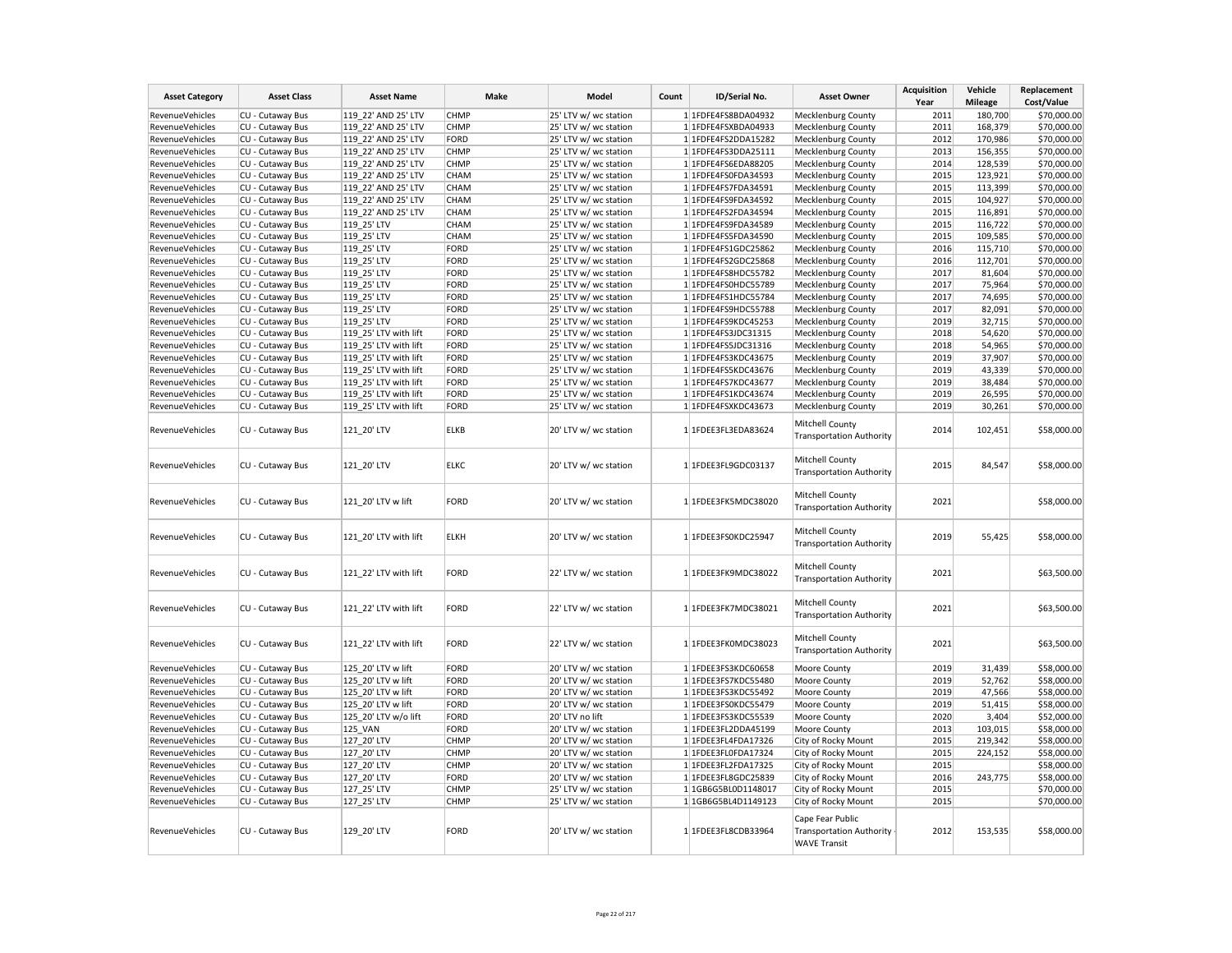| <b>Asset Category</b> | <b>Asset Class</b> | <b>Asset Name</b>     | Make        | Model                 | Count | ID/Serial No.       | <b>Asset Owner</b>                                                         | <b>Acquisition</b><br>Year | Vehicle<br><b>Mileage</b> | Replacement<br>Cost/Value |
|-----------------------|--------------------|-----------------------|-------------|-----------------------|-------|---------------------|----------------------------------------------------------------------------|----------------------------|---------------------------|---------------------------|
| RevenueVehicles       | CU - Cutaway Bus   | 129 20' LTV           | FORD        | 20' LTV w/ wc station |       | 1 1FDEE3FL4CDB33976 | Cape Fear Public<br><b>Transportation Authority</b><br><b>WAVE Transit</b> | 2012                       | 161,035                   | \$58,000.00               |
| RevenueVehicles       | CU - Cutaway Bus   | 129 20' LTV           | FORD        | 20' LTV w/ wc station |       | 1 1FDEE3FL6CDB33977 | Cape Fear Public<br><b>Transportation Authority</b><br><b>WAVE Transit</b> | 2012                       | 150,924                   | \$58,000.00               |
| RevenueVehicles       | CU - Cutaway Bus   | 129_20' LTV           | FORD        | 20' LTV w/ wc station |       | 1 1FDEE3FL4CDB33945 | Cape Fear Public<br><b>Transportation Authority</b><br><b>WAVE Transit</b> | 2012                       | 171,150                   | \$58,000.00               |
| RevenueVehicles       | CU - Cutaway Bus   | 129_20' LTV           | <b>CHMP</b> | 20' LTV w/ wc station |       | 1 1FDEE3FL3FDA17334 | Cape Fear Public<br><b>Transportation Authority</b><br><b>WAVE Transit</b> | 2015                       | 180,286                   | \$58,000.00               |
| RevenueVehicles       | CU - Cutaway Bus   | 129_20' LTV           | <b>CHMP</b> | 20' LTV w/ wc station |       | 1 1FDEE3FL1FDA17333 | Cape Fear Public<br><b>Transportation Authority</b><br><b>WAVE Transit</b> | 2015                       | 147,887                   | \$58,000.00               |
| RevenueVehicles       | CU - Cutaway Bus   | 129 20' LTV           | <b>CHAM</b> | 20' LTV w/ wc station |       | 1 1FDEE3FL4GDC11386 | Cape Fear Public<br><b>Transportation Authority</b><br><b>WAVE Transit</b> | 2015                       | 124,073                   | \$58,000.00               |
| RevenueVehicles       | CU - Cutaway Bus   | 129_20' LTV           | FORD        | 20' LTV w/ wc station |       | 1 1FDEE3FLXGDC22439 | Cape Fear Public<br><b>Transportation Authority</b><br><b>WAVE Transit</b> | 2015                       | 142,798                   | \$58,000.00               |
| RevenueVehicles       | CU - Cutaway Bus   | 129_20' LTV           | <b>CHMP</b> | 20' LTV w/ wc station |       | 1 1FDEE3FLXFDA17332 | Cape Fear Public<br><b>Transportation Authority</b><br><b>WAVE Transit</b> | 2015                       | 165,762                   | \$58,000.00               |
| RevenueVehicles       | CU - Cutaway Bus   | 129_20' LTV           | <b>CHMP</b> | 20' LTV w/ wc station |       | 1 1FDEE3FL5FDA17335 | Cape Fear Public<br><b>Transportation Authority</b><br><b>WAVE Transit</b> | 2015                       | 174,726                   | \$58,000.00               |
| RevenueVehicles       | CU - Cutaway Bus   | 129_20' LTV with lift | FORD        | 20' LTV w/ wc station |       | 1 1FDEE3FS2JDC31246 | Cape Fear Public<br><b>Transportation Authority</b><br><b>WAVE Transit</b> | 2018                       | 65,326                    | \$58,000.00               |
| RevenueVehicles       | CU - Cutaway Bus   | 129 20' LTV with lift | FORD        | 20' LTV w/ wc station |       | 1 1FDEE3FS7JDC31243 | Cape Fear Public<br><b>Transportation Authority</b><br><b>WAVE Transit</b> | 2018                       | 64,837                    | \$58,000.00               |
| RevenueVehicles       | CU - Cutaway Bus   | 129 20' LTV with lift | FORD        | 20' LTV w/ wc station |       | 1 1FDEE3FS3JDC31242 | Cape Fear Public<br><b>Transportation Authority</b><br><b>WAVE Transit</b> | 2018                       | 61,163                    | \$58,000.00               |
| RevenueVehicles       | CU - Cutaway Bus   | 129_20' LTV with lift | FORD        | 20' LTV w/ wc station |       | 1 1FDEE3FS3JDC31241 | Cape Fear Public<br><b>Transportation Authority</b><br><b>WAVE Transit</b> | 2018                       | 72,672                    | \$58,000.00               |
| RevenueVehicles       | CU - Cutaway Bus   | 129_20' LTV with lift | FORD        | 20' LTV w/ wc station |       | 1 1FDEE3FS6JDC31234 | Cape Fear Public<br><b>Transportation Authority</b><br><b>WAVE Transit</b> | 2018                       | 69,400                    | \$58,000.00               |
| RevenueVehicles       | CU - Cutaway Bus   | 129_20' LTV with lift | FORD        | 20' LTV w/ wc station |       | 1 1FDEE3FS9JDC31244 | Cape Fear Public<br><b>Transportation Authority</b><br><b>WAVE Transit</b> | 2018                       | 65,824                    | \$58,000.00               |
| RevenueVehicles       | CU - Cutaway Bus   | 129 20' LTV with lift | FORD        | 20' LTV w/ wc station |       | 1 1FDEE3FS0JDC31245 | Cape Fear Public<br><b>Transportation Authority</b><br><b>WAVE Transit</b> | 2018                       | 62,623                    | \$58,000.00               |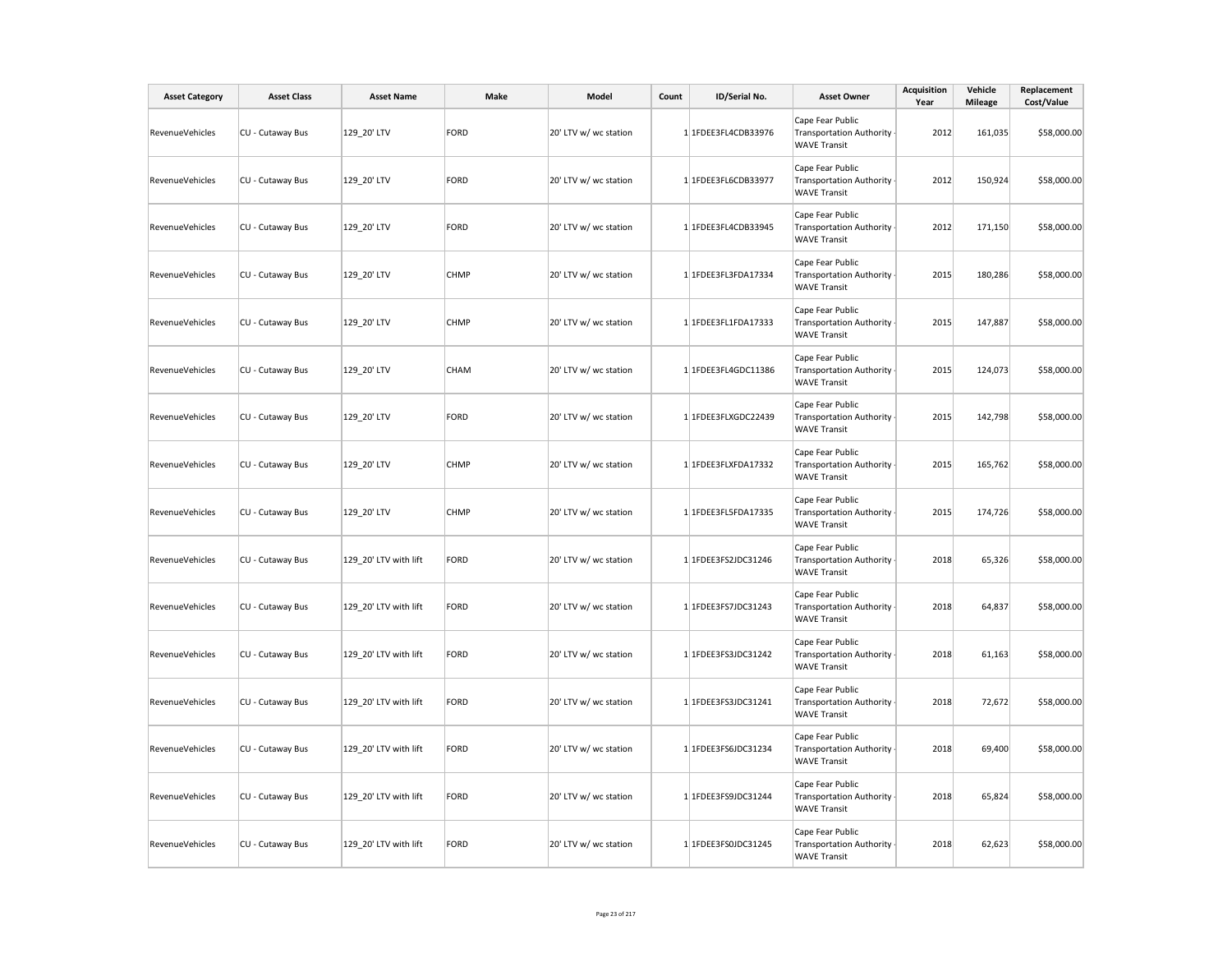| <b>Asset Category</b> | <b>Asset Class</b> | <b>Asset Name</b>       | Make        | Model                 | Count | ID/Serial No.       | <b>Asset Owner</b>                                                         | <b>Acquisition</b><br>Year | Vehicle<br><b>Mileage</b> | Replacement<br>Cost/Value |
|-----------------------|--------------------|-------------------------|-------------|-----------------------|-------|---------------------|----------------------------------------------------------------------------|----------------------------|---------------------------|---------------------------|
| RevenueVehicles       | CU - Cutaway Bus   | 129 20' LTV with lift   | FORD        | 20' LTV w/ wc station |       | 1 1FDEE3FS1KDC26217 | Cape Fear Public<br><b>Transportation Authority</b><br><b>WAVE Transit</b> | 2019                       | 59,378                    | \$58,000.00               |
| RevenueVehicles       | CU - Cutaway Bus   | 129 20' LTV with lift   | FORD        | 20' LTV w/ wc station |       | 1 1FDEE3FS1KDC26220 | Cape Fear Public<br><b>Transportation Authority</b><br><b>WAVE Transit</b> | 2019                       | 52,360                    | \$58,000.00               |
| RevenueVehicles       | CU - Cutaway Bus   | 129 20' LTV with lift   | FORD        | 20' LTV w/ wc station |       | 1 1FDEE3FS5KDC26219 | Cape Fear Public<br><b>Transportation Authority</b><br><b>WAVE Transit</b> | 2019                       | 43,073                    | \$58,000.00               |
| RevenueVehicles       | CU - Cutaway Bus   | 129 20' LTV with lift   | FORD        | 20' LTV w/ wc station |       | 1 1FDEE3FS3KDC26218 | Cape Fear Public<br><b>Transportation Authority</b><br><b>WAVE Transit</b> | 2019                       | 47,798                    | \$58,000.00               |
| RevenueVehicles       | CU - Cutaway Bus   | 129 20' LTV with lift   | FORD        | 20' LTV w/ wc station |       | 1 1FDEE3FS3KDC26221 | Cape Fear Public<br><b>Transportation Authority</b><br><b>WAVE Transit</b> | 2019                       | 37,542                    | \$58,000.00               |
| RevenueVehicles       | CU - Cutaway Bus   | 129_28' LTV with lift   | FORD        | 28' LTV w/ wc station |       | 1 1FDAF5GY7KEE76209 | Cape Fear Public<br><b>Transportation Authority</b><br><b>WAVE Transit</b> | 2019                       | 7,583                     | \$90,500.00               |
| RevenueVehicles       | CU - Cutaway Bus   | 129 28' LTV with lift   | FORD        | 28' LTV w/ wc station |       | 1 1FDAF5GYXKEE76205 | Cape Fear Public<br><b>Transportation Authority</b><br><b>WAVE Transit</b> | 2019                       | 13,693                    | \$90,500.00               |
| RevenueVehicles       | CU - Cutaway Bus   | 129 28' LTV with lift   | FORD        | 28' LTV w/ wc station |       | 1 1FDAF5GY6KEE76203 | Cape Fear Public<br><b>Transportation Authority</b><br><b>WAVE Transit</b> | 2019                       | 18,044                    | \$90,500.00               |
| RevenueVehicles       | CU - Cutaway Bus   | 13 20' LTV w/o lift     | FORD        | 20' LTV no lift       |       | 1 1FDVU4X81LKA05032 | <b>Beaufort County</b><br>Developmental Center<br>Inc.                     | 2020                       | 26,560                    | \$52,000.00               |
| RevenueVehicles       | CU - Cutaway Bus   | 13 20' LTV with lift    | FORD        | 20' LTV w/ wc station |       | 1 1FDEE3FS1JDC18598 | <b>Beaufort County</b><br>Developmental Center<br>Inc.                     | 2018                       | 94,268                    | \$58,000.00               |
| RevenueVehicles       | CU - Cutaway Bus   | 13 20' LTV with lift    | FORD        | 20' LTV w/ wc station |       | 1 1FDEE3FS2KDC35797 | <b>Beaufort County</b><br>Developmental Center<br>Inc.                     | 2019                       | 63,604                    | \$58,000.00               |
| RevenueVehicles       | CU - Cutaway Bus   | 13 20' LTV with lift    | FORD        | 20' LTV w/ wc station |       | 1 1FDEE3FS4KDC35803 | <b>Beaufort County</b><br>Developmental Center<br>Inc.                     | 2019                       | 44,475                    | \$58,000.00               |
| RevenueVehicles       | CU - Cutaway Bus   | 13 20' LTV without lift | FORD        | 20' LTV w/ wc station |       | 1 1FDEE3FSXJDC18597 | <b>Beaufort County</b><br>Developmental Center<br>Inc.                     | 2018                       | 74,150                    | \$58,000.00               |
| RevenueVehicles       | CU - Cutaway Bus   | 13 22' LTV with lift    | FORD        | 22' LTV w/ wc station |       | 1 1FDEE3FS5HDC52957 | <b>Beaufort County</b><br>Developmental Center<br>Inc.                     | 2017                       | 159,536                   | \$63,500.00               |
| RevenueVehicles       | CU - Cutaway Bus   | 13 22' LTV with lift    | FORD        | 22' LTV w/ wc station |       | 1 1FDEE3FS7HDC52961 | <b>Beaufort County</b><br>Developmental Center<br>Inc.                     | 2017                       | 104,336                   | \$63,500.00               |
| RevenueVehicles       | CU - Cutaway Bus   | 13 25' LTV with lift    | FORD        | 25' LTV w/ wc station |       | 1 1FDFE4FS3KDC22146 | <b>Beaufort County</b><br>Developmental Center<br>Inc.                     | 2019                       | 48,558                    | \$70,000.00               |
| RevenueVehicles       | CU - Cutaway Bus   | 133_20' LTV             | CHAM        | 20' LTV w/ wc station |       | 1 1FDEE3FL5EDA65948 | <b>Onslow United Transit</b><br>System, Inc.                               | 2014                       | 246,372                   | \$58,000.00               |
| RevenueVehicles       | CU - Cutaway Bus   | 133_20' LTV             | CHAM        | 20' LTV w/ wc station |       | 1 1FDEE3FL5FDA34538 | <b>Onslow United Transit</b><br>System, Inc.                               | 2015                       | 198,900                   | \$58,000.00               |
| RevenueVehicles       | CU - Cutaway Bus   | 133 20' LTV             | <b>ELKC</b> | 20' LTV no lift       |       | 1 1FDEE3FL2GDC03139 | <b>Onslow United Transit</b><br>System, Inc.                               | 2015                       | 101,903                   | \$52,000.00               |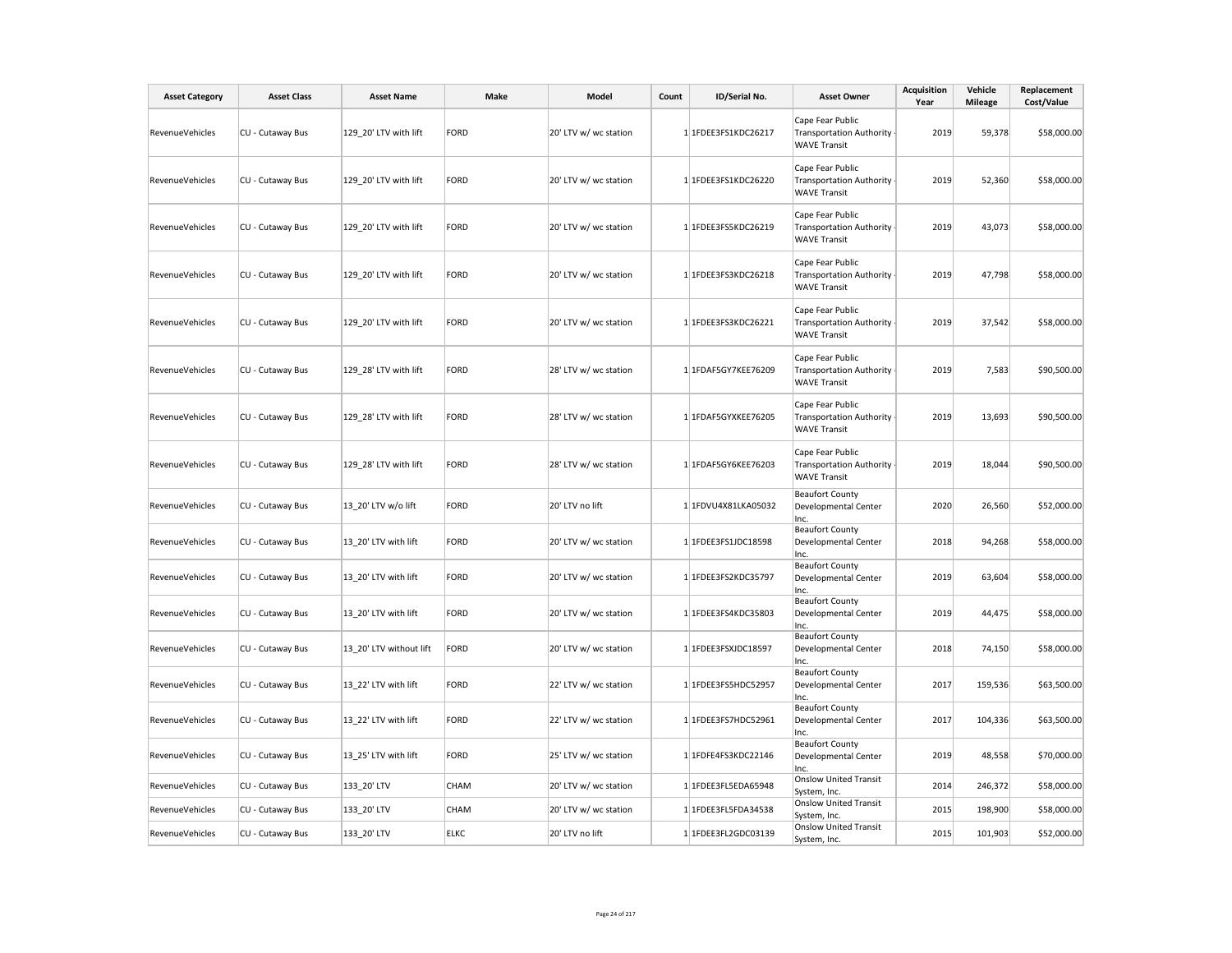| <b>Asset Category</b>  | <b>Asset Class</b> | <b>Asset Name</b>     | Make        | Model                 | Count | ID/Serial No.       | <b>Asset Owner</b>                             | Acquisition<br>Year | Vehicle<br><b>Mileage</b> | Replacement<br>Cost/Value |
|------------------------|--------------------|-----------------------|-------------|-----------------------|-------|---------------------|------------------------------------------------|---------------------|---------------------------|---------------------------|
| <b>RevenueVehicles</b> | CU - Cutaway Bus   | 133 20' LTV           | <b>CHAM</b> | 20' LTV w/ wc station |       | 1 1FDEE3FL5FDA34541 | <b>Onslow United Transit</b>                   | 2015                | 198,667                   | \$58,000.00               |
|                        |                    |                       |             |                       |       |                     | System, Inc.                                   |                     |                           |                           |
| RevenueVehicles        | CU - Cutaway Bus   | 133_20' LTV           | FORD        | 20' LTV w/ wc station |       | 1 1FDEE3FS9HDC37345 | <b>Onslow United Transit</b><br>System, Inc.   | 2017                | 151,988                   | \$58,000.00               |
| RevenueVehicles        | CU - Cutaway Bus   | 133 20' LTV with lift | FORD        | 20' LTV w/ wc station |       | 1 1FDEE3FS5HDC77499 | <b>Onslow United Transit</b>                   | 2017                | 178,791                   | \$58,000.00               |
|                        |                    |                       | FORD        | 20' LTV w/ wc station |       | 1 1FDEE3FS8HDC37708 | System, Inc.<br><b>Onslow United Transit</b>   | 2017                | 186,500                   | \$58,000.00               |
| <b>RevenueVehicles</b> | CU - Cutaway Bus   | 133 20' LTV with lift |             |                       |       |                     | System, Inc.                                   |                     |                           |                           |
| RevenueVehicles        | CU - Cutaway Bus   | 133 20' LTV with lift | FORD        | 20' LTV w/ wc station |       | 1 1FDEE3FS6JDC16345 | <b>Onslow United Transit</b><br>System, Inc.   | 2018                | 138,735                   | \$58,000.00               |
| RevenueVehicles        | CU - Cutaway Bus   | 133 20' LTV with lift | FORD        | 20' LTV w/ wc station |       | 1 1FDEE3FS4JDC16344 | <b>Onslow United Transit</b><br>System, Inc.   | 2018                | 158,231                   | \$58,000.00               |
| <b>RevenueVehicles</b> | CU - Cutaway Bus   | 133 20' LTV with lift | FORD        | 20' LTV w/ wc station |       | 1 1FDEE3FS1HDC78777 | <b>Onslow United Transit</b><br>System, Inc.   | 2018                | 129,639                   | \$58,000.00               |
| RevenueVehicles        | CU - Cutaway Bus   | 133_20' LTV with lift | FORD        | 20' LTV w/ wc station |       | 1 1FDEE3FS2JDC16343 | <b>Onslow United Transit</b><br>System, Inc.   | 2018                | 139,329                   | \$58,000.00               |
| RevenueVehicles        | CU - Cutaway Bus   | 133 22' AND 25' LTV   | FORD        | 22' LTV w/ wc station |       | 1 1FDEE3FS7GDC33583 | <b>Onslow United Transit</b><br>System, Inc.   | 2016                | 153,012                   | \$63,500.00               |
| <b>RevenueVehicles</b> | CU - Cutaway Bus   | 133 22' AND 25' LTV   | FORD        | 22' LTV w/ wc station |       | 1 1FDEE3FS9GDC33584 | <b>Onslow United Transit</b><br>System, Inc.   | 2016                |                           | \$63,500.00               |
| RevenueVehicles        | CU - Cutaway Bus   | 133_22' LTV with lift | FORD        | 22' LTV w/ wc station |       | 1 1FDEE3FS1KDC47777 | <b>Onslow United Transit</b><br>System, Inc.   | 2019                | 46,511                    | \$63,500.00               |
| RevenueVehicles        | CU - Cutaway Bus   | 133 22' LTV with lift | FORD        | 22' LTV w/ wc station |       | 1 1FDEE3FS0KDC19095 | <b>Onslow United Transit</b><br>System, Inc.   | 2019                | 96,020                    | \$63,500.00               |
| <b>RevenueVehicles</b> | CU - Cutaway Bus   | 133 22' LTV with lift | FORD        | 22' LTV w/ wc station |       | 1 1FDEE3FS6KDC19084 | Onslow United Transit<br>System, Inc.          | 2019                | 77,571                    | \$63,500.00               |
| RevenueVehicles        | CU - Cutaway Bus   | 133_22' LTV with lift | FORD        | 22' LTV w/ wc station |       | 1 1FDEE3FS8KDC47789 | <b>Onslow United Transit</b><br>System, Inc.   | 2019                | 37,987                    | \$63,500.00               |
| RevenueVehicles        | CU - Cutaway Bus   | 133 22' LTV with lift | FORD        | 22' LTV w/ wc station |       | 11FDEE3FS5KDC19089  | <b>Onslow United Transit</b><br>System, Inc.   | 2019                | 69,506                    | \$63,500.00               |
| <b>RevenueVehicles</b> | CU - Cutaway Bus   | 133 22' LTV with lift | FORD        | 22' LTV w/ wc station |       | 1 1FDEE3FS4KDC47790 | <b>Onslow United Transit</b><br>System, Inc.   | 2019                | 45,826                    | \$63,500.00               |
| <b>RevenueVehicles</b> | CU - Cutaway Bus   | 135 2091              | Ford        | E350                  |       | 1 1FDEE3FS6KDC40503 | Orange County                                  | 2019                | 40,666                    | \$62,820.00               |
| RevenueVehicles        | CU - Cutaway Bus   | 135 22' AND 25' LTV   | FORD        | 22' LTV w/ wc station |       | 1 1FDFE4FP7ADA41139 | Orange County                                  | 2010                | 153,565                   | \$63,500.00               |
| RevenueVehicles        | CU - Cutaway Bus   | 135 22' AND 25' LTV   | FORD        | 22' LTV w/ wc station |       | 1 1FDFE4FP4ADA39641 | Orange County                                  | 2010                | 198,701                   | \$63,500.00               |
| RevenueVehicles        | CU - Cutaway Bus   | 135 22' AND 25' LTV   | FORD        | 25' LTV w/ wc station |       | 1 1FDFE4FS2FDA34627 | Orange County                                  | 2015                | 189,336                   | \$70,000.00               |
| RevenueVehicles        | CU - Cutaway Bus   | 135 22' AND 25' LTV   | FORD        | 25' LTV w/ wc station |       | 1 1FDFE4FS0FDA34626 | Orange County                                  | 2015                | 180,727                   | \$70,000.00               |
| RevenueVehicles        | CU - Cutaway Bus   | 135_25' LTV           | FORD        | 25' LTV w/ wc station |       | 1 1FDFE4FS1FDA34568 | Orange County                                  | 2015                | 159,374                   | \$70,000.00               |
| RevenueVehicles        | CU - Cutaway Bus   | 135 25' LTV           | FORD        | 25' LTV w/ wc station |       | 1 1FDFE4FSXFDA34567 | Orange County                                  | 2015                | 158,280                   | \$70,000.00               |
| RevenueVehicles        | CU - Cutaway Bus   | 135 25' LTV           | FORD        | 25' LTV w/ wc station |       | 1 1FDFE4FS8FDA34566 | Orange County                                  | 2015                | 159,221                   | \$70,000.00               |
| RevenueVehicles        | CU - Cutaway Bus   | 135 25' LTV           | FORD        | 25' LTV w/ wc station |       | 1 1FDFE4FS6FDA34565 | Orange County                                  | 2015                | 154,712                   | \$70,000.00               |
| RevenueVehicles        | CU - Cutaway Bus   | 135_28' LTV           | FORD        | 28' LTV w/ wc station |       | 1 1FDGF5GT2GEB80682 | Orange County                                  | 2016                | 122,370                   | \$90,500.00               |
| RevenueVehicles        | CU - Cutaway Bus   | 135 28' LTV           | FORD        | 28' LTV w/ wc station |       | 1 1FDGF5GT0GEB80681 | Orange County                                  | 2016                | 151,702                   | \$90,500.00               |
| RevenueVehicles        | CU - Cutaway Bus   | 135 28' LTV with lift | FORD        | 28' LTV w/ wc station |       | 1 1FDGF5GT7GED42340 | Orange County                                  | 2017                | 121,563                   | \$90,500.00               |
| RevenueVehicles        | CU - Cutaway Bus   | 135 28' LTV with lift | FORD        | 28' LTV w/ wc station |       | 1 1FDGF5GT8GED42332 | Orange County                                  | 2017                | 141,104                   | \$90,500.00               |
| RevenueVehicles        | CU - Cutaway Bus   | 141 20' LTV with lift | FORD        | 20' LTV w/ wc station |       | 1 1FDEE3FSXHDC37709 | Pender Adult Services<br>Inc.                  | 2017                | 162,377                   | \$58,000.00               |
| RevenueVehicles        | CU - Cutaway Bus   | 145 20' LTV           | FORD        | 20' LTV w/ wc station |       | 1 1FDEE3FL4GDC27071 | Person County                                  | 2016                | 116,634                   | \$58,000.00               |
| RevenueVehicles        | CU - Cutaway Bus   | 145 20' LTV           | FORD        | 20' LTV w/ wc station |       | 1 1FDEE3FL6GDC27072 | Person County                                  | 2016                | 141,744                   | \$58,000.00               |
| RevenueVehicles        | CU - Cutaway Bus   | 145 22' AND 25' LTV   | FORD        | 22' LTV w/ wc station |       | 1 1FDEE3FS8GDC26271 | Person County                                  | 2016                | 136,335                   | \$63,500.00               |
| RevenueVehicles        | CU - Cutaway Bus   | 145 22' LTV with lift | FORD        | 22' LTV w/ wc station |       | 1 1FDEE3FS6KDC42185 | Person County                                  | 2019                | 38,814                    | \$63,500.00               |
| RevenueVehicles        | CU - Cutaway Bus   | 145 22' LTV with lift | FORD        | 22' LTV w/ wc station |       | 1 1FDEE3FS1KDC19087 | Person County                                  | 2019                | 57,120                    | \$63,500.00               |
| RevenueVehicles        | CU - Cutaway Bus   | 145 22' LTV with lift | FORD        | 22' LTV w/ wc station |       | 1 1FDEE3FS9KDC71521 | Person County                                  | 2021                | 11,041                    | \$63,500.00               |
| RevenueVehicles        | CU - Cutaway Bus   | 145_22' LTV with lift | FORD        | 22' LTV w/ wc station |       | 1 1FDEE3FSXKDC75478 | Person County                                  | 2021                | 11,887                    | \$63,500.00               |
| RevenueVehicles        | CU - Cutaway Bus   | 147_20' LTV           | FORD        | 20' LTV w/ wc station |       | 1 1FDEE3FL5FDA17321 | Pitt County/Pitt Area<br><b>Transit System</b> | 2015                | 168,691                   | \$58,000.00               |
| RevenueVehicles        | CU - Cutaway Bus   | 147_20' LTV           | FORD        | 20' LTV w/ wc station |       | 1 1FDEE3FL3FDA17320 | Pitt County/Pitt Area<br><b>Transit System</b> | 2015                | 170,622                   | \$58,000.00               |
| RevenueVehicles        | CU - Cutaway Bus   | 147_20' LTV           | FORD        | 20' LTV w/ wc station |       | 1 1FDEE3FL7FDA17319 | Pitt County/Pitt Area<br><b>Transit System</b> | 2015                | 135,121                   | \$58,000.00               |
| RevenueVehicles        | CU - Cutaway Bus   | 147_22' LTV with lift | FORD        | 22' LTV w/ wc station |       | 1 1FDEE3FSXJDC16347 | Pitt County/Pitt Area<br><b>Transit System</b> | 2018                | 94,590                    | \$63,500.00               |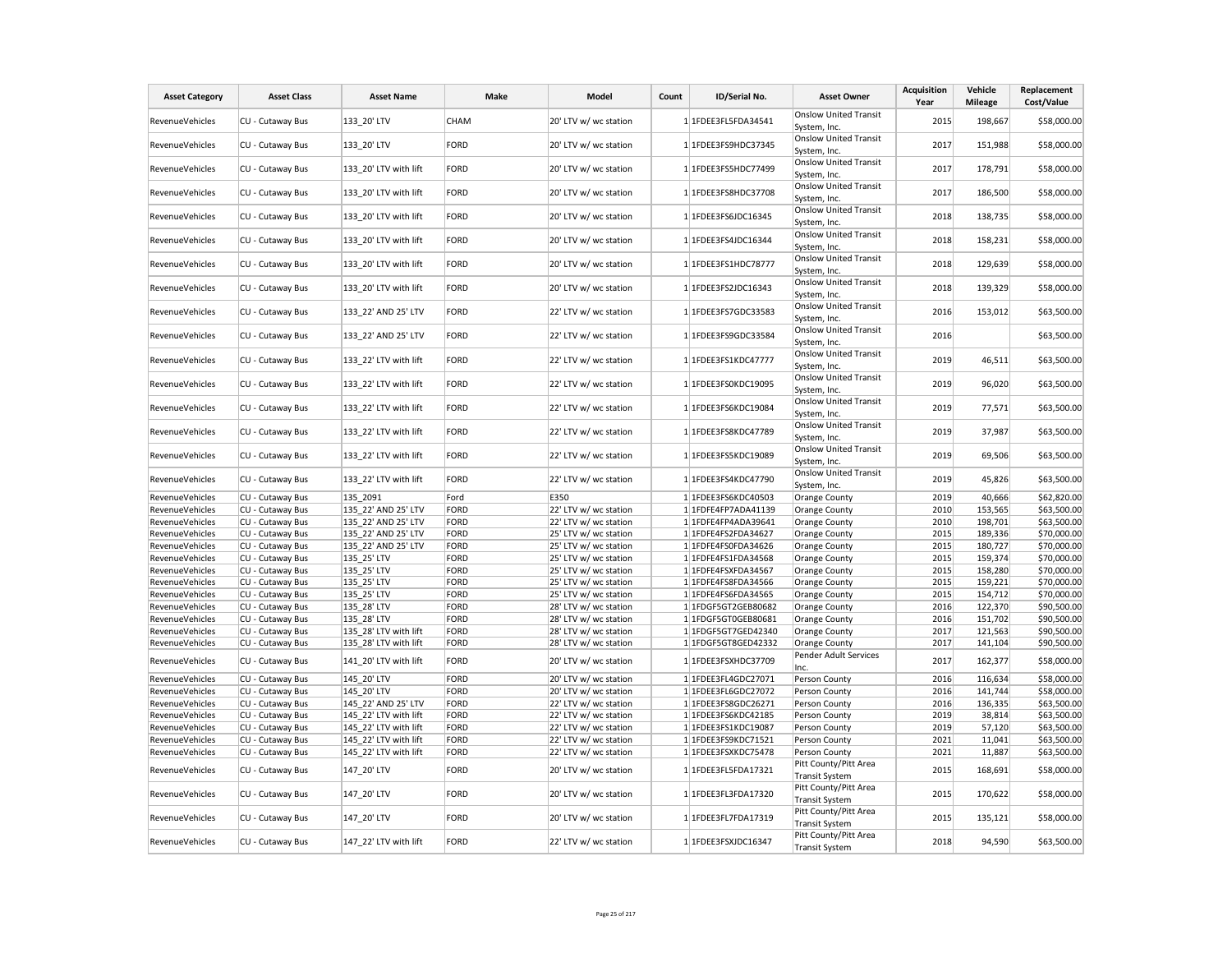| <b>Asset Category</b>  | <b>Asset Class</b> | <b>Asset Name</b>     | Make        | Model                 | Count | ID/Serial No.       | <b>Asset Owner</b>                             | <b>Acquisition</b><br>Year | Vehicle<br><b>Mileage</b> | Replacement<br>Cost/Value |
|------------------------|--------------------|-----------------------|-------------|-----------------------|-------|---------------------|------------------------------------------------|----------------------------|---------------------------|---------------------------|
| <b>RevenueVehicles</b> | CU - Cutaway Bus   | 147 22' LTV with lift | FORD        | 22' LTV w/ wc station |       | 1 1FDFE4FS2KDC25975 | Pitt County/Pitt Area<br><b>Transit System</b> | 2019                       | 65,928                    | \$63,500.00               |
| <b>RevenueVehicles</b> | CU - Cutaway Bus   | 149_20' LTV           | <b>CHMP</b> | 20' LTV w/ wc station |       | 1 1FDEE3FLXFDA34549 | Polk County<br><b>Transportation Authority</b> | 2015                       | 161,031                   | \$58,000.00               |
| RevenueVehicles        | CU - Cutaway Bus   | 149_25' LTV           | CHAM        | 25' LTV w/ wc station |       | 1 1FDFE4FS7GDC05096 | Polk County<br><b>Transportation Authority</b> | 2015                       | 72,663                    | \$70,000.00               |
| RevenueVehicles        | CU - Cutaway Bus   | 149_28' LTV           | <b>CHMP</b> | 28' LTV w/ wc station |       | 1 1FDGF5GY5FEC91818 | Polk County<br><b>Transportation Authority</b> | 2015                       | 28,289                    | \$90,500.00               |
| RevenueVehicles        | CU - Cutaway Bus   | 151_20' LTV           | <b>CHMP</b> | 20' LTV w/ wc station |       | 1 1FDEE3FL7FDA34539 | Randolph County Senior<br>Adults Assoc. Inc.   | 2015                       | 151,010                   | \$58,000.00               |
| RevenueVehicles        | CU - Cutaway Bus   | 151_20' LTV           | <b>CHMP</b> | 20' LTV w/ wc station |       | 1 1FDEE3FLXFDA15662 | Randolph County Senior<br>Adults Assoc. Inc.   | 2015                       | 148,015                   | \$58,000.00               |
| RevenueVehicles        | CU - Cutaway Bus   | 151_20' LTV           | FORD        | 20' LTV w/ wc station |       | 1 1FDEE3FS6GDC50293 | Randolph County Senior<br>Adults Assoc. Inc.   | 2016                       | 73,854                    | \$58,000.00               |
| RevenueVehicles        | CU - Cutaway Bus   | 151_20' LTV           | FORD        | 20' LTV w/ wc station |       | 1 1FDEE3FL7GDC27355 | Randolph County Senior<br>Adults Assoc. Inc.   | 2016                       | 106,218                   | \$58,000.00               |
| <b>RevenueVehicles</b> | CU - Cutaway Bus   | 151_20' LTV           | FORD        | 20' LTV w/ wc station |       | 1 1FDEE3FL5GDC27354 | Randolph County Senior<br>Adults Assoc. Inc.   | 2016                       | 91,447                    | \$58,000.00               |
| <b>RevenueVehicles</b> | CU - Cutaway Bus   | 151 20' LTV           | FORD        | 20' LTV w/ wc station |       | 1 1FDEE3FS7HDC37859 | Randolph County Senior<br>Adults Assoc. Inc.   | 2017                       | 91,082                    | \$58,000.00               |
| RevenueVehicles        | CU - Cutaway Bus   | 151 20' LTV w lift    | FORD        | 20' LTV w/ wc station |       | 1 1FDEE3FS8KDC55536 | Randolph County Senior<br>Adults Assoc. Inc.   | 2010                       | 23,799                    | \$58,000.00               |
| <b>RevenueVehicles</b> | CU - Cutaway Bus   | 151 20' LTV w lift    | FORD        | 20' LTV w/ wc station |       | 1 1FDEE3FS4KDC59759 | Randolph County Senior<br>Adults Assoc. Inc.   | 2020                       | 9,494                     | \$58,000.00               |
| RevenueVehicles        | CU - Cutaway Bus   | 151 20' LTV w lift    | FORD        | 20' LTV w/ wc station |       | 1 1FDEE3FS4KDC55520 | Randolph County Senior<br>Adults Assoc. Inc.   | 2020                       | 11,557                    | \$58,000.00               |
| <b>RevenueVehicles</b> | CU - Cutaway Bus   | 151 20' LTV w lift    | FORD        | 20' LTV w/ wc station |       | 1 1FDEE3FN0MDC10720 | Randolph County Senior<br>Adults Assoc. Inc.   | 2021                       |                           | \$58,000.00               |
| RevenueVehicles        | CU - Cutaway Bus   | 151 20' LTV w lift    | FORD        | 20' LTV w/ wc station |       | 1 1FDEE3FN4MDC10722 | Randolph County Senior<br>Adults Assoc. Inc.   | 2021                       | 2,665                     | \$58,000.00               |
| <b>RevenueVehicles</b> | CU - Cutaway Bus   | 151 20' LTV w lift    | FORD        | 20' LTV w/ wc station |       | 1 1FDEE3FNXMDC10725 | Randolph County Senior<br>Adults Assoc. Inc.   | 2021                       | 1,982                     | \$58,000.00               |
| RevenueVehicles        | CU - Cutaway Bus   | 151_20' LTV w lift    | FORD        | 20' LTV w/ wc station |       | 1 1FDEE3FN8MDC10741 | Randolph County Senior<br>Adults Assoc. Inc.   | 2021                       | 4,504                     | \$58,000.00               |
| <b>RevenueVehicles</b> | CU - Cutaway Bus   | 151_20' LTV w lift    | FORD        | 20' LTV w/ wc station |       | 1 1FDEE3FN3MDC10713 | Randolph County Senior<br>Adults Assoc. Inc.   | 2021                       | 3,976                     | \$58,000.00               |
| RevenueVehicles        | CU - Cutaway Bus   | 151_20' LTV w/o lift  | FORD        | 20' LTV no lift       |       | 1 1FDEE3FN9MDC09842 | Randolph County Senior<br>Adults Assoc. Inc.   | 2021                       |                           | \$52,000.00               |
| RevenueVehicles        | CU - Cutaway Bus   | 151_20' LTV with lift | FORD        | 20' LTV w/ wc station |       | 1 1FDEE3FS9HDC38110 | Randolph County Senior<br>Adults Assoc. Inc.   | 2017                       | 83,826                    | \$58,000.00               |
| <b>RevenueVehicles</b> | CU - Cutaway Bus   | 151 20' LTV with lift | FORD        | 20' LTV w/ wc station |       | 1 1FDEE3FS0HDC38111 | Randolph County Senior<br>Adults Assoc. Inc.   | 2017                       | 115,971                   | \$58,000.00               |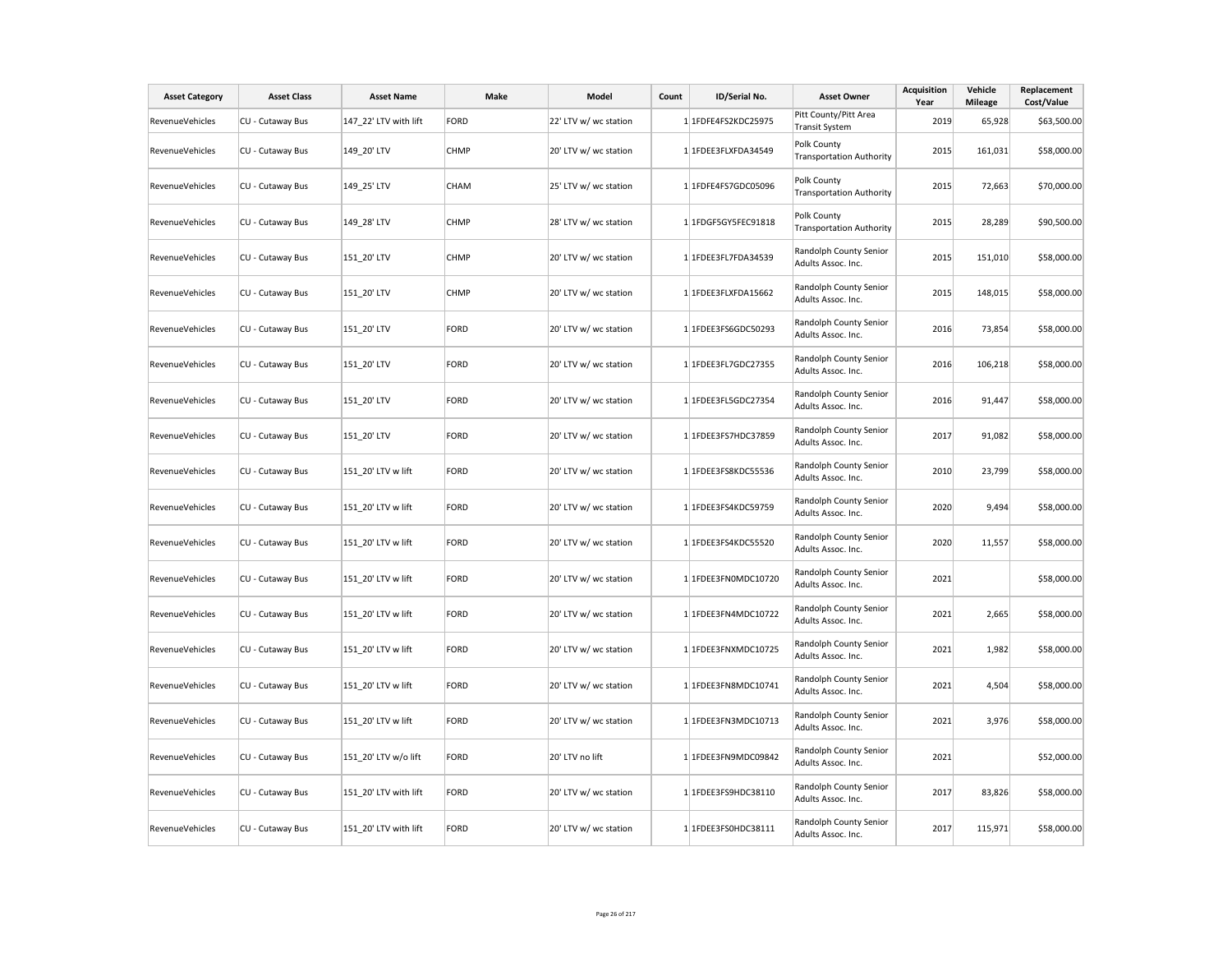| <b>Asset Category</b>  | <b>Asset Class</b> | <b>Asset Name</b>        | Make        | Model                 | Count | ID/Serial No.       | <b>Asset Owner</b>                           | <b>Acquisition</b><br>Year | Vehicle<br><b>Mileage</b> | Replacement<br>Cost/Value |
|------------------------|--------------------|--------------------------|-------------|-----------------------|-------|---------------------|----------------------------------------------|----------------------------|---------------------------|---------------------------|
| RevenueVehicles        | CU - Cutaway Bus   | 151 20' LTV with lift    | FORD        | 20' LTV w/ wc station |       | 1 1FDEE3FS6JDC17284 | Randolph County Senior<br>Adults Assoc. Inc. | 2018                       | 60,228                    | \$58,000.00               |
| RevenueVehicles        | CU - Cutaway Bus   | 151 20' LTV with lift    | <b>FORD</b> | 20' LTV w/ wc station |       | 1 1FDEE3FS8JDC17285 | Randolph County Senior<br>Adults Assoc. Inc. | 2018                       | 58,214                    | \$58,000.00               |
| RevenueVehicles        | CU - Cutaway Bus   | 151_20' LTV with lift    | FORD        | 20' LTV w/ wc station |       | 1 1FDEE3FSXKDC35790 | Randolph County Senior<br>Adults Assoc. Inc. | 2019                       | 38,458                    | \$58,000.00               |
| RevenueVehicles        | CU - Cutaway Bus   | 151 20' LTV without lift | FORD        | 20' LTV no lift       |       | 1 1FDEE3FSXJDC17286 | Randolph County Senior<br>Adults Assoc. Inc. | 2018                       | 40,144                    | \$52,000.00               |
| RevenueVehicles        | CU - Cutaway Bus   | 151 20' LTV without lift | FORD        | 20' LTV no lift       |       | 1 1FDEE3FS4KDC55551 | Randolph County Senior<br>Adults Assoc. Inc. | 2020                       | 7,584                     | \$52,000.00               |
| RevenueVehicles        | CU - Cutaway Bus   | 151 22' AND 25' LTV      | <b>CHMP</b> | 22' LTV w/ wc station |       | 1 1FDEE3FS3DDA72614 | Randolph County Senior<br>Adults Assoc. Inc. | 2013                       | 128,045                   | \$63,500.00               |
| RevenueVehicles        | CU - Cutaway Bus   | 151 22' LTV with lift    | FORD        | 22' LTV w/ wc station |       | 1 1FDEE3FN4MDC10753 | Randolph County Senior<br>Adults Assoc. Inc. | 2021                       | 4,313                     | \$63,500.00               |
| RevenueVehicles        | CU - Cutaway Bus   | 151_22' LTV with lift    | FORD        | 22' LTV w/ wc station |       | 1 1FDEE3FN7MDC10763 | Randolph County Senior<br>Adults Assoc. Inc. | 2021                       | 2,262                     | \$63,500.00               |
| <b>RevenueVehicles</b> | CU - Cutaway Bus   | 153 25' LTV              | FORD        | 25' LTV w/ wc station |       | 1 1FDFE4FS9HDC37727 | Richmond Interagency<br>Transportation, Inc. | 2017                       | 98,644                    | \$70,000.00               |
| <b>RevenueVehicles</b> | CU - Cutaway Bus   | 153 25' LTV with lift    | FORD        | 25' LTV w/ wc station |       | 1 1FDFE4FS3KDC71430 | Richmond Interagency<br>Transportation, Inc. | 2020                       | 22,979                    | \$70,000.00               |
| RevenueVehicles        | CU - Cutaway Bus   | 153_25' LTV with lift    | <b>FORD</b> | 25' LTV w/ wc station |       | 1 1FDFE4FS6KDC59580 | Richmond Interagency<br>Transportation, Inc. | 2020                       | 21,964                    | \$70,000.00               |
| RevenueVehicles        | CU - Cutaway Bus   | 155 20' LTV w lift       | FORD        | 20' LTV w/ wc station |       | 1 1FDEE3FS8KDC61210 | Robeson County                               | 2020                       | 33,866                    | \$58,000.00               |
| <b>RevenueVehicles</b> | CU - Cutaway Bus   | 155 20' LTV with lift    | FORD        | 20' LTV w/ wc station |       | 1 1FDEE3FSXJDC27980 | Robeson County                               | 2018                       | 113,522                   | \$58,000.00               |
| RevenueVehicles        | CU - Cutaway Bus   | 155 20' LTV with lift    | FORD        | 20' LTV w/ wc station |       | 1 1FDEE3FS1KDC21499 | Robeson County                               | 2019                       | 65,866                    | \$58,000.00               |
| RevenueVehicles        | CU - Cutaway Bus   | 155 22' AND 25' LTV      | <b>CHMP</b> | 25' LTV w/ wc station |       | 1 1FDFE4FS4FDA34578 | Robeson County                               | 2015                       | 141,451                   | \$70,000.00               |
| RevenueVehicles        | CU - Cutaway Bus   | 155 25' LTV              | FORD        | 25' LTV w/ wc station |       | 1 1FDFE4FS1GDC25859 | Robeson County                               | 2016                       | 121,403                   | \$70,000.00               |
| RevenueVehicles        | CU - Cutaway Bus   | 155 25' LTV              | FORD        | 25' LTV w/ wc station |       | 1 1FDFE4FSXGDC25858 | Robeson County                               | 2016                       | 130,650                   | \$70,000.00               |
| RevenueVehicles        | CU - Cutaway Bus   | 155 25' LTV with lift    | FORD        | 25' LTV w/ wc station |       | 1 1FDFE4FS2KDC12367 | Robeson County                               | 2019                       | 54,496                    | \$70,000.00               |
| RevenueVehicles        | CU - Cutaway Bus   | 155_25' LTV with lift    | FORD        | 25' LTV w/ wc station |       | 1 1FDFE4FS9KDC12382 | Robeson County                               | 2019                       | 55,193                    | \$70,000.00               |
| RevenueVehicles        | CU - Cutaway Bus   | 155 25' LTV with lift    | FORD        | 25' LTV w/ wc station |       | 1 1FDFE4FS7KDC12350 | Robeson County                               | 2019                       | 64,638                    | \$70,000.00               |
| RevenueVehicles        | CU - Cutaway Bus   | 155 25' LTV with lift    | FORD        | 25' LTV w/ wc station |       | 1 1FDFE4FS1KDC61222 | Robeson County                               | 2020                       | 29,073                    | \$70,000.00               |
| RevenueVehicles        | CU - Cutaway Bus   | 155_25' LTV with lift    | FORD        | 25' LTV w/ wc station |       | 1 1FDFE4FS6KDC59577 | Robeson County                               | 2020                       | 22,642                    | \$70,000.00               |
| RevenueVehicles        | CU - Cutaway Bus   | 155 25' LTV with lift    | FORD        | 25' LTV w/ wc station |       | 1 1FDFE4FSXKDC61221 | Robeson County                               | 2020                       | 25,245                    | \$70,000.00               |
| RevenueVehicles        | CU - Cutaway Bus   | 155 25' LTV with lift    | FORD        | 25' LTV w/ wc station |       | 1 1FDFE4FN8MDC27629 | Robeson County                               | 2021                       | 2,136                     | \$70,000.00               |
| RevenueVehicles        | CU - Cutaway Bus   | 155_28' LTV with lift    | FORD        | 28' LTV w/ wc station |       | 1 1FDUF5GN2LED72022 | Robeson County                               | 2020                       | 11,238                    | \$90,500.00               |
| RevenueVehicles        | CU - Cutaway Bus   | 155 28' LTV with lift    | FORD        | 28' LTV w/ wc station |       | 1 1FDAF5GY8KEG59540 | Robeson County                               | 2020                       | 22,521                    | \$90,500.00               |
| <b>RevenueVehicles</b> | CU - Cutaway Bus   | 157 25' LTV with lift    | FORD        | 25' LTV w/ wc station |       | 1 1FDFE4FS7KDC17662 | Rockingham County<br>Council on Aging Inc.   | 2019                       | 61,164                    | \$70,000.00               |
| RevenueVehicles        | CU - Cutaway Bus   | 157_25' LTV with lift    | FORD        | 25' LTV w/ wc station |       | 1 1FDFE4FS5KDC17661 | Rockingham County<br>Council on Aging Inc.   | 2019                       | 63,128                    | \$70,000.00               |
| RevenueVehicles        | CU - Cutaway Bus   | 157 25' LTV with lift    | FORD        | 25' LTV w/ wc station |       | 1 1FDFE4FN4MDC40748 | Rockingham County<br>Council on Aging Inc.   | 2021                       | 1,652                     | \$70,000.00               |
| RevenueVehicles        | CU - Cutaway Bus   | 157 25' LTV with lift    | FORD        | 25' LTV w/ wc station |       | 1 1FDFE4FN6MDC40749 | Rockingham County<br>Council on Aging Inc.   | 2021                       | 3,500                     | \$70,000.00               |
| RevenueVehicles        | CU - Cutaway Bus   | 157 25' LTV with lift    | FORD        | 25' LTV w/ wc station |       | 1 1FDFE4FN8MDC37318 | Rockingham County<br>Council on Aging Inc.   | 2021                       | 1,823                     | \$70,000.00               |
| RevenueVehicles        | CU - Cutaway Bus   | 157_25' LTV with lift    | FORD        | 25' LTV w/ wc station |       | 1 1FDFE4FN2MDC37315 | Rockingham County<br>Council on Aging Inc.   | 2021                       | 5,726                     | \$70,000.00               |
| RevenueVehicles        | CU - Cutaway Bus   | 159 20' LTV              | CHAM        | 20' LTV w/ wc station |       | 1 1FDEE3FL9FDA15670 | Rowan County                                 | 2015                       | 142,716                   | \$58,000.00               |
| RevenueVehicles        | CU - Cutaway Bus   | 159 20' LTV              | <b>CHAM</b> | 20' LTV w/ wc station |       | 1 1FDEE3FL4FDA15673 | Rowan County                                 | 2015                       | 147,434                   | \$58,000.00               |
| RevenueVehicles        | CU - Cutaway Bus   | 159 20' LTV              | <b>CHAM</b> | 20' LTV w/ wc station |       | 1 1FDEE3FL2FDA15672 | Rowan County                                 | 2015                       | 124,124                   | \$58,000.00               |
| <b>RevenueVehicles</b> | CU - Cutaway Bus   | 159_20' LTV              | <b>CHAM</b> | 20' LTV w/ wc station |       | 1 1FDEE3FL0FDA15671 | Rowan County                                 | 2015                       | 120,845                   | \$58,000.00               |
| RevenueVehicles        | CU - Cutaway Bus   | 159 20' LTV              | FORD        | 20' LTV w/ wc station |       | 1 1FDEE3FL4GDC27345 | Rowan County                                 | 2016                       | 97,063                    | \$58,000.00               |
| RevenueVehicles        | CU - Cutaway Bus   | 159 20' LTV              | FORD        | 20' LTV no lift       |       | 1 1FDEE3FS4GDC50292 | Rowan County                                 | 2016                       | 136,917                   | \$52,000.00               |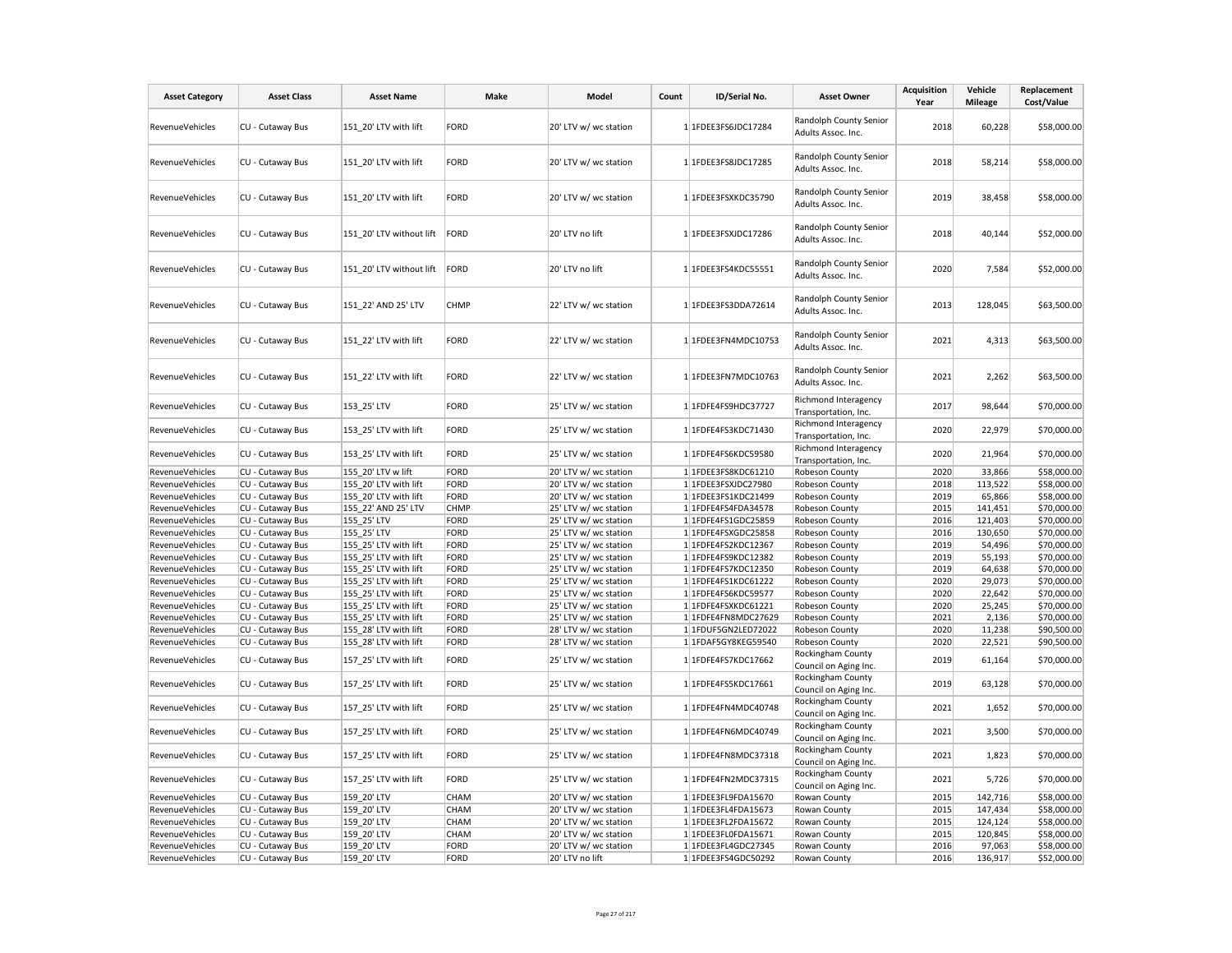| <b>Asset Category</b>  | <b>Asset Class</b> | <b>Asset Name</b>       | Make        | Model                                          | Count | ID/Serial No.       | <b>Asset Owner</b>                                  | <b>Acquisition</b><br>Year | Vehicle<br><b>Mileage</b> | Replacement<br>Cost/Value |
|------------------------|--------------------|-------------------------|-------------|------------------------------------------------|-------|---------------------|-----------------------------------------------------|----------------------------|---------------------------|---------------------------|
| RevenueVehicles        | CU - Cutaway Bus   | 159 20' LTV             | FORD        | 20' LTV no lift                                |       | 1 1FDEE3FS4GDC49112 | Rowan County                                        | 2016                       | 133,910                   | \$52,000.00               |
| RevenueVehicles        | CU - Cutaway Bus   | 159 20' LTV             | FORD        | 20' LTV w/ wc station                          |       | 1 1FDEE3FL6GDC27346 | Rowan County                                        | 2016                       | 121,090                   | \$58,000.00               |
| RevenueVehicles        | CU - Cutaway Bus   | 159 20' LTV w/o lift    | FORD        | 20' LTV no lift                                |       | 1 1FDEE3FS1KDC43664 | Rowan County                                        | 2019                       | 30,582                    | \$52,000.00               |
| RevenueVehicles        | CU - Cutaway Bus   | 159 20' LTV with lift   | FORD        | 20' LTV w/ wc station                          |       | 1 1FDEE3FS6JDC20749 | Rowan County                                        | 2018                       | 87,988                    | \$58,000.00               |
| RevenueVehicles        | CU - Cutaway Bus   | 159 22' AND 25' LTV     | FORD        | 22' LTV w/ wc station                          |       | 1 1FDEE3FS0FDA23745 | Rowan County                                        | 2015                       | 121,075                   | \$63,500.00               |
| RevenueVehicles        | CU - Cutaway Bus   | 159 22' AND 25' LTV     | FORD        |                                                |       | 1 1FDEE3FS2FDA23746 | Rowan County                                        | 2015                       | 122,255                   | \$63,500.00               |
| <b>RevenueVehicles</b> | CU - Cutaway Bus   | 159 22' LTV with lift   | FORD        | 22' LTV w/ wc station<br>22' LTV w/ wc station |       |                     | Rowan County                                        | 2019                       | 42,433                    |                           |
|                        |                    |                         |             |                                                |       | 1 1FDEE3FSXKDC43663 |                                                     | 2019                       | 34,083                    | \$63,500.00               |
| RevenueVehicles        | CU - Cutaway Bus   | 159 28' LTV with lift   | FORD        | 28' LTV w/ wc station                          |       | 1 1FDAF5GY5KEF70640 | Rowan County                                        |                            |                           | \$90,500.00               |
| RevenueVehicles        | CU - Cutaway Bus   | 159 28' LTV with lift   | FORD        | 28' LTV w/ wc station                          |       | 1 1FDAF5GY9KEF70625 | Rowan County                                        | 2019                       | 33,540                    | \$90,500.00               |
| RevenueVehicles        | CU - Cutaway Bus   | 161 20' LTV w lift      | FORD        | 20' LTV w/ wc station                          |       | 1 1FDEE3FN9MDC18427 | Rutherford County                                   | 2021                       | 2,728                     | \$58,000.00               |
| RevenueVehicles        | CU - Cutaway Bus   | 161 22' AND 25' LTV     | <b>CHMP</b> | 22' LTV w/ wc station                          |       | 1 1FDEE3FS2DDA02750 | <b>Rutherford County</b>                            | 2013                       | 104,875                   | \$63,500.00               |
| RevenueVehicles        | CU - Cutaway Bus   | 161 25' LTV             | FORD        | 25' LTV w/ wc station                          |       | 1 1FDFE4FS4GDC31977 | Rutherford County                                   | 2016                       | 134,029                   | \$70,000.00               |
| RevenueVehicles        | CU - Cutaway Bus   | 161_25' LTV with lift   | FORD        | 25' LTV w/ wc station                          |       | 1 1FDFE4FS9JDC32565 | <b>Rutherford County</b>                            | 2018                       | 62,216                    | \$70,000.00               |
| <b>RevenueVehicles</b> | CU - Cutaway Bus   | 163 20' LTV with lift   | FORD        | 20' LTV w/ wc station                          |       | 1 1FDEE3FS7JDC27984 | Sampson County                                      | 2018                       | 133,529                   | \$58,000.00               |
| RevenueVehicles        | CU - Cutaway Bus   | 163_20' LTV with lift   | FORD        | 20' LTV w/ wc station                          |       | 1 1FDEE3FS6JDC27944 | Sampson County                                      | 2018                       | 108,388                   | \$58,000.00               |
| RevenueVehicles        | CU - Cutaway Bus   | 163 20' LTV with lift   | FOR         | 20' LTV w/ wc station                          |       | 1 1FDEE3FS4JDC27943 | Sampson County                                      | 2018                       | 114,733                   | \$58,000.00               |
| RevenueVehicles        | CU - Cutaway Bus   | 163 22' LTV with lift   | FORD        | 22' LTV w/ wc station                          |       | 1 1FDEE3FS4KDC59728 | Sampson County                                      | 2020                       | 47,300                    | \$63,500.00               |
| RevenueVehicles        | CU - Cutaway Bus   | 163_22' LTV with lift   | FORD        | 22' LTV w/ wc station                          |       | 1 1FDEE3FN7MDC10813 | Sampson County                                      | 2021                       | 15,201                    | \$63,500.00               |
| RevenueVehicles        | CU - Cutaway Bus   | 163 22' LTV with lift   | FORD        | 22' LTV w/ wc station                          |       | 1 1FDEE3FN7MDC09824 | Sampson County                                      | 2021                       | 14,933                    | \$63,500.00               |
| RevenueVehicles        | CU - Cutaway Bus   | 163 22' LTV with lift   | FORD        | 22' LTV w/ wc station                          |       | 1 1FDEE3FNXMDC10711 | Sampson County                                      | 2021                       | 12,119                    | \$63,500.00               |
| RevenueVehicles        | CU - Cutaway Bus   | 163 22' LTV with lift   | FORD        | 22' LTV w/ wc station                          |       | 1 1FDEE3FN1MDC09849 | Sampson County                                      | 2021                       | 15,365                    | \$63,500.00               |
| RevenueVehicles        | CU - Cutaway Bus   | 165_20' LTV with lift   | FORD        | 20' LTV w/ wc station                          |       | 1 1FDEE3FS1JDC06595 | <b>Scotland County</b>                              | 2018                       | 69,849                    | \$58,000.00               |
| RevenueVehicles        | CU - Cutaway Bus   | 165 22' LTV with lift   | FORD        | 22' LTV w/ wc station                          |       | 1 1FDEE3FS7JDC21005 | <b>Scotland County</b>                              | 2018                       | 114,834                   | \$63,500.00               |
| RevenueVehicles        | CU - Cutaway Bus   | 165 22' LTV with lift   | FORD        | 22' LTV w/ wc station                          |       | 1 1FDFE4FS8KDC74520 | <b>Scotland County</b>                              | 2020                       | 19,535                    | \$63,500.00               |
| RevenueVehicles        | CU - Cutaway Bus   | 165 22' LTV with lift   | FORD        | 22' LTV w/ wc station                          |       | 1 1FDFE4FS7KDC74461 | <b>Scotland County</b>                              | 2020                       | 13,089                    | \$63,500.00               |
| RevenueVehicles        | CU - Cutaway Bus   | 165 22' LTV with lift   | FORD        | 25' LTV w/ wc station                          |       | 1 1FDFE4FS8KDC74467 | <b>Scotland County</b>                              | 2020                       | 21,899                    | \$70,000.00               |
| <b>RevenueVehicles</b> | CU - Cutaway Bus   | 165 22' LTV with lift   | FORD        | 22' LTV w/ wc station                          |       | 1 1FDEE4FK2NDC08206 | <b>Scotland County</b>                              | 2021                       |                           | \$63,500.00               |
| RevenueVehicles        | CU - Cutaway Bus   | 165 22' LTV with lift   | FORD        | 22' LTV w/ wc station                          |       | 1 1FDEE4FK0NDC08205 | <b>Scotland County</b>                              | 2021                       |                           | \$63,500.00               |
| RevenueVehicles        | CU - Cutaway Bus   | 167_20' LTV w lift      | FORD        | 20' LTV w/ wc station                          |       | 1 1FDEE3FN9MDC18430 | <b>Stanly County</b>                                | 2021                       | 33,449                    | \$58,000.00               |
| <b>RevenueVehicles</b> | CU - Cutaway Bus   | 167 20' LTV w lift      | FORD        | 20' LTV w/ wc station                          |       | 1 1FDEE3FN5MDC20594 | <b>Stanly County</b>                                | 2021                       | 6,164                     | \$58,000.00               |
| RevenueVehicles        | CU - Cutaway Bus   | 167 20' LTV w lift      | FORD        | 20' LTV w/ wc station                          |       | 1 1FDEE3FN6MDC20586 | <b>Stanly County</b>                                | 2021                       | 2,635                     | \$58,000.00               |
| RevenueVehicles        | CU - Cutaway Bus   | 167 20' LTV with lift   | FORD        | 20' LTV w/ wc station                          |       | 1 1FDEE3FS8KDC17272 | <b>Stanly County</b>                                | 2019                       | 33,123                    | \$58,000.00               |
| RevenueVehicles        | CU - Cutaway Bus   | 167 20' LTV with lift   | FORD        | 20' LTV w/ wc station                          |       | 1 1FDEE3FSXKDC17273 | <b>Stanly County</b>                                | 2019                       | 70,224                    | \$58,000.00               |
| RevenueVehicles        | CU - Cutaway Bus   | 167 20' LTV with lift   | FORD        | 20' LTV w/ wc station                          |       | 1 1FDEE3FS1KDC17274 | <b>Stanly County</b>                                | 2019                       | 60,397                    | \$58,000.00               |
| RevenueVehicles        | CU - Cutaway Bus   | 167 22' AND 25' LTV     | FORD        | 22' LTV w/ wc station                          |       | 1 1FDEE3FS6FDA27587 | <b>Stanly County</b>                                | 2015                       | 167,804                   | \$63,500.00               |
| RevenueVehicles        | CU - Cutaway Bus   | 167 22' AND 25' LTV     | FORD        | 22' LTV w/ wc station                          |       | 1 1FDEE3FS2GDC26265 | <b>Stanly County</b>                                | 2016                       | 157,871                   | \$63,500.00               |
| <b>RevenueVehicles</b> | CU - Cutaway Bus   | 167 22' LTV with lift   | FORD        | 22' LTV w/ wc station                          |       | 1 1FDEE3FS4KDC47773 | <b>Stanly County</b>                                | 2019                       | 38,077                    | \$63,500.00               |
| RevenueVehicles        | CU - Cutaway Bus   | 167_28' LTV             | GOSH        | 28' LTV w/ wc station                          |       | 1 1GBE5V1G28F404110 | <b>Stanly County</b>                                | 2008                       | 29,801                    | \$90,500.00               |
| RevenueVehicles        | CU - Cutaway Bus   | 167 28' LTV             | GOSH        | 28' LTV w/ wc station                          |       | 1 1GBE5V1G28F404138 | <b>Stanly County</b>                                | 2008                       | 30,509                    | \$90,500.00               |
| RevenueVehicles        | CU - Cutaway Bus   | 17 20' LTV w lift       | FORD        | 20' LTV w/ wc station                          |       | 1 1FDEE3FS3KDC71417 | <b>Bladen County</b>                                | 2020                       | 1,451                     | \$58,000.00               |
| RevenueVehicles        | CU - Cutaway Bus   | 17 20' LTV with lift    |             | 20' LTV no lift                                |       | 1 1FDEE3FS4KDC21500 | <b>Bladen County</b>                                | 2019                       | 16,716                    | \$52,000.00               |
| RevenueVehicles        | CU - Cutaway Bus   | 17 20' LTV with lift    | FORD        | 20' LTV w/ wc station                          |       | 1 1FDEE3FSXKDC71415 | <b>Bladen County</b>                                | 2020                       | 1,921                     | \$58,000.00               |
| RevenueVehicles        | CU - Cutaway Bus   | 17 20' LTV without lift | FORD        | 20' LTV no lift                                |       | 1 1FDEE3FS1HDC46069 | <b>Bladen County</b>                                | 2017                       | 42,011                    | \$52,000.00               |
| RevenueVehicles        | CU - Cutaway Bus   | 17 20' LTV without lift | FORD        | 20' LTV no lift                                |       | 1 1FDEE3FS0HDC41641 | <b>Bladen County</b>                                | 2017                       | 47,288                    | \$52,000.00               |
|                        |                    |                         |             |                                                |       |                     | Yadkin Valley Economic                              |                            |                           |                           |
| RevenueVehicles        | CU - Cutaway Bus   | 171_20' LTV             | FORD        | 20' LTV no lift                                |       | 1 1FDEE3FL3DDA79152 | Development District Inc.                           | 2013                       | 135,240                   | \$52,000.00               |
| <b>RevenueVehicles</b> | CU - Cutaway Bus   | 171_20' LTV             | FORD        | 20' LTV no lift                                |       | 1 1FDEE3FL0DDA59568 | Yadkin Valley Economic<br>Development District Inc. | 2013                       | 122,257                   | \$52,000.00               |
| RevenueVehicles        | CU - Cutaway Bus   | 171 20' LTV             | FORD        | 20' LTV no lift                                |       | 1 1FDEE3FL5DDA79153 | Yadkin Valley Economic<br>Development District Inc. | 2013                       | 163,036                   | \$52,000.00               |
| RevenueVehicles        | CU - Cutaway Bus   | 171 20' LTV             | FORD        | 20' LTV no lift                                |       | 1 1FDEE3FL1DDA79151 | Yadkin Valley Economic<br>Development District Inc. | 2013                       | 90,010                    | \$52,000.00               |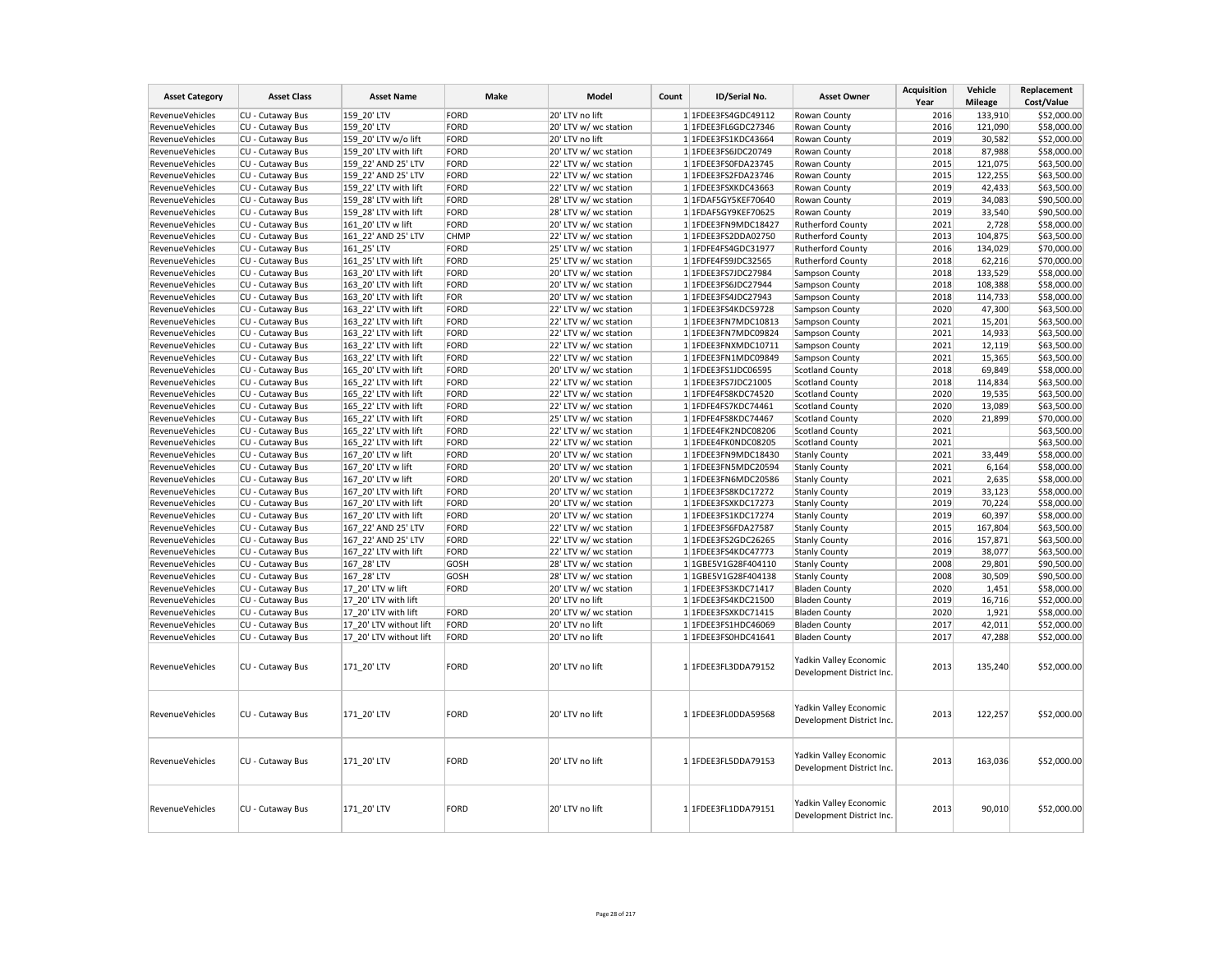| <b>Asset Category</b> | <b>Asset Class</b> | <b>Asset Name</b> | Make        | Model                 | Count | ID/Serial No.       | <b>Asset Owner</b>                                  | Acquisition<br>Year | Vehicle<br>Mileage | Replacement<br>Cost/Value |
|-----------------------|--------------------|-------------------|-------------|-----------------------|-------|---------------------|-----------------------------------------------------|---------------------|--------------------|---------------------------|
| RevenueVehicles       | CU - Cutaway Bus   | 171_20' LTV       | FORD        | 20' LTV w/ wc station |       | 1 1FDEE3FL6FDA17330 | Yadkin Valley Economic<br>Development District Inc. | 2015                | 197,031            | \$58,000.00               |
| RevenueVehicles       | CU - Cutaway Bus   | 171_20' LTV       | FORD        | 20' LTV w/ wc station |       | 1 1FDEE3FL8FDA17331 | Yadkin Valley Economic<br>Development District Inc. | 2015                | 120,633            | \$58,000.00               |
| RevenueVehicles       | CU - Cutaway Bus   | 171_20' LTV       | FORD        | 20' LTV w/ wc station |       | 1 1FDEE3FLXFDA17329 | Yadkin Valley Economic<br>Development District Inc. | 2015                | 129,543            | \$58,000.00               |
| RevenueVehicles       | CU - Cutaway Bus   | 171_20' LTV       | <b>ELKC</b> | 20' LTV no lift       |       | 1 1FDEE3FL5GDC12403 | Yadkin Valley Economic<br>Development District Inc. | 2015                | 96,443             | \$52,000.00               |
| RevenueVehicles       | CU - Cutaway Bus   | 171_20' LTV       | <b>ELKC</b> | 20' LTV no lift       |       | 1 1FDEE3FL7GDC12404 | Yadkin Valley Economic<br>Development District Inc. | 2015                | 79,066             | \$52,000.00               |
| RevenueVehicles       | CU - Cutaway Bus   | 171_20' LTV       | <b>ELKC</b> | 20' LTV no lift       |       | 1 1FDEE3FL9GDC12405 | Yadkin Valley Economic<br>Development District Inc. | 2015                | 114,661            | \$52,000.00               |
| RevenueVehicles       | CU - Cutaway Bus   | 171_20' LTV       | FORD        | 20' LTV w/ wc station |       | 1 1FDEE3FL3FDA37390 | Yadkin Valley Economic<br>Development District Inc. | 2015                | 134,283            | \$58,000.00               |
| RevenueVehicles       | CU - Cutaway Bus   | 171_20' LTV       | FORD        | 20' LTV w/ wc station |       | 1 1FDEE3FL8FDA17328 | Yadkin Valley Economic<br>Development District Inc. | 2015                | 112,553            | \$58,000.00               |
| RevenueVehicles       | CU - Cutaway Bus   | 171_20' LTV       | FORD        | 20' LTV w/ wc station |       | 1 1FDEE3FL5FDA37388 | Yadkin Valley Economic<br>Development District Inc. | 2015                | 199,088            | \$58,000.00               |
| RevenueVehicles       | CU - Cutaway Bus   | 171 20' LTV       | FORD        | 20' LTV w/ wc station |       | 1 1FDEE3FL3FDA37387 | Yadkin Valley Economic<br>Development District Inc. | 2015                | 173,462            | \$58,000.00               |
| RevenueVehicles       | CU - Cutaway Bus   | 171 20' LTV       | FORD        | 20' LTV w/ wc station |       | 1 1FDEE3FL7GDC31969 | Yadkin Valley Economic<br>Development District Inc. | 2016                | 143,403            | \$58,000.00               |
| RevenueVehicles       | CU - Cutaway Bus   | 171_20' LTV       | FOR         | 20' LTV w/ wc station |       | 1 1FDEE3FL3GDC31970 | Yadkin Valley Economic<br>Development District Inc. | 2016                | 103,981            | \$58,000.00               |
| RevenueVehicles       | CU - Cutaway Bus   | 171_20' LTV       | FORD        | 20' LTV w/ wc station |       | 1 1FDEE3FL5GDC31968 | Yadkin Valley Economic<br>Development District Inc. | 2016                | 148,810            | \$58,000.00               |
| RevenueVehicles       | CU - Cutaway Bus   | 171_20' LTV       | FORD        | 20' LTV w/ wc station |       | 1 1FDEE3FLXGDC33585 | Yadkin Valley Economic<br>Development District Inc. | 2016                | 117,847            | \$58,000.00               |
| RevenueVehicles       | CU - Cutaway Bus   | 171_20' LTV       | FORD        | 20' LTV w/ wc station |       | 1 1FDEE3FS4HDC37723 | Yadkin Valley Economic<br>Development District Inc. | 2017                | 98,475             | \$58,000.00               |
| RevenueVehicles       | CU - Cutaway Bus   | 171 20' LTV       | FORD        | 20' LTV w/ wc station |       | 1 1FDEE3FS0HDC37721 | Yadkin Valley Economic<br>Development District Inc. | 2017                | 86,025             | \$58,000.00               |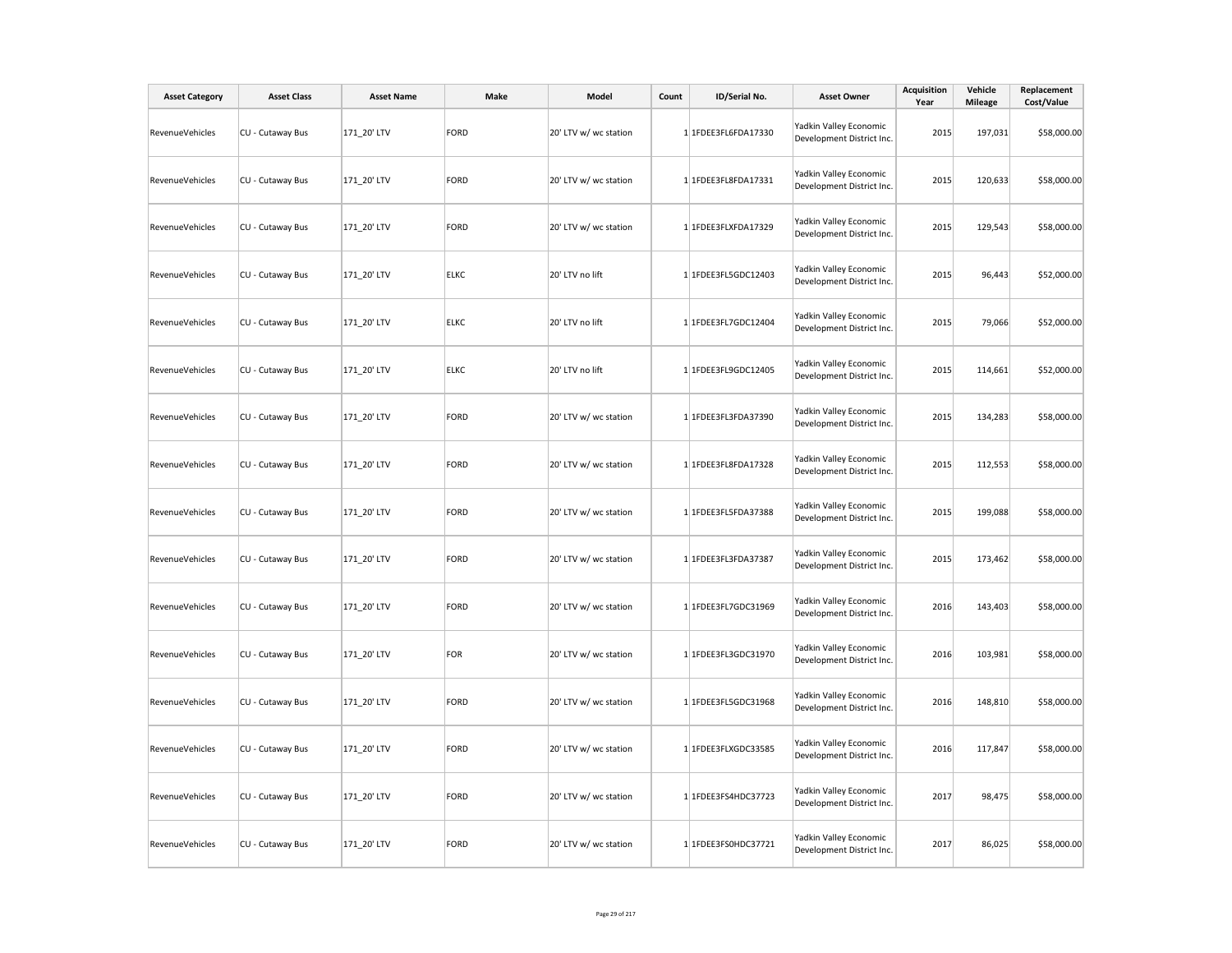| <b>Asset Category</b>  | <b>Asset Class</b> | <b>Asset Name</b>     | Make | Model                 | Count | ID/Serial No.       | <b>Asset Owner</b>                                  | <b>Acquisition</b><br>Year | Vehicle<br><b>Mileage</b> | Replacement<br>Cost/Value |
|------------------------|--------------------|-----------------------|------|-----------------------|-------|---------------------|-----------------------------------------------------|----------------------------|---------------------------|---------------------------|
| RevenueVehicles        | CU - Cutaway Bus   | 171_20' LTV           | FORD | 20' LTV w/ wc station |       | 1 1FDEE3FS2HDC37722 | Yadkin Valley Economic<br>Development District Inc. | 2017                       | 105,245                   | \$58,000.00               |
| RevenueVehicles        | CU - Cutaway Bus   | 171 20' LTV           | FORD | 20' LTV w/ wc station |       | 1 1FDEE3FS9HDC37720 | Yadkin Valley Economic<br>Development District Inc. | 2017                       | 118,219                   | \$58,000.00               |
| RevenueVehicles        | CU - Cutaway Bus   | 171 20' LTV           | FORD | 20' LTV w/ wc station |       | 1 1FDEE3FS2HDC37719 | Yadkin Valley Economic<br>Development District Inc. | 2017                       | 89,226                    | \$58,000.00               |
| RevenueVehicles        | CU - Cutaway Bus   | 171_20' LTV           | FORD | 20' LTV w/ wc station |       | 1 1FDEE3FS0HDC37718 | Yadkin Valley Economic<br>Development District Inc. | 2017                       | 102,991                   | \$58,000.00               |
| RevenueVehicles        | CU - Cutaway Bus   | 171_20' LTV           | FORD | 20' LTV w/ wc station |       | 1 1FDEE3FS7HDC37716 | Yadkin Valley Economic<br>Development District Inc. | 2017                       | 123,751                   | \$58,000.00               |
| RevenueVehicles        | CU - Cutaway Bus   | 171_20' LTV           | FORD | 20' LTV w/ wc station |       | 1 1FDEE3FS9HDC37717 | Yadkin Valley Economic<br>Development District Inc. | 2017                       | 150,249                   | \$58,000.00               |
| RevenueVehicles        | CU - Cutaway Bus   | 171 22' AND 25' LTV   | FORD | 22' LTV w/ wc station |       | 1 1FDEE3FSXDDA75526 | Yadkin Valley Economic<br>Development District Inc. | 2013                       | 153,998                   | \$63,500.00               |
| RevenueVehicles        | CU - Cutaway Bus   | 171_22' AND 25' LTV   | FORD | 22' LTV w/ wc station |       | 1 1FDEE3FS9DDA79079 | Yadkin Valley Economic<br>Development District Inc. | 2013                       | 139,996                   | \$63,500.00               |
| RevenueVehicles        | CU - Cutaway Bus   | 171 22' AND 25' LTV   | FORD | 22' LTV w/ wc station |       | 1 1FDEE3FS7DDA79081 | Yadkin Valley Economic<br>Development District Inc. | 2013                       | 174,186                   | \$63,500.00               |
| RevenueVehicles        | CU - Cutaway Bus   | 171_22' AND 25' LTV   | FORD | 22' LTV w/ wc station |       | 1 1FDEE3FS3EDA52283 | Yadkin Valley Economic<br>Development District Inc. | 2014                       | 176,775                   | \$63,500.00               |
| <b>RevenueVehicles</b> | CU - Cutaway Bus   | 171 25' LTV           | FORD | 25' LTV w/ wc station |       | 1 1FDFE4FS2HDC46060 | Yadkin Valley Economic<br>Development District Inc. | 2017                       | 85,682                    | \$70,000.00               |
| RevenueVehicles        | CU - Cutaway Bus   | 171 25' LTV with lift | FORD | 25' LTV w/ wc station |       | 1 1FDFE4FS1JDC21107 | Yadkin Valley Economic<br>Development District Inc. | 2018                       | 50,363                    | \$70,000.00               |
| RevenueVehicles        | CU - Cutaway Bus   | 171 25' LTV with lift | FORD | 25' LTV w/ wc station |       | 1 1FDFE4FN8MDC22706 | Yadkin Valley Economic<br>Development District Inc. | 2020                       | 4,041                     | \$70,000.00               |
| RevenueVehicles        | CU - Cutaway Bus   | 171_25' LTV with lift | FORD | 25' LTV w/ wc station |       | 1 1FDEE4FK4NDC06859 | Yadkin Valley Economic<br>Development District Inc. | 2021                       |                           | \$70,000.00               |
| RevenueVehicles        | CU - Cutaway Bus   | 173_20' LTV with lift | FORD | 20' LTV w/ wc station |       | 1 1FDEE3FS8KDC60655 | Swain County Focal Point<br>on Aging Inc.           | 2019                       | 15,651                    | \$58,000.00               |
| RevenueVehicles        | CU - Cutaway Bus   | 173 28' LTV with lift | FORD | 28' LTV w/ wc station |       | 1 1FDAF5GY5KEG59558 | Swain County Focal Point<br>on Aging Inc.           | 2020                       | 3,222                     | \$90,500.00               |
| RevenueVehicles        | CU - Cutaway Bus   | 175 20' LTV w lift    | FORD | 20' LTV w/ wc station |       | 1 1FDWE3FN9MDC14415 | Transylvania County                                 | 2020                       | 2,930                     | \$58,000.00               |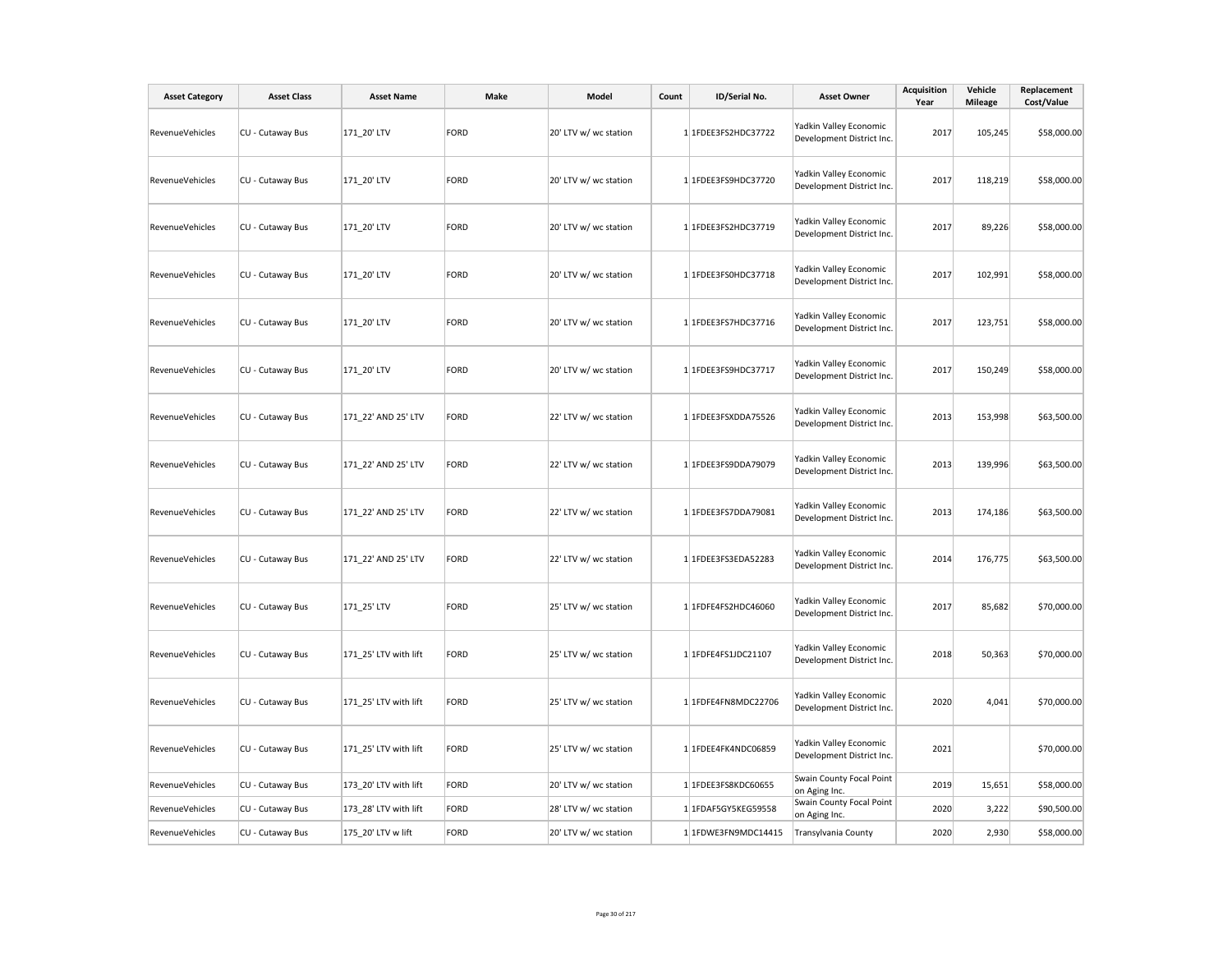| <b>Asset Category</b>  | <b>Asset Class</b> | <b>Asset Name</b>        | Make        | Model                 | Count | ID/Serial No.       | <b>Asset Owner</b>                    | <b>Acquisition</b><br>Year | Vehicle<br><b>Mileage</b> | Replacement<br>Cost/Value |
|------------------------|--------------------|--------------------------|-------------|-----------------------|-------|---------------------|---------------------------------------|----------------------------|---------------------------|---------------------------|
| RevenueVehicles        | CU - Cutaway Bus   | 175 20' LTV w lift       | <b>FORD</b> | 20' LTV w/ wc station |       | 1 1FDWE3FNXMDC14410 | Transylvania County                   | 2021                       | 4,060                     | \$58,000.00               |
| RevenueVehicles        | CU - Cutaway Bus   | 175 20' LTV with lift    | <b>FORD</b> | 20' LTV w/ wc station |       | 1 1FDEE3FS9JDC24102 | Transylvania County                   | 2018                       | 59,176                    | \$58,000.00               |
| RevenueVehicles        | CU - Cutaway Bus   | 175 20' LTV with lift    | <b>FORD</b> | 20' LTV w/ wc station |       | 1 1FDEE3FS1KDC27805 | Transylvania County                   | 2019                       | 44,722                    | \$58,000.00               |
| RevenueVehicles        | CU - Cutaway Bus   | 179 20' LTV w lift       | <b>FORD</b> | 20' LTV w/ wc station |       | 1 1FDEE3FS0KDC68605 | <b>Union County</b>                   | 2020                       | 38,516                    | \$58,000.00               |
| <b>RevenueVehicles</b> | CU - Cutaway Bus   | 179 20' LTV w lift       | <b>FORD</b> | 20' LTV w/ wc station |       | 1 1FDEE3FS9KDC68604 | <b>Union County</b>                   | 2020                       | 39,233                    | \$58,000.00               |
| RevenueVehicles        | CU - Cutaway Bus   | 179 20' LTV w lift       | <b>FORD</b> | 20' LTV w/ wc station |       | 1 1FDEE3FS2KDC68606 | <b>Union County</b>                   | 2020                       | 37,072                    | \$58,000.00               |
| RevenueVehicles        | CU - Cutaway Bus   | 179 20' LTV w lift       | <b>FORD</b> | 20' LTV w/ wc station |       | 1 1FDEE3FN1MDC20589 | <b>Union County</b>                   | 2021                       | 10,200                    | \$58,000.00               |
| RevenueVehicles        | CU - Cutaway Bus   | 179 20' LTV w lift       | <b>FORD</b> | 20' LTV w/ wc station |       | 1 1FDEE3FN8MDC20587 | <b>Union County</b>                   | 2021                       | 9,872                     | \$58,000.00               |
| RevenueVehicles        | CU - Cutaway Bus   | 179 20' LTV w lift       | <b>FORD</b> | 20' LTV w/ wc station |       | 1 1FDEE3FN4MDC20585 | <b>Union County</b>                   | 2021                       | 10,727                    | \$58,000.00               |
| <b>RevenueVehicles</b> | CU - Cutaway Bus   | 179 20' LTV with lift    | <b>FORD</b> | 20' LTV w/ wc station |       | 1 1FDEE3FS3HDC37714 | <b>Union County</b>                   | 2017                       | 126,959                   | \$58,000.00               |
| RevenueVehicles        | CU - Cutaway Bus   | 179 20' LTV with lift    | <b>FORD</b> | 20' LTV w/ wc station |       | 1 1FDEE3FS1HDC37713 | <b>Union County</b>                   | 2017                       | 162,830                   | \$58,000.00               |
| RevenueVehicles        | CU - Cutaway Bus   | 179 20' LTV with lift    | <b>FORD</b> | 20' LTV w/ wc station |       | 1 1FDEE3FS8HDC38115 | <b>Union County</b>                   | 2017                       | 162,461                   | \$58,000.00               |
| RevenueVehicles        | CU - Cutaway Bus   | 179 20' LTV with lift    | <b>FORD</b> | 20' LTV w/ wc station |       | 1 1FDEE3FS5KDC35695 | <b>Union County</b>                   | 2019                       | 64,126                    | \$58,000.00               |
| RevenueVehicles        | CU - Cutaway Bus   | 179 20' LTV with lift    | <b>FORD</b> | 20' LTV w/ wc station |       | 1 1FDEE3FS7KDC35696 | <b>Union County</b>                   | 2019                       | 43,509                    | \$58,000.00               |
| <b>RevenueVehicles</b> | CU - Cutaway Bus   | 179 20' LTV with lift    | <b>FORD</b> | 20' LTV w/ wc station |       | 1 1FDEE3FS9KDC35697 |                                       | 2019                       | 77,205                    | \$58,000.00               |
| <b>RevenueVehicles</b> |                    |                          |             |                       |       |                     | <b>Union County</b>                   | 2021                       |                           | \$58,000.00               |
|                        | CU - Cutaway Bus   | 179 20' LTV with lift    | <b>FORD</b> | 20' LTV w/ wc station |       | 1 1FDEE3FS0KDC55515 | <b>Union County</b>                   |                            | 16,893                    |                           |
| RevenueVehicles        | CU - Cutaway Bus   | 179 20' LTV without lift | <b>FORD</b> | 20' LTV no lift       |       | 1 1FDEE3FS8HDC37711 | <b>Union County</b>                   | 2017                       | 132,688                   | \$52,000.00               |
| RevenueVehicles        | CU - Cutaway Bus   | 179 20' LTV without lift | FORD        | 20' LTV no lift       |       | 1 1FDEE3FS5JDC17275 | <b>Union County</b>                   | 2018                       | 95,262                    | \$52,000.00               |
| RevenueVehicles        | CU - Cutaway Bus   | 183 25' LTV              | <b>FORD</b> | 25' LTV w/ wc station |       | 1 1FDFE4FS7FDA34588 | GoWake                                | 2015                       | 155,145                   | \$70,000.00               |
| RevenueVehicles        | CU - Cutaway Bus   | 185 20' LTV              | <b>FORD</b> | 20' LTV w/ wc station |       | 1 1FDEE3FL2GDC27067 | Kerr Area Transportation<br>Authority | 2016                       | 165,495                   | \$58,000.00               |
| <b>RevenueVehicles</b> | CU - Cutaway Bus   | 185 20' LTV              | <b>FORD</b> | 20' LTV w/ wc station |       | 1 1FDEE3FS7HDC36484 | Kerr Area Transportation<br>Authority | 2017                       | 170,758                   | \$58,000.00               |
| <b>RevenueVehicles</b> | CU - Cutaway Bus   | 185_20' LTV              | <b>FORD</b> | 20' LTV w/ wc station |       | 1 1FDEE3FS3HDC36479 | Kerr Area Transportation<br>Authority | 2017                       | 173,932                   | \$58,000.00               |
| RevenueVehicles        | CU - Cutaway Bus   | 185 20' LTV              | <b>FORD</b> | 20' LTV w/ wc station |       | 1 1FDEE3FS5HDC36483 | Kerr Area Transportation<br>Authority | 2017                       | 176,508                   | \$58,000.00               |
| <b>RevenueVehicles</b> | CU - Cutaway Bus   | 185_20' LTV              | <b>FORD</b> | 20' LTV w/ wc station |       | 1 1FDEE3FS3HDC36482 | Kerr Area Transportation<br>Authority | 2017                       | 151,885                   | \$58,000.00               |
| RevenueVehicles        | CU - Cutaway Bus   | 185 20' LTV              | <b>FORD</b> | 20' LTV w/ wc station |       | 1 1FDEE3FS9HDC36485 | Kerr Area Transportation<br>Authority | 2017                       | 177,759                   | \$58,000.00               |
| RevenueVehicles        | CU - Cutaway Bus   | 185 20' LTV              | <b>FORD</b> | 20' LTV w/ wc station |       | 1 1FDEE3FS1HDC36481 | Kerr Area Transportation<br>Authority | 2017                       | 139,048                   | \$58,000.00               |
| <b>RevenueVehicles</b> | CU - Cutaway Bus   | 185_20' LTV              | <b>FORD</b> | 20' LTV w/ wc station |       | 1 1FDEE3FS1HDC36478 | Kerr Area Transportation<br>Authority | 2017                       | 139,120                   | \$58,000.00               |
| RevenueVehicles        | CU - Cutaway Bus   | 185 20' LTV              | <b>FORD</b> | 20' LTV w/ wc station |       | 1 1FDEE3FS0HDC36486 | Kerr Area Transportation<br>Authority | 2017                       | 205,973                   | \$58,000.00               |
| RevenueVehicles        | CU - Cutaway Bus   | 185 20' LTV w lift       | <b>FORD</b> | 20' LTV w/ wc station |       | 1 1FDEE3FS8KDC59750 | Kerr Area Transportation<br>Authority | 2020                       | 47,405                    | \$58,000.00               |
| RevenueVehicles        | CU - Cutaway Bus   | 185 20' LTV w lift       | <b>FORD</b> | 20' LTV w/ wc station |       | 1 1FDEE3FS0KDC55529 | Kerr Area Transportation<br>Authority | 2020                       | 32,964                    | \$58,000.00               |
| RevenueVehicles        | CU - Cutaway Bus   | 185 20' LTV w lift       | <b>FORD</b> | 20' LTV w/ wc station |       | 1 1FDEE3FS2KDC59761 | Kerr Area Transportation<br>Authority | 2020                       | 48,588                    | \$58,000.00               |
| <b>RevenueVehicles</b> | CU - Cutaway Bus   | 185 20' LTV w lift       | <b>FORD</b> | 20' LTV w/ wc station |       | 1 1FDEE3FS2KDC75443 | Kerr Area Transportation<br>Authority | 2020                       | 40,930                    | \$58,000.00               |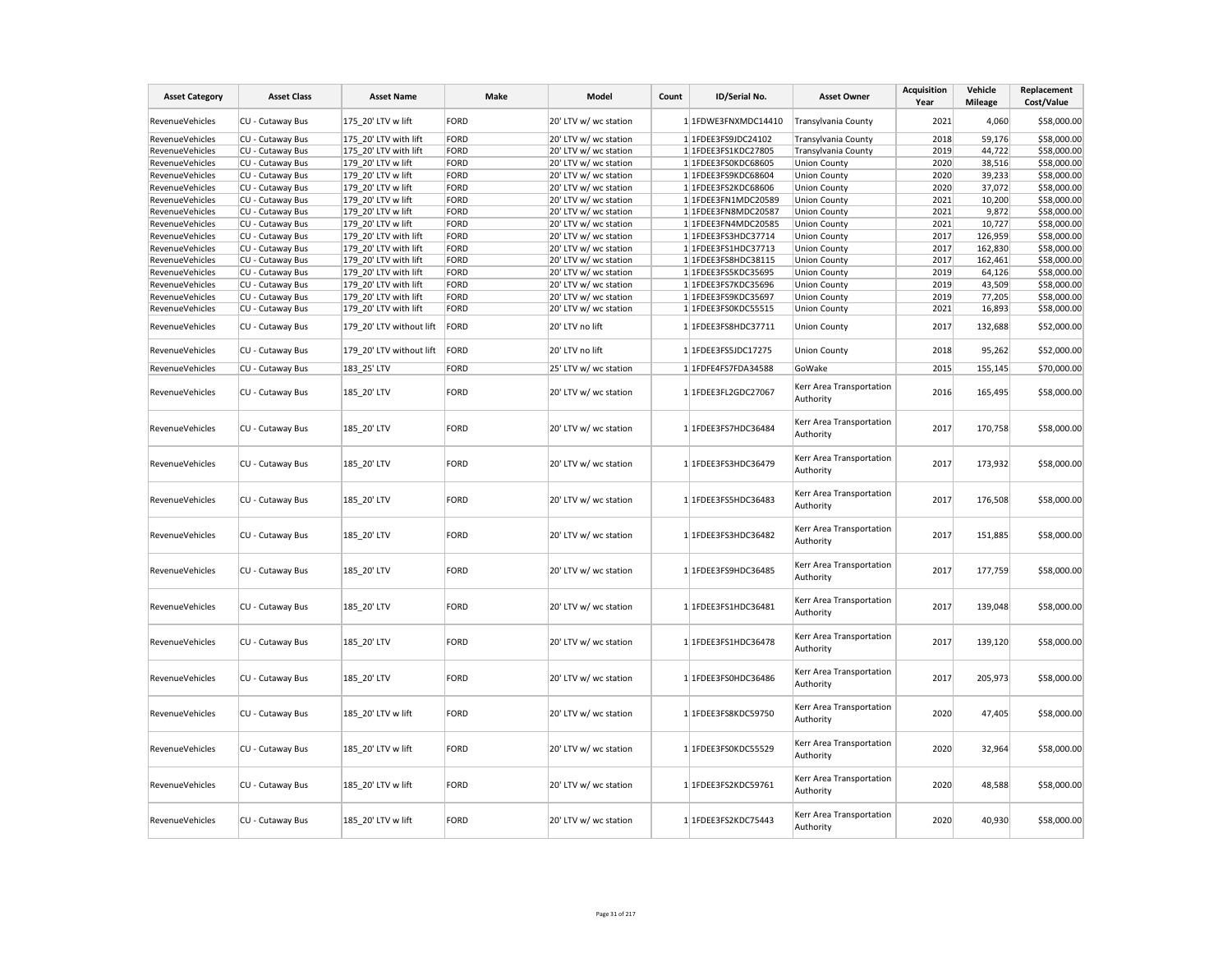| <b>Asset Category</b>  | <b>Asset Class</b> | <b>Asset Name</b>     | Make        | Model                 | Count | ID/Serial No.       | <b>Asset Owner</b>                    | <b>Acquisition</b><br>Year | Vehicle<br><b>Mileage</b> | Replacement<br>Cost/Value |
|------------------------|--------------------|-----------------------|-------------|-----------------------|-------|---------------------|---------------------------------------|----------------------------|---------------------------|---------------------------|
| <b>RevenueVehicles</b> | CU - Cutaway Bus   | 185_20' LTV w lift    | <b>FORD</b> | 20' LTV w/ wc station |       | 1 1FDEE3FS3KDC59753 | Kerr Area Transportation<br>Authority | 2020                       | 57,059                    | \$58,000.00               |
| RevenueVehicles        | CU - Cutaway Bus   | 185 20' LTV w lift    | <b>FORD</b> | 20' LTV w/ wc station |       | 1 1FDEE3FSXKDC60687 | Kerr Area Transportation<br>Authority | 2020                       | 37,093                    | \$58,000.00               |
| RevenueVehicles        | CU - Cutaway Bus   | 185 20' LTV w lift    | <b>FORD</b> | 20' LTV w/ wc station |       | 1 1FDEE3FSXKDC60690 | Kerr Area Transportation<br>Authority | 2020                       | 50,624                    | \$58,000.00               |
| RevenueVehicles        | CU - Cutaway Bus   | 185 20' LTV w lift    | <b>FORD</b> | 20' LTV w/ wc station |       | 1 1FDEE3FS2KDC71411 | Kerr Area Transportation<br>Authority | 2020                       | 40,387                    | \$58,000.00               |
| RevenueVehicles        | CU - Cutaway Bus   | 185 20' LTV w lift    | <b>FORD</b> | 20' LTV w/ wc station |       | 1 1FDEE3FS8KDC73972 | Kerr Area Transportation<br>Authority | 2020                       | 40,903                    | \$58,000.00               |
| <b>RevenueVehicles</b> | CU - Cutaway Bus   | 185 20' LTV w lift    | <b>FORD</b> | 20' LTV w/ wc station |       | 1 1FDEE3FS0KDC59760 | Kerr Area Transportation<br>Authority | 2020                       | 52,482                    | \$58,000.00               |
| RevenueVehicles        | CU - Cutaway Bus   | 185_20' LTV w lift    | <b>FORD</b> | 20' LTV w/ wc station |       | 1 1FDEE3FS8KDC59764 | Kerr Area Transportation<br>Authority | 2020                       | 61,268                    | \$58,000.00               |
| RevenueVehicles        | CU - Cutaway Bus   | 185_20' LTV w lift    | <b>FORD</b> | 20' LTV w/ wc station |       | 1 1FDEE3FN2MDC14381 | Kerr Area Transportation<br>Authority | 2021                       | 3,174                     | \$58,000.00               |
| RevenueVehicles        | CU - Cutaway Bus   | 185_20' LTV w lift    | <b>FORD</b> | 20' LTV w/ wc station |       | 1 1FDEE3FNXMDC14399 | Kerr Area Transportation<br>Authority | 2021                       | 3,233                     | \$58,000.00               |
| RevenueVehicles        | CU - Cutaway Bus   | 185_20' LTV w lift    | <b>FORD</b> | 20' LTV w/ wc station |       | 1 1FDEE3FN4MDC14396 | Kerr Area Transportation<br>Authority | 2021                       | 3,918                     | \$58,000.00               |
| RevenueVehicles        | CU - Cutaway Bus   | 185 20' LTV w lift    | <b>FORD</b> | 20' LTV w/ wc station |       | 1 1FDEE3FN4MDC14382 | Kerr Area Transportation<br>Authority | 2021                       | 3,927                     | \$58,000.00               |
| <b>RevenueVehicles</b> | CU - Cutaway Bus   | 185 20' LTV with lift | <b>FORD</b> | 20' LTV w/ wc station |       | 1 1FDEE3FSXHDC38116 | Kerr Area Transportation<br>Authority | 2017                       | 158,241                   | \$58,000.00               |
| RevenueVehicles        | CU - Cutaway Bus   | 185 20' LTV with lift | <b>FORD</b> | 20' LTV w/ wc station |       | 1 1FDEE3FS1HDC38117 | Kerr Area Transportation<br>Authority | 2017                       | 186,372                   | \$58,000.00               |
| RevenueVehicles        | CU - Cutaway Bus   | 185 20' LTV with lift | <b>FORD</b> | 20' LTV w/ wc station |       | 1 1FDEE3FS3HDC38118 | Kerr Area Transportation<br>Authority | 2017                       | 168,754                   | \$58,000.00               |
| <b>RevenueVehicles</b> | CU - Cutaway Bus   | 185 20' LTV with lift | <b>FORD</b> | 20' LTV w/ wc station |       | 1 1FDEE3FS0HDC37833 | Kerr Area Transportation<br>Authority | 2017                       | 221,194                   | \$58,000.00               |
| RevenueVehicles        | CU - Cutaway Bus   | 185_20' LTV with lift | FORD        | 20' LTV w/ wc station |       | 1 1FDEE3FS4JDC24105 | Kerr Area Transportation<br>Authority | 2018                       | 147,778                   | \$58,000.00               |
| RevenueVehicles        | CU - Cutaway Bus   | 185_20' LTV with lift | <b>FORD</b> | 20' LTV w/ wc station |       | 1 1FDEE3FSXJDC27946 | Kerr Area Transportation<br>Authority | 2018                       | 138,954                   | \$58,000.00               |
| RevenueVehicles        | CU - Cutaway Bus   | 185_20' LTV with lift | <b>FORD</b> | 20' LTV w/ wc station |       | 1 1FDEE3FS1JDC27947 | Kerr Area Transportation<br>Authority | 2018                       | 127,805                   | \$58,000.00               |
| RevenueVehicles        | CU - Cutaway Bus   | 185_20' LTV with lift | <b>FORD</b> | 20' LTV w/ wc station |       | 1 1FDEE3FS3JDC27948 | Kerr Area Transportation<br>Authority | 2018                       | 126,621                   | \$58,000.00               |
| RevenueVehicles        | CU - Cutaway Bus   | 185 20' LTV with lift | <b>FORD</b> | 20' LTV w/ wc station |       | 1 1FDEE3FS1JDC27950 | Kerr Area Transportation<br>Authority | 2018                       | 88,780                    | \$58,000.00               |
| RevenueVehicles        | CU - Cutaway Bus   | 185 20' LTV with lift | <b>FORD</b> | 20' LTV w/ wc station |       | 1 1FDEE3FS6JDC24106 | Kerr Area Transportation<br>Authority | 2018                       | 78,597                    | \$58,000.00               |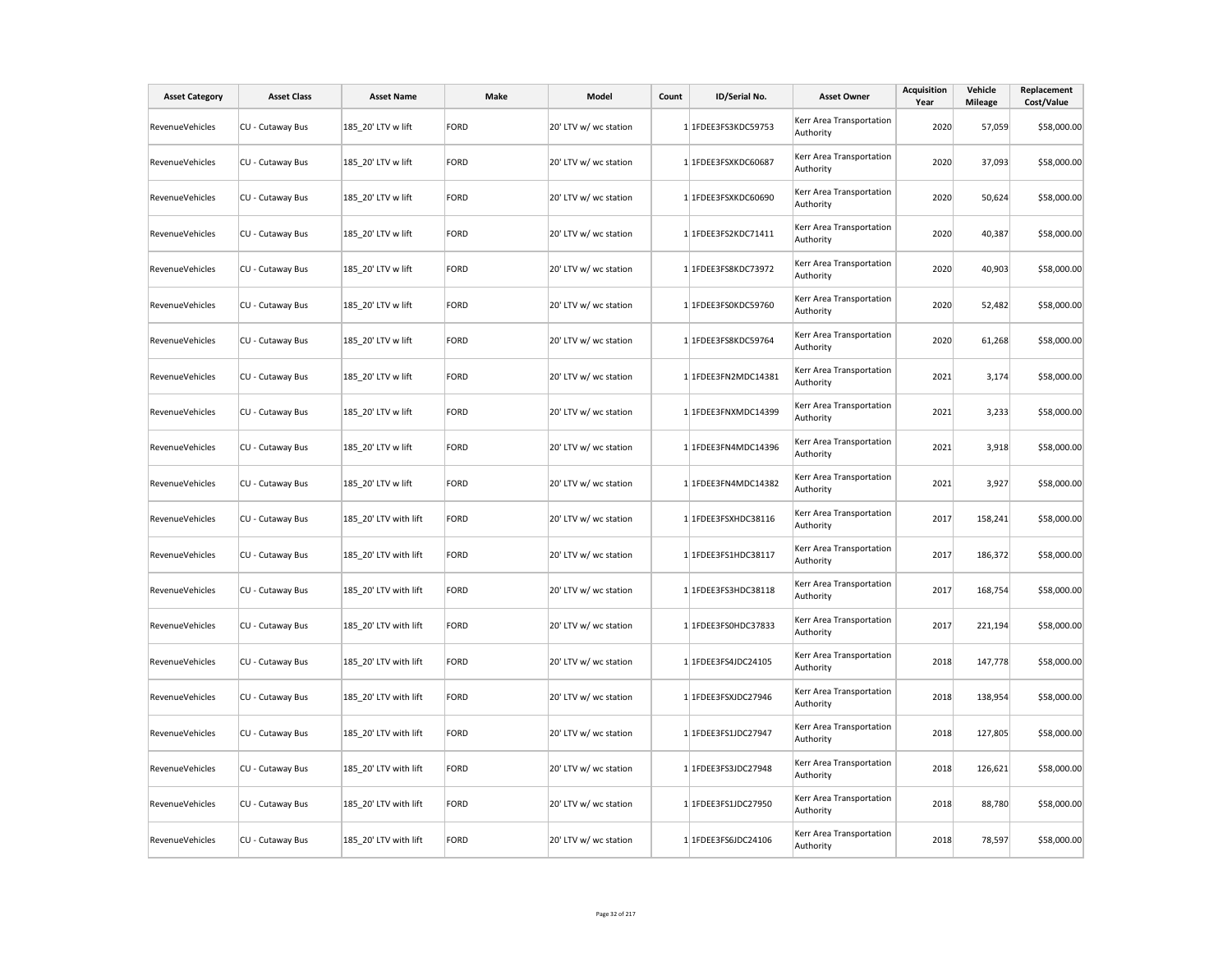| <b>Asset Category</b>              | <b>Asset Class</b> | <b>Asset Name</b>        | Make         | Model                 | Count | ID/Serial No.       | <b>Asset Owner</b>                    | <b>Acquisition</b><br>Year | Vehicle<br><b>Mileage</b> | Replacement<br>Cost/Value |
|------------------------------------|--------------------|--------------------------|--------------|-----------------------|-------|---------------------|---------------------------------------|----------------------------|---------------------------|---------------------------|
| RevenueVehicles                    | CU - Cutaway Bus   | 185 20' LTV with lift    | FORD         | 20' LTV w/ wc station |       | 1 1FDEE3FS9JDC27940 | Kerr Area Transportation<br>Authority | 2018                       | 145,464                   | \$58,000.00               |
| <b>RevenueVehicles</b>             | CU - Cutaway Bus   | 185 20' LTV with lift    | FORD         | 20' LTV w/ wc station |       | 1 1FDEE3FS2JDC27942 | Kerr Area Transportation<br>Authority | 2018                       | 126,542                   | \$58,000.00               |
| RevenueVehicles                    | CU - Cutaway Bus   | 185 20' LTV with lift    | FORD         | 20' LTV w/ wc station |       | 1 1FDEE3FS2JDC27939 | Kerr Area Transportation<br>Authority | 2018                       | 177,450                   | \$58,000.00               |
| RevenueVehicles                    | CU - Cutaway Bus   | 185 20' LTV with lift    | <b>FORD</b>  | 20' LTV w/ wc station |       | 1 1FDEE3FS3JDC27934 | Kerr Area Transportation<br>Authority | 2018                       | 147,583                   | \$58,000.00               |
| <b>RevenueVehicles</b>             | CU - Cutaway Bus   | 185 20' LTV with lift    | FORD         | 20' LTV w/ wc station |       | 1 1FDEE3FS5JDC27935 | Kerr Area Transportation<br>Authority | 2018                       | 103,404                   | \$58,000.00               |
| RevenueVehicles                    | CU - Cutaway Bus   | 185 20' LTV with lift    | FORD         | 20' LTV w/ wc station |       | 1 1FDEE3FS0JDC27938 | Kerr Area Transportation<br>Authority | 2018                       | 110,861                   | \$58,000.00               |
| RevenueVehicles                    | CU - Cutaway Bus   | 185_20' LTV with lift    | FORD         | 20' LTV w/ wc station |       | 1 1FDEE3FS7JDC27936 | Kerr Area Transportation<br>Authority | 2018                       | 118,827                   | \$58,000.00               |
| RevenueVehicles                    | CU - Cutaway Bus   | 185_20' LTV with lift    | FORD         | 20' LTV w/ wc station |       | 1 1FDEE3FS1KDC19123 | Kerr Area Transportation<br>Authority | 2019                       | 94,962                    | \$58,000.00               |
| <b>RevenueVehicles</b>             | CU - Cutaway Bus   | 185 20' LTV with lift    | FORD         | 20' LTV w/ wc station |       | 1 1FDEE3FSXKDC19122 | Kerr Area Transportation<br>Authority | 2019                       | 86,039                    | \$58,000.00               |
| <b>RevenueVehicles</b>             | CU - Cutaway Bus   | 185 20' LTV with lift    | FORD         | 20' LTV w/ wc station |       | 1 1FDEE3FS7KDC19126 | Kerr Area Transportation<br>Authority | 2019                       | 93,189                    | \$58,000.00               |
| RevenueVehicles                    | CU - Cutaway Bus   | 185 20' LTV with lift    | FORD         | 20' LTV w/ wc station |       | 1 1FDEE3FS3KDC19124 | Kerr Area Transportation<br>Authority | 2019                       | 88,830                    | \$58,000.00               |
| RevenueVehicles                    | CU - Cutaway Bus   | 185 20' LTV with lift    | FORD         | 20' LTV w/ wc station |       | 1 1FDEE3FS5KDC19125 | Kerr Area Transportation<br>Authority | 2019                       | 98,497                    | \$58,000.00               |
| <b>RevenueVehicles</b>             | CU - Cutaway Bus   | 185 20' LTV with lift    | FORD         | 20' LTV w/ wc station |       | 1 1FDEE3FS9KDC19127 | Kerr Area Transportation<br>Authority | 2019                       | 114,928                   | \$58,000.00               |
| RevenueVehicles                    | CU - Cutaway Bus   | 185_22' LTV with lift    | FORD         | 22' LTV w/ wc station |       | 1 1FDFE4FS1KDC17351 | Kerr Area Transportation<br>Authority | 2019                       | 91,869                    | \$63,500.00               |
| RevenueVehicles                    | CU - Cutaway Bus   | 185_22' LTV with lift    | FORD         | 22' LTV w/ wc station |       | 1 1FDEE3FN9MDC15012 | Kerr Area Transportation<br>Authority | 2021                       | 4,074                     | \$63,500.00               |
| <b>RevenueVehicles</b>             | CU - Cutaway Bus   | 185 22' LTV with lift    | FORD         | 22' LTV w/ wc station |       | 1 1FDEE3FN2MDC15014 | Kerr Area Transportation<br>Authority | 2021                       | 4,169                     | \$63,500.00               |
| RevenueVehicles                    | CU - Cutaway Bus   | 185 25' LTV with lift    | FORD         | 25' LTV w/ wc station |       | 1 1FDFE4FS3KDC17352 | Kerr Area Transportation<br>Authority | 2019                       | 53,595                    | \$70,000.00               |
| RevenueVehicles                    | CU - Cutaway Bus   | 185 28' LTV with lift    | FORD         | 28' LTV w/ wc station |       | 1 1FDUF5GN8MED11114 | Kerr Area Transportation<br>Authority | 2021                       | 2,505                     | \$90,500.00               |
| RevenueVehicles                    | CU - Cutaway Bus   | 187 20' LTV w lift       | FORD         | 20' LTV w/ wc station |       | 1 1FDEE3FS0KDC75456 | <b>Washington County</b>              | 2020                       | 15,733                    | \$58,000.00               |
| <b>RevenueVehicles</b>             | CU - Cutaway Bus   | 187 20' LTV without lift | FORD         | 20' LTV no lift       |       | 1 1FDEE3FS1KDC75451 | <b>Washington County</b>              | 2020                       | 18,924                    | \$52,000.00               |
| RevenueVehicles                    | CU - Cutaway Bus   | 187 22' AND 25' LTV      | FORD         | 25' LTV w/ wc station |       | 1 1FDFE4FSXDDA51236 | <b>Washington County</b>              | 2013                       | 138,632                   | \$70,000.00               |
| RevenueVehicles                    | CU - Cutaway Bus   | 187 22' AND 25' LTV      | FORD         | 25' LTV w/ wc station |       | 1 1FDFE4FS6EDA91735 | <b>Washington County</b>              | 2014                       | 79,108                    | \$70,000.00               |
| RevenueVehicles                    | CU - Cutaway Bus   | 187 25' LTV              | FORD         | 25' LTV w/ wc station |       | 1 1FDFE4FSXGDC18845 | <b>Washington County</b>              | 2015                       | 89,227                    | \$70,000.00               |
| RevenueVehicles                    | CU - Cutaway Bus   | 187_25' LTV with lift    | FORD         | 20' LTV w/ wc station |       | 1 1FDFE4FNXMDC10900 | <b>Washington County</b>              | 2021                       | 1,207                     | \$58,000.00               |
| RevenueVehicles<br>RevenueVehicles | CU - Cutaway Bus   | 187 25' LTV with lift    | FORD<br>FORD | 20' LTV w/ wc station |       | 1 1FDFE4FN4MDC10925 | <b>Washington County</b>              | 2021<br>2019               | 1,902                     | \$58,000.00               |
|                                    | CU - Cutaway Bus   | 189 20' LTV with lift    |              | 20' LTV w/ wc station |       | 1 1FDEE3FS5KDC36541 | AppalCART                             |                            | 30,087                    | \$58,000.00               |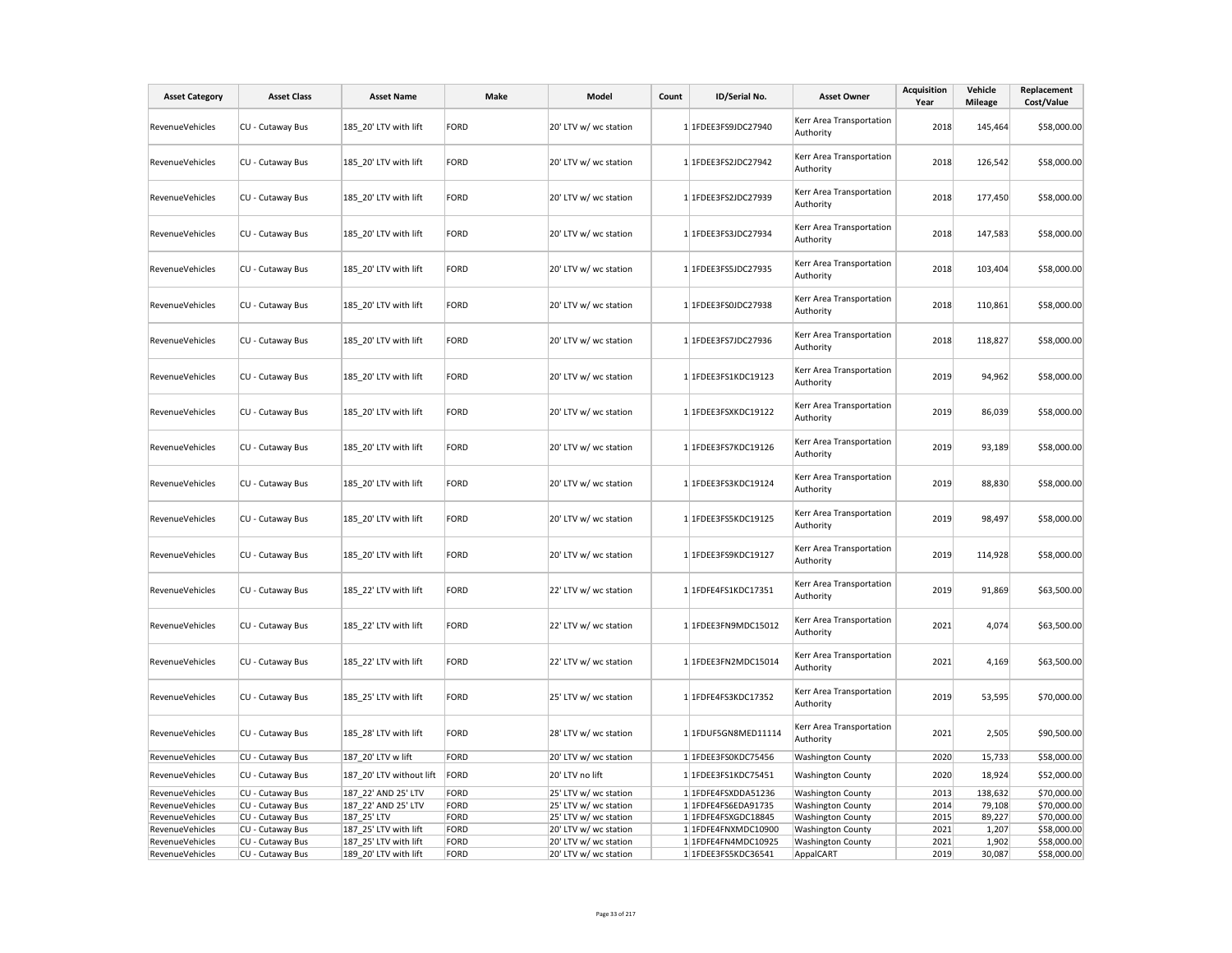| <b>Asset Category</b>  | <b>Asset Class</b> | <b>Asset Name</b>       | Make        | Model                 | Count | ID/Serial No.       | <b>Asset Owner</b>                                 | <b>Acquisition</b><br>Year | Vehicle<br><b>Mileage</b> | Replacement<br>Cost/Value |
|------------------------|--------------------|-------------------------|-------------|-----------------------|-------|---------------------|----------------------------------------------------|----------------------------|---------------------------|---------------------------|
| RevenueVehicles        | CU - Cutaway Bus   | 189 235                 | Chevrolet   | 5500                  |       | 1 1GBE5V19X9F401460 | AppalCART                                          | 2018                       | 91,541                    | \$90,000.00               |
| <b>RevenueVehicles</b> | CU - Cutaway Bus   | 19 20' LTV              | CHAM        | 20' LTV w/ wc station |       | 1 1FDEE3FL0FDA34530 | <b>Brunswick Transit</b><br>System, Inc.           | 2015                       | 149,549                   | \$58,000.00               |
| RevenueVehicles        | CU - Cutaway Bus   | 19 20' LTV              | FORD        | 20' LTV w/ wc station |       | 1 1FDEE3FL2GDC25836 | <b>Brunswick Transit</b><br>System, Inc.           | 2016                       | 126,925                   | \$58,000.00               |
| RevenueVehicles        | CU - Cutaway Bus   | 19 20' LTV              | FORD        | 20' LTV w/ wc station |       | 1 1FDEE3FL4GDC25837 | <b>Brunswick Transit</b><br>System, Inc.           | 2016                       | 116,708                   | \$58,000.00               |
| RevenueVehicles        | CU - Cutaway Bus   | 19 20' LTV with lift    | FORD        | 20' LTV w/ wc station |       | 1 1FDEE3FS8JDC27945 | <b>Brunswick Transit</b><br>System, Inc.           | 2018                       | 54,529                    | \$58,000.00               |
| <b>RevenueVehicles</b> | CU - Cutaway Bus   | 19 20' LTV with lift    | FORD        | 20' LTV w/ wc station |       | 1 1FDEE3FS6KDC21501 | <b>Brunswick Transit</b><br>System, Inc.           | 2019                       | 39,882                    | \$58,000.00               |
| <b>RevenueVehicles</b> | CU - Cutaway Bus   | 19 20' LTV with lift    | FORD        | 20' LTV w/ wc station |       | 1 1FDEE3FSXKDC21498 | <b>Brunswick Transit</b><br>System, Inc.           | 2019                       | 27,957                    | \$58,000.00               |
| RevenueVehicles        | CU - Cutaway Bus   | 19 20' LTV without lift | FORD        | 20' LTV no lift       |       | 1 1FDEE3FS5JDC27949 | <b>Brunswick Transit</b><br>System, Inc.           | 2018                       | 63,077                    | \$52,000.00               |
| RevenueVehicles        | CU - Cutaway Bus   | 191 20' LTV             | <b>CHAM</b> | 20' LTV w/ wc station |       | 1 1FDEE3FLXDDB03270 | Goldsboro-Wayne<br><b>Transportation Authority</b> | 2013                       | 184,904                   | \$58,000.00               |
| RevenueVehicles        | CU - Cutaway Bus   | 191 20' LTV with lift   | <b>ELKB</b> | 20' LTV w/ wc station |       | 1 1FDEE3FS4KDC25935 | Goldsboro-Wayne<br><b>Transportation Authority</b> | 2019                       | 42,939                    | \$58,000.00               |
| RevenueVehicles        | CU - Cutaway Bus   | 191 22' AND 25' LTV     | CHAM        | 22' LTV w/ wc station |       | 1 1FDEE3FS1EDA52282 | Goldsboro-Wayne<br><b>Transportation Authority</b> | 2014                       | 169,121                   | \$63,500.00               |
| RevenueVehicles        | CU - Cutaway Bus   | 191 22' AND 25' LTV     | FORD        | 22' LTV w/ wc station |       | 1 1FDEE3FS8EDA52280 | Goldsboro-Wayne<br><b>Transportation Authority</b> | 2014                       | 169,739                   | \$63,500.00               |
| RevenueVehicles        | CU - Cutaway Bus   | 191_22' AND 25' LTV     | FORD        | 22' LTV w/ wc station |       | 1 1FDEE3FS1EDA52279 | Goldsboro-Wayne<br><b>Transportation Authority</b> | 2014                       | 170,405                   | \$63,500.00               |
| RevenueVehicles        | CU - Cutaway Bus   | 191_22' AND 25' LTV     | FORD        | 22' LTV w/ wc station |       | 1 1FDEE3FSXEDA52278 | Goldsboro-Wayne<br><b>Transportation Authority</b> | 2014                       | 179,502                   | \$63,500.00               |
| RevenueVehicles        | CU - Cutaway Bus   | 191 22' AND 25' LTV     | CHAM        | 22' LTV w/ wc station |       | 1 1FDEE3FS5FDA23742 | Goldsboro-Wayne<br><b>Transportation Authority</b> | 2015                       | 181,474                   | \$63,500.00               |
| RevenueVehicles        | CU - Cutaway Bus   | 191_22' AND 25' LTV     | <b>CHAM</b> | 22' LTV w/ wc station |       | 1 1FDEE3FS7FDA23743 | Goldsboro-Wayne<br><b>Transportation Authority</b> | 2015                       | 144,976                   | \$63,500.00               |
| RevenueVehicles        | CU - Cutaway Bus   | 191_22' AND 25' LTV     | FORD        | 22' LTV w/ wc station |       | 1 1FDEE3FS9FDA23744 | Goldsboro-Wayne<br><b>Transportation Authority</b> | 2015                       | 158,588                   | \$63,500.00               |
| RevenueVehicles        | CU - Cutaway Bus   | 191_22' AND 25' LTV     | FORD        | 22' LTV w/ wc station |       | 1 1FDEE3FS6GDC26270 | Goldsboro-Wayne<br><b>Transportation Authority</b> | 2016                       | 183,617                   | \$63,500.00               |
| <b>RevenueVehicles</b> | CU - Cutaway Bus   | 191 22' AND 25' LTV     | FORD        | 22' LTV w/ wc station |       | 1 1FDEE3FSXGDC26269 | Goldsboro-Wayne<br><b>Transportation Authority</b> | 2016                       | 168,814                   | \$63,500.00               |
| RevenueVehicles        | CU - Cutaway Bus   | 191 22' LTV with lift   | FORD        | 22' LTV w/ wc station |       | 1 1FDEE3FS8HDC37837 | Goldsboro-Wayne<br><b>Transportation Authority</b> | 2017                       | 111,858                   | \$63,500.00               |
| <b>RevenueVehicles</b> | CU - Cutaway Bus   | 191 22' LTV with lift   | FORD        | 22' LTV w/ wc station |       | 1 1FDEE3FS8KDC25937 | Goldsboro-Wayne<br><b>Transportation Authority</b> | 2019                       | 51,965                    | \$63,500.00               |
| <b>RevenueVehicles</b> | CU - Cutaway Bus   | 191 22' LTV with lift   | FORD        | 22' LTV w/ wc station |       | 1 1FDEE3FSXKDC25938 | Goldsboro-Wayne<br><b>Transportation Authority</b> | 2019                       | 66,882                    | \$63,500.00               |
| RevenueVehicles        | CU - Cutaway Bus   | 191 22' LTV with lift   | FORD        | 20' LTV w/ wc station |       | 1 1FDEE3FS6KDC25936 | Goldsboro-Wayne<br><b>Transportation Authority</b> | 2019                       | 51,895                    | \$58,000.00               |
| RevenueVehicles        | CU - Cutaway Bus   | 191 22' LTV with lift   | FORD        | 22' LTV w/ wc station |       | 1 1FDEE3FS5KDC71418 | Goldsboro-Wayne<br><b>Transportation Authority</b> | 2020                       | 18,623                    | \$63,500.00               |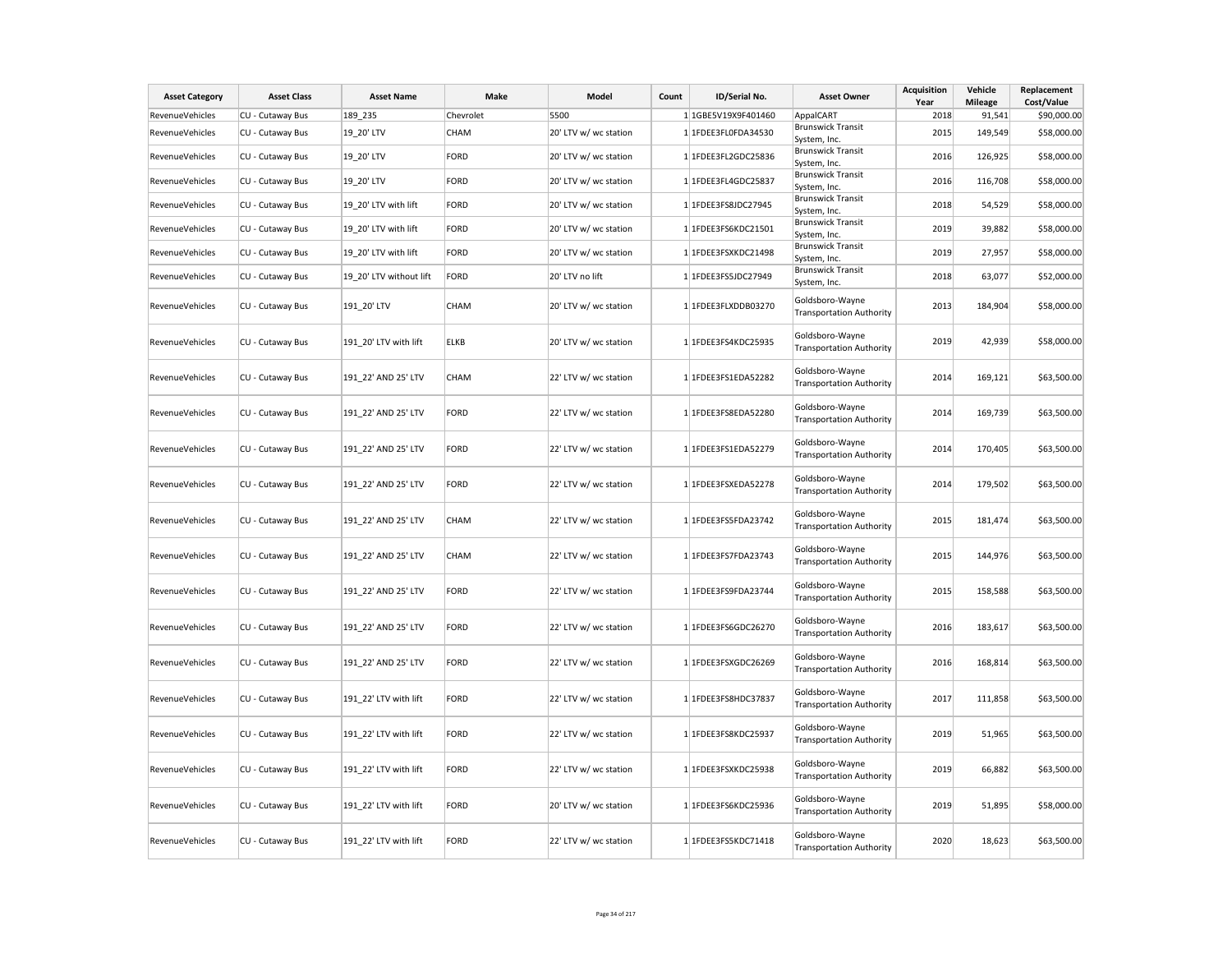| <b>Asset Category</b>              | <b>Asset Class</b>                   | <b>Asset Name</b>          | Make         | Model                 | Count | ID/Serial No.                              | <b>Asset Owner</b>                                 | <b>Acquisition</b><br>Year | Vehicle<br><b>Mileage</b> | Replacement<br>Cost/Value    |
|------------------------------------|--------------------------------------|----------------------------|--------------|-----------------------|-------|--------------------------------------------|----------------------------------------------------|----------------------------|---------------------------|------------------------------|
| RevenueVehicles                    | CU - Cutaway Bus                     | 191 22' LTV with lift      | FORD         | 22' LTV w/ wc station |       | 1 1FDEE3FS5KDC73978                        | Goldsboro-Wayne<br><b>Transportation Authority</b> | 2020                       | 28,603                    | \$63,500.00                  |
| RevenueVehicles                    | CU - Cutaway Bus                     | 191 22' LTV with lift      | FORD         | 22' LTV w/ wc station |       | 1 1FDEE3FS7KDC71419                        | Goldsboro-Wayne<br><b>Transportation Authority</b> | 2020                       | 33,256                    | \$63,500.00                  |
| RevenueVehicles                    | CU - Cutaway Bus                     | 191 22' LTV with lift      | FORD         | 22' LTV w/ wc station |       | 1 1FDEE3FS0KDC73979                        | Goldsboro-Wayne<br><b>Transportation Authority</b> | 2020                       | 23,059                    | \$63,500.00                  |
| <b>RevenueVehicles</b>             | CU - Cutaway Bus                     | 191_26782                  | Chevrolet    | CG33803               |       | 1 1GB6G5BG5F1226782                        | Goldsboro-Wayne<br><b>Transportation Authority</b> | 2015                       | 234,231                   | \$109,842.00                 |
| RevenueVehicles                    | CU - Cutaway Bus                     | 191 27497                  | Chevrolet    | CG33803               |       | 1 1GB6G5BG0F1227497                        | Goldsboro-Wayne<br><b>Transportation Authority</b> | 2015                       | 246,610                   | \$109,842.00                 |
| <b>RevenueVehicles</b>             | CU - Cutaway Bus                     | 191_27632                  | Chevrolet    | CG33803               |       | 1 1GB6G5BG2F1227632                        | Goldsboro-Wayne<br><b>Transportation Authority</b> | 2015                       | 234,874                   | \$109,842.00                 |
| <b>RevenueVehicles</b>             | CU - Cutaway Bus                     | 191 2795                   | Ford         | E450 Lift             |       | 1 1FDFE4FSXDDA02795                        | Goldsboro-Wayne<br><b>Transportation Authority</b> | 2019                       | 182,431                   | \$361,701.00                 |
| RevenueVehicles                    | CU - Cutaway Bus                     | 191 80297                  | Chevrolet    | CG33803               |       | 1 1GB6G5BG4F1280297                        | Goldsboro-Wayne<br><b>Transportation Authority</b> | 2016                       | 197,270                   | \$110,366.00                 |
| RevenueVehicles                    | CU - Cutaway Bus                     | 191_81484                  | Chevrolet    | CG33803               |       | 1 1GB6G5BG8F1281484                        | Goldsboro-Wayne<br><b>Transportation Authority</b> | 2016                       | 214,957                   | \$110,366.00                 |
| RevenueVehicles                    | CU - Cutaway Bus                     | 195 20' LTV w lift         | FORD         | 20' LTV w/ wc station |       | 1 1FDEE3FS6KDC68835                        | <b>Wilson County</b>                               | 2020                       | 13,705                    | \$58,000.00                  |
| <b>RevenueVehicles</b>             | CU - Cutaway Bus                     | 195 20' LTV w lift         | FORD         | 20' LTV w/ wc station |       | 1 1FDEE3FS4KDC68834                        | <b>Wilson County</b>                               | 2020                       | 10,520                    | \$58,000.00                  |
| <b>RevenueVehicles</b>             | CU - Cutaway Bus                     | 195 20' LTV w lift         | FORD         | 20' LTV w/ wc station |       | 1 1FDEE3FN7MDC14389                        | <b>Wilson County</b>                               | 2021                       |                           | \$58,000.00                  |
| RevenueVehicles                    | CU - Cutaway Bus                     | 195_20' LTV w lift         | FORD         | 20' LTV w/ wc station |       | 1 1FDEE3FN8MDC15017                        | <b>Wilson County</b>                               | 2021                       |                           | \$58,000.00                  |
| RevenueVehicles                    | CU - Cutaway Bus                     | 196 22' AND 25' LTV        | FORD         | 22' LTV w/ wc station |       | 1 1FDEE3FS1CDB33943                        | <b>Wilson City</b>                                 | 2013                       | 218,334                   | \$63,500.00                  |
| RevenueVehicles                    | CU - Cutaway Bus                     | 196 25' LTV with lift      | FORD         | 25' LTV w/ wc station |       | 1 1FDFE4FS0KDC68906                        | <b>Wilson City</b>                                 | 2020                       | 3,769                     | \$70,000.00                  |
| <b>RevenueVehicles</b>             | CU - Cutaway Bus                     | 203 1507-178               | Ford         | 28' E450              |       | 1 1FDFE4FS8GDC54940                        | <b>GOCARY</b>                                      | 2016                       | 209,651                   | \$136,329.00                 |
| RevenueVehicles                    | CU - Cutaway Bus                     | 203 1508-178               | Ford         | 28' E450              |       | 1 1FDFE4FS1GDC54939                        | <b>GOCARY</b>                                      | 2016                       | 261,405                   | \$136,329.00                 |
| RevenueVehicles                    | CU - Cutaway Bus                     | 203_1509-178               | Ford         | 28' E450              |       | 1 1FDFE4FSXGDC54941                        | <b>GOCARY</b>                                      | 2016                       | 183,858                   | \$136,329.00                 |
| RevenueVehicles                    | CU - Cutaway Bus                     | 203 1510-178               | Ford         | 28' E450              |       | 1 1FDFE4FS3GDC54943                        | <b>GOCARY</b>                                      | 2016                       | 213,423                   | \$136,329.00                 |
| <b>RevenueVehicles</b>             | CU - Cutaway Bus                     | 203 1511-178               | Ford         | 28' E450              |       | 1 1FDFE4FS5GDC54944                        | <b>GOCARY</b>                                      | 2016                       | 214,047                   | \$136,329.00                 |
| RevenueVehicles                    | CU - Cutaway Bus                     | 203_1512-178               | Ford         | 28' E450              |       | 1 1FDFE4FS7GDC54945                        | <b>GOCARY</b>                                      | 2016                       | 228,826                   | \$136,329.00                 |
| RevenueVehicles                    | CU - Cutaway Bus                     | 203 1513-178               | Ford         | 28' E450              |       | 1 1FDFE4FS5KDC10435                        | <b>GOCARY</b>                                      | 2019                       | 119,835                   | \$137,649.00                 |
| RevenueVehicles                    | CU - Cutaway Bus                     | 203 1514-178               | Ford         | 28' E450              |       | 1 1FDFE4FS3KDC10434                        | <b>GOCARY</b>                                      | 2019                       | 74,726                    | \$137,649.00                 |
| RevenueVehicles                    | CU - Cutaway Bus                     | 203 1515-178               | Ford         | 28' E450              |       | 1 1FDFE4FS9KDC10437                        | <b>GOCARY</b>                                      | 2019                       | 99,875                    | \$137,649.00                 |
| RevenueVehicles                    | CU - Cutaway Bus                     | 203 1516-178               | Ford         | 28' E450              |       | 1 1FDFE4FS7KDC10436                        | <b>GOCARY</b>                                      | 2019                       | 111,958                   | \$137,649.00                 |
| RevenueVehicles                    | CU - Cutaway Bus                     | 203 1517-178               | Ford         | 28' E450              |       | 1 1FDFE4FS6KDC56596                        | <b>GOCARY</b>                                      | 2020                       | 80,592                    | \$138,426.00                 |
| RevenueVehicles<br>RevenueVehicles | CU - Cutaway Bus                     | 203 1518-178<br>203 76-178 | Ford         | 28' E450<br>22' E450  |       | 1 1FDFE4FS4KDC56595                        | <b>GOCARY</b><br><b>GOCARY</b>                     | 2020<br>2016               | 69,425<br>104,988         | \$138,426.00<br>\$120,995.00 |
| RevenueVehicles                    | CU - Cutaway Bus<br>CU - Cutaway Bus | 203 77-178                 | Ford<br>Ford | 22' E450              |       | 1 1FDFE4FS8GDC50242<br>1 1FDFE4FS2GDC49037 |                                                    | 2016                       | 100,682                   | \$120,995.00                 |
| RevenueVehicles                    | CU - Cutaway Bus                     | 203_78-178                 | Ford         | 20' E450              |       | 1 1FDFE4FSXKDC10432                        | <b>GOCARY</b><br><b>GOCARY</b>                     | 2018                       | 47,266                    | \$121,985.00                 |
| RevenueVehicles                    | CU - Cutaway Bus                     | 203_79-178                 | Ford         | 20' E450              |       | 1 1FDFE4FS1KDC10433                        | <b>GOCARY</b>                                      | 2018                       | 39,811                    | \$121,985.00                 |
| RevenueVehicles                    | CU - Cutaway Bus                     | 209 413                    | Ford         | E450                  |       | 1 1FDFE4FS2HDC53025                        | CONCORD/KANNAPOLIS                                 | 2017                       | 76,572                    | \$79,149.00                  |
| RevenueVehicles                    | CU - Cutaway Bus                     | 209 414                    | Ford         | E450                  |       | 1 1FDFE4FS6HDC53027                        | CONCORD/KANNAPOLIS                                 | 2017                       | 121,628                   | \$84,699.00                  |
| RevenueVehicles                    | CU - Cutaway Bus                     | 209 415                    | Ford         | E450                  |       | 1 1FDFE4FS6HDC53030                        | CONCORD/KANNAPOLIS                                 | 2017                       | 118,697                   | \$84,699.00                  |
| RevenueVehicles                    | CU - Cutaway Bus                     | 209_416                    | Ford         | E450                  |       | 1 1FDFE4FS8HDC53031                        | CONCORD/KANNAPOLIS                                 | 2017                       | 44,183                    | \$79,149.00                  |
| RevenueVehicles                    | CU - Cutaway Bus                     | 21_20' LTV with lift       | FORD         | 20' LTV w/ wc station |       | 1 1FDEE3FS1HDC38120                        | <b>Buncombe County</b>                             | 2017                       | 136,154                   | \$58,000.00                  |
| RevenueVehicles                    | CU - Cutaway Bus                     | 21 20' LTV with lift       | FORD         | 20' LTV w/ wc station |       | 1 1FDEE3FS4HDC37835                        | <b>Buncombe County</b>                             | 2017                       | 123,045                   | \$58,000.00                  |
| <b>RevenueVehicles</b>             | CU - Cutaway Bus                     | 21 20' LTV with lift       | FORD         | 20' LTV w/ wc station |       | 1 1FDEE3FS2HDC37834                        | <b>Buncombe County</b>                             | 2017                       | 116,951                   | \$58,000.00                  |
| RevenueVehicles                    | CU - Cutaway Bus                     | 21 20' LTV with lift       | FORD         | 20' LTV w/ wc station |       | 1 1FDEE3FS0JDC27941                        | <b>Buncombe County</b>                             | 2018                       | 95,616                    | \$58,000.00                  |
| <b>RevenueVehicles</b>             | CU - Cutaway Bus                     | 21 20' LTV with lift       | FORD         | 20' LTV w/ wc station |       | 1 1FDEE3FS9JDC27937                        | <b>Buncombe County</b>                             | 2018                       | 99,994                    | \$58,000.00                  |
| RevenueVehicles                    | CU - Cutaway Bus                     | 21_20' LTV with lift       | FORD         | 20' LTV w/ wc station |       | 1 1FDEE3FS1JDC27933                        | <b>Buncombe County</b>                             | 2018                       | 76,140                    | \$58,000.00                  |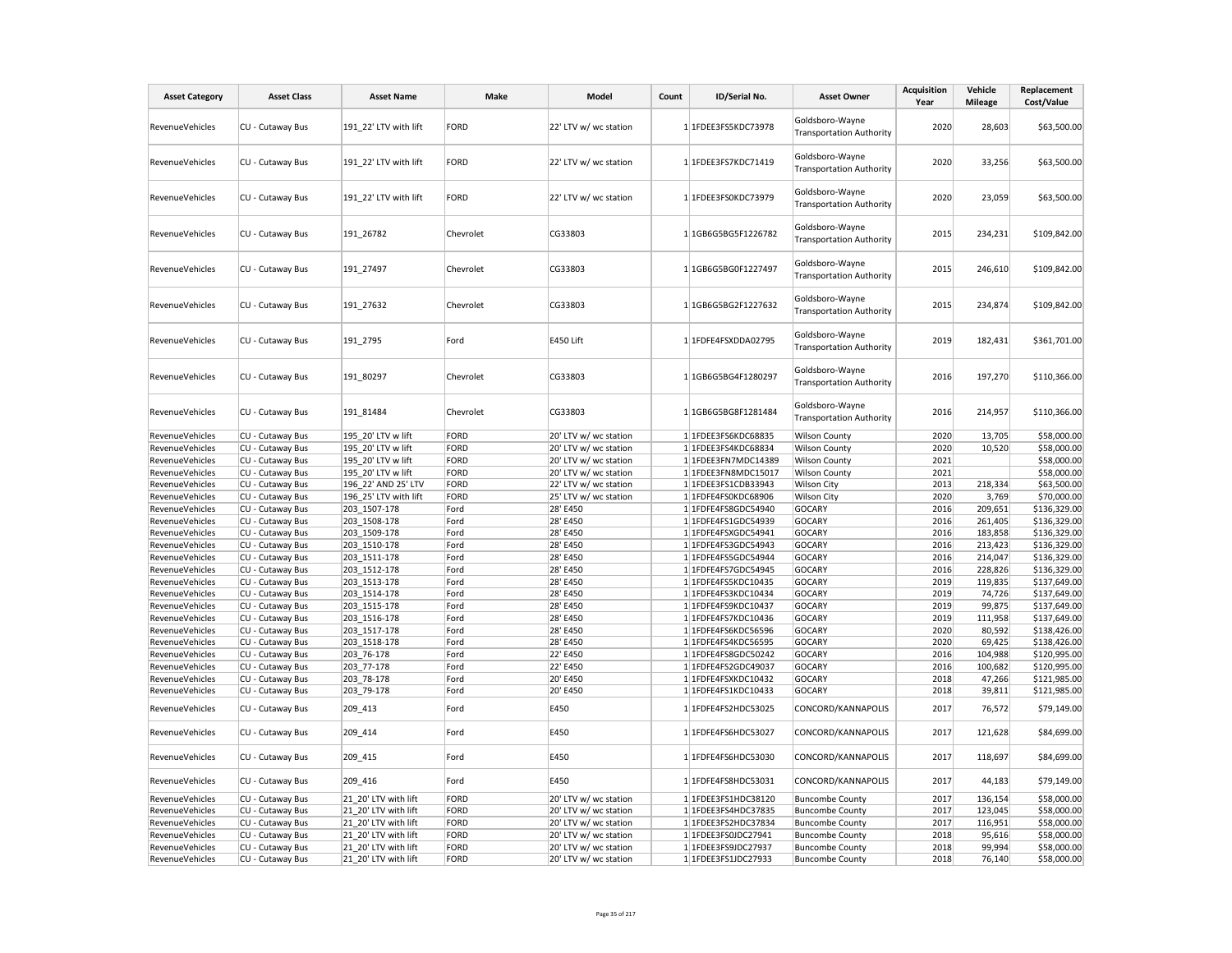| <b>Asset Category</b>  | <b>Asset Class</b> | <b>Asset Name</b>    | Make          | Model                                  | Count | ID/Serial No.       | <b>Asset Owner</b>     | <b>Acquisition</b><br>Year | Vehicle<br><b>Mileage</b> | Replacement<br>Cost/Value |
|------------------------|--------------------|----------------------|---------------|----------------------------------------|-------|---------------------|------------------------|----------------------------|---------------------------|---------------------------|
| RevenueVehicles        | CU - Cutaway Bus   | 21 20' LTV with lift | FORD          | 20' LTV w/ wc station                  |       | 1 1FDEE3FS5JDC27983 | <b>Buncombe County</b> | 2018                       | 67,178                    | \$58,000.00               |
|                        |                    |                      |               |                                        |       |                     |                        |                            |                           |                           |
| RevenueVehicles        | CU - Cutaway Bus   | 21 22' LTV with lift | FORD          | 22' LTV w/ wc station                  |       | 1 1FDEE3FSXHDC37838 | <b>Buncombe County</b> | 2017                       | 132,687                   | \$63,500.00               |
| RevenueVehicles        | CU - Cutaway Bus   | 21 22' LTV with lift | FORD          | 22' LTV w/ wc station                  |       | 1 1FDFE4FS9JDC28077 | <b>Buncombe County</b> | 2018                       | 77,180                    | \$63,500.00               |
| RevenueVehicles        | CU - Cutaway Bus   | 21 22' LTV with lift | FORD          | 22' LTV w/ wc station                  |       | 1 1FDFE4FS7JDC28076 | <b>Buncombe County</b> | 2018                       | 77,633                    | \$63,500.00               |
| RevenueVehicles        | CU - Cutaway Bus   | 21_25' LTV           | FORD          | 25' LTV w/ wc station                  |       | 1 1FDFE4FS4FDA34595 | <b>Buncombe County</b> | 2015                       | 161,548                   | \$70,000.00               |
| RevenueVehicles        | CU - Cutaway Bus   | 21_25' LTV           | FORD          | 25' LTV w/ wc station                  |       | 1 1FDFE4FS6FDA34596 | <b>Buncombe County</b> | 2015                       | 121,442                   | \$70,000.00               |
| RevenueVehicles        | CU - Cutaway Bus   | 21 25' LTV           | FORD          | 25' LTV w/ wc station                  |       | 1 1FDFE4FS8FDA34597 | <b>Buncombe County</b> | 2015                       | 142,291                   | \$70,000.00               |
| RevenueVehicles        | CU - Cutaway Bus   | 21_25' LTV           | FORD          | 25' LTV w/ wc station                  |       | 1 1FDFE4FS0GDC31975 | <b>Buncombe County</b> | 2016                       | 181,861                   | \$70,000.00               |
| RevenueVehicles        | CU - Cutaway Bus   | 21 25' LTV           | FORD          | 25' LTV w/ wc station                  |       | 1 1FEFE4FS9GDC31974 | <b>Buncombe County</b> | 2016                       | 136,838                   | \$70,000.00               |
| RevenueVehicles        | CU - Cutaway Bus   | 215 LTV 810          | Champion      | Bus                                    |       | 1 1FDFE4FS6JDC41398 | <b>GASTONIA</b>        | 2018                       | 42,697                    | \$128,800.00              |
| RevenueVehicles        | CU - Cutaway Bus   | 215_LTV 811          | Champion      | Bus                                    |       | 1 1FDFE4FS4JDC41397 | <b>GASTONIA</b>        | 2018                       | 17,765                    | \$128,800.00              |
| <b>RevenueVehicles</b> | CU - Cutaway Bus   | 227 473              | Freightliner  | Champion                               |       | 1 4UZADSFC4MCMP6810 | <b>JACKSONVILLE</b>    | 2020                       | 10,828                    | \$133,333.00              |
| RevenueVehicles        | CU - Cutaway Bus   | 227 474              | International | Starcraft                              |       | 1 5WEXWSKKXEH416392 | <b>JACKSONVILLE</b>    | 2014                       | 166,600                   | \$103,782.00              |
| RevenueVehicles        | CU - Cutaway Bus   | 227_475              | Freightliner  | Champion                               |       | 1 4UZADSFC3MCMT5830 | <b>JACKSONVILLE</b>    | 2021                       | 9,693                     | \$133,333.00              |
| RevenueVehicles        | CU - Cutaway Bus   | 227_477              | Freightliner  | Champion                               |       | 1 4UZADSFC7MCMT5829 | <b>JACKSONVILLE</b>    | 2021                       | 7,553                     | \$133,333.00              |
| RevenueVehicles        | CU - Cutaway Bus   | 227_479              | Freightliner  | Champion                               |       | 1 4UZADSFC5MCMT5831 | <b>JACKSONVILLE</b>    | 2021                       | 9,811                     | \$133,333.00              |
| <b>RevenueVehicles</b> | CU - Cutaway Bus   | 227_480              | Freightliner  | Champion                               |       | 1 4UZADSFC4KCKM9968 | <b>JACKSONVILLE</b>    | 2018                       | 72,217                    | \$133,333.00              |
| RevenueVehicles        | CU - Cutaway Bus   | 227_481              | Freightliner  | Champion                               |       | 1 4UZADSFC6KCKM9969 | <b>JACKSONVILLE</b>    | 2018                       | 78,100                    | \$133,333.00              |
| RevenueVehicles        | CU - Cutaway Bus   | 227_482              | Freightliner  | Champion                               |       | 1 4UZADSFC2KCKM9970 | <b>JACKSONVILLE</b>    | 2018                       | 75,336                    | \$133,333.00              |
| RevenueVehicles        | CU - Cutaway Bus   | 227 483              | Freightliner  | Champion                               |       | 1 4UZADSFC6MCMP6811 | <b>JACKSONVILLE</b>    | 2021                       | 15,342                    | \$133,333.00              |
| RevenueVehicles        | CU - Cutaway Bus   | 227_484              | Freightliner  | Champion                               |       | 1 4UZADSFC6MCMP7392 | <b>JACKSONVILLE</b>    | 2021                       | 17,955                    | \$133,333.00              |
| RevenueVehicles        | CU - Cutaway Bus   | 227_485              | International | Starcraft                              |       | 1 5WEXWSKK5EH415991 | <b>JACKSONVILLE</b>    | 2014                       | 175,799                   | \$103,782.00              |
| RevenueVehicles        | CU - Cutaway Bus   | 227 486              | Ford          | Champion                               |       | 1 1FDGF5GT1FED59178 | <b>JACKSONVILLE</b>    | 2015                       | 136,402                   | \$104,632.40              |
| RevenueVehicles        | CU - Cutaway Bus   | 227_487              | Ford          | Champion                               |       | 1 1FDGF5GTXFED59180 | <b>JACKSONVILLE</b>    | 2015                       | 135,945                   | \$104,632.40              |
| RevenueVehicles        | CU - Cutaway Bus   | 227_488              | Ford          | Champion                               |       | 1 1FDGF5GT3FED59179 | <b>JACKSONVILLE</b>    | 2015                       | 161,136                   | \$104,632.40              |
| RevenueVehicles        | CU - Cutaway Bus   | 227 489              | Freightliner  | Champion                               |       | 1 4UZADSFC2KCKM9971 | <b>JACKSONVILLE</b>    | 2018                       | 83,111                    | \$133,333.00              |
| RevenueVehicles        | CU - Cutaway Bus   | 227_490              | Freightliner  | Champion                               |       | 1 4UZADSFC2KCKM9972 | <b>JACKSONVILLE</b>    | 2018                       | 73,115                    | \$133,333.00              |
| <b>RevenueVehicles</b> | CU - Cutaway Bus   | 237 TR81903 (856)    | Ford          | E - 450                                |       | 1 1FDFE4FS3KDC35706 | SALISBURY              | 2018                       | 26,128                    | \$182,500.00              |
| RevenueVehicles        | CU - Cutaway Bus   | 237 TR81904 (857)    | Ford          | E - 450                                |       | 1 1FDFE4FS1KDC35705 | SALISBURY              | 2018                       | 35,213                    | \$182,500.00              |
| RevenueVehicles        | CU - Cutaway Bus   | 237 TR81905 (865)    | Ford          | E-450                                  |       | 1 1FDFE4FS3KDC73999 | SALISBURY              | 2019                       | 16,319                    | \$182,500.00              |
| RevenueVehicles        | CU - Cutaway Bus   | 247 11251LTVR        | General Coach | 28 ft LTVR                             |       | 1 5WEASSKM1BH332251 | <b>WPRTA</b>           | 2011                       | 121,906                   | \$167,160.00              |
| RevenueVehicles        | CU - Cutaway Bus   | 247 11252LTVR        | General Coach | 28 ft LTVR                             |       | 1 5WEASSKM3BH332252 | <b>WPRTA</b>           | 2011                       | 131,999                   | \$167,160.00              |
| RevenueVehicles        | CU - Cutaway Bus   | 247_11254LTVR        | General Coach | 28 ft LTVR                             |       | 1 5WEASSKM7BH332254 | <b>WPRTA</b>           | 2011                       | 144,803                   | \$167,160.00              |
| RevenueVehicles        | CU - Cutaway Bus   | 247 11632LTVL        | Chevrolet     | 25 ft LTVL                             |       | 1 1GB6G5BL4B1155632 | <b>WPRTA</b>           | 2011                       | 190,387                   | \$86,268.00               |
| RevenueVehicles        | CU - Cutaway Bus   | 247 11742LTVL        | Chevrolet     | 25 ft LTVL                             |       | 1 1GB6G5BL0B1155742 | <b>WPRTA</b>           | 2011                       | 161,616                   | \$86,268.00               |
| <b>RevenueVehicles</b> | CU - Cutaway Bus   | 247 186372LTVL       | Ford          | 22 ft LTVL                             |       | 1 1FDEE3FS9JDC16372 | <b>WPRTA</b>           | 2018                       | 34,485                    | \$66,949.00               |
| RevenueVehicles        | CU - Cutaway Bus   | 247 186373LTVL       | Ford          | 22 ft LTVL                             |       | 1 1FDEE3FS0JDC16373 | <b>WPRTA</b>           | 2018                       | 55,455                    | \$66,949.00               |
| RevenueVehicles        | CU - Cutaway Bus   | 247 186374LTVL       | Ford          | 22 ft LTVL                             |       | 1 1FDEE3FS2JDC16374 | <b>WPRTA</b>           | 2018                       | 45,161                    | \$66,949.00               |
| RevenueVehicles        | CU - Cutaway Bus   | 247 191429LTVL       | Ford          | 25 ft LTVL                             |       | 1 1FDFE4FS7KDC71429 | <b>WPRTA</b>           | 2020                       | 8,190                     | \$75,322.00               |
| RevenueVehicles        | CU - Cutaway Bus   | 247 191431LTVL       | Ford          | 25 ft LTVL                             |       | 1 1FDFE4FS5KDC71431 | <b>WPRTA</b>           | 2020                       | 13,814                    | \$75,322.00               |
| RevenueVehicles        | CU - Cutaway Bus   | 247 199192LTVL       | Ford          | 22 ft LTVL                             |       | 1 1FDEE3FS3KDC09192 | <b>WPRTA</b>           | 2018                       | 45,711                    | \$66,949.00               |
| RevenueVehicles        | CU - Cutaway Bus   | 247 199213LTVL       | Ford          | 25 ft LTVL                             |       | 1 1FDFE4FS4KDC09213 | <b>WPRTA</b>           | 2018                       | 61,864                    | \$71,643.00               |
| RevenueVehicles        | CU - Cutaway Bus   | 247 199214LTVL       | Ford          | 25 ft LTVL                             |       | 1 1FDFE4FS6KDC09214 | <b>WPRTA</b>           | 2018                       | 72,636                    | \$71,643.00               |
| RevenueVehicles        | CU - Cutaway Bus   | 247_199215LTVL       | Ford          | 25 ft LTVL                             |       | 1 1FDFE4FS8KDC09215 | <b>WPRTA</b>           | 2018                       | 63,070                    | \$71,643.00               |
| RevenueVehicles        | CU - Cutaway Bus   | 247 199216LTVL       | Ford          | 25 ft LTVL                             |       | 1 1FDFE4FSXKDC09216 | <b>WPRTA</b>           | 2018                       | 72,875                    | \$71,643.00               |
| RevenueVehicles        | CU - Cutaway Bus   | 249 7002             | Ford          | Ameritrans E350                        |       | 1 1FDWE3FL5GDC29710 | <b>BURLINGTON</b>      | 2016                       | 115,539                   | \$100,000.00              |
| RevenueVehicles        | CU - Cutaway Bus   | 249_7003             | Ford          | Ameritrans E350                        |       | 1 1FDWE3FL1GDC31356 | <b>BURLINGTON</b>      | 2016                       | 114,458                   | \$100,000.00              |
| RevenueVehicles        | CU - Cutaway Bus   | 249_8001             | Chevrolet     | Express 350/Arboc Sprit<br>of Mobility |       | 1 1GB6G5BG9F1280831 | <b>BURLINGTON</b>      | 2016                       | 164,008                   | \$150,000.00              |
| RevenueVehicles        | CU - Cutaway Bus   | 249 8002             | Chevrolet     | Express 350/Arboc Sprit<br>of Mobility |       | 1 1GB6G5BG5F1281216 | <b>BURLINGTON</b>      | 2016                       | 153,542                   | \$150,000.00              |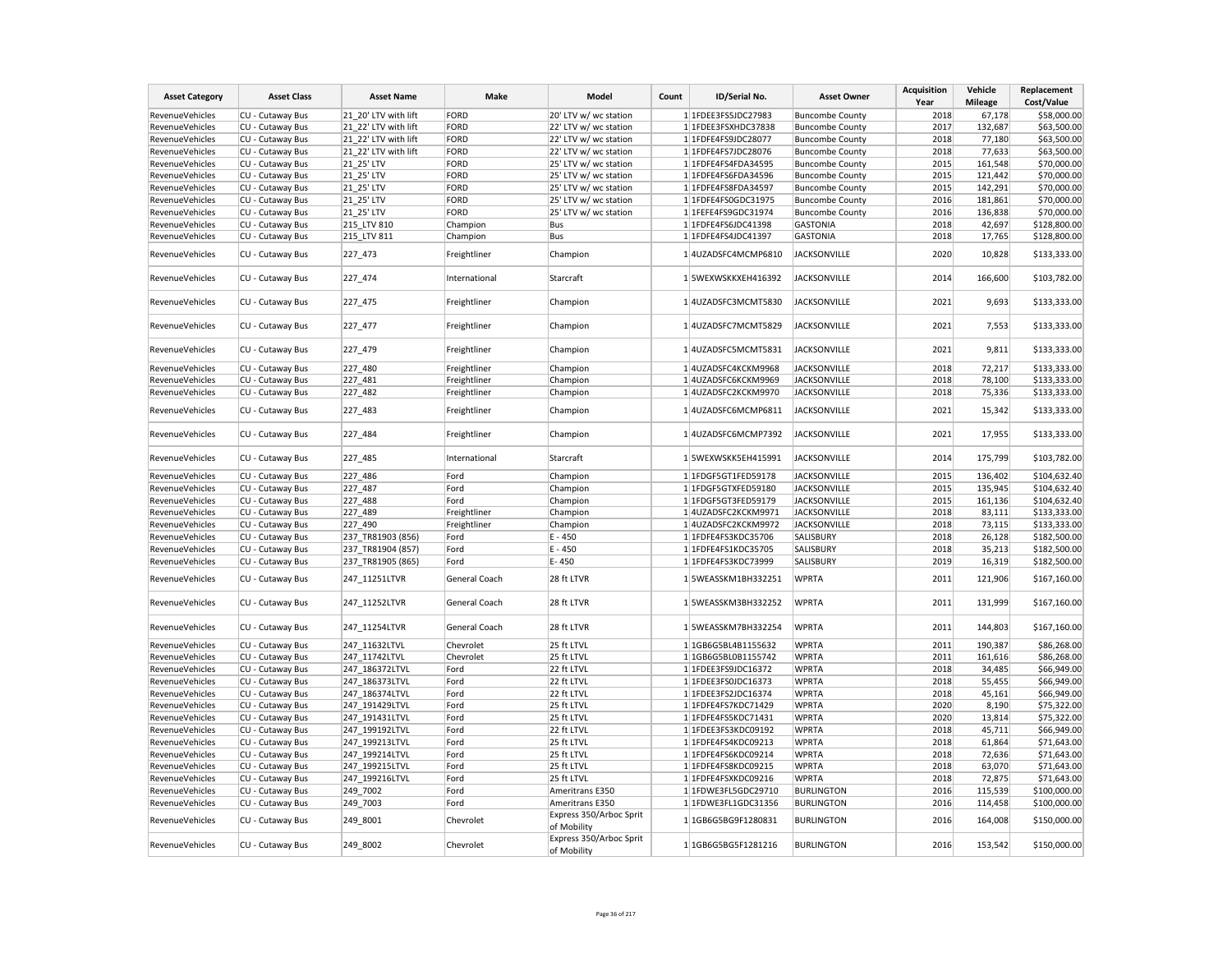| <b>Asset Category</b> | <b>Asset Class</b> | <b>Asset Name</b>    | <b>Make</b> | Model                                  | Count | ID/Serial No.         | <b>Asset Owner</b>                                              | <b>Acquisition</b><br>Year | Vehicle<br><b>Mileage</b> | Replacement<br>Cost/Value |
|-----------------------|--------------------|----------------------|-------------|----------------------------------------|-------|-----------------------|-----------------------------------------------------------------|----------------------------|---------------------------|---------------------------|
| RevenueVehicles       | CU - Cutaway Bus   | 249 8003             | Chevrolet   | Express 350/Arboc Sprit<br>of Mobility |       | 1 1GB6G5BGXF1280207   | <b>BURLINGTON</b>                                               | 2016                       | 150,145                   | \$150,000.00              |
| RevenueVehicles       | CU - Cutaway Bus   | 249 8004             | Chevrolet   | Express 350/Arboc Sprit<br>of Mobility |       | 1 1GB6G5BG8F1281601   | <b>BURLINGTON</b>                                               | 2016                       | 157,005                   | \$150,000.00              |
| RevenueVehicles       | CU - Cutaway Bus   | 249 8005             | Chevrolet   | Express 350/Arboc Sprit<br>of Mobility |       | 1 1GB6G5BGXF1280000   | <b>BURLINGTON</b>                                               | 2016                       | 168,683                   | \$150,000.00              |
| RevenueVehicles       | CU - Cutaway Bus   | 249 8006             | Chevrolet   | Express 350/Arboc Sprit<br>of Mobility |       | 1 1GB6G5BG2F1280976   | <b>BURLINGTON</b>                                               | 2016                       | 164,950                   | \$150,000.00              |
| RevenueVehicles       | CU - Cutaway Bus   | 249 8007             | Chevrolet   | Express 350/Arboc Sprit<br>of Mobility |       | 1 1GB6G5BG7F1280794   | <b>BURLINGTON</b>                                               | 2016                       | 152,179                   | \$150,000.00              |
| RevenueVehicles       | CU - Cutaway Bus   | 25 20' LTV           | <b>FORD</b> | 20' LTV w/ wc station                  |       | 1 1FDEE3FL2DDA50791   | Cabarrus County                                                 | 2013                       | 220,604                   | \$58,000.00               |
| RevenueVehicles       | CU - Cutaway Bus   | 25 20' LTV           | FORD        | 20' LTV w/ wc station                  |       | 1 1FDEE3FL6DDA50793   | Cabarrus County                                                 | 2013                       | 221,627                   | \$58,000.00               |
| RevenueVehicles       | CU - Cutaway Bus   | 25 20' LTV           | <b>FORD</b> | 20' LTV w/ wc station                  |       | 1 1FDEE3FL2DDA50788   | Cabarrus County                                                 | 2013                       | 172,511                   | \$58,000.00               |
| RevenueVehicles       | CU - Cutaway Bus   | 25 20' LTV           | <b>FORD</b> | 20' LTV w/ wc station                  |       | 1 1FDEE3FLXEDA68683   | Cabarrus County                                                 | 2014                       | 190,899                   | \$58,000.00               |
| RevenueVehicles       | CU - Cutaway Bus   | 25 20' LTV           | <b>FORD</b> | 20' LTV w/ wc station                  |       | 1 1FDEE3FL1EDA68684   | Cabarrus County                                                 | 2014                       | 202,229                   | \$58,000.00               |
| RevenueVehicles       | CU - Cutaway Bus   | 25 20' LTV           | FORD        | 20' LTV w/ wc station                  |       | 1 1FDEE3FL3EDA75815   | Cabarrus County                                                 | 2014                       | 185,191                   | \$58,000.00               |
| RevenueVehicles       | CU - Cutaway Bus   | 25 20' LTV           | <b>FORD</b> | 20' LTV w/ wc station                  |       | 1 1FDEE3FL7FDA15666   | Cabarrus County                                                 | 2015                       | 170,113                   | \$58,000.00               |
| RevenueVehicles       | CU - Cutaway Bus   | 25 20' LTV           | <b>FORD</b> | 20' LTV w/ wc station                  |       | 1 1FDEE3FL3FDA15664   | Cabarrus County                                                 | 2015                       | 198,413                   | \$58,000.00               |
| RevenueVehicles       | CU - Cutaway Bus   | 25 20' LTV           | <b>FORD</b> | 20' LTV w/ wc station                  |       | 1 1FDEE3FL5FDA15665   | Cabarrus County                                                 | 2015                       | 182,989                   | \$58,000.00               |
| RevenueVehicles       | CU - Cutaway Bus   | 25_20' LTV           | <b>FORD</b> | 20' LTV w/ wc station                  |       | $1$ 1FDEE3FL1FDA15663 | Cabarrus County                                                 | 2015                       | 151,689                   | \$58,000.00               |
| RevenueVehicles       | CU - Cutaway Bus   | 25 20' LTV           | <b>FORD</b> | 20' LTV w/ wc station                  |       | 1 1FDEE3FL1GDC27075   | Cabarrus County                                                 | 2016                       | 135,913                   | \$58,000.00               |
| RevenueVehicles       | CU - Cutaway Bus   | 25 20' LTV           | <b>FORD</b> | 20' LTV w/ wc station                  |       | 1 1FDEE3FL5GDC27077   | Cabarrus County                                                 | 2016                       | 159,218                   | \$58,000.00               |
| RevenueVehicles       | CU - Cutaway Bus   | 25_20' LTV           | <b>FORD</b> | 20' LTV w/ wc station                  |       | 1 1FDEE3FL3GDC27076   | Cabarrus County                                                 | 2016                       | 143,862                   | \$58,000.00               |
| RevenueVehicles       | CU - Cutaway Bus   | 25 20' LTV           | <b>FORD</b> | 20' LTV w/ wc station                  |       | 1 1FDEE3FLXGDC27074   | Cabarrus County                                                 | 2016                       | 168,233                   | \$58,000.00               |
| RevenueVehicles       | CU - Cutaway Bus   | 25 20' LTV           | <b>FORD</b> | 20' LTV w/ wc station                  |       | 1 1FDEE3FL8GDC27073   | Cabarrus County                                                 | 2016                       | 142,303                   | \$58,000.00               |
| RevenueVehicles       | CU - Cutaway Bus   | 25 20' LTV           | <b>FORD</b> | 20' LTV w/ wc station                  |       | 1 1FDEE3FS7HDC37831   | Cabarrus County                                                 | 2017                       | 123,737                   | \$58,000.00               |
| RevenueVehicles       | CU - Cutaway Bus   | 25 20' LTV           | <b>FORD</b> | 20' LTV w/ wc station                  |       | 1 1FDEE3FS9HDC37832   | Cabarrus County                                                 | 2017                       | 122,347                   | \$58,000.00               |
| RevenueVehicles       | CU - Cutaway Bus   | 25 20' LTV           | <b>FORD</b> | 20' LTV w/ wc station                  |       | 1 1FDEE3FS5HDC38119   | Cabarrus County                                                 | 2017                       | 124,731                   | \$58,000.00               |
| RevenueVehicles       | CU - Cutaway Bus   | 25 20' LTV with lift | <b>FORD</b> | 20' LTV w/ wc station                  |       | 1 1FDEE3FS3JDC32499   | Cabarrus County                                                 | 2019                       | 61,815                    | \$58,000.00               |
| RevenueVehicles       | CU - Cutaway Bus   | 25 20' LTV with lift | <b>FORD</b> | 20' LTV w/ wc station                  |       | 1 1FDEE3FS4JDC31247   | Cabarrus County                                                 | 2019                       | 73,896                    | \$58,000.00               |
| RevenueVehicles       | CU - Cutaway Bus   | 3 22' LTV with lift  | <b>FORD</b> | 22' LTV w/ wc station                  |       | 1 1FDEE3FS7JDC16371   | Western Piedmont<br>Regional Transportation<br>Authority        | 2018                       | 62,679                    | \$63,500.00               |
| RevenueVehicles       | CU - Cutaway Bus   | 3 22' LTV with lift  | <b>FORD</b> | 22' LTV w/ wc station                  |       | 1 1FDFE4FS8KDC46703   | Western Piedmont<br>Regional Transportation<br>Authority        | 2020                       | 4,802                     | \$63,500.00               |
| RevenueVehicles       | CU - Cutaway Bus   | 3 22' LTV with lift  | <b>FORD</b> | 22' LTV w/ wc station                  |       | 1 1FDFE4FS4KDC46701   | Western Piedmont<br>Regional Transportation<br>Authority        | 2020                       | 9,170                     | \$63,500.00               |
| RevenueVehicles       | CU - Cutaway Bus   | 3 22' LTV with lift  | <b>FORD</b> | 22' LTV w/ wc station                  |       | 1 1FDFE4FS6KDC46702   | Western Piedmont<br>Regional Transportation<br>Authority        | 2020                       | 7,471                     | \$63,500.00               |
| RevenueVehicles       | CU - Cutaway Bus   | 3 25' LTV            | <b>FORD</b> | 25' LTV w/ wc station                  |       | 1 1FDFE4FS8GDC25860   | Western Piedmont<br><b>Regional Transportation</b><br>Authority | 2016                       | 131,047                   | \$70,000.00               |
| RevenueVehicles       | CU - Cutaway Bus   | 3 25' LTV with lift  | <b>FORD</b> | 25' LTV w/ wc station                  |       | 1 1FDFE4FSXKDC43687   | Western Piedmont<br>Regional Transportation<br>Authority        | 2019                       | 44,887                    | \$70,000.00               |
| RevenueVehicles       | CU - Cutaway Bus   | 3 28' LTV            | CHMP        | 28' LTV w/ wc station                  |       | 1 1FDGF5GT8BEC26721   | Western Piedmont<br>Regional Transportation<br>Authority        | 2011                       | 167,339                   | \$90,500.00               |
| RevenueVehicles       | CU - Cutaway Bus   | 3_28' LTV            | <b>GENE</b> | 28' LTV w/ wc station                  |       | 1 5WEASSKM9BH332255   | Western Piedmont<br>Regional Transportation<br>Authority        | 2011                       | 147,795                   | \$90,500.00               |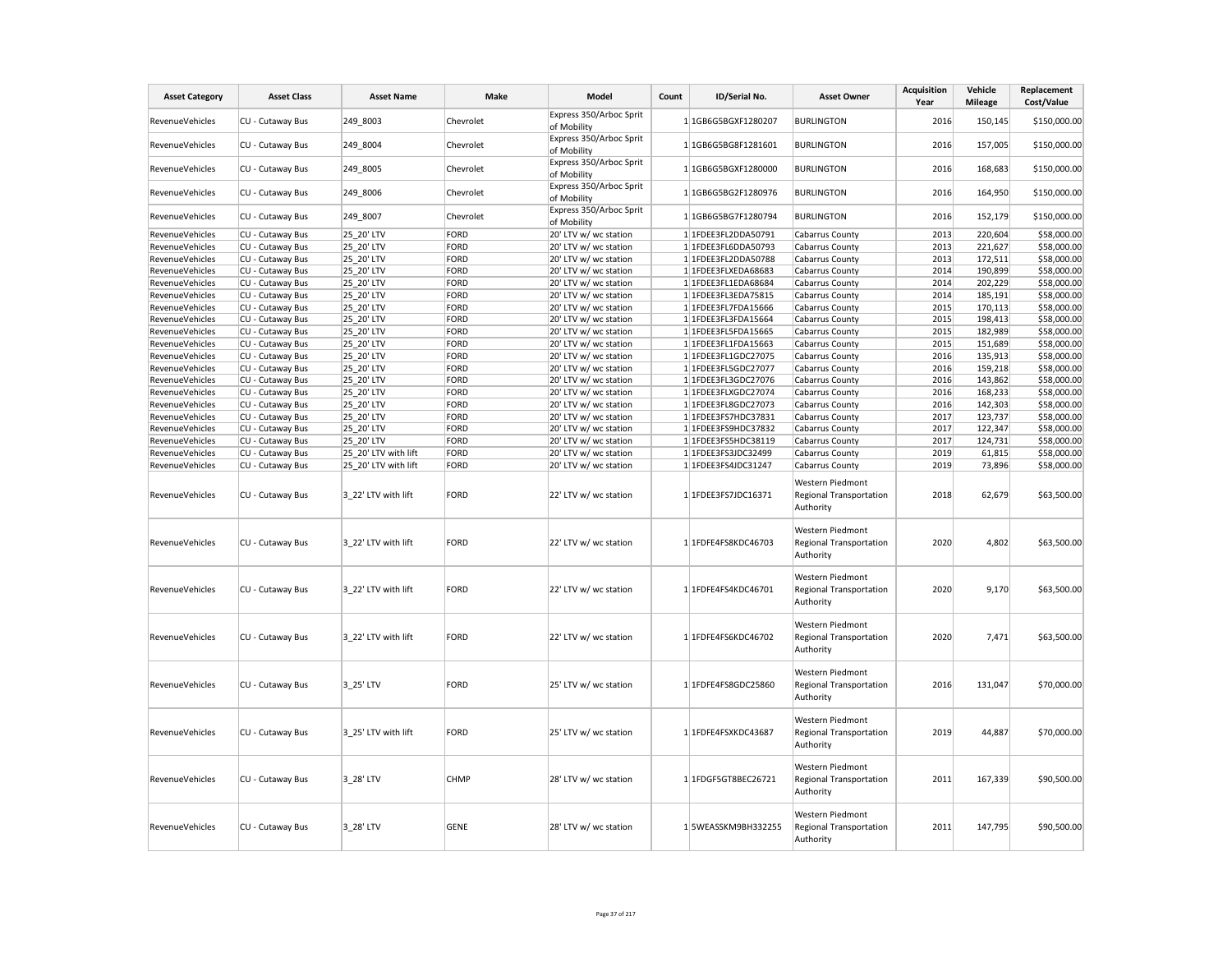| <b>Asset Category</b>              | <b>Asset Class</b>                   | <b>Asset Name</b>                           | Make         | Model                                    | Count | ID/Serial No.                              | <b>Asset Owner</b>                                       | <b>Acquisition</b><br>Year | Vehicle<br><b>Mileage</b> | Replacement<br>Cost/Value  |
|------------------------------------|--------------------------------------|---------------------------------------------|--------------|------------------------------------------|-------|--------------------------------------------|----------------------------------------------------------|----------------------------|---------------------------|----------------------------|
| RevenueVehicles                    | CU - Cutaway Bus                     | 3 28' LTV                                   | <b>GENE</b>  | 28' LTV w/ wc station                    |       | 1 5WEASSKMXBH332250                        | Western Piedmont<br>Regional Transportation<br>Authority | 2011                       | 134,821                   | \$90,500.00                |
| <b>RevenueVehicles</b>             | CU - Cutaway Bus                     | 3 28' LTV with lift                         | FORD         | 28' LTV w/ wc station                    |       | 1 1FDAF5GY0KEE76200                        | Western Piedmont<br>Regional Transportation<br>Authority | 2019                       | 17,814                    | \$90,500.00                |
| RevenueVehicles                    | CU - Cutaway Bus                     | 3 Service Vehicle                           | FORD         | 25' LTV no lift                          |       | 1 1FTBF2BT0BEB81620                        | Western Piedmont<br>Regional Transportation<br>Authority | 2011                       | 104,239                   | \$64,000.00                |
| RevenueVehicles                    | CU - Cutaway Bus                     | 31 20' LTV                                  | <b>ELKC</b>  | 20' LTV no lift                          |       | 1 1FDEE3FL1GDC12401                        | Carteret County                                          | 2015                       | 180,928                   | \$52,000.00                |
| RevenueVehicles                    | CU - Cutaway Bus                     | 31 20' LTV                                  | <b>ELKB</b>  | 20' LTV no lift                          |       | 1 1FDEE3FL3GDC12402                        | Carteret County                                          | 2015                       | 191,283                   | \$52,000.00                |
| RevenueVehicles                    | CU - Cutaway Bus                     | 31 20' LTV                                  | FORD         | 20' LTV w/ wc station                    |       | 1 1FDEE3FL9GDC27082                        | Carteret County                                          | 2016                       | 164,209                   | \$58,000.00                |
| RevenueVehicles                    | CU - Cutaway Bus                     | 31 20' LTV                                  | FORD         | 20' LTV w/ wc station                    |       | 1 1FDEE3FS3GDC50297                        | Carteret County                                          | 2016                       | 201,119                   | \$58,000.00                |
| RevenueVehicles                    | CU - Cutaway Bus                     | 31_20' LTV with lift                        | <b>ELKC</b>  | 20' LTV w/ wc station                    |       | 1 1FDEE3FS5KDC14975                        | Carteret County                                          | 2019                       | 74,110                    | \$58,000.00                |
| RevenueVehicles                    | CU - Cutaway Bus                     | 31 20' LTV with lift                        | FORD         | 20' LTV w/ wc station                    |       | 1 1FDEE3FS3KDC14974                        | Carteret County                                          | 2019                       | 108,872                   | \$58,000.00                |
| RevenueVehicles                    | CU - Cutaway Bus                     | 31 22' LTV with lift                        | FORD         | 22' LTV w/ wc station                    |       | 1 1FDFE4FS3HDC37724                        | Carteret County                                          | 2017                       | 128,121                   | \$63,500.00                |
| RevenueVehicles                    | CU - Cutaway Bus                     | 31 22' LTV with lift                        | FORD         | 22' LTV w/ wc station                    |       | 1 1FDEE3FS3JDC06372                        | Carteret County                                          | 2018                       | 143,343                   | \$63,500.00                |
| RevenueVehicles                    | CU - Cutaway Bus                     | 31 22' LTV with lift                        | FORD         | 20' LTV w/ wc station                    |       | 1 1FDEE3FS1KDC14973                        | Carteret County                                          | 2019                       | 73,639                    | \$58,000.00                |
| RevenueVehicles                    | CU - Cutaway Bus                     | 31 25' LTV with lift                        | FORD         | 25' LTV w/ wc station                    |       | 1 1FDFE4FS4KDC14993                        | Carteret County                                          | 2019                       | 79,689                    | \$70,000.00                |
| RevenueVehicles                    | CU - Cutaway Bus                     | 31_25' LTV with lift                        | FORD         | 25' LTV w/ wc station                    |       | 1 1FDFE4FS6KDC14994                        | Carteret County                                          | 2019                       | 93,877                    | \$70,000.00                |
| RevenueVehicles                    | CU - Cutaway Bus                     | 33 20' LTV                                  | FORD         | 20' LTV no lift                          |       | 1 1FDEE3FS8GDC50294                        | Caswell County                                           | 2016                       | 110,397                   | \$52,000.00                |
| RevenueVehicles                    | CU - Cutaway Bus                     | 33 20' LTV                                  | FORD         | 20' LTV w/ wc station                    |       | 1 1FDEE3FS5HDC37830                        | Caswell County                                           | 2017                       | 115,023                   | \$58,000.00                |
| RevenueVehicles                    | CU - Cutaway Bus                     | 33 20' LTV w lift                           | FORD         | 20' LTV w/ wc station                    |       | 1 1FDEE3FS1KDC68581<br>1 1FDEE3FK5NDC14091 | Caswell County                                           | 2020<br>2021               | 31,989                    | \$58,000.00                |
| RevenueVehicles<br>RevenueVehicles | CU - Cutaway Bus<br>CU - Cutaway Bus | 33 20' LTV w/o lift<br>33 20' LTV with lift | FORD<br>FORD | 20' LTV no lift<br>20' LTV w/ wc station |       | 1 1FDEE3FS2KDC21513                        | Caswell County<br>Caswell County                         | 2019                       | 50,224                    | \$52,000.00<br>\$58,000.00 |
| RevenueVehicles                    | CU - Cutaway Bus                     | 33 20' LTV with lift                        | FORD         | 20' LTV w/ wc station                    |       | 1 1FDEE3FS7KDC21586                        | Caswell County                                           | 2019                       | 63,817                    | \$58,000.00                |
| RevenueVehicles                    | CU - Cutaway Bus                     | 33 20' LTV without lift                     | FORD         | 20' LTV no lift                          |       | 1 1FDEE3FS9KDC17684                        | Caswell County                                           | 2019                       | 36,644                    | \$52,000.00                |
| RevenueVehicles                    | CU - Cutaway Bus                     | 33 22' LTV with lift                        | FORD         | 22' LTV w/ wc station                    |       | 1 1FDEE3FS3KDC68582                        | Caswell County                                           | 2020                       | 29,921                    | \$63,500.00                |
| RevenueVehicles                    | CU - Cutaway Bus                     | 37 20' LTV w lift                           | FORD         | 20' LTV w/ wc station                    |       | 1 1FDEE3FN7MDC10715                        | Chatham Transit Network                                  | 2021                       | 10,970                    | \$58,000.00                |
| RevenueVehicles                    | CU - Cutaway Bus                     | 37 20' LTV w lift                           | FORD         | 20' LTV w/ wc station                    |       | 1 1FDEE3FN8MDC10707                        | Chatham Transit Network                                  | 2021                       | 9,520                     | \$58,000.00                |
| RevenueVehicles                    | CU - Cutaway Bus                     | 37 20' LTV w lift                           | FORD         | 20' LTV w/ wc station                    |       | 1 1FDEE3FN9MDC10716                        | Chatham Transit Network                                  | 2021                       | 5,462                     | \$58,000.00                |
| RevenueVehicles                    | CU - Cutaway Bus                     | 37_20' LTV with lift                        | FORD         | 20' LTV w/ wc station                    |       | 1 1FDEE3FS9JDC22706                        | Chatham Transit Network                                  | 2018                       | 106,775                   | \$58,000.00                |
| RevenueVehicles                    | CU - Cutaway Bus                     | 37_20' LTV with lift                        | FORD         | 20' LTV w/ wc station                    |       | 1 1FDEE3FS4JDC22709                        | Chatham Transit Network                                  | 2018                       | 134,947                   | \$58,000.00                |
| RevenueVehicles                    | CU - Cutaway Bus                     | 37 20' LTV with lift                        | FORD         | 20' LTV w/ wc station                    |       | 1 1FDEE3FS0JDC22707                        | Chatham Transit Network                                  | 2018                       | 135,141                   | \$58,000.00                |
| RevenueVehicles                    | CU - Cutaway Bus                     | 37 20' LTV with lift                        | FORD         | 20' LTV w/ wc station                    |       | 1 1FDEE3FS7JDC22705                        | Chatham Transit Network                                  | 2018                       | 126,408                   | \$58,000.00                |
| RevenueVehicles                    | CU - Cutaway Bus                     | 37_20' LTV with lift                        | FORD         | 20' LTV w/ wc station                    |       | 1 1FDEE3FS5KDC17682                        | Chatham Transit Network                                  | 2019                       | 69,717                    | \$58,000.00                |
| RevenueVehicles                    | CU - Cutaway Bus                     | 37 20' LTV with lift                        | FORD         | 20' LTV w/ wc station                    |       | 1 1FDEE3FS8KDC17689                        | Chatham Transit Network                                  | 2019                       | 91,005                    | \$58,000.00                |
| RevenueVehicles                    | CU - Cutaway Bus                     | 37_20' LTV with lift                        | FORD         | 20' LTV w/ wc station                    |       | 1 1FDEE3FSXKDC17676                        | Chatham Transit Network                                  | 2019                       | 76,716                    | \$58,000.00                |
| RevenueVehicles                    | CU - Cutaway Bus                     | 37 20' LTV with lift                        | FORD         | 20' LTV w/ wc station                    |       | 1 1FDEE3FS1KDC17680                        | Chatham Transit Network                                  | 2019                       | 93,903                    | \$58,000.00                |
| RevenueVehicles                    | CU - Cutaway Bus                     | 37 20' LTV with lift                        | FORD         | 20' LTV w/ wc station                    |       | 1 1FDEE3FS1KDC18375                        | Chatham Transit Network                                  | 2019                       | 76,804                    | \$58,000.00                |
| RevenueVehicles                    | CU - Cutaway Bus                     | 37_20' LTV with lift                        | FORD         | 20' LTV w/ wc station                    |       | 1 1FDEE3FS5KDC17679                        | Chatham Transit Network                                  | 2019                       | 74,046                    | \$58,000.00                |
| RevenueVehicles                    | CU - Cutaway Bus                     | 37_20' LTV with lift                        | FORD         | 20' LTV w/ wc station                    |       | 1 1FDEE3FS2KDC17686                        | Chatham Transit Network                                  | 2019                       | 85,517                    | \$58,000.00                |
| <b>RevenueVehicles</b>             | CU - Cutaway Bus                     | 37 20' LTV with lift                        | FORD         | 20' LTV w/ wc station                    |       | 1 1FDEE3FS6KDC17688                        | Chatham Transit Network                                  | 2019                       | 82,237                    | \$58,000.00                |
| RevenueVehicles                    | CU - Cutaway Bus                     | 37 22' LTV with lift                        | FORD         | 22' LTV w/ wc station                    |       | 1 1FDFE4FS0JDC28078                        | Chatham Transit Network                                  | 2018                       | 46,953                    | \$63,500.00                |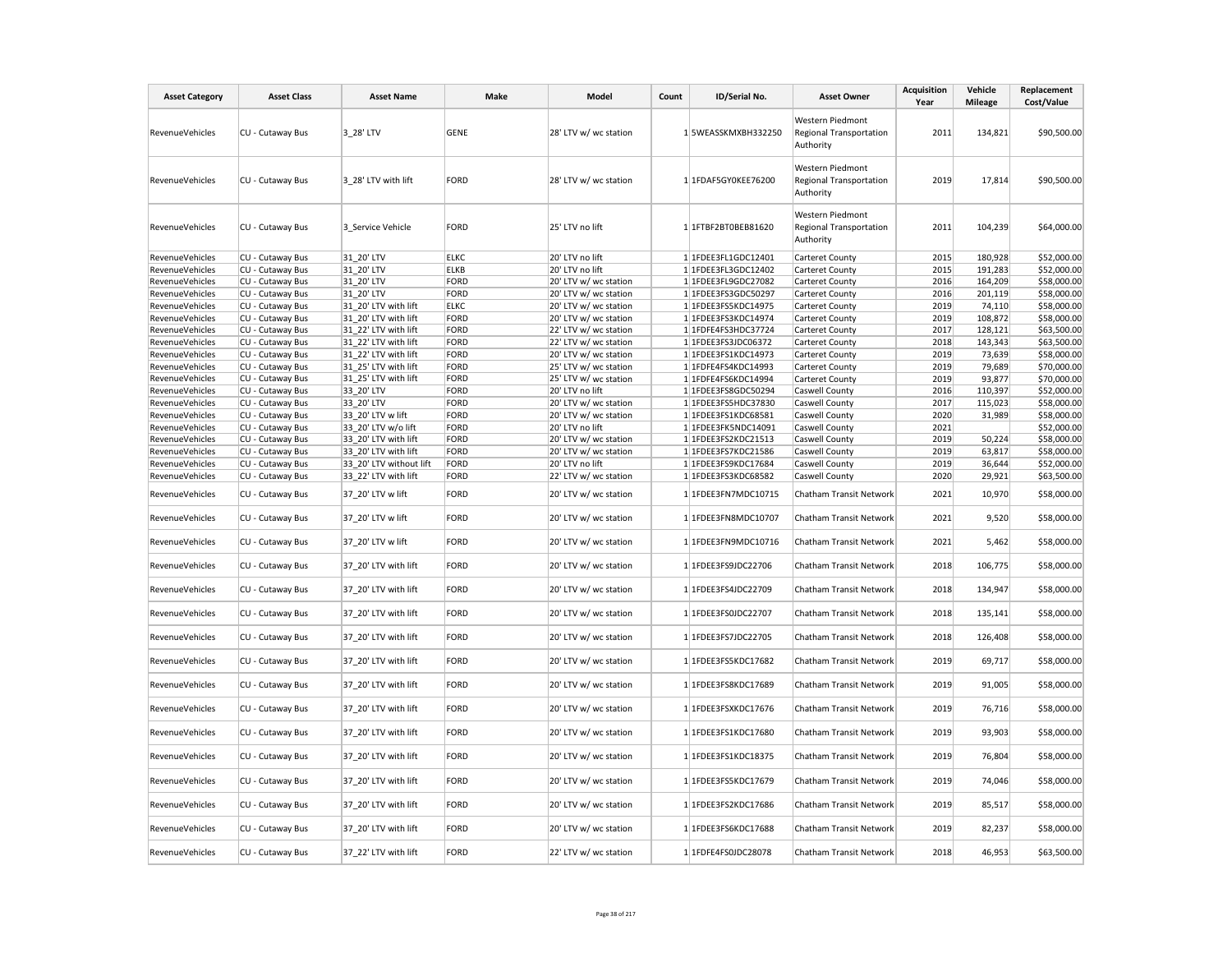| <b>FORD</b><br>22' LTV w/ wc station<br>2021<br>\$63,500.00<br>RevenueVehicles<br>CU - Cutaway Bus<br>37_22' LTV with lift<br>1 1FDFE4FN5MDC15048<br>Chatham Transit Network<br>4,873<br>2018<br>\$70,000.00<br>RevenueVehicles<br>CU - Cutaway Bus<br>37 25' LTV with lift<br>FORD<br>25' LTV w/ wc station<br>1 1FDFE4FS2JDC28079<br>Chatham Transit Network<br>60,082<br>37_25' LTV with lift<br>FORD<br>2019<br>41,241<br>\$70,000.00<br>RevenueVehicles<br>CU - Cutaway Bus<br>25' LTV w/ wc station<br>1 1FDFE4FS6KDC14462<br>Chatham Transit Network<br>FORD<br>28' LTV w/ wc station<br>2018<br>64,220<br>\$90,500.00<br>RevenueVehicles<br>CU - Cutaway Bus<br>37_28' LTV<br>1 1FDAF5GT7KEC17899<br>Chatham Transit Network<br>FORD<br>2021<br>CU - Cutaway Bus<br>37_28; LTV with lift<br>28' LTV w/ wc station<br>1 1FDAF5GY4KEG59602<br>Chatham Transit Network<br>3,959<br>\$90,500.00<br>RevenueVehicles<br>2015<br>RevenueVehicles<br>CU - Cutaway Bus<br>37 CT1<br>Ford<br>E550<br>1 1FDGF5GY1GEA61209<br>Chatham Transit Network<br>99,836<br>\$77,039.00<br>2015<br>39 20' LTV<br>103,445<br>\$58,000.00<br>RevenueVehicles<br>CU - Cutaway Bus<br>CHMP<br>20' LTV w/ wc station<br>1 1FDEE3FL5FDA37374<br>Cherokee County<br>39 20' LTV<br>2015<br>\$58,000.00<br>RevenueVehicles<br>CU - Cutaway Bus<br>FORD<br>20' LTV w/ wc station<br>1 1FDEE3FL7FDA37375<br>Cherokee County<br>101,465<br>43 20' LTV<br>CHMP<br>2012<br>156,710<br>\$58,000.00<br>RevenueVehicles<br>CU - Cutaway Bus<br>20' LTV w/ wc station<br>1 1FDEE3FL2CDB33975<br>Clay County<br>2013<br>RevenueVehicles<br>CU - Cutaway Bus<br>43 20' LTV<br><b>ELKC</b><br>20' LTV no lift<br>1 1FDEE3FL9DDA45197<br>Clay County<br>102,592<br>\$52,000.00<br>2015<br>120,318<br>RevenueVehicles<br>CU - Cutaway Bus<br>43 20' LTV<br>FORD<br>20' LTV w/ wc station<br>1 1FDEE3FL1FDA37386<br>\$58,000.00<br>Clay County<br>RevenueVehicles<br>CU - Cutaway Bus<br>43_20' LTV with lift<br>FORD<br>2018<br>87,317<br>\$58,000.00<br>20' LTV w/ wc station<br>1 1FDEE3FS8JDC16346<br>Clay County<br>2013<br>RevenueVehicles<br>CU - Cutaway Bus<br>43 22' AND 25' LTV<br><b>CHMP</b><br>25' LTV w/ wc station<br>1 1FDFE4FS0DDA15281<br>Clay County<br>82,705<br>\$70,000.00<br>43 22' AND 25' LTV<br>25' LTV w/ wc station<br>2014<br>\$70,000.00<br>RevenueVehicles<br>CU - Cutaway Bus<br><b>CHMP</b><br>1 1FDFE4FS4EDA91734<br>Clay County<br>46,649<br>Transportation<br>2012<br>\$58,000.00<br>RevenueVehicles<br>CU - Cutaway Bus<br>45_20' LTV<br>FORD<br>20' LTV w/ wc station<br>1 1FDEE3FL5DDA05795<br>Administration of<br>137,920<br>Cleveland County Inc.<br>Transportation<br>FORD<br>2012<br>CU - Cutaway Bus<br>45 20' LTV<br>20' LTV w/ wc station<br>1 1FDEE3FL1DDA05793<br>Administration of<br>94,625<br>\$58,000.00<br>RevenueVehicles<br>Cleveland County Inc.<br>Transportation<br>45 22' LTV with lift<br>FORD<br>Administration of<br>2019<br>\$63,500.00<br>CU - Cutaway Bus<br>22' LTV w/ wc station<br>1 1FDEE3FS0KDC26080<br>RevenueVehicles<br>Cleveland County Inc.<br>47 20' LTV<br>2015<br>187,588<br>\$58,000.00<br>RevenueVehicles<br>CU - Cutaway Bus<br>FORD<br>20' LTV w/ wc station<br>1 1FDEE3FL2FDA34528<br><b>Columbus County</b><br>47 20' LTV<br>FORD<br>20' LTV no lift<br>1 1FDEE3FL0GDC03138<br>2015<br>147,647<br>\$52,000.00<br>RevenueVehicles<br>CU - Cutaway Bus<br><b>Columbus County</b><br>20' LTV no lift<br>2017<br>\$52,000.00<br>RevenueVehicles<br>CU - Cutaway Bus<br>47 20' LTV<br>FORD<br>1 1FDEE3FS9HDC31979<br><b>Columbus County</b><br>89,913<br>2017<br>RevenueVehicles<br>CU - Cutaway Bus<br>47 20' LTV<br>FORD<br>20' LTV no lift<br>1 1FDEE3FS7HDC31978<br><b>Columbus County</b><br>146,946<br>\$52,000.00<br>2021<br>RevenueVehicles<br>CU - Cutaway Bus<br>47_20' LTV w lift<br>FORD<br>20' LTV w/ wc station<br>1 1FDEE3FN1MDC20592<br><b>Columbus County</b><br>4,688<br>\$58,000.00<br>2021<br>RevenueVehicles<br>CU - Cutaway Bus<br>47 20' LTV w lift<br>FORD<br>20' LTV w/ wc station<br>1 1FDEE3FNXMDC20591<br><b>Columbus County</b><br>\$58,000.00<br>2018<br>RevenueVehicles<br>CU - Cutaway Bus<br>47 20' LTV with lift<br>FORD<br>20' LTV w/ wc station<br>1 1FDEE3FS3JDC18599<br>Columbus County<br>106,494<br>\$58,000.00<br>47_20' LTV with lift<br>2018<br>\$58,000.00<br>RevenueVehicles<br>CU - Cutaway Bus<br>FORD<br>20' LTV w/ wc station<br>1 1FDEE3FS6JDC18600<br>80,211<br><b>Columbus County</b><br>CU - Cutaway Bus<br>47 20' LTV with lift<br>FORD<br>2019<br>\$58,000.00<br>RevenueVehicles<br>20' LTV w/ wc station<br>1 1FDEE3FS7KDC21507<br><b>Columbus County</b><br>75,631<br>CU - Cutaway Bus<br>47 20' LTV with lift<br>FORD<br>20' LTV w/ wc station<br>1 1FDEE3FS2KDC59758<br>2020<br>30,945<br>\$58,000.00<br>RevenueVehicles<br>Columbus County<br>2021<br>RevenueVehicles<br>CU - Cutaway Bus<br>47_22' LTV with lift<br>FORD<br>22' LTV w/ wc station<br>1 1FDEE3FN9MDC09825<br><b>Columbus County</b><br>3,930<br>\$63,500.00<br>FORD<br>2014<br>154,869<br>\$58,000.00<br>RevenueVehicles<br>CU - Cutaway Bus<br>49 20' LTV<br>20' LTV w/ wc station<br>1 1FDEE3FLXEDA65945<br>Craven County<br>RevenueVehicles<br>CU - Cutaway Bus<br>49_20' LTV<br>20' LTV w/ wc station<br>1 1FDEE3FL9EDA78654<br>2014<br>75,861<br>\$58,000.00<br>FORD<br>Craven County<br>2015<br>\$52,000.00<br>RevenueVehicles<br>CU - Cutaway Bus<br>49 20' LTV<br><b>ELKC</b><br>20' LTV no lift<br>1 1FDEE3FL2GDC17154<br>Craven County<br>59,291<br>2015<br>CU - Cutaway Bus<br>49 20' LTV<br>152,049<br>\$58,000.00<br>RevenueVehicles<br>FORD<br>20' LTV w/ wc station<br>1 1FDEE3FL8FDA37384<br><b>Craven County</b><br>49_20' LTV<br>2016<br>\$58,000.00<br>RevenueVehicles<br>CU - Cutaway Bus<br>FORD<br>20' LTV w/ wc station<br>1 1FDEE3FL8GDC27347<br>Craven County<br>124,139<br>2016<br>RevenueVehicles<br>CU - Cutaway Bus<br>49 20' LTV<br>FORD<br>20' LTV w/ wc station<br>1 1FDEE3FL1GDC27349<br><b>Craven County</b><br>103,065<br>\$58,000.00<br>49 20' LTV<br>2016<br>128,434<br>RevenueVehicles<br>CU - Cutaway Bus<br>FORD<br>20' LTV w/ wc station<br>1 1FDEE3FLXGDC27348<br>Craven County<br>\$58,000.00<br>RevenueVehicles<br>CU - Cutaway Bus<br>49_20' LTV w lift<br>FORD<br>20' LTV w/ wc station<br>1 1FDEE3FS9KDC63533<br>Craven County<br>2020<br>28,470<br>\$58,000.00<br>RevenueVehicles<br>CU - Cutaway Bus<br>49 20' LTV with lift<br>FORD<br><b>Craven County</b><br>2017<br>74,044<br>\$58,000.00<br>20' LTV w/ wc station<br>1 1FDEE3FS6HDC38114<br>49 20' LTV with lift<br>2017<br>RevenueVehicles<br>CU - Cutaway Bus<br>FORD<br>20' LTV w/ wc station<br>1 1FDEE3FS4HDC38113<br>Craven County<br>88,258<br>\$58,000.00<br>CU - Cutaway Bus<br>49_20' LTV with lift<br>FORD<br>2017<br>98,625<br>\$58,000.00<br>RevenueVehicles<br>20' LTV w/ wc station<br>1 1FDEE3FS2HDC38112<br>Craven County<br>RevenueVehicles<br>CU - Cutaway Bus<br>49 20' LTV with lift<br>FORD<br>2018<br>\$58,000.00<br>20' LTV w/ wc station<br>1 1FDEE3FS2JDC20747<br><b>Craven County</b><br>72,956<br>49 20' LTV with lift<br>2018<br>RevenueVehicles<br>CU - Cutaway Bus<br>FORD<br>20' LTV w/ wc station<br>1 1FDEE3FS9JDC20745<br><b>Craven County</b><br>61,221<br>\$58,000.00<br>RevenueVehicles<br>CU - Cutaway Bus<br>49 20' LTV with lift<br>FORD<br>2018<br>65,454<br>\$58,000.00<br>20' LTV w/ wc station<br>1 1FDEE3FS4JDC20748<br><b>Craven County</b><br>RevenueVehicles<br>CU - Cutaway Bus<br>49 20' LTV with lift<br>2018<br>\$58,000.00<br>FORD<br>20' LTV w/ wc station<br>1 1FDEE3FS0JDC20746<br><b>Craven County</b><br>48,207<br>49 20' LTV with lift<br>2019<br>51,321<br>\$58,000.00<br>RevenueVehicles<br>CU - Cutaway Bus<br>PHOE<br>20' LTV w/ wc station<br>1 1FDEE3FS6KDC21403<br><b>Craven County</b><br>2019<br>CU - Cutaway Bus<br>49 20' LTV with lift<br>48,140<br>\$58,000.00<br>RevenueVehicles<br>PHOE<br>20' LTV w/ wc station<br>1 1FDEE3FSXKDC21405<br><b>Craven County</b><br>RevenueVehicles<br>CU - Cutaway Bus<br>49 20' LTV with lift<br>PHOE<br>20' LTV w/ wc station<br>1 1FDEE3FS8KDC21404<br>2019<br>51,151<br>\$58,000.00<br><b>Craven County</b><br>RevenueVehicles<br>CU - Cutaway Bus<br>49 20' LTV with lift<br>FORD<br>20' LTV w/ wc station<br>1 1FDEE3FSXKDC61211<br><b>Craven County</b><br>2020<br>18,765<br>\$58,000.00<br>RevenueVehicles<br>49 20' LTV with lift<br>FORD<br>2020<br>35,895<br>\$58,000.00<br>CU - Cutaway Bus<br>20' LTV w/ wc station<br>1 1FDEE3FS1KDC61212<br><b>Craven County</b><br>2012<br>RevenueVehicles<br>CU - Cutaway Bus<br>49 22' AND 25' LTV<br>CHAM<br>22' LTV w/ wc station<br>1 1FDEE3FSXCDB33939<br><b>Craven County</b><br>168,981<br>\$63,500.00<br>2015<br>RevenueVehicles<br>CU - Cutaway Bus<br>49 22' AND 25' LTV<br>FORD<br>22' LTV w/ wc station<br>1 1FDEE3FS4GDC10682<br><b>Craven County</b><br>100,215<br>\$63,500.00 | <b>Asset Category</b> | <b>Asset Class</b> | <b>Asset Name</b> | Make | Model | Count | ID/Serial No. | <b>Asset Owner</b> | <b>Acquisition</b><br>Year | Vehicle<br><b>Mileage</b> | Replacement<br>Cost/Value |
|----------------------------------------------------------------------------------------------------------------------------------------------------------------------------------------------------------------------------------------------------------------------------------------------------------------------------------------------------------------------------------------------------------------------------------------------------------------------------------------------------------------------------------------------------------------------------------------------------------------------------------------------------------------------------------------------------------------------------------------------------------------------------------------------------------------------------------------------------------------------------------------------------------------------------------------------------------------------------------------------------------------------------------------------------------------------------------------------------------------------------------------------------------------------------------------------------------------------------------------------------------------------------------------------------------------------------------------------------------------------------------------------------------------------------------------------------------------------------------------------------------------------------------------------------------------------------------------------------------------------------------------------------------------------------------------------------------------------------------------------------------------------------------------------------------------------------------------------------------------------------------------------------------------------------------------------------------------------------------------------------------------------------------------------------------------------------------------------------------------------------------------------------------------------------------------------------------------------------------------------------------------------------------------------------------------------------------------------------------------------------------------------------------------------------------------------------------------------------------------------------------------------------------------------------------------------------------------------------------------------------------------------------------------------------------------------------------------------------------------------------------------------------------------------------------------------------------------------------------------------------------------------------------------------------------------------------------------------------------------------------------------------------------------------------------------------------------------------------------------------------------------------------------------------------------------------------------------------------------------------------------------------------------------------------------------------------------------------------------------------------------------------------------------------------------------------------------------------------------------------------------------------------------------------------------------------------------------------------------------------------------------------------------------------------------------------------------------------------------------------------------------------------------------------------------------------------------------------------------------------------------------------------------------------------------------------------------------------------------------------------------------------------------------------------------------------------------------------------------------------------------------------------------------------------------------------------------------------------------------------------------------------------------------------------------------------------------------------------------------------------------------------------------------------------------------------------------------------------------------------------------------------------------------------------------------------------------------------------------------------------------------------------------------------------------------------------------------------------------------------------------------------------------------------------------------------------------------------------------------------------------------------------------------------------------------------------------------------------------------------------------------------------------------------------------------------------------------------------------------------------------------------------------------------------------------------------------------------------------------------------------------------------------------------------------------------------------------------------------------------------------------------------------------------------------------------------------------------------------------------------------------------------------------------------------------------------------------------------------------------------------------------------------------------------------------------------------------------------------------------------------------------------------------------------------------------------------------------------------------------------------------------------------------------------------------------------------------------------------------------------------------------------------------------------------------------------------------------------------------------------------------------------------------------------------------------------------------------------------------------------------------------------------------------------------------------------------------------------------------------------------------------------------------------------------------------------------------------------------------------------------------------------------------------------------------------------------------------------------------------------------------------------------------------------------------------------------------------------------------------------------------------------------------------------------------------------------------------------------------------------------------------------------------------------------------------------------------------------------------------------------------------------------------------------------------------------------------------------------------------------------------------------------------------------------------------------------------------------------------------------------------------------------------------------------------------------------------------------------------------------------------------------------------------------------------------------------------------------------------------------------------------------------------------------------------------------------------------------------------------------------------------------------------------------------------------------------------------------------------------------------------------------------------------------------------------------------------------------------------------------------------------------------------------------------------------------------------------------------------------------------------------------------------------------------------------------------------------------------------------------------------------------------------------------------------------------------------------------------------------------------------------------------------------------------------------------------------------------------------------------------------------------------------------------------------------------------------------------------------------------------------------------------------------------------------------------------------------------------------------------------------------------------------------------------------------------------------------------------------------------------------------------------------------------------------------------------------------------------------------------------------------------------------------------------------|-----------------------|--------------------|-------------------|------|-------|-------|---------------|--------------------|----------------------------|---------------------------|---------------------------|
|                                                                                                                                                                                                                                                                                                                                                                                                                                                                                                                                                                                                                                                                                                                                                                                                                                                                                                                                                                                                                                                                                                                                                                                                                                                                                                                                                                                                                                                                                                                                                                                                                                                                                                                                                                                                                                                                                                                                                                                                                                                                                                                                                                                                                                                                                                                                                                                                                                                                                                                                                                                                                                                                                                                                                                                                                                                                                                                                                                                                                                                                                                                                                                                                                                                                                                                                                                                                                                                                                                                                                                                                                                                                                                                                                                                                                                                                                                                                                                                                                                                                                                                                                                                                                                                                                                                                                                                                                                                                                                                                                                                                                                                                                                                                                                                                                                                                                                                                                                                                                                                                                                                                                                                                                                                                                                                                                                                                                                                                                                                                                                                                                                                                                                                                                                                                                                                                                                                                                                                                                                                                                                                                                                                                                                                                                                                                                                                                                                                                                                                                                                                                                                                                                                                                                                                                                                                                                                                                                                                                                                                                                                                                                                                                                                                                                                                                                                                                                                                                                                                                                                                                                                                                                                                                                                                                                                                                                                                                                                                                                                                                                                                                                                                                                                                                                                                                                                                                                                                                                                                                                                                                                                                                                                                                                                                                                                                                                                                                        |                       |                    |                   |      |       |       |               |                    |                            |                           |                           |
|                                                                                                                                                                                                                                                                                                                                                                                                                                                                                                                                                                                                                                                                                                                                                                                                                                                                                                                                                                                                                                                                                                                                                                                                                                                                                                                                                                                                                                                                                                                                                                                                                                                                                                                                                                                                                                                                                                                                                                                                                                                                                                                                                                                                                                                                                                                                                                                                                                                                                                                                                                                                                                                                                                                                                                                                                                                                                                                                                                                                                                                                                                                                                                                                                                                                                                                                                                                                                                                                                                                                                                                                                                                                                                                                                                                                                                                                                                                                                                                                                                                                                                                                                                                                                                                                                                                                                                                                                                                                                                                                                                                                                                                                                                                                                                                                                                                                                                                                                                                                                                                                                                                                                                                                                                                                                                                                                                                                                                                                                                                                                                                                                                                                                                                                                                                                                                                                                                                                                                                                                                                                                                                                                                                                                                                                                                                                                                                                                                                                                                                                                                                                                                                                                                                                                                                                                                                                                                                                                                                                                                                                                                                                                                                                                                                                                                                                                                                                                                                                                                                                                                                                                                                                                                                                                                                                                                                                                                                                                                                                                                                                                                                                                                                                                                                                                                                                                                                                                                                                                                                                                                                                                                                                                                                                                                                                                                                                                                                                        |                       |                    |                   |      |       |       |               |                    |                            |                           |                           |
|                                                                                                                                                                                                                                                                                                                                                                                                                                                                                                                                                                                                                                                                                                                                                                                                                                                                                                                                                                                                                                                                                                                                                                                                                                                                                                                                                                                                                                                                                                                                                                                                                                                                                                                                                                                                                                                                                                                                                                                                                                                                                                                                                                                                                                                                                                                                                                                                                                                                                                                                                                                                                                                                                                                                                                                                                                                                                                                                                                                                                                                                                                                                                                                                                                                                                                                                                                                                                                                                                                                                                                                                                                                                                                                                                                                                                                                                                                                                                                                                                                                                                                                                                                                                                                                                                                                                                                                                                                                                                                                                                                                                                                                                                                                                                                                                                                                                                                                                                                                                                                                                                                                                                                                                                                                                                                                                                                                                                                                                                                                                                                                                                                                                                                                                                                                                                                                                                                                                                                                                                                                                                                                                                                                                                                                                                                                                                                                                                                                                                                                                                                                                                                                                                                                                                                                                                                                                                                                                                                                                                                                                                                                                                                                                                                                                                                                                                                                                                                                                                                                                                                                                                                                                                                                                                                                                                                                                                                                                                                                                                                                                                                                                                                                                                                                                                                                                                                                                                                                                                                                                                                                                                                                                                                                                                                                                                                                                                                                                        |                       |                    |                   |      |       |       |               |                    |                            |                           |                           |
|                                                                                                                                                                                                                                                                                                                                                                                                                                                                                                                                                                                                                                                                                                                                                                                                                                                                                                                                                                                                                                                                                                                                                                                                                                                                                                                                                                                                                                                                                                                                                                                                                                                                                                                                                                                                                                                                                                                                                                                                                                                                                                                                                                                                                                                                                                                                                                                                                                                                                                                                                                                                                                                                                                                                                                                                                                                                                                                                                                                                                                                                                                                                                                                                                                                                                                                                                                                                                                                                                                                                                                                                                                                                                                                                                                                                                                                                                                                                                                                                                                                                                                                                                                                                                                                                                                                                                                                                                                                                                                                                                                                                                                                                                                                                                                                                                                                                                                                                                                                                                                                                                                                                                                                                                                                                                                                                                                                                                                                                                                                                                                                                                                                                                                                                                                                                                                                                                                                                                                                                                                                                                                                                                                                                                                                                                                                                                                                                                                                                                                                                                                                                                                                                                                                                                                                                                                                                                                                                                                                                                                                                                                                                                                                                                                                                                                                                                                                                                                                                                                                                                                                                                                                                                                                                                                                                                                                                                                                                                                                                                                                                                                                                                                                                                                                                                                                                                                                                                                                                                                                                                                                                                                                                                                                                                                                                                                                                                                                                        |                       |                    |                   |      |       |       |               |                    |                            |                           |                           |
|                                                                                                                                                                                                                                                                                                                                                                                                                                                                                                                                                                                                                                                                                                                                                                                                                                                                                                                                                                                                                                                                                                                                                                                                                                                                                                                                                                                                                                                                                                                                                                                                                                                                                                                                                                                                                                                                                                                                                                                                                                                                                                                                                                                                                                                                                                                                                                                                                                                                                                                                                                                                                                                                                                                                                                                                                                                                                                                                                                                                                                                                                                                                                                                                                                                                                                                                                                                                                                                                                                                                                                                                                                                                                                                                                                                                                                                                                                                                                                                                                                                                                                                                                                                                                                                                                                                                                                                                                                                                                                                                                                                                                                                                                                                                                                                                                                                                                                                                                                                                                                                                                                                                                                                                                                                                                                                                                                                                                                                                                                                                                                                                                                                                                                                                                                                                                                                                                                                                                                                                                                                                                                                                                                                                                                                                                                                                                                                                                                                                                                                                                                                                                                                                                                                                                                                                                                                                                                                                                                                                                                                                                                                                                                                                                                                                                                                                                                                                                                                                                                                                                                                                                                                                                                                                                                                                                                                                                                                                                                                                                                                                                                                                                                                                                                                                                                                                                                                                                                                                                                                                                                                                                                                                                                                                                                                                                                                                                                                                        |                       |                    |                   |      |       |       |               |                    |                            |                           |                           |
|                                                                                                                                                                                                                                                                                                                                                                                                                                                                                                                                                                                                                                                                                                                                                                                                                                                                                                                                                                                                                                                                                                                                                                                                                                                                                                                                                                                                                                                                                                                                                                                                                                                                                                                                                                                                                                                                                                                                                                                                                                                                                                                                                                                                                                                                                                                                                                                                                                                                                                                                                                                                                                                                                                                                                                                                                                                                                                                                                                                                                                                                                                                                                                                                                                                                                                                                                                                                                                                                                                                                                                                                                                                                                                                                                                                                                                                                                                                                                                                                                                                                                                                                                                                                                                                                                                                                                                                                                                                                                                                                                                                                                                                                                                                                                                                                                                                                                                                                                                                                                                                                                                                                                                                                                                                                                                                                                                                                                                                                                                                                                                                                                                                                                                                                                                                                                                                                                                                                                                                                                                                                                                                                                                                                                                                                                                                                                                                                                                                                                                                                                                                                                                                                                                                                                                                                                                                                                                                                                                                                                                                                                                                                                                                                                                                                                                                                                                                                                                                                                                                                                                                                                                                                                                                                                                                                                                                                                                                                                                                                                                                                                                                                                                                                                                                                                                                                                                                                                                                                                                                                                                                                                                                                                                                                                                                                                                                                                                                                        |                       |                    |                   |      |       |       |               |                    |                            |                           |                           |
|                                                                                                                                                                                                                                                                                                                                                                                                                                                                                                                                                                                                                                                                                                                                                                                                                                                                                                                                                                                                                                                                                                                                                                                                                                                                                                                                                                                                                                                                                                                                                                                                                                                                                                                                                                                                                                                                                                                                                                                                                                                                                                                                                                                                                                                                                                                                                                                                                                                                                                                                                                                                                                                                                                                                                                                                                                                                                                                                                                                                                                                                                                                                                                                                                                                                                                                                                                                                                                                                                                                                                                                                                                                                                                                                                                                                                                                                                                                                                                                                                                                                                                                                                                                                                                                                                                                                                                                                                                                                                                                                                                                                                                                                                                                                                                                                                                                                                                                                                                                                                                                                                                                                                                                                                                                                                                                                                                                                                                                                                                                                                                                                                                                                                                                                                                                                                                                                                                                                                                                                                                                                                                                                                                                                                                                                                                                                                                                                                                                                                                                                                                                                                                                                                                                                                                                                                                                                                                                                                                                                                                                                                                                                                                                                                                                                                                                                                                                                                                                                                                                                                                                                                                                                                                                                                                                                                                                                                                                                                                                                                                                                                                                                                                                                                                                                                                                                                                                                                                                                                                                                                                                                                                                                                                                                                                                                                                                                                                                                        |                       |                    |                   |      |       |       |               |                    |                            |                           |                           |
|                                                                                                                                                                                                                                                                                                                                                                                                                                                                                                                                                                                                                                                                                                                                                                                                                                                                                                                                                                                                                                                                                                                                                                                                                                                                                                                                                                                                                                                                                                                                                                                                                                                                                                                                                                                                                                                                                                                                                                                                                                                                                                                                                                                                                                                                                                                                                                                                                                                                                                                                                                                                                                                                                                                                                                                                                                                                                                                                                                                                                                                                                                                                                                                                                                                                                                                                                                                                                                                                                                                                                                                                                                                                                                                                                                                                                                                                                                                                                                                                                                                                                                                                                                                                                                                                                                                                                                                                                                                                                                                                                                                                                                                                                                                                                                                                                                                                                                                                                                                                                                                                                                                                                                                                                                                                                                                                                                                                                                                                                                                                                                                                                                                                                                                                                                                                                                                                                                                                                                                                                                                                                                                                                                                                                                                                                                                                                                                                                                                                                                                                                                                                                                                                                                                                                                                                                                                                                                                                                                                                                                                                                                                                                                                                                                                                                                                                                                                                                                                                                                                                                                                                                                                                                                                                                                                                                                                                                                                                                                                                                                                                                                                                                                                                                                                                                                                                                                                                                                                                                                                                                                                                                                                                                                                                                                                                                                                                                                                                        |                       |                    |                   |      |       |       |               |                    |                            |                           |                           |
|                                                                                                                                                                                                                                                                                                                                                                                                                                                                                                                                                                                                                                                                                                                                                                                                                                                                                                                                                                                                                                                                                                                                                                                                                                                                                                                                                                                                                                                                                                                                                                                                                                                                                                                                                                                                                                                                                                                                                                                                                                                                                                                                                                                                                                                                                                                                                                                                                                                                                                                                                                                                                                                                                                                                                                                                                                                                                                                                                                                                                                                                                                                                                                                                                                                                                                                                                                                                                                                                                                                                                                                                                                                                                                                                                                                                                                                                                                                                                                                                                                                                                                                                                                                                                                                                                                                                                                                                                                                                                                                                                                                                                                                                                                                                                                                                                                                                                                                                                                                                                                                                                                                                                                                                                                                                                                                                                                                                                                                                                                                                                                                                                                                                                                                                                                                                                                                                                                                                                                                                                                                                                                                                                                                                                                                                                                                                                                                                                                                                                                                                                                                                                                                                                                                                                                                                                                                                                                                                                                                                                                                                                                                                                                                                                                                                                                                                                                                                                                                                                                                                                                                                                                                                                                                                                                                                                                                                                                                                                                                                                                                                                                                                                                                                                                                                                                                                                                                                                                                                                                                                                                                                                                                                                                                                                                                                                                                                                                                                        |                       |                    |                   |      |       |       |               |                    |                            |                           |                           |
|                                                                                                                                                                                                                                                                                                                                                                                                                                                                                                                                                                                                                                                                                                                                                                                                                                                                                                                                                                                                                                                                                                                                                                                                                                                                                                                                                                                                                                                                                                                                                                                                                                                                                                                                                                                                                                                                                                                                                                                                                                                                                                                                                                                                                                                                                                                                                                                                                                                                                                                                                                                                                                                                                                                                                                                                                                                                                                                                                                                                                                                                                                                                                                                                                                                                                                                                                                                                                                                                                                                                                                                                                                                                                                                                                                                                                                                                                                                                                                                                                                                                                                                                                                                                                                                                                                                                                                                                                                                                                                                                                                                                                                                                                                                                                                                                                                                                                                                                                                                                                                                                                                                                                                                                                                                                                                                                                                                                                                                                                                                                                                                                                                                                                                                                                                                                                                                                                                                                                                                                                                                                                                                                                                                                                                                                                                                                                                                                                                                                                                                                                                                                                                                                                                                                                                                                                                                                                                                                                                                                                                                                                                                                                                                                                                                                                                                                                                                                                                                                                                                                                                                                                                                                                                                                                                                                                                                                                                                                                                                                                                                                                                                                                                                                                                                                                                                                                                                                                                                                                                                                                                                                                                                                                                                                                                                                                                                                                                                                        |                       |                    |                   |      |       |       |               |                    |                            |                           |                           |
|                                                                                                                                                                                                                                                                                                                                                                                                                                                                                                                                                                                                                                                                                                                                                                                                                                                                                                                                                                                                                                                                                                                                                                                                                                                                                                                                                                                                                                                                                                                                                                                                                                                                                                                                                                                                                                                                                                                                                                                                                                                                                                                                                                                                                                                                                                                                                                                                                                                                                                                                                                                                                                                                                                                                                                                                                                                                                                                                                                                                                                                                                                                                                                                                                                                                                                                                                                                                                                                                                                                                                                                                                                                                                                                                                                                                                                                                                                                                                                                                                                                                                                                                                                                                                                                                                                                                                                                                                                                                                                                                                                                                                                                                                                                                                                                                                                                                                                                                                                                                                                                                                                                                                                                                                                                                                                                                                                                                                                                                                                                                                                                                                                                                                                                                                                                                                                                                                                                                                                                                                                                                                                                                                                                                                                                                                                                                                                                                                                                                                                                                                                                                                                                                                                                                                                                                                                                                                                                                                                                                                                                                                                                                                                                                                                                                                                                                                                                                                                                                                                                                                                                                                                                                                                                                                                                                                                                                                                                                                                                                                                                                                                                                                                                                                                                                                                                                                                                                                                                                                                                                                                                                                                                                                                                                                                                                                                                                                                                                        |                       |                    |                   |      |       |       |               |                    |                            |                           |                           |
|                                                                                                                                                                                                                                                                                                                                                                                                                                                                                                                                                                                                                                                                                                                                                                                                                                                                                                                                                                                                                                                                                                                                                                                                                                                                                                                                                                                                                                                                                                                                                                                                                                                                                                                                                                                                                                                                                                                                                                                                                                                                                                                                                                                                                                                                                                                                                                                                                                                                                                                                                                                                                                                                                                                                                                                                                                                                                                                                                                                                                                                                                                                                                                                                                                                                                                                                                                                                                                                                                                                                                                                                                                                                                                                                                                                                                                                                                                                                                                                                                                                                                                                                                                                                                                                                                                                                                                                                                                                                                                                                                                                                                                                                                                                                                                                                                                                                                                                                                                                                                                                                                                                                                                                                                                                                                                                                                                                                                                                                                                                                                                                                                                                                                                                                                                                                                                                                                                                                                                                                                                                                                                                                                                                                                                                                                                                                                                                                                                                                                                                                                                                                                                                                                                                                                                                                                                                                                                                                                                                                                                                                                                                                                                                                                                                                                                                                                                                                                                                                                                                                                                                                                                                                                                                                                                                                                                                                                                                                                                                                                                                                                                                                                                                                                                                                                                                                                                                                                                                                                                                                                                                                                                                                                                                                                                                                                                                                                                                                        |                       |                    |                   |      |       |       |               |                    |                            |                           |                           |
|                                                                                                                                                                                                                                                                                                                                                                                                                                                                                                                                                                                                                                                                                                                                                                                                                                                                                                                                                                                                                                                                                                                                                                                                                                                                                                                                                                                                                                                                                                                                                                                                                                                                                                                                                                                                                                                                                                                                                                                                                                                                                                                                                                                                                                                                                                                                                                                                                                                                                                                                                                                                                                                                                                                                                                                                                                                                                                                                                                                                                                                                                                                                                                                                                                                                                                                                                                                                                                                                                                                                                                                                                                                                                                                                                                                                                                                                                                                                                                                                                                                                                                                                                                                                                                                                                                                                                                                                                                                                                                                                                                                                                                                                                                                                                                                                                                                                                                                                                                                                                                                                                                                                                                                                                                                                                                                                                                                                                                                                                                                                                                                                                                                                                                                                                                                                                                                                                                                                                                                                                                                                                                                                                                                                                                                                                                                                                                                                                                                                                                                                                                                                                                                                                                                                                                                                                                                                                                                                                                                                                                                                                                                                                                                                                                                                                                                                                                                                                                                                                                                                                                                                                                                                                                                                                                                                                                                                                                                                                                                                                                                                                                                                                                                                                                                                                                                                                                                                                                                                                                                                                                                                                                                                                                                                                                                                                                                                                                                                        |                       |                    |                   |      |       |       |               |                    |                            |                           |                           |
|                                                                                                                                                                                                                                                                                                                                                                                                                                                                                                                                                                                                                                                                                                                                                                                                                                                                                                                                                                                                                                                                                                                                                                                                                                                                                                                                                                                                                                                                                                                                                                                                                                                                                                                                                                                                                                                                                                                                                                                                                                                                                                                                                                                                                                                                                                                                                                                                                                                                                                                                                                                                                                                                                                                                                                                                                                                                                                                                                                                                                                                                                                                                                                                                                                                                                                                                                                                                                                                                                                                                                                                                                                                                                                                                                                                                                                                                                                                                                                                                                                                                                                                                                                                                                                                                                                                                                                                                                                                                                                                                                                                                                                                                                                                                                                                                                                                                                                                                                                                                                                                                                                                                                                                                                                                                                                                                                                                                                                                                                                                                                                                                                                                                                                                                                                                                                                                                                                                                                                                                                                                                                                                                                                                                                                                                                                                                                                                                                                                                                                                                                                                                                                                                                                                                                                                                                                                                                                                                                                                                                                                                                                                                                                                                                                                                                                                                                                                                                                                                                                                                                                                                                                                                                                                                                                                                                                                                                                                                                                                                                                                                                                                                                                                                                                                                                                                                                                                                                                                                                                                                                                                                                                                                                                                                                                                                                                                                                                                                        |                       |                    |                   |      |       |       |               |                    |                            |                           |                           |
|                                                                                                                                                                                                                                                                                                                                                                                                                                                                                                                                                                                                                                                                                                                                                                                                                                                                                                                                                                                                                                                                                                                                                                                                                                                                                                                                                                                                                                                                                                                                                                                                                                                                                                                                                                                                                                                                                                                                                                                                                                                                                                                                                                                                                                                                                                                                                                                                                                                                                                                                                                                                                                                                                                                                                                                                                                                                                                                                                                                                                                                                                                                                                                                                                                                                                                                                                                                                                                                                                                                                                                                                                                                                                                                                                                                                                                                                                                                                                                                                                                                                                                                                                                                                                                                                                                                                                                                                                                                                                                                                                                                                                                                                                                                                                                                                                                                                                                                                                                                                                                                                                                                                                                                                                                                                                                                                                                                                                                                                                                                                                                                                                                                                                                                                                                                                                                                                                                                                                                                                                                                                                                                                                                                                                                                                                                                                                                                                                                                                                                                                                                                                                                                                                                                                                                                                                                                                                                                                                                                                                                                                                                                                                                                                                                                                                                                                                                                                                                                                                                                                                                                                                                                                                                                                                                                                                                                                                                                                                                                                                                                                                                                                                                                                                                                                                                                                                                                                                                                                                                                                                                                                                                                                                                                                                                                                                                                                                                                                        |                       |                    |                   |      |       |       |               |                    |                            |                           |                           |
|                                                                                                                                                                                                                                                                                                                                                                                                                                                                                                                                                                                                                                                                                                                                                                                                                                                                                                                                                                                                                                                                                                                                                                                                                                                                                                                                                                                                                                                                                                                                                                                                                                                                                                                                                                                                                                                                                                                                                                                                                                                                                                                                                                                                                                                                                                                                                                                                                                                                                                                                                                                                                                                                                                                                                                                                                                                                                                                                                                                                                                                                                                                                                                                                                                                                                                                                                                                                                                                                                                                                                                                                                                                                                                                                                                                                                                                                                                                                                                                                                                                                                                                                                                                                                                                                                                                                                                                                                                                                                                                                                                                                                                                                                                                                                                                                                                                                                                                                                                                                                                                                                                                                                                                                                                                                                                                                                                                                                                                                                                                                                                                                                                                                                                                                                                                                                                                                                                                                                                                                                                                                                                                                                                                                                                                                                                                                                                                                                                                                                                                                                                                                                                                                                                                                                                                                                                                                                                                                                                                                                                                                                                                                                                                                                                                                                                                                                                                                                                                                                                                                                                                                                                                                                                                                                                                                                                                                                                                                                                                                                                                                                                                                                                                                                                                                                                                                                                                                                                                                                                                                                                                                                                                                                                                                                                                                                                                                                                                                        |                       |                    |                   |      |       |       |               |                    |                            |                           |                           |
|                                                                                                                                                                                                                                                                                                                                                                                                                                                                                                                                                                                                                                                                                                                                                                                                                                                                                                                                                                                                                                                                                                                                                                                                                                                                                                                                                                                                                                                                                                                                                                                                                                                                                                                                                                                                                                                                                                                                                                                                                                                                                                                                                                                                                                                                                                                                                                                                                                                                                                                                                                                                                                                                                                                                                                                                                                                                                                                                                                                                                                                                                                                                                                                                                                                                                                                                                                                                                                                                                                                                                                                                                                                                                                                                                                                                                                                                                                                                                                                                                                                                                                                                                                                                                                                                                                                                                                                                                                                                                                                                                                                                                                                                                                                                                                                                                                                                                                                                                                                                                                                                                                                                                                                                                                                                                                                                                                                                                                                                                                                                                                                                                                                                                                                                                                                                                                                                                                                                                                                                                                                                                                                                                                                                                                                                                                                                                                                                                                                                                                                                                                                                                                                                                                                                                                                                                                                                                                                                                                                                                                                                                                                                                                                                                                                                                                                                                                                                                                                                                                                                                                                                                                                                                                                                                                                                                                                                                                                                                                                                                                                                                                                                                                                                                                                                                                                                                                                                                                                                                                                                                                                                                                                                                                                                                                                                                                                                                                                                        |                       |                    |                   |      |       |       |               |                    |                            |                           |                           |
|                                                                                                                                                                                                                                                                                                                                                                                                                                                                                                                                                                                                                                                                                                                                                                                                                                                                                                                                                                                                                                                                                                                                                                                                                                                                                                                                                                                                                                                                                                                                                                                                                                                                                                                                                                                                                                                                                                                                                                                                                                                                                                                                                                                                                                                                                                                                                                                                                                                                                                                                                                                                                                                                                                                                                                                                                                                                                                                                                                                                                                                                                                                                                                                                                                                                                                                                                                                                                                                                                                                                                                                                                                                                                                                                                                                                                                                                                                                                                                                                                                                                                                                                                                                                                                                                                                                                                                                                                                                                                                                                                                                                                                                                                                                                                                                                                                                                                                                                                                                                                                                                                                                                                                                                                                                                                                                                                                                                                                                                                                                                                                                                                                                                                                                                                                                                                                                                                                                                                                                                                                                                                                                                                                                                                                                                                                                                                                                                                                                                                                                                                                                                                                                                                                                                                                                                                                                                                                                                                                                                                                                                                                                                                                                                                                                                                                                                                                                                                                                                                                                                                                                                                                                                                                                                                                                                                                                                                                                                                                                                                                                                                                                                                                                                                                                                                                                                                                                                                                                                                                                                                                                                                                                                                                                                                                                                                                                                                                                                        |                       |                    |                   |      |       |       |               |                    |                            |                           |                           |
|                                                                                                                                                                                                                                                                                                                                                                                                                                                                                                                                                                                                                                                                                                                                                                                                                                                                                                                                                                                                                                                                                                                                                                                                                                                                                                                                                                                                                                                                                                                                                                                                                                                                                                                                                                                                                                                                                                                                                                                                                                                                                                                                                                                                                                                                                                                                                                                                                                                                                                                                                                                                                                                                                                                                                                                                                                                                                                                                                                                                                                                                                                                                                                                                                                                                                                                                                                                                                                                                                                                                                                                                                                                                                                                                                                                                                                                                                                                                                                                                                                                                                                                                                                                                                                                                                                                                                                                                                                                                                                                                                                                                                                                                                                                                                                                                                                                                                                                                                                                                                                                                                                                                                                                                                                                                                                                                                                                                                                                                                                                                                                                                                                                                                                                                                                                                                                                                                                                                                                                                                                                                                                                                                                                                                                                                                                                                                                                                                                                                                                                                                                                                                                                                                                                                                                                                                                                                                                                                                                                                                                                                                                                                                                                                                                                                                                                                                                                                                                                                                                                                                                                                                                                                                                                                                                                                                                                                                                                                                                                                                                                                                                                                                                                                                                                                                                                                                                                                                                                                                                                                                                                                                                                                                                                                                                                                                                                                                                                                        |                       |                    |                   |      |       |       |               |                    |                            |                           |                           |
|                                                                                                                                                                                                                                                                                                                                                                                                                                                                                                                                                                                                                                                                                                                                                                                                                                                                                                                                                                                                                                                                                                                                                                                                                                                                                                                                                                                                                                                                                                                                                                                                                                                                                                                                                                                                                                                                                                                                                                                                                                                                                                                                                                                                                                                                                                                                                                                                                                                                                                                                                                                                                                                                                                                                                                                                                                                                                                                                                                                                                                                                                                                                                                                                                                                                                                                                                                                                                                                                                                                                                                                                                                                                                                                                                                                                                                                                                                                                                                                                                                                                                                                                                                                                                                                                                                                                                                                                                                                                                                                                                                                                                                                                                                                                                                                                                                                                                                                                                                                                                                                                                                                                                                                                                                                                                                                                                                                                                                                                                                                                                                                                                                                                                                                                                                                                                                                                                                                                                                                                                                                                                                                                                                                                                                                                                                                                                                                                                                                                                                                                                                                                                                                                                                                                                                                                                                                                                                                                                                                                                                                                                                                                                                                                                                                                                                                                                                                                                                                                                                                                                                                                                                                                                                                                                                                                                                                                                                                                                                                                                                                                                                                                                                                                                                                                                                                                                                                                                                                                                                                                                                                                                                                                                                                                                                                                                                                                                                                                        |                       |                    |                   |      |       |       |               |                    |                            |                           |                           |
|                                                                                                                                                                                                                                                                                                                                                                                                                                                                                                                                                                                                                                                                                                                                                                                                                                                                                                                                                                                                                                                                                                                                                                                                                                                                                                                                                                                                                                                                                                                                                                                                                                                                                                                                                                                                                                                                                                                                                                                                                                                                                                                                                                                                                                                                                                                                                                                                                                                                                                                                                                                                                                                                                                                                                                                                                                                                                                                                                                                                                                                                                                                                                                                                                                                                                                                                                                                                                                                                                                                                                                                                                                                                                                                                                                                                                                                                                                                                                                                                                                                                                                                                                                                                                                                                                                                                                                                                                                                                                                                                                                                                                                                                                                                                                                                                                                                                                                                                                                                                                                                                                                                                                                                                                                                                                                                                                                                                                                                                                                                                                                                                                                                                                                                                                                                                                                                                                                                                                                                                                                                                                                                                                                                                                                                                                                                                                                                                                                                                                                                                                                                                                                                                                                                                                                                                                                                                                                                                                                                                                                                                                                                                                                                                                                                                                                                                                                                                                                                                                                                                                                                                                                                                                                                                                                                                                                                                                                                                                                                                                                                                                                                                                                                                                                                                                                                                                                                                                                                                                                                                                                                                                                                                                                                                                                                                                                                                                                                                        |                       |                    |                   |      |       |       |               |                    |                            |                           |                           |
|                                                                                                                                                                                                                                                                                                                                                                                                                                                                                                                                                                                                                                                                                                                                                                                                                                                                                                                                                                                                                                                                                                                                                                                                                                                                                                                                                                                                                                                                                                                                                                                                                                                                                                                                                                                                                                                                                                                                                                                                                                                                                                                                                                                                                                                                                                                                                                                                                                                                                                                                                                                                                                                                                                                                                                                                                                                                                                                                                                                                                                                                                                                                                                                                                                                                                                                                                                                                                                                                                                                                                                                                                                                                                                                                                                                                                                                                                                                                                                                                                                                                                                                                                                                                                                                                                                                                                                                                                                                                                                                                                                                                                                                                                                                                                                                                                                                                                                                                                                                                                                                                                                                                                                                                                                                                                                                                                                                                                                                                                                                                                                                                                                                                                                                                                                                                                                                                                                                                                                                                                                                                                                                                                                                                                                                                                                                                                                                                                                                                                                                                                                                                                                                                                                                                                                                                                                                                                                                                                                                                                                                                                                                                                                                                                                                                                                                                                                                                                                                                                                                                                                                                                                                                                                                                                                                                                                                                                                                                                                                                                                                                                                                                                                                                                                                                                                                                                                                                                                                                                                                                                                                                                                                                                                                                                                                                                                                                                                                                        |                       |                    |                   |      |       |       |               |                    |                            |                           |                           |
|                                                                                                                                                                                                                                                                                                                                                                                                                                                                                                                                                                                                                                                                                                                                                                                                                                                                                                                                                                                                                                                                                                                                                                                                                                                                                                                                                                                                                                                                                                                                                                                                                                                                                                                                                                                                                                                                                                                                                                                                                                                                                                                                                                                                                                                                                                                                                                                                                                                                                                                                                                                                                                                                                                                                                                                                                                                                                                                                                                                                                                                                                                                                                                                                                                                                                                                                                                                                                                                                                                                                                                                                                                                                                                                                                                                                                                                                                                                                                                                                                                                                                                                                                                                                                                                                                                                                                                                                                                                                                                                                                                                                                                                                                                                                                                                                                                                                                                                                                                                                                                                                                                                                                                                                                                                                                                                                                                                                                                                                                                                                                                                                                                                                                                                                                                                                                                                                                                                                                                                                                                                                                                                                                                                                                                                                                                                                                                                                                                                                                                                                                                                                                                                                                                                                                                                                                                                                                                                                                                                                                                                                                                                                                                                                                                                                                                                                                                                                                                                                                                                                                                                                                                                                                                                                                                                                                                                                                                                                                                                                                                                                                                                                                                                                                                                                                                                                                                                                                                                                                                                                                                                                                                                                                                                                                                                                                                                                                                                                        |                       |                    |                   |      |       |       |               |                    |                            |                           |                           |
|                                                                                                                                                                                                                                                                                                                                                                                                                                                                                                                                                                                                                                                                                                                                                                                                                                                                                                                                                                                                                                                                                                                                                                                                                                                                                                                                                                                                                                                                                                                                                                                                                                                                                                                                                                                                                                                                                                                                                                                                                                                                                                                                                                                                                                                                                                                                                                                                                                                                                                                                                                                                                                                                                                                                                                                                                                                                                                                                                                                                                                                                                                                                                                                                                                                                                                                                                                                                                                                                                                                                                                                                                                                                                                                                                                                                                                                                                                                                                                                                                                                                                                                                                                                                                                                                                                                                                                                                                                                                                                                                                                                                                                                                                                                                                                                                                                                                                                                                                                                                                                                                                                                                                                                                                                                                                                                                                                                                                                                                                                                                                                                                                                                                                                                                                                                                                                                                                                                                                                                                                                                                                                                                                                                                                                                                                                                                                                                                                                                                                                                                                                                                                                                                                                                                                                                                                                                                                                                                                                                                                                                                                                                                                                                                                                                                                                                                                                                                                                                                                                                                                                                                                                                                                                                                                                                                                                                                                                                                                                                                                                                                                                                                                                                                                                                                                                                                                                                                                                                                                                                                                                                                                                                                                                                                                                                                                                                                                                                                        |                       |                    |                   |      |       |       |               |                    |                            |                           |                           |
|                                                                                                                                                                                                                                                                                                                                                                                                                                                                                                                                                                                                                                                                                                                                                                                                                                                                                                                                                                                                                                                                                                                                                                                                                                                                                                                                                                                                                                                                                                                                                                                                                                                                                                                                                                                                                                                                                                                                                                                                                                                                                                                                                                                                                                                                                                                                                                                                                                                                                                                                                                                                                                                                                                                                                                                                                                                                                                                                                                                                                                                                                                                                                                                                                                                                                                                                                                                                                                                                                                                                                                                                                                                                                                                                                                                                                                                                                                                                                                                                                                                                                                                                                                                                                                                                                                                                                                                                                                                                                                                                                                                                                                                                                                                                                                                                                                                                                                                                                                                                                                                                                                                                                                                                                                                                                                                                                                                                                                                                                                                                                                                                                                                                                                                                                                                                                                                                                                                                                                                                                                                                                                                                                                                                                                                                                                                                                                                                                                                                                                                                                                                                                                                                                                                                                                                                                                                                                                                                                                                                                                                                                                                                                                                                                                                                                                                                                                                                                                                                                                                                                                                                                                                                                                                                                                                                                                                                                                                                                                                                                                                                                                                                                                                                                                                                                                                                                                                                                                                                                                                                                                                                                                                                                                                                                                                                                                                                                                                                        |                       |                    |                   |      |       |       |               |                    |                            |                           |                           |
|                                                                                                                                                                                                                                                                                                                                                                                                                                                                                                                                                                                                                                                                                                                                                                                                                                                                                                                                                                                                                                                                                                                                                                                                                                                                                                                                                                                                                                                                                                                                                                                                                                                                                                                                                                                                                                                                                                                                                                                                                                                                                                                                                                                                                                                                                                                                                                                                                                                                                                                                                                                                                                                                                                                                                                                                                                                                                                                                                                                                                                                                                                                                                                                                                                                                                                                                                                                                                                                                                                                                                                                                                                                                                                                                                                                                                                                                                                                                                                                                                                                                                                                                                                                                                                                                                                                                                                                                                                                                                                                                                                                                                                                                                                                                                                                                                                                                                                                                                                                                                                                                                                                                                                                                                                                                                                                                                                                                                                                                                                                                                                                                                                                                                                                                                                                                                                                                                                                                                                                                                                                                                                                                                                                                                                                                                                                                                                                                                                                                                                                                                                                                                                                                                                                                                                                                                                                                                                                                                                                                                                                                                                                                                                                                                                                                                                                                                                                                                                                                                                                                                                                                                                                                                                                                                                                                                                                                                                                                                                                                                                                                                                                                                                                                                                                                                                                                                                                                                                                                                                                                                                                                                                                                                                                                                                                                                                                                                                                                        |                       |                    |                   |      |       |       |               |                    |                            |                           |                           |
|                                                                                                                                                                                                                                                                                                                                                                                                                                                                                                                                                                                                                                                                                                                                                                                                                                                                                                                                                                                                                                                                                                                                                                                                                                                                                                                                                                                                                                                                                                                                                                                                                                                                                                                                                                                                                                                                                                                                                                                                                                                                                                                                                                                                                                                                                                                                                                                                                                                                                                                                                                                                                                                                                                                                                                                                                                                                                                                                                                                                                                                                                                                                                                                                                                                                                                                                                                                                                                                                                                                                                                                                                                                                                                                                                                                                                                                                                                                                                                                                                                                                                                                                                                                                                                                                                                                                                                                                                                                                                                                                                                                                                                                                                                                                                                                                                                                                                                                                                                                                                                                                                                                                                                                                                                                                                                                                                                                                                                                                                                                                                                                                                                                                                                                                                                                                                                                                                                                                                                                                                                                                                                                                                                                                                                                                                                                                                                                                                                                                                                                                                                                                                                                                                                                                                                                                                                                                                                                                                                                                                                                                                                                                                                                                                                                                                                                                                                                                                                                                                                                                                                                                                                                                                                                                                                                                                                                                                                                                                                                                                                                                                                                                                                                                                                                                                                                                                                                                                                                                                                                                                                                                                                                                                                                                                                                                                                                                                                                                        |                       |                    |                   |      |       |       |               |                    |                            |                           |                           |
|                                                                                                                                                                                                                                                                                                                                                                                                                                                                                                                                                                                                                                                                                                                                                                                                                                                                                                                                                                                                                                                                                                                                                                                                                                                                                                                                                                                                                                                                                                                                                                                                                                                                                                                                                                                                                                                                                                                                                                                                                                                                                                                                                                                                                                                                                                                                                                                                                                                                                                                                                                                                                                                                                                                                                                                                                                                                                                                                                                                                                                                                                                                                                                                                                                                                                                                                                                                                                                                                                                                                                                                                                                                                                                                                                                                                                                                                                                                                                                                                                                                                                                                                                                                                                                                                                                                                                                                                                                                                                                                                                                                                                                                                                                                                                                                                                                                                                                                                                                                                                                                                                                                                                                                                                                                                                                                                                                                                                                                                                                                                                                                                                                                                                                                                                                                                                                                                                                                                                                                                                                                                                                                                                                                                                                                                                                                                                                                                                                                                                                                                                                                                                                                                                                                                                                                                                                                                                                                                                                                                                                                                                                                                                                                                                                                                                                                                                                                                                                                                                                                                                                                                                                                                                                                                                                                                                                                                                                                                                                                                                                                                                                                                                                                                                                                                                                                                                                                                                                                                                                                                                                                                                                                                                                                                                                                                                                                                                                                                        |                       |                    |                   |      |       |       |               |                    |                            |                           |                           |
|                                                                                                                                                                                                                                                                                                                                                                                                                                                                                                                                                                                                                                                                                                                                                                                                                                                                                                                                                                                                                                                                                                                                                                                                                                                                                                                                                                                                                                                                                                                                                                                                                                                                                                                                                                                                                                                                                                                                                                                                                                                                                                                                                                                                                                                                                                                                                                                                                                                                                                                                                                                                                                                                                                                                                                                                                                                                                                                                                                                                                                                                                                                                                                                                                                                                                                                                                                                                                                                                                                                                                                                                                                                                                                                                                                                                                                                                                                                                                                                                                                                                                                                                                                                                                                                                                                                                                                                                                                                                                                                                                                                                                                                                                                                                                                                                                                                                                                                                                                                                                                                                                                                                                                                                                                                                                                                                                                                                                                                                                                                                                                                                                                                                                                                                                                                                                                                                                                                                                                                                                                                                                                                                                                                                                                                                                                                                                                                                                                                                                                                                                                                                                                                                                                                                                                                                                                                                                                                                                                                                                                                                                                                                                                                                                                                                                                                                                                                                                                                                                                                                                                                                                                                                                                                                                                                                                                                                                                                                                                                                                                                                                                                                                                                                                                                                                                                                                                                                                                                                                                                                                                                                                                                                                                                                                                                                                                                                                                                                        |                       |                    |                   |      |       |       |               |                    |                            |                           |                           |
|                                                                                                                                                                                                                                                                                                                                                                                                                                                                                                                                                                                                                                                                                                                                                                                                                                                                                                                                                                                                                                                                                                                                                                                                                                                                                                                                                                                                                                                                                                                                                                                                                                                                                                                                                                                                                                                                                                                                                                                                                                                                                                                                                                                                                                                                                                                                                                                                                                                                                                                                                                                                                                                                                                                                                                                                                                                                                                                                                                                                                                                                                                                                                                                                                                                                                                                                                                                                                                                                                                                                                                                                                                                                                                                                                                                                                                                                                                                                                                                                                                                                                                                                                                                                                                                                                                                                                                                                                                                                                                                                                                                                                                                                                                                                                                                                                                                                                                                                                                                                                                                                                                                                                                                                                                                                                                                                                                                                                                                                                                                                                                                                                                                                                                                                                                                                                                                                                                                                                                                                                                                                                                                                                                                                                                                                                                                                                                                                                                                                                                                                                                                                                                                                                                                                                                                                                                                                                                                                                                                                                                                                                                                                                                                                                                                                                                                                                                                                                                                                                                                                                                                                                                                                                                                                                                                                                                                                                                                                                                                                                                                                                                                                                                                                                                                                                                                                                                                                                                                                                                                                                                                                                                                                                                                                                                                                                                                                                                                                        |                       |                    |                   |      |       |       |               |                    |                            |                           |                           |
|                                                                                                                                                                                                                                                                                                                                                                                                                                                                                                                                                                                                                                                                                                                                                                                                                                                                                                                                                                                                                                                                                                                                                                                                                                                                                                                                                                                                                                                                                                                                                                                                                                                                                                                                                                                                                                                                                                                                                                                                                                                                                                                                                                                                                                                                                                                                                                                                                                                                                                                                                                                                                                                                                                                                                                                                                                                                                                                                                                                                                                                                                                                                                                                                                                                                                                                                                                                                                                                                                                                                                                                                                                                                                                                                                                                                                                                                                                                                                                                                                                                                                                                                                                                                                                                                                                                                                                                                                                                                                                                                                                                                                                                                                                                                                                                                                                                                                                                                                                                                                                                                                                                                                                                                                                                                                                                                                                                                                                                                                                                                                                                                                                                                                                                                                                                                                                                                                                                                                                                                                                                                                                                                                                                                                                                                                                                                                                                                                                                                                                                                                                                                                                                                                                                                                                                                                                                                                                                                                                                                                                                                                                                                                                                                                                                                                                                                                                                                                                                                                                                                                                                                                                                                                                                                                                                                                                                                                                                                                                                                                                                                                                                                                                                                                                                                                                                                                                                                                                                                                                                                                                                                                                                                                                                                                                                                                                                                                                                                        |                       |                    |                   |      |       |       |               |                    |                            |                           |                           |
|                                                                                                                                                                                                                                                                                                                                                                                                                                                                                                                                                                                                                                                                                                                                                                                                                                                                                                                                                                                                                                                                                                                                                                                                                                                                                                                                                                                                                                                                                                                                                                                                                                                                                                                                                                                                                                                                                                                                                                                                                                                                                                                                                                                                                                                                                                                                                                                                                                                                                                                                                                                                                                                                                                                                                                                                                                                                                                                                                                                                                                                                                                                                                                                                                                                                                                                                                                                                                                                                                                                                                                                                                                                                                                                                                                                                                                                                                                                                                                                                                                                                                                                                                                                                                                                                                                                                                                                                                                                                                                                                                                                                                                                                                                                                                                                                                                                                                                                                                                                                                                                                                                                                                                                                                                                                                                                                                                                                                                                                                                                                                                                                                                                                                                                                                                                                                                                                                                                                                                                                                                                                                                                                                                                                                                                                                                                                                                                                                                                                                                                                                                                                                                                                                                                                                                                                                                                                                                                                                                                                                                                                                                                                                                                                                                                                                                                                                                                                                                                                                                                                                                                                                                                                                                                                                                                                                                                                                                                                                                                                                                                                                                                                                                                                                                                                                                                                                                                                                                                                                                                                                                                                                                                                                                                                                                                                                                                                                                                                        |                       |                    |                   |      |       |       |               |                    |                            |                           |                           |
|                                                                                                                                                                                                                                                                                                                                                                                                                                                                                                                                                                                                                                                                                                                                                                                                                                                                                                                                                                                                                                                                                                                                                                                                                                                                                                                                                                                                                                                                                                                                                                                                                                                                                                                                                                                                                                                                                                                                                                                                                                                                                                                                                                                                                                                                                                                                                                                                                                                                                                                                                                                                                                                                                                                                                                                                                                                                                                                                                                                                                                                                                                                                                                                                                                                                                                                                                                                                                                                                                                                                                                                                                                                                                                                                                                                                                                                                                                                                                                                                                                                                                                                                                                                                                                                                                                                                                                                                                                                                                                                                                                                                                                                                                                                                                                                                                                                                                                                                                                                                                                                                                                                                                                                                                                                                                                                                                                                                                                                                                                                                                                                                                                                                                                                                                                                                                                                                                                                                                                                                                                                                                                                                                                                                                                                                                                                                                                                                                                                                                                                                                                                                                                                                                                                                                                                                                                                                                                                                                                                                                                                                                                                                                                                                                                                                                                                                                                                                                                                                                                                                                                                                                                                                                                                                                                                                                                                                                                                                                                                                                                                                                                                                                                                                                                                                                                                                                                                                                                                                                                                                                                                                                                                                                                                                                                                                                                                                                                                                        |                       |                    |                   |      |       |       |               |                    |                            |                           |                           |
|                                                                                                                                                                                                                                                                                                                                                                                                                                                                                                                                                                                                                                                                                                                                                                                                                                                                                                                                                                                                                                                                                                                                                                                                                                                                                                                                                                                                                                                                                                                                                                                                                                                                                                                                                                                                                                                                                                                                                                                                                                                                                                                                                                                                                                                                                                                                                                                                                                                                                                                                                                                                                                                                                                                                                                                                                                                                                                                                                                                                                                                                                                                                                                                                                                                                                                                                                                                                                                                                                                                                                                                                                                                                                                                                                                                                                                                                                                                                                                                                                                                                                                                                                                                                                                                                                                                                                                                                                                                                                                                                                                                                                                                                                                                                                                                                                                                                                                                                                                                                                                                                                                                                                                                                                                                                                                                                                                                                                                                                                                                                                                                                                                                                                                                                                                                                                                                                                                                                                                                                                                                                                                                                                                                                                                                                                                                                                                                                                                                                                                                                                                                                                                                                                                                                                                                                                                                                                                                                                                                                                                                                                                                                                                                                                                                                                                                                                                                                                                                                                                                                                                                                                                                                                                                                                                                                                                                                                                                                                                                                                                                                                                                                                                                                                                                                                                                                                                                                                                                                                                                                                                                                                                                                                                                                                                                                                                                                                                                                        |                       |                    |                   |      |       |       |               |                    |                            |                           |                           |
|                                                                                                                                                                                                                                                                                                                                                                                                                                                                                                                                                                                                                                                                                                                                                                                                                                                                                                                                                                                                                                                                                                                                                                                                                                                                                                                                                                                                                                                                                                                                                                                                                                                                                                                                                                                                                                                                                                                                                                                                                                                                                                                                                                                                                                                                                                                                                                                                                                                                                                                                                                                                                                                                                                                                                                                                                                                                                                                                                                                                                                                                                                                                                                                                                                                                                                                                                                                                                                                                                                                                                                                                                                                                                                                                                                                                                                                                                                                                                                                                                                                                                                                                                                                                                                                                                                                                                                                                                                                                                                                                                                                                                                                                                                                                                                                                                                                                                                                                                                                                                                                                                                                                                                                                                                                                                                                                                                                                                                                                                                                                                                                                                                                                                                                                                                                                                                                                                                                                                                                                                                                                                                                                                                                                                                                                                                                                                                                                                                                                                                                                                                                                                                                                                                                                                                                                                                                                                                                                                                                                                                                                                                                                                                                                                                                                                                                                                                                                                                                                                                                                                                                                                                                                                                                                                                                                                                                                                                                                                                                                                                                                                                                                                                                                                                                                                                                                                                                                                                                                                                                                                                                                                                                                                                                                                                                                                                                                                                                                        |                       |                    |                   |      |       |       |               |                    |                            |                           |                           |
|                                                                                                                                                                                                                                                                                                                                                                                                                                                                                                                                                                                                                                                                                                                                                                                                                                                                                                                                                                                                                                                                                                                                                                                                                                                                                                                                                                                                                                                                                                                                                                                                                                                                                                                                                                                                                                                                                                                                                                                                                                                                                                                                                                                                                                                                                                                                                                                                                                                                                                                                                                                                                                                                                                                                                                                                                                                                                                                                                                                                                                                                                                                                                                                                                                                                                                                                                                                                                                                                                                                                                                                                                                                                                                                                                                                                                                                                                                                                                                                                                                                                                                                                                                                                                                                                                                                                                                                                                                                                                                                                                                                                                                                                                                                                                                                                                                                                                                                                                                                                                                                                                                                                                                                                                                                                                                                                                                                                                                                                                                                                                                                                                                                                                                                                                                                                                                                                                                                                                                                                                                                                                                                                                                                                                                                                                                                                                                                                                                                                                                                                                                                                                                                                                                                                                                                                                                                                                                                                                                                                                                                                                                                                                                                                                                                                                                                                                                                                                                                                                                                                                                                                                                                                                                                                                                                                                                                                                                                                                                                                                                                                                                                                                                                                                                                                                                                                                                                                                                                                                                                                                                                                                                                                                                                                                                                                                                                                                                                                        |                       |                    |                   |      |       |       |               |                    |                            |                           |                           |
|                                                                                                                                                                                                                                                                                                                                                                                                                                                                                                                                                                                                                                                                                                                                                                                                                                                                                                                                                                                                                                                                                                                                                                                                                                                                                                                                                                                                                                                                                                                                                                                                                                                                                                                                                                                                                                                                                                                                                                                                                                                                                                                                                                                                                                                                                                                                                                                                                                                                                                                                                                                                                                                                                                                                                                                                                                                                                                                                                                                                                                                                                                                                                                                                                                                                                                                                                                                                                                                                                                                                                                                                                                                                                                                                                                                                                                                                                                                                                                                                                                                                                                                                                                                                                                                                                                                                                                                                                                                                                                                                                                                                                                                                                                                                                                                                                                                                                                                                                                                                                                                                                                                                                                                                                                                                                                                                                                                                                                                                                                                                                                                                                                                                                                                                                                                                                                                                                                                                                                                                                                                                                                                                                                                                                                                                                                                                                                                                                                                                                                                                                                                                                                                                                                                                                                                                                                                                                                                                                                                                                                                                                                                                                                                                                                                                                                                                                                                                                                                                                                                                                                                                                                                                                                                                                                                                                                                                                                                                                                                                                                                                                                                                                                                                                                                                                                                                                                                                                                                                                                                                                                                                                                                                                                                                                                                                                                                                                                                                        |                       |                    |                   |      |       |       |               |                    |                            |                           |                           |
|                                                                                                                                                                                                                                                                                                                                                                                                                                                                                                                                                                                                                                                                                                                                                                                                                                                                                                                                                                                                                                                                                                                                                                                                                                                                                                                                                                                                                                                                                                                                                                                                                                                                                                                                                                                                                                                                                                                                                                                                                                                                                                                                                                                                                                                                                                                                                                                                                                                                                                                                                                                                                                                                                                                                                                                                                                                                                                                                                                                                                                                                                                                                                                                                                                                                                                                                                                                                                                                                                                                                                                                                                                                                                                                                                                                                                                                                                                                                                                                                                                                                                                                                                                                                                                                                                                                                                                                                                                                                                                                                                                                                                                                                                                                                                                                                                                                                                                                                                                                                                                                                                                                                                                                                                                                                                                                                                                                                                                                                                                                                                                                                                                                                                                                                                                                                                                                                                                                                                                                                                                                                                                                                                                                                                                                                                                                                                                                                                                                                                                                                                                                                                                                                                                                                                                                                                                                                                                                                                                                                                                                                                                                                                                                                                                                                                                                                                                                                                                                                                                                                                                                                                                                                                                                                                                                                                                                                                                                                                                                                                                                                                                                                                                                                                                                                                                                                                                                                                                                                                                                                                                                                                                                                                                                                                                                                                                                                                                                                        |                       |                    |                   |      |       |       |               |                    |                            |                           |                           |
|                                                                                                                                                                                                                                                                                                                                                                                                                                                                                                                                                                                                                                                                                                                                                                                                                                                                                                                                                                                                                                                                                                                                                                                                                                                                                                                                                                                                                                                                                                                                                                                                                                                                                                                                                                                                                                                                                                                                                                                                                                                                                                                                                                                                                                                                                                                                                                                                                                                                                                                                                                                                                                                                                                                                                                                                                                                                                                                                                                                                                                                                                                                                                                                                                                                                                                                                                                                                                                                                                                                                                                                                                                                                                                                                                                                                                                                                                                                                                                                                                                                                                                                                                                                                                                                                                                                                                                                                                                                                                                                                                                                                                                                                                                                                                                                                                                                                                                                                                                                                                                                                                                                                                                                                                                                                                                                                                                                                                                                                                                                                                                                                                                                                                                                                                                                                                                                                                                                                                                                                                                                                                                                                                                                                                                                                                                                                                                                                                                                                                                                                                                                                                                                                                                                                                                                                                                                                                                                                                                                                                                                                                                                                                                                                                                                                                                                                                                                                                                                                                                                                                                                                                                                                                                                                                                                                                                                                                                                                                                                                                                                                                                                                                                                                                                                                                                                                                                                                                                                                                                                                                                                                                                                                                                                                                                                                                                                                                                                                        |                       |                    |                   |      |       |       |               |                    |                            |                           |                           |
|                                                                                                                                                                                                                                                                                                                                                                                                                                                                                                                                                                                                                                                                                                                                                                                                                                                                                                                                                                                                                                                                                                                                                                                                                                                                                                                                                                                                                                                                                                                                                                                                                                                                                                                                                                                                                                                                                                                                                                                                                                                                                                                                                                                                                                                                                                                                                                                                                                                                                                                                                                                                                                                                                                                                                                                                                                                                                                                                                                                                                                                                                                                                                                                                                                                                                                                                                                                                                                                                                                                                                                                                                                                                                                                                                                                                                                                                                                                                                                                                                                                                                                                                                                                                                                                                                                                                                                                                                                                                                                                                                                                                                                                                                                                                                                                                                                                                                                                                                                                                                                                                                                                                                                                                                                                                                                                                                                                                                                                                                                                                                                                                                                                                                                                                                                                                                                                                                                                                                                                                                                                                                                                                                                                                                                                                                                                                                                                                                                                                                                                                                                                                                                                                                                                                                                                                                                                                                                                                                                                                                                                                                                                                                                                                                                                                                                                                                                                                                                                                                                                                                                                                                                                                                                                                                                                                                                                                                                                                                                                                                                                                                                                                                                                                                                                                                                                                                                                                                                                                                                                                                                                                                                                                                                                                                                                                                                                                                                                                        |                       |                    |                   |      |       |       |               |                    |                            |                           |                           |
|                                                                                                                                                                                                                                                                                                                                                                                                                                                                                                                                                                                                                                                                                                                                                                                                                                                                                                                                                                                                                                                                                                                                                                                                                                                                                                                                                                                                                                                                                                                                                                                                                                                                                                                                                                                                                                                                                                                                                                                                                                                                                                                                                                                                                                                                                                                                                                                                                                                                                                                                                                                                                                                                                                                                                                                                                                                                                                                                                                                                                                                                                                                                                                                                                                                                                                                                                                                                                                                                                                                                                                                                                                                                                                                                                                                                                                                                                                                                                                                                                                                                                                                                                                                                                                                                                                                                                                                                                                                                                                                                                                                                                                                                                                                                                                                                                                                                                                                                                                                                                                                                                                                                                                                                                                                                                                                                                                                                                                                                                                                                                                                                                                                                                                                                                                                                                                                                                                                                                                                                                                                                                                                                                                                                                                                                                                                                                                                                                                                                                                                                                                                                                                                                                                                                                                                                                                                                                                                                                                                                                                                                                                                                                                                                                                                                                                                                                                                                                                                                                                                                                                                                                                                                                                                                                                                                                                                                                                                                                                                                                                                                                                                                                                                                                                                                                                                                                                                                                                                                                                                                                                                                                                                                                                                                                                                                                                                                                                                                        |                       |                    |                   |      |       |       |               |                    |                            |                           |                           |
|                                                                                                                                                                                                                                                                                                                                                                                                                                                                                                                                                                                                                                                                                                                                                                                                                                                                                                                                                                                                                                                                                                                                                                                                                                                                                                                                                                                                                                                                                                                                                                                                                                                                                                                                                                                                                                                                                                                                                                                                                                                                                                                                                                                                                                                                                                                                                                                                                                                                                                                                                                                                                                                                                                                                                                                                                                                                                                                                                                                                                                                                                                                                                                                                                                                                                                                                                                                                                                                                                                                                                                                                                                                                                                                                                                                                                                                                                                                                                                                                                                                                                                                                                                                                                                                                                                                                                                                                                                                                                                                                                                                                                                                                                                                                                                                                                                                                                                                                                                                                                                                                                                                                                                                                                                                                                                                                                                                                                                                                                                                                                                                                                                                                                                                                                                                                                                                                                                                                                                                                                                                                                                                                                                                                                                                                                                                                                                                                                                                                                                                                                                                                                                                                                                                                                                                                                                                                                                                                                                                                                                                                                                                                                                                                                                                                                                                                                                                                                                                                                                                                                                                                                                                                                                                                                                                                                                                                                                                                                                                                                                                                                                                                                                                                                                                                                                                                                                                                                                                                                                                                                                                                                                                                                                                                                                                                                                                                                                                                        |                       |                    |                   |      |       |       |               |                    |                            |                           |                           |
|                                                                                                                                                                                                                                                                                                                                                                                                                                                                                                                                                                                                                                                                                                                                                                                                                                                                                                                                                                                                                                                                                                                                                                                                                                                                                                                                                                                                                                                                                                                                                                                                                                                                                                                                                                                                                                                                                                                                                                                                                                                                                                                                                                                                                                                                                                                                                                                                                                                                                                                                                                                                                                                                                                                                                                                                                                                                                                                                                                                                                                                                                                                                                                                                                                                                                                                                                                                                                                                                                                                                                                                                                                                                                                                                                                                                                                                                                                                                                                                                                                                                                                                                                                                                                                                                                                                                                                                                                                                                                                                                                                                                                                                                                                                                                                                                                                                                                                                                                                                                                                                                                                                                                                                                                                                                                                                                                                                                                                                                                                                                                                                                                                                                                                                                                                                                                                                                                                                                                                                                                                                                                                                                                                                                                                                                                                                                                                                                                                                                                                                                                                                                                                                                                                                                                                                                                                                                                                                                                                                                                                                                                                                                                                                                                                                                                                                                                                                                                                                                                                                                                                                                                                                                                                                                                                                                                                                                                                                                                                                                                                                                                                                                                                                                                                                                                                                                                                                                                                                                                                                                                                                                                                                                                                                                                                                                                                                                                                                                        |                       |                    |                   |      |       |       |               |                    |                            |                           |                           |
|                                                                                                                                                                                                                                                                                                                                                                                                                                                                                                                                                                                                                                                                                                                                                                                                                                                                                                                                                                                                                                                                                                                                                                                                                                                                                                                                                                                                                                                                                                                                                                                                                                                                                                                                                                                                                                                                                                                                                                                                                                                                                                                                                                                                                                                                                                                                                                                                                                                                                                                                                                                                                                                                                                                                                                                                                                                                                                                                                                                                                                                                                                                                                                                                                                                                                                                                                                                                                                                                                                                                                                                                                                                                                                                                                                                                                                                                                                                                                                                                                                                                                                                                                                                                                                                                                                                                                                                                                                                                                                                                                                                                                                                                                                                                                                                                                                                                                                                                                                                                                                                                                                                                                                                                                                                                                                                                                                                                                                                                                                                                                                                                                                                                                                                                                                                                                                                                                                                                                                                                                                                                                                                                                                                                                                                                                                                                                                                                                                                                                                                                                                                                                                                                                                                                                                                                                                                                                                                                                                                                                                                                                                                                                                                                                                                                                                                                                                                                                                                                                                                                                                                                                                                                                                                                                                                                                                                                                                                                                                                                                                                                                                                                                                                                                                                                                                                                                                                                                                                                                                                                                                                                                                                                                                                                                                                                                                                                                                                                        |                       |                    |                   |      |       |       |               |                    |                            |                           |                           |
|                                                                                                                                                                                                                                                                                                                                                                                                                                                                                                                                                                                                                                                                                                                                                                                                                                                                                                                                                                                                                                                                                                                                                                                                                                                                                                                                                                                                                                                                                                                                                                                                                                                                                                                                                                                                                                                                                                                                                                                                                                                                                                                                                                                                                                                                                                                                                                                                                                                                                                                                                                                                                                                                                                                                                                                                                                                                                                                                                                                                                                                                                                                                                                                                                                                                                                                                                                                                                                                                                                                                                                                                                                                                                                                                                                                                                                                                                                                                                                                                                                                                                                                                                                                                                                                                                                                                                                                                                                                                                                                                                                                                                                                                                                                                                                                                                                                                                                                                                                                                                                                                                                                                                                                                                                                                                                                                                                                                                                                                                                                                                                                                                                                                                                                                                                                                                                                                                                                                                                                                                                                                                                                                                                                                                                                                                                                                                                                                                                                                                                                                                                                                                                                                                                                                                                                                                                                                                                                                                                                                                                                                                                                                                                                                                                                                                                                                                                                                                                                                                                                                                                                                                                                                                                                                                                                                                                                                                                                                                                                                                                                                                                                                                                                                                                                                                                                                                                                                                                                                                                                                                                                                                                                                                                                                                                                                                                                                                                                                        |                       |                    |                   |      |       |       |               |                    |                            |                           |                           |
|                                                                                                                                                                                                                                                                                                                                                                                                                                                                                                                                                                                                                                                                                                                                                                                                                                                                                                                                                                                                                                                                                                                                                                                                                                                                                                                                                                                                                                                                                                                                                                                                                                                                                                                                                                                                                                                                                                                                                                                                                                                                                                                                                                                                                                                                                                                                                                                                                                                                                                                                                                                                                                                                                                                                                                                                                                                                                                                                                                                                                                                                                                                                                                                                                                                                                                                                                                                                                                                                                                                                                                                                                                                                                                                                                                                                                                                                                                                                                                                                                                                                                                                                                                                                                                                                                                                                                                                                                                                                                                                                                                                                                                                                                                                                                                                                                                                                                                                                                                                                                                                                                                                                                                                                                                                                                                                                                                                                                                                                                                                                                                                                                                                                                                                                                                                                                                                                                                                                                                                                                                                                                                                                                                                                                                                                                                                                                                                                                                                                                                                                                                                                                                                                                                                                                                                                                                                                                                                                                                                                                                                                                                                                                                                                                                                                                                                                                                                                                                                                                                                                                                                                                                                                                                                                                                                                                                                                                                                                                                                                                                                                                                                                                                                                                                                                                                                                                                                                                                                                                                                                                                                                                                                                                                                                                                                                                                                                                                                                        |                       |                    |                   |      |       |       |               |                    |                            |                           |                           |
|                                                                                                                                                                                                                                                                                                                                                                                                                                                                                                                                                                                                                                                                                                                                                                                                                                                                                                                                                                                                                                                                                                                                                                                                                                                                                                                                                                                                                                                                                                                                                                                                                                                                                                                                                                                                                                                                                                                                                                                                                                                                                                                                                                                                                                                                                                                                                                                                                                                                                                                                                                                                                                                                                                                                                                                                                                                                                                                                                                                                                                                                                                                                                                                                                                                                                                                                                                                                                                                                                                                                                                                                                                                                                                                                                                                                                                                                                                                                                                                                                                                                                                                                                                                                                                                                                                                                                                                                                                                                                                                                                                                                                                                                                                                                                                                                                                                                                                                                                                                                                                                                                                                                                                                                                                                                                                                                                                                                                                                                                                                                                                                                                                                                                                                                                                                                                                                                                                                                                                                                                                                                                                                                                                                                                                                                                                                                                                                                                                                                                                                                                                                                                                                                                                                                                                                                                                                                                                                                                                                                                                                                                                                                                                                                                                                                                                                                                                                                                                                                                                                                                                                                                                                                                                                                                                                                                                                                                                                                                                                                                                                                                                                                                                                                                                                                                                                                                                                                                                                                                                                                                                                                                                                                                                                                                                                                                                                                                                                                        |                       |                    |                   |      |       |       |               |                    |                            |                           |                           |
|                                                                                                                                                                                                                                                                                                                                                                                                                                                                                                                                                                                                                                                                                                                                                                                                                                                                                                                                                                                                                                                                                                                                                                                                                                                                                                                                                                                                                                                                                                                                                                                                                                                                                                                                                                                                                                                                                                                                                                                                                                                                                                                                                                                                                                                                                                                                                                                                                                                                                                                                                                                                                                                                                                                                                                                                                                                                                                                                                                                                                                                                                                                                                                                                                                                                                                                                                                                                                                                                                                                                                                                                                                                                                                                                                                                                                                                                                                                                                                                                                                                                                                                                                                                                                                                                                                                                                                                                                                                                                                                                                                                                                                                                                                                                                                                                                                                                                                                                                                                                                                                                                                                                                                                                                                                                                                                                                                                                                                                                                                                                                                                                                                                                                                                                                                                                                                                                                                                                                                                                                                                                                                                                                                                                                                                                                                                                                                                                                                                                                                                                                                                                                                                                                                                                                                                                                                                                                                                                                                                                                                                                                                                                                                                                                                                                                                                                                                                                                                                                                                                                                                                                                                                                                                                                                                                                                                                                                                                                                                                                                                                                                                                                                                                                                                                                                                                                                                                                                                                                                                                                                                                                                                                                                                                                                                                                                                                                                                                                        |                       |                    |                   |      |       |       |               |                    |                            |                           |                           |
|                                                                                                                                                                                                                                                                                                                                                                                                                                                                                                                                                                                                                                                                                                                                                                                                                                                                                                                                                                                                                                                                                                                                                                                                                                                                                                                                                                                                                                                                                                                                                                                                                                                                                                                                                                                                                                                                                                                                                                                                                                                                                                                                                                                                                                                                                                                                                                                                                                                                                                                                                                                                                                                                                                                                                                                                                                                                                                                                                                                                                                                                                                                                                                                                                                                                                                                                                                                                                                                                                                                                                                                                                                                                                                                                                                                                                                                                                                                                                                                                                                                                                                                                                                                                                                                                                                                                                                                                                                                                                                                                                                                                                                                                                                                                                                                                                                                                                                                                                                                                                                                                                                                                                                                                                                                                                                                                                                                                                                                                                                                                                                                                                                                                                                                                                                                                                                                                                                                                                                                                                                                                                                                                                                                                                                                                                                                                                                                                                                                                                                                                                                                                                                                                                                                                                                                                                                                                                                                                                                                                                                                                                                                                                                                                                                                                                                                                                                                                                                                                                                                                                                                                                                                                                                                                                                                                                                                                                                                                                                                                                                                                                                                                                                                                                                                                                                                                                                                                                                                                                                                                                                                                                                                                                                                                                                                                                                                                                                                                        |                       |                    |                   |      |       |       |               |                    |                            |                           |                           |
|                                                                                                                                                                                                                                                                                                                                                                                                                                                                                                                                                                                                                                                                                                                                                                                                                                                                                                                                                                                                                                                                                                                                                                                                                                                                                                                                                                                                                                                                                                                                                                                                                                                                                                                                                                                                                                                                                                                                                                                                                                                                                                                                                                                                                                                                                                                                                                                                                                                                                                                                                                                                                                                                                                                                                                                                                                                                                                                                                                                                                                                                                                                                                                                                                                                                                                                                                                                                                                                                                                                                                                                                                                                                                                                                                                                                                                                                                                                                                                                                                                                                                                                                                                                                                                                                                                                                                                                                                                                                                                                                                                                                                                                                                                                                                                                                                                                                                                                                                                                                                                                                                                                                                                                                                                                                                                                                                                                                                                                                                                                                                                                                                                                                                                                                                                                                                                                                                                                                                                                                                                                                                                                                                                                                                                                                                                                                                                                                                                                                                                                                                                                                                                                                                                                                                                                                                                                                                                                                                                                                                                                                                                                                                                                                                                                                                                                                                                                                                                                                                                                                                                                                                                                                                                                                                                                                                                                                                                                                                                                                                                                                                                                                                                                                                                                                                                                                                                                                                                                                                                                                                                                                                                                                                                                                                                                                                                                                                                                                        |                       |                    |                   |      |       |       |               |                    |                            |                           |                           |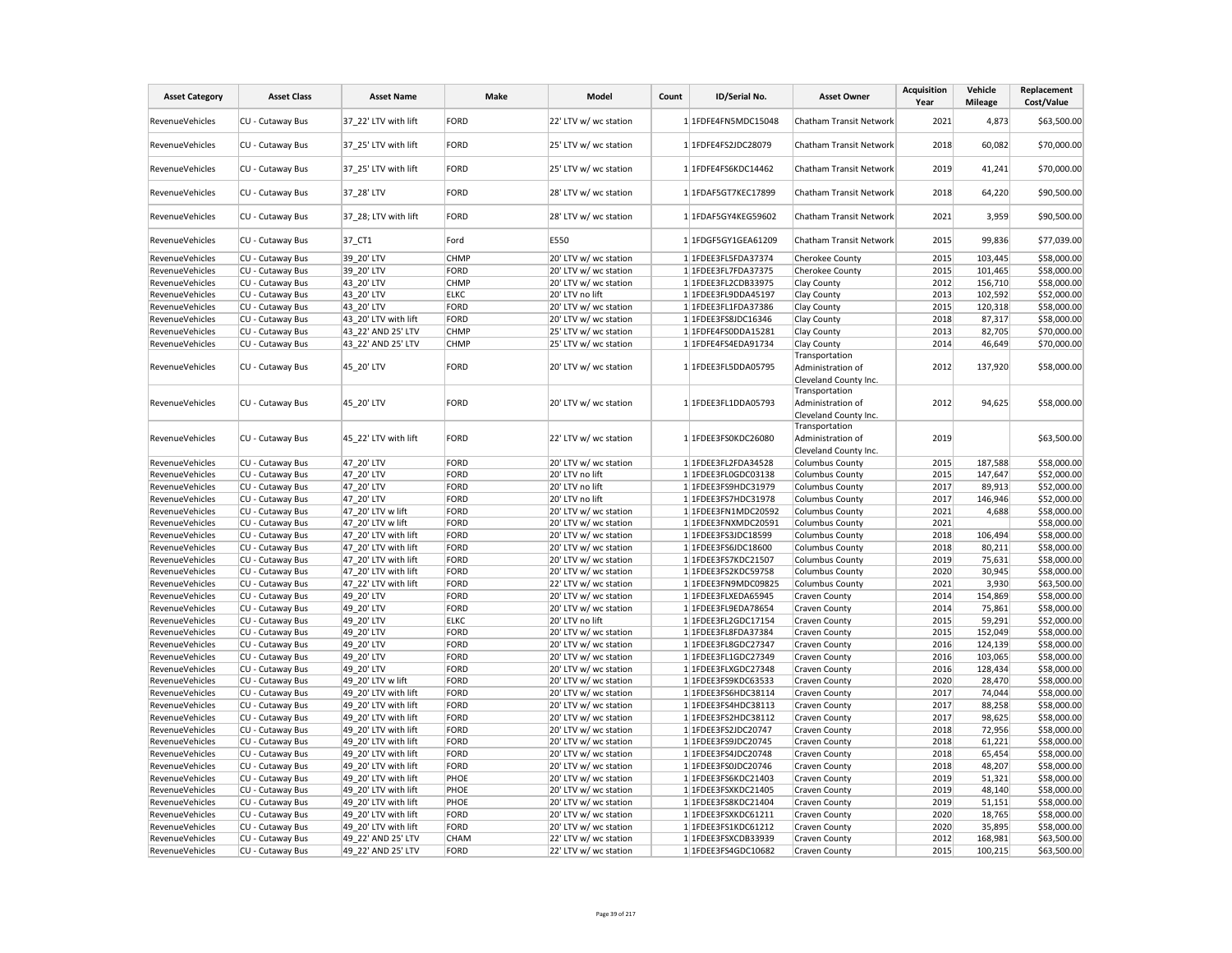| <b>Asset Category</b>  | <b>Asset Class</b> | <b>Asset Name</b>    | Make | Model                 | Count | ID/Serial No.       | <b>Asset Owner</b>                           | Acquisition<br>Year | Vehicle<br><b>Mileage</b> | Replacement<br>Cost/Value |
|------------------------|--------------------|----------------------|------|-----------------------|-------|---------------------|----------------------------------------------|---------------------|---------------------------|---------------------------|
| RevenueVehicles        | CU - Cutaway Bus   | 5 20' LTV with lift  | FORD | 20' LTV w/ wc station |       | 1 1FDEE3FS3HDC46073 | Alleghany County                             | 2017                | 105,031                   | \$58,000.00               |
| RevenueVehicles        | CU - Cutaway Bus   | 53 20' LTV           | FORD | 20' LTV w/ wc station |       | 1 1FDEE3FS9HDC37829 | Albemarle Regional<br><b>Health Services</b> | 2017                | 127,468                   | \$58,000.00               |
| RevenueVehicles        | CU - Cutaway Bus   | 53_20' LTV w lift    | FORD | 20' LTV w/ wc station |       | 1 1FDEE3FK9MDC32396 | Albemarle Regional<br><b>Health Services</b> | 2021                | 4,779                     | \$58,000.00               |
| RevenueVehicles        | CU - Cutaway Bus   | 53 20' LTV with lift | FORD | 20' LTV w/ wc station |       | 1 1FDEE3FS0JDC24098 | Albemarle Regional<br><b>Health Services</b> | 2018                | 67,701                    | \$58,000.00               |
| RevenueVehicles        | CU - Cutaway Bus   | 53 20' LTV with lift | FORD | 20' LTV w/ wc station |       | 1 1FDEE3FS2JDC24099 | Albemarle Regional<br><b>Health Services</b> | 2018                | 62,913                    | \$58,000.00               |
| RevenueVehicles        | CU - Cutaway Bus   | 53 20' LTV with lift | FORD | 20' LTV w/ wc station |       | 1 1FDEE3FS9JDC24097 | Albemarle Regional<br><b>Health Services</b> | 2018                | 80,146                    | \$58,000.00               |
| RevenueVehicles        | CU - Cutaway Bus   | 53 20' LTV with lift | FORD | 20' LTV w/ wc station |       | 1 1FDEE3FS1KDC13192 | Albemarle Regional<br><b>Health Services</b> | 2019                | 44,541                    | \$58,000.00               |
| RevenueVehicles        | CU - Cutaway Bus   | 53 20' LTV with lift | FORD | 20' LTV w/ wc station |       | 1 1FDEE3FS1KDC13189 | Albemarle Regional<br><b>Health Services</b> | 2019                | 61,546                    | \$58,000.00               |
| RevenueVehicles        | CU - Cutaway Bus   | 53 20' LTV with lift | FORD | 20' LTV w/ wc station |       | 1 1FDEE3FSXKDC13188 | Albemarle Regional<br><b>Health Services</b> | 2019                | 54,364                    | \$58,000.00               |
| RevenueVehicles        | CU - Cutaway Bus   | 53 20' LTV with lift | FORD | 20' LTV w/ wc station |       | 1 1FDEE3FSXKDC13191 | Albemarle Regional<br><b>Health Services</b> | 2019                | 51,510                    | \$58,000.00               |
| RevenueVehicles        | CU - Cutaway Bus   | 53 20' LTV with lift | FORD | 20' LTV w/ wc station |       | 1 1FDEE3FS8KDC13190 | Albemarle Regional<br><b>Health Services</b> | 2019                | 42,280                    | \$58,000.00               |
| RevenueVehicles        | CU - Cutaway Bus   | 53 22' LTV with lift | FORD | 22' LTV w/ wc station |       | 1 1FDEE3FS3HDC32769 | Albemarle Regional<br><b>Health Services</b> | 2017                | 134,038                   | \$63,500.00               |
| RevenueVehicles        | CU - Cutaway Bus   | 53 22' LTV with lift | FORD | 22' LTV w/ wc station |       | 1 1FDEE3FS8KDC13187 | Albemarle Regional<br><b>Health Services</b> | 2019                | 59,323                    | \$63,500.00               |
| RevenueVehicles        | CU - Cutaway Bus   | 53_22' LTV with lift | FORD | 22' LTV w/ wc station |       | 1 1FDEE3FK5MDC32394 | Albemarle Regional<br><b>Health Services</b> | 2021                | 3,121                     | \$63,500.00               |
| <b>RevenueVehicles</b> | CU - Cutaway Bus   | 53 22' LTV with lift | FORD | 22' LTV w/ wc station |       | 1 1FDEE3FK3MDC32393 | Albemarle Regional<br><b>Health Services</b> | 2021                | 2,579                     | \$63,500.00               |
| RevenueVehicles        | CU - Cutaway Bus   | 53 22' LTV with lift | FORD | 22' LTV w/ wc station |       | 1 1FDEE3FK7MDC32395 | Albemarle Regional<br><b>Health Services</b> | 2021                | 5,176                     | \$63,500.00               |
| RevenueVehicles        | CU - Cutaway Bus   | 53 25' LTV           | FORD | 25' LTV w/ wc station |       | 1 1FDFE4FS4HDC36498 | Albemarle Regional<br><b>Health Services</b> | 2017                | 103,545                   | \$70,000.00               |
| RevenueVehicles        | CU - Cutaway Bus   | 53_25' LTV           | FORD | 22' LTV w/ wc station |       | 1 1FDFE4FS6HDC36499 | Albemarle Regional<br><b>Health Services</b> | 2017                | 114,556                   | \$63,500.00               |
| RevenueVehicles        | CU - Cutaway Bus   | 53 25' LTV           | FORD | 25' LTV w/ wc station |       | 1 1FDFE4FS1HDC68499 | Albemarle Regional<br><b>Health Services</b> | 2018                | 128,509                   | \$70,000.00               |
| RevenueVehicles        | CU - Cutaway Bus   | 53 25' LTV           | FORD | 25' LTV w/ wc station |       | 1 1FDFE4FS4HDC68500 | Albemarle Regional<br><b>Health Services</b> | 2018                | 105,856                   | \$70,000.00               |
| RevenueVehicles        | CU - Cutaway Bus   | 53_25' LTV with lift | FORD | 25' LTV w/ wc station |       | 1 1FDFE4FS0HDC68509 | Albemarle Regional<br><b>Health Services</b> | 2018                | 97,361                    | \$70,000.00               |
| RevenueVehicles        | CU - Cutaway Bus   | 53 25' LTV with lift | FORD | 25' LTV w/ wc station |       | 1 1FDFE4FS9KDC14133 | Albemarle Regional<br><b>Health Services</b> | 2019                | 60,057                    | \$70,000.00               |
| RevenueVehicles        | CU - Cutaway Bus   | 53 25' LTV with lift | FORD | 25' LTV w/ wc station |       | 1 1FDFE4FS0KDC13193 | Albemarle Regional<br><b>Health Services</b> | 2019                | 58,271                    | \$70,000.00               |
| RevenueVehicles        | CU - Cutaway Bus   | 53 25' LTV with lift | FORD | 25' LTV w/ wc station |       | 1 1FDFE4FS2KDC13194 | Albemarle Regional<br><b>Health Services</b> | 2019                | 61,451                    | \$70,000.00               |
| RevenueVehicles        | CU - Cutaway Bus   | 53 25' LTV with lift | FORD | 25' LTV w/ wc station |       | 1 1FDFE4FS7KDC14132 | Albemarle Regional<br><b>Health Services</b> | 2019                | 52,275                    | \$70,000.00               |
| RevenueVehicles        | CU - Cutaway Bus   | 53 25' LTV with lift | FORD | 25' LTV w/ wc station |       | 1 1FDFE4FS4KDC13195 | Albemarle Regional<br><b>Health Services</b> | 2019                | 54,120                    | \$70,000.00               |
| RevenueVehicles        | CU - Cutaway Bus   | 53 25' LTV with lift | FORD | 25' LTV w/ wc station |       | 1 1FDFE4FS0KDC59574 | Albemarle Regional<br><b>Health Services</b> | 2020                | 41,279                    | \$70,000.00               |
| RevenueVehicles        | CU - Cutaway Bus   | 53_25' LTV with lift | FORD | 25' LTV w/ wc station |       | 1 1FDFE4FS9KDC59573 | Albemarle Regional<br><b>Health Services</b> | 2020                | 36,760                    | \$70,000.00               |
| RevenueVehicles        | CU - Cutaway Bus   | 53 25' LTV with lift | FORD | 25' LTV w/ wc station |       | 1 1FDFE4FS2KDC59575 | Albemarle Regional<br><b>Health Services</b> | 2020                | 32,619                    | \$70,000.00               |
| RevenueVehicles        | CU - Cutaway Bus   | 53 25' LTV with lift | FORD | 25' LTV w/ wc station |       | 1 1FDFE4FS7KDC59572 | Albemarle Regional<br><b>Health Services</b> | 2020                | 23,936                    | \$70,000.00               |
| RevenueVehicles        | CU - Cutaway Bus   | 57 25' LTV with lift | FORD | 25' LTV w/ wc station |       | 1 1FDFE4FS1JDC07532 | Davidson County                              | 2018                | 151,214                   | \$70,000.00               |
| RevenueVehicles        | CU - Cutaway Bus   | 57 25' LTV with lift | FORD | 25' LTV w/ wc station |       | 1 1FDFE4FSXJDC07531 | Davidson County                              | 2018                | 111,210                   | \$70,000.00               |
| RevenueVehicles        | CU - Cutaway Bus   | 57 25' LTV with lift | FORD | 25' LTV w/ wc station |       | 1 1FDFE4FS6KDC17636 | Davidson County                              | 2019                | 57,310                    | \$70,000.00               |
| RevenueVehicles        | CU - Cutaway Bus   | 57 25' LTV with lift | FORD | 25' LTV w/ wc station |       | 1 1FDFE4FS8KDC17637 | Davidson County                              | 2019                | 89,152                    | \$70,000.00               |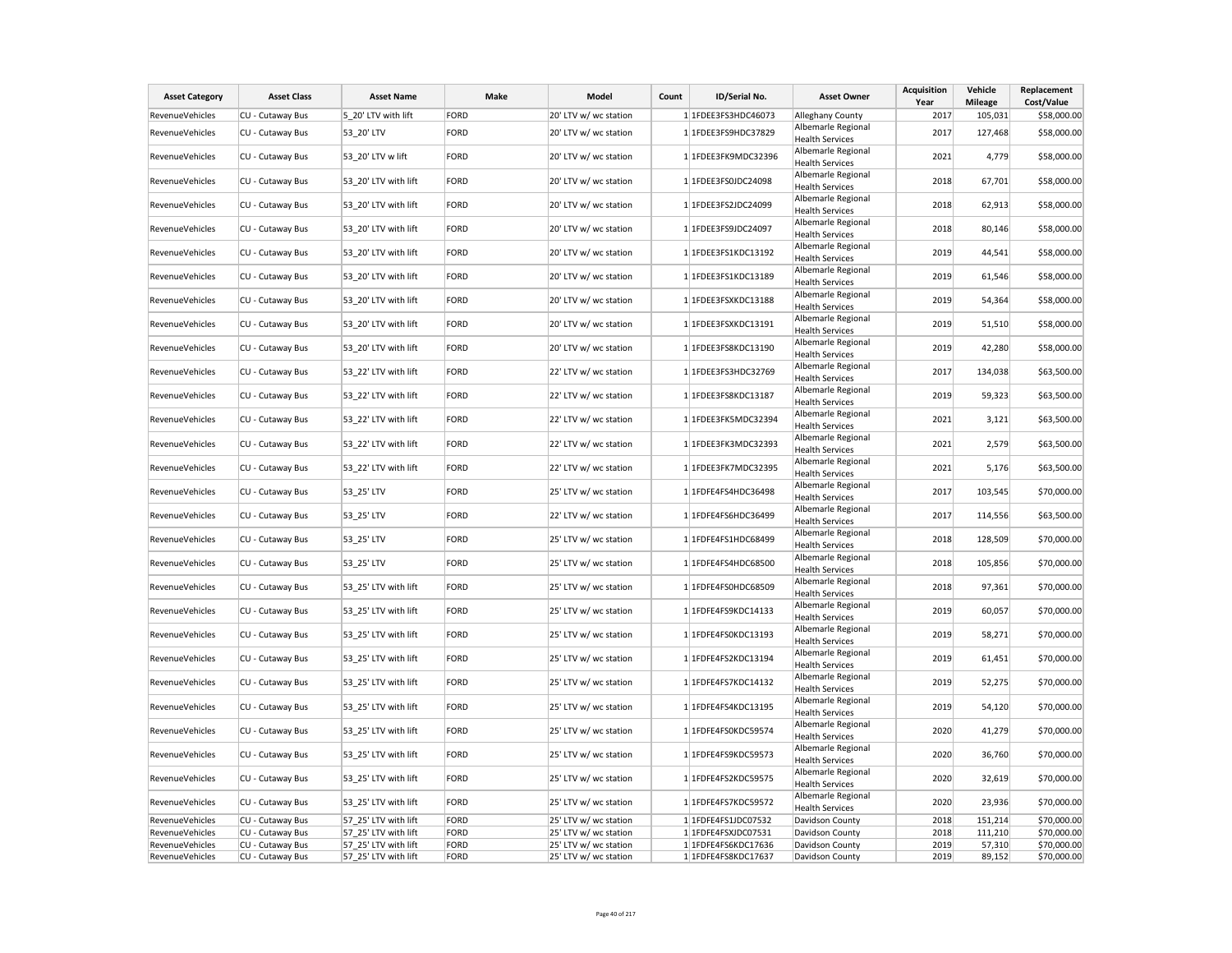| <b>Asset Category</b>  | <b>Asset Class</b> | <b>Asset Name</b>      | Make        | Model                 | Count | ID/Serial No.       | <b>Asset Owner</b>     | <b>Acquisition</b><br>Year | Vehicle<br><b>Mileage</b> | Replacement<br>Cost/Value |
|------------------------|--------------------|------------------------|-------------|-----------------------|-------|---------------------|------------------------|----------------------------|---------------------------|---------------------------|
| RevenueVehicles        | CU - Cutaway Bus   | 57 25' LTV with lift   | <b>FORD</b> | 25' LTV w/ wc station |       | 1 1FDFE4FS4KDC59576 | Davidson County        | 2020                       | 28,928                    | \$70,000.00               |
| RevenueVehicles        | CU - Cutaway Bus   | 57 25' LTV with lift   | FORD        | 25' LTV w/ wc station |       | 1 1FDFE4FN4MDC22704 | Davidson County        | 2020                       | 9,733                     | \$70,000.00               |
| RevenueVehicles        | CU - Cutaway Bus   | 57_25' LTV with lift   | FORD        | 25' LTV w/ wc station |       | 1 1FDFE4FN6MDC22705 | Davidson County        | 2020                       | 7,694                     | \$70,000.00               |
| RevenueVehicles        | CU - Cutaway Bus   | 61 20' LTV w lift      | FORD        | 20' LTV w/ wc station |       | 1 1FDEE3FS8KDC59697 | <b>Duplin County</b>   | 2019                       | 52,954                    | \$58,000.00               |
| RevenueVehicles        | CU - Cutaway Bus   | 61 20' LTV w lift      | FORD        | 20' LTV w/ wc station |       | 1 1FDEE3FS9KDC59689 | <b>Duplin County</b>   | 2019                       | 53,248                    | \$58,000.00               |
| RevenueVehicles        | CU - Cutaway Bus   | 61 20' LTV w lift      | <b>CHEV</b> | 20' LTV w/ wc station |       | 1 1HA3GRBG2KN011185 | <b>Duplin County</b>   | 2019                       | 78,584                    | \$58,000.00               |
| <b>RevenueVehicles</b> | CU - Cutaway Bus   | 61 20' LTV w lift      | <b>CHEV</b> | 20' LTV w/ wc station |       | 1 1HA3GRBG8KN010946 | Duplin County          | 2019                       | 63,644                    | \$58,000.00               |
| RevenueVehicles        | CU - Cutaway Bus   | 61 20' LTV w lift      | <b>CHEV</b> | 20' LTV w/ wc station |       | 1 1HA3GRBG5KN011066 | <b>Duplin County</b>   | 2019                       | 56,734                    | \$58,000.00               |
| RevenueVehicles        | CU - Cutaway Bus   | 61_20' LTV with lift   | FORD        | 20' LTV w/ wc station |       | 1 1FDEE3FS5JDC21004 | Duplin County          | 2018                       | 142,984                   | \$58,000.00               |
| RevenueVehicles        | CU - Cutaway Bus   | 61 20' LTV with lift   | FORD        | 20' LTV w/ wc station |       | 1 1FDEE3FS3KDC60661 | <b>Duplin County</b>   | 2019                       | 55,723                    | \$58,000.00               |
| RevenueVehicles        | CU - Cutaway Bus   | 61 22' LTV with lift   | FORD        | 22' LTV w/ wc station |       | 1 1FDEE3FK6NDC08204 | <b>Duplin County</b>   | 2021                       | 1,329                     | \$63,500.00               |
| RevenueVehicles        | CU - Cutaway Bus   | 7 20' LTV              | FORD        | 20' LTV no lift       |       | 1 1FDEE3FL7GDC12399 | <b>Anson County</b>    | 2015                       | 101,585                   | \$52,000.00               |
| RevenueVehicles        | CU - Cutaway Bus   | 7 20' LTV              | FORD        | 20' LTV w/ wc station |       | 1 1FDEE3FL8GDC27350 | Anson County           | 2016                       | 155,344                   | \$58,000.00               |
| RevenueVehicles        | CU - Cutaway Bus   | 7 20' LTV with lift    | FORD        | 20' LTV w/ wc station |       | 1 1FDEE3FS1JDC21002 | <b>Anson County</b>    | 2018                       | 86,898                    | \$58,000.00               |
| RevenueVehicles        | CU - Cutaway Bus   | 7 20' LTV without lift | FORD        | 20' LTV no lift       |       | 1 1FDEE3FS4HDC37706 | Anson County           | 2017                       | 96,764                    | \$52,000.00               |
| RevenueVehicles        | CU - Cutaway Bus   | 7 20' LTV without lift | FORD        | 20' LTV no lift       |       | 1 1FDEE3FS2HDC37705 | Anson County           | 2017                       | 74,439                    | \$52,000.00               |
| RevenueVehicles        | CU - Cutaway Bus   | 7 20' LTV without lift | FORD        | 20' LTV no lift       |       | 1 1FDEE3FS6HDC37707 | <b>Anson County</b>    | 2017                       | 56,379                    | \$52,000.00               |
| RevenueVehicles        | CU - Cutaway Bus   | 7_20' LTV without lift | FORD        | 20' LTV no lift       |       | 1 1FDEE3FSXJDC06594 | Anson County           | 2018                       | 65,771                    | \$52,000.00               |
| RevenueVehicles        | CU - Cutaway Bus   | 7 25' LTV with lift    | FORD        | 25' LTV w/ wc station |       | 1 1FDFE4FS2KDC21411 | Anson County           | 2019                       | 42,244                    | \$70,000.00               |
| RevenueVehicles        | CU - Cutaway Bus   | 7 25' LTV with lift    | FORD        | 25' LTV w/ wc station |       | 1 1FDFE4FS4KDC21412 | <b>Anson County</b>    | 2019                       | 46,418                    | \$70,000.00               |
| RevenueVehicles        | CU - Cutaway Bus   | 71 20' LTV             | FORD        | 20' LTV w/ wc station |       | 1 1FDEE3FL2GDC31961 | <b>Gaston County</b>   | 2016                       | 129,172                   | \$58,000.00               |
| RevenueVehicles        | CU - Cutaway Bus   | 71 20' LTV with lift   | FORD        | 20' LTV w/ wc station |       | 1 1FDEE3FS5HDC78779 | <b>Gaston County</b>   | 2018                       | 60,474                    | \$58,000.00               |
| RevenueVehicles        | CU - Cutaway Bus   | 71 20' LTV with lift   | FORD        | 20' LTV w/ wc station |       | 1 1FDEE3FS3HDC78778 | <b>Gaston County</b>   | 2018                       | 42,102                    | \$58,000.00               |
| RevenueVehicles        | CU - Cutaway Bus   | 71 20' LTV with lift   | FORD        | 20' LTV w/ wc station |       | 1 1FDEE3FS0KDC35796 | <b>Gaston County</b>   | 2019                       | 14,071                    | \$58,000.00               |
| RevenueVehicles        | CU - Cutaway Bus   | 71 20' LTV with lift   | FORD        | 20' LTV w/ wc station |       | 1 1FDEE3FS3KDC27806 | <b>Gaston County</b>   | 2019                       | 42,398                    | \$58,000.00               |
| RevenueVehicles        | CU - Cutaway Bus   | 71 22' AND 25' LTV     | <b>CHMP</b> | 25' LTV w/ wc station |       | 1 1FDFE4FS4ADA62499 | <b>Gaston County</b>   | 2010                       | 182,019                   | \$70,000.00               |
| RevenueVehicles        | CU - Cutaway Bus   | 71 22' AND 25' LTV     | <b>CHMP</b> | 25' LTV w/ wc station |       | 1 1FDFE4FS8DDA02794 | <b>Gaston County</b>   | 2012                       | 222,579                   | \$70,000.00               |
| RevenueVehicles        | CU - Cutaway Bus   | 71 22' AND 25' LTV     | CHMP        | 25' LTV w/ wc station |       | 1 1FDFE4FS6DDA02793 | <b>Gaston County</b>   | 2012                       | 208,394                   | \$70,000.00               |
| RevenueVehicles        | CU - Cutaway Bus   | 71 22' AND 25' LTV     | <b>CHMP</b> | 25' LTV w/ wc station |       | 1 1FDFE4FS6EDA09003 | <b>Gaston County</b>   | 2013                       | 182,210                   | \$70,000.00               |
| RevenueVehicles        | CU - Cutaway Bus   | 71 22' AND 25' LTV     | <b>CHAM</b> | 25' LTV w/ wc station |       | 1 1FDFE4FS2EDA94566 | <b>Gaston County</b>   | 2014                       | 144,065                   | \$70,000.00               |
| RevenueVehicles        | CU - Cutaway Bus   | 71 22' AND 25' LTV     | <b>CHMP</b> | 22' LTV w/ wc station |       | 1 1FDEE3FS1EDA88196 | <b>Gaston County</b>   | 2014                       | 150,587                   | \$63,500.00               |
| RevenueVehicles        | CU - Cutaway Bus   | 71 25' LTV             | FORD        | 25' LTV w/ wc station |       | 1 1FDFE4FS5GDC02696 | <b>Gaston County</b>   | 2015                       | 122,749                   | \$70,000.00               |
| RevenueVehicles        | CU - Cutaway Bus   | 71_25' LTV             | FORD        | 25' LTV w/ wc station |       | 1 1FDFE4FSXGDC25861 | <b>Gaston County</b>   | 2016                       | 107,874                   | \$70,000.00               |
| RevenueVehicles        | CU - Cutaway Bus   | 71 25' LTV             | FORD        | 25' LTV w/ wc station |       | 1 1FDFE4FS4GDC25869 | <b>Gaston County</b>   | 2016                       | 136,250                   | \$70,000.00               |
| RevenueVehicles        | CU - Cutaway Bus   | 71 25' LTV             | FORD        | 25' LTV w/ wc station |       | 1 1FDFE4FS4HDC64415 | <b>Gaston County</b>   | 2017                       | 67,388                    | \$70,000.00               |
| RevenueVehicles        | CU - Cutaway Bus   | 71 25' LTV with lift   | FORD        | 25' LTV w/ wc station |       | 1 1FDFE4FS3HDC64437 | <b>Gaston County</b>   | 2017                       | 88,576                    | \$70,000.00               |
| RevenueVehicles        | CU - Cutaway Bus   | 71 25' LTV with lift   | FORD        | 25' LTV w/ wc station |       | 1 1FDFE4FS0KDC56240 | <b>Gaston County</b>   | 2019                       | 23,260                    | \$70,000.00               |
| RevenueVehicles        | CU - Cutaway Bus   | 71 25' LTV with lift   | FORD        | 25' LTV w/ wc station |       | 1 1FDFE4FS5KDC55567 | <b>Gaston County</b>   | 2019                       | 6,859                     | \$70,000.00               |
| RevenueVehicles        | CU - Cutaway Bus   | 71 25' LTV with lift   | FORD        | 25' LTV w/ wc station |       | 1 1FDFE4FS0KDC56237 | <b>Gaston County</b>   | 2019                       | 19,007                    | \$70,000.00               |
| RevenueVehicles        | CU - Cutaway Bus   | 71 28' LTV             | <b>CHMP</b> | 28' LTV w/ wc station |       | 1 1FDGF5GY9EEA69149 | <b>Gaston County</b>   | 2013                       | 123,522                   | \$90,500.00               |
| RevenueVehicles        | CU - Cutaway Bus   | 73_22' LTV with lift   | FORD        | 22' LTV w/ wc station |       | 1 1FDEE3FS8KDC75480 | <b>Gates County</b>    | 2020                       | 46,967                    | \$63,500.00               |
| RevenueVehicles        | CU - Cutaway Bus   | 73 22' with lift       | FORD        | 22' LTV w/ wc station |       | 1 1FDEE3FN0MDC10717 | <b>Gates County</b>    | 2021                       | 5,926                     | \$63,500.00               |
| RevenueVehicles        | CU - Cutaway Bus   | 73_25' LTV with lift   | FORD        | 25' LTV w/ wc station |       | 1 1FDFE4FS8KDC56793 | <b>Gates County</b>    | 2020                       | 32,664                    | \$70,000.00               |
| RevenueVehicles        | CU - Cutaway Bus   | 75 20' LTV             | FORD        | 20' LTV w/ wc station |       | 1 1FDEE3FS5HDC37858 | <b>Graham County</b>   | 2017                       | 115,011                   | \$58,000.00               |
| RevenueVehicles        | CU - Cutaway Bus   | 81_20' LTV             | FORD        | 20' LTV w/ wc station |       | 1 1FDEE3FS8HDC38129 | <b>Guilford County</b> | 2017                       | 108,256                   | \$58,000.00               |
| RevenueVehicles        | CU - Cutaway Bus   | 81 20' LTV             | FORD        | 20' LTV w/ wc station |       | 1 1FDEE3FS4HDC38127 | <b>Guilford County</b> | 2017                       | 100,696                   | \$58,000.00               |
| RevenueVehicles        | CU - Cutaway Bus   | 81 20' LTV             | FORD        | 20' LTV w/ wc station |       | 1 1FDEE3FS6HDC38128 | <b>Guilford County</b> | 2017                       | 95,748                    | \$58,000.00               |
| RevenueVehicles        | CU - Cutaway Bus   | 81 20' LTV             | FORD        | 20' LTV w/ wc station |       | 1 1FDEE3FS4HDC38130 | <b>Guilford County</b> | 2017                       | 99,553                    | \$58,000.00               |
| RevenueVehicles        | CU - Cutaway Bus   | 81 20' LTV             | FORD        | 20' LTV w/ wc station |       | 1 1FDEE3FS6HDC38131 | <b>Guilford County</b> | 2017                       | 92,085                    | \$58,000.00               |
| RevenueVehicles        | CU - Cutaway Bus   | 81 20' LTV with lift   | FORD        | 20' LTV w/ wc station |       | 1 1FDEE3FS0JDC24103 | <b>Guilford County</b> | 2018                       | 73,925                    | \$58,000.00               |
| RevenueVehicles        | CU - Cutaway Bus   | 81 20' LTV with lift   | FORD        | 20' LTV w/ wc station |       | 1 1FDEE3FS5JDC24100 | <b>Guilford County</b> | 2018                       | 47,805                    | \$58,000.00               |
| RevenueVehicles        | CU - Cutaway Bus   | 81 20' LTV with lift   | FORD        | 20' LTV w/ wc station |       | 1 1FDEE3FS2JDC22708 | <b>Guilford County</b> | 2018                       | 67,755                    | \$58,000.00               |
| RevenueVehicles        | CU - Cutaway Bus   | 81 20' LTV with lift   | FORD        | 20' LTV w/ wc station |       | 1 1FDEE3FS0JDC22710 | <b>Guilford County</b> | 2018                       | 72,501                    | \$58,000.00               |
| RevenueVehicles        | CU - Cutaway Bus   | 81 20' LTV with lift   | FORD        | 20' LTV w/ wc station |       | 1 1FDEE3FS6JDC22713 | <b>Guilford County</b> | 2018                       | 86,274                    | \$58,000.00               |
| RevenueVehicles        | CU - Cutaway Bus   | 81 20' LTV with lift   | FORD        | 20' LTV w/ wc station |       | 1 1FDEE3FS2JDC24104 | <b>Guilford County</b> | 2018                       | 63,389                    | \$58,000.00               |
| RevenueVehicles        | CU - Cutaway Bus   | 81 20' LTV with lift   | FORD        | 20' LTV w/ wc station |       | 1 1FDEE3FS4JDC22712 | <b>Guilford County</b> | 2018                       | 62,764                    | \$58,000.00               |
| RevenueVehicles        | CU - Cutaway Bus   | 81 20' LTV with lift   | FORD        | 20' LTV w/ wc station |       | 1 1FDEE3FS2JDC22711 | <b>Guilford County</b> | 2018                       | 57,123                    | \$58,000.00               |
| RevenueVehicles        | CU - Cutaway Bus   | 81 20' LTV with lift   | FORD        | 20' LTV w/ wc station |       | 1 1FDEE3FS7JDC24101 | <b>Guilford County</b> | 2018                       | 65,973                    | \$58,000.00               |
| RevenueVehicles        | CU - Cutaway Bus   | 81 20' LTV with lift   | <b>ELKC</b> | 20' LTV w/ wc station |       | 1 1FDEE3FS1KDC18988 | <b>Guilford County</b> | 2019                       | 43,526                    | \$58,000.00               |
| RevenueVehicles        | CU - Cutaway Bus   | 81 20' LTV with lift   | <b>ELKB</b> | 20' LTV w/ wc station |       | 1 1FDEE3FS0KDC20702 | <b>Guilford County</b> | 2019                       | 34,670                    | \$58,000.00               |
| RevenueVehicles        | CU - Cutaway Bus   | 81 20' LTV with lift   | <b>ELKC</b> | 20' LTV w/ wc station |       | 1 1FDEE3FS3KDC18989 | <b>Guilford County</b> | 2019                       | 38,252                    | \$58,000.00               |
| RevenueVehicles        | CU - Cutaway Bus   | 81 20' LTV with lift   | <b>ELKB</b> | 20' LTV w/ wc station |       | 1 1FDEE3FS0KDC21400 | <b>Guilford County</b> | 2019                       | 48,450                    | \$58,000.00               |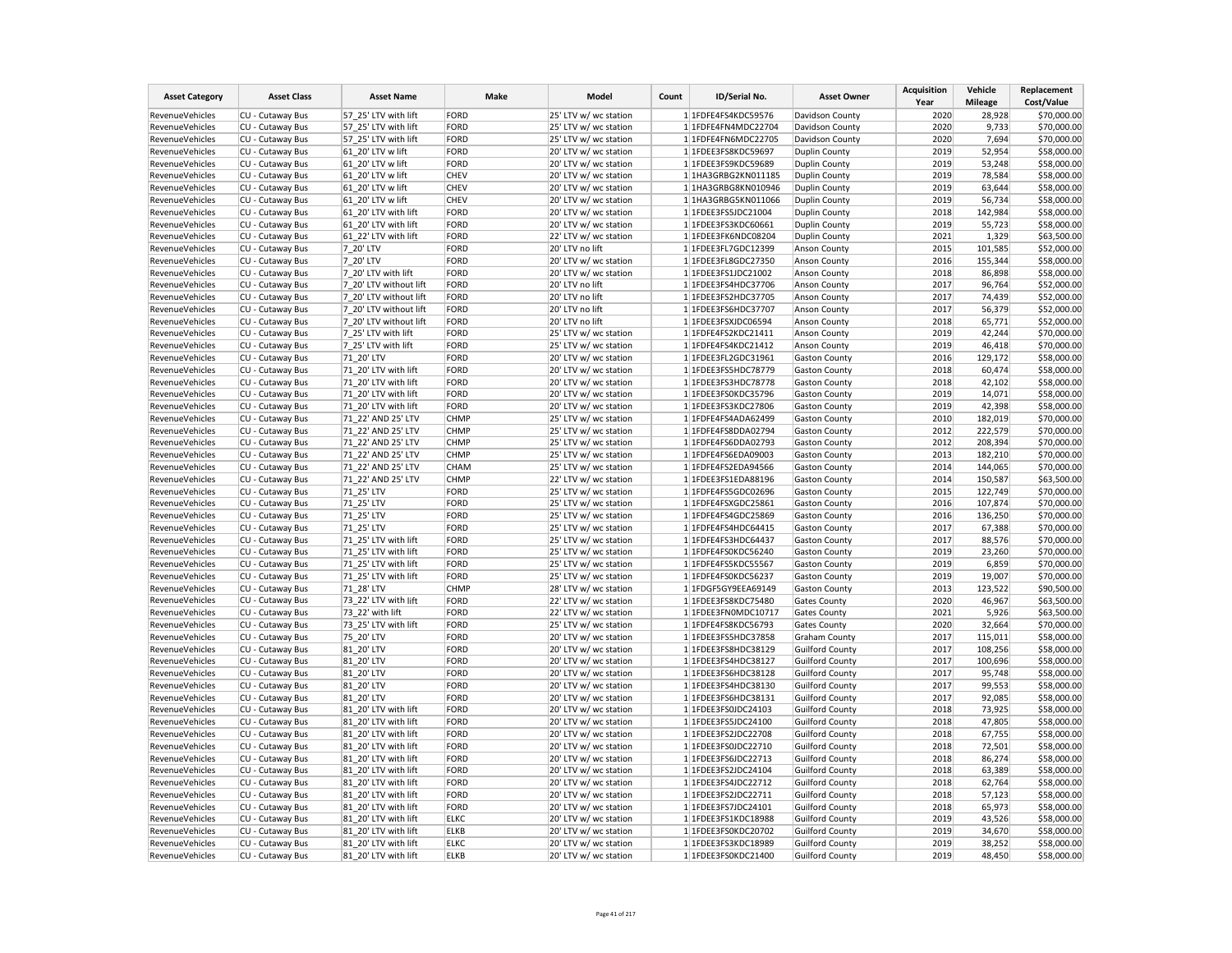| <b>Asset Category</b>  | <b>Asset Class</b> | <b>Asset Name</b>    | Make        | Model                 | Count | ID/Serial No.       | <b>Asset Owner</b>                        | <b>Acquisition</b><br>Year | Vehicle<br><b>Mileage</b> | Replacement<br>Cost/Value |
|------------------------|--------------------|----------------------|-------------|-----------------------|-------|---------------------|-------------------------------------------|----------------------------|---------------------------|---------------------------|
| RevenueVehicles        | CU - Cutaway Bus   | 81 20' LTV with lift | <b>ELKB</b> | 20' LTV w/ wc station |       | 1 1FDEE3FS2KDC21401 | <b>Guilford County</b>                    | 2019                       | 48,157                    | \$58,000.00               |
| <b>RevenueVehicles</b> | CU - Cutaway Bus   | 81 20' LTV with lift | <b>ELKC</b> | 20' LTV w/ wc station |       | 1 1FDEE3FSXKDC18987 | <b>Guilford County</b>                    | 2019                       | 63,317                    | \$58,000.00               |
| RevenueVehicles        | CU - Cutaway Bus   | 81_20' LTV with lift | <b>ELKB</b> | 20' LTV w/ wc station |       | 1 1FDEE3FS4KDC21402 | <b>Guilford County</b>                    | 2019                       | 36,786                    | \$58,000.00               |
| RevenueVehicles        | CU - Cutaway Bus   | 85 20' LTV           | <b>FORD</b> | 20' LTV w/ wc station |       | 1 1FDEE3FL5GDC30688 | <b>Harnett County</b>                     | 2016                       | 189,407                   | \$58,000.00               |
| <b>RevenueVehicles</b> | CU - Cutaway Bus   | 85 20' LTV           | <b>FORD</b> | 20' LTV no lift       |       | 1 1FBVU4XM8KKB12311 | <b>Harnett County</b>                     | 2019                       | 43,903                    | \$52,000.00               |
| RevenueVehicles        | CU - Cutaway Bus   | 85 20' LTV           | <b>FORD</b> | 20' LTV no lift       |       | 1 1FBVU4XM1KKB08505 | <b>Harnett County</b>                     | 2019                       | 38,185                    | \$52,000.00               |
| <b>RevenueVehicles</b> | CU - Cutaway Bus   | 85 20' LTV           | <b>FORD</b> | 20' LTV no lift       |       | 1 1FBVU4XM7KKB28614 | <b>Harnett County</b>                     | 2019                       | 48,500                    | \$52,000.00               |
| RevenueVehicles        | CU - Cutaway Bus   | 85 20' LTV w lift    | <b>FORD</b> | 20' LTV w/ wc station |       | 1 1FDEE3FN1MDC15022 | <b>Harnett County</b>                     | 2021                       |                           | \$58,000.00               |
| RevenueVehicles        | CU - Cutaway Bus   | 85 20' LTV w lift    | <b>FORD</b> | 20' LTV w/ wc station |       | 1 1FDEE3FN9MDC14989 | <b>Harnett County</b>                     | 2021                       |                           | \$58,000.00               |
| <b>RevenueVehicles</b> | CU - Cutaway Bus   | 85 20' LTV w lift    | <b>FORD</b> | 20' LTV w/ wc station |       | 1 1FDEE3FN2MDC14994 | <b>Harnett County</b>                     | 2021                       |                           | \$58,000.00               |
|                        |                    | 85 20' LTV w lift    | <b>FORD</b> |                       |       |                     |                                           | 2021                       |                           |                           |
| RevenueVehicles        | CU - Cutaway Bus   |                      |             | 20' LTV w/ wc station |       | 1 1FDEE3FN6MDC15002 | <b>Harnett County</b>                     | 2021                       |                           | \$58,000.00               |
| RevenueVehicles        | CU - Cutaway Bus   | 85_20' LTV w lift    | <b>FORD</b> | 20' LTV w/ wc station |       | 1 1FDEE3FNXMDC14404 | <b>Harnett County</b>                     |                            |                           | \$58,000.00               |
| RevenueVehicles        | CU - Cutaway Bus   | 85 HARTS 7961        | Ford        | Raised Roof Transit   |       | 1 1FTBW3XM1HKA37110 | <b>Harnett County</b>                     | 2017                       | 162,536                   | \$55,565.00               |
| <b>RevenueVehicles</b> | CU - Cutaway Bus   | 85 HARTS 7962        | Ford        | Raised Roof Transit   |       | 1 1FTBW3XM3HKA84655 | <b>Harnett County</b>                     | 2017                       | 157,577                   | \$55,565.00               |
| RevenueVehicles        | CU - Cutaway Bus   | 85_HARTS 7963        | Ford        | Raised Roof Transit   |       | 1 1FTBW3XM5HKA84656 | <b>Harnett County</b>                     | 2017                       | 202,475                   | \$55,565.00               |
| RevenueVehicles        | CU - Cutaway Bus   | 87 20' LTV w lift    | <b>FORD</b> | 20' LTV w/ wc station |       | 1 1FDEE3FK7NDC14092 | Mountain Projects Inc.                    | 2021                       |                           | \$58,000.00               |
| <b>RevenueVehicles</b> | CU - Cutaway Bus   | 87 20' LTV with lift | <b>FORD</b> | 20' LTV w/ wc station |       | 1 1FDEE3FS7KDC35794 | Mountain Projects Inc.                    | 2019                       | 29,740                    | \$58,000.00               |
| <b>RevenueVehicles</b> | CU - Cutaway Bus   | 87 20' LTV with lift | <b>FORD</b> | 20' LTV w/ wc station |       | 1 1FDEE3FS8KDC43645 | Mountain Projects Inc.                    | 2019                       | 32,505                    | \$58,000.00               |
| RevenueVehicles        | CU - Cutaway Bus   | 87 22' AND 25' LTV   | CHAM        | 25' LTV w/ wc station |       | 1 1FDFE4FS4DDA09340 | Mountain Projects Inc.                    | 2012                       | 102,723                   | \$70,000.00               |
| <b>RevenueVehicles</b> | CU - Cutaway Bus   | 87 22' LTV with lift | <b>FORD</b> | 22' LTV w/ wc station |       | 1 1FDFE4FS5HDC37725 | Mountain Projects Inc.                    | 2017                       | 85,699                    | \$63,500.00               |
| RevenueVehicles        | CU - Cutaway Bus   | 87 25' LTV with lift | <b>FORD</b> | 25' LTV w/ wc station |       | 1 1FDFE4FS2KDC43666 | Mountain Projects Inc.                    | 2019                       | 30,148                    | \$70,000.00               |
| <b>RevenueVehicles</b> | CU - Cutaway Bus   | 89 WCCA-700          | Ford        | E450                  |       | 1 1FDFE4FSOKDC72700 | Western Carolina<br>Community Action Inc. | 2021                       | 10,255                    | \$116,383.00              |
| RevenueVehicles        | CU - Cutaway Bus   | 89 WCCA-701          | Ford        | E450                  |       | 1 1FDFE4FS2KDC74397 | Western Carolina                          | 2021                       | 3,523                     | \$116,383.00              |
| RevenueVehicles        | CU - Cutaway Bus   | 89 WCCA-702          | Ford        | E450                  |       | 1 1FDFE4FS8KDC72637 | Community Action Inc.<br>Western Carolina | 2021                       | 13,776                    | \$116,383.00              |
|                        |                    |                      |             |                       |       |                     | Community Action Inc.                     |                            |                           |                           |
| RevenueVehicles        | CU - Cutaway Bus   | 89_WCCA-703          | Ford        | E450                  |       | 1 1FDFE4FSXKDC72719 | Western Carolina<br>Community Action Inc. | 2021                       | 14,414                    | \$116,383.00              |
| RevenueVehicles        | CU - Cutaway Bus   | 89 WCCA-704          | Ford        | E450                  |       | 1 1FDFE4FSXKDC72686 | Western Carolina<br>Community Action Inc. | 2021                       | 11,952                    | \$116,383.00              |
| RevenueVehicles        | CU - Cutaway Bus   | 89 WCCA-705          | Ford        | E450                  |       | 1 1FDFE4FS3KDC72707 | Western Carolina                          | 2021                       | 9,707                     | \$116,383.00              |
|                        |                    |                      |             |                       |       |                     | Community Action Inc.<br>Ashe County      |                            |                           |                           |
| RevenueVehicles        | CU - Cutaway Bus   | 9 20' LTV            | <b>FORD</b> | 20' LTV w/ wc station |       | 1 1FDEE3FS5HDC37861 | Transportation Authority,<br>Inc.         | 2017                       | 151,856                   | \$58,000.00               |
|                        |                    |                      |             |                       |       |                     | Ashe County                               |                            |                           |                           |
| <b>RevenueVehicles</b> | CU - Cutaway Bus   | 9 20' LTV            | <b>FORD</b> | 20' LTV w/ wc station |       | 1 1FDEE3FL3HDC39883 | Transportation Authority,<br>Inc.         | 2017                       | 167,000                   | \$58,000.00               |
|                        |                    |                      |             |                       |       |                     | Ashe County                               |                            |                           |                           |
| RevenueVehicles        | CU - Cutaway Bus   | 9 20' LTV            | <b>FORD</b> | 20' LTV w/ wc station |       | 1 1FDEE3FS5HDC39884 | Transportation Authority,<br>Inc.         | 2017                       | 173,369                   | \$58,000.00               |
|                        |                    |                      |             |                       |       |                     | Ashe County                               |                            |                           |                           |
| RevenueVehicles        | CU - Cutaway Bus   | 9 20' LTV            | <b>FORD</b> | 20' LTV no lift       |       | 1 1FDWE3FN3MDC14412 | Transportation Authority,<br>Inc.         | 2021                       | 7,678                     | \$52,000.00               |
|                        |                    |                      |             |                       |       |                     | Ashe County                               |                            |                           |                           |
| RevenueVehicles        | CU - Cutaway Bus   | 9 20' LTV w lift     | <b>FORD</b> | 20' LTV w/ wc station |       | 1 1FDEE3FS5KDC51265 | Transportation Authority,                 | 2020                       | 57,895                    | \$58,000.00               |
|                        |                    |                      |             |                       |       |                     | Inc.<br>Ashe County                       |                            |                           |                           |
| <b>RevenueVehicles</b> | CU - Cutaway Bus   | 9 20' LTV w lift     | <b>FORD</b> | 20' LTV w/ wc station |       | 1 1FDEE3FS3KDC55542 | Transportation Authority,<br>Inc.         | 2020                       | 56,100                    | \$58,000.00               |
| RevenueVehicles        | CU - Cutaway Bus   | 9 20' LTV w lift     | <b>FORD</b> | 20' LTV w/ wc station |       | 1 1FDWE3FN7MDC14414 | Ashe County<br>Transportation Authority,  | 2021                       | 10,559                    | \$58,000.00               |
|                        |                    |                      |             |                       |       |                     | Inc.                                      |                            |                           |                           |
| RevenueVehicles        | CU - Cutaway Bus   | 9 20' LTV w lift     | <b>FORD</b> | 20' LTV w/ wc station |       | 1 1FDWE3FN5MDC14413 | Ashe County<br>Transportation Authority,  | 2021                       | 8,818                     | \$58,000.00               |
|                        |                    |                      |             |                       |       |                     | Inc.                                      |                            |                           |                           |
|                        |                    |                      |             |                       |       |                     | Ashe County                               |                            |                           |                           |
| RevenueVehicles        | CU - Cutaway Bus   | 9 20' LTV with lift  | <b>FORD</b> | 20' LTV w/ wc station |       | 1 1FDEE3FSXJDC18602 | Transportation Authority,                 | 2018                       | 107,802                   | \$58,000.00               |
|                        |                    |                      |             |                       |       |                     | Inc.                                      |                            |                           |                           |
|                        |                    |                      |             |                       |       |                     |                                           |                            |                           |                           |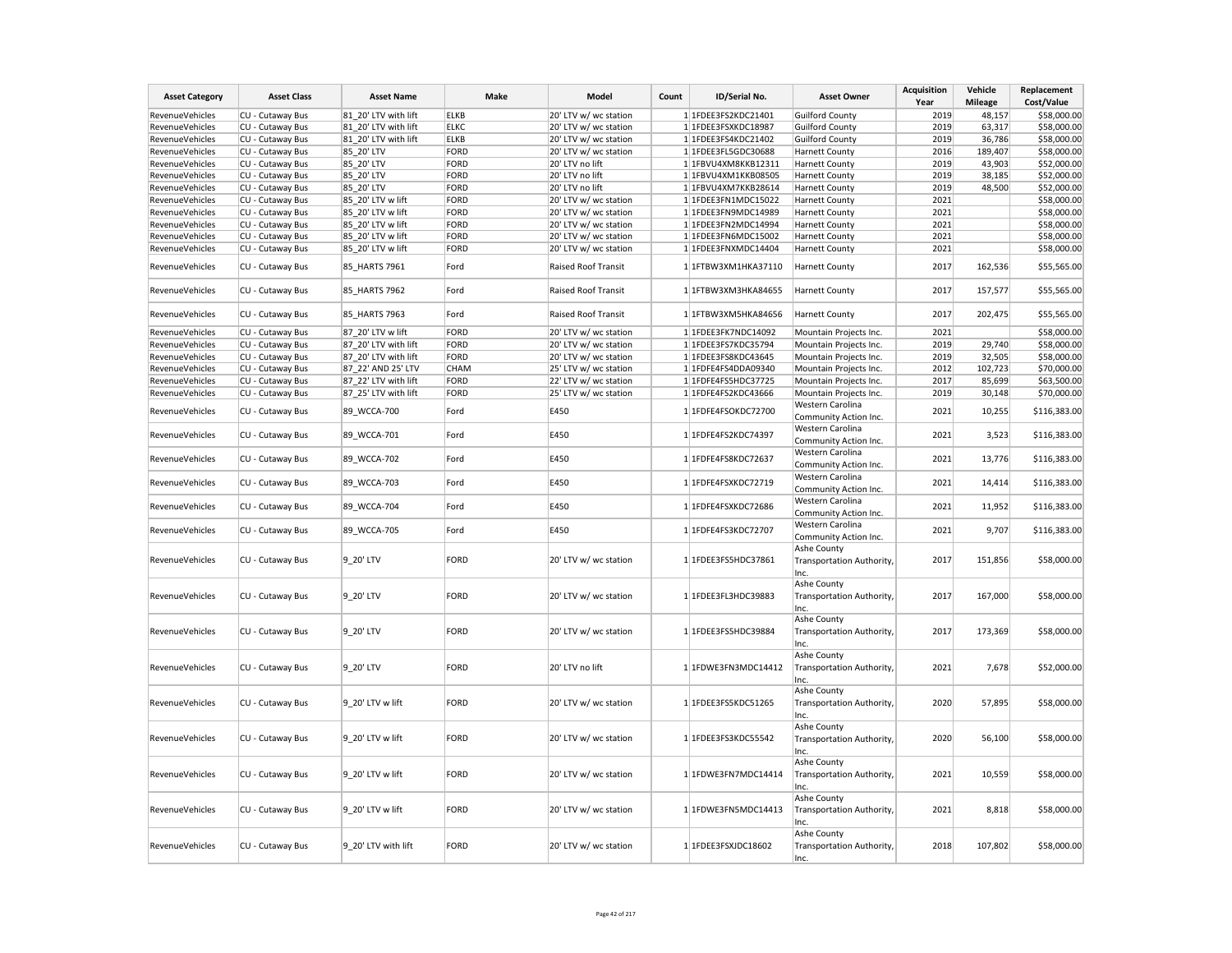| <b>Asset Category</b>  | <b>Asset Class</b> | <b>Asset Name</b>      | Make        | Model                 | Count | ID/Serial No.       | <b>Asset Owner</b>                                 | <b>Acquisition</b><br>Year | Vehicle<br><b>Mileage</b> | Replacement<br>Cost/Value |
|------------------------|--------------------|------------------------|-------------|-----------------------|-------|---------------------|----------------------------------------------------|----------------------------|---------------------------|---------------------------|
| <b>RevenueVehicles</b> | CU - Cutaway Bus   | 9 20' LTV with lift    | <b>FORD</b> | 20' LTV w/ wc station |       | 1 1FDEE3FS8JDC18601 | Ashe County<br>Transportation Authority,<br>Inc.   | 2018                       | 132,221                   | \$58,000.00               |
| RevenueVehicles        | CU - Cutaway Bus   | 9 20' LTV without lift | <b>FORD</b> | 20' LTV no lift       |       | 1 1FDEE3FS8KDC55519 | Ashe County<br>Transportation Authority,<br>Inc.   | 2020                       | 48,190                    | \$52,000.00               |
| RevenueVehicles        | CU - Cutaway Bus   | 9_22' AND 25' LTV      | <b>FORD</b> | 25' LTV w/ wc station |       | 1 1FDFE4FS6FDA27616 | Ashe County<br>Transportation Authority,<br>Inc.   | 2015                       | 113,302                   | \$70,000.00               |
| RevenueVehicles        | CU - Cutaway Bus   | 91 20' LTV             | <b>FORD</b> | 20' LTV no lift       |       | 1 1FDEE3FL5EDA72818 | Choanoke Public<br><b>Transportation Authority</b> | 2014                       | 41,101                    | \$52,000.00               |
| RevenueVehicles        | CU - Cutaway Bus   | 91 20' LTV             | <b>FORD</b> | 20' LTV w/ wc station |       | 1 1FDEE3FLXEDA52287 | Choanoke Public<br><b>Transportation Authority</b> | 2014                       | 126,433                   | \$58,000.00               |
| <b>RevenueVehicles</b> | CU - Cutaway Bus   | 91 20' LTV             | <b>FORD</b> | 20' LTV no lift       |       | 1 1FDEE3FL1FDA37453 | Choanoke Public<br><b>Transportation Authority</b> | 2015                       | 8,089                     | \$52,000.00               |
| RevenueVehicles        | CU - Cutaway Bus   | 91 20' LTV             | <b>FORD</b> | 20' LTV w/ wc station |       | 1 1FDEE3FL9FDA15667 | Choanoke Public<br><b>Transportation Authority</b> | 2015                       | 148,061                   | \$58,000.00               |
| RevenueVehicles        | CU - Cutaway Bus   | 91 20' LTV             | <b>FORD</b> | 20' LTV w/ wc station |       | 1 1FDEE3FL8GDC18969 | Choanoke Public<br><b>Transportation Authority</b> | 2015                       | 1,202                     | \$58,000.00               |
| RevenueVehicles        | CU - Cutaway Bus   | 91 20' LTV with lift   | <b>FORD</b> | 20' LTV w/ wc station |       | 1 1FDEE3FS3KDC17681 | Choanoke Public<br><b>Transportation Authority</b> | 2019                       | 49,576                    | \$58,000.00               |
| RevenueVehicles        | CU - Cutaway Bus   | 91 20' LTV with lift   | <b>FORD</b> | 20' LTV w/ wc station |       | 1 1FDEE3FS8KDC71414 | Choanoke Public<br><b>Transportation Authority</b> | 2020                       | 4,040                     | \$58,000.00               |
| <b>RevenueVehicles</b> | CU - Cutaway Bus   | 91 22' AND 25' LTV     | <b>FORD</b> | 25' LTV no lift       |       | 1 1FDXE45S16HA88497 | Choanoke Public<br><b>Transportation Authority</b> | 2006                       | 99,110                    | \$64,000.00               |
| RevenueVehicles        | CU - Cutaway Bus   | 91 22' AND 25' LTV     | <b>FORD</b> | 25' LTV w/ wc station |       | 1 1FDFE4FS3DDA89052 | Choanoke Public<br><b>Transportation Authority</b> | 2013                       | 156,803                   | \$70,000.00               |
| RevenueVehicles        | CU - Cutaway Bus   | 91 22' AND 25' LTV     | <b>FORD</b> | 22' LTV w/ wc station |       | 1 1FDEE3FSXEDA52281 | Choanoke Public<br><b>Transportation Authority</b> | 2014                       | 161,313                   | \$63,500.00               |
| RevenueVehicles        | CU - Cutaway Bus   | 91 22' AND 25' LTV     | <b>FORD</b> | 25' LTV w/ wc station |       | 1 1FDFE4FS4FDA30417 | Choanoke Public<br><b>Transportation Authority</b> | 2015                       | 196,133                   | \$70,000.00               |
| RevenueVehicles        | CU - Cutaway Bus   | 91 22' AND 25' LTV     | <b>FORD</b> | 25' LTV w/ wc station |       | 1 1FDFE4FS2FDA30416 | Choanoke Public<br><b>Transportation Authority</b> | 2015                       | 166,456                   | \$70,000.00               |
| <b>RevenueVehicles</b> | CU - Cutaway Bus   | 91 22' AND 25' LTV     | <b>FORD</b> | 22' LTV w/ wc station |       | 1 1FDEE3FS3FDA23741 | Choanoke Public<br><b>Transportation Authority</b> | 2015                       | 134,945                   | \$63,500.00               |
| RevenueVehicles        | CU - Cutaway Bus   | 91 25' LTV             | <b>FORD</b> | 25' LTV w/ wc station |       | 1 1FDFE4FS2GDC25854 | Choanoke Public<br><b>Transportation Authority</b> | 2015                       | 161,291                   | \$70,000.00               |
| RevenueVehicles        | CU - Cutaway Bus   | 91 25' LTV             | <b>FORD</b> | 25' LTV w/ wc station |       | 1 1FDFE4FS0GDC25853 | Choanoke Public<br><b>Transportation Authority</b> | 2015                       | 220,275                   | \$70,000.00               |
| RevenueVehicles        | CU - Cutaway Bus   | 91 25' LTV with lift   | <b>FORD</b> | 25' LTV w/ wc station |       | 1 1FDFE4FSXJDC06699 | Choanoke Public<br><b>Transportation Authority</b> | 2018                       | 155,238                   | \$70,000.00               |
| RevenueVehicles        | CU - Cutaway Bus   | 91 25' LTV with lift   | <b>FORD</b> | 25' LTV w/ wc station |       | 1 1FDFE4FS6JDC06697 | Choanoke Public<br><b>Transportation Authority</b> | 2018                       | 59,972                    | \$70,000.00               |
| <b>RevenueVehicles</b> | CU - Cutaway Bus   | 91 25' LTV with lift   | <b>FORD</b> | 25' LTV w/ wc station |       | 1 1FDFE4FS8JDC06698 | Choanoke Public<br><b>Transportation Authority</b> | 2018                       | 127,582                   | \$70,000.00               |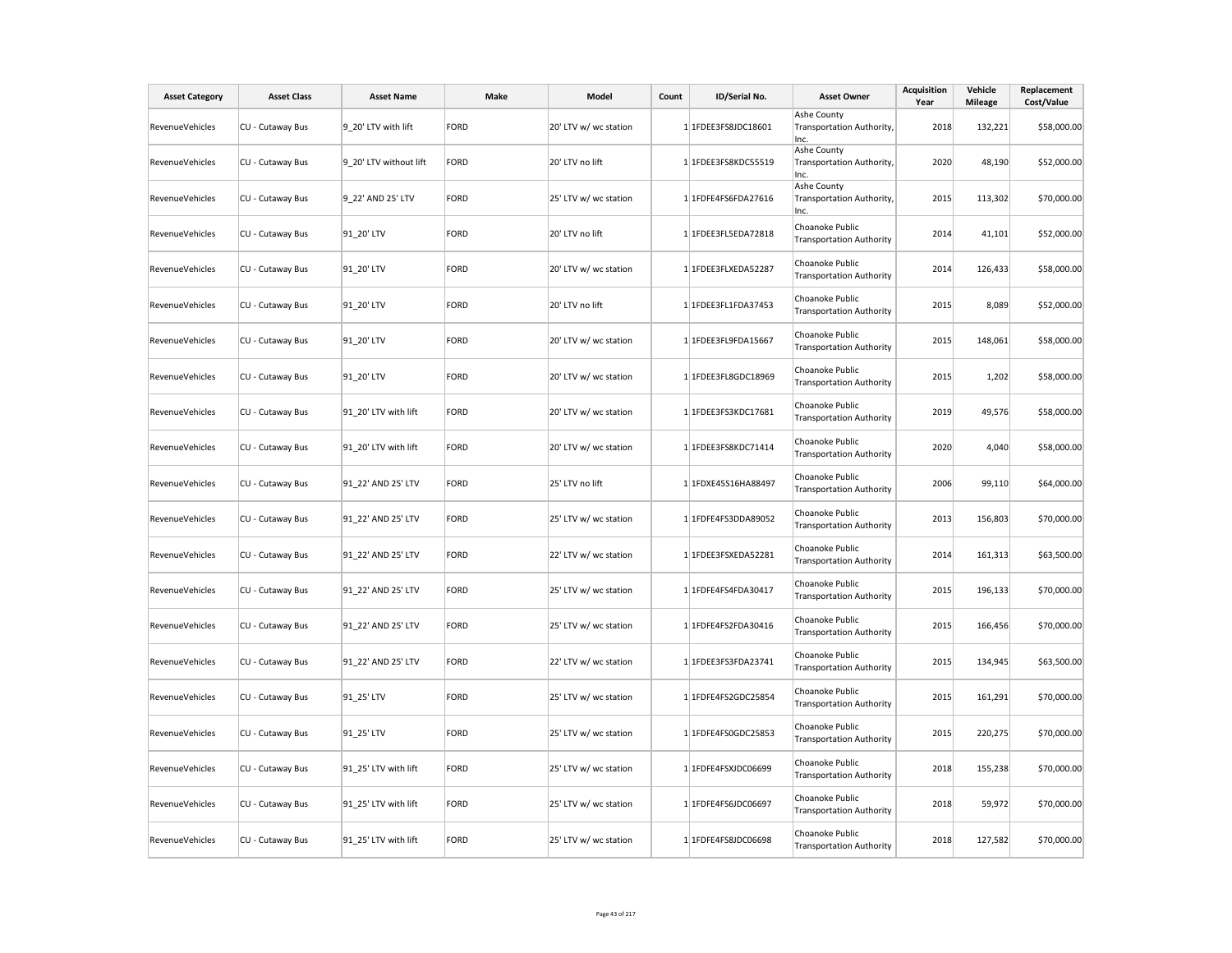| <b>Asset Category</b>  | <b>Asset Class</b> | <b>Asset Name</b>       | Make        | Model                 | Count | ID/Serial No.       | <b>Asset Owner</b>                                            | Acquisition<br>Year | Vehicle<br><b>Mileage</b> | Replacement<br>Cost/Value |
|------------------------|--------------------|-------------------------|-------------|-----------------------|-------|---------------------|---------------------------------------------------------------|---------------------|---------------------------|---------------------------|
| <b>RevenueVehicles</b> | CU - Cutaway Bus   | 91 25' LTV with lift    | FORD        | 25' LTV w/ wc station |       | 1 1FDFE4FS4KDC09356 | Choanoke Public<br><b>Transportation Authority</b>            | 2019                | 111,124                   | \$70,000.00               |
| RevenueVehicles        | CU - Cutaway Bus   | 91 25' LTV with lift    | FORD        | 25' LTV w/ wc station |       | 1 1FDFE4FS3KDC59570 | Choanoke Public<br><b>Transportation Authority</b>            | 2020                | 15,493                    | \$70,000.00               |
| RevenueVehicles        | CU - Cutaway Bus   | 91 25' LTV with lift    | FORD        | 25' LTV w/ wc station |       | 1 1FDFE4FSXKDC59579 | Choanoke Public<br><b>Transportation Authority</b>            | 2020                | 53,328                    | \$70,000.00               |
| <b>RevenueVehicles</b> | CU - Cutaway Bus   | 91_25' LTV with lift    | FORD        | 25' LTV w/ wc station |       | 1 1FDEE4FK8NDC06850 | Choanoke Public<br><b>Transportation Authority</b>            | 2021                | 934                       | \$70,000.00               |
| RevenueVehicles        | CU - Cutaway Bus   | 91 25' LTV with lift    | FORD        | 25' LTV w/ wc station |       | 1 1FDEE4FK1NDC06849 | Choanoke Public<br><b>Transportation Authority</b>            | 2021                | 865                       | \$70,000.00               |
| RevenueVehicles        | CU - Cutaway Bus   | 93 20' LTV              | <b>ELDK</b> | 20' LTV no lift       |       | 1 1FDEE3FL7GDC07090 | <b>Hoke County</b>                                            | 2015                | 94,243                    | \$52,000.00               |
| RevenueVehicles        | CU - Cutaway Bus   | 93_20' LTV with lift    | FORD        | 20' LTV w/ wc station |       | 1 1FDEE3FSXKDC21503 | <b>Hoke County</b>                                            | 2019                | 62,952                    | \$58,000.00               |
| RevenueVehicles        | CU - Cutaway Bus   | 93 20' LTV with lift    | FORD        | 20' LTV w/ wc station |       | 1 1FDEE3FS5KDC21506 | <b>Hoke County</b>                                            | 2019                | 63,567                    | \$58,000.00               |
| RevenueVehicles        | CU - Cutaway Bus   | 93 20' LTV with lift    | FORD        | 20' LTV w/ wc station |       | 1 1FDEE3FS9KDC21508 | <b>Hoke County</b>                                            | 2019                | 44,202                    | \$58,000.00               |
| RevenueVehicles        | CU - Cutaway Bus   | 93 20' LTV with lift    | FORD        | 20' LTV w/ wc station |       | 1 1FDEE3FS0KDC21512 | <b>Hoke County</b>                                            | 2019                | 57,183                    | \$58,000.00               |
| <b>RevenueVehicles</b> | CU - Cutaway Bus   | 93 22' LTV with lift    | FORD        | 22' LTV w/ wc station |       | 1 1FDEE3FS9HDC35448 | <b>Hoke County</b>                                            | 2017                | 175,748                   | \$63,500.00               |
| RevenueVehicles        | CU - Cutaway Bus   | 93 22' LTV with lift    | FORD        | 22' LTV w/ wc station |       | 1 1FDEE3FS8HDC35425 | <b>Hoke County</b>                                            | 2017                | 169,463                   | \$63,500.00               |
| RevenueVehicles        | CU - Cutaway Bus   | 93 22' LTV with lift    | FORD        | 22' LTV w/ wc station |       | 1 1FDEE3FS1HDC35444 | <b>Hoke County</b>                                            | 2017                | 137,052                   | \$63,500.00               |
| RevenueVehicles        | CU - Cutaway Bus   | 93 22' LTV with lift    | FORD        | 22' LTV w/ wc station |       | 1 1FDEE3FSXKDC13336 | <b>Hoke County</b>                                            | 2019                | 75,736                    | \$63,500.00               |
| RevenueVehicles        | CU - Cutaway Bus   | 93 22' LTV with lift    | FORD        | 22' LTV w/ wc station |       | 1 1FDEE3FK4NDC06810 | <b>Hoke County</b>                                            | 2021                | 1,870                     | \$63,500.00               |
| RevenueVehicles        | CU - Cutaway Bus   | 93 22' LTV with lift    | FORD        | 22' LTV w/ wc station |       | 1 1FDEE3FK6NDC06811 | <b>Hoke County</b>                                            | 2021                | 3,344                     | \$63,500.00               |
| RevenueVehicles        | CU - Cutaway Bus   | 93_25' LTV              | FORD        | 25' LTV w/ wc station |       | 1 1FDFE4FS6HDC28581 | <b>Hoke County</b>                                            | 2017                | 138,718                   | \$70,000.00               |
| RevenueVehicles        | CU - Cutaway Bus   | 93 25' LTV              | FORD        | 25' LTV w/ wc station |       | 1 1FDFE4FSXHDC28583 | <b>Hoke County</b>                                            | 2017                | 129,058                   | \$70,000.00               |
| RevenueVehicles        | CU - Cutaway Bus   | 93 28' LTV              | <b>CHAM</b> | 28' LTV w/ wc station |       | 1 1FDGF5GY5EEB82399 | <b>Hoke County</b>                                            | 2014                | 40,453                    | \$90,500.00               |
| RevenueVehicles        | CU - Cutaway Bus   | 93 28' LTV              | <b>CHAM</b> | 28' LTV w/ wc station |       | 1 1FDGF5GY3EEB82398 | <b>Hoke County</b>                                            | 2014                | 81,707                    | \$90,500.00               |
| RevenueVehicles        | CU - Cutaway Bus   | 95 20' LTV              | <b>ELKC</b> | 20' LTV no lift       |       | 1 1FDEE3FL0DDA45198 | Hyde County Non-Profit<br>Private Transportation<br>Corp Inc. | 2013                | 135,651                   | \$52,000.00               |
| RevenueVehicles        | CU - Cutaway Bus   | 95 20' LTV with lift    | FORD        | 20' LTV w/ wc station |       | 1 1FDEE3FS1JDC37958 | Hyde County Non-Profit<br>Private Transportation<br>Corp Inc. | 2018                | 55,121                    | \$58,000.00               |
| RevenueVehicles        | CU - Cutaway Bus   | 95 20' LTV without lift | FORD        | 20' LTV no lift       |       | 1 1FDEE3FS3JDC37959 | Hyde County Non-Profit<br>Private Transportation<br>Corp Inc. | 2018                | 59,032                    | \$52,000.00               |
| RevenueVehicles        | CU - Cutaway Bus   | 95 20' LTV without lift | FORD        | 20' LTV no lift       |       | 1 1FDEE3FS1KDC71416 | Hyde County Non-Profit<br>Private Transportation<br>Corp Inc. | 2020                | 14,855                    | \$52,000.00               |
| RevenueVehicles        | CU - Cutaway Bus   | 95 22' AND 25' LTV      | CHAM        | 25' LTV w/ wc station |       | 1 1FDFE4FS6DDA15284 | Hyde County Non-Profit<br>Private Transportation<br>Corp Inc. | 2012                | 109,451                   | \$70,000.00               |
| RevenueVehicles        | CU - Cutaway Bus   | 95 22' AND 25' LTV      | CHAM        | 25' LTV w/ wc station |       | 1 1FDFE4FS4FDA27615 | Hyde County Non-Profit<br>Private Transportation<br>Corp Inc. | 2015                | 94,620                    | \$70,000.00               |
| RevenueVehicles        | CU - Cutaway Bus   | 97 20' LTV              | FORD        | 20' LTV w/ wc station |       | 1 1FDEE3FL7GDC30689 | <b>Iredell County</b>                                         | 2016                | 134,899                   | \$58,000.00               |
| RevenueVehicles        | CU - Cutaway Bus   | 97 20' LTV              | FORD        | 20' LTV w/ wc station |       | 1 1FDEE3FL3GDC30690 | <b>Iredell County</b>                                         | 2017                | 136,556                   | \$58,000.00               |
| RevenueVehicles        | CU - Cutaway Bus   | 97 22' AND 25' LTV      | <b>CHAM</b> | 22' LTV w/ wc station |       | 1 1FDEE3FS3DDA92958 | <b>Iredell County</b>                                         | 2013                | 124,140                   | \$63,500.00               |
| RevenueVehicles        | CU - Cutaway Bus   | 97_22' LTV with lift    | CHEV        | 22' LTV w/ wc station |       | 1 1HA3GSBG1HN004910 | <b>Iredell County</b>                                         | 2018                | 87,545                    | \$63,500.00               |
| RevenueVehicles        | CU - Cutaway Bus   | 97 22' LTV with lift    | <b>CHEV</b> | 25' LTV w/ wc station |       | 1 1HA3GSBG0HN005191 | <b>Iredell County</b>                                         | 2018                | 94,089                    | \$70,000.00               |
| RevenueVehicles        | CU - Cutaway Bus   | 97 22' LTV with lift    | FORD        | 22' LTV w/ wc station |       | 1 1FDEE3FS7KDC59562 | <b>Iredell County</b>                                         | 2020                | 27,955                    | \$63,500.00               |
| RevenueVehicles        | CU - Cutaway Bus   | 97 22' LTV with lift    | FORD        | 22' LTV w/ wc station |       | 1 1FDEE3FS9KDC59563 | <b>Iredell County</b>                                         | 2020                | 23,413                    | \$63,500.00               |
| RevenueVehicles        | CU - Cutaway Bus   | 97 22' LTV with lift    | FORD        | 22' LTV w/ wc station |       | 1 1FDEE3FS5KDC59561 | <b>Iredell County</b>                                         | 2020                | 28,167                    | \$63,500.00               |
| RevenueVehicles        | CU - Cutaway Bus   | 97_22' LTV with lift    | FORD        | 22' LTV w/ wc station |       | 1 1FDEE3FS0KDC59564 | <b>Iredell County</b>                                         | 2020                | 25,752                    | \$63,500.00               |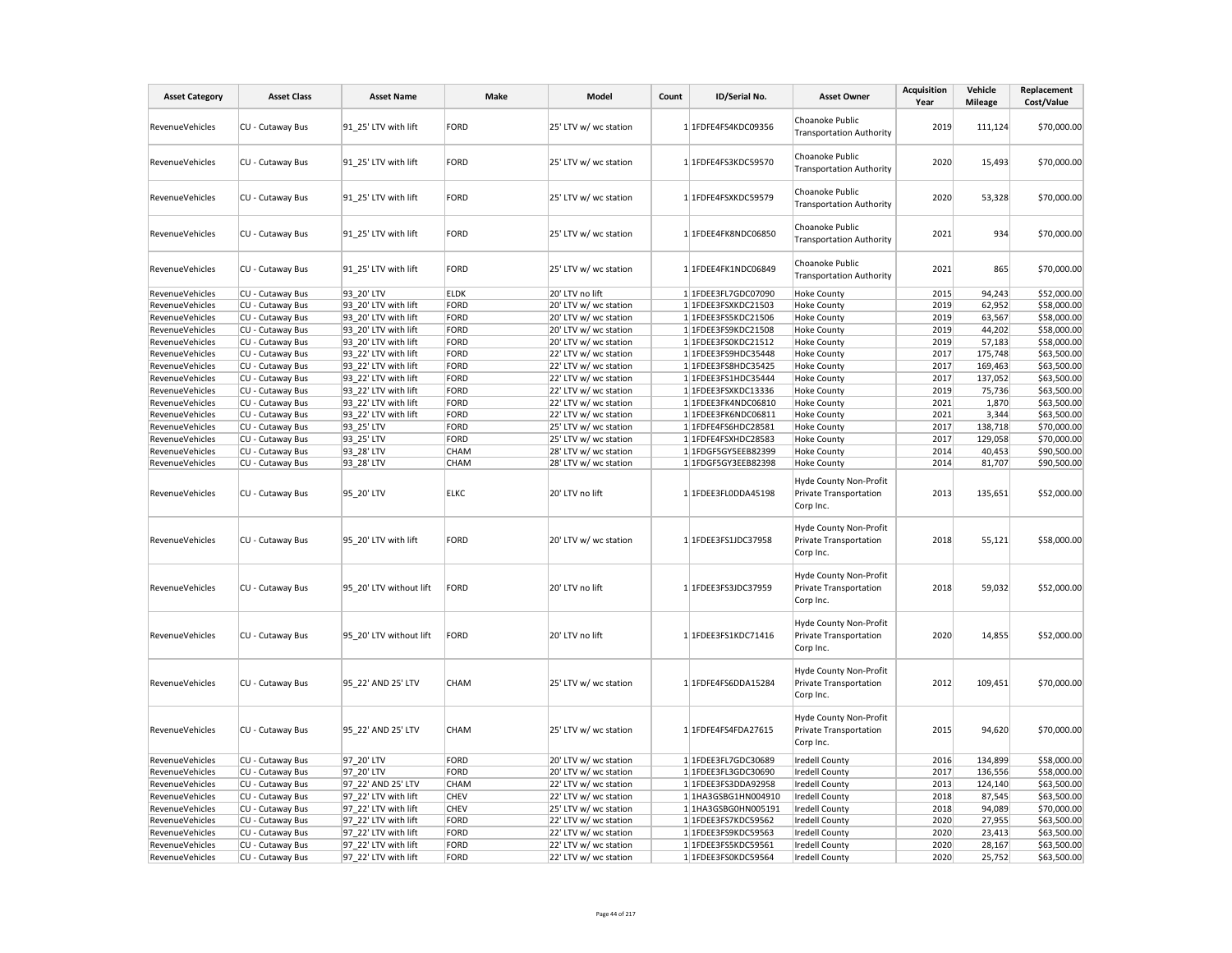| <b>Asset Category</b>  | <b>Asset Class</b>           | <b>Asset Name</b>    | Make        | Model                                      | Count        | ID/Serial No.       | <b>Asset Owner</b>                                        | <b>Acquisition</b><br>Year | Vehicle<br><b>Mileage</b> | Replacement<br>Cost/Value |
|------------------------|------------------------------|----------------------|-------------|--------------------------------------------|--------------|---------------------|-----------------------------------------------------------|----------------------------|---------------------------|---------------------------|
| RevenueVehicles        | CU - Cutaway Bus             | 97 25' LTV           | FORD        | 25' LTV w/ wc station                      |              | 1 1FDFE4FS9FDA34625 | <b>Iredell County</b>                                     | 2015                       | 172,341                   | \$70,000.00               |
| RevenueVehicles        | CU - Cutaway Bus             | 97 25' LTV           | FORD        | 25' LTV w/ wc station                      |              | 1 1FDFE4FS0GDC25867 | <b>Iredell County</b>                                     | 2016                       | 114,974                   | \$70,000.00               |
| RevenueVehicles        | CU - Cutaway Bus             | 97_25' LTV           | CHEV        | 25' LTV w/ wc station                      |              | 1 1HA6GUBGXHN003862 | <b>Iredell County</b>                                     | 2017                       | 83,333                    | \$70,000.00               |
| <b>RevenueVehicles</b> | CU - Cutaway Bus             | 97 25' LTV with lift | FORD        | 25' LTV w/ wc station                      |              | 1 1FDFE4FS3KDC68625 | <b>Iredell County</b>                                     | 2020                       | 22,583                    | \$70,000.00               |
| RevenueVehicles        | CU - Cutaway Bus             | 97 25' LTV with lift | FORD        | 25' LTV w/ wc station                      |              | 1 1FDFE4FS7KDC68627 | <b>Iredell County</b>                                     | 2020                       | 24,810                    | \$70,000.00               |
| RevenueVehicles        | CU - Cutaway Bus             | 97 25' LTV with lift | FORD        | 25' LTV w/ wc station                      |              | 1 1FDFE4FS9KDC68628 | <b>Iredell County</b>                                     | 2020                       | 25,802                    | \$70,000.00               |
| RevenueVehicles        | CU - Cutaway Bus             | 97 25' LTV with lift | FORD        | 25' LTV w/ wc station                      |              | 1 1FDFE4FS5KDC68626 | <b>Iredell County</b>                                     | 2020                       | 24,807                    | \$70,000.00               |
| RevenueVehicles        | CU - Cutaway Bus             | 97 25' LTV with lift | FORD        | 25' LTV w/ wc station                      |              | 1 1FDFE4FS0KDC68629 | <b>Iredell County</b>                                     | 2020                       | 21,041                    | \$70,000.00               |
| RevenueVehicles        | CU - Cutaway Bus             | 97_25' LTV with lift | FORD        | 25' LTV w/ wc station                      |              | 1 1FDFE4FN9MDC10838 | <b>Iredell County</b>                                     | 2021                       | 1,365                     | \$70,000.00               |
| RevenueVehicles        | CU - Cutaway Bus             | 97 25' LTV with lift | FORD        | 25' LTV w/ wc station                      |              | 1 1FDFE4FN7MDC10840 | <b>Iredell County</b>                                     | 2021                       | 1,271                     | \$70,000.00               |
|                        |                              |                      |             |                                            |              |                     |                                                           | 2021                       |                           |                           |
| RevenueVehicles        | CU - Cutaway Bus             | 97 25' LTV with lift | FORD        | 25' LTV w/ wc station                      |              | 1 1FDFE4FN8MDC10846 | <b>Iredell County</b>                                     |                            | 2,961                     | \$70,000.00               |
| RevenueVehicles        | CU - Cutaway Bus             | 97 28' LTV           | CHAM        | 28' LTV w/ wc station                      |              | 1 1FDGF5GY3FEC91817 | <b>Iredell County</b>                                     | 2015                       | 122,536                   | \$90,500.00               |
| RevenueVehicles        | CU - Cutaway Bus             | 99 20' LTV w lift    | FORD        | 20' LTV w/ wc station                      |              | 1 1FDEE3FN3MDC10775 | Jackson County                                            | 2021                       | 1,999                     | \$58,000.00               |
| <b>RevenueVehicles</b> | CU - Cutaway Bus             | 99 20' LTV with lift | FORD        | 20' LTV w/ wc station                      |              | 1 1FDEE3FS2KDC35704 | Jackson County                                            | 2019                       | 33,726                    | \$58,000.00               |
| RevenueVehicles        | CU - Cutaway Bus             | 99 25' LTV with lift | FORD        | 25' LTV w/ wc station                      |              | 1 1FDEE4FK8NDC08212 | Jackson County                                            | 2021                       |                           | \$70,000.00               |
| RevenueVehicles        | <b>EV - Electric Vehicle</b> | 8 OT-RS-1            | MotoEV      | Electro Transit Buddy 23P<br>Shuttle       | $\mathbf{1}$ |                     | Ocracoke Island Tram                                      | 2018                       | 6,952                     | \$26,995.00               |
| RevenueVehicles        | EV - Electric Vehicle        | 8 OT-RS-2            | MotoEV      | Electro Transit Buddy 23P<br>Shuttle       | $\mathbf{1}$ |                     | Ocracoke Island Tram                                      | 2018                       | 4,767                     | \$26,995.00               |
| RevenueVehicles        | EV - Electric Vehicle        | 8_OT-RS-3            | MotoEV      | Electro Transit Buddy 23P<br>Shuttle       | 1            |                     | Ocracoke Island Tram                                      | 2018                       | 4,114                     | \$26,995.00               |
| <b>RevenueVehicles</b> | EV - Electric Vehicle        | 8 OT-RS-4            | MotoEV      | Electro Transit Buddy 23P<br>Shuttle       | 1            |                     | Ocracoke Island Tram                                      | 2018                       | 1,018                     | \$26,995.00               |
| RevenueVehicles        | EV - Electric Vehicle        | 8 OT-RS-5            | MotoEV      | Electro Transit Buddy 15P                  | $\mathbf{1}$ |                     | Ocracoke Island Tram                                      | 2018                       |                           | \$37,990.00               |
| RevenueVehicles        | <b>EV - Electric Vehicle</b> | 8 OT-RS-6            | MotoEV      | Trailer-Eagle<br>Electro Transit Buddy 15P | -1           |                     | Ocracoke Island Tram                                      | 2018                       |                           | \$37,990.00               |
| RevenueVehicles        | FB - Ferryboat               | 6_DOT-FRY-VSL-201    | Seastreak   | Trailer-Eagle<br>Passenger Ship            |              | 1 1167238           | Ocracoke Passenger Ferry                                  | 2020 N/A                   |                           | \$804,224.00              |
|                        |                              |                      |             |                                            |              |                     |                                                           |                            |                           |                           |
| RevenueVehicles        | MB - Mini-bus                | 49 CARTS-546         | Ford        | 22 FT LTV                                  |              | 1 1FDFE4FS7HDC49293 | Craven County                                             | 2017                       | 65,270                    | \$63,500.00               |
| RevenueVehicles        | MB - Mini-bus                | 49 CARTS-551         | Ford        | 22 FT LTV                                  |              | 1 1FDFE4FSDHDC63990 | Craven County                                             | 2017                       | 53,645                    | \$63,500.00               |
| RevenueVehicles        | MB - Mini-bus                | 49 CARTS-552         | Ford        | 22 FT LTV                                  |              | 1 1FDFE4FS4HDC63989 | Craven County                                             | 2017                       | 47,852                    | \$63,500.00               |
| <b>RevenueVehicles</b> | MV - Mini-van                | 1 MINIVAN            | <b>DODG</b> | Minivan/Crossover no lift                  |              | 12C4RDGCG3FR541037  | Alamance County<br><b>Transportation Authority</b>        | 2015                       | 113,975                   | \$29,000.00               |
| RevenueVehicles        | MV - Mini-van                | 1 MINIVAN            | <b>DODG</b> | Minivan/Crossover no lift                  |              | 1 2C4RDGCG8HR619900 | <b>Alamance County</b><br><b>Transportation Authority</b> | 2016                       | 93,715                    | \$29,000.00               |
| RevenueVehicles        | MV - Mini-van                | 1 MINIVAN            | <b>DODG</b> | Minivan/Crossover no lift                  |              | 1 2C4RDGCG4GR362684 | <b>Alamance County</b><br><b>Transportation Authority</b> | 2016                       | 67,769                    | \$29,000.00               |
| RevenueVehicles        | MV - Mini-van                | 105_COLTS-1474       | Dodge       | Caravan                                    |              | 12C4RDGBG8HR784461  | Lee County                                                | 2017                       | 47,066                    | \$30,000.00               |
| RevenueVehicles        | MV - Mini-van                | 105 COLTS-1475       | Dodge       | Caravan                                    |              | 12C4RDGBG7JR177201  | Lee County                                                | 2017                       | 20,388                    | \$30,000.00               |
| RevenueVehicles        | MV - Mini-van                | 107 MINIVAN          | <b>DODG</b> | Minivan/Crossover no lift                  |              | 12C7WDGBG2HR618328  | Lenoir County                                             | 2017                       | 100,301                   | \$29,000.00               |
| <b>RevenueVehicles</b> | MV - Mini-van                | 11 MINIVAN           | <b>DODG</b> | Minivan/Crossover no lift                  |              | 12C7WDGBG1JR363595  | <b>Avery County</b><br><b>Transportation Authority</b>    | 2019                       | 48,385                    | \$29,000.00               |
| RevenueVehicles        | MV - Mini-van                | 11 MINIVAN           | <b>DODG</b> | Minivan/Crossover no lift                  |              | 12C4RDGBGXJR320061  | <b>Avery County</b><br><b>Transportation Authority</b>    | 2019                       | 71,215                    | \$29,000.00               |
| RevenueVehicles        | MV - Mini-van                | 11_MINIVAN           | <b>CHRY</b> | Minivan/Crossover no lift                  |              | 1 2C4RC1AG0MR513650 | <b>Avery County</b><br><b>Transportation Authority</b>    | 2021                       | 10,042                    | \$29,000.00               |
| RevenueVehicles        | MV - Mini-van                | 113 MINIVAN          | <b>DODG</b> | Minivan/Crossover no lift                  |              | 12C4RDGCG6HR641667  | Macon County                                              | 2016                       | 65,950                    | \$29,000.00               |
| RevenueVehicles        | MV - Mini-van                | 113 MINIVAN          | FORD        | Minivan/Crossover no lift                  |              | 12C7WDGBG6JR203535  | Macon County                                              | 2018                       | 29,791                    | \$29,000.00               |
| <b>RevenueVehicles</b> | MV - Mini-van                | 115 MINIVAN          | FORD        | Minivan/Crossover w/ wc<br>station         |              | 12C7WDGBG3JR176410  | <b>Madison County</b><br><b>Transportation Authority</b>  | 2018                       | 44,042                    | \$45,000.00               |
| RevenueVehicles        | MV - Mini-van                | 117 MINIVAN          | JEEP        | Minivan/Crossover w/ wc<br>station         |              | 12C7WDGBG4FR703507  | Martin County                                             | 2015                       | 84,437                    | \$45,000.00               |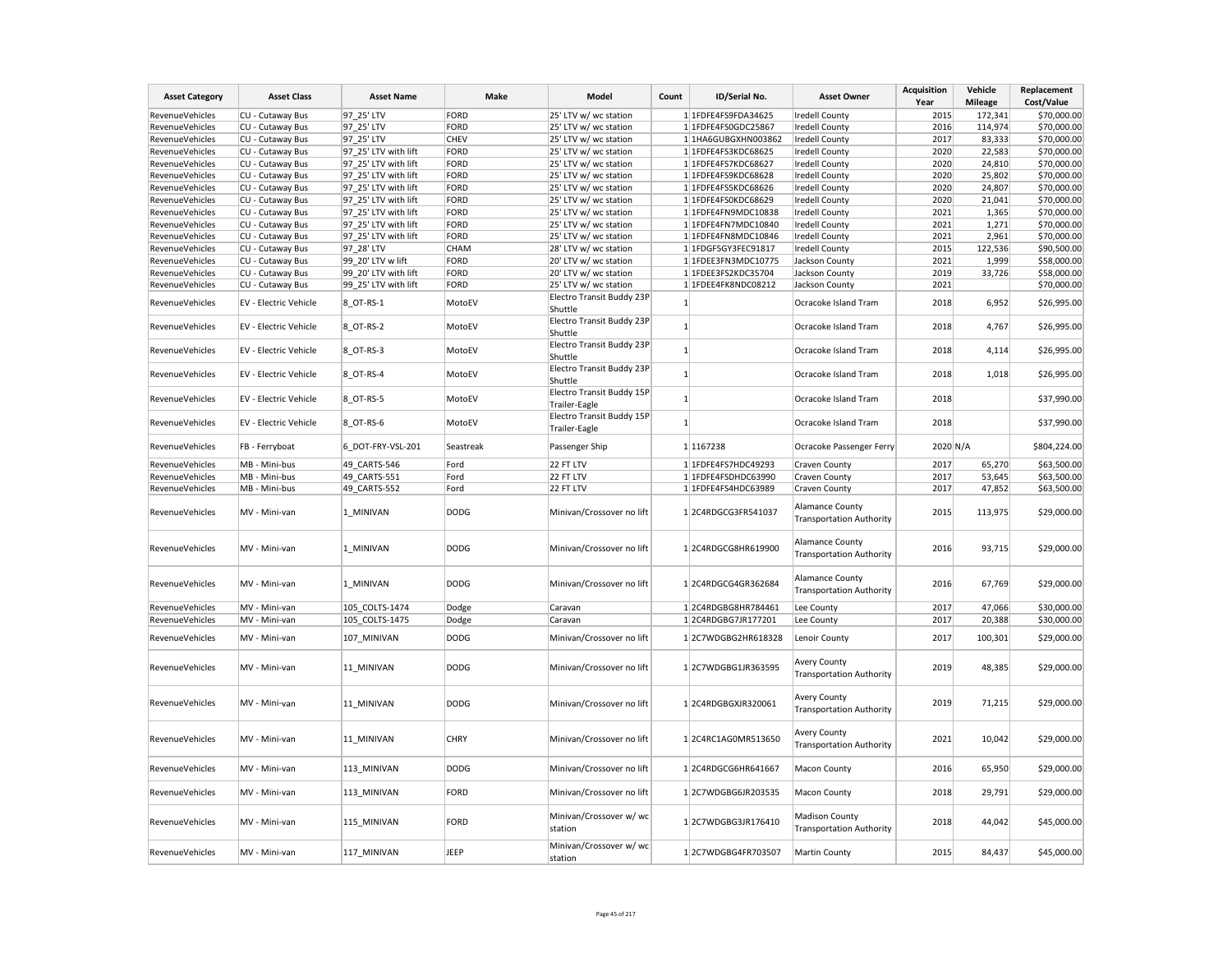| <b>Asset Category</b>  | <b>Asset Class</b> | <b>Asset Name</b> | Make        | Model                              | Count | ID/Serial No.       | <b>Asset Owner</b>                                     | <b>Acquisition</b><br>Year | Vehicle<br><b>Mileage</b> | Replacement<br>Cost/Value |
|------------------------|--------------------|-------------------|-------------|------------------------------------|-------|---------------------|--------------------------------------------------------|----------------------------|---------------------------|---------------------------|
| RevenueVehicles        | MV - Mini-van      | 117 MINIVAN       | <b>DODG</b> | Minivan/Crossover w/ wc<br>station |       | 12C7WDGBG3FR606248  | Martin County                                          | 2015                       | 52,823                    | \$45,000.00               |
| RevenueVehicles        | MV - Mini-van      | 119 MINIVAN       | <b>DODG</b> | Minivan/Crossover no lift          |       | 1 1D4GP24E26B749510 | Mecklenburg County                                     | 2006                       | 105,023                   | \$29,000.00               |
| <b>RevenueVehicles</b> | MV - Mini-van      | 119 MINIVAN       | <b>DODG</b> | Minivan/Crossover no lift          |       | 1 1D4GP24E66B749509 | <b>Mecklenburg County</b>                              | 2006                       | 115,335                   | \$29,000.00               |
| RevenueVehicles        | MV - Mini-van      | 121 ADA Minivan   | <b>DODG</b> | Minivan/Crossover w/ wc<br>station |       | 12C7WDGBG0KR728558  | Mitchell County<br><b>Transportation Authority</b>     | 2019                       | 14,212                    | \$45,000.00               |
| RevenueVehicles        | MV - Mini-van      | 121 MINIVAN       | <b>DODG</b> | Minivan/Crossover w/ wc<br>station |       | 12C7WDGBG2JR176429  | Mitchell County<br><b>Transportation Authority</b>     | 2018                       | 74,010                    | \$45,000.00               |
| RevenueVehicles        | MV - Mini-van      | 121_MINIVAN       | <b>DODG</b> | Minivan/Crossover no lift          |       | 13C4PDDBGXKT861521  | Mitchell County<br><b>Transportation Authority</b>     | 2019                       | 39,802                    | \$29,000.00               |
| RevenueVehicles        | MV - Mini-van      | 121 MINIVAN ADA   | <b>DODG</b> | Minivan/Crossover w/ wc<br>station |       | 12C7WDGBG2KR538518  | Mitchell County<br><b>Transportation Authority</b>     | 2018                       | 55,408                    | \$45,000.00               |
| RevenueVehicles        | MV - Mini-van      | 13 MINIVAN        | <b>DODG</b> | Minivan/Crossover w/ wc<br>station |       | 12C7WDGBG5FR634309  | <b>Beaufort County</b><br>Developmental Center<br>Inc. | 2015                       | 157,576                   | \$45,000.00               |
| RevenueVehicles        | MV - Mini-van      | 133 MINIVAN       | <b>DODG</b> | Minivan/Crossover no lift          |       | 12C4RDGBG0ER450355  | <b>Onslow United Transit</b><br>System, Inc.           | 2014                       | 105,924                   | \$29,000.00               |
| RevenueVehicles        | MV - Mini-van      | 135_MINIVAN       | <b>DODG</b> | Minivan/Crossover no lift          |       | 12C4RDGCG7GR365837  | <b>Orange County</b>                                   | 2016                       | 30,504                    | \$29,000.00               |
| RevenueVehicles        | MV - Mini-van      | 141_MINIVAN       | FORD        | Minivan/Crossover w/ wc<br>station |       | 12C7WDGBG3JR190551  | Pender Adult Services<br>Inc.                          | 2018                       | 43,510                    | \$45,000.00               |
| RevenueVehicles        | MV - Mini-van      | 149 ADA Minivan   | <b>DODG</b> | Minivan/Crossover no lift          |       | 12C7WDGBG5KR538495  | Polk County<br><b>Transportation Authority</b>         | 2019                       | 30,723                    | \$29,000.00               |
| RevenueVehicles        | MV - Mini-van      | 149 MINIVAN       | <b>DODG</b> | Minivan/Crossover no lift          |       | 12C4RDGCG2GR136790  | Polk County<br><b>Transportation Authority</b>         | 2015                       | 131,771                   | \$29,000.00               |
| RevenueVehicles        | MV - Mini-van      | 151_MINIVAN       | <b>DODG</b> | Minivan/Crossover no lift          |       | 12C4RDGBG6CR325115  | Randolph County Senior<br>Adults Assoc. Inc.           | 2012                       | 128,405                   | \$29,000.00               |
| <b>RevenueVehicles</b> | MV - Mini-van      | 161_MINIVAN ADA   | <b>DODG</b> | Minivan/Crossover no lift          |       | 12C7WDGBG2KR728562  | <b>Rutherford County</b>                               | 2020                       | 6,343                     | \$29,000.00               |
| RevenueVehicles        | MV - Mini-van      | 163_9855          | Dodge       | <b>GRAND CARAVAN</b>               |       | 12C4RDGBG4HR779855  | Sampson County                                         | 2017                       | 99,392                    | \$43,225.00               |
| RevenueVehicles        | MV - Mini-van      | 163_MINIVAN       | <b>DODG</b> | Minivan/Crossover no lift          |       | 12C4RDGBG8HR619901  | Sampson County                                         | 2016                       | 116,205                   | \$29,000.00               |
| RevenueVehicles        | MV - Mini-van      | 163_MINIVAN       | <b>DODG</b> | Minivan/Crossover no lift          |       | 12C4RDGBG5JR256267  | Sampson County                                         | 2018                       | 46,770                    | \$29,000.00               |
| RevenueVehicles        | MV - Mini-van      | 163_MINIVAN       | <b>DODG</b> | Minivan/Crossover no lift          |       | 12C4RDGBG3JR256266  | Sampson County                                         | 2018                       | 44,927                    | \$29,000.00               |
| RevenueVehicles        | MV - Mini-van      | 167 MINIVAN       | <b>DODG</b> | Minivan/Crossover no lift          |       | 12C4RDGBG4KR560868  | <b>Stanly County</b>                                   | 2018                       | 24,889                    | \$29,000.00               |
| <b>RevenueVehicles</b> | MV - Mini-van      | 167 MINIVAN       | <b>DODG</b> | Minivan/Crossover no lift          |       | 12C4RDGBG3KR767333  | <b>Stanly County</b>                                   | 2019                       | 10,539                    | \$29,000.00               |
| RevenueVehicles        | MV - Mini-van      | 171 MINIVAN       | <b>DODG</b> | Minivan/Crossover no lift          |       | 13C4PDDBG3CT333224  | Yadkin Valley Economic<br>Development District Inc.    | 2012                       | 95,767                    | \$29,000.00               |
| RevenueVehicles        | MV - Mini-van      | 171 MINIVAN       | <b>DODG</b> | Minivan/Crossover no lift          |       | 13C4PDDBG5CT333225  | Yadkin Valley Economic<br>Development District Inc.    | 2012                       | 104,502                   | \$29,000.00               |
| RevenueVehicles        | MV - Mini-van      | 171 MINIVAN       | <b>DODG</b> | Minivan/Crossover no lift          |       | 13C4PDDBG7CT333226  | Yadkin Valley Economic<br>Development District Inc.    | 2012                       | 144,447                   | \$29,000.00               |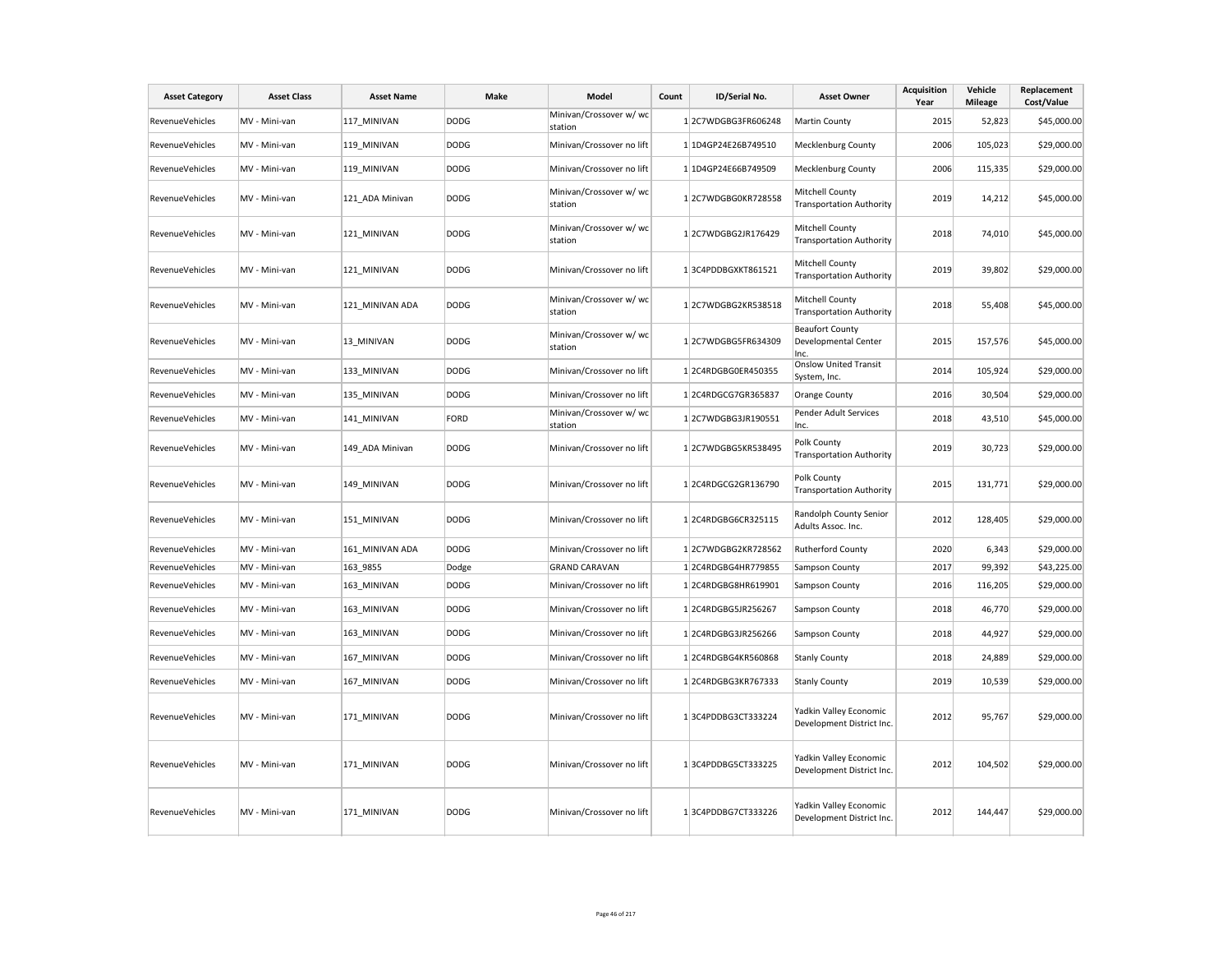| <b>Asset Category</b> | <b>Asset Class</b> | <b>Asset Name</b> | Make        | Model                              | Count | ID/Serial No.       | <b>Asset Owner</b>                                      | <b>Acquisition</b><br>Year | Vehicle<br><b>Mileage</b> | Replacement<br>Cost/Value |
|-----------------------|--------------------|-------------------|-------------|------------------------------------|-------|---------------------|---------------------------------------------------------|----------------------------|---------------------------|---------------------------|
| RevenueVehicles       | MV - Mini-van      | 171 MINIVAN       | <b>DODG</b> | Minivan/Crossover no lift          |       | 1 2C4RDGBG5CR324831 | Yadkin Valley Economic<br>Development District Inc.     | 2013                       | 48,189                    | \$29,000.00               |
| RevenueVehicles       | MV - Mini-van      | 171 MINIVAN       | <b>DODG</b> | Minivan/Crossover no lift          |       | 12C4RDGBG7CR324832  | Yadkin Valley Economic<br>Development District Inc.     | 2013                       | 25,395                    | \$29,000.00               |
| RevenueVehicles       | MV - Mini-van      | 171 MINIVAN       | <b>DODG</b> | Minivan/Crossover no lift          |       | 12C4RDGBG4ER380567  | Yadkin Valley Economic<br>Development District Inc.     | 2014                       | 68,511                    | \$29,000.00               |
| RevenueVehicles       | MV - Mini-van      | 171 MINIVAN       | DODG        | Minivan/Crossover no lift          |       | 12C4RDGBG6ER380568  | Yadkin Valley Economic<br>Development District Inc.     | 2014                       | 196,557                   | \$29,000.00               |
| RevenueVehicles       | MV - Mini-van      | 171 MINIVAN       | <b>DODG</b> | Minivan/Crossover no lift          |       | 12C4RDGBG2ER380566  | Yadkin Valley Economic<br>Development District Inc.     | 2014                       | 102,145                   | \$29,000.00               |
| RevenueVehicles       | MV - Mini-van      | 173 MINIVAN       | <b>DODG</b> | Minivan/Crossover no lift          |       | 13C4PDDBGXKT759538  | Swain County Focal Point<br>on Aging Inc.               | 2019                       | 19,728                    | \$29,000.00               |
| RevenueVehicles       | MV - Mini-van      | 173 MINIVAN       | DOD         | Minivan/Crossover no lift          |       | 12C4RDGBG6LR162868  | Swain County Focal Point<br>on Aging Inc.               | 2020                       | 6,948                     | \$29,000.00               |
| RevenueVehicles       | MV - Mini-van      | 179 MINIVAN       | <b>DODG</b> | Minivan/Crossover w/ wc<br>station |       | 12C7WDGBG1JR176423  | <b>Union County</b>                                     | 2018                       | 97,507                    | \$45,000.00               |
| RevenueVehicles       | MV - Mini-van      | 179 MINIVAN       | <b>DODG</b> | Minivan/Crossover w/ wc<br>station |       | 12C7WDGBG2JR176415  | <b>Union County</b>                                     | 2018                       | 90,251                    | \$45,000.00               |
| RevenueVehicles       | MV - Mini-van      | 179 MINIVAN       | <b>DODG</b> | Minivan/Crossover w/ wc<br>station |       | 12C7WDGBG0JR176414  | <b>Union County</b>                                     | 2018                       | 85,854                    | \$45,000.00               |
| RevenueVehicles       | MV - Mini-van      | 179 MINIVAN       | <b>DODG</b> | Minivan/Crossover no lift          |       | 12C4RDGBGXKR654480  | <b>Union County</b>                                     | 2019                       | 53,455                    | \$29,000.00               |
| RevenueVehicles       | MV - Mini-van      | 179 MINIVAN       | <b>DODG</b> | Minivan/Crossover no lift          |       | 12C4RDGBG1KR654481  | <b>Union County</b>                                     | 2019                       | 60,715                    | \$29,000.00               |
| RevenueVehicles       | MV - Mini-van      | 179 MINIVAN       | DOD         | Minivan/Crossover w/ wc<br>station |       | 12C4RDGBG3KR780602  | <b>Union County</b>                                     | 2019                       | 30,844                    | \$45,000.00               |
| RevenueVehicles       | MV - Mini-van      | 179 MINIVAN       | <b>DODG</b> | Minivan/Crossover no lift          |       | 12C4RDGBG1LR175768  | <b>Union County</b>                                     | 2020                       | 17,569                    | \$29,000.00               |
| RevenueVehicles       | MV - Mini-van      | 185_MINIVAN       | <b>DODG</b> | Minivan/Crossover no lift          |       | 12C7WDGBG1FR599445  | Kerr Area Transportation<br>Authority                   | 2015                       | 110,461                   | \$29,000.00               |
| RevenueVehicles       | MV - Mini-van      | 187 ADA Minivan   | <b>DODG</b> | Minivan/Crossover no lift          |       | 12C7WDGBG0KR538615  | <b>Washington County</b>                                | 2019                       | 24,049                    | \$29,000.00               |
| RevenueVehicles       | MV - Mini-van      | 189_MINIVAN       | <b>DODG</b> | Minivan/Crossover no lift          |       | 12C4RDGCG4GR136869  | AppalCART                                               | 2015                       | 119,626                   | \$29,000.00               |
| RevenueVehicles       | MV - Mini-van      | 189 MINIVAN       | <b>DODG</b> | Minivan/Crossover no lift          |       | 12C4RDGCG0GR136870  | AppalCART                                               | 2015                       | 100,038                   | \$29,000.00               |
| RevenueVehicles       | MV - Mini-van      | 191 MINIVAN       | <b>DODG</b> | Minivan/Crossover no lift          |       | 12D4GP44L46R791348  | Goldsboro-Wayne<br><b>Transportation Authority</b>      | 2006                       | 244,188                   | \$29,000.00               |
| RevenueVehicles       | MV - Mini-van      | 193 MINIVAN       | <b>DODG</b> | Minivan/Crossover no lift          |       | 12C4RC1CG1MR507207  | <b>Wilkes Transportation</b><br>Authority               | 2021                       | 541                       | \$29,000.00               |
| RevenueVehicles       | MV - Mini-van      | 193 MINIVAN       | <b>DODG</b> | Minivan/Crossover no lift          |       | 12C4RC1CGXMR507206  | Wilkes Transportation<br>Authority                      | 2021                       | 838                       | \$29,000.00               |
| RevenueVehicles       | MV - Mini-van      | 199 ADA Minivan   | <b>DODG</b> | Minivan/Crossover no lift          |       | 12C7WDGBG5JR210041  | <b>Yancey County</b><br><b>Transportation Authority</b> | 2019                       | 17,261                    | \$29,000.00               |
| RevenueVehicles       | MV - Mini-van      | 199 MINIVAN       | <b>DODG</b> | Minivan/Crossover no lift          |       | 12C4RDGBG3JR320063  | <b>Yancey County</b><br><b>Transportation Authority</b> | 2019                       | 12,670                    | \$29,000.00               |
| RevenueVehicles       | MV - Mini-van      | 21 MINIVAN        | <b>DODG</b> | Minivan/Crossover no lift          |       | 13D4PH1FG8BT520408  | <b>Buncombe County</b>                                  | 2011                       | 82,748                    | \$29,000.00               |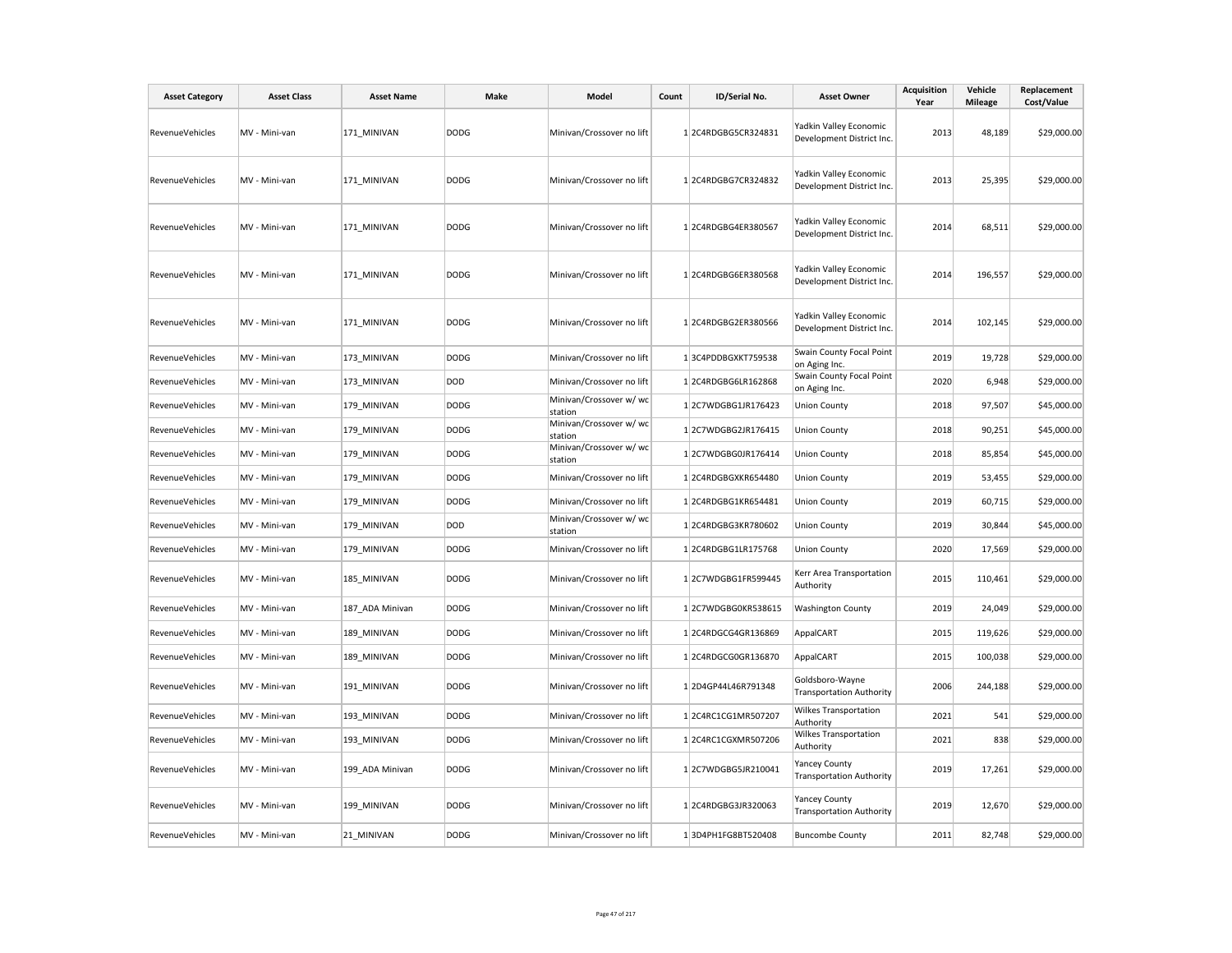| <b>Asset Category</b>  | <b>Asset Class</b> | <b>Asset Name</b> | <b>Make</b> | Model                              | Count | ID/Serial No.       | <b>Asset Owner</b>                                       | Acquisition<br>Year | Vehicle<br><b>Mileage</b> | Replacement<br>Cost/Value |
|------------------------|--------------------|-------------------|-------------|------------------------------------|-------|---------------------|----------------------------------------------------------|---------------------|---------------------------|---------------------------|
| RevenueVehicles        | MV - Mini-van      | 3 MINIVAN         | <b>DODG</b> | Minivan/Crossover no lift          |       | 12D4RN4DE2AR135867  | Western Piedmont<br>Regional Transportation<br>Authority | 2009                | 96,583                    | \$29,000.00               |
| <b>RevenueVehicles</b> | MV - Mini-van      | 31 MINIVAN        | <b>DODG</b> | Minivan/Crossover no lift          |       | 12C4RC1AG2MR535231  | Carteret County                                          | 2021                | 3,802                     | \$29,000.00               |
| RevenueVehicles        | MV - Mini-van      | 31 MINIVAN        | <b>CHR</b>  | Minivan/Crossover no lift          |       | 12C4RC1AG4MR526577  | Carteret County                                          | 2021                | 7,920                     | \$29,000.00               |
| RevenueVehicles        | MV - Mini-van      | 33 MINIVAN        | DOD         | Minivan/Crossover no lift          |       | 1 2C4RDGCGXJR157801 | Caswell County                                           | 2018                | 40,377                    | \$29,000.00               |
| <b>RevenueVehicles</b> | MV - Mini-van      | 33 MINIVAN        | FORD        | Minivan/Crossover no lift          |       | 1 2C4RDGCG2KR781125 | Caswell County                                           | 2019                | 22,571                    | \$29,000.00               |
| <b>RevenueVehicles</b> | MV - Mini-van      | 37 MV5            | Dodge       | Caravan                            |       | 1 2C7WDGBG0HR838647 | Chatham Transit Network                                  | 2015                | 62,054                    | \$41,264.00               |
| RevenueVehicles        | MV - Mini-van      | 43_ADA Minivan    | <b>DODG</b> | Minivan/Crossover w/ wc<br>station |       | 12C7WDGBG4KR800944  | Clay County                                              | 2021                | 3,925                     | \$45,000.00               |
| RevenueVehicles        | MV - Mini-van      | 43 MINIVAN        | <b>DODG</b> | Minivan/Crossover no lift          |       | 12C4RDGCGXGR136777  | Clay County                                              | 2015                | 132,593                   | \$29,000.00               |
| RevenueVehicles        | MV - Mini-van      | 43 MINIVAN        | <b>DODG</b> | Minivan/Crossover no lift          |       | 12C4RDGCG1GR136778  | Clay County                                              | 2015                | 150,926                   | \$29,000.00               |
| <b>RevenueVehicles</b> | MV - Mini-van      | 43 MINIVAN        | <b>DODG</b> | Minivan/Crossover w/ wc<br>station |       | 12C7WDGBG3KR538513  | Clay County                                              | 2018                | 70,559                    | \$45,000.00               |
| RevenueVehicles        | MV - Mini-van      | 43 MINIVAN        | DOD         | Minivan/Crossover w/ wc<br>station |       | 1 2C4RDGCG2LR206041 | Clay County                                              | 2020                | 18,906                    | \$45,000.00               |
| <b>RevenueVehicles</b> | MV - Mini-van      | 47 MINIVAN        | <b>DODG</b> | Minivan/Crossover no lift          |       | 12C4RDGBG2HR597684  | <b>Columbus County</b>                                   | 2016                | 85,334                    | \$29,000.00               |
| RevenueVehicles        | MV - Mini-van      | 47 MINIVAN        | <b>DODG</b> | Minivan/Crossover no lift          |       | 12C4RDGBG0LR175776  | <b>Columbus County</b>                                   | 2020                | 1,325                     | \$29,000.00               |
| <b>RevenueVehicles</b> | MV - Mini-van      | 5 MINIVAN         | <b>DODG</b> | Minivan/Crossover no lift          |       | 12C4RDGCG8GR362686  | Alleghany County                                         | 2016                | 138,298                   | \$29,000.00               |
| <b>RevenueVehicles</b> | MV - Mini-van      | 5_MINIVAN         | <b>DODG</b> | Minivan/Crossover no lift          |       | 12C4RDGCG3LR240120  | Alleghany County                                         | 2020                | 376                       | \$29,000.00               |
| RevenueVehicles        | MV - Mini-van      | 5 MINIVAN         | <b>DODG</b> | Minivan/Crossover no lift          |       | 12C4RDGCG5LR240121  | Alleghany County                                         | 2020                | 3,388                     | \$29,000.00               |
| RevenueVehicles        | MV - Mini-van      | 55 MINIVAN        | <b>DODG</b> | Minivan/Crossover no lift          |       | 12C4RDGBG9KR560865  | Dare County                                              | 2018                | 33,949                    | \$29,000.00               |
| RevenueVehicles        | MV - Mini-van      | 57_MINIVAN        | <b>DODG</b> | Minivan/Crossover no lift          |       | 12C4RC1AG6MR526578  | Davidson County                                          | 2021                | 2,502                     | \$29,000.00               |
| RevenueVehicles        | MV - Mini-van      | 57 MINIVAN        | <b>DODG</b> | Minivan/Crossover no lift          |       | 12C4RC1AG1MR560265  | Davidson County                                          | 2021                |                           | \$29,000.00               |
| <b>RevenueVehicles</b> | MV - Mini-van      | 61 MINIVAN        | <b>DODG</b> | Minivan/Crossover w/ wc<br>station |       | 12C4RDGBG0KR778208  | <b>Duplin County</b>                                     | 2019                | 6,968                     | \$45,000.00               |
| <b>RevenueVehicles</b> | MV - Mini-van      | 7 MINIVAN         | <b>DODG</b> | Minivan/Crossover no lift          |       | 12C4RDGCG0FR735217  | Anson County                                             | 2015                | 145,226                   | \$29,000.00               |
| <b>RevenueVehicles</b> | MV - Mini-van      | 71 MINIVAN        | <b>DODG</b> | Minivan/Crossover no lift          |       | 12D4RN4DG4BR795430  | <b>Gaston County</b>                                     | 2011                | 55,129                    | \$29,000.00               |
| RevenueVehicles        | MV - Mini-van      | 71 MINIVAN        | <b>DODG</b> | Minivan/Crossover no lift          |       | 12D4RN4DG8BR795429  | <b>Gaston County</b>                                     | 2011                | 23,383                    | \$29,000.00               |
| RevenueVehicles        | MV - Mini-van      | 71 MINIVAN        | <b>DODG</b> | Minivan/Crossover no lift          |       | 12C7WDGCG5GR200939  | <b>Gaston County</b>                                     | 2016                | 60,853                    | \$29,000.00               |
| <b>RevenueVehicles</b> | MV - Mini-van      | 73_MINIVAN        | <b>DODG</b> | Minivan/Crossover no lift          |       | 12C4RDGCG6GR362685  | Gates County                                             | 2016                | 156,029                   | \$29,000.00               |
| RevenueVehicles        | MV - Mini-van      | 73 MINIVAN        | <b>DODG</b> | Minivan/Crossover no lift          |       | 12C4RDGBG1KR624235  | <b>Gates County</b>                                      | 2019                |                           | \$29,000.00               |
| RevenueVehicles        | MV - Mini-van      | 75 MINIVAN ADA    | <b>DODG</b> | Minivan/Crossover no lift          |       | 12C4RDGBG5KR601315  | <b>Graham County</b>                                     | 2019                | 55,135                    | \$29,000.00               |
| RevenueVehicles        | MV - Mini-van      | 79 MINIVAN        | <b>DODG</b> | Minivan/Crossover no lift          |       | 12C4RDGCG3GR350297  | Greene County                                            | 2016                | 51,030                    | \$29,000.00               |
| RevenueVehicles        | MV - Mini-van      | 81 J2037          | Dodge       | Caravan                            |       | 1 2C4RDGBG8LR168042 | <b>Guilford County</b>                                   | 2020                | 1,028                     | \$22,762.00               |
| RevenueVehicles        | MV - Mini-van      | 81 MINIVAN        | <b>DODG</b> | Minivan/Crossover no lift          |       | 1 1D4GP24E87B251605 | <b>Guilford County</b>                                   | 2007                |                           | \$29,000.00               |
| RevenueVehicles        | MV - Mini-van      | 85 MINIVAN        | <b>DODG</b> | Minivan/Crossover no lift          |       | 12C4RDGBG7GR136947  | <b>Harnett County</b>                                    | 2015                | 138,255                   | \$29,000.00               |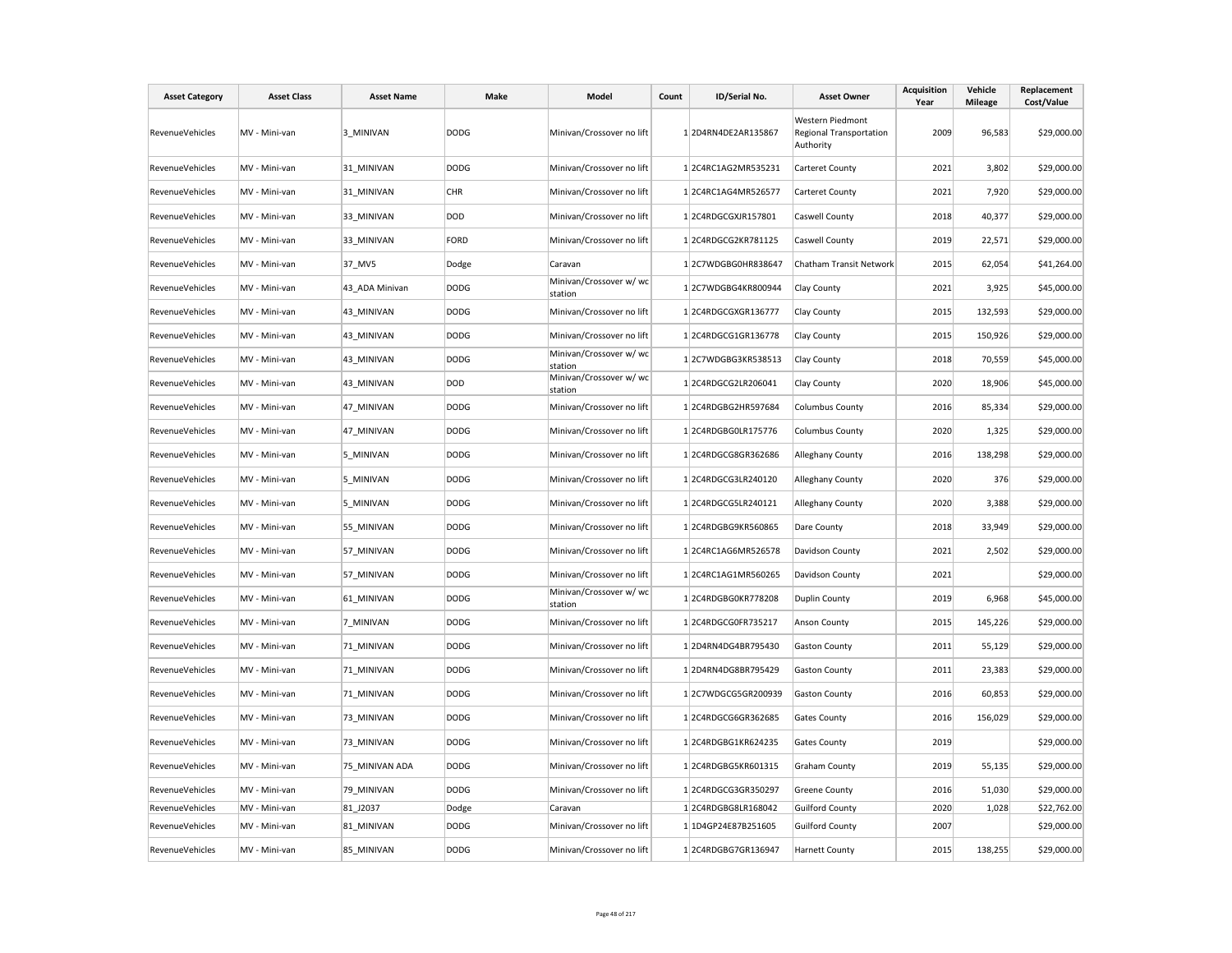| <b>Asset Category</b>  | <b>Asset Class</b>         | <b>Asset Name</b>       | Make        | Model                              | Count | ID/Serial No.        | <b>Asset Owner</b>                                                   | <b>Acquisition</b><br>Year | Vehicle<br><b>Mileage</b> | Replacement<br>Cost/Value |
|------------------------|----------------------------|-------------------------|-------------|------------------------------------|-------|----------------------|----------------------------------------------------------------------|----------------------------|---------------------------|---------------------------|
| RevenueVehicles        | MV - Mini-van              | 85 MINIVAN              | <b>FORD</b> | Minivan/Crossover no lift          |       | 12C4RDGCG9KR759638   | <b>Harnett County</b>                                                | 2019                       | 9,726                     | \$29,000.00               |
| RevenueVehicles        | MV - Mini-van              | 85 MINIVAN              | <b>DOD</b>  | Minivan/Crossover no lift          |       | 12C4RDGCG9LR170915   | <b>Harnett County</b>                                                | 2020                       | 1,421                     | \$29,000.00               |
| RevenueVehicles        | MV - Mini-van              | 85 MINIVAN              | <b>DOD</b>  | Minivan/Crossover no lift          |       | 12C4RDGCG0LR170916   | <b>Harnett County</b>                                                | 2020                       | 333                       | \$29,000.00               |
| <b>RevenueVehicles</b> | MV - Mini-van              | 87_MINIVAN              | <b>DODG</b> | Minivan/Crossover no lift          |       | 13D4GH57VX9T246546   | Mountain Projects Inc.                                               | 2009                       |                           | \$29,000.00               |
| RevenueVehicles        | MV - Mini-van              | 87 MINIVAN              | <b>DODG</b> | Minivan/Crossover no lift          |       | 12D4RN4DE9AR485643   | Mountain Projects Inc.                                               | 2010                       | 75,595                    | \$29,000.00               |
| RevenueVehicles        | MV - Mini-van              | 89 MINIVAN              | <b>DODG</b> | Minivan/Crossover no lift          |       | 12D4RN4DE3AR486867   | Western Carolina<br>Community Action Inc.                            | 2010                       | 89,243                    | \$29,000.00               |
| RevenueVehicles        | MV - Mini-van              | 89 WCCA-61              | Dodge       | 2013DODG-CARA                      |       | 12C4RDGBG7DR710135   | Western Carolina<br>Community Action Inc.                            | 2013                       | 169,835                   | \$46,000.00               |
| RevenueVehicles        | MV - Mini-van              | 9 MINIVAN               | <b>DODG</b> | Minivan/Crossover no lift          |       | 12C4RDGBG5KR655004   | Ashe County<br>Transportation Authority,<br>Inc.                     | 2019                       | 66,893                    | \$29,000.00               |
| <b>RevenueVehicles</b> | MV - Mini-van              | 9 MINIVAN               | <b>NIS</b>  | Minivan/Crossover no lift          |       | 1 5N1DR2AM2LC576501  | Ashe County<br>Transportation Authority,<br>Inc.                     | 2020                       | 36,382                    | \$29,000.00               |
| RevenueVehicles        | MV - Mini-van              | 9 MINIVAN               | <b>NIS</b>  | Minivan/Crossover no lift          |       | 15N1DR2AM2LC588289   | Ashe County<br>Transportation Authority,<br>Inc.                     | 2020                       | 47,884                    | \$29,000.00               |
| RevenueVehicles        | MV - Mini-van              | 9 MINIVAN               | <b>NISS</b> | Minivan/Crossover no lift          |       | 1 5N1DR2AM6LC588490  | Ashe County<br>Transportation Authority,<br>Inc.                     | 2020                       | 45,878                    | \$29,000.00               |
| RevenueVehicles        | MV - Mini-van              | 93_MINIVAN              | <b>DODG</b> | Minivan/Crossover no lift          |       | 12C4RDGBG8CR374011   | <b>Hoke County</b>                                                   | 2012                       | 66,871                    | \$29,000.00               |
| RevenueVehicles        | MV - Mini-van              | 93 MINIVAN              | <b>DODG</b> | Minivan/Crossover no lift          |       | 1 2C4RDGBG6CR374010  | <b>Hoke County</b>                                                   | 2012                       | 72,219                    | \$29,000.00               |
| <b>RevenueVehicles</b> | MV - Mini-van              | 95 MINIVAN              | <b>DODG</b> | Minivan/Crossover no lift          |       | 12C4RDGCG2GR368404   | Hyde County Non-Profit<br><b>Private Transportation</b><br>Corp Inc. | 2016                       | 89,878                    | \$29,000.00               |
| RevenueVehicles        | MV - Mini-van              | 99_MINIVAN ADA          | CHRY        | Minivan/Crossover w/ wc<br>station |       | 1 2C4RC1AG6MR544143  | Jackson County                                                       | 2021                       | 343                       | \$45,000.00               |
| <b>RevenueVehicles</b> | SV - Sport Utility Vehicle | 81 J2036                | Dodge       | Journey                            |       | 13C4PDDBG8KT56152O   | <b>Guilford County</b>                                               | 2019                       | 3,247                     | \$20,917.00               |
| <b>RevenueVehicles</b> | VN - Van                   | 101_JCATS-127           | Ford        | lift equipped van                  |       | 1 1FDVU4X85LKB07708  | Johnston County Council<br>on Aging, Inc.                            | 2020                       | 25,463                    | \$71,873.00               |
| RevenueVehicles        | VN - Van                   | 101 JCATS-134           | Ford        | E-350 van                          |       | 1 1FDZK1C84LKB800938 | Johnston County Council<br>on Aging, Inc.                            | 2021                       | 284                       | \$41,750.00               |
| RevenueVehicles        | VN - Van                   | 101 Raised Roof w/ lift | FORD        | VAN w/ wc station                  |       | 1 1FTBW3XMXHKA35131  | Johnston County Council<br>on Aging, Inc.                            | 2016                       | 154,956                   | \$58,500.00               |
| RevenueVehicles        | VN - Van                   | 101 Raised Roof w/ lift | FORD        | VAN w/ wc station                  |       | 1 1FTBW3XM5HKA46506  | Johnston County Council<br>on Aging, Inc.                            | 2017                       | 164,871                   | \$58,500.00               |
| RevenueVehicles        | VN - Van                   | 101 Raised Roof w/ lift | FORD        | VAN w/ wc station                  |       | 1 1FTBW3XM3HKA46505  | Johnston County Council<br>on Aging, Inc.                            | 2017                       | 140,472                   | \$58,500.00               |
| <b>RevenueVehicles</b> | VN - Van                   | 101 Raised Roof w/ lift | FORD        | VAN w/ wc station                  |       | 1 1FTBW3XM8HKA35130  | Johnston County Council<br>on Aging, Inc.                            | 2017                       | 122,852                   | \$58,500.00               |
| RevenueVehicles        | VN - Van                   | 101 Raised Roof w/ lift | FORD        | VAN w/ wc station                  |       | 1 1FTBW3XM1HKA35129  | Johnston County Council<br>on Aging, Inc.                            | 2017                       | 131,578                   | \$58,500.00               |
| RevenueVehicles        | VN - Van                   | 101 Raised Roof w/ lift | FORD        | VAN w/ wc station                  |       | 1 1FTBW3XM1JKA35766  | Johnston County Council<br>on Aging, Inc.                            | 2018                       | 143,561                   | \$58,500.00               |
| RevenueVehicles        | VN - Van                   | 101 Raised Roof w/ lift | FORD        | VAN w/ wc station                  |       | 1 1FTBW3XM8JKA35764  | Johnston County Council<br>on Aging, Inc.                            | 2018                       | 137,856                   | \$58,500.00               |
| <b>RevenueVehicles</b> | VN - Van                   | 101 Raised Roof w/ lift | FORD        | VAN w/ wc station                  |       | 1 1FTBW3XMXJKA35765  | Johnston County Council<br>on Aging, Inc.                            | 2018                       | 141,689                   | \$58,500.00               |
| RevenueVehicles        | VN - Van                   | 101 Raised Roof w/ lift | FORD        | VAN w/ wc station                  |       | 1 1FDVU4XM5KKA31435  | Johnston County Council<br>on Aging, Inc.                            | 2019                       | 76,085                    | \$58,500.00               |
| RevenueVehicles        | VN - Van                   | 101 Raised Roof w/ lift | FORD        | VAN w/ wc station                  |       | 1 1FDVU4XM8KKA29193  | Johnston County Council<br>on Aging, Inc.                            | 2019                       | 72,925                    | \$58,500.00               |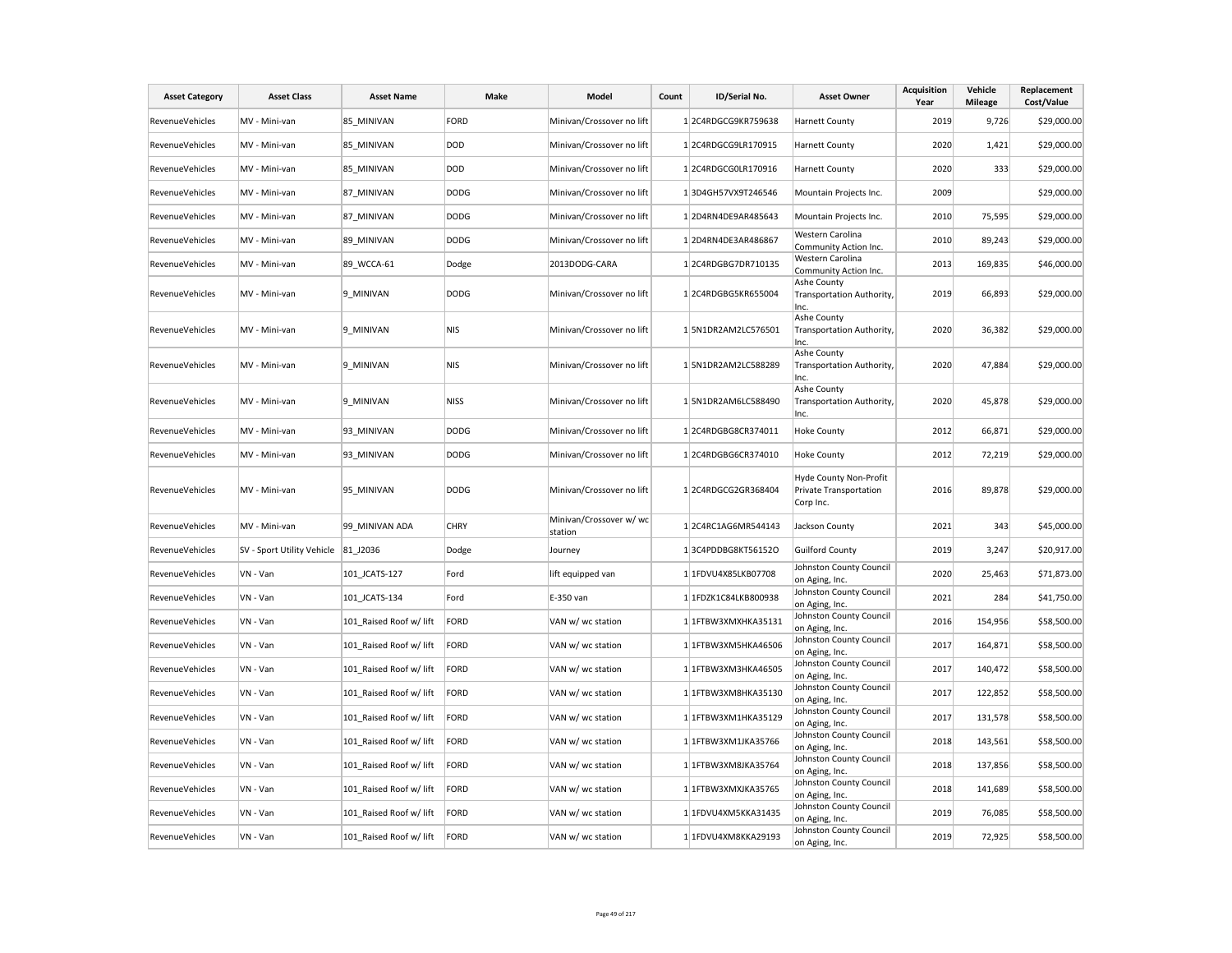| <b>Asset Category</b>  | <b>Asset Class</b> | <b>Asset Name</b>       | Make        | Model             | Count | ID/Serial No.       | <b>Asset Owner</b>                                          | <b>Acquisition</b><br>Year | Vehicle<br><b>Mileage</b> | Replacement<br>Cost/Value |
|------------------------|--------------------|-------------------------|-------------|-------------------|-------|---------------------|-------------------------------------------------------------|----------------------------|---------------------------|---------------------------|
| RevenueVehicles        | VN - Van           | 101 Raised Roof w/ lift | FORD        | VAN w/ wc station |       | 1 1FDVU4XM9KKA31437 | Johnston County Council                                     | 2019                       | 71,517                    | \$58,500.00               |
| RevenueVehicles        | VN - Van           | 101_Raised Roof w/ lift | FORD        | VAN w/ wc station |       | 1 1FDVU4XM2KKA31439 | on Aging, Inc.<br>Johnston County Council<br>on Aging, Inc. | 2019                       | 105,808                   | \$58,500.00               |
| RevenueVehicles        | VN - Van           | 101 Raised Roof w/ lift | FORD        | VAN w/ wc station |       | 1 1FDVU4XM0KKA31438 | Johnston County Council<br>on Aging, Inc.                   | 2019                       | 101,057                   | \$58,500.00               |
| RevenueVehicles        | VN - Van           | 101 Raised Roof w/ lift | FORD        | VAN w/ wc station |       | 1 1FDVU4XM9KKA31440 | Johnston County Council<br>on Aging, Inc.                   | 2019                       | 82,047                    | \$58,500.00               |
| RevenueVehicles        | VN - Van           | 107_Raised Roof w/ lift | FORD        | VAN w/ wc station |       | 1 1FTBW3XMXHKB18204 | Lenoir County                                               | 2017                       | 143,349                   | \$58,500.00               |
| <b>RevenueVehicles</b> | VN - Van           | 107_Raised Roof w/ lift | FORD        | VAN w/ wc station |       | 1 1FTBW3XM9HKA37114 | Lenoir County                                               | 2017                       | 162,121                   | \$58,500.00               |
| RevenueVehicles        | VN - Van           | 107 Raised Roof w/ lift | FORD        | VAN w/ wc station |       | 1 1FDVU4XMXKKB26167 | Lenoir County                                               | 2019                       | 78,063                    | \$58,500.00               |
| RevenueVehicles        | VN - Van           | 107 Raised Roof w/ lift | FORD        | VAN w/ wc station |       | 1 1FDVU4X8XLKA11119 | Lenoir County                                               | 2020                       | 29,032                    | \$58,500.00               |
| RevenueVehicles        | VN - Van           | 11_CROSSOVER            | NISS        | VAN no lift       |       | 1 5N1AR2MM8GC663209 | Avery County<br><b>Transportation Authority</b>             | 2016                       | 133,122                   | \$52,500.00               |
| RevenueVehicles        | VN - Van           | 11 CROSSOVER            | <b>DODG</b> | VAN no lift       |       | 13C4PDDAG3JT515262  | <b>Avery County</b><br><b>Transportation Authority</b>      | 2019                       | 65,300                    | \$52,500.00               |
| RevenueVehicles        | VN - Van           | 11 Raised Roof w/ lift  | FORD        | VAN w/ wc station |       | 1 1FBVU4XM9JKB30136 | <b>Avery County</b><br><b>Transportation Authority</b>      | 2019                       | 72,533                    | \$58,500.00               |
| RevenueVehicles        | VN - Van           | 11 Raised Roof w/ lift  | FORD        | VAN w/ wc station |       | 1 1FBVU4XM8JKB30144 | <b>Avery County</b><br><b>Transportation Authority</b>      | 2019                       | 63,471                    | \$58,500.00               |
| RevenueVehicles        | VN - Van           | 11_Raised Roof w/ lift  | FORD        | VAN w/ wc station |       | 1 1FBVU4XM0JKB30137 | <b>Avery County</b><br><b>Transportation Authority</b>      | 2019                       | 76,012                    | \$58,500.00               |
| <b>RevenueVehicles</b> | VN - Van           | 11 Raised Roof w/o lift | FORD        | VAN no lift       |       | 1 1FBVU4XM7JKB53690 | <b>Avery County</b><br><b>Transportation Authority</b>      | 2019                       | 59,331                    | \$52,500.00               |
| RevenueVehicles        | VN - Van           | 11 Raised Roof w/o lift | FORD        | VAN no lift       |       | 1 1FBVU4XM0JKB53692 | <b>Avery County</b><br><b>Transportation Authority</b>      | 2019                       | 56,611                    | \$52,500.00               |
| RevenueVehicles        | VN - Van           | 11 Raised Roof w/o lift | FORD        | VAN no lift       |       | 1 1FBVU4XM9JKB53691 | <b>Avery County</b><br><b>Transportation Authority</b>      | 2019                       | 68,737                    | \$52,500.00               |
| RevenueVehicles        | VN - Van           | 111 Raised Roof w/ lift | FORD        | VAN w/ wc station |       | 1 1FDVU4XM3KKA66622 | <b>McDowell Transit</b>                                     | 2019                       | 69,409                    | \$58,500.00               |
| RevenueVehicles        | VN - Van           | 111 Raised Roof w/ lift | FORO        | VAN w/ wc station |       | 1 1FDVU4XM2KKA67826 | <b>McDowell Transit</b>                                     | 2019                       | 60,348                    | \$58,500.00               |
| <b>RevenueVehicles</b> | VN - Van           | <b>111 VAN</b>          | FORD        | VAN w/ wc station |       | 1 1FTSS34L36HA67663 | <b>McDowell Transit</b>                                     | 2005                       | 223,633                   | \$58,500.00               |
| RevenueVehicles        | VN - Van           | <b>111 VAN</b>          | FORD        | VAN no lift       |       | 1 1FTSS34L17DA50711 | <b>McDowell Transit</b>                                     | 2007                       | 148,270                   | \$52,500.00               |
| RevenueVehicles        | VN - Van           | 111 VAN                 | FORD        | VAN no lift       |       | 1 1FTSS34LX7DA50710 | <b>McDowell Transit</b>                                     | 2007                       | 206,220                   | \$52,500.00               |
| RevenueVehicles        | VN - Van           | <b>111 VAN</b>          | FORD        | VAN no lift       |       | 1 1FTSS34L77DA54861 | <b>McDowell Transit</b>                                     | 2007                       | 165,815                   | \$52,500.00               |
| RevenueVehicles        | VN - Van           | 111_VAN                 | FORD        | VAN w/ wc station |       | 1 1FT2S34L78DA60595 | <b>McDowell Transit</b>                                     | 2008                       | 197,419                   | \$58,500.00               |
| RevenueVehicles        | VN - Van           | <b>111 VAN</b>          | FORD        | VAN no lift       |       | 1 1FT2S34L58DA60594 | <b>McDowell Transit</b>                                     | 2008                       |                           | \$52,500.00               |
| RevenueVehicles        | VN - Van           | 111 VAN                 | FORD        | VAN w/ wc station |       | 1 1FT2S34L98DA60596 | <b>McDowell Transit</b>                                     | 2008                       | 163,683                   | \$58,500.00               |
| RevenueVehicles        | VN - Van           | 113 Raised Roof w/ lift | FORD        | VAN w/ wc station |       | 1 1FTBW3XM4GKB18519 | <b>Macon County</b>                                         | 2016                       | 143,354                   | \$58,500.00               |
| RevenueVehicles        | VN - Van           | 113 Raised Roof w/ lift | FORD        | VAN w/ wc station |       | 1 1FTBW3XM0GKB18520 | Macon County                                                | 2016                       | 135,351                   | \$58,500.00               |
| RevenueVehicles        | VN - Van           | 113_Raised Roof w/ lift | FORD        | VAN w/ wc station |       | 1 1FTBW3XM9GKB15180 | Macon County                                                | 2016                       | 137,347                   | \$58,500.00               |
| RevenueVehicles        | VN - Van           | 113 Raised Roof w/ lift | FORD        | VAN w/ wc station |       | 1 1FTBW3XM2GKB18521 | Macon County                                                | 2016                       | 132,825                   | \$58,500.00               |
| RevenueVehicles        | VN - Van           | 113 Raised Roof w/ lift | FORD        | VAN w/ wc station |       | 1 1FTBW3XMXHKA46503 | Macon County                                                | 2017                       | 134,199                   | \$58,500.00               |
| RevenueVehicles        | VN - Van           | 113_Raised Roof w/ lift | FORD        | VAN w/ wc station |       | 1 1FTBW3XM1HKA46504 | Macon County                                                | 2017                       | 125,352                   | \$58,500.00               |
| RevenueVehicles        | VN - Van           | 113 Raised Roof w/ lift | FORD        | VAN w/ wc station |       | 1 1FTBW3XM8HKA46502 | Macon County                                                | 2017                       | 126,335                   | \$58,500.00               |
| RevenueVehicles        | VN - Van           | 113 Raised Roof w/ lift | FORD        | VAN w/ wc station |       | 1 1FDVU4XM1KKA49267 | <b>Macon County</b>                                         | 2019                       | 66,227                    | \$58,500.00               |
| RevenueVehicles        | VN - Van           | 113_Raised Roof w/ lift | FORD        | VAN w/ wc station |       | 1 1FDVU4XMXKKA49266 | <b>Macon County</b>                                         | 2019                       | 65,217                    | \$58,500.00               |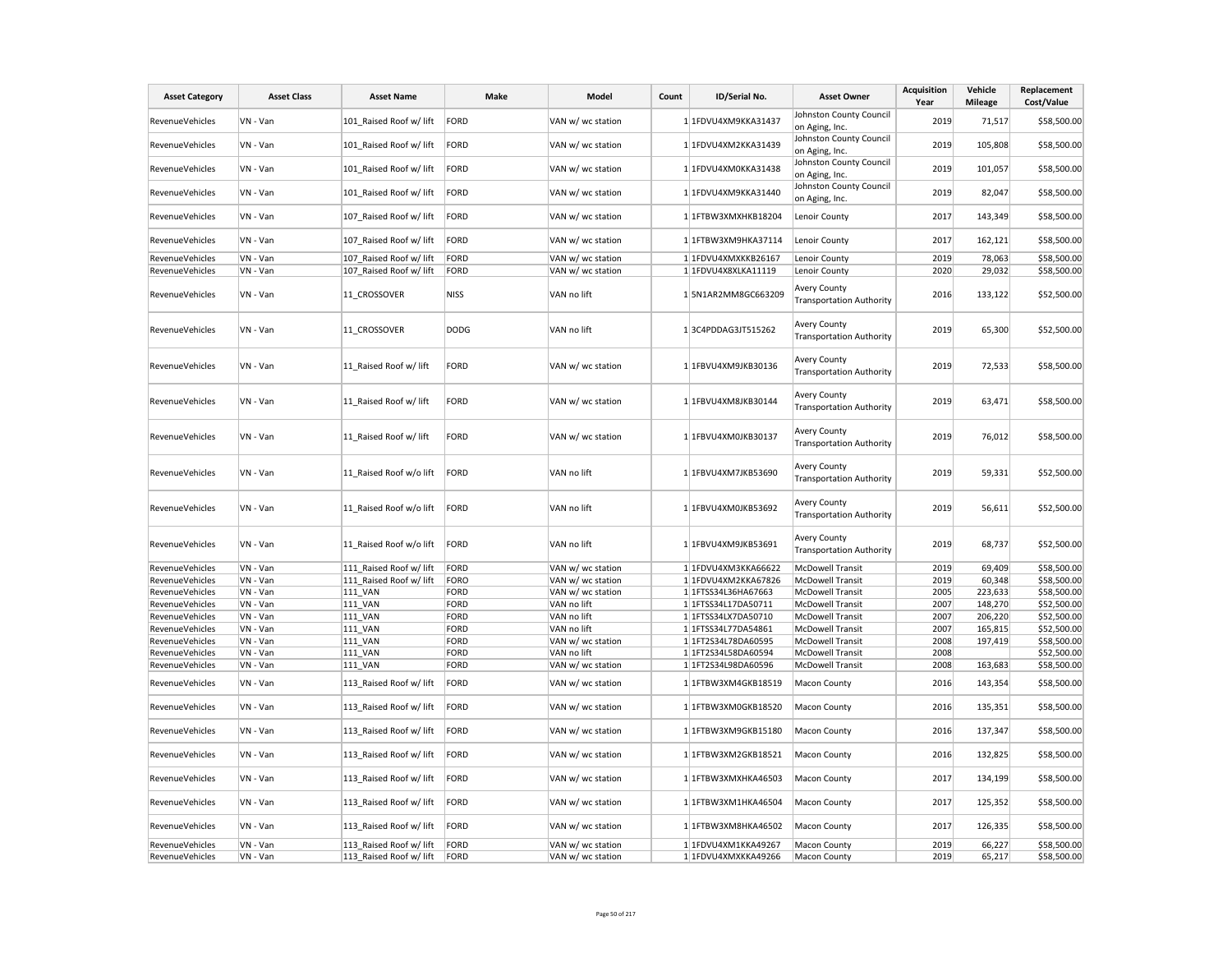| <b>Asset Category</b>                     | <b>Asset Class</b>   | <b>Asset Name</b>                                  | Make         | Model                                  | Count | ID/Serial No.                              | <b>Asset Owner</b>                                       | <b>Acquisition</b><br>Year | Vehicle<br><b>Mileage</b> | Replacement<br>Cost/Value  |
|-------------------------------------------|----------------------|----------------------------------------------------|--------------|----------------------------------------|-------|--------------------------------------------|----------------------------------------------------------|----------------------------|---------------------------|----------------------------|
| RevenueVehicles                           | VN - Van             | 113 Raised Roof w/ lift                            | FORD         | VAN w/ wc station                      |       | 1 1FDVU4XM8KKA49265                        | Macon County                                             | 2019                       | 58,871                    | \$58,500.00                |
| RevenueVehicles                           | VN - Van             | 115 Raised Roof w/ lift                            | FORD         | VAN w/ wc station                      |       | 1 1FTRS4XM8KKB07080                        | <b>Madison County</b><br><b>Transportation Authority</b> | 2019                       | 40,500                    | \$58,500.00                |
| RevenueVehicles                           | VN - Van             | 115 Raised Roof w/ lift                            | FORD         | VAN w/ wc station                      |       | 1 1FTRS4XMXKKB07081                        | <b>Madison County</b><br><b>Transportation Authority</b> | 2019                       | 43,458                    | \$58,500.00                |
| RevenueVehicles                           | VN - Van             | 115 Raised Roof w/ lift                            | FORD         | VAN w/ wc station                      |       | 1 1FTRS4XMXKKB07078                        | <b>Madison County</b><br><b>Transportation Authority</b> | 2019                       | 34,650                    | \$58,500.00                |
| <b>RevenueVehicles</b>                    | VN - Van             | 115 Raised Roof w/ lift                            | FORD         | VAN w/ wc station                      |       | 1 1FTRS4XM1KKB07079                        | Madison County<br><b>Transportation Authority</b>        | 2019                       | 38,114                    | \$58,500.00                |
| RevenueVehicles                           | VN - Van             | 115 Raised Roof w/ lift                            | FORD         | VAN w/ wc station                      |       | 1 1FTRS4X88LKA19150                        | <b>Madison County</b><br><b>Transportation Authority</b> | 2020                       | 26,165                    | \$58,500.00                |
| <b>RevenueVehicles</b>                    | VN - Van             | 115 Raised Roof w/ lift                            | FORD         | VAN w/ wc station                      |       | 1 1FTRS4X88LKA19149                        | <b>Madison County</b><br><b>Transportation Authority</b> | 2020                       | 14,736                    | \$58,500.00                |
| RevenueVehicles                           | VN - Van             | 115 Raised Roof w/ lift                            | <b>FORD</b>  | VAN w/ wc station                      |       | 1 1FTRS4X88LKA19148                        | <b>Madison County</b><br><b>Transportation Authority</b> | 2020                       | 18,760                    | \$58,500.00                |
| RevenueVehicles                           | VN - Van             | 115 Raised Roof w/ lift                            | FORD         | VAN w/ wc station                      |       | 1 1FTRS4X88LKA19151                        | <b>Madison County</b><br><b>Transportation Authority</b> | 2020                       | 21,391                    | \$58,500.00                |
| RevenueVehicles                           | VN - Van             | 115_VAN                                            | FORD         | VAN no lift                            |       | 1 1FTDS3EL9DDB29871                        | <b>Madison County</b><br><b>Transportation Authority</b> | 2013                       | 108,528                   | \$52,500.00                |
| RevenueVehicles                           | VN - Van             | <b>115 VAN</b>                                     | FORD         | VAN no lift                            |       | 1 1FTDS3EL6EDA38686                        | <b>Madison County</b><br><b>Transportation Authority</b> | 2014                       | 106,768                   | \$52,500.00                |
| <b>RevenueVehicles</b>                    | VN - Van             | 117_VAN                                            | FORD         | VAN no lift                            |       | 1 1 FTSS34L79DA85529                       | Martin County                                            | 2010                       | 117,454                   | \$52,500.00                |
| RevenueVehicles                           | VN - Van             | 121 Raised Roof w/ lift                            | FORD         | VAN w/ wc station                      |       | 1 1FTBW3XV0GKB48187                        | Mitchell County<br><b>Transportation Authority</b>       | 2016                       | 127,323                   | \$58,500.00                |
| RevenueVehicles                           | VN - Van             | 121_Raised Roof w/ lift                            | FORD         | VAN w/ wc station                      |       | 1 1FTBW3XV9GKB48186                        | Mitchell County<br><b>Transportation Authority</b>       | 2016                       | 119,727                   | \$58,500.00                |
| <b>RevenueVehicles</b>                    | VN - Van             | 121 Raised Roof w/ lift                            | FORD         | VAN w/ wc station                      |       | 1 1FBVU4XM1HKB51430                        | Mitchell County<br><b>Transportation Authority</b>       | 2018                       | 66,072                    | \$58,500.00                |
| RevenueVehicles                           | VN - Van             | 121 Raised Roof w/ lift                            | FORD         | VAN w/ wc station                      |       | 1 1FBVU4XMXKKB72851                        | Mitchell County<br><b>Transportation Authority</b>       | 2021                       | 2,427                     | \$58,500.00                |
| <b>RevenueVehicles</b>                    | VN - Van             | 121_VAN                                            | FORD         | VAN w/ wc station                      |       | 1 1FTDS3EL4BDB01635                        | Mitchell County<br><b>Transportation Authority</b>       | 2018                       | 56,768                    | \$58,500.00                |
| RevenueVehicles                           | VN - Van             | 125 Raised Roof w/ lift                            | FORD         | VAN w/ wc station                      |       | 1 1FTBW3XM3HKA37111                        | Moore County                                             | 2017                       | 97,585                    | \$58,500.00                |
| RevenueVehicles                           | VN - Van             | 125 Raised Roof w/ lift                            | FORD         | VAN w/ wc station                      |       | 1 1FDVU4XM3KKB26169                        | Moore County                                             | 2019                       | 38,601                    | \$58,500.00                |
| RevenueVehicles                           | VN - Van             | 125 Raised Roof w/ lift                            | FORD         | VAN w/ wc station                      |       | 1 1FDVU4XM1KKB26168                        | Moore County                                             | 2019                       | 41,486                    | \$58,500.00                |
| RevenueVehicles                           | VN - Van             | 125_Raised Roof w/ lift                            | FORD         | VAN w/ wc station                      |       | 1 1FDVU4XMXKKB26170                        | Moore County                                             | 2019                       | 47,621                    | \$58,500.00                |
| <b>RevenueVehicles</b><br>RevenueVehicles | VN - Van<br>VN - Van | 125 Raised Roof w/ lift<br>125 Raised Roof w/ lift | FORD<br>FORD | VAN w/ wc station<br>VAN w/ wc station |       | 1 1FDVU4X82LKA16640<br>1 1FDVU4X86LKA16639 | Moore County<br>Moore County                             | 2020<br>2020               | 28,140<br>16,625          | \$58,500.00<br>\$58,500.00 |
| RevenueVehicles                           | VN - Van             | 125 Raised Roof w/ lift                            | FORD         | VAN w/ wc station                      |       | 1 1FDVU4X84LKA16638                        | Moore County                                             | 2020                       | 32,671                    | \$58,500.00                |
| RevenueVehicles                           | VN - Van             | 125 Raised Roof w/ lift                            | FORD         | VAN w/ wc station                      |       | 1 1FDVU4X80LKA31654                        | Moore County                                             | 2020                       | 22,045                    | \$58,500.00                |
| RevenueVehicles                           | VN - Van             | 125 Raised Roof w/ lift                            | FORD         | VAN w/ wc station                      |       | 1 1FDVU4X82LKA16637                        | Moore County                                             | 2020                       | 12,740                    | \$58,500.00                |
| RevenueVehicles                           | VN - Van             | 125 Raised Roof w/ lift                            | FORD         | VAN w/ wc station                      |       | 1 1FDVU4X80LKA16636                        | Moore County                                             | 2020                       | 16,074                    | \$58,500.00                |
| RevenueVehicles                           | VN - Van             | 125 VAN                                            | <b>DODG</b>  | VAN no lift                            |       | 12D4RN4DE2AR487539                         | Moore County                                             | 2010                       | 83,609                    | \$52,500.00                |
| RevenueVehicles                           | VN - Van             | 125 VAN                                            | FORD         | VAN no lift                            |       | 1 1FTDS3EL0DDB26177                        | Moore County                                             | 2013                       | 55,274                    | \$52,500.00                |
| <b>RevenueVehicles</b>                    | VN - Van             | 125 VAN                                            | FORD         | VAN no lift                            |       | 1 1FTDS3EL0EDA38697                        | Moore County                                             | 2014                       | 62,601                    | \$52,500.00                |
| RevenueVehicles                           | VN - Van             | 125 VAN                                            | FORD         | VAN w/ wc station                      |       | 1 1FTDS3EL2EDA38698                        | Moore County                                             | 2014                       | 144,788                   | \$58,500.00                |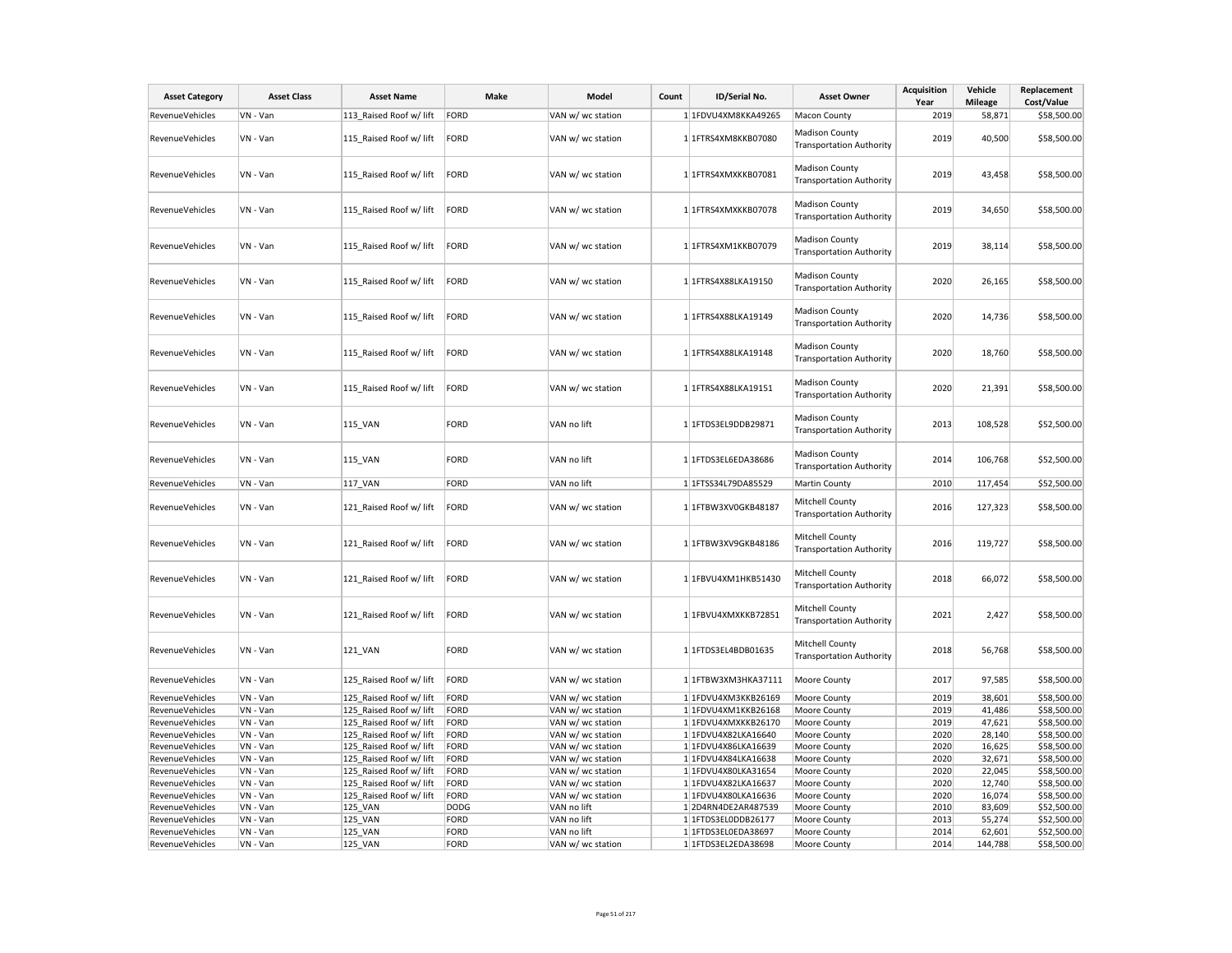| <b>Asset Category</b>              | <b>Asset Class</b>   | <b>Asset Name</b>                                        | Make        | Model                                  | Count | ID/Serial No.                              | <b>Asset Owner</b>                                     | <b>Acquisition</b><br>Year | Vehicle<br><b>Mileage</b> | Replacement<br>Cost/Value  |
|------------------------------------|----------------------|----------------------------------------------------------|-------------|----------------------------------------|-------|--------------------------------------------|--------------------------------------------------------|----------------------------|---------------------------|----------------------------|
| RevenueVehicles                    | VN - Van             | 127 Raised Roof w/ lift                                  | FORD        | VAN w/ wc station                      |       | 1 1FTBW3XM2HKA37116                        | City of Rocky Mount                                    | 2017                       | 197,849                   | \$58,500.00                |
| RevenueVehicles                    | VN - Van             | 127 Raised Roof w/ lift                                  | FORD        | VAN w/ wc station                      |       | 1 1FTBW3XM2JKA35761                        | City of Rocky Mount                                    | 2018                       | 148,908                   | \$58,500.00                |
| RevenueVehicles                    | VN - Van             | 127 Raised Roof w/ lift                                  | FORD        | VAN w/ wc station                      |       | 1 1FTBW3XM0JKA35760                        | City of Rocky Mount                                    | 2018                       | 110,990                   | \$58,500.00                |
| <b>RevenueVehicles</b>             | VN - Van             | 127_Raised Roof w/ lift                                  | FORD        | VAN w/ wc station                      |       | 1 1FTBW3XM4JKA35759                        | City of Rocky Mount                                    | 2018                       | 147,805                   | \$58,500.00                |
| <b>RevenueVehicles</b>             | VN - Van             | 127 Raised Roof w/ lift                                  | FORD        | VAN w/ wc station                      |       | 1 1FTBW3XM4JKA35762                        | City of Rocky Mount                                    | 2018                       | 174,885                   | \$58,500.00                |
| RevenueVehicles                    | VN - Van             | 127 Raised Roof w/ lift                                  | FORD        | VAN w/ wc station                      |       | 1 1FTBW3XM0JKA35757                        | City of Rocky Mount                                    | 2018                       | 136,314                   | \$58,500.00                |
| RevenueVehicles                    | VN - Van             | 127 Raised Roof w/ lift                                  | FORD        | VAN w/ wc station                      |       | 1 1FTBW3XM2JKA35758                        | City of Rocky Mount                                    | 2018                       | 154,704                   | \$58,500.00                |
| RevenueVehicles                    | VN - Van             | 127 Raised Roof w/ lift                                  | FORD        | VAN w/ wc station                      |       | 1 1FDVU4XM7KKA29198                        | City of Rocky Mount                                    | 2019                       | 116,801                   | \$58,500.00                |
| RevenueVehicles                    | VN - Van             | 127_Raised Roof w/ lift                                  | FORD        | VAN w/ wc station                      |       | 1 1FDVU4XMXKKA29194                        | City of Rocky Mount                                    | 2019                       | 75,210                    | \$58,500.00                |
| RevenueVehicles                    | VN - Van             | 127 Raised Roof w/ lift                                  | FORD        | VAN w/ wc station                      |       | 1 1FDVU4XM0KKA31441                        | City of Rocky Mount                                    | 2019                       | 71,277                    | \$58,500.00                |
| RevenueVehicles                    | VN - Van             | 127 Raised Roof w/ lift                                  | FORD        | VAN w/ wc station                      |       | 1 1FDVU4XM1KKA29195                        | City of Rocky Mount                                    | 2019                       | 116,607                   | \$58,500.00                |
| RevenueVehicles                    | VN - Van             | 127_Raised Roof w/ lift                                  | FORD        | VAN w/ wc station                      |       | 1 1FDVU4XM1KKA21033                        | City of Rocky Mount                                    | 2019                       | 114,323                   | \$58,500.00                |
| <b>RevenueVehicles</b>             | VN - Van             | 127 Raised Roof w/ lift                                  | FORD        | VAN w/ wc station                      |       | 1 1FDVU4XM6KKA31430                        | City of Rocky Mount                                    | 2019                       | 127,018                   | \$58,500.00                |
| RevenueVehicles                    | VN - Van             | 127 Raised Roof w/ lift                                  | FORD        | VAN w/ wc station                      |       | 1 1FDVU4XM2KKA31442                        | City of Rocky Mount                                    | 2019                       | 58,062                    | \$58,500.00                |
| RevenueVehicles                    | VN - Van             | 127 Raised Roof w/ lift                                  | FORD        | VAN w/ wc station                      |       | 1 1FDVU4XMXKKA21032                        | City of Rocky Mount                                    | 2019                       | 136,413                   | \$58,500.00                |
| RevenueVehicles                    | VN - Van             | 127 Raised Roof w/ lift                                  | FORD        | VAN w/ wc station                      |       | 1 1FDVU4X87LKA02202                        | City of Rocky Mount                                    | 2020                       | 42,246                    | \$58,500.00                |
| RevenueVehicles                    | VN - Van             | 127 Raised Roof w/ lift                                  | FORD        | VAN w/ wc station                      |       | 1 1FDVU4X80LKA02199                        | City of Rocky Mount                                    | 2020                       | 52,707                    | \$58,500.00                |
| RevenueVehicles                    | VN - Van             | 127 Raised Roof w/ lift                                  | FORD        | VAN w/ wc station                      |       | 1 1FDVU4X85LKA02196                        | City of Rocky Mount                                    | 2020                       | 52,577                    | \$58,500.00                |
| RevenueVehicles                    | VN - Van             | 127_Raised Roof w/ lift                                  | FORD        | VAN w/ wc station                      |       | 1 1FDVU4X89LKA02198                        | City of Rocky Mount                                    | 2020                       | 54,631                    | \$58,500.00                |
| RevenueVehicles                    | VN - Van             | 127 Raised Roof w/ lift                                  | FORD        | VAN w/ wc station                      |       | 1 1FDVU4X89LKA02203                        | City of Rocky Mount                                    | 2020                       | 37,518                    | \$58,500.00                |
| RevenueVehicles                    | VN - Van             | 127 Raised Roof w/ lift                                  | FORD        | VAN w/ wc station                      |       | 1 1FDVU4X87LKA02197                        | City of Rocky Mount                                    | 2020                       | 64,774                    | \$58,500.00                |
|                                    |                      |                                                          | FORD        |                                        |       |                                            |                                                        | 2020                       |                           | \$58,500.00                |
| RevenueVehicles                    | VN - Van             | 127 Raised Roof w/ lift                                  |             | VAN w/ wc station                      |       | 1 1FDVU4X85LKA02201                        | City of Rocky Mount                                    |                            | 45,309                    |                            |
| RevenueVehicles                    | VN - Van             | 127 Raised Roof w/ lift                                  | FORD        | VAN w/ wc station                      |       | 1 1FDVU4X87LKB02204                        | City of Rocky Mount                                    | 2020                       | 55,273                    | \$58,500.00                |
| RevenueVehicles<br>RevenueVehicles | VN - Van<br>VN - Van | 127 Raised Roof w/ lift<br>127_Raised Roof w/o lift FORD | FORD        | VAN w/ wc station<br>VAN w/ wc station |       | 1 1FDVU4X83LKA02200<br>1 1FDVU4XM5KKA29197 | City of Rocky Mount<br>City of Rocky Mount             | 2020<br>2019               | 59,019<br>115,999         | \$58,500.00<br>\$58,500.00 |
| RevenueVehicles                    | VN - Van             | 127 Raised Roof w/o lift FORD                            |             | VAN w/ wc station                      |       | 1 1FDVU4XM9KKA29199                        | City of Rocky Mount                                    | 2019                       | 56,327                    | \$58,500.00                |
|                                    |                      |                                                          |             |                                        |       |                                            |                                                        | 2011                       |                           |                            |
| RevenueVehicles                    | VN - Van             | 127 VAN                                                  | <b>DODG</b> | VAN w/ wc station                      |       | 12D4RN5DG5BR629262                         | City of Rocky Mount                                    |                            | 90,097                    | \$58,500.00                |
| RevenueVehicles                    | VN - Van             | 127_VAN                                                  | <b>DODG</b> | VAN no lift                            |       | 12C4RDGBG9CR324833                         | City of Rocky Mount                                    | 2013                       |                           | \$52,500.00                |
| RevenueVehicles                    | VN - Van             | 13_40                                                    | Ford        | Caravan                                |       | 12C4RDGBG4KR539177                         | <b>Beaufort County</b><br>Developmental Center<br>Inc. | 2020                       | 37,014                    | \$39,000.00                |
| RevenueVehicles                    | VN - Van             | 13 41                                                    | Ford        | Caravan                                |       | 12C4RDGBG5KR553752                         | <b>Beaufort County</b><br>Developmental Center         | 2020                       | 52,647                    | \$39,000.00                |
|                                    |                      |                                                          |             |                                        |       |                                            | Inc.<br><b>Beaufort County</b>                         |                            |                           |                            |
| RevenueVehicles                    | VN - Van             | 13_Raised Roof w/ lift                                   | FORD        | VAN w/ wc station                      |       | 1 1FTBW3XM5GKB25222                        | Developmental Center<br>Inc.                           | 2016                       | 132,048                   | \$58,500.00                |
|                                    |                      |                                                          |             |                                        |       |                                            | <b>Beaufort County</b>                                 |                            |                           |                            |
| RevenueVehicles                    | VN - Van             | 13_Raised Roof w/ lift                                   | FORD        | VAN w/ wc station                      |       | 1 1FDZK1C86LKB00939                        | Developmental Center<br>Inc.                           | 2021                       | 2,060                     | \$58,500.00                |
| RevenueVehicles                    | VN - Van             | 13 Raised Roof w/o lift                                  | FORD        | VAN no lift                            |       | 1 1FDVU4XM1KKA62889                        | <b>Beaufort County</b><br>Developmental Center<br>Inc. | 2019                       | 53,187                    | \$52,500.00                |
| RevenueVehicles                    | VN - Van             | 141 Raised Roof w/ lift                                  | FORD        | VAN w/ wc station                      |       | 1 1FTBW3XM5JKA35754                        | Pender Adult Services<br>Inc.                          | 2018                       | 122,033                   | \$58,500.00                |
| RevenueVehicles                    | VN - Van             | 141_Raised Roof w/ lift                                  | FORD        | VAN w/ wc station                      |       | 1 1FTBW3XMXJKA35748                        | Pender Adult Services<br>Inc.                          | 2018                       | 106,998                   | \$58,500.00                |
| RevenueVehicles                    | VN - Van             | 141 Raised Roof w/ lift                                  | FORD        | VAN w/ wc station                      |       | 1 1FDVU4XM1KKA31433                        | Pender Adult Services<br>Inc.                          | 2019                       |                           | \$58,500.00                |
| RevenueVehicles                    | VN - Van             | 141 Raised Roof w/ lift                                  | FORD        | VAN w/ wc station                      |       | 1 1FDVU4X80LKA02185                        | Pender Adult Services<br>Inc.                          | 2020                       | 44,528                    | \$58,500.00                |
| RevenueVehicles                    | VN - Van             | 141_Raised Roof w/ lift                                  | FORD        | VAN w/ wc station                      |       | 1 1FDVU4X87LKA02183                        | Pender Adult Services<br>Inc.                          | 2020                       | 49,338                    | \$58,500.00                |
| RevenueVehicles                    | VN - Van             | 141 Raised Roof w/ lift                                  | FORD        | VAN w/ wc station                      |       | 1 1FDVU4X89LKA02184                        | Pender Adult Services<br>Inc.                          | 2020                       | 41,572                    | \$58,500.00                |
| RevenueVehicles                    | VN - Van             | 141 Raised Roof w/o lift FORD                            |             | VAN w/ wc station                      |       | 1 1FDVU4XM3KKA31434                        | Pender Adult Services<br>Inc.                          | 2019                       | 47,704                    | \$58,500.00                |
| RevenueVehicles                    | VN - Van             | 141 Raised Roof w/o lift FORD                            |             | VAN no lift                            |       | 1 1FDVU4X81LKB54542                        | Pender Adult Services<br>Inc.                          | 2021                       | 2,170                     | \$52,500.00                |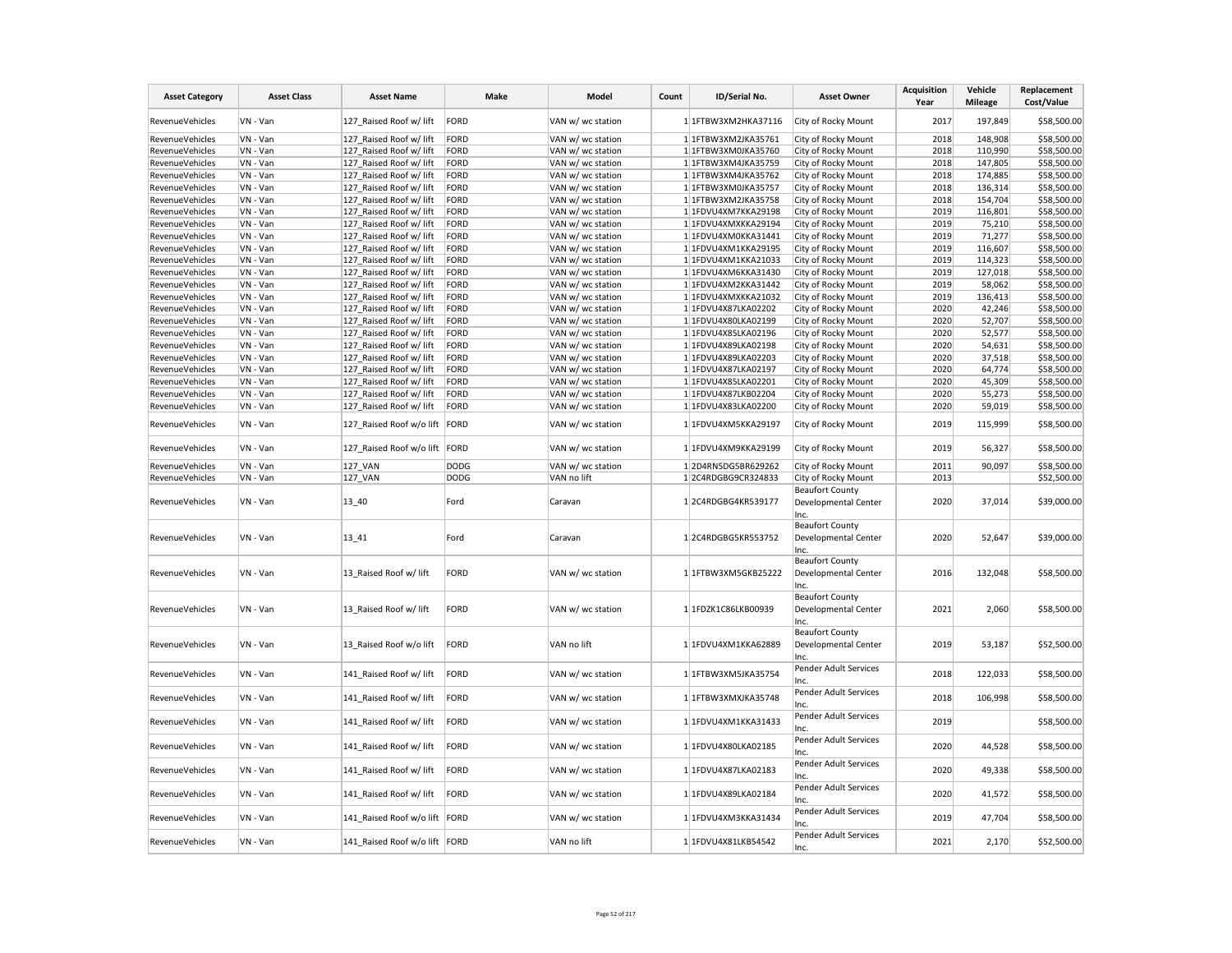| <b>Asset Category</b>  | <b>Asset Class</b> | <b>Asset Name</b>               | Make        | Model             | Count | ID/Serial No.         | <b>Asset Owner</b>                             | <b>Acquisition</b><br>Year | Vehicle<br><b>Mileage</b> | Replacement<br>Cost/Value |
|------------------------|--------------------|---------------------------------|-------------|-------------------|-------|-----------------------|------------------------------------------------|----------------------------|---------------------------|---------------------------|
| RevenueVehicles        | VN - Van           | 145 Raised Roof w/ lift         | FORD        | VAN w/ wc station |       | 1 1FTBW3XM3GKB18513   | Person County                                  | 2016                       | 109,180                   | \$58,500.00               |
| <b>RevenueVehicles</b> | VN - Van           | 145 Raised Roof w/ lift         | FORD        | VAN w/ wc station |       | 1 1FTBW3XM8HKA50243   | Person County                                  | 2017                       | 130,515                   | \$58,500.00               |
| RevenueVehicles        | VN - Van           | 145_Raised Roof w/ lift         | FORD        | VAN w/ wc station |       | 1 1FTBW3XM6HKA50242   | Person County                                  | 2017                       | 128,254                   | \$58,500.00               |
| RevenueVehicles        | VN - Van           | 145 Raised Roof w/ lift         | FORD        | VAN w/ wc station |       | 1 1FTBW3XM4HKA50241   | Person County                                  | 2017                       | 107,400                   | \$58,500.00               |
| <b>RevenueVehicles</b> | VN - Van           | 145 Raised Roof w/ lift         | FORD        | VAN w/ wc station |       | 1 1FTBW3XM1JKA74972   | Person County                                  | 2018                       | 80,077                    | \$58,500.00               |
| RevenueVehicles        | VN - Van           | 145_Raised Roof w/ lift         | FORD        | VAN w/ wc station |       | $1$ 1FTBW3XM3JKA74973 | Person County                                  | 2018                       | 80,186                    | \$58,500.00               |
| RevenueVehicles        | VN - Van           | 145 Raised Roof w/ lift         | FORD        | VAN w/ wc station |       | 1 1FDVU4XM5KKA67822   | Person County                                  | 2019                       | 59,863                    | \$58,500.00               |
| RevenueVehicles        | VN - Van           | 147 Raised Roof w/ lift         | FORD        | VAN w/ wc station |       | 1 1FDVU4XM1KKA53805   | Pitt County/Pitt Area<br><b>Transit System</b> | 2019                       | 82,127                    | \$58,500.00               |
| RevenueVehicles        | VN - Van           | 147 Raised Roof w/ lift         | FORD        | VAN w/ wc station |       | 1 1FDVU4XM3KKA53806   | Pitt County/Pitt Area<br><b>Transit System</b> | 2019                       | 78,454                    | \$58,500.00               |
| <b>RevenueVehicles</b> | VN - Van           | 147 Raised Roof w/ lift         | FORD        | VAN w/ wc station |       | 1 1FDVU4XM5KKA53807   | Pitt County/Pitt Area<br><b>Transit System</b> | 2019                       | 79,382                    | \$58,500.00               |
| RevenueVehicles        | VN - Van           | 147 Raised Roof w/ lift         | FORD        | VAN w/ wc station |       | 1 1FDVU4XM8KKA53803   | Pitt County/Pitt Area<br><b>Transit System</b> | 2019                       | 68,299                    | \$58,500.00               |
| <b>RevenueVehicles</b> | VN - Van           | 147_Raised Roof w/ lift         | FORD        | VAN w/ wc station |       | 1 1FDVU4XM7KKA53808   | Pitt County/Pitt Area<br><b>Transit System</b> | 2019                       | 82,430                    | \$58,500.00               |
| RevenueVehicles        | VN - Van           | 147 Raised Roof w/ lift         | FORD        | VAN w/ wc station |       | 1 1FDVU4XM9KKA53809   | Pitt County/Pitt Area<br><b>Transit System</b> | 2019                       | 87,093                    | \$58,500.00               |
| RevenueVehicles        | VN - Van           | 147 Raised Roof w/ lift         | FORD        | VAN w/ wc station |       | 1 1FDVU4XMXKKA53804   | Pitt County/Pitt Area<br><b>Transit System</b> | 2019                       | 63,242                    | \$58,500.00               |
| <b>RevenueVehicles</b> | VN - Van           | 147 Raised Roof w/ lift         | FORD        | VAN w/ wc station |       | 1 1FDVU4X8XLKA02209   | Pitt County/Pitt Area<br><b>Transit System</b> | 2020                       | 37,625                    | \$58,500.00               |
| <b>RevenueVehicles</b> | VN - Van           | 147_Raised Roof w/ lift         | FORD        | VAN w/ wc station |       | 1 1FDVU4X88LKA02208   | Pitt County/Pitt Area<br><b>Transit System</b> | 2020                       | 42,380                    | \$58,500.00               |
| RevenueVehicles        | VN - Van           | 147_Raised Roof w/o lift FORD   |             | VAN w/ wc station |       | 1 1FTBW3XM4JKA48205   | Pitt County/Pitt Area<br><b>Transit System</b> | 2018                       | 107,072                   | \$58,500.00               |
| <b>RevenueVehicles</b> | VN - Van           | 147 Raised Roof w/o lift   FORD |             | VAN w/ wc station |       | 1 1FTBW3XM0JKA48203   | Pitt County/Pitt Area<br><b>Transit System</b> | 2018                       | 101,636                   | \$58,500.00               |
| RevenueVehicles        | VN - Van           | 147 Raised Roof w/o lift FORD   |             | VAN w/ wc station |       | 1 1FTBW3XM2JKA48204   | Pitt County/Pitt Area<br><b>Transit System</b> | 2018                       | 89,170                    | \$58,500.00               |
| RevenueVehicles        | VN - Van           | 147_Raised Roof w/o lift FORD   |             | VAN no lift       |       | 1 1FTBW3XM9JKA48202   | Pitt County/Pitt Area<br><b>Transit System</b> | 2018                       | 22,079                    | \$52,500.00               |
| <b>RevenueVehicles</b> | VN - Van           | 147 VAN                         | <b>FORD</b> | VAN no lift       |       | 1 1FTSS34L19DA19669   | Pitt County/Pitt Area<br><b>Transit System</b> | 2009                       | 31,069                    | \$52,500.00               |
| RevenueVehicles        | VN - Van           | 147_VAN                         | FORD        | VAN w/ wc station |       | 1 1FTDS3EL3DDB29865   | Pitt County/Pitt Area<br><b>Transit System</b> | 2013                       | 125,391                   | \$58,500.00               |
| <b>RevenueVehicles</b> | VN - Van           | 149 CROSSOVER                   | NIS         | VAN no lift       |       | 15N1AR2MM6GC634095    | Polk County<br><b>Transportation Authority</b> | 2016                       | 122,636                   | \$52,500.00               |
| <b>RevenueVehicles</b> | VN - Van           | 149 Raised Roof w/ lift         | FORD        | VAN w/ wc station |       | 1 1FTBW3XM7HKA50251   | Polk County<br><b>Transportation Authority</b> | 2017                       | 145,499                   | \$58,500.00               |
| RevenueVehicles        | VN - Van           | 149 Raised Roof w/ lift         | FORD        | VAN w/ wc station |       | 1 1FTBW3XM9HKA50252   | Polk County<br><b>Transportation Authority</b> | 2017                       | 142,373                   | \$58,500.00               |
| RevenueVehicles        | VN - Van           | 149 Raised Roof w/ lift         | FORD        | VAN w/ wc station |       | 1 1FBVU4XM0JKA81151   | Polk County<br><b>Transportation Authority</b> | 2019                       | 67,816                    | \$58,500.00               |
| RevenueVehicles        | VN - Van           | 149 Raised Roof w/o lift FORD   |             | VAN no lift       |       | 1 1FTBW3XM6GKB25021   | Polk County<br><b>Transportation Authority</b> | 2016                       | 99,192                    | \$52,500.00               |
| <b>RevenueVehicles</b> | VN - Van           | 149 Raised Roof w/o lift   FORD |             | VAN no lift       |       | 1 1FTBW3XM6JKA48206   | Polk County<br><b>Transportation Authority</b> | 2018                       | 75,825                    | \$52,500.00               |
| RevenueVehicles        | VN - Van           | 149 Raised Roof w/o lift   FORD |             | VAN no lift       |       | 1 1FTBW3XM8JKA48207   | Polk County<br><b>Transportation Authority</b> | 2018                       | 105,200                   | \$52,500.00               |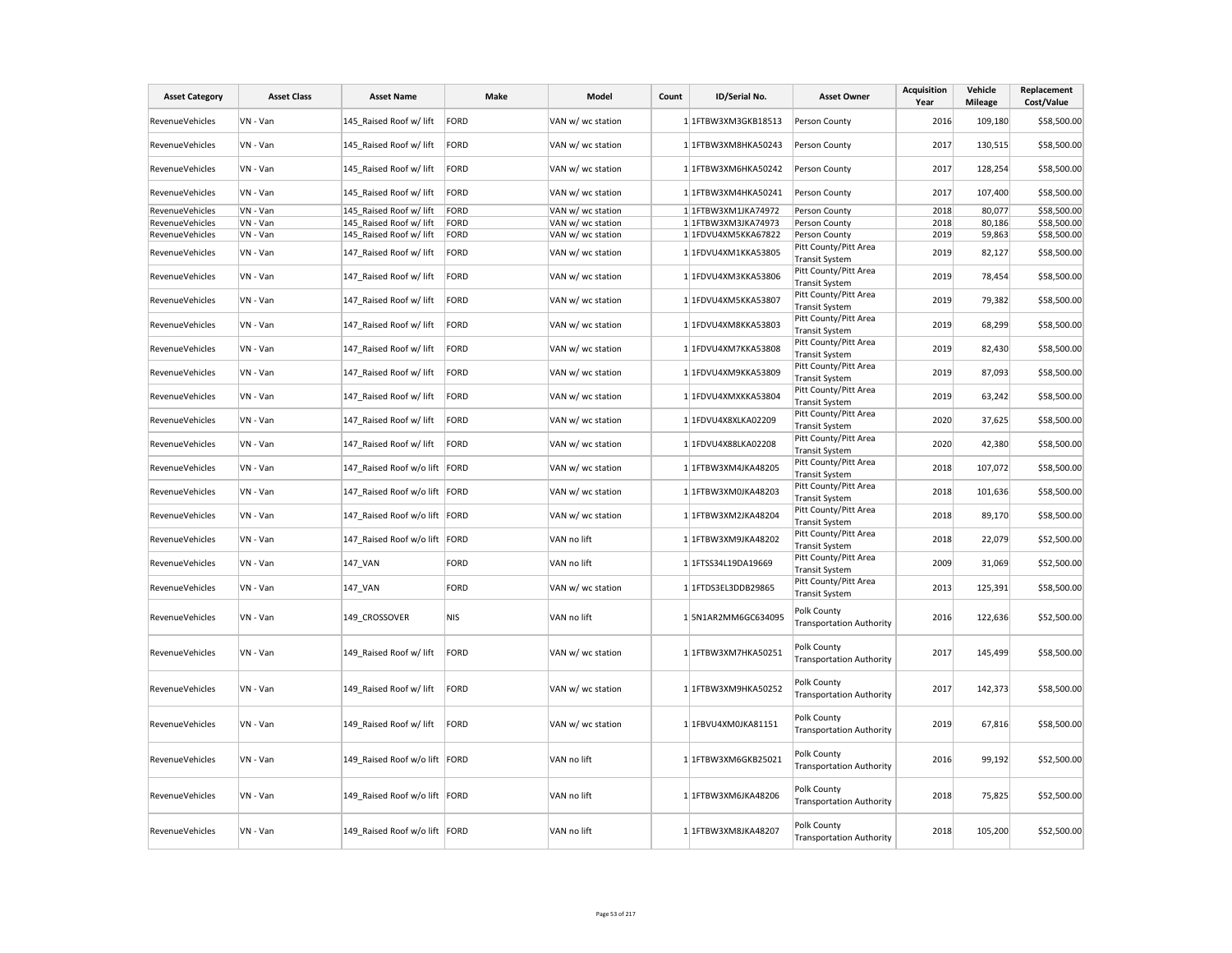| <b>Asset Category</b>  | <b>Asset Class</b> | <b>Asset Name</b>               | Make        | Model             | Count | ID/Serial No.           | <b>Asset Owner</b>                                                  | Acquisition<br>Year | Vehicle<br><b>Mileage</b> | Replacement<br>Cost/Value |
|------------------------|--------------------|---------------------------------|-------------|-------------------|-------|-------------------------|---------------------------------------------------------------------|---------------------|---------------------------|---------------------------|
| RevenueVehicles        | VN - Van           | 149_Raised Roof w/o lift FORD   |             | VAN no lift       |       | 1 1FBVU4XM2JKB30141     | Polk County<br><b>Transportation Authority</b>                      | 2019                | 38,015                    | \$52,500.00               |
| <b>RevenueVehicles</b> | VN - Van           | 149_VAN                         | <b>DODG</b> | VAN no lift       |       | 12C4RDGCG7ER423443      | Polk County<br><b>Transportation Authority</b>                      | 2014                | 161,154                   | \$52,500.00               |
| <b>RevenueVehicles</b> | VN - Van           | 149_VAN                         | <b>FORD</b> | VAN w/ wc station |       | 1 1FTDS3EL7EDA38664     | Polk County<br><b>Transportation Authority</b>                      | 2014                | 155,325                   | \$58,500.00               |
| RevenueVehicles        | VN - Van           | 151 Raised Roof w/ lift         | FORD        | VAN w/ wc station |       | 1 1FTBW3XM1JKA44547     | Randolph County Senior<br>Adults Assoc. Inc.                        | 2018                | 58,708                    | \$58,500.00               |
| RevenueVehicles        | VN - Van           | 153 Raised Roof w/ lift         | FORD        | VAN w/ wc station |       | 1 1FTBW3XM6HKA46501     | Richmond Interagency<br>Transportation, Inc.                        | 2017                | 146,929                   | \$58,500.00               |
| RevenueVehicles        | VN - Van           | 153_Raised Roof w/ lift         | FORD        | VAN w/ wc station |       | 1 1FTBW3XM4HKA46500     | Richmond Interagency<br>Transportation, Inc.                        | 2017                | 159,350                   | \$58,500.00               |
| RevenueVehicles        | VN - Van           | 153 Raised Roof w/ lift         | FORD        | VAN w/ wc station |       | 1 1FTBW3XMXHKA46498     | Richmond Interagency<br>Transportation, Inc.                        | 2017                | 143,310                   | \$58,500.00               |
| RevenueVehicles        | VN - Van           | 153 Raised Roof w/ lift         | FORD        | VAN w/ wc station |       | 1 1FTBW3XM7JKA57836     | Richmond Interagency<br>Transportation, Inc.                        | 2018                | 113,274                   | \$58,500.00               |
| RevenueVehicles        | VN - Van           | 153_Raised Roof w/o lift FORD   |             | VAN no lift       |       | 1 1FTBW3XM3JKA57834     | Richmond Interagency<br>Transportation, Inc.                        | 2018                | 100,550                   | \$52,500.00               |
| <b>RevenueVehicles</b> | VN - Van           | 153_Raised Roof w/o lift FORD   |             | VAN no lift       |       | 1 1FTBW3XM1JKA57833     | Richmond Interagency<br>Transportation, Inc.                        | 2018                | 101,649                   | \$52,500.00               |
| <b>RevenueVehicles</b> | VN - Van           | 153 Raised Roof w/o lift   FORD |             | VAN no lift       |       | 1 1FTBW3XM5JKA57835     | Richmond Interagency<br>Transportation, Inc.                        | 2018                | 85,544                    | \$52,500.00               |
| RevenueVehicles        | VN - Van           | 153_Raised Roof w/o lift FORD   |             | VAN no lift       |       | 1 1FDVU4XM6KKA53797     | Richmond Interagency<br>Transportation, Inc.                        | 2019                | 48,691                    | \$52,500.00               |
| <b>RevenueVehicles</b> | VN - Van           | 157 Raised Roof w/ lift         | FORD        | VAN w/ wc station |       | 1 1FTBW3XMXGKB25037     | Rockingham County<br>Council on Aging Inc.                          | 2016                | 119,662                   | \$58,500.00               |
| <b>RevenueVehicles</b> | VN - Van           | 157_Raised Roof w/ lift         | FORD        | VAN w/ wc station |       | 1 1FTBW3XM8GKB25036     | Rockingham County<br>Council on Aging Inc.                          | 2016                | 112,306                   | \$58,500.00               |
| <b>RevenueVehicles</b> | VN - Van           | 157_Raised Roof w/ lift         | FORD        | VAN w/ wc station |       | 1 1FTBW3XM8GKB15185     | Rockingham County<br>Council on Aging Inc.                          | 2016                | 142,840                   | \$58,500.00               |
| RevenueVehicles        | VN - Van           | 157_Raised Roof w/ lift         | <b>FORD</b> | VAN w/ wc station |       | 1 1FTBW3XM6HKA31352     | Rockingham County<br>Council on Aging Inc.                          | 2017                | 134,365                   | \$58,500.00               |
| RevenueVehicles        | VN - Van           | 157 Raised Roof w/ lift         | FORD        | VAN w/ wc station |       | $1$   1FTBW3XM8HKA31353 | Rockingham County<br>Council on Aging Inc.                          | 2017                | 184,138                   | \$58,500.00               |
| <b>RevenueVehicles</b> | VN - Van           | 157 Raised Roof w/ lift         | FORD        | VAN w/ wc station |       | 1 1FTBW3XMXHKA31354     | Rockingham County<br>Council on Aging Inc.                          | 2017                | 140,316                   | \$58,500.00               |
| RevenueVehicles        | VN - Van           | 157_Raised Roof w/ lift         | FORD        | VAN w/ wc station |       | 1 1FTBW3XM4HKA31351     | Rockingham County                                                   | 2017                | 161,985                   | \$58,500.00               |
| <b>RevenueVehicles</b> | VN - Van           | 157 Raised Roof w/ lift         | FORD        | VAN w/ wc station |       | 1 1FTBW3XMXJKA26452     | Council on Aging Inc.<br>Rockingham County                          | 2018                | 103,100                   | \$58,500.00               |
| RevenueVehicles        | VN - Van           | 157_Raised Roof w/ lift         | FORD        | VAN w/ wc station |       | 1 1FTBW3XM1JKA26453     | Council on Aging Inc.<br>Rockingham County                          | 2018                | 128,220                   | \$58,500.00               |
| RevenueVehicles        | VN - Van           | 157 Raised Roof w/ lift         | FORD        | VAN w/ wc station |       | 1 1FTBW3XM3JKA26454     | Council on Aging Inc.<br>Rockingham County                          | 2018                | 94,256                    | \$58,500.00               |
| <b>RevenueVehicles</b> | VN - Van           | 157_Raised Roof w/ lift         | FORD        | VAN w/ wc station |       | 1 1FTBW3XM5JKA26455     | Council on Aging Inc.<br>Rockingham County                          | 2018                | 108,196                   | \$58,500.00               |
| RevenueVehicles        | VN - Van           | 157 Raised Roof w/ lift         | <b>FORD</b> | VAN w/ wc station |       | 1 1FTBW3XM8JKA26451     | Council on Aging Inc.<br>Rockingham County                          | 2018                | 95,579                    | \$58,500.00               |
| RevenueVehicles        | VN - Van           | 157_Raised Roof w/ lift         | FORD        | VAN w/ wc station |       | 1 1FDVU4XM6KKA29192     | Council on Aging Inc.<br>Rockingham County                          | 2019                | 106,592                   | \$58,500.00               |
| RevenueVehicles        | VN - Van           | 157 Raised Roof w/ lift         | FORD        | VAN w/ wc station |       | 1 1FDVU4XM8KKA31428     | Council on Aging Inc.<br>Rockingham County                          | 2019                | 89,626                    | \$58,500.00               |
| RevenueVehicles        | VN - Van           | 157_Raised Roof w/ lift         | FORD        | VAN w/ wc station |       | 1 1FDVU4XM3KKA29196     | Council on Aging Inc.<br>Rockingham County                          | 2019                | 68,970                    | \$58,500.00               |
| RevenueVehicles        | VN - Van           | 157_Raised Roof w/ lift         | FORD        | VAN w/ wc station |       | 1 1FDVU4XMXKKA31429     | Council on Aging Inc.<br>Rockingham County                          | 2019                | 118,518                   | \$58,500.00               |
| RevenueVehicles        | VN - Van           | 157_Raised Roof w/ lift         | FORD        | VAN w/ wc station |       | 1 1FDVU4X88LKA02192     | Council on Aging Inc.<br>Rockingham County<br>Council on Aging Inc. | 2020                | 40,527                    | \$58,500.00               |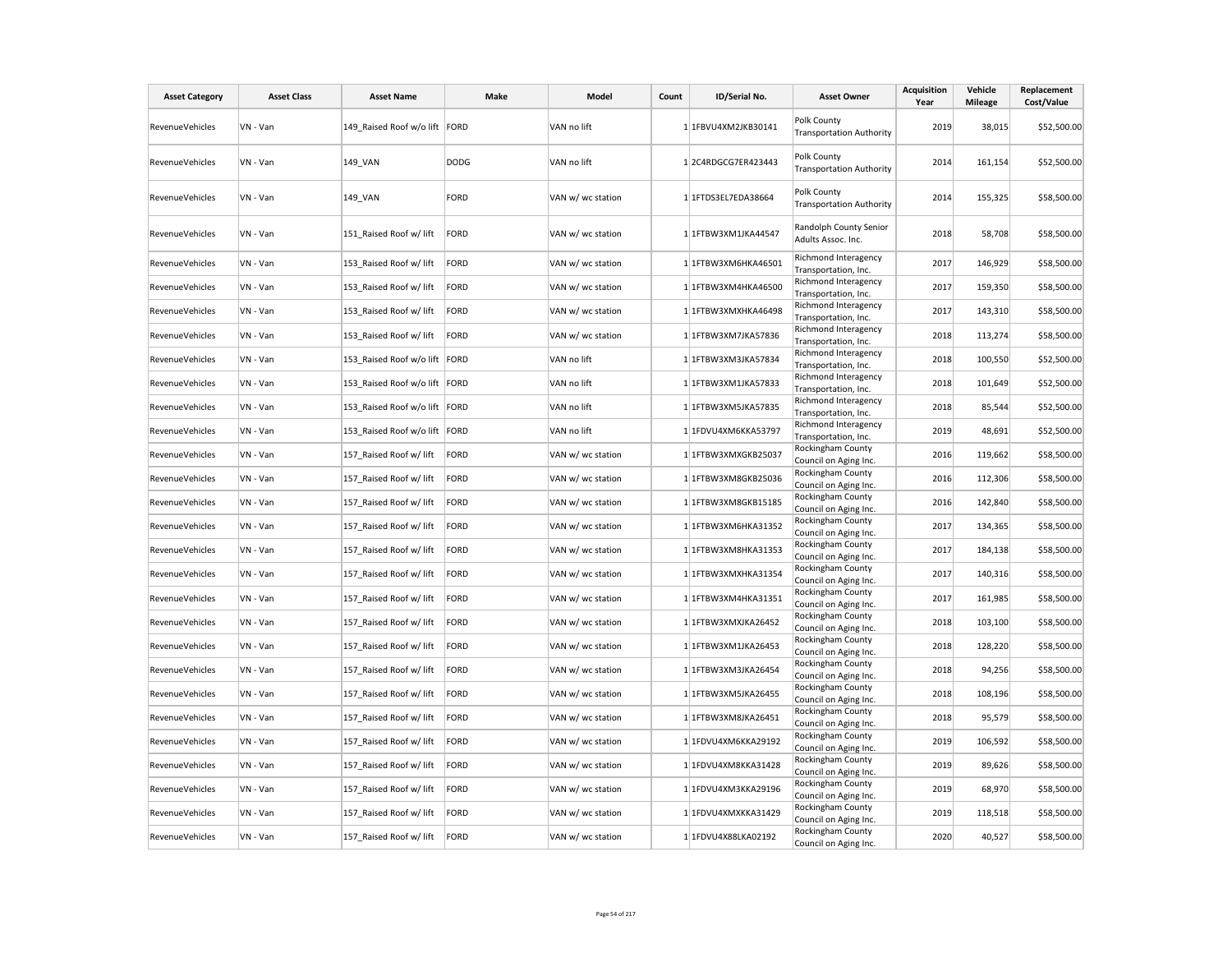| <b>Asset Category</b>  | <b>Asset Class</b> | <b>Asset Name</b>               | Make        | Model             | Count | ID/Serial No.         | <b>Asset Owner</b>                         | <b>Acquisition</b><br>Year | Vehicle<br><b>Mileage</b> | Replacement<br>Cost/Value |
|------------------------|--------------------|---------------------------------|-------------|-------------------|-------|-----------------------|--------------------------------------------|----------------------------|---------------------------|---------------------------|
| RevenueVehicles        | VN - Van           | 157 Raised Roof w/ lift         | FORD        | VAN w/ wc station |       | 1 1FDVU4X86LKA02191   | Rockingham County<br>Council on Aging Inc. | 2020                       | 35,246                    | \$58,500.00               |
| RevenueVehicles        | VN - Van           | 157_Raised Roof w/ lift         | FORD        | VAN w/ wc station |       | 1 1FDVU4X8XLKA02193   | Rockingham County<br>Council on Aging Inc. | 2020                       | 40,505                    | \$58,500.00               |
| <b>RevenueVehicles</b> | VN - Van           | 157 Raised Roof w/ lift         | FORD        | VAN w/ wc station |       | 1 1FDVU4X84LKA02190   | Rockingham County<br>Council on Aging Inc. | 2020                       | 45,610                    | \$58,500.00               |
| RevenueVehicles        | VN - Van           | 157 Raised Roof w/ lift         | FORD        | VAN w/ wc station |       | 1 1FDVU4X81LKA02194   | Rockingham County<br>Council on Aging Inc. | 2020                       | 37,878                    | \$58,500.00               |
| RevenueVehicles        | VN - Van           | 157 Raised Roof w/ lift         | FORD        | VAN w/ wc station |       | 1 1FDVU4X83LKA02195   | Rockingham County<br>Council on Aging Inc. | 2020                       | 50,399                    | \$58,500.00               |
| RevenueVehicles        | VN - Van           | 157_Raised Roof w/o lift FORD   |             | VAN w/ wc station |       | $1$ 1FTBW3XM3HKA31356 | Rockingham County<br>Council on Aging Inc. | 2017                       | 123,713                   | \$58,500.00               |
| <b>RevenueVehicles</b> | VN - Van           | 159 Raised Roof w/ lift         | FORD        | VAN w/ wc station |       | 1 1FTBW3XM8HKA50260   | Rowan County                               | 2017                       | 115,801                   | \$58,500.00               |
| RevenueVehicles        | VN - Van           | 159_Raised Roof w/ lift         | FORD        | VAN w/ wc station |       | 1 1FTBW3XMXHKA50261   | Rowan County                               | 2017                       | 116,333                   | \$58,500.00               |
| RevenueVehicles        | VN - Van           | 159 Raised Roof w/ lift         | FORD        | VAN w/ wc station |       | 1 1FTBW3XM5HKA50264   | Rowan County                               | 2017                       | 115,791                   | \$58,500.00               |
| <b>RevenueVehicles</b> | VN - Van           | 159 Raised Roof w/ lift         | FORD        | VAN w/ wc station |       | 1 1FTBW3XM1HKA50262   | Rowan County                               | 2017                       | 131,232                   | \$58,500.00               |
| RevenueVehicles        | VN - Van           | 159_Raised Roof w/ lift         | FORD        | VAN w/ wc station |       | 1 1FTBW3XM3HKA50263   | Rowan County                               | 2017                       | 135,895                   | \$58,500.00               |
| RevenueVehicles        | VN - Van           | 159 Raised Roof w/ lift         | FORD        | VAN w/ wc station |       | 1 1FTBW3XM5JKA52943   | Rowan County                               | 2018                       | 88,579                    | \$58,500.00               |
| RevenueVehicles        | VN - Van           | 159 Raised Roof w/ lift         | FORD        | VAN w/ wc station |       | 1 1FTBW3XM7JKA52944   | Rowan County                               | 2018                       | 68,874                    | \$58,500.00               |
| RevenueVehicles        | VN - Van           | 159 Raised Roof w/ lift         | FORD        | VAN w/ wc station |       | 1 1FTBW3XM3JKA52942   | Rowan County                               | 2018                       | 68,332                    | \$58,500.00               |
| RevenueVehicles        | VN - Van           | 159 Raised Roof w/ lift         | FORD        | VAN w/ wc station |       | 1 1FDVU4XM7KKA66624   | Rowan County                               | 2019                       | 53,966                    | \$58,500.00               |
| RevenueVehicles        | VN - Van           | 159 Raised Roof w/ lift         | FORD        | VAN w/ wc station |       | 1 1FDVU4XM5KKA66623   | Rowan County                               | 2019                       | 42,695                    | \$58,500.00               |
| RevenueVehicles        | VN - Van           | 159 Raised Roof w/o lift FORD   |             | VAN no lift       |       | 1 1FTBW3XM6HKA37104   | Rowan County                               | 2017                       | 139,219                   | \$52,500.00               |
| RevenueVehicles        | VN - Van           | 159 Raised Roof w/o lift FORD   |             | VAN w/ wc station |       | 1 1FTBW3XM9JKA52945   | Rowan County                               | 2018                       | 62,998                    | \$58,500.00               |
| RevenueVehicles        | VN - Van           | 159 VAN                         | FORD        | VAN w/ wc station |       | 1 1FTDS3EL9EDA38665   | Rowan County                               | 2014                       | 102,044                   | \$58,500.00               |
| RevenueVehicles        | VN - Van           | 161 Raised Roof w/ lift         | FORD        | VAN w/ wc station |       | 1 1FTBW3XM3GKB57425   | Rutherford County                          | 2016                       | 85,414                    | \$58,500.00               |
| RevenueVehicles        | VN - Van           | 161 Raised Roof w/ lift         | FORD        | VAN w/ wc station |       | 1 1FTBW3XM2GKB10998   | <b>Rutherford County</b>                   | 2016                       | 84,920                    | \$58,500.00               |
| RevenueVehicles        | VN - Van           | 161 Raised Roof w/ lift         | FORD        | VAN w/ wc station |       | 1 1FTBW3XM3GKB48188   | <b>Rutherford County</b>                   | 2016                       | 70,299                    | \$58,500.00               |
| <b>RevenueVehicles</b> | VN - Van           | 161 Raised Roof w/ lift         | FORD        | VAN w/ wc station |       | 1 1FTBW3XM2HKA46494   | <b>Rutherford County</b>                   | 2017                       | 72,797                    | \$58,500.00               |
| RevenueVehicles        | VN - Van           | 161 Raised Roof w/ lift         | FORD        | VAN w/ wc station |       | 1 1FTBW3XM0HKA46493   | <b>Rutherford County</b>                   | 2017                       | 73,012                    | \$58,500.00               |
| RevenueVehicles        | VN - Van           | 161 Raised Roof w/ lift         | FORD        | VAN w/ wc station |       | 1 1FTBW3XM9HKA46492   | Rutherford County                          | 2017                       | 108,077                   | \$58,500.00               |
| RevenueVehicles        | VN - Van           | 161 Raised Roof w/ lift         | FORD        | VAN w/ wc station |       | 1 1FTBW3XM7JKA35755   | Rutherford County                          | 2018                       | 46,846                    | \$58,500.00               |
| RevenueVehicles        | VN - Van           | 161 Raised Roof w/ lift         | FORD        | VAN w/ wc station |       | 1 1FTBW3XM3JKA35753   | <b>Rutherford County</b>                   | 2018                       | 58,438                    | \$58,500.00               |
| RevenueVehicles        | VN - Van           | 161 Raised Roof w/ lift         | FORD        | VAN w/ wc station |       | 1 1FTBW3XM8JKA35747   | <b>Rutherford County</b>                   | 2018                       | 49,110                    | \$58,500.00               |
| RevenueVehicles        | VN - Van           | 161 Raised Roof w/ lift         | FORD        | VAN w/ wc station |       | 1 1FTBW3XM9JKA35756   | Rutherford County                          | 2018                       | 50,234                    | \$58,500.00               |
| <b>RevenueVehicles</b> | VN - Van           | 161 Raised Roof w/ lift         | FORD        | VAN w/ wc station |       | 1 1FTRS4XM5KKA21029   | Rutherford County                          | 2019                       | 43,140                    | \$58,500.00               |
| RevenueVehicles        | VN - Van           | 161 Raised Roof w/ lift         | FORD        | VAN w/ wc station |       | 1 1FTRS4XMXKKA21026   | <b>Rutherford County</b>                   | 2019                       | 25,848                    | \$58,500.00               |
| RevenueVehicles        | VN - Van           | 161 Raised Roof w/ lift         | FORD        | VAN w/ wc station |       | 1 1FTRS4XM3KKA11031   | Rutherford County                          | 2019                       | 34,297                    | \$58,500.00               |
| RevenueVehicles        | VN - Van           | 161 Raised Roof w/ lift         | FORD        | VAN w/ wc station |       | 1 1FTRS4XM8KKA21025   | <b>Rutherford County</b>                   | 2019                       | 33,207                    | \$58,500.00               |
| <b>RevenueVehicles</b> | VN - Van           | 161 Raised Roof w/ lift         | FORD        | VAN w/ wc station |       | 1 1FTRS4XM1KKA21027   | <b>Rutherford County</b>                   | 2019                       | 43,027                    | \$58,500.00               |
| RevenueVehicles        | VN - Van           | 161_Raised Roof w/ lift         | FORD        | VAN w/ wc station |       | 1 1FTRS4XM1KKA21030   | Rutherford County                          | 2019                       | 36,107                    | \$58,500.00               |
| RevenueVehicles        | VN - Van           | 161 Raised Roof w/ lift         | FORD        | VAN w/ wc station |       | 1 1FTRS4XM3KKA21028   | <b>Rutherford County</b>                   | 2019                       | 44,078                    | \$58,500.00               |
| <b>RevenueVehicles</b> | VN - Van           | 161 Raised Roof w/o lift   FORD |             | VAN w/ wc station |       | 1 1FTBW3XM1GKB48190   | <b>Rutherford County</b>                   | 2016                       | 98,916                    | \$58,500.00               |
| RevenueVehicles        | VN - Van           | 161_Raised Roof w/o lift   FORD |             | VAN no lift       |       | 1 1FTBW3XM5GKB18514   | Rutherford County                          | 2016                       | 111,536                   | \$52,500.00               |
| <b>RevenueVehicles</b> | VN - Van           | 161 Raised Roof w/o lift FORD   |             | VAN no lift       |       | 1 1FTBW3XM1JKA35752   | <b>Rutherford County</b>                   | 2018                       | 63,733                    | \$52,500.00               |
| <b>RevenueVehicles</b> | VN - Van           | <b>161 VAN</b>                  | <b>DODG</b> | VAN no lift       |       | 1 2C4RDGCGXFR719543   | <b>Rutherford County</b>                   | 2015                       | 79,069                    | \$52,500.00               |
| RevenueVehicles        | VN - Van           | 163_1988                        | Ford        | Allstar           |       | 1 1FDEE3FS6HDC61988   | Sampson County                             | 2017                       | 168,305                   | \$70,000.00               |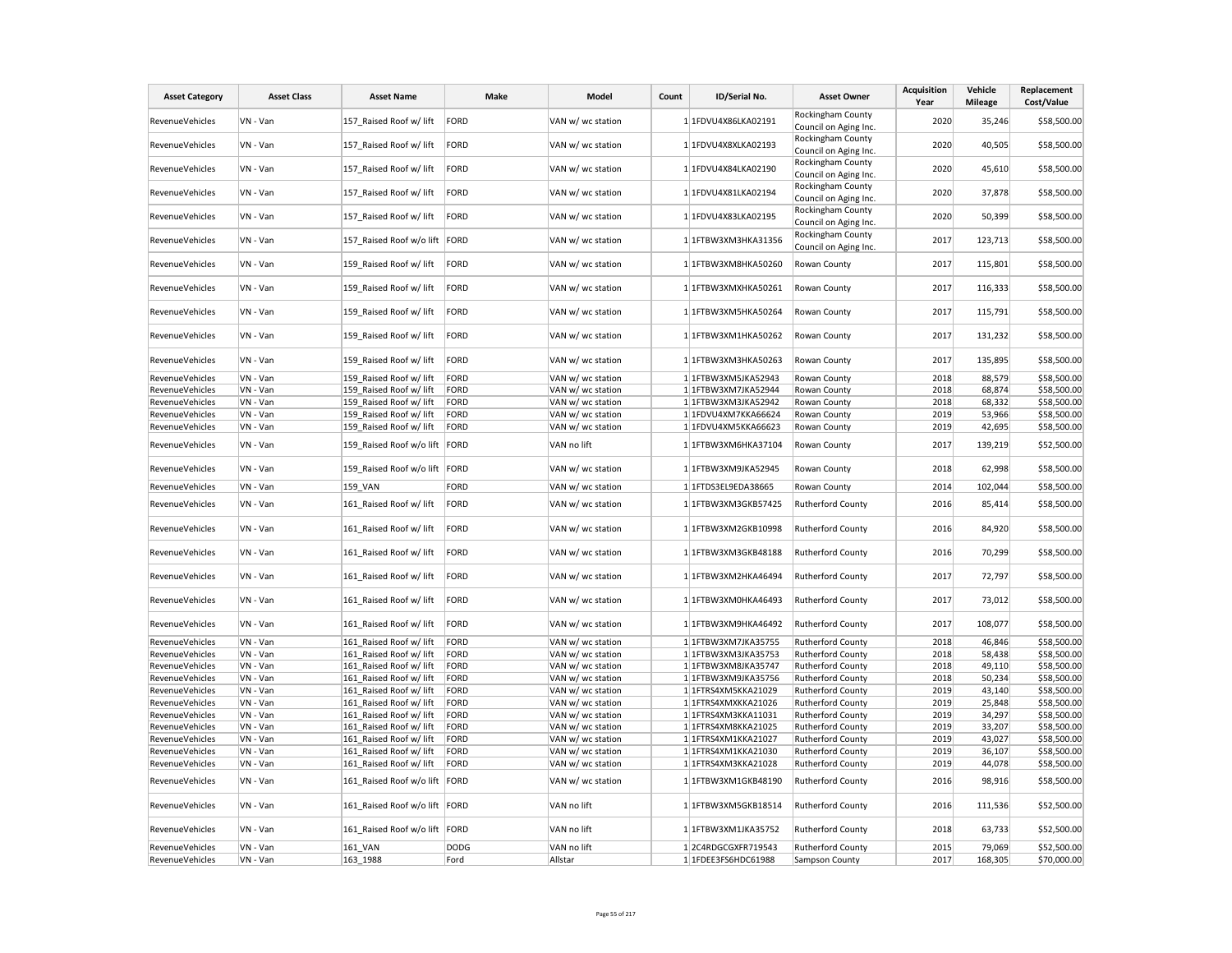| <b>Asset Category</b>  | <b>Asset Class</b> | <b>Asset Name</b>             | Make        | Model             | Count | ID/Serial No.       | <b>Asset Owner</b>                                  | Acquisition<br>Year | Vehicle<br><b>Mileage</b> | Replacement<br>Cost/Value |
|------------------------|--------------------|-------------------------------|-------------|-------------------|-------|---------------------|-----------------------------------------------------|---------------------|---------------------------|---------------------------|
|                        | VN - Van           | 163 1989                      |             |                   |       | 1 1FDEE3FS8HDC61989 |                                                     | 2017                |                           | \$70,000.00               |
| RevenueVehicles        |                    |                               | Ford        | Allstar           |       |                     | Sampson County                                      |                     | 170,655                   |                           |
| RevenueVehicles        | VN - Van           | 163 1990                      | Ford        | Allstar           |       | 1 1FDEE3FS4HDC61990 | Sampson County                                      | 2017                | 186,181                   | \$70,000.00               |
| RevenueVehicles        | VN - Van           | 163_935                       | Ford        | Allstar           |       | 1 1FDEE3RS2HDC60935 | Sampson County                                      | 2017                | 156,441                   | \$70,000.00               |
| RevenueVehicles        | VN - Van           | 163_940                       | Ford        | Allstar           |       | 1 1FDEE3FS6HDC60940 | Sampson County                                      | 2017                | 172,480                   | \$70,000.00               |
| RevenueVehicles        | VN - Van           | 163_Raised Roof w/o lift FORD |             | VAN no lift       |       | 1 1FTBW3XM7HKA46491 | Sampson County                                      | 2017                | 121,967                   | \$52,500.00               |
| RevenueVehicles        | VN - Van           | 163_Raised Roof w/o lift FORD |             | VAN no lift       |       | 1 1FTBW3XM5HKA46490 | Sampson County                                      | 2017                | 153,923                   | \$52,500.00               |
| RevenueVehicles        | VN - Van           | 165_VAN                       | <b>DODG</b> | VAN no lift       |       | 12D4RN3DG4BR649054  | <b>Scotland County</b>                              | 2011                | 74,030                    | \$52,500.00               |
| RevenueVehicles        | VN - Van           | 167 Raised Roof w/ lift       | FORD        | VAN w/ wc station |       | 1 1FDVU4X84LKA02206 | <b>Stanly County</b>                                | 2020                | 15,244                    | \$58,500.00               |
| RevenueVehicles        | VN - Van           | 167 Raised Roof w/ lift       | FORD        | VAN w/ wc station |       | 1 1FDVU4X86LKA02207 | <b>Stanly County</b>                                | 2020                | 11,560                    | \$58,500.00               |
| RevenueVehicles        | VN - Van           | 167_VAN                       | FORD        | VAN no lift       |       | 1 1FTDS3EL7BDA98245 | <b>Stanly County</b>                                | 2011                | 123,581                   | \$52,500.00               |
| RevenueVehicles        | VN - Van           | 167_VAN                       | FORD        | VAN no lift       |       | 1 1FTDS3EL5BDA98244 | <b>Stanly County</b>                                | 2011                | 123,054                   | \$52,500.00               |
| RevenueVehicles        | VN - Van           | 17_Raised Roof w/o lift       | FORD        | VAN no lift       |       | 1 1FTBW3XM0GKB10997 | <b>Bladen County</b>                                | 2016                | 66,721                    | \$52,500.00               |
| <b>RevenueVehicles</b> | VN - Van           | 17_Raised Roof w/o lift       | FORD        | VAN no lift       |       | 1 1FTBW3XM0GKB15181 | <b>Bladen County</b>                                | 2016                | 67,156                    | \$52,500.00               |
| RevenueVehicles        | VN - Van           | 17_Raised Roof w/o lift       | FORD        | VAN no lift       |       | 1 1FDEE3FSXGDC50295 | <b>Bladen County</b>                                | 2016                | 43,021                    | \$52,500.00               |
| RevenueVehicles        | VN - Van           | 17_VAN                        | FORD        | VAN w/ wc station |       | 1 1FTDS3ELXDDB29863 | <b>Bladen County</b>                                | 2013                | 82,953                    | \$58,500.00               |
| RevenueVehicles        | VN - Van           | 171_Raised Roof w/ lift       | FORD        | VAN w/ wc station |       | 1 1FTBW3XM6GKB25035 | Yadkin Valley Economic<br>Development District Inc. | 2016                | 125,754                   | \$58,500.00               |
| RevenueVehicles        | VN - Van           | 171 Raised Roof w/ lift       | FORD        | VAN w/ wc station |       | 1 1FTBW3XM2GKB25033 | Yadkin Valley Economic<br>Development District Inc. | 2016                | 163,735                   | \$58,500.00               |
| RevenueVehicles        | VN - Van           | 171_Raised Roof w/ lift       | FORD        | VAN w/ wc station |       | 1 1FTBW3XM4GKB18522 | Yadkin Valley Economic<br>Development District Inc. | 2016                | 111,873                   | \$58,500.00               |
| RevenueVehicles        | VN - Van           | 171_Raised Roof w/ lift       | FORD        | VAN w/ wc station |       | 1 1FTBW3XM9GKB25031 | Yadkin Valley Economic<br>Development District Inc. | 2016                | 118,892                   | \$58,500.00               |
| RevenueVehicles        | VN - Van           | 171 Raised Roof w/ lift       | FORD        | VAN w/ wc station |       | 1 1FTBW3XM0GKB25032 | Yadkin Valley Economic<br>Development District Inc. | 2016                | 122,997                   | \$58,500.00               |
| RevenueVehicles        | VN - Van           | 171_Raised Roof w/ lift       | FORD        | VAN w/ wc station |       | 1 1FTBW3XM4GKB25034 | Yadkin Valley Economic<br>Development District Inc. | 2016                | 155,712                   | \$58,500.00               |
| RevenueVehicles        | VN - Van           | 171_Raised Roof w/ lift       | FORD        | VAN w/ wc station |       | 1 1FTBW3XMXJKA48208 | Yadkin Valley Economic<br>Development District Inc. | 2018                | 75,039                    | \$58,500.00               |
| RevenueVehicles        | VN - Van           | 171_Raised Roof w/ lift       | FORD        | VAN w/ wc station |       | 1 1FTBW3XM8JKA48210 | Yadkin Valley Economic<br>Development District Inc. | 2018                | 94,669                    | \$58,500.00               |
| RevenueVehicles        | VN - Van           | 171 Raised Roof w/ lift       | FORD        | VAN w/ wc station |       | 1 1FTBW3XM1JKA48209 | Yadkin Valley Economic<br>Development District Inc. | 2018                | 68,841                    | \$58,500.00               |
| RevenueVehicles        | VN - Van           | 171_VAN                       | FORD        | VAN no lift       |       | 1 1FTDS3ELXBDB31724 | Yadkin Valley Economic<br>Development District Inc. | 2012                | 139,573                   | \$52,500.00               |
| RevenueVehicles        | VN - Van           | 171 VAN                       | FORD        | VAN no lift       |       | 1 1FTDS3EL6BDB31722 | Yadkin Valley Economic<br>Development District Inc. | 2012                | 106,514                   | \$52,500.00               |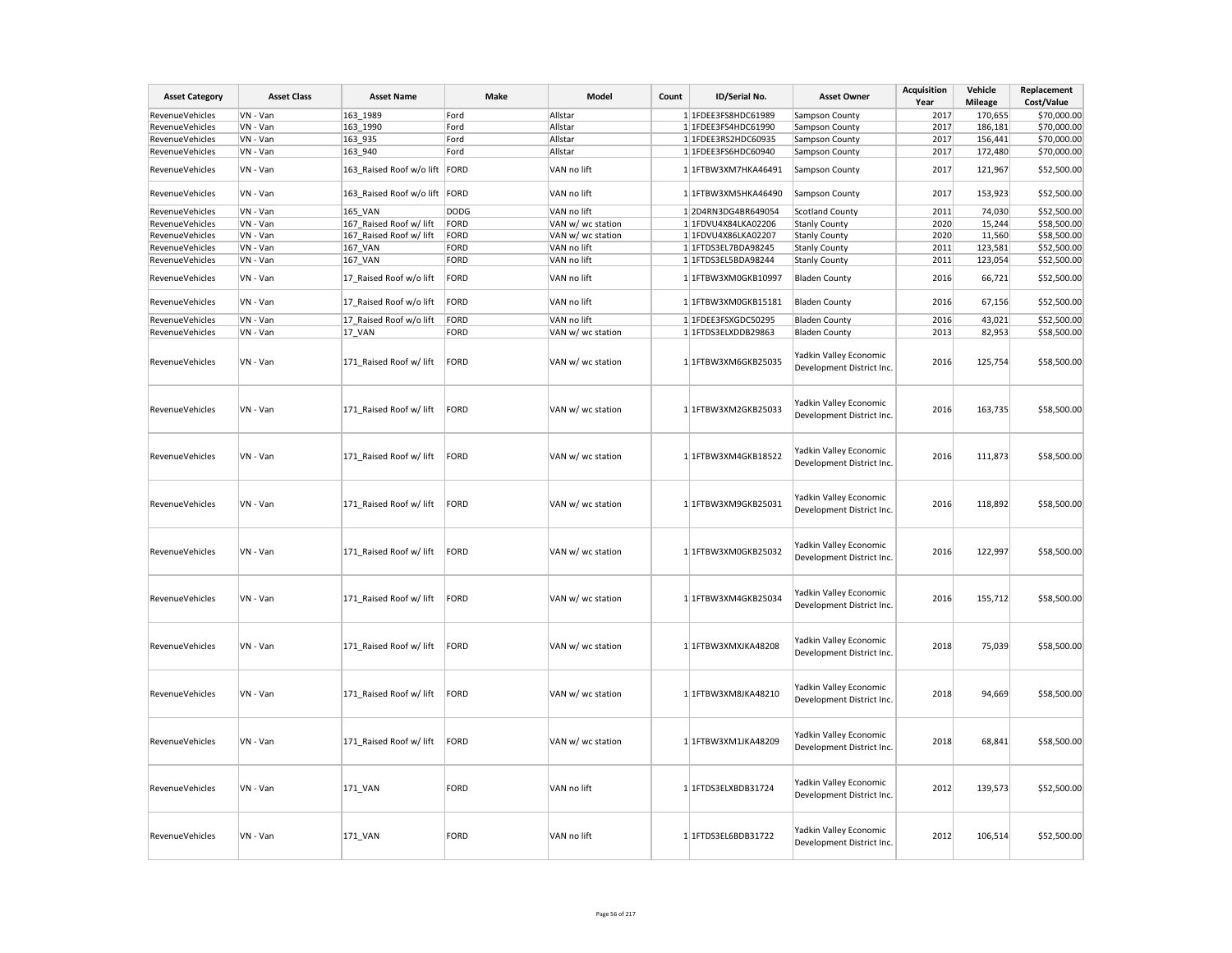| <b>Asset Category</b>  | <b>Asset Class</b> | <b>Asset Name</b>             | Make        | Model             | Count | ID/Serial No.        | <b>Asset Owner</b>                                  | Acquisition<br>Year | Vehicle<br><b>Mileage</b> | Replacement<br>Cost/Value |
|------------------------|--------------------|-------------------------------|-------------|-------------------|-------|----------------------|-----------------------------------------------------|---------------------|---------------------------|---------------------------|
| <b>RevenueVehicles</b> | VN - Van           | 171_VAN                       | <b>FORD</b> | VAN no lift       |       | 1 1FTDS3EL3BDB31726  | Yadkin Valley Economic<br>Development District Inc. | 2012                | 122,404                   | \$52,500.00               |
| <b>RevenueVehicles</b> | VN - Van           | 171 VAN                       | <b>FORD</b> | VAN no lift       |       | 1 1FTDS3EL1BDB31725  | Yadkin Valley Economic<br>Development District Inc. | 2012                | 164,086                   | \$52,500.00               |
| <b>RevenueVehicles</b> | VN - Van           | 171 VAN                       | <b>FORD</b> | VAN w/ wc station |       | 1 1FTDS3EL2EDA38636  | Yadkin Valley Economic<br>Development District Inc. | 2014                | 212,858                   | \$58,500.00               |
| <b>RevenueVehicles</b> | VN - Van           | 171_VAN                       | <b>FORD</b> | VAN w/ wc station |       | 1 1 FTDS3EL7EDA38633 | Yadkin Valley Economic<br>Development District Inc. | 2014                | 273,998                   | \$58,500.00               |
| RevenueVehicles        | VN - Van           | 171 VAN                       | <b>FORD</b> | VAN w/ wc station |       | 1 1 FTDS3EL4EDA38637 | Yadkin Valley Economic<br>Development District Inc. | 2014                | 117,232                   | \$58,500.00               |
| <b>RevenueVehicles</b> | VN - Van           | 171 VAN                       | <b>FORD</b> | VAN no lift       |       | 1 1FTDS3EL5EDA38632  | Yadkin Valley Economic<br>Development District Inc. | 2014                | 186,551                   | \$52,500.00               |
| RevenueVehicles        | VN - Van           | 171 VAN                       | <b>FORD</b> | VAN w/ wc station |       | 1 1 FTDS3EL9EDA38634 | Yadkin Valley Economic<br>Development District Inc. | 2014                | 132,644                   | \$58,500.00               |
| RevenueVehicles        | VN - Van           | 173 CROSSOVER                 | <b>NIS</b>  | VAN no lift       |       | 1 5N1AR2MM9GC636875  | Swain County Focal Point<br>on Aging Inc.           | 2016                | 93,517                    | \$52,500.00               |
| <b>RevenueVehicles</b> | VN - Van           | 173 Raised Roof w/ lift       | <b>FORD</b> | VAN w/ wc station |       | 1 1FDVU4XMXKKA62891  | Swain County Focal Point<br>on Aging Inc.           | 2019                | 21,653                    | \$58,500.00               |
| <b>RevenueVehicles</b> | VN - Van           | 173 Raised Roof w/ lift       | FORD        | VAN w/ wc station |       | 1 1FDVU4XM1KKA62892  | Swain County Focal Point<br>on Aging Inc.           | 2019                | 29,072                    | \$58,500.00               |
| RevenueVehicles        | VN - Van           | 173_Raised Roof w/o lift      | FORD        | VAN w/ wc station |       | 1 1FDVU4XM8KKA62890  | Swain County Focal Point<br>on Aging Inc.           | 2019                | 22,521                    | \$58,500.00               |
| RevenueVehicles        | VN - Van           | 173 Raised Roof w/o lift FORD |             | VAN no lift       |       | 1 1FDVU4X87LKA35300  | Swain County Focal Point<br>on Aging Inc.           | 2020                | 5,500                     | \$52,500.00               |
| RevenueVehicles        | VN - Van           | 173_VAN                       | <b>DODG</b> | VAN w/ wc station |       | 12B6LB31Z3YK161995   | Swain County Focal Point<br>on Aging Inc.           | 2000                | 106,836                   | \$58,500.00               |
| <b>RevenueVehicles</b> | VN - Van           | 175 Raised Roof w/o lift      | FOR         | VAN no lift       |       | 1 1FTBW3XM6GKB15184  | <b>Transylvania County</b>                          | 2016                | 82,483                    | \$52,500.00               |
| RevenueVehicles        | VN - Van           | 175 Raised Roof w/o lift FORD |             | VAN w/ wc station |       | 1 1FTBW3XM0HKA37115  | Transylvania County                                 | 2017                | 67,993                    | \$58,500.00               |
| RevenueVehicles        | VN - Van           | 175_Raised Roof w/o lift      | FORD        | VAN w/ wc station |       | 1 1FTRS4XM3KKA66616  | Transylvania County                                 | 2019                | 34,871                    | \$58,500.00               |
| RevenueVehicles        | VN - Van           | 179 Raised Roof w/ lift       | <b>FORD</b> | VAN w/ wc station |       | 1 1FDVU4XM0KKA66626  | <b>Union County</b>                                 | 2019                | 61,919                    | \$58,500.00               |
| RevenueVehicles        | VN - Van           | 179_Raised Roof w/ lift       | <b>FORD</b> | VAN w/ wc station |       | 1 1FDVU4XM9KKA66625  | <b>Union County</b>                                 | 2019                | 67,754                    | \$58,500.00               |
| <b>RevenueVehicles</b> | VN - Van           | 183_2141-61                   | <b>FORD</b> | TRAS              |       | 1 1FTBW3XM6JKA80329  | GoWake                                              | 2018                | 106,894                   | \$54,211.00               |
| <b>RevenueVehicles</b> | VN - Van           | 183_2142-61                   | <b>FORD</b> | TRAS              |       | 1 1FTBW3XM1JKA86975  | GoWake                                              | 2018                | 98,759                    | \$54,211.00               |
| <b>RevenueVehicles</b> | VN - Van           | 183 2143-63                   | <b>FORD</b> | TRAS              |       | 1 1FTBW3XM4JKA50328  | GoWake                                              | 2018                | 104,028                   | \$54,211.00               |
| RevenueVehicles        | VN - Van           | 183 2144-61                   | <b>FORD</b> | TRAS              |       | 1 1FTBW3XM2JKA86970  | GoWake                                              | 2018                | 112,330                   | \$54,211.00               |
| RevenueVehicles        | VN - Van           | 183_2145-61                   | <b>FORD</b> | TRAS              |       | 1 1FTBW3XM4JKA80331  | GoWake                                              | 2018                | 96,579                    | \$54,211.00               |
| <b>RevenueVehicles</b> | VN - Van           | 183 2146-61                   | <b>FORD</b> | TRAS              |       | 1 1FTBW3XM6JKA86972  | GoWake                                              | 2018                | 108,413                   | \$54,211.00               |
| RevenueVehicles        | VN - Van           | 183 2147-61                   | <b>FORD</b> | TRAS              |       | 1 1FTBW3XM8JKA86973  | GoWake                                              | 2018                | 102,452                   | \$54,211.00               |
| RevenueVehicles        | VN - Van           | 183 2148-61                   | <b>FORD</b> | TRAS              |       | 1 1FTBW3XMXJKA86974  | GoWake                                              | 2018                | 90,531                    | \$54,211.00               |
| RevenueVehicles        | VN - Van           | 183 2149-61                   | <b>FORD</b> | TRAS              |       | 1 1FTBW3XM4JKA86971  | GoWake                                              | 2018                | 86,997                    | \$54,211.00               |
| RevenueVehicles        | VN - Van           | 183 2150-61                   | <b>FORD</b> | TRAS              |       | 1 1 FTBW3XM2JKA80330 | GoWake                                              | 2018                | 104,218                   | \$54,211.00               |
| RevenueVehicles        | VN - Van           | 183_Raised Roof w/ lift       | FORD        | VAN w/ wc station |       | 1 1FTBW3XMXGKB15186  | GoWake                                              | 2016                | 193,984                   | \$58,500.00               |
| <b>RevenueVehicles</b> | VN - Van           | 183 Raised Roof w/ lift       | FORD        | VAN w/ wc station |       | 1 1FTBW3XM7GKB11001  | GoWake                                              | 2016                | 250,513                   | \$58,500.00               |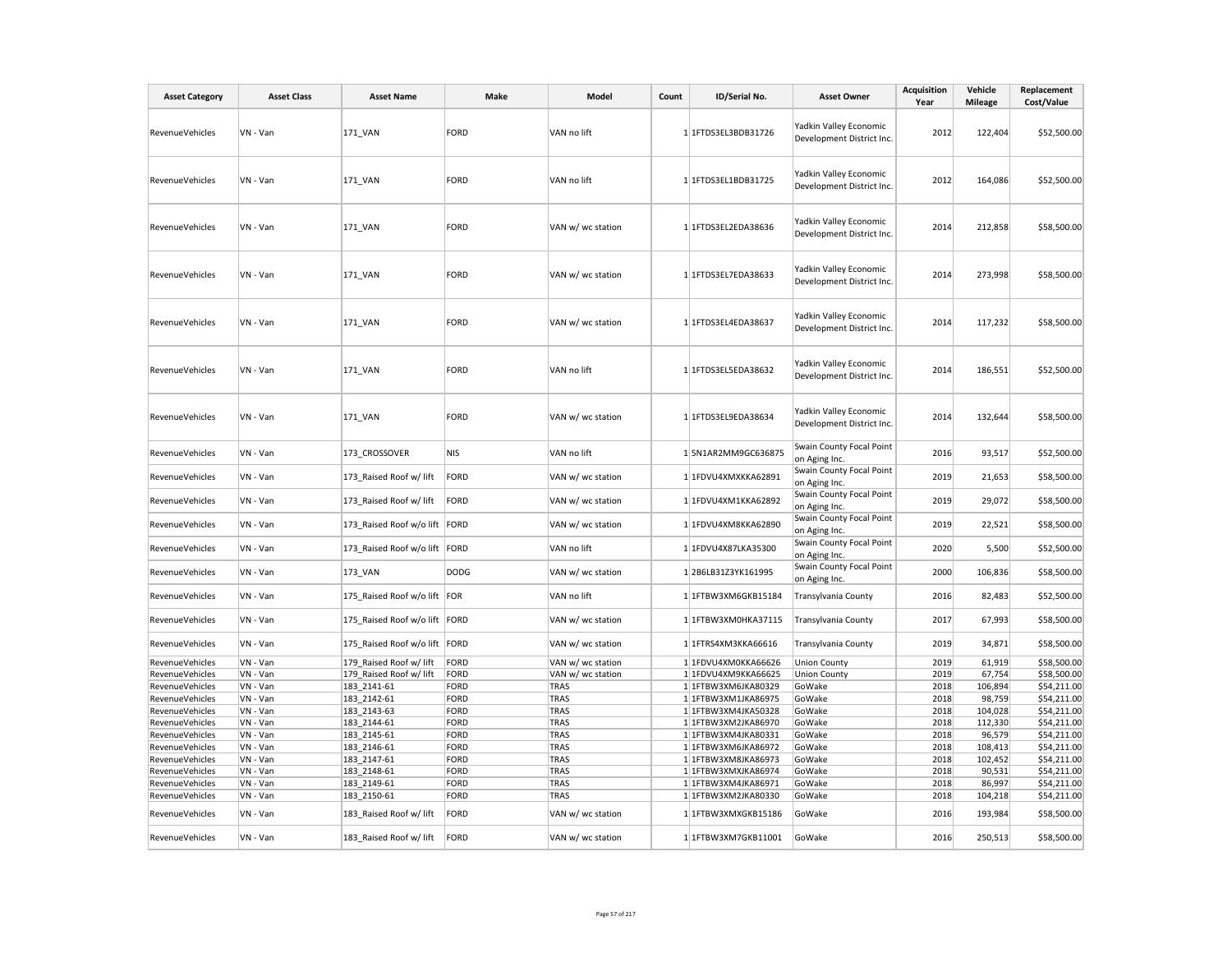| <b>Asset Category</b>  | <b>Asset Class</b> | <b>Asset Name</b>       | Make        | Model             | Count | ID/Serial No.       | <b>Asset Owner</b> | Acquisition<br>Year | Vehicle<br><b>Mileage</b> | Replacement<br>Cost/Value |
|------------------------|--------------------|-------------------------|-------------|-------------------|-------|---------------------|--------------------|---------------------|---------------------------|---------------------------|
| RevenueVehicles        | VN - Van           | 183 Raised Roof w/ lift | FORD        | VAN w/ wc station |       | 1 1FTBW3XM7HKA22997 | GoWake             | 2016                | 187,119                   | \$58,500.00               |
| RevenueVehicles        | VN - Van           | 183 Raised Roof w/ lift | FORD        | VAN w/ wc station |       | 1 1FTBW3XM9GKB25028 | GoWake             | 2016                | 199,225                   | \$58,500.00               |
| RevenueVehicles        | VN - Van           | 183 Raised Roof w/ lift | FORD        | VAN w/ wc station |       | 1 1FTBW3XMXHKA50258 | GoWake             | 2017                | 150,212                   | \$58,500.00               |
| <b>RevenueVehicles</b> | VN - Van           | 183 Raised Roof w/ lift | FORD        | VAN w/ wc station |       | 1 1FTBW3XMXHKA11640 | GoWake             | 2017                | 172,676                   | \$58,500.00               |
| RevenueVehicles        | VN - Van           | 183 Raised Roof w/ lift | FORD        | VAN w/ wc station |       | 1 1FTBW3XM6HKA50256 | GoWake             | 2017                | 195,770                   | \$58,500.00               |
| RevenueVehicles        | VN - Van           | 183 Raised Roof w/ lift | FORD        | VAN w/ wc station |       | 1 1FTBW3XM2HKA50254 | GoWake             | 2017                | 178,904                   | \$58,500.00               |
| RevenueVehicles        | VN - Van           | 183 Raised Roof w/ lift | FORD        | VAN w/ wc station |       | 1 1FTBW3XM0HKA50253 | GoWake             | 2017                | 191,729                   | \$58,500.00               |
| <b>RevenueVehicles</b> | VN - Van           | 183_Raised Roof w/ lift | FORD        | VAN w/ wc station |       | 1 1FTBW3XM4HKA50255 | GoWake             | 2017                | 139,634                   | \$58,500.00               |
| RevenueVehicles        | VN - Van           | 183 Raised Roof w/ lift | FORD        | VAN w/ wc station |       | 1 1FTBW3XMXJKA48189 | GoWake             | 2018                | 147,436                   | \$58,500.00               |
| RevenueVehicles        | VN - Van           | 183_Raised Roof w/ lift | FORD        | VAN w/ wc station |       | 1 1FTBW3XM6JKA48187 | GoWake             | 2018                | 130,531                   | \$58,500.00               |
| RevenueVehicles        | VN - Van           | 183 Raised Roof w/ lift | FORD        | VAN w/ wc station |       | 1 1FTBW3XM1JKA48193 | GoWake             | 2018                | 127,891                   | \$58,500.00               |
| RevenueVehicles        | VN - Van           | 183 Raised Roof w/ lift | FORD        | VAN w/ wc station |       | 1 1FTBW3XM6JKA48190 | GoWake             | 2018                | 150,632                   | \$58,500.00               |
| RevenueVehicles        | VN - Van           | 183_Raised Roof w/ lift | FORD        | VAN w/ wc station |       | 1 1FTBW3XM5JKA48195 | GoWake             | 2018                | 133,866                   | \$58,500.00               |
| RevenueVehicles        | VN - Van           | 183 Raised Roof w/ lift | FORD        | VAN w/ wc station |       | 1 1FTBW3XM3JKA48194 | GoWake             | 2018                | 141,511                   | \$58,500.00               |
| RevenueVehicles        | VN - Van           | 183 Raised Roof w/ lift | FORD        | VAN w/ wc station |       | 1 1FTBW3XMXJKA48192 | GoWake             | 2018                | 146,964                   | \$58,500.00               |
| RevenueVehicles        | VN - Van           | 183 Raised Roof w/ lift | FORD        | VAN w/ wc station |       | 1 1FTBW3XM8JKA48188 | GoWake             | 2018                | 138,871                   | \$58,500.00               |
| RevenueVehicles        | VN - Van           | 183 Raised Roof w/ lift | FORD        | VAN w/ wc station |       | 1 1FTBW3XM7JKA48196 | GoWake             | 2018                | 137,243                   | \$58,500.00               |
| RevenueVehicles        | VN - Van           | 183 Raised Roof w/ lift | FORD        | VAN w/ wc station |       | 1 1FTBW3XM8JKA48191 | GoWake             | 2018                | 142,472                   | \$58,500.00               |
| RevenueVehicles        | VN - Van           | 183 Raised Roof w/ lift | FORD        |                   |       | 1 1FDVU4XM6KKB26165 | GoWake             | 2019                | 62,840                    |                           |
| RevenueVehicles        | VN - Van           |                         | FORD        | VAN w/ wc station |       |                     |                    | 2019                |                           | \$58,500.00               |
|                        |                    | 183 Raised Roof w/ lift |             | VAN w/ wc station |       | 1 1FDVU4XM4KKB12247 | GoWake             |                     | 55,211                    | \$58,500.00               |
| RevenueVehicles        | VN - Van           | 183 Raised Roof w/ lift | FORD        | VAN w/ wc station |       | 1 1FDVU4XM6KKB12248 | GoWake             | 2019                | 53,084                    | \$58,500.00               |
| RevenueVehicles        | VN - Van           | 183 Raised Roof w/ lift | FORD        | VAN w/ wc station |       | 1 1FDVU4XM8KKB12249 | GoWake             | 2019                | 57,893                    | \$58,500.00               |
| RevenueVehicles        | VN - Van           | 183 Raised Roof w/ lift | FORD        | VAN w/ wc station |       | 1 1FDVU4XM4KKB12250 | GoWake             | 2019                | 53,891                    | \$58,500.00               |
| RevenueVehicles        | VN - Van           | 183 Raised Roof w/ lift | FORD        | VAN w/ wc station |       | 1 1FDVU4XM6KKB12251 | GoWake             | 2019                | 56,726                    | \$58,500.00               |
| <b>RevenueVehicles</b> | VN - Van           | 183 Raised Roof w/ lift | FORD        | VAN w/ wc station |       | 1 1FDVU4XM8KKB12252 | GoWake             | 2019                | 58,855                    | \$58,500.00               |
| RevenueVehicles        | VN - Van           | 183 Raised Roof w/ lift | FORD        | VAN w/ wc station |       | 1 1FDVU4XM7KKB47770 | GoWake             | 2019                | 57,893                    | \$58,500.00               |
| RevenueVehicles        | VN - Van           | 183 Raised Roof w/ lift | FORD        | VAN w/ wc station |       | 1 1FDVU4XMXKKB12253 | GoWake             | 2019                | 44,251                    | \$58,500.00               |
| RevenueVehicles        | VN - Van           | 183 Raised Roof w/ lift | FORD        | VAN w/ wc station |       | 1 1FDVU4X84LKB07702 | GoWake             | 2020                | 11,354                    | \$58,500.00               |
| RevenueVehicles        | VN - Van           | 183 Raised Roof w/ lift | FORD        | VAN w/ wc station |       | 1 1FDVU4X83LKB07707 | GoWake             | 2020                | 11,397                    | \$58,500.00               |
| RevenueVehicles        | VN - Van           | 183 Raised Roof w/ lift | FORD        | VAN w/ wc station |       | 1 1FDVU4X8XLKB07705 | GoWake             | 2020                | 12,485                    | \$58,500.00               |
| RevenueVehicles        | VN - Van           | 183 Raised Roof w/ lift | FORD        | VAN w/ wc station |       | 1 1FDVU4X81LKB07706 | GoWake             | 2020                | 9,630                     | \$58,500.00               |
| RevenueVehicles        | VN - Van           | 183 Raised Roof w/ lift | FORD        | VAN w/ wc station |       | 1 1FDVU4X86LKB07703 | GoWake             | 2020                | 11,216                    | \$58,500.00               |
| RevenueVehicles        | VN - Van           | 183 Raised Roof w/ lift | FORD        | VAN w/ wc station |       | 1 1FDVU4X80LKB07700 | GoWake             | 2020                | 11,444                    | \$58,500.00               |
| RevenueVehicles        | VN - Van           | 183 Raised Roof w/ lift | FORD        | VAN w/ wc station |       | 1 1FDVU4X88LKB07699 | GoWake             | 2020                | 8,965                     | \$58,500.00               |
| <b>RevenueVehicles</b> | VN - Van           | 183 Raised Roof w/ lift | FORD        | VAN w/ wc station |       | 1 1FDVU4X82LKB07701 | GoWake             | 2020                | 13,091                    | \$58,500.00               |
| <b>RevenueVehicles</b> | VN - Van           | 183 Raised Roof w/ lift | FORD        | VAN w/ wc station |       | 1 1FDVU4X81LKB11903 | GoWake             | 2020                | 11,878                    | \$58,500.00               |
| RevenueVehicles        | VN - Van           | 183 Raised Roof w/ lift | FORD        | VAN w/ wc station |       | 1 1FDVU4X8XLKB11902 | GoWake             | 2020                | 13,494                    | \$58,500.00               |
| RevenueVehicles        | VN - Van           | 183 Raised Roof w/ lift | FORD        | VAN w/ wc station |       | 1 1FDVU4X88LKB11901 | GoWake             | 2020                | 17,393                    | \$58,500.00               |
| RevenueVehicles        | VN - Van           | 183 Raised Roof w/ lift | FORD        | VAN w/ wc station |       | 1 1FDVU4X88LKB07704 | GoWake             | 2020                | 11,228                    | \$58,500.00               |
| RevenueVehicles        | VN - Van           | 183 VAN                 | <b>DODG</b> | VAN no lift       |       | 12C4RDGBG7CR324829  | GoWake             | 2013                |                           | \$52,500.00               |
| RevenueVehicles        | VN - Van           | 183 VAN                 | FORD        | VAN no lift       |       | 1 1FTDS3EL1DDB29864 | GoWake             | 2013                |                           | \$52,500.00               |
| RevenueVehicles        | VN - Van           | 189 CROSSOVER           | <b>NIS</b>  | VAN no lift       |       | 1 5N1DR2MM0HC618540 | AppalCART          | 2016                | 110,713                   | \$52,500.00               |
| RevenueVehicles        | VN - Van           | 189 CROSSOVER           | <b>NIS</b>  | VAN no lift       |       | 1 5N1AR2MMXGC626159 | AppalCART          | 2016                | 78,124                    | \$52,500.00               |
| RevenueVehicles        | VN - Van           | 189_CROSSOVER           | <b>NIS</b>  | VAN no lift       |       | 1 5N1AR2MM3GC624124 | AppalCART          | 2016                | 64,824                    | \$52,500.00               |
| RevenueVehicles        | VN - Van           | 189 CROSSOVER           | <b>NIS</b>  | VAN no lift       |       | 1 5N1AR2MMXGC623939 | AppalCART          | 2016                | 63,826                    | \$52,500.00               |
| RevenueVehicles        | VN - Van           | 189 Raised Roof w/ lift | FORD        | VAN w/ wc station |       | 1 1FTBW3XM5GKB48189 | AppalCART          | 2016                | 101,103                   | \$58,500.00               |
| RevenueVehicles        | VN - Van           | 189 Raised Roof w/ lift | FORD        | VAN w/ wc station |       | 1 1FTBW3XM7GKB18515 | AppalCART          | 2016                | 94,252                    | \$58,500.00               |
| RevenueVehicles        | VN - Van           | 189 Raised Roof w/ lift | FORD        | VAN w/ wc station |       | 1 1FTBW3XV0JKA37792 | AppalCART          | 2018                | 69,710                    | \$58,500.00               |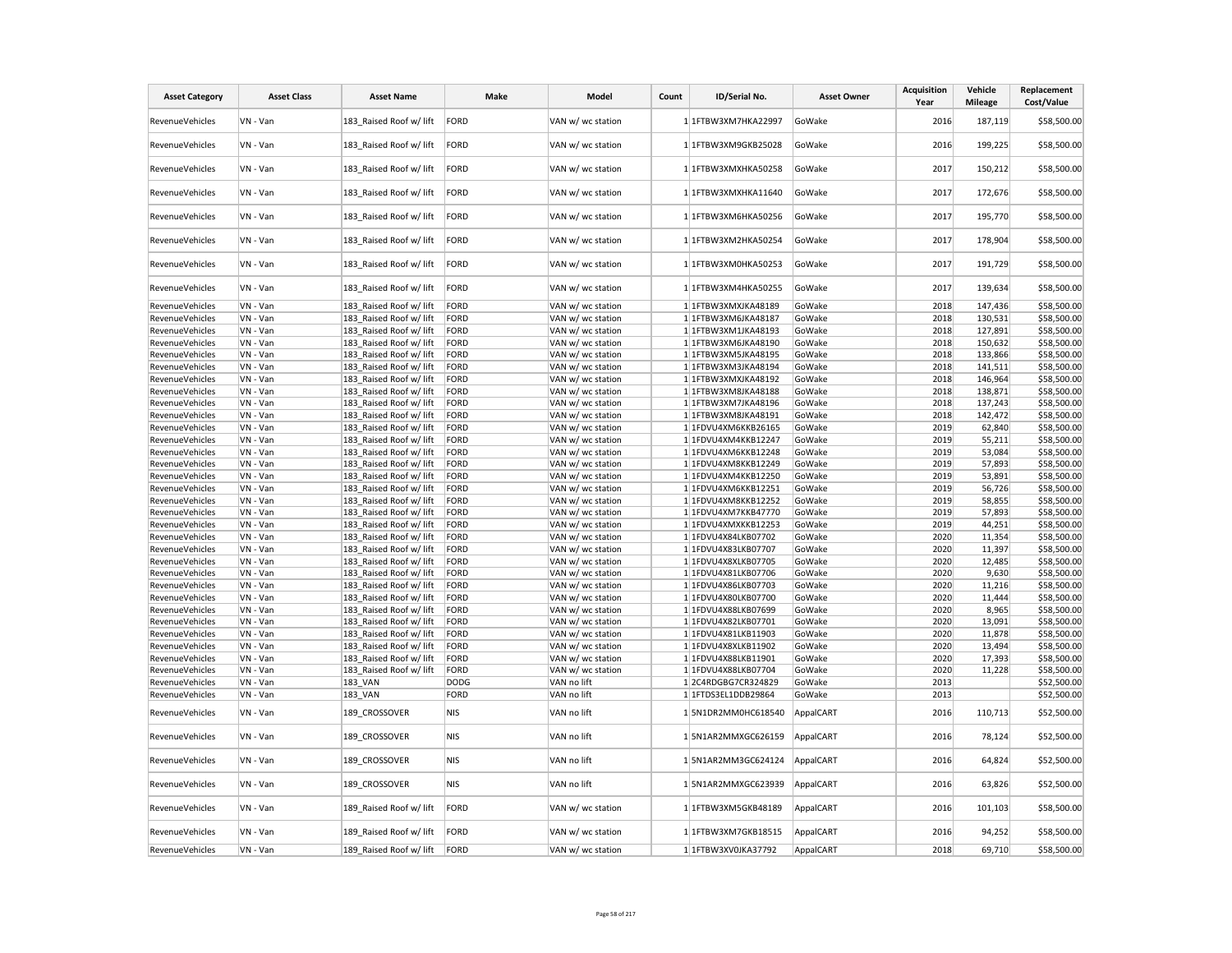| <b>Asset Category</b> | <b>Asset Class</b> | <b>Asset Name</b>               | Make        | Model             | Count | ID/Serial No.        | <b>Asset Owner</b>                                 | <b>Acquisition</b><br>Year | Vehicle<br>Mileage | Replacement<br>Cost/Value |
|-----------------------|--------------------|---------------------------------|-------------|-------------------|-------|----------------------|----------------------------------------------------|----------------------------|--------------------|---------------------------|
| RevenueVehicles       | VN - Van           | 189_Raised Roof w/ lift         | FORD        | VAN w/ wc station |       | 1 1FTBW3XV2JKA37793  | AppalCART                                          | 2018                       | 76,405             | \$58,500.00               |
|                       |                    |                                 |             |                   |       |                      |                                                    |                            |                    |                           |
| RevenueVehicles       | VN - Van           | 189 Raised Roof w/ lift         | FORD        | VAN w/ wc station |       | 1 1FTBW3XV9JKA37791  | AppalCART                                          | 2018                       | 66,573             | \$58,500.00               |
| RevenueVehicles       | VN - Van           | 189_Raised Roof w/ lift         | FORD        | VAN w/ wc station |       | 1 1FDVU4XV2KKA67821  | AppalCART                                          | 2019                       | 41,583             | \$58,500.00               |
| RevenueVehicles       | VN - Van           | 189_Raised Roof w/o lift   FORD |             | VAN no lift       |       | 1 1FTBW3XM5GKB57426  | AppalCART                                          | 2016                       | 111,246            | \$52,500.00               |
| RevenueVehicles       | VN - Van           | 19 BT1721                       | Ford        | Mobility Trans.   |       | 1 1FDVU4XGXHKB22090  | <b>Brunswick Transit</b><br>System, Inc.           | 2018                       | 53,418             | \$56,000.00               |
| RevenueVehicles       | VN - Van           | 19 BT1722                       | Ford        | Mobility Trans.   |       | 1 1FDVU4XM1HKB38491  | <b>Brunswick Transit</b><br>System, Inc.           | 2018                       | 61,851             | \$64,000.00               |
| RevenueVehicles       | VN - Van           | 19 Raised Roof w/ lift          | FORD        | VAN w/ wc station |       | 1 1FTBW3XM1HKA31355  | <b>Brunswick Transit</b><br>System, Inc.           | 2017                       | 128,774            | \$58,500.00               |
| RevenueVehicles       | VN - Van           | 19 Raised Roof w/ lift          | FORD        | VAN no lift       |       | 1 1FDVU4XM5KKA37588  | <b>Brunswick Transit</b><br>System, Inc.           | 2019                       | 61,728             | \$52,500.00               |
| RevenueVehicles       | VN - Van           | 19 Raised Roof w/ lift          | FORD        | VAN no lift       |       | 1 1FDVU4XM7KKA37589  | <b>Brunswick Transit</b><br>System, Inc.           | 2019                       | 44,905             | \$52,500.00               |
| RevenueVehicles       | VN - Van           | 19_Raised Roof w/ lift          | FORD        | VAN w/ wc station |       | 1 1FDVU4X82LKA02186  | <b>Brunswick Transit</b><br>System, Inc.           | 2020                       | 8,417              | \$58,500.00               |
| RevenueVehicles       | VN - Van           | 19 Raised Roof w/ lift          | FORD        | VAN w/ wc station |       | 1 1FDVU4X84LKA02187  | <b>Brunswick Transit</b><br>System, Inc.           | 2020                       | 2,462              | \$58,500.00               |
| RevenueVehicles       | VN - Van           | 19_Raised Roof w/o lift         | FORD        | VAN no lift       |       | 1 1FTBW3XM4HKA35125  | <b>Brunswick Transit</b><br>System, Inc.           | 2017                       | 149,647            | \$52,500.00               |
| RevenueVehicles       | VN - Van           | 19_Raised Roof w/o lift         | FORD        | VAN no lift       |       | 1 1FTBW3XM0JKA26444  | <b>Brunswick Transit</b><br>System, Inc.           | 2018                       | 78,008             | \$52,500.00               |
| RevenueVehicles       | VN - Van           | 19 Raised Roof w/o lift         | FORD        | VAN no lift       |       | 1 1FDVU4X88LKA02189  | <b>Brunswick Transit</b><br>System, Inc.           | 2020                       | 1,237              | \$52,500.00               |
| RevenueVehicles       | VN - Van           | 19 Raised Roof w/o lift         | FORD        | VAN no lift       |       | 1 1FDVU4X86LKA02188  | <b>Brunswick Transit</b><br>System, Inc.           | 2020                       | 4,813              | \$52,500.00               |
| RevenueVehicles       | VN - Van           | 19 VAN                          | <b>DODG</b> | VAN no lift       |       | 1 1D4GP24R54B601660  | <b>Brunswick Transit</b><br>System, Inc.           | 2004                       | 112,989            | \$52,500.00               |
| RevenueVehicles       | VN - Van           | 191 VAN                         | FORD        | VAN w/ wc station |       | 1 1FTDS3EL5DDB29849  | Goldsboro-Wayne<br><b>Transportation Authority</b> | 2013                       | 114,166            | \$58,500.00               |
| RevenueVehicles       | VN - Van           | 191_VAN                         | FORD        | VAN w/ wc station |       | 1 1FTDS3EL7EDA38695  | Goldsboro-Wayne<br><b>Transportation Authority</b> | 2014                       | 95,653             | \$58,500.00               |
| RevenueVehicles       | VN - Van           | 191_VAN                         | FORD        | VAN w/ wc station |       | 1 1FTDS3EL5EDA38694  | Goldsboro-Wayne<br><b>Transportation Authority</b> | 2014                       | 97,628             | \$58,500.00               |
| RevenueVehicles       | VN - Van           | 191 VAN                         | FORD        | VAN w/ wc station |       | 1 1FTDS3EL9EDA38696  | Goldsboro-Wayne<br><b>Transportation Authority</b> | 2014                       | 92,027             | \$58,500.00               |
| RevenueVehicles       | VN - Van           | 193 CROSSOVER                   | <b>NISS</b> | VAN no lift       |       | 15N1AR2MM4GC663224   | <b>Wilkes Transportation</b><br>Authority          | 2016                       | 156,517            | \$52,500.00               |
| RevenueVehicles       | VN - Van           | 193_Raised Roof w/ lift         | FORD        | VAN w/ wc station |       | 1 1FTBW3XM9GKB15177  | Wilkes Transportation<br>Authority                 | 2016                       | 158,339            | \$58,500.00               |
| RevenueVehicles       | VN - Van           | 193_Raised Roof w/ lift         | FORD        | VAN w/ wc station |       | 1 1FTBW3XM0GKB15178  | Wilkes Transportation<br>Authority                 | 2016                       | 170,178            | \$58,500.00               |
| RevenueVehicles       | VN - Van           | 193 Raised Roof w/ lift         | FORD        | VAN w/ wc station |       | 1 1FTBW3XM7GKB15176  | Wilkes Transportation<br>Authority                 | 2016                       | 146,242            | \$58,500.00               |
| RevenueVehicles       | VN - Van           | 193_Raised Roof w/ lift         | FORD        | VAN w/ wc station |       | 1 1FTBW3XM0HKA35123  | Wilkes Transportation<br>Authority                 | 2017                       | 159,382            | \$58,500.00               |
| RevenueVehicles       | VN - Van           | 193 Raised Roof w/ lift         | FORD        | VAN w/ wc station |       | 1 1FTBW3XM9HKA35122  | Wilkes Transportation<br>Authority                 | 2017                       | 157,868            | \$58,500.00               |
| RevenueVehicles       | VN - Van           | 193 Raised Roof w/ lift         | FORD        | VAN w/ wc station |       | 1 1FTBW3XM2HKA35124  | <b>Wilkes Transportation</b><br>Authority          | 2017                       | 160,987            | \$58,500.00               |
| RevenueVehicles       | VN - Van           | 193 Raised Roof w/ lift         | FORD        | VAN w/ wc station |       | 1 1 FTBW3XM7JKA48201 | Wilkes Transportation<br>Authority                 | 2018                       | 92,923             | \$58,500.00               |
| RevenueVehicles       | VN - Van           | 193 Raised Roof w/ lift         | FORD        | VAN w/ wc station |       | 1 1FTBW3XM5JKA48200  | <b>Wilkes Transportation</b><br>Authority          | 2018                       | 90,158             | \$58,500.00               |
| RevenueVehicles       | VN - Van           | 193 Raised Roof w/ lift         | FORD        | VAN w/ wc station |       | 1 1FDVU4XM6KKA53802  | <b>Wilkes Transportation</b><br>Authority          | 2019                       | 56,942             | \$58,500.00               |
| RevenueVehicles       | VN - Van           | 193 Raised Roof w/ lift         | FORD        | VAN w/ wc station |       | 1 1FDVU4XM4KKA53801  | Wilkes Transportation<br>Authority                 | 2019                       | 50,134             | \$58,500.00               |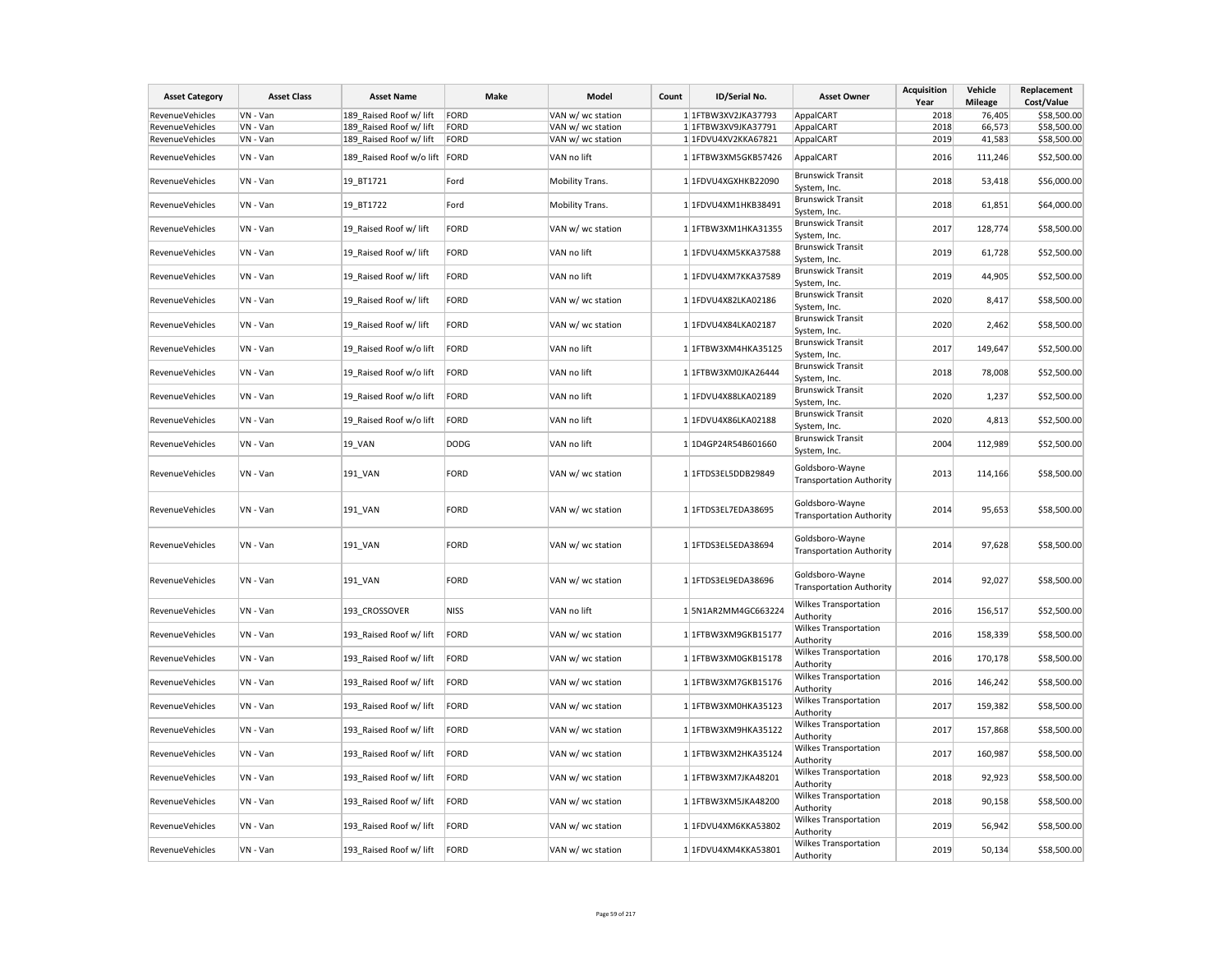| <b>Asset Category</b>  | <b>Asset Class</b> | <b>Asset Name</b>               | Make        | Model             | Count | ID/Serial No.        | <b>Asset Owner</b>                                      | <b>Acquisition</b><br>Year | Vehicle<br><b>Mileage</b> | Replacement<br>Cost/Value |
|------------------------|--------------------|---------------------------------|-------------|-------------------|-------|----------------------|---------------------------------------------------------|----------------------------|---------------------------|---------------------------|
| <b>RevenueVehicles</b> | VN - Van           | 193 Raised Roof w/ lift         | FORD        | VAN w/ wc station |       | 1 1FDVU4XM2KKA53800  | Wilkes Transportation<br>Authority                      | 2019                       | 75,523                    | \$58,500.00               |
| RevenueVehicles        | VN - Van           | 193 Raised Roof w/ lift         | FORD        | VAN w/ wc station |       | 1 1FDVU4XM8KKA53798  | Wilkes Transportation<br>Authority                      | 2019                       | 63,455                    | \$58,500.00               |
| RevenueVehicles        | VN - Van           | 193 Raised Roof w/ lift         | FORD        | VAN w/ wc station |       | 1 1FDVU4XMXKKA53799  | <b>Wilkes Transportation</b><br>Authority               | 2019                       | 62,158                    | \$58,500.00               |
| RevenueVehicles        | VN - Van           | 193 Raised Roof w/ lift         | FORD        | VAN w/ wc station |       | 1 1FDVU4X86LKA02210  | Wilkes Transportation<br>Authority                      | 2020                       | 36,133                    | \$58,500.00               |
| <b>RevenueVehicles</b> | VN - Van           | 193 Raised Roof w/ lift         | FORD        | VAN w/ wc station |       | 1 1FDVU4X88LKA02211  | Wilkes Transportation<br>Authority                      | 2020                       | 30,765                    | \$58,500.00               |
| RevenueVehicles        | VN - Van           | 193 Raised Roof w/ lift         | FORD        | VAN w/ wc station |       | 1 1FDVU4X81LKA02213  | <b>Wilkes Transportation</b><br>Authority               | 2020                       | 36,744                    | \$58,500.00               |
| <b>RevenueVehicles</b> | VN - Van           | 193_Raised Roof w/ lift         | FORD        | VAN w/ wc station |       | 1 1FDVU4X8XLKA02212  | Wilkes Transportation<br>Authority                      | 2020                       | 33,977                    | \$58,500.00               |
| RevenueVehicles        | VN - Van           | 193 Raised Roof w/ lift         | FORD        | VAN w/ wc station |       | 1 1FDVU4X89LKB74506  | Wilkes Transportation<br>Authority                      | 2021                       | 4,057                     | \$58,500.00               |
| RevenueVehicles        | VN - Van           | 193_Raised Roof w/ lift         | FORD        | VAN w/ wc station |       | 1 1FDVU4X80LKB74507  | Wilkes Transportation<br>Authority                      | 2021                       | 4,046                     | \$58,500.00               |
| RevenueVehicles        | VN - Van           | 193_Raised Roof w/o lift  FORD  |             | VAN no lift       |       | 1 1FTBW3XM2JKA48199  | Wilkes Transportation<br>Authority                      | 2018                       | 70,191                    | \$52,500.00               |
| <b>RevenueVehicles</b> | VN - Van           | 193_Raised Roof w/o lift FORD   |             | VAN no lift       |       | 1 1FTBW3XM0JKA48198  | <b>Wilkes Transportation</b><br>Authority               | 2018                       | 3,877                     | \$52,500.00               |
| <b>RevenueVehicles</b> | VN - Van           | 195 77500                       | Ford        | VN                |       | 1 1FDEE3FS8HDC77500  | <b>Wilson County</b>                                    | 2017                       | 46,835                    | \$62,963.00               |
| <b>RevenueVehicles</b> | VN - Van           | 195 Raised Roof w/ lift         | FORD        | VAN w/ wc station |       | 1 1FTBW3XM9HKA31345  | <b>Wilson County</b>                                    | 2016                       | 135,168                   | \$58,500.00               |
| RevenueVehicles        | VN - Van           | 195 Raised Roof w/ lift         | FORD        | VAN w/ wc station |       | 1 1FTBW3XM0HKA31346  | <b>Wilson County</b>                                    | 2016                       | 150,229                   | \$58,500.00               |
| RevenueVehicles        | VN - Van           | 195 Raised Roof w/ lift         | FORD        | VAN w/ wc station |       | 1 1FTBW3XM1GKB57407  | <b>Wilson County</b>                                    | 2016                       | 144,965                   | \$58,500.00               |
| RevenueVehicles        | VN - Van           | 195_Raised Roof w/ lift         | FORD        | VAN w/ wc station |       | 1 1FTBW3XM2HKA31347  | <b>Wilson County</b>                                    | 2016                       | 152,740                   | \$58,500.00               |
| RevenueVehicles        | VN - Van           | 195_Raised Roof w/ lift         | FORD        | VAN w/ wc station |       | 1 1FTBW3XM5JKA37794  | <b>Wilson County</b>                                    | 2018                       | 90,723                    | \$58,500.00               |
| RevenueVehicles        | VN - Van           | 195 Raised Roof w/ lift         | FORD        | VAN w/ wc station |       | 1 1FTBW3XM7JKA37795  | <b>Wilson County</b>                                    | 2018                       | 124,773                   | \$58,500.00               |
| <b>RevenueVehicles</b> | VN - Van           | 195_Raised Roof w/ lift         | FORD        | VAN w/ wc station |       | 1 1FDVU4XM8KKA31431  | <b>Wilson County</b>                                    | 2019                       | 84,040                    | \$58,500.00               |
| RevenueVehicles        | VN - Van           | 195_Raised Roof w/ lift         | FORD        | VAN w/ wc station |       | 1 1FDVU4XMXKKA31432  | <b>Wilson County</b>                                    | 2019                       | 67,287                    | \$58,500.00               |
| RevenueVehicles        | VN - Van           | 195 Raised Roof w/o lift FORD   |             | VAN w/ wc station |       | 1 1FTBW3XM6HKA35126  | <b>Wilson County</b>                                    | 2017                       | 98,186                    | \$58,500.00               |
| RevenueVehicles        | VN - Van           | 195 VAN                         | <b>DODG</b> | VAN w/ wc station |       | 12C7WDGBG2FR599454   | <b>Wilson County</b>                                    | 2015                       | 136,052                   | \$58,500.00               |
| RevenueVehicles        | VN - Van           | 196 VAN                         | FORD        | VAN no lift       |       | 1 1FDXE45P56HB14367  | <b>Wilson City</b>                                      | 2006                       |                           | \$52,500.00               |
| RevenueVehicles        | VN - Van           | 199 CROSSOVER                   | NIS         | VAN no lift       |       | 1 5N1DRZMM6HC619109  | fancey County<br><b>Transportation Authority</b>        | 2016                       | 58,850                    | \$52,500.00               |
| RevenueVehicles        | VN - Van           | 199 Raised Roof w/ lift         | FORD        | VAN w/ wc station |       | 1 1FTBW3XMXGKA68516  | <b>Yancey County</b><br><b>Transportation Authority</b> | 2016                       | 125,063                   | \$58,500.00               |
| <b>RevenueVehicles</b> | VN - Van           | 199_Raised Roof w/ lift         | FORD        | VAN w/ wc station |       | 1 1FTBW3XM1HKA50259  | Yancey County<br><b>Transportation Authority</b>        | 2017                       | 76,973                    | \$58,500.00               |
| RevenueVehicles        | VN - Van           | 199_Raised Roof w/ lift         | FORD        | VAN no lift       |       | 1 1FBVU4XM8KKB12308  | <b>Yancey County</b><br><b>Transportation Authority</b> | 2020                       | 23,224                    | \$52,500.00               |
| <b>RevenueVehicles</b> | VN - Van           | 199 Raised Roof w/ lift         | FORD        | VAN w/ wc station |       | 1 1FBVU4XM2KKA83176  | <b>Yancey County</b><br><b>Transportation Authority</b> | 2020                       | 8,113                     | \$58,500.00               |
| <b>RevenueVehicles</b> | VN - Van           | 199 Raised Roof w/o lift   FORD |             | VAN no lift       |       | 1 1 FTBW3XM9JKA48197 | <b>Yancey County</b><br><b>Transportation Authority</b> | 2018                       | 56,520                    | \$52,500.00               |
| <b>RevenueVehicles</b> | VN - Van           | 199 Raised Roof w/o lift FORD   |             | VAN no lift       |       | 1 1FBVU4XM8KKA95073  | <b>Yancey County</b><br><b>Transportation Authority</b> | 2020                       | 7,444                     | \$52,500.00               |
| RevenueVehicles        | VN - Van           | 199 VAN                         | FORD        | VAN no lift       |       | 1 1FTDS3EL6EDA38624  | <b>Yancey County</b><br><b>Transportation Authority</b> | 2014                       | 107,622                   | \$52,500.00               |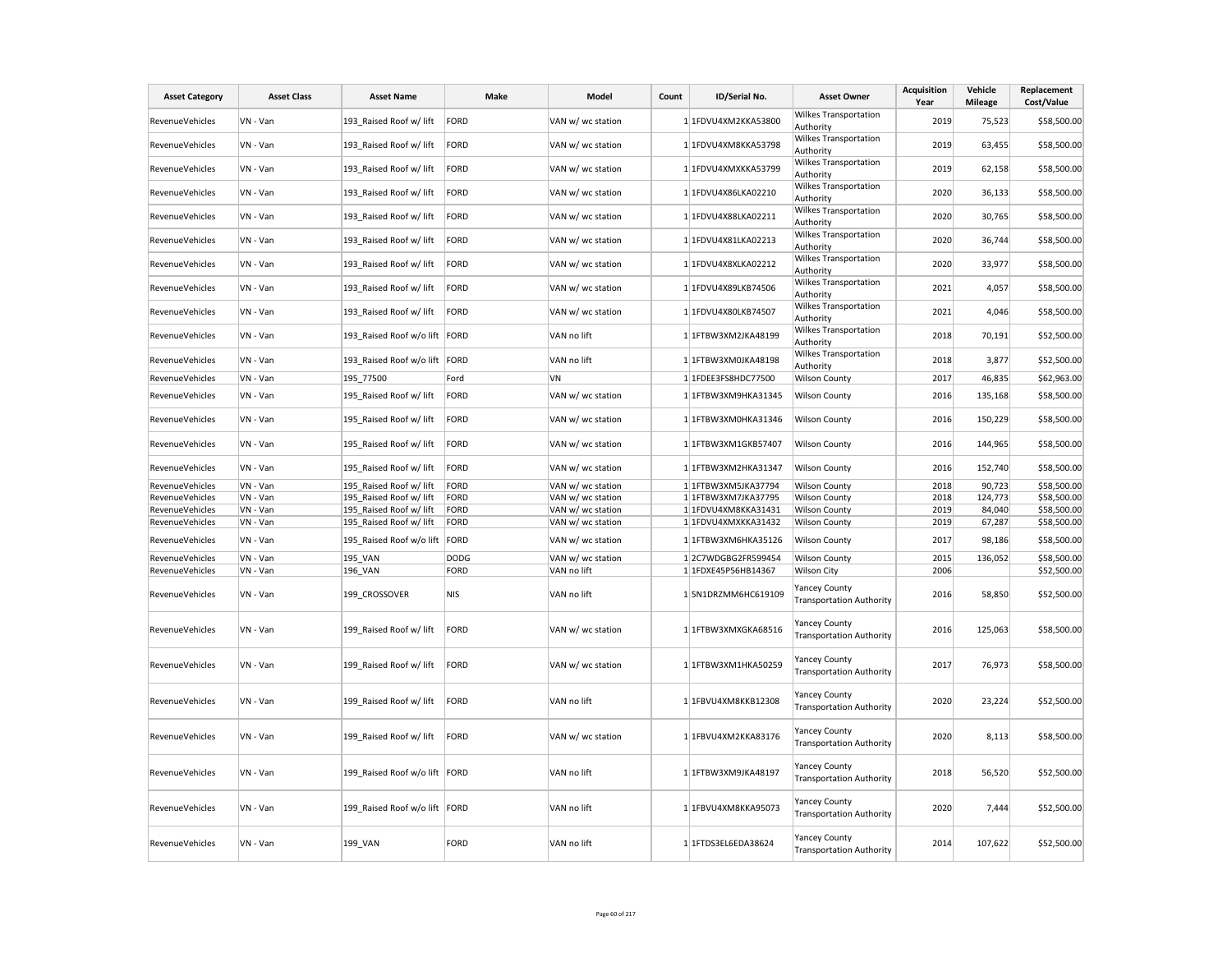| <b>Asset Category</b>              | <b>Asset Class</b>   | <b>Asset Name</b>                                | Make                     | Model                                  | Count | ID/Serial No.                              | <b>Asset Owner</b>                               | Acquisition<br>Year | Vehicle<br><b>Mileage</b> | Replacement<br>Cost/Value  |
|------------------------------------|----------------------|--------------------------------------------------|--------------------------|----------------------------------------|-------|--------------------------------------------|--------------------------------------------------|---------------------|---------------------------|----------------------------|
| <b>RevenueVehicles</b>             | VN - Van             | 199 VAN                                          | FORD                     | VAN w/ wc station                      |       | 1 1FTBW3XM8GKA68515                        | Yancey County<br><b>Transportation Authority</b> | 2016                | 108,230                   | \$58,500.00                |
| RevenueVehicles                    | VN - Van             | 203 59-178                                       | <b>Mobility Ventures</b> | $MV-1$                                 |       | 157WMD2A62EM101816                         | <b>GOCARY</b>                                    | 2016                | 117,284                   | \$42,401.00                |
| <b>RevenueVehicles</b>             | VN - Van             | 203 60-178                                       | <b>Mobility Ventures</b> | $MV-1$                                 |       | 157WMD2A69EM101747                         | <b>GOCARY</b>                                    | 2016                | 136,833                   | \$42,401.00                |
| RevenueVehicles                    | VN - Van             | 203 61-178                                       | <b>Mobility Ventures</b> | $MV-1$                                 |       | 157WMD2A60EM101751                         | <b>GOCARY</b>                                    | 2016                | 164,960                   | \$42,401.00                |
| RevenueVehicles                    | VN - Van             | 203 62-178                                       | <b>Mobility Ventures</b> | $MV-1$                                 |       | 157WMD2A62EM101766                         | GOCARY                                           | 2016                | 138,732                   | \$42,401.00                |
| RevenueVehicles                    | VN - Van             | 203 63-178                                       | <b>Mobility Ventures</b> | $MV-1$                                 |       | 157WMD2A64EM101767                         | <b>GOCARY</b>                                    | 2016                | 160,702                   | \$42,401.00                |
| RevenueVehicles                    | VN - Van             | 203 64-178                                       | <b>Mobility Ventures</b> | $MV-1$                                 |       | 157WMD2A67EM101777                         | <b>GOCARY</b>                                    | 2016                | 135,470                   | \$42,401.00                |
| RevenueVehicles                    | VN - Van             | 203 65-178                                       | <b>Mobility Ventures</b> | $MV-1$                                 |       | 1 27WMD2A6XEM101790                        | <b>GOCARY</b>                                    | 2016                | 144,299                   | \$42,401.00                |
| <b>RevenueVehicles</b>             | VN - Van             | 203 66-178                                       | <b>Mobility Ventures</b> | $MV-1$                                 |       | 157WMD2A66EM101804                         | <b>GOCARY</b>                                    | 2016                | 142,401                   | \$42,401.00                |
| RevenueVehicles                    | VN - Van             | 203_67-178                                       | <b>Mobility Ventures</b> | $MV-1$                                 |       | 157WMD2A68EM101805                         | <b>GOCARY</b>                                    | 2016                | 126,964                   | \$42,401.00                |
| RevenueVehicles                    | VN - Van             | 203 68-178                                       | <b>Mobility Ventures</b> | $MV-1$                                 |       | 157WMD2A69EM101814                         | <b>GOCARY</b>                                    | 2016                | 136,728                   | \$42,401.00                |
| RevenueVehicles                    | VN - Van             | 203_70-178                                       | <b>Mobility Ventures</b> | $MV-1$                                 |       | 157WMD2A64EM101817                         | <b>GOCARY</b>                                    | 2016                | 134,296                   | \$42,401.00                |
| RevenueVehicles                    | VN - Van             | 203_71-178                                       | <b>Mobility Ventures</b> | $MV-1$                                 |       | 157WMD2A64EM101851                         | <b>GOCARY</b>                                    | 2016                | 148,625                   | \$42,401.00                |
| <b>RevenueVehicles</b>             | VN - Van             | 203 72-178                                       | <b>Mobility Ventures</b> | $MV-1$                                 |       | 1 57WMD2A66EM101852                        | <b>GOCARY</b>                                    | 2016                | 150,045                   | \$42,401.00                |
| <b>RevenueVehicles</b>             | VN - Van             | 203 73-178                                       | <b>Mobility Ventures</b> | $MV-1$                                 |       | 1 57WMD2A67EM101861                        | <b>GOCARY</b>                                    | 2016                | 129,010                   | \$42,401.00                |
|                                    |                      |                                                  |                          |                                        |       |                                            |                                                  |                     |                           |                            |
| RevenueVehicles                    | VN - Van             | 203 74-178                                       | <b>Mobility Ventures</b> | $MV-1$                                 |       | 157WMD2A69EM101876                         | <b>GOCARY</b>                                    | 2016                | 144,638                   | \$42,401.00                |
| RevenueVehicles                    | VN - Van             | 203_75-178                                       | <b>Mobility Ventures</b> | $MV-1$                                 |       | 157WMD2A66EM101883                         | GOCARY                                           | 2016                | 104,401                   | \$42,401.00                |
| RevenueVehicles                    | VN - Van             | 209_T301                                         | Ford                     | Transit 350                            |       | 1 1FTBW3XM6GKB25018                        | CONCORD/KANNAPOLIS                               | 2016                | 147,803                   | \$69,781.00                |
| <b>RevenueVehicles</b>             | VN - Van             | 209_T302                                         | Ford                     | Transit 350                            |       | 1 1FTBW3XM0GKB25015                        | CONCORD/KANNAPOLIS                               | 2016                | 146,954                   | \$69,781.00                |
| RevenueVehicles                    | VN - Van             | 209_T303                                         | Ford                     | Transit 350                            |       | 1 1 FTBW3XM1HKA11641                       | CONCORD/KANNAPOLIS                               | 2016                | 148,690                   | \$69,781.00                |
| RevenueVehicles                    | VN - Van             | 21 MM-16058                                      | Ford                     | W3X                                    |       | 1 1FTBW3XM5GKB07058                        | <b>Buncombe County</b>                           | 2016                | 160,060                   | \$66,792.00                |
| RevenueVehicles                    | VN - Van             | 21_Raised Roof w/ lift                           | FORD                     | VAN w/ wc station                      |       | 1 1FTBW3XM8GKB57422                        | <b>Buncombe County</b>                           | 2016                | 145,957                   | \$58,500.00                |
| RevenueVehicles                    | VN - Van             | 21 Raised Roof w/ lift                           | FORD                     | VAN w/ wc station                      |       | 1 1FTBW3XM4GKB57420                        | <b>Buncombe County</b>                           | 2016                | 108,707                   | \$58,500.00                |
| RevenueVehicles                    | VN - Van             | 21 Raised Roof w/ lift                           | FORD                     | VAN w/ wc station                      |       | 1 1FTBW3XMXGKB57423                        | <b>Buncombe County</b>                           | 2016                | 162,262                   | \$58,500.00                |
| <b>RevenueVehicles</b>             | VN - Van             | 21 Raised Roof w/ lift                           | FORD                     | VAN w/ wc station                      |       | 1 1FTBW3XM6GKB57421                        | <b>Buncombe County</b>                           | 2016                | 141,236                   | \$58,500.00                |
| <b>RevenueVehicles</b>             | VN - Van             | 21 Raised Roof w/ lift                           | FORD                     | VAN w/ wc station                      |       | 1 1FTBW3XM7HKA50248                        | <b>Buncombe County</b>                           | 2017                | 128,938                   | \$58,500.00                |
| RevenueVehicles                    | VN - Van             | 21 Raised Roof w/ lift                           | FORD                     | VAN w/ wc station                      |       | 1 1FTBW3XM9HKA50249                        | <b>Buncombe County</b>                           | 2017                | 134,667                   | \$58,500.00                |
| RevenueVehicles                    | VN - Van             | 21_Raised Roof w/ lift                           | FORD                     | VAN w/ wc station                      |       | 1 1FTBW3XM5HKA50247                        | <b>Buncombe County</b>                           | 2017                | 136,808                   | \$58,500.00                |
| RevenueVehicles                    | VN - Van             | 21_Raised Roof w/ lift                           | FORD                     | VAN w/ wc station                      |       | 1 1FTBW3XM5HKA50250                        | <b>Buncombe County</b>                           | 2017                | 132,324                   | \$58,500.00                |
|                                    |                      |                                                  |                          |                                        |       |                                            |                                                  |                     |                           |                            |
| RevenueVehicles<br>RevenueVehicles | VN - Van<br>VN - Van | 21 Raised Roof w/ lift<br>21 Raised Roof w/ lift | FORD<br>FORD             | VAN w/ wc station<br>VAN w/ wc station |       | 1 1FTBW3XM4HKA37117<br>1 1FTBW3XM7JKA08705 | <b>Buncombe County</b>                           | 2017<br>2018        | 93,601<br>84,784          | \$58,500.00<br>\$58,500.00 |
| RevenueVehicles                    | VN - Van             | 21 Raised Roof w/ lift                           | FORD                     | VAN w/ wc station                      |       | 1 1FTBW3XM1JKA37789                        | <b>Buncombe County</b><br><b>Buncombe County</b> | 2018                | 80,291                    | \$58,500.00                |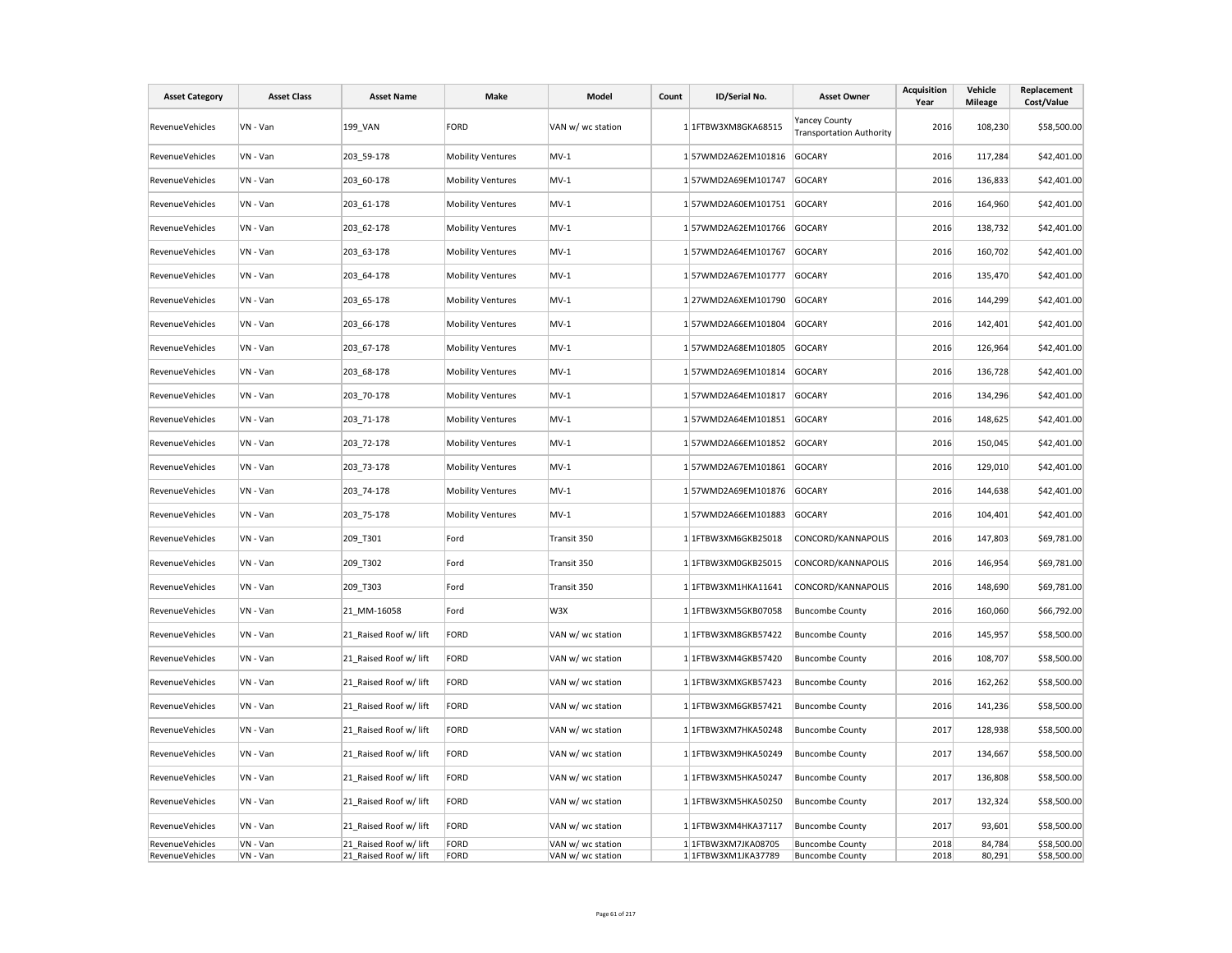| <b>Asset Category</b>  | <b>Asset Class</b> | <b>Asset Name</b>       | Make        | Model             | Count | ID/Serial No.       | <b>Asset Owner</b>                                       | <b>Acquisition</b><br>Year | Vehicle<br>Mileage | Replacement<br>Cost/Value |
|------------------------|--------------------|-------------------------|-------------|-------------------|-------|---------------------|----------------------------------------------------------|----------------------------|--------------------|---------------------------|
| RevenueVehicles        | VN - Van           | 21 Raised Roof w/ lift  | FORD        | VAN w/ wc station |       | 1 1FDVU4XM3KKA79774 | <b>Buncombe County</b>                                   | 2019                       | 55,079             | \$58,500.00               |
| RevenueVehicles        | VN - Van           | 21 Raised Roof w/ lift  | FORD        | VAN w/ wc station |       | 1 1FDVU4XMXKKA79772 | <b>Buncombe County</b>                                   | 2019                       | 51,649             | \$58,500.00               |
| RevenueVehicles        | VN - Van           | 21 Raised Roof w/ lift  | FORD        | VAN w/ wc station |       | 1 1FDVU4XM0KKA79778 | <b>Buncombe County</b>                                   | 2019                       | 56,525             | \$58,500.00               |
| RevenueVehicles        | VN - Van           |                         | FORD        |                   |       | 1 1FDVU4XM7KKA79776 |                                                          | 2019                       | 69,281             | \$58,500.00               |
|                        |                    | 21_Raised Roof w/ lift  | FORD        | VAN w/ wc station |       |                     | <b>Buncombe County</b>                                   | 2019                       |                    |                           |
| RevenueVehicles        | VN - Van           | 21 Raised Roof w/ lift  |             | VAN w/ wc station |       | 1 1FDVU4XM5KKA79775 | <b>Buncombe County</b>                                   |                            | 64,768             | \$58,500.00               |
| RevenueVehicles        | VN - Van           | 21 Raised Roof w/ lift  | FORD        | VAN w/ wc station |       | 1 1FDVU4XM9KKA79777 | <b>Buncombe County</b>                                   | 2019                       | 54,989             | \$58,500.00               |
| RevenueVehicles        | VN - Van           | 21 Raised Roof w/ lift  | FORD        | VAN w/ wc station |       | 1 1FDVU4XM8KKA79771 | <b>Buncombe County</b>                                   | 2019                       | 62,304             | \$58,500.00               |
| RevenueVehicles        | VN - Van           | 21 Raised Roof w/ lift  | FORD        | VAN w/ wc station |       | 1 1FDVU4XM6KKA79770 | <b>Buncombe County</b>                                   | 2019                       | 59,078             | \$58,500.00               |
| RevenueVehicles        | VN - Van           | 21_Raised Roof w/ lift  | FORD        | VAN w/ wc station |       | 1 1FDVU4XM1KKA79773 | <b>Buncombe County</b>                                   | 2019                       | 55,118             | \$58,500.00               |
| RevenueVehicles        | VN - Van           | 21 Raised Roof w/ lift  | FORD        | VAN w/ wc station |       | 1 1FDVU4X82LKB25423 | <b>Buncombe County</b>                                   | 2021                       | 979                | \$58,500.00               |
| RevenueVehicles        | VN - Van           | 21 Raised Roof w/o lift | FORD        | VAN w/ wc station |       | 1 1FTBW3XM7GKB07059 | <b>Buncombe County</b>                                   | 2016                       | 86,170             | \$58,500.00               |
| RevenueVehicles        | VN - Van           | 21 Raised Roof w/o lift | FORD        | VAN w/ wc station |       | 1 1FTBW3XM1GKB57424 | <b>Buncombe County</b>                                   | 2016                       | 103,634            | \$58,500.00               |
| RevenueVehicles        | VN - Van           | 21 Raised Roof w/o lift | FORD        | VAN w/ wc station |       | 1 1FTBW3XM8JKA37790 | <b>Buncombe County</b>                                   | 2018                       | 79,181             | \$58,500.00               |
| <b>RevenueVehicles</b> | VN - Van           | 21 Raised Roof w/o lift | FORD        | VAN w/ wc station |       | 1 1FDVU4XM9KKA79780 | <b>Buncombe County</b>                                   | 2019                       | 40,734             | \$58,500.00               |
| RevenueVehicles        | VN - Van           | 21 Raised Roof w/o lift | FORD        | VAN w/ wc station |       | 1 1FDVU4XM2KKA79779 | <b>Buncombe County</b>                                   | 2019                       | 50,505             | \$58,500.00               |
| RevenueVehicles        | VN - Van           | 215 ADA Van 2012        | Ford        | <b>S34N</b>       |       | 1 1FT2S34L98DA63948 | <b>GASTONIA</b>                                          | 2008                       | 170,497            | \$35,998.00               |
| RevenueVehicles        | VN - Van           | 215 ADA Van 2013        | Ford        | <b>S34N</b>       |       | 1 1FT2S34L98DA63949 | <b>GASTONIA</b>                                          | 2008                       | 174,602            | \$35,988.00               |
| RevenueVehicles        | VN - Van           | 215 ADA Van 812         | Dodge       | 2500 Promaster    |       | 13C6TRVPG4FE500950  | <b>GASTONIA</b>                                          | 2015                       | 82,372             | \$54,917.00               |
| RevenueVehicles        | VN - Van           | 215 ADA Van 813         | Dodge       | 2500 Promaster    |       | 13C6TRVPG9FE510650  | <b>GASTONIA</b>                                          | 2015                       | 80,910             | \$54,917.00               |
| RevenueVehicles        | VN - Van           | 215 ADA Van 814         | Dodge       | 2500 Promaster    |       | 13C6TRVPG8FE510655  | <b>GASTONIA</b>                                          | 2015                       | 95,483             | \$54,917.00               |
| RevenueVehicles        | VN - Van           | 247 139660L             | Ford        | Lift Van          |       | 1 1FTSS3ELXDDA99660 | <b>WPRTA</b>                                             | 2014                       | 180,523            | \$48,207.00               |
| RevenueVehicles        | VN - Van           | 247 139843L             | Ford        | Lift Van          |       | 1 1FTDS3EL4DDB29843 | <b>WPRTA</b>                                             | 2014                       | 147,426            | \$49,153.00               |
|                        |                    |                         |             |                   |       |                     |                                                          |                            |                    |                           |
| RevenueVehicles        | VN - Van           | 247 139853L             | Ford        | Lift Van          |       | 1 1FTDS3EL7DDB29853 | <b>WPRTA</b>                                             | 2014                       | 159,666            | \$49,153.00               |
| RevenueVehicles        | VN - Van           | 247 139880L             | Ford        | Lift Van          |       | 1 1FTDS3ELXDDB29880 | <b>WPRTA</b>                                             | 2014                       | 160,332            | \$49,348.00               |
| RevenueVehicles        | VN - Van           | 247_139881L             | Ford        | Lift Van          |       | 1 1FTDS3EL1DDB29881 | <b>WPRTA</b>                                             | 2014                       | 192,673            | \$49,153.00               |
| RevenueVehicles        | VN - Van           | 247 139882L             | Ford        | Lift Van          |       | 1 1FTDS3EL3DDB29882 | <b>WPRTA</b>                                             | 2014                       | 189,494            | \$49,153.00               |
| RevenueVehicles        | VN - Van           | 247 139885L             | Ford        | Lift Van          |       | 1 1FTDS3EL9DDB29885 | <b>WPRTA</b>                                             | 2014                       | 162,879            | \$49,153.00               |
| RevenueVehicles        | VN - Van           | 247 197771L             | Ford        | Lift Van          |       | 1 1FDVU4XM9KKB47771 | <b>WPRTA</b>                                             | 2019                       | 36,141             | \$62,855.00               |
| RevenueVehicles        | VN - Van           | 247 205132L             | Ford        | Lift Van          |       | 1 1FDVU4X82LKB25132 | <b>WPRTA</b>                                             | 2021                       | 7,776              | \$68,245.00               |
| RevenueVehicles        | VN - Van           | 247_205133L             | Ford        | Lift Van          |       | 1 1FDVU4X84LKB25133 | <b>WPRTA</b>                                             | 2021                       | 7,737              | \$68,245.00               |
| RevenueVehicles        | VN - Van           | 247_205134L             | Ford        | Lift Van          |       | 1 1FDVU4X86LKB25134 | <b>WPRTA</b>                                             | 2021                       | 150                | \$68,245.00               |
| RevenueVehicles        | VN - Van           | 25 1                    | Ford        | LV                |       | 1 1FD3E35L28DA32354 | Cabarrus County                                          | 2008                       | 269,118            | \$58,000.00               |
| RevenueVehicles        | VN - Van           | 3 Raised Roof w/ lift   | FORD        | VAN w/ wc station |       | 1 1FTBW3XM9GKB32755 | Western Piedmont<br>Regional Transportation<br>Authority | 2016                       | 134,059            | \$58,500.00               |
| RevenueVehicles        | VN - Van           | 3 Raised Roof w/ lift   | FORD        | VAN w/ wc station |       | 1 1FTBW3XM7GKB32754 | Western Piedmont<br>Regional Transportation<br>Authority | 2016                       | 112,163            | \$58,500.00               |
| RevenueVehicles        | VN - Van           | 3 Raised Roof w/ lift   | FORD        | VAN w/ wc station |       | 1 1FTBW3XM5GKB57409 | Western Piedmont<br>Regional Transportation<br>Authority | 2016                       | 103,424            | \$58,500.00               |
| RevenueVehicles        | VN - Van           | 3 Raised Roof w/ lift   | FORD        | VAN w/ wc station |       | 1 1FTBW3XM4GKB25017 | Western Piedmont<br>Regional Transportation<br>Authority | 2016                       | 118,496            | \$58,500.00               |
| RevenueVehicles        | VN - Van           | 3 Raised Roof w/ lift   | <b>FORD</b> | VAN w/ wc station |       | 1 1FTBW3XM2GKB25016 | Western Piedmont<br>Regional Transportation<br>Authority | 2016                       | 131,943            | \$58,500.00               |
| RevenueVehicles        | VN - Van           | 3 Raised Roof w/ lift   | FORD        | VAN w/ wc station |       | 1 1FTBW3XM1GKB57410 | Western Piedmont<br>Regional Transportation<br>Authority | 2016                       | 98,129             | \$58,500.00               |
| RevenueVehicles        | VN - Van           | 3 Raised Roof w/ lift   | FORD        | VAN w/ wc station |       | 1 1FTBW3XM3GKB57411 | Western Piedmont<br>Regional Transportation<br>Authority | 2016                       | 89,245             | \$58,500.00               |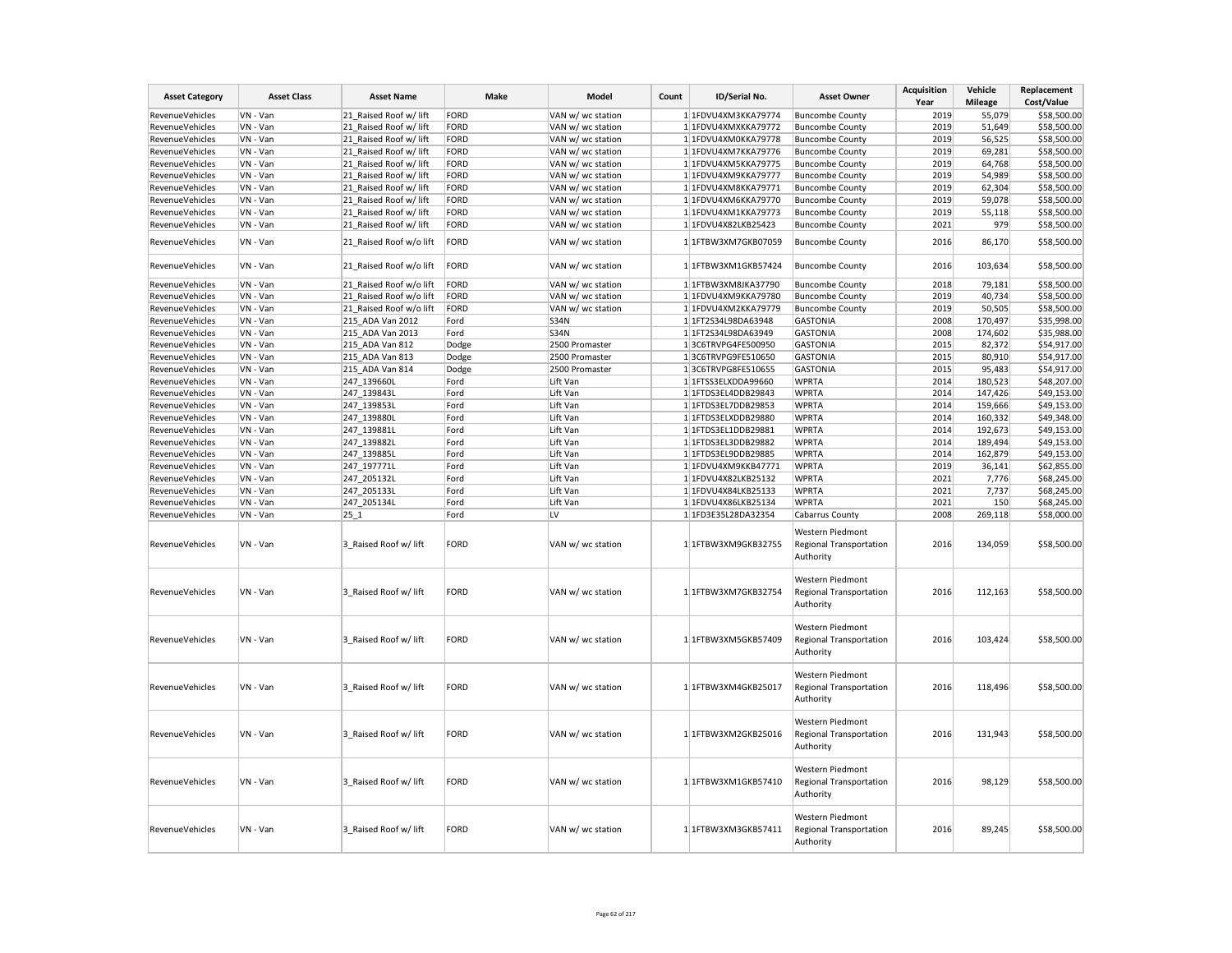| <b>Asset Category</b>  | <b>Asset Class</b> | <b>Asset Name</b>       | Make        | Model                           | Count | ID/Serial No.       | <b>Asset Owner</b>                                              | <b>Acquisition</b><br>Year | Vehicle<br><b>Mileage</b> | Replacement<br>Cost/Value |
|------------------------|--------------------|-------------------------|-------------|---------------------------------|-------|---------------------|-----------------------------------------------------------------|----------------------------|---------------------------|---------------------------|
| <b>RevenueVehicles</b> | VN - Van           | 3 Raised Roof w/ lift   | FORD        | VAN w/ wc station               |       | 1 1FTBW3XM3GKB57408 | Western Piedmont<br><b>Regional Transportation</b><br>Authority | 2016                       | 87,792                    | \$58,500.00               |
| RevenueVehicles        | VN - Van           | 3 Raised Roof w/ lift   | FORD        | VAN w/ wc station               |       | 1 1FTBW3XM5GKB57412 | Western Piedmont<br><b>Regional Transportation</b><br>Authority | 2016                       | 117,044                   | \$58,500.00               |
| <b>RevenueVehicles</b> | VN - Van           | 3 Raised Roof w/ lift   | FORD        | VAN w/ wc station               |       | 1 1FTBW3XM4GKB25020 | Western Piedmont<br><b>Regional Transportation</b><br>Authority | 2016                       | 123,956                   | \$58,500.00               |
| RevenueVehicles        | VN - Van           | 3 Raised Roof w/ lift   | FORD        | VAN w/ wc station               |       | 1 1FTBW3XM8HKA37105 | Western Piedmont<br><b>Regional Transportation</b><br>Authority | 2017                       | 78,972                    | \$58,500.00               |
| RevenueVehicles        | VN - Van           | 3 Raised Roof w/ lift   | FORD        | VAN w/ wc station               |       | 1 1FTBW3XM1JKB25516 | Western Piedmont<br><b>Regional Transportation</b><br>Authority | 2018                       | 67,081                    | \$58,500.00               |
| RevenueVehicles        | VN - Van           | 3 Raised Roof w/ lift   | FORD        | VAN w/ wc station               |       | 1 1FDVU4XM3KKB26172 | Western Piedmont<br><b>Regional Transportation</b><br>Authority | 2019                       | 20,791                    | \$58,500.00               |
| RevenueVehicles        | VN - Van           | 3 Raised Roof w/ lift   | FORO        | VAN w/ wc station               |       | 1 1FDVU4XM1KKB26171 | Western Piedmont<br><b>Regional Transportation</b><br>Authority | 2019                       | 18,586                    | \$58,500.00               |
| RevenueVehicles        | VN - Van           | 3 VAN                   | <b>DODG</b> | VAN no lift                     |       | 1 1D8HN44H28B176092 | Western Piedmont<br><b>Regional Transportation</b><br>Authority | 2008                       | 93,617                    | \$52,500.00               |
| RevenueVehicles        | VN - Van           | 31 CMV-71               | Ford        | E-350 Extended<br>Passenger Van |       | 1 1FTSS34LX9DA19671 | Carteret County                                                 | 2019                       | 152,672                   | \$7,970.00                |
| RevenueVehicles        | VN - Van           | 31 CROSSOVER            | NIS         | VAN no lift                     |       | 15N1AR2MM6GC646604  | <b>Carteret County</b>                                          | 2016                       | 79,792                    | \$52,500.00               |
| RevenueVehicles        | VN - Van           | 31 Raised Roof w/ lift  | FORD        | VAN w/ wc station               |       | 1 1FTBW3XM4JKA26446 | <b>Carteret County</b>                                          | 2018                       | 109,060                   | \$58,500.00               |
| RevenueVehicles        | VN - Van           | 31_Raised Roof w/o lift | FORD        | VAN no lift                     |       | 1 1FTBW3XM6JKA26447 | <b>Carteret County</b>                                          | 2018                       | 94,853                    | \$52,500.00               |
| <b>RevenueVehicles</b> | VN - Van           | 37 Raised Roof w/ lift  | FORD        | VAN w/ wc station               |       | 1 1FTBW3XM2JKA80327 | Chatham Transit Network                                         | 2018                       | 106,893                   | \$58,500.00               |
| RevenueVehicles        | VN - Van           | 37 Raised Roof w/ lift  | FORD        | VAN w/ wc station               |       | 1 1FTBW3XM2JKA26445 | Chatham Transit Network                                         | 2018                       | 141,291                   | \$58,500.00               |
| RevenueVehicles        | VN - Van           | 37_Raised Roof w/ lift  | FORD        | VAN w/ wc station               |       | 1 1FDVU4X89LKA35301 | Chatham Transit Network                                         | 2020                       | 30,627                    | \$58,500.00               |
| RevenueVehicles        | VN - Van           | 37 Raised Roof w/ lift  | FORD        | VAN w/ wc station               |       | 1 1FDVU4X82LKA35303 | Chatham Transit Network                                         | 2020                       | 34,787                    | \$58,500.00               |
| RevenueVehicles        | VN - Van           | 37_Raised Roof w/ lift  | FORD        | VAN w/ wc station               |       | 1 1FDVU4X80LKA35302 | Chatham Transit Network                                         | 2020                       | 39,404                    | \$58,500.00               |
| RevenueVehicles        | VN - Van           | 39 CROSSOVER            | NISS        | VAN no lift                     |       | 15N1AR2MM2GC636541  | <b>Cherokee County</b>                                          | 2016                       | 61,629                    | \$52,500.00               |
| RevenueVehicles        | VN - Van           | 39 CROSSOVER            | DOD         | VAN no lift                     |       | 13C4PDDAG0JT412462  | Cherokee County                                                 | 2018                       | 56,006                    | \$52,500.00               |
| RevenueVehicles        | VN - Van           | 39 CROSSOVER            | DOD         | VAN no lift                     |       | 13C4PDDAG1JT515261  | Cherokee County                                                 | 2018                       | 30,752                    | \$52,500.00               |
| RevenueVehicles        | VN - Van           | 39_Raised Roof w/ lift  | FORD        | VAN w/ wc station               |       | 1 1FTBW3XM2HKA31350 | Cherokee County                                                 | 2017                       | 97,321                    | \$58,500.00               |
| RevenueVehicles        | VN - Van           | 39 Raised Roof w/ lift  | FORD        | VAN w/ wc station               |       | 1 1FTBW3XM6HKA31349 | Cherokee County                                                 | 2017                       | 106,081                   | \$58,500.00               |
| RevenueVehicles        | VN - Van           | 39 Raised Roof w/ lift  | FORD        | VAN w/ wc station               |       | 1 1FTBW3XM8JKA26448 | Cherokee County                                                 | 2018                       | 62,282                    | \$58,500.00               |
| RevenueVehicles        | VN - Van           | 39 Raised Roof w/ lift  | FORD        | VAN w/ wc station               |       | 1 1FDVU4XM0KKA37580 | Cherokee County                                                 | 2019                       | 73,318                    | \$58,500.00               |
| RevenueVehicles        | VN - Van           | 39 Raised Roof w/ lift  | FORD        | VAN w/ wc station               |       | 1 1FDVU4XM7KKB69292 | <b>Cherokee County</b>                                          | 2021                       |                           | \$58,500.00               |
| RevenueVehicles        | VN - Van           | 39 Raised Roof w/o lift | FORD        | VAN no lift                     |       | 1 1FDVU4X83LKA25394 | Cherokee County                                                 | 2020                       | 162,275                   | \$52,500.00               |
| RevenueVehicles        | VN - Van           | 39 Raised Roof w/o lift | FORD        | VAN w/ wc station               |       | 1 1FDVU4X85LKA25395 | Cherokee County                                                 | 2020                       | 26,459                    | \$58,500.00               |
| RevenueVehicles        | VN - Van           | 43 CROSSOVER            | <b>DODG</b> | VAN no lift                     |       | 13C4PDDAG6HT550310  | Clay County                                                     | 2017                       | 88,497                    | \$52,500.00               |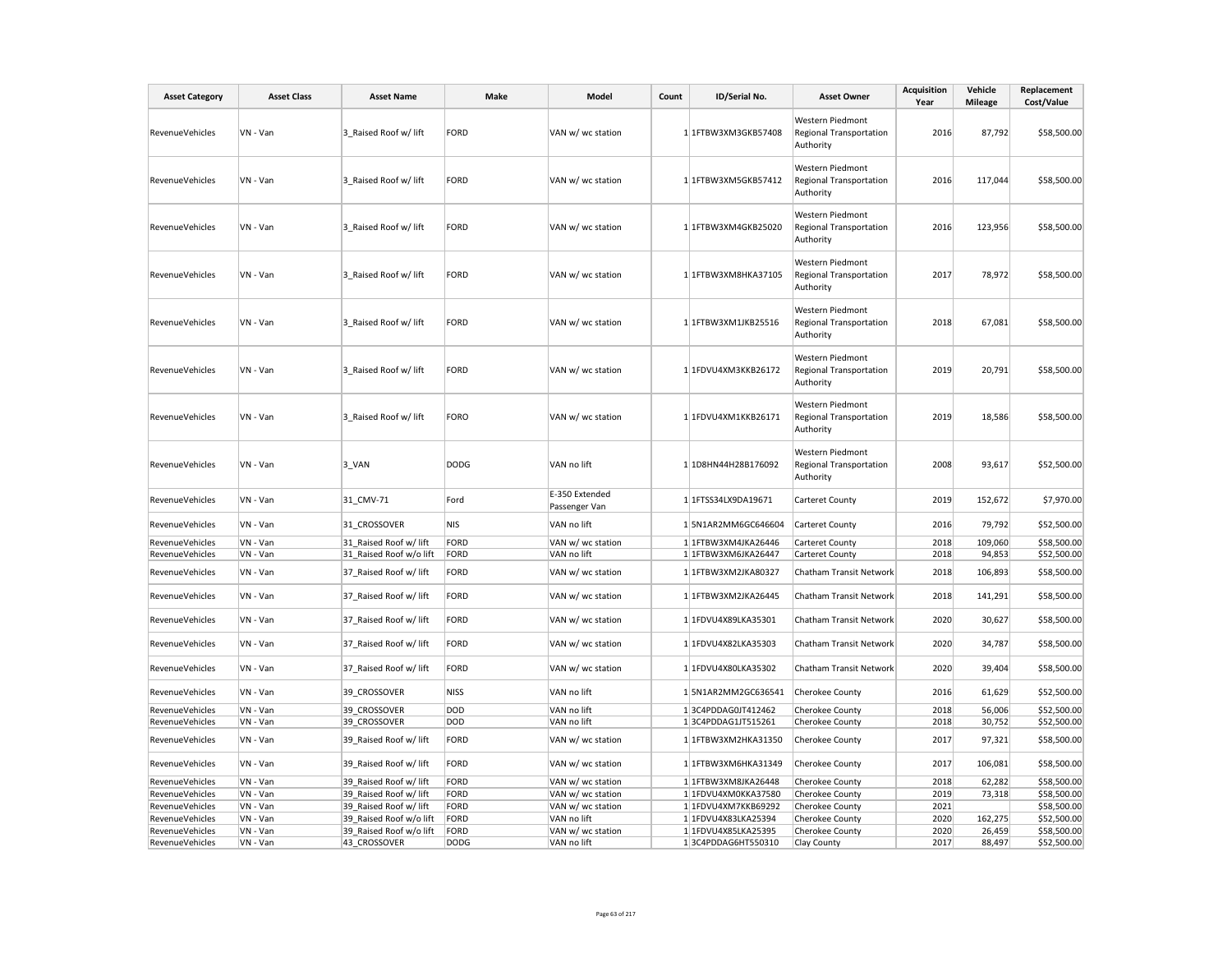| <b>Asset Category</b>  | <b>Asset Class</b> | <b>Asset Name</b>      | Make        | Model             | Count | ID/Serial No.         | <b>Asset Owner</b>                                           | <b>Acquisition</b><br>Year | Vehicle<br><b>Mileage</b> | Replacement<br>Cost/Value |
|------------------------|--------------------|------------------------|-------------|-------------------|-------|-----------------------|--------------------------------------------------------------|----------------------------|---------------------------|---------------------------|
| RevenueVehicles        | VN - Van           | 43 Raised Roof w/ lift | FORD        | VAN w/ wc station |       | 1 1FTBW3XMXGKB25040   | Clay County                                                  | 2016                       | 148,820                   | \$58,500.00               |
| RevenueVehicles        | VN - Van           | 43 Raised Roof w/ lift | FORD        | VAN w/ wc station |       | 1 1FDVU4X84LKA35299   | Clay County                                                  | 2020                       | 27,768                    | \$58,500.00               |
| <b>RevenueVehicles</b> | VN - Van           | 45 Raised Roof w/ lift | FORD        | VAN w/ wc station |       | 1 1FTBW3XM4HKA11634   | Transportation<br>Administration of<br>Cleveland County Inc. | 2016                       | 118,491                   | \$58,500.00               |
| RevenueVehicles        | VN - Van           | 45 Raised Roof w/ lift | FORD        | VAN w/ wc station |       | 1 1FTBW3XM9GKB32741   | Transportation<br>Administration of<br>Cleveland County Inc. | 2016                       | 132,213                   | \$58,500.00               |
| <b>RevenueVehicles</b> | VN - Van           | 45 Raised Roof w/ lift | FORD        | VAN w/ wc station |       | 1 1FTBW3XM7GKB48193   | Transportation<br>Administration of<br>Cleveland County Inc. | 2016                       | 113,715                   | \$58,500.00               |
| RevenueVehicles        | VN - Van           | 45 Raised Roof w/ lift | FORD        | VAN w/ wc station |       | 1 1FTBW3XM3GKB48191   | Transportation<br>Administration of<br>Cleveland County Inc. | 2016                       | 145,140                   | \$58,500.00               |
| RevenueVehicles        | VN - Van           | 45_Raised Roof w/ lift | FORD        | VAN w/ wc station |       | 1 1FTBW3XM0GKB48195   | Transportation<br>Administration of<br>Cleveland County Inc. | 2016                       | 140,670                   | \$58,500.00               |
| RevenueVehicles        | VN - Van           | 45_Raised Roof w/ lift | FORD        | VAN w/ wc station |       | 1 1FTBW3XM9GKB48194   | Transportation<br>Administration of<br>Cleveland County Inc. | 2016                       | 128,704                   | \$58,500.00               |
| RevenueVehicles        | VN - Van           | 45_Raised Roof w/ lift | FORD        | VAN w/ wc station |       | 1 1FTBW3XM5GKB48192   | Transportation<br>Administration of<br>Cleveland County Inc. | 2016                       | 123,048                   | \$58,500.00               |
| RevenueVehicles        | VN - Van           | 45 Raised Roof w/ lift | FORD        | VAN w/ wc station |       | 1 1FTBW3XM5HKA31360   | Transportation<br>Administration of<br>Cleveland County Inc. | 2017                       | 112,052                   | \$58,500.00               |
| RevenueVehicles        | VN - Van           | 45 Raised Roof w/ lift | FORD        | VAN w/ wc station |       | $1$ 1FTBW3XM9HKA31359 | Transportation<br>Administration of<br>Cleveland County Inc. | 2017                       | 115,193                   | \$58,500.00               |
| RevenueVehicles        | VN - Van           | 45 Raised Roof w/ lift | FORD        | VAN w/ wc station |       | 1 1FTBW3XM7HKA31358   | Transportation<br>Administration of<br>Cleveland County Inc. | 2017                       | 132,742                   | \$58,500.00               |
| RevenueVehicles        | VN - Van           | 45 Raised Roof w/ lift | FORD        | VAN w/ wc station |       | 1 1FTBW3XM2HKA31364   | Transportation<br>Administration of<br>Cleveland County Inc. | 2017                       | 139,999                   | \$58,500.00               |
| RevenueVehicles        | VN - Van           | 45 Raised Roof w/ lift | FORD        | VAN w/ wc station |       | 1 1FTBW3XM5HKA31357   | Transportation<br>Administration of<br>Cleveland County Inc. | 2017                       | 101,525                   | \$58,500.00               |
| RevenueVehicles        | VN - Van           | 45 Raised Roof w/ lift | FORD        | VAN w/ wc station |       | 1 1FTBW3XM7HKA31361   | Transportation<br>Administration of<br>Cleveland County Inc. | 2017                       | 78,086                    | \$58,500.00               |
| RevenueVehicles        | VN - Van           | 45 Raised Roof w/ lift | FORD        | VAN w/ wc station |       | 1 1FTBW3XM0HKA31363   | Transportation<br>Administration of<br>Cleveland County Inc. | 2017                       | 141,010                   | \$58,500.00               |
| <b>RevenueVehicles</b> | VN - Van           | 45 Raised Roof w/ lift | FORD        | VAN w/ wc station |       | 1 1FTBW3XM9HKA31362   | Transportation<br>Administration of<br>Cleveland County Inc. | 2017                       | 88,981                    | \$58,500.00               |
| RevenueVehicles        | VN - Van           | 45_Raised Roof w/ lift | FORD        | VAN w/ wc station |       | 1 1FTBW3XMXJKA26449   | Transportation<br>Administration of<br>Cleveland County Inc. | 2018                       | 92,267                    | \$58,500.00               |
| <b>RevenueVehicles</b> | VN - Van           | 45 Raised Roof w/ lift | FORD        | VAN w/ wc station |       | 1 1FTBW3XM6JKA26450   | Transportation<br>Administration of<br>Cleveland County Inc. | 2018                       | 111,728                   | \$58,500.00               |
| RevenueVehicles        | VN - Van           | 45 Raised Roof w/ lift | FORD        | VAN w/ wc station |       | 1 1FBVU4XM6KKA17181   | Transportation<br>Administration of<br>Cleveland County Inc. | 2019                       | 37,324                    | \$58,500.00               |
| <b>RevenueVehicles</b> | VN - Van           | 45 Raised Roof w/ lift | <b>FORD</b> | VAN w/ wc station |       | 1 1FBVU4XM4KKA17180   | Transportation<br>Administration of<br>Cleveland County Inc. | 2019                       | 53,852                    | \$58,500.00               |
| <b>RevenueVehicles</b> | VN - Van           | 45 Raised Roof w/ lift | FORD        | VAN w/ wc station |       | 1 1FBVU4XM6KKA17178   | Transportation<br>Administration of<br>Cleveland County Inc. | 2019                       | 52,526                    | \$58,500.00               |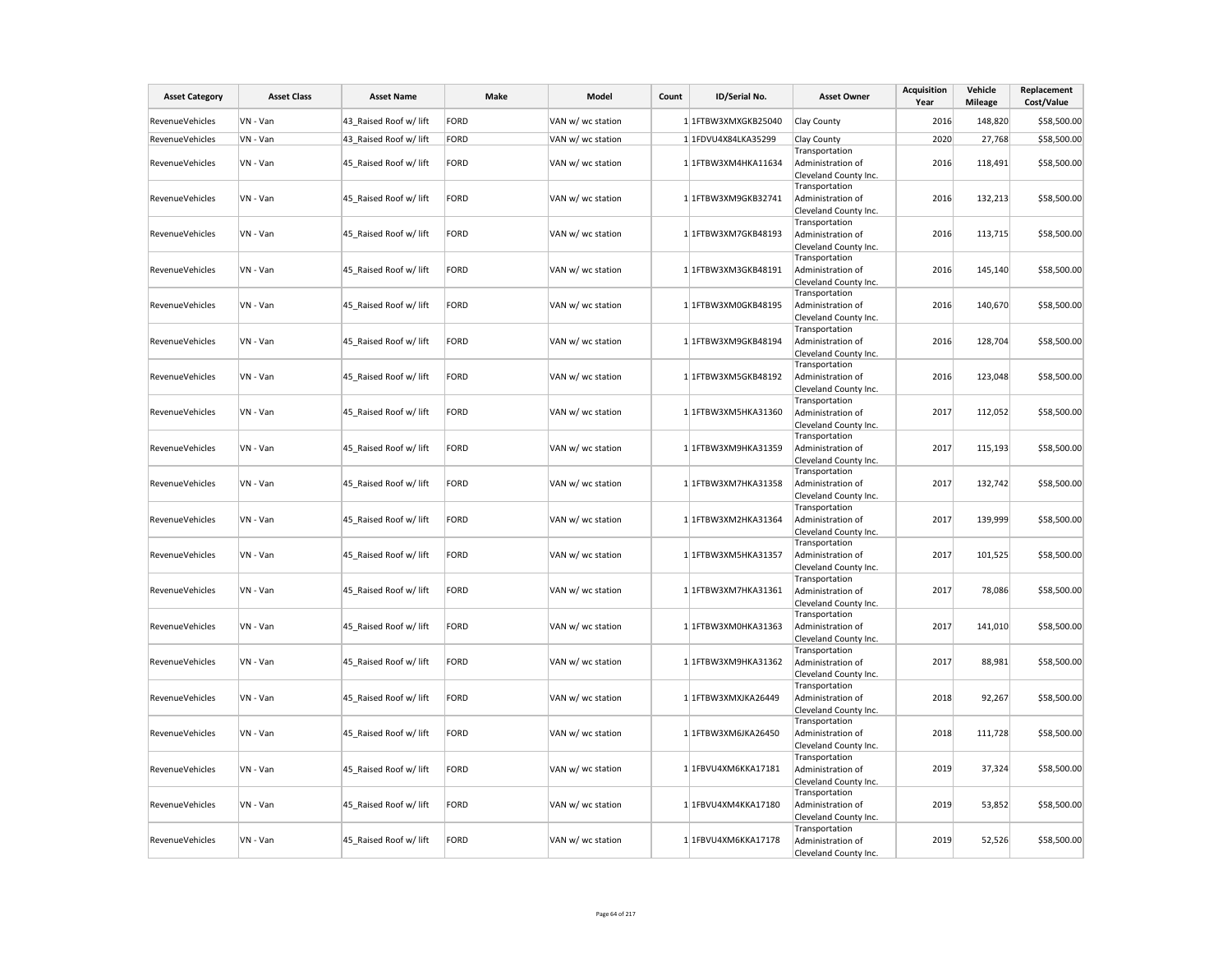| <b>Asset Category</b>  | <b>Asset Class</b> | <b>Asset Name</b>       | Make        | Model             | Count | ID/Serial No.       | <b>Asset Owner</b>                         | <b>Acquisition</b><br>Year | Vehicle<br><b>Mileage</b> | Replacement<br>Cost/Value |
|------------------------|--------------------|-------------------------|-------------|-------------------|-------|---------------------|--------------------------------------------|----------------------------|---------------------------|---------------------------|
| RevenueVehicles        | VN - Van           | 45 Raised Roof w/ lift  | FORD        | VAN w/ wc station |       | 1 1FDVU4X87LKB07709 | Transportation<br>Administration of        | 2020                       | 12,141                    | \$58,500.00               |
|                        |                    |                         |             |                   |       |                     | Cleveland County Inc.                      |                            |                           |                           |
| RevenueVehicles        | VN - Van           | 45 Raised Roof w/ lift  | FORD        | VAN w/ wc station |       | 1 1FDVU4X83LKB07710 | Transportation<br>Administration of        | 2020                       | 14,649                    | \$58,500.00               |
|                        |                    |                         |             |                   |       |                     | Cleveland County Inc.                      |                            |                           |                           |
| RevenueVehicles        | VN - Van           | 47 COLU-77143           | FORD        | S4XE              |       | 1 1FTRS4XM8KKA77143 | <b>Columbus County</b>                     | 2019                       | 27,506                    | \$63,000.00               |
| RevenueVehicles        | VN - Van           | 47 Raised Roof w/ lift  | FORD        | VAN w/ wc station |       | 1 1FDVU4X86LKB17597 | <b>Columbus County</b>                     | 2020                       | 12,701                    | \$58,500.00               |
| RevenueVehicles        | VN - Van           | 47 Raised Roof w/o lift | FORD        | VAN no lift       |       | 1 1FTRS4XM4KKA53793 | <b>Columbus County</b>                     | 2019                       | 27,565                    | \$52,500.00               |
| RevenueVehicles        | VN - Van           | 47 VAN                  | FORD        | VAN w/ wc station |       | 1 1FTDS3ELXDDB26171 | <b>Columbus County</b>                     | 2013                       | 188,903                   | \$58,500.00               |
| RevenueVehicles        | VN - Van           | 49_VAN                  | FORD        | VAN w/ wc station |       | 1 1FTDS3EL8DDB29862 | <b>Craven County</b>                       | 2013                       | 138,770                   | \$58,500.00               |
| RevenueVehicles        | VN - Van           | 49 VAN                  | FORD        | VAN w/ wc station |       | 1 1FTDS3EL6DDB29861 | <b>Craven County</b>                       | 2013                       | 152,481                   | \$58,500.00               |
| RevenueVehicles        | VN - Van           | 49 VAN                  | FORD        | VAN w/ wc station |       | 1 1FTDS3EL1EDA38692 | <b>Craven County</b>                       | 2014                       | 142,763                   | \$58,500.00               |
| RevenueVehicles        | VN - Van           | 49 VAN                  | FORD        | VAN w/ wc station |       | 1 1FTDS3EL3EDA38693 | Craven County                              | 2014                       | 148,101                   | \$58,500.00               |
| RevenueVehicles        | VN - Van           | 5 Raised Roof w/ lift   | FORD        | VAN w/ wc station |       | 1 1FTBW3XM1JKA35749 | Alleghany County                           | 2018                       | 88,383                    | \$58,500.00               |
| RevenueVehicles        | VN - Van           | 5_Raised Roof w/ lift   | FORD        | VAN w/ wc station |       | 1 1FDVU4X89LKB25130 | Alleghany County                           | 2020                       | 10,797                    | \$58,500.00               |
| RevenueVehicles        | VN - Van           | 5 Raised Roof w/o lift  | FORD        | VAN no lift       |       | 1 1FDVU4XM0KKA67825 | Alleghany County                           | 2019                       | 53,088                    | \$52,500.00               |
| RevenueVehicles        | VN - Van           | 5 VAN                   | FORD        | VAN w/ wc station |       | 1 1FTDS3EL6BDB29338 | <b>Alleghany County</b>                    | 2011                       | 152,911                   | \$58,500.00               |
| RevenueVehicles        | VN - Van           | 5 VAN                   | FORD        | VAN no lift       |       | 1 1FTDS3EL4DDB29857 |                                            | 2013                       | 115,941                   | \$52,500.00               |
| <b>RevenueVehicles</b> | VN - Van           |                         | FORD        | VAN w/ wc station |       | 1 1FTDS3EL2DDB29856 | Alleghany County                           | 2013                       | 152,908                   | \$58,500.00               |
| <b>RevenueVehicles</b> | VN - Van           | 5 VAN                   | FORD        | VAN no lift       |       | 1 1FTDS3EL5EDA38646 | Alleghany County                           | 2014                       |                           |                           |
|                        |                    | 5_VAN                   |             |                   |       |                     | Alleghany County                           |                            | 133,457                   | \$52,500.00               |
| RevenueVehicles        | VN - Van           | 55_Raised Roof w/ lift  | FORD        | VAN w/ wc station |       | 1 1FTBW3XMXHKA35128 | Dare County                                | 2017                       | 107,402                   | \$58,500.00               |
| RevenueVehicles        | VN - Van           | 55 Raised Roof w/ lift  | FORD        | VAN w/ wc station |       | 1 1FTBW3XM7HKA31344 | Dare County                                | 2017                       | 127,658                   | \$58,500.00               |
| RevenueVehicles        | VN - Van           | 55 Raised Roof w/ lift  | FORD        | VAN w/ wc station |       | 1 1FTBW3XM5HKA31343 | Dare County                                | 2017                       | 116,908                   | \$58,500.00               |
| RevenueVehicles        | VN - Van           | 55 Raised Roof w/ lift  | FORD        | VAN w/ wc station |       | 1 1FTBW3XM8HKA35127 | Dare County                                | 2017                       | 86,392                    | \$58,500.00               |
| <b>RevenueVehicles</b> | VN - Van           | 55 Raised Roof w/ lift  | FORD        | VAN no lift       |       | 1 1FDVU4XM4KKA37582 | Dare County                                | 2019                       | 29,594                    | \$52,500.00               |
| RevenueVehicles        | VN - Van           | 55 Raised Roof w/ lift  | FORD        | VAN no lift       |       | 1 1FDVU4XM8KKA37584 | Dare County                                | 2019                       | 27,240                    | \$52,500.00               |
| <b>RevenueVehicles</b> | VN - Van           | 55 Raised Roof w/ lift  | FORD        | VAN no lift       |       | 1 1FDVU4XM6KKA37583 | Dare County                                | 2019                       | 26,751                    | \$52,500.00               |
| RevenueVehicles        | VN - Van           | <b>55 VAN</b>           | FORD        | VAN w/ wc station |       | 1 1FTDS3EL1EDA38661 | Dare County                                | 2014                       | 196,182                   | \$58,500.00               |
| RevenueVehicles        | VN - Van           | 55_VAN                  | FORD        | VAN w/ wc station |       | 1 1FTDS3EL3EDA38662 | Dare County                                | 2014                       | 197,644                   | \$58,500.00               |
| RevenueVehicles        | VN - Van           | 61 Raised Roof w/ lift  | FORD        | VAN w/ wc station |       | 1 1FTBW3XM3HKA37108 | <b>Duplin County</b>                       | 2017                       | 170,977                   | \$58,500.00               |
| RevenueVehicles        | VN - Van           | 61 Raised Roof w/ lift  | FORD        | VAN w/ wc station |       | 1 1FTBW3XM7HKA37113 | <b>Duplin County</b>                       | 2017                       | 173,688                   | \$58,500.00               |
| RevenueVehicles        | VN - Van           | 61_Raised Roof w/ lift  | FORD        | VAN w/ wc station |       | 1 1FTBW3XM5HKA37112 | <b>Duplin County</b>                       | 2017                       | 171,585                   | \$58,500.00               |
| RevenueVehicles        | VN - Van           | 61 Raised Roof w/ lift  | FORD        | VAN w/ wc station |       | 1 1FTBW3XM8JKA35750 | <b>Duplin County</b>                       | 2018                       | 144,198                   | \$58,500.00               |
| RevenueVehicles        | VN - Van           | 61 Raised Roof w/ lift  | FORD        | VAN w/ wc station |       | 1 1FTBW3XMXJKA35751 | <b>Duplin County</b>                       | 2018                       | 116,617                   | \$58,500.00               |
| RevenueVehicles        | VN - Van           | 63 Raised Roof w/ lift  | FORD        | VAN w/ wc station |       | 1 1FTBW3XM3GKB32752 | Durham County                              | 2016                       |                           | \$58,500.00               |
| RevenueVehicles        | VN - Van           | 7_Raised Roof w/ lift   | FORD        | VAN w/ wc station |       | 1 1FTBW3XM4HKA67590 | Anson County                               | 2017                       | 132,763                   | \$58,500.00               |
| RevenueVehicles        | VN - Van           | 7 Raised Roof w/ lift   | FORD        | VAN w/ wc station |       | 1 1FDVU4XM0KKA53794 | Anson County                               | 2019                       | 49,401                    | \$58,500.00               |
| <b>RevenueVehicles</b> | VN - Van           | 7 Raised Roof w/ lift   | FORD        | VAN w/ wc station |       | 1 1FDVU4XM4KKA53796 | <b>Anson County</b>                        | 2019                       | 52,417                    | \$58,500.00               |
| RevenueVehicles        | VN - Van           | 7 Raised Roof w/ lift   | FORD        | VAN w/ wc station |       | 1 1FDVU4XM2KKA53795 | <b>Anson County</b>                        | 2019                       | 47,795                    | \$58,500.00               |
| RevenueVehicles        | VN - Van           | 7 VAN                   | FORD        | VAN no lift       |       | 1 1FTDS3EL9DDB26193 | <b>Anson County</b>                        | 2013                       | 128,022                   | \$52,500.00               |
| <b>RevenueVehicles</b> | VN - Van           | 71 Raised Roof w/ lift  | FORD        | VAN w/ wc station |       | 1 1FDVU4XM9KKA67824 | <b>Gaston County</b>                       | 2019                       | 30,815                    | \$58,500.00               |
| RevenueVehicles        | VN - Van           | 71 Raised Roof w/ lift  | FORD        | VAN w/ wc station |       | 1 1FDVU4XM1KKA66621 | <b>Gaston County</b>                       | 2019                       | 30,559                    | \$58,500.00               |
| RevenueVehicles        | VN - Van           | 71 Raised Roof w/ lift  | FORD        | VAN w/ wc station |       | 1 1FDVU4XM7KKA67823 | <b>Gaston County</b>                       | 2019                       | 47,609                    | \$58,500.00               |
| RevenueVehicles        | VN - Van           | <b>71 VAN</b>           | FORD        | VAN w/ wc station |       | 1 1FTSS34LX7DA63926 | <b>Gaston County</b>                       | 2007                       |                           | \$58,500.00               |
| RevenueVehicles        | VN - Van           | <b>71 VAN</b>           | FORD        | VAN w/ wc station |       | 1 1FTDS3EL0ADA15088 | <b>Gaston County</b>                       | 2010                       | 216,021                   | \$58,500.00               |
| RevenueVehicles        | VN - Van           | 73 Raised Roof w/ lift  | FORD        | VAN w/ wc station |       | 1 1FTBW3XM6JKA35763 |                                            | 2018                       | 152,156                   | \$58,500.00               |
| RevenueVehicles        | VN - Van           | 73 Raised Roof w/ lift  | FORD        | VAN w/ wc station |       | 1 1FDVU4XMXKKA62888 | <b>Gates County</b><br><b>Gates County</b> | 2019                       | 67,280                    | \$58,500.00               |
|                        |                    |                         |             |                   |       |                     |                                            |                            |                           |                           |
| RevenueVehicles        | VN - Van           | 73_Raised Roof w/o lift | FORD        | VAN no lift       |       | 1 1FTBW3XM9GKB25014 | <b>Gates County</b>                        | 2016                       | 189,496                   | \$52,500.00               |
| RevenueVehicles        | VN - Van           | 73 Raised Roof w/o lift | FORD        | VAN no lift       |       | 1 1FTBW3XMXHKA37106 | <b>Gates County</b>                        | 2017                       | 167,675                   | \$52,500.00               |
| <b>RevenueVehicles</b> | VN - Van           | 75 CROSSOVER            | <b>NISS</b> | VAN no lift       |       | 15N1DR2MM9KC652581  | <b>Graham County</b>                       | 2019                       | 32,135                    | \$52,500.00               |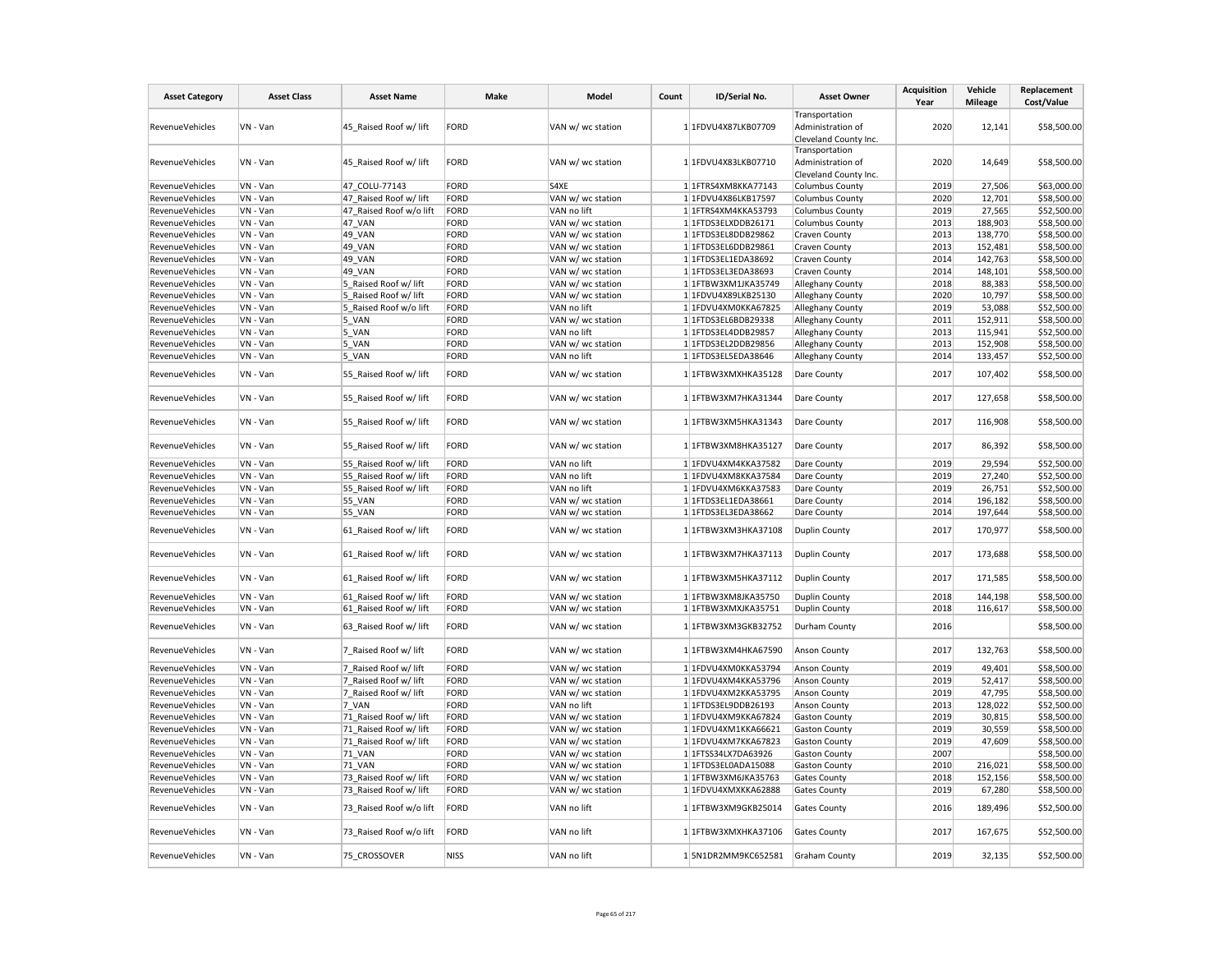| <b>Asset Category</b>  | <b>Asset Class</b> | <b>Asset Name</b>       | Make | Model             | Count | ID/Serial No.        | <b>Asset Owner</b>                        | <b>Acquisition</b><br>Year | Vehicle<br><b>Mileage</b> | Replacement<br>Cost/Value |
|------------------------|--------------------|-------------------------|------|-------------------|-------|----------------------|-------------------------------------------|----------------------------|---------------------------|---------------------------|
| RevenueVehicles        | VN - Van           | 75 CROSSOVER            | NISS | VAN no lift       |       | 1 5N1DR2AM4LC641106  | <b>Graham County</b>                      | 2021                       | 11,633                    | \$52,500.00               |
| RevenueVehicles        | VN - Van           | 75 CROSSOVER            | NISS | VAN no lift       |       | 1 5N1DR2AM9LC647919  | <b>Graham County</b>                      | 2021                       | 12,615                    | \$52,500.00               |
| RevenueVehicles        | VN - Van           | 75_Raised Roof w/ lift  | FORD | VAN w/ wc station |       | 1 1FTBW3XM8HKA11636  | <b>Graham County</b>                      | 2016                       | 128,443                   | \$58,500.00               |
| RevenueVehicles        | VN - Van           | 75_Raised Roof w/ lift  | FORD | VAN w/ wc station |       | 1 1FTBW3XM1GKB32748  | <b>Graham County</b>                      | 2016                       | 163,777                   | \$58,500.00               |
| RevenueVehicles        | VN - Van           | 75 Raised Roof w/ lift  | FORD | VAN w/ wc station |       | 1 1FTBW3XMXHKA11637  | <b>Graham County</b>                      | 2016                       | 151,985                   | \$58,500.00               |
| RevenueVehicles        | VN - Van           | 75 Raised Roof w/ lift  | FORD | VAN w/ wc station |       | 1 1FDVU4XM2KKA37581  | <b>Graham County</b>                      | 2019                       | 58,632                    | \$58,500.00               |
| RevenueVehicles        | VN - Van           | 79 Raised Roof w/ lift  | FORD | VAN w/ wc station |       | 1 1FTBW3XM1HKA11638  | <b>Greene County</b>                      | 2016                       | 54,938                    | \$58,500.00               |
| RevenueVehicles        | VN - Van           | 79 Raised Roof w/ lift  | FORD | VAN w/ wc station |       | 1 1FDVU4XM1KKA37586  | <b>Greene County</b>                      | 2019                       | 48.199                    | \$58,500.00               |
| RevenueVehicles        | VN - Van           | 79 Raised Roof w/ lift  | FORD | VAN w/ wc station |       | 1 1FDVU4XM3KKA37587  | <b>Greene County</b>                      | 2019                       | 54,195                    | \$58,500.00               |
| RevenueVehicles        | VN - Van           | 79 Raised Roof w/ lift  | FORD | VAN w/ wc station |       | 1 1FDVU4XMXKKA37585  | <b>Greene County</b>                      | 2019                       | 57,656                    | \$58,500.00               |
| RevenueVehicles        | VN - Van           | 79 Raised Roof w/o lift | FORD | VAN no lift       |       | 1 1FTBW3XM3HKA50246  | <b>Greene County</b>                      | 2017                       | 115,211                   | \$52,500.00               |
| RevenueVehicles        | VN - Van           | 79 Raised Roof w/o lift | FORD | VAN no lift       |       | 1 1FTBW3XMXHKA50244  | <b>Greene County</b>                      | 2017                       | 61,203                    | \$52,500.00               |
| RevenueVehicles        | VN - Van           | 79 Raised Roof w/o lift | FORD | VAN no lift       |       | 1 1FTBW3XM1HKA50245  | <b>Greene County</b>                      | 2017                       | 91,172                    | \$52,500.00               |
| RevenueVehicles        | VN - Van           | 85 Raised Roof w/ lift  | FORD | VAN w/ wc station |       | 1 1FTBW3XM7HKA46507  | <b>Harnett County</b>                     | 2017                       | 203,322                   | \$58,500.00               |
| RevenueVehicles        | VN - Van           | 85 Raised Roof w/ lift  | FORD | VAN w/ wc station |       | 1 1FTBW3XM2JKB30479  | <b>Harnett County</b>                     | 2018                       | 118,878                   | \$58,500.00               |
| RevenueVehicles        | VN - Van           | 85 Raised Roof w/ lift  | FORD | VAN w/ wc station |       | 1 1FDVU4X88LKB17598  | <b>Harnett County</b>                     | 2020                       | 24,088                    | \$58,500.00               |
| RevenueVehicles        | VN - Van           | 85_Raised Roof w/o lift | FORD | VAN no lift       |       | 1 1FTBW3XM2GKA84709  | <b>Harnett County</b>                     | 2016                       | 184,853                   | \$52,500.00               |
| RevenueVehicles        | VN - Van           | 85 Raised Roof w/o lift | FORD | VAN no lift       |       | 1 1FTBW3XM9GKA84710  | <b>Harnett County</b>                     | 2016                       | 168,448                   | \$52,500.00               |
| RevenueVehicles        | VN - Van           | 85 Raised Roof w/o lift | FORD | VAN no lift       |       | 1 1FTBW3XM5GKB15189  | <b>Harnett County</b>                     | 2016                       | 128,334                   | \$52,500.00               |
| RevenueVehicles        | VN - Van           | 85 Raised Roof w/o lift | FORD | VAN no lift       |       | 1 1FDVU4X84LKB07599  | <b>Harnett County</b>                     | 2020                       | 15,148                    | \$52,500.00               |
| RevenueVehicles        | VN - Van           | <b>85 VAN</b>           | FORD | VAN no lift       |       | 1 1 FTSS34L69DA40257 | <b>Harnett County</b>                     | 2009                       | 315,894                   | \$52,500.00               |
| RevenueVehicles        | VN - Van           | 85_VAN                  | FORD | VAN no lift       |       | 1 1FTDS3EL9EDA38701  | <b>Harnett County</b>                     | 2014                       | 224,440                   | \$52,500.00               |
| RevenueVehicles        | VN - Van           | 85_VAN                  | FORD | VAN no lift       |       | 1 1FTDS3EL2EDA38703  | <b>Harnett County</b>                     | 2014                       | 186,008                   | \$52,500.00               |
| RevenueVehicles        | VN - Van           | 87 Raised Roof w/ lift  | FORD | VAN w/ wc station |       | 1 1FTBW3XM9GKB32738  | Mountain Projects Inc.                    | 2016                       | 121,146                   | \$58,500.00               |
| RevenueVehicles        | VN - Van           | 87 Raised Roof w/ lift  | FORD | VAN w/ wc station |       | 1 1FTBW3XM2HKA11633  | Mountain Projects Inc.                    | 2016                       | 100,852                   | \$58,500.00               |
| RevenueVehicles        | VN - Van           | 87_Raised Roof w/ lift  | FORD | VAN w/ wc station |       | 1 1FTBW3XM3GKB25039  | Mountain Projects Inc.                    | 2016                       | 112,817                   | \$58,500.00               |
| RevenueVehicles        | VN - Van           | 87 Raised Roof w/ lift  | FORD | VAN w/ wc station |       | 1 1FTBW3XMXJKA69365  | Mountain Projects Inc.                    | 2018                       | 61,899                    | \$58,500.00               |
| RevenueVehicles        | VN - Van           | 87 Raised Roof w/ lift  | FORD | VAN w/ wc station |       | 1 1FBVU4XM1KKB72852  | Mountain Projects Inc.                    | 2020                       | 19,702                    | \$58,500.00               |
| RevenueVehicles        | VN - Van           | 87 Raised Roof w/ lift  | FORD | VAN w/ wc station |       | 1 1FBVU4XM1KKB87173  | Mountain Projects Inc.                    | 2020                       | 24,656                    | \$58,500.00               |
| RevenueVehicles        | VN - Van           | 87 Raised Roof w/ lift  | FORD | VAN w/ wc station |       | 1 1FBVU4XM4KKB87166  | Mountain Projects Inc.                    | 2020                       | 26,464                    | \$58,500.00               |
| RevenueVehicles        | VN - Van           | 87_Raised Roof w/o lift | FORD | VAN no lift       |       | 1 1FTBW3XM5HKA37109  | Mountain Projects Inc.                    | 2017                       | 14,512                    | \$52,500.00               |
| RevenueVehicles        | VN - Van           | <b>87 VAN</b>           | FORD | VAN no lift       |       | 1 1FTDS3EL5EDA38677  | Mountain Projects Inc.                    | 2014                       | 91,721                    | \$52,500.00               |
| RevenueVehicles        | VN - Van           | 87 VAN                  | FORD | VAN w/ wc station |       | 1 1FTDS3EL5EDA38680  | Mountain Projects Inc.                    | 2014                       | 137,451                   | \$58,500.00               |
| RevenueVehicles        | VN - Van           | 89 Raised Roof w/ lift  | FORD | VAN w/ wc station |       | 1 1FTBW3XM2GKB15182  | Western Carolina<br>Community Action Inc. | 2016                       | 70,645                    | \$58,500.00               |
| RevenueVehicles        | VN - Van           | 89 Raised Roof w/ lift  | FORD | VAN w/ wc station |       | 1 1FTBW3XM5HKA75620  | Western Carolina<br>Community Action Inc. | 2017                       | 54,489                    | \$58,500.00               |
| RevenueVehicles        | VN - Van           | 89 Raised Roof w/o lift | FORD | VAN no lift       |       | 1 1 FTBW3XM2GKB15179 | Western Carolina<br>Community Action Inc. | 2016                       | 107,358                   | \$52,500.00               |
| RevenueVehicles        | VN - Van           | 89 Raised Roof w/o lift | FORD | VAN no lift       |       | 1 1FTBW3XM2HKA50240  | Western Carolina<br>Community Action Inc. | 2017                       | 86,010                    | \$52,500.00               |
| RevenueVehicles        | VN - Van           | 89 Raised Roof w/o lift | FORD | VAN no lift       |       | 1 1FTBW3XM6HKA50239  | Western Carolina<br>Community Action Inc. | 2017                       | 82,522                    | \$52,500.00               |
| <b>RevenueVehicles</b> | VN - Van           | 89_Raised Roof w/o lift | FORD | VAN no lift       |       | 1 1FDVU4XM3KKA37590  | Western Carolina<br>Community Action Inc. | 2019                       | 65,654                    | \$52,500.00               |
| RevenueVehicles        | VN - Van           | 89_Raised Roof w/o lift | FORD | VAN no lift       |       | 1 1FDVU4X88LKA11118  | Western Carolina<br>Community Action Inc. | 2020                       | 47,074                    | \$52,500.00               |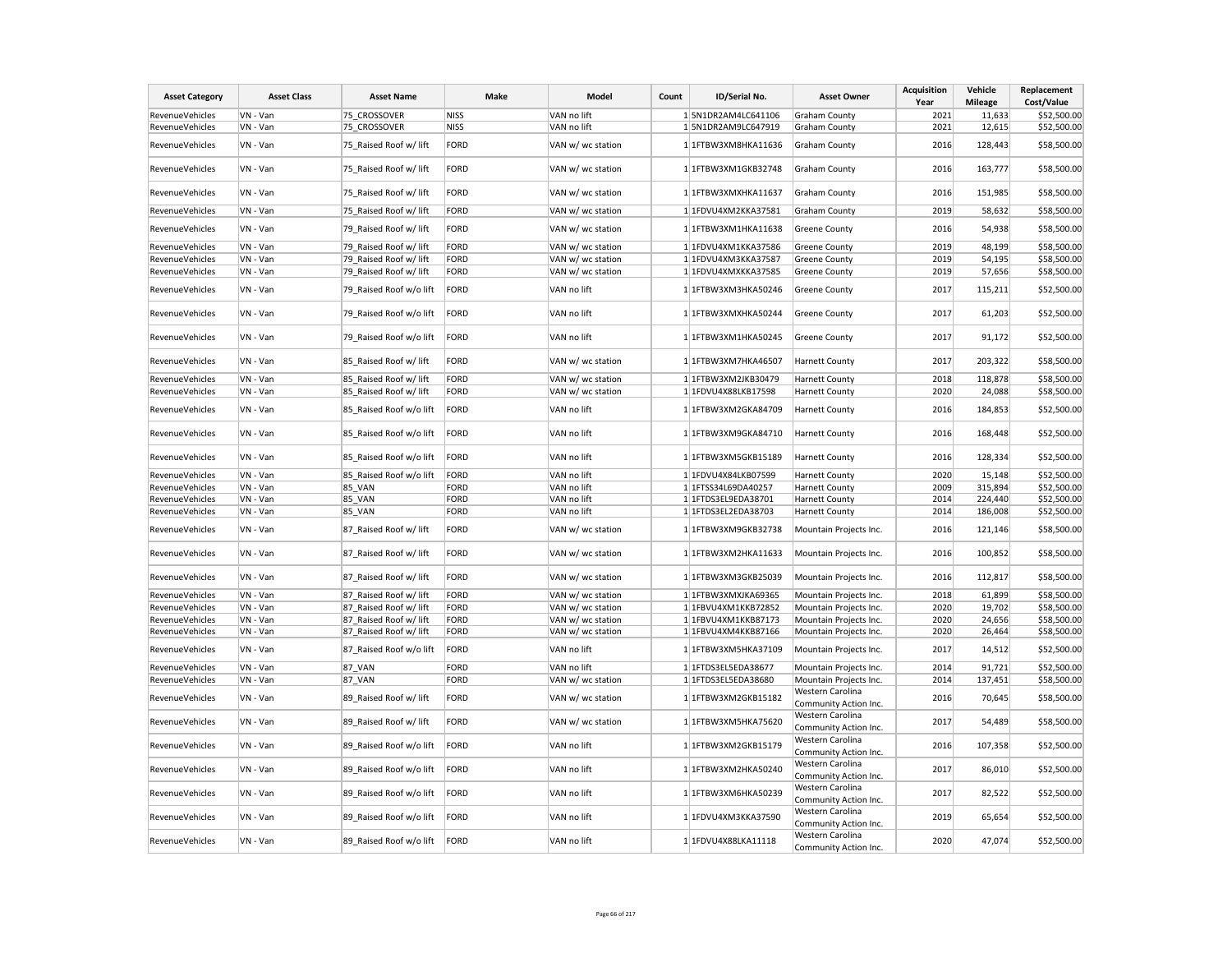| <b>Asset Category</b>  | <b>Asset Class</b> | <b>Asset Name</b>       | Make        | Model             | Count | ID/Serial No.        | <b>Asset Owner</b>                                            | <b>Acquisition</b><br>Year | Vehicle<br><b>Mileage</b> | Replacement<br>Cost/Value |
|------------------------|--------------------|-------------------------|-------------|-------------------|-------|----------------------|---------------------------------------------------------------|----------------------------|---------------------------|---------------------------|
| RevenueVehicles        | VN - Van           | 89 Raised Roof w/o lift | FORD        | VAN no lift       |       | 1 1FDVU4X86LKA11117  | Western Carolina<br>Community Action Inc.                     | 2020                       | 29,404                    | \$52,500.00               |
| RevenueVehicles        | VN - Van           | 89_VAN                  | FORD        | VAN w/ wc station |       | 1 1FTDS3ES9ADA05392  | Western Carolina<br>Community Action Inc.                     | 2010                       | 105,164                   | \$58,500.00               |
| RevenueVehicles        | VN - Van           | <b>89 VAN</b>           | FORD        | VAN w/ wc station |       | 1 1FTDS3EL2BDA85418  | Western Carolina<br>Community Action Inc.                     | 2011                       | 94,872                    | \$58,500.00               |
| RevenueVehicles        | VN - Van           | 89_VAN                  | FORD        | VAN w/ wc station |       | 1 1 FTDS3EL6EDA38705 | Western Carolina<br>Community Action Inc.                     | 2014                       | 84,723                    | \$58,500.00               |
| RevenueVehicles        | VN - Van           | <b>89 VAN</b>           | FORD        | VAN no lift       |       | 1 1FTDS3EL4EDA38704  | Western Carolina<br>Community Action Inc.                     | 2014                       | 85,150                    | \$52,500.00               |
| RevenueVehicles        | VN - Van           | 89 WCCA-06              | Ford        | <b>TRANSIT</b>    |       | 1 1FTBW3XM7HKA35121  | Western Carolina<br>Community Action Inc.                     | 2017                       | 57,981                    | \$53,861.00               |
| RevenueVehicles        | VN - Van           | 9 CNG CONVERSION        | <b>ELDO</b> | VAN w/ wc station |       | 1 1FDEE3FS5KDC27807  | Ashe County<br>Transportation Authority,<br>Inc.              | 2019                       | 114,335                   | \$58,500.00               |
| RevenueVehicles        | VN - Van           | 91_VAN                  | FORD        | VAN w/ wc station |       | 1 1FTDS3EL8DDB26203  | Choanoke Public<br><b>Transportation Authority</b>            | 2013                       | 72,140                    | \$58,500.00               |
| RevenueVehicles        | VN - Van           | 91_VAN                  | FORD        | VAN w/ wc station |       | 1 1FTDS3ELXDDB26199  | Choanoke Public<br><b>Transportation Authority</b>            | 2013                       | 61,238                    | \$58,500.00               |
| RevenueVehicles        | VN - Van           | 93 Raised Roof w/ lift  | FORD        | VAN w/ wc station |       | 1 1FBVU4XM5KKB39353  | <b>Hoke County</b>                                            | 2019                       | 26,457                    | \$58,500.00               |
| RevenueVehicles        | VN - Van           | 93 Raised Roof w/ lift  | FORD        | VAN w/ wc station |       | 1 1FBVU4XM5KKA37356  | <b>Hoke County</b>                                            | 2019                       | 21,641                    | \$58,500.00               |
| RevenueVehicles        | VN - Van           | 93 Raised Roof w/ lift  | FORD        | VAN w/ wc station |       | 1 1FBVU4XM6KKA37351  | <b>Hoke County</b>                                            | 2019                       | 9,179                     | \$58,500.00               |
| RevenueVehicles        | VN - Van           | 93 Raised Roof w/ lift  | FORD        | VAN w/ wc station |       | 1 1FBVU4XM1KKB31430  | <b>Hoke County</b>                                            | 2019                       | 30,668                    | \$58,500.00               |
| RevenueVehicles        | VN - Van           | 95 Raised Roof w/o lift | FORD        | VAN no lift       |       | 1 1FTBW3XM4GKB10999  | Hyde County Non-Profit<br>Private Transportation<br>Corp Inc. | 2016                       | 58,920                    | \$52,500.00               |
| RevenueVehicles        | VN - Van           | <b>95 VAN</b>           | FORD        | VAN w/ wc station |       | 1 1FTDS3EL2BDB31703  | Hyde County Non-Profit<br>Private Transportation<br>Corp Inc. | 2011                       | 118,273                   | \$58,500.00               |
| RevenueVehicles        | VN - Van           | 97 Raised Roof w/ lift  | FORD        | VAN w/ wc station |       | 1 1FTBW3XM0GKB18517  | <b>Iredell County</b>                                         | 2016                       | 139,847                   | \$58,500.00               |
| RevenueVehicles        | VN - Van           | 97 Raised Roof w/ lift  | FORD        | VAN w/ wc station |       | 1 1FTBW3XM2GKB18518  | <b>Iredell County</b>                                         | 2016                       | 130,167                   | \$58,500.00               |
| RevenueVehicles        | VN - Van           | 97_Raised Roof w/ lift  | FORD        | VAN w/ wc station |       | 1 1FTBW3XM9GKB18516  | <b>Iredell County</b>                                         | 2016                       | 121,208                   | \$58,500.00               |
| RevenueVehicles        | VN - Van           | 97 Raised Roof w/ lift  | FORD        | VAN w/ wc station |       | 1 1FTBW3XM4HKA46495  | <b>Iredell County</b>                                         | 2017                       | 117,925                   | \$58,500.00               |
| RevenueVehicles        | VN - Van           | 97 Raised Roof w/ lift  | FORD        | VAN w/ wc station |       | 1 1FTBW3XM6HKA46496  | Iredell County                                                | 2017                       | 122,872                   | \$58,500.00               |
| RevenueVehicles        | VN - Van           | 97 Raised Roof w/ lift  | FORD        | VAN w/ wc station |       | 1 1FTBW3XM8HKA46497  | <b>Iredell County</b>                                         | 2017                       | 143,517                   | \$58,500.00               |
| RevenueVehicles        | VN - Van           | 97 Raised Roof w/ lift  | FORD        | VAN w/ wc station |       | 1 1FTBW3XM8HKB48284  | <b>Iredell County</b>                                         | 2018                       | 96,454                    | \$58,500.00               |
| RevenueVehicles        | VN - Van           | 97 Raised Roof w/ lift  | FORD        | VAN w/ wc station |       | 1 1FDVU4XV7KKB26166  | Iredell County                                                | 2019                       | 99,730                    | \$58,500.00               |
| <b>RevenueVehicles</b> | VN - Van           | 99 CROSSOVER            | <b>NISS</b> | VAN no lift       |       | 15N1AR2MM4GC645421   | Jackson County                                                | 2016                       | 67,277                    | \$52,500.00               |
| RevenueVehicles        | VN - Van           | 99 Raised Roof w/ lift  | FORD        | VAN w/ wc station |       | 1 1FTBW3XM6HKA67591  | Jackson County                                                | 2017                       | 74,611                    | \$58,500.00               |
| RevenueVehicles        | VN - Van           | 99 Raised Roof w/ lift  | FORD        | VAN w/ wc station |       | 1 1FTBW3XM8HKA67592  | Jackson County                                                | 2017                       | 82,435                    | \$58,500.00               |
| RevenueVehicles        | VN - Van           | 99 Raised Roof w/ lift  | FORD        | VAN w/ wc station |       | 1 1FTBW3XMXJKA44546  | Jackson County                                                | 2018                       | 46,474                    | \$58,500.00               |
| RevenueVehicles        | VN - Van           | 99 Raised Roof w/ lift  | FORD        | VAN w/ wc station |       | 1 1FDVU4XM1KKB12254  | Jackson County                                                | 2019                       | 34,557                    | \$58,500.00               |
| RevenueVehicles        | VN - Van           | 99 Raised Roof w/ lift  | FORD        | VAN w/ wc station |       | 1 1FDVU4XM3KKB12255  | Jackson County                                                | 2019                       | 27,432                    | \$58,500.00               |
| RevenueVehicles        | VN - Van           | 99 Raised Roof w/ lift  | FORD        | VAN w/ wc station |       | 1 1FDVU4X82LKA02205  | Jackson County                                                | 2020                       | 14,677                    | \$58,500.00               |
| RevenueVehicles        | VN - Van           | <b>99 VAN</b>           | FORD        | VAN no lift       |       | 1 1FDXE45S96DA78677  | Jackson County                                                | 2006                       | 124,867                   | \$52,500.00               |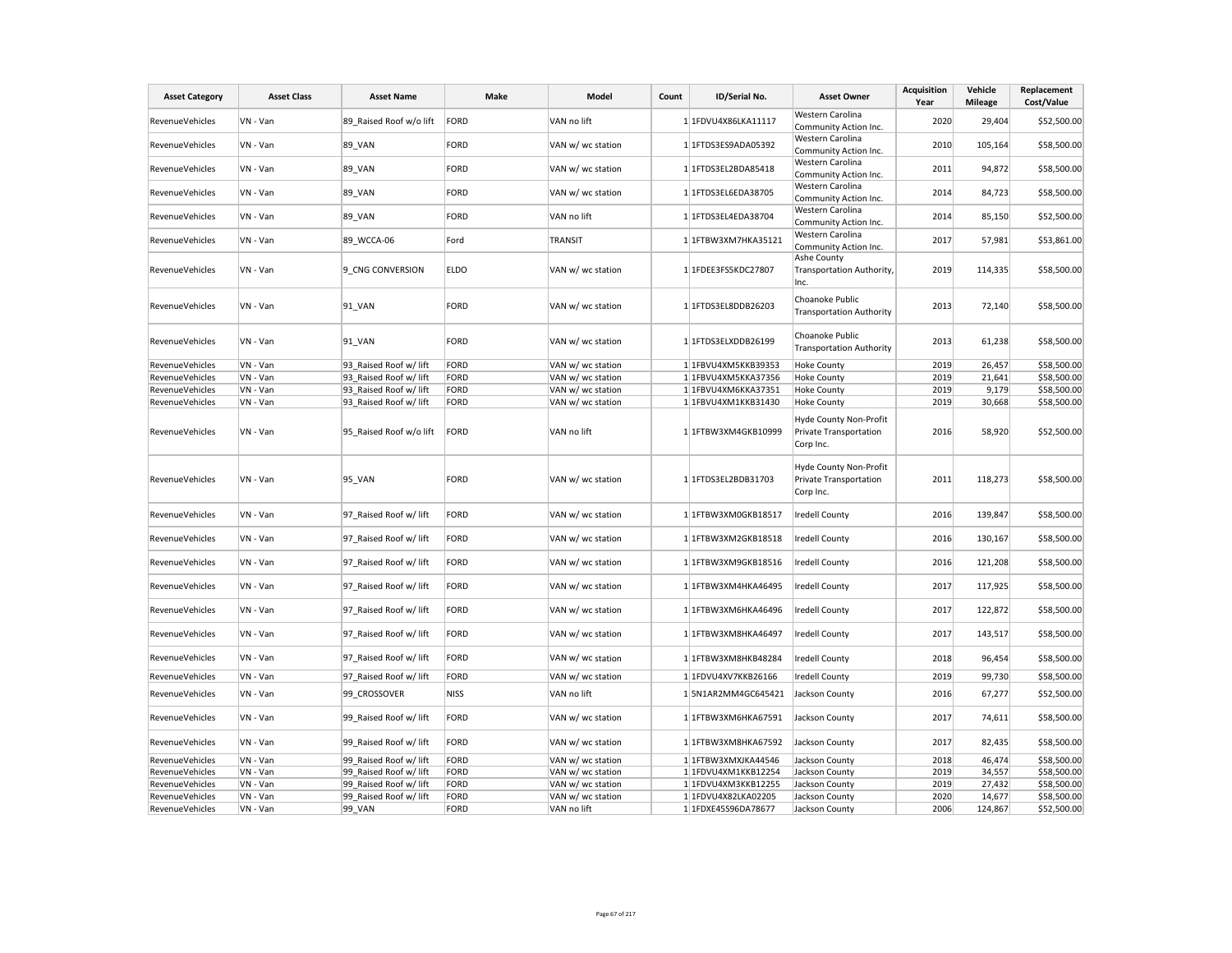## Appendix B: Asset Condition Data

## B1: Revenue Vehicle Assets

| <b>Asset Category</b>  | <b>Asset Class</b> | <b>Asset Name</b> | Count | ID/Serial No.       | Age (Yrs)      | Vehicle<br><b>Mileage</b> | Replacement<br>Cost/Value | <b>Useful Life</b><br><b>Benchmark (Yrs)</b> | Past Useful Life<br><b>Benchmark</b> |
|------------------------|--------------------|-------------------|-------|---------------------|----------------|---------------------------|---------------------------|----------------------------------------------|--------------------------------------|
| <b>RevenueVehicles</b> | AO - Automobile    | 153 RICH-674      |       | 13FA6P0G74HR137503  | 5              | 74,149                    | \$19,587.00               | 8                                            | No                                   |
| <b>RevenueVehicles</b> | AO - Automobile    | 153_RICH-675      |       | 13FA6P0G79HR304146  | 5              | 66,807                    | \$19,587.00               | 8                                            | No                                   |
| <b>RevenueVehicles</b> | AO - Automobile    | 196_450           |       | 1 1FAFP53U52A153963 | $\overline{2}$ | 86,319                    | \$25,000.00               | 8                                            | No                                   |
| <b>RevenueVehicles</b> | <b>BU - Bus</b>    | 127_BUS           |       | 1 15GGE2715J3093410 | 4              |                           | \$500,000.00              | 14                                           | No                                   |
| <b>RevenueVehicles</b> | <b>BU - Bus</b>    | 129 35' CNG Bus   |       | 1 15GGB2719F1184949 | $\overline{7}$ | 344,504                   | \$500,000.00              | 14                                           | No                                   |
| <b>RevenueVehicles</b> | BU - Bus           | 129_BUS           |       | 1 15GGB2715F1184950 | $\overline{7}$ | 326,126                   | \$500,000.00              | 14                                           | No                                   |
| <b>RevenueVehicles</b> | BU - Bus           | 189 303           |       | 1 15GCB291051112547 | 3              | 625,451                   | \$50,000.00               | 14                                           | No                                   |
| <b>RevenueVehicles</b> | <b>BU - Bus</b>    | 189_334           |       | 1 15GGB291971077706 | $\overline{2}$ | 436,275                   | \$30,000.00               | 14                                           | No                                   |
| RevenueVehicles        | <b>BU - Bus</b>    | 189_335           |       | 1 15GGB271981079718 | $\overline{2}$ | 379,516                   | \$30,000.00               | 14                                           | No                                   |
| RevenueVehicles        | BU - Bus           | 189 35' CNG Bus   |       | 1 15GGB3012B1178629 | 11             | 368,468                   | \$500,000.00              | 14                                           | No                                   |
| <b>RevenueVehicles</b> | BU - Bus           | 189 35' CNG Bus   |       | 1 15GGB3010B1178628 | 11             | 329,647                   | \$500,000.00              | 14                                           | No                                   |
| <b>RevenueVehicles</b> | <b>BU - Bus</b>    | 189 35' CNG Bus   |       | 1 15GGD2719C1181250 | 10             | 313,516                   | \$500,000.00              | 14                                           | No                                   |
| <b>RevenueVehicles</b> | <b>BU - Bus</b>    | 189_35' CNG Bus   |       | 115GGD2712C1181249  | 10             | 277,956                   | \$500,000.00              | 14                                           | No                                   |
| RevenueVehicles        | <b>BU - Bus</b>    | 189 35' CNG Bus   |       | 1 15GGD3014D1181528 | 9              | 214,608                   | \$500,000.00              | 14                                           | No                                   |
| RevenueVehicles        | <b>BU - Bus</b>    | 189 35' CNG Bus   |       | 1 15GGB2715J3191362 | 4              | 122,111                   | \$500,000.00              | 14                                           | <b>No</b>                            |
| RevenueVehicles        | <b>BU - Bus</b>    | 189 35' CNG Bus   |       | 1 15GGB2711J3191360 | 4              | 114,036                   | \$500,000.00              | 14                                           | No                                   |
| <b>RevenueVehicles</b> | <b>BU - Bus</b>    | 189 35' CNG Bus   |       | 1 15GGB2713J3191358 | 4              | 107,634                   | \$500,000.00              | 14                                           | No                                   |
| <b>RevenueVehicles</b> | <b>BU - Bus</b>    | 189_35' CNG Bus   |       | 1 15GGB2716J3191354 | 4              | 115,309                   | \$500,000.00              | 14                                           | No                                   |
| RevenueVehicles        | <b>BU - Bus</b>    | 189_35' CNG Bus   |       | 1 15GGB2711J3191357 | 4              | 109,141                   | \$500,000.00              | 14                                           | No                                   |
| RevenueVehicles        | <b>BU - Bus</b>    | 189 35' CNG Bus   |       | 1 15GGB271XJ3191356 | 4              | 142,289                   | \$500,000.00              | 14                                           | No                                   |
| RevenueVehicles        | <b>BU - Bus</b>    | 189_35' CNG Bus   |       | 1 15GGB2713J3191361 | 4              | 117,333                   | \$500,000.00              | 14                                           | No                                   |
| RevenueVehicles        | BU - Bus           | 189 35' CNG Bus   |       | 1 15GGB2715J3191359 | 4              | 109,925                   | \$500,000.00              | 14                                           | No                                   |
| RevenueVehicles        | BU - Bus           | 189_35' CNG Bus   |       | 1 15GGB2714J3191353 | 4              | 97,694                    | \$500,000.00              | 14                                           | No                                   |
| RevenueVehicles        | BU - Bus           | 189_35' CNG Bus   |       | 1 15GGB2718J3191355 | 4              | 136,825                   | \$500,000.00              | 14                                           | No                                   |
| <b>RevenueVehicles</b> | BU - Bus           | 189 35' CNG Bus   |       | 1 15GGB2719K3191107 | 3              | 63,001                    | \$500,000.00              | 14                                           | No                                   |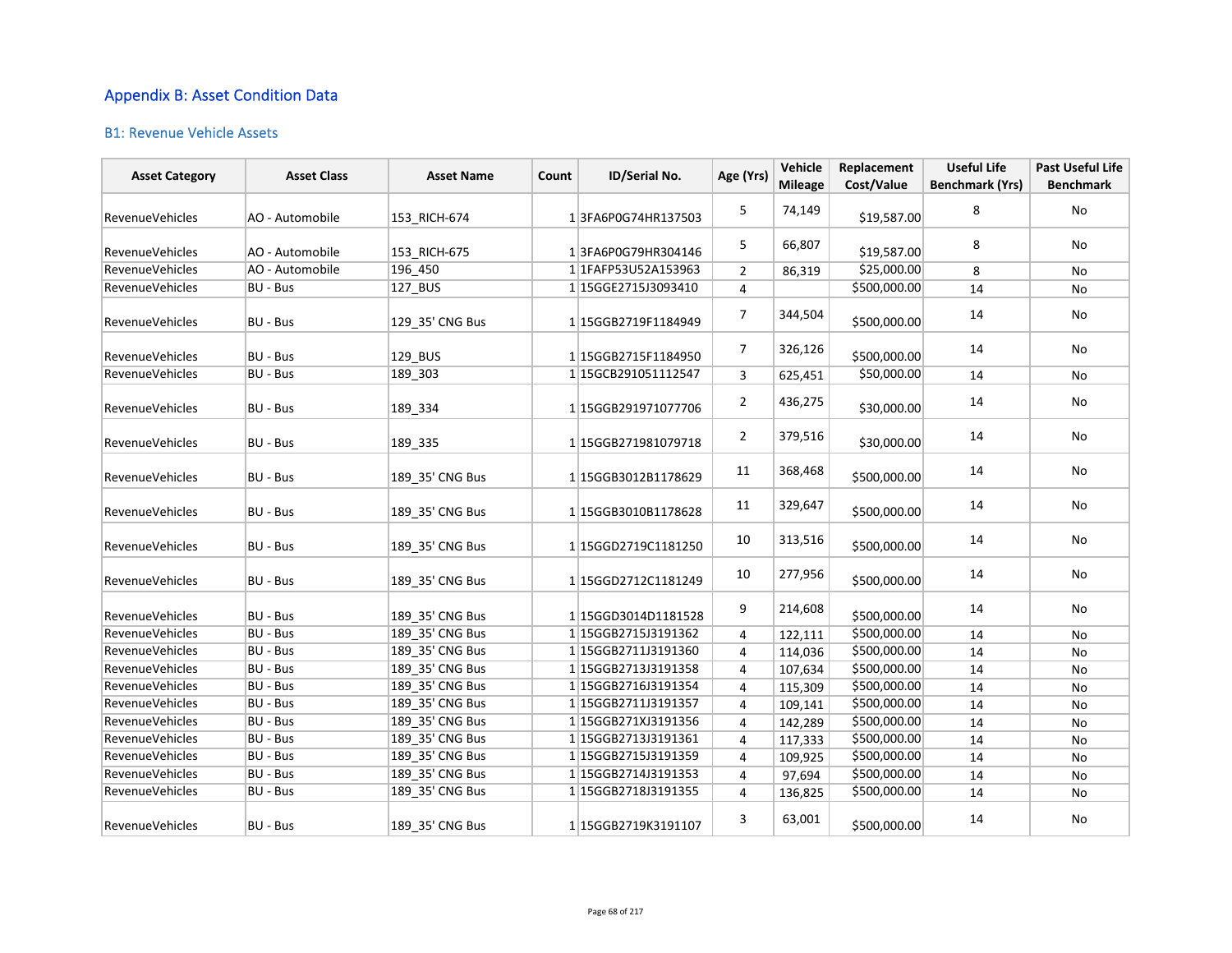| <b>Asset Category</b>  | <b>Asset Class</b> | <b>Asset Name</b> | Count | ID/Serial No.                  | Age (Yrs)      | Vehicle<br><b>Mileage</b> | Replacement<br>Cost/Value | <b>Useful Life</b><br><b>Benchmark (Yrs)</b> | <b>Past Useful Life</b><br><b>Benchmark</b> |
|------------------------|--------------------|-------------------|-------|--------------------------------|----------------|---------------------------|---------------------------|----------------------------------------------|---------------------------------------------|
| <b>RevenueVehicles</b> | BU - Bus           | 189_35' CNG Bus   |       | 1 15GGB2717K3191106            | 3              | 61,013                    | \$500,000.00              | 14                                           | No                                          |
| RevenueVehicles        | BU - Bus           | 189 BUS           |       | 1 1N9MMACL4AC084101            | 13             | 297,890                   | \$500,000.00              | 14                                           | No                                          |
| RevenueVehicles        | BU - Bus           | 189 BUS           |       | 1 1N9MMACL6AC084102            | 13             | 244,483                   | \$500,000.00              | 14                                           | No                                          |
| RevenueVehicles        | BU - Bus           | 189 BUS           |       | 1 15GGB2714A1177075            | 12             | 214,114                   | \$500,000.00              | 14                                           | No                                          |
| RevenueVehicles        | BU - Bus           | 189 BUS           |       | 115GGE2717K3093488             | 3              | 65,202                    | \$500,000.00              | 14                                           | No                                          |
| <b>RevenueVehicles</b> | BU - Bus           | 189 BUS           |       | 1 15GGE2715K3093487            | 3              | 63,988                    | \$500,000.00              | 14                                           | No                                          |
| RevenueVehicles        | BU - Bus           | 191 76954         |       | 1 15GGB271091176954            | 13             | 361,100                   | \$320,836.00              | 14                                           | No                                          |
| RevenueVehicles        | BU - Bus           | 191 77074         |       | 1 15GGB2712A1177074            | 12             | 321,100                   | \$361,701.00              | 14                                           | No                                          |
| RevenueVehicles        | BU - Bus           | 196_BUS           |       | 1 1N9FLAC815C084165            | 17             |                           | \$500,000.00              | 14                                           | Yes                                         |
| RevenueVehicles        | BU - Bus           | 196_BUS           |       | 1 1N9FLAC8X5C084164            | 17             | 5,634                     | \$500,000.00              | 14                                           | Yes                                         |
| RevenueVehicles        | BU - Bus           | 196_BUS           |       | 1 1N9FLAC835C084166            | 17             | 4,974                     | \$500,000.00              | 14                                           | Yes                                         |
| RevenueVehicles        | BU - Bus           | 196_BUS           |       | 1 1N9FLAC855C084167            | 17             | 3,858                     | \$500,000.00              | 14                                           | Yes                                         |
| RevenueVehicles        | BU - Bus           | 196 BUS           |       | 1 1N9FLAC885C084163            | 17             | 48,469                    | \$500,000.00              | 14                                           | Yes                                         |
| RevenueVehicles        | BU - Bus           | 203_1501-178      |       | 1 15GGE271XF1093065            | $\overline{7}$ | 286,489                   | \$350,851.00              | 14                                           | No                                          |
| RevenueVehicles        | BU - Bus           | 203 1502-178      |       | 1 15GGE2711F1093066            | $\overline{7}$ | 271,154                   | \$350,851.00              | 14                                           | No                                          |
| RevenueVehicles        | BU - Bus           | 203 1503-178      |       | 1N9MMAC68GC08417<br>1 0        | 6              | 202,054                   | \$368,706.00              | 14                                           | No                                          |
| RevenueVehicles        | BU - Bus           | 203 1504-178      |       | 1N9MMAC6XGC08417<br>1 1        | 6              | 195,906                   | \$368,706.00              | 14                                           | No                                          |
| <b>RevenueVehicles</b> | BU - Bus           | 203 1505-178      |       | 1N9MMAC61GC08417<br>$1\vert 2$ | 6              | 227,685                   | \$368,706.00              | 14                                           | No                                          |
| RevenueVehicles        | BU - Bus           | 203 1506-178      |       | 1N9MMAC63GC08417<br>1 3        | 6              | 172,338                   | \$368,706.00              | 14                                           | No                                          |
| RevenueVehicles        | BU - Bus           | 209 501           |       | 1 15GGB3011E1181994            | 8              | 491,317                   | \$625,867.00              | 14                                           | No                                          |
| RevenueVehicles        | BU - Bus           | 209 502           |       | 1 15GGB3013E1181995            | 8              | 499,729                   | \$625,867.00              | 14                                           | No                                          |
| RevenueVehicles        | BU - Bus           | 209 503           |       | 1 15GGB3015E1181996            | 8              | 455,608                   | \$625,867.00              | 14                                           | No                                          |
| <b>RevenueVehicles</b> | BU - Bus           | 209 504           |       | 115GGB3017E1181997             | 8              | 483,681                   | \$625,867.00              | 14                                           | No                                          |
| <b>RevenueVehicles</b> | BU - Bus           | 209 505           |       | 1 15GGB3019E1181998            | 8              | 482,582                   | \$625,867.00              | 14                                           | No                                          |
| RevenueVehicles        | BU - Bus           | 209 506           |       | 1 15GGB3010E1181999            | 8              | 489,130                   | \$625,867.00              | 14                                           | No                                          |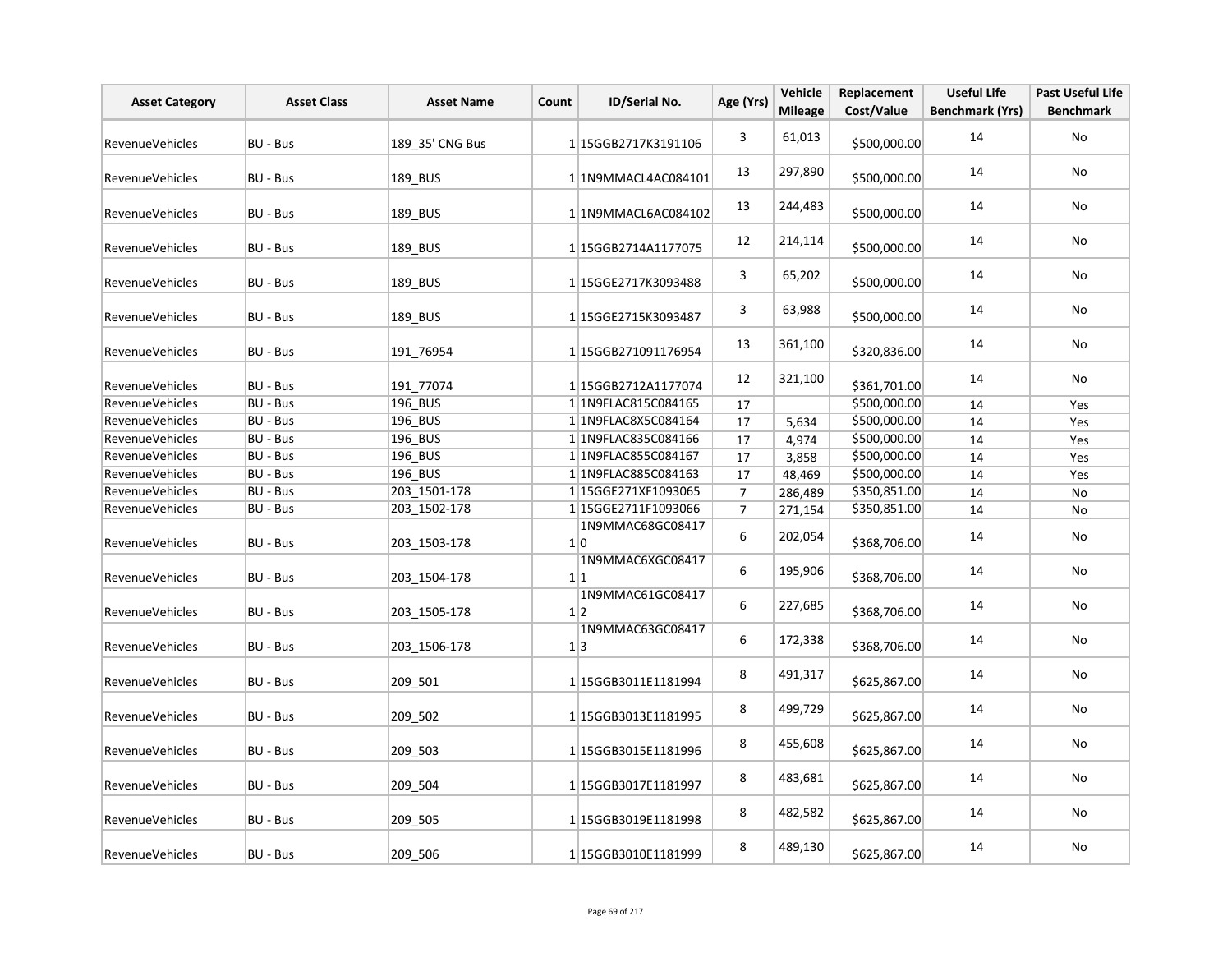| <b>Asset Category</b>  | <b>Asset Class</b> | <b>Asset Name</b> | Count | ID/Serial No.       | Age (Yrs)   | Vehicle<br><b>Mileage</b> | Replacement<br>Cost/Value | <b>Useful Life</b><br><b>Benchmark (Yrs)</b> | <b>Past Useful Life</b><br><b>Benchmark</b> |
|------------------------|--------------------|-------------------|-------|---------------------|-------------|---------------------------|---------------------------|----------------------------------------------|---------------------------------------------|
| <b>RevenueVehicles</b> | BU - Bus           | 209 507           |       | 115GGB3011E1182000  | 8           | 503,350                   | \$625,867.00              | 14                                           | No                                          |
| RevenueVehicles        | BU - Bus           | 209_508           |       | 1 15GGB3013E1182001 | 8           | 494,872                   | \$625,867.00              | 14                                           | No                                          |
| <b>RevenueVehicles</b> | BU - Bus           | 209_509           |       | 15FYH8KR19HF051945  | $\mathsf S$ | 319,200                   | \$653,182.00              | 14                                           | No                                          |
| RevenueVehicles        | BU - Bus           | 209_510           |       | 15FYH8KR19HF051946  | 5           | 251,717                   | \$653,182.00              | 14                                           | No                                          |
| <b>RevenueVehicles</b> | BU - Bus           | 215 Bus 801       |       | 115GGB291841072637  | 18          | 521,622                   | \$287,104.00              | 14                                           | Yes                                         |
| <b>RevenueVehicles</b> | BU - Bus           | 215_Bus 802       |       | 115GGB2712B1179151  | 11          | 405,994                   | \$287,104.00              | 14                                           | No                                          |
| RevenueVehicles        | BU - Bus           | 215 Bus 803       |       | 115GGB2710B1179150  | 11          | 417,528                   | \$287,104.00              | 14                                           | No                                          |
| RevenueVehicles        | BU - Bus           | 215 Bus 804       |       | 1 15GGB291641072636 | 18          | 509,024                   | \$287,104.00              | 14                                           | Yes                                         |
| RevenueVehicles        | BU - Bus           | 215 Bus 805       |       | 1 15GGB2712B1179148 | 11          | 418,805                   | \$287,104.00              | 14                                           | No                                          |
| RevenueVehicles        | BU - Bus           | 215 Bus 806       |       | 1 15GGB2714B1179149 | 11          | 406,485                   | \$287,104.00              | 14                                           | No                                          |
| <b>RevenueVehicles</b> | BU - Bus           | 215 Bus 807       |       | 1 15GGB271XK3189169 | 3           | 99,629                    | \$410,919.00              | 14                                           | No                                          |
| RevenueVehicles        | BU - Bus           | 215 Bus 808       |       | 1 15GGB2716K3189170 | 3           | 55,600                    | \$410,919.00              | 14                                           | No                                          |
| <b>RevenueVehicles</b> | BU - Bus           | 215 Bus 809       |       | 115GGB2714B1179152  | 11          | 383,198                   | \$287,104.00              | 14                                           | No                                          |
| RevenueVehicles        | BU - Bus           | 215 Old Bus 807   |       | 115GGB291141072642  | 18          | 472,930                   | \$287,104.00              | 14                                           | Yes                                         |
| RevenueVehicles        | BU - Bus           | 221 10283         |       | 1 15GGB2717K3189615 | 3           | 69,846                    | \$724,189.00              | 14                                           | No                                          |
| RevenueVehicles        | BU - Bus           | 221 10284         |       | 1 15GGB2719K3189616 | 3           | 66,532                    | \$724,189.00              | 14                                           | No                                          |
| RevenueVehicles        | BU - Bus           | 221 10285         |       | 1 15GGB2710K3189617 | 3           | 64,631                    | \$724,189.00              | 14                                           | No                                          |
| RevenueVehicles        | BU - Bus           | 221 10286         |       | 1 15GGB2712K3189618 | 3           | 59,507                    | \$724,189.00              | 14                                           | No                                          |
| RevenueVehicles        | BU - Bus           | 221 135           |       | 1 15GGB291351074118 | 16          | 388,634                   | \$483,423.00              | 14                                           | Yes                                         |
| RevenueVehicles        | BU - Bus           | 221 137           |       | 115GGB291861076948  | 16          | 508,510                   | \$483,423.00              | 14                                           | Yes                                         |
| RevenueVehicles        | BU - Bus           | 221 138           |       | 1 15GGB291X61076949 | 14          | 470,287                   | \$483,423.00              | 14                                           | Yes                                         |
| RevenueVehicles        | BU - Bus           | 221 139           |       | 115GGB271381079505  | 14          | 303,540                   | \$511,902.00              | 14                                           | Yes                                         |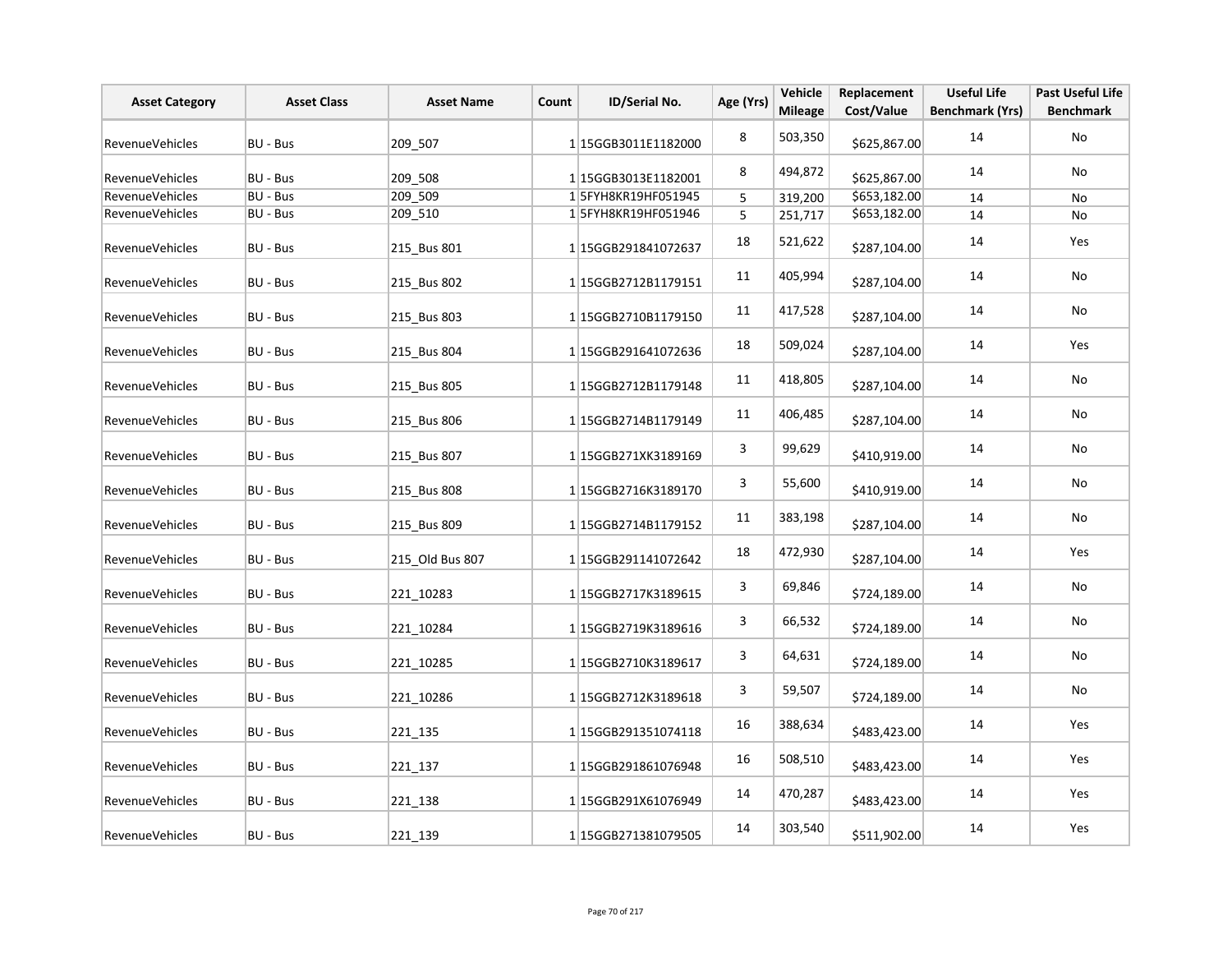| <b>Asset Category</b>  | <b>Asset Class</b>      | <b>Asset Name</b> | Count | ID/Serial No.               | Age (Yrs)      | Vehicle<br><b>Mileage</b> | Replacement<br>Cost/Value | <b>Useful Life</b><br><b>Benchmark (Yrs)</b> | <b>Past Useful Life</b><br><b>Benchmark</b> |
|------------------------|-------------------------|-------------------|-------|-----------------------------|----------------|---------------------------|---------------------------|----------------------------------------------|---------------------------------------------|
| <b>RevenueVehicles</b> | BU - Bus                | 221 140           |       | 1 15GGB271581079506         | 11             | 371,653                   | \$511,902.00              | 14                                           | No                                          |
| RevenueVehicles        | BU - Bus                | 221 1401          |       | 115GGB2710E1183929          | 8              | 207,819                   | \$721,140.00              | 14                                           | No                                          |
| RevenueVehicles        | BU - Bus                | 221 1402          |       | 115GGB2717E1183930          | 8              | 178,835                   | \$642,907.00              | 14                                           | No                                          |
| <b>RevenueVehicles</b> | BU - Bus                | 221 141           |       | 1 15GGB3012B1178503         | 11             | 32,907                    | \$951,874.00              | 14                                           | No                                          |
| RevenueVehicles        | BU - Bus                | 221 142           |       | 1 15GGB3014B1178504         | 8              | 285,769                   | \$954,874.00              | 14                                           | No                                          |
| <b>RevenueVehicles</b> | BU - Bus                | 237 TR80401 (851) |       | 1 1VHFD3K2346701217         | 18             | 409,974                   | \$527,100.00              | 14                                           | Yes                                         |
| RevenueVehicles        | BU - Bus                | 237_TR80402 (858) |       | 1 1VHFD3K2746701219         | 18             | 370,671                   | \$527,100.00              | 14                                           | Yes                                         |
| RevenueVehicles        | BU - Bus                | 237 TR80403 (853) |       | 1 1VHFD3K2346701220         | 18             | 346,797                   | \$527,100.00              | 14                                           | Yes                                         |
| RevenueVehicles        | BU - Bus                | 237 TR80404 (855) |       | 1 1 VHFD3K2746701222        | 18             | 391,319                   | \$527,100.00              | 14                                           | Yes                                         |
| RevenueVehicles        | BU - Bus                | 237 TR80802 (852) |       | 1 15GGB271781079961         | 14             | 250,941                   | \$527,100.00              | 14                                           | Yes                                         |
| RevenueVehicles        | BU - Bus                | 237 TR80804 (854) |       | 1 15GGB271981079962         | 14             | 248,520                   | \$527,100.00              | 14                                           | Yes                                         |
| RevenueVehicles        | BU - Bus                | 247_06938B        |       | 1 15GGB291561076938         | 16             | 671,046                   | \$309,662.00              | 14                                           | Yes                                         |
| RevenueVehicles        | BU - Bus                | 247 06939B        |       | 1 15GGB291761076939         | 16             | 685,401                   | \$309,662.00              | 14                                           | Yes                                         |
| RevenueVehicles        | BU - Bus                | 247 06940B        |       | 1 15GGB291361076940         | 16             | 649,978                   | \$309,662.00              | 14                                           | Yes                                         |
| <b>RevenueVehicles</b> | BU - Bus                | 247 06941B        |       | 1 15GGB291561076941         | 16             | 668,917                   | \$309,662.00              | 14                                           | Yes                                         |
| RevenueVehicles        | BU - Bus                | 247 06942B        |       | 1 15GGB291761076942         | 16             | 607,780                   | \$309,662.00              | 14                                           | Yes                                         |
| <b>RevenueVehicles</b> | BU - Bus                | 247 HE11505B      |       | 1 15GGB3011B1177505         | 11             | 362,203                   | \$577,921.00              | 14                                           | No                                          |
| RevenueVehicles        | BU - Bus                | 37 35' CNG Bus    |       | 1 1N9MMAL98LC084254         | $\overline{2}$ |                           | \$500,000.00              | 14                                           | No                                          |
| RevenueVehicles        | CU - Cutaway Bus        | 1 20' LTV         |       | 11FDEE3FL5GDC31954          | 6              | 131,816                   | \$58,000.00               | 10                                           | No                                          |
| RevenueVehicles        | CU - Cutaway Bus        | 1_20' LTV         |       | 1 1 FDEE3FS6HDC37710        | 5              | 115,095                   | \$58,000.00               | 10                                           | No                                          |
| RevenueVehicles        | CU - Cutaway Bus        | 1 20' LTV         |       | 1 1 FDEE3FS2HDC38109        | 5              | 130,371                   | \$58,000.00               | 10                                           | No                                          |
| RevenueVehicles        | <b>CU - Cutaway Bus</b> | 1_20' LTV w lift  |       | 1 1 FDEE3FSXKDC73973        | $\overline{2}$ | 35,810                    | \$58,000.00               | 10                                           | No                                          |
| <b>RevenueVehicles</b> | CU - Cutaway Bus        | 1 20' LTV w lift  |       | 1 1 FDEE3 FS4 KDC 7 1 4 1 2 | $\overline{2}$ | 35,587                    | \$58,000.00               | 10                                           | No                                          |
| RevenueVehicles        | CU - Cutaway Bus        | 1 20' LTV w lift  |       | 1 1FDEE3FK7MDC32400         | $\mathbf{1}$   | 11,331                    | \$58,000.00               | 10                                           | No                                          |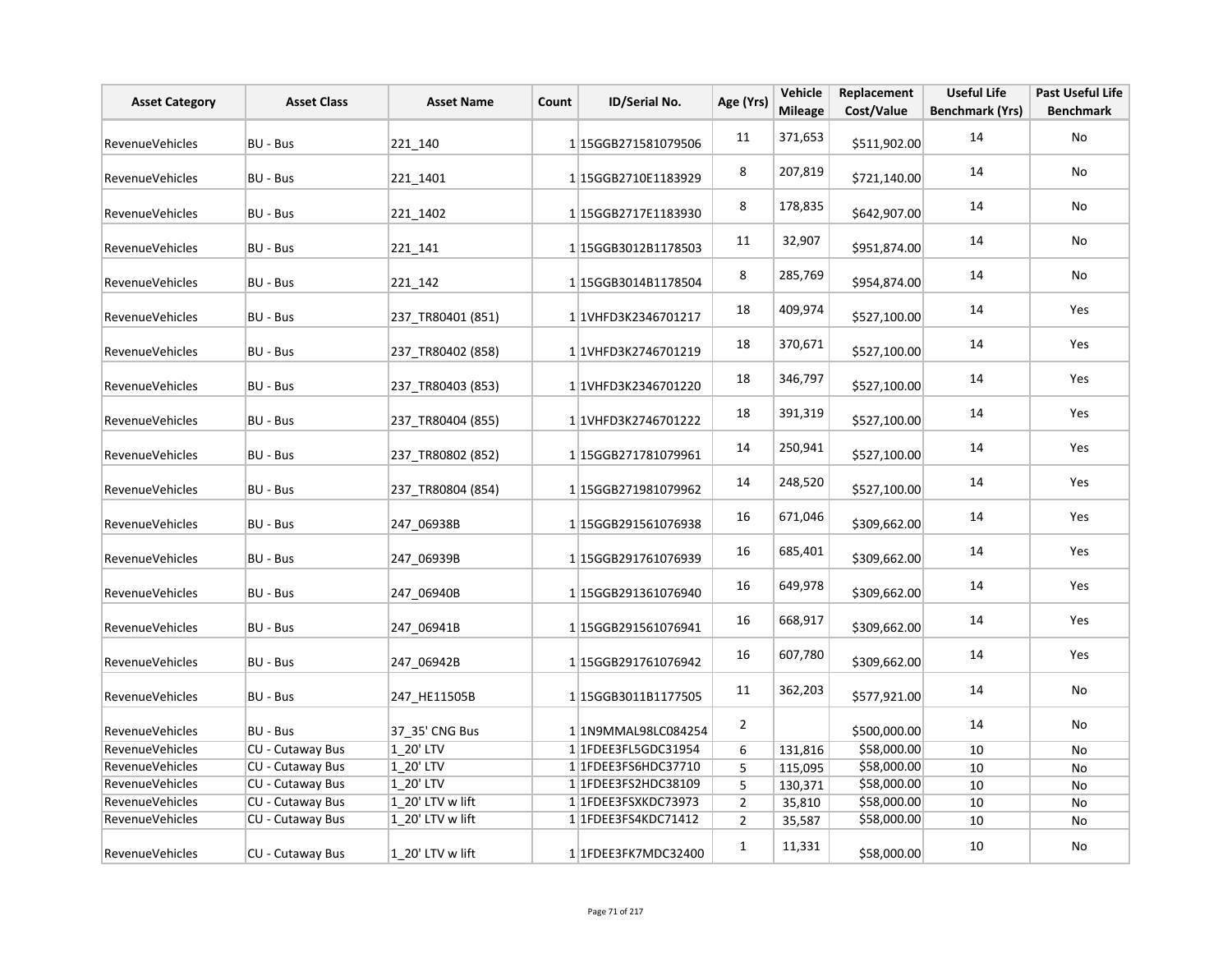| <b>Asset Category</b>  | <b>Asset Class</b>      | <b>Asset Name</b>     | Count | ID/Serial No.        | Age (Yrs)      | Vehicle<br><b>Mileage</b> | Replacement<br>Cost/Value | <b>Useful Life</b><br><b>Benchmark (Yrs)</b> | <b>Past Useful Life</b><br><b>Benchmark</b> |
|------------------------|-------------------------|-----------------------|-------|----------------------|----------------|---------------------------|---------------------------|----------------------------------------------|---------------------------------------------|
|                        |                         |                       |       |                      |                |                           |                           |                                              |                                             |
| <b>RevenueVehicles</b> | CU - Cutaway Bus        | 1 20' LTV w lift      |       | 11FDEE3FK2MDC32398   | $\mathbf{1}$   | 8,980                     | \$58,000.00               | 10                                           | No                                          |
| RevenueVehicles        | <b>CU - Cutaway Bus</b> | $ 1 20'$ LTV w lift   |       | 1 1FDEE3FK0MDC32397  | 1              | 11,873                    | \$58,000.00               | 10                                           | No                                          |
| <b>RevenueVehicles</b> | CU - Cutaway Bus        | 1 20' LTV w lift      |       | 11FDEE3FK9MDC32401   | $\mathbf{1}$   | 8,846                     | \$58,000.00               | 10                                           | No                                          |
| RevenueVehicles        | CU - Cutaway Bus        | 1 20' LTV w lift      |       | 11FDEE3FK4MDC32399   | $\mathbf{1}$   | 10,793                    | \$58,000.00               | 10                                           | No                                          |
| RevenueVehicles        | CU - Cutaway Bus        | 1 20' LTV with lift   |       | 1 1FDEE3FS0KDC17170  | 3              | 63,873                    | \$58,000.00               | 10                                           | No                                          |
| RevenueVehicles        | CU - Cutaway Bus        | 1 20' LTV with lift   |       | 1 1 FDEE3FS7KDC17635 | 3              | 63,332                    | \$58,000.00               | 10                                           | <b>No</b>                                   |
| <b>RevenueVehicles</b> | <b>CU - Cutaway Bus</b> | 1 20' LTV with lift   |       | 1 1FDEE3FS5KDC17634  | $\overline{3}$ | 82,617                    | \$58,000.00               | 10                                           | No                                          |
| RevenueVehicles        | <b>CU - Cutaway Bus</b> | 1 20' LTV with lift   |       | 11FDEE3FS4KDC17172   | $\overline{3}$ | 56,880                    | \$58,000.00               | 10                                           | No                                          |
| <b>RevenueVehicles</b> | <b>CU - Cutaway Bus</b> | 1 20' LTV with lift   |       | 11FDEE3FS2KDC17171   | 3              | 69,194                    | \$58,000.00               | 10                                           | No                                          |
| RevenueVehicles        | CU - Cutaway Bus        | 1 20' LTV with lift   |       | 11FDEE3FS6KDC71413   | $\overline{2}$ | 34,960                    | \$58,000.00               | 10                                           | No                                          |
| <b>RevenueVehicles</b> | CU - Cutaway Bus        | 1 22' LTV with lift   |       | 1 1FDEE3FK0MDC32402  | $\mathbf{1}$   | 7,040                     | \$63,500.00               | 10                                           | No                                          |
| RevenueVehicles        | <b>CU - Cutaway Bus</b> | 1 22' LTV with lift   |       | 11FDEE3FK2MDC32403   | $\mathbf{1}$   | 5,794                     | \$63,500.00               | 10                                           | No                                          |
| RevenueVehicles        | <b>CU - Cutaway Bus</b> | 1 25' LTV with lift   |       | 1 1FDFE4FS4JDC16385  | $\overline{4}$ | 112,125                   | \$70,000.00               | 10                                           | No                                          |
| <b>RevenueVehicles</b> | <b>CU - Cutaway Bus</b> | 1 25' LTV with lift   |       | 1 1 FDFE4FS6JDC16386 | $\overline{4}$ | 93,054                    | \$70,000.00               | 10                                           | No                                          |
| <b>RevenueVehicles</b> | <b>CU - Cutaway Bus</b> | 1 25' LTV with lift   |       | 1 1FDFE4FS2JDC16384  | $\overline{4}$ | 83,461                    | \$70,000.00               | 10                                           | No                                          |
| <b>RevenueVehicles</b> | CU - Cutaway Bus        | 1 25' LTV with lift   |       | 1 1FDFE4FS5KDC17174  | $\overline{3}$ | 66,238                    | \$70,000.00               | $10\,$                                       | No                                          |
| <b>RevenueVehicles</b> | CU - Cutaway Bus        | 1 25' LTV with lift   |       | 1 1FDFE4FN0MDC32405  | $\mathbf{1}$   | 9,997                     | \$70,000.00               | 10                                           | No                                          |
| <b>RevenueVehicles</b> | <b>CU - Cutaway Bus</b> | 1 25' LTV with lift   |       | 1 1FDFE4FN2MDC32406  | $\mathbf{1}$   | 9,774                     | \$70,000.00               | 10                                           | No                                          |
| <b>RevenueVehicles</b> | <b>CU - Cutaway Bus</b> | 101 22' LTV with lift |       | 1 1FDFE4FS1KDC17723  | 3              | 85,828                    | \$63,500.00               | 10                                           | No                                          |
| <b>RevenueVehicles</b> | <b>CU - Cutaway Bus</b> | 101 22' LTV with lift |       | 1 1 FDFE4FS2KDC17343 | $\overline{3}$ | 123,092                   | \$63,500.00               | 10                                           | No                                          |
| RevenueVehicles        | CU - Cutaway Bus        | 101 22' LTV with lift |       | 1 1FDFE4FS0KDC17342  | $\overline{3}$ | 100,482                   | \$63,500.00               | 10                                           | No                                          |
| <b>RevenueVehicles</b> | <b>CU - Cutaway Bus</b> | 101 22' LTV with lift |       | 1 1 FDFE4FS9KDC17341 | 3              | 89,025                    | \$63,500.00               | 10                                           | No                                          |
| RevenueVehicles        | <b>CU - Cutaway Bus</b> | 101 22' LTV with lift |       | 1 1FDFE4FS7KDC17340  | $\overline{3}$ | 90,299                    | \$63,500.00               | 10                                           | No                                          |
| RevenueVehicles        | CU - Cutaway Bus        | 101 22' LTV with lift |       | 1 1FDEE3FS3KDC51247  | $\overline{2}$ | 33,302                    | \$63,500.00               | 10                                           | No                                          |
| <b>RevenueVehicles</b> | CU - Cutaway Bus        | 101 22' LTV with lift |       | 11FDEE3FS5KDC51251   | $\overline{2}$ | 52,511                    | \$63,500.00               | 10                                           | No                                          |
| RevenueVehicles        | <b>CU - Cutaway Bus</b> | 101 22' LTV with lift |       | 11FDEE3FS7KDC51249   | $\overline{2}$ | 37,958                    | \$63,500.00               | 10                                           | <b>No</b>                                   |
| <b>RevenueVehicles</b> | CU - Cutaway Bus        | 101 22' LTV with lift |       | 1 1FDEE3FN3MDC10789  | $\mathbf{1}$   | 6,696                     | \$63,500.00               | 10                                           | No                                          |
| <b>RevenueVehicles</b> | CU - Cutaway Bus        | 101 22' LTV with lift |       | 1 1FDEE3FN7MDC10777  | $\mathbf{1}$   | 6,860                     | \$63,500.00               | 10                                           | No                                          |
| RevenueVehicles        | CU - Cutaway Bus        | 101 25' LTV           |       | 1 1 FDFE4FS6GDC25856 | $\overline{7}$ | 144,721                   | \$70,000.00               | 10                                           | No                                          |
| RevenueVehicles        | <b>CU - Cutaway Bus</b> | 101 25' LTV with lift |       | 1 1FDFE4FS0KDC56819  | $\overline{2}$ | 68,740                    | \$70,000.00               | 10                                           | No                                          |
| <b>RevenueVehicles</b> | <b>CU - Cutaway Bus</b> | 101 25' LTV with lift |       | 11FDFE4FS3KDC56815   | $\overline{2}$ | 50,845                    | \$70,000.00               | 10                                           | No                                          |
| <b>RevenueVehicles</b> | CU - Cutaway Bus        | 101 25' LTV with lift |       | 1 1 FDFE4FS1KDC56814 | $\overline{2}$ | 56,969                    | \$70,000.00               | 10                                           | No                                          |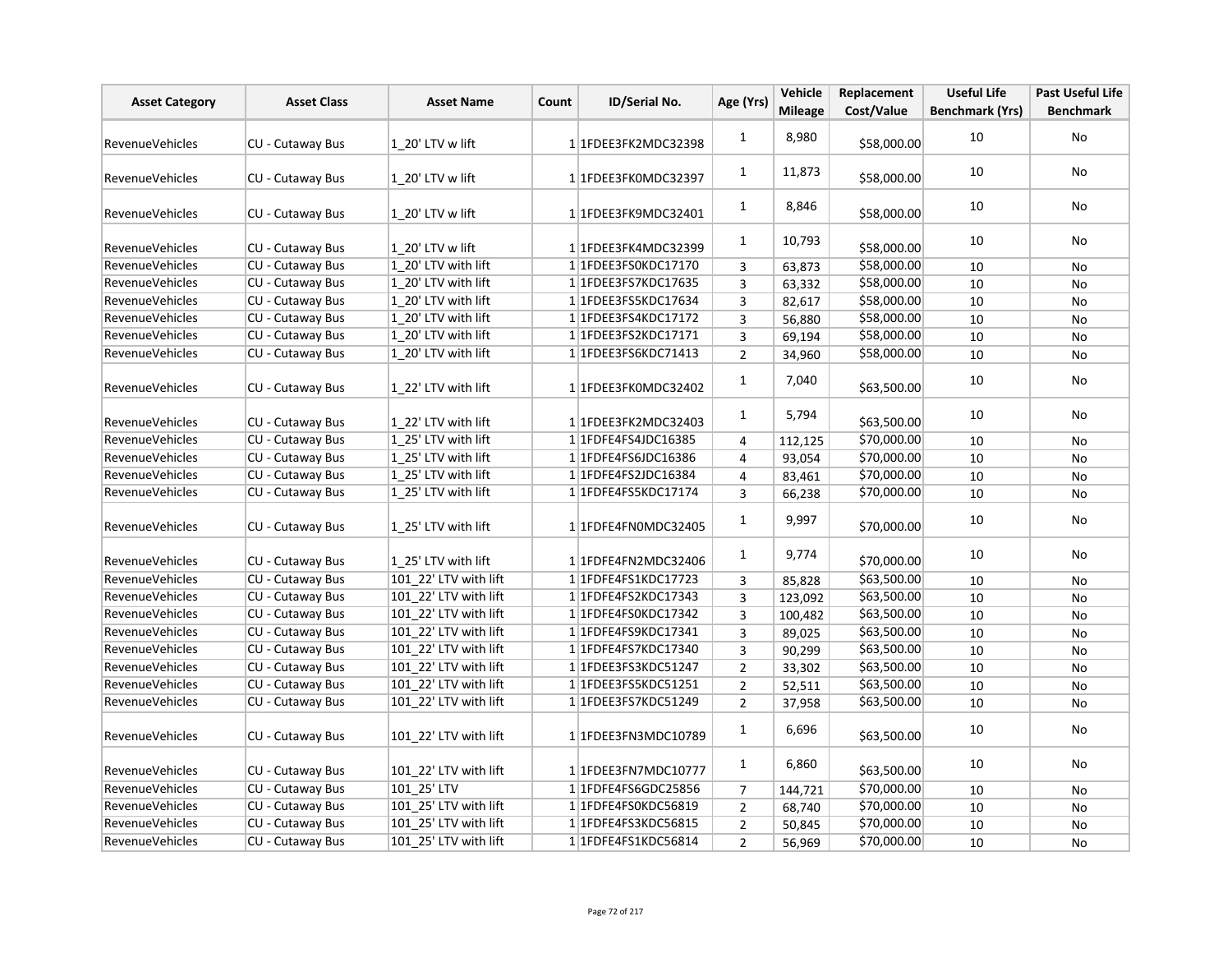| <b>Asset Category</b>  | <b>Asset Class</b>      | <b>Asset Name</b>     | Count | ID/Serial No.           | Age (Yrs)      | Vehicle        | Replacement | <b>Useful Life</b>     | <b>Past Useful Life</b> |
|------------------------|-------------------------|-----------------------|-------|-------------------------|----------------|----------------|-------------|------------------------|-------------------------|
|                        |                         |                       |       |                         |                | <b>Mileage</b> | Cost/Value  | <b>Benchmark (Yrs)</b> | <b>Benchmark</b>        |
| <b>RevenueVehicles</b> | CU - Cutaway Bus        | 101 25' LTV with lift |       | 1 1FDFE4FN4MDC10861     | $\mathbf{1}$   | 4,833          | \$70,000.00 | 10                     | No                      |
| <b>RevenueVehicles</b> | <b>CU - Cutaway Bus</b> | 101 25' LTV with lift |       | 1 1FDFE4FN4MDC10858     | $\mathbf{1}$   | 4,067          | \$70,000.00 | 10                     | No                      |
| <b>RevenueVehicles</b> | <b>CU - Cutaway Bus</b> | 105 20' LTV           |       | 1 1 FDEE3 FL8 GDC07082  | $\overline{7}$ | 101,317        | \$52,000.00 | 10                     | No                      |
| RevenueVehicles        | <b>CU - Cutaway Bus</b> | 105 20' LTV           |       | 1 1FDEE3FL2FDA37381     | $\overline{7}$ | 110,659        | \$58,000.00 | 10                     | No                      |
| <b>RevenueVehicles</b> | CU - Cutaway Bus        | 105 20' LTV           |       | 1 1 FDEE3 FL8 GDC 07079 | $\overline{7}$ | 104,364        | \$52,000.00 | 10                     | No                      |
| <b>RevenueVehicles</b> | CU - Cutaway Bus        | 105_20' LTV           |       | 1 1FDEE3FL6GDC07081     | $\overline{7}$ | 74,895         | \$52,000.00 | 10                     | No                      |
| <b>RevenueVehicles</b> | CU - Cutaway Bus        | 105_20' LTV           |       | 1 1FDEE3FL4GDC07080     | $\overline{7}$ | 63,704         | \$52,000.00 | 10                     | <b>No</b>               |
| <b>RevenueVehicles</b> | CU - Cutaway Bus        | 105 20' LTV           |       | 1 1FDEE3FL0GDC27357     | 6              | 117,530        | \$58,000.00 | 10                     | No                      |
| <b>RevenueVehicles</b> | CU - Cutaway Bus        | 105 20' LTV           |       | 1 1 FDEE3 FL9 GDC 27356 | 6              | 90,311         | \$58,000.00 | 10                     | No                      |
| <b>RevenueVehicles</b> | CU - Cutaway Bus        | 105 20' LTV w lift    |       | 1 1FDEE3FS7KDC61215     | $\overline{2}$ | 19,892         | \$58,000.00 | 10                     | No                      |
| <b>RevenueVehicles</b> | CU - Cutaway Bus        | 105 20' LTV w lift    |       | 1 1 FDEE3 FS9 KDC 61216 | $\overline{2}$ | 26,493         | \$58,000.00 | 10                     | No                      |
| <b>RevenueVehicles</b> | <b>CU - Cutaway Bus</b> | 105 20' LTV w lift    |       | 1 1FDEE3FS0KDC61217     | $\overline{2}$ | 11,432         | \$58,000.00 | 10                     | <b>No</b>               |
| <b>RevenueVehicles</b> | CU - Cutaway Bus        | 105 20' LTV w lift    |       | 11FDEE3FS3KDC61213      | $\overline{2}$ | 23,135         | \$58,000.00 | 10                     | No                      |
| RevenueVehicles        | CU - Cutaway Bus        | 105 20' LTV with lift |       | 1 1FDEE3FSXHDC38133     | 5              | 124,480        | \$58,000.00 | 10                     | <b>No</b>               |
| <b>RevenueVehicles</b> | CU - Cutaway Bus        | 105 20' LTV with lift |       | 1 1 FDEE3 FS8 HDC38132  | 5              | 79,124         | \$58,000.00 | 10                     | No                      |
| <b>RevenueVehicles</b> | CU - Cutaway Bus        | 105 20' LTV with lift |       | 1 1FDEE3FSXJDC37957     | $\overline{4}$ | 61,681         | \$58,000.00 | 10                     | No                      |
| <b>RevenueVehicles</b> | CU - Cutaway Bus        | 105 20' LTV with lift |       | 1 1 FDEE3 FS9 KDC 21511 | $\overline{3}$ | 47,645         | \$58,000.00 | 10                     | <b>No</b>               |
| <b>RevenueVehicles</b> | CU - Cutaway Bus        | 105 20' LTV with lift |       | 1 1FDEE3FS0KDC21509     | 3              | 43,853         | \$58,000.00 | 10                     | No                      |
| <b>RevenueVehicles</b> | CU - Cutaway Bus        | 105 20' LTV with lift |       | 1 1FDEE3FS5KDC61214     | $\overline{2}$ | 26,429         | \$58,000.00 | 10                     | No                      |
| <b>RevenueVehicles</b> | CU - Cutaway Bus        | 105_25' LTV with lift |       | 1 1FDFE4FSXKDC12343     | 3              | 41,070         | \$70,000.00 | 10                     | No                      |
| <b>RevenueVehicles</b> | <b>CU - Cutaway Bus</b> | 107 20' LTV w lift    |       | 1 1FDEE3FS3KDC59705     | $\overline{2}$ | 50,807         | \$58,000.00 | 10                     | No                      |
| <b>RevenueVehicles</b> | CU - Cutaway Bus        | 107 20' LTV with lift |       | 1 1FDEE3FS3HDC77498     | 5              | 143,162        | \$58,000.00 | 10                     | No                      |
| <b>RevenueVehicles</b> | CU - Cutaway Bus        | 107 20' LTV with lift |       | 1 1FDVU4XMXKKA66620     | 3              | 80,713         | \$58,000.00 | 10                     | No                      |
| <b>RevenueVehicles</b> | CU - Cutaway Bus        | 107 20' LTV with lift |       | 1 1FDEE3FS9KDC27809     | 3              | 73,703         | \$58,000.00 | 10                     | <b>No</b>               |
| <b>RevenueVehicles</b> | CU - Cutaway Bus        | 107 20' LTV with lift |       | 1 1 FDEE3 FS3 KDC 21505 | 3              | 93,183         | \$58,000.00 | 10                     | No                      |
| RevenueVehicles        | CU - Cutaway Bus        | 107 20' LTV with lift |       | 1 1 FDEE3 FS1 KDC 21504 | $\overline{3}$ | 83,371         | \$58,000.00 | 10                     | <b>No</b>               |
| <b>RevenueVehicles</b> | CU - Cutaway Bus        | 107 20' LTV with lift |       | 1 1 FDEE3FS7KDC21510    | 3              | 77,999         | \$58,000.00 | 10                     | No                      |
| RevenueVehicles        | CU - Cutaway Bus        | 107 20' LTV with lift |       | 1 1 FDEE3 FS8 KDC 21502 | 3              | 99,277         | \$58,000.00 | 10                     | No                      |
| <b>RevenueVehicles</b> | CU - Cutaway Bus        | 107 20' LTV with lift |       | 1 1FDEE3FS0KDC59712     | $\overline{2}$ | 67,155         | \$58,000.00 | 10                     | No                      |
| <b>RevenueVehicles</b> | CU - Cutaway Bus        | 107 22' LTV with lift |       | 11FDEE3FS7KDC47802      | 3              | 43,084         | \$63,500.00 | 10                     | No                      |
| RevenueVehicles        | CU - Cutaway Bus        | 107 22' LTV with lift |       | 1 1 FDEE3FS6KDC47273    | 3              | 45,272         | \$63,500.00 | 10                     | No                      |
| <b>RevenueVehicles</b> | CU - Cutaway Bus        | 107 22' LTV with lift |       | 1 1FDEE3FN1MDC14386     | $\mathbf{1}$   |                | \$63,500.00 | 10                     | No                      |
| <b>RevenueVehicles</b> | CU - Cutaway Bus        | 107 22' LTV with lift |       | 1 1FDEE3FN0MDC14380     | 1              |                | \$57,500.00 | 10                     | No                      |
| <b>RevenueVehicles</b> | CU - Cutaway Bus        | 109_20' LTV           |       | 1 1FDEE3FL7GDC27081     | 6              | 129,106        | \$58,000.00 | 10                     | No                      |
| <b>RevenueVehicles</b> | CU - Cutaway Bus        | 109 20' LTV           |       | 1 1 FDEE3 FL7 GDC 27078 | 6              | 103,687        | \$58,000.00 | 10                     | No                      |
| RevenueVehicles        | CU - Cutaway Bus        | 109 20' LTV           |       | 11FDEE3FL6GDC22440      | 6              | 135,919        | \$58,000.00 | 10                     | No                      |
| <b>RevenueVehicles</b> | CU - Cutaway Bus        | 109 20' LTV           |       | 1 1 FDEE3 FS3 HDC3 7857 | 5              | 120,694        | \$58,000.00 | 10                     | No                      |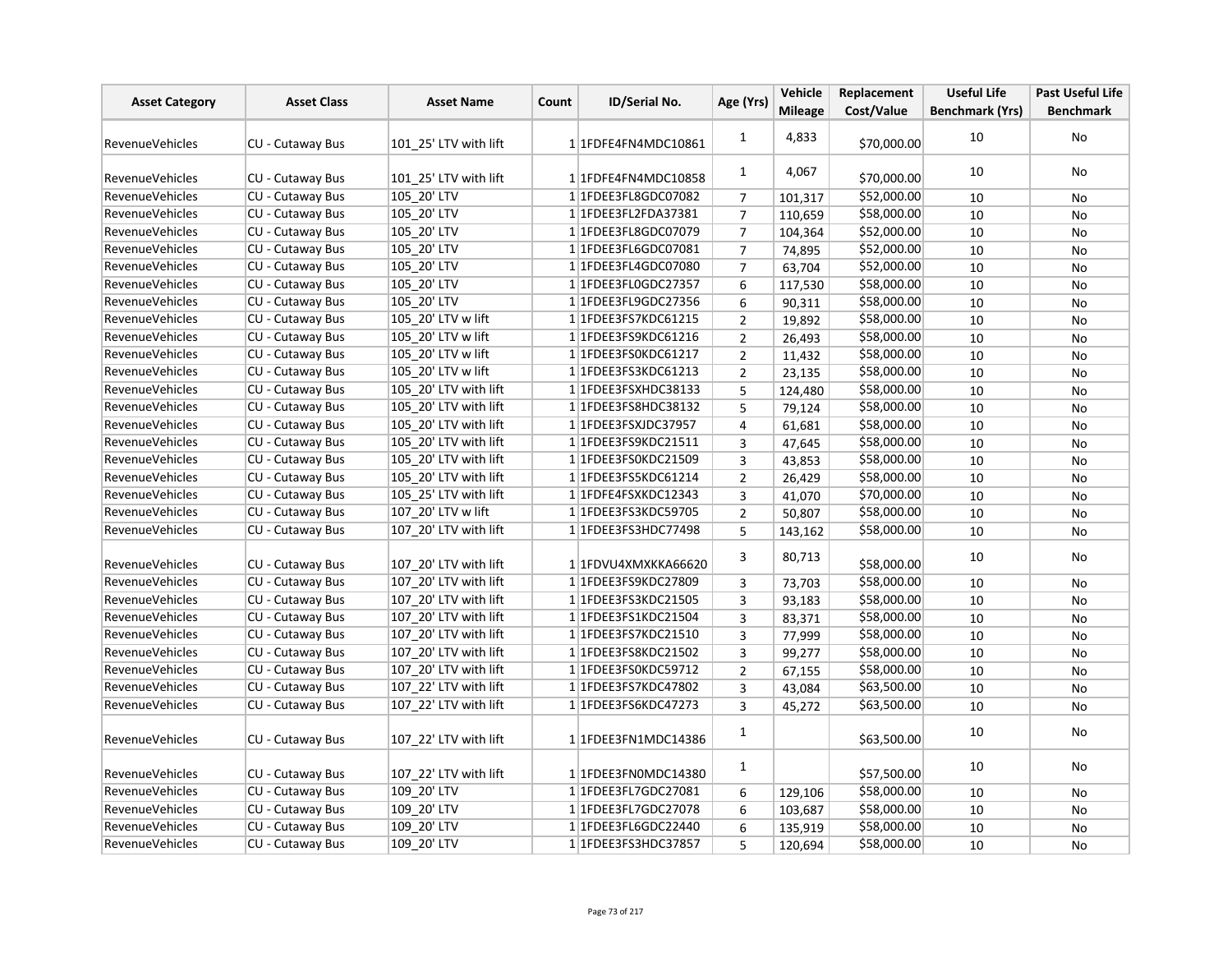| <b>Asset Category</b>  | <b>Asset Class</b>      | <b>Asset Name</b><br>Count | <b>ID/Serial No.</b> | Age (Yrs)               | Vehicle        | Replacement    | <b>Useful Life</b> | <b>Past Useful Life</b> |                  |
|------------------------|-------------------------|----------------------------|----------------------|-------------------------|----------------|----------------|--------------------|-------------------------|------------------|
|                        |                         |                            |                      |                         |                | <b>Mileage</b> | Cost/Value         | <b>Benchmark (Yrs)</b>  | <b>Benchmark</b> |
| <b>RevenueVehicles</b> | <b>CU - Cutaway Bus</b> | 109 20' LTV                |                      | 1 1 FDEE3 FS4 HDC3 7852 | 5              | 127,356        | \$58,000.00        | 10                      | No               |
| <b>RevenueVehicles</b> | CU - Cutaway Bus        | 109 20' LTV                |                      | 11FDEE3FS1HDC37856      | 5              | 114,965        | \$58,000.00        | 10                      | No               |
| <b>RevenueVehicles</b> | CU - Cutaway Bus        | 109 20' LTV w lift         |                      | 1 1FDEE3FSXKDC60656     | $\overline{2}$ | 36,408         | \$58,000.00        | 10                      | No               |
| <b>RevenueVehicles</b> | CU - Cutaway Bus        | 109 20' LTV w lift         |                      | 1 1FDEE3FS8KDC59702     | $\overline{2}$ | 38,421         | \$58,000.00        | 10                      | No               |
| <b>RevenueVehicles</b> | CU - Cutaway Bus        | 109_20' LTV w lift         |                      | 1 1FDEE3FSXKDC59703     | $\overline{2}$ | 37,898         | \$58,000.00        | 10                      | No               |
| <b>RevenueVehicles</b> | CU - Cutaway Bus        | 109 20' LTV w lift         |                      | 1 1FDEE3FS6KDC60654     | $\overline{2}$ | 35,183         | \$58,000.00        | 10                      | No               |
| <b>RevenueVehicles</b> | CU - Cutaway Bus        | 109 20' LTV w lift         |                      | 1 1FDEE3FN3MDC20593     | $\mathbf{1}$   | 7,168          | \$58,000.00        | 10                      | No               |
| <b>RevenueVehicles</b> | <b>CU - Cutaway Bus</b> | 109 20' LTV w lift         |                      | 1 1 FDEE3 FNXMDC20588   | $\mathbf{1}$   | 8,411          | \$58,000.00        | 10                      | No               |
| <b>RevenueVehicles</b> | CU - Cutaway Bus        | 109_20' LTV w lift         |                      | 1 1FDEE3FN8MDC20590     | $\mathbf{1}$   | 7,563          | \$58,000.00        | 10                      | No               |
| <b>RevenueVehicles</b> | CU - Cutaway Bus        | 109 20' LTV with lift      |                      | 1 1 FDEE3FS3JDC21003    | 4              | 100,425        | \$58,000.00        | 10                      | No               |
| <b>RevenueVehicles</b> | CU - Cutaway Bus        | 109 20' LTV with lift      |                      | 1 1 FDEE3FS4KDC17687    | 3              | 66,711         | \$58,000.00        | 10                      | No               |
| <b>RevenueVehicles</b> | CU - Cutaway Bus        | 109 20' LTV with lift      |                      | 11FDEE3FS8KDC21497      | $\overline{3}$ | 63,025         | \$58,000.00        | 10                      | No               |
| <b>RevenueVehicles</b> | CU - Cutaway Bus        | 109 20' LTV with lift      |                      | 1 1FDEE3FS7KDC17683     | $\overline{3}$ | 61,014         | \$58,000.00        | 10                      | No               |
| <b>RevenueVehicles</b> | CU - Cutaway Bus        | 109 20' LTV with lift      |                      | 1 1FDEE3FS3KDC17275     | 3              | 70,560         | \$58,000.00        | 10                      | No               |
| RevenueVehicles        | CU - Cutaway Bus        | 109 20' LTV with lift      |                      | 1 1 FDEE3 FS1 KDC17677  | 3              | 64,676         | \$58,000.00        | 10                      | No               |
| <b>RevenueVehicles</b> | CU - Cutaway Bus        | 109 20' LTV with lift      |                      | 1 1FDEE3FS3KDC17678     | 3              | 64,414         | \$58,000.00        | 10                      | No               |
| <b>RevenueVehicles</b> | CU - Cutaway Bus        | 109_22' LTV with lift      |                      | 1 1 FDEE3 FS5 KDC47801  | 3              | 35,748         | \$63,500.00        | 10                      | <b>No</b>        |
| <b>RevenueVehicles</b> | CU - Cutaway Bus        | 109 22' LTV with lift      |                      | 1 1 FDEE3 FS6KDC47774   | 3              | 39,683         | \$63,500.00        | 10                      | No               |
| <b>RevenueVehicles</b> | CU - Cutaway Bus        | 11 20' LTV                 |                      | 1 1 FDEE3 FL8 GDC 27087 | 6              | 109,417        | \$58,000.00        | 10                      | No               |
| <b>RevenueVehicles</b> | CU - Cutaway Bus        | 113_20' LTV with lift      |                      | 1 1FDEE3FS5HDC37715     | 5              | 90,854         | \$58,000.00        | 10                      | No               |
| <b>RevenueVehicles</b> | CU - Cutaway Bus        | 113 22' LTV with lift      |                      | 1 1FDFE4FS7HDC37726     | 5              | 66,539         | \$63,500.00        | 10                      | No               |
| <b>RevenueVehicles</b> | CU - Cutaway Bus        | 113 22' LTV with lift      |                      | 1 1FDEE3FS2KDC61218     | $\overline{2}$ | 21,132         | \$63,500.00        | 10                      | No               |
| <b>RevenueVehicles</b> | CU - Cutaway Bus        | 113 22' LTV with lift      |                      | 1 1FDEE3FK7NDC06848     | 1              | 977            | \$63,500.00        | 10                      | No               |
| RevenueVehicles        | CU - Cutaway Bus        | 113 25' LTV                |                      | 1 1FDFE4FS5KDC59571     | $\overline{2}$ | 3,076          | \$70,000.00        | 10                      | No               |
| <b>RevenueVehicles</b> | CU - Cutaway Bus        | 117 20' LTV                |                      | 1 1FDEE3FL2EDA78611     | 8              | 170,605        | \$58,000.00        | 10                      | No               |
| <b>RevenueVehicles</b> | CU - Cutaway Bus        | 117 20' LTV                |                      | 1 1 FDEE3 FL6FDA37383   | $\overline{7}$ | 151,381        | \$58,000.00        | 10                      | No               |
| <b>RevenueVehicles</b> | CU - Cutaway Bus        | 117 20' LTV with lift      |                      | 1 1FDEE3FS7JDC41710     | 3              | 57,448         | \$58,000.00        | 10                      | No               |
| <b>RevenueVehicles</b> | CU - Cutaway Bus        | 117 20' LTV with lift      |                      | 1 1 FDEE3FS9KDC32010    | 3              | 32,929         | \$58,000.00        | 10                      | No               |
| RevenueVehicles        | CU - Cutaway Bus        | 117_20' LTV with lift      |                      | 1 1FDEE3FS0JDC41709     | 3              | 55,422         | \$58,000.00        | 10                      | No               |
| <b>RevenueVehicles</b> | CU - Cutaway Bus        | 117 22' AND 25' LTV        |                      | 1 1FDFE4FS8DDA75535     | 9              | 150,740        | \$70,000.00        | 10                      | No               |
| <b>RevenueVehicles</b> | <b>CU - Cutaway Bus</b> | 117 22' AND 25' LTV        |                      | 1 1FDFE4FSXDDA75536     | 9              | 129,759        | \$70,000.00        | 10                      | No               |
| <b>RevenueVehicles</b> | CU - Cutaway Bus        | 117 22' LTV with lift      |                      | 11FDEE3FS2KDC75474      | $\overline{2}$ | 22,435         | \$63,500.00        | 10                      | <b>No</b>        |
| <b>RevenueVehicles</b> | CU - Cutaway Bus        | 117 25' LTV with lift      |                      | 1 1 FDFE4FS8KDC75103    | $\overline{2}$ | 17,956         | \$70,000.00        | 10                      | No               |
| <b>RevenueVehicles</b> | CU - Cutaway Bus        | 117 25' LTV with lift      |                      | 1 1 FDFE4FS5KDC75107    | $\overline{2}$ | 19,441         | \$70,000.00        | 10                      | No               |
| <b>RevenueVehicles</b> | CU - Cutaway Bus        | 119 22' AND 25' LTV        |                      | 1 1FDFE4FS5BDA02555     | 11             | 170,835        | \$70,000.00        | 10                      | Yes              |
| <b>RevenueVehicles</b> | CU - Cutaway Bus        | 119 22' AND 25' LTV        |                      | 11FDFE4FS8BDA04932      | 11             | 180,700        | \$70,000.00        | 10                      | Yes              |
| <b>RevenueVehicles</b> | CU - Cutaway Bus        | 119 22' AND 25' LTV        |                      | 1 1FDFE4FSXBDA04933     | 11             | 168,379        | \$70,000.00        | 10                      | Yes              |
| <b>RevenueVehicles</b> | CU - Cutaway Bus        | 119 22' AND 25' LTV        |                      | 1 1 FDFE4FS2DDA15282    | 10             | 170,986        | \$70,000.00        | 10                      | Yes              |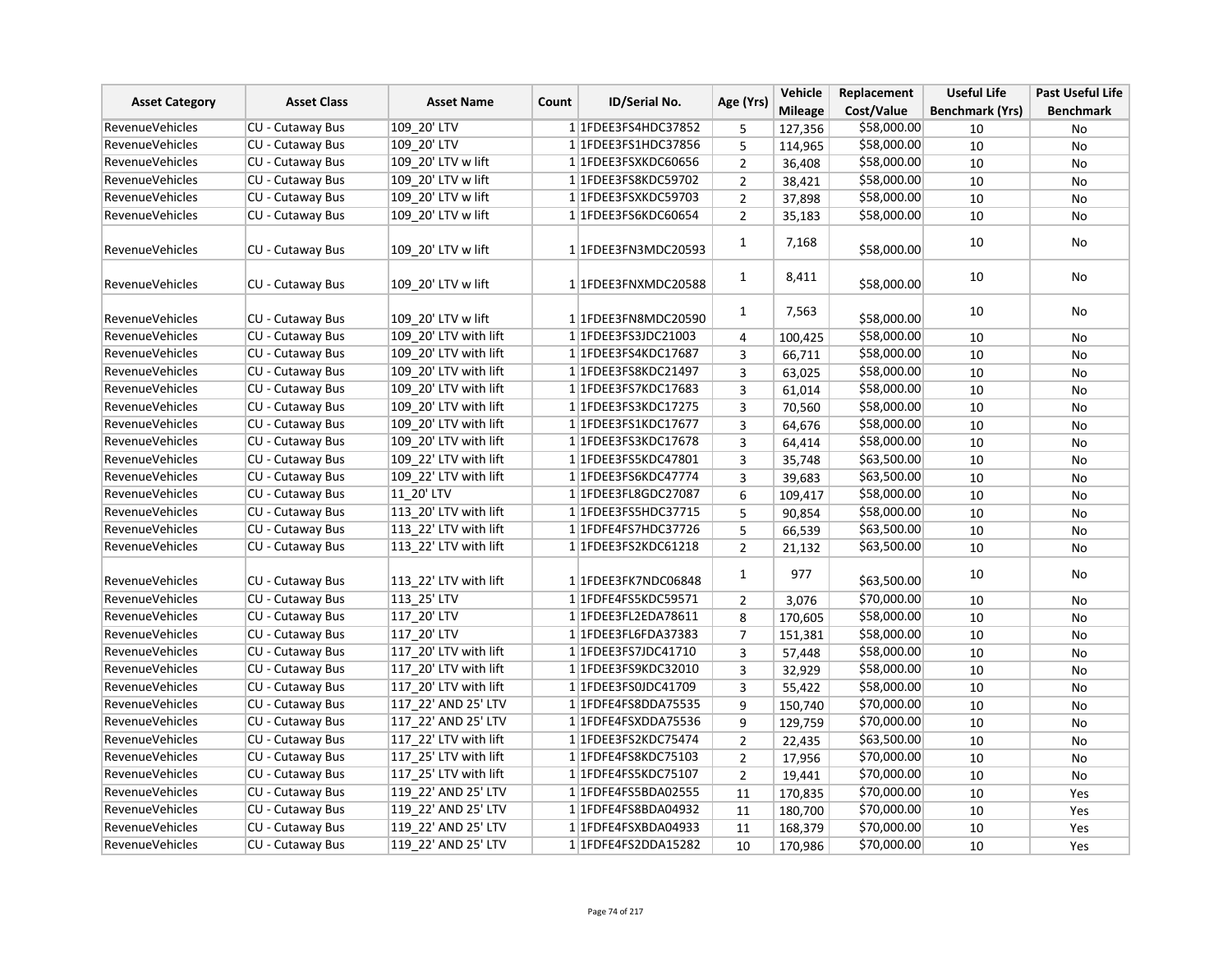| <b>Asset Category</b>  | <b>Asset Class</b>      | <b>Asset Name</b>     | <b>ID/Serial No.</b><br>Count | Age (Yrs)               | Vehicle        | Replacement    | <b>Useful Life</b> | <b>Past Useful Life</b> |                  |
|------------------------|-------------------------|-----------------------|-------------------------------|-------------------------|----------------|----------------|--------------------|-------------------------|------------------|
|                        |                         |                       |                               |                         |                | <b>Mileage</b> | Cost/Value         | <b>Benchmark (Yrs)</b>  | <b>Benchmark</b> |
| <b>RevenueVehicles</b> | CU - Cutaway Bus        | 119 22' AND 25' LTV   |                               | 1 1FDFE4FS3DDA25111     | 9              | 156,355        | \$70,000.00        | 10                      | No               |
| <b>RevenueVehicles</b> | <b>CU - Cutaway Bus</b> | 119 22' AND 25' LTV   |                               | 1 1FDFE4FS6EDA88205     | 8              | 128,539        | \$70,000.00        | 10                      | No               |
| <b>RevenueVehicles</b> | <b>CU - Cutaway Bus</b> | 119 22' AND 25' LTV   |                               | 1 1FDFE4FS0FDA34593     | $\overline{7}$ | 123,921        | \$70,000.00        | 10                      | <b>No</b>        |
| RevenueVehicles        | CU - Cutaway Bus        | 119 22' AND 25' LTV   |                               | 1 1FDFE4FS7FDA34591     | $\overline{7}$ | 113,399        | \$70,000.00        | 10                      | No               |
| <b>RevenueVehicles</b> | CU - Cutaway Bus        | 119 22' AND 25' LTV   |                               | 1 1FDFE4FS9FDA34592     | $\overline{7}$ | 104,927        | \$70,000.00        | 10                      | No               |
| <b>RevenueVehicles</b> | CU - Cutaway Bus        | 119 22' AND 25' LTV   |                               | 1 1FDFE4FS2FDA34594     | $\overline{7}$ | 116,891        | \$70,000.00        | 10                      | No               |
| RevenueVehicles        | CU - Cutaway Bus        | 119 25' LTV           |                               | 1 1 FDFE4FS9FDA34589    | $\overline{7}$ | 116,722        | \$70,000.00        | 10                      | No               |
| <b>RevenueVehicles</b> | CU - Cutaway Bus        | 119 25' LTV           |                               | 1 1FDFE4FS5FDA34590     | $\overline{7}$ | 109,585        | \$70,000.00        | 10                      | No               |
| RevenueVehicles        | CU - Cutaway Bus        | 119 25' LTV           |                               | 1 1 FDFE4FS1 GDC25862   | 6              | 115,710        | \$70,000.00        | 10                      | <b>No</b>        |
| <b>RevenueVehicles</b> | CU - Cutaway Bus        | 119 25' LTV           |                               | 1 1FDFE4FS2GDC25868     | 6              | 112,701        | \$70,000.00        | 10                      | No               |
| <b>RevenueVehicles</b> | CU - Cutaway Bus        | 119 25' LTV           |                               | 1 1FDFE4FS8HDC55782     | 5              | 81,604         | \$70,000.00        | 10                      | No               |
| <b>RevenueVehicles</b> | CU - Cutaway Bus        | 119 25' LTV           |                               | 1 1FDFE4FS0HDC55789     | 5              | 75,964         | \$70,000.00        | 10                      | No               |
| <b>RevenueVehicles</b> | CU - Cutaway Bus        | 119_25' LTV           |                               | 1 1FDFE4FS1HDC55784     | 5              | 74,695         | \$70,000.00        | 10                      | No               |
| <b>RevenueVehicles</b> | CU - Cutaway Bus        | 119 25' LTV           |                               | 1 1FDFE4FS9HDC55788     | 5              | 82,091         | \$70,000.00        | 10                      | No               |
| <b>RevenueVehicles</b> | <b>CU - Cutaway Bus</b> | 119 25' LTV           |                               | 1 1FDFE4FS9KDC45253     | $\overline{3}$ | 32,715         | \$70,000.00        | 10                      | No               |
| RevenueVehicles        | CU - Cutaway Bus        | 119 25' LTV with lift |                               | 1 1FDFE4FS3JDC31315     | 4              | 54,620         | \$70,000.00        | 10                      | <b>No</b>        |
| <b>RevenueVehicles</b> | CU - Cutaway Bus        | 119 25' LTV with lift |                               | 1 1 FDFE4FS5JDC31316    | 4              | 54,965         | \$70,000.00        | 10                      | No               |
| RevenueVehicles        | CU - Cutaway Bus        | 119 25' LTV with lift |                               | 1 1 FDFE4FS3KDC43675    | 3              | 37,907         | \$70,000.00        | 10                      | <b>No</b>        |
| <b>RevenueVehicles</b> | CU - Cutaway Bus        | 119 25' LTV with lift |                               | 1 1FDFE4FS5KDC43676     | 3              | 43,339         | \$70,000.00        | 10                      | No               |
| <b>RevenueVehicles</b> | <b>CU - Cutaway Bus</b> | 119 25' LTV with lift |                               | 1 1FDFE4FS7KDC43677     | 3              | 38,484         | \$70,000.00        | 10                      | No               |
| <b>RevenueVehicles</b> | <b>CU - Cutaway Bus</b> | 119 25' LTV with lift |                               | 1 1 FDFE4FS1KDC43674    | 3              | 26,595         | \$70,000.00        | 10                      | No               |
| <b>RevenueVehicles</b> | CU - Cutaway Bus        | 119 25' LTV with lift |                               | 1 1 FDFE4FSXKDC43673    | 3              | 30,261         | \$70,000.00        | 10                      | No               |
| RevenueVehicles        | CU - Cutaway Bus        | 121 20' LTV           |                               | 1 1FDEE3FL3EDA83624     | 8              | 102,451        | \$58,000.00        | 10                      | No               |
| <b>RevenueVehicles</b> | CU - Cutaway Bus        | 121 20' LTV           |                               | 1 1FDEE3FL9GDC03137     | $\overline{7}$ | 84,547         | \$58,000.00        | 10                      | No               |
| <b>RevenueVehicles</b> | <b>CU - Cutaway Bus</b> | 121 20' LTV w lift    |                               | 1 1FDEE3FK5MDC38020     | $\mathbf{1}$   |                | \$58,000.00        | 10                      | No               |
| <b>RevenueVehicles</b> | CU - Cutaway Bus        | 121 20' LTV with lift |                               | 1 1FDEE3FS0KDC25947     | 3              | 55,425         | \$58,000.00        | 10                      | <b>No</b>        |
| <b>RevenueVehicles</b> | CU - Cutaway Bus        | 121_22' LTV with lift |                               | 1 1FDEE3FK9MDC38022     | $\mathbf{1}$   |                | \$63,500.00        | 10                      | No               |
| <b>RevenueVehicles</b> | <b>CU - Cutaway Bus</b> | 121 22' LTV with lift |                               | 1 1FDEE3FK7MDC38021     | $\mathbf{1}$   |                | \$63,500.00        | 10                      | No               |
| <b>RevenueVehicles</b> | CU - Cutaway Bus        | 121 22' LTV with lift |                               | 1 1FDEE3FK0MDC38023     | $\mathbf{1}$   |                | \$63,500.00        | 10                      | No               |
| <b>RevenueVehicles</b> | CU - Cutaway Bus        | 125 20' LTV w lift    |                               | 1 1FDEE3FS3KDC60658     | 3              | 31,439         | \$58,000.00        | 10                      | No               |
| <b>RevenueVehicles</b> | CU - Cutaway Bus        | 125 20' LTV w lift    |                               | 1 1FDEE3FS7KDC55480     | 3              | 52,762         | \$58,000.00        | 10                      | No               |
| <b>RevenueVehicles</b> | CU - Cutaway Bus        | 125 20' LTV w lift    |                               | 1 1FDEE3FS3KDC55492     | 3              | 47,566         | \$58,000.00        | 10                      | No               |
| <b>RevenueVehicles</b> | CU - Cutaway Bus        | 125 20' LTV w lift    |                               | 1 1FDEE3FS0KDC55479     | 3              | 51,415         | \$58,000.00        | 10                      | No               |
| <b>RevenueVehicles</b> | CU - Cutaway Bus        | 125 20' LTV w/o lift  |                               | 1 1FDEE3FS3KDC55539     | $\overline{2}$ | 3,404          | \$52,000.00        | 10                      | No               |
| <b>RevenueVehicles</b> | CU - Cutaway Bus        | <b>125 VAN</b>        |                               | 1 1FDEE3FL2DDA45199     | 9              | 103,015        | \$58,000.00        | 10                      | <b>No</b>        |
| <b>RevenueVehicles</b> | CU - Cutaway Bus        | 127_20' LTV           |                               | 1 1 FDEE3 FL4 FDA 17326 | $\overline{7}$ | 219,342        | \$58,000.00        | 10                      | No               |
| <b>RevenueVehicles</b> | CU - Cutaway Bus        | 127 20' LTV           |                               | 1 1FDEE3FL0FDA17324     | $\overline{7}$ | 224,152        | \$58,000.00        | 10                      | No               |
| RevenueVehicles        | CU - Cutaway Bus        | 127 20' LTV           |                               | 1 1FDEE3FL2FDA17325     | $\overline{7}$ |                | \$58,000.00        | 10                      | <b>No</b>        |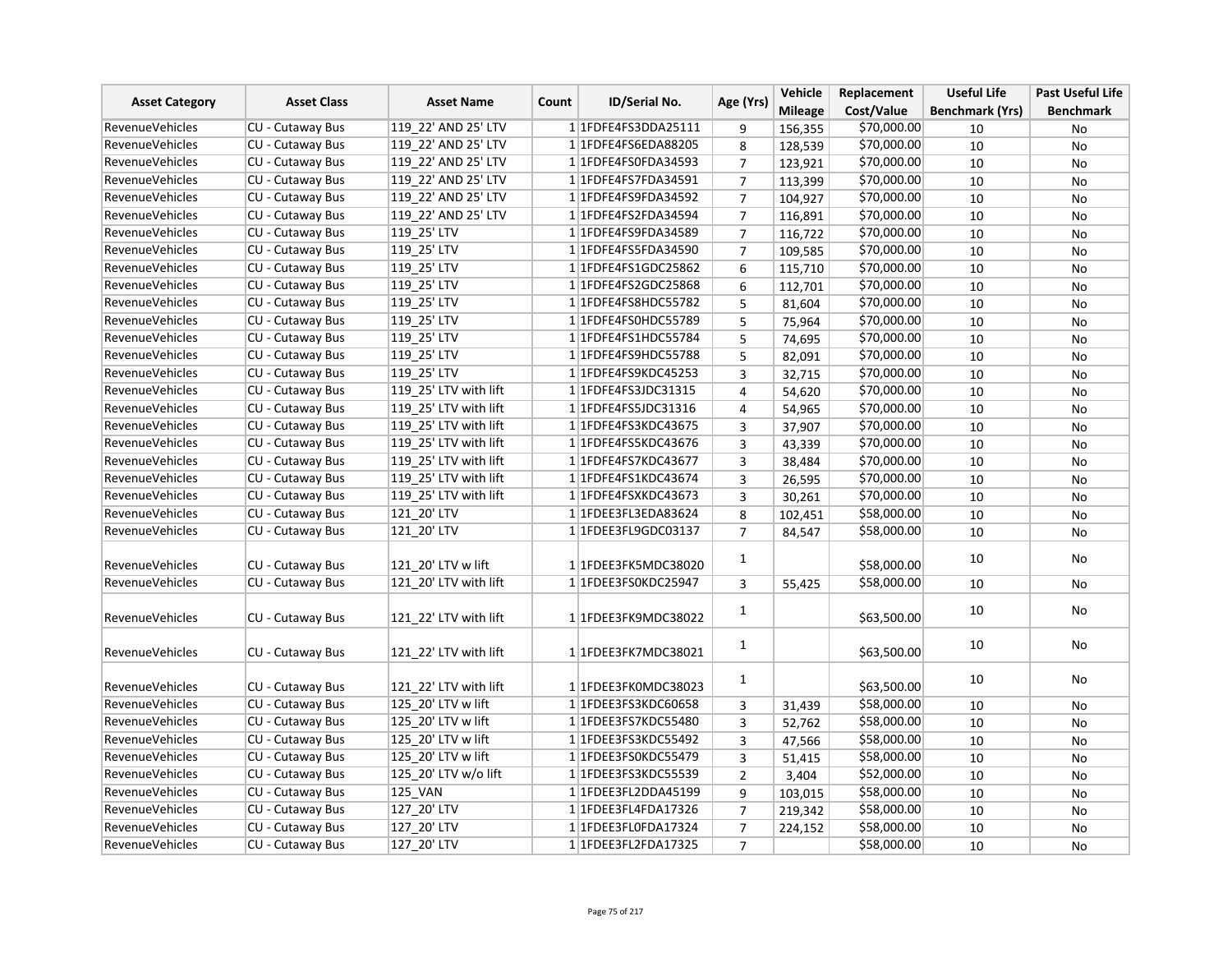| <b>Asset Category</b>  | <b>Asset Class</b>      | <b>Asset Name</b>       | Count | <b>ID/Serial No.</b>        | Age (Yrs)      | Vehicle        | Replacement | <b>Useful Life</b>     | <b>Past Useful Life</b> |
|------------------------|-------------------------|-------------------------|-------|-----------------------------|----------------|----------------|-------------|------------------------|-------------------------|
|                        |                         |                         |       |                             |                | <b>Mileage</b> | Cost/Value  | <b>Benchmark (Yrs)</b> | <b>Benchmark</b>        |
| <b>RevenueVehicles</b> | CU - Cutaway Bus        | 127_20' LTV             |       | 1 1FDEE3FL8GDC25839         | 6              | 243,775        | \$58,000.00 | 10                     | No                      |
| <b>RevenueVehicles</b> | <b>CU - Cutaway Bus</b> | 127 25' LTV             |       | 1 1GB6G5BL0D1148017         | $\overline{7}$ |                | \$70,000.00 | 10                     | No                      |
| <b>RevenueVehicles</b> | CU - Cutaway Bus        | 127 25' LTV             |       | 11GB6G5BL4D1149123          | $\overline{7}$ |                | \$70,000.00 | 10                     | No                      |
| <b>RevenueVehicles</b> | CU - Cutaway Bus        | 129 20' LTV             |       | 1 1FDEE3FL8CDB33964         | 10             | 153,535        | \$58,000.00 | 10                     | Yes                     |
| <b>RevenueVehicles</b> | CU - Cutaway Bus        | 129 20' LTV             |       | 1 1 FDEE3 FL4 CDB 33976     | 10             | 161,035        | \$58,000.00 | 10                     | Yes                     |
| <b>RevenueVehicles</b> | <b>CU - Cutaway Bus</b> | 129 20' LTV             |       | 1 1 FDEE3 FL6 CDB33977      | 10             | 150,924        | \$58,000.00 | 10                     | Yes                     |
| <b>RevenueVehicles</b> | CU - Cutaway Bus        | 129 20' LTV             |       | 1 1 FDEE3 FL4 CDB 3 3 9 4 5 | 10             | 171,150        | \$58,000.00 | 10                     | Yes                     |
| <b>RevenueVehicles</b> | CU - Cutaway Bus        | 129 20' LTV             |       | 1 1FDEE3FL3FDA17334         | $\overline{7}$ | 180,286        | \$58,000.00 | 10                     | No                      |
| <b>RevenueVehicles</b> | CU - Cutaway Bus        | 129_20' LTV             |       | 1 1FDEE3FL1FDA17333         | $\overline{7}$ | 147,887        | \$58,000.00 | 10                     | No                      |
| <b>RevenueVehicles</b> | CU - Cutaway Bus        | 129 20' LTV             |       | 1 1 FDEE3 FL4 GDC 1 1 386   | $\overline{7}$ | 124,073        | \$58,000.00 | 10                     | No                      |
| <b>RevenueVehicles</b> | CU - Cutaway Bus        | 129 20' LTV             |       | 1 1FDEE3FLXGDC22439         | $\overline{7}$ | 142,798        | \$58,000.00 | 10                     | No                      |
| <b>RevenueVehicles</b> | CU - Cutaway Bus        | 129 20' LTV             |       | 1 1FDEE3FLXFDA17332         | $\overline{7}$ | 165,762        | \$58,000.00 | 10                     | No                      |
| <b>RevenueVehicles</b> | CU - Cutaway Bus        | 129 20' LTV             |       | 1 1 FDEE3 FL5 FDA 17335     | $\overline{7}$ | 174,726        | \$58,000.00 | 10                     | No                      |
| RevenueVehicles        | CU - Cutaway Bus        | 129_20' LTV with lift   |       | 1 1 FDEE3FS2JDC31246        | $\overline{4}$ | 65,326         | \$58,000.00 | 10                     | <b>No</b>               |
| <b>RevenueVehicles</b> | CU - Cutaway Bus        | 129 20' LTV with lift   |       | 1 1FDEE3FS7JDC31243         | 4              | 64,837         | \$58,000.00 | 10                     | <b>No</b>               |
| <b>RevenueVehicles</b> | CU - Cutaway Bus        | 129 20' LTV with lift   |       | 1 1FDEE3FS3JDC31242         | $\overline{4}$ | 61,163         | \$58,000.00 | 10                     | No                      |
| <b>RevenueVehicles</b> | CU - Cutaway Bus        | 129 20' LTV with lift   |       | 1 1 FDEE3FS3JDC31241        | 4              | 72,672         | \$58,000.00 | 10                     | No                      |
| <b>RevenueVehicles</b> | CU - Cutaway Bus        | 129 20' LTV with lift   |       | 1 1 FDEE3FS6JDC31234        | 4              | 69,400         | \$58,000.00 | 10                     | No                      |
| <b>RevenueVehicles</b> | CU - Cutaway Bus        | 129 20' LTV with lift   |       | 1 1 FDEE3FS9JDC31244        | $\overline{4}$ | 65,824         | \$58,000.00 | 10                     | No                      |
| RevenueVehicles        | CU - Cutaway Bus        | 129 20' LTV with lift   |       | 1 1 FDEE3FS0JDC31245        | 4              | 62,623         | \$58,000.00 | 10                     | No                      |
| <b>RevenueVehicles</b> | CU - Cutaway Bus        | 129 20' LTV with lift   |       | 11FDEE3FS1KDC26217          | 3              | 59,378         | \$58,000.00 | 10                     | No                      |
| <b>RevenueVehicles</b> | <b>CU - Cutaway Bus</b> | 129 20' LTV with lift   |       | 1 1FDEE3FS1KDC26220         | 3              | 52,360         | \$58,000.00 | 10                     | No                      |
| <b>RevenueVehicles</b> | CU - Cutaway Bus        | 129 20' LTV with lift   |       | 1 1FDEE3FS5KDC26219         | $\overline{3}$ | 43,073         | \$58,000.00 | 10                     | No                      |
| <b>RevenueVehicles</b> | CU - Cutaway Bus        | 129 20' LTV with lift   |       | 1 1 FDEE3 FS3 KDC 26218     | $\overline{3}$ | 47,798         | \$58,000.00 | 10                     | No                      |
| <b>RevenueVehicles</b> | CU - Cutaway Bus        | 129 20' LTV with lift   |       | 1 1 FDEE3 FS3 KDC 26221     | 3              | 37,542         | \$58,000.00 | 10                     | No                      |
| RevenueVehicles        | CU - Cutaway Bus        | 129 28' LTV with lift   |       | 1 1FDAF5GY7KEE76209         | 3              | 7,583          | \$90,500.00 | 10                     | No                      |
| <b>RevenueVehicles</b> | CU - Cutaway Bus        | 129 28' LTV with lift   |       | 1 1FDAF5GYXKEE76205         | 3              | 13,693         | \$90,500.00 | 10                     | No                      |
| <b>RevenueVehicles</b> | CU - Cutaway Bus        | 129 28' LTV with lift   |       | 1 1 FDAF5 GY6KEE 76203      | 3              | 18,044         | \$90,500.00 | 10                     | No                      |
| <b>RevenueVehicles</b> | CU - Cutaway Bus        | 13 20' LTV w/o lift     |       | 1 1FDVU4X81LKA05032         | $\overline{2}$ | 26,560         | \$52,000.00 | 10                     | No                      |
| <b>RevenueVehicles</b> | CU - Cutaway Bus        | 13 20' LTV with lift    |       | 1 1 FDEE3FS1JDC18598        | 4              | 94,268         | \$58,000.00 | 10                     | <b>No</b>               |
| RevenueVehicles        | CU - Cutaway Bus        | 13 20' LTV with lift    |       | 1 1FDEE3FS2KDC35797         | 3              | 63,604         | \$58,000.00 | 10                     | <b>No</b>               |
| <b>RevenueVehicles</b> | CU - Cutaway Bus        | 13 20' LTV with lift    |       | 1 1 FDEE3FS4KDC35803        | 3              | 44,475         | \$58,000.00 | 10                     | No                      |
| <b>RevenueVehicles</b> | CU - Cutaway Bus        | 13 20' LTV without lift |       | 1 1FDEE3FSXJDC18597         | 4              | 74,150         | \$58,000.00 | 10                     | No                      |
| <b>RevenueVehicles</b> | CU - Cutaway Bus        | 13 22' LTV with lift    |       | 1 1 FDEE3 FS5 HDC5 2957     | 5              | 159,536        | \$63,500.00 | 10                     | No                      |
| <b>RevenueVehicles</b> | CU - Cutaway Bus        | 13 22' LTV with lift    |       | 11FDEE3FS7HDC52961          | 5              | 104,336        | \$63,500.00 | 10                     | No                      |
| <b>RevenueVehicles</b> | CU - Cutaway Bus        | 13 25' LTV with lift    |       | 1 1 FDFE4FS3KDC22146        | 3              | 48,558         | \$70,000.00 | 10                     | <b>No</b>               |
| RevenueVehicles        | CU - Cutaway Bus        | 133_20' LTV             |       | 1 1FDEE3FL5EDA65948         | 8              | 246,372        | \$58,000.00 | 10                     | No                      |
| <b>RevenueVehicles</b> | CU - Cutaway Bus        | 133 20' LTV             |       | 1 1FDEE3FL5FDA34538         | $\overline{7}$ | 198,900        | \$58,000.00 | 10                     | No                      |
| <b>RevenueVehicles</b> | CU - Cutaway Bus        | 133 20' LTV             |       | 1 1FDEE3FL2GDC03139         | $\overline{7}$ | 101,903        | \$52,000.00 | 10                     | No                      |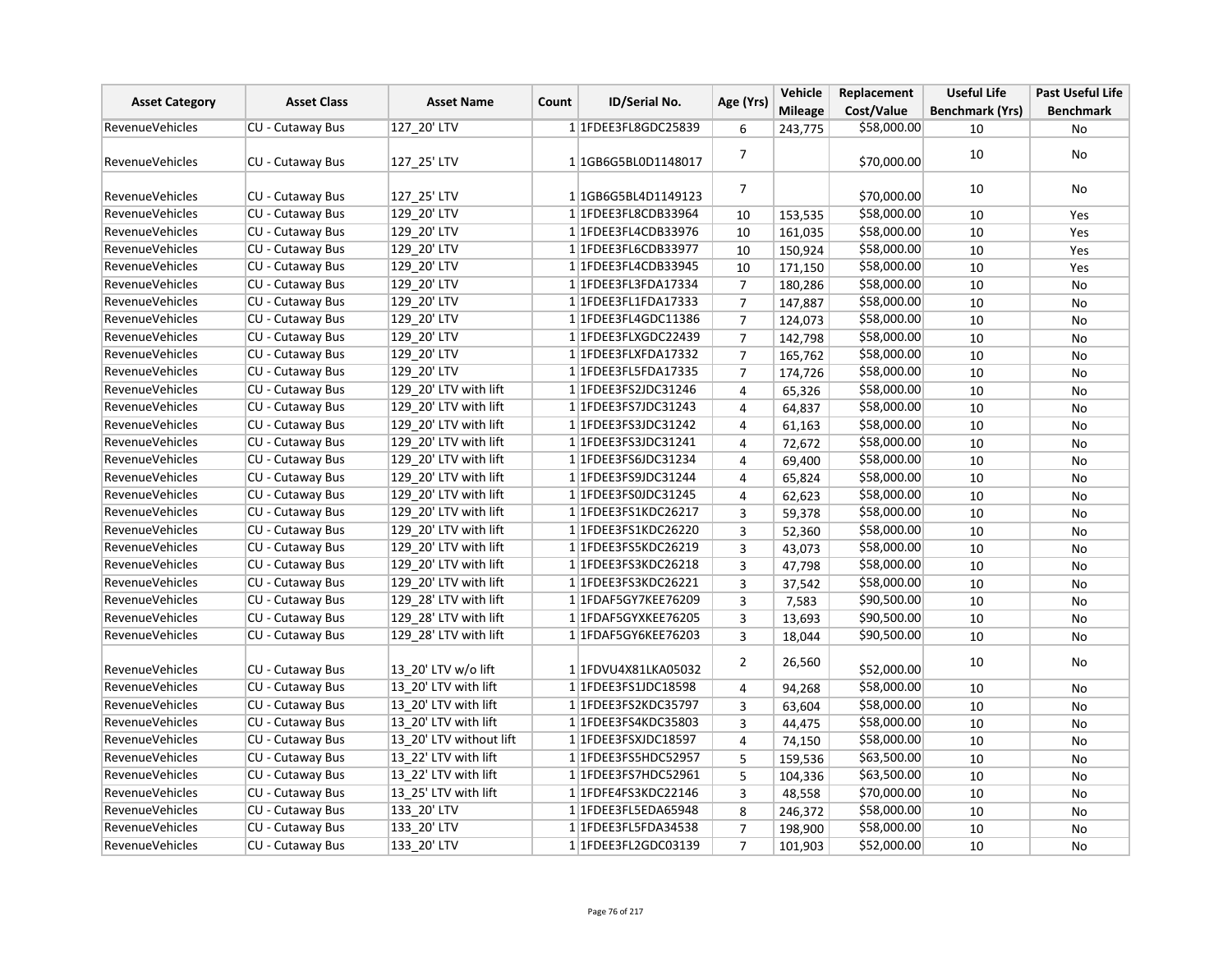| <b>Asset Category</b>  | <b>Asset Class</b>      | <b>Asset Name</b>     | <b>ID/Serial No.</b><br>Count | Age (Yrs)        | Vehicle        | Replacement | <b>Useful Life</b>     | <b>Past Useful Life</b> |
|------------------------|-------------------------|-----------------------|-------------------------------|------------------|----------------|-------------|------------------------|-------------------------|
|                        |                         |                       |                               |                  | <b>Mileage</b> | Cost/Value  | <b>Benchmark (Yrs)</b> | <b>Benchmark</b>        |
| <b>RevenueVehicles</b> | CU - Cutaway Bus        | 133 20' LTV           | 1 1FDEE3FL5FDA34541           | 7                | 198,667        | \$58,000.00 | 10                     | No                      |
| RevenueVehicles        | CU - Cutaway Bus        | 133 20' LTV           | 1 1 FDEE3 FS9 HDC3 7345       | 5                | 151,988        | \$58,000.00 | 10                     | No                      |
| RevenueVehicles        | <b>CU - Cutaway Bus</b> | 133_20' LTV with lift | 1 1FDEE3FS5HDC77499           | 5                | 178,791        | \$58,000.00 | 10                     | <b>No</b>               |
| <b>RevenueVehicles</b> | CU - Cutaway Bus        | 133 20' LTV with lift | 1 1 FDEE3FS8HDC37708          | 5                | 186,500        | \$58,000.00 | 10                     | <b>No</b>               |
| <b>RevenueVehicles</b> | CU - Cutaway Bus        | 133 20' LTV with lift | 1 1 FDEE3FS6JDC16345          | 4                | 138,735        | \$58,000.00 | 10                     | No                      |
| <b>RevenueVehicles</b> | CU - Cutaway Bus        | 133 20' LTV with lift | 1 1FDEE3FS4JDC16344           | 4                | 158,231        | \$58,000.00 | 10                     | No                      |
| <b>RevenueVehicles</b> | CU - Cutaway Bus        | 133 20' LTV with lift | 11FDEE3FS1HDC78777            | 4                | 129,639        | \$58,000.00 | 10                     | No                      |
| RevenueVehicles        | CU - Cutaway Bus        | 133_20' LTV with lift | 1 1 FDEE3FS2JDC16343          | 4                | 139,329        | \$58,000.00 | 10                     | No                      |
| <b>RevenueVehicles</b> | CU - Cutaway Bus        | 133 22' AND 25' LTV   | 1 1 FDEE3 FS7 GDC33583        | 6                | 153,012        | \$63,500.00 | 10                     | No                      |
| <b>RevenueVehicles</b> | CU - Cutaway Bus        | 133 22' AND 25' LTV   | 1 1 FDEE3 FS9 GDC33584        | 6                |                | \$63,500.00 | 10                     | No                      |
| <b>RevenueVehicles</b> | CU - Cutaway Bus        | 133 22' LTV with lift | 1 1FDEE3FS1KDC47777           | 3                | 46,511         | \$63,500.00 | 10                     | No                      |
| RevenueVehicles        | CU - Cutaway Bus        | 133 22' LTV with lift | 1 1 FDEE3FS0KDC19095          | 3                | 96,020         | \$63,500.00 | 10                     | No                      |
| <b>RevenueVehicles</b> | CU - Cutaway Bus        | 133 22' LTV with lift | 1 1FDEE3FS6KDC19084           | $\overline{3}$   | 77,571         | \$63,500.00 | 10                     | <b>No</b>               |
| RevenueVehicles        | CU - Cutaway Bus        | 133 22' LTV with lift | 1 1 FDEE3 FS8 KDC47789        | 3                | 37,987         | \$63,500.00 | 10                     | No                      |
| <b>RevenueVehicles</b> | CU - Cutaway Bus        | 133 22' LTV with lift | 1 1FDEE3FS5KDC19089           | 3                | 69,506         | \$63,500.00 | 10                     | No                      |
| <b>RevenueVehicles</b> | CU - Cutaway Bus        | 133 22' LTV with lift | 1 1 FDEE3FS4KDC47790          | 3                | 45,826         | \$63,500.00 | 10                     | <b>No</b>               |
| <b>RevenueVehicles</b> | CU - Cutaway Bus        | 135 2091              | 1 1 FDEE3FS6KDC40503          | 3                | 40,666         | \$62,820.00 | 10                     | No                      |
| <b>RevenueVehicles</b> | <b>CU - Cutaway Bus</b> | 135 22' AND 25' LTV   | 1 1FDFE4FP7ADA41139           | 12               | 153,565        | \$63,500.00 | 10                     | Yes                     |
| <b>RevenueVehicles</b> | CU - Cutaway Bus        | 135 22' AND 25' LTV   | 1 1FDFE4FP4ADA39641           | 12               | 198,701        | \$63,500.00 | 10                     | Yes                     |
| <b>RevenueVehicles</b> | <b>CU - Cutaway Bus</b> | 135 22' AND 25' LTV   | 1 1FDFE4FS2FDA34627           | $\overline{7}$   | 189,336        | \$70,000.00 | 10                     | <b>No</b>               |
| <b>RevenueVehicles</b> | CU - Cutaway Bus        | 135 22' AND 25' LTV   | 1 1FDFE4FS0FDA34626           | $\overline{7}$   | 180,727        | \$70,000.00 | 10                     | No                      |
| RevenueVehicles        | CU - Cutaway Bus        | 135 25' LTV           | 1 1FDFE4FS1FDA34568           | $\overline{7}$   | 159,374        | \$70,000.00 | 10                     | No                      |
| <b>RevenueVehicles</b> | CU - Cutaway Bus        | 135_25' LTV           | 1 1FDFE4FSXFDA34567           | $\overline{7}$   | 158,280        | \$70,000.00 | 10                     | No                      |
| <b>RevenueVehicles</b> | CU - Cutaway Bus        | 135 25' LTV           | 1 1FDFE4FS8FDA34566           | $\boldsymbol{7}$ | 159,221        | \$70,000.00 | 10                     | No                      |
| <b>RevenueVehicles</b> | <b>CU - Cutaway Bus</b> | 135 25' LTV           | 1 1 FDFE4FS6FDA34565          | $\overline{7}$   | 154,712        | \$70,000.00 | 10                     | No                      |
| <b>RevenueVehicles</b> | CU - Cutaway Bus        | 135_28' LTV           | 1 1 FDGF5 GT2 GEB80682        | 6                | 122,370        | \$90,500.00 | 10                     | No                      |
| <b>RevenueVehicles</b> | <b>CU - Cutaway Bus</b> | 135 28' LTV           | 1 1 FDGF5 GT0 GEB80681        | 6                | 151,702        | \$90,500.00 | 10                     | No                      |
| <b>RevenueVehicles</b> | CU - Cutaway Bus        | 135 28' LTV with lift | 1 1 FDGF5 GT7 GED42340        | 5                | 121,563        | \$90,500.00 | 10                     | No                      |
| <b>RevenueVehicles</b> | <b>CU - Cutaway Bus</b> | 135 28' LTV with lift | 1 1 FDGF5 GT8 GED42332        | 5                | 141,104        | \$90,500.00 | 10                     | No                      |
| <b>RevenueVehicles</b> | CU - Cutaway Bus        | 141 20' LTV with lift | 1 1FDEE3FSXHDC37709           | 5                | 162,377        | \$58,000.00 | 10                     | No                      |
| <b>RevenueVehicles</b> | CU - Cutaway Bus        | 145 20' LTV           | 1 1 FDEE3 FL4 GDC 27071       | 6                | 116,634        | \$58,000.00 | 10                     | No                      |
| RevenueVehicles        | CU - Cutaway Bus        | 145 20' LTV           | 1 1 FDEE3 FL6GDC27072         | 6                | 141,744        | \$58,000.00 | 10                     | No                      |
| <b>RevenueVehicles</b> | CU - Cutaway Bus        | 145 22' AND 25' LTV   | 1 1FDEE3FS8GDC26271           | 6                | 136,335        | \$63,500.00 | 10                     | No                      |
| RevenueVehicles        | CU - Cutaway Bus        | 145 22' LTV with lift | 1 1FDEE3FS6KDC42185           | 3                | 38,814         | \$63,500.00 | 10                     | No                      |
| <b>RevenueVehicles</b> | CU - Cutaway Bus        | 145 22' LTV with lift | 1 1FDEE3FS1KDC19087           | 3                | 57,120         | \$63,500.00 | 10                     | <b>No</b>               |
| <b>RevenueVehicles</b> | CU - Cutaway Bus        | 145 22' LTV with lift | 1 1 FDEE3 FS9 KDC 7 1 5 2 1   | $\mathbf{1}$     | 11,041         | \$63,500.00 | 10                     | No                      |
| RevenueVehicles        | CU - Cutaway Bus        | 145 22' LTV with lift | 1 1FDEE3FSXKDC75478           | $\mathbf 1$      | 11,887         | \$63,500.00 | 10                     | <b>No</b>               |
| <b>RevenueVehicles</b> | CU - Cutaway Bus        | 147 20' LTV           | 1 1 FDEE3FL5FDA17321          | $\overline{7}$   | 168,691        | \$58,000.00 | 10                     | No                      |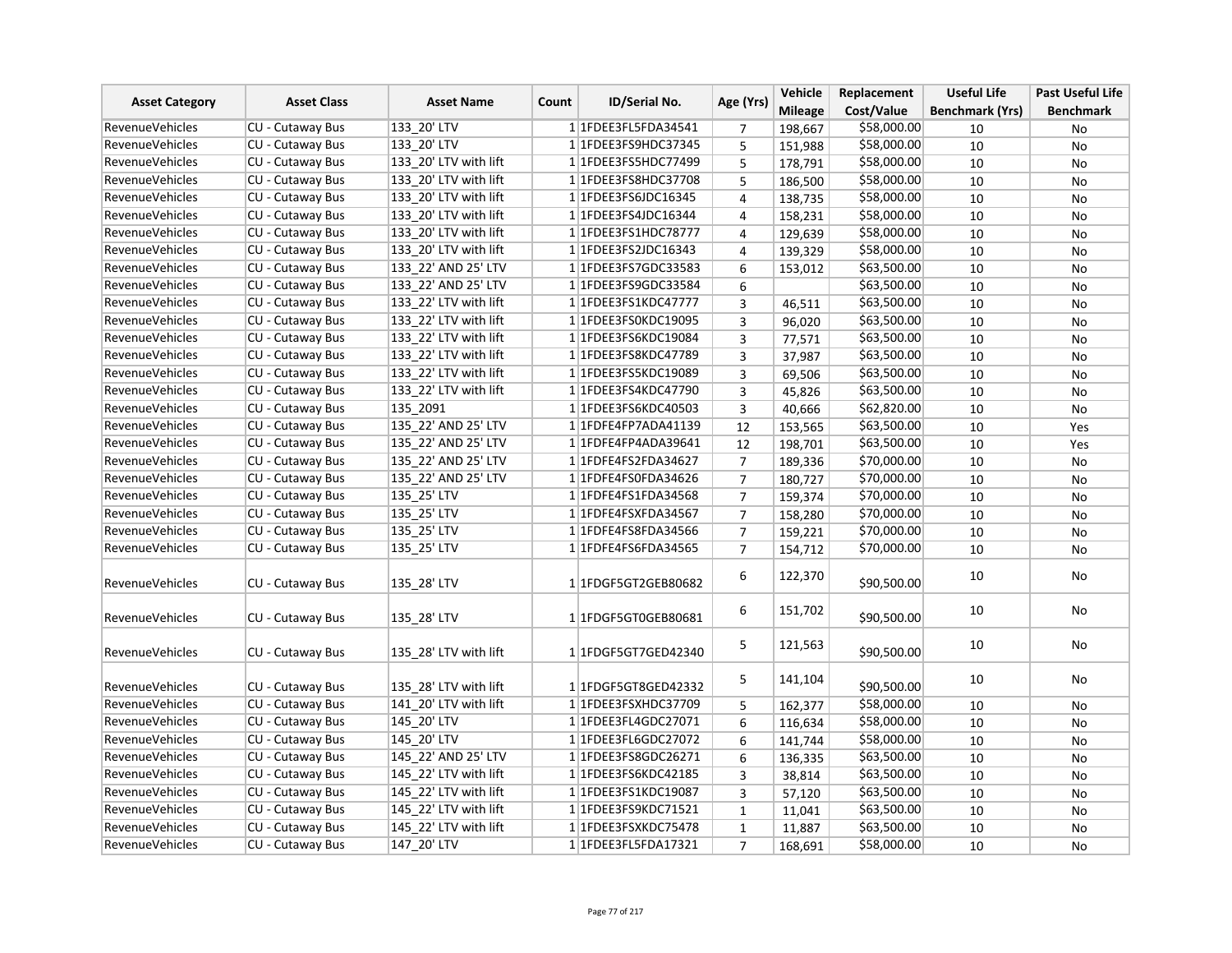|                        | <b>Asset Class</b>      | <b>Asset Name</b>        |       | ID/Serial No.             | Age (Yrs)      | Vehicle        | Replacement | <b>Useful Life</b>     | Past Useful Life |
|------------------------|-------------------------|--------------------------|-------|---------------------------|----------------|----------------|-------------|------------------------|------------------|
| <b>Asset Category</b>  |                         |                          | Count |                           |                | <b>Mileage</b> | Cost/Value  | <b>Benchmark (Yrs)</b> | <b>Benchmark</b> |
| <b>RevenueVehicles</b> | CU - Cutaway Bus        | 147 20' LTV              |       | 1 1FDEE3FL3FDA17320       | 7              | 170,622        | \$58,000.00 | 10                     | No               |
| <b>RevenueVehicles</b> | CU - Cutaway Bus        | 147 20' LTV              |       | 1 1FDEE3FL7FDA17319       | $\overline{7}$ | 135,121        | \$58,000.00 | 10                     | No               |
| RevenueVehicles        | CU - Cutaway Bus        | 147 22' LTV with lift    |       | 1 1FDEE3FSXJDC16347       | $\pmb{4}$      | 94,590         | \$63,500.00 | 10                     | No               |
| <b>RevenueVehicles</b> | <b>CU - Cutaway Bus</b> | 147 22' LTV with lift    |       | 1 1FDFE4FS2KDC25975       | 3              | 65,928         | \$63,500.00 | 10                     | No               |
| RevenueVehicles        | <b>CU - Cutaway Bus</b> | 149 20' LTV              |       | 1 1FDEE3FLXFDA34549       | $\overline{7}$ | 161,031        | \$58,000.00 | 10                     | No               |
| <b>RevenueVehicles</b> | CU - Cutaway Bus        | 149_25' LTV              |       | 1 1FDFE4FS7GDC05096       | $\overline{7}$ | 72,663         | \$70,000.00 | 10                     | No               |
| <b>RevenueVehicles</b> | <b>CU - Cutaway Bus</b> | 149 28' LTV              |       | 1 1 FDGF5 GY5 FEC 9 18 18 | $\overline{7}$ | 28,289         | \$90,500.00 | 10                     | No               |
| <b>RevenueVehicles</b> | <b>CU - Cutaway Bus</b> | 151 20' LTV              |       | 1 1FDEE3FL7FDA34539       | $\overline{7}$ | 151,010        | \$58,000.00 | 10                     | No               |
| RevenueVehicles        | CU - Cutaway Bus        | 151_20' LTV              |       | 1 1FDEE3FLXFDA15662       | $\overline{7}$ | 148,015        | \$58,000.00 | 10                     | No               |
| <b>RevenueVehicles</b> | <b>CU - Cutaway Bus</b> | 151 20' LTV              |       | 1 1 FDEE3 FS6GDC50293     | 6              | 73,854         | \$58,000.00 | 10                     | No               |
| <b>RevenueVehicles</b> | CU - Cutaway Bus        | 151 20' LTV              |       | 1 1FDEE3FL7GDC27355       | 6              | 106,218        | \$58,000.00 | 10                     | No               |
| RevenueVehicles        | CU - Cutaway Bus        | 151_20' LTV              |       | 1 1 FDEE3 FL5 GDC 27354   | 6              | 91,447         | \$58,000.00 | 10                     | No               |
| <b>RevenueVehicles</b> | CU - Cutaway Bus        | 151 20' LTV              |       | 1 1 FDEE3FS7HDC37859      | 5              | 91,082         | \$58,000.00 | 10                     | No               |
| <b>RevenueVehicles</b> | CU - Cutaway Bus        | 151 20' LTV w lift       |       | 1 1FDEE3FS8KDC55536       | 12             | 23,799         | \$58,000.00 | 10                     | Yes              |
| <b>RevenueVehicles</b> | CU - Cutaway Bus        | 151 20' LTV w lift       |       | 1 1FDEE3FS4KDC59759       | $\overline{2}$ | 9,494          | \$58,000.00 | 10                     | No               |
| <b>RevenueVehicles</b> | CU - Cutaway Bus        | 151 20' LTV w lift       |       | 1 1FDEE3FS4KDC55520       | $\overline{2}$ | 11,557         | \$58,000.00 | 10                     | No               |
| <b>RevenueVehicles</b> | CU - Cutaway Bus        | 151 20' LTV w lift       |       | 1 1FDEE3FN0MDC10720       | 1              |                | \$58,000.00 | 10                     | No               |
| <b>RevenueVehicles</b> | CU - Cutaway Bus        | 151 20' LTV w lift       |       | 1 1FDEE3FN4MDC10722       | $\mathbf{1}$   | 2,665          | \$58,000.00 | 10                     | No               |
| <b>RevenueVehicles</b> | CU - Cutaway Bus        | 151 20' LTV w lift       |       | 1 1FDEE3FNXMDC10725       | $\mathbf{1}$   | 1,982          | \$58,000.00 | 10                     | No               |
| <b>RevenueVehicles</b> | CU - Cutaway Bus        | 151 20' LTV w lift       |       | 1 1FDEE3FN8MDC10741       | $\mathbf{1}$   | 4,504          | \$58,000.00 | 10                     | No               |
| <b>RevenueVehicles</b> | CU - Cutaway Bus        | 151 20' LTV w lift       |       | 1 1FDEE3FN3MDC10713       | $\mathbf{1}$   | 3,976          | \$58,000.00 | 10                     | No               |
| <b>RevenueVehicles</b> | CU - Cutaway Bus        | 151 20' LTV w/o lift     |       | 1 1FDEE3FN9MDC09842       | $\mathbf{1}$   |                | \$52,000.00 | 10                     | No               |
| <b>RevenueVehicles</b> | CU - Cutaway Bus        | 151 20' LTV with lift    |       | 1 1 FDEE3FS9HDC38110      | 5              | 83,826         | \$58,000.00 | $10\,$                 | No               |
| <b>RevenueVehicles</b> | <b>CU - Cutaway Bus</b> | 151 20' LTV with lift    |       | 1 1FDEE3FS0HDC38111       | 5              | 115,971        | \$58,000.00 | 10                     | No               |
| <b>RevenueVehicles</b> | CU - Cutaway Bus        | 151 20' LTV with lift    |       | 1 1FDEE3FS6JDC17284       | $\overline{4}$ | 60,228         | \$58,000.00 | 10                     | No               |
| <b>RevenueVehicles</b> | <b>CU - Cutaway Bus</b> | 151_20' LTV with lift    |       | 1 1FDEE3FS8JDC17285       | 4              | 58,214         | \$58,000.00 | 10                     | No               |
| <b>RevenueVehicles</b> | CU - Cutaway Bus        | 151 20' LTV with lift    |       | 1 1FDEE3FSXKDC35790       | 3              | 38,458         | \$58,000.00 | 10                     | <b>No</b>        |
| <b>RevenueVehicles</b> | <b>CU - Cutaway Bus</b> | 151 20' LTV without lift |       | 1 1FDEE3FSXJDC17286       | 4              | 40,144         | \$52,000.00 | 10                     | No               |
| <b>RevenueVehicles</b> | CU - Cutaway Bus        | 151_20' LTV without lift |       | 1 1FDEE3FS4KDC55551       | $\overline{2}$ | 7,584          | \$52,000.00 | 10                     | No               |
| <b>RevenueVehicles</b> | CU - Cutaway Bus        | 151 22' AND 25' LTV      |       | 1 1FDEE3FS3DDA72614       | 9              | 128,045        | \$63,500.00 | 10                     | <b>No</b>        |
| <b>RevenueVehicles</b> | CU - Cutaway Bus        | 151 22' LTV with lift    |       | 1 1FDEE3FN4MDC10753       | $\mathbf{1}$   | 4,313          | \$63,500.00 | 10                     | No               |
| <b>RevenueVehicles</b> | CU - Cutaway Bus        | 151 22' LTV with lift    |       | 1 1FDEE3FN7MDC10763       | $\mathbf{1}$   | 2,262          | \$63,500.00 | 10                     | No               |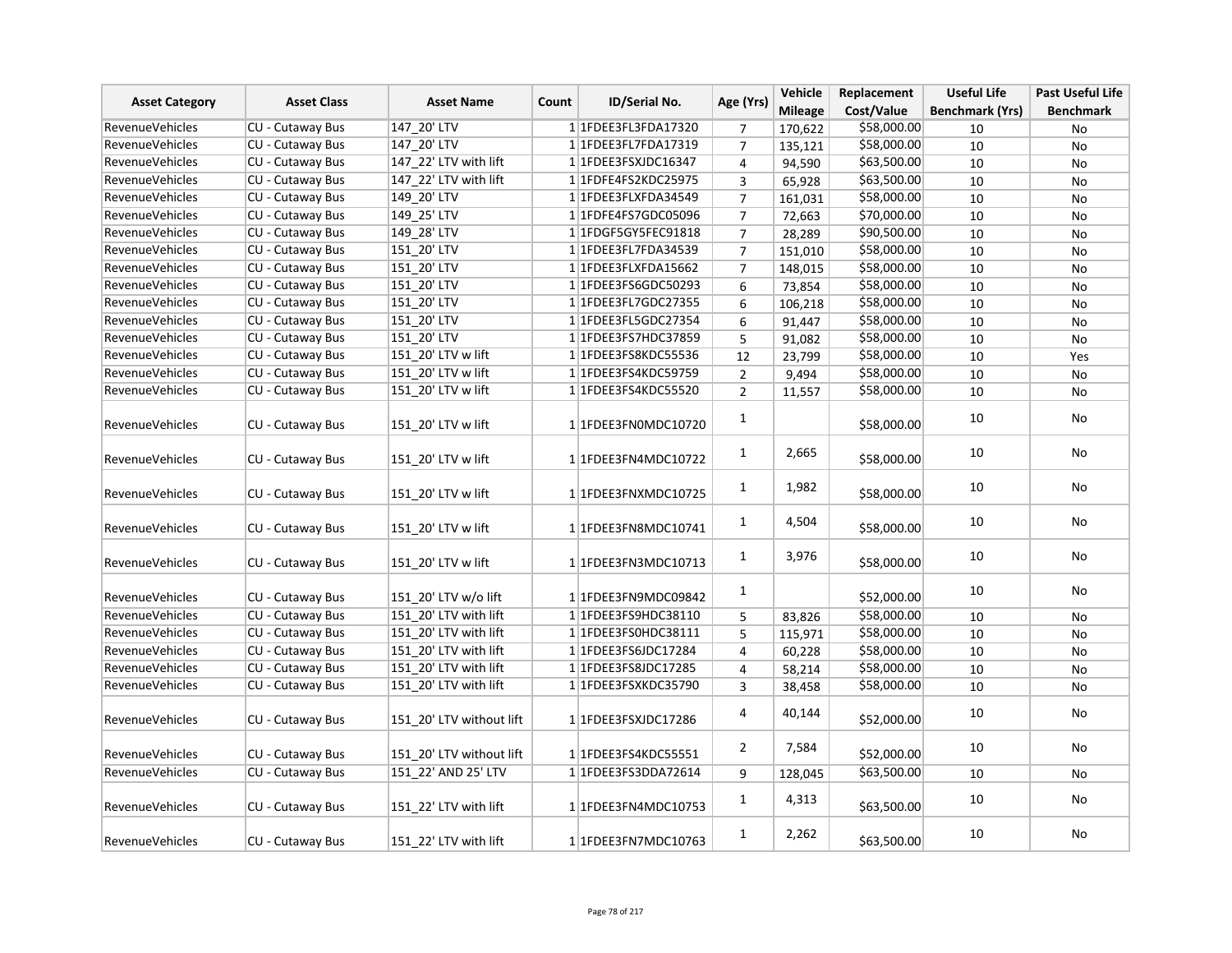| <b>Asset Category</b>                            | <b>Asset Class</b>      | <b>Asset Name</b>     | <b>ID/Serial No.</b><br>Count | Age (Yrs)      | Vehicle        | Replacement                | <b>Useful Life</b>     | <b>Past Useful Life</b> |
|--------------------------------------------------|-------------------------|-----------------------|-------------------------------|----------------|----------------|----------------------------|------------------------|-------------------------|
|                                                  |                         |                       |                               |                | <b>Mileage</b> | Cost/Value                 | <b>Benchmark (Yrs)</b> | <b>Benchmark</b>        |
| <b>RevenueVehicles</b>                           | <b>CU - Cutaway Bus</b> | 153 25' LTV           | 1 1FDFE4FS9HDC37727           | 5              | 98,644         | \$70,000.00                | 10                     | No                      |
| <b>RevenueVehicles</b>                           | CU - Cutaway Bus        | 153 25' LTV with lift | 1 1 FDFE4FS3KDC71430          | $\overline{2}$ | 22,979         | \$70,000.00                | 10                     | No                      |
| RevenueVehicles                                  | CU - Cutaway Bus        | 153 25' LTV with lift | 1 1FDFE4FS6KDC59580           | $\overline{2}$ | 21,964         | \$70,000.00                | 10                     | No                      |
| <b>RevenueVehicles</b>                           | CU - Cutaway Bus        | 155 20' LTV w lift    | 1 1FDEE3FS8KDC61210           | $\overline{2}$ | 33,866         | \$58,000.00                | 10                     | No                      |
| RevenueVehicles                                  | <b>CU - Cutaway Bus</b> | 155 20' LTV with lift | 1 1FDEE3FSXJDC27980           | 4              | 113,522        | \$58,000.00                | 10                     | No                      |
| <b>RevenueVehicles</b>                           | CU - Cutaway Bus        | 155 20' LTV with lift | 1 1FDEE3FS1KDC21499           | 3              | 65,866         | \$58,000.00                | 10                     | No                      |
| <b>RevenueVehicles</b>                           | CU - Cutaway Bus        | 155 22' AND 25' LTV   | 1 1 FDFE4FS4FDA34578          | $\overline{7}$ | 141,451        | \$70,000.00                | 10                     | No                      |
| <b>RevenueVehicles</b>                           | CU - Cutaway Bus        | 155 25' LTV           | 1 1 FDFE4FS1GDC25859          | 6              | 121,403        | \$70,000.00                | 10                     | No                      |
| RevenueVehicles                                  | <b>CU - Cutaway Bus</b> | 155 25' LTV           | 1 1FDFE4FSXGDC25858           | 6              | 130,650        | \$70,000.00                | $10\,$                 | No                      |
| <b>RevenueVehicles</b>                           | CU - Cutaway Bus        | 155 25' LTV with lift | 1 1FDFE4FS2KDC12367           | $\overline{3}$ | 54,496         | \$70,000.00                | 10                     | No                      |
| <b>RevenueVehicles</b>                           | CU - Cutaway Bus        | 155 25' LTV with lift | 1 1FDFE4FS9KDC12382           | 3              | 55,193         | \$70,000.00                | 10                     | No                      |
| <b>RevenueVehicles</b>                           | <b>CU - Cutaway Bus</b> | 155 25' LTV with lift | 1 1FDFE4FS7KDC12350           | 3              | 64,638         | \$70,000.00                | 10                     | No                      |
| <b>RevenueVehicles</b>                           | CU - Cutaway Bus        | 155 25' LTV with lift | 1 1FDFE4FS1KDC61222           | $\overline{2}$ | 29,073         | \$70,000.00                | 10                     | No                      |
| <b>RevenueVehicles</b>                           | CU - Cutaway Bus        | 155 25' LTV with lift | 1 1FDFE4FS6KDC59577           | $\overline{2}$ | 22,642         | \$70,000.00                | 10                     | No                      |
| RevenueVehicles                                  | CU - Cutaway Bus        | 155 25' LTV with lift | 1 1FDFE4FSXKDC61221           | $\overline{2}$ | 25,245         | \$70,000.00                | 10                     | No                      |
|                                                  |                         |                       |                               | $\mathbf{1}$   | 2,136          | \$70,000.00                | 10                     | No                      |
| <b>RevenueVehicles</b>                           | CU - Cutaway Bus        | 155 25' LTV with lift | 1 1FDFE4FN8MDC27629           |                |                |                            |                        |                         |
| <b>RevenueVehicles</b>                           | <b>CU - Cutaway Bus</b> | 155 28' LTV with lift | 1 1FDUF5GN2LED72022           | $\overline{2}$ | 11,238         | \$90,500.00                | 10                     | No                      |
| RevenueVehicles                                  | CU - Cutaway Bus        | 155 28' LTV with lift | 1 1FDAF5GY8KEG59540           | $\overline{2}$ | 22,521         | \$90,500.00                | 10                     | No                      |
|                                                  | CU - Cutaway Bus        | 157 25' LTV with lift | 1 1FDFE4FS7KDC17662           |                |                |                            |                        |                         |
| <b>RevenueVehicles</b><br><b>RevenueVehicles</b> | <b>CU - Cutaway Bus</b> | 157 25' LTV with lift | 1 1FDFE4FS5KDC17661           | 3              | 61,164         | \$70,000.00<br>\$70,000.00 | 10                     | No                      |
|                                                  |                         |                       |                               | $\overline{3}$ | 63,128         |                            | 10                     | <b>No</b>               |
| <b>RevenueVehicles</b>                           | CU - Cutaway Bus        | 157 25' LTV with lift | 1 1FDFE4FN4MDC40748           | $\mathbf{1}$   | 1,652          | \$70,000.00                | 10                     | No                      |
| <b>RevenueVehicles</b>                           | CU - Cutaway Bus        | 157 25' LTV with lift | 1 1FDFE4FN6MDC40749           | $\mathbf{1}$   | 3,500          | \$70,000.00                | 10                     | No                      |
| <b>RevenueVehicles</b>                           | <b>CU - Cutaway Bus</b> | 157 25' LTV with lift | 1 1 FDFE4 FN8 MDC37318        | $\mathbf{1}$   | 1,823          | \$70,000.00                | 10                     | No                      |
| <b>RevenueVehicles</b>                           | CU - Cutaway Bus        | 157 25' LTV with lift | 1 1FDFE4FN2MDC37315           | $\mathbf{1}$   | 5,726          | \$70,000.00                | 10                     | No                      |
| <b>RevenueVehicles</b>                           | CU - Cutaway Bus        | 159_20' LTV           | 1 1FDEE3FL9FDA15670           | $\overline{7}$ | 142,716        | \$58,000.00                | 10                     | No                      |
| <b>RevenueVehicles</b>                           | <b>CU - Cutaway Bus</b> | 159 20' LTV           | 1 1FDEE3FL4FDA15673           | $\overline{7}$ | 147,434        | \$58,000.00                | 10                     | <b>No</b>               |
| <b>RevenueVehicles</b>                           | CU - Cutaway Bus        | 159 20' LTV           | 1 1FDEE3FL2FDA15672           | $\overline{7}$ | 124,124        | \$58,000.00                | 10                     | No                      |
| RevenueVehicles                                  | CU - Cutaway Bus        | 159 20' LTV           | 1 1FDEE3FL0FDA15671           | $\overline{7}$ | 120,845        | \$58,000.00                | 10                     | No                      |
| <b>RevenueVehicles</b>                           | CU - Cutaway Bus        | 159_20' LTV           | 1 1 FDEE3 FL4 GDC 27345       | 6              | 97,063         | \$58,000.00                | 10                     | No                      |
| <b>RevenueVehicles</b>                           | CU - Cutaway Bus        | 159 20' LTV           | 1 1 FDEE3FS4GDC50292          | 6              | 136,917        | \$52,000.00                | 10                     | No                      |
| <b>RevenueVehicles</b>                           | CU - Cutaway Bus        | 159_20' LTV           | 1 1FDEE3FS4GDC49112           | 6              | 133,910        | \$52,000.00                | 10                     | No                      |
| RevenueVehicles                                  | CU - Cutaway Bus        | 159 20' LTV           | 1 1 FDEE3 FL6GDC27346         | 6              | 121,090        | \$58,000.00                | 10                     | No                      |
| <b>RevenueVehicles</b>                           | CU - Cutaway Bus        | 159 20' LTV w/o lift  | 1 1 FDEE3 FS1 KDC43664        | 3              | 30,582         | \$52,000.00                | 10                     | No                      |
| <b>RevenueVehicles</b>                           | CU - Cutaway Bus        | 159 20' LTV with lift | 1 1 FDEE3FS6JDC20749          | 4              | 87,988         | \$58,000.00                | 10                     | <b>No</b>               |
| <b>RevenueVehicles</b>                           | CU - Cutaway Bus        | 159 22' AND 25' LTV   | 1 1FDEE3FS0FDA23745           | $\overline{7}$ | 121,075        | \$63,500.00                | 10                     | No                      |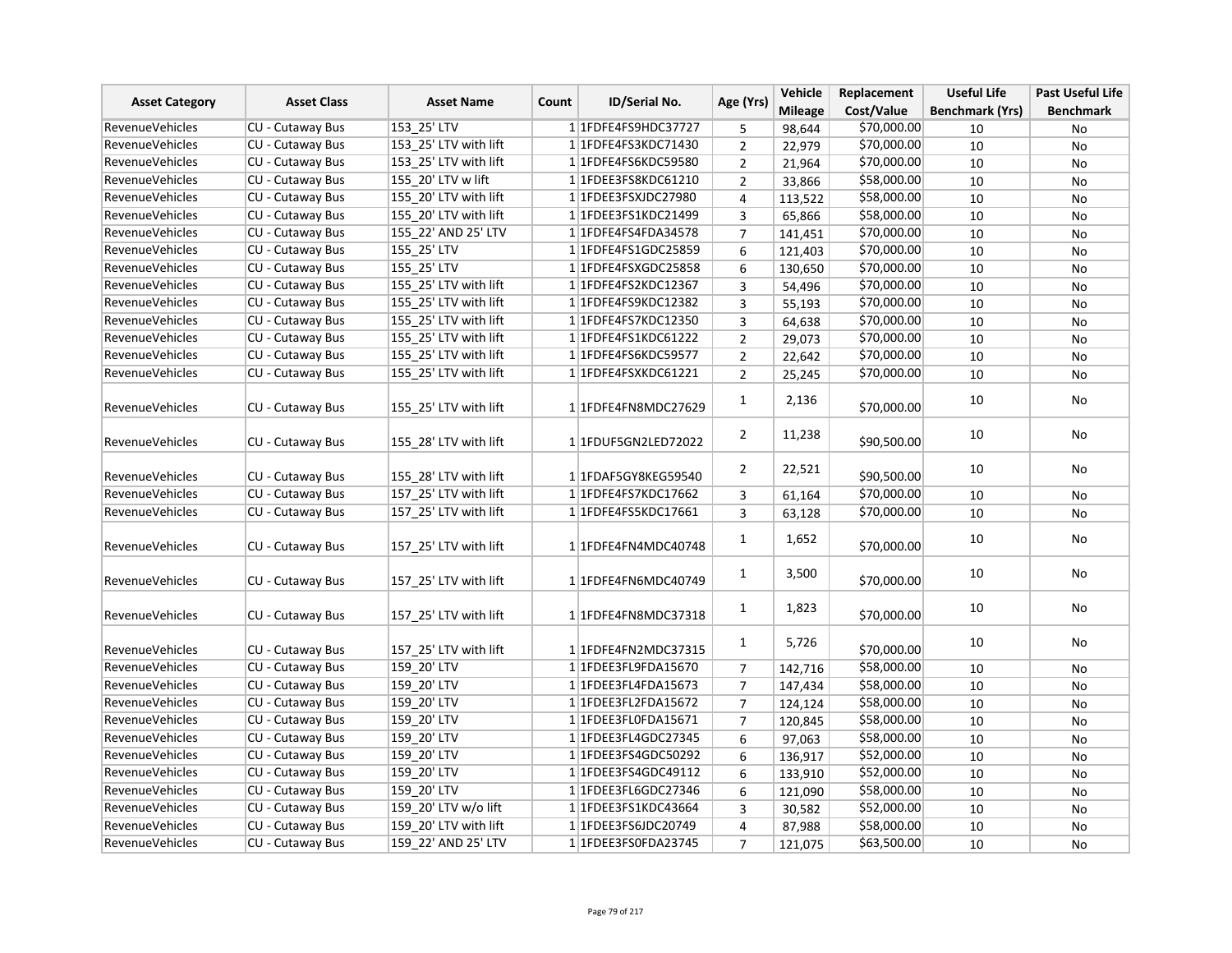| <b>Asset Category</b>  | <b>Asset Class</b>      | <b>Asset Name</b>     | Count | ID/Serial No.          | Age (Yrs)      | Vehicle        | Replacement | <b>Useful Life</b>     | Past Useful Life |
|------------------------|-------------------------|-----------------------|-------|------------------------|----------------|----------------|-------------|------------------------|------------------|
|                        |                         |                       |       |                        |                | <b>Mileage</b> | Cost/Value  | <b>Benchmark (Yrs)</b> | <b>Benchmark</b> |
| <b>RevenueVehicles</b> | CU - Cutaway Bus        | 159 22' AND 25' LTV   |       | 1 1FDEE3FS2FDA23746    | 7              | 122,255        | \$63,500.00 | 10                     | No               |
| <b>RevenueVehicles</b> | <b>CU - Cutaway Bus</b> | 159 22' LTV with lift |       | 1 1FDEE3FSXKDC43663    | 3              | 42,433         | \$63,500.00 | 10                     | No               |
| <b>RevenueVehicles</b> | <b>CU - Cutaway Bus</b> | 159 28' LTV with lift |       | 1 1FDAF5GY5KEF70640    | 3              | 34,083         | \$90,500.00 | 10                     | No               |
| <b>RevenueVehicles</b> | CU - Cutaway Bus        | 159_28' LTV with lift |       | 1 1FDAF5GY9KEF70625    | 3              | 33,540         | \$90,500.00 | 10                     | No               |
|                        |                         |                       |       |                        | $\mathbf{1}$   | 2,728          |             | 10                     | No               |
| <b>RevenueVehicles</b> | CU - Cutaway Bus        | 161 20' LTV w lift    |       | 1 1FDEE3FN9MDC18427    |                |                | \$58,000.00 |                        |                  |
| <b>RevenueVehicles</b> | CU - Cutaway Bus        | 161 22' AND 25' LTV   |       | 1 1FDEE3FS2DDA02750    | 9              | 104,875        | \$63,500.00 | 10                     | No               |
| <b>RevenueVehicles</b> | <b>CU - Cutaway Bus</b> | 161 25' LTV           |       | 1 1 FDFE4FS4GDC31977   | 6              | 134,029        | \$70,000.00 | 10                     | <b>No</b>        |
| RevenueVehicles        | <b>CU - Cutaway Bus</b> | 161 25' LTV with lift |       | 1 1FDFE4FS9JDC32565    | 4              | 62,216         | \$70,000.00 | 10                     | No               |
| RevenueVehicles        | CU - Cutaway Bus        | 163 20' LTV with lift |       | 1 1FDEE3FS7JDC27984    | $\overline{4}$ | 133,529        | \$58,000.00 | 10                     | No               |
| <b>RevenueVehicles</b> | CU - Cutaway Bus        | 163 20' LTV with lift |       | 1 1FDEE3FS6JDC27944    | $\pmb{4}$      | 108,388        | \$58,000.00 | 10                     | No               |
| RevenueVehicles        | CU - Cutaway Bus        | 163 20' LTV with lift |       | 1 1FDEE3FS4JDC27943    | 4              | 114,733        | \$58,000.00 | 10                     | No               |
| <b>RevenueVehicles</b> | <b>CU - Cutaway Bus</b> | 163 22' LTV with lift |       | 1 1FDEE3FS4KDC59728    | $\overline{2}$ | 47,300         | \$63,500.00 | 10                     | <b>No</b>        |
| <b>RevenueVehicles</b> | CU - Cutaway Bus        | 163 22' LTV with lift |       | 1 1FDEE3FN7MDC10813    | $\mathbf{1}$   | 15,201         | \$63,500.00 | 10                     | No               |
| <b>RevenueVehicles</b> | CU - Cutaway Bus        | 163 22' LTV with lift |       | 1 1FDEE3FN7MDC09824    | $\mathbf{1}$   | 14,933         | \$63,500.00 | 10                     | No               |
| <b>RevenueVehicles</b> | CU - Cutaway Bus        | 163 22' LTV with lift |       | 1 1FDEE3FNXMDC10711    | $\mathbf{1}$   | 12,119         | \$63,500.00 | 10                     | No               |
| RevenueVehicles        | CU - Cutaway Bus        | 163 22' LTV with lift |       | 1 1FDEE3FN1MDC09849    | $\mathbf{1}$   | 15,365         | \$63,500.00 | 10                     | No               |
| RevenueVehicles        | <b>CU - Cutaway Bus</b> | 165 20' LTV with lift |       | 1 1FDEE3FS1JDC06595    | 4              | 69,849         | \$58,000.00 | 10                     | No               |
| RevenueVehicles        | <b>CU - Cutaway Bus</b> | 165 22' LTV with lift |       | 1 1FDEE3FS7JDC21005    | $\pmb{4}$      | 114,834        | \$63,500.00 | 10                     | No               |
| RevenueVehicles        | CU - Cutaway Bus        | 165_22' LTV with lift |       | 1 1 FDFE4FS8KDC74520   | $\overline{2}$ | 19,535         | \$63,500.00 | 10                     | No               |
| <b>RevenueVehicles</b> | <b>CU - Cutaway Bus</b> | 165 22' LTV with lift |       | 1 1FDFE4FS7KDC74461    | $\overline{2}$ | 13,089         | \$63,500.00 | 10                     | No               |
| <b>RevenueVehicles</b> | CU - Cutaway Bus        | 165_22' LTV with lift |       | 1 1FDFE4FS8KDC74467    | $\overline{2}$ | 21,899         | \$70,000.00 | 10                     | <b>No</b>        |
| <b>RevenueVehicles</b> | CU - Cutaway Bus        | 165 22' LTV with lift |       | 1 1FDEE4FK2NDC08206    | $\mathbf{1}$   |                | \$63,500.00 | 10                     | No               |
| <b>RevenueVehicles</b> | CU - Cutaway Bus        | 165 22' LTV with lift |       | 1 1FDEE4FK0NDC08205    | $\mathbf{1}$   |                | \$63,500.00 | 10                     | No               |
| <b>RevenueVehicles</b> | CU - Cutaway Bus        | 167 20' LTV w lift    |       | 1 1FDEE3FN9MDC18430    | $\mathbf{1}$   | 33,449         | \$58,000.00 | 10                     | No               |
| <b>RevenueVehicles</b> | CU - Cutaway Bus        | 167 20' LTV w lift    |       | 1 1FDEE3FN5MDC20594    | $\mathbf{1}$   | 6,164          | \$58,000.00 | 10                     | No               |
| <b>RevenueVehicles</b> | CU - Cutaway Bus        | 167_20' LTV w lift    |       | 11FDEE3FN6MDC20586     | $\mathbf{1}$   | 2,635          | \$58,000.00 | 10                     | No               |
| <b>RevenueVehicles</b> | <b>CU - Cutaway Bus</b> | 167 20' LTV with lift |       | 11FDEE3FS8KDC17272     | 3              | 33,123         | \$58,000.00 | 10                     | No               |
| RevenueVehicles        | <b>CU - Cutaway Bus</b> | 167 20' LTV with lift |       | 1 1FDEE3FSXKDC17273    | 3              | 70,224         | \$58,000.00 | 10                     | No               |
| RevenueVehicles        | CU - Cutaway Bus        | 167 20' LTV with lift |       | 1 1 FDEE3 FS1 KDC17274 | 3              | 60,397         | \$58,000.00 | 10                     | No               |
| RevenueVehicles        | <b>CU - Cutaway Bus</b> | 167_22' AND 25' LTV   |       | 1 1FDEE3FS6FDA27587    | $\overline{7}$ | 167,804        | \$63,500.00 | 10                     | No               |
| RevenueVehicles        | <b>CU - Cutaway Bus</b> | 167 22' AND 25' LTV   |       | 1 1 FDEE3FS2GDC26265   | 6              | 157,871        | \$63,500.00 | 10                     | No               |
| <b>RevenueVehicles</b> | CU - Cutaway Bus        | 167 22' LTV with lift |       | 1 1FDEE3FS4KDC47773    | 3              | 38,077         | \$63,500.00 | 10                     | No               |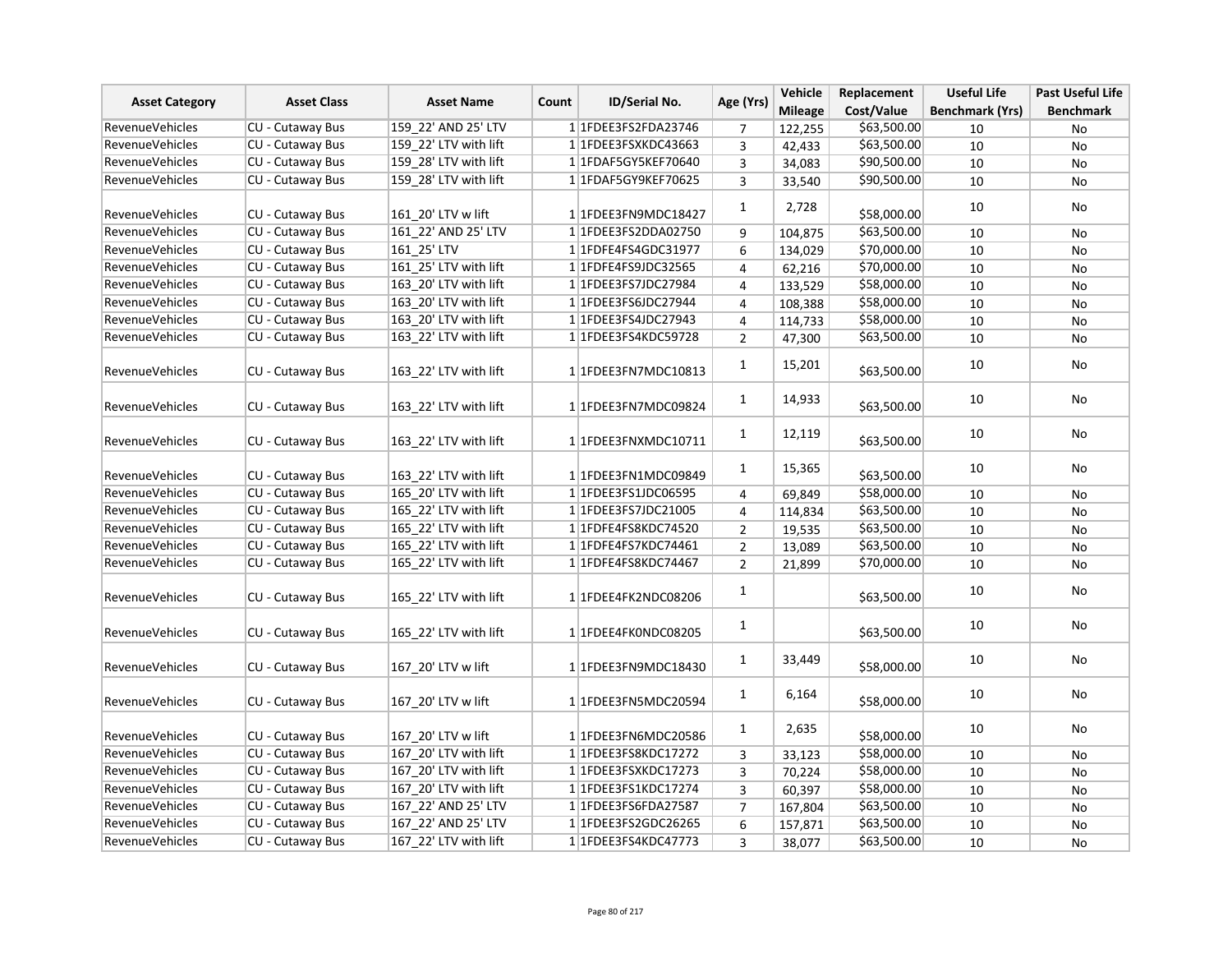| <b>Asset Category</b>  | <b>Asset Class</b>      | <b>Asset Name</b>       | Count | ID/Serial No.           | Age (Yrs)      | <b>Vehicle</b> | Replacement | <b>Useful Life</b>     | <b>Past Useful Life</b> |
|------------------------|-------------------------|-------------------------|-------|-------------------------|----------------|----------------|-------------|------------------------|-------------------------|
|                        |                         |                         |       |                         |                | <b>Mileage</b> | Cost/Value  | <b>Benchmark (Yrs)</b> | <b>Benchmark</b>        |
| <b>RevenueVehicles</b> | CU - Cutaway Bus        | 167 28' LTV             |       | 1 1GBE5V1G28F404110     | 14             | 29,801         | \$90,500.00 | 10                     | Yes                     |
| <b>RevenueVehicles</b> | CU - Cutaway Bus        | 167 28' LTV             |       | 1 1GBE5V1G28F404138     | 14             | 30,509         | \$90,500.00 | 10                     | Yes                     |
| RevenueVehicles        | CU - Cutaway Bus        | 17 20' LTV w lift       |       | 1 1FDEE3FS3KDC71417     | 2              | 1,451          | \$58,000.00 | 10                     | No                      |
| RevenueVehicles        | CU - Cutaway Bus        | 17 20' LTV with lift    |       | 1 1 FDEE3 FS4 KDC 21500 | 3              | 16,716         | \$52,000.00 | 10                     | No                      |
| RevenueVehicles        | CU - Cutaway Bus        | 17 20' LTV with lift    |       | 1 1FDEE3FSXKDC71415     | $\overline{2}$ | 1,921          | \$58,000.00 | 10                     | <b>No</b>               |
| <b>RevenueVehicles</b> | <b>CU - Cutaway Bus</b> | 17 20' LTV without lift |       | 1 1FDEE3FS1HDC46069     | 5              | 42,011         | \$52,000.00 | 10                     | <b>No</b>               |
| <b>RevenueVehicles</b> | CU - Cutaway Bus        | 17 20' LTV without lift |       | 1 1FDEE3FS0HDC41641     | 5              | 47,288         | \$52,000.00 | 10                     | No                      |
| <b>RevenueVehicles</b> | CU - Cutaway Bus        | 171 20' LTV             |       | 1 1FDEE3FL3DDA79152     | 9              | 135,240        | \$52,000.00 | 10                     | No                      |
| RevenueVehicles        | <b>CU - Cutaway Bus</b> | 171 20' LTV             |       | 1 1FDEE3FL0DDA59568     | 9              | 122,257        | \$52,000.00 | 10                     | <b>No</b>               |
| <b>RevenueVehicles</b> | CU - Cutaway Bus        | 171 20' LTV             |       | 1 1 FDEE3 FL5DDA 79153  | 9              | 163,036        | \$52,000.00 | 10                     | <b>No</b>               |
| <b>RevenueVehicles</b> | CU - Cutaway Bus        | 171_20' LTV             |       | 1 1FDEE3FL1DDA79151     | 9              | 90,010         | \$52,000.00 | 10                     | No                      |
| <b>RevenueVehicles</b> | CU - Cutaway Bus        | 171 20' LTV             |       | 1 1FDEE3FL6FDA17330     | $\overline{7}$ | 197,031        | \$58,000.00 | 10                     | No                      |
| RevenueVehicles        | <b>CU - Cutaway Bus</b> | 171 20' LTV             |       | 1 1 FDEE3 FL8 FDA 17331 | $\overline{7}$ | 120,633        | \$58,000.00 | 10                     | <b>No</b>               |
| <b>RevenueVehicles</b> | <b>CU - Cutaway Bus</b> | 171 20' LTV             |       | 1 1FDEE3FLXFDA17329     | $\overline{7}$ | 129,543        | \$58,000.00 | 10                     | <b>No</b>               |
| RevenueVehicles        | CU - Cutaway Bus        | 171 20' LTV             |       | 1 1 FDEE3 FL5 GDC 12403 | $\overline{7}$ | 96,443         | \$52,000.00 | 10                     | No                      |
| <b>RevenueVehicles</b> | CU - Cutaway Bus        | 171 20' LTV             |       | 1 1FDEE3FL7GDC12404     | $\overline{7}$ | 79,066         | \$52,000.00 | 10                     | No                      |
| <b>RevenueVehicles</b> | CU - Cutaway Bus        | 171_20' LTV             |       | 1 1FDEE3FL9GDC12405     | $\overline{7}$ | 114,661        | \$52,000.00 | 10                     | No                      |
| <b>RevenueVehicles</b> | <b>CU - Cutaway Bus</b> | 171 20' LTV             |       | 1 1FDEE3FL3FDA37390     | $\overline{7}$ | 134,283        | \$58,000.00 | 10                     | <b>No</b>               |
| <b>RevenueVehicles</b> | <b>CU - Cutaway Bus</b> | 171_20' LTV             |       | 1 1FDEE3FL8FDA17328     | $\overline{7}$ | 112,553        | \$58,000.00 | 10                     | No                      |
| <b>RevenueVehicles</b> | CU - Cutaway Bus        | 171 20' LTV             |       | 1 1FDEE3FL5FDA37388     | $\overline{7}$ | 199,088        | \$58,000.00 | 10                     | No                      |
| RevenueVehicles        | CU - Cutaway Bus        | 171 20' LTV             |       | 1 1 FDEE3FL3FDA37387    | $\overline{7}$ | 173,462        | \$58,000.00 | 10                     | No                      |
| <b>RevenueVehicles</b> | <b>CU - Cutaway Bus</b> | 171 20' LTV             |       | 1 1 FDEE3 FL7 GDC3 1969 | 6              | 143,403        | \$58,000.00 | 10                     | <b>No</b>               |
| <b>RevenueVehicles</b> | CU - Cutaway Bus        | 171 20' LTV             |       | 1 1 FDEE3 FL3 GDC3 1970 | 6              | 103,981        | \$58,000.00 | 10                     | No                      |
| <b>RevenueVehicles</b> | CU - Cutaway Bus        | 171 20' LTV             |       | 1 1 FDEE3 FL5 GDC3 1968 | 6              | 148,810        | \$58,000.00 | 10                     | No                      |
| <b>RevenueVehicles</b> | CU - Cutaway Bus        | 171_20' LTV             |       | 1 1FDEE3FLXGDC33585     | 6              | 117,847        | \$58,000.00 | 10                     | No                      |
| <b>RevenueVehicles</b> | <b>CU - Cutaway Bus</b> | 171 20' LTV             |       | 1 1 FDEE3FS4HDC37723    | 5              | 98,475         | \$58,000.00 | 10                     | No                      |
| <b>RevenueVehicles</b> | CU - Cutaway Bus        | 171_20' LTV             |       | 11FDEE3FS0HDC37721      | 5              | 86,025         | \$58,000.00 | 10                     | No                      |
| <b>RevenueVehicles</b> | CU - Cutaway Bus        | 171 20' LTV             |       | 11FDEE3FS2HDC37722      | 5              | 105,245        | \$58,000.00 | 10                     | <b>No</b>               |
| RevenueVehicles        | CU - Cutaway Bus        | 171 20' LTV             |       | 1 1FDEE3FS9HDC37720     | 5              | 118,219        | \$58,000.00 | 10                     | No                      |
| RevenueVehicles        | CU - Cutaway Bus        | 171_20' LTV             |       | 1 1FDEE3FS2HDC37719     | 5              | 89,226         | \$58,000.00 | 10                     | No                      |
| RevenueVehicles        | CU - Cutaway Bus        | 171 20' LTV             |       | 1 1FDEE3FS0HDC37718     | 5              | 102,991        | \$58,000.00 | 10                     | No                      |
| <b>RevenueVehicles</b> | CU - Cutaway Bus        | 171 20' LTV             |       | 1 1 FDEE3FS7 HDC37716   | 5              | 123,751        | \$58,000.00 | 10                     | <b>No</b>               |
| <b>RevenueVehicles</b> | CU - Cutaway Bus        | 171 20' LTV             |       | 11FDEE3FS9HDC37717      | 5              | 150,249        | \$58,000.00 | 10                     | No                      |
| <b>RevenueVehicles</b> | CU - Cutaway Bus        | 171 22' AND 25' LTV     |       | 1 1FDEE3FSXDDA75526     | 9              | 153,998        | \$63,500.00 | 10                     | No                      |
| RevenueVehicles        | CU - Cutaway Bus        | 171 22' AND 25' LTV     |       | 1 1 FDEE3FS9DDA79079    | 9              | 139,996        | \$63,500.00 | 10                     | No                      |
| <b>RevenueVehicles</b> | CU - Cutaway Bus        | 171 22' AND 25' LTV     |       | 1 1FDEE3FS7DDA79081     | 9              | 174,186        | \$63,500.00 | 10                     | <b>No</b>               |
| <b>RevenueVehicles</b> | CU - Cutaway Bus        | 171 22' AND 25' LTV     |       | 11FDEE3FS3EDA52283      | 8              | 176,775        | \$63,500.00 | 10                     | No                      |
| <b>RevenueVehicles</b> | CU - Cutaway Bus        | 171_25' LTV             |       | 1 1FDFE4FS2HDC46060     | 5              | 85,682         | \$70,000.00 | 10                     | No                      |
| <b>RevenueVehicles</b> | CU - Cutaway Bus        | 171 25' LTV with lift   |       | 1 1 FDFE4FS1JDC21107    | $\overline{4}$ | 50,363         | \$70,000.00 | 10                     | No                      |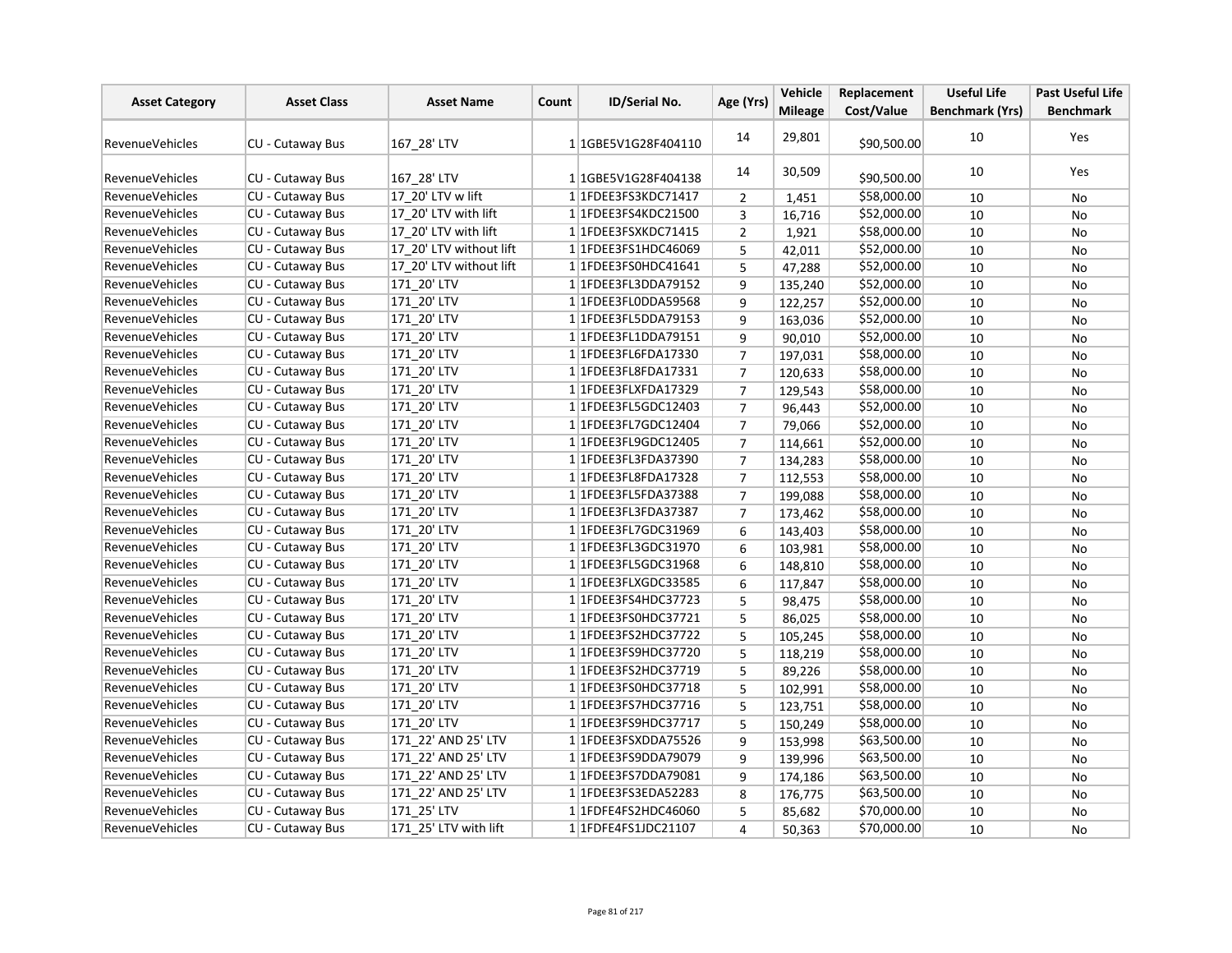| <b>Asset Category</b>  | <b>Asset Class</b>      | <b>Asset Name</b>        | Count | <b>ID/Serial No.</b>           | Age (Yrs)      | Vehicle<br><b>Mileage</b> | Replacement<br>Cost/Value | <b>Useful Life</b><br><b>Benchmark (Yrs)</b> | <b>Past Useful Life</b><br><b>Benchmark</b> |
|------------------------|-------------------------|--------------------------|-------|--------------------------------|----------------|---------------------------|---------------------------|----------------------------------------------|---------------------------------------------|
|                        |                         |                          |       |                                |                |                           |                           |                                              |                                             |
| <b>RevenueVehicles</b> | CU - Cutaway Bus        | 171 25' LTV with lift    |       | 11FDFE4FN8MDC22706             | $\overline{2}$ | 4,041                     | \$70,000.00               | 10                                           | No                                          |
| <b>RevenueVehicles</b> | <b>CU - Cutaway Bus</b> | 171 25' LTV with lift    |       | 1 1FDEE4FK4NDC06859            | $\mathbf{1}$   |                           | \$70,000.00               | 10                                           | No                                          |
| <b>RevenueVehicles</b> | CU - Cutaway Bus        | 173 20' LTV with lift    |       | 1 1FDEE3FS8KDC60655            | $\overline{3}$ | 15,651                    | \$58,000.00               | 10                                           | No                                          |
| <b>RevenueVehicles</b> | CU - Cutaway Bus        | 173 28' LTV with lift    |       | 1 1FDAF5GY5KEG59558            | 2              | 3,222                     | \$90,500.00               | 10                                           | No                                          |
| RevenueVehicles        | CU - Cutaway Bus        | 175 20' LTV w lift       |       | 1FDWE3FN9MDC1441<br>$1\vert 5$ | $\overline{2}$ | 2,930                     | \$58,000.00               | 10                                           | No                                          |
| <b>RevenueVehicles</b> | CU - Cutaway Bus        | 175 20' LTV w lift       |       | 1FDWE3FNXMDC1441<br>1 0        | $\mathbf{1}$   | 4,060                     | \$58,000.00               | 10                                           | No                                          |
| <b>RevenueVehicles</b> | CU - Cutaway Bus        | 175 20' LTV with lift    |       | 1 1FDEE3FS9JDC24102            | 4              | 59,176                    | \$58,000.00               | 10                                           | No                                          |
| <b>RevenueVehicles</b> | CU - Cutaway Bus        | 175_20' LTV with lift    |       | 1 1 FDEE3 FS1 KDC27805         | 3              | 44,722                    | \$58,000.00               | 10                                           | No                                          |
| <b>RevenueVehicles</b> | <b>CU - Cutaway Bus</b> | 179 20' LTV w lift       |       | 1 1 FDEE3FS0KDC68605           | $\overline{2}$ | 38,516                    | \$58,000.00               | 10                                           | No                                          |
| <b>RevenueVehicles</b> | CU - Cutaway Bus        | 179 20' LTV w lift       |       | 1 1FDEE3FS9KDC68604            | $\overline{2}$ | 39,233                    | \$58,000.00               | 10                                           | No                                          |
| <b>RevenueVehicles</b> | CU - Cutaway Bus        | 179_20' LTV w lift       |       | 1 1FDEE3FS2KDC68606            | $\overline{2}$ | 37,072                    | \$58,000.00               | 10                                           | No                                          |
| <b>RevenueVehicles</b> | CU - Cutaway Bus        | 179 20' LTV w lift       |       | 1 1FDEE3FN1MDC20589            | $\mathbf{1}$   | 10,200                    | \$58,000.00               | 10                                           | No                                          |
| <b>RevenueVehicles</b> | CU - Cutaway Bus        | 179 20' LTV w lift       |       | 1 1FDEE3FN8MDC20587            | $\mathbf{1}$   | 9,872                     | \$58,000.00               | 10                                           | No                                          |
| RevenueVehicles        | CU - Cutaway Bus        | 179 20' LTV w lift       |       | 1 1FDEE3FN4MDC20585            | $\mathbf{1}$   | 10,727                    | \$58,000.00               | 10                                           | No                                          |
| <b>RevenueVehicles</b> | <b>CU - Cutaway Bus</b> | 179 20' LTV with lift    |       | 1 1 FDEE3FS3HDC37714           | 5              | 126,959                   | \$58,000.00               | 10                                           | No                                          |
| <b>RevenueVehicles</b> | <b>CU - Cutaway Bus</b> | 179 20' LTV with lift    |       | 1 1FDEE3FS1HDC37713            | 5              | 162,830                   | \$58,000.00               | 10                                           | No                                          |
| <b>RevenueVehicles</b> | CU - Cutaway Bus        | 179 20' LTV with lift    |       | 1 1 FDEE3 FS8 HDC38115         | 5              | 162,461                   | \$58,000.00               | 10                                           | No                                          |
| <b>RevenueVehicles</b> | CU - Cutaway Bus        | 179_20' LTV with lift    |       | 11FDEE3FS5KDC35695             | 3              | 64,126                    | \$58,000.00               | 10                                           | <b>No</b>                                   |
| <b>RevenueVehicles</b> | CU - Cutaway Bus        | 179 20' LTV with lift    |       | 1 1FDEE3FS7KDC35696            | 3              | 43,509                    | \$58,000.00               | 10                                           | No                                          |
| RevenueVehicles        | CU - Cutaway Bus        | 179_20' LTV with lift    |       | 1 1FDEE3FS9KDC35697            | 3              | 77,205                    | \$58,000.00               | 10                                           | No                                          |
| RevenueVehicles        | CU - Cutaway Bus        | 179 20' LTV with lift    |       | 1 1FDEE3FS0KDC55515            | $\mathbf{1}$   | 16,893                    | \$58,000.00               | 10                                           | No                                          |
| <b>RevenueVehicles</b> | CU - Cutaway Bus        | 179 20' LTV without lift |       | 1 1FDEE3FS8HDC37711            | 5              | 132,688                   | \$52,000.00               | 10                                           | No                                          |
| RevenueVehicles        | CU - Cutaway Bus        | 179 20' LTV without lift |       | 1 1 FDEE3FS5JDC17275           | 4              | 95,262                    | \$52,000.00               | 10                                           | No                                          |
| <b>RevenueVehicles</b> | CU - Cutaway Bus        | 183 25' LTV              |       | 1 1FDFE4FS7FDA34588            | $\overline{7}$ | 155,145                   | \$70,000.00               | 10                                           | No                                          |
| <b>RevenueVehicles</b> | CU - Cutaway Bus        | 185_20' LTV              |       | 1 1FDEE3FL2GDC27067            | 6              | 165,495                   | \$58,000.00               | 10                                           | No                                          |
| <b>RevenueVehicles</b> | CU - Cutaway Bus        | 185 20' LTV              |       | 1 1 FDEE3FS7HDC36484           | 5              | 170,758                   | \$58,000.00               | 10                                           | No                                          |
| <b>RevenueVehicles</b> | CU - Cutaway Bus        | 185_20' LTV              |       | 1 1FDEE3FS3HDC36479            | 5              | 173,932                   | \$58,000.00               | 10                                           | No                                          |
| RevenueVehicles        | CU - Cutaway Bus        | 185_20' LTV              |       | 1 1FDEE3FS5HDC36483            | 5              | 176,508                   | \$58,000.00               | 10                                           | No                                          |
| <b>RevenueVehicles</b> | CU - Cutaway Bus        | 185_20' LTV              |       | 1 1FDEE3FS3HDC36482            | 5              | 151,885                   | \$58,000.00               | 10                                           | No                                          |
| <b>RevenueVehicles</b> | CU - Cutaway Bus        | 185 20' LTV              |       | 1 1FDEE3FS9HDC36485            | 5              | 177,759                   | \$58,000.00               | $10\,$                                       | No                                          |
| <b>RevenueVehicles</b> | CU - Cutaway Bus        | 185_20' LTV              |       | 1 1 FDEE3 FS1 HDC36481         | 5              | 139,048                   | \$58,000.00               | 10                                           | No                                          |
| <b>RevenueVehicles</b> | CU - Cutaway Bus        | 185_20' LTV              |       | 1 1FDEE3FS1HDC36478            | 5              | 139,120                   | \$58,000.00               | 10                                           | No                                          |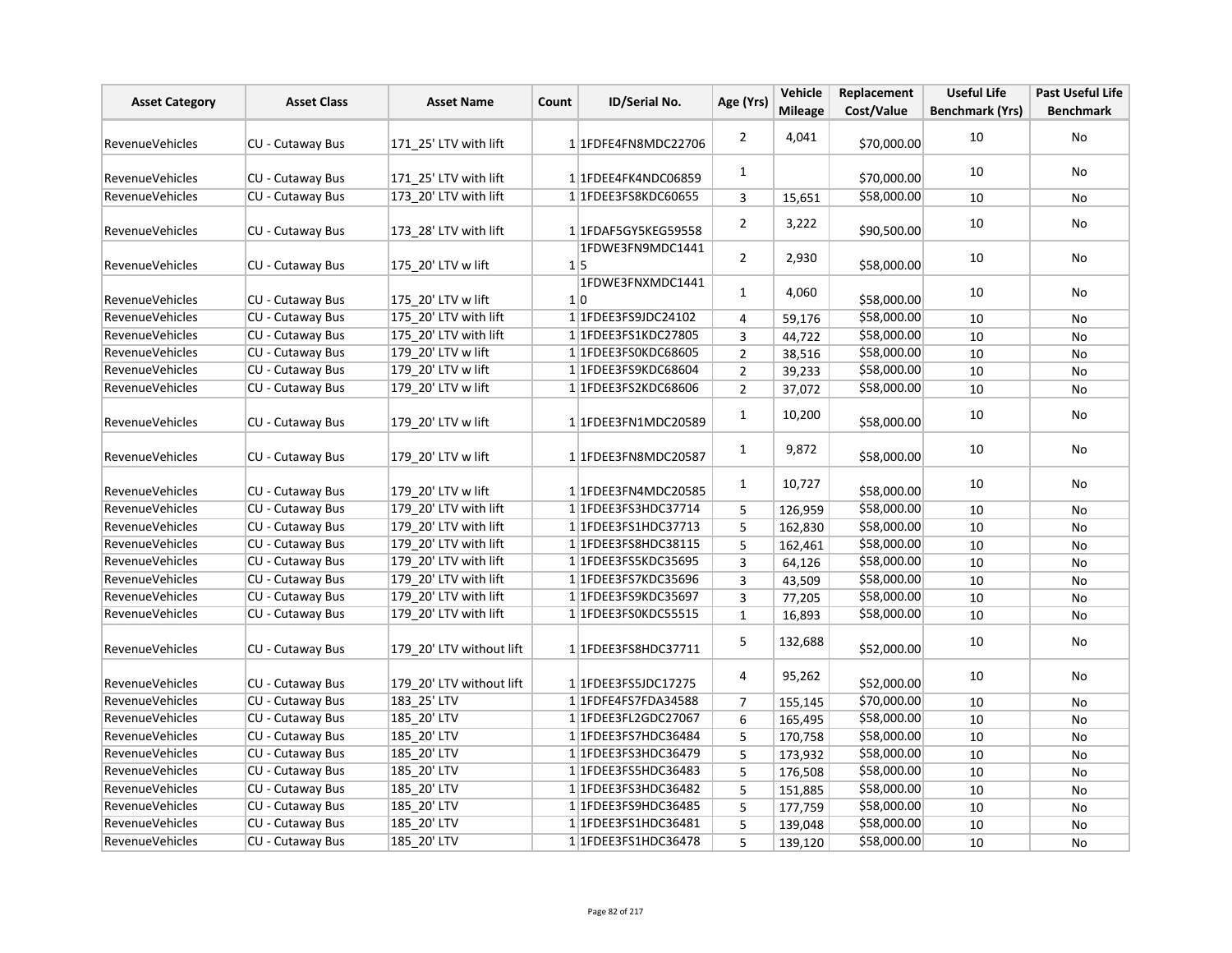| <b>Asset Category</b>  |                         | <b>Asset Name</b>     | <b>ID/Serial No.</b><br>Count | Age (Yrs)                   | Vehicle        | Replacement    | <b>Useful Life</b> | <b>Past Useful Life</b> |                  |
|------------------------|-------------------------|-----------------------|-------------------------------|-----------------------------|----------------|----------------|--------------------|-------------------------|------------------|
|                        | <b>Asset Class</b>      |                       |                               |                             |                | <b>Mileage</b> | Cost/Value         | <b>Benchmark (Yrs)</b>  | <b>Benchmark</b> |
| <b>RevenueVehicles</b> | <b>CU - Cutaway Bus</b> | 185 20' LTV           |                               | 1 1FDEE3FS0HDC36486         | 5              | 205,973        | \$58,000.00        | 10                      | No               |
| <b>RevenueVehicles</b> | CU - Cutaway Bus        | 185 20' LTV w lift    |                               | 1 1FDEE3FS8KDC59750         | $\overline{2}$ | 47,405         | \$58,000.00        | 10                      | No               |
| <b>RevenueVehicles</b> | CU - Cutaway Bus        | 185 20' LTV w lift    |                               | 1 1FDEE3FS0KDC55529         | $\overline{2}$ | 32,964         | \$58,000.00        | 10                      | <b>No</b>        |
| <b>RevenueVehicles</b> | CU - Cutaway Bus        | 185 20' LTV w lift    |                               | 1 1FDEE3FS2KDC59761         | $\overline{2}$ | 48,588         | \$58,000.00        | 10                      | No               |
| <b>RevenueVehicles</b> | <b>CU - Cutaway Bus</b> | 185 20' LTV w lift    |                               | 1 1FDEE3FS2KDC75443         | $\overline{2}$ | 40,930         | \$58,000.00        | 10                      | No               |
| <b>RevenueVehicles</b> | CU - Cutaway Bus        | 185 20' LTV w lift    |                               | 1 1 FDEE3FS3KDC59753        | $\overline{2}$ | 57,059         | \$58,000.00        | 10                      | <b>No</b>        |
| <b>RevenueVehicles</b> | CU - Cutaway Bus        | 185 20' LTV w lift    |                               | 1 1FDEE3FSXKDC60687         | $\overline{2}$ | 37,093         | \$58,000.00        | 10                      | No               |
| <b>RevenueVehicles</b> | CU - Cutaway Bus        | 185 20' LTV w lift    |                               | 1 1FDEE3FSXKDC60690         | $\overline{2}$ | 50,624         | \$58,000.00        | 10                      | No               |
| <b>RevenueVehicles</b> | CU - Cutaway Bus        | 185 20' LTV w lift    |                               | 1 1 FDEE3 FS2 KDC 7 1 4 1 1 | $\overline{2}$ | 40,387         | \$58,000.00        | 10                      | No               |
| <b>RevenueVehicles</b> | <b>CU - Cutaway Bus</b> | 185 20' LTV w lift    |                               | 11FDEE3FS8KDC73972          | $\overline{2}$ | 40,903         | \$58,000.00        | 10                      | No               |
| <b>RevenueVehicles</b> | CU - Cutaway Bus        | 185 20' LTV w lift    |                               | 1 1FDEE3FS0KDC59760         | $\overline{2}$ | 52,482         | \$58,000.00        | 10                      | No               |
| <b>RevenueVehicles</b> | CU - Cutaway Bus        | 185 20' LTV w lift    |                               | 1 1FDEE3FS8KDC59764         | $\overline{2}$ | 61,268         | \$58,000.00        | 10                      | <b>No</b>        |
| <b>RevenueVehicles</b> | CU - Cutaway Bus        | 185 20' LTV w lift    |                               | 1 1FDEE3FN2MDC14381         | 1              | 3,174          | \$58,000.00        | 10                      | No               |
| <b>RevenueVehicles</b> | CU - Cutaway Bus        | 185 20' LTV w lift    |                               | 1 1FDEE3FNXMDC14399         | $\mathbf{1}$   | 3,233          | \$58,000.00        | 10                      | No               |
| <b>RevenueVehicles</b> | <b>CU - Cutaway Bus</b> | 185 20' LTV w lift    |                               | 1 1FDEE3FN4MDC14396         | $\mathbf{1}$   | 3,918          | \$58,000.00        | 10                      | <b>No</b>        |
| <b>RevenueVehicles</b> | CU - Cutaway Bus        | 185 20' LTV w lift    |                               | 1 1FDEE3FN4MDC14382         | $\mathbf{1}$   | 3,927          | \$58,000.00        | 10                      | No               |
| <b>RevenueVehicles</b> | <b>CU - Cutaway Bus</b> | 185 20' LTV with lift |                               | 1 1FDEE3FSXHDC38116         | 5              | 158,241        | \$58,000.00        | 10                      | No               |
| <b>RevenueVehicles</b> | CU - Cutaway Bus        | 185 20' LTV with lift |                               | 1 1 FDEE3 FS1 HDC38117      | 5              | 186,372        | \$58,000.00        | 10                      | <b>No</b>        |
| <b>RevenueVehicles</b> | <b>CU - Cutaway Bus</b> | 185 20' LTV with lift |                               | 1 1 FDEE3FS3HDC38118        | 5              | 168,754        | \$58,000.00        | 10                      | No               |
| <b>RevenueVehicles</b> | CU - Cutaway Bus        | 185 20' LTV with lift |                               | 1 1FDEE3FS0HDC37833         | 5              | 221,194        | \$58,000.00        | 10                      | <b>No</b>        |
| <b>RevenueVehicles</b> | CU - Cutaway Bus        | 185 20' LTV with lift |                               | 1 1FDEE3FS4JDC24105         | 4              | 147,778        | \$58,000.00        | 10                      | No               |
| RevenueVehicles        | CU - Cutaway Bus        | 185 20' LTV with lift |                               | 1 1FDEE3FSXJDC27946         | $\overline{4}$ | 138,954        | \$58,000.00        | 10                      | <b>No</b>        |
| <b>RevenueVehicles</b> | CU - Cutaway Bus        | 185 20' LTV with lift |                               | 1 1FDEE3FS1JDC27947         | 4              | 127,805        | \$58,000.00        | 10                      | No               |
| <b>RevenueVehicles</b> | CU - Cutaway Bus        | 185 20' LTV with lift |                               | 1 1FDEE3FS3JDC27948         | 4              | 126,621        | \$58,000.00        | 10                      | No               |
| <b>RevenueVehicles</b> | CU - Cutaway Bus        | 185 20' LTV with lift |                               | 1 1FDEE3FS1JDC27950         | 4              | 88,780         | \$58,000.00        | 10                      | No               |
| <b>RevenueVehicles</b> | CU - Cutaway Bus        | 185 20' LTV with lift |                               | 1 1 FDEE3 FS6JDC 24106      | 4              | 78,597         | \$58,000.00        | 10                      | No               |
| RevenueVehicles        | CU - Cutaway Bus        | 185 20' LTV with lift |                               | 1 1 FDEE3FS9JDC27940        | 4              | 145,464        | \$58,000.00        | 10                      | No               |
| <b>RevenueVehicles</b> | CU - Cutaway Bus        | 185 20' LTV with lift |                               | 1 1FDEE3FS2JDC27942         | $\overline{4}$ | 126,542        | \$58,000.00        | 10                      | No               |
| <b>RevenueVehicles</b> | CU - Cutaway Bus        | 185 20' LTV with lift |                               | 1 1FDEE3FS2JDC27939         | $\overline{4}$ | 177,450        | \$58,000.00        | 10                      | No               |
| <b>RevenueVehicles</b> | CU - Cutaway Bus        | 185 20' LTV with lift |                               | 1 1FDEE3FS3JDC27934         | 4              | 147,583        | \$58,000.00        | 10                      | No               |
| <b>RevenueVehicles</b> | CU - Cutaway Bus        | 185 20' LTV with lift |                               | 1 1FDEE3FS5JDC27935         | 4              | 103,404        | \$58,000.00        | 10                      | No               |
| <b>RevenueVehicles</b> | CU - Cutaway Bus        | 185 20' LTV with lift |                               | 1 1 FDEE3FS0JDC27938        | 4              | 110,861        | \$58,000.00        | 10                      | <b>No</b>        |
| <b>RevenueVehicles</b> | CU - Cutaway Bus        | 185 20' LTV with lift |                               | 1 1 FDEE3FS7JDC27936        | 4              | 118,827        | \$58,000.00        | 10                      | No               |
| <b>RevenueVehicles</b> | CU - Cutaway Bus        | 185 20' LTV with lift |                               | 1 1 FDEE3 FS1 KDC19123      | 3              | 94,962         | \$58,000.00        | 10                      | No               |
| <b>RevenueVehicles</b> | CU - Cutaway Bus        | 185 20' LTV with lift |                               | 1 1FDEE3FSXKDC19122         | 3              | 86,039         | \$58,000.00        | 10                      | No               |
| <b>RevenueVehicles</b> | CU - Cutaway Bus        | 185 20' LTV with lift |                               | 1 1FDEE3FS7KDC19126         | 3              | 93,189         | \$58,000.00        | 10                      | No               |
| <b>RevenueVehicles</b> | CU - Cutaway Bus        | 185 20' LTV with lift |                               | 1 1 FDEE3 FS3 KDC 19124     | 3              | 88,830         | \$58,000.00        | 10                      | No               |
| <b>RevenueVehicles</b> | CU - Cutaway Bus        | 185 20' LTV with lift |                               | 1 1FDEE3FS5KDC19125         | 3              | 98,497         | \$58,000.00        | 10                      | <b>No</b>        |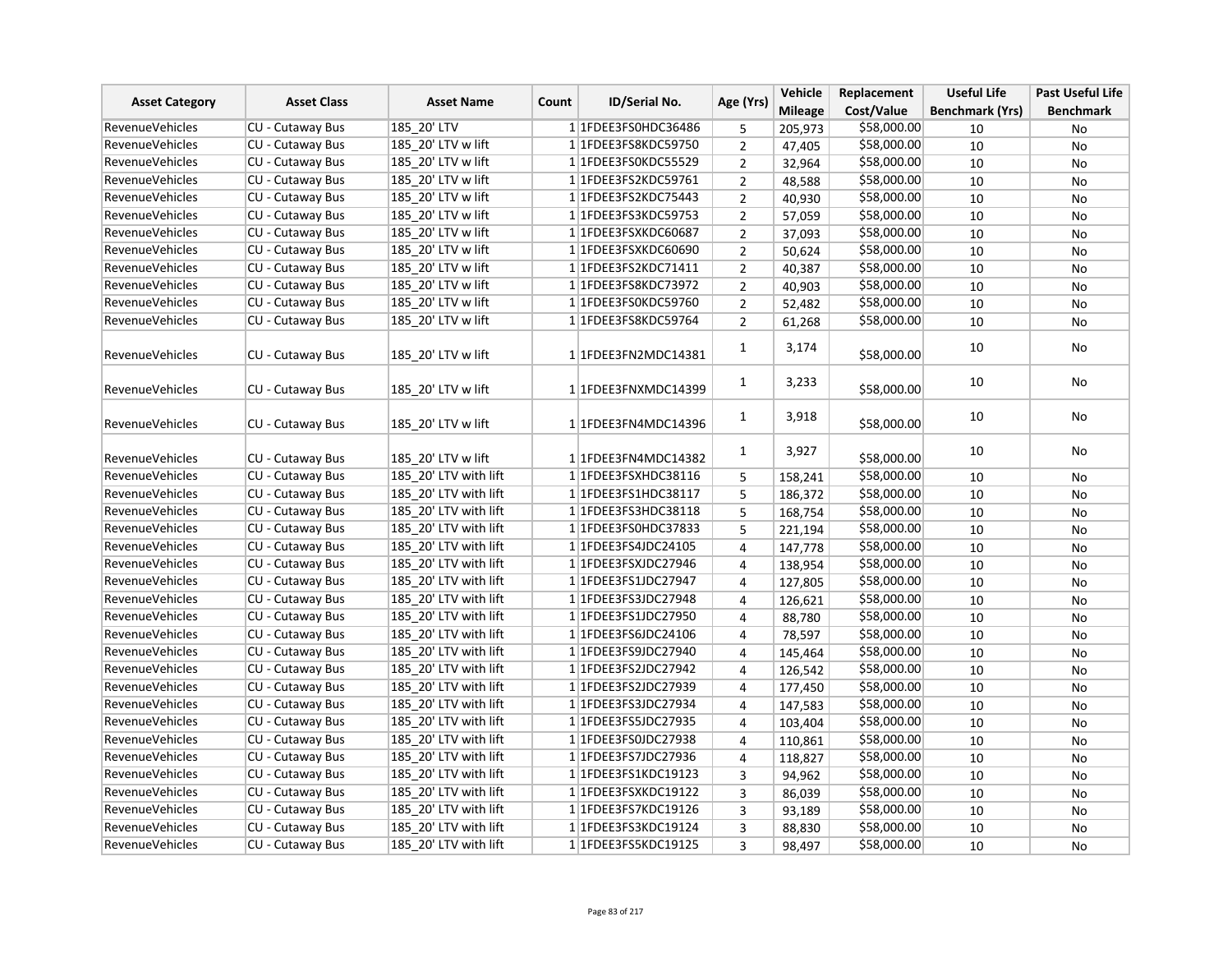| <b>Asset Category</b>  | <b>Asset Class</b>      | <b>Asset Name</b>        | Count | ID/Serial No.           | Age (Yrs)      | Vehicle        | Replacement | <b>Useful Life</b>     | <b>Past Useful Life</b> |
|------------------------|-------------------------|--------------------------|-------|-------------------------|----------------|----------------|-------------|------------------------|-------------------------|
|                        |                         |                          |       |                         |                | <b>Mileage</b> | Cost/Value  | <b>Benchmark (Yrs)</b> | <b>Benchmark</b>        |
| <b>RevenueVehicles</b> | CU - Cutaway Bus        | 185 20' LTV with lift    |       | 1 1FDEE3FS9KDC19127     | 3              | 114,928        | \$58,000.00 | 10                     | No                      |
| <b>RevenueVehicles</b> | <b>CU - Cutaway Bus</b> | 185 22' LTV with lift    |       | 1 1 FDFE4FS1KDC17351    | 3              | 91,869         | \$63,500.00 | 10                     | No                      |
| <b>RevenueVehicles</b> | CU - Cutaway Bus        | 185 22' LTV with lift    |       | 1 1FDEE3FN9MDC15012     | 1              | 4,074          | \$63,500.00 | 10                     | No                      |
| <b>RevenueVehicles</b> | <b>CU - Cutaway Bus</b> | 185 22' LTV with lift    |       | 1 1FDEE3FN2MDC15014     | 1              | 4,169          | \$63,500.00 | 10                     | <b>No</b>               |
| <b>RevenueVehicles</b> | CU - Cutaway Bus        | 185 25' LTV with lift    |       | 11FDFE4FS3KDC17352      | 3              | 53,595         | \$70,000.00 | 10                     | No                      |
| RevenueVehicles        | CU - Cutaway Bus        | 185 28' LTV with lift    |       | 1 1FDUF5GN8MED11114     | $\mathbf{1}$   | 2,505          | \$90,500.00 | 10                     | No                      |
| RevenueVehicles        | CU - Cutaway Bus        | 187 20' LTV w lift       |       | 11FDEE3FS0KDC75456      | $\overline{2}$ | 15,733         | \$58,000.00 | 10                     | No                      |
| <b>RevenueVehicles</b> | CU - Cutaway Bus        | 187 20' LTV without lift |       | 1 1FDEE3FS1KDC75451     | $\overline{2}$ | 18,924         | \$52,000.00 | 10                     | No                      |
| RevenueVehicles        | CU - Cutaway Bus        | 187 22' AND 25' LTV      |       | 1 1FDFE4FSXDDA51236     | 9              | 138,632        | \$70,000.00 | 10                     | No                      |
| <b>RevenueVehicles</b> | CU - Cutaway Bus        | 187 22' AND 25' LTV      |       | 1 1FDFE4FS6EDA91735     | 8              | 79,108         | \$70,000.00 | 10                     | No                      |
| RevenueVehicles        | <b>CU - Cutaway Bus</b> | 187_25' LTV              |       | 1 1FDFE4FSXGDC18845     | $\overline{7}$ | 89,227         | \$70,000.00 | 10                     | No                      |
| <b>RevenueVehicles</b> | CU - Cutaway Bus        | 187 25' LTV with lift    |       | 1 1FDFE4FNXMDC10900     | $\mathbf{1}$   | 1,207          | \$58,000.00 | 10                     | No                      |
| RevenueVehicles        | <b>CU - Cutaway Bus</b> | 187 25' LTV with lift    |       | 1 1FDFE4FN4MDC10925     | $\mathbf{1}$   | 1,902          | \$58,000.00 | 10                     | No                      |
| <b>RevenueVehicles</b> | CU - Cutaway Bus        | 189 20' LTV with lift    |       | 1 1FDEE3FS5KDC36541     | 3              | 30,087         | \$58,000.00 | 10                     | No                      |
| <b>RevenueVehicles</b> | CU - Cutaway Bus        | 189 235                  |       | 1 1GBE5V19X9F401460     | $\overline{4}$ | 91,541         | \$90,000.00 | 10                     | No                      |
| <b>RevenueVehicles</b> | CU - Cutaway Bus        | 19 20' LTV               |       | 1 1FDEE3FL0FDA34530     | $\overline{7}$ | 149,549        | \$58,000.00 | 10                     | No                      |
| <b>RevenueVehicles</b> | CU - Cutaway Bus        | 19 20' LTV               |       | 1 1 FDEE3 FL2 GDC 25836 | 6              | 126,925        | \$58,000.00 | 10                     | No                      |
| RevenueVehicles        | <b>CU - Cutaway Bus</b> | 19 20' LTV               |       | 1 1 FDEE3 FL4 GDC 25837 | 6              | 116,708        | \$58,000.00 | 10                     | No                      |
| <b>RevenueVehicles</b> | CU - Cutaway Bus        | 19 20' LTV with lift     |       | 1 1 FDEE3FS8JDC27945    | $\overline{4}$ | 54,529         | \$58,000.00 | 10                     | No                      |
| <b>RevenueVehicles</b> | <b>CU - Cutaway Bus</b> | 19 20' LTV with lift     |       | 1 1 FDEE3 FS6KDC21501   | 3              | 39,882         | \$58,000.00 | 10                     | No                      |
| <b>RevenueVehicles</b> | CU - Cutaway Bus        | 19 20' LTV with lift     |       | 1 1FDEE3FSXKDC21498     | 3              | 27,957         | \$58,000.00 | 10                     | No                      |
| RevenueVehicles        | <b>CU - Cutaway Bus</b> | 19 20' LTV without lift  |       | 1 1FDEE3FS5JDC27949     | $\overline{4}$ | 63,077         | \$52,000.00 | 10                     | No                      |
| RevenueVehicles        | <b>CU - Cutaway Bus</b> | 191_20'LTV               |       | 1 1FDEE3FLXDDB03270     | 9              | 184,904        | \$58,000.00 | 10                     | <b>No</b>               |
| <b>RevenueVehicles</b> | CU - Cutaway Bus        | 191 20' LTV with lift    |       | 11FDEE3FS4KDC25935      | $\overline{3}$ | 42,939         | \$58,000.00 | 10                     | No                      |
| RevenueVehicles        | CU - Cutaway Bus        | 191 22' AND 25' LTV      |       | 1 1FDEE3FS1EDA52282     | 8              | 169,121        | \$63,500.00 | 10                     | No                      |
| <b>RevenueVehicles</b> | CU - Cutaway Bus        | 191 22' AND 25' LTV      |       | 1 1FDEE3FS8EDA52280     | 8              | 169,739        | \$63,500.00 | 10                     | No                      |
| RevenueVehicles        | <b>CU - Cutaway Bus</b> | 191 22' AND 25' LTV      |       | 1 1 FDEE3 FS1 EDA 52279 | 8              | 170,405        | \$63,500.00 | 10                     | No                      |
| RevenueVehicles        | CU - Cutaway Bus        | 191 22' AND 25' LTV      |       | 1 1FDEE3FSXEDA52278     | 8              | 179,502        | \$63,500.00 | 10                     | No                      |
| RevenueVehicles        | CU - Cutaway Bus        | 191 22' AND 25' LTV      |       | 11FDEE3FS5FDA23742      | $\overline{7}$ | 181,474        | \$63,500.00 | 10                     | No                      |
| <b>RevenueVehicles</b> | <b>CU - Cutaway Bus</b> | 191 22' AND 25' LTV      |       | 1 1FDEE3FS7FDA23743     | $\overline{7}$ | 144,976        | \$63,500.00 | 10                     | No                      |
| <b>RevenueVehicles</b> | CU - Cutaway Bus        | 191 22' AND 25' LTV      |       | 1 1FDEE3FS9FDA23744     | $\overline{7}$ | 158,588        | \$63,500.00 | 10                     | No                      |
| <b>RevenueVehicles</b> | CU - Cutaway Bus        | 191 22' AND 25' LTV      |       | 1 1 FDEE3 FS6GDC26270   | 6              | 183,617        | \$63,500.00 | 10                     | No                      |
| RevenueVehicles        | CU - Cutaway Bus        | 191 22' AND 25' LTV      |       | 1 1FDEE3FSXGDC26269     | 6              | 168,814        | \$63,500.00 | 10                     | <b>No</b>               |
| <b>RevenueVehicles</b> | CU - Cutaway Bus        | 191 22' LTV with lift    |       | 1 1 FDEE3FS8HDC37837    | 5              | 111,858        | \$63,500.00 | 10                     | No                      |
| <b>RevenueVehicles</b> | CU - Cutaway Bus        | 191 22' LTV with lift    |       | 1 1 FDEE3FS8KDC25937    | $\overline{3}$ | 51,965         | \$63,500.00 | 10                     | No                      |
| <b>RevenueVehicles</b> | CU - Cutaway Bus        | 191 22' LTV with lift    |       | 1 1 FDEE3FSXKDC25938    | $\overline{3}$ | 66,882         | \$63,500.00 | 10                     | No                      |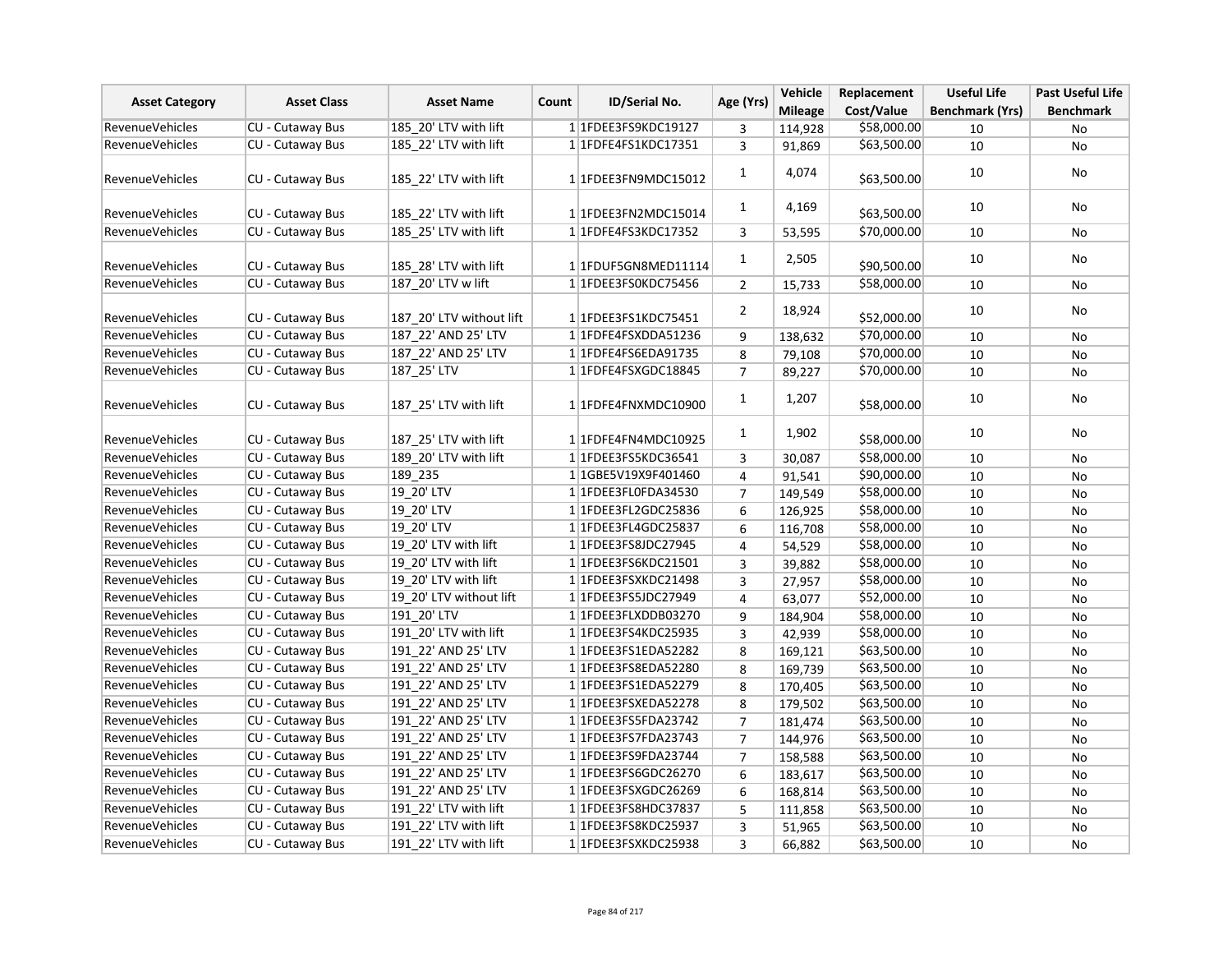| <b>Asset Category</b>  | <b>Asset Class</b>      | <b>Asset Name</b><br>Count | ID/Serial No.                     | Age (Yrs)               | Vehicle        | Replacement  | <b>Useful Life</b>     | <b>Past Useful Life</b> |
|------------------------|-------------------------|----------------------------|-----------------------------------|-------------------------|----------------|--------------|------------------------|-------------------------|
|                        |                         |                            |                                   |                         | <b>Mileage</b> | Cost/Value   | <b>Benchmark (Yrs)</b> | <b>Benchmark</b>        |
| <b>RevenueVehicles</b> | <b>CU - Cutaway Bus</b> | 191 22' LTV with lift      | 1 1FDEE3FS6KDC25936               | 3                       | 51,895         | \$58,000.00  | 10                     | No                      |
| RevenueVehicles        | CU - Cutaway Bus        | 191 22' LTV with lift      | 11FDEE3FS5KDC71418                | $\overline{2}$          | 18,623         | \$63,500.00  | 10                     | No                      |
| <b>RevenueVehicles</b> | <b>CU - Cutaway Bus</b> | 191 22' LTV with lift      | 1 1FDEE3FS5KDC73978               | $\overline{2}$          | 28,603         | \$63,500.00  | 10                     | No                      |
| <b>RevenueVehicles</b> | CU - Cutaway Bus        | 191_22' LTV with lift      | 1 1FDEE3FS7KDC71419               | $\mathbf 2$             | 33,256         | \$63,500.00  | 10                     | No                      |
| <b>RevenueVehicles</b> | CU - Cutaway Bus        | 191_22' LTV with lift      | 1 1FDEE3FS0KDC73979               | $\overline{2}$          | 23,059         | \$63,500.00  | 10                     | No                      |
| <b>RevenueVehicles</b> | CU - Cutaway Bus        | 191 26782                  | 11GB6G5BG5F1226782                | $\overline{7}$          | 234,231        | \$109,842.00 | 10                     | No                      |
| <b>RevenueVehicles</b> | <b>CU - Cutaway Bus</b> | 191 27497                  | 11GB6G5BG0F1227497                | $\overline{7}$          | 246,610        | \$109,842.00 | 10                     | <b>No</b>               |
| RevenueVehicles        | CU - Cutaway Bus        | 191 27632                  | 1 1 1 GB6 G5 BG 2 F 1 2 2 7 6 3 2 | 7                       | 234,874        | \$109,842.00 | 10                     | No                      |
| <b>RevenueVehicles</b> | CU - Cutaway Bus        | 191 2795                   | 11FDFE4FSXDDA02795                | 3                       | 182,431        | \$361,701.00 | 10                     | No                      |
| RevenueVehicles        | CU - Cutaway Bus        | 191 80297                  | 1 1GB6G5BG4F1280297               | 6                       | 197,270        | \$110,366.00 | 10                     | No                      |
| <b>RevenueVehicles</b> | CU - Cutaway Bus        | 191 81484                  | 1 1 1 GB6 G5 BG8 F 1 2 8 1 4 8 4  | 6                       | 214,957        | \$110,366.00 | 10                     | No                      |
| <b>RevenueVehicles</b> | <b>CU - Cutaway Bus</b> | 195 20' LTV w lift         | 1 1FDEE3FS6KDC68835               | $\overline{2}$          | 13,705         | \$58,000.00  | 10                     | No                      |
| <b>RevenueVehicles</b> | CU - Cutaway Bus        | 195_20' LTV w lift         | 1 1FDEE3FS4KDC68834               | $\overline{2}$          | 10,520         | \$58,000.00  | 10                     | No                      |
| <b>RevenueVehicles</b> | CU - Cutaway Bus        | 195 20' LTV w lift         | 1 1FDEE3FN7MDC14389               | $\mathbf{1}$            |                | \$58,000.00  | 10                     | <b>No</b>               |
| RevenueVehicles        | CU - Cutaway Bus        | 195 20' LTV w lift         | 1 1FDEE3FN8MDC15017               | $\mathbf{1}$            |                | \$58,000.00  | 10                     | No                      |
| <b>RevenueVehicles</b> | CU - Cutaway Bus        | 196 22' AND 25' LTV        | 1 1 FDEE3 FS1 CDB33943            | 9                       | 218,334        | \$63,500.00  | 10                     | <b>No</b>               |
| <b>RevenueVehicles</b> | <b>CU - Cutaway Bus</b> | 196 25' LTV with lift      | 1 1FDFE4FS0KDC68906               | $\overline{2}$          | 3,769          | \$70,000.00  | 10                     | No                      |
| <b>RevenueVehicles</b> | <b>CU - Cutaway Bus</b> | 203 1507-178               | 11FDFE4FS8GDC54940                | 6                       | 209,651        | \$136,329.00 | 10                     | No                      |
| RevenueVehicles        | <b>CU - Cutaway Bus</b> | 203_1508-178               | 1 1 FDFE4FS1GDC54939              | 6                       | 261,405        | \$136,329.00 | 10                     | No                      |
| <b>RevenueVehicles</b> | CU - Cutaway Bus        | 203 1509-178               | 1 1FDFE4FSXGDC54941               | 6                       | 183,858        | \$136,329.00 | 10                     | No                      |
| <b>RevenueVehicles</b> | CU - Cutaway Bus        | 203 1510-178               | 1 1 FDFE4FS3GDC54943              | 6                       | 213,423        | \$136,329.00 | 10                     | No                      |
| RevenueVehicles        | CU - Cutaway Bus        | 203 1511-178               | 1 1 FDFE4FS5 GDC54944             | 6                       | 214,047        | \$136,329.00 | 10                     | No                      |
| <b>RevenueVehicles</b> | CU - Cutaway Bus        | 203_1512-178               | 1 1 FDFE4FS7GDC54945              | 6                       | 228,826        | \$136,329.00 | 10                     | No                      |
| <b>RevenueVehicles</b> | CU - Cutaway Bus        | 203 1513-178               | 1 1FDFE4FS5KDC10435               | 3                       | 119,835        | \$137,649.00 | 10                     | No                      |
| <b>RevenueVehicles</b> | CU - Cutaway Bus        | 203 1514-178               | 1 1FDFE4FS3KDC10434               | $\overline{\mathbf{3}}$ | 74,726         | \$137,649.00 | 10                     | No                      |
| RevenueVehicles        | CU - Cutaway Bus        | 203_1515-178               | 1 1FDFE4FS9KDC10437               | 3                       | 99,875         | \$137,649.00 | 10                     | No                      |
| <b>RevenueVehicles</b> | CU - Cutaway Bus        | 203 1516-178               | 1 1FDFE4FS7KDC10436               | 3                       | 111,958        | \$137,649.00 | 10                     | No                      |
| RevenueVehicles        | CU - Cutaway Bus        | 203 1517-178               | 1 1FDFE4FS6KDC56596               | $\overline{2}$          | 80,592         | \$138,426.00 | 10                     | No                      |
| <b>RevenueVehicles</b> | <b>CU - Cutaway Bus</b> | 203 1518-178               | 1 1FDFE4FS4KDC56595               | $\overline{2}$          | 69,425         | \$138,426.00 | 10                     | No                      |
| <b>RevenueVehicles</b> | CU - Cutaway Bus        | 203_76-178                 | 11FDFE4FS8GDC50242                | 6                       | 104,988        | \$120,995.00 | 10                     | No                      |
| RevenueVehicles        | CU - Cutaway Bus        | 203_77-178                 | 1 1 FDFE4FS2GDC49037              | 6                       | 100,682        | \$120,995.00 | 10                     | No                      |
| <b>RevenueVehicles</b> | CU - Cutaway Bus        | 203 78-178                 | 1 1FDFE4FSXKDC10432               | $\pmb{4}$               | 47,266         | \$121,985.00 | 10                     | No                      |
| <b>RevenueVehicles</b> | CU - Cutaway Bus        | 203 79-178                 | 1 1 FDFE4FS1KDC10433              | 4                       | 39,811         | \$121,985.00 | 10                     | No                      |
| RevenueVehicles        | CU - Cutaway Bus        | 209 413                    | 1 1FDFE4FS2HDC53025               | 5                       | 76,572         | \$79,149.00  | 10                     | No                      |
| <b>RevenueVehicles</b> | CU - Cutaway Bus        | 209_414                    | 1 1 FDFE4FS6HDC53027              | 5                       | 121,628        | \$84,699.00  | 10                     | No                      |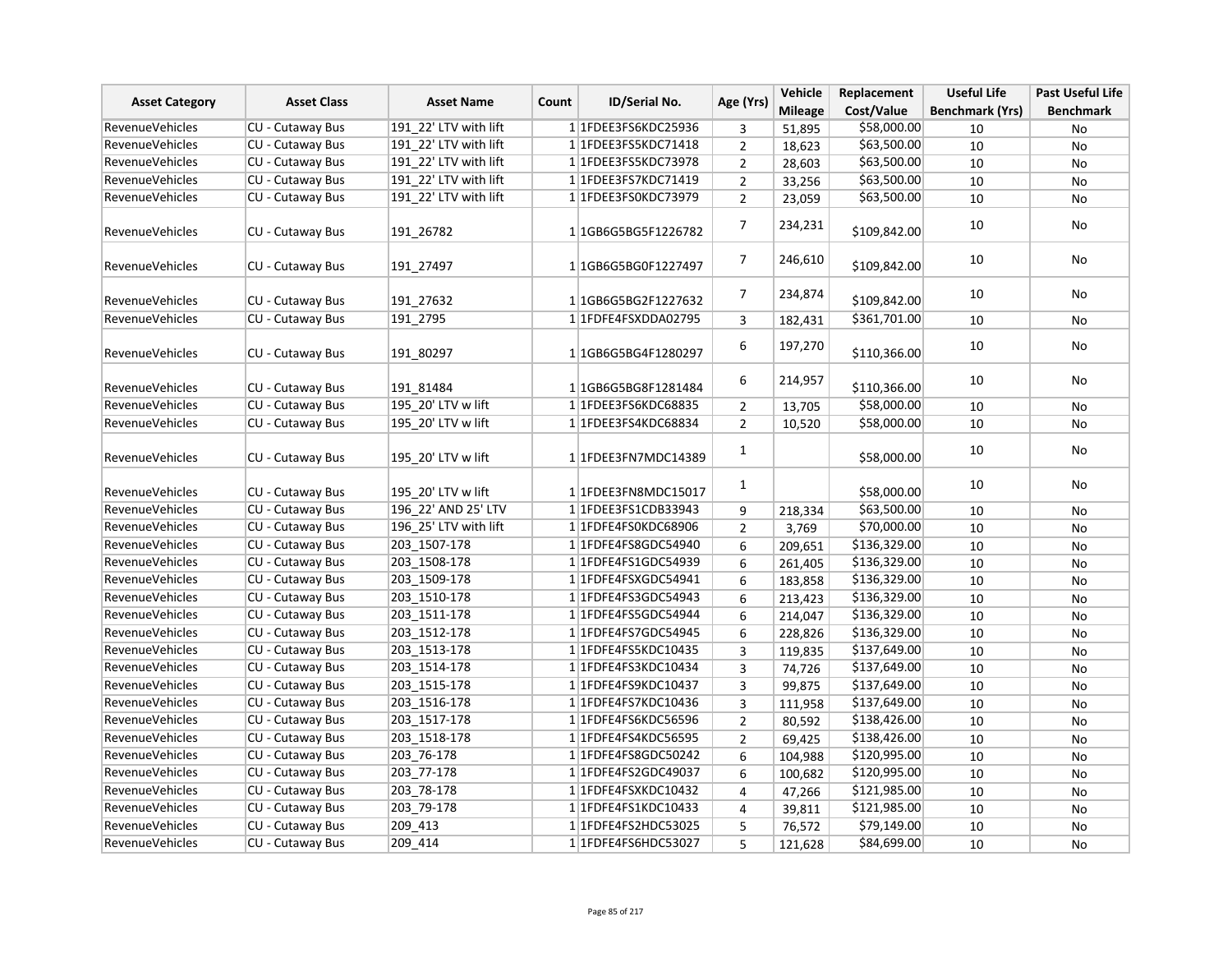|                        | <b>Asset Class</b>      | <b>Asset Name</b>    | Count | ID/Serial No.             | Age (Yrs)      | Vehicle        | Replacement  | <b>Useful Life</b>     | Past Useful Life |
|------------------------|-------------------------|----------------------|-------|---------------------------|----------------|----------------|--------------|------------------------|------------------|
| <b>Asset Category</b>  |                         |                      |       |                           |                | <b>Mileage</b> | Cost/Value   | <b>Benchmark (Yrs)</b> | <b>Benchmark</b> |
| <b>RevenueVehicles</b> | CU - Cutaway Bus        | 209_415              |       | 1 1 FDFE4FS6HDC53030      | 5              | 118,697        | \$84,699.00  | 10                     | No               |
| <b>RevenueVehicles</b> | CU - Cutaway Bus        | 209 416              |       | 1 1 FDFE4FS8HDC53031      | 5              | 44,183         | \$79,149.00  | 10                     | No               |
| <b>RevenueVehicles</b> | <b>CU - Cutaway Bus</b> | 21 20' LTV with lift |       | 1 1FDEE3FS1HDC38120       | 5              | 136,154        | \$58,000.00  | 10                     | No               |
| <b>RevenueVehicles</b> | <b>CU - Cutaway Bus</b> | 21 20' LTV with lift |       | 1 1 FDEE3 FS4 HDC3 7835   | 5              | 123,045        | \$58,000.00  | 10                     | No               |
| RevenueVehicles        | CU - Cutaway Bus        | 21 20' LTV with lift |       | 1 1FDEE3FS2HDC37834       | 5              | 116,951        | \$58,000.00  | 10                     | No               |
| RevenueVehicles        | <b>CU - Cutaway Bus</b> | 21 20' LTV with lift |       | 1 1 FDEE3FS0JDC27941      | $\overline{4}$ | 95,616         | \$58,000.00  | 10                     | No               |
| RevenueVehicles        | CU - Cutaway Bus        | 21 20' LTV with lift |       | 1 1FDEE3FS9JDC27937       | 4              | 99,994         | \$58,000.00  | 10                     | No               |
| RevenueVehicles        | CU - Cutaway Bus        | 21 20' LTV with lift |       | 1 1 FDEE3 FS1 JDC 27933   | $\overline{4}$ | 76,140         | \$58,000.00  | 10                     | No               |
| RevenueVehicles        | CU - Cutaway Bus        | 21 20' LTV with lift |       | 1 1 FDEE3FS5JDC27983      | 4              | 67,178         | \$58,000.00  | 10                     | No               |
| <b>RevenueVehicles</b> | CU - Cutaway Bus        | 21 22' LTV with lift |       | 1 1FDEE3FSXHDC37838       | 5              | 132,687        | \$63,500.00  | 10                     | No               |
| <b>RevenueVehicles</b> | CU - Cutaway Bus        | 21 22' LTV with lift |       | 1 1FDFE4FS9JDC28077       | $\overline{4}$ | 77,180         | \$63,500.00  | 10                     | No               |
| RevenueVehicles        | CU - Cutaway Bus        | 21 22' LTV with lift |       | 1 1 FDFE4FS7JDC28076      | $\overline{4}$ | 77,633         | \$63,500.00  | 10                     | <b>No</b>        |
| <b>RevenueVehicles</b> | CU - Cutaway Bus        | 21 25' LTV           |       | 1 1FDFE4FS4FDA34595       | $\overline{7}$ | 161,548        | \$70,000.00  | 10                     | No               |
| <b>RevenueVehicles</b> | CU - Cutaway Bus        | 21_25' LTV           |       | 1 1FDFE4FS6FDA34596       | $\overline{7}$ | 121,442        | \$70,000.00  | 10                     | No               |
| <b>RevenueVehicles</b> | CU - Cutaway Bus        | 21 25' LTV           |       | 1 1FDFE4FS8FDA34597       | $\overline{7}$ | 142,291        | \$70,000.00  | 10                     | <b>No</b>        |
| RevenueVehicles        | CU - Cutaway Bus        | 21 25' LTV           |       | 1 1 FDFE4FS0GDC31975      | 6              | 181,861        | \$70,000.00  | 10                     | No               |
| <b>RevenueVehicles</b> | CU - Cutaway Bus        | 21 25' LTV           |       | 1 1 FEFE 4 FS9 GDC 3 1974 | 6              | 136,838        | \$70,000.00  | 10                     | No               |
| <b>RevenueVehicles</b> | CU - Cutaway Bus        | 215 LTV 810          |       | 1 1 FDFE4FS6JDC41398      | $\overline{4}$ | 42,697         | \$128,800.00 | 10                     | No               |
| <b>RevenueVehicles</b> | CU - Cutaway Bus        | 215 LTV 811          |       | 1 1 FDFE4FS4JDC41397      | $\overline{4}$ | 17,765         | \$128,800.00 | 10                     | No               |
| <b>RevenueVehicles</b> | CU - Cutaway Bus        | 227 473              |       | 1 4 UZADSFC4MCMP6810      | $\overline{2}$ | 10,828         | \$133,333.00 | 10                     | No               |
|                        |                         |                      |       |                           |                |                |              |                        |                  |
| <b>RevenueVehicles</b> | <b>CU - Cutaway Bus</b> | 227_474              |       | 15WEXWSKKXEH416392        | 8              | 166,600        | \$103,782.00 | 10                     | <b>No</b>        |
| <b>RevenueVehicles</b> | CU - Cutaway Bus        | 227_475              |       | 1 4 UZADSFC3MCMT5830      | $\mathbf{1}$   | 9,693          | \$133,333.00 | 10                     | No               |
| <b>RevenueVehicles</b> | CU - Cutaway Bus        | 227_477              |       | 14UZADSFC7MCMT5829        | $\mathbf{1}$   | 7,553          | \$133,333.00 | 10                     | No               |
| <b>RevenueVehicles</b> | CU - Cutaway Bus        | 227 479              |       | 1 4 UZADSFC5MCMT5831      | $\mathbf{1}$   | 9,811          | \$133,333.00 | 10                     | No               |
| RevenueVehicles        | CU - Cutaway Bus        | 227 480              |       | 1 4 UZADSFC4KCKM9968      | 4              | 72,217         | \$133,333.00 | 10                     | No               |
| <b>RevenueVehicles</b> | CU - Cutaway Bus        | 227_481              |       | 1 4 UZADSFC6KCKM9969      | 4              | 78,100         | \$133,333.00 | 10                     | No               |
| <b>RevenueVehicles</b> | CU - Cutaway Bus        | 227 482              |       | 1 4 UZADSFC2KCKM9970      | 4              | 75,336         | \$133,333.00 | 10                     | <b>No</b>        |
| RevenueVehicles        | CU - Cutaway Bus        | 227 483              |       | 1 4 UZADSFC6MCMP6811      | $\mathbf{1}$   | 15,342         | \$133,333.00 | 10                     | No               |
| <b>RevenueVehicles</b> | CU - Cutaway Bus        | 227 484              |       | 14UZADSFC6MCMP7392        | $\mathbf{1}$   | 17,955         | \$133,333.00 | 10                     | No               |
| RevenueVehicles        | CU - Cutaway Bus        | 227 485              |       | 15WEXWSKK5EH415991        | 8              | 175,799        | \$103,782.00 | 10                     | No               |
| <b>RevenueVehicles</b> | <b>CU - Cutaway Bus</b> | 227 486              |       | 1 1 FDGF5GT1FED59178      | $\overline{7}$ | 136,402        | \$104,632.40 | 10                     | No               |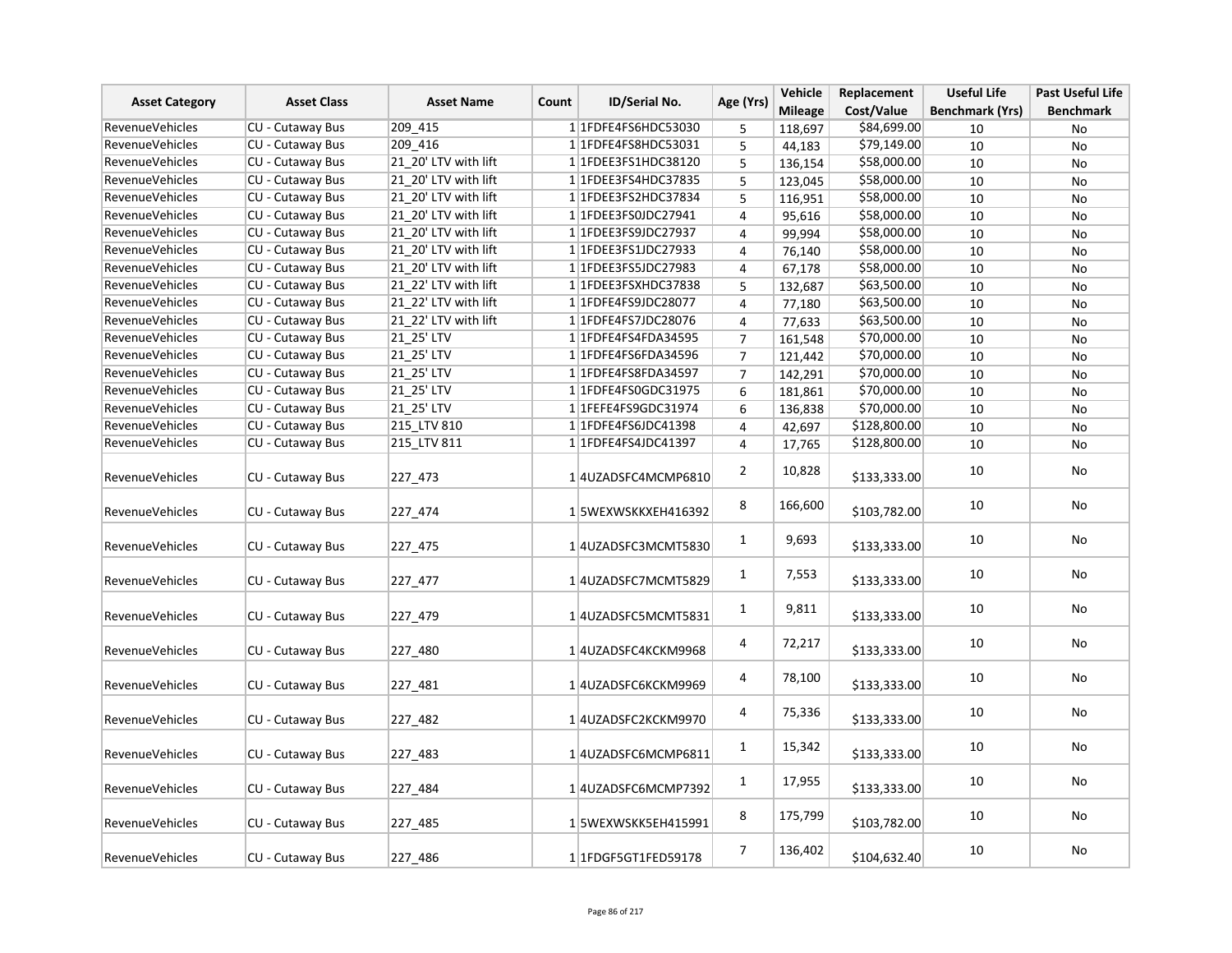| <b>Asset Category</b>  | <b>Asset Class</b>      | <b>Asset Name</b> | Count | ID/Serial No.                    | Age (Yrs)      | Vehicle<br><b>Mileage</b> | Replacement<br>Cost/Value | <b>Useful Life</b>     | <b>Past Useful Life</b> |
|------------------------|-------------------------|-------------------|-------|----------------------------------|----------------|---------------------------|---------------------------|------------------------|-------------------------|
|                        |                         |                   |       |                                  |                |                           |                           | <b>Benchmark (Yrs)</b> | <b>Benchmark</b>        |
| <b>RevenueVehicles</b> | <b>CU - Cutaway Bus</b> | 227 487           |       | 1 1FDGF5GTXFED59180              | $\overline{7}$ | 135,945                   | \$104,632.40              | 10                     | No                      |
| RevenueVehicles        | CU - Cutaway Bus        | 227_488           |       | 1 1 FDGF5GT3FED59179             | $\overline{7}$ | 161,136                   | \$104,632.40              | 10                     | <b>No</b>               |
| <b>RevenueVehicles</b> | CU - Cutaway Bus        | 227_489           |       | 1 4 UZADSFC2KCKM9971             | 4              | 83,111                    | \$133,333.00              | 10                     | No                      |
| RevenueVehicles        | CU - Cutaway Bus        | 227 490           |       | 1 4 UZADSFC2KCKM9972             | 4              | 73,115                    | \$133,333.00              | 10                     | No                      |
| <b>RevenueVehicles</b> | <b>CU - Cutaway Bus</b> | 237 TR81903 (856) |       | 11FDFE4FS3KDC35706               | 4              | 26,128                    | \$182,500.00              | 10                     | No                      |
| <b>RevenueVehicles</b> | <b>CU - Cutaway Bus</b> | 237_TR81904 (857) |       | 1 1FDFE4FS1KDC35705              | 4              | 35,213                    | \$182,500.00              | 10                     | No                      |
| <b>RevenueVehicles</b> | CU - Cutaway Bus        | 237 TR81905 (865) |       | 1 1FDFE4FS3KDC73999              | 3              | 16,319                    | \$182,500.00              | 10                     | No                      |
| RevenueVehicles        | CU - Cutaway Bus        | 247_11251LTVR     |       | 15WEASSKM1BH332251               | 11             | 121,906                   | \$167,160.00              | 10                     | Yes                     |
| <b>RevenueVehicles</b> | CU - Cutaway Bus        | 247 11252LTVR     |       | 15WEASSKM3BH332252               | 11             | 131,999                   | \$167,160.00              | 10                     | Yes                     |
| RevenueVehicles        | CU - Cutaway Bus        | 247 11254LTVR     |       | 15WEASSKM7BH332254               | 11             | 144,803                   | \$167,160.00              | 10                     | Yes                     |
| <b>RevenueVehicles</b> | CU - Cutaway Bus        | 247 11632LTVL     |       | 1 1GB6G5BL4B1155632              | 11             | 190,387                   | \$86,268.00               | 10                     | Yes                     |
| <b>RevenueVehicles</b> | <b>CU - Cutaway Bus</b> | 247 11742LTVL     |       | 1 1GB6G5BL0B1155742              | 11             | 161,616                   | \$86,268.00               | 10                     | Yes                     |
| <b>RevenueVehicles</b> | CU - Cutaway Bus        | 247 186372LTVL    |       | 1 1FDEE3FS9JDC16372              | $\overline{4}$ | 34,485                    | \$66,949.00               | 10                     | No                      |
| <b>RevenueVehicles</b> | CU - Cutaway Bus        | 247_186373LTVL    |       | 1 1 FDEE3 FS0JDC16373            | 4              | 55,455                    | \$66,949.00               | 10                     | No                      |
| <b>RevenueVehicles</b> | CU - Cutaway Bus        | 247 186374LTVL    |       | 1 1FDEE3FS2JDC16374              | 4              | 45,161                    | \$66,949.00               | 10                     | No                      |
| <b>RevenueVehicles</b> | CU - Cutaway Bus        | 247_191429LTVL    |       | 1 1 FDFE4FS7KDC71429             | $\overline{2}$ | 8,190                     | \$75,322.00               | 10                     | No                      |
| RevenueVehicles        | CU - Cutaway Bus        | 247 191431LTVL    |       | 1 1 FDFE4FS5KDC71431             | $\overline{2}$ | 13,814                    | \$75,322.00               | 10                     | No                      |
| <b>RevenueVehicles</b> | CU - Cutaway Bus        | 247 199192LTVL    |       | 1 1FDEE3FS3KDC09192              | $\overline{4}$ | 45,711                    | \$66,949.00               | 10                     | No                      |
| <b>RevenueVehicles</b> | <b>CU - Cutaway Bus</b> | 247 199213LTVL    |       | 1 1FDFE4FS4KDC09213              | $\overline{4}$ | 61,864                    | \$71,643.00               | 10                     | No                      |
| <b>RevenueVehicles</b> | <b>CU - Cutaway Bus</b> | 247 199214LTVL    |       | 1 1FDFE4FS6KDC09214              | 4              | 72,636                    | \$71,643.00               | 10                     | No                      |
| <b>RevenueVehicles</b> | CU - Cutaway Bus        | 247_199215LTVL    |       | 1 1FDFE4FS8KDC09215              | 4              | 63,070                    | \$71,643.00               | 10                     | No                      |
| <b>RevenueVehicles</b> | CU - Cutaway Bus        | 247_199216LTVL    |       | 1 1FDFE4FSXKDC09216              | 4              | 72,875                    | \$71,643.00               | 10                     | No                      |
| RevenueVehicles        | CU - Cutaway Bus        | 249 7002          |       | 1 1 FDWE3FL5 GDC 29710           | 6              | 115,539                   | \$100,000.00              | 10                     | No                      |
| <b>RevenueVehicles</b> | CU - Cutaway Bus        | 249 7003          |       | 1 1FDWE3FL1GDC31356              | 6              | 114,458                   | \$100,000.00              | 10                     | No                      |
| <b>RevenueVehicles</b> | CU - Cutaway Bus        | 249 8001          |       | 1 1 1 GB6 G5 BG9 F 1 2 8 0 8 3 1 | 6              | 164,008                   | \$150,000.00              | 10                     | <b>No</b>               |
| <b>RevenueVehicles</b> | CU - Cutaway Bus        | 249 8002          |       | 1 1 1 GB6 G5 BG5 F 1 2 8 1 2 1 6 | 6              | 153,542                   | \$150,000.00              | 10                     | No                      |
| RevenueVehicles        | CU - Cutaway Bus        | 249 8003          |       | 1 1GB6G5BGXF1280207              | 6              | 150,145                   | \$150,000.00              | 10                     | No                      |
| <b>RevenueVehicles</b> | CU - Cutaway Bus        | 249 8004          |       | 1 1GB6G5BG8F1281601              | 6              | 157,005                   | \$150,000.00              | 10                     | No                      |
| <b>RevenueVehicles</b> | CU - Cutaway Bus        | 249 8005          |       | 1 1GB6G5BGXF1280000              | 6              | 168,683                   | \$150,000.00              | $10\,$                 | No                      |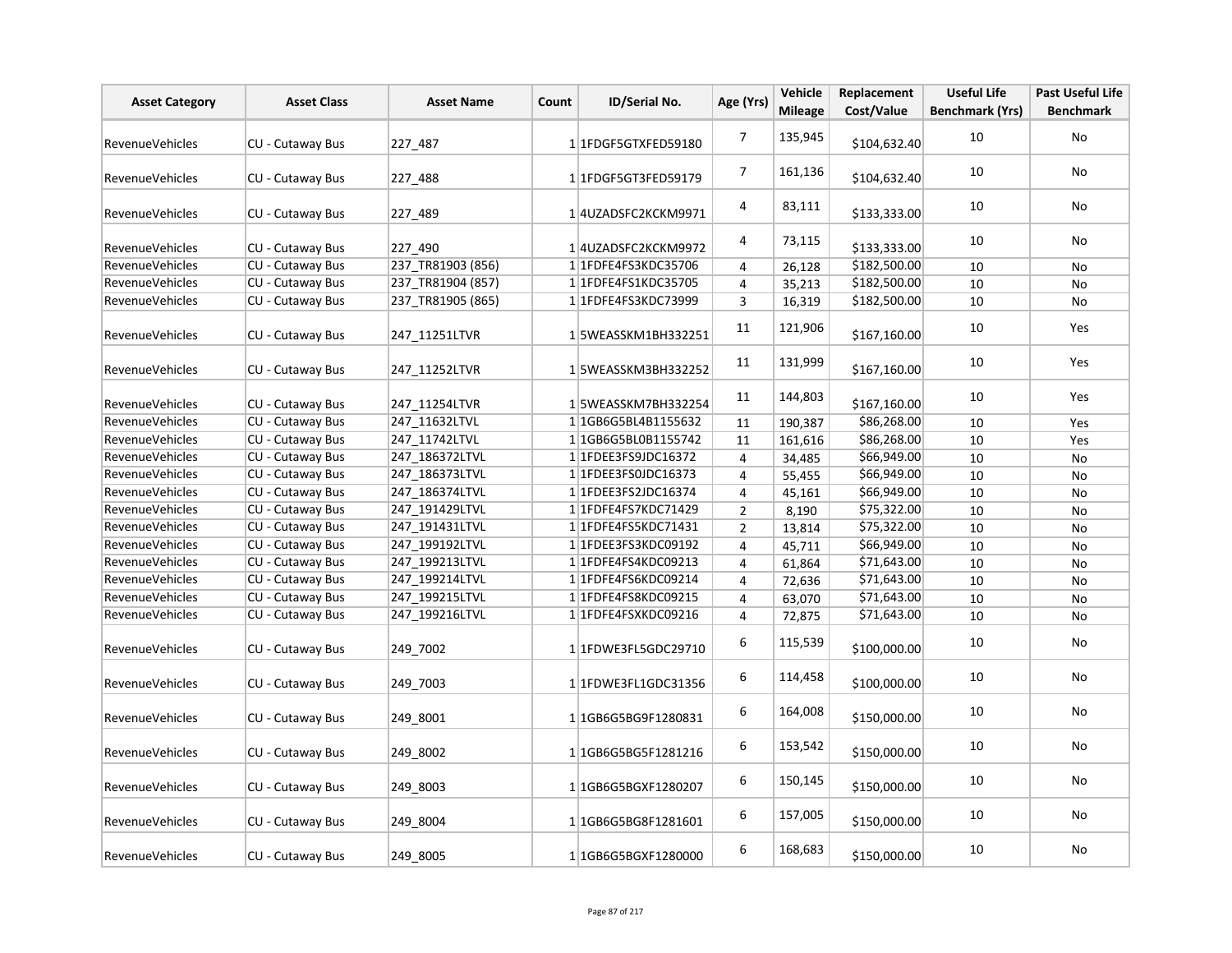| <b>Asset Category</b>  | <b>Asset Class</b>      | <b>Asset Name</b>    | Count | <b>ID/Serial No.</b>             | Age (Yrs)      | Vehicle        | Replacement  | <b>Useful Life</b>     | <b>Past Useful Life</b> |
|------------------------|-------------------------|----------------------|-------|----------------------------------|----------------|----------------|--------------|------------------------|-------------------------|
|                        |                         |                      |       |                                  |                | <b>Mileage</b> | Cost/Value   | <b>Benchmark (Yrs)</b> | <b>Benchmark</b>        |
| <b>RevenueVehicles</b> | <b>CU - Cutaway Bus</b> | 249 8006             |       | 11GB6G5BG2F1280976               | 6              | 164,950        | \$150,000.00 | 10                     | No                      |
| <b>RevenueVehicles</b> | CU - Cutaway Bus        | 249 8007             |       | 1 1 1 GB6 G5 BG7 F 1 2 8 0 7 9 4 | 6              | 152,179        | \$150,000.00 | 10                     | No                      |
| <b>RevenueVehicles</b> | CU - Cutaway Bus        | 25 20' LTV           |       | 1 1FDEE3FL2DDA50791              | 9              | 220,604        | \$58,000.00  | 10                     | No                      |
| <b>RevenueVehicles</b> | <b>CU - Cutaway Bus</b> | 25_20' LTV           |       | 1 1FDEE3FL6DDA50793              | 9              | 221,627        | \$58,000.00  | 10                     | No                      |
| <b>RevenueVehicles</b> | CU - Cutaway Bus        | 25 20' LTV           |       | 1 1FDEE3FL2DDA50788              | 9              | 172,511        | \$58,000.00  | 10                     | No                      |
| <b>RevenueVehicles</b> | CU - Cutaway Bus        | 25 20' LTV           |       | 1 1FDEE3FLXEDA68683              | 8              | 190,899        | \$58,000.00  | 10                     | No                      |
| <b>RevenueVehicles</b> | CU - Cutaway Bus        | 25 20' LTV           |       | 1 1FDEE3FL1EDA68684              | 8              | 202,229        | \$58,000.00  | 10                     | <b>No</b>               |
| <b>RevenueVehicles</b> | CU - Cutaway Bus        | 25 20' LTV           |       | 11FDEE3FL3EDA75815               | 8              | 185,191        | \$58,000.00  | 10                     | No                      |
| <b>RevenueVehicles</b> | CU - Cutaway Bus        | 25_20' LTV           |       | 1 1FDEE3FL7FDA15666              | $\overline{7}$ | 170,113        | \$58,000.00  | 10                     | No                      |
| <b>RevenueVehicles</b> | CU - Cutaway Bus        | 25 20' LTV           |       | 1 1FDEE3FL3FDA15664              | $\overline{7}$ | 198,413        | \$58,000.00  | 10                     | <b>No</b>               |
| <b>RevenueVehicles</b> | CU - Cutaway Bus        | 25_20' LTV           |       | 1 1FDEE3FL5FDA15665              | $\overline{7}$ | 182,989        | \$58,000.00  | 10                     | No                      |
| <b>RevenueVehicles</b> | CU - Cutaway Bus        | 25 20' LTV           |       | 1 1FDEE3FL1FDA15663              | $\overline{7}$ | 151,689        | \$58,000.00  | 10                     | No                      |
| <b>RevenueVehicles</b> | CU - Cutaway Bus        | 25 20' LTV           |       | 1 1 FDEE3 FL1 GDC 27075          | 6              | 135,913        | \$58,000.00  | 10                     | No                      |
| <b>RevenueVehicles</b> | <b>CU - Cutaway Bus</b> | 25 20' LTV           |       | 1 1 FDEE3 FL5 GDC 27077          | 6              | 159,218        | \$58,000.00  | 10                     | <b>No</b>               |
| <b>RevenueVehicles</b> | CU - Cutaway Bus        | 25 20' LTV           |       | 1 1 FDEE3 FL3 GDC 27076          | 6              | 143,862        | \$58,000.00  | 10                     | <b>No</b>               |
| <b>RevenueVehicles</b> | CU - Cutaway Bus        | 25_20' LTV           |       | 1 1FDEE3FLXGDC27074              | 6              | 168,233        | \$58,000.00  | 10                     | No                      |
| <b>RevenueVehicles</b> | CU - Cutaway Bus        | 25_20' LTV           |       | 1 1 FDEE3 FL8 GDC 27073          | 6              | 142,303        | \$58,000.00  | 10                     | No                      |
| <b>RevenueVehicles</b> | CU - Cutaway Bus        | 25 20' LTV           |       | 1 1FDEE3FS7HDC37831              | 5              | 123,737        | \$58,000.00  | 10                     | No                      |
| <b>RevenueVehicles</b> | CU - Cutaway Bus        | 25 20' LTV           |       | 1 1FDEE3FS9HDC37832              | 5              | 122,347        | \$58,000.00  | 10                     | No                      |
| <b>RevenueVehicles</b> | CU - Cutaway Bus        | 25 20' LTV           |       | 1 1 FDEE3 FS5 HDC38119           | 5              | 124,731        | \$58,000.00  | 10                     | No                      |
| <b>RevenueVehicles</b> | <b>CU - Cutaway Bus</b> | 25 20' LTV with lift |       | 1 1FDEE3FS3JDC32499              | 3              | 61,815         | \$58,000.00  | 10                     | <b>No</b>               |
| <b>RevenueVehicles</b> | <b>CU - Cutaway Bus</b> | 25 20' LTV with lift |       | 1 1 FDEE3FS4JDC31247             | 3              | 73,896         | \$58,000.00  | 10                     | No                      |
| <b>RevenueVehicles</b> | CU - Cutaway Bus        | 3 22' LTV with lift  |       | 1 1 FDEE3FS7JDC16371             | 4              | 62,679         | \$63,500.00  | 10                     | No                      |
| <b>RevenueVehicles</b> | CU - Cutaway Bus        | 3 22' LTV with lift  |       | 1 1 FDFE4FS8KDC46703             | $\overline{2}$ | 4,802          | \$63,500.00  | 10                     | <b>No</b>               |
| <b>RevenueVehicles</b> | CU - Cutaway Bus        | 3 22' LTV with lift  |       | 1 1FDFE4FS4KDC46701              | $\overline{2}$ | 9,170          | \$63,500.00  | 10                     | No                      |
| RevenueVehicles        | CU - Cutaway Bus        | 3 22' LTV with lift  |       | 1 1FDFE4FS6KDC46702              | $\overline{2}$ | 7,471          | \$63,500.00  | 10                     | No                      |
| <b>RevenueVehicles</b> | CU - Cutaway Bus        | 3 25' LTV            |       | 1 1 FDFE4FS8GDC25860             | 6              | 131,047        | \$70,000.00  | 10                     | No                      |
| <b>RevenueVehicles</b> | CU - Cutaway Bus        | 3 25' LTV with lift  |       | 1 1FDFE4FSXKDC43687              | 3              | 44,887         | \$70,000.00  | 10                     | No                      |
| <b>RevenueVehicles</b> | <b>CU - Cutaway Bus</b> | 3 28' LTV            |       | 1 1 FDGF5GT8BEC26721             | 11             | 167,339        | \$90,500.00  | 10                     | Yes                     |
| <b>RevenueVehicles</b> | CU - Cutaway Bus        | 3 28' LTV            |       | 15WEASSKM9BH332255               | 11             | 147,795        | \$90,500.00  | 10                     | Yes                     |
| <b>RevenueVehicles</b> | CU - Cutaway Bus        | 3 28' LTV            |       | 15WEASSKMXBH332250               | 11             | 134,821        | \$90,500.00  | 10                     | Yes                     |
| <b>RevenueVehicles</b> | <b>CU - Cutaway Bus</b> | 3 28' LTV with lift  |       | 1 1FDAF5GY0KEE76200              | 3              | 17,814         | \$90,500.00  | 10                     | <b>No</b>               |
| <b>RevenueVehicles</b> | CU - Cutaway Bus        | 3 Service Vehicle    |       | 1 1 FTBF 2 BT0BEB81620           | 11             | 104,239        | \$64,000.00  | 10                     | Yes                     |
| <b>RevenueVehicles</b> | CU - Cutaway Bus        | 31 20' LTV           |       | 1 1 FDEE3 FL1 GDC 12401          | $\overline{7}$ | 180,928        | \$52,000.00  | 10                     | No                      |
| RevenueVehicles        | CU - Cutaway Bus        | 31_20' LTV           |       | 1 1FDEE3FL3GDC12402              | $\overline{7}$ | 191,283        | \$52,000.00  | 10                     | No                      |
| <b>RevenueVehicles</b> | CU - Cutaway Bus        | 31 20' LTV           |       | 11FDEE3FL9GDC27082               | 6              | 164,209        | \$58,000.00  | 10                     | No                      |
| RevenueVehicles        | CU - Cutaway Bus        | 31 20' LTV           |       | 1 1 FDEE3FS3GDC50297             | 6              | 201,119        | \$58,000.00  | 10                     | No                      |
| <b>RevenueVehicles</b> | <b>CU - Cutaway Bus</b> | 31 20' LTV with lift |       | 1 1 FDEE3 FS5 KDC 14975          | $\overline{3}$ | 74,110         | \$58,000.00  | 10                     | No                      |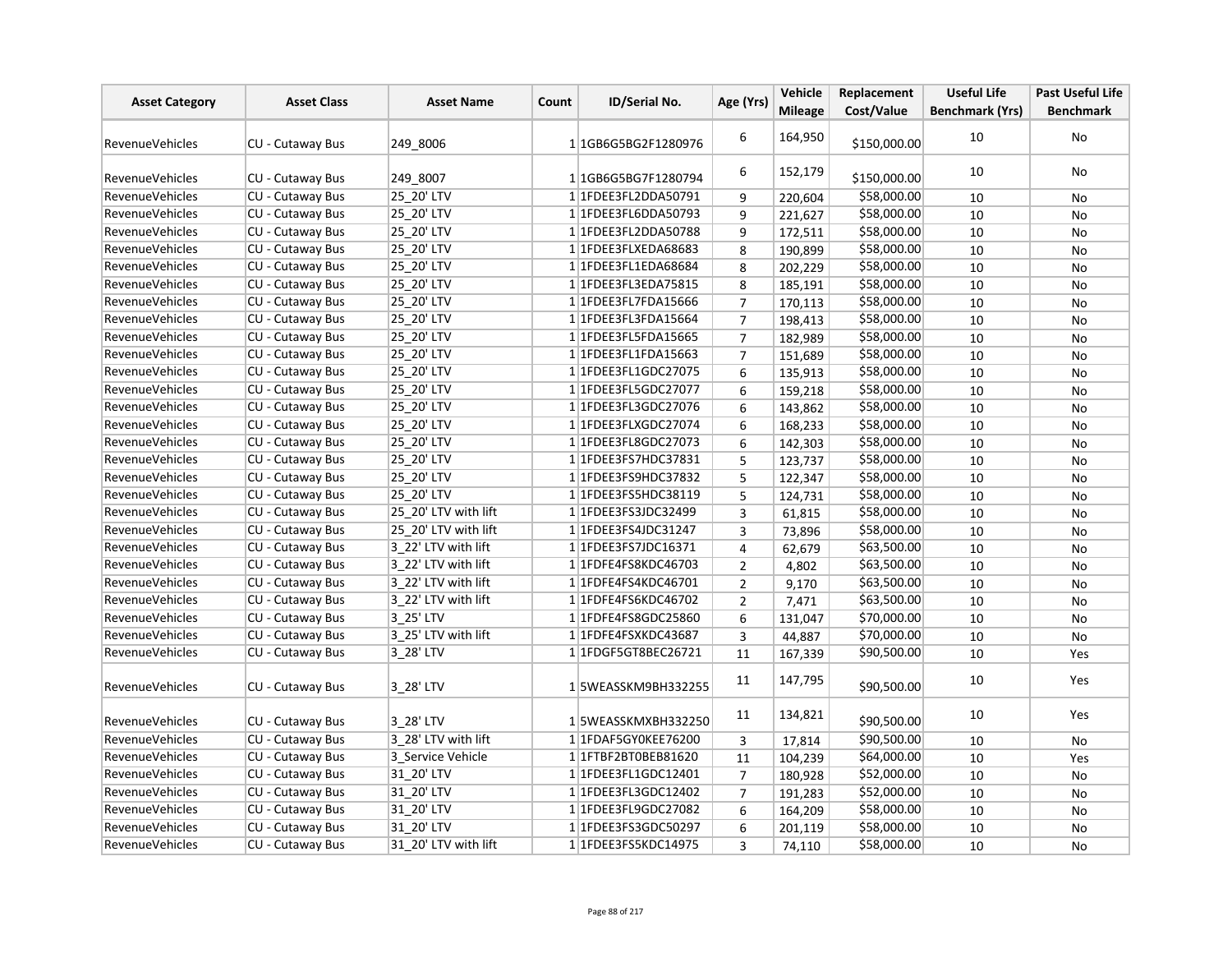| <b>Asset Category</b>  | <b>Asset Class</b>      | <b>Asset Name</b>       | ID/Serial No.<br>Count | Age (Yrs)               | Vehicle        | Replacement    | <b>Useful Life</b> | <b>Past Useful Life</b> |                  |
|------------------------|-------------------------|-------------------------|------------------------|-------------------------|----------------|----------------|--------------------|-------------------------|------------------|
|                        |                         |                         |                        |                         |                | <b>Mileage</b> | Cost/Value         | <b>Benchmark (Yrs)</b>  | <b>Benchmark</b> |
| <b>RevenueVehicles</b> | CU - Cutaway Bus        | 31 20' LTV with lift    |                        | 1 1FDEE3FS3KDC14974     | 3              | 108,872        | \$58,000.00        | 10                      | No               |
| <b>RevenueVehicles</b> | CU - Cutaway Bus        | 31 22' LTV with lift    |                        | 1 1FDFE4FS3HDC37724     | 5              | 128,121        | \$63,500.00        | 10                      | No               |
| <b>RevenueVehicles</b> | <b>CU - Cutaway Bus</b> | 31 22' LTV with lift    |                        | 1 1 FDEE3FS3JDC06372    | 4              | 143,343        | \$63,500.00        | 10                      | No               |
| <b>RevenueVehicles</b> | CU - Cutaway Bus        | 31 22' LTV with lift    |                        | 1 1 FDEE3 FS1 KDC 14973 | 3              | 73,639         | \$58,000.00        | 10                      | No               |
| <b>RevenueVehicles</b> | CU - Cutaway Bus        | 31 25' LTV with lift    |                        | 1 1 FDFE4FS4KDC14993    | 3              | 79,689         | \$70,000.00        | 10                      | No               |
| <b>RevenueVehicles</b> | <b>CU - Cutaway Bus</b> | 31 25' LTV with lift    |                        | 1 1FDFE4FS6KDC14994     | 3              | 93,877         | \$70,000.00        | 10                      | No               |
| <b>RevenueVehicles</b> | CU - Cutaway Bus        | 33_20' LTV              |                        | 1 1FDEE3FS8GDC50294     | 6              | 110,397        | \$52,000.00        | 10                      | No               |
| <b>RevenueVehicles</b> | <b>CU - Cutaway Bus</b> | 33 20' LTV              |                        | 1 1FDEE3FS5HDC37830     | 5              | 115,023        | \$58,000.00        | 10                      | No               |
| <b>RevenueVehicles</b> | CU - Cutaway Bus        | 33 20' LTV w lift       |                        | 1 1FDEE3FS1KDC68581     | $\overline{2}$ | 31,989         | \$58,000.00        | 10                      | No               |
| <b>RevenueVehicles</b> | <b>CU - Cutaway Bus</b> | 33 20' LTV w/o lift     |                        | 1 1FDEE3FK5NDC14091     | 1              |                | \$52,000.00        | 10                      | No               |
| <b>RevenueVehicles</b> | CU - Cutaway Bus        | 33 20' LTV with lift    |                        | 1 1FDEE3FS2KDC21513     | 3              | 50,224         | \$58,000.00        | 10                      | No               |
| <b>RevenueVehicles</b> | <b>CU - Cutaway Bus</b> | 33 20' LTV with lift    |                        | 1 1 FDEE3FS7KDC21586    | 3              | 63,817         | \$58,000.00        | 10                      | No               |
| <b>RevenueVehicles</b> | <b>CU - Cutaway Bus</b> | 33_20' LTV without lift |                        | 1 1FDEE3FS9KDC17684     | 3              | 36,644         | \$52,000.00        | 10                      | <b>No</b>        |
| <b>RevenueVehicles</b> | CU - Cutaway Bus        | 33_22' LTV with lift    |                        | 1 1FDEE3FS3KDC68582     | $\overline{2}$ | 29,921         | \$63,500.00        | 10                      | No               |
| <b>RevenueVehicles</b> | CU - Cutaway Bus        | 37 20' LTV w lift       |                        | 1 1FDEE3FN7MDC10715     | $\mathbf{1}$   | 10,970         | \$58,000.00        | 10                      | No               |
| <b>RevenueVehicles</b> | <b>CU - Cutaway Bus</b> | 37 20' LTV w lift       |                        | 1 1FDEE3FN8MDC10707     | $\mathbf{1}$   | 9,520          | \$58,000.00        | 10                      | No               |
| <b>RevenueVehicles</b> | <b>CU - Cutaway Bus</b> | 37 20' LTV w lift       |                        | 1 1FDEE3FN9MDC10716     | 1              | 5,462          | \$58,000.00        | 10                      | No               |
| <b>RevenueVehicles</b> | CU - Cutaway Bus        | 37 20' LTV with lift    |                        | 1 1 FDEE3FS9JDC22706    | 4              | 106,775        | \$58,000.00        | 10                      | No               |
| <b>RevenueVehicles</b> | CU - Cutaway Bus        | 37 20' LTV with lift    |                        | 1 1FDEE3FS4JDC22709     | 4              | 134,947        | \$58,000.00        | 10                      | No               |
| <b>RevenueVehicles</b> | CU - Cutaway Bus        | 37 20' LTV with lift    |                        | 1 1FDEE3FS0JDC22707     | 4              | 135,141        | \$58,000.00        | 10                      | No               |
| <b>RevenueVehicles</b> | CU - Cutaway Bus        | 37 20' LTV with lift    |                        | 1 1FDEE3FS7JDC22705     | 4              | 126,408        | \$58,000.00        | 10                      | No               |
| <b>RevenueVehicles</b> | <b>CU - Cutaway Bus</b> | 37 20' LTV with lift    |                        | 1 1FDEE3FS5KDC17682     | 3              | 69,717         | \$58,000.00        | 10                      | No               |
| RevenueVehicles        | CU - Cutaway Bus        | 37 20' LTV with lift    |                        | 1 1FDEE3FS8KDC17689     | 3              | 91,005         | \$58,000.00        | 10                      | No               |
| <b>RevenueVehicles</b> | <b>CU - Cutaway Bus</b> | 37 20' LTV with lift    |                        | 1 1FDEE3FSXKDC17676     | 3              | 76,716         | \$58,000.00        | 10                      | No               |
| <b>RevenueVehicles</b> | CU - Cutaway Bus        | 37 20' LTV with lift    |                        | 1 1 FDEE3 FS1 KDC17680  | 3              | 93,903         | \$58,000.00        | 10                      | No               |
| <b>RevenueVehicles</b> | <b>CU - Cutaway Bus</b> | 37 20' LTV with lift    |                        | 1 1 FDEE3 FS1 KDC18375  | 3              | 76,804         | \$58,000.00        | 10                      | No               |
| RevenueVehicles        | CU - Cutaway Bus        | 37 20' LTV with lift    |                        | 1 1FDEE3FS5KDC17679     | 3              | 74,046         | \$58,000.00        | 10                      | No               |
| <b>RevenueVehicles</b> | <b>CU - Cutaway Bus</b> | 37 20' LTV with lift    |                        | 1 1FDEE3FS2KDC17686     | 3              | 85,517         | \$58,000.00        | 10                      | No               |
| <b>RevenueVehicles</b> | <b>CU - Cutaway Bus</b> | 37 20' LTV with lift    |                        | 1 1FDEE3FS6KDC17688     | 3              | 82,237         | \$58,000.00        | 10                      | No               |
| <b>RevenueVehicles</b> | CU - Cutaway Bus        | 37 22' LTV with lift    |                        | 1 1FDFE4FS0JDC28078     | $\overline{4}$ | 46,953         | \$63,500.00        | 10                      | No               |
| <b>RevenueVehicles</b> | <b>CU - Cutaway Bus</b> | 37 22' LTV with lift    |                        | 1 1FDFE4FN5MDC15048     | 1              | 4,873          | \$63,500.00        | 10                      | No               |
| <b>RevenueVehicles</b> | <b>CU - Cutaway Bus</b> | 37 25' LTV with lift    |                        | 1 1 FDFE4FS2JDC28079    | 4              | 60,082         | \$70,000.00        | 10                      | <b>No</b>        |
| RevenueVehicles        | <b>CU - Cutaway Bus</b> | 37 25' LTV with lift    |                        | 1 1FDFE4FS6KDC14462     | 3              | 41,241         | \$70,000.00        | 10                      | No               |
| RevenueVehicles        | CU - Cutaway Bus        | 37 28' LTV              |                        | 1 1FDAF5GT7KEC17899     | 4              | 64,220         | \$90,500.00        | 10                      | No               |
| <b>RevenueVehicles</b> | CU - Cutaway Bus        | 37 28; LTV with lift    |                        | 1 1FDAF5GY4KEG59602     | $\mathbf{1}$   | 3,959          | \$90,500.00        | 10                      | No               |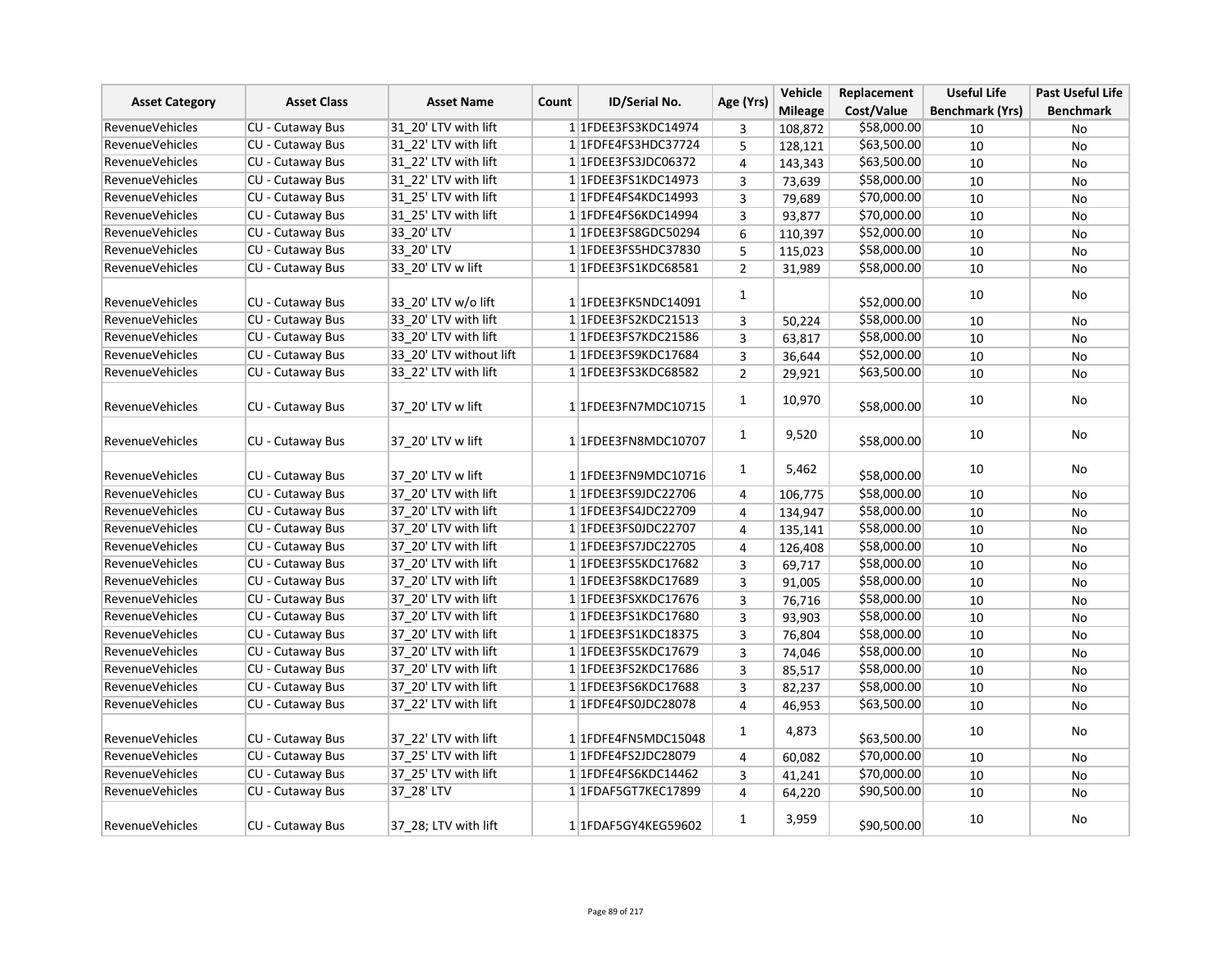| <b>Asset Category</b>  | <b>Asset Class</b>      | <b>Asset Name</b>    | Count | ID/Serial No.               | Age (Yrs)      | Vehicle        | Replacement | <b>Useful Life</b>     | <b>Past Useful Life</b> |
|------------------------|-------------------------|----------------------|-------|-----------------------------|----------------|----------------|-------------|------------------------|-------------------------|
|                        |                         |                      |       |                             |                | <b>Mileage</b> | Cost/Value  | <b>Benchmark (Yrs)</b> | <b>Benchmark</b>        |
| <b>RevenueVehicles</b> | CU - Cutaway Bus        | 37 CT1               |       | 11FDGF5GY1GEA61209          | $\overline{7}$ | 99,836         | \$77,039.00 | 10                     | No                      |
| RevenueVehicles        | <b>CU - Cutaway Bus</b> | 39 20' LTV           |       | 1 1FDEE3FL5FDA37374         | $\overline{7}$ | 103,445        | \$58,000.00 | 10                     | <b>No</b>               |
| <b>RevenueVehicles</b> | CU - Cutaway Bus        | 39 20' LTV           |       | 1 1FDEE3FL7FDA37375         | $\overline{7}$ | 101,465        | \$58,000.00 | 10                     | <b>No</b>               |
| <b>RevenueVehicles</b> | CU - Cutaway Bus        | 43 20' LTV           |       | 1 1FDEE3FL2CDB33975         | 10             | 156,710        | \$58,000.00 | 10                     | Yes                     |
| <b>RevenueVehicles</b> | <b>CU - Cutaway Bus</b> | 43 20' LTV           |       | 1 1FDEE3FL9DDA45197         | 9              | 102,592        | \$52,000.00 | 10                     | No                      |
| RevenueVehicles        | CU - Cutaway Bus        | 43 20' LTV           |       | 1 1 FDEE3 FL1 FDA 37386     | $\overline{7}$ | 120,318        | \$58,000.00 | 10                     | No                      |
| <b>RevenueVehicles</b> | CU - Cutaway Bus        | 43 20' LTV with lift |       | 1 1 FDEE3FS8JDC16346        | $\overline{4}$ | 87,317         | \$58,000.00 | 10                     | No                      |
| <b>RevenueVehicles</b> | <b>CU - Cutaway Bus</b> | 43 22' AND 25' LTV   |       | 1 1FDFE4FS0DDA15281         | 9              | 82,705         | \$70,000.00 | 10                     | No                      |
| RevenueVehicles        | CU - Cutaway Bus        | 43 22' AND 25' LTV   |       | 1 1FDFE4FS4EDA91734         | 8              | 46,649         | \$70,000.00 | 10                     | No                      |
| <b>RevenueVehicles</b> | <b>CU - Cutaway Bus</b> | 45 20' LTV           |       | 1 1 FDEE3 FL5DDA05795       | 10             | 137,920        | \$58,000.00 | 10                     | Yes                     |
| <b>RevenueVehicles</b> | CU - Cutaway Bus        | 45 20' LTV           |       | 1 1 FDEE3 FL1DDA05793       | 10             | 94,625         | \$58,000.00 | 10                     | Yes                     |
| <b>RevenueVehicles</b> | CU - Cutaway Bus        | 45 22' LTV with lift |       | 1 1FDEE3FS0KDC26080         | $\overline{3}$ |                | \$63,500.00 | 10                     | No                      |
| <b>RevenueVehicles</b> | CU - Cutaway Bus        | 47 20' LTV           |       | 1 1FDEE3FL2FDA34528         | $\overline{7}$ | 187,588        | \$58,000.00 | 10                     | No                      |
| RevenueVehicles        | CU - Cutaway Bus        | 47 20' LTV           |       | 1 1FDEE3FL0GDC03138         | 7              | 147,647        | \$52,000.00 | 10                     | No                      |
| <b>RevenueVehicles</b> | CU - Cutaway Bus        | 47 20' LTV           |       | 1 1FDEE3FS9HDC31979         | 5              | 89,913         | \$52,000.00 | 10                     | <b>No</b>               |
| <b>RevenueVehicles</b> | CU - Cutaway Bus        | 47 20' LTV           |       | 1 1 FDEE3FS7HDC31978        | 5              | 146,946        | \$52,000.00 | 10                     | No                      |
| <b>RevenueVehicles</b> | CU - Cutaway Bus        | 47 20' LTV w lift    |       | 1 1FDEE3FN1MDC20592         | $\mathbf{1}$   | 4,688          | \$58,000.00 | 10                     | No                      |
| RevenueVehicles        | CU - Cutaway Bus        | 47 20' LTV w lift    |       | 1 1FDEE3FNXMDC20591         | $\mathbf{1}$   |                | \$58,000.00 | 10                     | No                      |
| <b>RevenueVehicles</b> | CU - Cutaway Bus        | 47 20' LTV with lift |       | 1 1FDEE3FS3JDC18599         | 4              | 106,494        | \$58,000.00 | 10                     | No                      |
| <b>RevenueVehicles</b> | CU - Cutaway Bus        | 47 20' LTV with lift |       | 1 1FDEE3FS6JDC18600         | $\overline{4}$ | 80,211         | \$58,000.00 | 10                     | No                      |
| <b>RevenueVehicles</b> | CU - Cutaway Bus        | 47 20' LTV with lift |       | 1 1 FDEE3FS7KDC21507        | 3              | 75,631         | \$58,000.00 | 10                     | No                      |
| <b>RevenueVehicles</b> | CU - Cutaway Bus        | 47 20' LTV with lift |       | 1 1FDEE3FS2KDC59758         | $\overline{2}$ | 30,945         | \$58,000.00 | 10                     | No                      |
| <b>RevenueVehicles</b> | <b>CU - Cutaway Bus</b> | 47_22' LTV with lift |       | 1 1FDEE3FN9MDC09825         | $\mathbf{1}$   | 3,930          | \$63,500.00 | 10                     | No                      |
| <b>RevenueVehicles</b> | CU - Cutaway Bus        | 49 20' LTV           |       | 1 1FDEE3FLXEDA65945         | 8              | 154,869        | \$58,000.00 | 10                     | No                      |
| <b>RevenueVehicles</b> | <b>CU - Cutaway Bus</b> | 49 20' LTV           |       | 1 1FDEE3FL9EDA78654         | 8              | 75,861         | \$58,000.00 | 10                     | No                      |
| <b>RevenueVehicles</b> | CU - Cutaway Bus        | 49 20' LTV           |       | 1 1 FDEE3 FL2 GDC 17154     | $\overline{7}$ | 59,291         | \$52,000.00 | 10                     | No                      |
| <b>RevenueVehicles</b> | CU - Cutaway Bus        | 49 20' LTV           |       | 1 1FDEE3FL8FDA37384         | $\overline{7}$ | 152,049        | \$58,000.00 | 10                     | No                      |
| <b>RevenueVehicles</b> | CU - Cutaway Bus        | 49 20' LTV           |       | 1 1FDEE3FL8GDC27347         | 6              | 124,139        | \$58,000.00 | 10                     | No                      |
| RevenueVehicles        | CU - Cutaway Bus        | 49 20' LTV           |       | 1 1FDEE3FL1GDC27349         | 6              | 103,065        | \$58,000.00 | 10                     | No                      |
| <b>RevenueVehicles</b> | CU - Cutaway Bus        | 49 20' LTV           |       | 1 1FDEE3FLXGDC27348         | 6              | 128,434        | \$58,000.00 | 10                     | No                      |
| <b>RevenueVehicles</b> | <b>CU - Cutaway Bus</b> | 49 20' LTV w lift    |       | 1 1FDEE3FS9KDC63533         | $\overline{2}$ | 28,470         | \$58,000.00 | 10                     | No                      |
| <b>RevenueVehicles</b> | CU - Cutaway Bus        | 49 20' LTV with lift |       | 1 1FDEE3FS6HDC38114         | 5              | 74,044         | \$58,000.00 | 10                     | No                      |
| <b>RevenueVehicles</b> | CU - Cutaway Bus        | 49 20' LTV with lift |       | 1 1 FDEE3FS4HDC38113        | 5              | 88,258         | \$58,000.00 | 10                     | No                      |
| <b>RevenueVehicles</b> | CU - Cutaway Bus        | 49 20' LTV with lift |       | 1 1 FDEE3 FS 2 HD C38 1 1 2 | 5              | 98,625         | \$58,000.00 | 10                     | No                      |
| <b>RevenueVehicles</b> | CU - Cutaway Bus        | 49 20' LTV with lift |       | 1 1FDEE3FS2JDC20747         | 4              | 72,956         | \$58,000.00 | 10                     | No                      |
| <b>RevenueVehicles</b> | <b>CU - Cutaway Bus</b> | 49 20' LTV with lift |       | 1 1 FDEE3FS9JDC20745        | 4              | 61,221         | \$58,000.00 | 10                     | No                      |
| <b>RevenueVehicles</b> | CU - Cutaway Bus        | 49 20' LTV with lift |       | 1 1 FDEE3FS4JDC20748        | $\overline{4}$ | 65,454         | \$58,000.00 | 10                     | No                      |
| <b>RevenueVehicles</b> | CU - Cutaway Bus        | 49 20' LTV with lift |       | 1 1FDEE3FS0JDC20746         | 4              | 48,207         | \$58,000.00 | 10                     | No                      |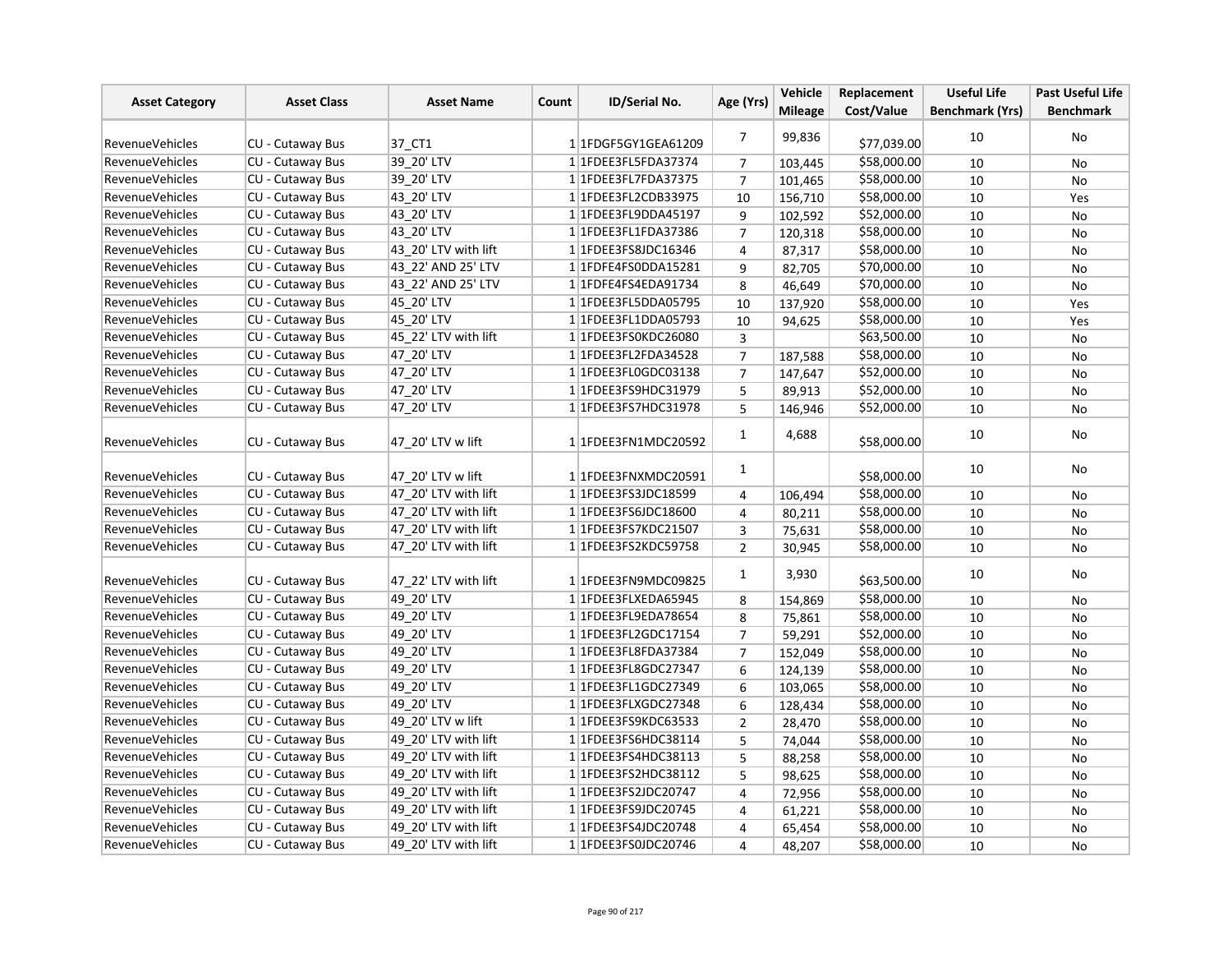| <b>Asset Category</b>  | <b>Asset Class</b>      | <b>Asset Name</b>    |       |                         | Age (Yrs)      | Vehicle        | Replacement | <b>Useful Life</b>     | <b>Past Useful Life</b> |
|------------------------|-------------------------|----------------------|-------|-------------------------|----------------|----------------|-------------|------------------------|-------------------------|
|                        |                         |                      | Count | <b>ID/Serial No.</b>    |                | <b>Mileage</b> | Cost/Value  | <b>Benchmark (Yrs)</b> | <b>Benchmark</b>        |
| <b>RevenueVehicles</b> | <b>CU - Cutaway Bus</b> | 49 20' LTV with lift |       | 1 1 FDEE3FS6KDC21403    | 3              | 51,321         | \$58,000.00 | 10                     | No                      |
| <b>RevenueVehicles</b> | <b>CU - Cutaway Bus</b> | 49 20' LTV with lift |       | 1 1FDEE3FSXKDC21405     | 3              | 48,140         | \$58,000.00 | 10                     | No                      |
| <b>RevenueVehicles</b> | CU - Cutaway Bus        | 49 20' LTV with lift |       | 1 1FDEE3FS8KDC21404     | 3              | 51,151         | \$58,000.00 | 10                     | <b>No</b>               |
| <b>RevenueVehicles</b> | CU - Cutaway Bus        | 49 20' LTV with lift |       | 1 1FDEE3FSXKDC61211     | $\overline{2}$ | 18,765         | \$58,000.00 | 10                     | No                      |
| <b>RevenueVehicles</b> | CU - Cutaway Bus        | 49 20' LTV with lift |       | 1 1FDEE3FS1KDC61212     | $\overline{2}$ | 35,895         | \$58,000.00 | 10                     | No                      |
| RevenueVehicles        | <b>CU - Cutaway Bus</b> | 49 22' AND 25' LTV   |       | 1 1FDEE3FSXCDB33939     | 10             | 168,981        | \$63,500.00 | 10                     | Yes                     |
| <b>RevenueVehicles</b> | CU - Cutaway Bus        | 49 22' AND 25' LTV   |       | 1 1 FDEE3FS4GDC10682    | $\overline{7}$ | 100,215        | \$63,500.00 | 10                     | <b>No</b>               |
| <b>RevenueVehicles</b> | CU - Cutaway Bus        | 5 20' LTV with lift  |       | 1 1FDEE3FS3HDC46073     | 5              | 105,031        | \$58,000.00 | 10                     | No                      |
| <b>RevenueVehicles</b> | CU - Cutaway Bus        | 53 20' LTV           |       | 1 1FDEE3FS9HDC37829     | 5              | 127,468        | \$58,000.00 | 10                     | No                      |
| <b>RevenueVehicles</b> | <b>CU - Cutaway Bus</b> | 53 20' LTV w lift    |       | 1 1FDEE3FK9MDC32396     | 1              | 4,779          | \$58,000.00 | 10                     | No                      |
| <b>RevenueVehicles</b> | <b>CU - Cutaway Bus</b> | 53 20' LTV with lift |       | 1 1FDEE3FS0JDC24098     | 4              | 67,701         | \$58,000.00 | 10                     | No                      |
| <b>RevenueVehicles</b> | <b>CU - Cutaway Bus</b> | 53 20' LTV with lift |       | 1 1FDEE3FS2JDC24099     | $\overline{4}$ | 62,913         | \$58,000.00 | 10                     | No                      |
| <b>RevenueVehicles</b> | CU - Cutaway Bus        | 53 20' LTV with lift |       | 1 1FDEE3FS9JDC24097     | 4              | 80,146         | \$58,000.00 | 10                     | No                      |
| RevenueVehicles        | CU - Cutaway Bus        | 53 20' LTV with lift |       | 1 1 FDEE3 FS1 KDC 13192 | 3              | 44,541         | \$58,000.00 | 10                     | No                      |
| <b>RevenueVehicles</b> | <b>CU - Cutaway Bus</b> | 53 20' LTV with lift |       | 1 1 FDEE3 FS1 KDC13189  | 3              | 61,546         | \$58,000.00 | 10                     | <b>No</b>               |
| <b>RevenueVehicles</b> | CU - Cutaway Bus        | 53 20' LTV with lift |       | 1 1FDEE3FSXKDC13188     | 3              | 54,364         | \$58,000.00 | 10                     | No                      |
| <b>RevenueVehicles</b> | CU - Cutaway Bus        | 53 20' LTV with lift |       | 1 1FDEE3FSXKDC13191     | 3              | 51,510         | \$58,000.00 | 10                     | No                      |
| <b>RevenueVehicles</b> | CU - Cutaway Bus        | 53 20' LTV with lift |       | 1 1FDEE3FS8KDC13190     | 3              | 42,280         | \$58,000.00 | 10                     | No                      |
| <b>RevenueVehicles</b> | CU - Cutaway Bus        | 53 22' LTV with lift |       | 1 1FDEE3FS3HDC32769     | 5              | 134,038        | \$63,500.00 | 10                     | No                      |
| <b>RevenueVehicles</b> | <b>CU - Cutaway Bus</b> | 53 22' LTV with lift |       | 1 1 FDEE3 FS8 KDC 13187 | 3              | 59,323         | \$63,500.00 | 10                     | <b>No</b>               |
| <b>RevenueVehicles</b> | CU - Cutaway Bus        | 53 22' LTV with lift |       | 1 1FDEE3FK5MDC32394     | $\mathbf{1}$   | 3,121          | \$63,500.00 | 10                     | No                      |
| <b>RevenueVehicles</b> | <b>CU - Cutaway Bus</b> | 53 22' LTV with lift |       | 1 1FDEE3FK3MDC32393     | $\mathbf{1}$   | 2,579          | \$63,500.00 | 10                     | No                      |
| <b>RevenueVehicles</b> | CU - Cutaway Bus        | 53_22' LTV with lift |       | 1 1FDEE3FK7MDC32395     | 1              | 5,176          | \$63,500.00 | 10                     | No                      |
| <b>RevenueVehicles</b> | CU - Cutaway Bus        | 53_25' LTV           |       | 1 1FDFE4FS4HDC36498     | 5              | 103,545        | \$70,000.00 | 10                     | No                      |
| <b>RevenueVehicles</b> | CU - Cutaway Bus        | 53 25' LTV           |       | 1 1FDFE4FS6HDC36499     | 5              | 114,556        | \$63,500.00 | 10                     | No                      |
| <b>RevenueVehicles</b> | CU - Cutaway Bus        | 53 25' LTV           |       | 1 1FDFE4FS1HDC68499     | 4              | 128.509        | \$70,000.00 | 10                     | No                      |
| <b>RevenueVehicles</b> | CU - Cutaway Bus        | 53 25' LTV           |       | 1 1FDFE4FS4HDC68500     | 4              | 105,856        | \$70,000.00 | 10                     | No                      |
| <b>RevenueVehicles</b> | CU - Cutaway Bus        | 53 25' LTV with lift |       | 1 1FDFE4FS0HDC68509     | 4              | 97,361         | \$70,000.00 | 10                     | No                      |
| RevenueVehicles        | CU - Cutaway Bus        | 53 25' LTV with lift |       | 1 1FDFE4FS9KDC14133     | 3              | 60,057         | \$70,000.00 | 10                     | No                      |
| <b>RevenueVehicles</b> | <b>CU - Cutaway Bus</b> | 53 25' LTV with lift |       | 1 1FDFE4FS0KDC13193     | 3              | 58,271         | \$70,000.00 | 10                     | No                      |
| <b>RevenueVehicles</b> | <b>CU - Cutaway Bus</b> | 53 25' LTV with lift |       | 1 1 FDFE4FS2KDC13194    | 3              | 61,451         | \$70,000.00 | 10                     | No                      |
| RevenueVehicles        | CU - Cutaway Bus        | 53 25' LTV with lift |       | 1 1FDFE4FS7KDC14132     | 3              | 52,275         | \$70,000.00 | 10                     | <b>No</b>               |
| <b>RevenueVehicles</b> | CU - Cutaway Bus        | 53 25' LTV with lift |       | 1 1 FDFE4FS4KDC13195    | 3              | 54,120         | \$70,000.00 | 10                     | No                      |
| <b>RevenueVehicles</b> | CU - Cutaway Bus        | 53 25' LTV with lift |       | 1 1FDFE4FS0KDC59574     | $\overline{2}$ | 41,279         | \$70,000.00 | 10                     | No                      |
| <b>RevenueVehicles</b> | <b>CU - Cutaway Bus</b> | 53 25' LTV with lift |       | 1 1FDFE4FS9KDC59573     | $\mathbf{2}$   | 36,760         | \$70,000.00 | 10                     | No                      |
| <b>RevenueVehicles</b> | <b>CU - Cutaway Bus</b> | 53 25' LTV with lift |       | 1 1FDFE4FS2KDC59575     | $\overline{2}$ | 32,619         | \$70,000.00 | 10                     | No                      |
| <b>RevenueVehicles</b> | CU - Cutaway Bus        | 53 25' LTV with lift |       | 1 1FDFE4FS7KDC59572     | $\overline{2}$ | 23,936         | \$70,000.00 | 10                     | No                      |
| <b>RevenueVehicles</b> | CU - Cutaway Bus        | 57 25' LTV with lift |       | 1 1FDFE4FS1JDC07532     | 4              | 151,214        | \$70,000.00 | 10                     | No                      |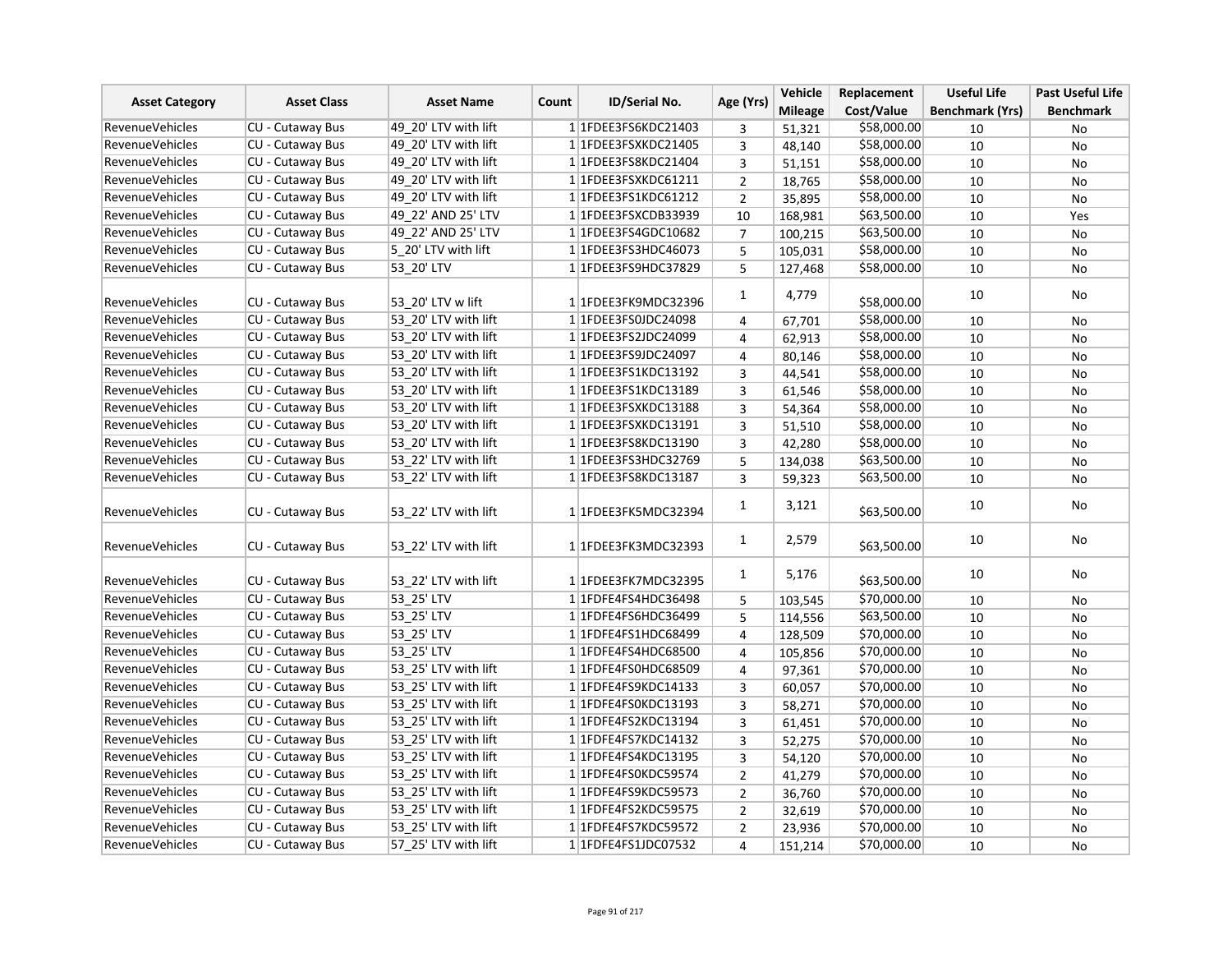|                        | <b>Asset Class</b>      | <b>Asset Name</b>      | Count | <b>ID/Serial No.</b>    | Age (Yrs)      | Vehicle        | Replacement | <b>Useful Life</b>     | <b>Past Useful Life</b> |
|------------------------|-------------------------|------------------------|-------|-------------------------|----------------|----------------|-------------|------------------------|-------------------------|
| <b>Asset Category</b>  |                         |                        |       |                         |                | <b>Mileage</b> | Cost/Value  | <b>Benchmark (Yrs)</b> | <b>Benchmark</b>        |
| RevenueVehicles        | <b>CU - Cutaway Bus</b> | 57 25' LTV with lift   |       | 1 1FDFE4FSXJDC07531     | 4              | 111,210        | \$70,000.00 | 10                     | No                      |
| RevenueVehicles        | <b>CU - Cutaway Bus</b> | 57 25' LTV with lift   |       | 1 1 FDFE4FS6KDC17636    | 3              | 57,310         | \$70,000.00 | 10                     | No                      |
| <b>RevenueVehicles</b> | <b>CU - Cutaway Bus</b> | 57 25' LTV with lift   |       | 1 1FDFE4FS8KDC17637     | $\overline{3}$ | 89,152         | \$70,000.00 | 10                     | <b>No</b>               |
| <b>RevenueVehicles</b> | CU - Cutaway Bus        | 57 25' LTV with lift   |       | 1 1FDFE4FS4KDC59576     | $\overline{2}$ | 28,928         | \$70,000.00 | 10                     | No                      |
| <b>RevenueVehicles</b> | <b>CU - Cutaway Bus</b> | 57 25' LTV with lift   |       | 1 1FDFE4FN4MDC22704     | $\overline{2}$ | 9,733          | \$70,000.00 | 10                     | No                      |
| RevenueVehicles        | CU - Cutaway Bus        | 57 25' LTV with lift   |       | 1 1FDFE4FN6MDC22705     | $\overline{2}$ | 7,694          | \$70,000.00 | 10                     | No                      |
| <b>RevenueVehicles</b> | CU - Cutaway Bus        | 61 20' LTV w lift      |       | 1 1FDEE3FS8KDC59697     | 3              | 52,954         | \$58,000.00 | 10                     | No                      |
| <b>RevenueVehicles</b> | CU - Cutaway Bus        | 61 20' LTV w lift      |       | 11FDEE3FS9KDC59689      | 3              | 53,248         | \$58,000.00 | 10                     | No                      |
| <b>RevenueVehicles</b> | CU - Cutaway Bus        | 61 20' LTV w lift      |       | 11HA3GRBG2KN011185      | 3              | 78,584         | \$58,000.00 | 10                     | No                      |
| RevenueVehicles        | <b>CU - Cutaway Bus</b> | 61 20' LTV w lift      |       | 11HA3GRBG8KN010946      | 3              | 63,644         | \$58,000.00 | 10                     | No                      |
| <b>RevenueVehicles</b> | CU - Cutaway Bus        | 61 20' LTV w lift      |       | 11HA3GRBG5KN011066      | 3              | 56,734         | \$58,000.00 | 10                     | No                      |
| <b>RevenueVehicles</b> | CU - Cutaway Bus        | 61 20' LTV with lift   |       | 1 1FDEE3FS5JDC21004     | $\overline{4}$ | 142,984        | \$58,000.00 | 10                     | <b>No</b>               |
| <b>RevenueVehicles</b> | CU - Cutaway Bus        | 61 20' LTV with lift   |       | 1 1FDEE3FS3KDC60661     | 3              | 55,723         | \$58,000.00 | 10                     | No                      |
| <b>RevenueVehicles</b> | CU - Cutaway Bus        | 61 22' LTV with lift   |       | 11FDEE3FK6NDC08204      | $\mathbf{1}$   | 1,329          | \$63,500.00 | 10                     | No                      |
| <b>RevenueVehicles</b> | CU - Cutaway Bus        | 7 20' LTV              |       | 1 1 FDEE3 FL7 GDC 12399 | $\overline{7}$ | 101,585        | \$52,000.00 | 10                     | No                      |
| <b>RevenueVehicles</b> | CU - Cutaway Bus        | 7 20' LTV              |       | 1 1FDEE3FL8GDC27350     | 6              | 155,344        | \$58,000.00 | 10                     | No                      |
| <b>RevenueVehicles</b> | <b>CU - Cutaway Bus</b> | 7 20' LTV with lift    |       | 1 1FDEE3FS1JDC21002     | $\overline{4}$ | 86,898         | \$58,000.00 | 10                     | No                      |
| <b>RevenueVehicles</b> | <b>CU - Cutaway Bus</b> | 7 20' LTV without lift |       | 1 1 FDEE3 FS4 HDC3 7706 | 5              | 96,764         | \$52,000.00 | 10                     | No                      |
| <b>RevenueVehicles</b> | <b>CU - Cutaway Bus</b> | 7 20' LTV without lift |       | 1 1FDEE3FS2HDC37705     | 5              | 74,439         | \$52,000.00 | 10                     | No                      |
| <b>RevenueVehicles</b> | <b>CU - Cutaway Bus</b> | 7 20' LTV without lift |       | 1 1FDEE3FS6HDC37707     | 5              | 56,379         | \$52,000.00 | 10                     | No                      |
| <b>RevenueVehicles</b> | CU - Cutaway Bus        | 7 20' LTV without lift |       | 1 1FDEE3FSXJDC06594     | $\overline{4}$ | 65,771         | \$52,000.00 | 10                     | No                      |
| RevenueVehicles        | <b>CU - Cutaway Bus</b> | 7_25' LTV with lift    |       | 1 1 FDFE4FS2KDC21411    | 3              | 42,244         | \$70,000.00 | 10                     | No                      |
| <b>RevenueVehicles</b> | <b>CU - Cutaway Bus</b> | 7 25' LTV with lift    |       | 1 1 FDFE4FS4KDC21412    | $\overline{3}$ | 46,418         | \$70,000.00 | 10                     | <b>No</b>               |
| <b>RevenueVehicles</b> | CU - Cutaway Bus        | 71 20' LTV             |       | 1 1FDEE3FL2GDC31961     | 6              | 129,172        | \$58,000.00 | 10                     | No                      |
| <b>RevenueVehicles</b> | CU - Cutaway Bus        | 71 20' LTV with lift   |       | 1 1 FDEE3 FS5 HDC 78779 | $\overline{4}$ | 60,474         | \$58,000.00 | 10                     | No                      |
| <b>RevenueVehicles</b> | CU - Cutaway Bus        | 71 20' LTV with lift   |       | 1 1FDEE3FS3HDC78778     | $\overline{4}$ | 42,102         | \$58,000.00 | 10                     | No                      |
| RevenueVehicles        | CU - Cutaway Bus        | 71 20' LTV with lift   |       | 1 1FDEE3FS0KDC35796     | 3              | 14,071         | \$58,000.00 | 10                     | No                      |
| RevenueVehicles        | CU - Cutaway Bus        | 71 20' LTV with lift   |       | 1 1FDEE3FS3KDC27806     | 3              | 42,398         | \$58,000.00 | 10                     | No                      |
| RevenueVehicles        | CU - Cutaway Bus        | 71 22' AND 25' LTV     |       | 1 1 FDFE4FS4ADA62499    | 12             | 182,019        | \$70,000.00 | 10                     | Yes                     |
| <b>RevenueVehicles</b> | <b>CU - Cutaway Bus</b> | 71 22' AND 25' LTV     |       | 1 1FDFE4FS8DDA02794     | 10             | 222,579        | \$70,000.00 | 10                     | Yes                     |
| <b>RevenueVehicles</b> | CU - Cutaway Bus        | 71 22' AND 25' LTV     |       | 1 1FDFE4FS6DDA02793     | 10             | 208,394        | \$70,000.00 | 10                     | Yes                     |
| <b>RevenueVehicles</b> | <b>CU - Cutaway Bus</b> | 71 22' AND 25' LTV     |       | 1 1FDFE4FS6EDA09003     | 9              | 182,210        | \$70,000.00 | 10                     | No                      |
| RevenueVehicles        | <b>CU - Cutaway Bus</b> | 71 22' AND 25' LTV     |       | 1 1FDFE4FS2EDA94566     | 8              | 144,065        | \$70,000.00 | 10                     | <b>No</b>               |
| <b>RevenueVehicles</b> | CU - Cutaway Bus        | 71 22' AND 25' LTV     |       | 1 1FDEE3FS1EDA88196     | 8              | 150,587        | \$63,500.00 | 10                     | No                      |
| <b>RevenueVehicles</b> | CU - Cutaway Bus        | 71 25' LTV             |       | 1 1 FDFE4FS5GDC02696    | $\overline{7}$ | 122,749        | \$70,000.00 | 10                     | No                      |
| <b>RevenueVehicles</b> | CU - Cutaway Bus        | 71_25'LTV              |       | 1 1 FDFE4FSXGDC25861    | 6              | 107,874        | \$70,000.00 | 10                     | No                      |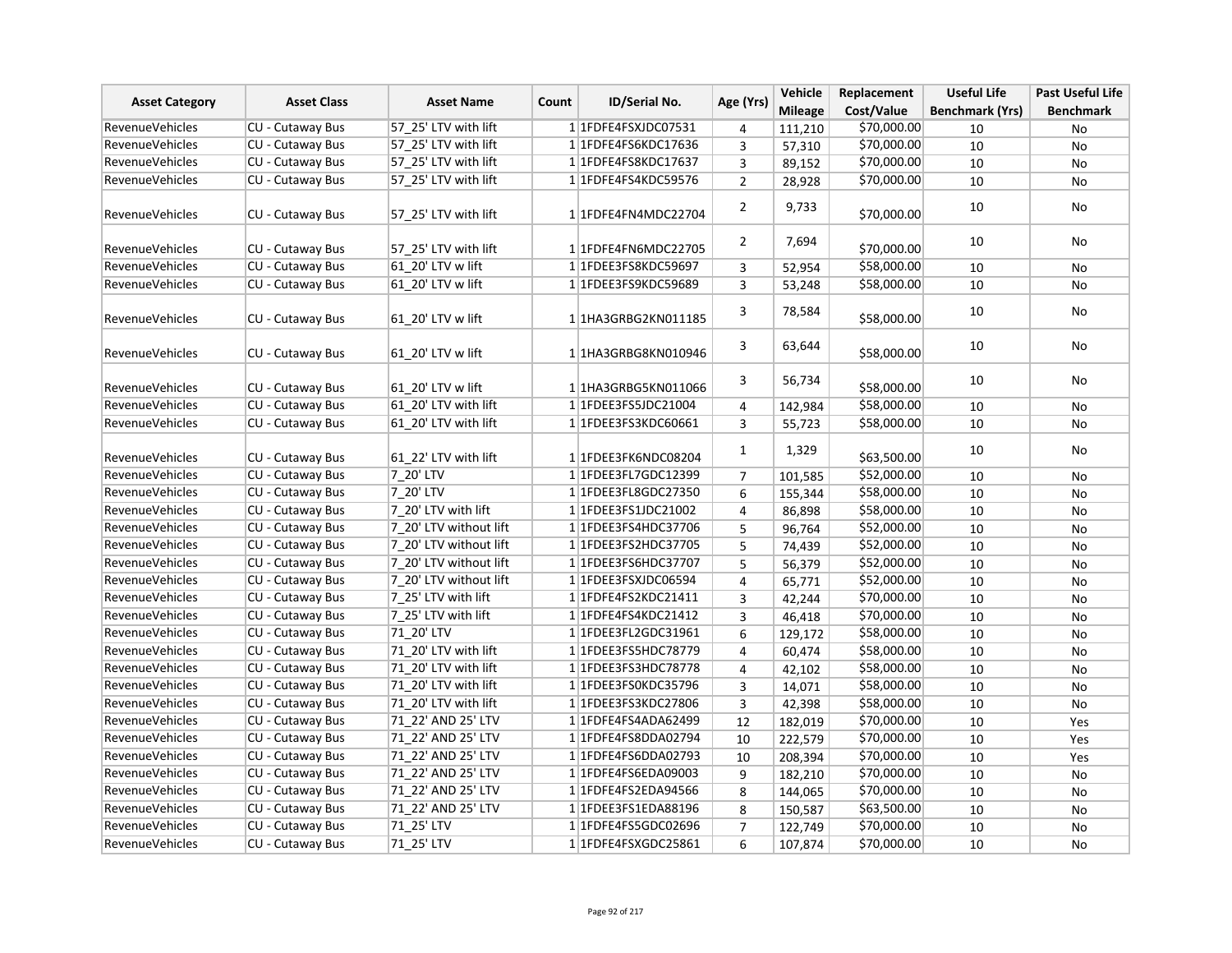|                        | <b>Asset Class</b>      | <b>Asset Name</b>    |       | <b>ID/Serial No.</b>        | Age (Yrs)      | Vehicle        | Replacement | <b>Useful Life</b>     | <b>Past Useful Life</b> |
|------------------------|-------------------------|----------------------|-------|-----------------------------|----------------|----------------|-------------|------------------------|-------------------------|
| <b>Asset Category</b>  |                         |                      | Count |                             |                | <b>Mileage</b> | Cost/Value  | <b>Benchmark (Yrs)</b> | <b>Benchmark</b>        |
| <b>RevenueVehicles</b> | CU - Cutaway Bus        | 71 25' LTV           |       | 1 1 FDFE4FS4GDC25869        | 6              | 136,250        | \$70,000.00 | 10                     | No                      |
| RevenueVehicles        | CU - Cutaway Bus        | 71 25' LTV           |       | 1 1FDFE4FS4HDC64415         | 5              | 67,388         | \$70,000.00 | 10                     | <b>No</b>               |
| RevenueVehicles        | <b>CU - Cutaway Bus</b> | 71 25' LTV with lift |       | 1 1 FDFE4FS3HDC64437        | 5              | 88,576         | \$70,000.00 | 10                     | <b>No</b>               |
| <b>RevenueVehicles</b> | CU - Cutaway Bus        | 71 25' LTV with lift |       | 1 1FDFE4FS0KDC56240         | 3              | 23,260         | \$70,000.00 | 10                     | <b>No</b>               |
| <b>RevenueVehicles</b> | CU - Cutaway Bus        | 71 25' LTV with lift |       | 1 1FDFE4FS5KDC55567         | 3              | 6,859          | \$70,000.00 | 10                     | No                      |
| <b>RevenueVehicles</b> | CU - Cutaway Bus        | 71 25' LTV with lift |       | 1 1FDFE4FS0KDC56237         | 3              | 19,007         | \$70,000.00 | 10                     | No                      |
| <b>RevenueVehicles</b> | <b>CU - Cutaway Bus</b> | 71 28' LTV           |       | 1 1 FDGF5 GY9EEA 69149      | 9              | 123,522        | \$90,500.00 | 10                     | <b>No</b>               |
| <b>RevenueVehicles</b> | CU - Cutaway Bus        | 73 22' LTV with lift |       | 1 1 FDEE3 FS8 KDC 75480     | $\overline{2}$ | 46,967         | \$63,500.00 | 10                     | No                      |
|                        |                         |                      |       |                             |                |                |             |                        |                         |
| RevenueVehicles        | CU - Cutaway Bus        | 73 22' with lift     |       | 1 1FDEE3FN0MDC10717         | $\mathbf{1}$   | 5,926          | \$63,500.00 | 10                     | No                      |
| <b>RevenueVehicles</b> | <b>CU - Cutaway Bus</b> | 73 25' LTV with lift |       | 1 1FDFE4FS8KDC56793         | $\overline{2}$ | 32,664         | \$70,000.00 | 10                     | No                      |
| <b>RevenueVehicles</b> | <b>CU - Cutaway Bus</b> | 75 20' LTV           |       | 1 1 FDEE3 FS5 HDC3 7858     | 5              | 115,011        | \$58,000.00 | 10                     | No                      |
| RevenueVehicles        | <b>CU - Cutaway Bus</b> | 81 20' LTV           |       | 1 1FDEE3FS8HDC38129         | $\overline{5}$ | 108,256        | \$58,000.00 | 10                     | <b>No</b>               |
| <b>RevenueVehicles</b> | CU - Cutaway Bus        | 81 20' LTV           |       | 1 1 FDEE3FS4HDC38127        | 5              | 100,696        | \$58,000.00 | 10                     | No                      |
| RevenueVehicles        | CU - Cutaway Bus        | 81_20' LTV           |       | 1 1FDEE3FS6HDC38128         | 5              | 95,748         | \$58,000.00 | 10                     | No                      |
| <b>RevenueVehicles</b> | CU - Cutaway Bus        | 81 20' LTV           |       | 1 1 FDEE3 FS4 HDC38130      | 5              | 99,553         | \$58,000.00 | 10                     | <b>No</b>               |
| <b>RevenueVehicles</b> | CU - Cutaway Bus        | 81 20' LTV           |       | 1 1 FDEE3 FS6 HDC38131      | 5              | 92,085         | \$58,000.00 | 10                     | No                      |
| <b>RevenueVehicles</b> | CU - Cutaway Bus        | 81 20' LTV with lift |       | 1 1FDEE3FS0JDC24103         | 4              | 73,925         | \$58,000.00 | 10                     | No                      |
| <b>RevenueVehicles</b> | CU - Cutaway Bus        | 81 20' LTV with lift |       | 1 1FDEE3FS5JDC24100         | 4              | 47,805         | \$58,000.00 | 10                     | No                      |
| <b>RevenueVehicles</b> | CU - Cutaway Bus        | 81 20' LTV with lift |       | 1 1FDEE3FS2JDC22708         | $\overline{4}$ | 67,755         | \$58,000.00 | 10                     | No                      |
| <b>RevenueVehicles</b> | <b>CU - Cutaway Bus</b> | 81 20' LTV with lift |       | 1 1FDEE3FS0JDC22710         | 4              | 72,501         | \$58,000.00 | 10                     | <b>No</b>               |
| <b>RevenueVehicles</b> | CU - Cutaway Bus        | 81 20' LTV with lift |       | 1 1 FDEE3FS6JDC22713        | 4              | 86,274         | \$58,000.00 | 10                     | No                      |
| RevenueVehicles        | CU - Cutaway Bus        | 81 20' LTV with lift |       | 1 1FDEE3FS2JDC24104         | 4              | 63,389         | \$58,000.00 | 10                     | <b>No</b>               |
| <b>RevenueVehicles</b> | CU - Cutaway Bus        | 81 20' LTV with lift |       | 1 1FDEE3FS4JDC22712         | 4              | 62,764         | \$58,000.00 | 10                     | No                      |
| <b>RevenueVehicles</b> | CU - Cutaway Bus        | 81 20' LTV with lift |       | 1 1FDEE3FS2JDC22711         | $\overline{4}$ | 57,123         | \$58,000.00 | 10                     | No                      |
| <b>RevenueVehicles</b> | CU - Cutaway Bus        | 81 20' LTV with lift |       | 1 1 FDEE3FS7JDC24101        | 4              | 65,973         | \$58,000.00 | 10                     | <b>No</b>               |
| <b>RevenueVehicles</b> | <b>CU - Cutaway Bus</b> | 81 20' LTV with lift |       | 1 1FDEE3FS1KDC18988         | 3              | 43,526         | \$58,000.00 | 10                     | No                      |
| <b>RevenueVehicles</b> | CU - Cutaway Bus        | 81 20' LTV with lift |       | 1 1FDEE3FS0KDC20702         | 3              | 34,670         | \$58,000.00 | 10                     | <b>No</b>               |
| <b>RevenueVehicles</b> | CU - Cutaway Bus        | 81 20' LTV with lift |       | 1 1FDEE3FS3KDC18989         | 3              | 38,252         | \$58,000.00 | 10                     | No                      |
| <b>RevenueVehicles</b> | CU - Cutaway Bus        | 81 20' LTV with lift |       | 1 1FDEE3FS0KDC21400         | 3              | 48,450         | \$58,000.00 | 10                     | No                      |
| <b>RevenueVehicles</b> | CU - Cutaway Bus        | 81 20' LTV with lift |       | 1 1 FDEE3 FS2 KDC 2 1 4 0 1 | $\overline{3}$ | 48,157         | \$58,000.00 | 10                     | <b>No</b>               |
| <b>RevenueVehicles</b> | CU - Cutaway Bus        | 81 20' LTV with lift |       | 1 1FDEE3FSXKDC18987         | 3              | 63,317         | \$58,000.00 | 10                     | No                      |
| <b>RevenueVehicles</b> | CU - Cutaway Bus        | 81 20' LTV with lift |       | 1 1 FDEE3FS4KDC21402        | 3              | 36,786         | \$58,000.00 | 10                     | <b>No</b>               |
| RevenueVehicles        | CU - Cutaway Bus        | 85_20' LTV           |       | 1 1FDEE3FL5GDC30688         | 6              | 189,407        | \$58,000.00 | 10                     | No                      |
|                        |                         |                      |       |                             |                |                |             |                        |                         |
| <b>RevenueVehicles</b> | CU - Cutaway Bus        | 85 20' LTV           |       | 1 1FBVU4XM8KKB12311         | 3              | 43,903         | \$52,000.00 | 10                     | No                      |
|                        |                         |                      |       |                             |                |                |             |                        |                         |
| <b>RevenueVehicles</b> | CU - Cutaway Bus        | 85 20' LTV           |       | 1 1FBVU4XM1KKB08505         | 3              | 38,185         | \$52,000.00 | 10                     | No                      |
|                        |                         |                      |       |                             |                |                |             |                        |                         |
| <b>RevenueVehicles</b> | <b>CU - Cutaway Bus</b> | 85 20' LTV           |       | 1 1FBVU4XM7KKB28614         | 3              | 48,500         | \$52,000.00 | 10                     | No                      |
|                        |                         |                      |       |                             |                |                |             |                        |                         |
| <b>RevenueVehicles</b> | CU - Cutaway Bus        | 85 20' LTV w lift    |       | 1 1FDEE3FN1MDC15022         | $\mathbf{1}$   |                | \$58,000.00 | 10                     | No                      |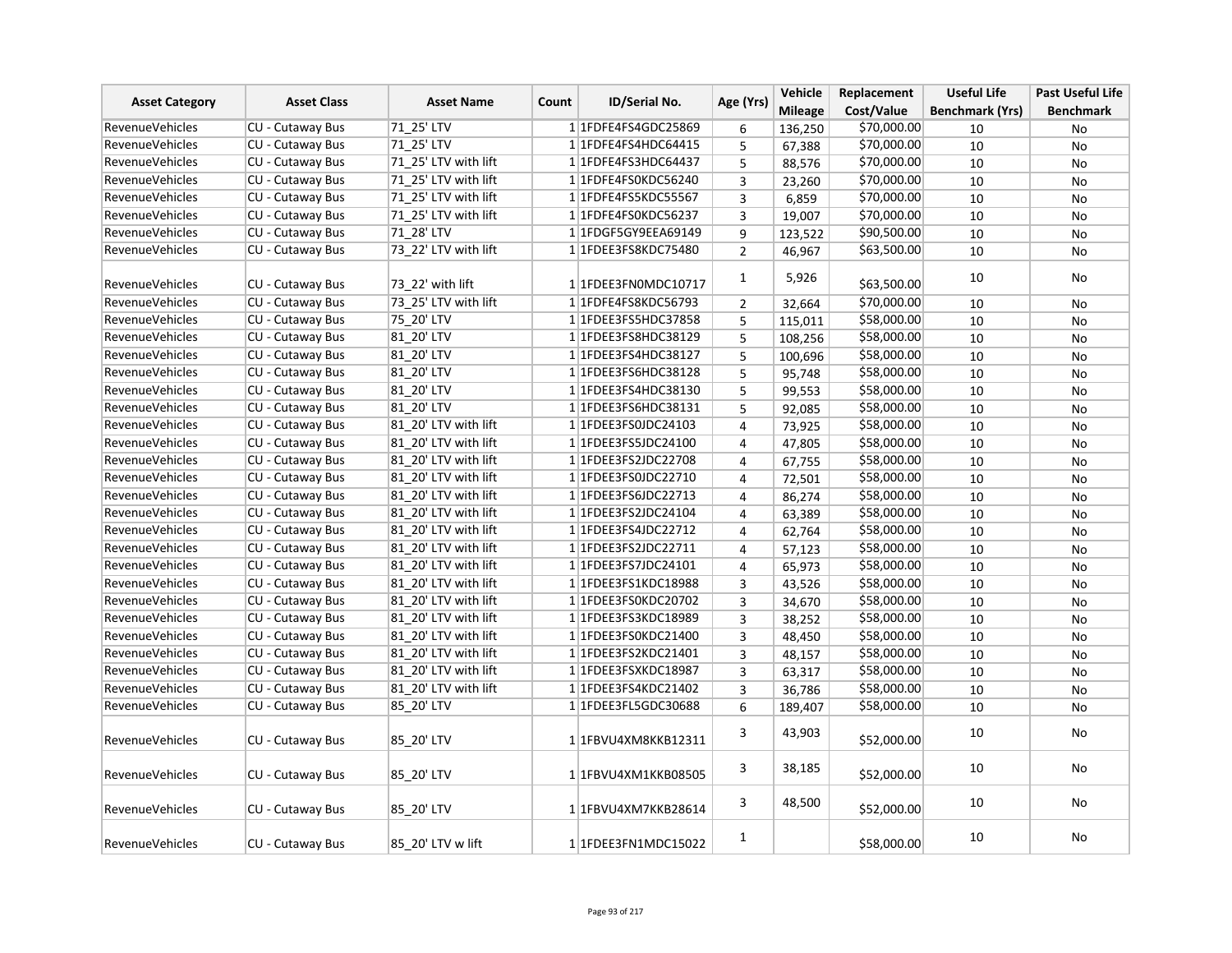| <b>Asset Category</b>  | <b>Asset Class</b>      | <b>Asset Name</b>      | Count | ID/Serial No.                  | Age (Yrs)      | Vehicle        | Replacement  | <b>Useful Life</b>     | <b>Past Useful Life</b> |
|------------------------|-------------------------|------------------------|-------|--------------------------------|----------------|----------------|--------------|------------------------|-------------------------|
|                        |                         |                        |       |                                |                | <b>Mileage</b> | Cost/Value   | <b>Benchmark (Yrs)</b> | <b>Benchmark</b>        |
| <b>RevenueVehicles</b> | CU - Cutaway Bus        | 85 20' LTV w lift      |       | 1 1FDEE3FN9MDC14989            | $\mathbf{1}$   |                | \$58,000.00  | 10                     | No                      |
| <b>RevenueVehicles</b> | CU - Cutaway Bus        | 85 20' LTV w lift      |       | 1 1FDEE3FN2MDC14994            | $\mathbf{1}$   |                | \$58,000.00  | 10                     | No                      |
| <b>RevenueVehicles</b> | CU - Cutaway Bus        | 85 20' LTV w lift      |       | 1 1FDEE3FN6MDC15002            | 1              |                | \$58,000.00  | 10                     | No                      |
| <b>RevenueVehicles</b> | CU - Cutaway Bus        | 85 20' LTV w lift      |       | 1 1FDEE3FNXMDC14404            | $\mathbf{1}$   |                | \$58,000.00  | 10                     | No                      |
| <b>RevenueVehicles</b> | CU - Cutaway Bus        | 85 HARTS 7961          |       | 11FTBW3XM1HKA37110             | 5              | 162,536        | \$55,565.00  | 10                     | No                      |
| <b>RevenueVehicles</b> | CU - Cutaway Bus        | 85 HARTS 7962          |       | 1 1FTBW3XM3HKA84655            | 5              | 157,577        | \$55,565.00  | 10                     | No                      |
| <b>RevenueVehicles</b> | CU - Cutaway Bus        | 85 HARTS 7963          |       | 1 1FTBW3XM5HKA84656            | 5              | 202,475        | \$55,565.00  | 10                     | No                      |
| <b>RevenueVehicles</b> | CU - Cutaway Bus        | 87 20' LTV w lift      |       | 1 1FDEE3FK7NDC14092            | $\mathbf{1}$   |                | \$58,000.00  | 10                     | No                      |
| <b>RevenueVehicles</b> | CU - Cutaway Bus        | 87 20' LTV with lift   |       | 1 1FDEE3FS7KDC35794            | 3              | 29,740         | \$58,000.00  | 10                     | No                      |
| RevenueVehicles        | CU - Cutaway Bus        | 87 20' LTV with lift   |       | 1 1FDEE3FS8KDC43645            | 3              | 32,505         | \$58,000.00  | 10                     | No                      |
| RevenueVehicles        | CU - Cutaway Bus        | 87 22' AND 25' LTV     |       | 1 1 FDFE4FS4DDA09340           | 10             | 102,723        | \$70,000.00  | 10                     | Yes                     |
| RevenueVehicles        | CU - Cutaway Bus        | 87_22' LTV with lift   |       | 1 1FDFE4FS5HDC37725            | 5              | 85,699         | \$63,500.00  | 10                     | No                      |
| <b>RevenueVehicles</b> | CU - Cutaway Bus        | 87 25' LTV with lift   |       | 1 1FDFE4FS2KDC43666            | $\overline{3}$ | 30,148         | \$70,000.00  | 10                     | <b>No</b>               |
| <b>RevenueVehicles</b> | CU - Cutaway Bus        | 89_WCCA-700            |       | 11FDFE4FSOKDC72700             | $\mathbf 1$    | 10,255         | \$116,383.00 | 10                     | No                      |
| <b>RevenueVehicles</b> | CU - Cutaway Bus        | 89_WCCA-701            |       | 1 1FDFE4FS2KDC74397            | $\mathbf{1}$   | 3,523          | \$116,383.00 | 10                     | No                      |
| <b>RevenueVehicles</b> | CU - Cutaway Bus        | 89 WCCA-702            |       | 1 1 FDFE4FS8KDC72637           | $\mathbf{1}$   | 13,776         | \$116,383.00 | 10                     | No                      |
| <b>RevenueVehicles</b> | CU - Cutaway Bus        | 89 WCCA-703            |       | 11FDFE4FSXKDC72719             | $\mathbf{1}$   | 14,414         | \$116,383.00 | 10                     | No                      |
| <b>RevenueVehicles</b> | CU - Cutaway Bus        | 89_WCCA-704            |       | 1 1FDFE4FSXKDC72686            | $\mathbf 1$    | 11,952         | \$116,383.00 | 10                     | No                      |
| <b>RevenueVehicles</b> | CU - Cutaway Bus        | 89 WCCA-705            |       | 1 1 FDFE4FS3KDC72707           | $\mathbf 1$    | 9,707          | \$116,383.00 | 10                     | No                      |
| <b>RevenueVehicles</b> | CU - Cutaway Bus        | 9 20' LTV              |       | 1 1 FDEE3 FS5 HDC3 7861        | 5              | 151,856        | \$58,000.00  | 10                     | No                      |
| <b>RevenueVehicles</b> | <b>CU - Cutaway Bus</b> | 9 20' LTV              |       | 1 1FDEE3FL3HDC39883            | 5              | 167,000        | \$58,000.00  | 10                     | <b>No</b>               |
| <b>RevenueVehicles</b> | CU - Cutaway Bus        | 9_20' LTV              |       | 1 1FDEE3FS5HDC39884            | 5              | 173,369        | \$58,000.00  | 10                     | No                      |
| <b>RevenueVehicles</b> | CU - Cutaway Bus        | 9 20' LTV              |       | 1FDWE3FN3MDC1441<br>1 2        | $\mathbf 1$    | 7,678          | \$52,000.00  | 10                     | No                      |
| <b>RevenueVehicles</b> | CU - Cutaway Bus        | 9 20' LTV w lift       |       | 11FDEE3FS5KDC51265             | $\overline{2}$ | 57,895         | \$58,000.00  | 10                     | No                      |
| <b>RevenueVehicles</b> | CU - Cutaway Bus        | 9 20' LTV w lift       |       | 1 1 FDEE3 FS3 KDC55542         | $\overline{2}$ | 56,100         | \$58,000.00  | 10                     | No                      |
| <b>RevenueVehicles</b> | CU - Cutaway Bus        | 9 20' LTV w lift       |       | 1FDWE3FN7MDC1441<br>1 4        | $\mathbf{1}$   | 10,559         | \$58,000.00  | 10                     | No                      |
| <b>RevenueVehicles</b> | CU - Cutaway Bus        | 9 20' LTV w lift       |       | 1FDWE3FN5MDC1441<br>$1\vert 3$ | $\mathbf{1}$   | 8,818          | \$58,000.00  | 10                     | No                      |
| RevenueVehicles        | CU - Cutaway Bus        | 9 20' LTV with lift    |       | 1 1FDEE3FSXJDC18602            | 4              | 107,802        | \$58,000.00  | 10                     | No                      |
| <b>RevenueVehicles</b> | CU - Cutaway Bus        | 9 20' LTV with lift    |       | 11FDEE3FS8JDC18601             | 4              | 132,221        | \$58,000.00  | 10                     | No                      |
| <b>RevenueVehicles</b> | CU - Cutaway Bus        | 9 20' LTV without lift |       | 1 1FDEE3FS8KDC55519            | $\overline{2}$ | 48,190         | \$52,000.00  | 10                     | No                      |
| <b>RevenueVehicles</b> | CU - Cutaway Bus        | 9 22' AND 25' LTV      |       | 1 1FDFE4FS6FDA27616            | $\overline{7}$ | 113,302        | \$70,000.00  | 10                     | No                      |
| <b>RevenueVehicles</b> | CU - Cutaway Bus        | 91_20' LTV             |       | 1 1FDEE3FL5EDA72818            | 8              | 41,101         | \$52,000.00  | 10                     | No                      |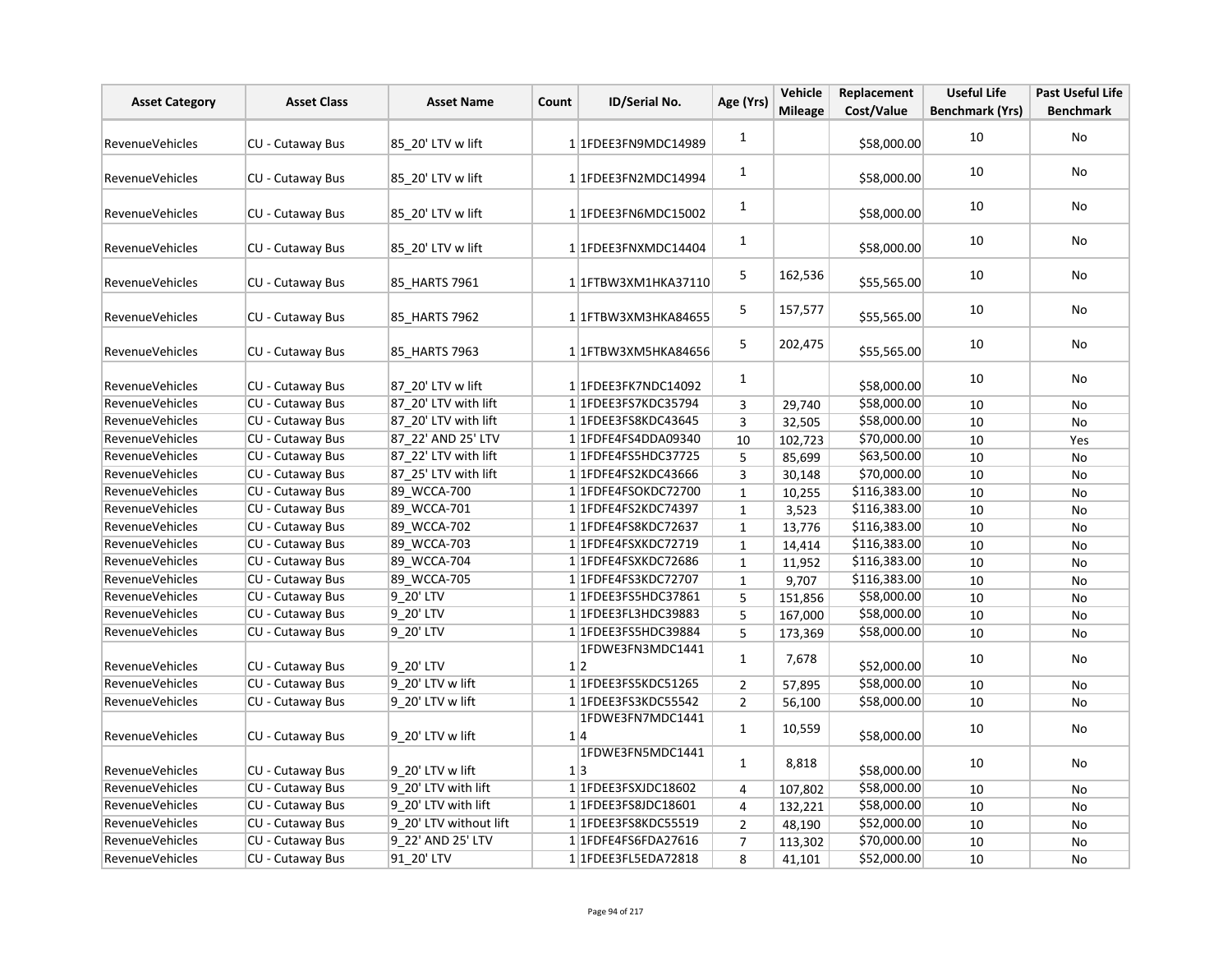|                        | <b>Asset Class</b>      | <b>Asset Name</b>    |       |                             | Age (Yrs)      | Vehicle        | Replacement | <b>Useful Life</b>     | <b>Past Useful Life</b> |
|------------------------|-------------------------|----------------------|-------|-----------------------------|----------------|----------------|-------------|------------------------|-------------------------|
| <b>Asset Category</b>  |                         |                      | Count | ID/Serial No.               |                | <b>Mileage</b> | Cost/Value  | <b>Benchmark (Yrs)</b> | <b>Benchmark</b>        |
| <b>RevenueVehicles</b> | CU - Cutaway Bus        | 91 20' LTV           |       | 1 1FDEE3FLXEDA52287         | 8              | 126,433        | \$58,000.00 | 10                     | No                      |
| <b>RevenueVehicles</b> | CU - Cutaway Bus        | 91 20' LTV           |       | 1 1FDEE3FL1FDA37453         | $\overline{7}$ | 8,089          | \$52,000.00 | 10                     | No                      |
| RevenueVehicles        | CU - Cutaway Bus        | 91 20' LTV           |       | 1 1FDEE3FL9FDA15667         | $\overline{7}$ | 148,061        | \$58,000.00 | 10                     | No                      |
| <b>RevenueVehicles</b> | CU - Cutaway Bus        | 91 20' LTV           |       | 1 1FDEE3FL8GDC18969         | $\overline{7}$ | 1,202          | \$58,000.00 | 10                     | No                      |
| <b>RevenueVehicles</b> | CU - Cutaway Bus        | 91_20' LTV with lift |       | 1 1 FDEE3 FS3 KDC 17681     | 3              | 49,576         | \$58,000.00 | 10                     | No                      |
| <b>RevenueVehicles</b> | CU - Cutaway Bus        | 91 20' LTV with lift |       | 1 1 FDEE3 FS8 KDC 7 1 4 1 4 | $\overline{2}$ | 4,040          | \$58,000.00 | 10                     | No                      |
| <b>RevenueVehicles</b> | CU - Cutaway Bus        | 91 22' AND 25' LTV   |       | 1 1FDXE45S16HA88497         | 16             | 99,110         | \$64,000.00 | 10                     | Yes                     |
| RevenueVehicles        | CU - Cutaway Bus        | 91 22' AND 25' LTV   |       | 1 1FDFE4FS3DDA89052         | 9              | 156,803        | \$70,000.00 | 10                     | No                      |
| <b>RevenueVehicles</b> | CU - Cutaway Bus        | 91 22' AND 25' LTV   |       | 1 1FDEE3FSXEDA52281         | 8              | 161,313        | \$63,500.00 | 10                     | No                      |
| <b>RevenueVehicles</b> | CU - Cutaway Bus        | 91 22' AND 25' LTV   |       | 1 1FDFE4FS4FDA30417         | $\overline{7}$ | 196,133        | \$70,000.00 | 10                     | No                      |
| <b>RevenueVehicles</b> | CU - Cutaway Bus        | 91 22' AND 25' LTV   |       | 1 1FDFE4FS2FDA30416         | $\overline{7}$ | 166,456        | \$70,000.00 | 10                     | <b>No</b>               |
| <b>RevenueVehicles</b> | CU - Cutaway Bus        | 91 22' AND 25' LTV   |       | 1 1 FDEE3FS3FDA23741        | $\overline{7}$ | 134,945        | \$63,500.00 | 10                     | No                      |
| <b>RevenueVehicles</b> | CU - Cutaway Bus        | 91 25' LTV           |       | 1 1 FDFE4FS2GDC25854        | $\overline{7}$ | 161,291        | \$70,000.00 | 10                     | No                      |
| <b>RevenueVehicles</b> | CU - Cutaway Bus        | 91 25' LTV           |       | 11FDFE4FS0GDC25853          | $\overline{7}$ | 220,275        | \$70,000.00 | 10                     | No                      |
| <b>RevenueVehicles</b> | CU - Cutaway Bus        | 91 25' LTV with lift |       | 1 1FDFE4FSXJDC06699         | 4              | 155,238        | \$70,000.00 | 10                     | No                      |
| <b>RevenueVehicles</b> | CU - Cutaway Bus        | 91 25' LTV with lift |       | 1 1FDFE4FS6JDC06697         | 4              | 59,972         | \$70,000.00 | 10                     | <b>No</b>               |
| <b>RevenueVehicles</b> | CU - Cutaway Bus        | 91 25' LTV with lift |       | 1 1 FDFE4FS8JDC06698        | 4              | 127,582        | \$70,000.00 | 10                     | <b>No</b>               |
| <b>RevenueVehicles</b> | CU - Cutaway Bus        | 91 25' LTV with lift |       | 1 1FDFE4FS4KDC09356         | 3              | 111,124        | \$70,000.00 | 10                     | No                      |
| <b>RevenueVehicles</b> | CU - Cutaway Bus        | 91 25' LTV with lift |       | 1 1FDFE4FS3KDC59570         | $\overline{2}$ | 15,493         | \$70,000.00 | 10                     | No                      |
| <b>RevenueVehicles</b> | CU - Cutaway Bus        | 91 25' LTV with lift |       | 1 1FDFE4FSXKDC59579         | $\overline{2}$ | 53,328         | \$70,000.00 | 10                     | <b>No</b>               |
| <b>RevenueVehicles</b> | CU - Cutaway Bus        | 91 25' LTV with lift |       | 1 1FDEE4FK8NDC06850         | $\mathbf{1}$   | 934            | \$70,000.00 | 10                     | No                      |
| <b>RevenueVehicles</b> | <b>CU - Cutaway Bus</b> | 91 25' LTV with lift |       | 1 1FDEE4FK1NDC06849         | 1              | 865            | \$70,000.00 | 10                     | <b>No</b>               |
| <b>RevenueVehicles</b> | CU - Cutaway Bus        | 93 20' LTV           |       | 1 1FDEE3FL7GDC07090         | $\overline{7}$ | 94,243         | \$52,000.00 | 10                     | No                      |
| RevenueVehicles        | <b>CU - Cutaway Bus</b> | 93 20' LTV with lift |       | 1 1FDEE3FSXKDC21503         | $\overline{3}$ | 62,952         | \$58,000.00 | 10                     | <b>No</b>               |
| <b>RevenueVehicles</b> | CU - Cutaway Bus        | 93 20' LTV with lift |       | 1 1FDEE3FS5KDC21506         | 3              | 63,567         | \$58,000.00 | 10                     | <b>No</b>               |
| <b>RevenueVehicles</b> | CU - Cutaway Bus        | 93 20' LTV with lift |       | 1 1FDEE3FS9KDC21508         | 3              | 44,202         | \$58,000.00 | 10                     | No                      |
| <b>RevenueVehicles</b> | CU - Cutaway Bus        | 93 20' LTV with lift |       | 1 1FDEE3FS0KDC21512         | 3              | 57,183         | \$58,000.00 | 10                     | <b>No</b>               |
| <b>RevenueVehicles</b> | CU - Cutaway Bus        | 93 22' LTV with lift |       | 1 1FDEE3FS9HDC35448         | 5              | 175,748        | \$63,500.00 | 10                     | No                      |
| <b>RevenueVehicles</b> | CU - Cutaway Bus        | 93 22' LTV with lift |       | 1 1 FDEE3 FS8 HDC35425      | 5              | 169,463        | \$63,500.00 | 10                     | No                      |
| <b>RevenueVehicles</b> | CU - Cutaway Bus        | 93 22' LTV with lift |       | 1 1FDEE3FS1HDC35444         | 5              | 137,052        | \$63,500.00 | 10                     | No                      |
| <b>RevenueVehicles</b> | <b>CU - Cutaway Bus</b> | 93 22' LTV with lift |       | 1 1FDEE3FSXKDC13336         | 3              | 75,736         | \$63,500.00 | 10                     | No                      |
| RevenueVehicles        | CU - Cutaway Bus        | 93_22' LTV with lift |       | 1 1FDEE3FK4NDC06810         | $\mathbf{1}$   | 1,870          | \$63,500.00 | 10                     | No                      |
| <b>RevenueVehicles</b> | <b>CU - Cutaway Bus</b> | 93 22' LTV with lift |       | 1 1FDEE3FK6NDC06811         | $\mathbf{1}$   | 3,344          | \$63,500.00 | 10                     | No                      |
| <b>RevenueVehicles</b> | CU - Cutaway Bus        | 93 25' LTV           |       | 1 1 FDFE4FS6HDC28581        | 5              | 138,718        | \$70,000.00 | 10                     | No                      |
| <b>RevenueVehicles</b> | CU - Cutaway Bus        | 93_25' LTV           |       | 1 1FDFE4FSXHDC28583         | 5              | 129,058        | \$70,000.00 | 10                     | No                      |
| <b>RevenueVehicles</b> | CU - Cutaway Bus        | 93 28' LTV           |       | 1 1 FDGF5 GY5 EEB82399      | 8              | 40,453         | \$90,500.00 | 10                     | No                      |
| <b>RevenueVehicles</b> | <b>CU - Cutaway Bus</b> | 93 28' LTV           |       | 1 1 FDGF5 GY3EEB82398       | 8              | 81,707         | \$90,500.00 | 10                     | No                      |
| <b>RevenueVehicles</b> | <b>CU - Cutaway Bus</b> | 95 20' LTV           |       | 1 1FDEE3FL0DDA45198         | 9              | 135,651        | \$52,000.00 | 10                     | <b>No</b>               |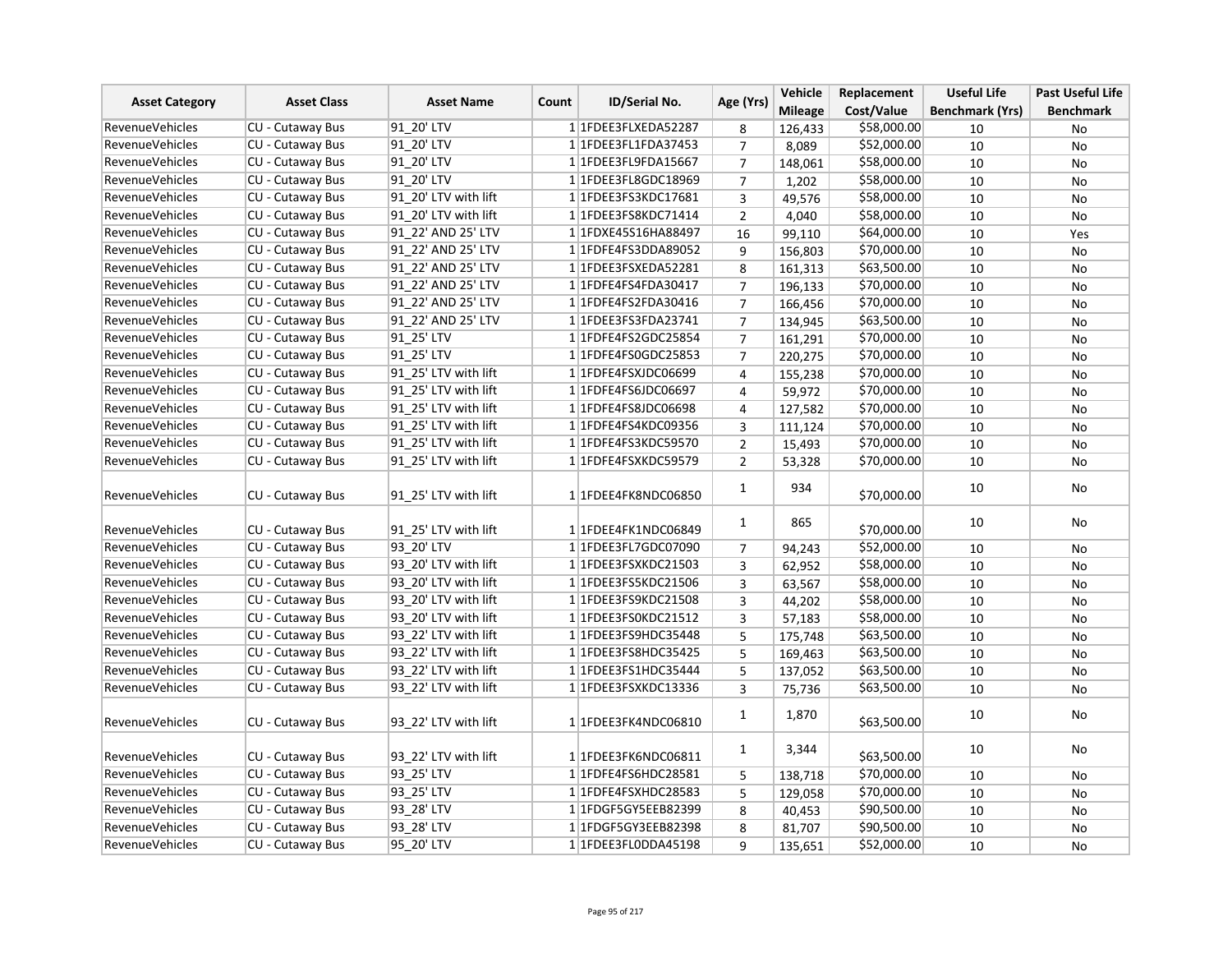| <b>Asset Category</b>  | <b>Asset Class</b>           | <b>Asset Name</b>       | ID/Serial No.<br>Count | Age (Yrs)                | Vehicle        | Replacement    | <b>Useful Life</b> | <b>Past Useful Life</b> |                  |
|------------------------|------------------------------|-------------------------|------------------------|--------------------------|----------------|----------------|--------------------|-------------------------|------------------|
|                        |                              |                         |                        |                          |                | <b>Mileage</b> | Cost/Value         | <b>Benchmark (Yrs)</b>  | <b>Benchmark</b> |
| <b>RevenueVehicles</b> | CU - Cutaway Bus             | 95 20' LTV with lift    |                        | 1 1FDEE3FS1JDC37958      | 4              | 55,121         | \$58,000.00        | 10                      | No               |
| <b>RevenueVehicles</b> | <b>CU - Cutaway Bus</b>      | 95 20' LTV without lift |                        | 1 1 FDEE3FS3JDC37959     | 4              | 59,032         | \$52,000.00        | 10                      | No               |
| RevenueVehicles        | CU - Cutaway Bus             | 95 20' LTV without lift |                        | 1 1FDEE3FS1KDC71416      | $\overline{2}$ | 14,855         | \$52,000.00        | 10                      | <b>No</b>        |
| <b>RevenueVehicles</b> | CU - Cutaway Bus             | 95 22' AND 25' LTV      |                        | 1 1FDFE4FS6DDA15284      | 10             | 109,451        | \$70,000.00        | 10                      | Yes              |
| <b>RevenueVehicles</b> | CU - Cutaway Bus             | 95_22' AND 25' LTV      |                        | 1 1FDFE4FS4FDA27615      | $\overline{7}$ | 94,620         | \$70,000.00        | 10                      | No               |
| <b>RevenueVehicles</b> | <b>CU - Cutaway Bus</b>      | 97 20' LTV              |                        | 1 1FDEE3FL7GDC30689      | 6              | 134,899        | \$58,000.00        | 10                      | No               |
| <b>RevenueVehicles</b> | CU - Cutaway Bus             | 97 20' LTV              |                        | 1 1FDEE3FL3GDC30690      | 5              | 136,556        | \$58,000.00        | 10                      | No               |
| <b>RevenueVehicles</b> | CU - Cutaway Bus             | 97 22' AND 25' LTV      |                        | 1 1FDEE3FS3DDA92958      | 9              | 124,140        | \$63,500.00        | 10                      | No               |
| <b>RevenueVehicles</b> | CU - Cutaway Bus             | 97 22' LTV with lift    |                        | 1 1HA3GSBG1HN004910      | 4              | 87,545         | \$63,500.00        | 10                      | No               |
| <b>RevenueVehicles</b> | <b>CU - Cutaway Bus</b>      | 97 22' LTV with lift    |                        | 1 1HA3GSBG0HN005191      | 4              | 94,089         | \$70,000.00        | 10                      | No               |
| <b>RevenueVehicles</b> | CU - Cutaway Bus             | 97 22' LTV with lift    |                        | 1 1FDEE3FS7KDC59562      | $\overline{2}$ | 27,955         | \$63,500.00        | 10                      | No               |
| RevenueVehicles        | CU - Cutaway Bus             | 97 22' LTV with lift    |                        | 11FDEE3FS9KDC59563       | $\overline{2}$ | 23,413         | \$63,500.00        | 10                      | No               |
| RevenueVehicles        | <b>CU - Cutaway Bus</b>      | 97 22' LTV with lift    |                        | 1 1FDEE3FS5KDC59561      | $\overline{2}$ | 28,167         | \$63,500.00        | 10                      | No               |
| <b>RevenueVehicles</b> | <b>CU - Cutaway Bus</b>      | 97 22' LTV with lift    |                        | 1 1FDEE3FS0KDC59564      | $\overline{2}$ | 25,752         | \$63,500.00        | 10                      | No               |
| <b>RevenueVehicles</b> | CU - Cutaway Bus             | 97 25' LTV              |                        | 1 1FDFE4FS9FDA34625      | $\overline{7}$ | 172,341        | \$70,000.00        | 10                      | No               |
| <b>RevenueVehicles</b> | <b>CU - Cutaway Bus</b>      | 97 25' LTV              |                        | 1 1FDFE4FS0GDC25867      | 6              | 114,974        | \$70,000.00        | 10                      | No               |
| <b>RevenueVehicles</b> | CU - Cutaway Bus             | 97 25' LTV              |                        | 1 1HA6GUBGXHN003862      | 5              | 83,333         | \$70,000.00        | 10                      | No               |
| <b>RevenueVehicles</b> | CU - Cutaway Bus             | 97 25' LTV with lift    |                        | 1 1FDFE4FS3KDC68625      | $\overline{2}$ | 22,583         | \$70,000.00        | 10                      | No               |
| <b>RevenueVehicles</b> | CU - Cutaway Bus             | 97 25' LTV with lift    |                        | 1 1FDFE4FS7KDC68627      | $\overline{2}$ | 24,810         | \$70,000.00        | 10                      | No               |
| <b>RevenueVehicles</b> | CU - Cutaway Bus             | 97 25' LTV with lift    |                        | 1 1FDFE4FS9KDC68628      | $\overline{2}$ | 25,802         | \$70,000.00        | 10                      | No               |
| <b>RevenueVehicles</b> | CU - Cutaway Bus             | 97 25' LTV with lift    |                        | 1 1FDFE4FS5KDC68626      | $\overline{2}$ | 24,807         | \$70,000.00        | 10                      | No               |
| <b>RevenueVehicles</b> | <b>CU - Cutaway Bus</b>      | 97 25' LTV with lift    |                        | 1 1FDFE4FS0KDC68629      | $\overline{2}$ | 21,041         | \$70,000.00        | 10                      | No               |
| <b>RevenueVehicles</b> | CU - Cutaway Bus             | 97 25' LTV with lift    |                        | 1 1FDFE4FN9MDC10838      | $\mathbf{1}$   | 1,365          | \$70,000.00        | 10                      | No               |
| <b>RevenueVehicles</b> | CU - Cutaway Bus             | 97_25' LTV with lift    |                        | 1 1FDFE4FN7MDC10840      | $\mathbf{1}$   | 1,271          | \$70,000.00        | 10                      | No               |
| RevenueVehicles        | <b>CU - Cutaway Bus</b>      | 97 25' LTV with lift    |                        | 1 1FDFE4FN8MDC10846      | $\mathbf{1}$   | 2,961          | \$70,000.00        | 10                      | No               |
| <b>RevenueVehicles</b> | <b>CU - Cutaway Bus</b>      | 97 28' LTV              |                        | 1 1 FDGF5 GY3 FEC 9 1817 | $\overline{7}$ | 122,536        | \$90,500.00        | 10                      | No               |
| <b>RevenueVehicles</b> | CU - Cutaway Bus             | 99 20' LTV w lift       |                        | 1 1FDEE3FN3MDC10775      | $\mathbf{1}$   | 1,999          | \$58,000.00        | 10                      | No               |
| <b>RevenueVehicles</b> | CU - Cutaway Bus             | 99 20' LTV with lift    |                        | 1 1FDEE3FS2KDC35704      | 3              | 33,726         | \$58,000.00        | 10                      | No               |
| <b>RevenueVehicles</b> | CU - Cutaway Bus             | 99 25' LTV with lift    |                        | 1 1FDEE4FK8NDC08212      | $\mathbf{1}$   |                | \$70,000.00        | 10                      | No               |
| <b>RevenueVehicles</b> | EV - Electric Vehicle        | 8 OT-RS-1               | $1\vert$               |                          | 4              | 6,952          | \$26,995.00        | 8                       | No               |
| <b>RevenueVehicles</b> | <b>EV - Electric Vehicle</b> | 8 OT-RS-2               | $1\vert$               |                          | 4              | 4,767          | \$26,995.00        | 8                       | No               |
| <b>RevenueVehicles</b> | EV - Electric Vehicle        | 8 OT-RS-3               | $1\vert$               |                          | 4              | 4,114          | \$26,995.00        | 8                       | No               |
| <b>RevenueVehicles</b> | EV - Electric Vehicle        | 8 OT-RS-4               | $1\vert$               |                          | 4              | 1,018          | \$26,995.00        | 8                       | No               |
| <b>RevenueVehicles</b> | <b>EV - Electric Vehicle</b> | 8 OT-RS-5               | $1\vert$               |                          | 4              |                | \$37,990.00        | 8                       | No               |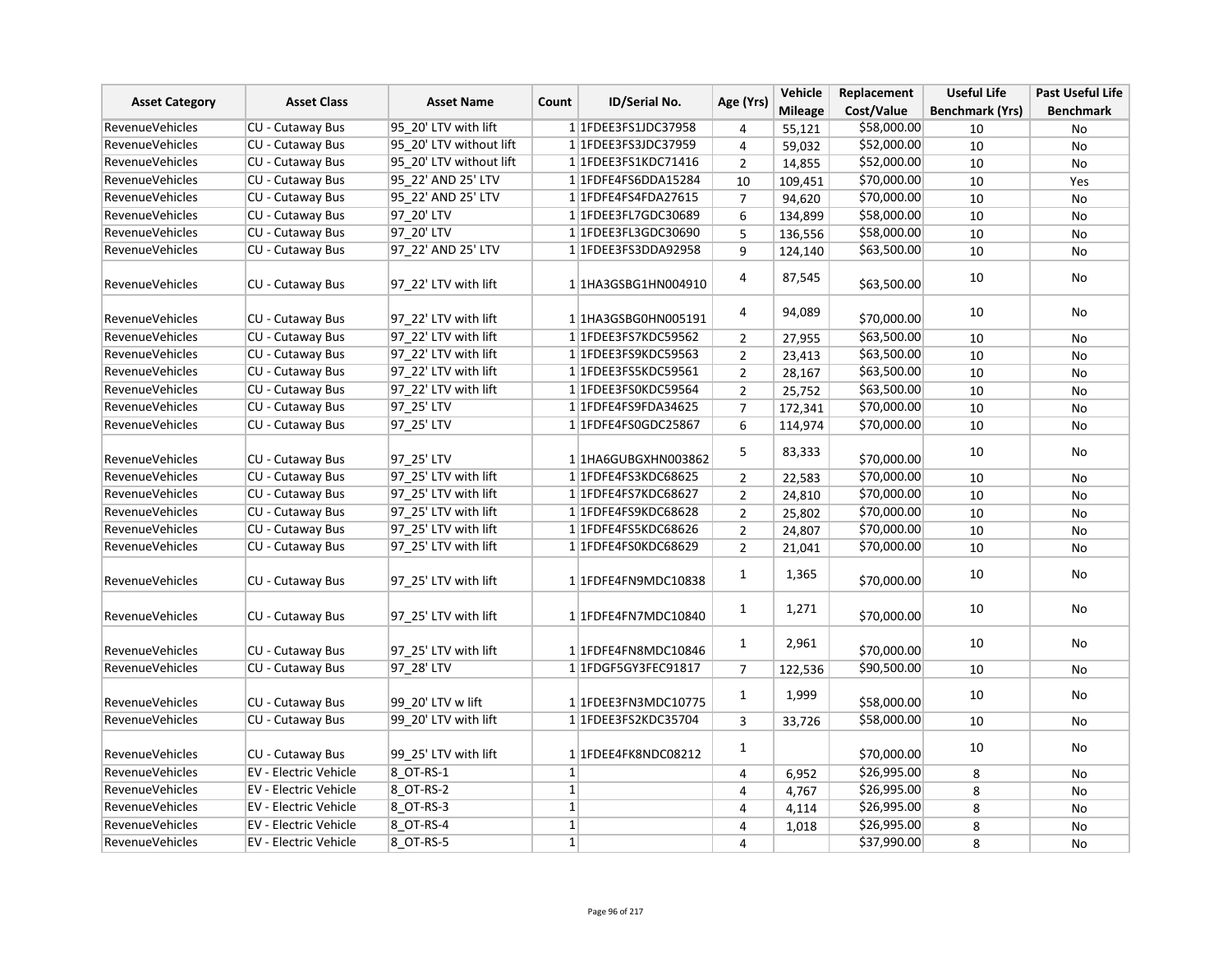| <b>Asset Category</b>  | <b>Asset Class</b>    | <b>Asset Name</b> | Count    | ID/Serial No.          | Age (Yrs)               | Vehicle<br><b>Mileage</b> | Replacement<br>Cost/Value | <b>Useful Life</b><br><b>Benchmark (Yrs)</b> | <b>Past Useful Life</b><br><b>Benchmark</b> |
|------------------------|-----------------------|-------------------|----------|------------------------|-------------------------|---------------------------|---------------------------|----------------------------------------------|---------------------------------------------|
| RevenueVehicles        | EV - Electric Vehicle | 8 OT-RS-6         | $1\vert$ |                        | 4                       |                           | \$37,990.00               | 8                                            | No                                          |
| RevenueVehicles        | FB - Ferryboat        | 6 DOT-FRY-VSL-201 |          | 1 1167238              | $\overline{2}$          | N/A                       | \$804,224.00              | 8                                            | No                                          |
| <b>RevenueVehicles</b> | MB - Mini-bus         | 49 CARTS-546      |          | 1 1FDFE4FS7HDC49293    | 5                       | 65,270                    | \$63,500.00               | 10                                           | No                                          |
| RevenueVehicles        | MB - Mini-bus         | 49 CARTS-551      |          | 11FDFE4FSDHDC63990     | 5                       | 53,645                    | \$63,500.00               | 10                                           | No                                          |
| <b>RevenueVehicles</b> | MB - Mini-bus         | 49_CARTS-552      |          | 1 1 FDFE4FS4HDC63989   | 5                       | 47,852                    | \$63,500.00               | 10                                           | No                                          |
| RevenueVehicles        | MV - Mini-van         | 1 MINIVAN         |          | 12C4RDGCG3FR541037     | $\overline{7}$          | 113,975                   | \$29,000.00               | 8                                            | No                                          |
| <b>RevenueVehicles</b> | MV - Mini-van         | 1 MINIVAN         |          | 12C4RDGCG8HR619900     | $\boldsymbol{6}$        | 93,715                    | \$29,000.00               | 8                                            | No                                          |
| RevenueVehicles        | MV - Mini-van         | 1 MINIVAN         |          | 12C4RDGCG4GR362684     | 6                       | 67,769                    | \$29,000.00               | 8                                            | No                                          |
| Revenue Vehicles       | MV - Mini-van         | 105 COLTS-1474    |          | 12C4RDGBG8HR784461     | 5                       | 47,066                    | \$30,000.00               | 8                                            | No                                          |
| RevenueVehicles        | MV - Mini-van         | 105 COLTS-1475    |          | 12C4RDGBG7JR177201     | 5                       | 20,388                    | \$30,000.00               | 8                                            | No                                          |
| RevenueVehicles        | MV - Mini-van         | 107_MINIVAN       |          | 2C7WDGBG2HR61832<br>18 | 5                       | 100,301                   | \$29,000.00               | 8                                            | No                                          |
| Revenue Vehicles       | MV - Mini-van         | 11 MINIVAN        |          | 12C7WDGBG1JR363595     | 3                       | 48,385                    | \$29,000.00               | 8                                            | No                                          |
| RevenueVehicles        | MV - Mini-van         | 11_MINIVAN        |          | 1 2C4RDGBGXJR320061    | 3                       | 71,215                    | \$29,000.00               | 8                                            | No                                          |
| RevenueVehicles        | MV - Mini-van         | 11_MINIVAN        |          | 12C4RC1AG0MR513650     | $\mathbf{1}$            | 10,042                    | \$29,000.00               | 8                                            | No                                          |
| RevenueVehicles        | MV - Mini-van         | 113 MINIVAN       |          | 12C4RDGCG6HR641667     | 6                       | 65,950                    | \$29,000.00               | 8                                            | No                                          |
| RevenueVehicles        | MV - Mini-van         | 113 MINIVAN       |          | 12C7WDGBG6JR203535     | 4                       | 29,791                    | \$29,000.00               | 8                                            | No                                          |
| RevenueVehicles        | MV - Mini-van         | 115 MINIVAN       |          | 12C7WDGBG3JR176410     | 4                       | 44,042                    | \$45,000.00               | 8                                            | No                                          |
| RevenueVehicles        | MV - Mini-van         | 117_MINIVAN       |          | 12C7WDGBG4FR703507     | $\overline{7}$          | 84,437                    | \$45,000.00               | 8                                            | No                                          |
| RevenueVehicles        | MV - Mini-van         | 117_MINIVAN       |          | 12C7WDGBG3FR606248     | $\overline{7}$          | 52,823                    | \$45,000.00               | 8                                            | No                                          |
| RevenueVehicles        | MV - Mini-van         | 119 MINIVAN       |          | 11D4GP24E26B749510     | 16                      | 105,023                   | \$29,000.00               | 8                                            | Yes                                         |
| <b>RevenueVehicles</b> | MV - Mini-van         | 119_MINIVAN       |          | 1 1D4GP24E66B749509    | 16                      | 115,335                   | \$29,000.00               | 8                                            | Yes                                         |
| RevenueVehicles        | MV - Mini-van         | 121 ADA Minivan   |          | 12C7WDGBG0KR728558     | 3                       | 14,212                    | \$45,000.00               | 8                                            | No                                          |
| RevenueVehicles        | MV - Mini-van         | 121 MINIVAN       |          | 12C7WDGBG2JR176429     | $\overline{\mathbf{4}}$ | 74,010                    | \$45,000.00               | 8                                            | No                                          |
| RevenueVehicles        | MV - Mini-van         | 121 MINIVAN       |          | 13C4PDDBGXKT861521     | 3                       | 39,802                    | \$29,000.00               | 8                                            | No                                          |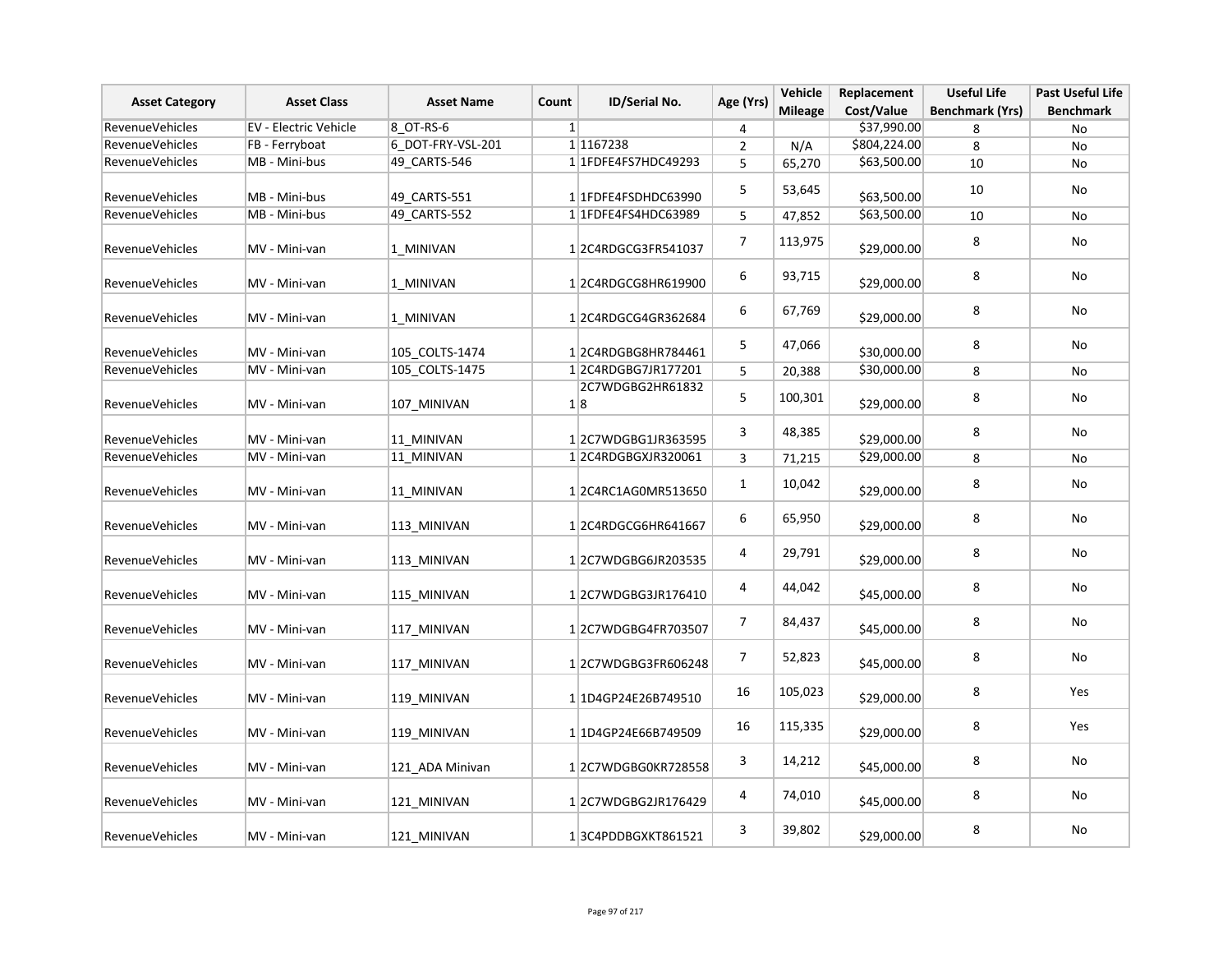| <b>Asset Category</b>  | <b>Asset Class</b> | <b>Asset Name</b> | Count | ID/Serial No.      | Age (Yrs)               | Vehicle<br><b>Mileage</b> | Replacement<br>Cost/Value | <b>Useful Life</b><br><b>Benchmark (Yrs)</b> | Past Useful Life<br><b>Benchmark</b> |
|------------------------|--------------------|-------------------|-------|--------------------|-------------------------|---------------------------|---------------------------|----------------------------------------------|--------------------------------------|
| RevenueVehicles        | MV - Mini-van      | 121 MINIVAN ADA   |       | 12C7WDGBG2KR538518 | 4                       | 55,408                    | \$45,000.00               | 8                                            | No                                   |
| <b>RevenueVehicles</b> | MV - Mini-van      | 13 MINIVAN        |       | 12C7WDGBG5FR634309 | 7                       | 157,576                   | \$45,000.00               | 8                                            | No                                   |
| RevenueVehicles        | MV - Mini-van      | 133 MINIVAN       |       | 12C4RDGBG0ER450355 | 8                       | 105,924                   | \$29,000.00               | 8                                            | Yes                                  |
| RevenueVehicles        | MV - Mini-van      | 135_MINIVAN       |       | 12C4RDGCG7GR365837 | 6                       | 30,504                    | \$29,000.00               | 8                                            | No                                   |
| RevenueVehicles        | MV - Mini-van      | 141 MINIVAN       |       | 12C7WDGBG3JR190551 | $\overline{\mathbf{r}}$ | 43,510                    | \$45,000.00               | 8                                            | No                                   |
| RevenueVehicles        | MV - Mini-van      | 149 ADA Minivan   |       | 12C7WDGBG5KR538495 | 3                       | 30,723                    | \$29,000.00               | 8                                            | No                                   |
| <b>RevenueVehicles</b> | MV - Mini-van      | 149 MINIVAN       |       | 12C4RDGCG2GR136790 | 7                       | 131,771                   | \$29,000.00               | 8                                            | No                                   |
| RevenueVehicles        | MV - Mini-van      | 151_MINIVAN       |       | 12C4RDGBG6CR325115 | $10\,$                  | 128,405                   | \$29,000.00               | 8                                            | Yes                                  |
| RevenueVehicles        | MV - Mini-van      | 161 MINIVAN ADA   |       | 12C7WDGBG2KR728562 | $\overline{2}$          | 6,343                     | \$29,000.00               | 8                                            | No                                   |
| RevenueVehicles        | MV - Mini-van      | 163 9855          |       | 12C4RDGBG4HR779855 | $\mathsf S$             | 99,392                    | \$43,225.00               | 8                                            | No                                   |
| RevenueVehicles        | MV - Mini-van      | 163_MINIVAN       |       | 12C4RDGBG8HR619901 | 6                       | 116,205                   | \$29,000.00               | 8                                            | No                                   |
| RevenueVehicles        | MV - Mini-van      | 163 MINIVAN       |       | 12C4RDGBG5JR256267 | $\overline{\mathbf{4}}$ | 46,770                    | \$29,000.00               | 8                                            | No                                   |
| <b>RevenueVehicles</b> | MV - Mini-van      | 163_MINIVAN       |       | 12C4RDGBG3JR256266 | 4                       | 44,927                    | \$29,000.00               | 8                                            | No                                   |
| <b>RevenueVehicles</b> | MV - Mini-van      | 167 MINIVAN       |       | 12C4RDGBG4KR560868 | 4                       | 24,889                    | \$29,000.00               | 8                                            | No                                   |
| RevenueVehicles        | MV - Mini-van      | 167 MINIVAN       |       | 12C4RDGBG3KR767333 | 3                       | 10,539                    | \$29,000.00               | 8                                            | No                                   |
| RevenueVehicles        | MV - Mini-van      | 171 MINIVAN       |       | 13C4PDDBG3CT333224 | 10                      | 95,767                    | \$29,000.00               | 8                                            | Yes                                  |
| RevenueVehicles        | MV - Mini-van      | 171 MINIVAN       |       | 13C4PDDBG5CT333225 | 10                      | 104,502                   | \$29,000.00               | 8                                            | Yes                                  |
| RevenueVehicles        | MV - Mini-van      | 171 MINIVAN       |       | 13C4PDDBG7CT333226 | 10                      | 144,447                   | \$29,000.00               | 8                                            | Yes                                  |
| <b>RevenueVehicles</b> | MV - Mini-van      | 171_MINIVAN       |       | 12C4RDGBG5CR324831 | 9                       | 48,189                    | \$29,000.00               | 8                                            | Yes                                  |
| RevenueVehicles        | MV - Mini-van      | 171 MINIVAN       |       | 12C4RDGBG7CR324832 | 9                       | 25,395                    | \$29,000.00               | 8                                            | Yes                                  |
| RevenueVehicles        | MV - Mini-van      | 171 MINIVAN       |       | 12C4RDGBG4ER380567 | 8                       | 68,511                    | \$29,000.00               | 8                                            | Yes                                  |
| <b>RevenueVehicles</b> | MV - Mini-van      | 171 MINIVAN       |       | 12C4RDGBG6ER380568 | 8                       | 196,557                   | \$29,000.00               | 8                                            | Yes                                  |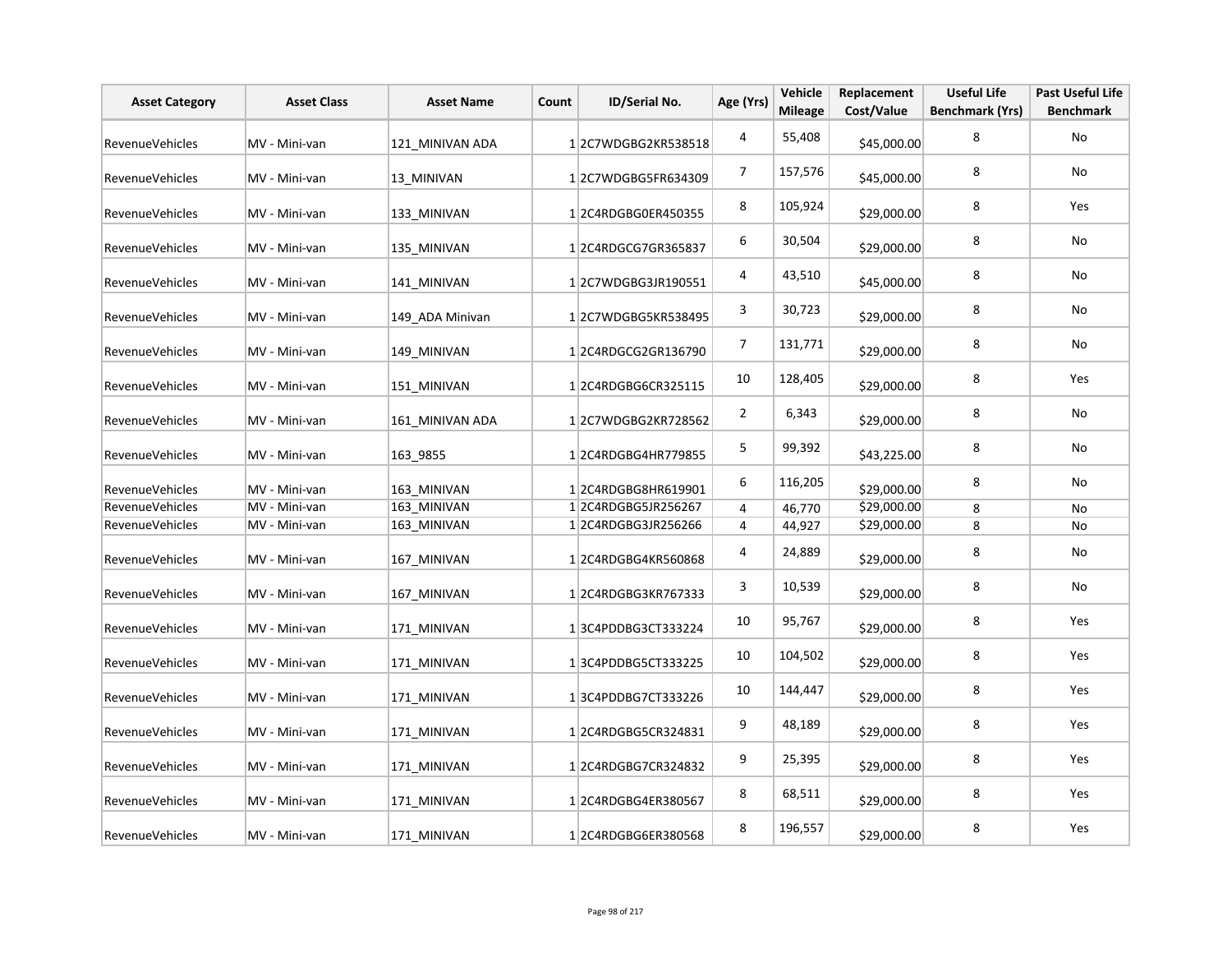| <b>Asset Category</b>  | <b>Asset Class</b> | <b>Asset Name</b> | Count | ID/Serial No.      | Age (Yrs)               | Vehicle<br><b>Mileage</b> | Replacement<br>Cost/Value | <b>Useful Life</b><br><b>Benchmark (Yrs)</b> | <b>Past Useful Life</b><br><b>Benchmark</b> |
|------------------------|--------------------|-------------------|-------|--------------------|-------------------------|---------------------------|---------------------------|----------------------------------------------|---------------------------------------------|
| RevenueVehicles        | MV - Mini-van      | 171 MINIVAN       |       | 12C4RDGBG2ER380566 | 8                       | 102,145                   | \$29,000.00               | 8                                            | Yes                                         |
| <b>RevenueVehicles</b> | MV - Mini-van      | 173 MINIVAN       |       | 13C4PDDBGXKT759538 | 3                       | 19,728                    | \$29,000.00               | 8                                            | No                                          |
| RevenueVehicles        | MV - Mini-van      | 173 MINIVAN       |       | 12C4RDGBG6LR162868 | $\overline{2}$          | 6,948                     | \$29,000.00               | 8                                            | No                                          |
| RevenueVehicles        | MV - Mini-van      | 179_MINIVAN       |       | 12C7WDGBG1JR176423 | 4                       | 97,507                    | \$45,000.00               | 8                                            | No                                          |
| RevenueVehicles        | MV - Mini-van      | 179_MINIVAN       |       | 12C7WDGBG2JR176415 | $\overline{\mathbf{r}}$ | 90,251                    | \$45,000.00               | 8                                            | No                                          |
| RevenueVehicles        | MV - Mini-van      | 179 MINIVAN       |       | 12C7WDGBG0JR176414 | 4                       | 85,854                    | \$45,000.00               | 8                                            | No                                          |
| <b>RevenueVehicles</b> | MV - Mini-van      | 179 MINIVAN       |       | 12C4RDGBGXKR654480 | 3                       | 53,455                    | \$29,000.00               | 8                                            | No                                          |
| RevenueVehicles        | MV - Mini-van      | 179 MINIVAN       |       | 12C4RDGBG1KR654481 | 3                       | 60,715                    | \$29,000.00               | 8                                            | No                                          |
| RevenueVehicles        | MV - Mini-van      | 179 MINIVAN       |       | 12C4RDGBG3KR780602 | 3                       | 30,844                    | \$45,000.00               | 8                                            | No                                          |
| RevenueVehicles        | MV - Mini-van      | 179 MINIVAN       |       | 12C4RDGBG1LR175768 | $\overline{2}$          | 17,569                    | \$29,000.00               | 8                                            | No                                          |
| RevenueVehicles        | MV - Mini-van      | 185 MINIVAN       |       | 12C7WDGBG1FR599445 | $\overline{7}$          | 110,461                   | \$29,000.00               | 8                                            | No                                          |
| RevenueVehicles        | MV - Mini-van      | 187 ADA Minivan   |       | 12C7WDGBG0KR538615 | 3                       | 24,049                    | \$29,000.00               | 8                                            | No                                          |
| <b>RevenueVehicles</b> | MV - Mini-van      | 189 MINIVAN       |       | 12C4RDGCG4GR136869 | $\overline{7}$          | 119,626                   | \$29,000.00               | 8                                            | No                                          |
| RevenueVehicles        | MV - Mini-van      | 189 MINIVAN       |       | 12C4RDGCG0GR136870 | $\overline{7}$          | 100,038                   | \$29,000.00               | 8                                            | No                                          |
| RevenueVehicles        | MV - Mini-van      | 191 MINIVAN       |       | 12D4GP44L46R791348 | 16                      | 244,188                   | \$29,000.00               | 8                                            | Yes                                         |
| <b>RevenueVehicles</b> | MV - Mini-van      | 193 MINIVAN       |       | 12C4RC1CG1MR507207 | $\mathbf{1}$            | 541                       | \$29,000.00               | 8                                            | No                                          |
| RevenueVehicles        | MV - Mini-van      | 193 MINIVAN       |       | 12C4RC1CGXMR507206 | $\mathbf{1}$            | 838                       | \$29,000.00               | 8                                            | No                                          |
| RevenueVehicles        | MV - Mini-van      | 199 ADA Minivan   |       | 12C7WDGBG5JR210041 | 3                       | 17,261                    | \$29,000.00               | 8                                            | No                                          |
| RevenueVehicles        | MV - Mini-van      | 199_MINIVAN       |       | 12C4RDGBG3JR320063 | 3                       | 12,670                    | \$29,000.00               | 8                                            | No                                          |
| RevenueVehicles        | MV - Mini-van      | 21 MINIVAN        |       | 13D4PH1FG8BT520408 | 11                      | 82,748                    | \$29,000.00               | 8                                            | Yes                                         |
| RevenueVehicles        | MV - Mini-van      | 3_MINIVAN         |       | 12D4RN4DE2AR135867 | 13                      | 96,583                    | \$29,000.00               | 8                                            | Yes                                         |
| RevenueVehicles        | MV - Mini-van      | 31 MINIVAN        |       | 12C4RC1AG2MR535231 | $\mathbf{1}$            | 3,802                     | \$29,000.00               | 8                                            | No                                          |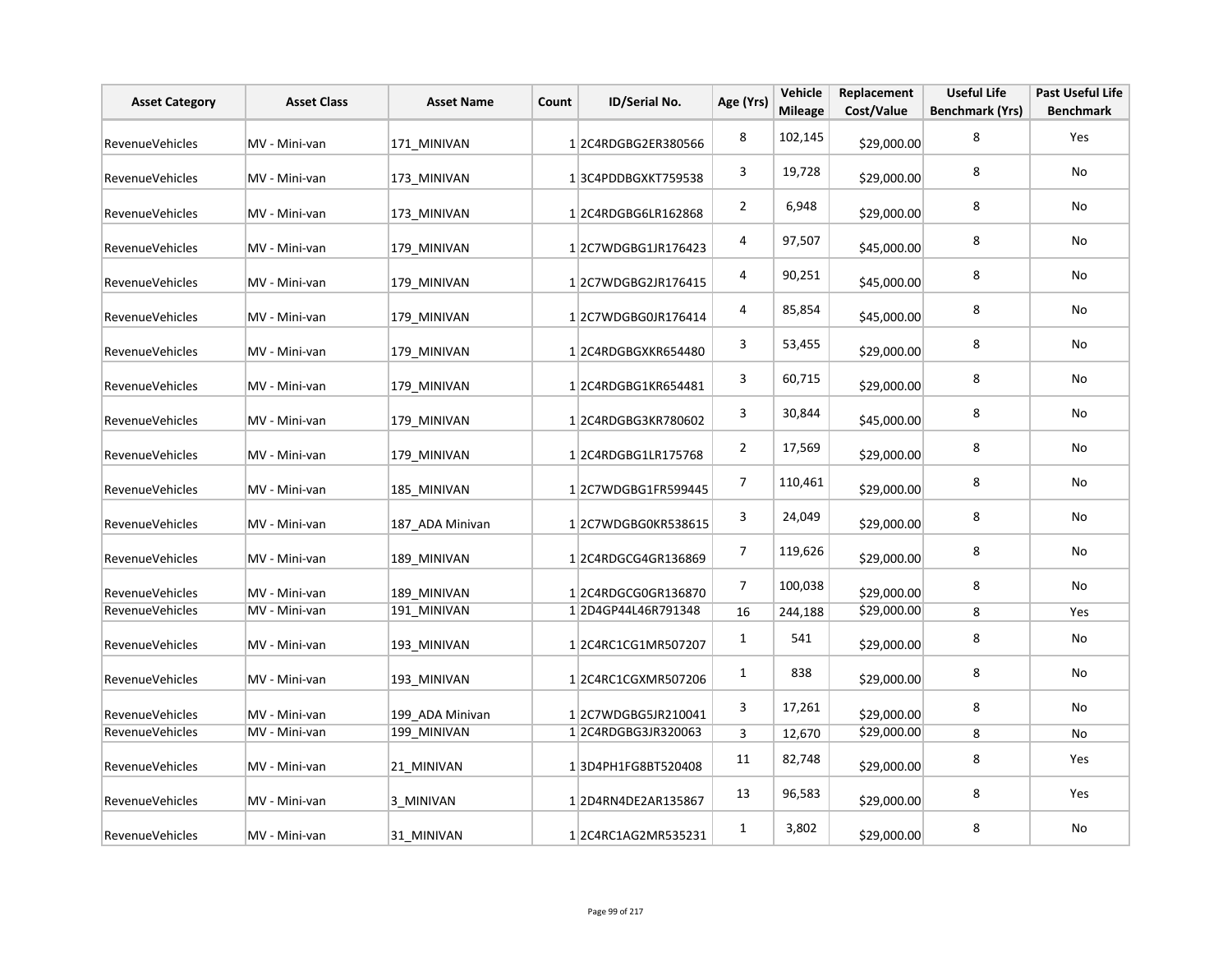| <b>Asset Category</b>  | <b>Asset Class</b> | <b>Asset Name</b> | Count | ID/Serial No.                  | Age (Yrs)               | Vehicle<br><b>Mileage</b> | Replacement<br>Cost/Value | <b>Useful Life</b><br><b>Benchmark (Yrs)</b> | <b>Past Useful Life</b><br><b>Benchmark</b> |
|------------------------|--------------------|-------------------|-------|--------------------------------|-------------------------|---------------------------|---------------------------|----------------------------------------------|---------------------------------------------|
| <b>RevenueVehicles</b> | MV - Mini-van      | 31 MINIVAN        |       | 12C4RC1AG4MR526577             | $\mathbf{1}$            | 7,920                     | \$29,000.00               | 8                                            | No                                          |
| <b>RevenueVehicles</b> | MV - Mini-van      | 33 MINIVAN        |       | 1 2C4RDGCGXJR157801            | 4                       | 40,377                    | \$29,000.00               | 8                                            | No                                          |
| <b>RevenueVehicles</b> | MV - Mini-van      | 33 MINIVAN        |       | 12C4RDGCG2KR781125             | 3                       | 22,571                    | \$29,000.00               | 8                                            | No                                          |
| RevenueVehicles        | MV - Mini-van      | 37 MV5            |       | 2C7WDGBG0HR83864<br>$1\vert 7$ | $\overline{7}$          | 62,054                    | \$41,264.00               | 8                                            | No                                          |
| <b>RevenueVehicles</b> | MV - Mini-van      | 43 ADA Minivan    |       | 12C7WDGBG4KR800944             | $\mathbf{1}$            | 3,925                     | \$45,000.00               | 8                                            | No                                          |
| <b>RevenueVehicles</b> | MV - Mini-van      | 43 MINIVAN        |       | 12C4RDGCGXGR136777             | $\overline{7}$          | 132,593                   | \$29,000.00               | 8                                            | No                                          |
| <b>RevenueVehicles</b> | MV - Mini-van      | 43_MINIVAN        |       | 1 2C4RDGCG1GR136778            | $\overline{7}$          | 150,926                   | \$29,000.00               | 8                                            | No                                          |
| RevenueVehicles        | MV - Mini-van      | 43 MINIVAN        |       | 12C7WDGBG3KR538513             | $\overline{\mathbf{4}}$ | 70,559                    | \$45,000.00               | 8                                            | No                                          |
| <b>RevenueVehicles</b> | MV - Mini-van      | 43 MINIVAN        |       | 1 2C4RDGCG2LR206041            | $\overline{2}$          | 18,906                    | \$45,000.00               | 8                                            | <b>No</b>                                   |
| RevenueVehicles        | MV - Mini-van      | 47 MINIVAN        |       | 12C4RDGBG2HR597684             | 6                       | 85,334                    | \$29,000.00               | 8                                            | No                                          |
| RevenueVehicles        | MV - Mini-van      | 47 MINIVAN        |       | 12C4RDGBG0LR175776             | $\overline{2}$          | 1,325                     | \$29,000.00               | 8                                            | No                                          |
| <b>RevenueVehicles</b> | MV - Mini-van      | 5 MINIVAN         |       | 12C4RDGCG8GR362686             | $\boldsymbol{6}$        | 138,298                   | \$29,000.00               | 8                                            | No                                          |
| RevenueVehicles        | MV - Mini-van      | 5 MINIVAN         |       | 12C4RDGCG3LR240120             | $\overline{2}$          | 376                       | \$29,000.00               | 8                                            | No                                          |
| <b>RevenueVehicles</b> | MV - Mini-van      | 5 MINIVAN         |       | 12C4RDGCG5LR240121             | $\overline{2}$          | 3,388                     | \$29,000.00               | 8                                            | No                                          |
| <b>RevenueVehicles</b> | MV - Mini-van      | 55 MINIVAN        |       | 12C4RDGBG9KR560865             | 4                       | 33,949                    | \$29,000.00               | 8                                            | No                                          |
| RevenueVehicles        | MV - Mini-van      | 57 MINIVAN        |       | 12C4RC1AG6MR526578             | 1                       | 2,502                     | \$29,000.00               | 8                                            | No                                          |
| <b>RevenueVehicles</b> | MV - Mini-van      | 57_MINIVAN        |       | 1 2C4RC1AG1MR560265            | 1                       |                           | \$29,000.00               | 8                                            | No                                          |
| <b>RevenueVehicles</b> | MV - Mini-van      | 61 MINIVAN        |       | 12C4RDGBG0KR778208             | 3                       | 6,968                     | \$45,000.00               | 8                                            | No                                          |
| RevenueVehicles        | MV - Mini-van      | 7 MINIVAN         |       | 12C4RDGCG0FR735217             | 7                       | 145,226                   | \$29,000.00               | 8                                            | No                                          |
| RevenueVehicles        | MV - Mini-van      | 71 MINIVAN        |       | 12D4RN4DG4BR795430             | 11                      | 55,129                    | \$29,000.00               | 8                                            | Yes                                         |
| RevenueVehicles        | MV - Mini-van      | 71 MINIVAN        |       | 12D4RN4DG8BR795429             | 11                      | 23,383                    | \$29,000.00               | 8                                            | Yes                                         |
| RevenueVehicles        | MV - Mini-van      | 71 MINIVAN        |       | 2C7WDGCG5GR20093<br>1 9        | 6                       | 60,853                    | \$29,000.00               | 8                                            | No                                          |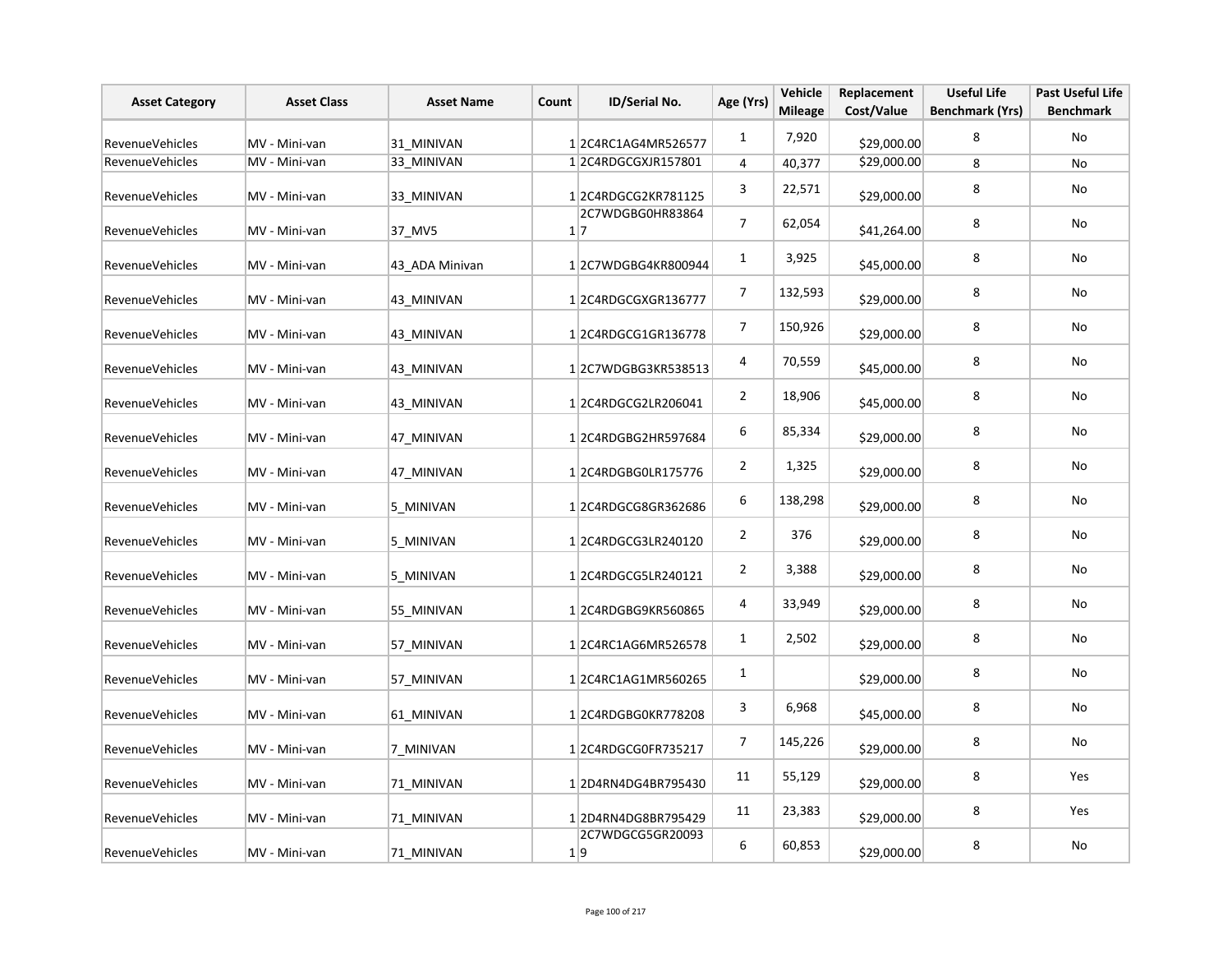| <b>Asset Category</b>  | <b>Asset Class</b> | <b>Asset Name</b> | Count | ID/Serial No.       | Age (Yrs)        | Vehicle<br><b>Mileage</b> | Replacement<br>Cost/Value | <b>Useful Life</b><br><b>Benchmark (Yrs)</b> | <b>Past Useful Life</b><br><b>Benchmark</b> |
|------------------------|--------------------|-------------------|-------|---------------------|------------------|---------------------------|---------------------------|----------------------------------------------|---------------------------------------------|
| RevenueVehicles        | MV - Mini-van      | 73 MINIVAN        |       | 12C4RDGCG6GR362685  | $\boldsymbol{6}$ | 156,029                   | \$29,000.00               | 8                                            | No                                          |
| <b>RevenueVehicles</b> | MV - Mini-van      | 73 MINIVAN        |       | 12C4RDGBG1KR624235  | 3                |                           | \$29,000.00               | 8                                            | No                                          |
| <b>RevenueVehicles</b> | MV - Mini-van      | 75 MINIVAN ADA    |       | 12C4RDGBG5KR601315  | 3                | 55,135                    | \$29,000.00               | 8                                            | No                                          |
| RevenueVehicles        | MV - Mini-van      | 79 MINIVAN        |       | 12C4RDGCG3GR350297  | 6                | 51,030                    | \$29,000.00               | 8                                            | No                                          |
| RevenueVehicles        | MV - Mini-van      | 81 J2037          |       | 12C4RDGBG8LR168042  | $\overline{2}$   | 1,028                     | \$22,762.00               | 8                                            | No                                          |
| RevenueVehicles        | MV - Mini-van      | 81 MINIVAN        |       | 1 1D4GP24E87B251605 | 15               |                           | \$29,000.00               | 8                                            | Yes                                         |
| RevenueVehicles        | MV - Mini-van      | 85 MINIVAN        |       | 12C4RDGBG7GR136947  | 7                | 138,255                   | \$29,000.00               | 8                                            | No                                          |
| RevenueVehicles        | MV - Mini-van      | 85 MINIVAN        |       | 12C4RDGCG9KR759638  | 3                | 9,726                     | \$29,000.00               | 8                                            | No                                          |
| RevenueVehicles        | MV - Mini-van      | 85 MINIVAN        |       | 1 2C4RDGCG9LR170915 | $\overline{2}$   | 1,421                     | \$29,000.00               | 8                                            | No                                          |
| RevenueVehicles        | MV - Mini-van      | 85 MINIVAN        |       | 1 2C4RDGCG0LR170916 | $\overline{2}$   | 333                       | \$29,000.00               | 8                                            | No                                          |
| RevenueVehicles        | MV - Mini-van      | 87 MINIVAN        |       | 13D4GH57VX9T246546  | 13               |                           | \$29,000.00               | 8                                            | Yes                                         |
| RevenueVehicles        | MV - Mini-van      | 87_MINIVAN        |       | 12D4RN4DE9AR485643  | 12               | 75,595                    | \$29,000.00               | 8                                            | Yes                                         |
| RevenueVehicles        | MV - Mini-van      | 89 MINIVAN        |       | 12D4RN4DE3AR486867  | 12               | 89,243                    | \$29,000.00               | 8                                            | Yes                                         |
| RevenueVehicles        | MV - Mini-van      | 89 WCCA-61        |       | 12C4RDGBG7DR710135  | 9                | 169,835                   | \$46,000.00               | 8                                            | Yes                                         |
| RevenueVehicles        | MV - Mini-van      | 9 MINIVAN         |       | 12C4RDGBG5KR655004  | 3                | 66,893                    | \$29,000.00               | 8                                            | No                                          |
| <b>RevenueVehicles</b> | MV - Mini-van      | 9 MINIVAN         |       | 15N1DR2AM2LC576501  | $\overline{2}$   | 36,382                    | \$29,000.00               | 8                                            | No                                          |
| RevenueVehicles        | MV - Mini-van      | 9 MINIVAN         |       | 15N1DR2AM2LC588289  | $\overline{2}$   | 47,884                    | \$29,000.00               | 8                                            | No                                          |
| RevenueVehicles        | MV - Mini-van      | 9 MINIVAN         |       | 15N1DR2AM6LC588490  | $\overline{2}$   | 45,878                    | \$29,000.00               | 8                                            | No                                          |
| RevenueVehicles        | MV - Mini-van      | 93 MINIVAN        |       | 1 2C4RDGBG8CR374011 | 10               | 66,871                    | \$29,000.00               | 8                                            | Yes                                         |
| RevenueVehicles        | MV - Mini-van      | 93 MINIVAN        |       | 12C4RDGBG6CR374010  | 10               | 72,219                    | \$29,000.00               | 8                                            | Yes                                         |
| RevenueVehicles        | MV - Mini-van      | 95 MINIVAN        |       | 12C4RDGCG2GR368404  | 6                | 89,878                    | \$29,000.00               | 8                                            | No                                          |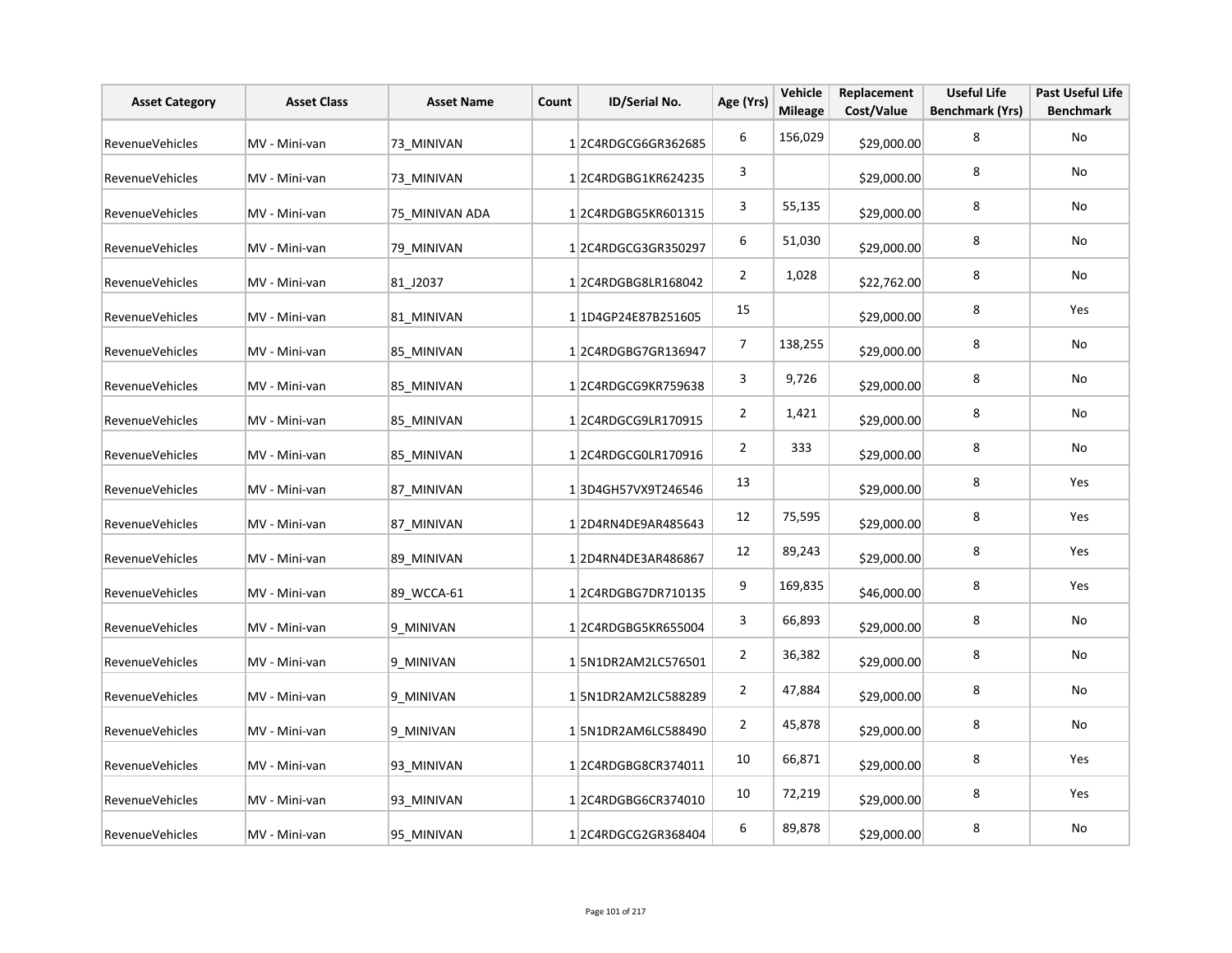| <b>Asset Category</b>  | <b>Asset Class</b>                  | <b>Asset Name</b>       | Count | ID/Serial No.        | Age (Yrs)      | Vehicle<br><b>Mileage</b> | Replacement<br>Cost/Value | <b>Useful Life</b><br><b>Benchmark (Yrs)</b> | <b>Past Useful Life</b><br><b>Benchmark</b> |
|------------------------|-------------------------------------|-------------------------|-------|----------------------|----------------|---------------------------|---------------------------|----------------------------------------------|---------------------------------------------|
| <b>RevenueVehicles</b> | MV - Mini-van                       | 99 MINIVAN ADA          |       | 12C4RC1AG6MR544143   | $\mathbf{1}$   | 343                       | \$45,000.00               | 8                                            | <b>No</b>                                   |
| RevenueVehicles        | SV - Sport Utility Vehicle 81 J2036 |                         |       | 13C4PDDBG8KT56152O   | 3              | 3,247                     | \$20,917.00               | 8                                            | No                                          |
| <b>RevenueVehicles</b> | $VN - Van$                          | 101 JCATS-127           |       | 1 1 FDVU4X85LKB07708 | $\overline{2}$ | 25,463                    | \$71,873.00               | 8                                            | No                                          |
| RevenueVehicles        | VN - Van                            | 101 JCATS-134           |       | 11FDZK1C84LKB800938  | $\mathbf{1}$   | 284                       | \$41,750.00               | 8                                            | No                                          |
| RevenueVehicles        | VN - Van                            | 101 Raised Roof w/ lift |       | 1 1FTBW3XMXHKA35131  | 6              | 154,956                   | \$58,500.00               | 8                                            | No                                          |
| RevenueVehicles        | VN - Van                            | 101 Raised Roof w/ lift |       | 1 1FTBW3XM5HKA46506  | 5              | 164,871                   | \$58,500.00               | 8                                            | <b>No</b>                                   |
| RevenueVehicles        | VN - Van                            | 101 Raised Roof w/ lift |       | 1 1 FTBW3XM3HKA46505 | 5              | 140,472                   | \$58,500.00               | 8                                            | No                                          |
| RevenueVehicles        | VN - Van                            | 101 Raised Roof w/ lift |       | 1 1 FTBW3XM8HKA35130 | 5              | 122,852                   | \$58,500.00               | 8                                            | No                                          |
| RevenueVehicles        | VN - Van                            | 101 Raised Roof w/ lift |       | 1 1 FTBW3XM1HKA35129 | 5              | 131,578                   | \$58,500.00               | 8                                            | No                                          |
| RevenueVehicles        | VN - Van                            | 101 Raised Roof w/ lift |       | 1 1 FTBW3XM1JKA35766 | 4              | 143,561                   | \$58,500.00               | 8                                            | No                                          |
| RevenueVehicles        | VN - Van                            | 101 Raised Roof w/ lift |       | 1 1 FTBW3XM8JKA35764 | 4              | 137,856                   | \$58,500.00               | 8                                            | No                                          |
| RevenueVehicles        | VN - Van                            | 101 Raised Roof w/ lift |       | 1 1 TFBW3XMXJKA35765 | 4              | 141,689                   | \$58,500.00               | 8                                            | No                                          |
| RevenueVehicles        | VN - Van                            | 101 Raised Roof w/ lift |       | 1 1FDVU4XM5KKA31435  | 3              | 76,085                    | \$58,500.00               | 8                                            | No                                          |
| RevenueVehicles        | VN - Van                            | 101 Raised Roof w/ lift |       | 1 1FDVU4XM8KKA29193  | 3              | 72,925                    | \$58,500.00               | 8                                            | No                                          |
| RevenueVehicles        | VN - Van                            | 101 Raised Roof w/ lift |       | 1 1FDVU4XM9KKA31437  | 3              | 71,517                    | \$58,500.00               | 8                                            | No                                          |
| RevenueVehicles        | VN - Van                            | 101 Raised Roof w/ lift |       | 1 1FDVU4XM2KKA31439  | 3              | 105,808                   | \$58,500.00               | 8                                            | No                                          |
| RevenueVehicles        | VN - Van                            | 101 Raised Roof w/ lift |       | 1 1FDVU4XM0KKA31438  | 3              | 101,057                   | \$58,500.00               | 8                                            | No                                          |
| <b>RevenueVehicles</b> | VN - Van                            | 101 Raised Roof w/ lift |       | 1 1FDVU4XM9KKA31440  | 3              | 82,047                    | \$58,500.00               | 8                                            | No                                          |
| RevenueVehicles        | VN - Van                            | 107 Raised Roof w/ lift |       | 1 1FTBW3XMXHKB18204  | 5              | 143,349                   | \$58,500.00               | 8                                            | No                                          |
| RevenueVehicles        | VN - Van                            | 107 Raised Roof w/ lift |       | 1 1FTBW3XM9HKA37114  | 5              | 162,121                   | \$58,500.00               | 8                                            | No                                          |
| RevenueVehicles        | VN - Van                            | 107 Raised Roof w/ lift |       | 1 1FDVU4XMXKKB26167  | 3              | 78,063                    | \$58,500.00               | 8                                            | <b>No</b>                                   |
| RevenueVehicles        | VN - Van                            | 107 Raised Roof w/ lift |       | 1 1 FDVU4X8XLKA11119 | $\overline{2}$ | 29,032                    | \$58,500.00               | 8                                            | No                                          |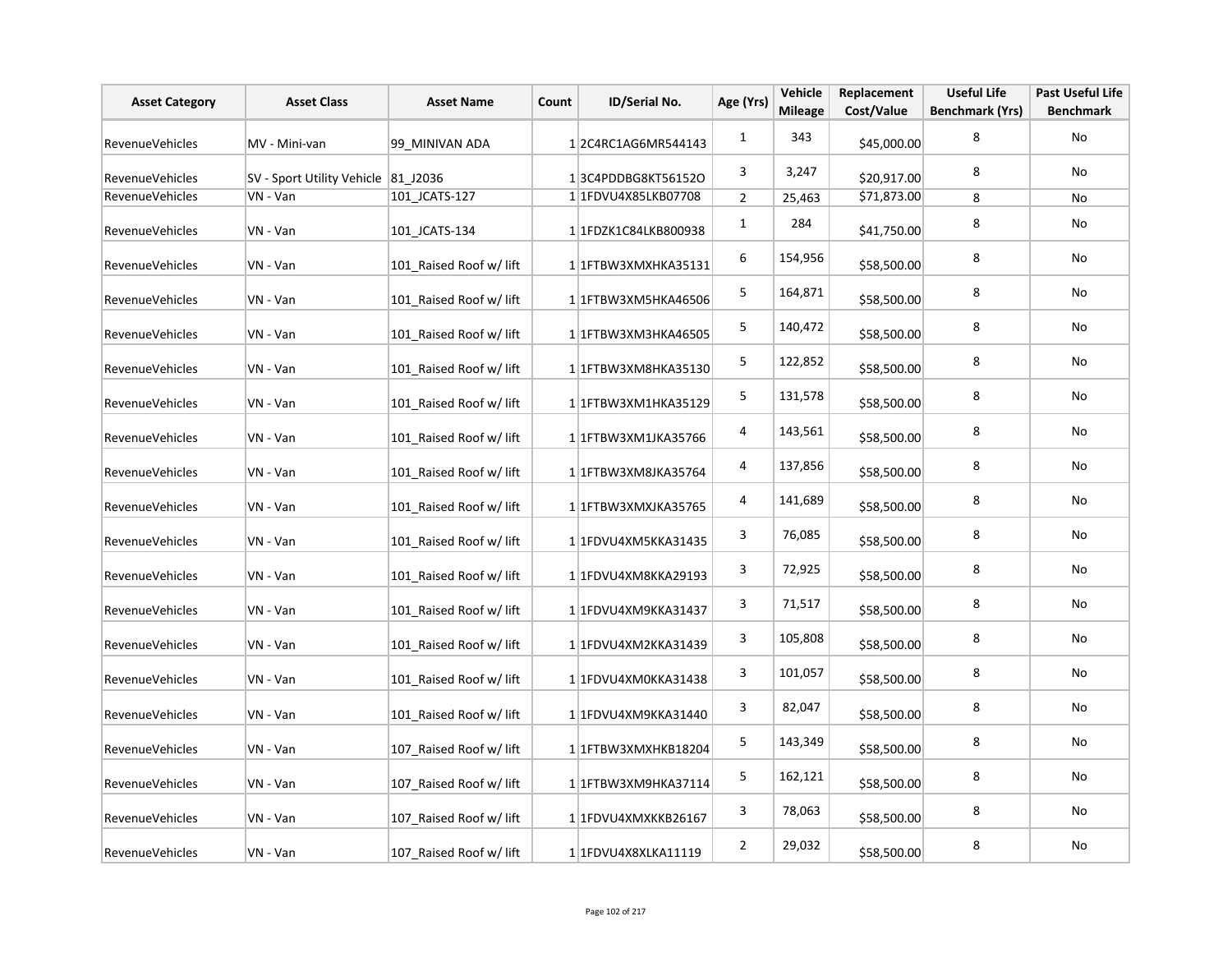| <b>Asset Category</b>  | <b>Asset Class</b> | <b>Asset Name</b>       | Count | <b>ID/Serial No.</b>       | Age (Yrs)      | Vehicle<br><b>Mileage</b> | Replacement<br>Cost/Value | <b>Useful Life</b><br><b>Benchmark (Yrs)</b> | <b>Past Useful Life</b><br><b>Benchmark</b> |
|------------------------|--------------------|-------------------------|-------|----------------------------|----------------|---------------------------|---------------------------|----------------------------------------------|---------------------------------------------|
|                        |                    |                         |       | 5N1AR2MM8GC66320           | 6              |                           |                           |                                              |                                             |
| RevenueVehicles        | VN - Van           | 11 CROSSOVER            |       | 1 9                        |                | 133,122                   | \$52,500.00               | 8                                            | No                                          |
| <b>RevenueVehicles</b> | VN - Van           | 11 CROSSOVER            |       | 13C4PDDAG3JT515262         | $\overline{3}$ | 65,300                    | \$52,500.00               | 8                                            | No                                          |
| <b>RevenueVehicles</b> | VN - Van           | 11 Raised Roof w/ lift  |       | 1 1FBVU4XM9JKB30136        | 3              | 72,533                    | \$58,500.00               | 8                                            | No                                          |
| <b>RevenueVehicles</b> | VN - Van           | 11 Raised Roof w/ lift  |       | 1 1FBVU4XM8JKB30144        | 3              | 63,471                    | \$58,500.00               | 8                                            | No                                          |
| <b>RevenueVehicles</b> | VN - Van           | 11 Raised Roof w/ lift  |       | 1 1FBVU4XM0JKB30137        | 3              | 76,012                    | \$58,500.00               | 8                                            | <b>No</b>                                   |
| RevenueVehicles        | VN - Van           | 11 Raised Roof w/o lift |       | 1 1FBVU4XM7JKB53690        | 3              | 59,331                    | \$52,500.00               | 8                                            | No                                          |
| <b>RevenueVehicles</b> | VN - Van           | 11 Raised Roof w/o lift |       | 1 1FBVU4XM0JKB53692        | 3              | 56,611                    | \$52,500.00               | 8                                            | No                                          |
| RevenueVehicles        | VN - Van           | 11 Raised Roof w/o lift |       | 1 1FBVU4XM9JKB53691        | 3              | 68,737                    | \$52,500.00               | 8                                            | No                                          |
| RevenueVehicles        | VN - Van           | 111 Raised Roof w/ lift |       | 1 1FDVU4XM3KKA66622        | 3              | 69,409                    | \$58,500.00               | 8                                            | No                                          |
| RevenueVehicles        | VN - Van           | 111 Raised Roof w/ lift |       | 1 1FDVU4XM2KKA67826        | 3              | 60,348                    | \$58,500.00               | 8                                            | No                                          |
| RevenueVehicles        | VN - Van           | <b>111 VAN</b>          |       | 1 1 FTSS34L36HA67663       | 17             | 223,633                   | \$58,500.00               | 8                                            | Yes                                         |
| RevenueVehicles        | VN - Van           | <b>111 VAN</b>          |       | 1 1 1 FTSS 34 L17DA50711   | 15             | 148,270                   | \$52,500.00               | 8                                            | Yes                                         |
| <b>RevenueVehicles</b> | VN - Van           | 111 VAN                 |       | 1 1 1 FTSS34 LX7DA50710    | 15             | 206,220                   | \$52,500.00               | 8                                            | Yes                                         |
| RevenueVehicles        | VN - Van           | 111_VAN                 |       | 1 1 1 FTSS 34 L77 DA 54861 | 15             | 165,815                   | \$52,500.00               | 8                                            | Yes                                         |
| RevenueVehicles        | VN - Van           | 111_VAN                 |       | 1 1FT2S34L78DA60595        | 14             | 197,419                   | \$58,500.00               | 8                                            | Yes                                         |
| RevenueVehicles        | VN - Van           | 111_VAN                 |       | 1 1FT2S34L58DA60594        | 14             |                           | \$52,500.00               | 8                                            | Yes                                         |
| <b>RevenueVehicles</b> | VN - Van           | <b>111 VAN</b>          |       | 1 1 1 FT2 S34 L98 DA6 0596 | 14             | 163,683                   | \$58,500.00               | 8                                            | Yes                                         |
| RevenueVehicles        | VN - Van           | 113 Raised Roof w/ lift |       | 1 1 FTBW3XM4GKB18519       | 6              | 143,354                   | \$58,500.00               | 8                                            | No                                          |
| RevenueVehicles        | VN - Van           | 113 Raised Roof w/ lift |       | 1 1FTBW3XM0GKB18520        | 6              | 135,351                   | \$58,500.00               | 8                                            | No                                          |
| <b>RevenueVehicles</b> | VN - Van           | 113_Raised Roof w/ lift |       | 11FTBW3XM9GKB15180         | 6              | 137,347                   | \$58,500.00               | 8                                            | No                                          |
| <b>RevenueVehicles</b> | VN - Van           | 113_Raised Roof w/ lift |       | 1 1FTBW3XM2GKB18521        | 6              | 132,825                   | \$58,500.00               | 8                                            | No                                          |
| RevenueVehicles        | VN - Van           | 113_Raised Roof w/ lift |       | 1 1FTBW3XMXHKA46503        | 5              | 134,199                   | \$58,500.00               | 8                                            | No                                          |
| RevenueVehicles        | VN - Van           | 113_Raised Roof w/ lift |       | 1 1FTBW3XM1HKA46504        | 5              | 125,352                   | \$58,500.00               | 8                                            | No                                          |
| RevenueVehicles        | VN - Van           | 113 Raised Roof w/ lift |       | 1 1FTBW3XM8HKA46502        | 5              | 126,335                   | \$58,500.00               | 8                                            | No                                          |
| <b>RevenueVehicles</b> | VN - Van           | 113 Raised Roof w/ lift |       | 1 1FDVU4XM1KKA49267        | 3              | 66,227                    | \$58,500.00               | 8                                            | No                                          |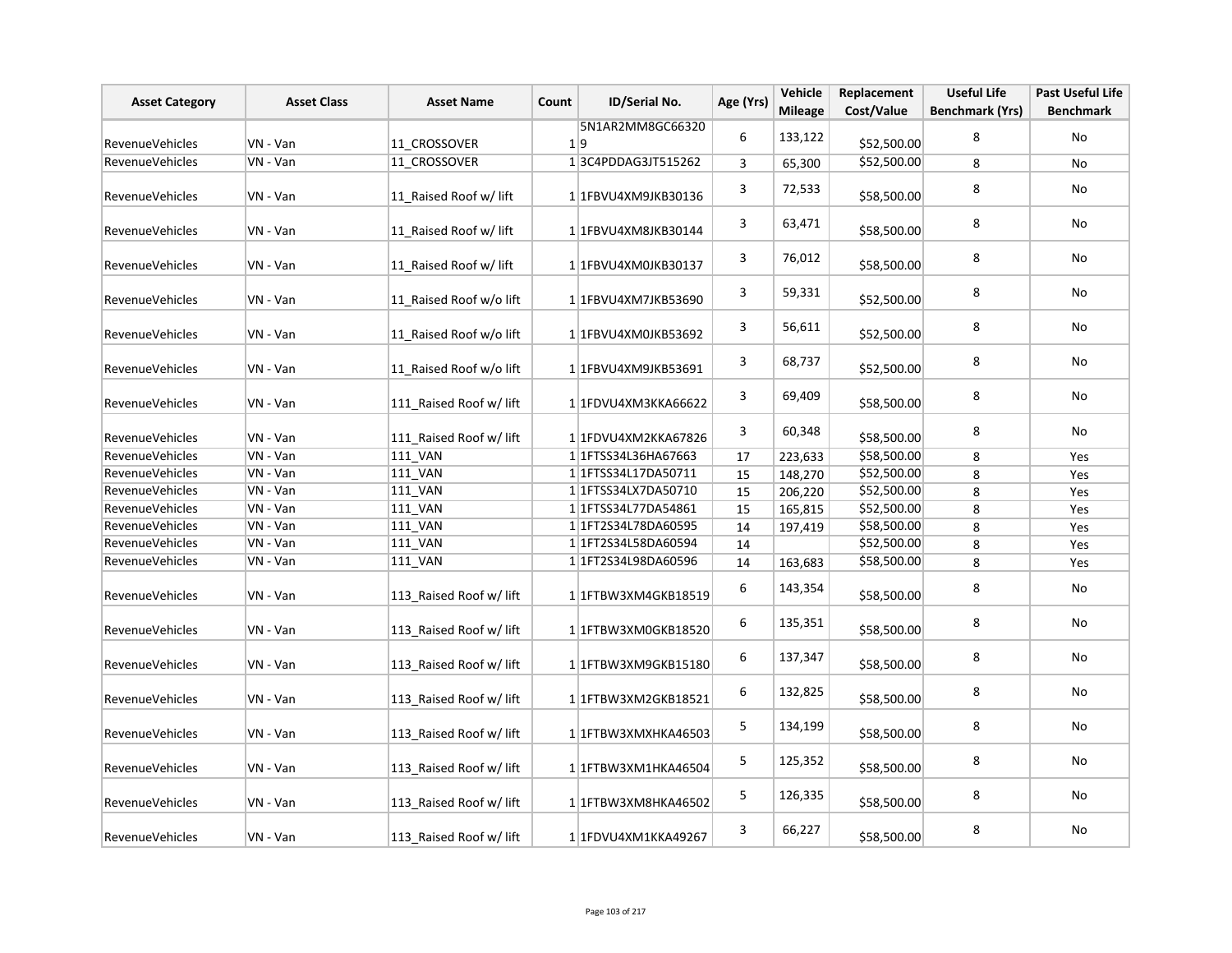| <b>Asset Category</b>  | <b>Asset Class</b> | <b>Asset Name</b>       | Count | <b>ID/Serial No.</b>       | Age (Yrs)      | Vehicle<br><b>Mileage</b> | Replacement<br>Cost/Value | <b>Useful Life</b><br><b>Benchmark (Yrs)</b> | <b>Past Useful Life</b><br><b>Benchmark</b> |
|------------------------|--------------------|-------------------------|-------|----------------------------|----------------|---------------------------|---------------------------|----------------------------------------------|---------------------------------------------|
| <b>RevenueVehicles</b> | VN - Van           | 113_Raised Roof w/ lift |       | 1 1FDVU4XMXKKA49266        | 3              | 65,217                    | \$58,500.00               | 8                                            | No                                          |
| <b>RevenueVehicles</b> | VN - Van           | 113 Raised Roof w/ lift |       | 1 1FDVU4XM8KKA49265        | 3              | 58,871                    | \$58,500.00               | 8                                            | No                                          |
| <b>RevenueVehicles</b> | VN - Van           | 115 Raised Roof w/ lift |       | 1 1FTRS4XM8KKB07080        | 3              | 40,500                    | \$58,500.00               | 8                                            | No                                          |
| RevenueVehicles        | VN - Van           | 115_Raised Roof w/ lift |       | 1 1FTRS4XMXKKB07081        | 3              | 43,458                    | \$58,500.00               | 8                                            | No                                          |
| <b>RevenueVehicles</b> | VN - Van           | 115 Raised Roof w/ lift |       | 1 1FTRS4XMXKKB07078        | 3              | 34,650                    | \$58,500.00               | 8                                            | No                                          |
| RevenueVehicles        | VN - Van           | 115 Raised Roof w/ lift |       | 1 1 FTRS4XM1KKB07079       | 3              | 38,114                    | \$58,500.00               | 8                                            | No                                          |
| <b>RevenueVehicles</b> | VN - Van           | 115 Raised Roof w/ lift |       | 11FTRS4X88LKA19150         | $\overline{2}$ | 26,165                    | \$58,500.00               | 8                                            | No                                          |
| RevenueVehicles        | VN - Van           | 115 Raised Roof w/ lift |       | 1 1 FTRS4X88LKA19149       | $\overline{2}$ | 14,736                    | \$58,500.00               | 8                                            | No                                          |
| RevenueVehicles        | VN - Van           | 115_Raised Roof w/ lift |       | 1 1 FTRS4X88LKA19148       | $\overline{2}$ | 18,760                    | \$58,500.00               | 8                                            | No                                          |
| RevenueVehicles        | VN - Van           | 115 Raised Roof w/ lift |       | 1 1 FTRS4X88LKA19151       | $\mathbf 2$    | 21,391                    | \$58,500.00               | 8                                            | No                                          |
| <b>RevenueVehicles</b> | VN - Van           | 115_VAN                 |       | 1 1 1 FTD S3 EL9DDB 29871  | 9              | 108,528                   | \$52,500.00               | 8                                            | Yes                                         |
| RevenueVehicles        | VN - Van           | <b>115 VAN</b>          |       | 1 1 1 FTD S3 EL6ED A 38686 | 8              | 106,768                   | \$52,500.00               | 8                                            | Yes                                         |
| <b>RevenueVehicles</b> | VN - Van           | 117 VAN                 |       | 1 1 1 FTSS 34 L79 DA85 529 | 12             | 117,454                   | \$52,500.00               | 8                                            | Yes                                         |
| RevenueVehicles        | VN - Van           | 121 Raised Roof w/ lift |       | 1 1 FTBW3XV0GKB48187       | 6              | 127,323                   | \$58,500.00               | 8                                            | No                                          |
| RevenueVehicles        | VN - Van           | 121 Raised Roof w/ lift |       | 1 1 FTBW3XV9GKB48186       | 6              | 119,727                   | \$58,500.00               | 8                                            | No                                          |
| RevenueVehicles        | VN - Van           | 121 Raised Roof w/ lift |       | 1 1 FBVU4XM1HKB51430       | 4              | 66,072                    | \$58,500.00               | 8                                            | No                                          |
| RevenueVehicles        | VN - Van           | 121 Raised Roof w/ lift |       | 1 1 FBVU4XMXKKB72851       | $\mathbf{1}$   | 2,427                     | \$58,500.00               | 8                                            | No                                          |
| <b>RevenueVehicles</b> | VN - Van           | <b>121 VAN</b>          |       | 1 1 FTDS3EL4BDB01635       | 4              | 56,768                    | \$58,500.00               | 8                                            | No                                          |
| <b>RevenueVehicles</b> | VN - Van           | 125 Raised Roof w/ lift |       | 1 1 FTBW3XM3HKA37111       | 5              | 97,585                    | \$58,500.00               | 8                                            | No                                          |
| RevenueVehicles        | VN - Van           | 125 Raised Roof w/ lift |       | 1 1 FDVU4XM3KKB26169       | 3              | 38,601                    | \$58,500.00               | 8                                            | No                                          |
| RevenueVehicles        | VN - Van           | 125 Raised Roof w/ lift |       | 1 1FDVU4XM1KKB26168        | 3              | 41,486                    | \$58,500.00               | 8                                            | No                                          |
| RevenueVehicles        | VN - Van           | 125 Raised Roof w/ lift |       | 1 1FDVU4XMXKKB26170        | 3              | 47,621                    | \$58,500.00               | 8                                            | No                                          |
| <b>RevenueVehicles</b> | VN - Van           | 125_Raised Roof w/ lift |       | 1 1FDVU4X82LKA16640        | $\overline{2}$ | 28,140                    | \$58,500.00               | 8                                            | No                                          |
| RevenueVehicles        | VN - Van           | 125 Raised Roof w/ lift |       | 1 1 FDVU4X86LKA16639       | $\overline{2}$ | 16,625                    | \$58,500.00               | 8                                            | No                                          |
| <b>RevenueVehicles</b> | VN - Van           | 125 Raised Roof w/ lift |       | 1 1 FDVU4X84LKA16638       | $\overline{2}$ | 32,671                    | \$58,500.00               | 8                                            | No                                          |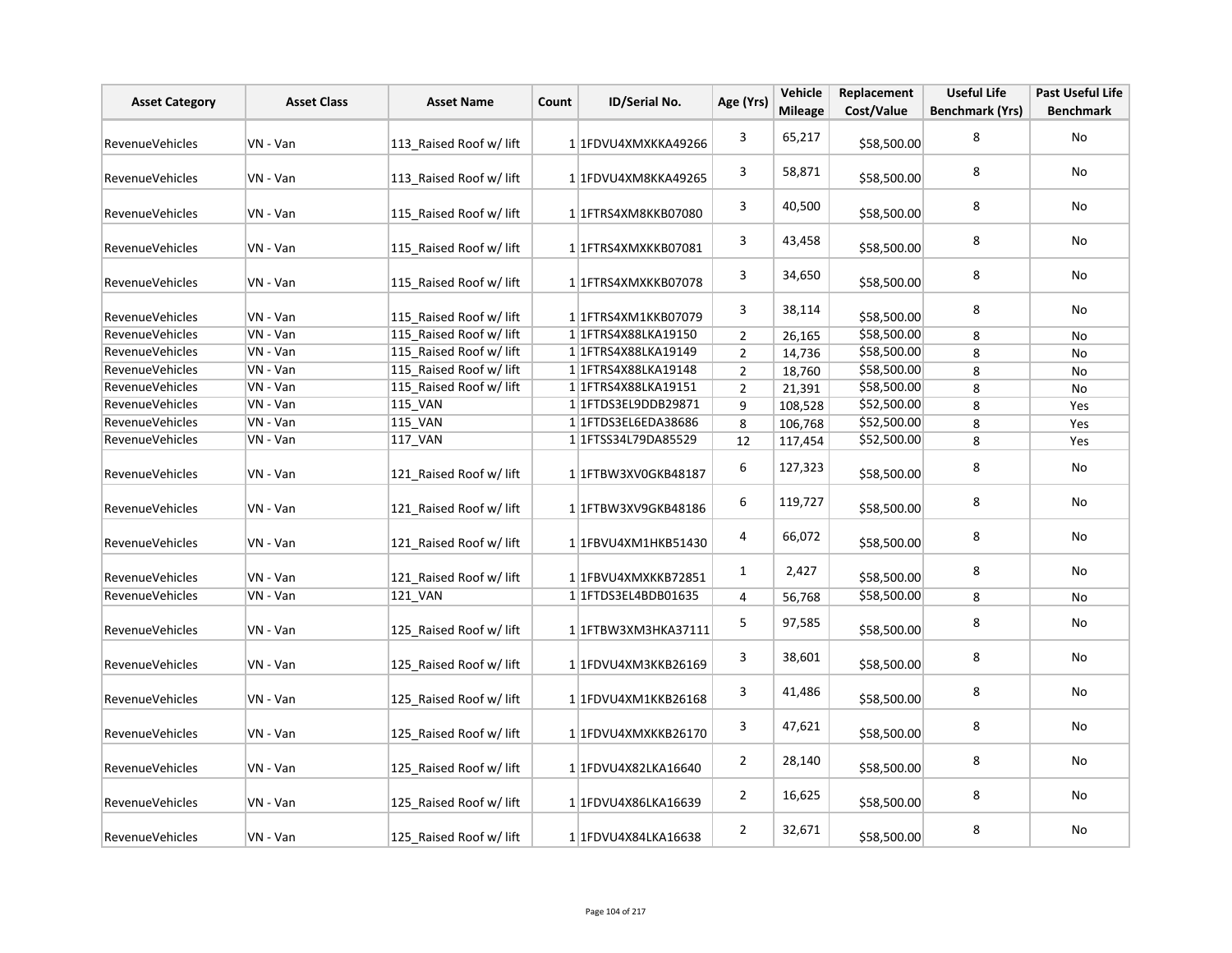| <b>Asset Category</b>  | <b>Asset Class</b> | <b>Asset Name</b>       | Count | ID/Serial No.              | Age (Yrs)      | Vehicle<br><b>Mileage</b> | Replacement<br>Cost/Value | <b>Useful Life</b><br><b>Benchmark (Yrs)</b> | <b>Past Useful Life</b><br><b>Benchmark</b> |
|------------------------|--------------------|-------------------------|-------|----------------------------|----------------|---------------------------|---------------------------|----------------------------------------------|---------------------------------------------|
| <b>RevenueVehicles</b> | VN - Van           | 125_Raised Roof w/ lift |       | 1 1FDVU4X80LKA31654        | $\overline{2}$ | 22,045                    | \$58,500.00               | 8                                            | No                                          |
| <b>RevenueVehicles</b> | VN - Van           | 125_Raised Roof w/ lift |       | 1 1FDVU4X82LKA16637        | $\overline{2}$ | 12,740                    | \$58,500.00               | 8                                            | No                                          |
| RevenueVehicles        | VN - Van           | 125 Raised Roof w/ lift |       | 1 1FDVU4X80LKA16636        | $\overline{2}$ | 16,074                    | \$58,500.00               | 8                                            | No                                          |
| RevenueVehicles        | VN - Van           | 125_VAN                 |       | 12D4RN4DE2AR487539         | 12             | 83,609                    | \$52,500.00               | 8                                            | Yes                                         |
| RevenueVehicles        | VN - Van           | 125_VAN                 |       | 1 1 1 FTDS3 ELODDB 26177   | 9              | 55,274                    | \$52,500.00               | 8                                            | Yes                                         |
| <b>RevenueVehicles</b> | VN - Van           | 125 VAN                 |       | 1 1FTDS3EL0EDA38697        | 8              | 62,601                    | \$52,500.00               | 8                                            | Yes                                         |
| <b>RevenueVehicles</b> | VN - Van           | 125 VAN                 |       | 1 1 1 FTD S3 EL2ED A 38698 | 8              | 144,788                   | \$58,500.00               | 8                                            | Yes                                         |
| <b>RevenueVehicles</b> | VN - Van           | 127 Raised Roof w/ lift |       | 1 1 FTBW3XM2HKA37116       | 5              | 197,849                   | \$58,500.00               | 8                                            | No                                          |
| RevenueVehicles        | VN - Van           | 127 Raised Roof w/ lift |       | 1 1FTBW3XM2JKA35761        | 4              | 148,908                   | \$58,500.00               | 8                                            | No                                          |
| RevenueVehicles        | VN - Van           | 127 Raised Roof w/ lift |       | 1 1FTBW3XM0JKA35760        | 4              | 110,990                   | \$58,500.00               | 8                                            | No                                          |
| RevenueVehicles        | VN - Van           | 127 Raised Roof w/ lift |       | 1 1 TBW3XM4JKA35759        | 4              | 147,805                   | \$58,500.00               | 8                                            | No                                          |
| <b>RevenueVehicles</b> | VN - Van           | 127 Raised Roof w/ lift |       | 1 1 TFBW3XM4JKA35762       | 4              | 174,885                   | \$58,500.00               | 8                                            | No                                          |
| <b>RevenueVehicles</b> | VN - Van           | 127 Raised Roof w/ lift |       | 1 1FTBW3XM0JKA35757        | 4              | 136,314                   | \$58,500.00               | 8                                            | No                                          |
| <b>RevenueVehicles</b> | VN - Van           | 127 Raised Roof w/ lift |       | 1 1 TBW3XM2JKA35758        | 4              | 154,704                   | \$58,500.00               | 8                                            | No                                          |
| RevenueVehicles        | VN - Van           | 127 Raised Roof w/ lift |       | 1 1FDVU4XM7KKA29198        | 3              | 116,801                   | \$58,500.00               | 8                                            | No                                          |
| <b>RevenueVehicles</b> | VN - Van           | 127 Raised Roof w/ lift |       | 1 1FDVU4XMXKKA29194        | 3              | 75,210                    | \$58,500.00               | 8                                            | <b>No</b>                                   |
| RevenueVehicles        | VN - Van           | 127 Raised Roof w/ lift |       | 1 1FDVU4XM0KKA31441        | 3              | 71,277                    | \$58,500.00               | 8                                            | No                                          |
| <b>RevenueVehicles</b> | VN - Van           | 127 Raised Roof w/ lift |       | 1 1FDVU4XM1KKA29195        | 3              | 116,607                   | \$58,500.00               | 8                                            | No                                          |
| <b>RevenueVehicles</b> | VN - Van           | 127 Raised Roof w/ lift |       | 1 1FDVU4XM1KKA21033        | 3              | 114,323                   | \$58,500.00               | 8                                            | No                                          |
| <b>RevenueVehicles</b> | VN - Van           | 127 Raised Roof w/ lift |       | 1 1FDVU4XM6KKA31430        | 3              | 127,018                   | \$58,500.00               | 8                                            | No                                          |
| <b>RevenueVehicles</b> | VN - Van           | 127 Raised Roof w/ lift |       | 1 1FDVU4XM2KKA31442        | 3              | 58,062                    | \$58,500.00               | 8                                            | No                                          |
| <b>RevenueVehicles</b> | VN - Van           | 127 Raised Roof w/ lift |       | 1 1FDVU4XMXKKA21032        | 3              | 136,413                   | \$58,500.00               | 8                                            | No                                          |
| RevenueVehicles        | VN - Van           | 127 Raised Roof w/ lift |       | 1 1FDVU4X87LKA02202        | $\overline{2}$ | 42,246                    | \$58,500.00               | 8                                            | No                                          |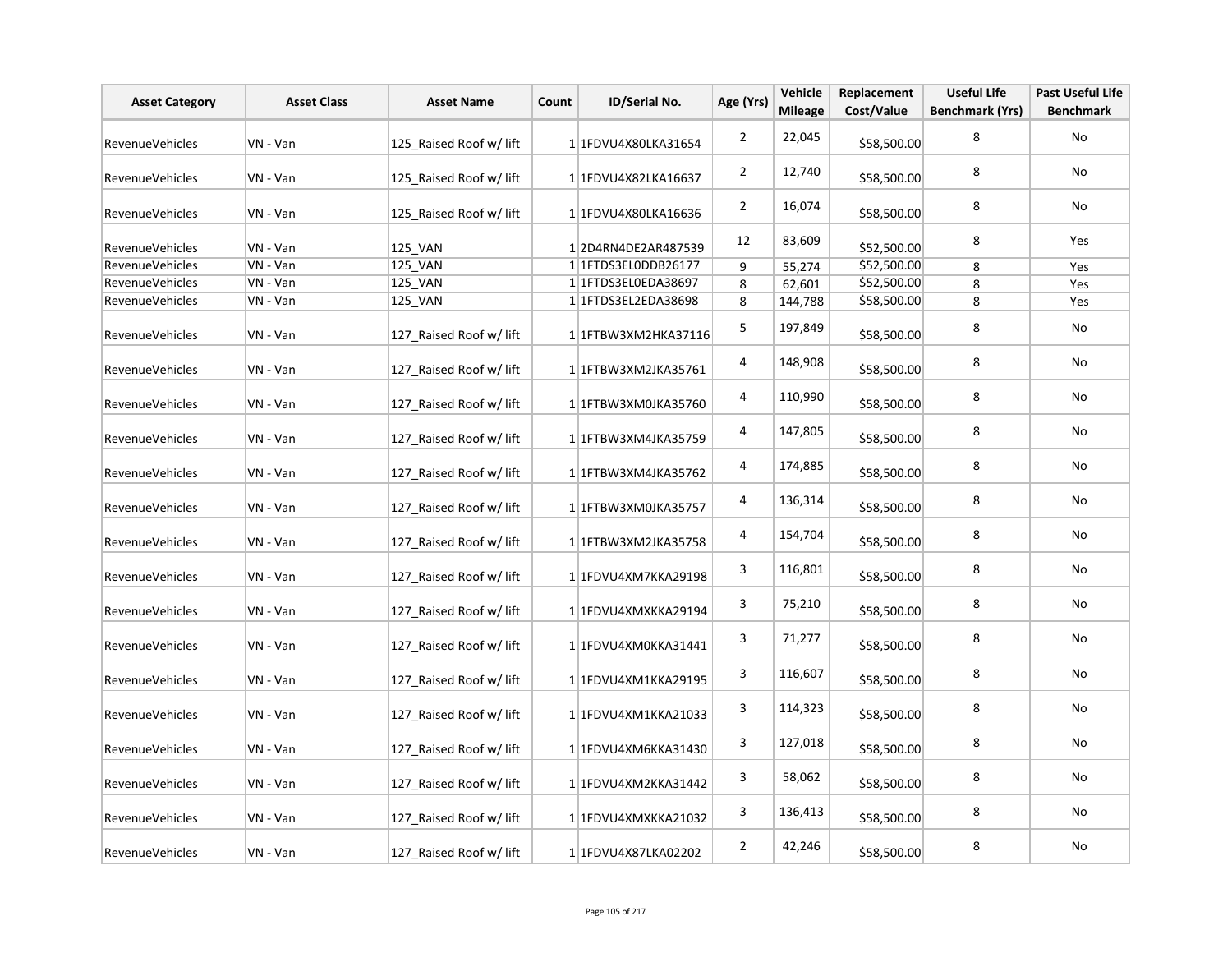| <b>Asset Category</b>  | <b>Asset Class</b> | <b>Asset Name</b>        | Count | <b>ID/Serial No.</b> | Age (Yrs)        | Vehicle<br><b>Mileage</b> | Replacement<br>Cost/Value | <b>Useful Life</b><br><b>Benchmark (Yrs)</b> | <b>Past Useful Life</b><br><b>Benchmark</b> |
|------------------------|--------------------|--------------------------|-------|----------------------|------------------|---------------------------|---------------------------|----------------------------------------------|---------------------------------------------|
| <b>RevenueVehicles</b> | VN - Van           | 127 Raised Roof w/ lift  |       | 1 1FDVU4X80LKA02199  | $\overline{2}$   | 52,707                    | \$58,500.00               | 8                                            | No                                          |
| <b>RevenueVehicles</b> | VN - Van           | 127 Raised Roof w/ lift  |       | 1 1FDVU4X85LKA02196  | $\overline{2}$   | 52,577                    | \$58,500.00               | 8                                            | No                                          |
| <b>RevenueVehicles</b> | VN - Van           | 127 Raised Roof w/ lift  |       | 1 1FDVU4X89LKA02198  | $\overline{2}$   | 54,631                    | \$58,500.00               | 8                                            | No                                          |
| <b>RevenueVehicles</b> | VN - Van           | 127 Raised Roof w/ lift  |       | 1 1FDVU4X89LKA02203  | $\overline{2}$   | 37,518                    | \$58,500.00               | 8                                            | No                                          |
| <b>RevenueVehicles</b> | VN - Van           | 127 Raised Roof w/ lift  |       | 1 1FDVU4X87LKA02197  | $\overline{2}$   | 64,774                    | \$58,500.00               | 8                                            | No                                          |
| <b>RevenueVehicles</b> | VN - Van           | 127 Raised Roof w/ lift  |       | 1 1FDVU4X85LKA02201  | $\overline{2}$   | 45,309                    | \$58,500.00               | 8                                            | No                                          |
| <b>RevenueVehicles</b> | VN - Van           | 127 Raised Roof w/ lift  |       | 1 1FDVU4X87LKB02204  | $\overline{2}$   | 55,273                    | \$58,500.00               | 8                                            | No                                          |
| RevenueVehicles        | VN - Van           | 127_Raised Roof w/ lift  |       | 1 1 FDVU4X83LKA02200 | $\overline{2}$   | 59,019                    | \$58,500.00               | 8                                            | No                                          |
| <b>RevenueVehicles</b> | VN - Van           | 127 Raised Roof w/o lift |       | 1 1FDVU4XM5KKA29197  | 3                | 115,999                   | \$58,500.00               | 8                                            | No                                          |
| <b>RevenueVehicles</b> | VN - Van           | 127 Raised Roof w/o lift |       | 1 1FDVU4XM9KKA29199  | 3                | 56,327                    | \$58,500.00               | 8                                            | No                                          |
| <b>RevenueVehicles</b> | VN - Van           | 127_VAN                  |       | 12D4RN5DG5BR629262   | 11               | 90,097                    | \$58,500.00               | 8                                            | Yes                                         |
| <b>RevenueVehicles</b> | VN - Van           | 127 VAN                  |       | 12C4RDGBG9CR324833   | 9                |                           | \$52,500.00               | 8                                            | Yes                                         |
| RevenueVehicles        | VN - Van           | 13 40                    |       | 1 2C4RDGBG4KR539177  | $\overline{2}$   | 37,014                    | \$39,000.00               | 8                                            | No                                          |
| <b>RevenueVehicles</b> | VN - Van           | $13 - 41$                |       | 12C4RDGBG5KR553752   | $\overline{2}$   | 52,647                    | \$39,000.00               | 8                                            | No                                          |
| <b>RevenueVehicles</b> | VN - Van           | 13_Raised Roof w/ lift   |       | 11FTBW3XM5GKB25222   | $\boldsymbol{6}$ | 132,048                   | \$58,500.00               | 8                                            | No                                          |
| RevenueVehicles        | VN - Van           | 13_Raised Roof w/ lift   |       | 1 1FDZK1C86LKB00939  | $\mathbf{1}$     | 2,060                     | \$58,500.00               | 8                                            | No                                          |
| <b>RevenueVehicles</b> | VN - Van           | 13 Raised Roof w/o lift  |       | 1 1FDVU4XM1KKA62889  | 3                | 53,187                    | \$52,500.00               | 8                                            | No                                          |
| RevenueVehicles        | VN - Van           | 141 Raised Roof w/ lift  |       | 1 1FTBW3XM5JKA35754  | 4                | 122,033                   | \$58,500.00               | 8                                            | No                                          |
| <b>RevenueVehicles</b> | VN - Van           | 141_Raised Roof w/ lift  |       | 1 1FTBW3XMXJKA35748  | 4                | 106,998                   | \$58,500.00               | 8                                            | No                                          |
| RevenueVehicles        | VN - Van           | 141_Raised Roof w/ lift  |       | 1 1FDVU4XM1KKA31433  | 3                |                           | \$58,500.00               | 8                                            | No                                          |
| <b>RevenueVehicles</b> | VN - Van           | 141_Raised Roof w/ lift  |       | 1 1 FDVU4X80LKA02185 | $\overline{2}$   | 44,528                    | \$58,500.00               | 8                                            | No                                          |
| RevenueVehicles        | VN - Van           | 141 Raised Roof w/ lift  |       | 1 1FDVU4X87LKA02183  | $\overline{2}$   | 49,338                    | \$58,500.00               | 8                                            | No                                          |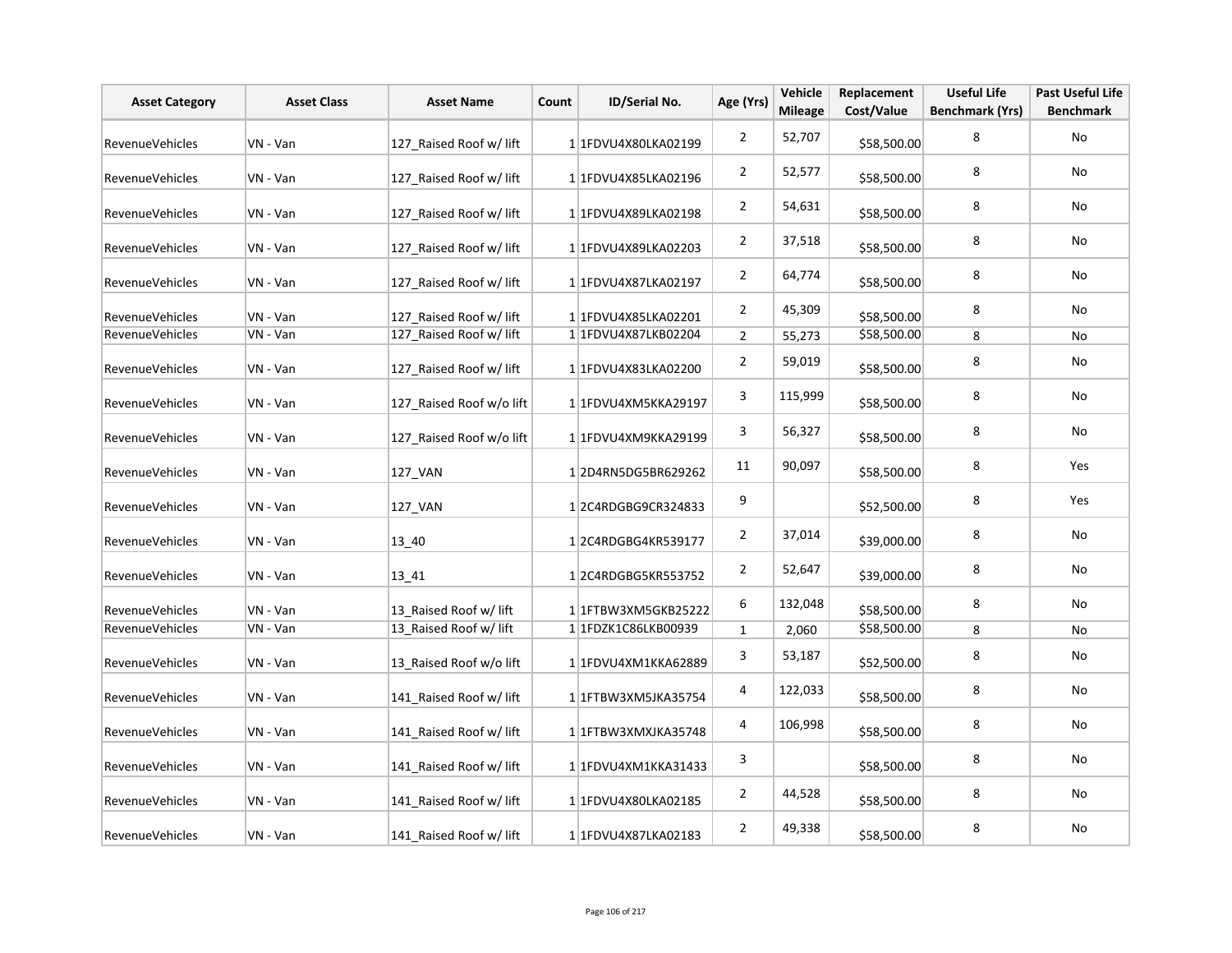| <b>Asset Category</b>  | <b>Asset Class</b> | <b>Asset Name</b>        | Count | ID/Serial No.                      | Age (Yrs)      | Vehicle<br><b>Mileage</b> | Replacement<br>Cost/Value | <b>Useful Life</b><br><b>Benchmark (Yrs)</b> | <b>Past Useful Life</b><br><b>Benchmark</b> |
|------------------------|--------------------|--------------------------|-------|------------------------------------|----------------|---------------------------|---------------------------|----------------------------------------------|---------------------------------------------|
| <b>RevenueVehicles</b> | VN - Van           | 141 Raised Roof w/ lift  |       | 1 1FDVU4X89LKA02184                | $\overline{2}$ | 41,572                    | \$58,500.00               | 8                                            | No                                          |
| RevenueVehicles        | VN - Van           | 141 Raised Roof w/o lift |       | 1 1FDVU4XM3KKA31434                | 3              | 47,704                    | \$58,500.00               | 8                                            | No                                          |
| RevenueVehicles        | VN - Van           | 141 Raised Roof w/o lift |       | 1 1 FDVU4X81LKB54542               | $\mathbf{1}$   | 2,170                     | \$52,500.00               | 8                                            | No                                          |
| RevenueVehicles        | VN - Van           | 145 Raised Roof w/ lift  |       | 1 1 FTBW3XM3GKB18513               | 6              | 109,180                   | \$58,500.00               | 8                                            | No                                          |
| RevenueVehicles        | VN - Van           | 145 Raised Roof w/ lift  |       | 1 1FTBW3XM8HKA50243                | 5              | 130,515                   | \$58,500.00               | 8                                            | No                                          |
| RevenueVehicles        | VN - Van           | 145 Raised Roof w/ lift  |       | 1 1FTBW3XM6HKA50242                | 5              | 128,254                   | \$58,500.00               | 8                                            | No                                          |
| RevenueVehicles        | VN - Van           | 145 Raised Roof w/ lift  |       | 1 1 FTBW3XM4HKA50241               | 5              | 107,400                   | \$58,500.00               | 8                                            | No                                          |
| RevenueVehicles        | VN - Van           | 145 Raised Roof w/ lift  |       | 1 1 1 FTBW 3 X M 1 J K A 7 4 9 7 2 | 4              | 80,077                    | \$58,500.00               | 8                                            | No                                          |
| RevenueVehicles        | VN - Van           | 145 Raised Roof w/ lift  |       | 1 1 FTBW3XM3JKA74973               | 4              | 80,186                    | \$58,500.00               | 8                                            | No                                          |
| RevenueVehicles        | VN - Van           | 145 Raised Roof w/ lift  |       | 1 1FDVU4XM5KKA67822                | 3              | 59,863                    | \$58,500.00               | 8                                            | No                                          |
| RevenueVehicles        | VN - Van           | 147_Raised Roof w/ lift  |       | 1 1FDVU4XM1KKA53805                | 3              | 82,127                    | \$58,500.00               | 8                                            | No                                          |
| RevenueVehicles        | VN - Van           | 147_Raised Roof w/ lift  |       | 1 1FDVU4XM3KKA53806                | 3              | 78,454                    | \$58,500.00               | 8                                            | No                                          |
| <b>RevenueVehicles</b> | VN - Van           | 147_Raised Roof w/ lift  |       | 1 1FDVU4XM5KKA53807                | 3              | 79,382                    | \$58,500.00               | 8                                            | No                                          |
| RevenueVehicles        | VN - Van           | 147 Raised Roof w/ lift  |       | 1 1FDVU4XM8KKA53803                | 3              | 68,299                    | \$58,500.00               | 8                                            | No                                          |
| RevenueVehicles        | VN - Van           | 147_Raised Roof w/ lift  |       | 1 1FDVU4XM7KKA53808                | 3              | 82,430                    | \$58,500.00               | 8                                            | No                                          |
| RevenueVehicles        | VN - Van           | 147_Raised Roof w/ lift  |       | 1 1FDVU4XM9KKA53809                | 3              | 87,093                    | \$58,500.00               | 8                                            | No                                          |
| RevenueVehicles        | VN - Van           | 147_Raised Roof w/ lift  |       | 1 1FDVU4XMXKKA53804                | 3              | 63,242                    | \$58,500.00               | 8                                            | No                                          |
| RevenueVehicles        | VN - Van           | 147_Raised Roof w/ lift  |       | 1 1FDVU4X8XLKA02209                | $\overline{2}$ | 37,625                    | \$58,500.00               | 8                                            | No                                          |
| RevenueVehicles        | VN - Van           | 147 Raised Roof w/ lift  |       | 1 1FDVU4X88LKA02208                | $\overline{2}$ | 42,380                    | \$58,500.00               | 8                                            | No                                          |
| RevenueVehicles        | VN - Van           | 147_Raised Roof w/o lift |       | 1 1FTBW3XM4JKA48205                | 4              | 107,072                   | \$58,500.00               | 8                                            | No                                          |
| RevenueVehicles        | VN - Van           | 147 Raised Roof w/o lift |       | 1 1FTBW3XM0JKA48203                | 4              | 101,636                   | \$58,500.00               | 8                                            | No                                          |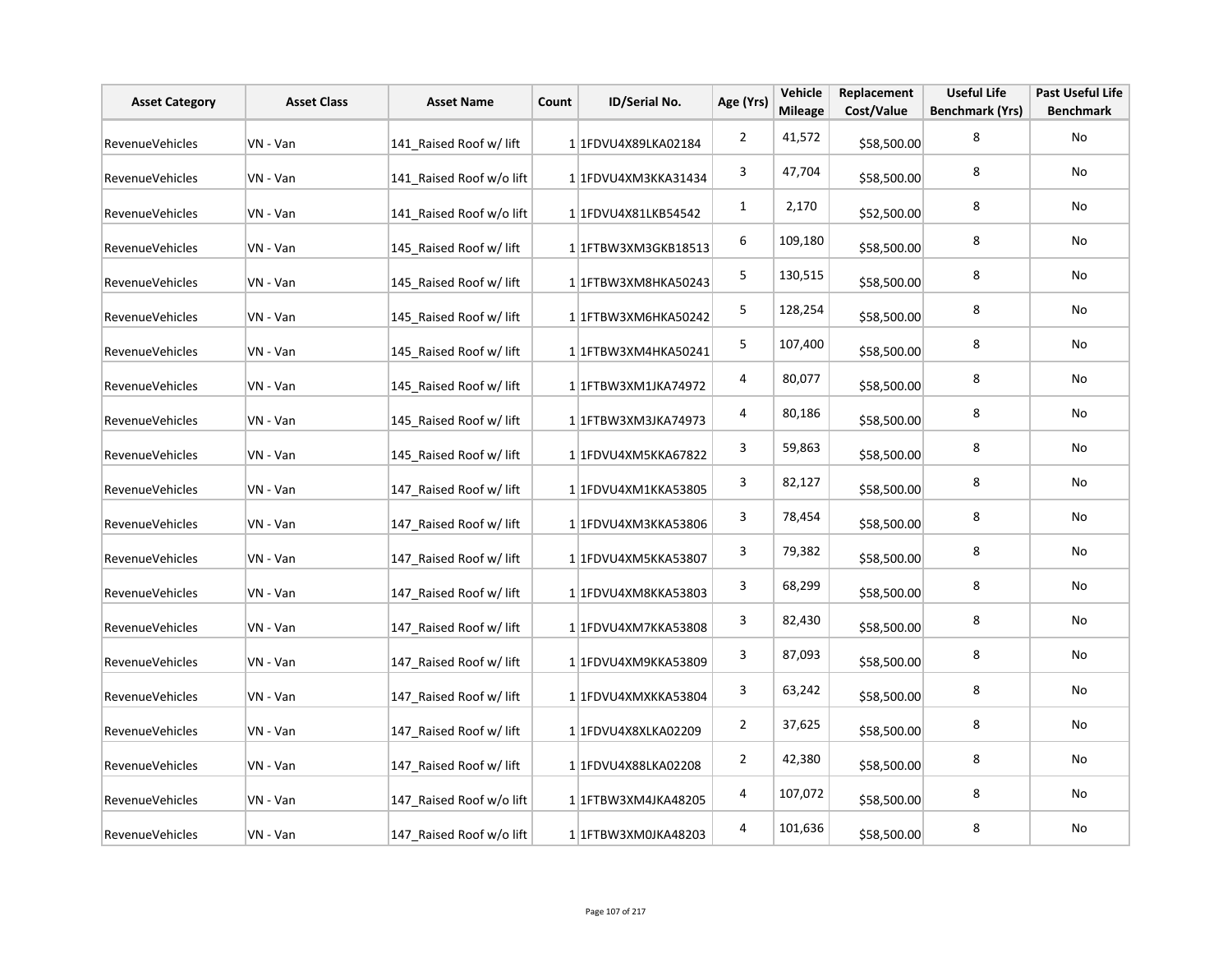| <b>Asset Category</b>  | <b>Asset Class</b> | <b>Asset Name</b>        | Count | ID/Serial No.                  | Age (Yrs)      | Vehicle<br><b>Mileage</b> | Replacement<br>Cost/Value | <b>Useful Life</b><br><b>Benchmark (Yrs)</b> | <b>Past Useful Life</b><br><b>Benchmark</b> |
|------------------------|--------------------|--------------------------|-------|--------------------------------|----------------|---------------------------|---------------------------|----------------------------------------------|---------------------------------------------|
| RevenueVehicles        | VN - Van           | 147 Raised Roof w/o lift |       | 1 1 FTBW3XM2JKA48204           | $\overline{4}$ | 89,170                    | \$58,500.00               | 8                                            | <b>No</b>                                   |
| RevenueVehicles        | VN - Van           | 147 Raised Roof w/o lift |       | 1 1 FTBW3XM9JKA48202           | 4              | 22,079                    | \$52,500.00               | 8                                            | No                                          |
| <b>RevenueVehicles</b> | VN - Van           | 147 VAN                  |       | 11FTSS34L19DA19669             | 13             | 31,069                    | \$52,500.00               | 8                                            | Yes                                         |
| RevenueVehicles        | VN - Van           | <b>147 VAN</b>           |       | 1 1 FTDS3EL3DDB29865           | 9              | 125,391                   | \$58,500.00               | 8                                            | Yes                                         |
| <b>RevenueVehicles</b> | VN - Van           | 149 CROSSOVER            |       | 5N1AR2MM6GC63409<br>$1\vert 5$ | 6              | 122,636                   | \$52,500.00               | 8                                            | No                                          |
| RevenueVehicles        | VN - Van           | 149 Raised Roof w/ lift  |       | 1 1 FTBW3XM7HKA50251           | 5              | 145,499                   | \$58,500.00               | 8                                            | No                                          |
| RevenueVehicles        | VN - Van           | 149 Raised Roof w/ lift  |       | 1 1FTBW3XM9HKA50252            | $\mathsf S$    | 142,373                   | \$58,500.00               | 8                                            | No                                          |
| RevenueVehicles        | VN - Van           | 149 Raised Roof w/ lift  |       | 1 1FBVU4XM0JKA81151            | 3              | 67,816                    | \$58,500.00               | 8                                            | No                                          |
| RevenueVehicles        | VN - Van           | 149 Raised Roof w/o lift |       | 1 1FTBW3XM6GKB25021            | 6              | 99,192                    | \$52,500.00               | 8                                            | No                                          |
| RevenueVehicles        | VN - Van           | 149 Raised Roof w/o lift |       | 1 1FTBW3XM6JKA48206            | 4              | 75,825                    | \$52,500.00               | 8                                            | No                                          |
| <b>RevenueVehicles</b> | VN - Van           | 149 Raised Roof w/o lift |       | 1 1FTBW3XM8JKA48207            | 4              | 105,200                   | \$52,500.00               | 8                                            | No                                          |
| RevenueVehicles        | VN - Van           | 149 Raised Roof w/o lift |       | 1 1FBVU4XM2JKB30141            | 3              | 38,015                    | \$52,500.00               | 8                                            | No                                          |
| RevenueVehicles        | VN - Van           | 149 VAN                  |       | 12C4RDGCG7ER423443             | 8              | 161,154                   | \$52,500.00               | 8                                            | <b>Yes</b>                                  |
| RevenueVehicles        | VN - Van           | 149 VAN                  |       | 1 1FTDS3EL7EDA38664            | 8              | 155,325                   | \$58,500.00               | 8                                            | Yes                                         |
| RevenueVehicles        | VN - Van           | 151 Raised Roof w/ lift  |       | 1 1 FTBW3XM1JKA44547           | 4              | 58,708                    | \$58,500.00               | 8                                            | No                                          |
| <b>RevenueVehicles</b> | VN - Van           | 153 Raised Roof w/ lift  |       | 1 1FTBW3XM6HKA46501            | 5              | 146,929                   | \$58,500.00               | 8                                            | No                                          |
| RevenueVehicles        | VN - Van           | 153 Raised Roof w/ lift  |       | 1 1 FTBW3XM4HKA46500           | 5              | 159,350                   | \$58,500.00               | 8                                            | No                                          |
| RevenueVehicles        | VN - Van           | 153 Raised Roof w/ lift  |       | 1 1 FTBW3XMXHKA46498           | 5              | 143,310                   | \$58,500.00               | 8                                            | No                                          |
| RevenueVehicles        | VN - Van           | 153 Raised Roof w/ lift  |       | 1 1FTBW3XM7JKA57836            | 4              | 113,274                   | \$58,500.00               | 8                                            | No                                          |
| RevenueVehicles        | VN - Van           | 153 Raised Roof w/o lift |       | 1 1FTBW3XM3JKA57834            | 4              | 100,550                   | \$52,500.00               | 8                                            | No                                          |
| RevenueVehicles        | VN - Van           | 153 Raised Roof w/o lift |       | 1 1FTBW3XM1JKA57833            | 4              | 101,649                   | \$52,500.00               | 8                                            | No                                          |
| <b>RevenueVehicles</b> | VN - Van           | 153 Raised Roof w/o lift |       | 1 1FTBW3XM5JKA57835            | 4              | 85,544                    | \$52,500.00               | 8                                            | No                                          |
| <b>RevenueVehicles</b> | VN - Van           | 153 Raised Roof w/o lift |       | 1 1FDVU4XM6KKA53797            | 3              | 48,691                    | \$52,500.00               | 8                                            | No                                          |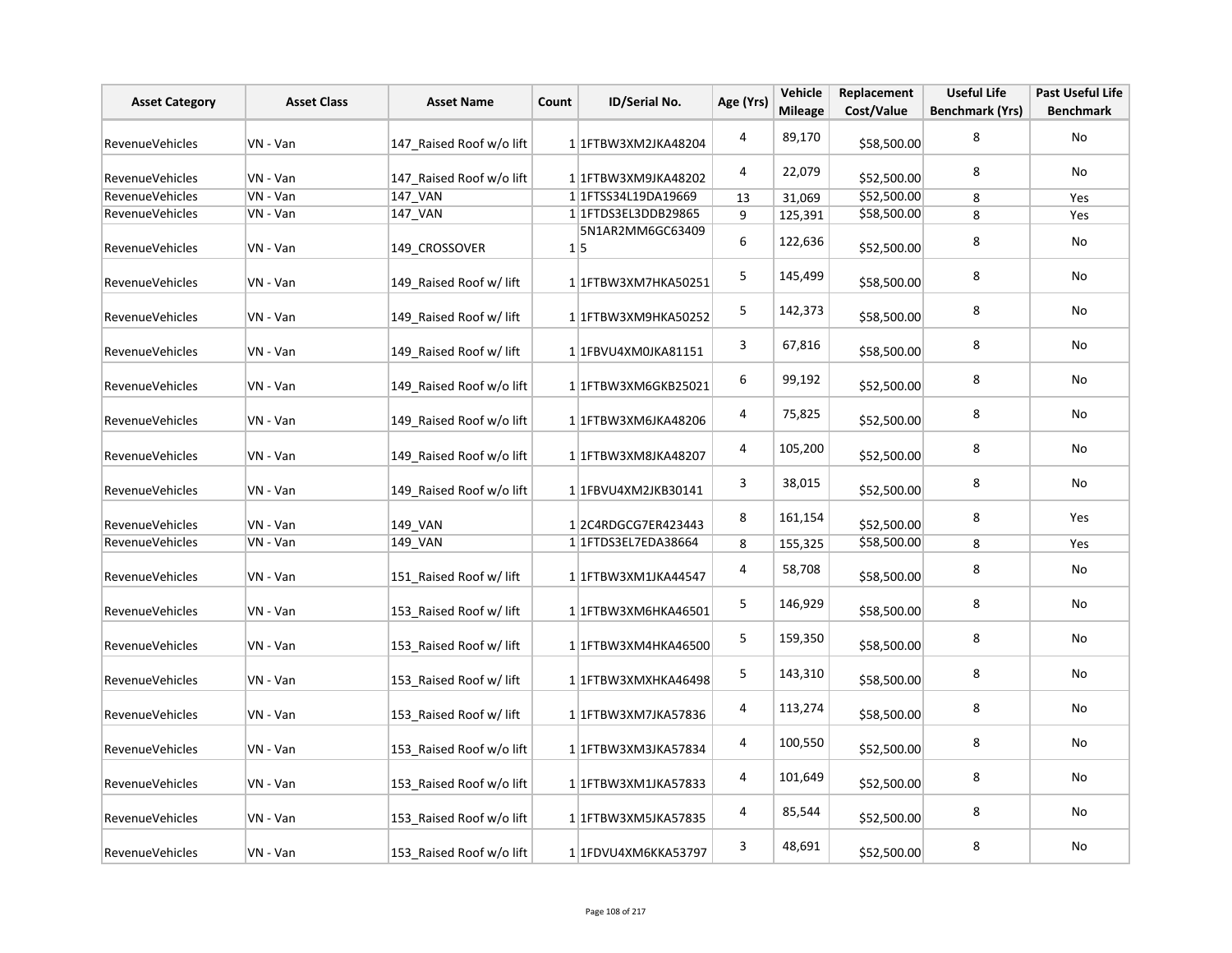| <b>Asset Category</b>  | <b>Asset Class</b> | <b>Asset Name</b>       | Count | ID/Serial No.          | Age (Yrs)      | Vehicle<br><b>Mileage</b> | Replacement<br>Cost/Value | <b>Useful Life</b><br><b>Benchmark (Yrs)</b> | <b>Past Useful Life</b><br><b>Benchmark</b> |
|------------------------|--------------------|-------------------------|-------|------------------------|----------------|---------------------------|---------------------------|----------------------------------------------|---------------------------------------------|
| <b>RevenueVehicles</b> | VN - Van           | 157 Raised Roof w/ lift |       | 1 1 FTBW3XMXGKB25037   | 6              | 119,662                   | \$58,500.00               | 8                                            | No                                          |
| RevenueVehicles        | VN - Van           | 157 Raised Roof w/ lift |       | 1 1 FTBW3XM8GKB25036   | 6              | 112,306                   | \$58,500.00               | 8                                            | No                                          |
| <b>RevenueVehicles</b> | VN - Van           | 157_Raised Roof w/ lift |       | 1 1 FTBW3XM8GKB15185   | 6              | 142,840                   | \$58,500.00               | 8                                            | No                                          |
| RevenueVehicles        | VN - Van           | 157 Raised Roof w/ lift |       | 1 1FTBW3XM6HKA31352    | 5              | 134,365                   | \$58,500.00               | 8                                            | No                                          |
| <b>RevenueVehicles</b> | VN - Van           | 157 Raised Roof w/ lift |       | 1 1FTBW3XM8HKA31353    | 5              | 184,138                   | \$58,500.00               | 8                                            | No                                          |
| RevenueVehicles        | VN - Van           | 157_Raised Roof w/ lift |       | 1 1 FTBW3XMXHKA31354   | 5              | 140,316                   | \$58,500.00               | 8                                            | No                                          |
| RevenueVehicles        | VN - Van           | 157 Raised Roof w/ lift |       | $1$  1FTBW3XM4HKA31351 | 5              | 161,985                   | \$58,500.00               | 8                                            | No                                          |
| RevenueVehicles        | VN - Van           | 157_Raised Roof w/ lift |       | 1 1FTBW3XMXJKA26452    | 4              | 103,100                   | \$58,500.00               | 8                                            | No                                          |
| <b>RevenueVehicles</b> | VN - Van           | 157_Raised Roof w/ lift |       | 1 1 FTBW3XM1JKA26453   | 4              | 128,220                   | \$58,500.00               | 8                                            | No                                          |
| RevenueVehicles        | VN - Van           | 157 Raised Roof w/ lift |       | 1 1FTBW3XM3JKA26454    | 4              | 94,256                    | \$58,500.00               | 8                                            | No                                          |
| RevenueVehicles        | VN - Van           | 157 Raised Roof w/ lift |       | 1 1FTBW3XM5JKA26455    | 4              | 108,196                   | \$58,500.00               | 8                                            | No                                          |
| RevenueVehicles        | VN - Van           | 157 Raised Roof w/ lift |       | 1 1FTBW3XM8JKA26451    | 4              | 95,579                    | \$58,500.00               | 8                                            | No                                          |
| RevenueVehicles        | VN - Van           | 157 Raised Roof w/ lift |       | 1 1FDVU4XM6KKA29192    | 3              | 106,592                   | \$58,500.00               | 8                                            | No                                          |
| RevenueVehicles        | VN - Van           | 157 Raised Roof w/ lift |       | 1 1FDVU4XM8KKA31428    | 3              | 89,626                    | \$58,500.00               | 8                                            | No                                          |
| RevenueVehicles        | VN - Van           | 157 Raised Roof w/ lift |       | 1 1FDVU4XM3KKA29196    | 3              | 68,970                    | \$58,500.00               | 8                                            | No                                          |
| RevenueVehicles        | VN - Van           | 157 Raised Roof w/ lift |       | 1 1FDVU4XMXKKA31429    | 3              | 118,518                   | \$58,500.00               | 8                                            | No                                          |
| RevenueVehicles        | VN - Van           | 157 Raised Roof w/ lift |       | 1 1FDVU4X88LKA02192    | $\overline{2}$ | 40,527                    | \$58,500.00               | 8                                            | No                                          |
| RevenueVehicles        | VN - Van           | 157_Raised Roof w/ lift |       | 1 1FDVU4X86LKA02191    | $\overline{2}$ | 35,246                    | \$58,500.00               | 8                                            | No                                          |
| RevenueVehicles        | VN - Van           | 157_Raised Roof w/ lift |       | 1 1 FDVU4X8XLKA02193   | $\overline{2}$ | 40,505                    | \$58,500.00               | 8                                            | No                                          |
| RevenueVehicles        | VN - Van           | 157 Raised Roof w/ lift |       | 1 1FDVU4X84LKA02190    | $\overline{2}$ | 45,610                    | \$58,500.00               | 8                                            | No                                          |
| RevenueVehicles        | VN - Van           | 157 Raised Roof w/ lift |       | 1 1 FDVU4X81LKA02194   | $\overline{2}$ | 37,878                    | \$58,500.00               | 8                                            | No                                          |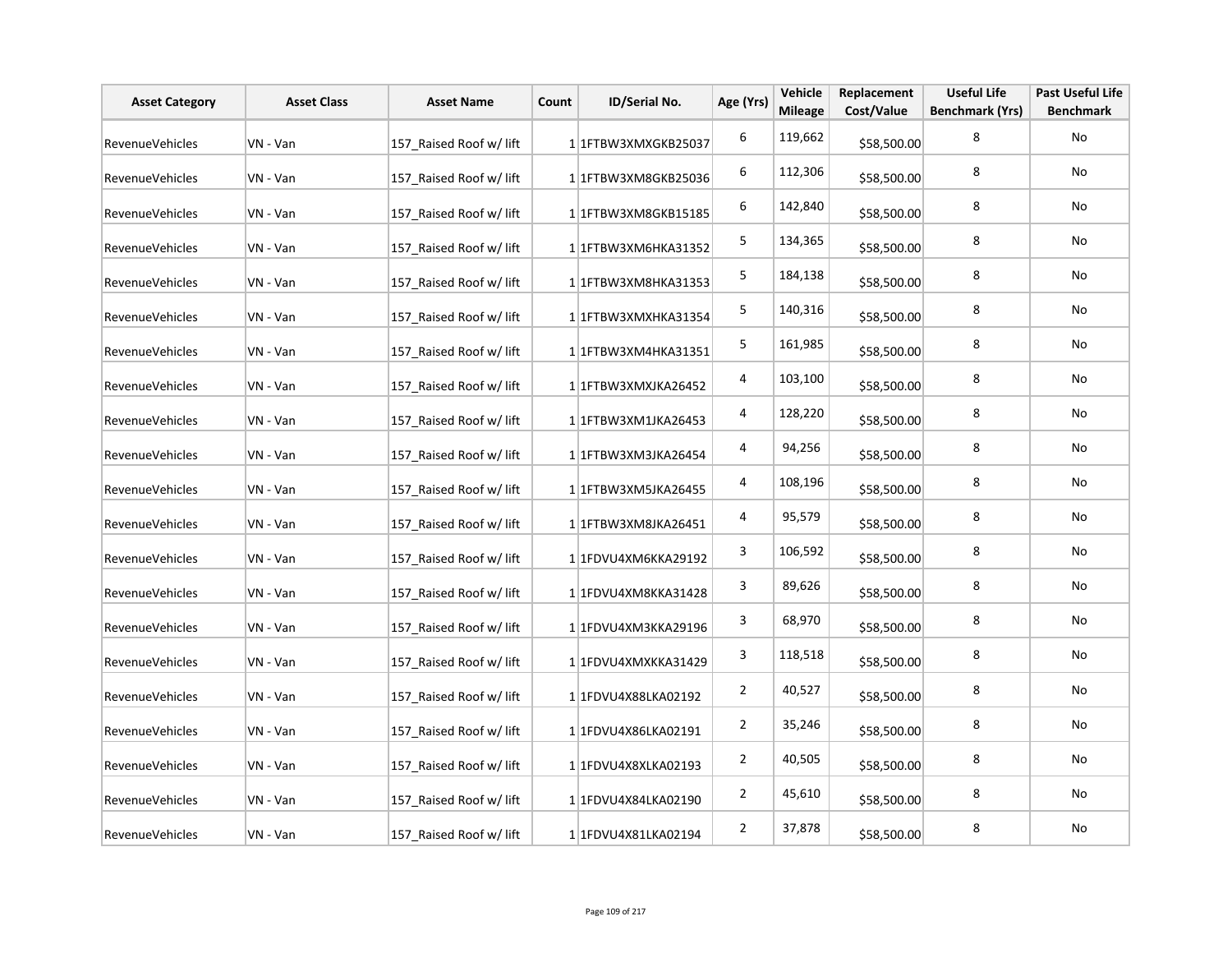| <b>Asset Category</b>  | <b>Asset Class</b> | <b>Asset Name</b>        | Count | ID/Serial No.                      | Age (Yrs)      | Vehicle<br><b>Mileage</b> | Replacement<br>Cost/Value | <b>Useful Life</b><br><b>Benchmark (Yrs)</b> | <b>Past Useful Life</b><br><b>Benchmark</b> |
|------------------------|--------------------|--------------------------|-------|------------------------------------|----------------|---------------------------|---------------------------|----------------------------------------------|---------------------------------------------|
| RevenueVehicles        | VN - Van           | 157 Raised Roof w/ lift  |       | 1 1FDVU4X83LKA02195                | $\overline{2}$ | 50,399                    | \$58,500.00               | 8                                            | <b>No</b>                                   |
| RevenueVehicles        | VN - Van           | 157 Raised Roof w/o lift |       | 1 1 FTBW3XM3HKA31356               | 5              | 123,713                   | \$58,500.00               | 8                                            | No                                          |
| RevenueVehicles        | VN - Van           | 159 Raised Roof w/ lift  |       | 1 1FTBW3XM8HKA50260                | 5              | 115,801                   | \$58,500.00               | 8                                            | No                                          |
| RevenueVehicles        | VN - Van           | 159 Raised Roof w/ lift  |       | 1 1FTBW3XMXHKA50261                | 5              | 116,333                   | \$58,500.00               | 8                                            | No                                          |
| <b>RevenueVehicles</b> | VN - Van           | 159 Raised Roof w/ lift  |       | 1 1FTBW3XM5HKA50264                | 5              | 115,791                   | \$58,500.00               | 8                                            | No                                          |
| RevenueVehicles        | VN - Van           | 159 Raised Roof w/ lift  |       | 1 1 FTBW3XM1HKA50262               | 5              | 131,232                   | \$58,500.00               | 8                                            | No                                          |
| RevenueVehicles        | VN - Van           | 159 Raised Roof w/ lift  |       | 1 1FTBW3XM3HKA50263                | 5              | 135,895                   | \$58,500.00               | 8                                            | No                                          |
| RevenueVehicles        | VN - Van           | 159 Raised Roof w/ lift  |       | 1 1FTBW3XM5JKA52943                | 4              | 88,579                    | \$58,500.00               | 8                                            | No                                          |
| RevenueVehicles        | VN - Van           | 159 Raised Roof w/ lift  |       | 1 1FTBW3XM7JKA52944                | 4              | 68,874                    | \$58,500.00               | 8                                            | No                                          |
| RevenueVehicles        | VN - Van           | 159 Raised Roof w/ lift  |       | 1 1FTBW3XM3JKA52942                | 4              | 68,332                    | \$58,500.00               | 8                                            | No                                          |
| RevenueVehicles        | VN - Van           | 159 Raised Roof w/ lift  |       | 1 1FDVU4XM7KKA66624                | 3              | 53,966                    | \$58,500.00               | 8                                            | No                                          |
| RevenueVehicles        | VN - Van           | 159 Raised Roof w/ lift  |       | 1 1FDVU4XM5KKA66623                | 3              | 42,695                    | \$58,500.00               | 8                                            | No                                          |
| RevenueVehicles        | VN - Van           | 159 Raised Roof w/o lift |       | 1 1 1 FTBW 3 X M 6 H K A 3 7 1 0 4 | 5              | 139,219                   | \$52,500.00               | 8                                            | No                                          |
| RevenueVehicles        | VN - Van           | 159 Raised Roof w/o lift |       | 1 1FTBW3XM9JKA52945                | 4              | 62,998                    | \$58,500.00               | 8                                            | No                                          |
| RevenueVehicles        | VN - Van           | 159 VAN                  |       | 1 1 FTDS3EL9EDA38665               | 8              | 102,044                   | \$58,500.00               | 8                                            | Yes                                         |
| RevenueVehicles        | VN - Van           | 161 Raised Roof w/ lift  |       | 1 1 FTBW3XM3GKB57425               | 6              | 85,414                    | \$58,500.00               | 8                                            | No                                          |
| RevenueVehicles        | VN - Van           | 161 Raised Roof w/ lift  |       | 1 1FTBW3XM2GKB10998                | 6              | 84,920                    | \$58,500.00               | 8                                            | No                                          |
| <b>RevenueVehicles</b> | VN - Van           | 161 Raised Roof w/ lift  |       | 1 1 FTBW3XM3GKB48188               | 6              | 70,299                    | \$58,500.00               | 8                                            | No                                          |
| RevenueVehicles        | VN - Van           | 161 Raised Roof w/ lift  |       | 1 1 FTBW3XM2HKA46494               | 5              | 72,797                    | \$58,500.00               | 8                                            | No                                          |
| RevenueVehicles        | VN - Van           | 161 Raised Roof w/ lift  |       | 1 1FTBW3XM0HKA46493                | 5              | 73,012                    | \$58,500.00               | 8                                            | No                                          |
| RevenueVehicles        | VN - Van           | 161 Raised Roof w/ lift  |       | 1 1FTBW3XM9HKA46492                | 5              | 108,077                   | \$58,500.00               | 8                                            | <b>No</b>                                   |
| RevenueVehicles        | VN - Van           | 161 Raised Roof w/ lift  |       | 1 1 TBW3XM7JKA35755                | 4              | 46,846                    | \$58,500.00               | 8                                            | No                                          |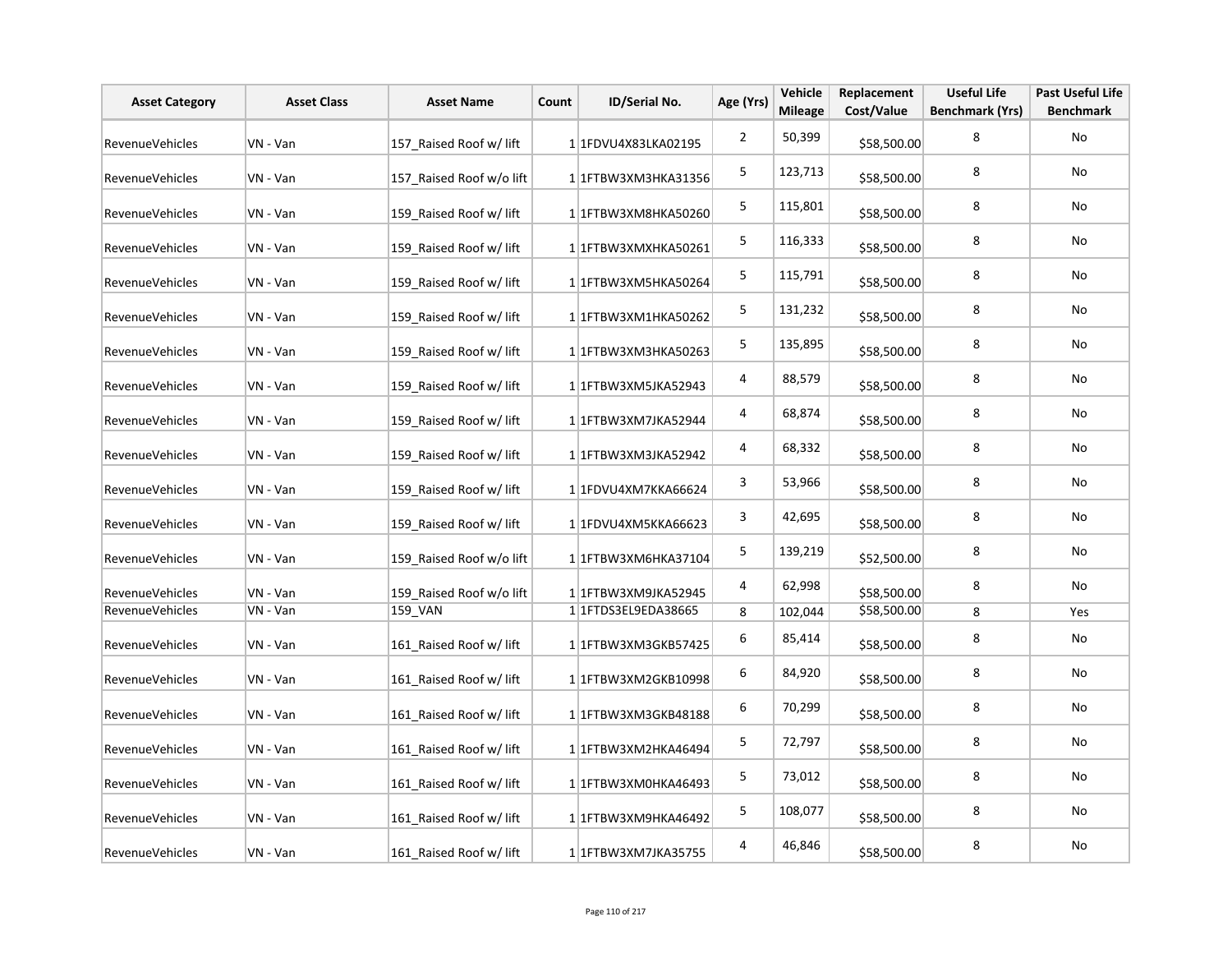| <b>Asset Category</b>  | <b>Asset Class</b> | <b>Asset Name</b>        | Count | ID/Serial No.        | Age (Yrs)      | Vehicle<br><b>Mileage</b> | Replacement<br>Cost/Value | <b>Useful Life</b><br><b>Benchmark (Yrs)</b> | <b>Past Useful Life</b><br><b>Benchmark</b> |
|------------------------|--------------------|--------------------------|-------|----------------------|----------------|---------------------------|---------------------------|----------------------------------------------|---------------------------------------------|
| <b>RevenueVehicles</b> | VN - Van           | 161_Raised Roof w/ lift  |       | 1 1 FTBW3XM3JKA35753 | $\overline{4}$ | 58,438                    | \$58,500.00               | 8                                            | <b>No</b>                                   |
| <b>RevenueVehicles</b> | VN - Van           | 161 Raised Roof w/ lift  |       | 1 1FTBW3XM8JKA35747  | 4              | 49,110                    | \$58,500.00               | 8                                            | No                                          |
| RevenueVehicles        | VN - Van           | 161 Raised Roof w/ lift  |       | 1 1FTBW3XM9JKA35756  | 4              | 50,234                    | \$58,500.00               | 8                                            | No                                          |
| RevenueVehicles        | VN - Van           | 161 Raised Roof w/ lift  |       | 1 1 FTRS4XM5KKA21029 | 3              | 43,140                    | \$58,500.00               | 8                                            | No                                          |
| RevenueVehicles        | VN - Van           | 161 Raised Roof w/ lift  |       | 1 1 FTRS4XMXKKA21026 | 3              | 25,848                    | \$58,500.00               | 8                                            | No                                          |
| RevenueVehicles        | VN - Van           | 161 Raised Roof w/ lift  |       | 1 1 FTRS4XM3KKA11031 | 3              | 34,297                    | \$58,500.00               | 8                                            | No                                          |
| <b>RevenueVehicles</b> | VN - Van           | 161 Raised Roof w/ lift  |       | 1 1 FTRS4XM8KKA21025 | 3              | 33,207                    | \$58,500.00               | 8                                            | No                                          |
| RevenueVehicles        | VN - Van           | 161 Raised Roof w/ lift  |       | 1 1 FTRS4XM1KKA21027 | 3              | 43,027                    | \$58,500.00               | 8                                            | No                                          |
| RevenueVehicles        | VN - Van           | 161 Raised Roof w/ lift  |       | 1 1 FTRS4XM1KKA21030 | 3              | 36,107                    | \$58,500.00               | 8                                            | No                                          |
| RevenueVehicles        | VN - Van           | 161 Raised Roof w/ lift  |       | 1 1FTRS4XM3KKA21028  | 3              | 44,078                    | \$58,500.00               | 8                                            | No                                          |
| RevenueVehicles        | VN - Van           | 161 Raised Roof w/o lift |       | 1 1 FTBW3XM1GKB48190 | 6              | 98,916                    | \$58,500.00               | 8                                            | No                                          |
| <b>RevenueVehicles</b> | VN - Van           | 161 Raised Roof w/o lift |       | 1 1 FTBW3XM5GKB18514 | 6              | 111,536                   | \$52,500.00               | 8                                            | No                                          |
| <b>RevenueVehicles</b> | VN - Van           | 161 Raised Roof w/o lift |       | 1 1 FTBW3XM1JKA35752 | 4              | 63,733                    | \$52,500.00               | 8                                            | No                                          |
| RevenueVehicles        | VN - Van           | 161 VAN                  |       | 12C4RDGCGXFR719543   | $\overline{7}$ | 79,069                    | \$52,500.00               | 8                                            | No                                          |
| RevenueVehicles        | VN - Van           | 163 1988                 |       | 1 1FDEE3FS6HDC61988  | 5              | 168,305                   | \$70,000.00               | 8                                            | No                                          |
| RevenueVehicles        | VN - Van           | 163 1989                 |       | 1 1FDEE3FS8HDC61989  | 5              | 170,655                   | \$70,000.00               | 8                                            | No                                          |
| RevenueVehicles        | VN - Van           | 163 1990                 |       | 1 1FDEE3FS4HDC61990  | 5              | 186,181                   | \$70,000.00               | 8                                            | No                                          |
| RevenueVehicles        | VN - Van           | 163 935                  |       | 1 1FDEE3RS2HDC60935  | 5              | 156,441                   | \$70,000.00               | 8                                            | No                                          |
| <b>RevenueVehicles</b> | VN - Van           | 163 940                  |       | 1 1FDEE3FS6HDC60940  | 5              | 172,480                   | \$70,000.00               | 8                                            | No                                          |
| <b>RevenueVehicles</b> | VN - Van           | 163 Raised Roof w/o lift |       | 1 1 FTBW3XM7HKA46491 | 5              | 121,967                   | \$52,500.00               | 8                                            | No                                          |
| RevenueVehicles        | VN - Van           | 163 Raised Roof w/o lift |       | 1 1 FTBW3XM5HKA46490 | 5              | 153,923                   | \$52,500.00               | 8                                            | No                                          |
| <b>RevenueVehicles</b> | VN - Van           | 165_VAN                  |       | 12D4RN3DG4BR649054   | 11             | 74,030                    | \$52,500.00               | 8                                            | Yes                                         |
| <b>RevenueVehicles</b> | VN - Van           | 167 Raised Roof w/ lift  |       | 1 1FDVU4X84LKA02206  | $\overline{2}$ | 15,244                    | \$58,500.00               | 8                                            | No                                          |
| RevenueVehicles        | VN - Van           | 167 Raised Roof w/ lift  |       | 1 1 FDVU4X86LKA02207 | $\overline{2}$ | 11,560                    | \$58,500.00               | 8                                            | No                                          |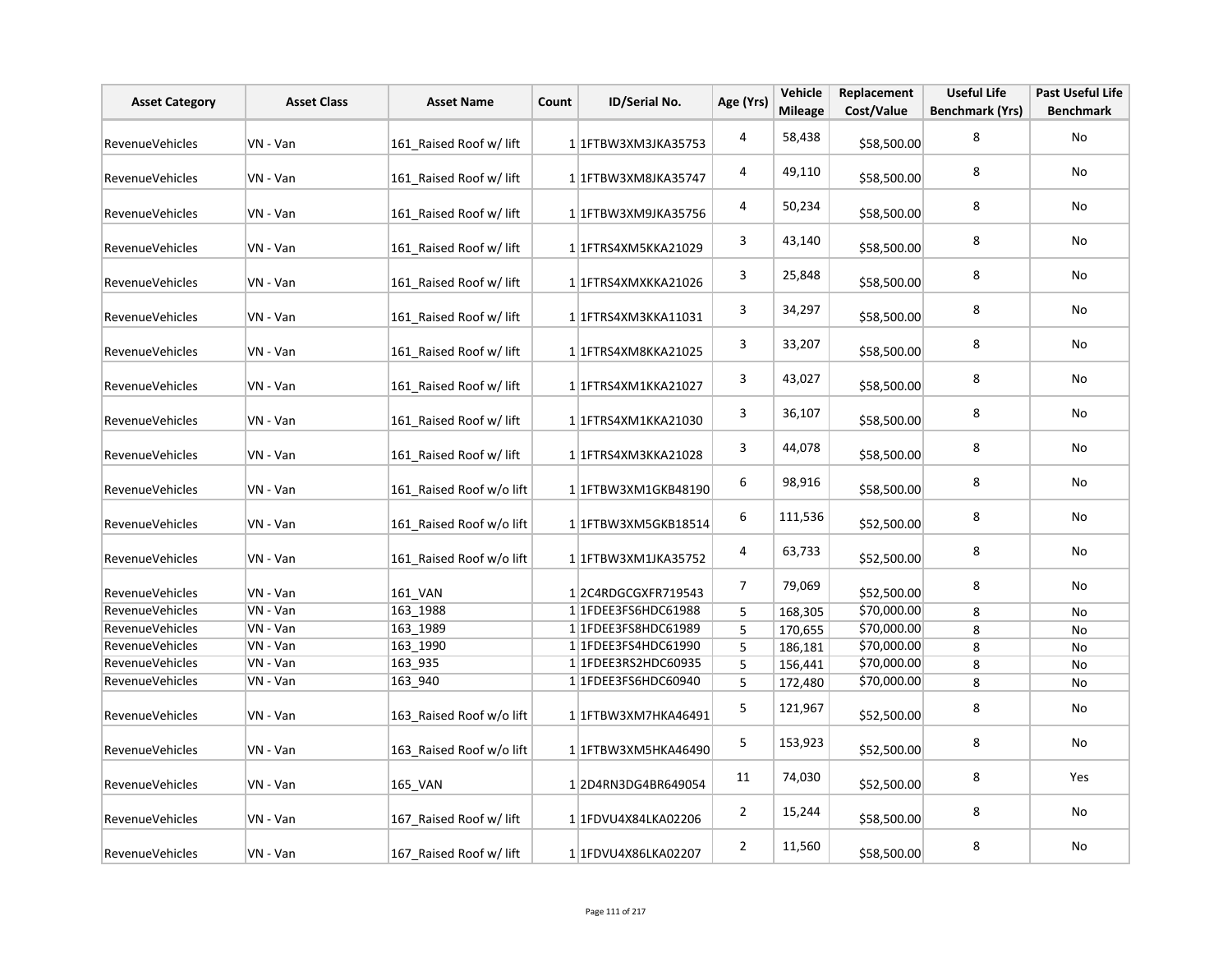| <b>Asset Class</b><br>ID/Serial No.<br><b>Asset Category</b><br><b>Asset Name</b><br>Count | Age (Yrs) | Vehicle                  | Replacement                        | <b>Useful Life</b> | <b>Past Useful Life</b> |             |                        |                  |
|--------------------------------------------------------------------------------------------|-----------|--------------------------|------------------------------------|--------------------|-------------------------|-------------|------------------------|------------------|
|                                                                                            |           |                          |                                    |                    | <b>Mileage</b>          | Cost/Value  | <b>Benchmark (Yrs)</b> | <b>Benchmark</b> |
| RevenueVehicles                                                                            | VN - Van  | 167_VAN                  | 1 1 FTDS3EL7BDA98245               | 11                 | 123,581                 | \$52,500.00 | 8                      | Yes              |
| <b>RevenueVehicles</b>                                                                     | VN - Van  | 167_VAN                  | 1 1 FTDS3EL5BDA98244               | 11                 | 123,054                 | \$52,500.00 | 8                      | Yes              |
| RevenueVehicles                                                                            | VN - Van  | 17 Raised Roof w/o lift  | 1 1FTBW3XM0GKB10997                | 6                  | 66,721                  | \$52,500.00 | 8                      | No               |
| RevenueVehicles                                                                            | VN - Van  | 17 Raised Roof w/o lift  | 11FTBW3XM0GKB15181                 | 6                  | 67,156                  | \$52,500.00 | 8                      | No               |
| RevenueVehicles                                                                            | VN - Van  | 17 Raised Roof w/o lift  | 1 1FDEE3FSXGDC50295                | 6                  | 43,021                  | \$52,500.00 | 8                      | No               |
| RevenueVehicles                                                                            | VN - Van  | <b>17 VAN</b>            | 1 1FTDS3ELXDDB29863                | 9                  | 82,953                  | \$58,500.00 | 8                      | Yes              |
| <b>RevenueVehicles</b>                                                                     | VN - Van  | 171 Raised Roof w/ lift  | 1 1 FTBW3XM6GKB25035               | 6                  | 125,754                 | \$58,500.00 | 8                      | No               |
| RevenueVehicles                                                                            | VN - Van  | 171 Raised Roof w/ lift  | 1 1 FTBW3XM2GKB25033               | 6                  | 163,735                 | \$58,500.00 | 8                      | No               |
| RevenueVehicles                                                                            | VN - Van  | 171 Raised Roof w/ lift  | 1 1 FTBW3XM4GKB18522               | 6                  | 111,873                 | \$58,500.00 | 8                      | No               |
| <b>RevenueVehicles</b>                                                                     | VN - Van  | 171 Raised Roof w/ lift  | 1 1FTBW3XM9GKB25031                | 6                  | 118,892                 | \$58,500.00 | 8                      | No               |
| <b>RevenueVehicles</b>                                                                     | VN - Van  | 171 Raised Roof w/ lift  | 11FTBW3XM0GKB25032                 | 6                  | 122,997                 | \$58,500.00 | 8                      | <b>No</b>        |
| <b>RevenueVehicles</b>                                                                     | VN - Van  | 171_Raised Roof w/ lift  | 1 1 1 FTBW 3 X M 4 G K B 2 5 0 3 4 | 6                  | 155,712                 | \$58,500.00 | 8                      | <b>No</b>        |
| RevenueVehicles                                                                            | VN - Van  | 171 Raised Roof w/ lift  | 1 1FTBW3XMXJKA48208                | 4                  | 75,039                  | \$58,500.00 | 8                      | No               |
| <b>RevenueVehicles</b>                                                                     | VN - Van  | 171 Raised Roof w/ lift  | 1 1 FTBW3XM8JKA48210               | 4                  | 94,669                  | \$58,500.00 | 8                      | No               |
| RevenueVehicles                                                                            | VN - Van  | 171_Raised Roof w/ lift  | 1 1FTBW3XM1JKA48209                | 4                  | 68,841                  | \$58,500.00 | 8                      | <b>No</b>        |
| RevenueVehicles                                                                            | VN - Van  | <b>171 VAN</b>           | 1 1 FTDS3ELXBDB31724               | 10                 | 139,573                 | \$52,500.00 | 8                      | Yes              |
| RevenueVehicles                                                                            | VN - Van  | 171 VAN                  | 1 1 FTDS3EL6BDB31722               | 10                 | 106,514                 | \$52,500.00 | 8                      | Yes              |
| <b>RevenueVehicles</b>                                                                     | VN - Van  | 171_VAN                  | 1 1 1 FTDS3 EL3BDB 31726           | 10                 | 122,404                 | \$52,500.00 | 8                      | Yes              |
| <b>RevenueVehicles</b>                                                                     | VN - Van  | 171_VAN                  | 1 1 FTDS3EL1BDB31725               | 10                 | 164,086                 | \$52,500.00 | 8                      | Yes              |
| RevenueVehicles                                                                            | VN - Van  | 171_VAN                  | 1 1 FTDS3EL2EDA38636               | 8                  | 212,858                 | \$58,500.00 | 8                      | Yes              |
| RevenueVehicles                                                                            | VN - Van  | 171 VAN                  | 1 1 FTDS3EL7EDA38633               | 8                  | 273,998                 | \$58,500.00 | 8                      | Yes              |
| RevenueVehicles                                                                            | VN - Van  | <b>171 VAN</b>           | 1 1 FTDS3EL4EDA38637               | 8                  | 117,232                 | \$58,500.00 | 8                      | Yes              |
| <b>RevenueVehicles</b>                                                                     | VN - Van  | 171 VAN                  | 1 1 FTDS3EL5EDA38632               | 8                  | 186,551                 | \$52,500.00 | 8                      | Yes              |
| <b>RevenueVehicles</b>                                                                     | VN - Van  | 171 VAN                  | 1 1 FTDS3EL9EDA38634               | 8                  | 132,644                 | \$58,500.00 | 8                      | Yes              |
| RevenueVehicles                                                                            | VN - Van  | 173 CROSSOVER            | 5N1AR2MM9GC63687<br>1 5            | 6                  | 93,517                  | \$52,500.00 | 8                      | No               |
| <b>RevenueVehicles</b>                                                                     | VN - Van  | 173 Raised Roof w/ lift  | 1 1FDVU4XMXKKA62891                | 3                  | 21,653                  | \$58,500.00 | 8                      | <b>No</b>        |
| <b>RevenueVehicles</b>                                                                     | VN - Van  | 173 Raised Roof w/ lift  | 1 1FDVU4XM1KKA62892                | 3                  | 29,072                  | \$58,500.00 | 8                      | No               |
| RevenueVehicles                                                                            | VN - Van  | 173 Raised Roof w/o lift | 1 1FDVU4XM8KKA62890                | 3                  | 22,521                  | \$58,500.00 | 8                      | <b>No</b>        |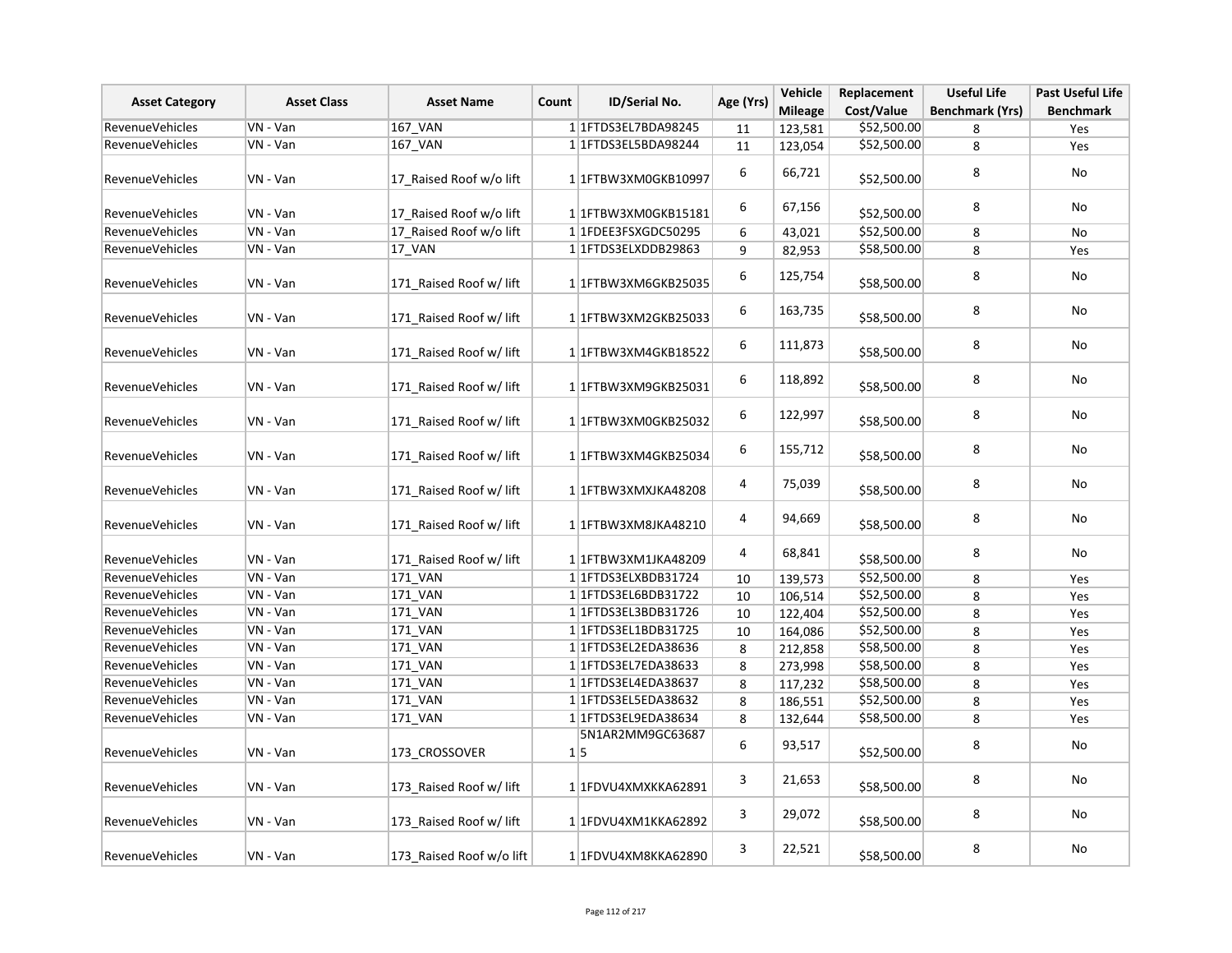| <b>Asset Category</b>  | <b>Asset Class</b> | <b>Asset Name</b>        | Count | ID/Serial No.        | Age (Yrs)               | Vehicle<br><b>Mileage</b> | Replacement<br>Cost/Value | <b>Useful Life</b><br><b>Benchmark (Yrs)</b> | <b>Past Useful Life</b><br><b>Benchmark</b> |
|------------------------|--------------------|--------------------------|-------|----------------------|-------------------------|---------------------------|---------------------------|----------------------------------------------|---------------------------------------------|
| Revenue Vehicles       | VN - Van           | 173_Raised Roof w/o lift |       | 11FDVU4X87LKA35300   | $\overline{2}$          | 5,500                     | \$52,500.00               | 8                                            | No                                          |
| RevenueVehicles        | VN - Van           | 173 VAN                  |       | 12B6LB31Z3YK161995   | 22                      | 106,836                   | \$58,500.00               | 8                                            | Yes                                         |
| RevenueVehicles        | VN - Van           | 175 Raised Roof w/o lift |       | 1 1 FTBW3XM6GKB15184 | 6                       | 82,483                    | \$52,500.00               | 8                                            | No                                          |
| RevenueVehicles        | VN - Van           | 175 Raised Roof w/o lift |       | 1 1FTBW3XM0HKA37115  | 5                       | 67,993                    | \$58,500.00               | 8                                            | No                                          |
| RevenueVehicles        | VN - Van           | 175 Raised Roof w/o lift |       | 1 1 FTRS4XM3KKA66616 | 3                       | 34,871                    | \$58,500.00               | 8                                            | No                                          |
| RevenueVehicles        | VN - Van           | 179 Raised Roof w/ lift  |       | 1 1FDVU4XM0KKA66626  | 3                       | 61,919                    | \$58,500.00               | 8                                            | No                                          |
| RevenueVehicles        | VN - Van           | 179 Raised Roof w/ lift  |       | 1 1FDVU4XM9KKA66625  | 3                       | 67,754                    | \$58,500.00               | 8                                            | No                                          |
| RevenueVehicles        | VN - Van           | 183 2141-61              |       | 1 1 FTBW3XM6JKA80329 | $\overline{\mathbf{4}}$ | 106,894                   | \$54,211.00               | 8                                            | No                                          |
| <b>RevenueVehicles</b> | VN - Van           | 183 2142-61              |       | 11FTBW3XM1JKA86975   | 4                       | 98,759                    | \$54,211.00               | 8                                            | No                                          |
| RevenueVehicles        | VN - Van           | 183 2143-63              |       | 1 1FTBW3XM4JKA50328  | 4                       | 104,028                   | \$54,211.00               | 8                                            | No                                          |
| RevenueVehicles        | VN - Van           | 183 2144-61              |       | 1 1 FTBW3XM2JKA86970 | 4                       | 112,330                   | \$54,211.00               | 8                                            | No                                          |
| RevenueVehicles        | VN - Van           | 183 2145-61              |       | 1 1 FTBW3XM4JKA80331 | 4                       | 96,579                    | \$54,211.00               | 8                                            | No                                          |
| RevenueVehicles        | VN - Van           | 183 2146-61              |       | 1 1 FTBW3XM6JKA86972 | 4                       | 108,413                   | \$54,211.00               | 8                                            | No                                          |
| RevenueVehicles        | VN - Van           | 183 2147-61              |       | 1 1 FTBW3XM8JKA86973 | 4                       | 102,452                   | \$54,211.00               | 8                                            | No                                          |
| RevenueVehicles        | VN - Van           | 183 2148-61              |       | 1 1 FTBW3XMXJKA86974 | 4                       | 90,531                    | \$54,211.00               | 8                                            | No                                          |
| RevenueVehicles        | VN - Van           | 183 2149-61              |       | 1 1FTBW3XM4JKA86971  | 4                       | 86,997                    | \$54,211.00               | 8                                            | No                                          |
| RevenueVehicles        | VN - Van           | 183 2150-61              |       | 11FTBW3XM2JKA80330   | 4                       | 104,218                   | \$54,211.00               | 8                                            | No                                          |
| <b>RevenueVehicles</b> | VN - Van           | 183 Raised Roof w/ lift  |       | 1 1FTBW3XMXGKB15186  | 6                       | 193,984                   | \$58,500.00               | 8                                            | No                                          |
| RevenueVehicles        | VN - Van           | 183 Raised Roof w/ lift  |       | 1 1 FTBW3XM7GKB11001 | 6                       | 250,513                   | \$58,500.00               | 8                                            | No                                          |
| RevenueVehicles        | VN - Van           | 183 Raised Roof w/ lift  |       | 1 1 FTBW3XM7HKA22997 | 6                       | 187,119                   | \$58,500.00               | 8                                            | No                                          |
| <b>RevenueVehicles</b> | VN - Van           | 183 Raised Roof w/ lift  |       | 1 1 FTBW3XM9GKB25028 | 6                       | 199,225                   | \$58,500.00               | 8                                            | <b>No</b>                                   |
| RevenueVehicles        | VN - Van           | 183 Raised Roof w/ lift  |       | 1 1FTBW3XMXHKA50258  | 5                       | 150,212                   | \$58,500.00               | 8                                            | No                                          |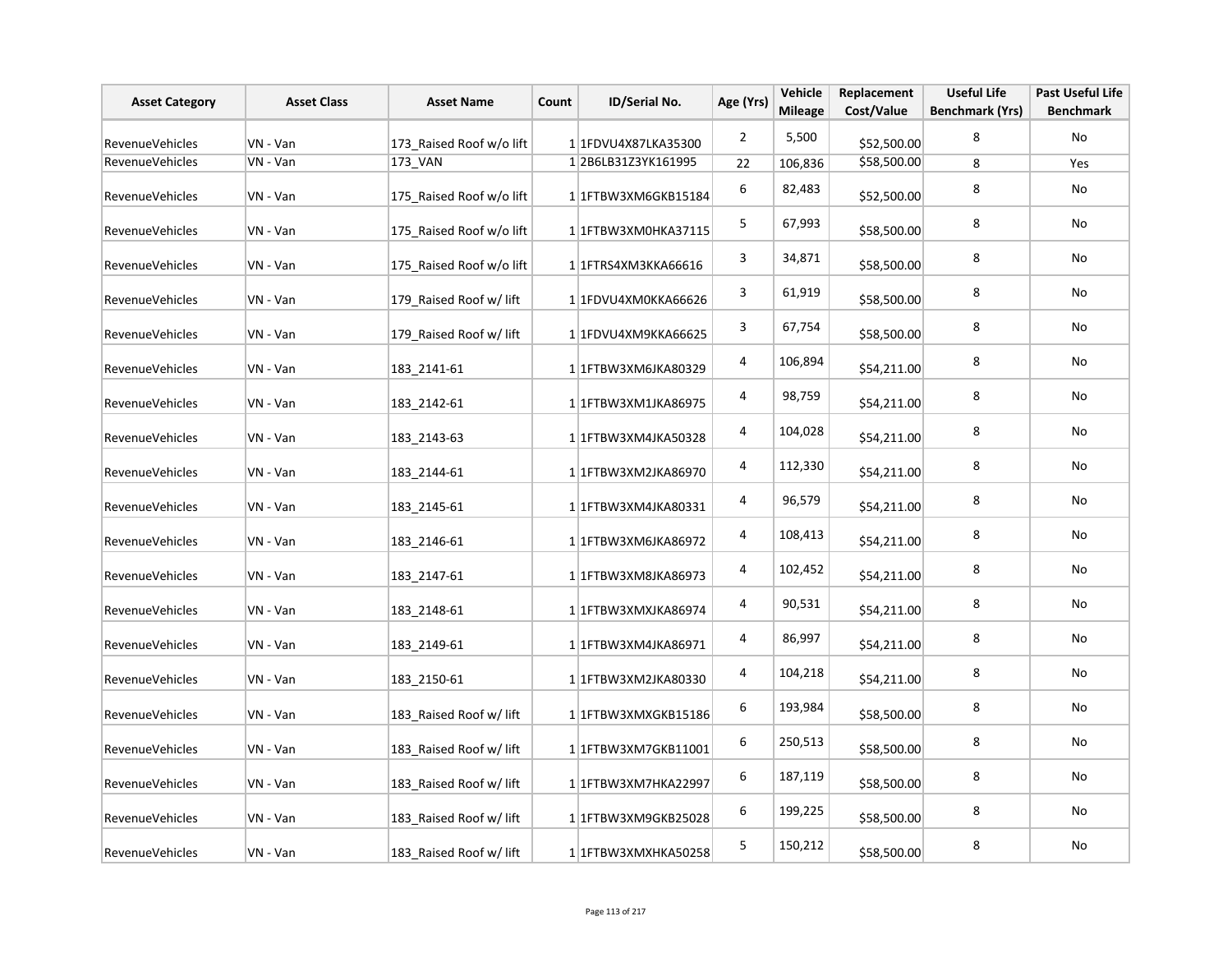| <b>Asset Category</b>  | <b>Asset Class</b> | <b>Asset Name</b>       | Count | ID/Serial No.                     | Age (Yrs) | Vehicle<br><b>Mileage</b> | Replacement<br>Cost/Value | <b>Useful Life</b><br><b>Benchmark (Yrs)</b> | <b>Past Useful Life</b><br><b>Benchmark</b> |
|------------------------|--------------------|-------------------------|-------|-----------------------------------|-----------|---------------------------|---------------------------|----------------------------------------------|---------------------------------------------|
| <b>RevenueVehicles</b> | VN - Van           | 183 Raised Roof w/ lift |       | 1 1FTBW3XMXHKA11640               | 5         | 172,676                   | \$58,500.00               | 8                                            | No                                          |
| <b>RevenueVehicles</b> | VN - Van           | 183 Raised Roof w/ lift |       | 1 1FTBW3XM6HKA50256               | 5         | 195,770                   | \$58,500.00               | 8                                            | No                                          |
| RevenueVehicles        | VN - Van           | 183 Raised Roof w/ lift |       | 1 1 1 FTBW 3 X M 2 H K A 50 2 5 4 | 5         | 178,904                   | \$58,500.00               | 8                                            | No                                          |
| RevenueVehicles        | VN - Van           | 183 Raised Roof w/ lift |       | 1 1FTBW3XM0HKA50253               | 5         | 191,729                   | \$58,500.00               | 8                                            | No                                          |
| RevenueVehicles        | VN - Van           | 183 Raised Roof w/ lift |       | 1 1 1 FTBW 3 X M 4 H K A 50 25 5  | 5         | 139,634                   | \$58,500.00               | 8                                            | No                                          |
| RevenueVehicles        | VN - Van           | 183 Raised Roof w/ lift |       | 1 1 FTBW3XMXJKA48189              | 4         | 147,436                   | \$58,500.00               | 8                                            | No                                          |
| RevenueVehicles        | VN - Van           | 183 Raised Roof w/ lift |       | 1 1FTBW3XM6JKA48187               | 4         | 130,531                   | \$58,500.00               | 8                                            | No                                          |
| RevenueVehicles        | VN - Van           | 183 Raised Roof w/ lift |       | 1 1 FTBW3XM1JKA48193              | 4         | 127,891                   | \$58,500.00               | 8                                            | No                                          |
| RevenueVehicles        | VN - Van           | 183 Raised Roof w/ lift |       | 1 1FTBW3XM6JKA48190               | 4         | 150,632                   | \$58,500.00               | 8                                            | No                                          |
| RevenueVehicles        | VN - Van           | 183 Raised Roof w/ lift |       | 1 1FTBW3XM5JKA48195               | 4         | 133,866                   | \$58,500.00               | 8                                            | No                                          |
| RevenueVehicles        | VN - Van           | 183_Raised Roof w/ lift |       | 1 1 FTBW3XM3JKA48194              | 4         | 141,511                   | \$58,500.00               | 8                                            | No                                          |
| RevenueVehicles        | VN - Van           | 183 Raised Roof w/ lift |       | 1 1 FTBW3XMXJKA48192              | 4         | 146,964                   | \$58,500.00               | 8                                            | No                                          |
| <b>RevenueVehicles</b> | VN - Van           | 183 Raised Roof w/ lift |       | 1 1 FTBW3XM8JKA48188              | 4         | 138,871                   | \$58,500.00               | 8                                            | No                                          |
| RevenueVehicles        | VN - Van           | 183 Raised Roof w/ lift |       | 1 1 FTBW3XM7JKA48196              | 4         | 137,243                   | \$58,500.00               | 8                                            | No                                          |
| RevenueVehicles        | VN - Van           | 183_Raised Roof w/ lift |       | 1 1 FTBW3XM8JKA48191              | 4         | 142,472                   | \$58,500.00               | 8                                            | No                                          |
| RevenueVehicles        | VN - Van           | 183_Raised Roof w/ lift |       | 1 1FDVU4XM6KKB26165               | 3         | 62,840                    | \$58,500.00               | 8                                            | No                                          |
| RevenueVehicles        | VN - Van           | 183_Raised Roof w/ lift |       | 1 1FDVU4XM4KKB12247               | 3         | 55,211                    | \$58,500.00               | 8                                            | No                                          |
| RevenueVehicles        | VN - Van           | 183_Raised Roof w/ lift |       | 1 1FDVU4XM6KKB12248               | 3         | 53,084                    | \$58,500.00               | 8                                            | No                                          |
| RevenueVehicles        | VN - Van           | 183 Raised Roof w/ lift |       | 1 1FDVU4XM8KKB12249               | 3         | 57,893                    | \$58,500.00               | 8                                            | No                                          |
| RevenueVehicles        | VN - Van           | 183_Raised Roof w/ lift |       | 1 1FDVU4XM4KKB12250               | 3         | 53,891                    | \$58,500.00               | 8                                            | No                                          |
| RevenueVehicles        | VN - Van           | 183 Raised Roof w/ lift |       | 1 1FDVU4XM6KKB12251               | 3         | 56,726                    | \$58,500.00               | 8                                            | No                                          |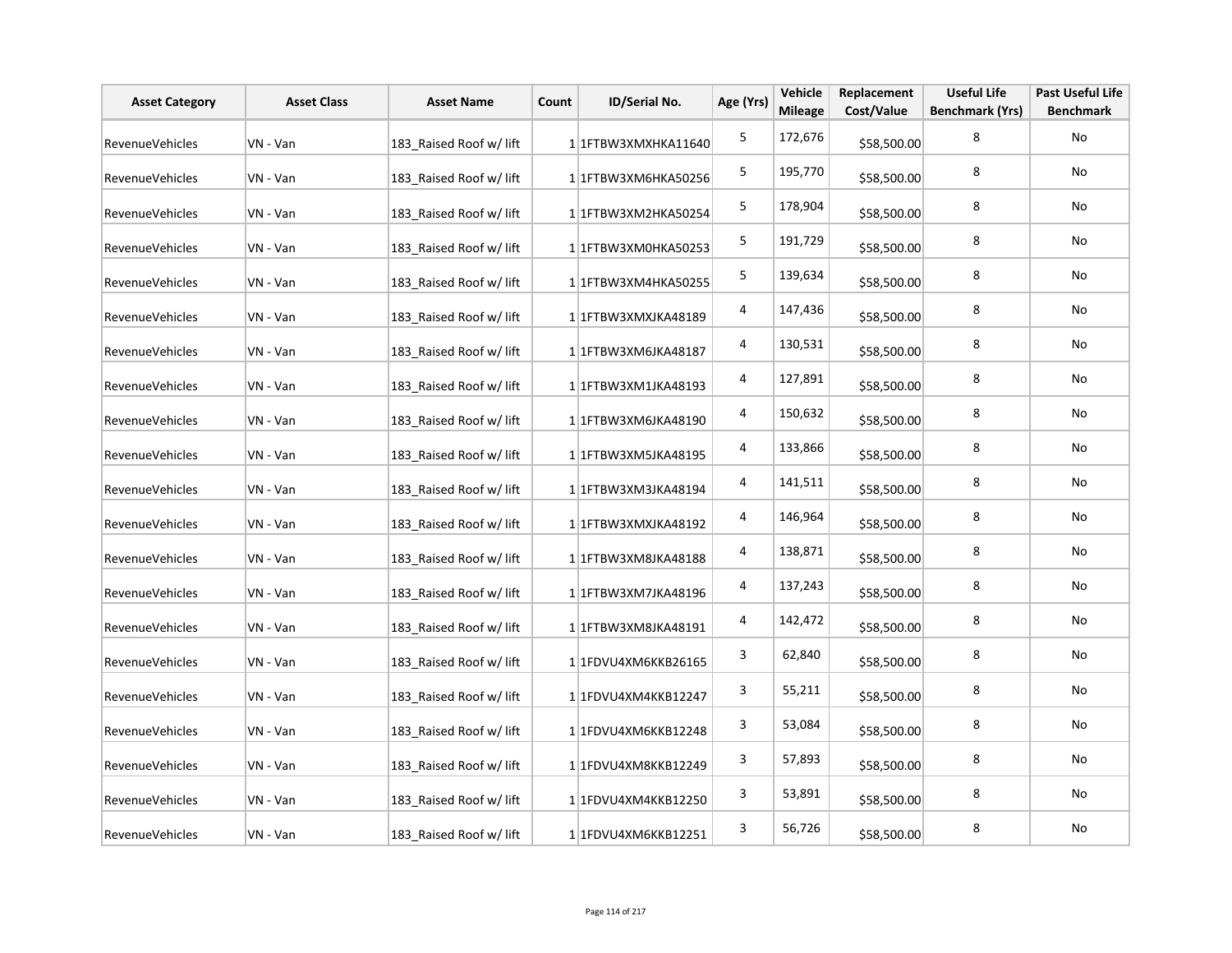| <b>Asset Category</b>  | <b>Asset Class</b> | <b>Asset Name</b>        | Count | ID/Serial No.           | Age (Yrs)      | Vehicle<br><b>Mileage</b> | Replacement<br>Cost/Value | <b>Useful Life</b><br><b>Benchmark (Yrs)</b> | Past Useful Life<br><b>Benchmark</b> |
|------------------------|--------------------|--------------------------|-------|-------------------------|----------------|---------------------------|---------------------------|----------------------------------------------|--------------------------------------|
|                        |                    |                          |       |                         |                |                           |                           |                                              |                                      |
| <b>RevenueVehicles</b> | VN - Van           | 183 Raised Roof w/ lift  |       | 1 1FDVU4XM8KKB12252     | 3              | 58,855                    | \$58,500.00               | 8                                            | No                                   |
| <b>RevenueVehicles</b> | VN - Van           | 183 Raised Roof w/ lift  |       | 1 1FDVU4XM7KKB47770     | 3              | 57,893                    | \$58,500.00               | 8                                            | No                                   |
| RevenueVehicles        | VN - Van           | 183 Raised Roof w/ lift  |       | 1 1 FDVU4XMXKKB12253    | 3              | 44,251                    | \$58,500.00               | 8                                            | No                                   |
| <b>RevenueVehicles</b> | VN - Van           | 183 Raised Roof w/ lift  |       | 1 1FDVU4X84LKB07702     | $\overline{2}$ | 11,354                    | \$58,500.00               | 8                                            | No                                   |
| <b>RevenueVehicles</b> | VN - Van           | 183 Raised Roof w/ lift  |       | 1 1FDVU4X83LKB07707     | $\overline{2}$ | 11,397                    | \$58,500.00               | 8                                            | No                                   |
| RevenueVehicles        | VN - Van           | 183 Raised Roof w/ lift  |       | 1 1FDVU4X8XLKB07705     | $\overline{2}$ | 12,485                    | \$58,500.00               | 8                                            | No                                   |
| RevenueVehicles        | VN - Van           | 183 Raised Roof w/ lift  |       | 1 1 FDVU4X81LKB07706    | $\overline{2}$ | 9,630                     | \$58,500.00               | 8                                            | No                                   |
| <b>RevenueVehicles</b> | VN - Van           | 183 Raised Roof w/ lift  |       | 11FDVU4X86LKB07703      | $\overline{2}$ | 11,216                    | \$58,500.00               | 8                                            | No                                   |
| <b>RevenueVehicles</b> | VN - Van           | 183 Raised Roof w/ lift  |       | 1 1FDVU4X80LKB07700     | $\overline{2}$ | 11,444                    | \$58,500.00               | 8                                            | No                                   |
| <b>RevenueVehicles</b> | VN - Van           | 183 Raised Roof w/ lift  |       | 1 1FDVU4X88LKB07699     | $\overline{2}$ | 8,965                     | \$58,500.00               | 8                                            | <b>No</b>                            |
| RevenueVehicles        | VN - Van           | 183_Raised Roof w/ lift  |       | 1 1FDVU4X82LKB07701     | $\mathbf 2$    | 13,091                    | \$58,500.00               | 8                                            | No                                   |
| RevenueVehicles        | VN - Van           | 183 Raised Roof w/ lift  |       | 1 1FDVU4X81LKB11903     | $\overline{2}$ | 11,878                    | \$58,500.00               | 8                                            | No                                   |
| <b>RevenueVehicles</b> | VN - Van           | 183 Raised Roof w/ lift  |       | 1 1 FDVU4X8XLKB11902    | $\overline{2}$ | 13,494                    | \$58,500.00               | 8                                            | No                                   |
| <b>RevenueVehicles</b> | VN - Van           | 183 Raised Roof w/ lift  |       | 1 1FDVU4X88LKB11901     | $\overline{2}$ | 17,393                    | \$58,500.00               | 8                                            | No                                   |
| <b>RevenueVehicles</b> | VN - Van           | 183 Raised Roof w/ lift  |       | 1 1 FDVU4X88LKB07704    | $\overline{2}$ | 11,228                    | \$58,500.00               | 8                                            | <b>No</b>                            |
| <b>RevenueVehicles</b> | VN - Van           | 183 VAN                  |       | 12C4RDGBG7CR324829      | 9              |                           | \$52,500.00               | 8                                            | Yes                                  |
| RevenueVehicles        | VN - Van           | 183 VAN                  |       | 1 1 FTDS3EL1DDB29864    | 9              |                           | \$52,500.00               | 8                                            | Yes                                  |
|                        |                    |                          |       | 5N1DR2MM0HC61854        |                |                           |                           |                                              |                                      |
| <b>RevenueVehicles</b> | VN - Van           | 189 CROSSOVER            |       | 1 0                     | 6              | 110,713                   | \$52,500.00               | 8                                            | No                                   |
| RevenueVehicles        | VN - Van           | 189_CROSSOVER            |       | 5N1AR2MMXGC62615<br>1 9 | 6              | 78,124                    | \$52,500.00               | 8                                            | No                                   |
| <b>RevenueVehicles</b> | VN - Van           | 189 CROSSOVER            |       | 5N1AR2MM3GC62412<br>1 4 | 6              | 64,824                    | \$52,500.00               | 8                                            | No                                   |
| <b>RevenueVehicles</b> | VN - Van           | 189 CROSSOVER            |       | 5N1AR2MMXGC62393<br>1 9 | 6              | 63,826                    | \$52,500.00               | 8                                            | No                                   |
| RevenueVehicles        | VN - Van           | 189 Raised Roof w/ lift  |       | 1 1 FTBW3XM5GKB48189    | 6              | 101,103                   | \$58,500.00               | 8                                            | No                                   |
| <b>RevenueVehicles</b> | VN - Van           | 189 Raised Roof w/ lift  |       | 11FTBW3XM7GKB18515      | 6              | 94,252                    | \$58,500.00               | 8                                            | No                                   |
| <b>RevenueVehicles</b> | VN - Van           | 189 Raised Roof w/ lift  |       | 1 1FTBW3XV0JKA37792     | 4              | 69,710                    | \$58,500.00               | 8                                            | No                                   |
| RevenueVehicles        | VN - Van           | 189 Raised Roof w/ lift  |       | 1 1 FTBW3XV2JKA37793    | 4              | 76,405                    | \$58,500.00               | 8                                            | No                                   |
| <b>RevenueVehicles</b> | VN - Van           | 189 Raised Roof w/ lift  |       | 1 1 FTBW3XV9JKA37791    | 4              | 66,573                    | \$58,500.00               | 8                                            | No                                   |
| <b>RevenueVehicles</b> | VN - Van           | 189 Raised Roof w/ lift  |       | 1 1FDVU4XV2KKA67821     | 3              | 41,583                    | \$58,500.00               | 8                                            | No                                   |
| <b>RevenueVehicles</b> | VN - Van           | 189 Raised Roof w/o lift |       | 1 1 FTBW3XM5GKB57426    | 6              | 111,246                   | \$52,500.00               | 8                                            | No                                   |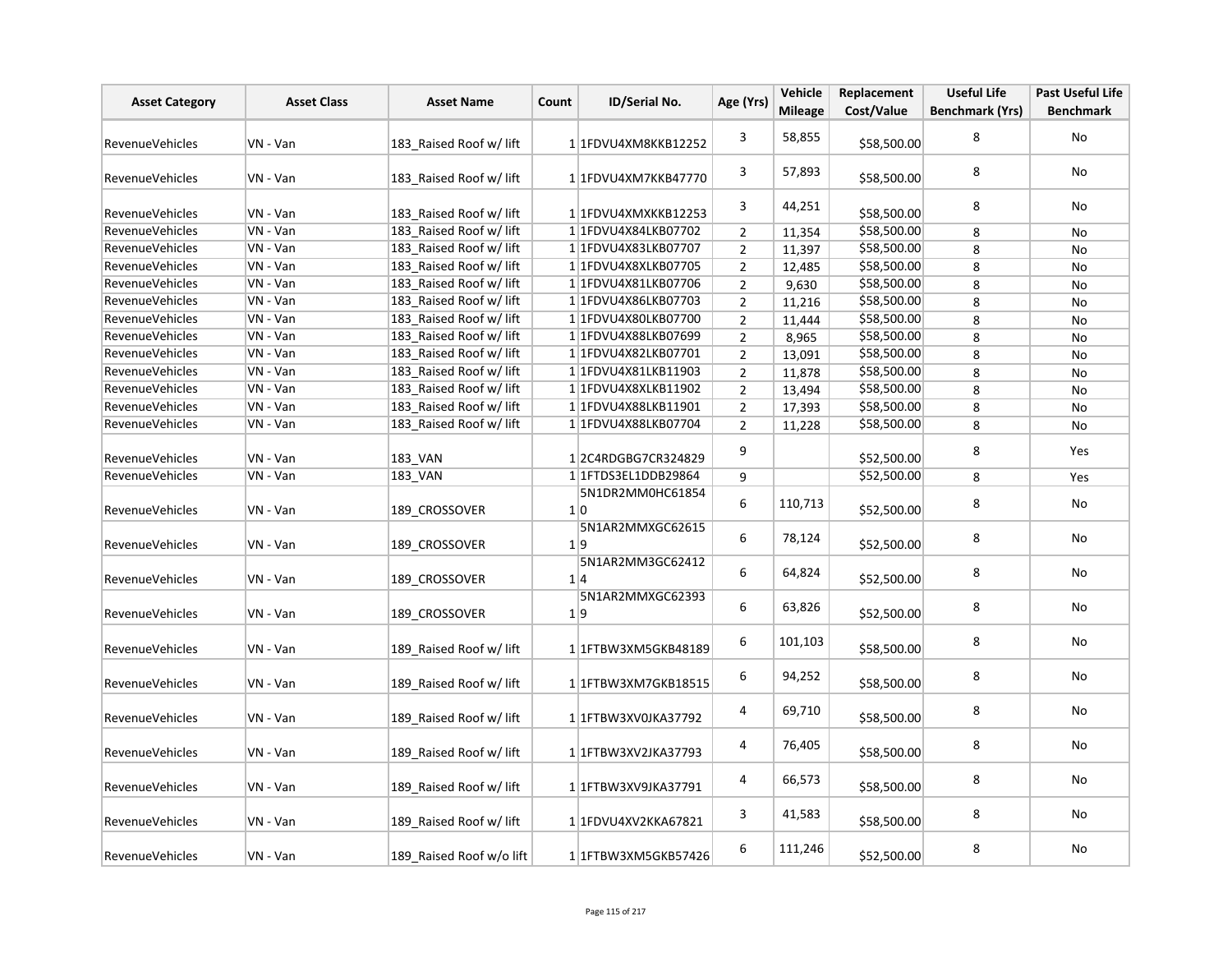| <b>Asset Category</b>  | <b>Asset Class</b> | <b>Asset Name</b>       | Count | ID/Serial No.           | Age (Yrs)      | Vehicle<br><b>Mileage</b> | Replacement<br>Cost/Value | <b>Useful Life</b><br><b>Benchmark (Yrs)</b> | Past Useful Life<br><b>Benchmark</b> |
|------------------------|--------------------|-------------------------|-------|-------------------------|----------------|---------------------------|---------------------------|----------------------------------------------|--------------------------------------|
| <b>RevenueVehicles</b> | VN - Van           | 19 BT1721               |       | 11FDVU4XGXHKB22090      | 4              | 53,418                    | \$56,000.00               | 8                                            | No                                   |
| <b>RevenueVehicles</b> | VN - Van           | 19 BT1722               |       | 1 1 FDVU4XM1HKB38491    | 4              | 61,851                    | \$64,000.00               | 8                                            | No                                   |
| RevenueVehicles        | VN - Van           | 19 Raised Roof w/ lift  |       | 1 1 FTBW3XM1HKA31355    | 5              | 128,774                   | \$58,500.00               | 8                                            | No                                   |
| RevenueVehicles        | VN - Van           | 19 Raised Roof w/ lift  |       | 1 1FDVU4XM5KKA37588     | 3              | 61,728                    | \$52,500.00               | 8                                            | No                                   |
| RevenueVehicles        | VN - Van           | 19 Raised Roof w/ lift  |       | 1 1FDVU4XM7KKA37589     | 3              | 44,905                    | \$52,500.00               | 8                                            | No                                   |
| <b>RevenueVehicles</b> | VN - Van           | 19 Raised Roof w/ lift  |       | 1 1 FDVU4X82LKA02186    | $\overline{2}$ | 8,417                     | \$58,500.00               | 8                                            | No                                   |
| RevenueVehicles        | VN - Van           | 19_Raised Roof w/ lift  |       | 1 1 FDVU4X84LKA02187    | $\overline{2}$ | 2,462                     | \$58,500.00               | 8                                            | No                                   |
| RevenueVehicles        | VN - Van           | 19 Raised Roof w/o lift |       | 1 1 FTBW3XM4HKA35125    | 5              | 149,647                   | \$52,500.00               | 8                                            | No                                   |
| RevenueVehicles        | VN - Van           | 19 Raised Roof w/o lift |       | 1 1FTBW3XM0JKA26444     | 4              | 78,008                    | \$52,500.00               | 8                                            | No                                   |
| RevenueVehicles        | VN - Van           | 19 Raised Roof w/o lift |       | 1 1 FDVU4X88LKA02189    | $\overline{2}$ | 1,237                     | \$52,500.00               | 8                                            | No                                   |
| <b>RevenueVehicles</b> | VN - Van           | 19_Raised Roof w/o lift |       | 1 1 FDVU4X86LKA02188    | $\overline{2}$ | 4,813                     | \$52,500.00               | 8                                            | No                                   |
| RevenueVehicles        | VN - Van           | 19_VAN                  |       | 1 1D4GP24R54B601660     | 18             | 112,989                   | \$52,500.00               | 8                                            | Yes                                  |
| RevenueVehicles        | VN - Van           | 191 VAN                 |       | 11FTDS3EL5DDB29849      | 9              | 114,166                   | \$58,500.00               | 8                                            | Yes                                  |
| RevenueVehicles        | VN - Van           | 191_VAN                 |       | 1 1 FTDS3EL7EDA38695    | 8              | 95,653                    | \$58,500.00               | 8                                            | Yes                                  |
| RevenueVehicles        | VN - Van           | 191_VAN                 |       | 1 1 FTDS3EL5EDA38694    | 8              | 97,628                    | \$58,500.00               | 8                                            | Yes                                  |
| RevenueVehicles        | VN - Van           | 191 VAN                 |       | 1 1 FTDS3EL9EDA38696    | 8              | 92,027                    | \$58,500.00               | 8                                            | Yes                                  |
| RevenueVehicles        | VN - Van           | 193_CROSSOVER           |       | 5N1AR2MM4GC66322<br>1 4 | 6              | 156,517                   | \$52,500.00               | 8                                            | No                                   |
| RevenueVehicles        | VN - Van           | 193 Raised Roof w/ lift |       | 11FTBW3XM9GKB15177      | 6              | 158,339                   | \$58,500.00               | 8                                            | No                                   |
| <b>RevenueVehicles</b> | VN - Van           | 193 Raised Roof w/ lift |       | 1 1FTBW3XM0GKB15178     | 6              | 170,178                   | \$58,500.00               | 8                                            | No                                   |
| RevenueVehicles        | VN - Van           | 193 Raised Roof w/ lift |       | 1 1 FTBW3XM7GKB15176    | 6              | 146,242                   | \$58,500.00               | 8                                            | No                                   |
| RevenueVehicles        | VN - Van           | 193_Raised Roof w/ lift |       | 1 1 FTBW3XM0HKA35123    | 5              | 159,382                   | \$58,500.00               | 8                                            | No                                   |
| RevenueVehicles        | VN - Van           | 193 Raised Roof w/ lift |       | 1 1FTBW3XM9HKA35122     | 5              | 157,868                   | \$58,500.00               | 8                                            | No                                   |
| RevenueVehicles        | VN - Van           | 193 Raised Roof w/ lift |       | 1 1FTBW3XM2HKA35124     | 5              | 160,987                   | \$58,500.00               | 8                                            | No                                   |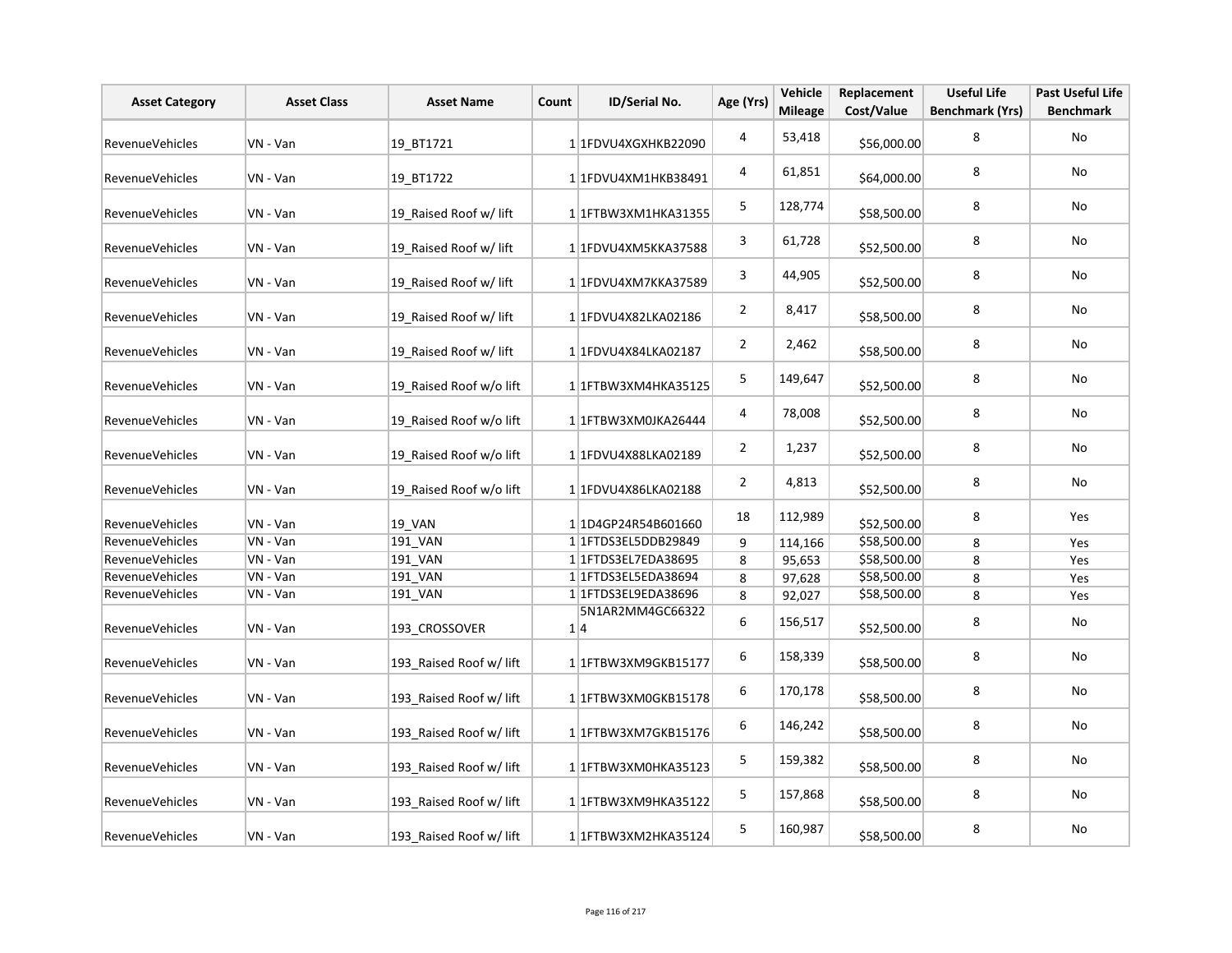| <b>Asset Category</b>  | <b>Asset Class</b> | <b>Asset Name</b>        | Count | ID/Serial No.                       | Age (Yrs)      | Vehicle<br><b>Mileage</b> | Replacement<br>Cost/Value | <b>Useful Life</b><br><b>Benchmark (Yrs)</b> | <b>Past Useful Life</b><br><b>Benchmark</b> |
|------------------------|--------------------|--------------------------|-------|-------------------------------------|----------------|---------------------------|---------------------------|----------------------------------------------|---------------------------------------------|
| <b>RevenueVehicles</b> | VN - Van           | 193_Raised Roof w/ lift  |       | 1 1 FTBW3XM7JKA48201                | $\overline{4}$ | 92,923                    | \$58,500.00               | 8                                            | <b>No</b>                                   |
| <b>RevenueVehicles</b> | VN - Van           | 193 Raised Roof w/ lift  |       | 1 1 FTBW3XM5JKA48200                | 4              | 90,158                    | \$58,500.00               | 8                                            | No                                          |
| RevenueVehicles        | VN - Van           | 193 Raised Roof w/ lift  |       | 1 1FDVU4XM6KKA53802                 | 3              | 56,942                    | \$58,500.00               | 8                                            | No                                          |
| RevenueVehicles        | VN - Van           | 193 Raised Roof w/ lift  |       | 1 1FDVU4XM4KKA53801                 | 3              | 50,134                    | \$58,500.00               | 8                                            | No                                          |
| RevenueVehicles        | VN - Van           | 193 Raised Roof w/ lift  |       | 1 1FDVU4XM2KKA53800                 | 3              | 75,523                    | \$58,500.00               | 8                                            | No                                          |
| RevenueVehicles        | VN - Van           | 193 Raised Roof w/ lift  |       | 1 1FDVU4XM8KKA53798                 | 3              | 63,455                    | \$58,500.00               | 8                                            | No                                          |
| <b>RevenueVehicles</b> | VN - Van           | 193 Raised Roof w/ lift  |       | 1 1FDVU4XMXKKA53799                 | 3              | 62,158                    | \$58,500.00               | 8                                            | No                                          |
| <b>RevenueVehicles</b> | VN - Van           | 193 Raised Roof w/ lift  |       | 1 1FDVU4X86LKA02210                 | $\overline{2}$ | 36,133                    | \$58,500.00               | 8                                            | No                                          |
| RevenueVehicles        | VN - Van           | 193 Raised Roof w/ lift  |       | 1 1FDVU4X88LKA02211                 | $\overline{2}$ | 30,765                    | \$58,500.00               | 8                                            | <b>No</b>                                   |
| RevenueVehicles        | VN - Van           | 193 Raised Roof w/ lift  |       | 1 1FDVU4X81LKA02213                 | $\overline{2}$ | 36,744                    | \$58,500.00               | 8                                            | No                                          |
| RevenueVehicles        | VN - Van           | 193 Raised Roof w/ lift  |       | 1 1FDVU4X8XLKA02212                 | $\overline{2}$ | 33,977                    | \$58,500.00               | 8                                            | No                                          |
| RevenueVehicles        | VN - Van           | 193 Raised Roof w/ lift  |       | 1 1FDVU4X89LKB74506                 | $\mathbf{1}$   | 4,057                     | \$58,500.00               | 8                                            | No                                          |
| <b>RevenueVehicles</b> | VN - Van           | 193 Raised Roof w/ lift  |       | 11FDVU4X80LKB74507                  | $\mathbf{1}$   | 4,046                     | \$58,500.00               | 8                                            | <b>No</b>                                   |
| <b>RevenueVehicles</b> | VN - Van           | 193 Raised Roof w/o lift |       | 1 1 FTBW3XM2JKA48199                | 4              | 70,191                    | \$52,500.00               | 8                                            | No                                          |
| RevenueVehicles        | VN - Van           | 193 Raised Roof w/o lift |       | 1 1 FTBW3XM0JKA48198                | 4              | 3,877                     | \$52,500.00               | 8                                            | No                                          |
| <b>RevenueVehicles</b> | VN - Van           | 195 77500                |       | 1 1FDEE3FS8HDC77500                 | 5              | 46,835                    | \$62,963.00               | 8                                            | No                                          |
| RevenueVehicles        | VN - Van           | 195 Raised Roof w/ lift  |       | 1 1 FTBW3XM9HKA31345                | 6              | 135,168                   | \$58,500.00               | 8                                            | No                                          |
| RevenueVehicles        | VN - Van           | 195 Raised Roof w/ lift  |       | 1 1 FTBW3XM0HKA31346                | 6              | 150,229                   | \$58,500.00               | 8                                            | No                                          |
| RevenueVehicles        | VN - Van           | 195 Raised Roof w/ lift  |       | 1 1 FTBW3XM1GKB57407                | 6              | 144,965                   | \$58,500.00               | 8                                            | No                                          |
| RevenueVehicles        | VN - Van           | 195 Raised Roof w/ lift  |       | 1 1 1 FTB W 3 X M 2 H K A 3 1 3 4 7 | 6              | 152,740                   | \$58,500.00               | 8                                            | No                                          |
| <b>RevenueVehicles</b> | VN - Van           | 195 Raised Roof w/ lift  |       | 1 1FTBW3XM5JKA37794                 | 4              | 90,723                    | \$58,500.00               | 8                                            | No                                          |
| RevenueVehicles        | VN - Van           | 195 Raised Roof w/ lift  |       | 1 1FTBW3XM7JKA37795                 | 4              | 124,773                   | \$58,500.00               | 8                                            | No                                          |
| <b>RevenueVehicles</b> | VN - Van           | 195 Raised Roof w/ lift  |       | 1 1FDVU4XM8KKA31431                 | 3              | 84,040                    | \$58,500.00               | 8                                            | No                                          |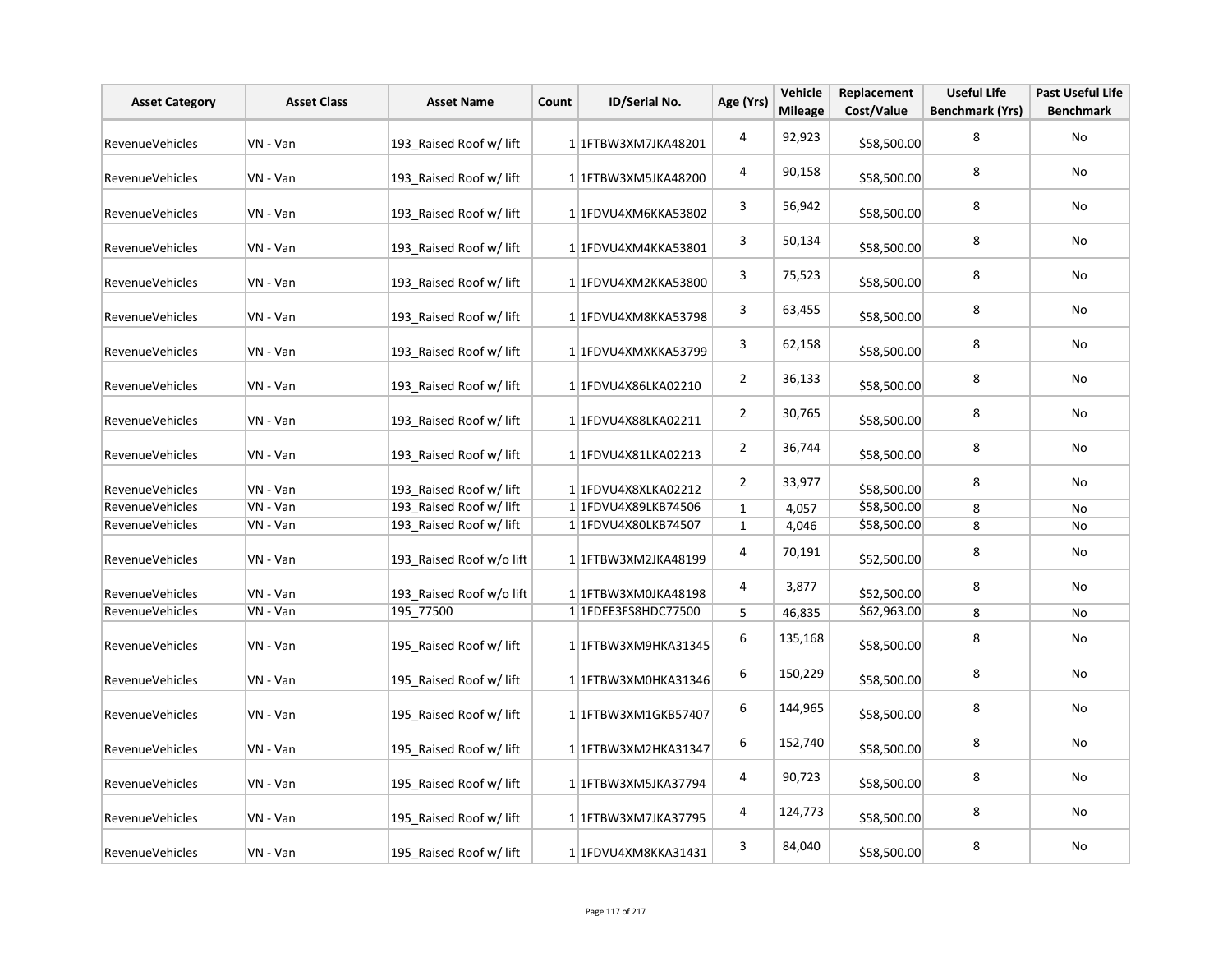| <b>Asset Category</b>  | <b>Asset Class</b> | <b>Asset Name</b>        | Count | ID/Serial No.                       | Age (Yrs)      | Vehicle<br><b>Mileage</b> | Replacement<br>Cost/Value | <b>Useful Life</b><br><b>Benchmark (Yrs)</b> | <b>Past Useful Life</b><br><b>Benchmark</b> |
|------------------------|--------------------|--------------------------|-------|-------------------------------------|----------------|---------------------------|---------------------------|----------------------------------------------|---------------------------------------------|
| RevenueVehicles        | VN - Van           | 195 Raised Roof w/ lift  |       | 1 1 FDVU4XMXKKA31432                | 3              | 67,287                    | \$58,500.00               | 8                                            | No                                          |
| <b>RevenueVehicles</b> | VN - Van           | 195_Raised Roof w/o lift |       | 1 1FTBW3XM6HKA35126                 | 5              | 98,186                    | \$58,500.00               | 8                                            | <b>No</b>                                   |
| RevenueVehicles        | VN - Van           | 195 VAN                  |       | 12C7WDGBG2FR599454                  | $\overline{7}$ | 136,052                   | \$58,500.00               | 8                                            | No                                          |
| RevenueVehicles        | VN - Van           | 196 VAN                  |       | 1 1FDXE45P56HB14367                 | 16             |                           | \$52,500.00               | 8                                            | Yes                                         |
| <b>RevenueVehicles</b> | VN - Van           | 199 CROSSOVER            |       | 5N1DRZMM6HC61910<br>1 9             | 6              | 58,850                    | \$52,500.00               | 8                                            | No                                          |
| RevenueVehicles        | VN - Van           | 199 Raised Roof w/ lift  |       | 1 1 FTBW3XMXGKA68516                | 6              | 125,063                   | \$58,500.00               | 8                                            | No                                          |
| <b>RevenueVehicles</b> | VN - Van           | 199 Raised Roof w/ lift  |       | 1 1 FTBW3XM1HKA50259                | 5              | 76,973                    | \$58,500.00               | 8                                            | No                                          |
| RevenueVehicles        | VN - Van           | 199 Raised Roof w/ lift  |       | 1 1FBVU4XM8KKB12308                 | $\overline{2}$ | 23,224                    | \$52,500.00               | 8                                            | No                                          |
| RevenueVehicles        | VN - Van           | 199 Raised Roof w/ lift  |       | 1 1FBVU4XM2KKA83176                 | $\overline{2}$ | 8,113                     | \$58,500.00               | 8                                            | No                                          |
| <b>RevenueVehicles</b> | VN - Van           | 199 Raised Roof w/o lift |       | 1 1FTBW3XM9JKA48197                 | 4              | 56,520                    | \$52,500.00               | 8                                            | No                                          |
| RevenueVehicles        | VN - Van           | 199 Raised Roof w/o lift |       | 1 1 FBVU4XM8KKA95073                | $\overline{2}$ | 7,444                     | \$52,500.00               | 8                                            | No                                          |
| RevenueVehicles        | VN - Van           | 199 VAN                  |       | 1 1 FTDS3EL6EDA38624                | 8              | 107,622                   | \$52,500.00               | 8                                            | Yes                                         |
| <b>RevenueVehicles</b> | VN - Van           | 199_VAN                  |       | 11FTBW3XM8GKA68515                  | 6              | 108,230                   | \$58,500.00               | 8                                            | No                                          |
| <b>RevenueVehicles</b> | VN - Van           | 203 59-178               |       | 57WMD2A62EM10181<br>1 6             | 6              | 117,284                   | \$42,401.00               | 8                                            | No                                          |
| RevenueVehicles        | VN - Van           | 203 60-178               |       | 57WMD2A69EM10174<br>1 7             | 6              | 136,833                   | \$42,401.00               | 8                                            | No                                          |
| RevenueVehicles        | VN - Van           | 203 61-178               |       | 57WMD2A60EM10175<br>1 1             | 6              | 164,960                   | \$42,401.00               | 8                                            | No                                          |
| <b>RevenueVehicles</b> | VN - Van           | 203 62-178               |       | 57WMD2A62EM10176<br>1 6             | 6              | 138,732                   | \$42,401.00               | 8                                            | No                                          |
| RevenueVehicles        | VN - Van           | 203 63-178               |       | 57WMD2A64EM10176<br>17              | 6              | 160,702                   | \$42,401.00               | 8                                            | No                                          |
| <b>RevenueVehicles</b> | VN - Van           | 203 64-178               |       | 57WMD2A67EM10177<br>$1\overline{7}$ | 6              | 135,470                   | \$42,401.00               | 8                                            | No                                          |
| RevenueVehicles        | VN - Van           | 203 65-178               |       | 27WMD2A6XEM10179<br>1 0             | 6              | 144,299                   | \$42,401.00               | 8                                            | No                                          |
| RevenueVehicles        | VN - Van           | 203 66-178               |       | 57WMD2A66EM10180<br>1 4             | 6              | 142,401                   | \$42,401.00               | 8                                            | No                                          |
| RevenueVehicles        | VN - Van           | 203_67-178               |       | 57WMD2A68EM10180<br>1 5             | 6              | 126,964                   | \$42,401.00               | 8                                            | No                                          |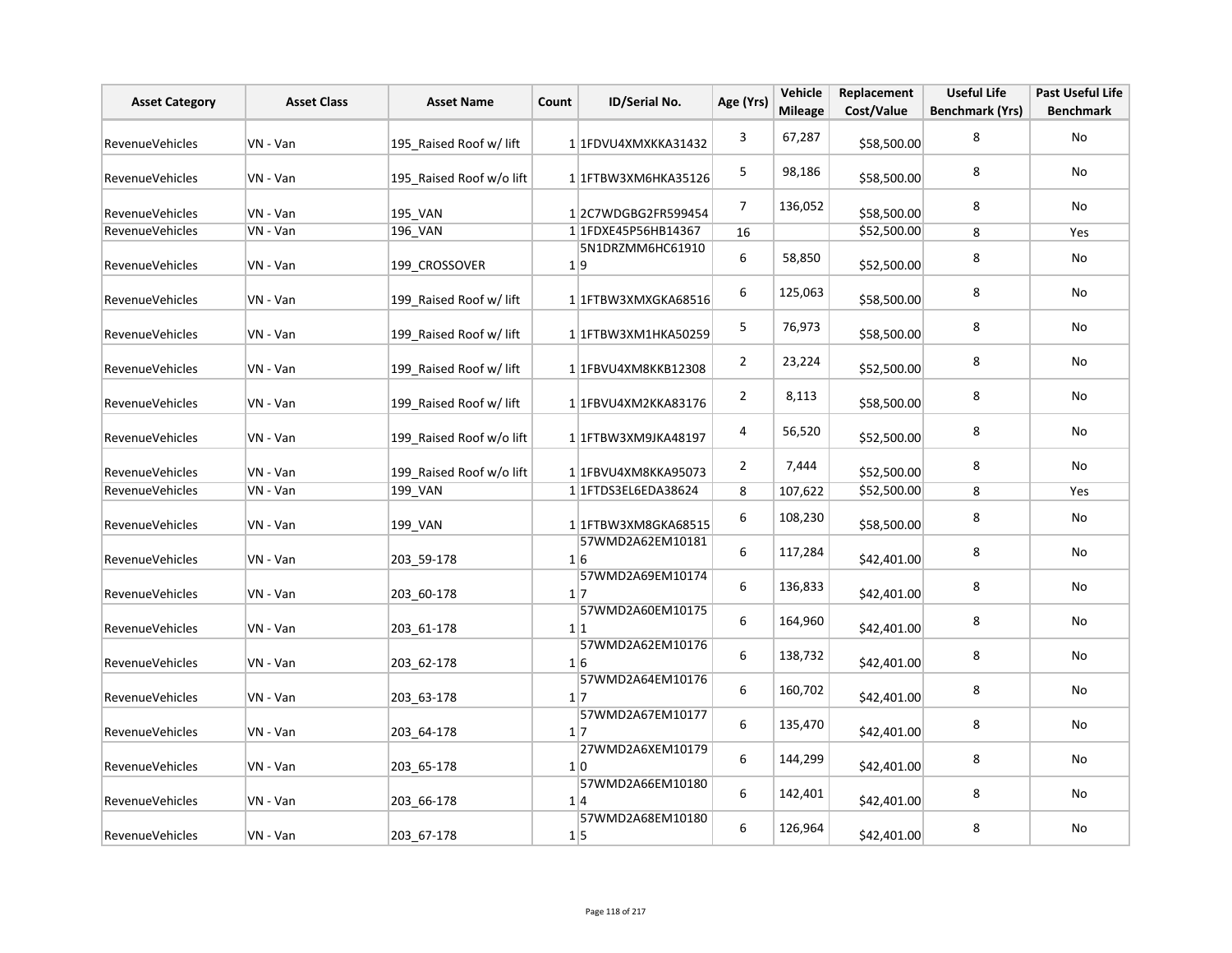| <b>Asset Category</b>  | <b>Asset Class</b> | <b>Asset Name</b>      | Count | <b>ID/Serial No.</b>           | Age (Yrs)   | Vehicle<br><b>Mileage</b> | Replacement<br>Cost/Value | <b>Useful Life</b><br><b>Benchmark (Yrs)</b> | <b>Past Useful Life</b><br><b>Benchmark</b> |
|------------------------|--------------------|------------------------|-------|--------------------------------|-------------|---------------------------|---------------------------|----------------------------------------------|---------------------------------------------|
| <b>RevenueVehicles</b> | VN - Van           | 203 68-178             |       | 57WMD2A69EM10181<br>1 4        | 6           | 136,728                   | \$42,401.00               | 8                                            | No                                          |
| RevenueVehicles        | VN - Van           | 203 70-178             |       | 57WMD2A64EM10181<br>$1\vert 7$ | 6           | 134,296                   | \$42,401.00               | 8                                            | No                                          |
| <b>RevenueVehicles</b> | VN - Van           | 203_71-178             |       | 57WMD2A64EM10185<br>1 1        | 6           | 148,625                   | \$42,401.00               | 8                                            | No                                          |
| RevenueVehicles        | VN - Van           | 203_72-178             |       | 57WMD2A66EM10185<br>1 2        | 6           | 150,045                   | \$42,401.00               | 8                                            | No                                          |
| <b>RevenueVehicles</b> | VN - Van           | 203_73-178             |       | 57WMD2A67EM10186<br>1 1        | 6           | 129,010                   | \$42,401.00               | 8                                            | No                                          |
| RevenueVehicles        | VN - Van           | 203 74-178             |       | 57WMD2A69EM10187<br>1 6        | 6           | 144,638                   | \$42,401.00               | 8                                            | No                                          |
| <b>RevenueVehicles</b> | VN - Van           | 203 75-178             |       | 57WMD2A66EM10188<br>1 3        | 6           | 104,401                   | \$42,401.00               | 8                                            | No                                          |
| RevenueVehicles        | VN - Van           | 209 T301               |       | 1 1FTBW3XM6GKB25018            | 6           | 147,803                   | \$69,781.00               | 8                                            | No                                          |
| <b>RevenueVehicles</b> | VN - Van           | 209 T302               |       | 1 1FTBW3XM0GKB25015            | 6           | 146,954                   | \$69,781.00               | 8                                            | No                                          |
| RevenueVehicles        | VN - Van           | 209_T303               |       | 1 1 FTBW3XM1HKA11641           | 6           | 148,690                   | \$69,781.00               | 8                                            | No                                          |
| RevenueVehicles        | VN - Van           | 21 MM-16058            |       | 11FTBW3XM5GKB07058             | 6           | 160,060                   | \$66,792.00               | 8                                            | No                                          |
| RevenueVehicles        | VN - Van           | 21 Raised Roof w/ lift |       | 11FTBW3XM8GKB57422             | 6           | 145,957                   | \$58,500.00               | 8                                            | No                                          |
| RevenueVehicles        | VN - Van           | 21 Raised Roof w/ lift |       | 1 1 FTBW3XM4GKB57420           | 6           | 108,707                   | \$58,500.00               | 8                                            | No                                          |
| RevenueVehicles        | VN - Van           | 21 Raised Roof w/ lift |       | 1 1 FTBW3XMXGKB57423           | 6           | 162,262                   | \$58,500.00               | 8                                            | No                                          |
| RevenueVehicles        | VN - Van           | 21 Raised Roof w/ lift |       | 1 1 FTBW3XM6GKB57421           | 6           | 141,236                   | \$58,500.00               | 8                                            | No                                          |
| RevenueVehicles        | VN - Van           | 21 Raised Roof w/ lift |       | 1 1 FTBW3XM7HKA50248           | 5           | 128,938                   | \$58,500.00               | 8                                            | No                                          |
| RevenueVehicles        | VN - Van           | 21 Raised Roof w/ lift |       | 1 1 FTBW3XM9HKA50249           | 5           | 134,667                   | \$58,500.00               | 8                                            | No                                          |
| RevenueVehicles        | VN - Van           | 21 Raised Roof w/ lift |       | 1 1FTBW3XM5HKA50247            | $\mathsf S$ | 136,808                   | \$58,500.00               | 8                                            | No                                          |
| RevenueVehicles        | VN - Van           | 21_Raised Roof w/ lift |       | 1 1FTBW3XM5HKA50250            | 5           | 132,324                   | \$58,500.00               | 8                                            | No                                          |
| RevenueVehicles        | VN - Van           | 21 Raised Roof w/ lift |       | 1 1 FTBW3XM4HKA37117           | 5           | 93,601                    | \$58,500.00               | 8                                            | No                                          |
| RevenueVehicles        | VN - Van           | 21 Raised Roof w/ lift |       | 1 1FTBW3XM7JKA08705            | 4           | 84,784                    | \$58,500.00               | 8                                            | No                                          |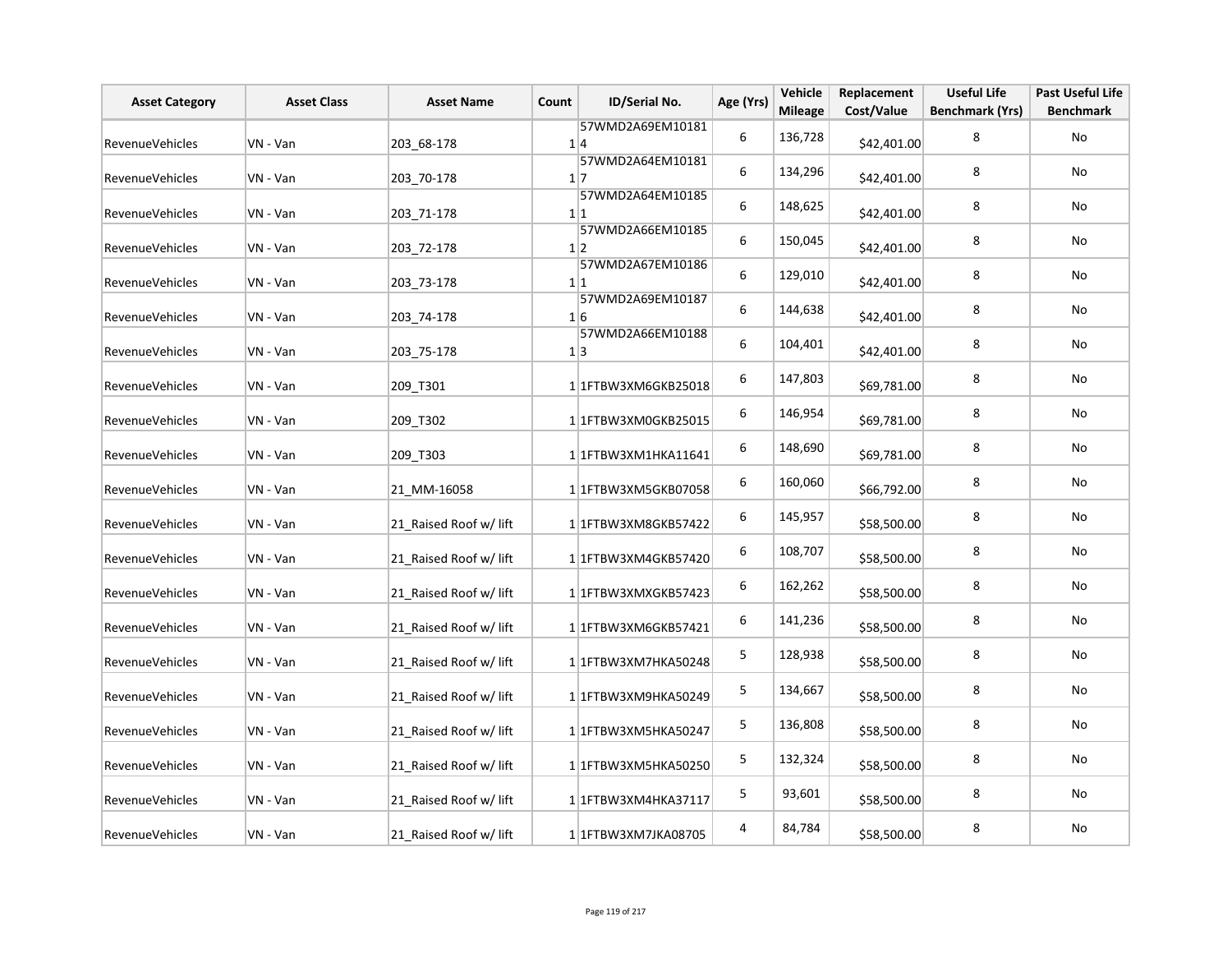| <b>Asset Category</b>  | <b>Asset Class</b> | <b>Asset Name</b>       | Count | ID/Serial No.            | Age (Yrs)               | Vehicle<br><b>Mileage</b> | Replacement<br>Cost/Value | <b>Useful Life</b><br><b>Benchmark (Yrs)</b> | <b>Past Useful Life</b><br><b>Benchmark</b> |
|------------------------|--------------------|-------------------------|-------|--------------------------|-------------------------|---------------------------|---------------------------|----------------------------------------------|---------------------------------------------|
|                        |                    |                         |       |                          | $\overline{\mathbf{4}}$ | 80,291                    |                           | 8                                            | <b>No</b>                                   |
| <b>RevenueVehicles</b> | VN - Van           | 21 Raised Roof w/ lift  |       | 1 1 FTBW3XM1JKA37789     |                         |                           | \$58,500.00               |                                              |                                             |
| RevenueVehicles        | VN - Van           | 21 Raised Roof w/ lift  |       | 1 1FDVU4XM3KKA79774      | 3                       | 55,079                    | \$58,500.00               | 8                                            | No                                          |
| <b>RevenueVehicles</b> | VN - Van           | 21 Raised Roof w/ lift  |       | 1 1FDVU4XMXKKA79772      | 3                       | 51,649                    | \$58,500.00               | 8                                            | No                                          |
| <b>RevenueVehicles</b> | VN - Van           | 21 Raised Roof w/ lift  |       | 1 1FDVU4XM0KKA79778      | 3                       | 56,525                    | \$58,500.00               | 8                                            | No                                          |
| RevenueVehicles        | VN - Van           | 21 Raised Roof w/ lift  |       | 1 1FDVU4XM7KKA79776      | 3                       | 69,281                    | \$58,500.00               | 8                                            | No                                          |
| RevenueVehicles        | VN - Van           | 21_Raised Roof w/ lift  |       | 1 1FDVU4XM5KKA79775      | 3                       | 64,768                    | \$58,500.00               | 8                                            | <b>No</b>                                   |
| RevenueVehicles        | VN - Van           | 21 Raised Roof w/ lift  |       | 1 1FDVU4XM9KKA79777      | 3                       | 54,989                    | \$58,500.00               | 8                                            | No                                          |
| <b>RevenueVehicles</b> | VN - Van           | 21 Raised Roof w/ lift  |       | 1 1FDVU4XM8KKA79771      | 3                       | 62,304                    | \$58,500.00               | 8                                            | No                                          |
| RevenueVehicles        | VN - Van           | 21 Raised Roof w/ lift  |       | 1 1FDVU4XM6KKA79770      | 3                       | 59,078                    | \$58,500.00               | 8                                            | No                                          |
| RevenueVehicles        | VN - Van           | 21_Raised Roof w/ lift  |       | 1 1FDVU4XM1KKA79773      | 3                       | 55,118                    | \$58,500.00               | 8                                            | <b>No</b>                                   |
| <b>RevenueVehicles</b> | VN - Van           | 21 Raised Roof w/ lift  |       | 1 1FDVU4X82LKB25423      | $\mathbf{1}$            | 979                       | \$58,500.00               | 8                                            | No                                          |
| <b>RevenueVehicles</b> | VN - Van           | 21 Raised Roof w/o lift |       | 1 1 FTBW3XM7GKB07059     | 6                       | 86,170                    | \$58,500.00               | 8                                            | No                                          |
| RevenueVehicles        | VN - Van           | 21 Raised Roof w/o lift |       | 1 1 FTBW3XM1GKB57424     | 6                       | 103,634                   | \$58,500.00               | 8                                            | No                                          |
| <b>RevenueVehicles</b> | VN - Van           | 21 Raised Roof w/o lift |       | 1 1 FTBW3XM8JKA37790     | 4                       | 79,181                    | \$58,500.00               | 8                                            | No                                          |
| RevenueVehicles        | VN - Van           | 21 Raised Roof w/o lift |       | 1 1FDVU4XM9KKA79780      | 3                       | 40,734                    | \$58,500.00               | 8                                            | No                                          |
| RevenueVehicles        | VN - Van           | 21 Raised Roof w/o lift |       | 1 1FDVU4XM2KKA79779      | 3                       | 50,505                    | \$58,500.00               | 8                                            | No                                          |
| <b>RevenueVehicles</b> | VN - Van           | 215 ADA Van 2012        |       | 1 1FT2S34L98DA63948      | 14                      | 170,497                   | \$35,998.00               | 8                                            | Yes                                         |
| RevenueVehicles        | VN - Van           | 215 ADA Van 2013        |       | 11FT2S34L98DA63949       | 14                      | 174,602                   | \$35,988.00               | 8                                            | Yes                                         |
| <b>RevenueVehicles</b> | VN - Van           | 215 ADA Van 812         |       | 13C6TRVPG4FE500950       | $\overline{7}$          | 82,372                    | \$54,917.00               | 8                                            | <b>No</b>                                   |
| RevenueVehicles        | VN - Van           | 215_ADA Van 813         |       | 13C6TRVPG9FE510650       | $\overline{7}$          | 80,910                    | \$54,917.00               | 8                                            | No                                          |
| RevenueVehicles        | VN - Van           | 215 ADA Van 814         |       | 13C6TRVPG8FE510655       | $\overline{7}$          | 95,483                    | \$54,917.00               | 8                                            | No                                          |
| RevenueVehicles        | VN - Van           | 247_139660L             |       | 1 1 TTSS3ELXDDA99660     | 8                       | 180,523                   | \$48,207.00               | 8                                            | Yes                                         |
| RevenueVehicles        | VN - Van           | 247 139843L             |       | 1 1 FTDS3EL4DDB29843     | 8                       | 147,426                   | \$49,153.00               | 8                                            | Yes                                         |
| RevenueVehicles        | VN - Van           | 247 139853L             |       | 1 1 1 FTDS3 EL7DDB 29853 | 8                       | 159,666                   | \$49,153.00               | 8                                            | Yes                                         |
| RevenueVehicles        | VN - Van           | 247 139880L             |       | 1 1FTDS3ELXDDB29880      | 8                       | 160,332                   | \$49,348.00               | 8                                            | Yes                                         |
| <b>RevenueVehicles</b> | VN - Van           | 247 139881L             |       | 1 1 FTDS3EL1DDB29881     | 8                       | 192,673                   | \$49,153.00               | 8                                            | Yes                                         |
| RevenueVehicles        | VN - Van           | 247 139882L             |       | 1 1 FTDS3EL3DDB29882     | 8                       | 189,494                   | \$49,153.00               | 8                                            | Yes                                         |
| <b>RevenueVehicles</b> | VN - Van           | 247 139885L             |       | 1 1 FTDS3EL9DDB29885     | 8                       | 162,879                   | \$49,153.00               | 8                                            | Yes                                         |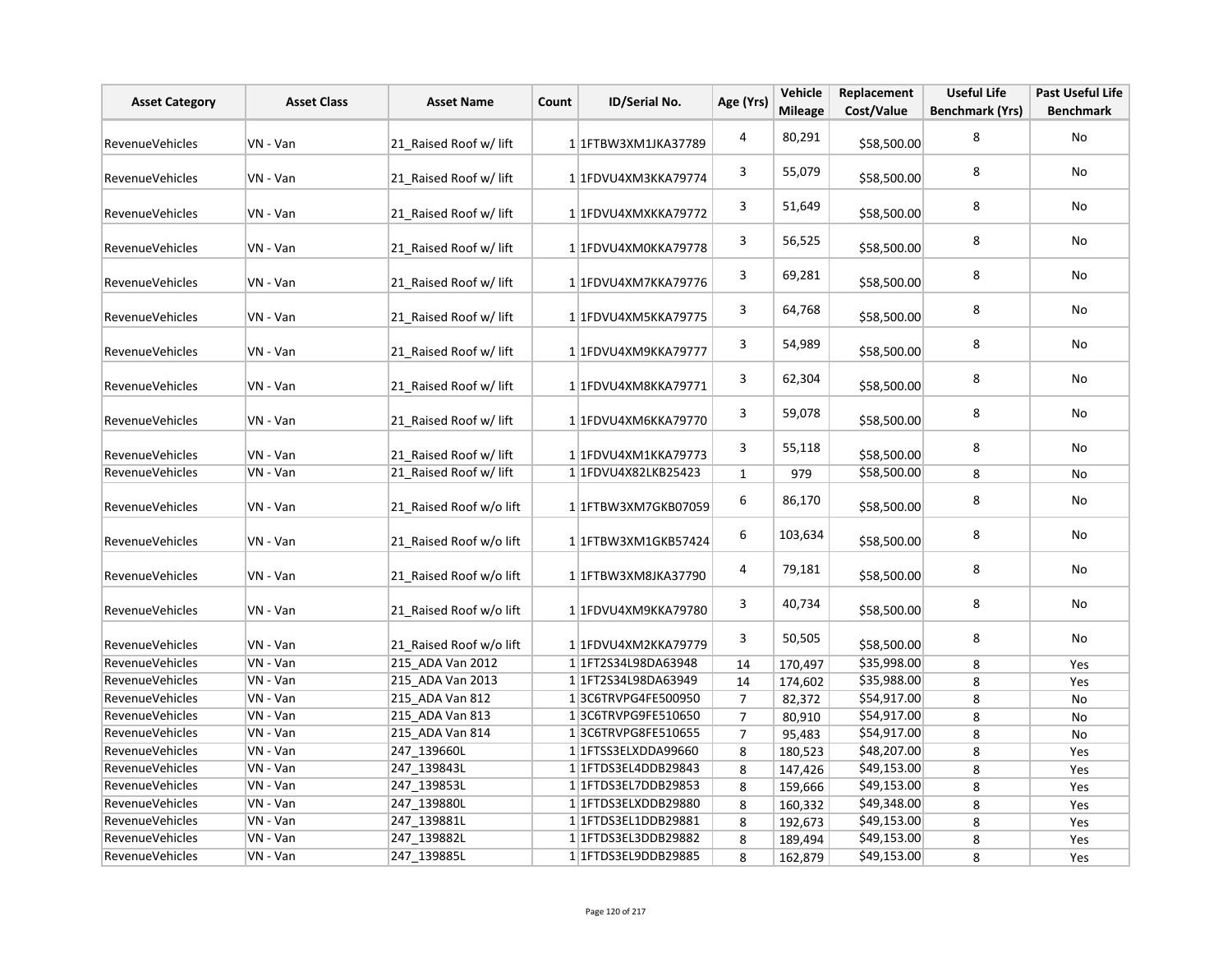| <b>Asset Category</b>  | <b>Asset Class</b> | <b>Asset Name</b>       | Count | ID/Serial No.                      | Age (Yrs)    | Vehicle<br><b>Mileage</b> | Replacement<br>Cost/Value | <b>Useful Life</b><br><b>Benchmark (Yrs)</b> | <b>Past Useful Life</b><br><b>Benchmark</b> |
|------------------------|--------------------|-------------------------|-------|------------------------------------|--------------|---------------------------|---------------------------|----------------------------------------------|---------------------------------------------|
| <b>RevenueVehicles</b> | VN - Van           | 247_197771L             |       | 1 1FDVU4XM9KKB47771                | 3            | 36,141                    | \$62,855.00               | 8                                            | No                                          |
| RevenueVehicles        | VN - Van           | 247_205132L             |       | 1 1FDVU4X82LKB25132                | $\mathbf{1}$ | 7,776                     | \$68,245.00               | 8                                            | No                                          |
| <b>RevenueVehicles</b> | VN - Van           | 247 205133L             |       | 1 1 FDVU4X84LKB25133               | $\mathbf{1}$ | 7,737                     | \$68,245.00               | 8                                            | No                                          |
| RevenueVehicles        | VN - Van           | 247_205134L             |       | 1 1 FDVU4X86LKB25134               | $\mathbf{1}$ | 150                       | \$68,245.00               | 8                                            | No                                          |
| <b>RevenueVehicles</b> | VN - Van           | 25 1                    |       | 1 1FD3E35L28DA32354                | 14           | 269,118                   | \$58,000.00               | 8                                            | Yes                                         |
| <b>RevenueVehicles</b> | VN - Van           | 3 Raised Roof w/ lift   |       | 11FTBW3XM9GKB32755                 | 6            | 134,059                   | \$58,500.00               | 8                                            | No                                          |
| <b>RevenueVehicles</b> | VN - Van           | 3 Raised Roof w/ lift   |       | 1 1 FTBW3XM7GKB32754               | 6            | 112,163                   | \$58,500.00               | 8                                            | No                                          |
| <b>RevenueVehicles</b> | VN - Van           | 3 Raised Roof w/ lift   |       | 1 1 FTBW3XM5GKB57409               | 6            | 103,424                   | \$58,500.00               | 8                                            | No                                          |
| RevenueVehicles        | VN - Van           | 3 Raised Roof w/ lift   |       | 1 1 FTBW3XM4GKB25017               | 6            | 118,496                   | \$58,500.00               | 8                                            | No                                          |
| RevenueVehicles        | VN - Van           | 3 Raised Roof w/ lift   |       | 1 1 FTBW3XM2GKB25016               | 6            | 131,943                   | \$58,500.00               | 8                                            | No                                          |
| <b>RevenueVehicles</b> | VN - Van           | 3 Raised Roof w/ lift   |       | 1 1 FTBW3XM1GKB57410               | 6            | 98,129                    | \$58,500.00               | 8                                            | No                                          |
| RevenueVehicles        | VN - Van           | 3_Raised Roof w/ lift   |       | 1 1 FTBW3XM3GKB57411               | 6            | 89,245                    | \$58,500.00               | 8                                            | No                                          |
| RevenueVehicles        | VN - Van           | 3 Raised Roof w/ lift   |       | 1 1 FTBW3XM3GKB57408               | 6            | 87,792                    | \$58,500.00               | 8                                            | No                                          |
| RevenueVehicles        | VN - Van           | 3 Raised Roof w/ lift   |       | 1 1 FTBW3XM5GKB57412               | 6            | 117,044                   | \$58,500.00               | 8                                            | No                                          |
| <b>RevenueVehicles</b> | VN - Van           | 3 Raised Roof w/ lift   |       | 1 1 FTBW3XM4GKB25020               | 6            | 123,956                   | \$58,500.00               | 8                                            | No                                          |
| <b>RevenueVehicles</b> | VN - Van           | 3 Raised Roof w/ lift   |       | 1 1 TBW3XM8HKA37105                | 5            | 78,972                    | \$58,500.00               | 8                                            | No                                          |
| <b>RevenueVehicles</b> | VN - Van           | 3 Raised Roof w/ lift   |       | 11FTBW3XM1JKB25516                 | 4            | 67,081                    | \$58,500.00               | 8                                            | No                                          |
| <b>RevenueVehicles</b> | VN - Van           | 3 Raised Roof w/ lift   |       | 1 1FDVU4XM3KKB26172                | 3            | 20,791                    | \$58,500.00               | 8                                            | No                                          |
| <b>RevenueVehicles</b> | VN - Van           | 3 Raised Roof w/ lift   |       | 1 1FDVU4XM1KKB26171                | 3            | 18,586                    | \$58,500.00               | 8                                            | No                                          |
| Revenue Vehicles       | VN - Van           | 3 VAN                   |       | 1 1D8HN44H28B176092                | 14           | 93,617                    | \$52,500.00               | 8                                            | Yes                                         |
| RevenueVehicles        | VN - Van           | 31_CMV-71               |       | 1 1 1 FTSS34 LX9DA19671            | 3            | 152,672                   | \$7,970.00                | 8                                            | No                                          |
| <b>RevenueVehicles</b> | VN - Van           | 31 CROSSOVER            |       | 5N1AR2MM6GC64660<br>1 4            | 6            | 79,792                    | \$52,500.00               | 8                                            | No                                          |
| <b>RevenueVehicles</b> | VN - Van           | 31 Raised Roof w/ lift  |       | 1 1 1 FTBW 3 X M 4 J K A 2 6 4 4 6 | 4            | 109,060                   | \$58,500.00               | 8                                            | No                                          |
| <b>RevenueVehicles</b> | VN - Van           | 31 Raised Roof w/o lift |       | 1 1FTBW3XM6JKA26447                | 4            | 94,853                    | \$52,500.00               | 8                                            | No                                          |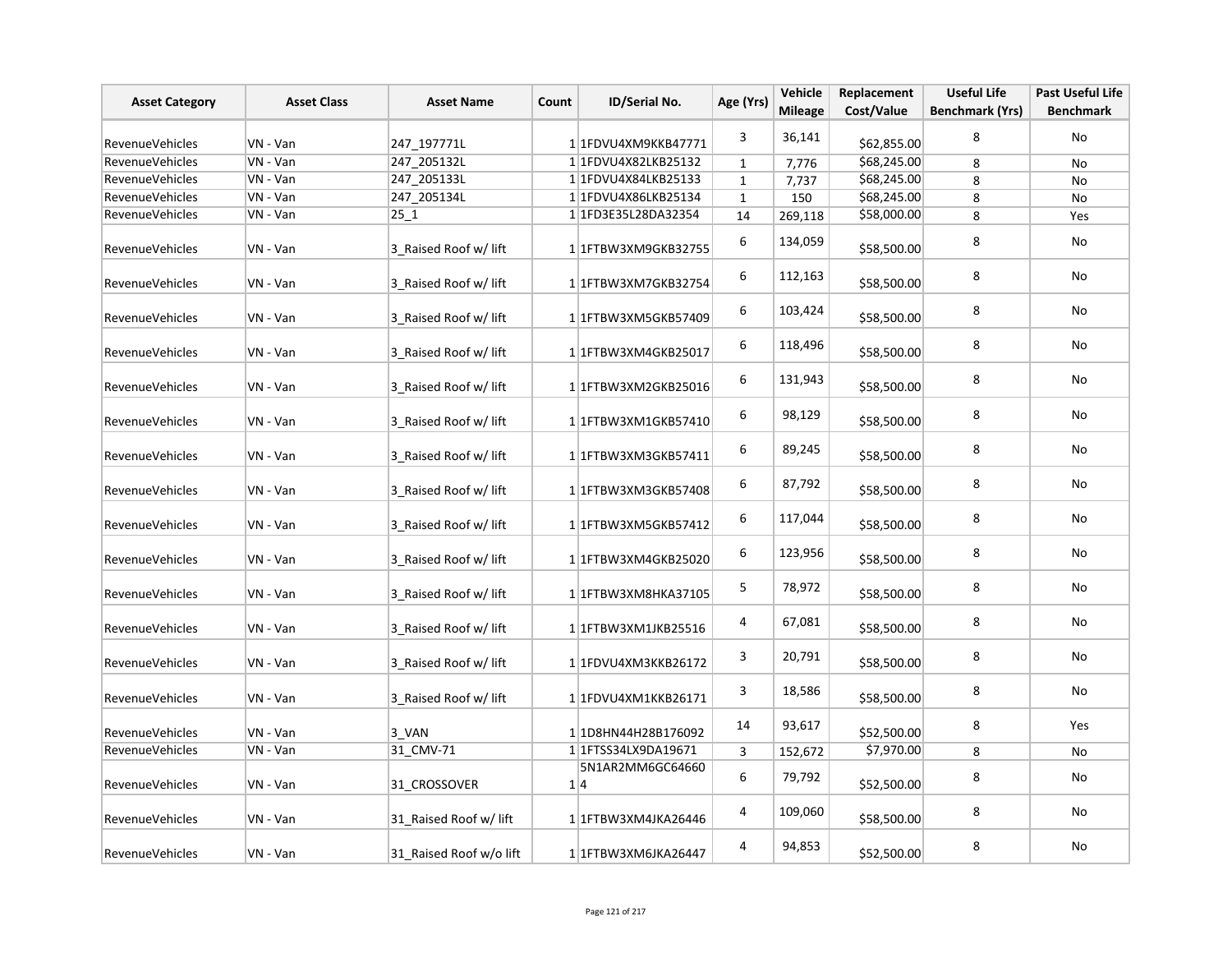| <b>Asset Category</b>  | <b>Asset Class</b> | <b>Asset Name</b>       | Count | ID/Serial No.           | Age (Yrs)      | Vehicle<br><b>Mileage</b> | Replacement<br>Cost/Value | <b>Useful Life</b><br><b>Benchmark (Yrs)</b> | Past Useful Life<br><b>Benchmark</b> |
|------------------------|--------------------|-------------------------|-------|-------------------------|----------------|---------------------------|---------------------------|----------------------------------------------|--------------------------------------|
| <b>RevenueVehicles</b> | VN - Van           | 37 Raised Roof w/ lift  |       | 1 1 FTBW3XM2JKA80327    | 4              | 106,893                   | \$58,500.00               | 8                                            | No                                   |
| <b>RevenueVehicles</b> | VN - Van           | 37_Raised Roof w/ lift  |       | 1 1FTBW3XM2JKA26445     | 4              | 141,291                   | \$58,500.00               | 8                                            | No                                   |
| <b>RevenueVehicles</b> | VN - Van           | 37 Raised Roof w/ lift  |       | 1 1FDVU4X89LKA35301     | $\overline{2}$ | 30,627                    | \$58,500.00               | 8                                            | No                                   |
| RevenueVehicles        | VN - Van           | 37_Raised Roof w/ lift  |       | 1 1FDVU4X82LKA35303     | $\overline{2}$ | 34,787                    | \$58,500.00               | 8                                            | No                                   |
| RevenueVehicles        | VN - Van           | 37_Raised Roof w/ lift  |       | 1 1FDVU4X80LKA35302     | $\overline{2}$ | 39,404                    | \$58,500.00               | 8                                            | No                                   |
| RevenueVehicles        | VN - Van           | 39 CROSSOVER            |       | 5N1AR2MM2GC63654<br>1 1 | 6              | 61,629                    | \$52,500.00               | 8                                            | No                                   |
| RevenueVehicles        | VN - Van           | 39 CROSSOVER            |       | 13C4PDDAG0JT412462      | $\overline{4}$ | 56,006                    | \$52,500.00               | 8                                            | No                                   |
| <b>RevenueVehicles</b> | VN - Van           | 39 CROSSOVER            |       | 13C4PDDAG1JT515261      | $\overline{4}$ | 30,752                    | \$52,500.00               | 8                                            | No                                   |
| RevenueVehicles        | VN - Van           | 39 Raised Roof w/ lift  |       | 1 1FTBW3XM2HKA31350     | 5              | 97,321                    | \$58,500.00               | 8                                            | No                                   |
| RevenueVehicles        | VN - Van           | 39 Raised Roof w/ lift  |       | 1 1 FTBW3XM6HKA31349    | 5              | 106,081                   | \$58,500.00               | 8                                            | No                                   |
| <b>RevenueVehicles</b> | VN - Van           | 39 Raised Roof w/ lift  |       | 1 1FTBW3XM8JKA26448     | 4              | 62,282                    | \$58,500.00               | 8                                            | No                                   |
| RevenueVehicles        | VN - Van           | 39 Raised Roof w/ lift  |       | 1 1FDVU4XM0KKA37580     | 3              | 73,318                    | \$58,500.00               | 8                                            | No                                   |
| RevenueVehicles        | VN - Van           | 39 Raised Roof w/ lift  |       | 1 1FDVU4XM7KKB69292     | 1              |                           | \$58,500.00               | 8                                            | No                                   |
| RevenueVehicles        | VN - Van           | 39 Raised Roof w/o lift |       | 1 1FDVU4X83LKA25394     | $\overline{2}$ | 162,275                   | \$52,500.00               | 8                                            | No                                   |
| RevenueVehicles        | VN - Van           | 39 Raised Roof w/o lift |       | 1 1FDVU4X85LKA25395     | $\overline{2}$ | 26,459                    | \$58,500.00               | 8                                            | No                                   |
| RevenueVehicles        | VN - Van           | 43 CROSSOVER            |       | 13C4PDDAG6HT550310      | 5              | 88,497                    | \$52,500.00               | 8                                            | No                                   |
| RevenueVehicles        | VN - Van           | 43 Raised Roof w/ lift  |       | 1 1 FTBW3XMXGKB25040    | 6              | 148,820                   | \$58,500.00               | 8                                            | No                                   |
| RevenueVehicles        | VN - Van           | 43 Raised Roof w/ lift  |       | 1 1FDVU4X84LKA35299     | $\overline{2}$ | 27,768                    | \$58,500.00               | 8                                            | No                                   |
| RevenueVehicles        | VN - Van           | 45 Raised Roof w/ lift  |       | 1 1 FTBW3XM4HKA11634    | 6              | 118,491                   | \$58,500.00               | 8                                            | No                                   |
| RevenueVehicles        | VN - Van           | 45 Raised Roof w/ lift  |       | 11FTBW3XM9GKB32741      | 6              | 132,213                   | \$58,500.00               | 8                                            | No                                   |
| RevenueVehicles        | VN - Van           | 45 Raised Roof w/ lift  |       | 11FTBW3XM7GKB48193      | 6              | 113,715                   | \$58,500.00               | 8                                            | No                                   |
| RevenueVehicles        | VN - Van           | 45 Raised Roof w/ lift  |       | 1 1 FTBW3XM3GKB48191    | 6              | 145,140                   | \$58,500.00               | 8                                            | No                                   |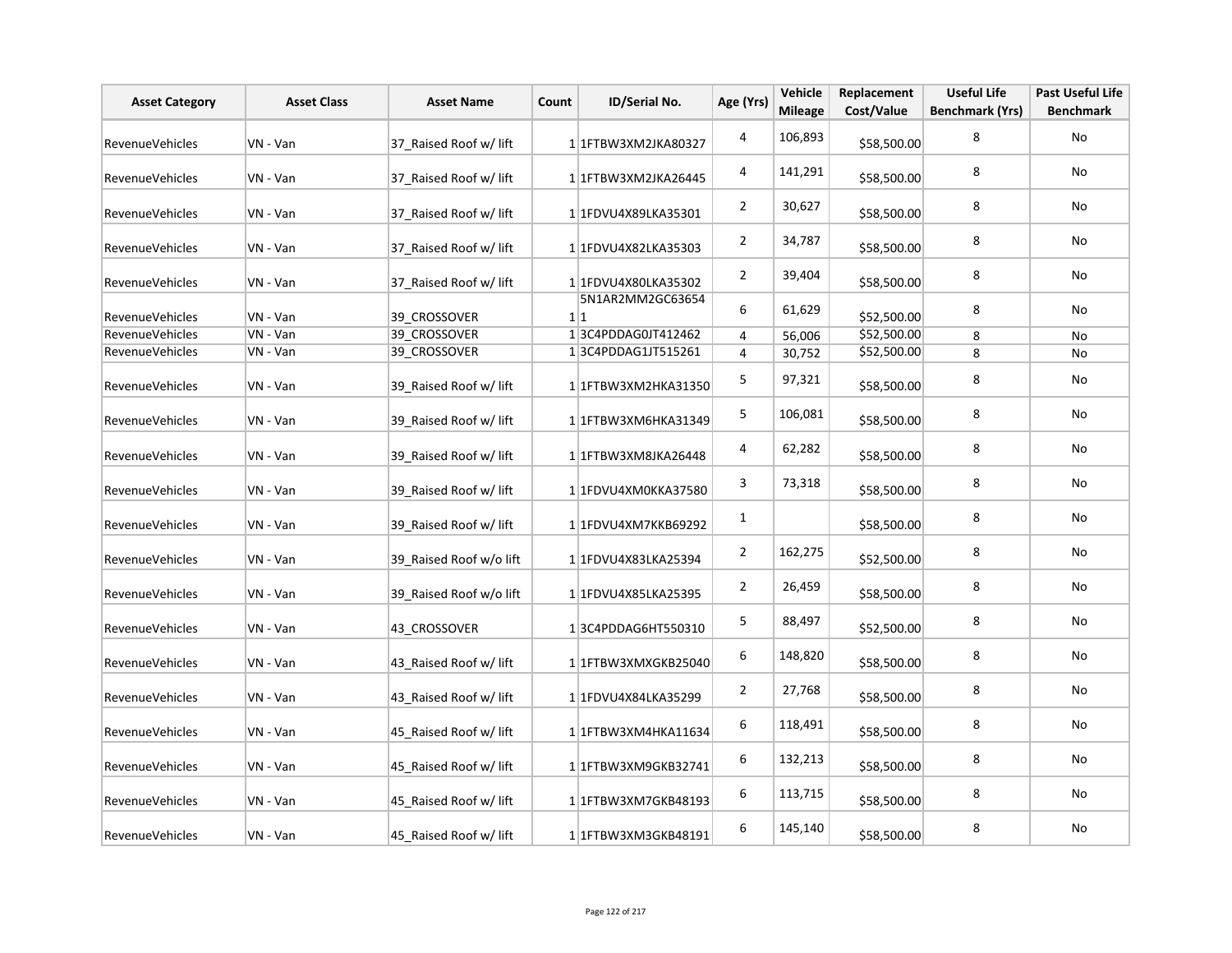| <b>Asset Category</b>  | <b>Asset Class</b> | <b>Asset Name</b>       | Count | ID/Serial No.             | Age (Yrs)      | Vehicle<br><b>Mileage</b> | Replacement<br>Cost/Value | <b>Useful Life</b><br><b>Benchmark (Yrs)</b> | <b>Past Useful Life</b><br><b>Benchmark</b> |
|------------------------|--------------------|-------------------------|-------|---------------------------|----------------|---------------------------|---------------------------|----------------------------------------------|---------------------------------------------|
| <b>RevenueVehicles</b> | VN - Van           | 45_Raised Roof w/ lift  |       | 1 1FTBW3XM0GKB48195       | 6              | 140,670                   | \$58,500.00               | 8                                            | <b>No</b>                                   |
| RevenueVehicles        | VN - Van           | 45 Raised Roof w/ lift  |       | 1 1 FTBW3XM9GKB48194      | 6              | 128,704                   | \$58,500.00               | 8                                            | No                                          |
| RevenueVehicles        | VN - Van           | 45 Raised Roof w/ lift  |       | 11FTBW3XM5GKB48192        | 6              | 123,048                   | \$58,500.00               | 8                                            | No                                          |
| RevenueVehicles        | VN - Van           | 45 Raised Roof w/ lift  |       | 1 1FTBW3XM5HKA31360       | 5              | 112,052                   | \$58,500.00               | 8                                            | No                                          |
| RevenueVehicles        | VN - Van           | 45 Raised Roof w/ lift  |       | 1 1FTBW3XM9HKA31359       | 5              | 115,193                   | \$58,500.00               | 8                                            | No                                          |
| <b>RevenueVehicles</b> | VN - Van           | 45 Raised Roof w/ lift  |       | 11FTBW3XM7HKA31358        | 5              | 132,742                   | \$58,500.00               | 8                                            | No                                          |
| RevenueVehicles        | VN - Van           | 45 Raised Roof w/ lift  |       | 1 1 FTBW3XM2HKA31364      | 5              | 139,999                   | \$58,500.00               | 8                                            | <b>No</b>                                   |
| RevenueVehicles        | VN - Van           | 45 Raised Roof w/ lift  |       | 1 1 FTBW3XM5HKA31357      | 5              | 101,525                   | \$58,500.00               | 8                                            | No                                          |
| <b>RevenueVehicles</b> | VN - Van           | 45 Raised Roof w/ lift  |       | 1 1 FTBW3XM7HKA31361      | 5              | 78,086                    | \$58,500.00               | 8                                            | No                                          |
| RevenueVehicles        | VN - Van           | 45 Raised Roof w/ lift  |       | 1 1FTBW3XM0HKA31363       | 5              | 141,010                   | \$58,500.00               | 8                                            | No                                          |
| RevenueVehicles        | VN - Van           | 45 Raised Roof w/ lift  |       | 1 1FTBW3XM9HKA31362       | 5              | 88,981                    | \$58,500.00               | 8                                            | No                                          |
| RevenueVehicles        | VN - Van           | 45 Raised Roof w/ lift  |       | 1 1FTBW3XMXJKA26449       | 4              | 92,267                    | \$58,500.00               | 8                                            | <b>No</b>                                   |
| RevenueVehicles        | VN - Van           | 45 Raised Roof w/ lift  |       | 1 1FTBW3XM6JKA26450       | 4              | 111,728                   | \$58,500.00               | 8                                            | No                                          |
| RevenueVehicles        | VN - Van           | 45 Raised Roof w/ lift  |       | 1 1FBVU4XM6KKA17181       | 3              | 37,324                    | \$58,500.00               | 8                                            | No                                          |
| RevenueVehicles        | VN - Van           | 45 Raised Roof w/ lift  |       | 1 1FBVU4XM4KKA17180       | 3              | 53,852                    | \$58,500.00               | 8                                            | No                                          |
| <b>RevenueVehicles</b> | VN - Van           | 45 Raised Roof w/ lift  |       | 1 1FBVU4XM6KKA17178       | 3              | 52,526                    | \$58,500.00               | 8                                            | No                                          |
| RevenueVehicles        | VN - Van           | 45 Raised Roof w/ lift  |       | 1 1FDVU4X87LKB07709       | $\overline{2}$ | 12,141                    | \$58,500.00               | 8                                            | No                                          |
| <b>RevenueVehicles</b> | VN - Van           | 45 Raised Roof w/ lift  |       | 1 1FDVU4X83LKB07710       | $\overline{2}$ | 14,649                    | \$58,500.00               | 8                                            | No                                          |
| RevenueVehicles        | VN - Van           | 47 COLU-77143           |       | 1 1 FTRS4XM8KKA77143      | 3              | 27,506                    | \$63,000.00               | 8                                            | No                                          |
| RevenueVehicles        | VN - Van           | 47 Raised Roof w/ lift  |       | 11FDVU4X86LKB17597        | $\overline{2}$ | 12,701                    | \$58,500.00               | 8                                            | No                                          |
| RevenueVehicles        | VN - Van           | 47_Raised Roof w/o lift |       | 1 1 FTRS4XM4KKA53793      | 3              | 27,565                    | \$52,500.00               | 8                                            | No                                          |
| RevenueVehicles        | VN - Van           | 47 VAN                  |       | 1 1 FTDS3ELXDDB26171      | 9              | 188,903                   | \$58,500.00               | 8                                            | Yes                                         |
| RevenueVehicles        | VN - Van           | 49_VAN                  |       | 1 1 1 FTD S3 EL8DDB 29862 | 9              | 138,770                   | \$58,500.00               | 8                                            | Yes                                         |
| RevenueVehicles        | VN - Van           | 49 VAN                  |       | 1 1 FTDS3EL6DDB29861      | 9              | 152,481                   | \$58,500.00               | 8                                            | Yes                                         |
| RevenueVehicles        | VN - Van           | 49 VAN                  |       | 1 1 FTDS3EL1EDA38692      | 8              | 142,763                   | \$58,500.00               | 8                                            | Yes                                         |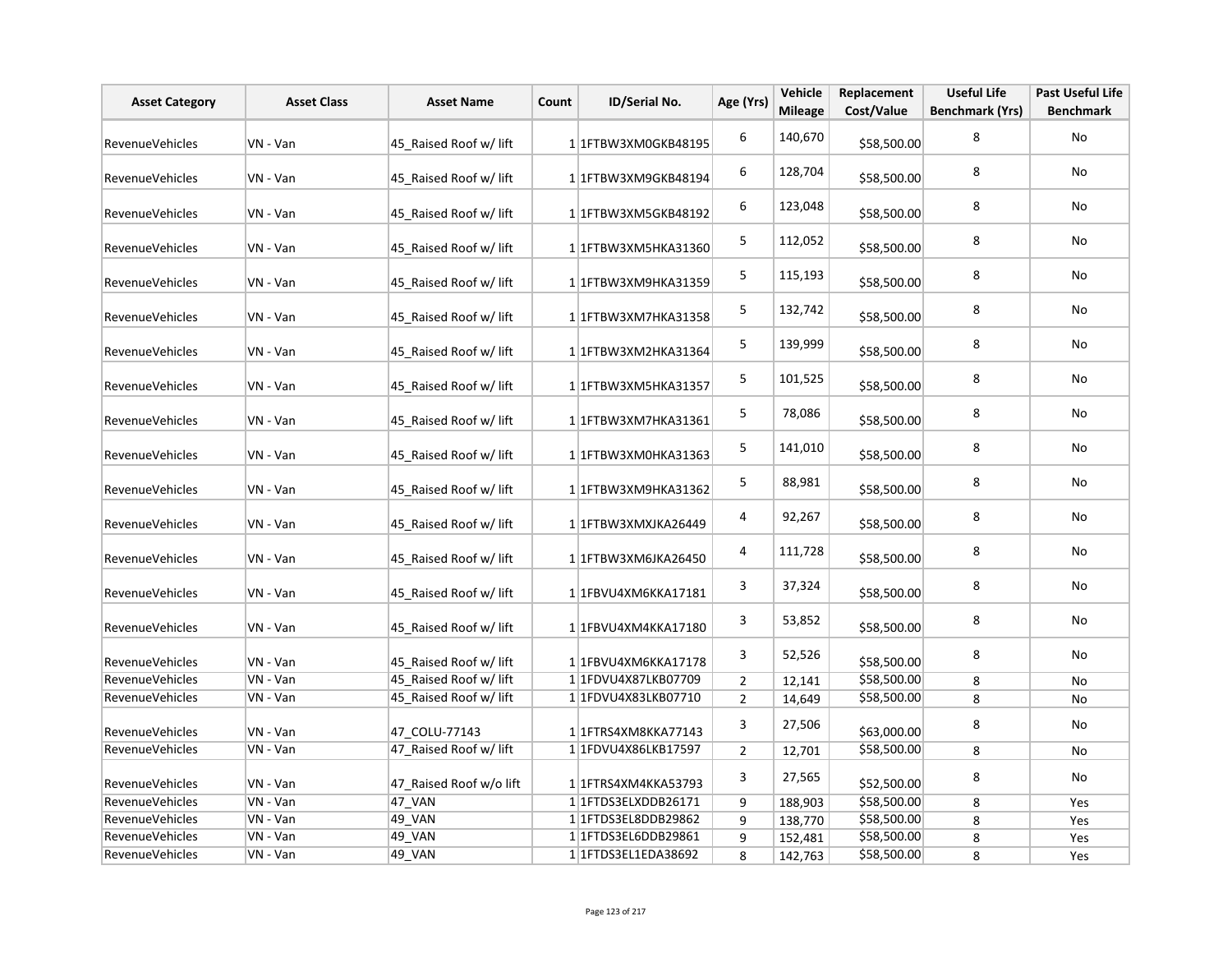| <b>Asset Category</b>  | <b>Asset Class</b> | <b>Asset Name</b>      | Count | ID/Serial No.        | Age (Yrs)      | Vehicle<br><b>Mileage</b> | Replacement<br>Cost/Value | <b>Useful Life</b><br><b>Benchmark (Yrs)</b> | <b>Past Useful Life</b><br><b>Benchmark</b> |
|------------------------|--------------------|------------------------|-------|----------------------|----------------|---------------------------|---------------------------|----------------------------------------------|---------------------------------------------|
| <b>RevenueVehicles</b> | VN - Van           | 49_VAN                 |       | 1 1 FTDS3EL3EDA38693 | 8              | 148,101                   | \$58,500.00               | 8                                            | Yes                                         |
| RevenueVehicles        | VN - Van           | 5 Raised Roof w/ lift  |       | 1 1FTBW3XM1JKA35749  | 4              | 88,383                    | \$58,500.00               | 8                                            | No                                          |
| RevenueVehicles        | VN - Van           | 5 Raised Roof w/ lift  |       | 1 1FDVU4X89LKB25130  | $\overline{2}$ | 10,797                    | \$58,500.00               | 8                                            | No                                          |
| <b>RevenueVehicles</b> | VN - Van           | 5_Raised Roof w/o lift |       | 1 1FDVU4XM0KKA67825  | 3              | 53,088                    | \$52,500.00               | 8                                            | No                                          |
| RevenueVehicles        | VN - Van           | $5$ VAN                |       | 1 1 FTDS3EL6BDB29338 | 11             | 152,911                   | \$58,500.00               | 8                                            | Yes                                         |
| <b>RevenueVehicles</b> | VN - Van           | 5_VAN                  |       | 1 1 FTDS3EL4DDB29857 | 9              | 115,941                   | \$52,500.00               | 8                                            | Yes                                         |
| RevenueVehicles        | VN - Van           | 5_VAN                  |       | 11FTDS3EL2DDB29856   | 9              | 152,908                   | \$58,500.00               | 8                                            | Yes                                         |
| RevenueVehicles        | VN - Van           | 5_VAN                  |       | 1 1FTDS3EL5EDA38646  | 8              | 133,457                   | \$52,500.00               | 8                                            | Yes                                         |
| RevenueVehicles        | VN - Van           | 55 Raised Roof w/ lift |       | 1 1FTBW3XMXHKA35128  | 5              | 107,402                   | \$58,500.00               | 8                                            | No                                          |
| RevenueVehicles        | VN - Van           | 55 Raised Roof w/ lift |       | 1 1 FTBW3XM7HKA31344 | 5              | 127,658                   | \$58,500.00               | 8                                            | No                                          |
| RevenueVehicles        | VN - Van           | 55 Raised Roof w/ lift |       | 1 1 FTBW3XM5HKA31343 | 5              | 116,908                   | \$58,500.00               | 8                                            | No                                          |
| RevenueVehicles        | VN - Van           | 55_Raised Roof w/ lift |       | 1 1FTBW3XM8HKA35127  | 5              | 86,392                    | \$58,500.00               | 8                                            | No                                          |
| <b>RevenueVehicles</b> | VN - Van           | 55 Raised Roof w/ lift |       | 1 1FDVU4XM4KKA37582  | 3              | 29,594                    | \$52,500.00               | 8                                            | <b>No</b>                                   |
| RevenueVehicles        | VN - Van           | 55 Raised Roof w/ lift |       | 1 1FDVU4XM8KKA37584  | 3              | 27,240                    | \$52,500.00               | 8                                            | No                                          |
| RevenueVehicles        | VN - Van           | 55_Raised Roof w/ lift |       | 1 1FDVU4XM6KKA37583  | 3              | 26,751                    | \$52,500.00               | 8                                            | No                                          |
| RevenueVehicles        | VN - Van           | 55_VAN                 |       | 1 1 FTDS3EL1EDA38661 | 8              | 196,182                   | \$58,500.00               | 8                                            | Yes                                         |
| <b>RevenueVehicles</b> | VN - Van           | 55_VAN                 |       | 1 1 FTDS3EL3EDA38662 | 8              | 197,644                   | \$58,500.00               | 8                                            | Yes                                         |
| <b>RevenueVehicles</b> | VN - Van           | 61 Raised Roof w/ lift |       | 1 1FTBW3XM3HKA37108  | 5              | 170,977                   | \$58,500.00               | 8                                            | No                                          |
| <b>RevenueVehicles</b> | VN - Van           | 61 Raised Roof w/ lift |       | 1 1 FTBW3XM7HKA37113 | 5              | 173,688                   | \$58,500.00               | 8                                            | No                                          |
| <b>RevenueVehicles</b> | VN - Van           | 61 Raised Roof w/ lift |       | 11FTBW3XM5HKA37112   | 5              | 171,585                   | \$58,500.00               | 8                                            | No                                          |
| <b>RevenueVehicles</b> | VN - Van           | 61 Raised Roof w/ lift |       | 1 1 FTBW3XM8JKA35750 | 4              | 144,198                   | \$58,500.00               | 8                                            | No                                          |
| RevenueVehicles        | VN - Van           | 61 Raised Roof w/ lift |       | 1 1FTBW3XMXJKA35751  | 4              | 116,617                   | \$58,500.00               | 8                                            | No                                          |
| <b>RevenueVehicles</b> | VN - Van           | 63_Raised Roof w/ lift |       | 1 1 FTBW3XM3GKB32752 | 6              |                           | \$58,500.00               | 8                                            | No                                          |
| RevenueVehicles        | VN - Van           | 7 Raised Roof w/ lift  |       | 1 1FTBW3XM4HKA67590  | 5              | 132,763                   | \$58,500.00               | 8                                            | No                                          |
| <b>RevenueVehicles</b> | VN - Van           | 7 Raised Roof w/ lift  |       | 1 1FDVU4XM0KKA53794  | 3              | 49,401                    | \$58,500.00               | 8                                            | No                                          |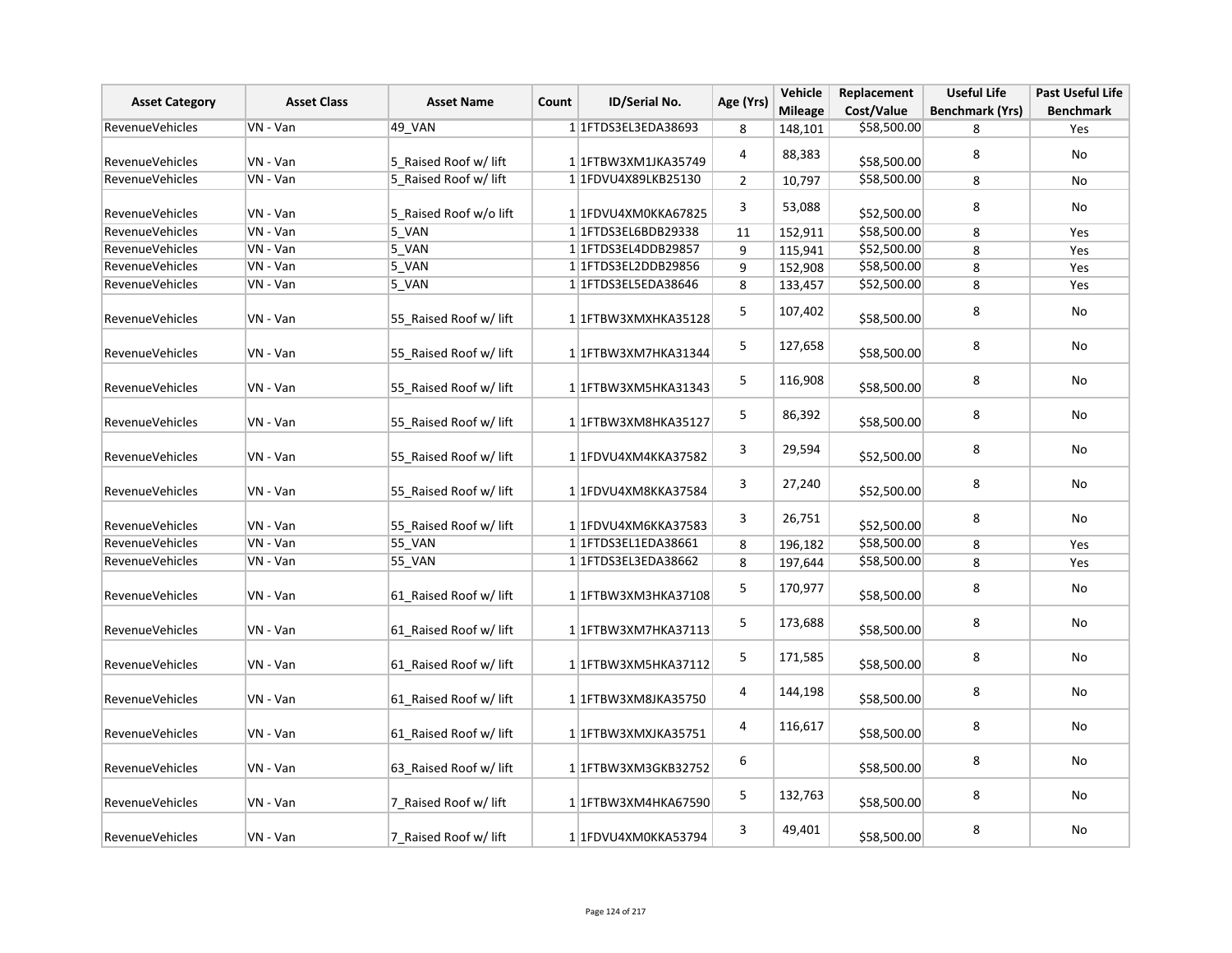| <b>Asset Category</b>  | <b>Asset Class</b> | <b>Asset Name</b>       | Count | ID/Serial No.           | Age (Yrs)    | Vehicle<br><b>Mileage</b> | Replacement<br>Cost/Value | <b>Useful Life</b><br><b>Benchmark (Yrs)</b> | <b>Past Useful Life</b><br><b>Benchmark</b> |
|------------------------|--------------------|-------------------------|-------|-------------------------|--------------|---------------------------|---------------------------|----------------------------------------------|---------------------------------------------|
| RevenueVehicles        | VN - Van           | 7 Raised Roof w/ lift   |       | 1 1FDVU4XM4KKA53796     | 3            | 52,417                    | \$58,500.00               | 8                                            | <b>No</b>                                   |
| RevenueVehicles        | VN - Van           | 7 Raised Roof w/ lift   |       | 1 1FDVU4XM2KKA53795     | 3            | 47,795                    | \$58,500.00               | 8                                            | No                                          |
| <b>RevenueVehicles</b> | VN - Van           | 7 VAN                   |       | 1 1 FTDS3EL9DDB26193    | 9            | 128,022                   | \$52,500.00               | 8                                            | Yes                                         |
| RevenueVehicles        | VN - Van           | 71 Raised Roof w/ lift  |       | 1 1FDVU4XM9KKA67824     | 3            | 30,815                    | \$58,500.00               | 8                                            | No                                          |
| <b>RevenueVehicles</b> | VN - Van           | 71 Raised Roof w/ lift  |       | 1 1FDVU4XM1KKA66621     | 3            | 30,559                    | \$58,500.00               | 8                                            | No                                          |
| <b>RevenueVehicles</b> | VN - Van           | 71_Raised Roof w/ lift  |       | 1 1FDVU4XM7KKA67823     | 3            | 47,609                    | \$58,500.00               | 8                                            | No                                          |
| RevenueVehicles        | VN - Van           | 71 VAN                  |       | 1 1 1 FTSS34 LX7DA63926 | 15           |                           | \$58,500.00               | 8                                            | Yes                                         |
| RevenueVehicles        | VN - Van           | 71 VAN                  |       | 1 1FTDS3EL0ADA15088     | 12           | 216,021                   | \$58,500.00               | 8                                            | Yes                                         |
| RevenueVehicles        | VN - Van           | 73 Raised Roof w/ lift  |       | 1 1FTBW3XM6JKA35763     | 4            | 152,156                   | \$58,500.00               | 8                                            | No                                          |
| <b>RevenueVehicles</b> | VN - Van           | 73 Raised Roof w/ lift  |       | 1 1FDVU4XMXKKA62888     | 3            | 67,280                    | \$58,500.00               | 8                                            | No                                          |
| RevenueVehicles        | VN - Van           | 73 Raised Roof w/o lift |       | 1 1 FTBW3XM9GKB25014    | 6            | 189,496                   | \$52,500.00               | 8                                            | No                                          |
| RevenueVehicles        | VN - Van           | 73 Raised Roof w/o lift |       | 1 1 FTBW3XMXHKA37106    | 5            | 167,675                   | \$52,500.00               | 8                                            | No                                          |
| RevenueVehicles        | VN - Van           | 75 CROSSOVER            |       | 5N1DR2MM9KC65258<br>1 1 | 3            | 32,135                    | \$52,500.00               | 8                                            | No                                          |
| RevenueVehicles        | VN - Van           | 75 CROSSOVER            |       | 15N1DR2AM4LC641106      | $\mathbf{1}$ | 11,633                    | \$52,500.00               | 8                                            | No                                          |
| <b>RevenueVehicles</b> | VN - Van           | 75 CROSSOVER            |       | 15N1DR2AM9LC647919      | 1            | 12,615                    | \$52,500.00               | 8                                            | No                                          |
| <b>RevenueVehicles</b> | VN - Van           | 75 Raised Roof w/ lift  |       | 1 1 FTBW3XM8HKA11636    | 6            | 128,443                   | \$58,500.00               | 8                                            | No                                          |
| RevenueVehicles        | VN - Van           | 75 Raised Roof w/ lift  |       | 1 1 FTBW3XM1GKB32748    | 6            | 163,777                   | \$58,500.00               | 8                                            | No                                          |
| RevenueVehicles        | VN - Van           | 75 Raised Roof w/ lift  |       | 1 1 FTBW3XMXHKA11637    | 6            | 151,985                   | \$58,500.00               | 8                                            | No                                          |
| RevenueVehicles        | VN - Van           | 75 Raised Roof w/ lift  |       | 1 1FDVU4XM2KKA37581     | 3            | 58,632                    | \$58,500.00               | 8                                            | No                                          |
| RevenueVehicles        | VN - Van           | 79 Raised Roof w/ lift  |       | 1 1 FTBW3XM1HKA11638    | 6            | 54,938                    | \$58,500.00               | 8                                            | No                                          |
| RevenueVehicles        | VN - Van           | 79 Raised Roof w/ lift  |       | 1 1FDVU4XM1KKA37586     | 3            | 48,199                    | \$58,500.00               | 8                                            | No                                          |
| RevenueVehicles        | VN - Van           | 79 Raised Roof w/ lift  |       | 1 1FDVU4XM3KKA37587     | 3            | 54,195                    | \$58,500.00               | 8                                            | No                                          |
| RevenueVehicles        | VN - Van           | 79 Raised Roof w/ lift  |       | 1 1FDVU4XMXKKA37585     | 3            | 57,656                    | \$58,500.00               | 8                                            | No                                          |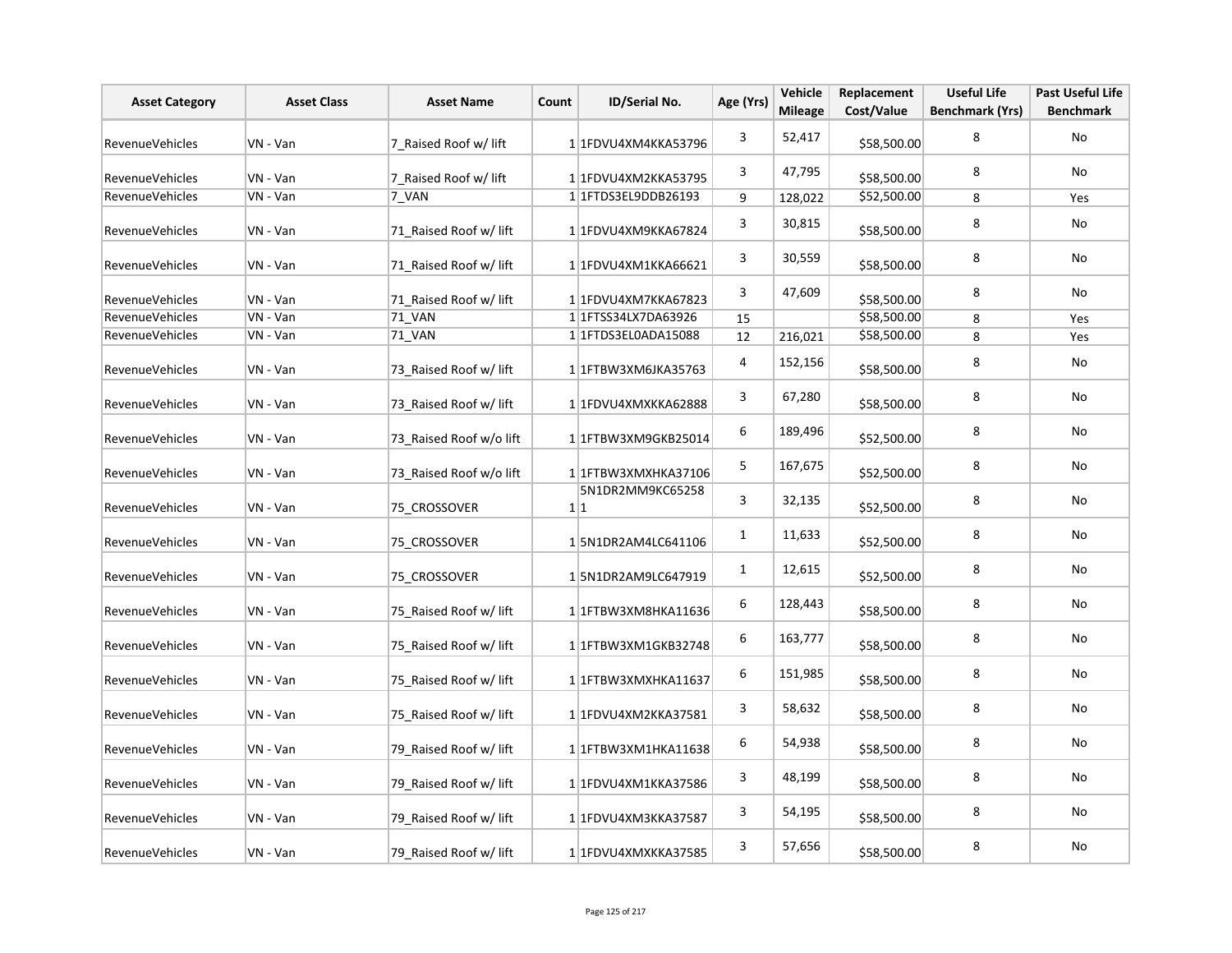| <b>Asset Category</b>  | <b>Asset Class</b> | <b>Asset Name</b>       | Count | ID/Serial No.              | Age (Yrs)      | Vehicle<br><b>Mileage</b> | Replacement<br>Cost/Value | <b>Useful Life</b><br><b>Benchmark (Yrs)</b> | <b>Past Useful Life</b><br><b>Benchmark</b> |
|------------------------|--------------------|-------------------------|-------|----------------------------|----------------|---------------------------|---------------------------|----------------------------------------------|---------------------------------------------|
| <b>RevenueVehicles</b> | VN - Van           | 79 Raised Roof w/o lift |       | 1 1FTBW3XM3HKA50246        | $\mathsf S$    | 115,211                   | \$52,500.00               | 8                                            | <b>No</b>                                   |
| RevenueVehicles        | VN - Van           | 79 Raised Roof w/o lift |       | 1 1FTBW3XMXHKA50244        | 5              | 61,203                    | \$52,500.00               | 8                                            | No                                          |
| <b>RevenueVehicles</b> | VN - Van           | 79 Raised Roof w/o lift |       | 1 1FTBW3XM1HKA50245        | 5              | 91,172                    | \$52,500.00               | 8                                            | No                                          |
| <b>RevenueVehicles</b> | VN - Van           | 85_Raised Roof w/ lift  |       | 1 1 FTBW3XM7HKA46507       | 5              | 203,322                   | \$58,500.00               | 8                                            | No                                          |
| RevenueVehicles        | VN - Van           | 85_Raised Roof w/ lift  |       | 1 1FTBW3XM2JKB30479        | 4              | 118,878                   | \$58,500.00               | 8                                            | <b>No</b>                                   |
| <b>RevenueVehicles</b> | VN - Van           | 85 Raised Roof w/ lift  |       | 1 1FDVU4X88LKB17598        | $\overline{2}$ | 24,088                    | \$58,500.00               | 8                                            | No                                          |
| RevenueVehicles        | VN - Van           | 85 Raised Roof w/o lift |       | 1 1 FTBW3XM2GKA84709       | 6              | 184,853                   | \$52,500.00               | 8                                            | No                                          |
| RevenueVehicles        | VN - Van           | 85 Raised Roof w/o lift |       | 1 1 FTBW3XM9GKA84710       | 6              | 168,448                   | \$52,500.00               | 8                                            | No                                          |
| RevenueVehicles        | VN - Van           | 85 Raised Roof w/o lift |       | 1 1 FTBW3XM5GKB15189       | 6              | 128,334                   | \$52,500.00               | 8                                            | <b>No</b>                                   |
| RevenueVehicles        | VN - Van           | 85 Raised Roof w/o lift |       | 1 1FDVU4X84LKB07599        | $\overline{2}$ | 15,148                    | \$52,500.00               | 8                                            | No                                          |
| RevenueVehicles        | VN - Van           | 85_VAN                  |       | 1 1 FTSS34L69DA40257       | 13             | 315,894                   | \$52,500.00               | 8                                            | Yes                                         |
| <b>RevenueVehicles</b> | VN - Van           | 85_VAN                  |       | 1 1 FTDS3EL9EDA38701       | 8              | 224,440                   | \$52,500.00               | 8                                            | Yes                                         |
| RevenueVehicles        | VN - Van           | 85_VAN                  |       | 1 1 1 FTD S3 EL2ED A 38703 | 8              | 186,008                   | \$52,500.00               | 8                                            | Yes                                         |
| RevenueVehicles        | VN - Van           | 87 Raised Roof w/ lift  |       | 1 1FTBW3XM9GKB32738        | 6              | 121,146                   | \$58,500.00               | 8                                            | No                                          |
| RevenueVehicles        | VN - Van           | 87 Raised Roof w/ lift  |       | $1 1$ FTBW3XM2HKA11633     | 6              | 100,852                   | \$58,500.00               | 8                                            | No                                          |
| <b>RevenueVehicles</b> | VN - Van           | 87 Raised Roof w/ lift  |       | 1 1 FTBW3XM3GKB25039       | 6              | 112,817                   | \$58,500.00               | 8                                            | No                                          |
| RevenueVehicles        | VN - Van           | 87 Raised Roof w/ lift  |       | 1 1FTBW3XMXJKA69365        | 4              | 61,899                    | \$58,500.00               | 8                                            | <b>No</b>                                   |
| RevenueVehicles        | VN - Van           | 87 Raised Roof w/ lift  |       | 1 1 FBVU4XM1KKB72852       | $\overline{2}$ | 19,702                    | \$58,500.00               | 8                                            | No                                          |
| RevenueVehicles        | VN - Van           | 87 Raised Roof w/ lift  |       | 1 1FBVU4XM1KKB87173        | $\overline{2}$ | 24,656                    | \$58,500.00               | 8                                            | No                                          |
| <b>RevenueVehicles</b> | VN - Van           | 87 Raised Roof w/ lift  |       | 1 1FBVU4XM4KKB87166        | $\overline{2}$ | 26,464                    | \$58,500.00               | 8                                            | No                                          |
| RevenueVehicles        | VN - Van           | 87_Raised Roof w/o lift |       | 1 1FTBW3XM5HKA37109        | 5              | 14,512                    | \$52,500.00               | 8                                            | No                                          |
| RevenueVehicles        | VN - Van           | 87_VAN                  |       | 1 1 FTDS3EL5EDA38677       | 8              | 91,721                    | \$52,500.00               | 8                                            | Yes                                         |
| RevenueVehicles        | VN - Van           | <b>87 VAN</b>           |       | 1 1 FTDS3EL5EDA38680       | 8              | 137,451                   | \$58,500.00               | 8                                            | Yes                                         |
| <b>RevenueVehicles</b> | VN - Van           | 89 Raised Roof w/ lift  |       | 1 1 FTBW3XM2GKB15182       | 6              | 70,645                    | \$58,500.00               | 8                                            | No                                          |
| <b>RevenueVehicles</b> | VN - Van           | 89 Raised Roof w/ lift  |       | 1 1FTBW3XM5HKA75620        | 5              | 54,489                    | \$58,500.00               | 8                                            | No                                          |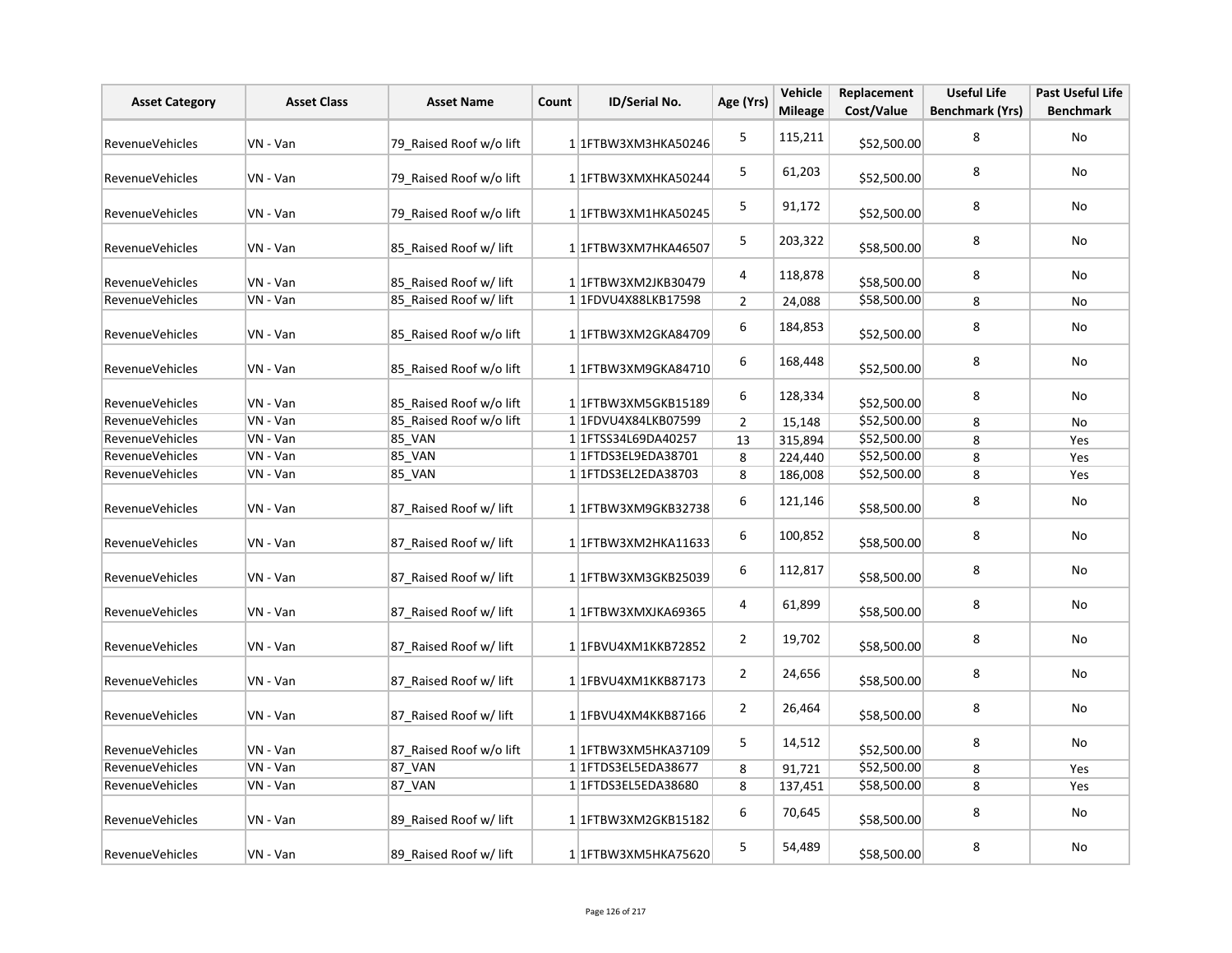| <b>Asset Category</b>  | <b>Asset Class</b> | <b>Asset Name</b>       | Count | ID/Serial No.              | Age (Yrs)      | Vehicle<br><b>Mileage</b> | Replacement<br>Cost/Value | <b>Useful Life</b><br><b>Benchmark (Yrs)</b> | <b>Past Useful Life</b><br><b>Benchmark</b> |
|------------------------|--------------------|-------------------------|-------|----------------------------|----------------|---------------------------|---------------------------|----------------------------------------------|---------------------------------------------|
| <b>RevenueVehicles</b> | VN - Van           | 89 Raised Roof w/o lift |       | 1 1 FTBW3XM2GKB15179       | 6              | 107,358                   | \$52,500.00               | 8                                            | No                                          |
| <b>RevenueVehicles</b> | VN - Van           | 89 Raised Roof w/o lift |       | 1 1 FTBW3XM2HKA50240       | 5              | 86,010                    | \$52,500.00               | 8                                            | No                                          |
| <b>RevenueVehicles</b> | VN - Van           | 89 Raised Roof w/o lift |       | 1 1FTBW3XM6HKA50239        | 5              | 82,522                    | \$52,500.00               | 8                                            | No                                          |
| RevenueVehicles        | VN - Van           | 89 Raised Roof w/o lift |       | 1 1FDVU4XM3KKA37590        | 3              | 65,654                    | \$52,500.00               | 8                                            | No                                          |
| <b>RevenueVehicles</b> | VN - Van           | 89 Raised Roof w/o lift |       | 1 1FDVU4X88LKA11118        | $\overline{2}$ | 47,074                    | \$52,500.00               | 8                                            | No                                          |
| RevenueVehicles        | VN - Van           | 89 Raised Roof w/o lift |       | 11FDVU4X86LKA11117         | $\overline{2}$ | 29,404                    | \$52,500.00               | 8                                            | No                                          |
| <b>RevenueVehicles</b> | VN - Van           | 89_VAN                  |       | 11FTDS3ES9ADA05392         | 12             | 105,164                   | \$58,500.00               | 8                                            | Yes                                         |
| RevenueVehicles        | VN - Van           | 89_VAN                  |       | 1 1 FTDS3EL2BDA85418       | 11             | 94,872                    | \$58,500.00               | 8                                            | Yes                                         |
| RevenueVehicles        | VN - Van           | 89_VAN                  |       | 1 1 FTDS3EL6EDA38705       | 8              | 84,723                    | \$58,500.00               | 8                                            | Yes                                         |
| RevenueVehicles        | VN - Van           | <b>89 VAN</b>           |       | 1 1 1 FTD S3 EL4ED A 38704 | 8              | 85,150                    | \$52,500.00               | 8                                            | Yes                                         |
| RevenueVehicles        | VN - Van           | 89 WCCA-06              |       | 11FTBW3XM7HKA35121         | 5              | 57,981                    | \$53,861.00               | 8                                            | No                                          |
| <b>RevenueVehicles</b> | VN - Van           | 9 CNG CONVERSION        |       | 11FDEE3FS5KDC27807         | 3              | 114,335                   | \$58,500.00               | 8                                            | No                                          |
| RevenueVehicles        | VN - Van           | 91_VAN                  |       | 1 1 FTDS3EL8DDB26203       | 9              | 72,140                    | \$58,500.00               | 8                                            | Yes                                         |
| RevenueVehicles        | VN - Van           | $91$ <sup>VAN</sup>     |       | 1 1 1 FTDS3 ELXDDB 26199   | 9              | 61,238                    | \$58,500.00               | 8                                            | Yes                                         |
| RevenueVehicles        | VN - Van           | 93 Raised Roof w/ lift  |       | 1 1FBVU4XM5KKB39353        | 3              | 26,457                    | \$58,500.00               | 8                                            | No                                          |
| RevenueVehicles        | VN - Van           | 93 Raised Roof w/ lift  |       | 1 1FBVU4XM5KKA37356        | 3              | 21,641                    | \$58,500.00               | 8                                            | No                                          |
| RevenueVehicles        | VN - Van           | 93 Raised Roof w/ lift  |       | 1 1FBVU4XM6KKA37351        | 3              | 9,179                     | \$58,500.00               | 8                                            | No                                          |
| RevenueVehicles        | VN - Van           | 93_Raised Roof w/ lift  |       | 1 1FBVU4XM1KKB31430        | 3              | 30,668                    | \$58,500.00               | 8                                            | No                                          |
| <b>RevenueVehicles</b> | VN - Van           | 95_Raised Roof w/o lift |       | 1 1 FTBW3XM4GKB10999       | 6              | 58,920                    | \$52,500.00               | 8                                            | No                                          |
| RevenueVehicles        | VN - Van           | 95 VAN                  |       | 11FTDS3EL2BDB31703         | 11             | 118,273                   | \$58,500.00               | 8                                            | Yes                                         |
| RevenueVehicles        | VN - Van           | 97 Raised Roof w/ lift  |       | 1 1FTBW3XM0GKB18517        | 6              | 139,847                   | \$58,500.00               | 8                                            | No                                          |
| RevenueVehicles        | VN - Van           | 97 Raised Roof w/ lift  |       | 1 1 FTBW3XM2GKB18518       | 6              | 130,167                   | \$58,500.00               | 8                                            | No                                          |
| <b>RevenueVehicles</b> | VN - Van           | 97 Raised Roof w/ lift  |       | 1 1 FTBW3XM9GKB18516       | 6              | 121,208                   | \$58,500.00               | 8                                            | No                                          |
| <b>RevenueVehicles</b> | VN - Van           | 97 Raised Roof w/ lift  |       | 1 1FTBW3XM4HKA46495        | 5              | 117,925                   | \$58,500.00               | 8                                            | No                                          |
| <b>RevenueVehicles</b> | VN - Van           | 97 Raised Roof w/ lift  |       | 1 1FTBW3XM6HKA46496        | 5              | 122,872                   | \$58,500.00               | 8                                            | No                                          |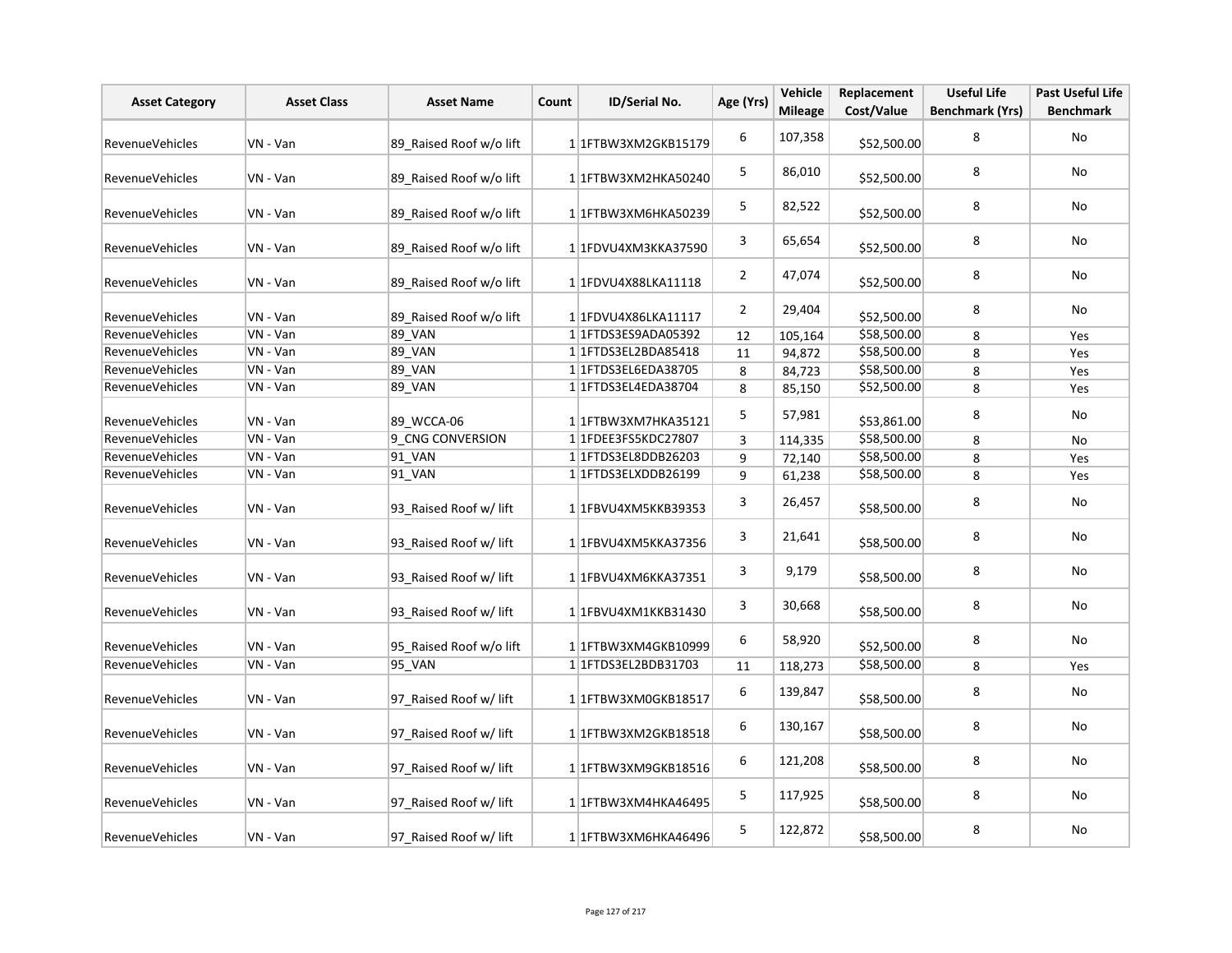| <b>Asset Category</b>  | <b>Asset Class</b> | <b>Asset Name</b>      | Count | ID/Serial No.           | Age (Yrs) | Vehicle        | Replacement | <b>Useful Life</b> | <b>Past Useful Life</b> |
|------------------------|--------------------|------------------------|-------|-------------------------|-----------|----------------|-------------|--------------------|-------------------------|
|                        |                    |                        |       |                         |           | <b>Mileage</b> | Cost/Value  | Benchmark (Yrs)    | <b>Benchmark</b>        |
| <b>RevenueVehicles</b> | VN - Van           | 97 Raised Roof w/ lift |       | 1 1 FTBW3XM8HKA46497    | 5         | 143,517        | \$58,500.00 | 8                  | No                      |
| <b>RevenueVehicles</b> | VN - Van           | 97 Raised Roof w/ lift |       | 11FTBW3XM8HKB48284      | 4         | 96,454         | \$58,500.00 | 8                  | No                      |
| <b>RevenueVehicles</b> | VN - Van           | 97 Raised Roof w/ lift |       | 1 1 FDVU4XV7KKB26166    | 3         | 99,730         | \$58,500.00 | 8                  | No                      |
| RevenueVehicles        | VN - Van           | 99 CROSSOVER           |       | 5N1AR2MM4GC64542<br>1 1 | 6         | 67,277         | \$52,500.00 | 8                  | No                      |
| <b>RevenueVehicles</b> | VN - Van           | 99 Raised Roof w/ lift |       | 11FTBW3XM6HKA67591      | 5         | 74,611         | \$58,500.00 | 8                  | No                      |
| <b>RevenueVehicles</b> | VN - Van           | 99 Raised Roof w/ lift |       | 11FTBW3XM8HKA67592      | 5         | 82,435         | \$58,500.00 | 8                  | No                      |
| Revenue Vehicles       | VN - Van           | 99 Raised Roof w/ lift |       | 11FTBW3XMXJKA44546      | 4         | 46,474         | \$58,500.00 | 8                  | No                      |
| <b>RevenueVehicles</b> | VN - Van           | 99 Raised Roof w/ lift |       | 11FDVU4XM1KKB12254      | 3         | 34,557         | \$58,500.00 | 8                  | No                      |
| <b>RevenueVehicles</b> | VN - Van           | 99 Raised Roof w/ lift |       | 11FDVU4XM3KKB12255      | 3         | 27,432         | \$58,500.00 | 8                  | No                      |
| <b>RevenueVehicles</b> | VN - Van           | 99 Raised Roof w/ lift |       | 1 1FDVU4X82LKA02205     | 2         | 14,677         | \$58,500.00 | 8                  | No                      |
| <b>RevenueVehicles</b> | VN - Van           | 99_VAN                 |       | 1 1FDXE45S96DA78677     | 16        | 124,867        | \$52,500.00 | 8                  | Yes                     |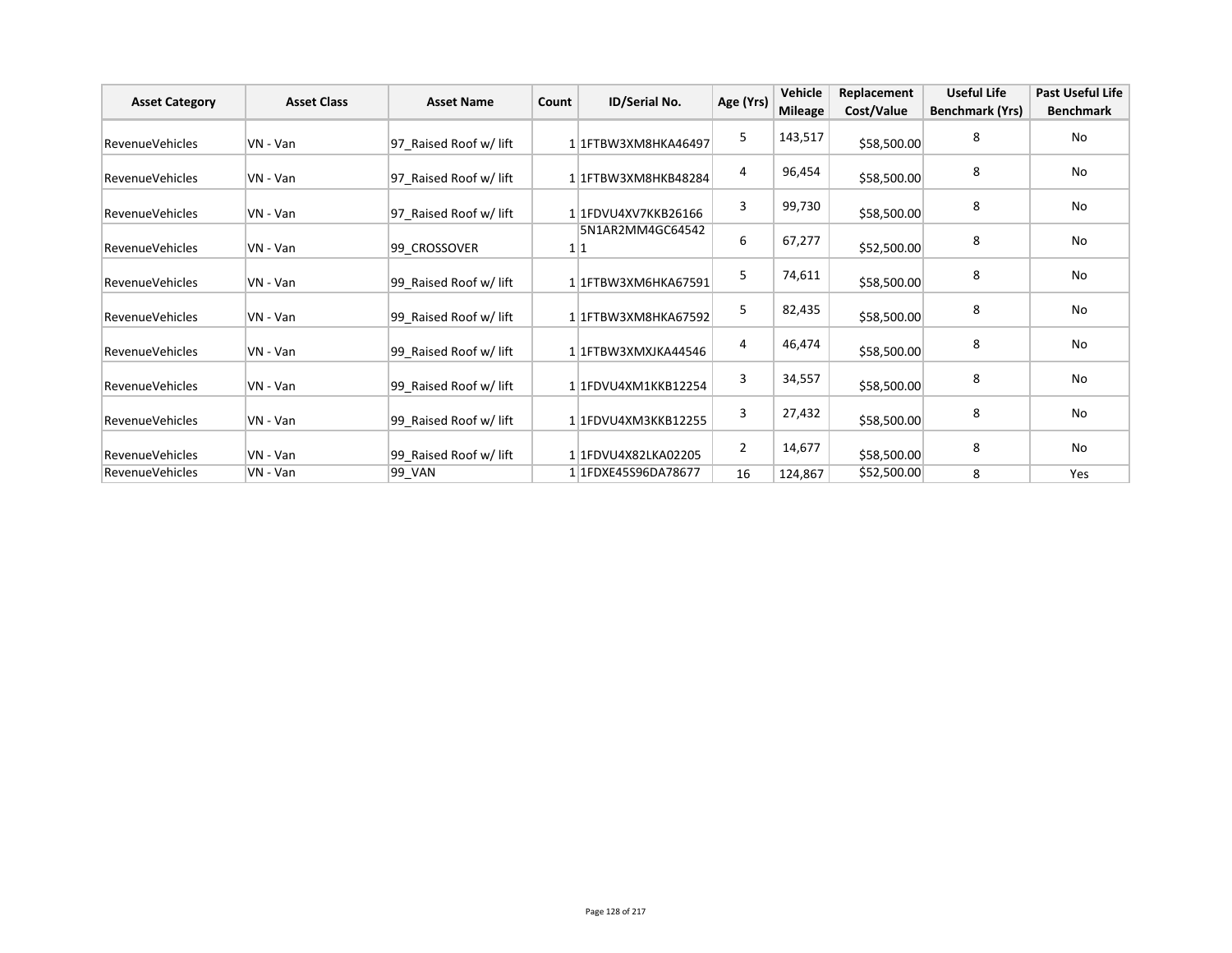### Appendix B: Asset Condition Data

#### B2: Equipment Assets

| <b>Asset Category</b> | <b>Asset Class</b>             | <b>Asset Name</b>                      | Count | ID/Serial No.           | Age (Yrs)      | <b>Vehicle Mileage</b> | Replacement<br>Cost/Value | <b>Useful Life</b><br><b>Benchmark (Yrs)</b> | <b>Past Useful Life</b><br><b>Benchmark</b> |
|-----------------------|--------------------------------|----------------------------------------|-------|-------------------------|----------------|------------------------|---------------------------|----------------------------------------------|---------------------------------------------|
| Equipment             | Computer Software              | 75_Scheduling<br>Software              |       | $1 75$ GRAHA-SW-1       | 5              | N/A                    | \$93,770.00               | 10                                           | No                                          |
| Equipment             | Maintenance Equipment          | 221 AUTOMATIC<br><b>BUS WASH</b>       |       | 1 221 TN0133            | 10             | N/A                    | \$90,000.00               | 15                                           | No                                          |
| Equipment             | Maintenance Equipment          | 221_MOBILE LIFTS                       |       | 1221_TN0130             | 17             | N/A                    | \$139,687.00              | 19                                           | No                                          |
| Equipment             | Maintenance Equipment          | 227 Rotary in-<br>ground Scissor Lift  |       | 1 227 XSW1200001        | 10             | N/A                    | \$72,496.48               | 20                                           | No                                          |
| Equipment             | Non Revenue/Service Automobile | 109 admin. vehicle                     |       | 1D3HV18P99S7665<br>1 38 | 13             | 172,420                | \$28,000.00               | 8                                            | Yes                                         |
| Equipment             | Non Revenue/Service Automobile | 11 2014<br>Administrative Van          |       | 3C4PDDBG9ET2316<br>1 07 | 8              | 162,440                | \$25,000.00               | 8                                            | Yes                                         |
| Equipment             | Non Revenue/Service Automobile | 119 Service<br>Vehicle                 |       | 1FDGF4GT4CEB624<br>1 15 | 13             |                        | \$40,000.00               | 8                                            | Yes                                         |
| Equipment             | Non Revenue/Service Automobile | 145_Chevrolet<br>Trailblazer           |       | 1GNDT13S4722229<br>1 46 | 15             | 30,568                 | \$3,500.00                | 8                                            | Yes                                         |
| Equipment             | Non Revenue/Service Automobile | 151 Admin Vehicle-<br>Dodge            |       | 2D4RN4DE8AR4875<br>1 31 | 12             | 150,542                | \$2,000.00                | 8                                            | Yes                                         |
| Equipment             | Non Revenue/Service Automobile | 157_Sienna                             |       | 5TDKK4CC1AJ34100<br>1 7 | 12             | 207,091                | \$22,450.00               | 8                                            | Yes                                         |
| Equipment             | Non Revenue/Service Automobile | 157 Sienna                             |       | 5TDYK4CC0AS3005<br>1 96 | 12             | 157,281                | \$18,056.00               | 8 <sup>1</sup>                               | Yes                                         |
| Equipment             | Non Revenue/Service Automobile | 167_Service<br>Vehicle                 |       | 1HVBDAAN5WH562<br>1980  | 24             | 72,480                 | \$40,000.00               | 8 <sup>2</sup>                               | Yes                                         |
| Equipment             | Non Revenue/Service Automobile | 167 Shop Truck                         |       | 1GCC52992882091<br>1 75 | 14             | 132,950                | \$1,800.00                | 8 <sup>1</sup>                               | Yes                                         |
| Equipment             | Non Revenue/Service Automobile | 185 RAM 2500                           |       | 3C6UR5CL2JG13677<br>1 4 | $\overline{4}$ | 135,784                | \$30,000.00               | 8 <sup>1</sup>                               | No                                          |
| Equipment             | Non Revenue/Service Automobile | 185 Service<br>Vehicle                 |       | NM0LS7BNXBT0571<br>1 49 | 21             | 86,052                 | \$40,000.00               | 8 <sup>1</sup>                               | Yes                                         |
| Equipment             | Non Revenue/Service Automobile | 189_Service<br>Vehicle                 |       | 1GBJK39U46E19756<br>1 6 | 16             | 55,404                 | \$40,000.00               | 8                                            | Yes                                         |
| Equipment             | Non Revenue/Service Automobile | 189_Service<br>Vehicle                 |       | 1FTFW1E58MKD26<br>1 691 | 1              | 438                    | \$40,000.00               | 8                                            | No                                          |
| Equipment             | Non Revenue/Service Automobile | 209 Ford Explorer                      |       | 1FM5K8B80HGA04<br>1 288 | 6              | 19,438                 | \$28,568.00               | 8                                            | No                                          |
| Equipment             | Non Revenue/Service Automobile | 209_Ford F-250 SC<br>XL pickup         |       | 1FD7X2A63LED787<br>1 76 | $\overline{2}$ | 4,011                  | \$25,643.00               | 8                                            | No                                          |
| Equipment             | Non Revenue/Service Automobile | 209 Ford Transit<br>350 XLT van        |       | 1FBAX2C81LKB2181<br>1 1 | $\overline{2}$ | 58                     | \$34,615.00               | 8                                            | No                                          |
| Equipment             | Non Revenue/Service Automobile | 209 Nissan Leaf                        |       | 1N4AZ1CP7JC30588<br>1 2 | 4              | 4,111                  | \$25,000.00               | 8                                            | No                                          |
| Equipment             | Non Revenue/Service Automobile | 21 Service<br>Minivan/Dodge<br>Caravan |       | 3D4PH4FB8BT5204<br>1 08 | 21             | 180,950                | \$32,595.00               | 8                                            | Yes                                         |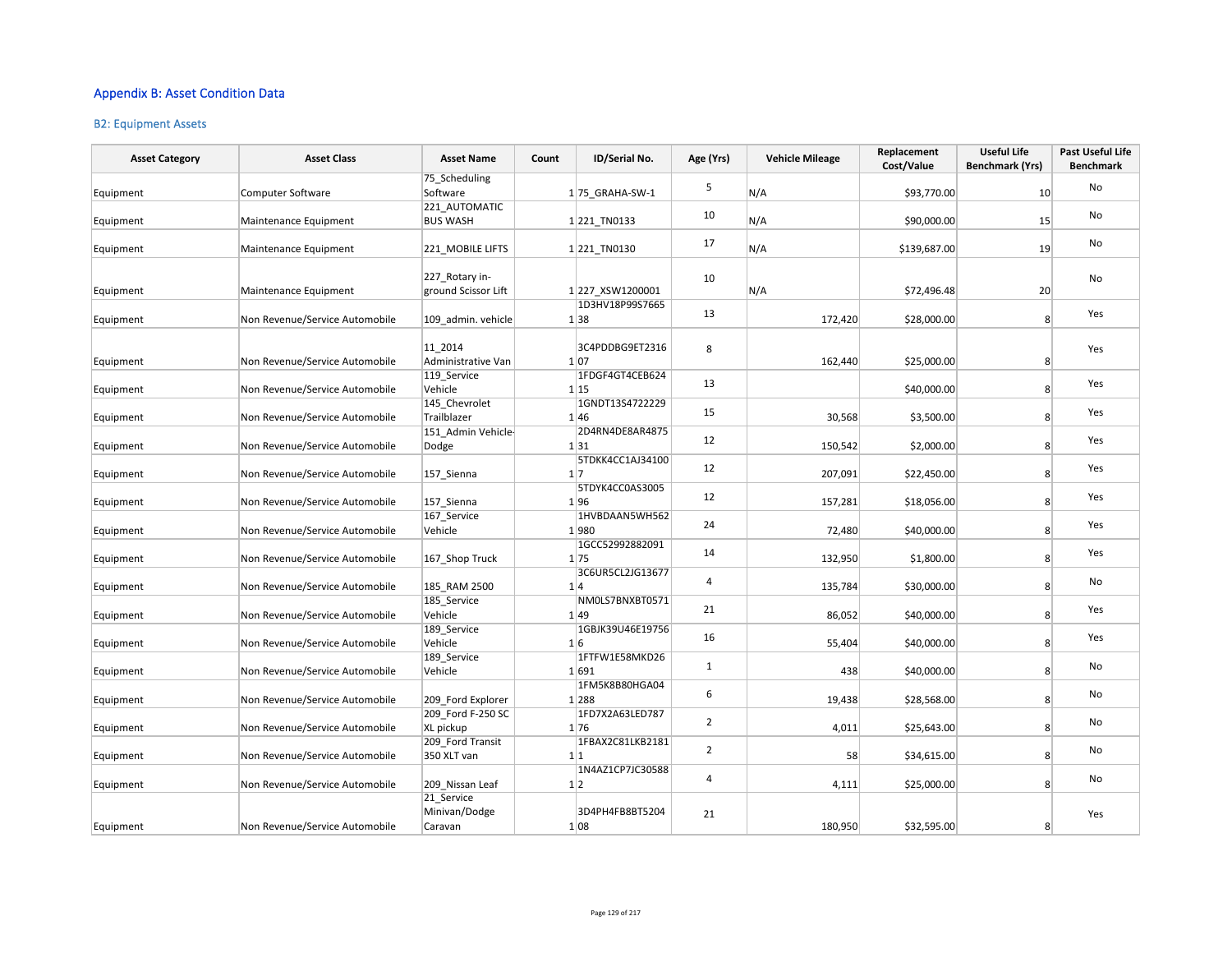| <b>Asset Category</b> | <b>Asset Class</b>             | <b>Asset Name</b>              | ID/Serial No.<br>Count    | Age (Yrs)      | <b>Vehicle Mileage</b> | Replacement<br>Cost/Value | <b>Useful Life</b><br><b>Benchmark (Yrs)</b> | Past Useful Life<br><b>Benchmark</b> |
|-----------------------|--------------------------------|--------------------------------|---------------------------|----------------|------------------------|---------------------------|----------------------------------------------|--------------------------------------|
|                       |                                |                                |                           |                |                        |                           |                                              |                                      |
|                       |                                | 21_Service                     | 1FTZR15E45PA3329          | 17             |                        |                           |                                              | Yes                                  |
| Equipment             | Non Revenue/Service Automobile | <b>Truck/Ford Ranger</b>       | 1 6                       |                | 212,068                | \$24,820.00               | 8 <sup>1</sup>                               |                                      |
| Equipment             | Non Revenue/Service Automobile | 215_1500                       | 3C6JR6AG4HG5521<br>1 24   | 5              | 9,001                  | \$19,249.00               | 8 <sup>1</sup>                               | No                                   |
|                       |                                |                                | 1FMCU0C76AKC527           |                |                        |                           |                                              |                                      |
| Equipment             | Non Revenue/Service Automobile | 215_Escape                     | 1 52                      | 12             | 51,425                 | \$17,717.00               | 8 <sup>1</sup>                               | Yes                                  |
|                       |                                | 215_Transit                    | NM0GE9E79J13752           | 4              |                        |                           |                                              | No                                   |
| Equipment             | Non Revenue/Service Automobile | Connect                        | 1 57                      |                | 7,242                  | \$40,998.00               | 8 <sup>1</sup>                               |                                      |
|                       |                                | 221_TRANSIT<br>CAR/TOYOTA      | JTDZN3EU6D32769           |                |                        |                           |                                              |                                      |
| Equipment             | Non Revenue/Service Automobile | PRIUS                          | 1 70                      | 9              | 44,593                 | \$34,363.00               | 8 <sup>1</sup>                               | Yes                                  |
|                       |                                | 221 TRANSIT                    |                           |                |                        |                           |                                              |                                      |
|                       |                                | VAN/FORD E-350                 | 1FBSS3BL2EDA0608          | 8              |                        |                           |                                              | Yes                                  |
| Equipment             | Non Revenue/Service Automobile | <b>VAN</b>                     | 1 8                       |                | 46,601                 | \$36,675.00               | 8 <sup>1</sup>                               |                                      |
|                       |                                | 227_2019 Dodge                 | 3C4PDDBGXKT8755           | 3              |                        |                           |                                              | No                                   |
| Equipment             | Non Revenue/Service Automobile | Journey                        | 1 81                      |                | 2,920                  | \$22,611.00               | 8 <sup>1</sup>                               |                                      |
| Equipment             | Non Revenue/Service Automobile | 237 Ford F - 350               | 1FDSF34P06EC8544<br>1 9   | 16             | 33,005                 | \$52,500.00               | 8 <sup>1</sup>                               | Yes                                  |
|                       |                                | 247 Ford E-350                 | 1FTDS3EL2BDA9825          |                |                        |                           |                                              |                                      |
| Equipment             | Non Revenue/Service Automobile | Econoline Van                  | 1 1                       | 11             | 191,938                | \$42,643.00               | 8 <sup>1</sup>                               | Yes                                  |
|                       |                                | 247_Toyota                     | JTEBC3EH5C200787          |                |                        |                           |                                              |                                      |
| Equipment             | Non Revenue/Service Automobile | Highlander                     | 1 1                       | 10             | 146,337                | \$35,508.00               | 8 <sup>1</sup>                               | Yes                                  |
|                       |                                | 247_Toyota                     | JTEBC3EH8C200786          | 10             |                        |                           |                                              | Yes                                  |
| Equipment             | Non Revenue/Service Automobile | Highlander                     | 1 4<br>2GNAXKEV6K63001    |                | 140,824                | \$35,508.00               | 8 <sup>1</sup>                               |                                      |
| Equipment             | Non Revenue/Service Automobile | 45 Equinox                     | 1 12                      | 3              | 17,922                 | \$18,098.00               | 8 <sup>1</sup>                               | No                                   |
|                       |                                |                                | 1GTEC19C67Z53967          |                |                        |                           |                                              |                                      |
| Equipment             | Non Revenue/Service Automobile | 45_GMC Truck                   | 1 8                       | 15             | 123,283                | \$500.00                  | 8 <sup>1</sup>                               | Yes                                  |
|                       |                                |                                | 1GNDM19W2XB16             | 23             |                        |                           |                                              | Yes                                  |
| Equipment             | Non Revenue/Service Automobile | 45 Minivan                     | 1 0759                    |                | 109,327                | \$500.00                  | 8 <sup>1</sup>                               |                                      |
|                       | Non Revenue/Service Automobile | 49 2005 Ford<br>Crown Victoria | 2FAHP71W45X1045<br>1 50   | 17             | 124,986                | \$22,840.00               | 8 <sup>1</sup>                               | Yes                                  |
| Equipment             |                                | 53_1FMSK8DH6LG                 | 1FMSK8DH6LGC672           |                |                        |                           |                                              |                                      |
| Equipment             | Non Revenue/Service Automobile | C67295                         | 1 95                      | $\overline{2}$ | 9,906                  | \$34,000.00               | 8 <sup>1</sup>                               | No                                   |
|                       |                                |                                | 1FMHK8B89CGB03            |                |                        |                           |                                              |                                      |
| Equipment             | Non Revenue/Service Automobile | 53_Service Vehicle             | 1 195                     | 10             | 118,986                | \$40,000.00               | 8 <sup>1</sup>                               | Yes                                  |
|                       |                                |                                | 1FT7W2B66GEB620           | 6              |                        |                           |                                              | No                                   |
| Equipment             | Non Revenue/Service Automobile | 53_Service Vehicle             | 1 27                      |                | 69,197                 | \$40,000.00               | 8 <sup>1</sup>                               |                                      |
| Equipment             | Non Revenue/Service Automobile | 55 Ford Mini-van               | 2C4RDGBG9CR3225<br>1 47   | 10             | 163,221                | \$5,000.00                | 8 <sup>1</sup>                               | Yes                                  |
|                       |                                |                                | 2C4RDGBG8LR1680           |                |                        |                           |                                              |                                      |
| Equipment             | Non Revenue/Service Automobile | 81_Dodge Caravan               | 1 42                      | $\overline{2}$ | 3,852                  | \$22,093.00               | 8 <sup>1</sup>                               | No                                   |
|                       |                                |                                | 3C4PDDBG8KT8615           |                |                        |                           |                                              |                                      |
| Equipment             | Non Revenue/Service Automobile | 81 Dodge Journey               | 1 20                      | 3              | 1,028                  | \$20,917.00               | 8 <sup>1</sup>                               | No                                   |
|                       |                                |                                | 1FMEU7DE9AUA58            | 12             |                        |                           |                                              | Yes                                  |
| Equipment             | Non Revenue/Service Automobile | 9 Explorer                     | 1 607<br>1FDBF3F69CEA9846 |                | 113,759                | \$25,974.50               | 8 <sup>1</sup>                               |                                      |
| Equipment             | Non Revenue/Service Automobile | 9 Service Vehicle              | $1\overline{7}$           | 10             | 14,237                 | \$40,000.00               | 8 <sup>1</sup>                               | Yes                                  |
|                       |                                |                                | 5N1DR2MM6JC627            |                |                        |                           |                                              |                                      |
| Equipment             | Non Revenue/Service Automobile | 9 Service Vehicle              | 1538                      | 4              | 165,441                | \$40,000.00               | 8 <sup>1</sup>                               | No                                   |
|                       |                                |                                | 5N1DR2MM0JC608            | 4              |                        |                           |                                              | No                                   |
| Equipment             | Non Revenue/Service Automobile | 9 Service Vehicle              | 1 452                     |                | 154,070                | \$40,000.00               | 8 <sup>1</sup>                               |                                      |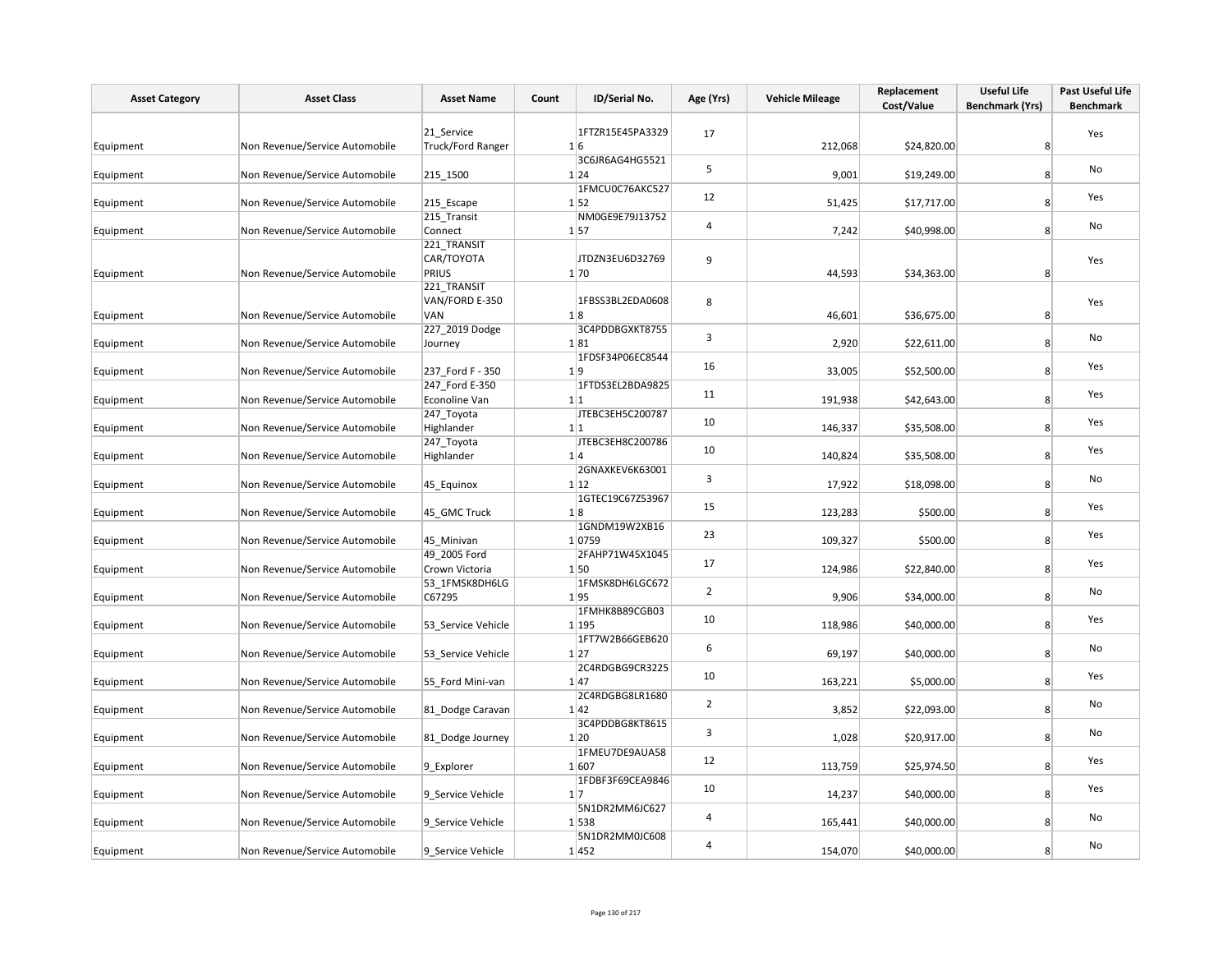| <b>Asset Category</b>  | <b>Asset Class</b>                       | <b>Asset Name</b>                                                                                | Count | ID/Serial No.              | Age (Yrs)      | <b>Vehicle Mileage</b> | Replacement<br>Cost/Value   | <b>Useful Life</b><br><b>Benchmark (Yrs)</b> | Past Useful Life<br><b>Benchmark</b> |
|------------------------|------------------------------------------|--------------------------------------------------------------------------------------------------|-------|----------------------------|----------------|------------------------|-----------------------------|----------------------------------------------|--------------------------------------|
| Equipment              | Non Revenue/Service Automobile           | 91_Service Vehicle                                                                               |       | 1GD01ZCG5DF1682<br>1 42    | 9              | 91,483                 | \$40,000.00                 | 8 <sup>1</sup>                               | Yes                                  |
| Equipment              | Non Revenue/Service Automobile           | 91 Service Vehicle                                                                               |       | 1FDRF3F64LEE2725<br>1 2    | $\overline{2}$ | 2,154                  | \$40,000.00                 | 8 <sup>1</sup>                               | No                                   |
| Equipment              | Non Revenue/Service Automobile           | 93 Ranger/Ford                                                                                   |       | 1FTYR10V0XTA2100<br>1 0    | 23             | 107,852                | \$22,500.00                 | 8 <sup>1</sup>                               | Yes                                  |
| Equipment              | Non Revenue/Service Automobile           | 97 Chevrolet<br>Silverado                                                                        |       | 3GCUYAEF01G3512<br>1 28    | $\overline{2}$ | 4,771                  | \$31,667.00                 | 8 <sup>1</sup>                               | No                                   |
| Equipment              | Non Revenue/Service Automobile           | 97 Dodge Van                                                                                     |       | 1D8HN44H78B1585<br>1 91    | 14             | 192,616                | \$2,000.00                  | 8 <sup>1</sup>                               | Yes                                  |
| Equipment              | Non Revenue/Service Automobile           | 97_Tahoe                                                                                         |       | 1GNEK13T31J17952<br>1 2    | 21             | 195,797                | \$5,000.00                  | 8 <sup>1</sup>                               | Yes                                  |
| Equipment              | Non Revenue/Service Automobile           | 99 Dodge Caravan                                                                                 |       | 2D4RN4DE9AR4854<br>1 95    | 12             | 146,134                | \$25,839.00                 | 8 <sup>1</sup>                               | Yes                                  |
| Equipment              | Non Revenue/Service Automobile           | 99 Dodge Caravan                                                                                 |       | 2D4RN4DE7AR4854<br>1 94    | 12             | 157,531                | \$25,839.00                 | 8 <sup>1</sup>                               | Yes                                  |
| Equipment              | Non Revenue/Service Automobile           | 99 Service Vehicle                                                                               |       | 5N1AR2MM0GC645<br>1 416    | 6              | 71,516                 | \$40,000.00                 | 8 <sup>1</sup>                               | No                                   |
| Equipment              | Office Equipment                         | 189_Scheduling<br>Software                                                                       |       | 1 189 213                  | 5              | N/A                    | \$117,508.00                | 5 <sup>1</sup>                               | Yes                                  |
| Equipment              | Office Equipment                         | 221_Video<br><b>Recording System</b>                                                             |       | 1 221 TN143                | $11\,$         | N/A                    | \$89,101.00                 | 15                                           | No                                   |
| Equipment              | Office Equipment                         | 53_Stand-by<br>Generator                                                                         |       | 53 ICPTA<br>1 Generator    | 9              | N/A                    | \$62,227.00                 | 15                                           | No                                   |
| Equipment              | Vehicle Technology                       | 1_9 Propane<br>conversion kits                                                                   |       | 1 1 ACTA-EQUIP-45          | $\mathbf{1}$   | N/A                    | \$71,604.00                 | 5 <sup>1</sup>                               | No                                   |
| Equipment              | Vehicle Technology                       | 117 Cameras and<br>DVRs for 13 buses                                                             |       | 117 MART EQUIP<br>1 16     | $\overline{2}$ | N/A                    | \$63,151.00                 | 7                                            | No                                   |
| Equipment              | Vehicle Technology                       | 133 Cameras for<br>all vehicles                                                                  |       | 1 133 OUTS-EQUIP-5         | $\mathbf{1}$   | N/A                    | \$69,776.00                 | $\overline{7}$                               | No                                   |
| Equipment              | Vehicle Technology                       | 167_New radios<br>and bases                                                                      |       | $1 167$ RADIOS             | $\overline{7}$ | N/A                    | \$65,653.00                 | 10                                           | No                                   |
| Equipment              | Vehicle Technology                       | 189 APC Install-<br><b>Cubic Trans</b>                                                           |       | 1 189 280                  | 4              | N/A                    | \$51,334.00                 | $\overline{7}$                               | No                                   |
| Equipment<br>Equipment | Vehicle Technology<br>Vehicle Technology | 189_Counters(23)<br>209 Digital<br><b>Recorders AVL</b><br><b>Client Workstation</b><br>Hardware |       | 1 189 247<br>1 209 80781   | 4<br>13        | N/A<br>N/A             | \$67,850.00<br>\$225,234.00 | 8 <sup>1</sup><br>5 <sup>1</sup>             | No<br>Yes                            |
|                        |                                          | 209_Digital<br><b>Recorders AVL</b><br><b>Client Workstation</b>                                 |       |                            | 13             |                        |                             |                                              | Yes                                  |
| Equipment<br>Equipment | Vehicle Technology<br>Vehicle Technology | Software OTVIA2<br>209_Digital<br>Recorders<br>CRS/RMM 575-<br>6012-000                          |       | 1 209 80781<br>1 209 80781 | 12             | N/A<br>N/A             | \$74,100.00<br>\$53,865.00  | 5 <sup>2</sup><br>5 <sup>1</sup>             | Yes                                  |
| Equipment              | Vehicle Technology                       | 209 Digital<br>Recorders Phase II<br><b>AVL New Feature</b>                                      |       | 1 209 80781                | 11             | N/A                    | \$116,988.00                | 12                                           | No                                   |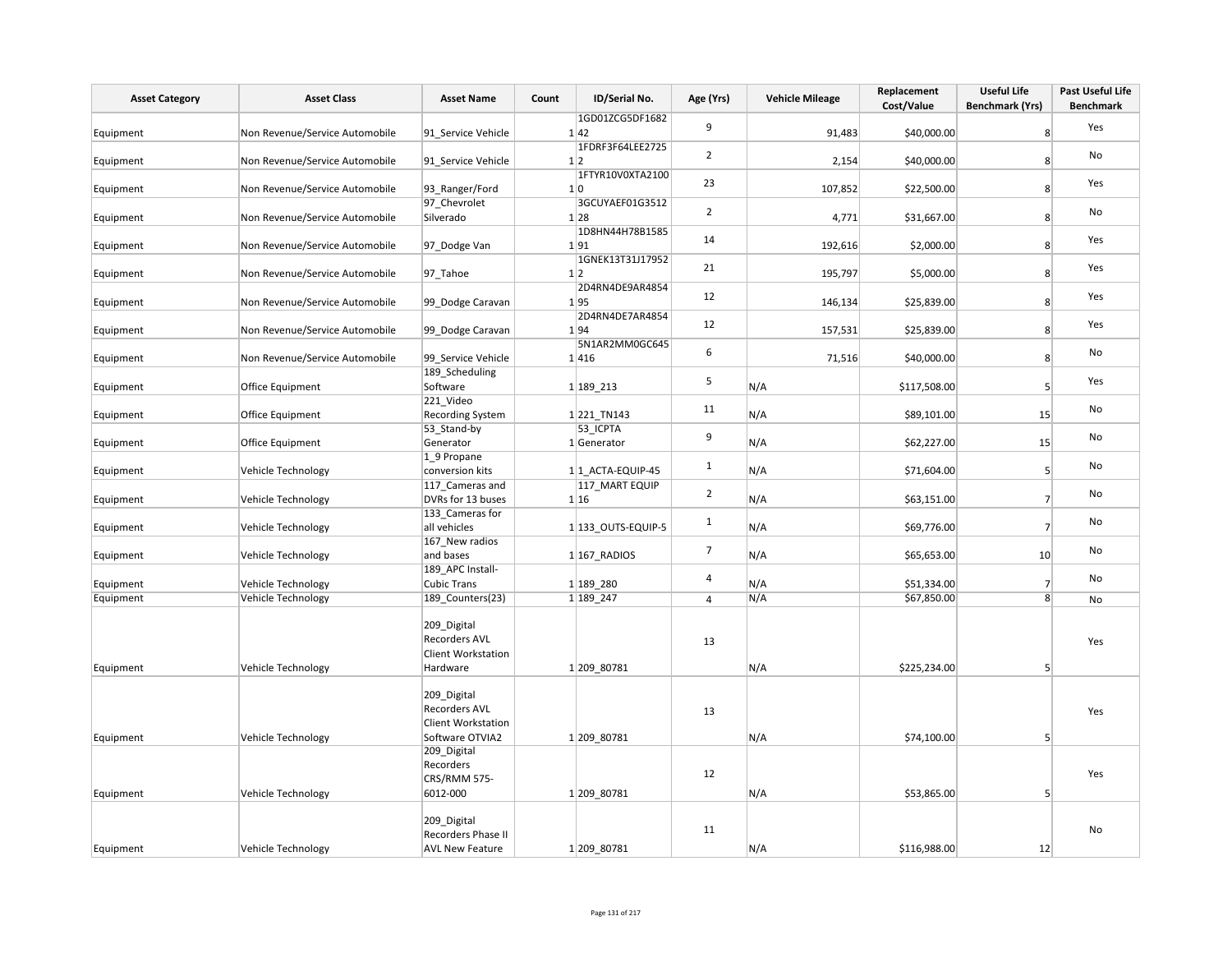|                       | <b>Asset Class</b> | <b>Asset Name</b>        |       | ID/Serial No.     |                | <b>Vehicle Mileage</b> | Replacement  | <b>Useful Life</b>     | Past Useful Life |
|-----------------------|--------------------|--------------------------|-------|-------------------|----------------|------------------------|--------------|------------------------|------------------|
| <b>Asset Category</b> |                    |                          | Count |                   | Age (Yrs)      |                        | Cost/Value   | <b>Benchmark (Yrs)</b> | <b>Benchmark</b> |
|                       |                    | 209_Digital              |       |                   |                |                        |              |                        |                  |
|                       |                    | <b>Recorders Transit</b> |       |                   | 12             |                        |              |                        | Yes              |
| Equipment             | Vehicle Technology | Center Pass              |       | 1 209 80781       |                | N/A                    | \$146,589.00 | 12                     |                  |
|                       |                    | 209_Electonic Fare       |       |                   |                |                        |              |                        |                  |
|                       |                    | Collection System,       |       |                   | $\overline{2}$ |                        |              |                        | No               |
| Equipment             | Vehicle Technology | Umo                      |       | $1 209$ Umo       |                | N/A                    | \$302,162.00 |                        |                  |
|                       |                    | 209_Passio               |       |                   |                |                        |              |                        |                  |
|                       |                    | CAD/AVL, WiFi,           |       |                   | $\overline{2}$ |                        |              |                        | No               |
| Equipment             | Vehicle Technology | APCs                     |       | 1 209 Passio      |                | N/A                    | \$211,072.00 |                        |                  |
|                       |                    | 209_SPX Genfare          |       |                   |                |                        |              |                        |                  |
|                       |                    | Odyssey                  |       |                   |                |                        |              |                        |                  |
|                       |                    | Automated                |       |                   | 12             |                        |              |                        | Yes              |
| Equipment             | Vehicle Technology | Farebox System           |       | 1 209 80762       |                | N/A                    | \$94,712.00  | 12                     |                  |
|                       |                    |                          |       |                   |                |                        |              |                        |                  |
| Equipment             | Vehicle Technology | 215 Bus Cameras          |       | 1 215 10077-10086 | 5              | N/A                    | \$83,847.00  | 12                     | No               |
|                       |                    | 215 Farebox              |       | 215 Farebox       | 23             |                        |              |                        |                  |
| Equipment             | Vehicle Technology | System                   |       | 1 System          |                | N/A                    | \$94,034.00  |                        | Yes              |
|                       |                    | 31 10 Propane            |       |                   |                |                        |              |                        |                  |
| Equipment             | Vehicle Technology | Conversions              |       | 131 PROP-003 / 08 | 4              | N/A                    | \$66,000.00  |                        | No               |
|                       |                    | 45 Veh                   |       |                   |                |                        |              |                        |                  |
| Equipment             | Vehicle Technology | Security/Surv EQ         |       | 145_30563         |                | N/A                    | \$69,963.00  |                        | No               |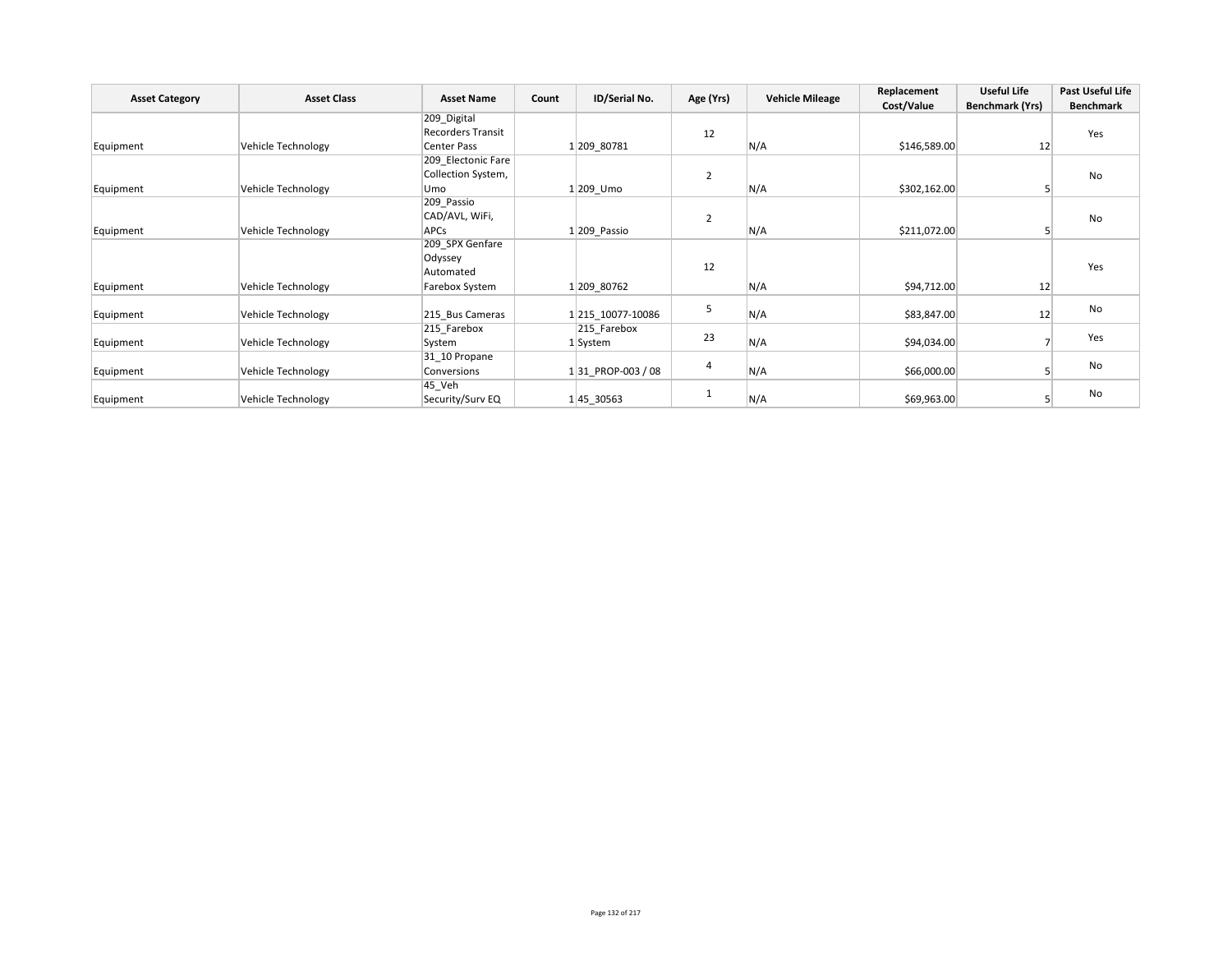## Appendix B: Asset Condition Data

### B3: Facilities Assets

| <b>Asset Category</b> | <b>Asset Class</b> | <b>Asset Name</b>                        | Count | ID/Serial No.          | Age (Yrs)      | <b>TERM Scale</b><br>Condition | Replacement<br>Cost/Value |
|-----------------------|--------------------|------------------------------------------|-------|------------------------|----------------|--------------------------------|---------------------------|
|                       |                    | 1575 Ross Mill Road, Henderson, NC       |       |                        |                |                                |                           |
| <b>Facilities</b>     | Admin/Maintenance  | 27537                                    |       | 1 185 4240101          | $\overline{3}$ | 5                              | \$7,640,300.00            |
| <b>Facilities</b>     | Admin/Maintenance  | 305 Hwy 105 Bypass - Boone, NC 28607     |       | 1 189 305              | 9              | 5 <sup>1</sup>                 | \$8,000,000.00            |
|                       |                    | 952 Airport Road, Shelby NC              |       |                        |                |                                |                           |
|                       |                    | 28150. Lease Agreement with Cleveland    |       |                        |                |                                |                           |
| <b>Facilities</b>     | Administration     | County                                   |       | 145_30557              | 15             | 5 <sup>2</sup>                 | \$57,600.00               |
|                       |                    | 100 Coastline Street, Rocky Mount, NC    |       |                        |                |                                |                           |
| <b>Facilities</b>     | Administration     | 27802                                    |       | 1 127 CRM 896          | 20             | 5 <sup>1</sup>                 | \$21,504.00               |
| <b>Facilities</b>     | Administration     | 103 N. Carolina St; Goldsboro NC 27530   |       | 1 191 1300             | $\overline{7}$ | 5 <sup>1</sup>                 | \$64,020.00               |
| <b>Facilities</b>     | Administration     | 103 N. Carolina St; Goldsboro NC 27530   |       | 1 191 1300             | 7              | 5                              | \$64,020.00               |
| <b>Facilities</b>     | Administration     | 104 Hines Street Snow Hill NC 28580      |       | 1 79 GC-FAC-1          | 23             | $\vert$                        | \$420,000.00              |
|                       |                    |                                          |       | 101 Admin.             |                |                                |                           |
| <b>Facilities</b>     | Administration     | 1050 W. Noble St., Selma, NC 27576       |       | $1$ Bldg.              | 18             | $\overline{4}$                 | \$63,977.00               |
|                       |                    |                                          |       | 175 TRANS-             |                |                                |                           |
| <b>Facilities</b>     | Administration     | 106 East Morgan St, Brevard, NC 28712    |       | $1$ FAC-1              | 82             | $\left 4\right $               | \$5,837,940.00            |
|                       |                    | 110A Kitty Hawk Lane Elizabeth City, NC  |       |                        |                |                                |                           |
| <b>Facilities</b>     | Administration     | 27909                                    |       | $1 53$ HCT-FAC-1       | 9              | 3                              | \$584,617.00              |
| <b>Facilities</b>     | Administration     | 1148 Haywood Rd. Sylva, NC 28779         |       | $1 99$ JCT-Rent        | 8              | 5                              | \$21,600.00               |
|                       |                    | 115 MITCHELL BRANCH ROAD,                |       | 247 YANCEY             |                |                                |                           |
| <b>Facilities</b>     | Administration     | <b>BURNSVILLE NC 28714</b>               |       | 1 CO                   | 67             | 2                              | \$123,000.00              |
| <b>Facilities</b>     | Administration     | 1203 Maple St. Greensboro, NC 27405      |       | 1 81 Guil-FA-1         | 10             | $\overline{4}$                 | \$625,000.00              |
|                       |                    |                                          |       | 173_SPT-FAC-           |                |                                |                           |
| <b>Facilities</b>     | Administration     | 125 Brendle St, Bryson City, NC 28713    |       | $1$  Admin1            | 12             | $\overline{2}$                 | \$300,000.00              |
|                       |                    |                                          |       | 37_CTN-                |                |                                |                           |
| <b>Facilities</b>     | Administration     | 127 Dr MLK Jr Drive, Pittsboro, NC 27312 |       | $1$ Admin              | $\overline{2}$ | 5 <sup>1</sup>                 | \$32,712.00               |
| <b>Facilities</b>     | Administration     | 128 Electric Ave., Burlington, NC 27215  |       | $1 1$ ACTA-FAC-1       | 4              | 5                              | \$56,448.00               |
|                       |                    | 130 Gillespie Street, Fayetteville, NC   |       | 51 CCTP-FAC-           |                |                                |                           |
| <b>Facilities</b>     | Administration     | 28301                                    |       | 1 1                    | 98             | 3                              | \$43,740.00               |
|                       |                    | 1303 S. Cannon Blvd, Kannapolis, NC      |       |                        |                |                                |                           |
| <b>Facilities</b>     | Administration     | 28083                                    |       | $1 25$ <sub>CCTS</sub> | 9              | 5                              | \$21,180.00               |
|                       |                    | 1411 Cajah Mountain Rd Hudson NC         |       |                        |                |                                |                           |
| Facilities            | Administration     | 28638                                    |       | 1 247 Caldwell         | 6              | 4                              | \$26,400.00               |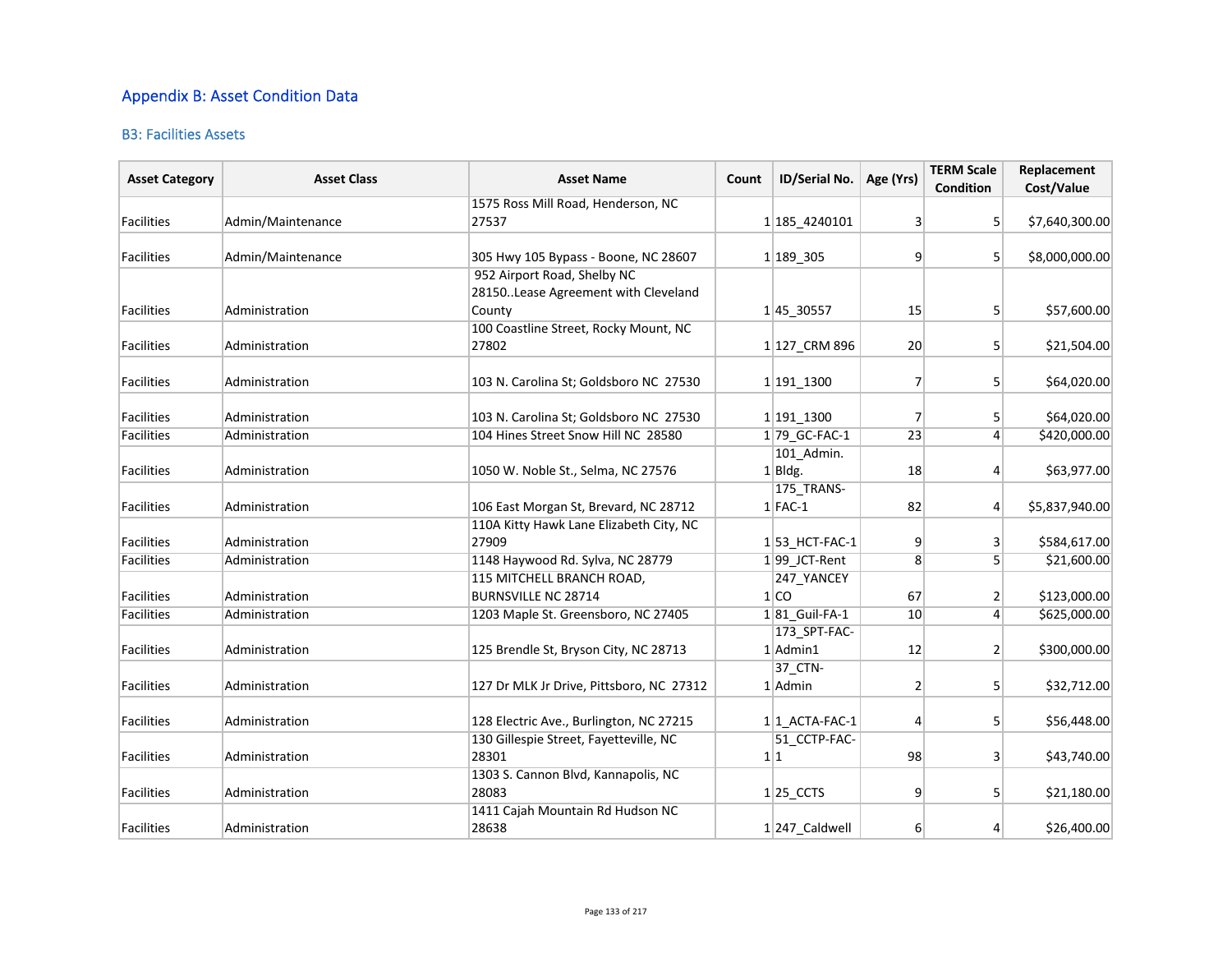| <b>Asset Category</b> | <b>Asset Class</b> | <b>Asset Name</b>                                      | Count | ID/Serial No.                 | Age (Yrs)        | <b>TERM Scale</b><br><b>Condition</b> | Replacement<br>Cost/Value |
|-----------------------|--------------------|--------------------------------------------------------|-------|-------------------------------|------------------|---------------------------------------|---------------------------|
|                       |                    | 1413 W. Main Street Yadkinville, NC                    |       |                               |                  |                                       |                           |
| <b>Facilities</b>     | Administration     | 27055                                                  |       | $1$  247_Yadkin               | 27               | $\mathbf{3}$                          | \$173,668.00              |
| <b>Facilities</b>     | Administration     | 1515 4th St SW Conover NC 28681                        |       | $1 247$ <sub>_</sub> Catawba  | 6                | $\vert 4 \vert$                       | \$55,200.00               |
|                       |                    |                                                        |       | 155_ROB-FAC-                  |                  |                                       |                           |
| Facilities            | Administration     | 1519 Carthage Rd. Lumberton, NC 28358                  |       | 1 1                           | 19               | $\vert 4 \vert$                       | \$19,800.00               |
| <b>Facilities</b>     | Administration     | 1534 West 5th Street, Washington, NC<br>27889          |       | $1 13$ BATS-BLD               | 10               | $1\vert$                              | \$700,000.00              |
| Facilities            | Administration     | 1717 West Fifth Street Greenville, NC<br>27834         |       | 147 Pitt-<br>1 Admin          | 15               | 3 <sup>1</sup>                        | \$350,000.00              |
| Facilities            | Administration     | 1807 Douglas Drive                                     |       | 105 LEE-FAC-<br>1 1           | $\overline{2}$   | $\vert$                               | \$1,500,000.00            |
|                       |                    |                                                        |       | 105_LEE-FAC-                  |                  |                                       |                           |
| Facilities            | Administration     | 1807 Douglas Drive                                     |       | 1 1                           | $\overline{2}$   | $\vert$                               | \$1,500,000.00            |
| <b>Facilities</b>     | Administration     | 1901 Tarboro Street SW - Suite 201<br>Wilson, NC 27893 |       | $1 195$ _WCT-FT               | 6                | 3 <sup>1</sup>                        | \$12,000.00               |
| Facilities            | Administration     | 2000 Riverside Dr., Suite 17, Asheville, NC<br>28804   |       | 1 21 N/A                      | $6 \overline{6}$ | 3 <sup>1</sup>                        | \$51,528.00               |
| Facilities            | Administration     | 201 E. King St. Kinston, NC 28501                      |       | $1 107$ LCTfac-1              | 14               | 3 <sup>1</sup>                        | \$12,951.00               |
| Facilities            | Administration     | 201 West Fort Hill, Robbinsville, NC 28771             |       | $1 75$ GCT-FAC-1              | 9                | 5 <sup>1</sup>                        | \$475,000.00              |
| <b>Facilities</b>     | Administration     | 206 County Park Rd Yanceyville NC 27379                |       | 33_CATS-FAC-<br>1 1           | 11               | $\left 4\right $                      | \$218,000.00              |
| <b>Facilities</b>     | Administration     | 208 S Main St Kenansville                              |       | 61 DCPTD-<br>1 Admin Facility | 72               | 2                                     | \$1,250,000.00            |
| Facilities            | Administration     | 209 East Main Street Plymouth, NC 27962                |       | 187_ADMIN-<br>$1$ FAC-1       | 31               | 3 <sup>1</sup>                        | \$100,000.00              |
| Facilities            | Administration     | 20968 US HWY264, Swan Quarter, NC<br>27885             |       | $1 95$ _HCT-FAC-1             | 9                | 5 <sup>1</sup>                        | \$584,617.00              |
| Facilities            | Administration     | 220 Swinburne St Raleigh NC 27610                      |       | 183_WAKE-<br>$1$ FAC-1        | 30               | 5 <sup>1</sup>                        | \$500,000.00              |
| <b>Facilities</b>     | Administration     | 2201 Miller Road South Wilson, NC                      |       | 195_WCT-<br>1 ADMIN           | 16               | 3 <sup>1</sup>                        | \$40,000.00               |
| <b>Facilities</b>     | Administration     | 234 E Summit Ave, Burlington, NC 27215                 |       | $1 249$ Admin                 | 32               | $\left 4\right $                      | \$500,000.00              |
| Facilities            | Administration     | 2485 US Hwy 74 West Wadesboro, NC<br>28170             |       | 17_ACTS Admin                 | 23               | $\overline{2}$                        | \$22,560.00               |
| Facilities            | Administration     | 250 alexander dr lillington nc 27546                   |       | 85_250<br>1 Alexander         | 12               | 5 <sup>1</sup>                        | \$549,000.00              |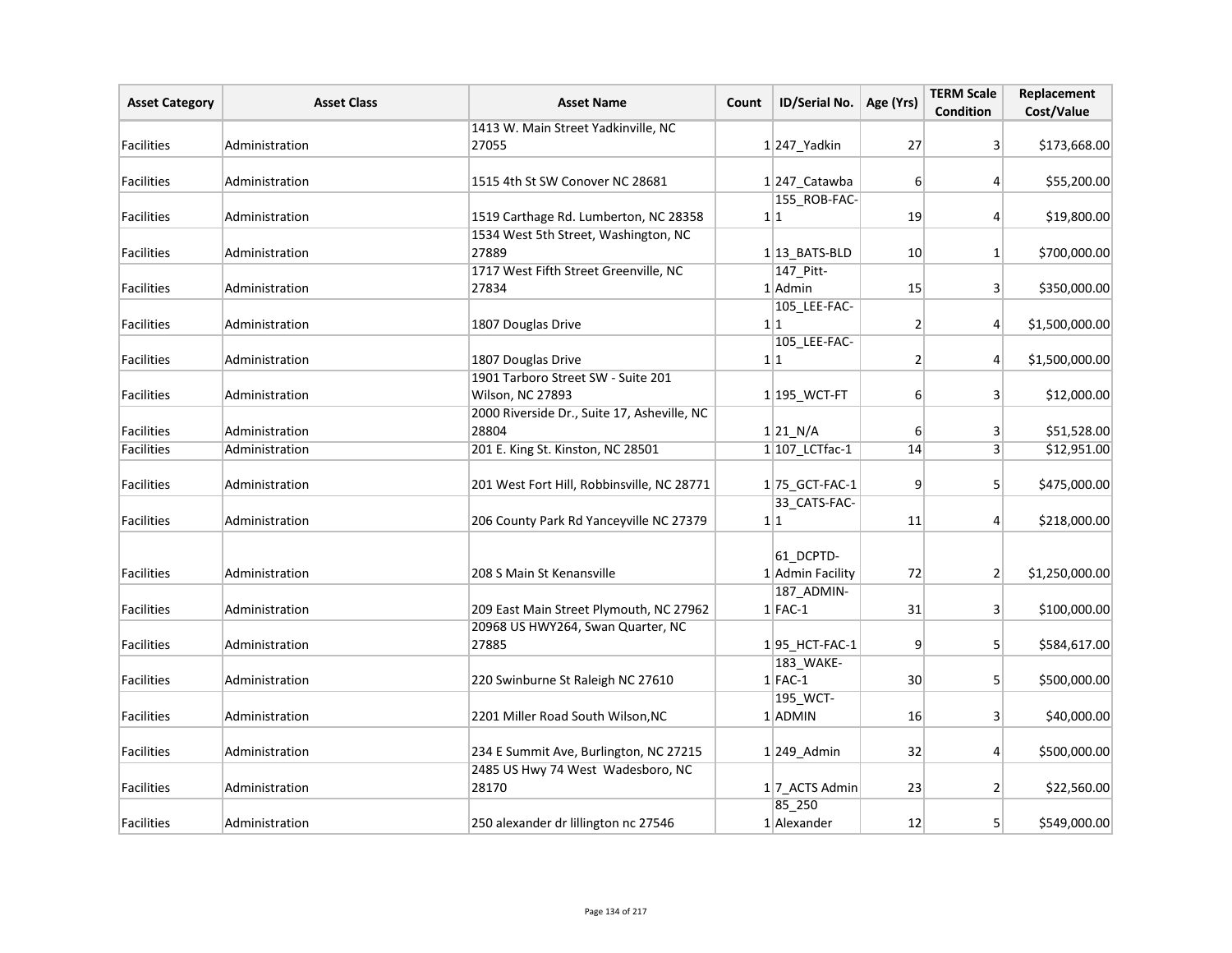| <b>Asset Category</b> | <b>Asset Class</b> | <b>Asset Name</b>                                          | Count | ID/Serial No.                   | Age (Yrs)    | <b>TERM Scale</b><br>Condition | Replacement<br>Cost/Value |
|-----------------------|--------------------|------------------------------------------------------------|-------|---------------------------------|--------------|--------------------------------|---------------------------|
| Facilities            | Administration     | 2611 Ebony Circle Statesville NC 28625                     |       | 197 ICATS-FAC                   | 19           | $1\vert$                       | \$5,500,000.00            |
| Facilities            | Administration     | 2726 Old Concord Road, Salisbury, NC<br>28146              |       | 159_Row-Fac-<br>1 1             | 23           | 3                              | \$1,200.00                |
| Facilities            | Administration     | 2789 NC HWY16 South Taylorsville, NC<br>28681              |       | 247_Alexande<br>1 r             | 3            | $\vert$                        | \$9,600.00                |
| <b>Facilities</b>     | Administration     | 2822 Neuse Blvd., New Bern, NC                             |       | 49 CARTS<br>1 Office            | 23           | 4                              | \$8,865.00                |
| <b>Facilities</b>     | Administration     | 285 1st Ave SW Hickory NC 28601                            |       | 247_WPRTA<br>1 000174           | 12           | $\vert$                        | \$435,617.00              |
| <b>Facilities</b>     | Administration     | 294 Fairground Rd Spindale, NC 28160                       |       | 161 RCT-<br>1 FACILITY-1        | 20           | $\vert$                        | \$1,000,000.00            |
| <b>Facilities</b>     | Administration     | 30 Oyster Creek St., Swanquarter, NC<br>27885              |       | $1 8$ OT-FAC-1                  | 15           | 5 <sup>1</sup>                 | \$5,402,231.00            |
| <b>Facilities</b>     | Administration     | 300 West Franklin St, Salisbury NC 280144                  |       | 1 237 3072                      | 35           | $\vert$                        | \$1,575,000.00            |
| Facilities            | Administration     | 302 Monroe Street, Carthage, NC 28327                      |       | $1 125$ MCTS-1                  | $\mathbf{1}$ | $\vert$                        | \$468,780.00              |
| <b>Facilities</b>     | Administration     | 303 S Morgan St Roxboro NC 27573                           |       | 145_PATS-FAC<br>1 1             | 3            | $\vert$                        | \$358,800.00              |
| <b>Facilities</b>     | Administration     | 311 County Complex Road; Clinton, NC<br>28328              |       | 163_SAT-FAC-<br>1 1             | 21           | $\vert$                        | \$72,610.00               |
| Facilities            | Administration     | 316 N. Academy Street, Cary, NC 27513                      |       | 1203_TOC-001                    | 17           | $\overline{4}$                 | \$19,648,400.00           |
| Facilities            | Administration     | 316 South Magnolia Street, Raeford, N.C.<br>28376          |       | 93_DSS<br>1 ANNEX               | 16           | 3 <sup>1</sup>                 | \$205,143.00              |
| Facilities            | Administration     | 320 E. Nash Street Wilson, NC 27893                        |       | 196 Transpor<br>1 tation Center | 38           | $\vert 4 \vert$                | \$3,000,000.00            |
| <b>Facilities</b>     | Administration     | 3205 Freedom Dr., Suite 100, Charlotte,<br><b>NC 28208</b> |       | 119 Meck-<br>1 Chapin Hall      | 15           | $\overline{4}$                 | \$360,000.00              |
| <b>Facilities</b>     | Administration     | 36 Pannell Ln, Franklin, NC 28734                          |       | 113_MAC-FAC-<br>1 1             | 20           | $\vert 4 \vert$                | \$750,000.00              |
| <b>Facilities</b>     | Administration     | 387 Long Branch Road, Marshall, NC<br>28753                |       | 115_MCTA-<br>1 FAC-Admin        | 17           | 5 <sup>1</sup>                 | \$396,000.00              |
| Facilities            | Administration     | 391 Courthouse Drive Hayesville, NC<br>28904               |       | $1 43$ <sub>_Clay</sub>         | 15           | 5                              | \$292,123.00              |
| <b>Facilities</b>     | Administration     | 435 Salem Church Road, Lincolnton, NC,<br>28092            |       | 109_TLC<br>1 Facility           | 5            | $\vert$ 3                      | \$850,000.00              |
| Facilities            | Administration     | 45 Transit Ct NW, Concord, NC 28025                        |       | 209_81050/7<br>1 0226           | 12           | $\left 4\right $               | \$3,613,969.00            |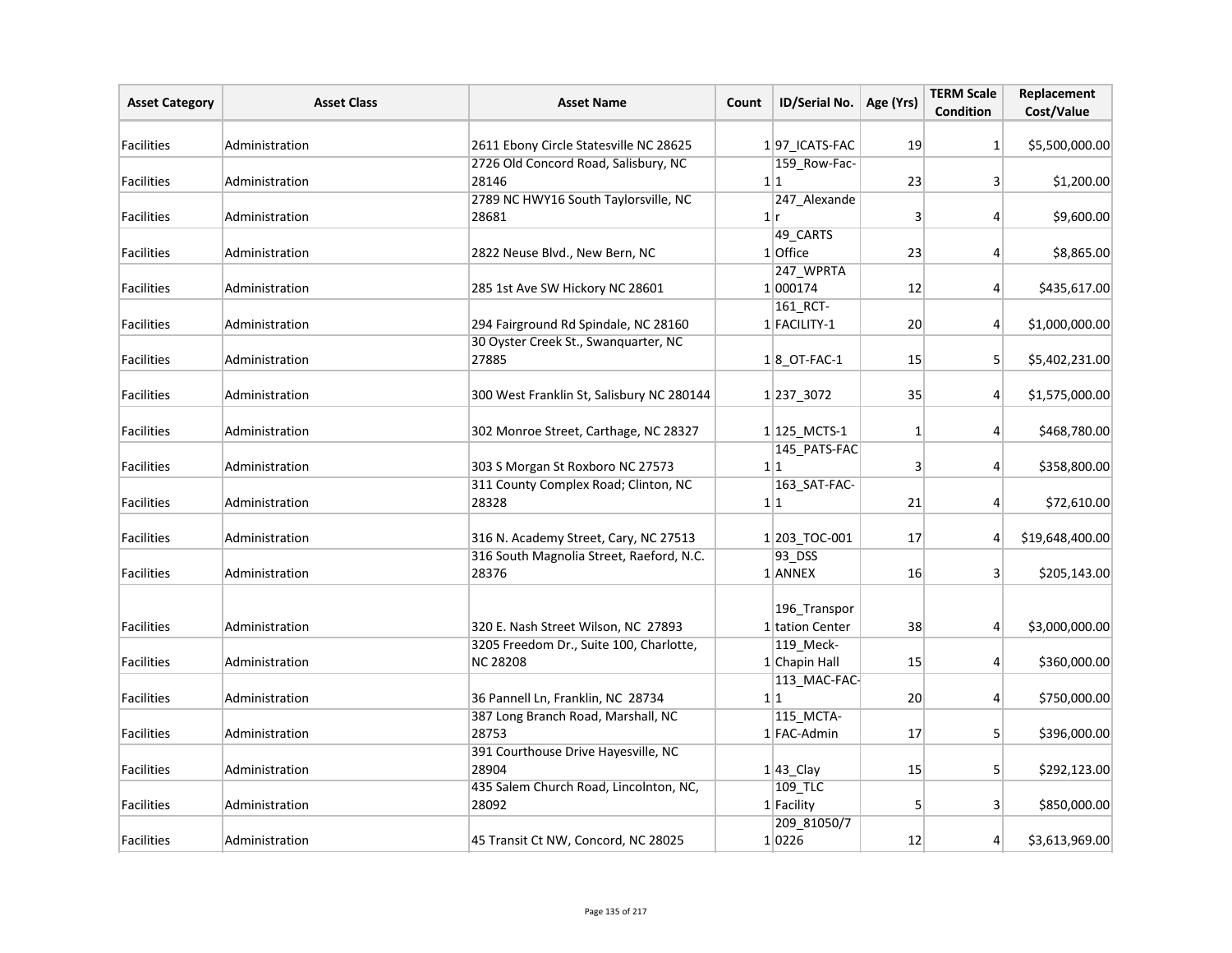| <b>Asset Category</b> | <b>Asset Class</b> | <b>Asset Name</b>                                                                   | Count | ID/Serial No.          | Age (Yrs)        | <b>TERM Scale</b><br>Condition | Replacement<br>Cost/Value |
|-----------------------|--------------------|-------------------------------------------------------------------------------------|-------|------------------------|------------------|--------------------------------|---------------------------|
| <b>Facilities</b>     | Administration     | 50 Armory Drive Clyde, NC 28721                                                     |       | 187_5046               | 8                | 5 <sup>1</sup>                 | \$451,182.00              |
| <b>Facilities</b>     | Administration     | 50 Armory Drive Clyde, NC 28721                                                     |       | 187 5078               | 8                | 5 <sup>1</sup>                 | \$639,654.00              |
|                       |                    | 504 Suite C East Broad Ave. Rockingham,                                             |       |                        |                  |                                |                           |
| <b>Facilities</b>     | Administration     | <b>NC 28379</b>                                                                     |       | $1 153$ FAC 1          | 22               | 1 <sup>1</sup>                 | \$13,200.00               |
|                       |                    |                                                                                     |       |                        |                  |                                |                           |
| <b>Facilities</b>     | Administration     | 5040 Main Street Shallotte NC 28470                                                 |       | $1 19$ BTS-FAC01       | 7                | 3 <sup>1</sup>                 | \$101.00                  |
|                       |                    | 505 North Main Street Rich Square, NC                                               |       |                        |                  |                                |                           |
| <b>Facilities</b>     | Administration     | 27869                                                                               |       | $1 91$ <sub>CPTA</sub> | 31               | $\vert$                        | \$1,000,000.00            |
|                       |                    |                                                                                     |       |                        |                  |                                |                           |
| <b>Facilities</b>     | Administration     | 517 W Fleming Dr. Morganton NC 28655                                                |       | $1 247$ Burke          | $6 \overline{6}$ | $\vert 4 \vert$                | \$7,200.00                |
|                       |                    |                                                                                     |       | 31_ADMIN               |                  |                                |                           |
| <b>Facilities</b>     | Administration     | 5231 Business Dr., Newport NC 28570                                                 |       | $1$ FAC                | 4                | $\mathsf{S}$                   | \$1,000,000.00            |
| <b>Facilities</b>     | Administration     | 526 7th Ave E Hendersonville, NC 28792                                              |       | 189 WCCA-FAC           | 42               | 3 <sup>1</sup>                 | \$750,000.00              |
|                       |                    |                                                                                     |       | 6 DOT-FRY-             |                  |                                |                           |
|                       |                    |                                                                                     |       | 1600-28-016-           |                  |                                |                           |
| <b>Facilities</b>     | Administration     | 59063 NC 12 S, Hatteras, NC 27943                                                   |       | 1 008                  | 35               | $\vert 4 \vert$                | \$918,000.00              |
|                       |                    |                                                                                     |       |                        |                  |                                |                           |
| <b>Facilities</b>     | Administration     | 600 HWY 86 N, Hillsborough, NC 27278                                                |       | $1 135$ _OPT-FAC       | 9                | 3 <sup>1</sup>                 | \$800,000.00              |
|                       |                    |                                                                                     |       | 133_OUTS-              |                  |                                |                           |
| <b>Facilities</b>     | Administration     | 605 New Bridge Street, Jacksonville, NC                                             |       | 1 FAC-055              | $6 \overline{6}$ | 3 <sup>1</sup>                 | \$28,800.00               |
|                       |                    | 608 McLeod Street Elizabethtown, NC                                                 |       | 17_BARTS/FA            |                  |                                |                           |
| <b>Facilities</b>     | Administration     | 28337                                                                               |       | 1 C/1                  | 36               | 3 <sup>1</sup>                 | \$704,040.00              |
|                       |                    |                                                                                     |       | 215_Administ           |                  |                                |                           |
| <b>Facilities</b>     | Administration     | 700 N Broad, Gastonia, NC 28054                                                     |       | $1$ ration             | 42               | 3 <sup>1</sup>                 | \$506,368.00              |
| <b>Facilities</b>     | Administration     | 714 Main Street, Gatesviile, NC 27938                                               |       | 1 73 714               | $6 \overline{6}$ | $\vert$                        | \$6,000.00                |
|                       |                    | 73 Crimson Laurel Circle Suite 7                                                    |       | 121 MCTA-              |                  |                                |                           |
| <b>Facilities</b>     | Administration     | Bakersville NC 28705                                                                |       | $1$ FAC-1              | 24               | 4                              | \$128,138.00              |
| <b>Facilities</b>     | Administration     | 77 Hardin Street                                                                    |       | $1 39$ Transit         | 5 <sup>1</sup>   | $\vert$                        | \$13,200.00               |
|                       |                    |                                                                                     |       | 227_Jacksonvi          |                  |                                |                           |
| <b>Facilities</b>     | Administration     | 815 New Bridge St                                                                   |       | 1 Ile City Hall        | 15               | 5                              | \$350,000.00              |
|                       |                    | 816 West Mauney Ave. Gastonia, NC                                                   |       |                        |                  |                                |                           |
| <b>Facilities</b>     | Administration     | 28052                                                                               |       | $1 71$ ACCESS          | 47               | 3 <sup>1</sup>                 | \$179,620.00              |
|                       |                    | 895 Ray Taylor Road West Jefferson, NC                                              |       |                        |                  |                                |                           |
| <b>Facilities</b>     | Administration     | 28694                                                                               |       | $1 9$ ACTA-FAC-1       | 24               | $\vert 4 \vert$                | \$253,100.00              |
| <b>Facilities</b>     | Administration     | 90 S Main Street, Sparta, NC                                                        |       | $1 5$ AIM-FAC-1        | 14               | $\vert 4 \vert$                | \$34,022.00               |
| <b>Facilities</b>     | Administration     | 901 S Walker St Burgaw, NC 28425                                                    |       | 1 141 27936            | $\overline{23}$  | $\left 4\right $               | \$5,328.00                |
| <b>Facilities</b>     |                    |                                                                                     |       | 57_DAV-FAC-<br>1 1     | 16               |                                | \$131,974.00              |
|                       | Administration     | 945 N. Main Street, Lexington, NC 27292<br>ACT Facility 34 Pershing Street Newland, |       |                        |                  | $\vert 4 \vert$                |                           |
|                       |                    |                                                                                     |       |                        |                  |                                |                           |
| Facilities            | Administration     | <b>NC 28657</b>                                                                     |       | 1 11 F20382            | 15               | $\vert 4 \vert$                | \$1,085,870.00            |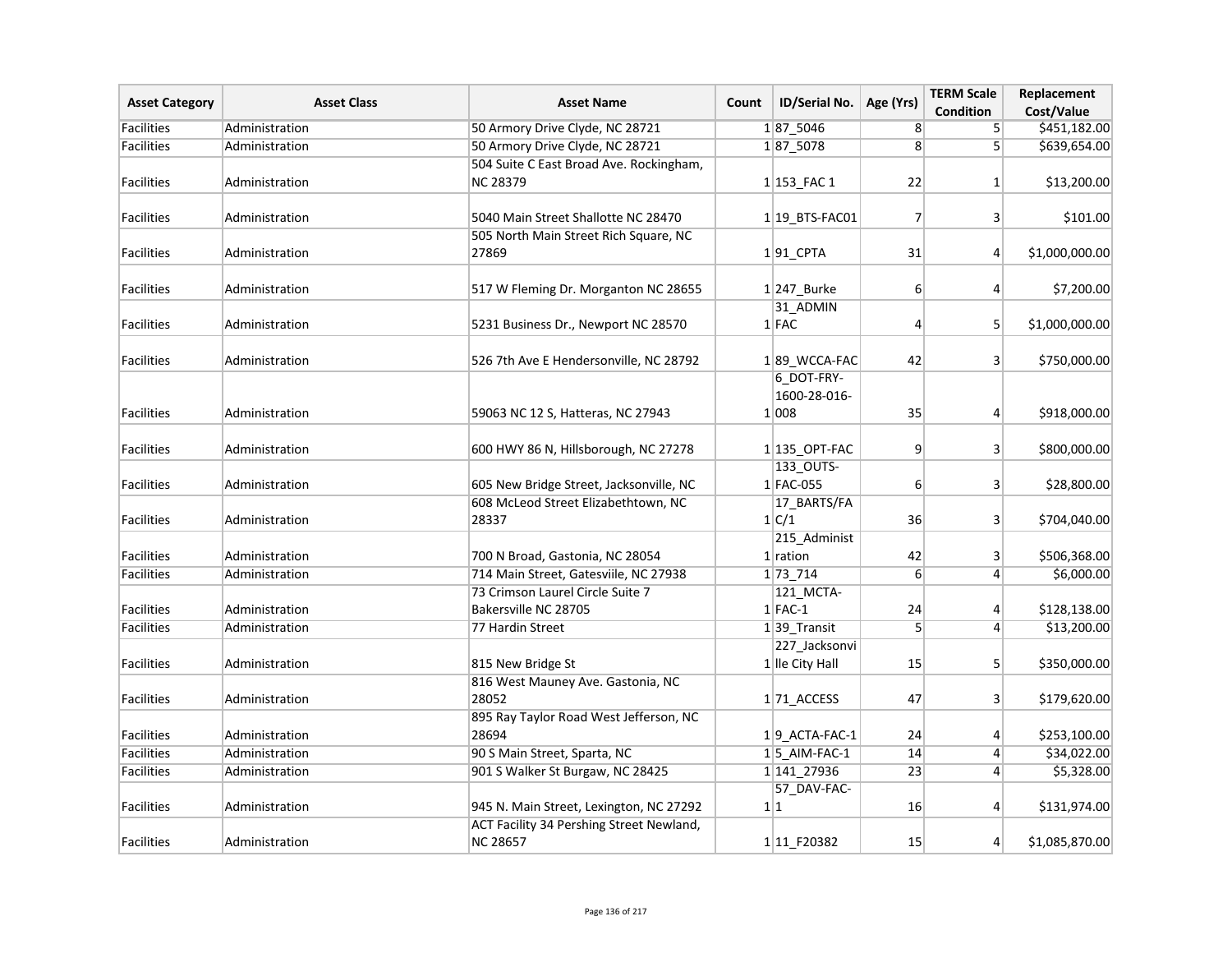| <b>Asset Category</b> | <b>Asset Class</b> | <b>Asset Name</b>                          | Count | ID/Serial No.     | Age (Yrs)      | <b>TERM Scale</b><br><b>Condition</b> | Replacement<br>Cost/Value |
|-----------------------|--------------------|--------------------------------------------|-------|-------------------|----------------|---------------------------------------|---------------------------|
|                       |                    | Admin Bldg 954 Marshall C. Collins Dr,     |       |                   |                |                                       |                           |
| Facilities            | Administration     | Manteo NC. 27954                           |       | 155 10836         | 14             | $\vert 4 \vert$                       | \$13,473,000.00           |
|                       |                    | Admin Blg 3 Courthouse Sq., Columbus,      |       |                   |                |                                       |                           |
| Facilities            | Administration     | <b>NC 28722</b>                            |       | 1 1 1 4 9         | 33             | $\overline{2}$                        | \$3,204.00                |
|                       |                    | Admin Hdq. Bldg.-347B W. Salisbury St.;    |       | 151_RCSAA-        |                |                                       |                           |
| Facilities            | Administration     | Asheboro, NC 27203                         |       | $1$ FAC 1         | 8              | 5 <sup>2</sup>                        | \$3,500,000.00            |
|                       |                    | Administrative Building attached to        |       |                   |                |                                       |                           |
|                       |                    | County-610 Patton Avenue Monrroe, NC       |       |                   |                |                                       |                           |
| Facilities            | Administration     | 28110                                      |       | 1 179 10416       | 32             | $\vert 4 \vert$                       | \$1,557,097.00            |
|                       |                    |                                            |       |                   |                |                                       |                           |
|                       |                    | Administrative Building, 101 Lawsonville   |       |                   |                |                                       |                           |
| Facilities            | Administration     | Avenue, Reidsville, NC 27320               |       | $1 157$ ROCK      | 28             | 3 <sup>2</sup>                        | \$120,000.00              |
|                       |                    | Administrative Office 1000 N 1st Street    |       |                   |                |                                       |                           |
| Facilities            | Administration     | Albemarle, NC 28001                        |       | $1 167$ OFFICE    | 24             | $\vert$                               | \$34,660.00               |
|                       |                    | Foothills Industry/ McDowell Transit -     |       | 111_MCD-FAC-      |                |                                       |                           |
| <b>Facilities</b>     | Administration     | Agency                                     |       | 1 1               | 4              | $\vert$                               | \$8,644.00                |
|                       |                    | Mont. Opr. Ctr.-122 Bruton St.; Troy, NC   |       | 151_RCSAA-        |                |                                       |                           |
| Facilities            | Administration     | 27371                                      |       | $1$ FAC 2         | $\overline{7}$ | 3 <sup>2</sup>                        | \$7,200.00                |
|                       |                    | Rebuilt Administration Building at 314 Ray |       | 117_314 Ray       |                |                                       |                           |
| <b>Facilities</b>     | Administration     | Street                                     |       | $1$ St            | 3              | 5                                     | \$700,000.00              |
|                       |                    |                                            |       | 165_SCATS-        |                |                                       |                           |
| <b>Facilities</b>     | Administration     | West Blvd, Laurinburg, NC 28352            |       | $1$ FAC-1         | 17             | $\vert$                               | \$40,127.00               |
|                       |                    |                                            |       |                   |                |                                       |                           |
| <b>Facilities</b>     | Maintenance        | 1050 W. Noble St., Selma, NC 27576         |       | $1 101$ Fleet Lot | 10             | $\vert 4 \vert$                       | \$90,000.00               |
|                       |                    |                                            |       | 85_1100           |                |                                       |                           |
| <b>Facilities</b>     | Maintenance        | 1100 prison camp rd lillington nc 27546    |       | $1$ prison cam    | 26             | 3 <sup>1</sup>                        | \$385,000.00              |
| <b>Facilities</b>     | Maintenance        | 1107 Trinity Road, Raleigh, NC 27607       |       | 1 203_MV-001      | 43             | $\overline{2}$                        | \$35,000,000.00           |
|                       |                    |                                            |       | 53_ICPTA          |                |                                       |                           |
|                       |                    | 110A Kitty Hawk Lane Elizabeth City, NC    |       | Maintenance       |                |                                       |                           |
| Facilities            | Maintenance        | 27909                                      |       | 1 Facility        | 14             | 5 <sup>2</sup>                        | \$524,333.00              |
|                       |                    |                                            |       |                   |                |                                       |                           |
| Facilities            | Maintenance        | 125 Moose Branch Road                      |       | 175_GCT-FAC-2     | 14             | $\vert$ 3                             | \$150,000.00              |
|                       |                    |                                            |       |                   |                |                                       |                           |
| Facilities            | Maintenance        | 128 Electric Ave., Burlington, NC 27215    |       | $1 1$ ACTA-FAC-2  | $\overline{4}$ | 5 <sup>1</sup>                        | \$10,752.00               |
|                       |                    |                                            |       | 183_WAKE-         |                |                                       |                           |
| Facilities            | Maintenance        | 1430 South Blount St Raleigh NC 27603      |       | $1$ FAC -2        | 8              | 4                                     | \$101.00                  |
| Facilities            | Maintenance        | 1600 Beatty St. Greenville, NC             |       | $1 221$ Maint 1   | 10             | 5 <sup>2</sup>                        | \$800,900.00              |
|                       |                    |                                            |       | 161_RCT-          |                |                                       |                           |
| Facilities            | Maintenance        | 194 Fairground Rd Spindale, NC 28160       |       | $1$ MAINT-1       | 31             | $\vert$                               | \$750,000.00              |
|                       |                    |                                            |       |                   |                |                                       |                           |
| Facilities            | Maintenance        | 211 W Sharpe St, Statesville, NC 28677     |       | 197 ICATS-FAC     | 19             | $1\vert$                              | \$2,500,000.00            |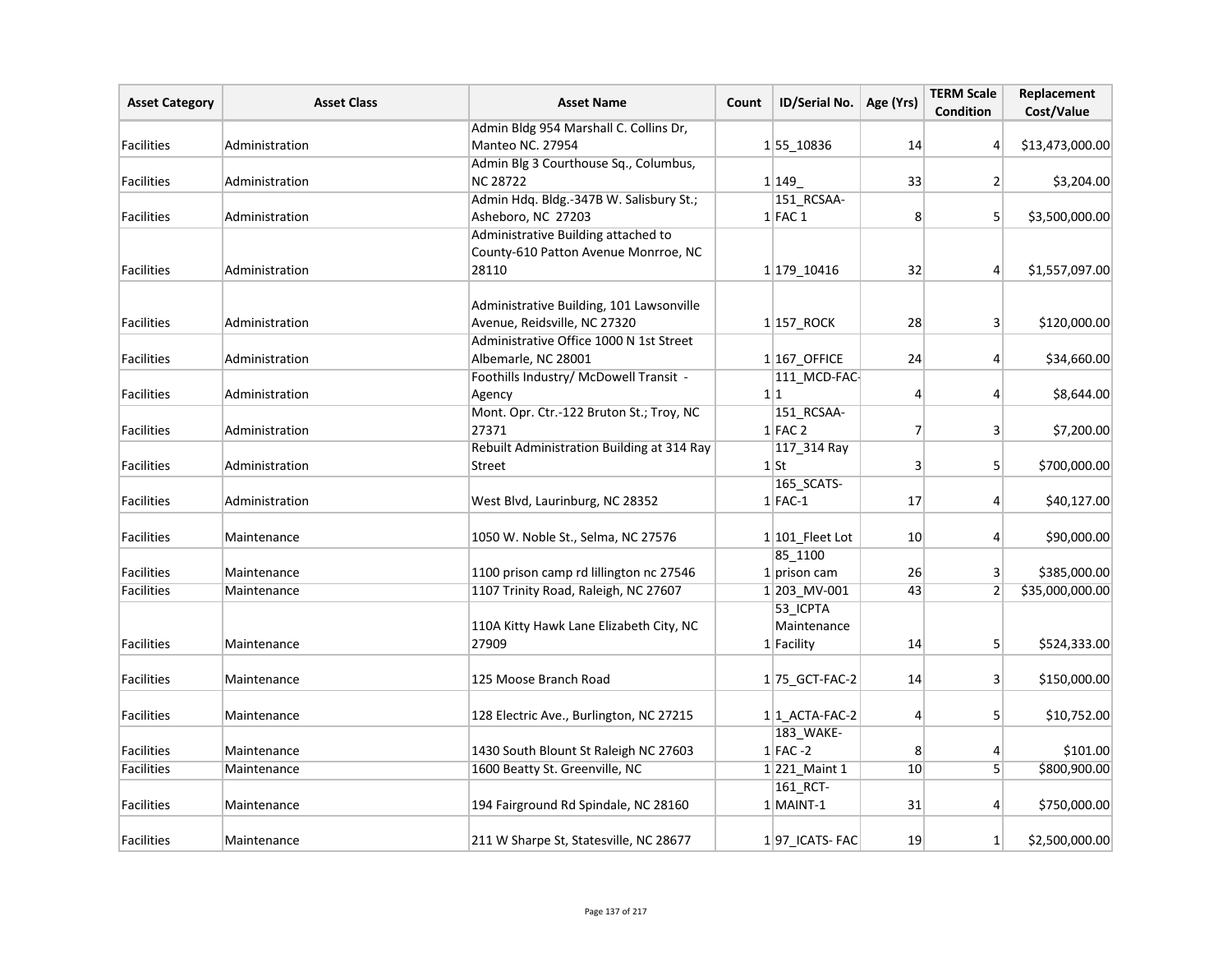| <b>Asset Category</b> | <b>Asset Class</b> | <b>Asset Name</b>                                                               | Count | ID/Serial No.                  | Age (Yrs)      | <b>TERM Scale</b><br><b>Condition</b> | Replacement<br>Cost/Value |
|-----------------------|--------------------|---------------------------------------------------------------------------------|-------|--------------------------------|----------------|---------------------------------------|---------------------------|
|                       |                    |                                                                                 |       | 249 Operatio                   |                |                                       |                           |
| <b>Facilities</b>     | Maintenance        | 2801 Troxler Road, Burlington, NC 27215                                         |       | $1 \, \text{ns}$               | 6              | 3                                     | \$74,698.00               |
|                       |                    | 3055 E. Elizabethtown Rd. Lumberton, NC                                         |       | 155_ROB-FAC-                   |                |                                       |                           |
| Facilities            | Maintenance        | 28358                                                                           |       | 1 2                            | 19             | 4                                     | \$471,092.00              |
|                       |                    |                                                                                 |       | 61 DCPTD-                      |                |                                       |                           |
|                       |                    |                                                                                 |       | Maintenance                    |                |                                       |                           |
| Facilities            | Maintenance        | 325 Landfill Rd. Rose Hill NC                                                   |       | 1 Facility                     | 49             | 2 <sup>2</sup>                        | \$3,500,000.00            |
|                       |                    |                                                                                 |       | 227_Fleet                      |                |                                       |                           |
|                       |                    |                                                                                 |       | Maintenance                    |                |                                       |                           |
| Facilities            | Maintenance        | 350-C South Marine Boulevard                                                    |       | 1 Facility                     | 11             | 5                                     | \$631,511.72              |
| Facilities            | Maintenance        | 37 Cox Street, Sparta, NC                                                       |       | 15 AIM-FAC-2                   | 4              | 5 <sup>1</sup>                        | \$37,602.00               |
|                       |                    |                                                                                 |       | 113_MAC-FAC-                   |                |                                       |                           |
| Facilities            | Maintenance        | 42 Pannell Ln, Franklin, NC 28734                                               |       | 1 4                            | 19             | $\mathbf{4}$                          | \$1,500,000.00            |
|                       |                    | 505 North Main Street Rich Square, NC                                           |       |                                |                |                                       |                           |
| Facilities            | Maintenance        | 27869                                                                           |       | $1 91$ <sub>_CPTA</sub>        | 31             | $\left 4\right $                      | \$750,000.00              |
|                       |                    |                                                                                 |       |                                |                |                                       |                           |
| Facilities            | Maintenance        | 5231 Business Dr., Newport NC 28570                                             |       | 131 Maint FAC                  | 4              | 5 <sup>1</sup>                        | \$500,000.00              |
|                       |                    |                                                                                 |       | 135_OC                         |                |                                       |                           |
| <b>Facilities</b>     | Maintenance        | 600 HWY 86 N, Hillsborough, NC 27278                                            |       | 1 MAINT                        | 25             | $\mathbf{4}$                          | \$1,500,000.00            |
|                       |                    |                                                                                 |       | 93_HOKE                        |                |                                       |                           |
| <b>Facilities</b>     | Maintenance        | 700 CC Steele Road, Raeford, N.C. 28376                                         |       | 1 MAINT.                       | 22             | 3                                     | \$315,500.00              |
| Facilities            | Maintenance        | 703 Pinehurst Ave. Carthage NC 28327                                            |       | 1 125_MCTS-2                   | 13             | $\overline{4}$                        | \$82,360.00               |
|                       |                    | 725 Albermarle Avenue, Rocky Mount, NC                                          |       |                                |                |                                       |                           |
| Facilities            | Maintenance        | 27803                                                                           |       | 1 127 CRM 478                  | 30             | 5                                     | \$155,000.00              |
| Facilities            | Maintenance        | 800 N Broad, Gastonia, NC 28054                                                 |       | 1215_Garage                    | 42             | 3 <sup>1</sup>                        | \$969,650.00              |
| <b>Facilities</b>     |                    |                                                                                 |       |                                | $\overline{7}$ |                                       |                           |
|                       | Maintenance        | 876 Skyland Drive, Sylva, NC 28779                                              |       | 199_JCT-Paving<br>119 12th St. |                | 5                                     | \$301,236.00              |
|                       |                    | 900 W. 12th St., Charlotte, NC 28206                                            |       | $1$ Garage                     | 22             |                                       | \$720,000.00              |
| Facilities            | Maintenance        |                                                                                 |       |                                |                | 3                                     |                           |
| Facilities            | Maintenance        | 945 B Osceola St. Gastonia, NC 28054                                            |       | 171_ACCESS                     | 27             | $\mathbf{4}$                          | \$375,000.00              |
|                       |                    |                                                                                 |       | 57_DAV-FAC-<br>1 2             |                |                                       |                           |
| Facilities            | Maintenance        | 945 N. Main Street, Lexington, NC 27292<br>County Garage, Built 1970 146 West B |       |                                | 16             | $\mathbf{4}$                          | \$286,078.00              |
| <b>Facilities</b>     | Maintenance        | Street Newland NC 28657                                                         |       | 11_CGAR1836<br>1 14437846      | 21             |                                       |                           |
|                       |                    |                                                                                 |       |                                |                | 3                                     | \$211,400.00              |
| <b>Facilities</b>     | Maintenance        | Maint Bldg 1018 Driftwood Drive Manteo<br><b>NC. 27954</b>                      |       |                                | 37             | 3 <sup>1</sup>                        | \$454,030.00              |
|                       |                    | Maintenance Attached to Admin-610                                               |       | 155 1510                       |                |                                       |                           |
| Facilities            | Maintenance        | Patton Avenue Monroe, NC 28110                                                  |       | 1 179 10416A                   | 32             | 4                                     | \$2,577,812.00            |
|                       |                    | Maintenance Garage 1006 N 1st Street                                            |       |                                |                |                                       |                           |
| <b>Facilities</b>     | Maintenance        | Albemarle, NC 28001                                                             |       | $1 167_GARAGE$                 | 24             | 4                                     | \$376,560.00              |
|                       |                    |                                                                                 |       |                                |                |                                       |                           |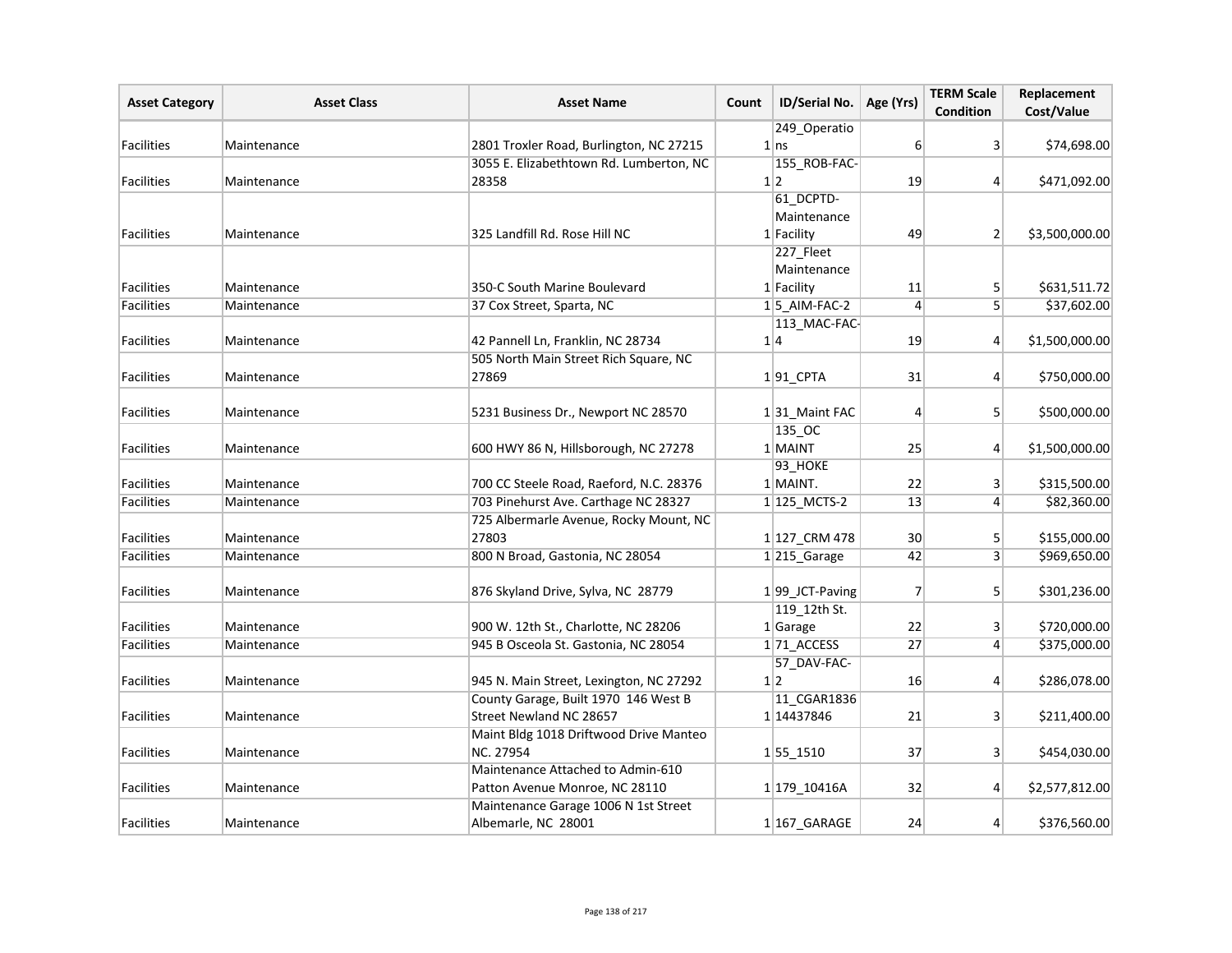| <b>Asset Category</b>                  | <b>Asset Class</b>          | <b>Asset Name</b>                                                | Count | ID/Serial No.             | Age (Yrs)        | <b>TERM Scale</b><br><b>Condition</b> | Replacement<br>Cost/Value |
|----------------------------------------|-----------------------------|------------------------------------------------------------------|-------|---------------------------|------------------|---------------------------------------|---------------------------|
|                                        |                             |                                                                  |       | 111 MCD-FAC-              |                  |                                       |                           |
| <b>Facilities</b>                      | Maintenance                 | <b>McDowell County Garage</b>                                    |       | 1 2                       | 62               | 3 <sup>1</sup>                        | \$250,000.00              |
|                                        |                             |                                                                  |       | 17_BARTS/FA               |                  |                                       |                           |
| Facilities                             | Maintenance                 | Smith Circle Elizabethtown, NC 28337                             |       | 1 C/2                     | 36               | 3 <sup>1</sup>                        | \$186,500.00              |
|                                        |                             |                                                                  |       | 165_SCATS-                |                  |                                       |                           |
| Facilities                             | Maintenance                 | West Blvd, Laurinburg, NC 28352                                  |       | $1$ FAC-2                 | 17               | 5                                     | \$21,135.00               |
|                                        |                             |                                                                  |       | 227_Common                |                  |                                       |                           |
| Facilities                             | <b>Parking Structures</b>   | 1 Recreation Drive Jacksonville, NC 28540                        |       | $1$ s Park & Ride         | $\overline{4}$   | 5 <sup>1</sup>                        | \$1,092,000.00            |
|                                        |                             | New Parking Lot at 314 E. Ray Street                             |       | 117_Ray St                |                  |                                       |                           |
| Facilities                             | <b>Parking Structures</b>   | Williamston                                                      |       | $1$ Parking               | 5                | 5 <sup>1</sup>                        | \$141,520.00              |
|                                        |                             | 100 Boone Station Drive, Burlington, NC                          |       |                           |                  |                                       |                           |
| Facilities                             | <b>Passenger Facilities</b> | 27215                                                            |       | 1 249.8                   |                  | $\vert 4 \vert$                       | \$9,500.00                |
| Facilities                             | <b>Passenger Facilities</b> | 100 Lunsford Drive, Burlington, NC 27217                         |       | $1 249_4$                 | 5                | 4                                     | \$9,500.00                |
|                                        |                             | 100 North Mebane Street, Burlington, NC                          |       |                           |                  |                                       |                           |
| <b>Facilities</b>                      | <b>Passenger Facilities</b> | 27217                                                            |       | $1 249$ 7                 |                  | 4                                     | \$9,500.00                |
| <b>Facilities</b>                      | <b>Passenger Facilities</b> | 100 Worth Street, Burlington, NC 27217                           |       | $1 249_1$                 | $6 \overline{6}$ | $\overline{4}$                        | \$8,500.00                |
| Facilities                             | <b>Passenger Facilities</b> | 100 Worth Street, Burlington, NC 27217                           |       | $1 249_2$                 | $6 \overline{6}$ | $\vert$                               | \$8,500.00                |
| Facilities                             | <b>Passenger Facilities</b> | 1010 Spring Street, Wilkesboro, NC 28697<br>Wilkesboro, NC 28697 |       | 193_WTA-FAC-<br>1 1       | $6 \overline{6}$ | 5 <sup>1</sup>                        | \$24,648.00               |
|                                        |                             | 1117 Chandler Court, Burlington, NC                              |       |                           |                  |                                       | \$9,500.00                |
| <b>Facilities</b><br><b>Facilities</b> | <b>Passenger Facilities</b> | 27217<br>121 N Oakland, Gastonia, NC 28054                       |       | $1 249$ _3                | 5                | $\vert 4 \vert$                       | \$988,368.00              |
|                                        | <b>Passenger Facilities</b> | 1240 Huffman Mill Road, Burlington NC                            |       | 1 <sup>215</sup> _Station | 27               | 3 <sup>1</sup>                        |                           |
| Facilities                             | <b>Passenger Facilities</b> | 27215                                                            |       | 1 249 14                  | $6 \overline{6}$ | $\vert 4 \vert$                       |                           |
|                                        |                             |                                                                  |       |                           |                  |                                       |                           |
| <b>Facilities</b>                      | <b>Passenger Facilities</b> | 1247 Jimmie Kerr Blvd, Graham, NC 27253                          |       | 1 249 12                  | 6                | $\vert 4 \vert$                       |                           |
| Facilities                             | <b>Passenger Facilities</b> | 1304 Plaza Drive, Burlington, NC 27215                           |       | 1 249 11                  | $6 \overline{6}$ | $\left 4\right $                      |                           |
| <b>Facilities</b>                      | <b>Passenger Facilities</b> | 211 N. Academy Street, Cary, NC 27513                            |       | 1203_TOC-002              | 26               | $\vert 4 \vert$                       | \$60,000,000.00           |
| <b>Facilities</b>                      | <b>Passenger Facilities</b> | 290 Legion Dr, Whiteville, NC 28472                              |       | 47_TRANS-<br>$1$ FAC      | 19               | $\vert 4 \vert$                       | \$368,000.00              |
|                                        |                             |                                                                  |       |                           |                  |                                       |                           |
| Facilities                             | <b>Passenger Facilities</b> | 3141 Garden Road, Burlington, NC 27215                           |       | $1 249_6$                 |                  | $\vert 4 \vert$                       | \$9,500.00                |
|                                        |                             | 319 North Graham Hopedale Road                                   |       |                           |                  |                                       |                           |
| <b>Facilities</b>                      | <b>Passenger Facilities</b> | Burlington, NC 27214                                             |       | 1 249.5                   |                  | 4                                     | \$9,500.00                |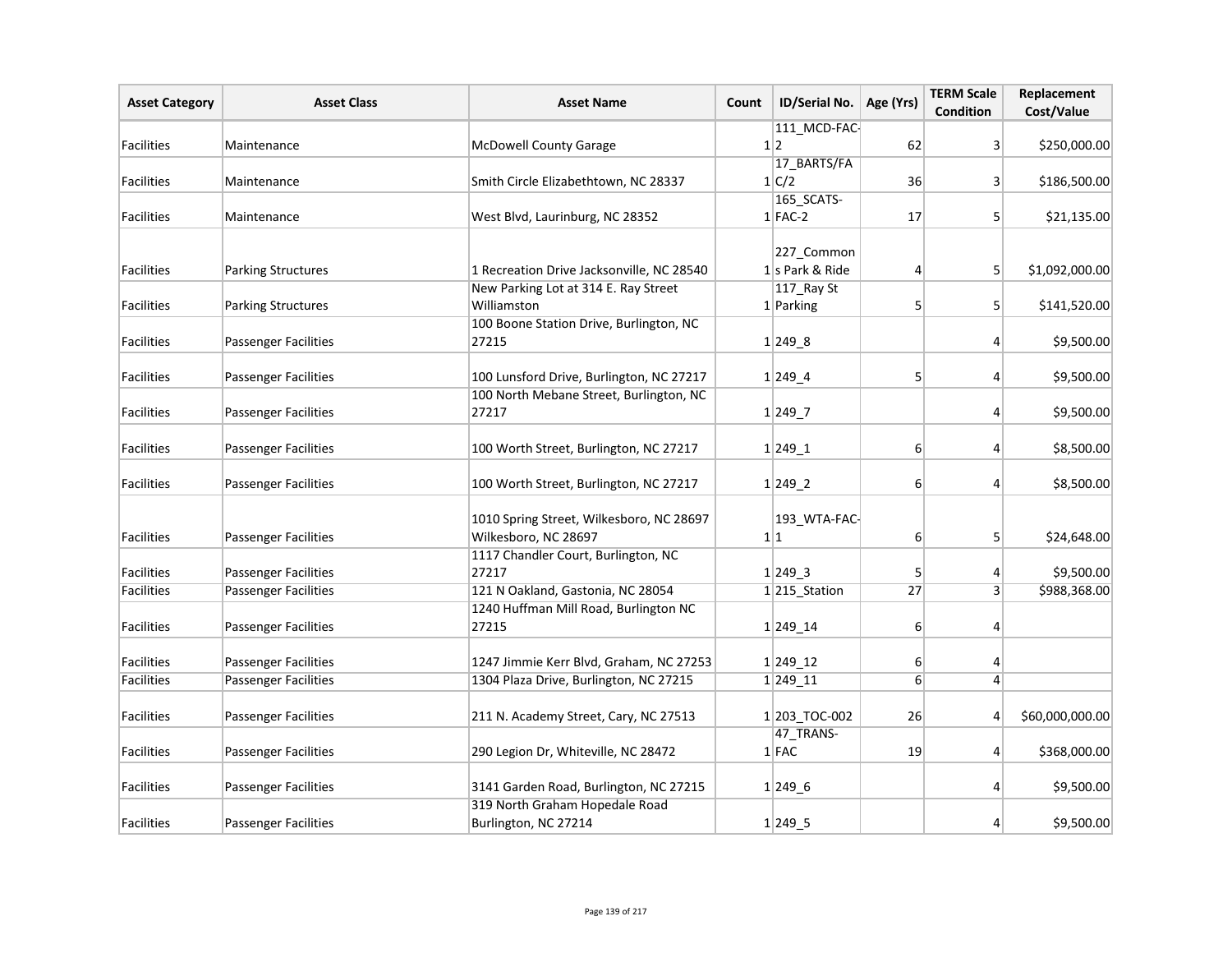| <b>Asset Category</b> | <b>Asset Class</b>          | <b>Asset Name</b>                                 | Count | ID/Serial No.         | Age (Yrs)      | <b>TERM Scale</b><br><b>Condition</b> | Replacement<br>Cost/Value |
|-----------------------|-----------------------------|---------------------------------------------------|-------|-----------------------|----------------|---------------------------------------|---------------------------|
|                       |                             |                                                   |       | 221 Admin             |                |                                       |                           |
| <b>Facilities</b>     | <b>Passenger Facilities</b> | 600 Pitt St. Greenville, NC                       |       | $1$ Facility 1        | 4              | 5 <sup>1</sup>                        | \$8,600,000.00            |
| <b>Facilities</b>     | <b>Passenger Facilities</b> | 600 Tilman Street, Burlington, NC 27217           |       | $1 249$ 9             | 1              | 4                                     | \$9,500.00                |
| <b>Facilities</b>     | <b>Passenger Facilities</b> | 824 N Main Street, Graham NC 27253                |       | 1 249 13              | $\overline{6}$ | 4                                     |                           |
| <b>Facilities</b>     | <b>Passenger Facilities</b> | Burke Street, Gibsonville, NC 27219               |       | 1 249 10              | $\mathbf{1}$   | $\vert$                               | \$9,500.00                |
|                       |                             |                                                   |       | 247_WPRTA0            |                |                                       |                           |
| <b>Facilities</b>     | Shelter                     | 1316 Main Ave Dr NW Hickory                       |       | 1 00103               | 14             | 4                                     | \$5,743.00                |
| <b>Facilities</b>     | Shelter                     | 149 Siler Farm Rd., Franklin, NC 28734            |       | 113_MAC-FAC-<br>1 3   | 9              | $\vert$                               | \$4,833.00                |
| <b>Facilities</b>     |                             |                                                   |       | 247_WPRTA0            |                |                                       |                           |
|                       | Shelter                     | 188 18th St NW Hilltop                            |       | 1 00104<br>247_WPRTA0 | 14             | 4                                     | \$5,293.00                |
| <b>Facilities</b>     | Shelter                     | 245 7th Ave SW Brown Penn                         |       | 1 00107               | 14             | 4                                     | \$5,953.00                |
| <b>Facilities</b>     | Shelter                     | 2531 W Franklin Blvd, Gastonia, NC 28052          |       | 1 215 10781           | 2              | 5                                     | \$65,675.00               |
|                       |                             |                                                   |       | 113_MAC-FAC-          |                |                                       |                           |
| Facilities            | Shelter                     | 29 E. Main St., Franklin, NC 28734                |       | 1 2                   | 9              | 4                                     | \$4,832.00                |
| <b>Facilities</b>     | Shelter                     | 2nd St NW Union Square                            |       | 247_WPRTA0<br>1 00101 | 14             | 4                                     | \$5,543.00                |
|                       |                             |                                                   |       | 247_WPRTA0            |                |                                       |                           |
| <b>Facilities</b>     | Shelter                     | 2nd St NW Union Square                            |       | 1 00100               | 14             | $\vert$                               | \$5,743.00                |
| <b>Facilities</b>     | Shelter                     | 390 17th St SW Hickory                            |       | 247_WPRTA0<br>1 00105 | 14             | 4                                     | \$5,043.00                |
|                       |                             |                                                   |       | 247_WPRTA0            |                |                                       |                           |
| <b>Facilities</b>     | Shelter                     | 401 7th St SW Across Broome Insurance             |       | 1 00106               | 14             | 4                                     | \$5,503.00                |
|                       |                             |                                                   |       | 247_WPRTA0            |                |                                       |                           |
| <b>Facilities</b>     | Shelter                     | 9th Ave NE and 12th NE Lowes 127                  |       | 1 00108               | 14             | 4                                     | \$5,543.00                |
|                       |                             |                                                   |       | 247_WPRTA0            |                |                                       |                           |
| Facilities            | Shelter                     | <b>CVCC Main Campus</b>                           |       | 1 00102               | 14             | 4                                     | \$5,093.00                |
| Facilities            | Shelter                     | Moved out of CIP to Location ASU-APH              |       | 1 189 252             | $\overline{5}$ | 5 <sup>1</sup>                        | \$6,850.00                |
| <b>Facilities</b>     | Shelter                     | Moved out of CIP to Location ASU-Broyhill         |       | 1 189 253             | $\overline{5}$ | 5                                     | \$5,900.00                |
| <b>Facilities</b>     | Shelter                     | Moved out of CIP to Location-App South            |       | 1 189 304             | 3              | 5                                     | \$5,900.00                |
|                       |                             | Moved out of CIP to Location-Boone Rams           |       |                       |                |                                       |                           |
| <b>Facilities</b>     | Shelter                     | Rack                                              |       | 1 189 279             | 4              | 5 <sup>1</sup>                        | \$5,900.00                |
| <b>Facilities</b>     | Shelter                     | Moved out of CIP to Location-Hospitality<br>House |       | 1 189 260             | 4              | 5                                     | \$6,850.00                |
| Facilities            | Shelter                     | Moved out of CIP to Location-Old Wat HS           |       | 1 189 255             | 4              | 5 <sup>1</sup>                        | \$5,900.00                |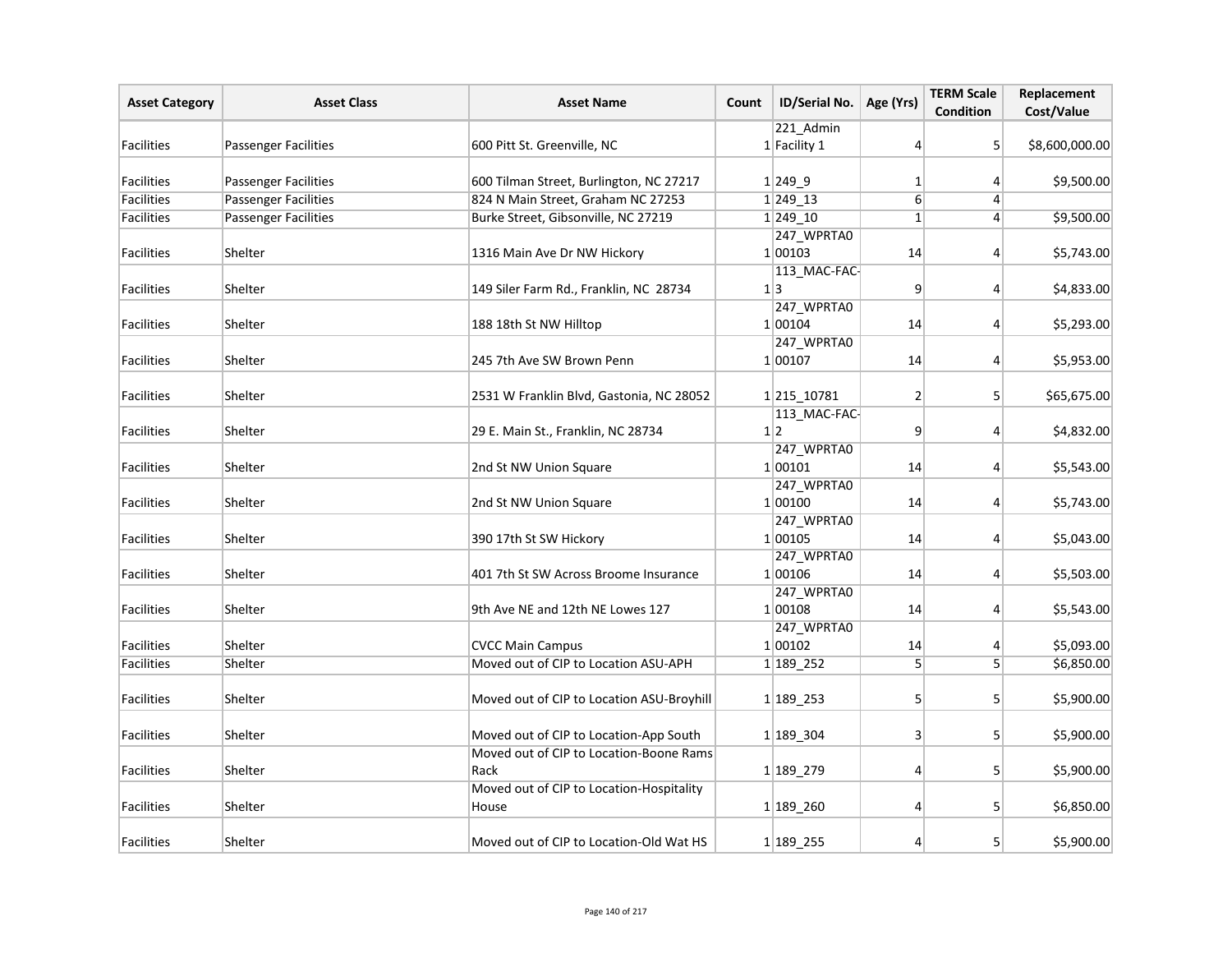| <b>Asset Category</b> | <b>Asset Class</b> | <b>Asset Name</b>                       | Count | ID/Serial No. | Age (Yrs)       | <b>TERM Scale</b><br><b>Condition</b> | Replacement<br>Cost/Value |
|-----------------------|--------------------|-----------------------------------------|-------|---------------|-----------------|---------------------------------------|---------------------------|
|                       |                    |                                         |       |               |                 |                                       |                           |
| Facilities            | Shelter            | Moved out of CIP to Location-Old Wat HS |       | 1 189 256     |                 |                                       | \$5,900.00                |
| Facilities            | <b>Shelter</b>     | Moved out of CIP to Location-Old Wat HS |       | 1 189 257     |                 |                                       | \$5,900.00                |
| Facilities            | Shelter            | Moved out of CIP to Location-Old Wat HS |       | 1 189 258     | 41              |                                       | \$5,900.00                |
| Facilities            | <b>Shelter</b>     | Moved out of CIP to Location-Wat Med    |       | 1 189 254     |                 |                                       | \$5,900.00                |
|                       |                    |                                         |       | 247 WPRTAO    |                 |                                       |                           |
| Facilities            | Shelter            | S Center St and 4th Ave SW              |       | 1 00109       | 14              |                                       | \$7,028.00                |
|                       |                    |                                         |       | 247 WPRTAO    |                 |                                       |                           |
| Facilities            | Shelter            | S Center St and 8th Ave SW              |       | 1 00110       | 14              |                                       | \$5,053.00                |
| Facilities            | Storage            | 1050 W. Noble St., Selma, NC 27576      |       | $1 101$ Shop  | 13 <sub>1</sub> |                                       | \$15,555.00               |
|                       |                    | 73 Crimson Laurel Circle Suite 7        |       | 121 MCTA-     |                 |                                       |                           |
| Facilities            | Storage            | Bakersville NC 28705                    |       | $1$ StorageB  | 6               |                                       | \$2,287.00                |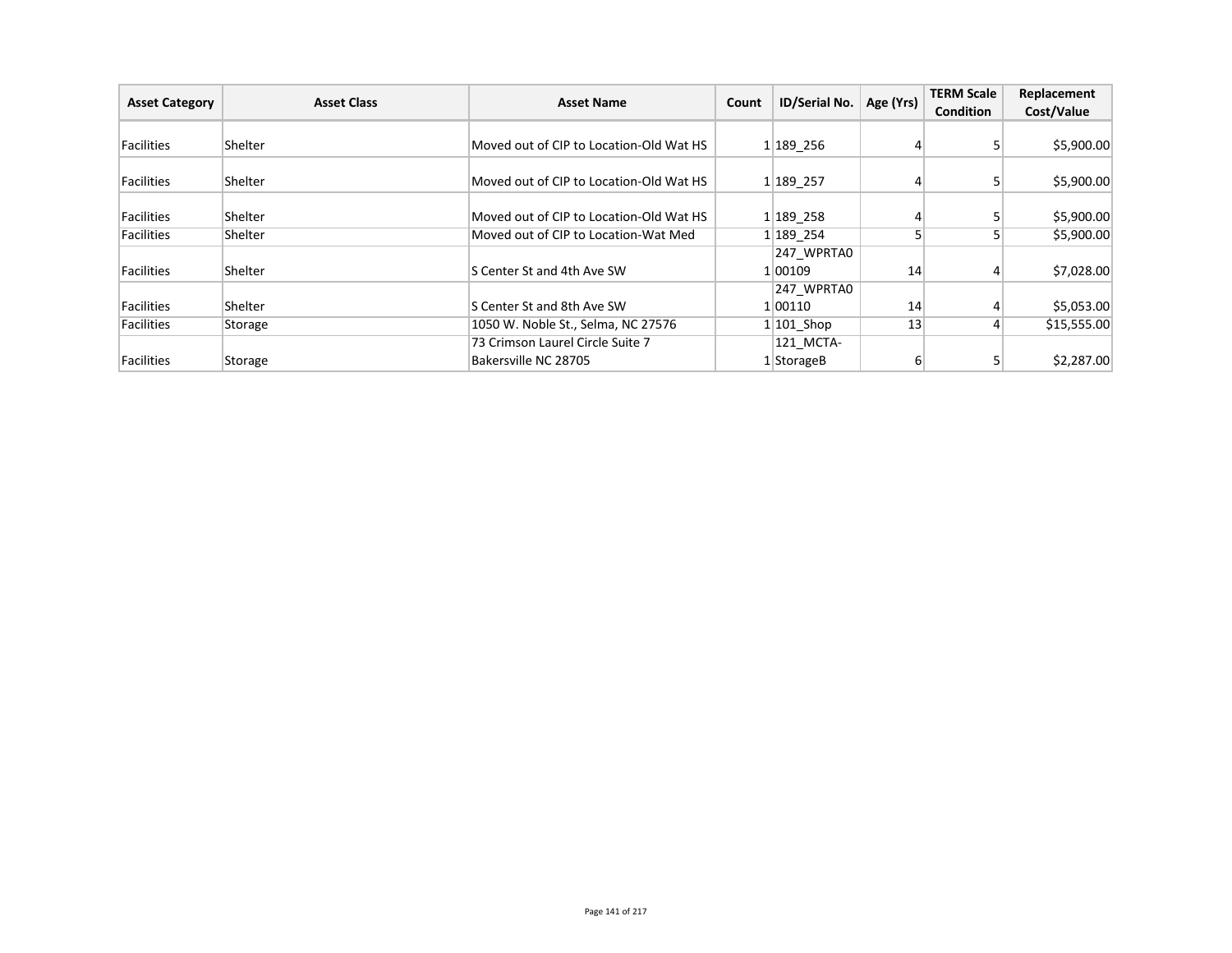# Appendix C: Proposed Investment Project List

| Project<br>Year | <b>Project Name</b>                                                | <b>Asset/Asset Class</b> | Cost             | Priority |
|-----------------|--------------------------------------------------------------------|--------------------------|------------------|----------|
|                 | 2020 1FDXE45P56HB14367 - Wilson City - VAN no lift RevenueVehicles |                          | \$52,500.00 High |          |
|                 | 1FTDS3EL7EDA38664 - Polk County                                    |                          |                  |          |
|                 | 2020 Transportation Authority - VAN w/ wc station                  | RevenueVehicles          | \$58,500.00 High |          |
|                 | Development District Inc. - Minivan/Crossover                      |                          |                  |          |
|                 | 2020 no lift                                                       | <b>RevenueVehicles</b>   | \$29,000.00 High |          |
|                 | 2C4RDGCG7ER423443 - Polk County                                    |                          |                  |          |
|                 | 2020 Transportation Authority - VAN no lift                        | <b>RevenueVehicles</b>   | \$52,500.00 High |          |
|                 | Development District Inc. - Minivan/Crossover                      |                          |                  |          |
|                 | 2020 no lift                                                       | <b>RevenueVehicles</b>   | \$29,000.00 High |          |
|                 | 1D4GP24R54B601660 - Brunswick Transit                              |                          |                  |          |
|                 | 2021 System, Inc. - VAN no lift                                    | <b>RevenueVehicles</b>   | \$52,500.00 High |          |
|                 | 1FDEE3FL0DDA45198 - Hyde County Non-Profit                         |                          |                  |          |
|                 | 2021 Private Transportation Corp Inc. - 20' LTV no lift            | RevenueVehicles          | \$52,000.00 High |          |
|                 | 1FDEE3FL0FDA17324 - City of Rocky Mount -                          |                          |                  |          |
|                 | 2021 20' LTV w/ wc station                                         | <b>RevenueVehicles</b>   | \$58,000.00 High |          |
|                 | 1FDEE3FL0FDA34530 - Brunswick Transit                              |                          |                  |          |
|                 | 2021 System, Inc. - 20' LTV w/ wc station                          | <b>RevenueVehicles</b>   | \$58,000.00 High |          |
|                 | 1FDEE3FL1GDC12401 - Carteret County - 20'                          |                          |                  |          |
|                 | 2021 LTV no lift                                                   | <b>RevenueVehicles</b>   | \$52,000.00 High |          |
|                 | 1FDEE3FL2EDA78611 - Martin County - 20' LTV                        |                          |                  |          |
|                 | $2021 \text{ w}$ wc station                                        | <b>RevenueVehicles</b>   | \$58,000.00 High |          |
|                 | 1FDEE3FL2GDC25836 - Brunswick Transit                              |                          |                  |          |
|                 | 2021 System, Inc. - 20' LTV w/ wc station                          | <b>RevenueVehicles</b>   | \$58,000.00 High |          |
|                 | 1FDEE3FL3FDA17320 - Pitt County/Pitt Area                          |                          |                  |          |
|                 | 2021 Transit System - 20' LTV w/ wc station                        | <b>RevenueVehicles</b>   | \$58,000.00 High |          |
|                 | 1FDEE3FL3GDC12402 - Carteret County - 20'                          |                          |                  |          |
|                 | 2021 LTV no lift                                                   | <b>RevenueVehicles</b>   | \$52,000.00 High |          |
|                 | 1FDEE3FL4FDA15673 - Rowan County - 20' LTV                         |                          |                  |          |
|                 | $2021 \text{w}$ wc station                                         | RevenueVehicles          | \$58,000.00 High |          |
|                 | 1FDEE3FL4FDA17326 - City of Rocky Mount -                          |                          |                  |          |
|                 | 2021 20' LTV w/ wc station                                         | <b>RevenueVehicles</b>   | \$58,000.00 High |          |
|                 | 1FDEE3FL4GDC25837 - Brunswick Transit                              |                          |                  |          |
|                 | 2021 System, Inc. - 20' LTV w/ wc station                          | RevenueVehicles          | \$58,000.00 High |          |
|                 | 1FDEE3FL5EDA65948 - Onslow United Transit                          |                          |                  |          |
|                 | 2021 System, Inc. - 20' LTV w/ wc station                          | <b>RevenueVehicles</b>   | \$58,000.00 High |          |
|                 | 1FDEE3FL5FDA17321 - Pitt County/Pitt Area                          |                          |                  |          |
|                 | 2021 Transit System - 20' LTV w/ wc station                        | <b>RevenueVehicles</b>   | \$58,000.00 High |          |
|                 | 1FDEE3FL5FDA34538 - Onslow United Transit                          |                          |                  |          |
|                 | 2021 System, Inc. - 20' LTV w/ wc station                          | RevenueVehicles          | \$58,000.00 High |          |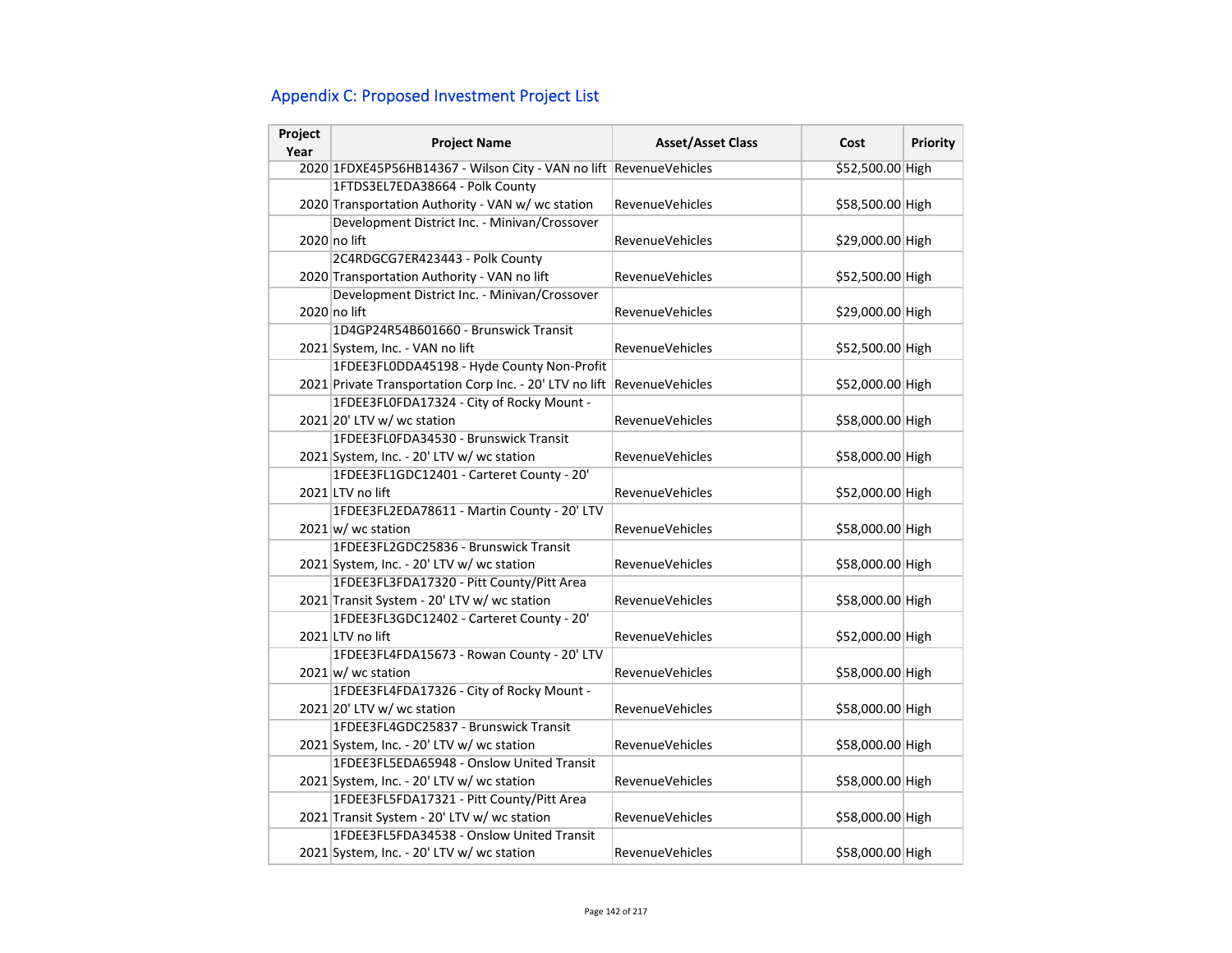| Project<br>Year | <b>Project Name</b>                                                   | <b>Asset/Asset Class</b> | Cost             | <b>Priority</b> |
|-----------------|-----------------------------------------------------------------------|--------------------------|------------------|-----------------|
|                 | 1FDEE3FL6FDA37383 - Martin County - 20' LTV                           |                          |                  |                 |
|                 | $2021 \text{ w}$ / wc station                                         | <b>RevenueVehicles</b>   | \$58,000.00 High |                 |
|                 | 1FDEE3FL7GDC30689 - Iredell County - 20' LTV                          |                          |                  |                 |
|                 | $2021 \text{ w}$ wc station                                           | <b>RevenueVehicles</b>   | \$58,000.00 High |                 |
|                 | 1FDEE3FL8GDC25839 - City of Rocky Mount -                             |                          |                  |                 |
|                 | $2021$ 20' LTV w/ wc station                                          | RevenueVehicles          | \$58,000.00 High |                 |
|                 | 1FDEE3FL8GDC27350 - Anson County - 20' LTV                            |                          |                  |                 |
|                 | $2021 \text{ w}$ / wc station                                         | <b>RevenueVehicles</b>   | \$58,000.00 High |                 |
|                 | 1FDEE3FL9FDA15670 - Rowan County - 20' LTV                            |                          |                  |                 |
|                 | $2021 \text{ w}$ / wc station                                         | <b>RevenueVehicles</b>   | \$58,000.00 High |                 |
|                 | 1FDEE3FL9GDC27082 - Carteret County - 20'                             |                          |                  |                 |
|                 | 2021 LTV w/ wc station                                                | <b>RevenueVehicles</b>   | \$58,000.00 High |                 |
|                 | 1FDEE3FLXDDB03270 - Goldsboro-Wayne                                   |                          |                  |                 |
|                 | 2021 Transportation Authority - 20' LTV w/ wc station RevenueVehicles |                          | \$58,000.00 High |                 |
|                 | 1FDEE3FLXFDA34549 - Polk County                                       |                          |                  |                 |
|                 | 2021 Transportation Authority - 20' LTV w/ wc station RevenueVehicles |                          | \$58,000.00 High |                 |
|                 | 1FDEE3FS1EDA52279 - Goldsboro-Wayne                                   |                          |                  |                 |
|                 | 2021 Transportation Authority - 22' LTV w/ wc station RevenueVehicles |                          | \$63,500.00 High |                 |
|                 | 1FDEE3FS1EDA52282 - Goldsboro-Wayne                                   |                          |                  |                 |
|                 | 2021 Transportation Authority - 22' LTV w/ wc station RevenueVehicles |                          | \$63,500.00 High |                 |
|                 | 1FDEE3FS3GDC50297 - Carteret County - 20'                             |                          |                  |                 |
|                 | 2021 LTV w/ wc station                                                | <b>RevenueVehicles</b>   | \$58,000.00 High |                 |
|                 | 1FDEE3FS4GDC49112 - Rowan County - 20' LTV                            |                          |                  |                 |
|                 | $2021$ no lift                                                        | <b>RevenueVehicles</b>   | \$52,000.00 High |                 |
|                 | 1FDEE3FS5FDA23742 - Goldsboro-Wayne                                   |                          |                  |                 |
|                 | 2021 Transportation Authority - 22' LTV w/ wc station RevenueVehicles |                          | \$63,500.00 High |                 |
|                 | 1FDEE3FS6GDC26270 - Goldsboro-Wayne                                   |                          |                  |                 |
|                 | 2021 Transportation Authority - 22' LTV w/ wc station RevenueVehicles |                          | \$63,500.00 High |                 |
|                 | Development District Inc. - 22' LTV w/ wc                             |                          |                  |                 |
|                 | 2021 station                                                          | <b>RevenueVehicles</b>   | \$63,500.00 High |                 |
|                 | 1FDEE3FS7FDA23743 - Goldsboro-Wayne                                   |                          |                  |                 |
|                 | 2021 Transportation Authority - 22' LTV w/ wc station RevenueVehicles |                          | \$63,500.00 High |                 |
|                 | 1FDEE3FS8EDA52280 - Goldsboro-Wayne                                   |                          |                  |                 |
|                 | 2021 Transportation Authority - 22' LTV w/ wc station RevenueVehicles |                          | \$63,500.00 High |                 |
|                 | 1FDEE3FS9FDA23744 - Goldsboro-Wayne                                   |                          |                  |                 |
|                 | 2021 Transportation Authority - 22' LTV w/ wc station RevenueVehicles |                          | \$63,500.00 High |                 |
|                 | 1FDEE3FS9GDC33584 - Onslow United Transit                             |                          |                  |                 |
|                 | 2021 System, Inc. - 22' LTV w/ wc station                             | <b>RevenueVehicles</b>   | \$63,500.00 High |                 |
|                 | 1FDEE3FSXEDA52278 - Goldsboro-Wayne                                   |                          |                  |                 |
|                 | 2021 Transportation Authority - 22' LTV w/ wc station RevenueVehicles |                          | \$63,500.00 High |                 |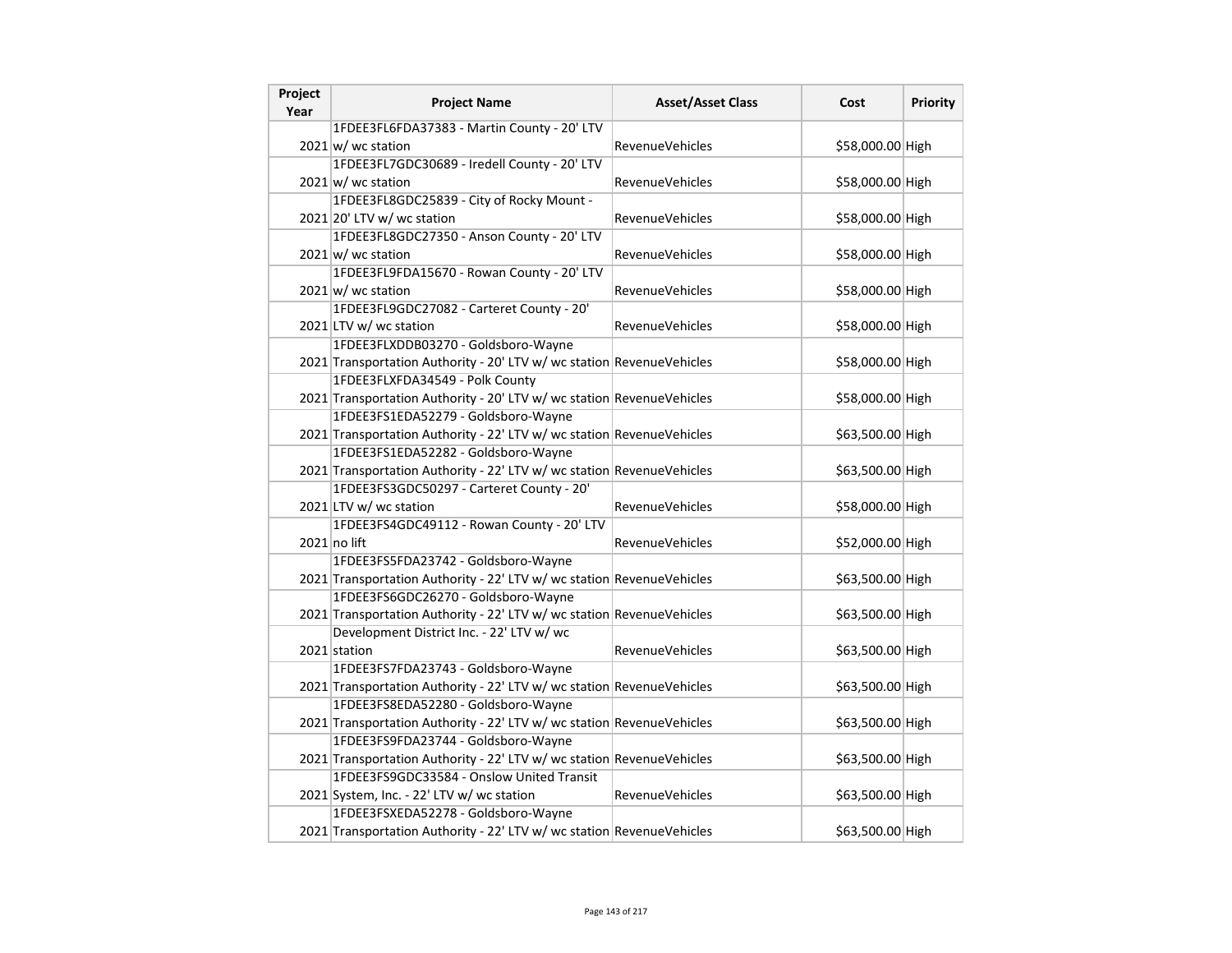| Project<br>Year | <b>Project Name</b>                                                   | <b>Asset/Asset Class</b> | Cost             | <b>Priority</b> |
|-----------------|-----------------------------------------------------------------------|--------------------------|------------------|-----------------|
|                 | 1FDEE3FSXGDC26269 - Goldsboro-Wayne                                   |                          |                  |                 |
|                 | 2021 Transportation Authority - 22' LTV w/ wc station RevenueVehicles |                          | \$63,500.00 High |                 |
|                 | 1FDFE4FS0GDC31975 - Buncombe County - 25'                             |                          |                  |                 |
|                 | 2021 LTV w/ wc station                                                | RevenueVehicles          | \$70,000.00 High |                 |
|                 | 1FDFE4FS4FDA34595 - Buncombe County - 25'                             |                          |                  |                 |
|                 | 2021 LTV w/ wc station                                                | <b>RevenueVehicles</b>   | \$70,000.00 High |                 |
|                 | 1FDFE4FS7FDA34588 - GoWake - 25' LTV w/ wc                            |                          |                  |                 |
|                 | 2021 station                                                          | <b>RevenueVehicles</b>   | \$70,000.00 High |                 |
|                 | 1FDFE4FS8DDA75535 - Martin County - 25' LTV                           |                          |                  |                 |
|                 | $2021 \text{ w}$ / wc station                                         | <b>RevenueVehicles</b>   | \$70,000.00 High |                 |
|                 | 1FDFE4FS8FDA34597 - Buncombe County - 25'                             |                          |                  |                 |
|                 | 2021 LTV w/ wc station                                                | RevenueVehicles          | \$70,000.00 High |                 |
|                 | 1FDFE4FS9FDA34625 - Iredell County - 25' LTV                          |                          |                  |                 |
|                 | $2021 \text{w}$ wc station                                            | <b>RevenueVehicles</b>   | \$70,000.00 High |                 |
|                 | Regional Transportation Authority - 28' LTV w/                        |                          |                  |                 |
|                 | 2021 wc station                                                       | <b>RevenueVehicles</b>   | \$90,500.00 High |                 |
|                 | 1FDGF5GY3FEC91817 - Iredell County - 28' LTV                          |                          |                  |                 |
|                 | $2021 \text{ w}$ wc station                                           | <b>RevenueVehicles</b>   | \$90,500.00 High |                 |
|                 | 1FDXE45S96DA78677 - Jackson County - VAN                              |                          |                  |                 |
|                 | $2021$ no lift                                                        | RevenueVehicles          | \$52,500.00 High |                 |
|                 | 1FT2S34L58DA60594 - McDowell Transit - VAN                            |                          |                  |                 |
|                 | $2021$ no lift                                                        | <b>RevenueVehicles</b>   | \$52,500.00 High |                 |
|                 | 1FT2S34L98DA60596 - McDowell Transit - VAN                            |                          |                  |                 |
|                 | $2021 \text{w}$ wc station                                            | <b>RevenueVehicles</b>   | \$58,500.00 High |                 |
|                 | Administration of Cleveland County Inc. - VAN                         |                          |                  |                 |
|                 | 2021 w/ wc station                                                    | RevenueVehicles          | \$58,500.00 High |                 |
|                 | Administration of Cleveland County Inc. - VAN                         |                          |                  |                 |
|                 | $2021 \text{ w}$ / wc station                                         | <b>RevenueVehicles</b>   | \$58,500.00 High |                 |
|                 | 1FTBW3XM0HKA50253 - GoWake - VAN w/ wc                                |                          |                  |                 |
|                 | 2021 station                                                          | <b>RevenueVehicles</b>   | \$58,500.00 High |                 |
|                 | 1FTBW3XM2HKA50254 - GoWake - VAN w/ wc                                |                          |                  |                 |
|                 | 2021 station                                                          | <b>RevenueVehicles</b>   | \$58,500.00 High |                 |
|                 | 1FTBW3XM3HKA46505 - Johnston County                                   |                          |                  |                 |
|                 | 2021 Council on Aging, Inc. - VAN w/ wc station                       | RevenueVehicles          | \$58,500.00 High |                 |
|                 | 1FTBW3XM4HKA50255 - GoWake - VAN w/ wc                                |                          |                  |                 |
|                 | 2021 station                                                          | <b>RevenueVehicles</b>   | \$58,500.00 High |                 |
|                 | 1FTBW3XM5HKA46506 - Johnston County                                   |                          |                  |                 |
|                 | 2021 Council on Aging, Inc. - VAN w/ wc station                       | <b>RevenueVehicles</b>   | \$58,500.00 High |                 |
|                 | 1FTBW3XM6GKB57421 - Buncombe County -                                 |                          |                  |                 |
|                 | 2021 VAN w/ wc station                                                | RevenueVehicles          | \$58,500.00 High |                 |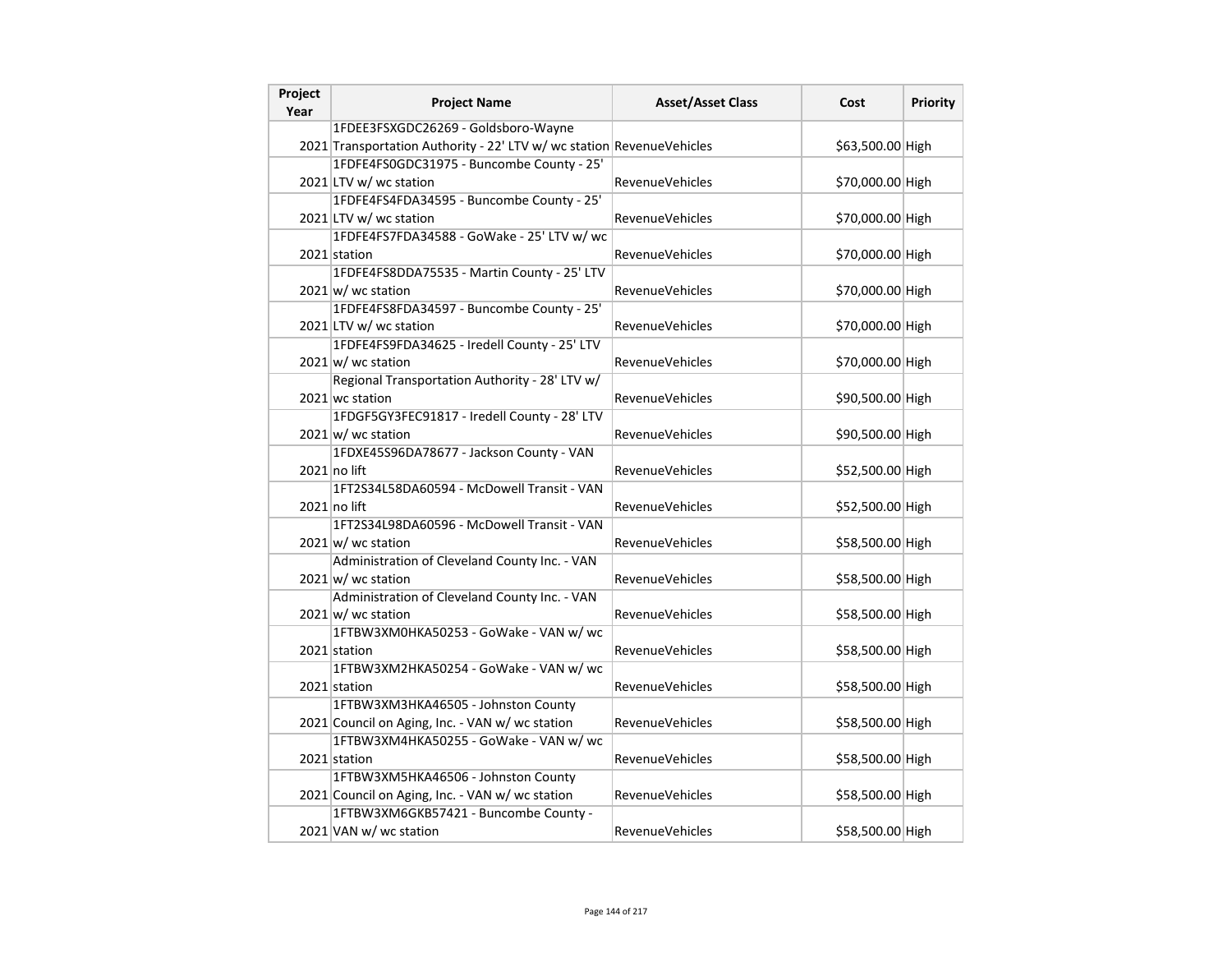| Project<br>Year | <b>Project Name</b>                                | <b>Asset/Asset Class</b> | Cost             | Priority |
|-----------------|----------------------------------------------------|--------------------------|------------------|----------|
|                 | 1FTBW3XM6HKA50256 - GoWake - VAN w/ wc             |                          |                  |          |
|                 | 2021 station                                       | <b>RevenueVehicles</b>   | \$58,500.00 High |          |
|                 | 1FTBW3XM7HKA22997 - GoWake - VAN w/ wc             |                          |                  |          |
|                 | 2021 station                                       | RevenueVehicles          | \$58,500.00 High |          |
|                 | 1FTBW3XM8GKB15185 - Rockingham County              |                          |                  |          |
|                 | 2021 Council on Aging Inc. - VAN w/ wc station     | <b>RevenueVehicles</b>   | \$58,500.00 High |          |
|                 | 1FTBW3XM8GKB57422 - Buncombe County -              |                          |                  |          |
|                 | 2021 VAN w/ wc station                             | <b>RevenueVehicles</b>   | \$58,500.00 High |          |
|                 | 1FTBW3XMXGKB15186 - GoWake - VAN w/ wc             |                          |                  |          |
|                 | 2021 station                                       | <b>RevenueVehicles</b>   | \$58,500.00 High |          |
|                 | 1FTBW3XMXGKB57423 - Buncombe County -              |                          |                  |          |
|                 | 2021 VAN w/ wc station                             | <b>RevenueVehicles</b>   | \$58,500.00 High |          |
|                 | 1FTBW3XMXHKA11640 - GoWake - VAN w/ wc             |                          |                  |          |
|                 | 2021 station                                       | <b>RevenueVehicles</b>   | \$58,500.00 High |          |
|                 | 1FTDS3EL1BDB31725 - Yadkin Valley Economic         |                          |                  |          |
|                 | 2021 Development District Inc. - VAN no lift       | RevenueVehicles          | \$52,500.00 High |          |
|                 | 1FTDS3EL1EDA38692 - Craven County - VAN w/         |                          |                  |          |
|                 | 2021 wc station                                    | <b>RevenueVehicles</b>   | \$58,500.00 High |          |
|                 | 1FTDS3EL2DDB29856 - Alleghany County - VAN         |                          |                  |          |
|                 | $2021 \text{ w}$ / wc station                      | RevenueVehicles          | \$58,500.00 High |          |
|                 | 1FTDS3EL2EDA38636 - Yadkin Valley Economic         |                          |                  |          |
|                 | 2021 Development District Inc. - VAN w/ wc station | <b>RevenueVehicles</b>   | \$58,500.00 High |          |
|                 | 1FTDS3EL2EDA38698 - Moore County - VAN w/          |                          |                  |          |
|                 | 2021 wc station                                    | RevenueVehicles          | \$58,500.00 High |          |
|                 | 1FTDS3EL3DDB29865 - Pitt County/Pitt Area          |                          |                  |          |
|                 | 2021 Transit System - VAN w/ wc station            | RevenueVehicles          | \$58,500.00 High |          |
|                 | 1FTDS3EL3EDA38693 - Craven County - VAN w/         |                          |                  |          |
|                 | 2021 wc station                                    | <b>RevenueVehicles</b>   | \$58,500.00 High |          |
|                 | 1FTDS3EL5EDA38680 - Mountain Projects Inc. -       |                          |                  |          |
|                 | 2021 VAN w/ wc station                             | <b>RevenueVehicles</b>   | \$58,500.00 High |          |
|                 | 1FTDS3EL6BDB29338 - Alleghany County - VAN         |                          |                  |          |
|                 | $2021 \text{ w}$ / wc station                      | RevenueVehicles          | \$58,500.00 High |          |
|                 | 1FTDS3EL6DDB29861 - Craven County - VAN w/         |                          |                  |          |
|                 | 2021 wc station                                    | <b>RevenueVehicles</b>   | \$58,500.00 High |          |
|                 | 1FTDS3EL7EDA38633 - Yadkin Valley Economic         |                          |                  |          |
|                 | 2021 Development District Inc. - VAN w/ wc station | RevenueVehicles          | \$58,500.00 High |          |
|                 | 1FTDS3EL8DDB29862 - Craven County - VAN w/         |                          |                  |          |
|                 | 2021 wc station                                    | <b>RevenueVehicles</b>   | \$58,500.00 High |          |
|                 | 1FTDS3EL9DDB26193 - Anson County - VAN no          |                          |                  |          |
| 2021 lift       |                                                    | RevenueVehicles          | \$52,500.00 High |          |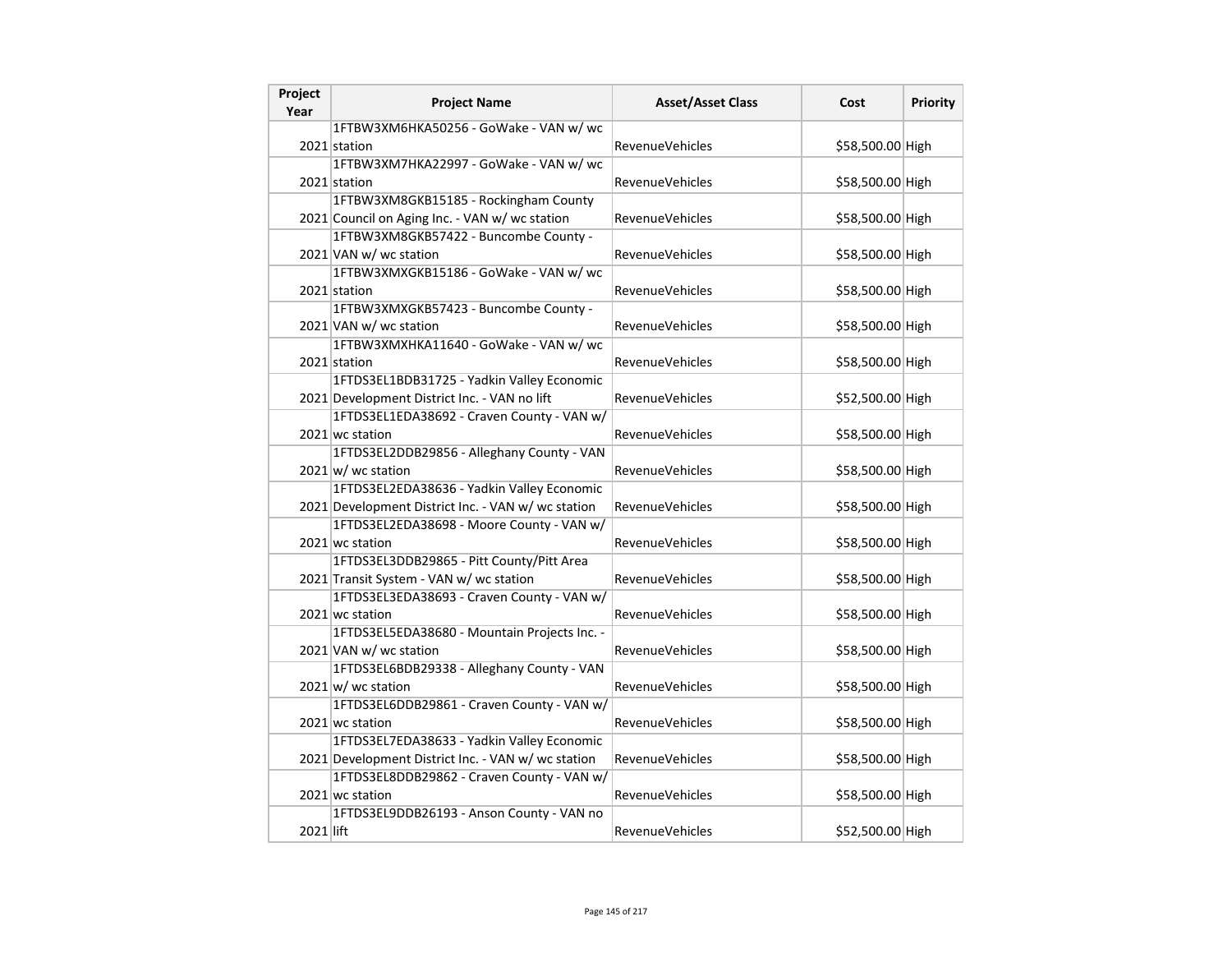| Project<br>Year | <b>Project Name</b>                                            | <b>Asset/Asset Class</b> | Cost              | Priority |
|-----------------|----------------------------------------------------------------|--------------------------|-------------------|----------|
|                 | 1FTDS3ES9ADA05392 - Western Carolina                           |                          |                   |          |
|                 | 2021 Community Action Inc. - VAN w/ wc station                 | <b>RevenueVehicles</b>   | \$58,500.00 High  |          |
|                 | 1GB6G5BL0D1148017 - City of Rocky Mount -                      |                          |                   |          |
|                 | $2021$ 25' LTV w/ wc station                                   | <b>RevenueVehicles</b>   | \$70,000.00 High  |          |
|                 | 1GB6G5BL4D1149123 - City of Rocky Mount -                      |                          |                   |          |
|                 | $2021$ 25' LTV w/ wc station                                   | RevenueVehicles          | \$70,000.00 High  |          |
|                 | 2021 1N9FLAC835C084166 - Wilson City - Bus                     | <b>RevenueVehicles</b>   | \$500,000.00 High |          |
|                 |                                                                |                          |                   |          |
|                 | 2021 1N9FLAC885C084163 - Wilson City - Bus                     | <b>RevenueVehicles</b>   | \$500,000.00 High |          |
|                 | 2C4RDGCG0FR735217 - Anson County -                             |                          |                   |          |
|                 | 2021 Minivan/Crossover no lift                                 | <b>RevenueVehicles</b>   | \$29,000.00 High  |          |
|                 | Transportation Authority - Minivan/Crossover                   |                          |                   |          |
|                 | $2021$ no lift                                                 | <b>RevenueVehicles</b>   | \$29,000.00 High  |          |
|                 | 2C4RDGCG6GR362685 - Gates County -                             |                          |                   |          |
|                 | 2021 Minivan/Crossover no lift                                 | RevenueVehicles          | \$29,000.00 High  |          |
|                 | 2C4RDGCG8GR362686 - Alleghany County -                         |                          |                   |          |
|                 | 2021 Minivan/Crossover no lift                                 | <b>RevenueVehicles</b>   | \$29,000.00 High  |          |
|                 | Transportation Authority - Minivan/Crossover<br>$2021$ no lift | <b>RevenueVehicles</b>   | \$29,000.00 High  |          |
|                 | Regional Transportation Authority - 28' LTV w/                 |                          |                   |          |
|                 | 2021 wc station                                                | <b>RevenueVehicles</b>   | \$90,500.00 High  |          |
|                 | Regional Transportation Authority - 28' LTV w/                 |                          |                   |          |
|                 | 2021 wc station                                                | <b>RevenueVehicles</b>   | \$90,500.00 High  |          |
|                 | 1FDEE3FL0FDA15671 - Rowan County - 20' LTV                     |                          |                   |          |
|                 | $2022 \vert w \vert$ wc station                                | RevenueVehicles          | \$58,000.00 High  |          |
|                 | 1FDEE3FL0GDC03138 - Columbus County - 20'                      |                          |                   |          |
|                 | 2022 LTV no lift                                               | <b>RevenueVehicles</b>   | \$52,000.00 High  |          |
|                 | 1FDEE3FL0GDC27357 - Lee County - 20' LTV w/                    |                          |                   |          |
|                 | 2022 wc station                                                | <b>RevenueVehicles</b>   | \$58,000.00 High  |          |
|                 | 1FDEE3FL1FDA15663 - Cabarrus County - 20'                      |                          |                   |          |
|                 | 2022 LTV w/ wc station                                         | RevenueVehicles          | \$58,000.00 High  |          |
|                 | 1FDEE3FL1FDA37386 - Clay County - 20' LTV w/                   |                          |                   |          |
|                 | 2022 wc station                                                | RevenueVehicles          | \$58,000.00 High  |          |
|                 | 1FDEE3FL1GDC27075 - Cabarrus County - 20'                      |                          |                   |          |
|                 | 2022 LTV w/ wc station                                         | <b>RevenueVehicles</b>   | \$58,000.00 High  |          |
|                 | 1FDEE3FL2CDB33975 - Clay County - 20' LTV w/                   |                          |                   |          |
|                 | 2022 wc station                                                | <b>RevenueVehicles</b>   | \$58,000.00 High  |          |
|                 | 1FDEE3FL2DDA45199 - Moore County - 20' LTV                     |                          |                   |          |
|                 | $2022 \text{ w}$ wc station                                    | RevenueVehicles          | \$58,000.00 High  |          |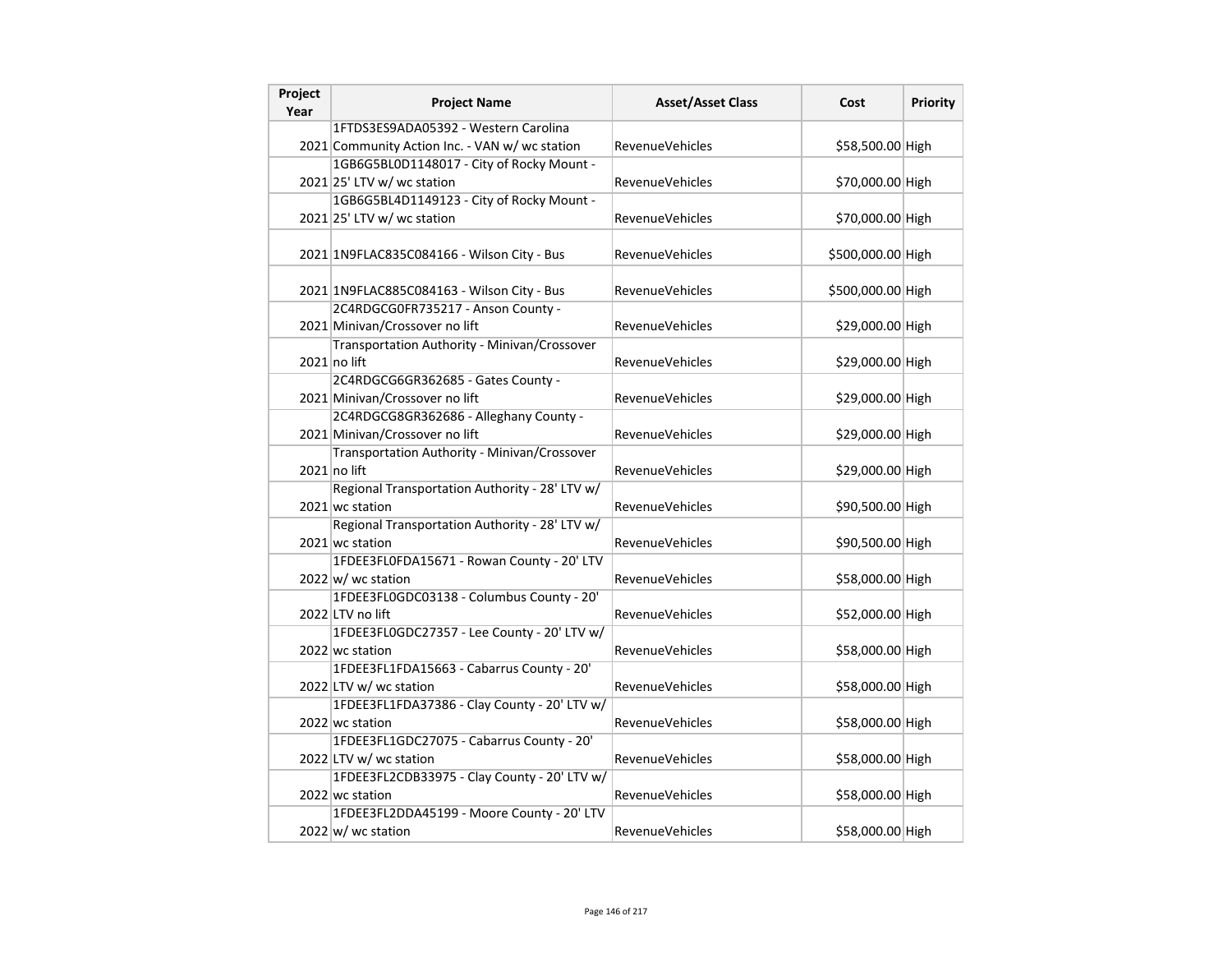| Project<br>Year | <b>Project Name</b>                                                   | <b>Asset/Asset Class</b> | Cost             | Priority |
|-----------------|-----------------------------------------------------------------------|--------------------------|------------------|----------|
|                 | 1FDEE3FL2DDA50791 - Cabarrus County - 20'                             |                          |                  |          |
|                 | 2022 LTV w/ wc station                                                | RevenueVehicles          | \$58,000.00 High |          |
|                 | 1FDEE3FL2FDA15672 - Rowan County - 20' LTV                            |                          |                  |          |
|                 | $2022 \text{ w}$ wc station                                           | RevenueVehicles          | \$58,000.00 High |          |
|                 | 1FDEE3FL2FDA17325 - City of Rocky Mount -                             |                          |                  |          |
|                 | 2022 20' LTV w/ wc station                                            | RevenueVehicles          | \$58,000.00 High |          |
|                 | 1FDEE3FL2FDA34528 - Columbus County - 20'                             |                          |                  |          |
|                 | 2022 LTV w/ wc station                                                | <b>RevenueVehicles</b>   | \$58,000.00 High |          |
|                 | 1FDEE3FL2FDA37381 - Lee County - 20' LTV w/                           |                          |                  |          |
|                 | 2022 wc station                                                       | <b>RevenueVehicles</b>   | \$58,000.00 High |          |
|                 | 1FDEE3FL2GDC27067 - Kerr Area                                         |                          |                  |          |
|                 | 2022 Transportation Authority - 20' LTV w/ wc station RevenueVehicles |                          | \$58,000.00 High |          |
|                 | 1FDEE3FL2GDC31961 - Gaston County - 20' LTV                           |                          |                  |          |
|                 | $2022 \vert w \vert$ wc station                                       | <b>RevenueVehicles</b>   | \$58,000.00 High |          |
|                 | 1FDEE3FL3EDA75815 - Cabarrus County - 20'                             |                          |                  |          |
|                 | 2022 LTV w/ wc station                                                | RevenueVehicles          | \$58,000.00 High |          |
|                 | 1FDEE3FL3FDA15664 - Cabarrus County - 20'                             |                          |                  |          |
|                 | 2022 LTV w/ wc station                                                | RevenueVehicles          | \$58,000.00 High |          |
|                 | 1FDEE3FL3GDC27076 - Cabarrus County - 20'                             |                          |                  |          |
|                 | 2022 LTV w/ wc station                                                | RevenueVehicles          | \$58,000.00 High |          |
|                 | 1FDEE3FL3GDC30690 - Iredell County - 20' LTV                          |                          |                  |          |
|                 | $2022 \text{ w}$ / wc station                                         | RevenueVehicles          | \$58,000.00 High |          |
|                 | Transportation Authority, Inc. - 20' LTV w/ wc                        |                          |                  |          |
|                 | 2022 station                                                          | <b>RevenueVehicles</b>   | \$58,000.00 High |          |
|                 | 1FDEE3FL5DDA79153 - Yadkin Valley Economic                            |                          |                  |          |
|                 | 2022 Development District Inc. - 20' LTV no lift                      | <b>RevenueVehicles</b>   | \$52,000.00 High |          |
|                 | 1FDEE3FL5FDA34541 - Onslow United Transit                             |                          |                  |          |
|                 | 2022 System, Inc. - 20' LTV w/ wc station                             | <b>RevenueVehicles</b>   | \$58,000.00 High |          |
|                 | Development District Inc. - 20' LTV w/ wc                             |                          |                  |          |
|                 | 2022 station                                                          | <b>RevenueVehicles</b>   | \$58,000.00 High |          |
|                 | 1FDEE3FL5GDC27077 - Cabarrus County - 20'                             |                          |                  |          |
|                 | 2022 LTV w/ wc station                                                | RevenueVehicles          | \$58,000.00 High |          |
|                 | 1FDEE3FL5GDC30688 - Harnett County - 20' LTV                          |                          |                  |          |
|                 | $2022 \vert w \vert$ wc station                                       | RevenueVehicles          | \$58,000.00 High |          |
|                 | 1FDEE3FL5GDC31954 - Alamance County                                   |                          |                  |          |
|                 | 2022 Transportation Authority - 20' LTV w/ wc station RevenueVehicles |                          | \$58,000.00 High |          |
|                 | Development District Inc. - 20' LTV w/ wc                             |                          |                  |          |
|                 | 2022 station                                                          | <b>RevenueVehicles</b>   | \$58,000.00 High |          |
|                 | 1FDEE3FL6GDC22440 - Lincoln County - 20' LTV                          |                          |                  |          |
|                 | $2022 \text{ w}$ / wc station                                         | RevenueVehicles          | \$58,000.00 High |          |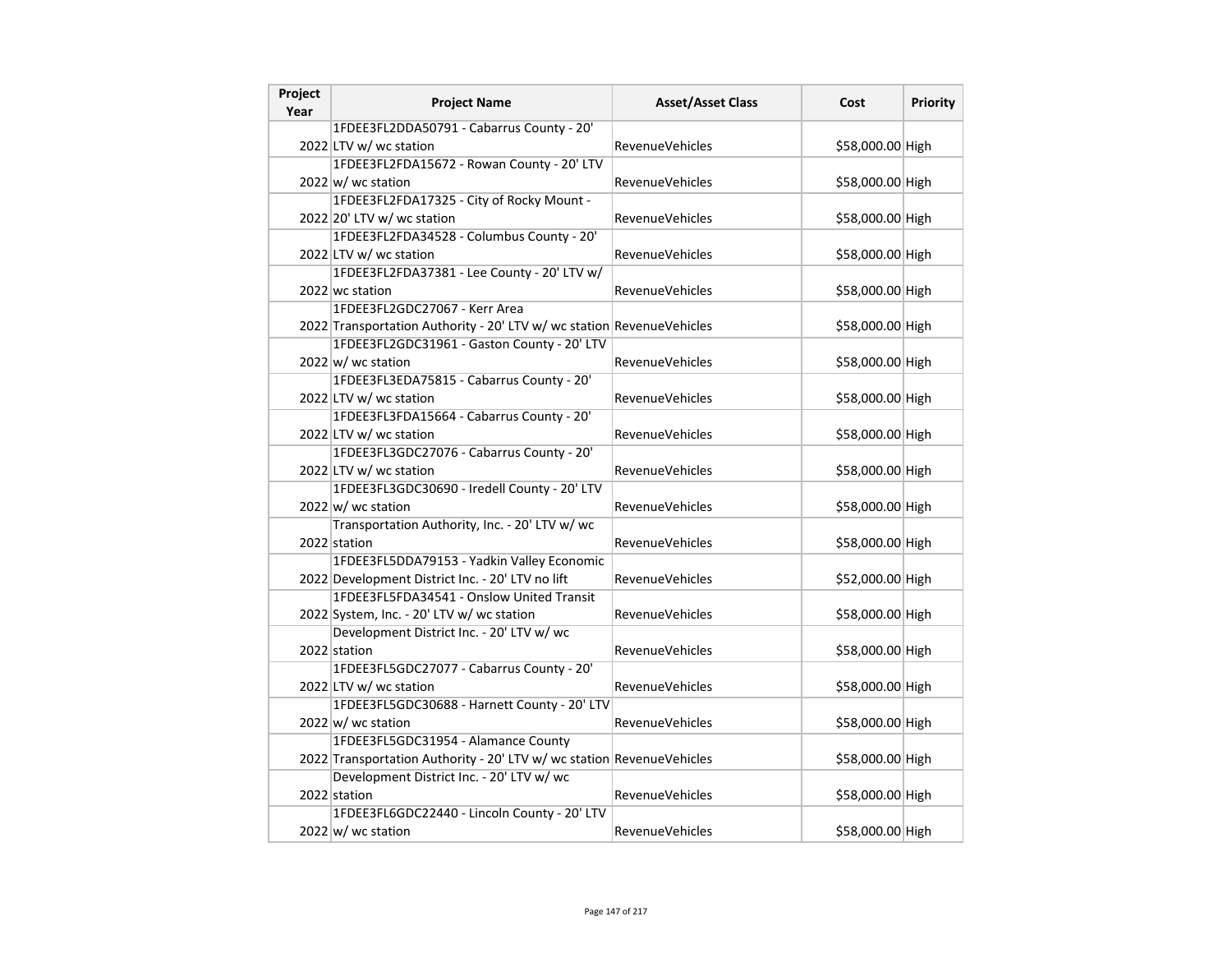| Project<br>Year | <b>Project Name</b>                                                   | <b>Asset/Asset Class</b> | Cost             | Priority |
|-----------------|-----------------------------------------------------------------------|--------------------------|------------------|----------|
|                 | 1FDEE3FL6GDC27072 - Person County - 20' LTV                           |                          |                  |          |
|                 | 2022 w/ wc station                                                    | RevenueVehicles          | \$58,000.00 High |          |
|                 | 1FDEE3FL6GDC27346 - Rowan County - 20' LTV                            |                          |                  |          |
|                 | $2022 \text{ w}$ wc station                                           | <b>RevenueVehicles</b>   | \$58,000.00 High |          |
|                 | 1FDEE3FL7FDA15666 - Cabarrus County - 20'                             |                          |                  |          |
|                 | 2022 LTV w/ wc station                                                | RevenueVehicles          | \$58,000.00 High |          |
|                 | 1FDEE3FL7FDA17319 - Pitt County/Pitt Area                             |                          |                  |          |
|                 | 2022 Transit System - 20' LTV w/ wc station                           | RevenueVehicles          | \$58,000.00 High |          |
|                 | 1FDEE3FL7FDA34539 - Randolph County Senior                            |                          |                  |          |
|                 | 2022 Adults Assoc. Inc. - 20' LTV w/ wc station                       | RevenueVehicles          | \$58,000.00 High |          |
|                 | 1FDEE3FL7GDC27078 - Lincoln County - 20' LTV                          |                          |                  |          |
|                 | $2022 \vert w \vert$ wc station                                       | RevenueVehicles          | \$58,000.00 High |          |
|                 | 1FDEE3FL7GDC27081 - Lincoln County - 20' LTV                          |                          |                  |          |
|                 | $2022 \vert w \vert$ wc station                                       | RevenueVehicles          | \$58,000.00 High |          |
|                 | 1FDEE3FL8FDA37384 - Craven County - 20' LTV                           |                          |                  |          |
|                 | 2022 w/ wc station                                                    | RevenueVehicles          | \$58,000.00 High |          |
|                 | 1FDEE3FL8GDC27073 - Cabarrus County - 20'                             |                          |                  |          |
|                 | 2022 LTV w/ wc station                                                | <b>RevenueVehicles</b>   | \$58,000.00 High |          |
|                 | 1FDEE3FLXEDA65945 - Craven County - 20' LTV                           |                          |                  |          |
|                 | 2022 w/ wc station                                                    | RevenueVehicles          | \$58,000.00 High |          |
|                 | 1FDEE3FLXFDA15662 - Randolph County Senior                            |                          |                  |          |
|                 | 2022 Adults Assoc. Inc. - 20' LTV w/ wc station                       | <b>RevenueVehicles</b>   | \$58,000.00 High |          |
|                 | 1FDEE3FLXGDC27074 - Cabarrus County - 20'                             |                          |                  |          |
|                 | 2022 LTV w/ wc station                                                | RevenueVehicles          | \$58,000.00 High |          |
|                 | 1FDEE3FS0HDC36486 - Kerr Area                                         |                          |                  |          |
|                 | 2022 Transportation Authority - 20' LTV w/ wc station RevenueVehicles |                          | \$58,000.00 High |          |
|                 | 1FDEE3FS0HDC37833 - Kerr Area                                         |                          |                  |          |
|                 | 2022 Transportation Authority - 20' LTV w/ wc station RevenueVehicles |                          | \$58,000.00 High |          |
|                 | 1FDEE3FS0JDC22707 - Chatham Transit                                   |                          |                  |          |
|                 | 2022 Network - 20' LTV w/ wc station                                  | RevenueVehicles          | \$58,000.00 High |          |
|                 | 1FDEE3FS1EDA88196 - Gaston County - 22' LTV                           |                          |                  |          |
|                 | $2022 \text{ w}$ wc station                                           | <b>RevenueVehicles</b>   | \$63,500.00 High |          |
|                 | 1FDEE3FS1HDC35444 - Hoke County - 22' LTV                             |                          |                  |          |
|                 | $2022 \vert w \vert$ wc station                                       | RevenueVehicles          | \$63,500.00 High |          |
|                 | 1FDEE3FS1HDC37713 - Union County - 20' LTV                            |                          |                  |          |
|                 | 2022 w/ wc station                                                    | RevenueVehicles          | \$58,000.00 High |          |
|                 | 1FDEE3FS1HDC37856 - Lincoln County - 20' LTV                          |                          |                  |          |
|                 | $2022 \text{ w}$ wc station                                           | RevenueVehicles          | \$58,000.00 High |          |
|                 | 1FDEE3FS1HDC38117 - Kerr Area                                         |                          |                  |          |
|                 | 2022 Transportation Authority - 20' LTV w/ wc station RevenueVehicles |                          | \$58,000.00 High |          |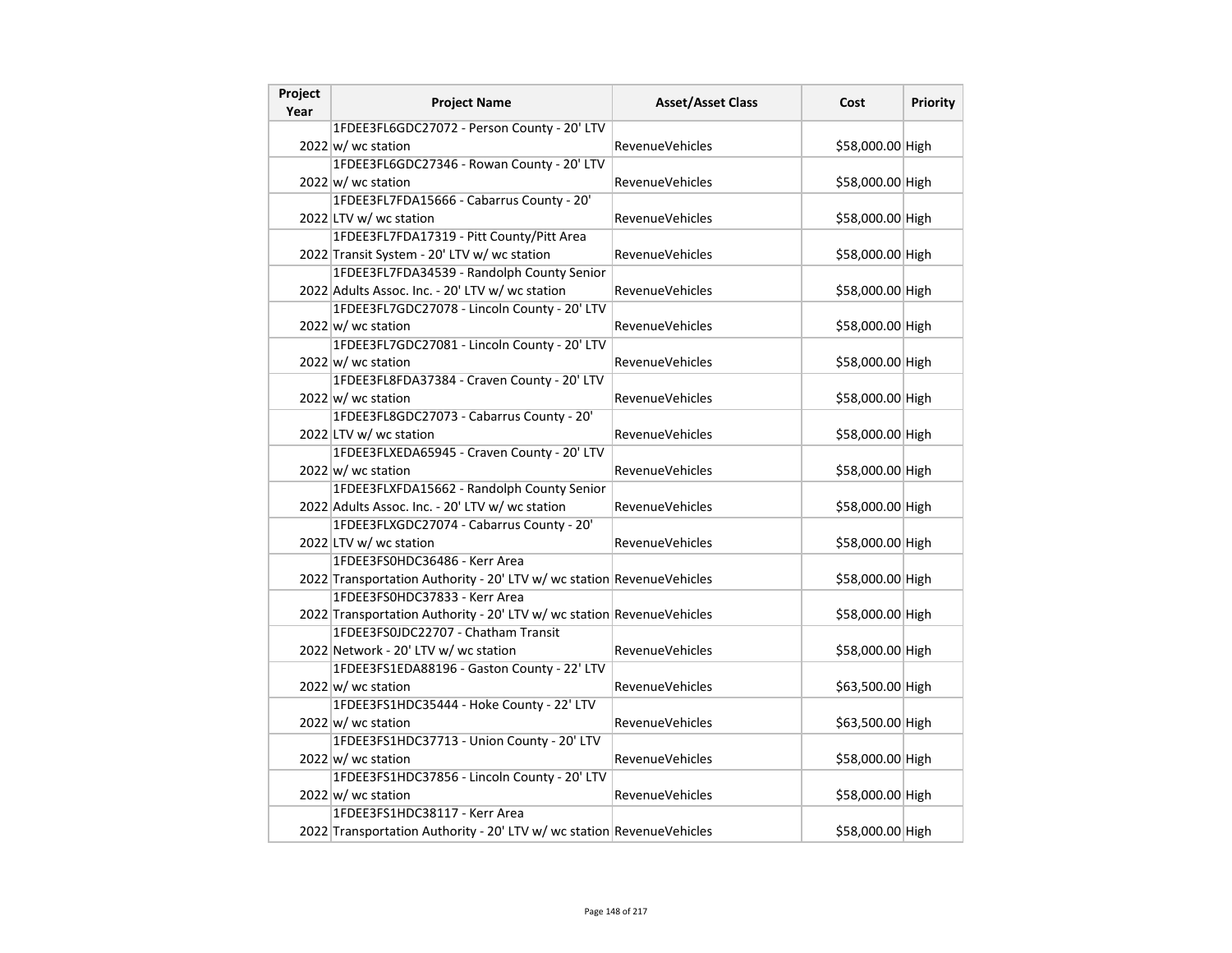| Project<br>Year | <b>Project Name</b>                                                   | <b>Asset/Asset Class</b> | Cost             | <b>Priority</b> |
|-----------------|-----------------------------------------------------------------------|--------------------------|------------------|-----------------|
|                 | 1FDEE3FS1HDC38120 - Buncombe County - 20'                             |                          |                  |                 |
|                 | 2022 LTV w/ wc station                                                | <b>RevenueVehicles</b>   | \$58,000.00 High |                 |
|                 | 1FDEE3FS2FDA23746 - Rowan County - 22' LTV                            |                          |                  |                 |
|                 | $2022 \text{ w}$ wc station                                           | RevenueVehicles          | \$63,500.00 High |                 |
|                 | 1FDEE3FS2HDC37834 - Buncombe County - 20'                             |                          |                  |                 |
|                 | 2022 LTV w/ wc station                                                | <b>RevenueVehicles</b>   | \$58,000.00 High |                 |
|                 | 1FDEE3FS2HDC38109 - Alamance County                                   |                          |                  |                 |
|                 | 2022 Transportation Authority - 20' LTV w/ wc station RevenueVehicles |                          | \$58,000.00 High |                 |
|                 | 1FDEE3FS3DDA72614 - Randolph County Senior                            |                          |                  |                 |
|                 | 2022 Adults Assoc. Inc. - 22' LTV w/ wc station                       | <b>RevenueVehicles</b>   | \$63,500.00 High |                 |
|                 | 1FDEE3FS3DDA92958 - Iredell County - 22' LTV                          |                          |                  |                 |
|                 | $2022 \text{ w}$ / wc station                                         | RevenueVehicles          | \$63,500.00 High |                 |
|                 | Development District Inc. - 22' LTV w/ wc                             |                          |                  |                 |
|                 | 2022 station                                                          | <b>RevenueVehicles</b>   | \$63,500.00 High |                 |
|                 | 1FDEE3FS3HDC32769 - Albemarle Regional                                |                          |                  |                 |
|                 | 2022 Health Services - 22' LTV w/ wc station                          | <b>RevenueVehicles</b>   | \$63,500.00 High |                 |
|                 | 1FDEE3FS3HDC36479 - Kerr Area                                         |                          |                  |                 |
|                 | 2022 Transportation Authority - 20' LTV w/ wc station RevenueVehicles |                          | \$58,000.00 High |                 |
|                 | 1FDEE3FS3HDC37857 - Lincoln County - 20' LTV                          |                          |                  |                 |
|                 | $2022 \text{ w}$ / wc station                                         | RevenueVehicles          | \$58,000.00 High |                 |
|                 | 1FDEE3FS3HDC77498 - Lenoir County - 20' LTV                           |                          |                  |                 |
|                 | $2022 \vert w \vert$ wc station                                       | <b>RevenueVehicles</b>   | \$58,000.00 High |                 |
|                 | 1FDEE3FS3JDC06372 - Carteret County - 22' LTV                         |                          |                  |                 |
|                 | 2022 w/ wc station                                                    | <b>RevenueVehicles</b>   | \$63,500.00 High |                 |
|                 | 1FDEE3FS4GDC50292 - Rowan County - 20' LTV                            |                          |                  |                 |
|                 | 2022 no lift                                                          | RevenueVehicles          | \$52,000.00 High |                 |
|                 | 1FDEE3FS4HDC37835 - Buncombe County - 20'                             |                          |                  |                 |
|                 | 2022 LTV w/ wc station                                                | <b>RevenueVehicles</b>   | \$58,000.00 High |                 |
|                 | 1FDEE3FS4HDC37852 - Lincoln County - 20' LTV                          |                          |                  |                 |
|                 | $2022 \text{ w}$ / wc station                                         | <b>RevenueVehicles</b>   | \$58,000.00 High |                 |
|                 | 1FDEE3FS5HDC36483 - Kerr Area                                         |                          |                  |                 |
|                 | 2022 Transportation Authority - 20' LTV w/ wc station RevenueVehicles |                          | \$58,000.00 High |                 |
|                 | 1FDEE3FS5HDC37830 - Caswell County - 20' LTV                          |                          |                  |                 |
|                 | 2022 w/ wc station                                                    | <b>RevenueVehicles</b>   | \$58,000.00 High |                 |
|                 | Transportation Authority, Inc. - 20' LTV w/ wc                        |                          |                  |                 |
|                 | 2022 station                                                          | <b>RevenueVehicles</b>   | \$58,000.00 High |                 |
|                 | Transportation Authority, Inc. - 20' LTV w/ wc                        |                          |                  |                 |
|                 | 2022 station                                                          | <b>RevenueVehicles</b>   | \$58,000.00 High |                 |
|                 | Developmental Center Inc. - 22' LTV w/ wc                             |                          |                  |                 |
|                 | 2022 station                                                          | <b>RevenueVehicles</b>   | \$63,500.00 High |                 |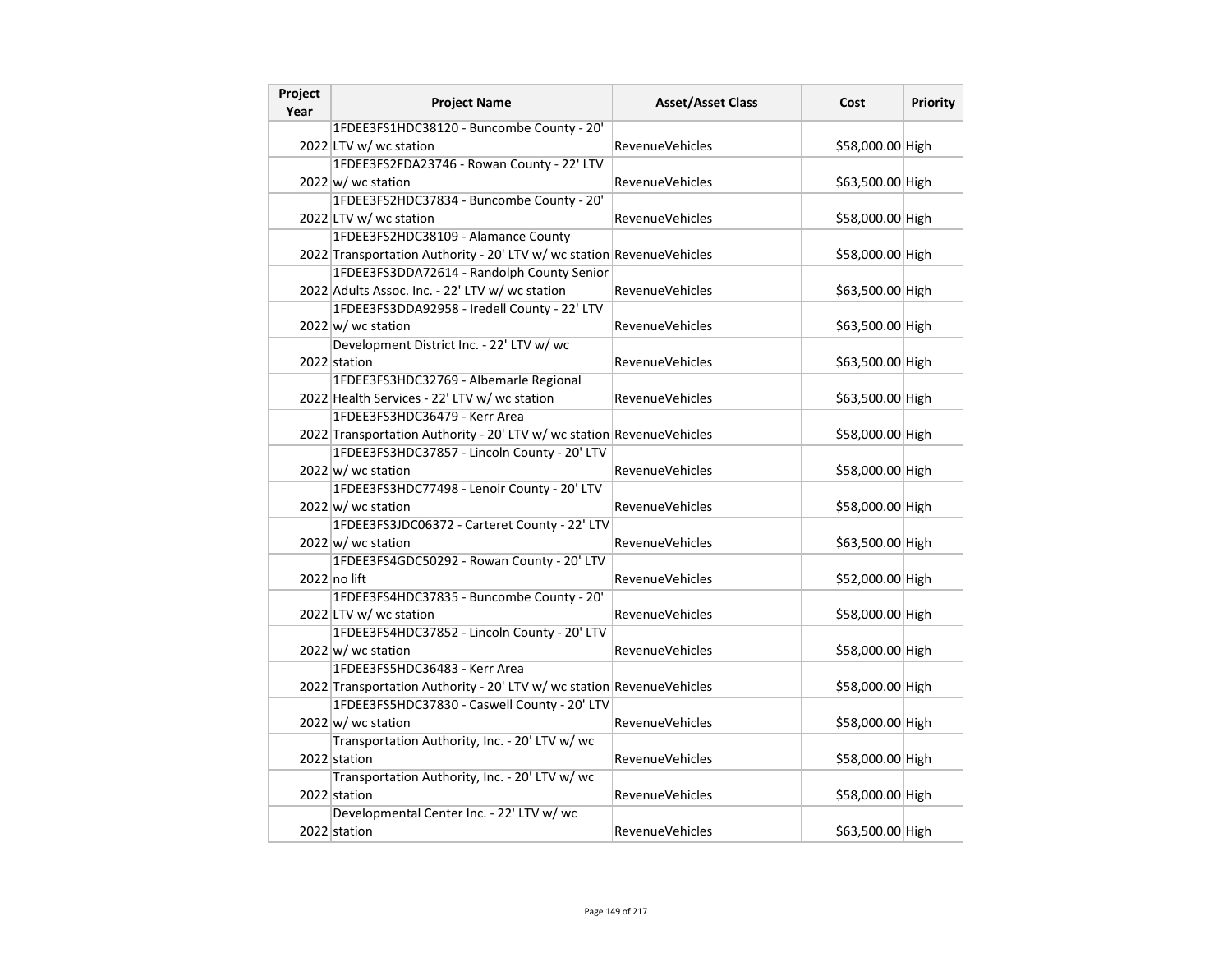| Project<br>Year | <b>Project Name</b>                                                   | <b>Asset/Asset Class</b> | Cost             | Priority |
|-----------------|-----------------------------------------------------------------------|--------------------------|------------------|----------|
|                 | 1FDEE3FS6FDA27587 - Stanly County - 22' LTV                           |                          |                  |          |
|                 | 2022 w/ wc station                                                    | <b>RevenueVehicles</b>   | \$63,500.00 High |          |
|                 | 1FDEE3FS7GDC33583 - Onslow United Transit                             |                          |                  |          |
|                 | 2022 System, Inc. - 22' LTV w/ wc station                             | RevenueVehicles          | \$63,500.00 High |          |
|                 | 1FDEE3FS8GDC26271 - Person County - 22' LTV                           |                          |                  |          |
|                 | $2022 \vert w \vert$ wc station                                       | <b>RevenueVehicles</b>   | \$63,500.00 High |          |
|                 | 1FDEE3FS8GDC50294 - Caswell County - 20' LTV                          |                          |                  |          |
|                 | 2022 no lift                                                          | <b>RevenueVehicles</b>   | \$52,000.00 High |          |
|                 | 1FDEE3FS8HDC35425 - Hoke County - 22' LTV                             |                          |                  |          |
|                 | 2022 w/ wc station                                                    | <b>RevenueVehicles</b>   | \$63,500.00 High |          |
|                 | 1FDEE3FS8HDC37708 - Onslow United Transit                             |                          |                  |          |
|                 | 2022 System, Inc. - 20' LTV w/ wc station                             | RevenueVehicles          | \$58,000.00 High |          |
|                 | 1FDEE3FS8HDC37711 - Union County - 20' LTV                            |                          |                  |          |
|                 | 2022 no lift                                                          | <b>RevenueVehicles</b>   | \$52,000.00 High |          |
|                 | 1FDEE3FS8HDC38115 - Union County - 20' LTV                            |                          |                  |          |
|                 | $2022 \text{ w}$ wc station                                           | <b>RevenueVehicles</b>   | \$58,000.00 High |          |
|                 | Development District Inc. - 22' LTV w/ wc                             |                          |                  |          |
|                 | 2022 station                                                          | <b>RevenueVehicles</b>   | \$63,500.00 High |          |
|                 | 1FDEE3FS9HDC35448 - Hoke County - 22' LTV                             |                          |                  |          |
|                 | 2022 w/ wc station                                                    | <b>RevenueVehicles</b>   | \$63,500.00 High |          |
|                 | 1FDEE3FS9HDC36485 - Kerr Area                                         |                          |                  |          |
|                 | 2022 Transportation Authority - 20' LTV w/ wc station RevenueVehicles |                          | \$58,000.00 High |          |
|                 | Development District Inc. - 22' LTV w/ wc                             |                          |                  |          |
|                 | 2022 station                                                          | <b>RevenueVehicles</b>   | \$63,500.00 High |          |
|                 | 1FDEE3FSXHDC37709 - Pender Adult Services                             |                          |                  |          |
|                 | 2022 Inc. - 20' LTV w/ wc station                                     | RevenueVehicles          | \$58,000.00 High |          |
|                 | 1FDEE3FSXHDC37838 - Buncombe County - 22'                             |                          |                  |          |
|                 | 2022 LTV w/ wc station                                                | <b>RevenueVehicles</b>   | \$63,500.00 High |          |
|                 | 1FDEE3FSXHDC38133 - Lee County - 20' LTV w/                           |                          |                  |          |
|                 | 2022 wc station                                                       | <b>RevenueVehicles</b>   | \$58,000.00 High |          |
|                 | 1FDFE4FP7ADA41139 - Orange County - 22' LTV                           |                          |                  |          |
|                 | $2022 \text{ w}$ wc station                                           | RevenueVehicles          | \$63,500.00 High |          |
|                 | 1FDFE4FS0FDA34626 - Orange County - 25' LTV                           |                          |                  |          |
|                 | $2022 \text{ w}$ / wc station                                         | <b>RevenueVehicles</b>   | \$70,000.00 High |          |
|                 | 1FDFE4FS1FDA34568 - Orange County - 25' LTV                           |                          |                  |          |
|                 | $2022 \text{ w}$ / wc station                                         | <b>RevenueVehicles</b>   | \$70,000.00 High |          |
|                 | 1FDFE4FS1HDC68499 - Albemarle Regional                                |                          |                  |          |
|                 | 2022 Health Services - 25' LTV w/ wc station                          | <b>RevenueVehicles</b>   | \$70,000.00 High |          |
|                 | 1FDFE4FS1JDC07532 - Davidson County - 25'                             |                          |                  |          |
|                 | 2022 LTV w/ wc station                                                | RevenueVehicles          | \$70,000.00 High |          |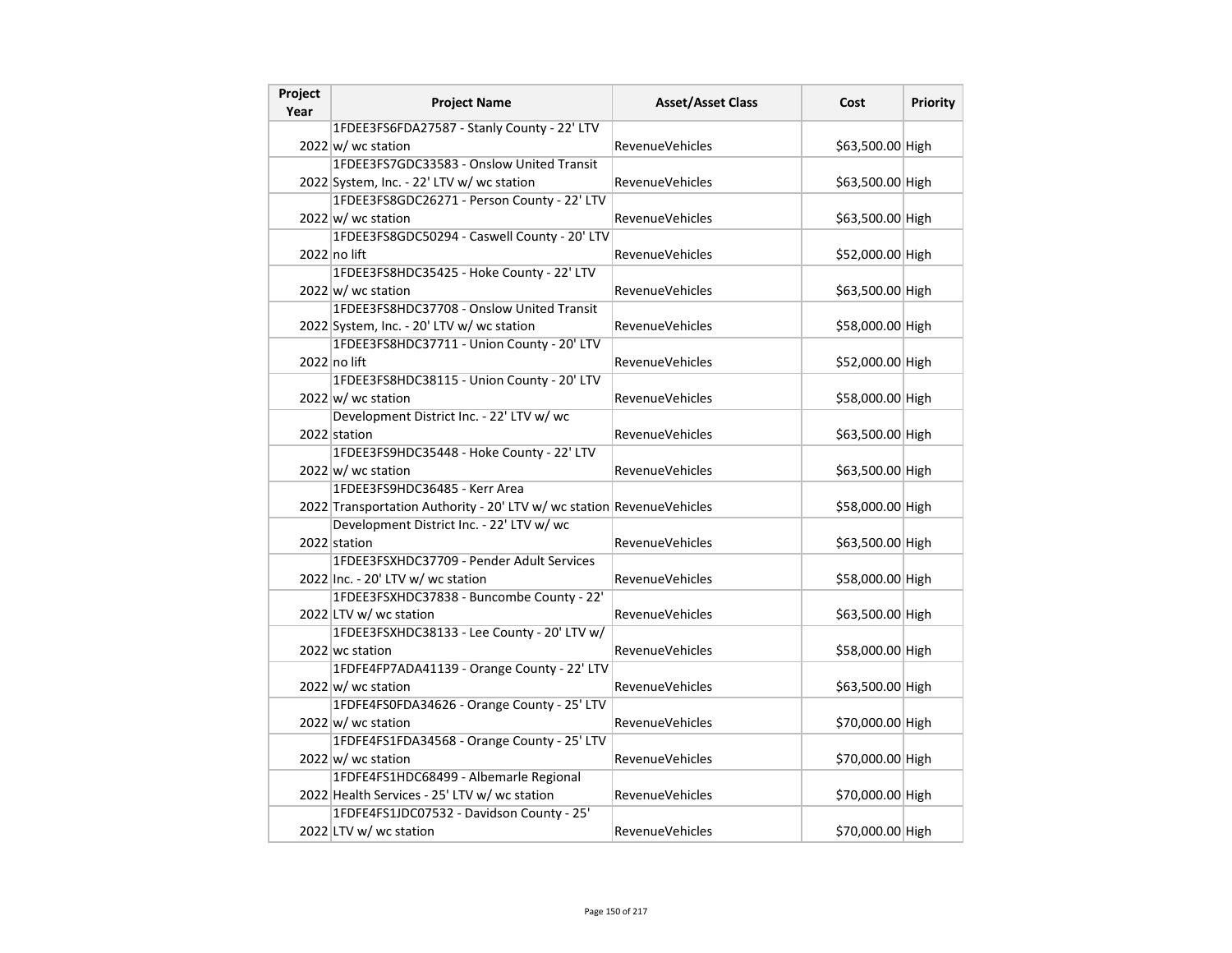| Project<br>Year | <b>Project Name</b>                                 | <b>Asset/Asset Class</b> | Cost             | Priority |
|-----------------|-----------------------------------------------------|--------------------------|------------------|----------|
|                 | 1FDFE4FS2EDA94566 - Gaston County - 25' LTV         |                          |                  |          |
|                 | 2022 w/ wc station                                  | <b>RevenueVehicles</b>   | \$70,000.00 High |          |
|                 | 1FDFE4FS2FDA34627 - Orange County - 25' LTV         |                          |                  |          |
|                 | 2022 w/ wc station                                  | RevenueVehicles          | \$70,000.00 High |          |
|                 | 1FDFE4FS4ADA62499 - Gaston County - 25' LTV         |                          |                  |          |
|                 | 2022 w/ wc station                                  | <b>RevenueVehicles</b>   | \$70,000.00 High |          |
|                 | 1FDFE4FS4DDA09340 - Mountain Projects Inc. -        |                          |                  |          |
|                 | 2022 25' LTV w/ wc station                          | RevenueVehicles          | \$70,000.00 High |          |
|                 | 1FDFE4FS4FDA34578 - Robeson County - 25'            |                          |                  |          |
|                 | 2022 LTV w/ wc station                              | <b>RevenueVehicles</b>   | \$70,000.00 High |          |
|                 | 1FDFE4FS4GDC25869 - Gaston County - 25' LTV         |                          |                  |          |
|                 | $2022 \text{ w}$ / wc station                       | RevenueVehicles          | \$70,000.00 High |          |
|                 | 1FDFE4FS4GDC31977 - Rutherford County - 25'         |                          |                  |          |
|                 | 2022 LTV w/ wc station                              | <b>RevenueVehicles</b>   | \$70,000.00 High |          |
|                 | 1FDFE4FS5GDC02696 - Gaston County - 25' LTV         |                          |                  |          |
|                 | $2022 \text{ w}$ wc station                         | <b>RevenueVehicles</b>   | \$70,000.00 High |          |
|                 | 1FDFE4FS6DDA02793 - Gaston County - 25' LTV         |                          |                  |          |
|                 | 2022 w/ wc station                                  | <b>RevenueVehicles</b>   | \$70,000.00 High |          |
|                 | 1FDFE4FS6EDA09003 - Gaston County - 25' LTV         |                          |                  |          |
|                 | 2022 w/ wc station                                  | RevenueVehicles          | \$70,000.00 High |          |
|                 | Transportation Authority, Inc. - 25' LTV w/ wc      |                          |                  |          |
|                 | 2022 station                                        | <b>RevenueVehicles</b>   | \$70,000.00 High |          |
|                 | 1FDFE4FS6FDA34565 - Orange County - 25' LTV         |                          |                  |          |
|                 | $2022 \text{ w}$ wc station                         | <b>RevenueVehicles</b>   | \$70,000.00 High |          |
|                 | 1FDFE4FS6FDA34596 - Buncombe County - 25'           |                          |                  |          |
|                 | 2022 LTV w/ wc station                              | RevenueVehicles          | \$70,000.00 High |          |
|                 | 1FDFE4FS6GDC25856 - Johnston County                 |                          |                  |          |
|                 | 2022 Council on Aging, Inc. - 25' LTV w/ wc station | <b>RevenueVehicles</b>   | \$70,000.00 High |          |
|                 | 1FDFE4FS6HDC28581 - Hoke County - 25' LTV           |                          |                  |          |
|                 | $2022 \text{ w}$ wc station                         | <b>RevenueVehicles</b>   | \$70,000.00 High |          |
|                 | 1FDFE4FS8DDA02794 - Gaston County - 25' LTV         |                          |                  |          |
|                 | $2022 \text{ w}$ wc station                         | <b>RevenueVehicles</b>   | \$70,000.00 High |          |
|                 | 1FDFE4FS8FDA34566 - Orange County - 25' LTV         |                          |                  |          |
|                 | 2022 w/ wc station                                  | RevenueVehicles          | \$70,000.00 High |          |
|                 | Regional Transportation Authority - 25' LTV w/      |                          |                  |          |
|                 | 2022 wc station                                     | <b>RevenueVehicles</b>   | \$70,000.00 High |          |
|                 | 1FDFE4FSXDDA51236 - Washington County -             |                          |                  |          |
|                 | 2022 25' LTV w/ wc station                          | <b>RevenueVehicles</b>   | \$70,000.00 High |          |
|                 | 1FDFE4FSXFDA34567 - Orange County - 25' LTV         |                          |                  |          |
|                 | $2022 \text{ w}$ / wc station                       | RevenueVehicles          | \$70,000.00 High |          |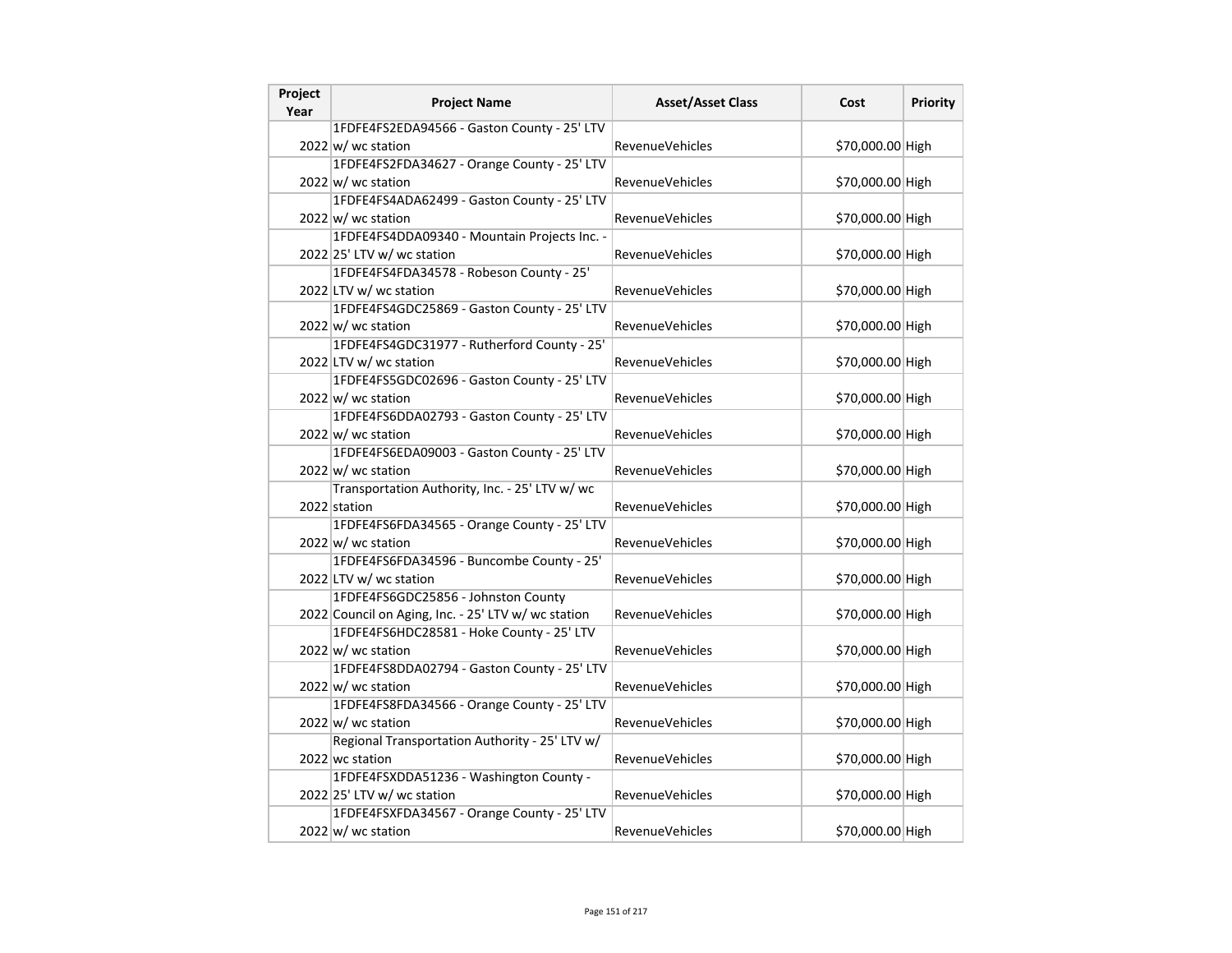| Project<br>Year | <b>Project Name</b>                             | <b>Asset/Asset Class</b> | Cost             | Priority |
|-----------------|-------------------------------------------------|--------------------------|------------------|----------|
|                 | 1FDFE4FSXGDC25858 - Robeson County - 25'        |                          |                  |          |
|                 | 2022 LTV w/ wc station                          | RevenueVehicles          | \$70,000.00 High |          |
|                 | 1FDFE4FSXHDC28583 - Hoke County - 25' LTV       |                          |                  |          |
|                 | $2022 \text{ w}$ wc station                     | <b>RevenueVehicles</b>   | \$70,000.00 High |          |
|                 | 1FDGF5GT0GEB80681 - Orange County - 28'         |                          |                  |          |
|                 | 2022 LTV w/ wc station                          | RevenueVehicles          | \$90,500.00 High |          |
|                 | 1FDGF5GT8GED42332 - Orange County - 28'         |                          |                  |          |
|                 | 2022 LTV w/ wc station                          | <b>RevenueVehicles</b>   | \$90,500.00 High |          |
|                 | 1FDGF5GY9EEA69149 - Gaston County - 28' LTV     |                          |                  |          |
|                 | $2022 \text{ w}$ wc station                     | RevenueVehicles          | \$90,500.00 High |          |
|                 | 1FEFE4FS9GDC31974 - Buncombe County - 25'       |                          |                  |          |
|                 | 2022 LTV w/ wc station                          | RevenueVehicles          | \$70,000.00 High |          |
|                 | 1FMHK8B89CGB03195 - Albemarle Regional          |                          |                  |          |
|                 | 2022 Health Services - Service Vehicle          | RevenueVehicles          | \$40,000.00 High |          |
|                 | 1FT2S34L78DA60595 - McDowell Transit - VAN      |                          |                  |          |
|                 | 2022 w/ wc station                              | <b>RevenueVehicles</b>   | \$58,500.00 High |          |
|                 | 1FTBW3XM0GKB15178 - Wilkes Transportation       |                          |                  |          |
|                 | 2022 Authority - VAN w/ wc station              | RevenueVehicles          | \$58,500.00 High |          |
|                 | 1FTBW3XM0GKB18517 - Iredell County - VAN        |                          |                  |          |
|                 | $2022 \vert w \vert$ wc station                 | <b>RevenueVehicles</b>   | \$58,500.00 High |          |
|                 | 1FTBW3XM0GKB18520 - Macon County - VAN          |                          |                  |          |
|                 | $2022 \vert w \vert$ wc station                 | <b>RevenueVehicles</b>   | \$58,500.00 High |          |
|                 | 1FTBW3XM0HKA31346 - Wilson County - VAN         |                          |                  |          |
|                 | $2022 \vert w \vert$ wc station                 | RevenueVehicles          | \$58,500.00 High |          |
|                 | 1FTBW3XM1GKB32748 - Graham County - VAN         |                          |                  |          |
|                 | 2022 w/ wc station                              | RevenueVehicles          | \$58,500.00 High |          |
|                 | 1FTBW3XM1HKA31355 - Brunswick Transit           |                          |                  |          |
|                 | 2022 System, Inc. - VAN w/ wc station           | <b>RevenueVehicles</b>   | \$58,500.00 High |          |
|                 | 1FTBW3XM1HKA35129 - Johnston County             |                          |                  |          |
|                 | 2022 Council on Aging, Inc. - VAN w/ wc station | RevenueVehicles          | \$58,500.00 High |          |
|                 | 1FTBW3XM1HKA46504 - Macon County - VAN          |                          |                  |          |
|                 | $2022 \text{ w}$ wc station                     | <b>RevenueVehicles</b>   | \$58,500.00 High |          |
|                 | 1FTBW3XM1HKA50262 - Rowan County - VAN          |                          |                  |          |
|                 | 2022 w/ wc station                              | RevenueVehicles          | \$58,500.00 High |          |
|                 | 1FTBW3XM1JKA35766 - Johnston County             |                          |                  |          |
|                 | 2022 Council on Aging, Inc. - VAN w/ wc station | RevenueVehicles          | \$58,500.00 High |          |
|                 | 1FTBW3XM2GKB15179 - Western Carolina            |                          |                  |          |
|                 | 2022 Community Action Inc. - VAN no lift        | <b>RevenueVehicles</b>   | \$52,500.00 High |          |
|                 | 1FTBW3XM2GKB18518 - Iredell County - VAN        |                          |                  |          |
|                 | $2022 \vert w \vert$ wc station                 | RevenueVehicles          | \$58,500.00 High |          |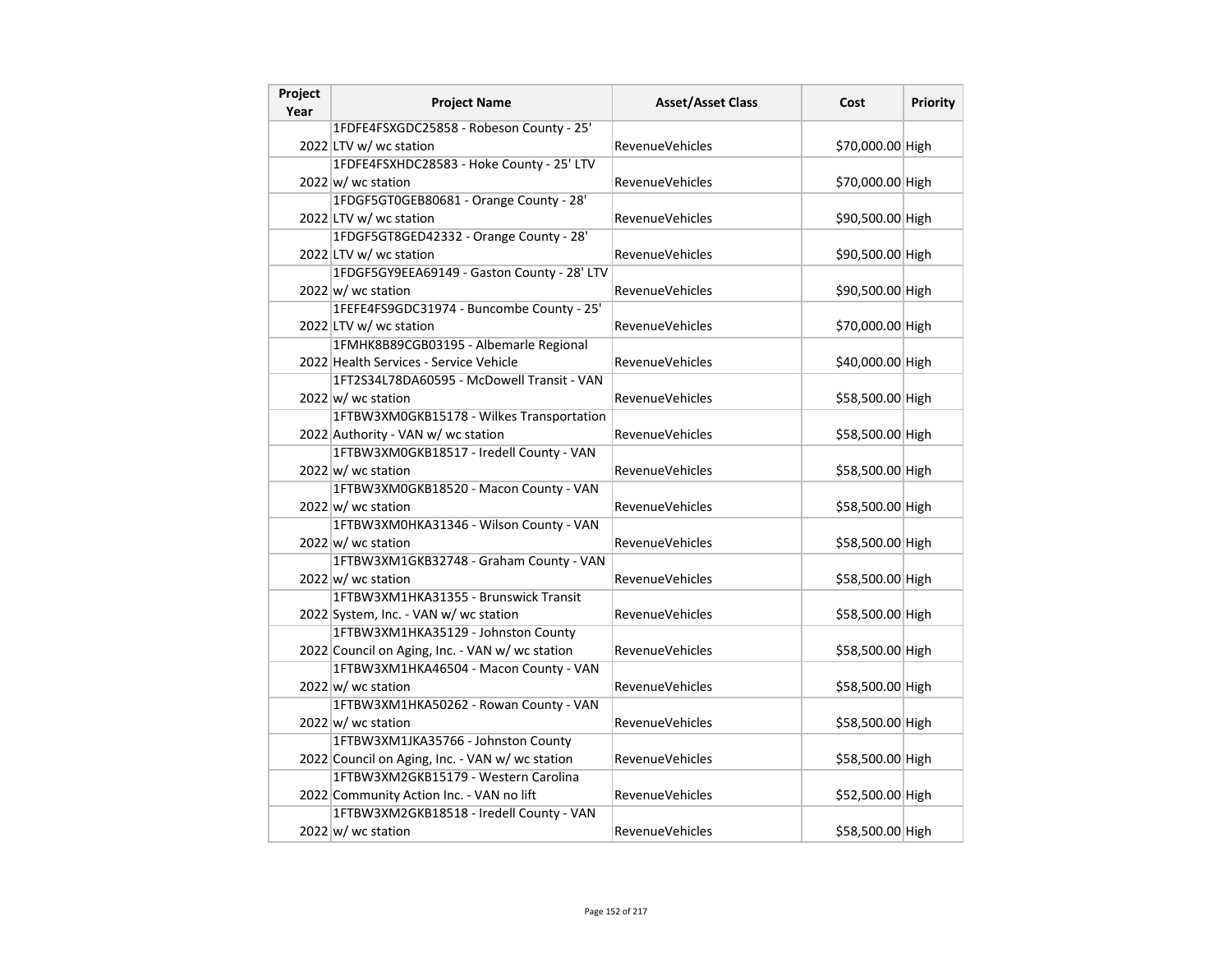| Project<br>Year | <b>Project Name</b>                                | <b>Asset/Asset Class</b> | Cost             | <b>Priority</b> |
|-----------------|----------------------------------------------------|--------------------------|------------------|-----------------|
|                 | 1FTBW3XM2GKB18521 - Macon County - VAN             |                          |                  |                 |
|                 | $2022 \text{ w}$ wc station                        | <b>RevenueVehicles</b>   | \$58,500.00 High |                 |
|                 | Regional Transportation Authority - VAN w/ wc      |                          |                  |                 |
|                 | 2022 station                                       | <b>RevenueVehicles</b>   | \$58,500.00 High |                 |
|                 | 1FTBW3XM2HKA31347 - Wilson County - VAN            |                          |                  |                 |
|                 | $2022 \vert w \vert$ wc station                    | RevenueVehicles          | \$58,500.00 High |                 |
|                 | Administration of Cleveland County Inc. - VAN      |                          |                  |                 |
|                 | $2022 \vert w \vert$ wc station                    | <b>RevenueVehicles</b>   | \$58,500.00 High |                 |
|                 | 1FTBW3XM2HKA35124 - Wilkes Transportation          |                          |                  |                 |
|                 | 2022 Authority - VAN w/ wc station                 | <b>RevenueVehicles</b>   | \$58,500.00 High |                 |
|                 | 1FTBW3XM2JKA26445 - Chatham Transit                |                          |                  |                 |
|                 | 2022 Network - VAN w/ wc station                   | RevenueVehicles          | \$58,500.00 High |                 |
|                 | Administration of Cleveland County Inc. - VAN      |                          |                  |                 |
|                 | $2022 \vert w \vert$ wc station                    | <b>RevenueVehicles</b>   | \$58,500.00 High |                 |
|                 | 1FTBW3XM3HKA31356 - Rockingham County              |                          |                  |                 |
|                 | 2022 Council on Aging Inc. - VAN w/ wc station     | <b>RevenueVehicles</b>   | \$58,500.00 High |                 |
|                 | 1FTBW3XM3HKA37108 - Duplin County - VAN            |                          |                  |                 |
|                 | $2022 \text{ w}$ / wc station                      | <b>RevenueVehicles</b>   | \$58,500.00 High |                 |
|                 | 1FTBW3XM3HKA50263 - Rowan County - VAN             |                          |                  |                 |
|                 | $2022 \text{ w}$ wc station                        | <b>RevenueVehicles</b>   | \$58,500.00 High |                 |
|                 | 1FTBW3XM4GKB18519 - Macon County - VAN             |                          |                  |                 |
|                 | $2022 \text{ w}$ / wc station                      | RevenueVehicles          | \$58,500.00 High |                 |
|                 | Regional Transportation Authority - VAN w/ wc      |                          |                  |                 |
|                 | 2022 station                                       | RevenueVehicles          | \$58,500.00 High |                 |
|                 | 1FTBW3XM4HKA31351 - Rockingham County              |                          |                  |                 |
|                 | 2022 Council on Aging Inc. - VAN w/ wc station     | RevenueVehicles          | \$58,500.00 High |                 |
|                 | 1FTBW3XM4HKA35125 - Brunswick Transit              |                          |                  |                 |
|                 | 2022 System, Inc. - VAN no lift                    | <b>RevenueVehicles</b>   | \$52,500.00 High |                 |
|                 | 1FTBW3XM4HKA46500 - Richmond Interagency           |                          |                  |                 |
|                 | 2022 Transportation, Inc. - VAN w/ wc station      | RevenueVehicles          | \$58,500.00 High |                 |
|                 | 1FTBW3XM5GKB18514 - Rutherford County -            |                          |                  |                 |
|                 | 2022 VAN no lift                                   | <b>RevenueVehicles</b>   | \$52,500.00 High |                 |
|                 | 1FTBW3XM5GKB25222 - Beaufort County                |                          |                  |                 |
|                 | 2022 Developmental Center Inc. - VAN w/ wc station | <b>RevenueVehicles</b>   | \$58,500.00 High |                 |
|                 | Administration of Cleveland County Inc. - VAN      |                          |                  |                 |
|                 | $2022 \text{ w}$ / wc station                      | RevenueVehicles          | \$58,500.00 High |                 |
|                 | Regional Transportation Authority - VAN w/ wc      |                          |                  |                 |
|                 | 2022 station                                       | <b>RevenueVehicles</b>   | \$58,500.00 High |                 |
|                 | 1FTBW3XM5GKB57426 - AppalCART - VAN no             |                          |                  |                 |
| 2022 lift       |                                                    | RevenueVehicles          | \$52,500.00 High |                 |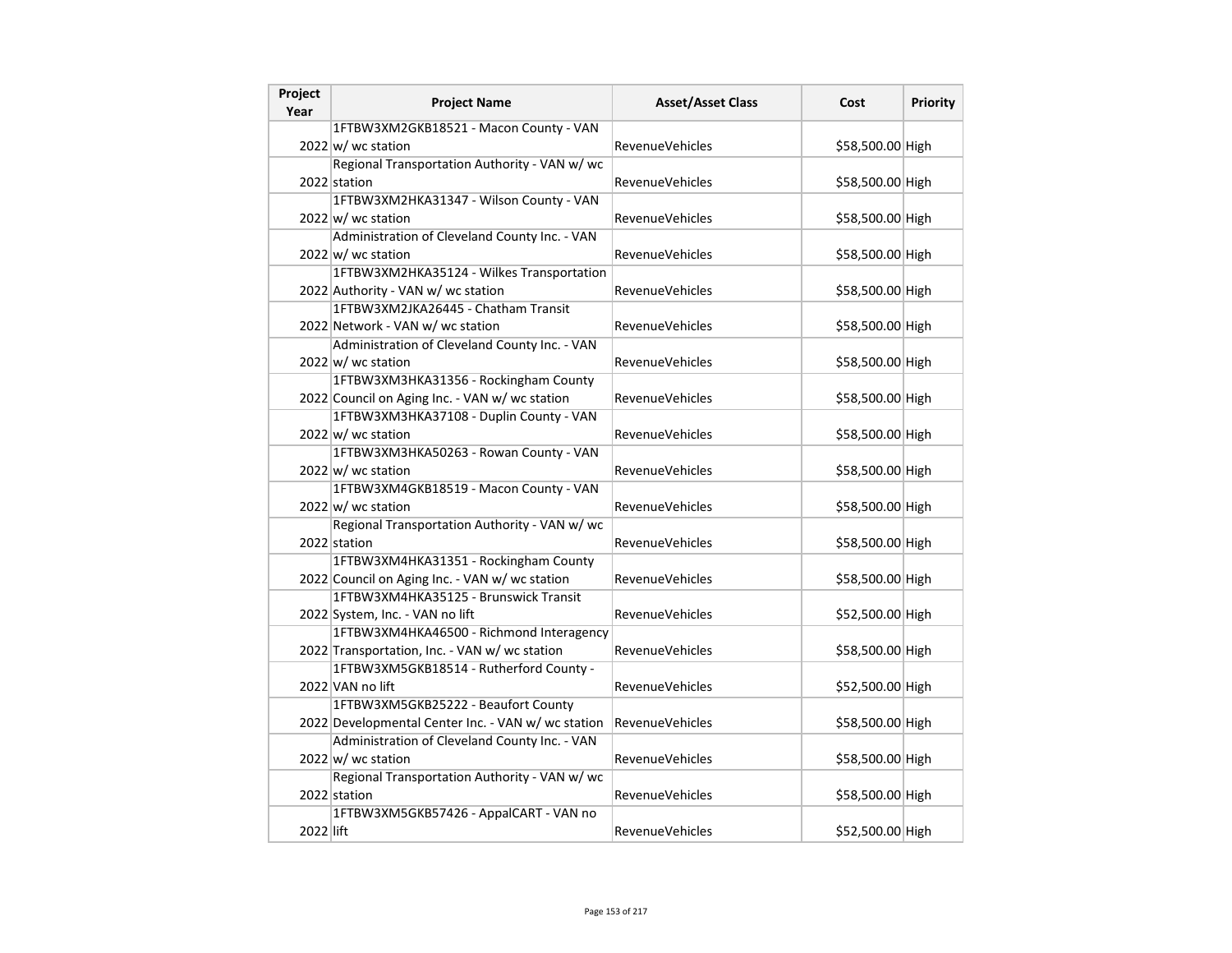| Project | <b>Project Name</b>                               | <b>Asset/Asset Class</b> | Cost             | Priority |
|---------|---------------------------------------------------|--------------------------|------------------|----------|
| Year    | Administration of Cleveland County Inc. - VAN     |                          |                  |          |
|         | 2022 w/ wc station                                | RevenueVehicles          | \$58,500.00 High |          |
|         | 1FTBW3XM5HKA37112 - Duplin County - VAN           |                          |                  |          |
|         | $2022 \text{ w}$ wc station                       | <b>RevenueVehicles</b>   | \$58,500.00 High |          |
|         | 1FTBW3XM5HKA46490 - Sampson County -              |                          |                  |          |
|         | 2022 VAN no lift                                  | RevenueVehicles          | \$52,500.00 High |          |
|         | 1FTBW3XM5HKA50247 - Buncombe County -             |                          |                  |          |
|         | 2022 VAN w/ wc station                            | RevenueVehicles          | \$58,500.00 High |          |
|         | 1FTBW3XM5HKA50250 - Buncombe County -             |                          |                  |          |
|         | 2022 VAN w/ wc station                            | RevenueVehicles          | \$58,500.00 High |          |
|         | 1FTBW3XM6HKA31352 - Rockingham County             |                          |                  |          |
|         | 2022 Council on Aging Inc. - VAN w/ wc station    | RevenueVehicles          | \$58,500.00 High |          |
|         | 1FTBW3XM6HKA37104 - Rowan County - VAN            |                          |                  |          |
|         | 2022 no lift                                      | RevenueVehicles          | \$52,500.00 High |          |
|         | 1FTBW3XM6HKA46496 - Iredell County - VAN          |                          |                  |          |
|         | 2022 w/ wc station                                | <b>RevenueVehicles</b>   | \$58,500.00 High |          |
|         | 1FTBW3XM6HKA46501 - Richmond Interagency          |                          |                  |          |
|         | 2022 Transportation, Inc. - VAN w/ wc station     | RevenueVehicles          | \$58,500.00 High |          |
|         | 1FTBW3XM6JKA35763 - Gates County - VAN w/         |                          |                  |          |
|         | 2022 wc station                                   | RevenueVehicles          | \$58,500.00 High |          |
|         | 1FTBW3XM6JKA48190 - GoWake - VAN w/ wc            |                          |                  |          |
|         | 2022 station                                      | <b>RevenueVehicles</b>   | \$58,500.00 High |          |
|         | 1FTBW3XM7GKB11001 - GoWake - VAN w/ wc            |                          |                  |          |
|         | 2022 station                                      | RevenueVehicles          | \$58,500.00 High |          |
|         | Regional Transportation Authority - VAN w/ wc     |                          |                  |          |
|         | 2022 station                                      | <b>RevenueVehicles</b>   | \$58,500.00 High |          |
|         | 1FTBW3XM7HKA31344 - Dare County - VAN w/          |                          |                  |          |
|         | 2022 wc station                                   | RevenueVehicles          | \$58,500.00 High |          |
|         | Administration of Cleveland County Inc. - VAN     |                          |                  |          |
|         | $2022 \vert w \vert$ wc station                   | RevenueVehicles          | \$58,500.00 High |          |
|         | 1FTBW3XM7HKA37113 - Duplin County - VAN           |                          |                  |          |
|         | $2022 \text{ w}$ wc station                       | RevenueVehicles          | \$58,500.00 High |          |
|         | 1FTBW3XM7HKA50248 - Buncombe County -             |                          |                  |          |
|         | 2022 VAN w/ wc station                            | <b>RevenueVehicles</b>   | \$58,500.00 High |          |
|         | 1FTBW3XM7HKA50251 - Polk County                   |                          |                  |          |
|         | 2022 Transportation Authority - VAN w/ wc station | RevenueVehicles          | \$58,500.00 High |          |
|         | 1FTBW3XM8HKA11636 - Graham County - VAN           |                          |                  |          |
|         | $2022 \vert w \vert$ wc station                   | <b>RevenueVehicles</b>   | \$58,500.00 High |          |
|         | 1FTBW3XM8HKA31353 - Rockingham County             |                          |                  |          |
|         |                                                   |                          |                  |          |
|         | 2022 Council on Aging Inc. - VAN w/ wc station    | RevenueVehicles          | \$58,500.00 High |          |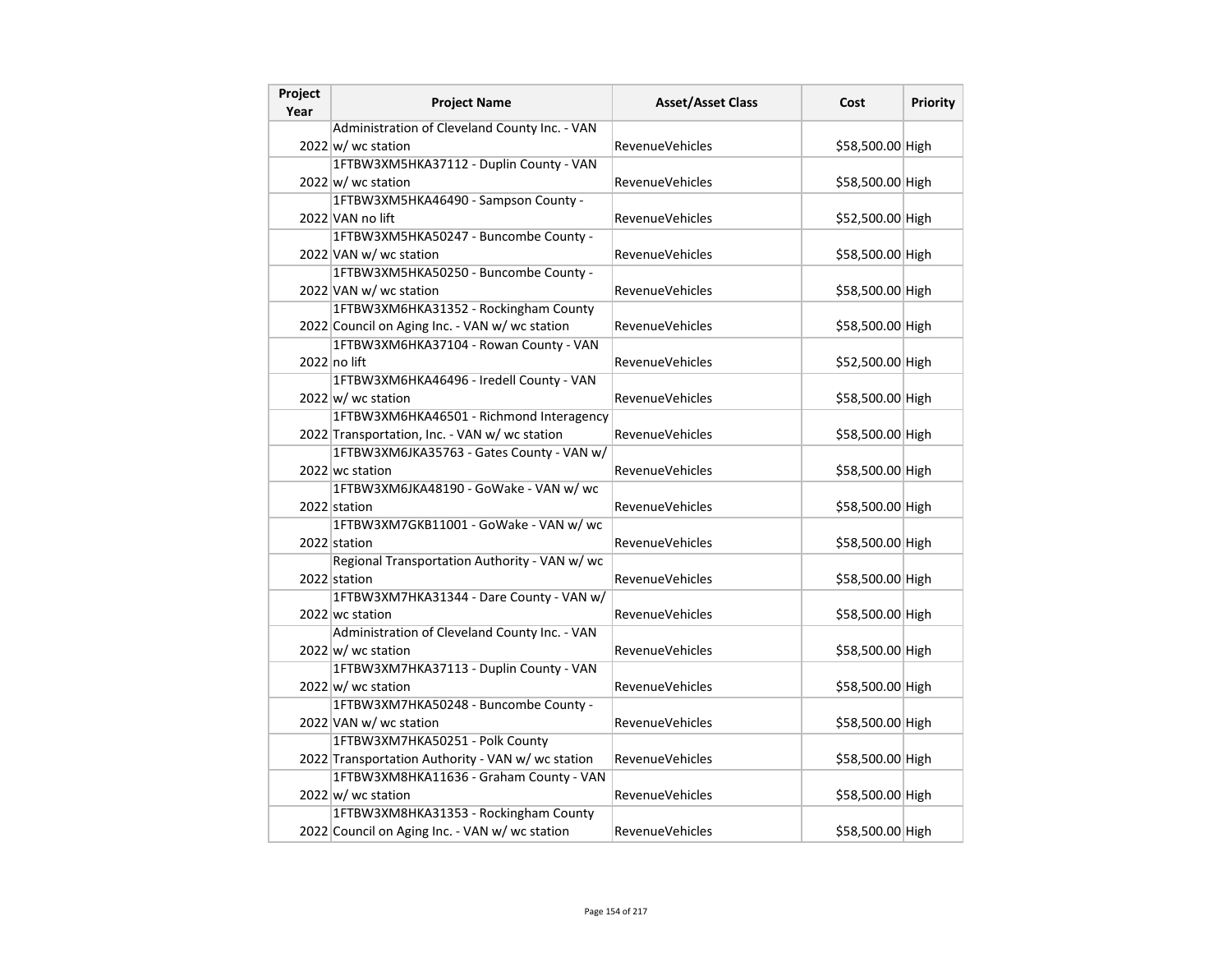| Project | <b>Project Name</b>                                       | <b>Asset/Asset Class</b> | Cost             | Priority |
|---------|-----------------------------------------------------------|--------------------------|------------------|----------|
| Year    | 1FTBW3XM8HKA35130 - Johnston County                       |                          |                  |          |
|         | 2022 Council on Aging, Inc. - VAN w/ wc station           | RevenueVehicles          | \$58,500.00 High |          |
|         | 1FTBW3XM8HKA46497 - Iredell County - VAN                  |                          |                  |          |
|         | $2022 \, \text{w}$ / wc station                           | RevenueVehicles          | \$58,500.00 High |          |
|         | 1FTBW3XM8HKA46502 - Macon County - VAN                    |                          |                  |          |
|         | 2022 w/ wc station                                        | <b>RevenueVehicles</b>   | \$58,500.00 High |          |
|         | 1FTBW3XM8HKA50260 - Rowan County - VAN                    |                          |                  |          |
|         | $2022 \vert w \vert$ wc station                           | <b>RevenueVehicles</b>   | \$58,500.00 High |          |
|         | 1FTBW3XM8JKA48191 - GoWake - VAN w/ wc                    |                          |                  |          |
|         |                                                           | <b>RevenueVehicles</b>   |                  |          |
|         | 2022 station<br>1FTBW3XM9GKB15177 - Wilkes Transportation |                          | \$58,500.00 High |          |
|         |                                                           |                          |                  |          |
|         | 2022 Authority - VAN w/ wc station                        | RevenueVehicles          | \$58,500.00 High |          |
|         | 1FTBW3XM9GKB15180 - Macon County - VAN                    |                          |                  |          |
|         | 2022 w/ wc station                                        | RevenueVehicles          | \$58,500.00 High |          |
|         | 1FTBW3XM9GKB25014 - Gates County - VAN                    |                          |                  |          |
|         | 2022 no lift                                              | <b>RevenueVehicles</b>   | \$52,500.00 High |          |
|         | 1FTBW3XM9GKB25028 - GoWake - VAN w/ wc                    |                          |                  |          |
|         | 2022 station                                              | RevenueVehicles          | \$58,500.00 High |          |
|         | Administration of Cleveland County Inc. - VAN             |                          |                  |          |
|         | $2022 \vert w \vert$ wc station                           | <b>RevenueVehicles</b>   | \$58,500.00 High |          |
|         | Regional Transportation Authority - VAN w/ wc             |                          |                  |          |
|         | 2022 station                                              | <b>RevenueVehicles</b>   | \$58,500.00 High |          |
|         | Administration of Cleveland County Inc. - VAN             |                          |                  |          |
|         | 2022 w/ wc station                                        | <b>RevenueVehicles</b>   | \$58,500.00 High |          |
|         | 1FTBW3XM9HKA37114 - Lenoir County - VAN                   |                          |                  |          |
|         | $2022 \vert w \vert$ wc station                           | RevenueVehicles          | \$58,500.00 High |          |
|         | 1FTBW3XM9HKA50249 - Buncombe County -                     |                          |                  |          |
|         | 2022 VAN w/ wc station                                    | <b>RevenueVehicles</b>   | \$58,500.00 High |          |
|         | 1FTBW3XM9HKA50252 - Polk County                           |                          |                  |          |
|         | 2022 Transportation Authority - VAN w/ wc station         | <b>RevenueVehicles</b>   | \$58,500.00 High |          |
|         | 1FTBW3XMXGKB25037 - Rockingham County                     |                          |                  |          |
|         | 2022 Council on Aging Inc. - VAN w/ wc station            | <b>RevenueVehicles</b>   | \$58,500.00 High |          |
|         | 1FTBW3XMXGKB25040 - Clay County - VAN w/                  |                          |                  |          |
|         | 2022 wc station                                           | RevenueVehicles          | \$58,500.00 High |          |
|         | 1FTBW3XMXHKA11637 - Graham County - VAN                   |                          |                  |          |
|         | $2022 \text{ w}$ / wc station                             | RevenueVehicles          | \$58,500.00 High |          |
|         | 1FTBW3XMXHKA31354 - Rockingham County                     |                          |                  |          |
|         | 2022 Council on Aging Inc. - VAN w/ wc station            | <b>RevenueVehicles</b>   | \$58,500.00 High |          |
|         | 1FTBW3XMXHKA35131 - Johnston County                       |                          |                  |          |
|         | 2022 Council on Aging, Inc. - VAN w/ wc station           | RevenueVehicles          | \$58,500.00 High |          |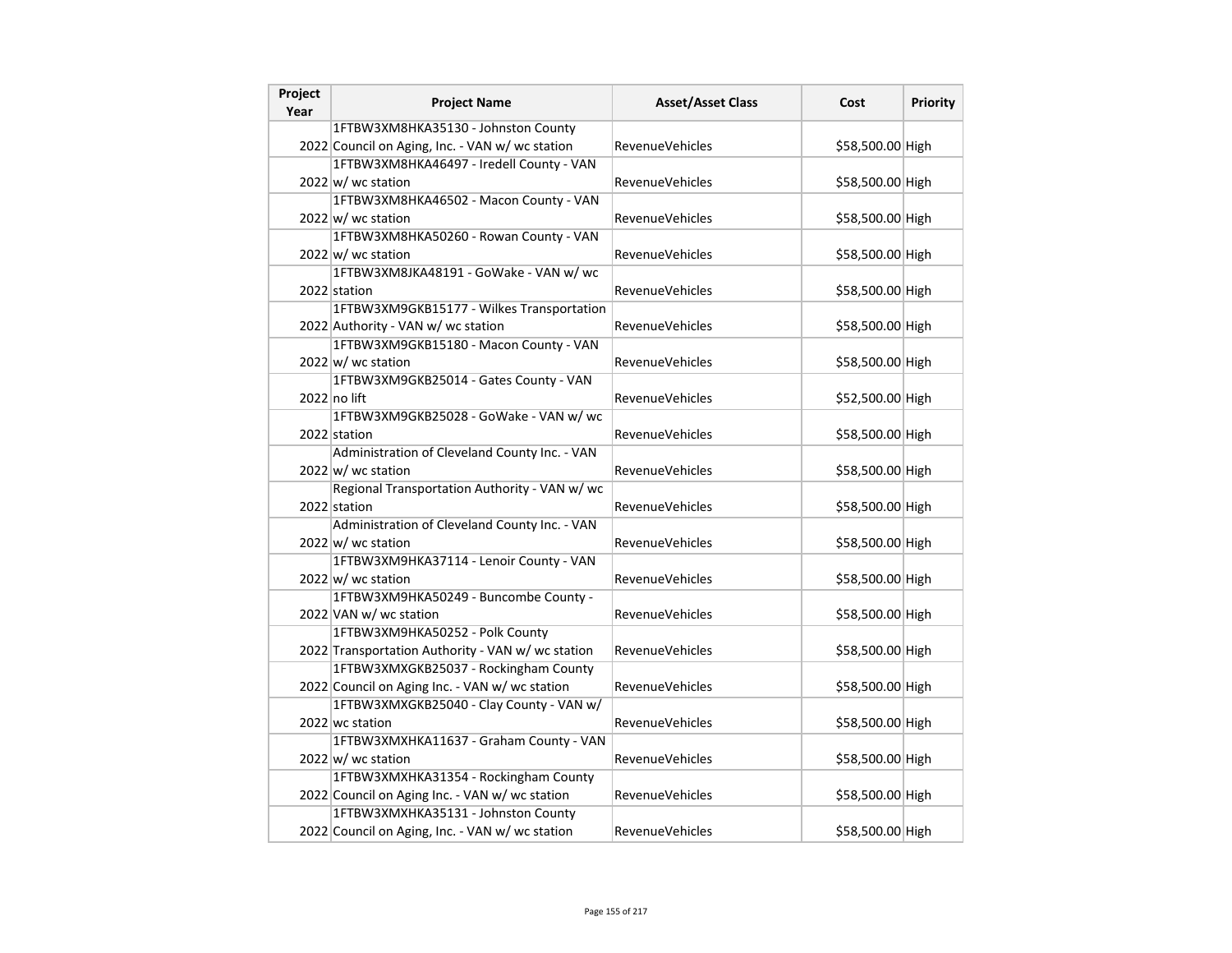| Project<br>Year | <b>Project Name</b>                               | <b>Asset/Asset Class</b> | Cost             | <b>Priority</b> |
|-----------------|---------------------------------------------------|--------------------------|------------------|-----------------|
|                 | 1FTBW3XMXHKA37106 - Gates County - VAN            |                          |                  |                 |
|                 | 2022 no lift                                      | <b>RevenueVehicles</b>   | \$52,500.00 High |                 |
|                 | 1FTBW3XMXHKA46498 - Richmond Interagency          |                          |                  |                 |
|                 | 2022 Transportation, Inc. - VAN w/ wc station     | RevenueVehicles          | \$58,500.00 High |                 |
|                 | 1FTBW3XMXHKA46503 - Macon County - VAN            |                          |                  |                 |
|                 | $2022 \vert w \vert$ wc station                   | RevenueVehicles          | \$58,500.00 High |                 |
|                 | 1FTBW3XMXHKA50258 - GoWake - VAN w/ wc            |                          |                  |                 |
|                 | 2022 station                                      | <b>RevenueVehicles</b>   | \$58,500.00 High |                 |
|                 | 1FTBW3XMXHKB18204 - Lenoir County - VAN           |                          |                  |                 |
|                 | $2022 \text{ w}$ wc station                       | RevenueVehicles          | \$58,500.00 High |                 |
|                 | 1FTBW3XMXJKA35765 - Johnston County               |                          |                  |                 |
|                 | 2022 Council on Aging, Inc. - VAN w/ wc station   | <b>RevenueVehicles</b>   | \$58,500.00 High |                 |
|                 | 1FTBW3XMXJKA48189 - GoWake - VAN w/ wc            |                          |                  |                 |
|                 | 2022 station                                      | <b>RevenueVehicles</b>   | \$58,500.00 High |                 |
|                 | 1FTBW3XMXJKA48192 - GoWake - VAN w/ wc            |                          |                  |                 |
|                 | 2022 station                                      | <b>RevenueVehicles</b>   | \$58,500.00 High |                 |
|                 | 1FTBW3XV0GKB48187 - Mitchell County               |                          |                  |                 |
|                 | 2022 Transportation Authority - VAN w/ wc station | <b>RevenueVehicles</b>   | \$58,500.00 High |                 |
|                 | 1FTBW3XV9GKB48186 - Mitchell County               |                          |                  |                 |
|                 | 2022 Transportation Authority - VAN w/ wc station | <b>RevenueVehicles</b>   | \$58,500.00 High |                 |
|                 | 1FTDS3EL0ADA15088 - Gaston County - VAN w/        |                          |                  |                 |
|                 | 2022 wc station                                   | <b>RevenueVehicles</b>   | \$58,500.00 High |                 |
|                 | 1FTDS3EL1EDA38661 - Dare County - VAN w/          |                          |                  |                 |
|                 | 2022 wc station                                   | RevenueVehicles          | \$58,500.00 High |                 |
|                 | Private Transportation Corp Inc. - VAN w/ wc      |                          |                  |                 |
|                 | 2022 station                                      | RevenueVehicles          | \$58,500.00 High |                 |
|                 | 1FTDS3EL2EDA38703 - Harnett County - VAN          |                          |                  |                 |
|                 | 2022 no lift                                      | <b>RevenueVehicles</b>   | \$52,500.00 High |                 |
|                 | 1FTDS3EL3EDA38662 - Dare County - VAN w/          |                          |                  |                 |
|                 | 2022 wc station                                   | <b>RevenueVehicles</b>   | \$58,500.00 High |                 |
|                 | 1FTDS3EL4DDB29857 - Alleghany County - VAN        |                          |                  |                 |
|                 | 2022 no lift                                      | <b>RevenueVehicles</b>   | \$52,500.00 High |                 |
|                 | 1FTDS3EL5BDA98244 - Stanly County - VAN no        |                          |                  |                 |
| 2022 lift       |                                                   | <b>RevenueVehicles</b>   | \$52,500.00 High |                 |
|                 | 1FTDS3EL5DDB29849 - Goldsboro-Wayne               |                          |                  |                 |
|                 | 2022 Transportation Authority - VAN w/ wc station | RevenueVehicles          | \$58,500.00 High |                 |
|                 | 1FTDS3EL5EDA38632 - Yadkin Valley Economic        |                          |                  |                 |
|                 | 2022 Development District Inc. - VAN no lift      | <b>RevenueVehicles</b>   | \$52,500.00 High |                 |
|                 | 1FTDS3EL5EDA38646 - Alleghany County - VAN        |                          |                  |                 |
|                 | 2022 no lift                                      | <b>RevenueVehicles</b>   | \$52,500.00 High |                 |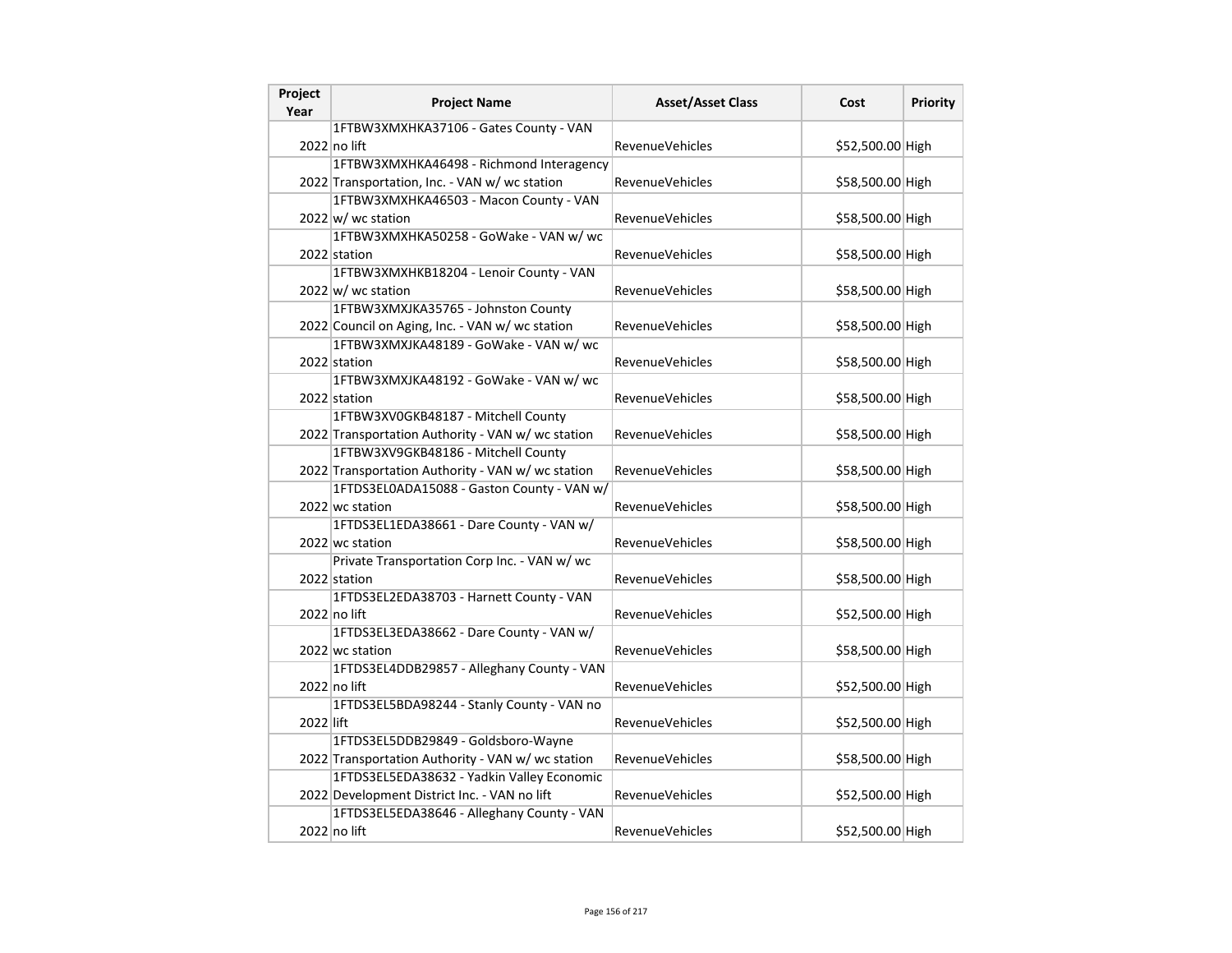| Project<br>Year | <b>Project Name</b>                           | <b>Asset/Asset Class</b> | Cost             | <b>Priority</b> |
|-----------------|-----------------------------------------------|--------------------------|------------------|-----------------|
|                 | 1FTDS3EL7BDA98245 - Stanly County - VAN no    |                          |                  |                 |
| 2022 lift       |                                               | <b>RevenueVehicles</b>   | \$52,500.00 High |                 |
|                 | 1FTDS3EL9DDB29871 - Madison County            |                          |                  |                 |
|                 | 2022 Transportation Authority - VAN no lift   | RevenueVehicles          | \$52,500.00 High |                 |
|                 | 1FTDS3EL9EDA38665 - Rowan County - VAN w/     |                          |                  |                 |
|                 | 2022 wc station                               | <b>RevenueVehicles</b>   | \$58,500.00 High |                 |
|                 | 1FTDS3EL9EDA38701 - Harnett County - VAN      |                          |                  |                 |
|                 | 2022 no lift                                  | <b>RevenueVehicles</b>   | \$52,500.00 High |                 |
|                 | 1FTDS3ELXBDB31724 - Yadkin Valley Economic    |                          |                  |                 |
|                 | 2022 Development District Inc. - VAN no lift  | <b>RevenueVehicles</b>   | \$52,500.00 High |                 |
|                 | 1FTDS3ELXDDB26171 - Columbus County - VAN     |                          |                  |                 |
|                 | $2022 \vert w \vert$ wc station               | RevenueVehicles          | \$58,500.00 High |                 |
|                 | 1FTSS34L17DA50711 - McDowell Transit - VAN    |                          |                  |                 |
|                 | 2022 no lift                                  | <b>RevenueVehicles</b>   | \$52,500.00 High |                 |
|                 | 1FTSS34L36HA67663 - McDowell Transit - VAN    |                          |                  |                 |
|                 | $2022 \text{ w}$ wc station                   | <b>RevenueVehicles</b>   | \$58,500.00 High |                 |
|                 | 1FTSS34L69DA40257 - Harnett County - VAN no   |                          |                  |                 |
| 2022 lift       |                                               | <b>RevenueVehicles</b>   | \$52,500.00 High |                 |
|                 | 1FTSS34L77DA54861 - McDowell Transit - VAN    |                          |                  |                 |
|                 | 2022 no lift                                  | <b>RevenueVehicles</b>   | \$52,500.00 High |                 |
|                 | 1FTSS34L79DA85529 - Martin County - VAN no    |                          |                  |                 |
| 2022 lift       |                                               | <b>RevenueVehicles</b>   | \$52,500.00 High |                 |
|                 | 1FTSS34LX7DA63926 - Gaston County - VAN w/    |                          |                  |                 |
|                 | 2022 wc station                               | <b>RevenueVehicles</b>   | \$58,500.00 High |                 |
|                 | Senior Adults Assoc. Inc. - Minivan/Crossover |                          |                  |                 |
|                 | 2022 no lift                                  | RevenueVehicles          | \$29,000.00 High |                 |
|                 | 2C4RDGBG8HR619901 - Sampson County -          |                          |                  |                 |
|                 | 2022 Minivan/Crossover no lift                | <b>RevenueVehicles</b>   | \$29,000.00 High |                 |
|                 | 2C4RDGCG1GR136778 - Clay County -             |                          |                  |                 |
|                 | 2022 Minivan/Crossover no lift                | <b>RevenueVehicles</b>   | \$29,000.00 High |                 |
|                 | Transportation Authority - Minivan/Crossover  |                          |                  |                 |
|                 | $2022$ no lift                                | <b>RevenueVehicles</b>   | \$29,000.00 High |                 |
|                 | 2C4RDGCG4GR136869 - AppalCART -               |                          |                  |                 |
|                 | 2022 Minivan/Crossover no lift                | <b>RevenueVehicles</b>   | \$29,000.00 High |                 |
|                 | 2C7WDGBG2FR599454 - Wilson County - VAN       |                          |                  |                 |
|                 | 2022 w/ wc station                            | <b>RevenueVehicles</b>   | \$58,500.00 High |                 |
|                 | Developmental Center Inc. - Minivan/Crossover |                          |                  |                 |
|                 | $2022 \vert w \vert$ wc station               | <b>RevenueVehicles</b>   | \$45,000.00 High |                 |
|                 | 3D4GH57VX9T246546 - Mountain Projects Inc. -  |                          |                  |                 |
|                 | 2022 Minivan/Crossover no lift                | RevenueVehicles          | \$29,000.00 High |                 |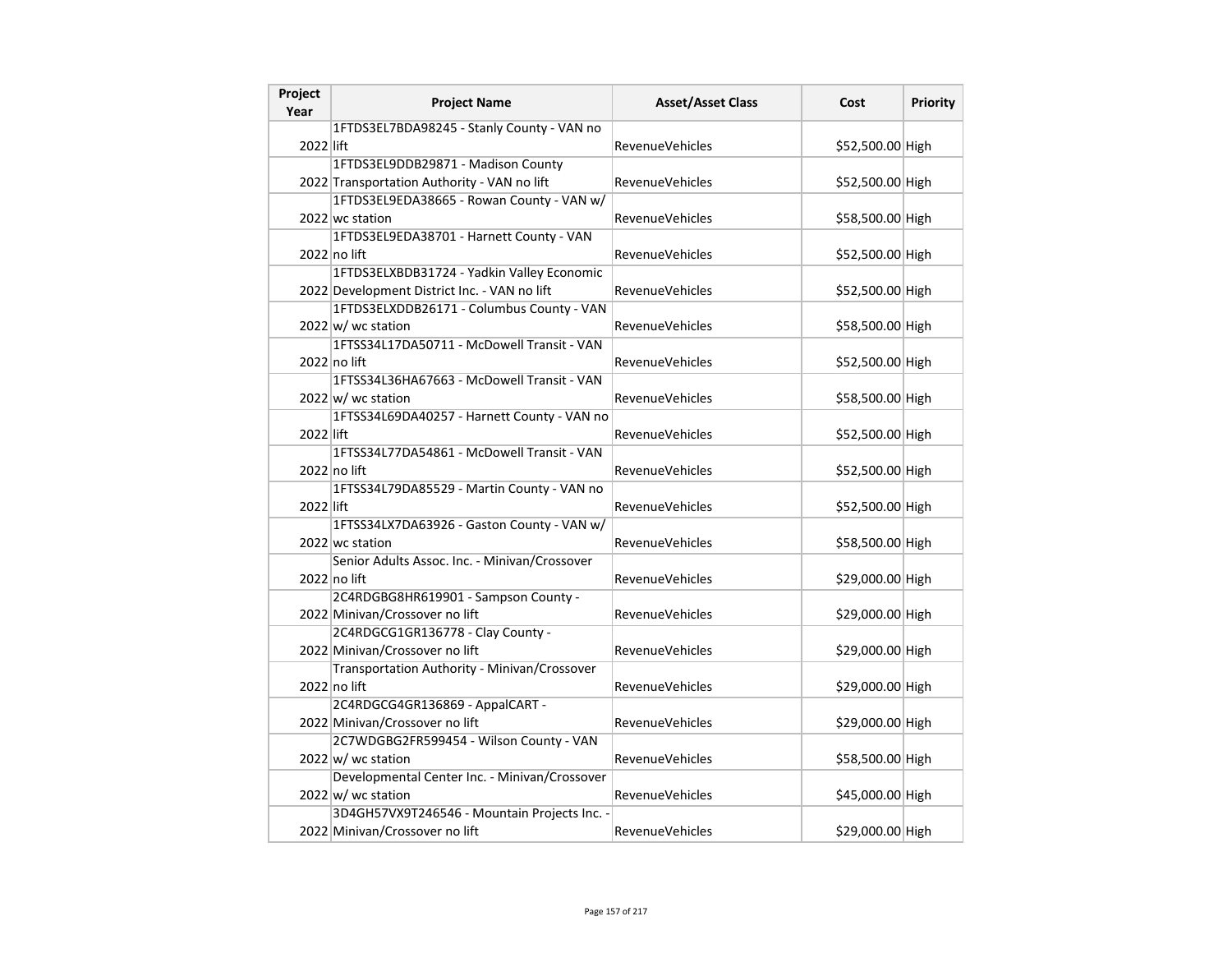| Project<br>Year | <b>Project Name</b>                                                   | <b>Asset/Asset Class</b> | Cost             | <b>Priority</b> |
|-----------------|-----------------------------------------------------------------------|--------------------------|------------------|-----------------|
|                 | 5N1AR2MM4GC663224 - Wilkes Transportation                             |                          |                  |                 |
|                 | 2022 Authority - Minivan/Crossover no lift                            | <b>RevenueVehicles</b>   | \$29,000.00 High |                 |
|                 | Transportation Authority - Minivan/Crossover                          |                          |                  |                 |
|                 | $2022$ no lift                                                        | RevenueVehicles          | \$29,000.00 High |                 |
|                 | 5N1DR2MM0JC608452 - Ashe County                                       |                          |                  |                 |
|                 | 2022 Transportation Authority, Inc. - Service Vehicle                 | <b>RevenueVehicles</b>   | \$40,000.00 High |                 |
|                 | 5N1DR2MM6JC627538 - Ashe County                                       |                          |                  |                 |
|                 | 2022 Transportation Authority, Inc. - Service Vehicle                 | RevenueVehicles          | \$40,000.00 High |                 |
|                 | 1D4GP24E26B749510 - Mecklenburg County -                              |                          |                  |                 |
|                 | 2023 Minivan/Crossover no lift                                        | <b>RevenueVehicles</b>   | \$29,000.00 High |                 |
|                 | 1D4GP24E66B749509 - Mecklenburg County -                              |                          |                  |                 |
|                 | 2023 Minivan/Crossover no lift                                        | RevenueVehicles          | \$29,000.00 High |                 |
|                 | 1FDEE3FL0DDA59568 - Yadkin Valley Economic                            |                          |                  |                 |
|                 | 2023 Development District Inc. - 20' LTV no lift                      | <b>RevenueVehicles</b>   | \$52,000.00 High |                 |
|                 | 1FDEE3FL1EDA68684 - Cabarrus County - 20'                             |                          |                  |                 |
|                 | 2023 LTV w/ wc station                                                | <b>RevenueVehicles</b>   | \$58,000.00 High |                 |
|                 | Transportation Authority - WAVE Transit - 20'                         |                          |                  |                 |
|                 | 2023 LTV w/ wc station                                                | RevenueVehicles          | \$58,000.00 High |                 |
|                 | 1FDEE3FL1GDC27349 - Craven County - 20' LTV                           |                          |                  |                 |
|                 | $2023 \text{ w}$ / wc station                                         | RevenueVehicles          | \$58,000.00 High |                 |
|                 | 1FDEE3FL2DDA50788 - Cabarrus County - 20'                             |                          |                  |                 |
|                 | 2023 LTV w/ wc station                                                | <b>RevenueVehicles</b>   | \$58,000.00 High |                 |
|                 | 1FDEE3FL2GDC03139 - Onslow United Transit                             |                          |                  |                 |
|                 | 2023 System, Inc. - 20' LTV no lift                                   | RevenueVehicles          | \$52,000.00 High |                 |
|                 | 1FDEE3FL3DDA79152 - Yadkin Valley Economic                            |                          |                  |                 |
|                 | 2023 Development District Inc. - 20' LTV no lift                      | RevenueVehicles          | \$52,000.00 High |                 |
|                 | 1FDEE3FL3EDA83624 - Mitchell County                                   |                          |                  |                 |
|                 | 2023 Transportation Authority - 20' LTV w/ wc station RevenueVehicles |                          | \$58,000.00 High |                 |
|                 | Transportation Authority - WAVE Transit - 20'                         |                          |                  |                 |
|                 | 2023 LTV w/ wc station                                                | <b>RevenueVehicles</b>   | \$58,000.00 High |                 |
|                 | Development District Inc. - 20' LTV w/ wc                             |                          |                  |                 |
|                 | 2023 station                                                          | RevenueVehicles          | \$58,000.00 High |                 |
|                 | Development District Inc. - 20' LTV w/ wc                             |                          |                  |                 |
|                 | 2023 station                                                          | RevenueVehicles          | \$58,000.00 High |                 |
|                 | Development District Inc. - 20' LTV w/ wc                             |                          |                  |                 |
|                 | 2023 station                                                          | <b>RevenueVehicles</b>   | \$58,000.00 High |                 |
|                 | Transportation Authority - WAVE Transit - 20'                         |                          |                  |                 |
|                 | 2023 LTV w/ wc station                                                | <b>RevenueVehicles</b>   | \$58,000.00 High |                 |
|                 | Transportation Authority - WAVE Transit - 20'                         |                          |                  |                 |
|                 | 2023 LTV w/ wc station                                                | RevenueVehicles          | \$58,000.00 High |                 |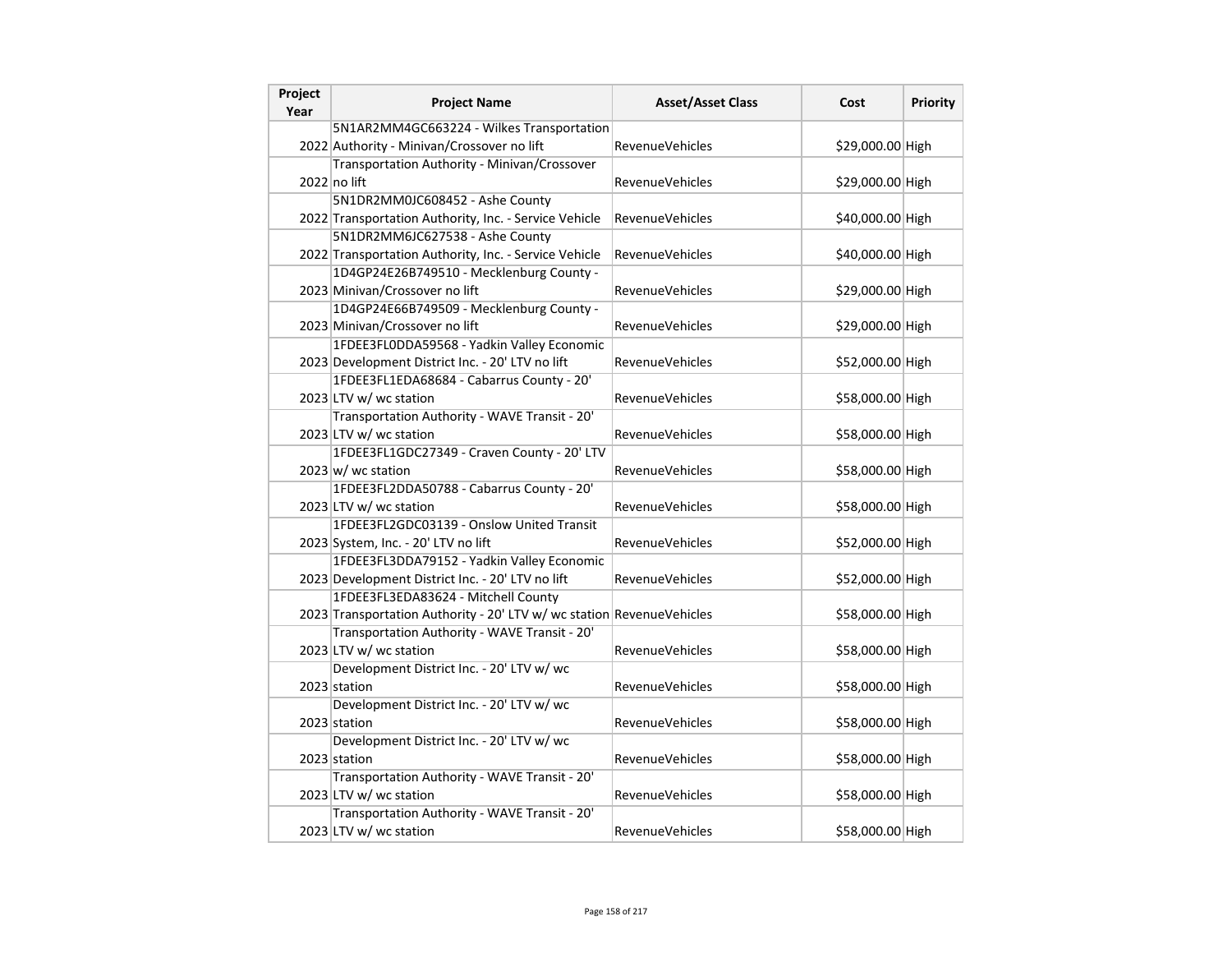| Project<br>Year | <b>Project Name</b>                                                   | <b>Asset/Asset Class</b> | Cost             | <b>Priority</b> |
|-----------------|-----------------------------------------------------------------------|--------------------------|------------------|-----------------|
|                 | Transportation Authority - WAVE Transit - 20'                         |                          |                  |                 |
|                 | 2023 LTV w/ wc station                                                | <b>RevenueVehicles</b>   | \$58,000.00 High |                 |
|                 | 1FDEE3FL4GDC27071 - Person County - 20' LTV                           |                          |                  |                 |
|                 | $2023 \text{ w}$ / wc station                                         | <b>RevenueVehicles</b>   | \$58,000.00 High |                 |
|                 | 1FDEE3FL4GDC27345 - Rowan County - 20' LTV                            |                          |                  |                 |
|                 | $2023 \, \text{w}$ / wc station                                       | <b>RevenueVehicles</b>   | \$58,000.00 High |                 |
|                 | Administration of Cleveland County Inc. - 20'                         |                          |                  |                 |
|                 | 2023 LTV w/ wc station                                                | RevenueVehicles          | \$58,000.00 High |                 |
|                 | 1FDEE3FL5FDA15665 - Cabarrus County - 20'                             |                          |                  |                 |
|                 | 2023 LTV w/ wc station                                                | <b>RevenueVehicles</b>   | \$58,000.00 High |                 |
|                 | Transportation Authority - WAVE Transit - 20'                         |                          |                  |                 |
|                 | 2023 LTV w/ wc station                                                | RevenueVehicles          | \$58,000.00 High |                 |
|                 | 1FDEE3FL5FDA37374 - Cherokee County - 20'                             |                          |                  |                 |
|                 | 2023 LTV w/ wc station                                                | <b>RevenueVehicles</b>   | \$58,000.00 High |                 |
|                 | Development District Inc. - 20' LTV w/ wc                             |                          |                  |                 |
|                 | 2023 station                                                          | <b>RevenueVehicles</b>   | \$58,000.00 High |                 |
|                 | Transportation Authority - WAVE Transit - 20'                         |                          |                  |                 |
|                 | 2023 LTV w/ wc station                                                | RevenueVehicles          | \$58,000.00 High |                 |
|                 | 1FDEE3FL6DDA50793 - Cabarrus County - 20'                             |                          |                  |                 |
|                 | 2023 LTV w/ wc station                                                | <b>RevenueVehicles</b>   | \$58,000.00 High |                 |
|                 | 1FDEE3FL7FDA37375 - Cherokee County - 20'                             |                          |                  |                 |
|                 | 2023 LTV w/ wc station                                                | <b>RevenueVehicles</b>   | \$58,000.00 High |                 |
|                 | 1FDEE3FL7GDC12399 - Anson County - 20' LTV                            |                          |                  |                 |
|                 | $2023$ no lift                                                        | RevenueVehicles          | \$52,000.00 High |                 |
|                 | 1FDEE3FL7GDC27355 - Randolph County Senior                            |                          |                  |                 |
|                 | 2023 Adults Assoc. Inc. - 20' LTV w/ wc station                       | <b>RevenueVehicles</b>   | \$58,000.00 High |                 |
|                 | Development District Inc. - 20' LTV w/ wc                             |                          |                  |                 |
|                 | 2023 station                                                          | <b>RevenueVehicles</b>   | \$58,000.00 High |                 |
|                 | Transportation Authority - WAVE Transit - 20'                         |                          |                  |                 |
|                 | 2023 LTV w/ wc station                                                | <b>RevenueVehicles</b>   | \$58,000.00 High |                 |
|                 | Development District Inc. - 20' LTV w/ wc                             |                          |                  |                 |
|                 | 2023 station                                                          | <b>RevenueVehicles</b>   | \$58,000.00 High |                 |
|                 | Development District Inc. - 20' LTV w/ wc                             |                          |                  |                 |
|                 | 2023 station                                                          | <b>RevenueVehicles</b>   | \$58,000.00 High |                 |
|                 | 1FDEE3FL8GDC07079 - Lee County - 20' LTV no                           |                          |                  |                 |
| 2023 lift       |                                                                       | <b>RevenueVehicles</b>   | \$52,000.00 High |                 |
|                 | 1FDEE3FL8GDC07082 - Lee County - 20' LTV no                           |                          |                  |                 |
| 2023 lift       |                                                                       | <b>RevenueVehicles</b>   | \$52,000.00 High |                 |
|                 | 1FDEE3FL8GDC27087 - Avery County                                      |                          |                  |                 |
|                 | 2023 Transportation Authority - 20' LTV w/ wc station RevenueVehicles |                          | \$58,000.00 High |                 |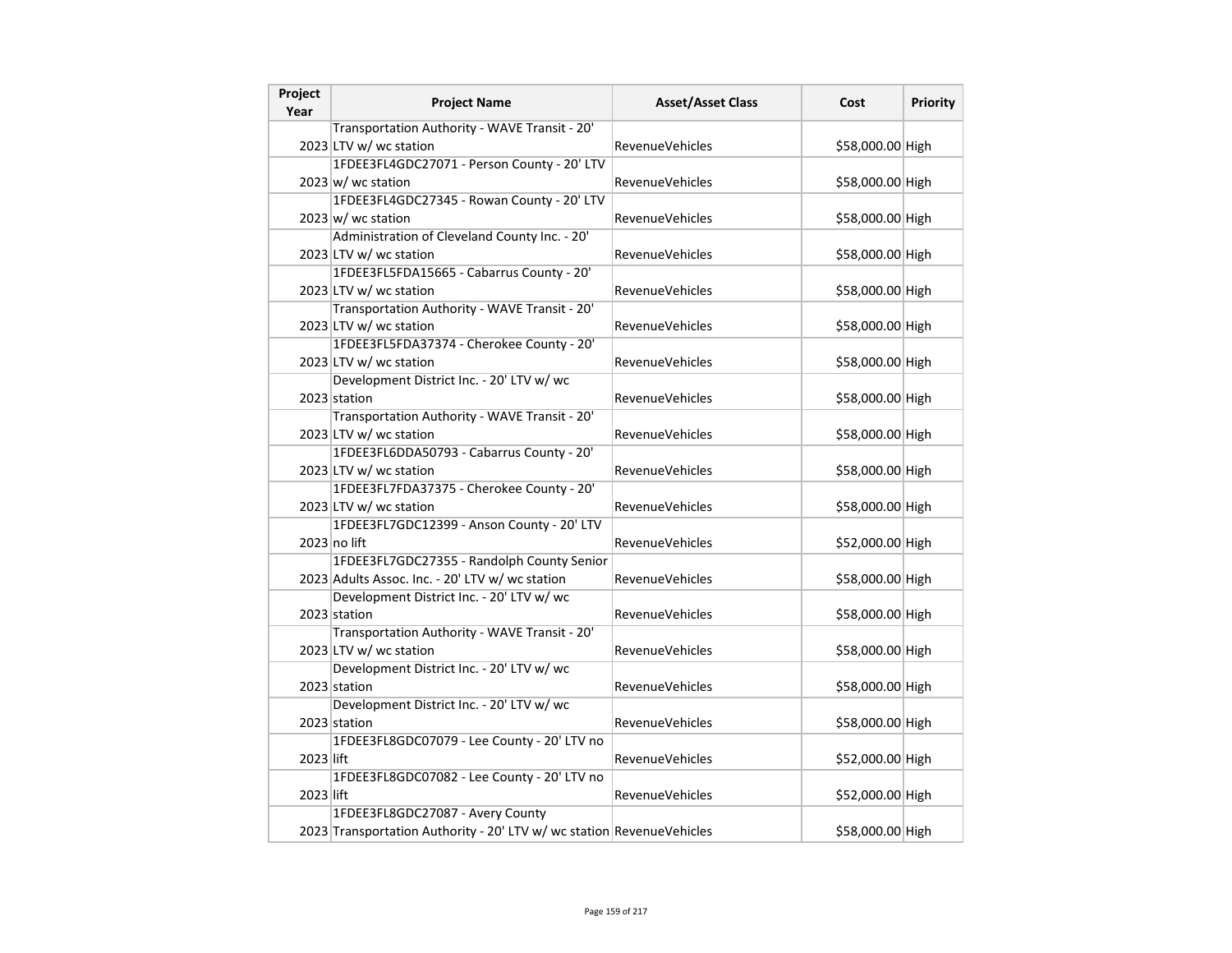| Project<br>Year | <b>Project Name</b>                                                   | <b>Asset/Asset Class</b> | Cost             | Priority |
|-----------------|-----------------------------------------------------------------------|--------------------------|------------------|----------|
|                 | 1FDEE3FL8GDC27347 - Craven County - 20' LTV                           |                          |                  |          |
|                 | $2023 \text{ w}$ / wc station                                         | <b>RevenueVehicles</b>   | \$58,000.00 High |          |
|                 | 1FDEE3FL9DDA45197 - Clay County - 20' LTV no                          |                          |                  |          |
| 2023 lift       |                                                                       | RevenueVehicles          | \$52,000.00 High |          |
|                 | 1FDEE3FL9FDA15667 - Choanoke Public                                   |                          |                  |          |
|                 | 2023 Transportation Authority - 20' LTV w/ wc station RevenueVehicles |                          | \$58,000.00 High |          |
|                 | 1FDEE3FL9GDC12405 - Yadkin Valley Economic                            |                          |                  |          |
|                 | 2023 Development District Inc. - 20' LTV no lift                      | <b>RevenueVehicles</b>   | \$52,000.00 High |          |
|                 | 1FDEE3FLXEDA52287 - Choanoke Public                                   |                          |                  |          |
|                 | 2023 Transportation Authority - 20' LTV w/ wc station RevenueVehicles |                          | \$58,000.00 High |          |
|                 | 1FDEE3FLXEDA68683 - Cabarrus County - 20'                             |                          |                  |          |
|                 | 2023 LTV w/ wc station                                                | <b>RevenueVehicles</b>   | \$58,000.00 High |          |
|                 | Development District Inc. - 20' LTV w/ wc                             |                          |                  |          |
|                 | 2023 station                                                          | <b>RevenueVehicles</b>   | \$58,000.00 High |          |
|                 | Transportation Authority - WAVE Transit - 20'                         |                          |                  |          |
|                 | 2023 LTV w/ wc station                                                | RevenueVehicles          | \$58,000.00 High |          |
|                 | Transportation Authority - WAVE Transit - 20'                         |                          |                  |          |
|                 | 2023 LTV w/ wc station                                                | <b>RevenueVehicles</b>   | \$58,000.00 High |          |
|                 | 1FDEE3FLXGDC27348 - Craven County - 20' LTV                           |                          |                  |          |
|                 | $2023 \text{ w}$ / wc station                                         | <b>RevenueVehicles</b>   | \$58,000.00 High |          |
|                 | Development District Inc. - 20' LTV w/ wc                             |                          |                  |          |
|                 | 2023 station                                                          | RevenueVehicles          | \$58,000.00 High |          |
|                 | 1FDEE3FS0FDA23745 - Rowan County - 22' LTV                            |                          |                  |          |
|                 | $2023 \, \text{w}$ / wc station                                       | <b>RevenueVehicles</b>   | \$63,500.00 High |          |
|                 | Development District Inc. - 20' LTV w/ wc                             |                          |                  |          |
|                 | 2023 station                                                          | RevenueVehicles          | \$58,000.00 High |          |
|                 | Development District Inc. - 20' LTV w/ wc                             |                          |                  |          |
|                 | 2023 station                                                          | RevenueVehicles          | \$58,000.00 High |          |
|                 | 1FDEE3FS0HDC38111 - Randolph County Senior                            |                          |                  |          |
|                 | 2023 Adults Assoc. Inc. - 20' LTV w/ wc station                       | RevenueVehicles          | \$58,000.00 High |          |
|                 | 1FDEE3FS0JDC27938 - Kerr Area Transportation                          |                          |                  |          |
|                 | 2023 Authority - 20' LTV w/ wc station                                | <b>RevenueVehicles</b>   | \$58,000.00 High |          |
|                 | 1FDEE3FS0JDC27941 - Buncombe County - 20'                             |                          |                  |          |
|                 | 2023 LTV w/ wc station                                                | RevenueVehicles          | \$58,000.00 High |          |
|                 | 1FDEE3FS0KDC19095 - Onslow United Transit                             |                          |                  |          |
|                 | 2023 System, Inc. - 22' LTV w/ wc station                             | <b>RevenueVehicles</b>   | \$63,500.00 High |          |
|                 | 1FDEE3FS1CDB33943 - Wilson City - 22' LTV w/                          |                          |                  |          |
|                 | 2023 wc station                                                       | <b>RevenueVehicles</b>   | \$63,500.00 High |          |
|                 | 1FDEE3FS1HDC36478 - Kerr Area                                         |                          |                  |          |
|                 | 2023 Transportation Authority - 20' LTV w/ wc station RevenueVehicles |                          | \$58,000.00 High |          |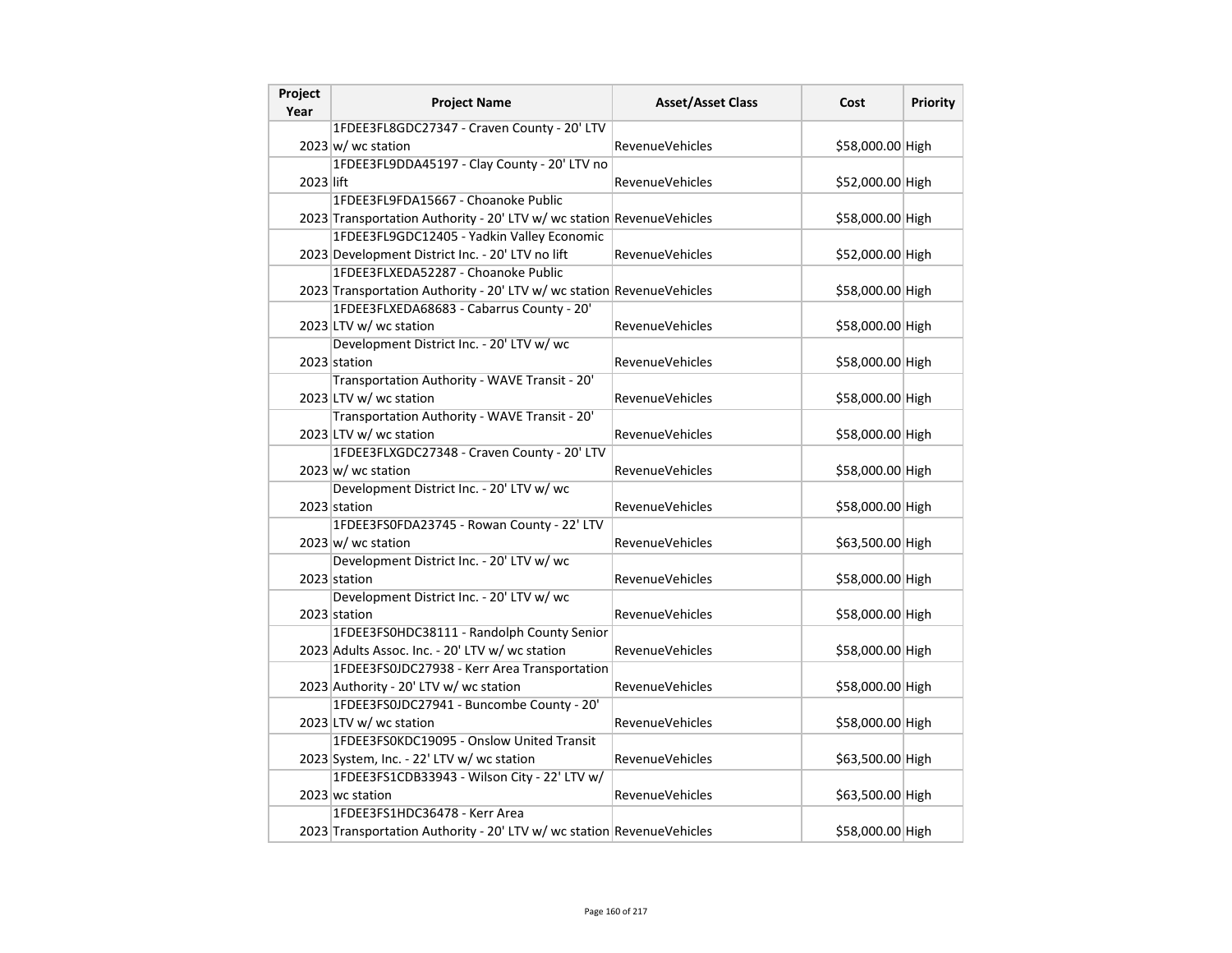| Project<br>Year | <b>Project Name</b>                                                   | <b>Asset/Asset Class</b> | Cost             | <b>Priority</b> |
|-----------------|-----------------------------------------------------------------------|--------------------------|------------------|-----------------|
|                 | 1FDEE3FS1HDC36481 - Kerr Area                                         |                          |                  |                 |
|                 | 2023 Transportation Authority - 20' LTV w/ wc station RevenueVehicles |                          | \$58,000.00 High |                 |
|                 | 1FDEE3FS1HDC78777 - Onslow United Transit                             |                          |                  |                 |
|                 | 2023 System, Inc. - 20' LTV w/ wc station                             | RevenueVehicles          | \$58,000.00 High |                 |
|                 | Developmental Center Inc. - 20' LTV w/ wc                             |                          |                  |                 |
|                 | 2023 station                                                          | <b>RevenueVehicles</b>   | \$58,000.00 High |                 |
|                 | 1FDEE3FS1JDC27947 - Kerr Area Transportation                          |                          |                  |                 |
|                 | 2023 Authority - 20' LTV w/ wc station                                | <b>RevenueVehicles</b>   | \$58,000.00 High |                 |
|                 | 1FDEE3FS1JDC27950 - Kerr Area Transportation                          |                          |                  |                 |
|                 | 2023 Authority - 20' LTV w/ wc station                                | RevenueVehicles          | \$58,000.00 High |                 |
|                 | 1FDEE3FS1KDC17680 - Chatham Transit                                   |                          |                  |                 |
|                 | 2023 Network - 20' LTV w/ wc station                                  | RevenueVehicles          | \$58,000.00 High |                 |
|                 | 1FDEE3FS1KDC19123 - Kerr Area                                         |                          |                  |                 |
|                 | 2023 Transportation Authority - 20' LTV w/ wc station RevenueVehicles |                          | \$58,000.00 High |                 |
|                 | 1FDEE3FS1KDC21504 - Lenoir County - 20' LTV                           |                          |                  |                 |
|                 | $2023 \vert w \rangle$ wc station                                     | <b>RevenueVehicles</b>   | \$58,000.00 High |                 |
|                 | 1FDEE3FS2DDA02750 - Rutherford County - 22'                           |                          |                  |                 |
|                 | 2023 LTV w/ wc station                                                | RevenueVehicles          | \$63,500.00 High |                 |
|                 | 1FDEE3FS2GDC26265 - Stanly County - 22' LTV                           |                          |                  |                 |
|                 | $2023 \vert w \vert$ wc station                                       | <b>RevenueVehicles</b>   | \$63,500.00 High |                 |
|                 | Development District Inc. - 20' LTV w/ wc                             |                          |                  |                 |
|                 | 2023 station                                                          | <b>RevenueVehicles</b>   | \$58,000.00 High |                 |
|                 | Development District Inc. - 20' LTV w/ wc                             |                          |                  |                 |
|                 | 2023 station                                                          | RevenueVehicles          | \$58,000.00 High |                 |
|                 | 1FDEE3FS2HDC38112 - Craven County - 20' LTV                           |                          |                  |                 |
|                 | 2023 w/ wc station                                                    | <b>RevenueVehicles</b>   | \$58,000.00 High |                 |
|                 | 1FDEE3FS2JDC16343 - Onslow United Transit                             |                          |                  |                 |
|                 | 2023 System, Inc. - 20' LTV w/ wc station                             | <b>RevenueVehicles</b>   | \$58,000.00 High |                 |
|                 | 1FDEE3FS2JDC27939 - Kerr Area Transportation                          |                          |                  |                 |
|                 | 2023 Authority - 20' LTV w/ wc station                                | RevenueVehicles          | \$58,000.00 High |                 |
|                 | 1FDEE3FS2JDC27942 - Kerr Area Transportation                          |                          |                  |                 |
|                 | 2023 Authority - 20' LTV w/ wc station                                | <b>RevenueVehicles</b>   | \$58,000.00 High |                 |
|                 | 1FDEE3FS2KDC17686 - Chatham Transit                                   |                          |                  |                 |
|                 | 2023 Network - 20' LTV w/ wc station                                  | <b>RevenueVehicles</b>   | \$58,000.00 High |                 |
|                 | 1FDEE3FS3FDA23741 - Choanoke Public                                   |                          |                  |                 |
|                 | 2023 Transportation Authority - 22' LTV w/ wc station RevenueVehicles |                          | \$63,500.00 High |                 |
|                 | 1FDEE3FS3HDC36482 - Kerr Area                                         |                          |                  |                 |
|                 | 2023 Transportation Authority - 20' LTV w/ wc station RevenueVehicles |                          | \$58,000.00 High |                 |
|                 | 1FDEE3FS3HDC37714 - Union County - 20' LTV                            |                          |                  |                 |
|                 | $2023 \text{ w}$ / wc station                                         | <b>RevenueVehicles</b>   | \$58,000.00 High |                 |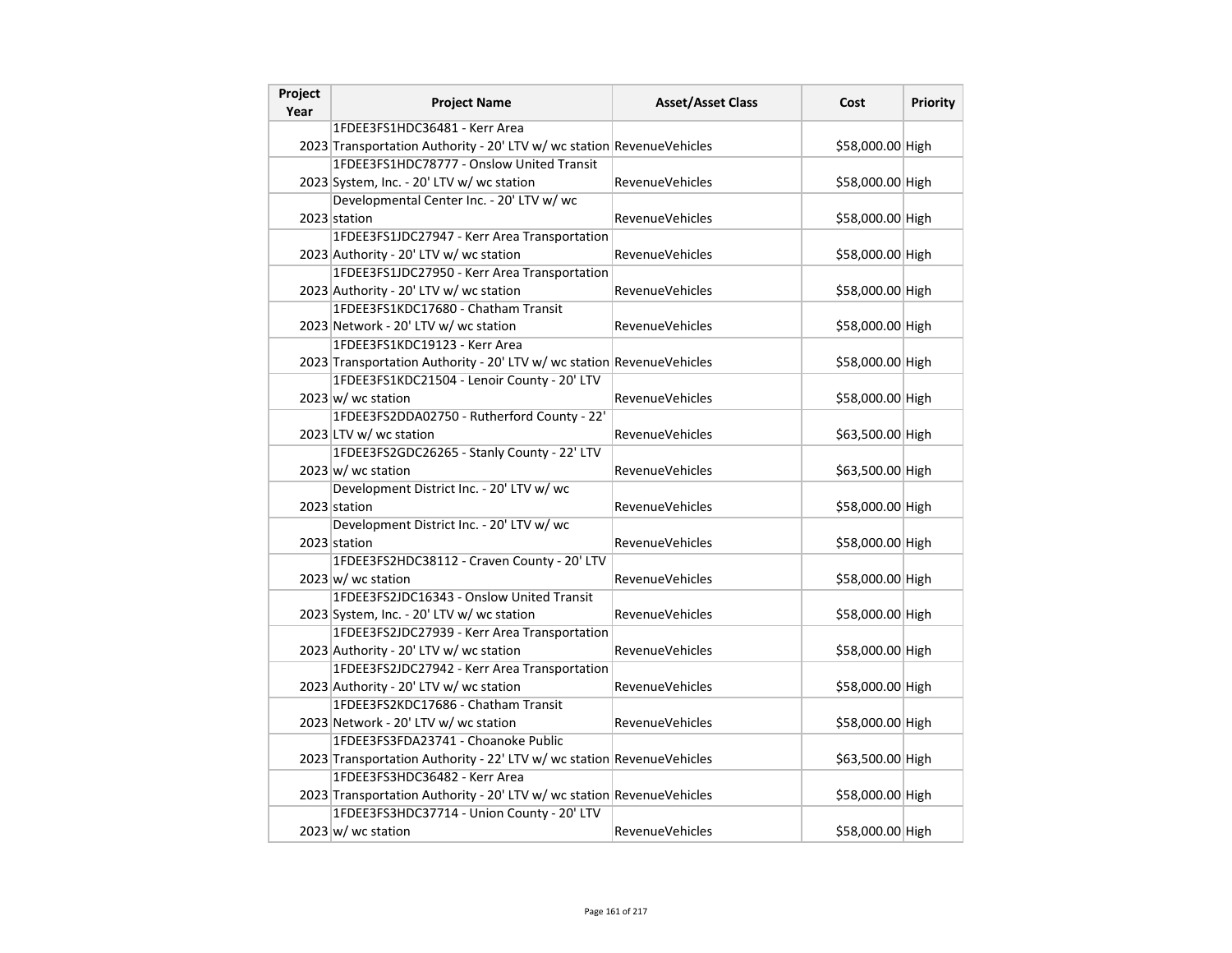| Project<br>Year | <b>Project Name</b>                                                   | <b>Asset/Asset Class</b> | Cost             | Priority |
|-----------------|-----------------------------------------------------------------------|--------------------------|------------------|----------|
|                 | 1FDEE3FS3HDC38118 - Kerr Area                                         |                          |                  |          |
|                 | 2023 Transportation Authority - 20' LTV w/ wc station RevenueVehicles |                          | \$58,000.00 High |          |
|                 | 1FDEE3FS3HDC46073 - Alleghany County - 20'                            |                          |                  |          |
|                 | 2023 LTV w/ wc station                                                | RevenueVehicles          | \$58,000.00 High |          |
|                 | 1FDEE3FS3JDC18599 - Columbus County - 20'                             |                          |                  |          |
|                 | 2023 LTV w/ wc station                                                | RevenueVehicles          | \$58,000.00 High |          |
|                 | 1FDEE3FS3JDC21003 - Lincoln County - 20' LTV                          |                          |                  |          |
|                 | $2023 \text{ w}$ / wc station                                         | <b>RevenueVehicles</b>   | \$58,000.00 High |          |
|                 | 1FDEE3FS3JDC27934 - Kerr Area Transportation                          |                          |                  |          |
|                 | 2023 Authority - 20' LTV w/ wc station                                | <b>RevenueVehicles</b>   | \$58,000.00 High |          |
|                 | 1FDEE3FS3JDC27948 - Kerr Area Transportation                          |                          |                  |          |
|                 | 2023 Authority - 20' LTV w/ wc station                                | RevenueVehicles          | \$58,000.00 High |          |
|                 | 1FDEE3FS3KDC14974 - Carteret County - 20'                             |                          |                  |          |
|                 | 2023 LTV w/ wc station                                                | <b>RevenueVehicles</b>   | \$58,000.00 High |          |
|                 | 1FDEE3FS3KDC19124 - Kerr Area                                         |                          |                  |          |
|                 | 2023 Transportation Authority - 20' LTV w/ wc station RevenueVehicles |                          | \$58,000.00 High |          |
|                 | 1FDEE3FS3KDC21505 - Lenoir County - 20' LTV                           |                          |                  |          |
|                 | $2023 \text{ w}$ / wc station                                         | <b>RevenueVehicles</b>   | \$58,000.00 High |          |
|                 | 1FDEE3FS4GDC10682 - Craven County - 22' LTV                           |                          |                  |          |
|                 | $2023 \text{ w}$ / wc station                                         | RevenueVehicles          | \$63,500.00 High |          |
|                 | 1FDEE3FS4HDC37706 - Anson County - 20' LTV                            |                          |                  |          |
|                 | $2023$ no lift                                                        | <b>RevenueVehicles</b>   | \$52,000.00 High |          |
|                 | Development District Inc. - 20' LTV w/ wc                             |                          |                  |          |
|                 | 2023 station                                                          | <b>RevenueVehicles</b>   | \$58,000.00 High |          |
|                 | 1FDEE3FS4HDC38127 - Guilford County - 20'                             |                          |                  |          |
|                 | 2023 LTV w/ wc station                                                | RevenueVehicles          | \$58,000.00 High |          |
|                 | 1FDEE3FS4HDC38130 - Guilford County - 20'                             |                          |                  |          |
|                 | 2023 LTV w/ wc station                                                | <b>RevenueVehicles</b>   | \$58,000.00 High |          |
|                 | 1FDEE3FS4JDC16344 - Onslow United Transit                             |                          |                  |          |
|                 | 2023 System, Inc. - 20' LTV w/ wc station                             | <b>RevenueVehicles</b>   | \$58,000.00 High |          |
|                 | 1FDEE3FS4JDC22709 - Chatham Transit                                   |                          |                  |          |
|                 | 2023 Network - 20' LTV w/ wc station                                  | RevenueVehicles          | \$58,000.00 High |          |
|                 | 1FDEE3FS4JDC24105 - Kerr Area Transportation                          |                          |                  |          |
|                 | 2023 Authority - 20' LTV w/ wc station                                | RevenueVehicles          | \$58,000.00 High |          |
|                 | 1FDEE3FS4JDC27943 - Sampson County - 20'                              |                          |                  |          |
|                 | 2023 LTV w/ wc station                                                | <b>RevenueVehicles</b>   | \$58,000.00 High |          |
|                 | 1FDEE3FS5HDC37715 - Macon County - 20' LTV                            |                          |                  |          |
|                 | $2023 \vert w \vert$ wc station                                       | <b>RevenueVehicles</b>   | \$58,000.00 High |          |
|                 | 1FDEE3FS5HDC37858 - Graham County - 20'                               |                          |                  |          |
|                 | 2023 LTV w/ wc station                                                | <b>RevenueVehicles</b>   | \$58,000.00 High |          |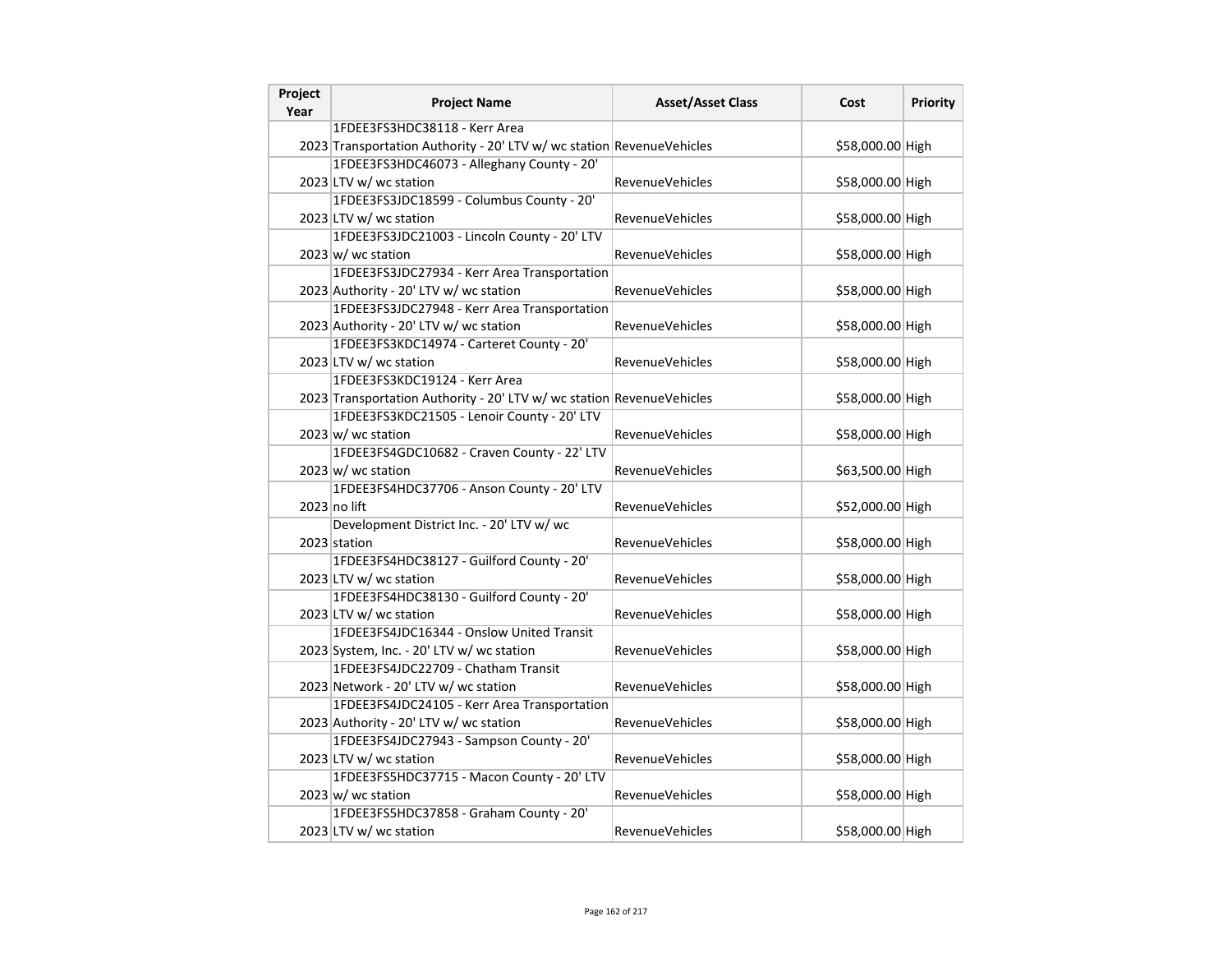| Project<br>Year | <b>Project Name</b>                                                   | <b>Asset/Asset Class</b> | Cost             | Priority |
|-----------------|-----------------------------------------------------------------------|--------------------------|------------------|----------|
|                 | 1FDEE3FS5HDC38119 - Cabarrus County - 20'                             |                          |                  |          |
|                 | 2023 LTV w/ wc station                                                | <b>RevenueVehicles</b>   | \$58,000.00 High |          |
|                 | 1FDEE3FS5HDC77499 - Onslow United Transit                             |                          |                  |          |
|                 | 2023 System, Inc. - 20' LTV w/ wc station                             | RevenueVehicles          | \$58,000.00 High |          |
|                 | 1FDEE3FS5JDC17275 - Union County - 20' LTV                            |                          |                  |          |
|                 | 2023 no lift                                                          | <b>RevenueVehicles</b>   | \$52,000.00 High |          |
|                 | 1FDEE3FS5JDC21004 - Duplin County - 20' LTV                           |                          |                  |          |
|                 | $2023 \text{ w}$ / wc station                                         | <b>RevenueVehicles</b>   | \$58,000.00 High |          |
|                 | 1FDEE3FS5JDC27935 - Kerr Area Transportation                          |                          |                  |          |
|                 | 2023 Authority - 20' LTV w/ wc station                                | <b>RevenueVehicles</b>   | \$58,000.00 High |          |
|                 | 1FDEE3FS5KDC17634 - Alamance County                                   |                          |                  |          |
|                 | 2023 Transportation Authority - 20' LTV w/ wc station RevenueVehicles |                          | \$58,000.00 High |          |
|                 | 1FDEE3FS5KDC19125 - Kerr Area                                         |                          |                  |          |
|                 | 2023 Transportation Authority - 20' LTV w/ wc station RevenueVehicles |                          | \$58,000.00 High |          |
|                 | Transportation Authority, Inc. - VAN w/ wc                            |                          |                  |          |
|                 | 2023 station                                                          | <b>RevenueVehicles</b>   | \$58,500.00 High |          |
|                 | 1FDEE3FS6HDC37710 - Alamance County                                   |                          |                  |          |
|                 | 2023 Transportation Authority - 20' LTV w/ wc station RevenueVehicles |                          | \$58,000.00 High |          |
|                 | 1FDEE3FS6HDC38128 - Guilford County - 20'                             |                          |                  |          |
|                 | 2023 LTV w/ wc station                                                | RevenueVehicles          | \$58,000.00 High |          |
|                 | 1FDEE3FS6JDC16345 - Onslow United Transit                             |                          |                  |          |
|                 | 2023 System, Inc. - 20' LTV w/ wc station                             | RevenueVehicles          | \$58,000.00 High |          |
|                 | 1FDEE3FS6JDC20749 - Rowan County - 20' LTV                            |                          |                  |          |
|                 | $2023 \vert w \vert$ wc station                                       | RevenueVehicles          | \$58,000.00 High |          |
|                 | 1FDEE3FS6JDC27944 - Sampson County - 20'                              |                          |                  |          |
|                 | 2023 LTV w/ wc station                                                | RevenueVehicles          | \$58,000.00 High |          |
|                 | 1FDEE3FS7HDC31978 - Columbus County - 20'                             |                          |                  |          |
|                 | 2023 LTV no lift                                                      | <b>RevenueVehicles</b>   | \$52,000.00 High |          |
|                 | 1FDEE3FS7HDC36484 - Kerr Area                                         |                          |                  |          |
|                 | 2023 Transportation Authority - 20' LTV w/ wc station RevenueVehicles |                          | \$58,000.00 High |          |
|                 | Development District Inc. - 20' LTV w/ wc                             |                          |                  |          |
|                 | 2023 station                                                          | <b>RevenueVehicles</b>   | \$58,000.00 High |          |
|                 | 1FDEE3FS7HDC37831 - Cabarrus County - 20'                             |                          |                  |          |
|                 | 2023 LTV w/ wc station                                                | <b>RevenueVehicles</b>   | \$58,000.00 High |          |
|                 | 1FDEE3FS7HDC37859 - Randolph County Senior                            |                          |                  |          |
|                 | 2023 Adults Assoc. Inc. - 20' LTV w/ wc station                       | RevenueVehicles          | \$58,000.00 High |          |
|                 | Developmental Center Inc. - 22' LTV w/ wc                             |                          |                  |          |
|                 | 2023 station                                                          | <b>RevenueVehicles</b>   | \$63,500.00 High |          |
|                 | 1FDEE3FS7JDC21005 - Scotland County - 22'                             |                          |                  |          |
|                 | 2023 LTV w/ wc station                                                | <b>RevenueVehicles</b>   | \$63,500.00 High |          |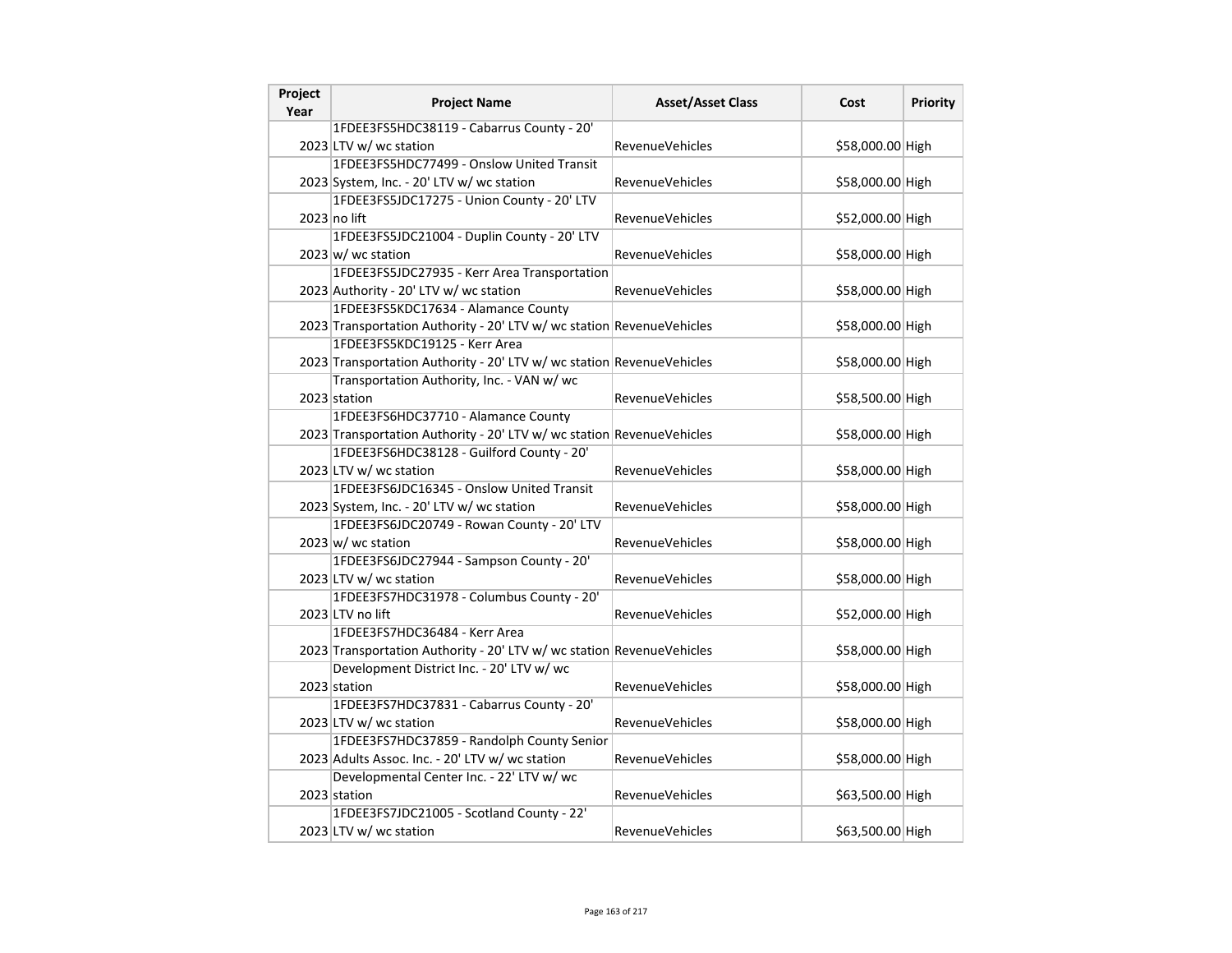| Project<br>Year | <b>Project Name</b>                                                   | <b>Asset/Asset Class</b> | Cost             | Priority |
|-----------------|-----------------------------------------------------------------------|--------------------------|------------------|----------|
|                 | 1FDEE3FS7JDC22705 - Chatham Transit                                   |                          |                  |          |
|                 | 2023 Network - 20' LTV w/ wc station                                  | <b>RevenueVehicles</b>   | \$58,000.00 High |          |
|                 | 1FDEE3FS7JDC27936 - Kerr Area Transportation                          |                          |                  |          |
|                 | 2023 Authority - 20' LTV w/ wc station                                | RevenueVehicles          | \$58,000.00 High |          |
|                 | 1FDEE3FS7JDC27984 - Sampson County - 20'                              |                          |                  |          |
|                 | 2023 LTV w/ wc station                                                | <b>RevenueVehicles</b>   | \$58,000.00 High |          |
|                 | 1FDEE3FS7KDC19126 - Kerr Area                                         |                          |                  |          |
|                 | 2023 Transportation Authority - 20' LTV w/ wc station RevenueVehicles |                          | \$58,000.00 High |          |
|                 | 1FDEE3FS8HDC37837 - Goldsboro-Wayne                                   |                          |                  |          |
|                 | 2023 Transportation Authority - 22' LTV w/ wc station RevenueVehicles |                          | \$63,500.00 High |          |
|                 | 1FDEE3FS8HDC38129 - Guilford County - 20'                             |                          |                  |          |
|                 | 2023 LTV w/ wc station                                                | RevenueVehicles          | \$58,000.00 High |          |
|                 | Transportation Authority, Inc. - 20' LTV w/ wc                        |                          |                  |          |
|                 | 2023 station                                                          | <b>RevenueVehicles</b>   | \$58,000.00 High |          |
|                 | 1FDEE3FS8KDC17689 - Chatham Transit                                   |                          |                  |          |
|                 | 2023 Network - 20' LTV w/ wc station                                  | <b>RevenueVehicles</b>   | \$58,000.00 High |          |
|                 | 1FDEE3FS8KDC21502 - Lenoir County - 20' LTV                           |                          |                  |          |
|                 | $2023 \text{ w}$ / wc station                                         | <b>RevenueVehicles</b>   | \$58,000.00 High |          |
|                 | 1FDEE3FS8KDC43645 - Mountain Projects Inc. -                          |                          |                  |          |
|                 | 2023 20' LTV w/ wc station                                            | <b>RevenueVehicles</b>   | \$58,000.00 High |          |
|                 | 1FDEE3FS9HDC37345 - Onslow United Transit                             |                          |                  |          |
|                 | 2023 System, Inc. - 20' LTV w/ wc station                             | <b>RevenueVehicles</b>   | \$58,000.00 High |          |
|                 | Development District Inc. - 20' LTV w/ wc                             |                          |                  |          |
|                 | 2023 station                                                          | <b>RevenueVehicles</b>   | \$58,000.00 High |          |
|                 | Development District Inc. - 20' LTV w/ wc                             |                          |                  |          |
|                 | 2023 station                                                          | RevenueVehicles          | \$58,000.00 High |          |
|                 | 1FDEE3FS9HDC37829 - Albemarle Regional                                |                          |                  |          |
|                 | 2023 Health Services - 20' LTV w/ wc station                          | RevenueVehicles          | \$58,000.00 High |          |
|                 | 1FDEE3FS9HDC37832 - Cabarrus County - 20'                             |                          |                  |          |
|                 | 2023 LTV w/ wc station                                                | <b>RevenueVehicles</b>   | \$58,000.00 High |          |
|                 | 1FDEE3FS9JDC22706 - Chatham Transit                                   |                          |                  |          |
|                 | 2023 Network - 20' LTV w/ wc station                                  | RevenueVehicles          | \$58,000.00 High |          |
|                 | 1FDEE3FS9JDC24102 - Transylvania County - 20'                         |                          |                  |          |
|                 | 2023 LTV w/ wc station                                                | RevenueVehicles          | \$58,000.00 High |          |
|                 | 1FDEE3FS9JDC27937 - Buncombe County - 20'                             |                          |                  |          |
|                 | 2023 LTV w/ wc station                                                | <b>RevenueVehicles</b>   | \$58,000.00 High |          |
|                 | 1FDEE3FS9JDC27940 - Kerr Area Transportation                          |                          |                  |          |
|                 | 2023 Authority - 20' LTV w/ wc station                                | <b>RevenueVehicles</b>   | \$58,000.00 High |          |
|                 | 1FDEE3FS9KDC19127 - Kerr Area                                         |                          |                  |          |
|                 | 2023 Transportation Authority - 20' LTV w/ wc station RevenueVehicles |                          | \$58,000.00 High |          |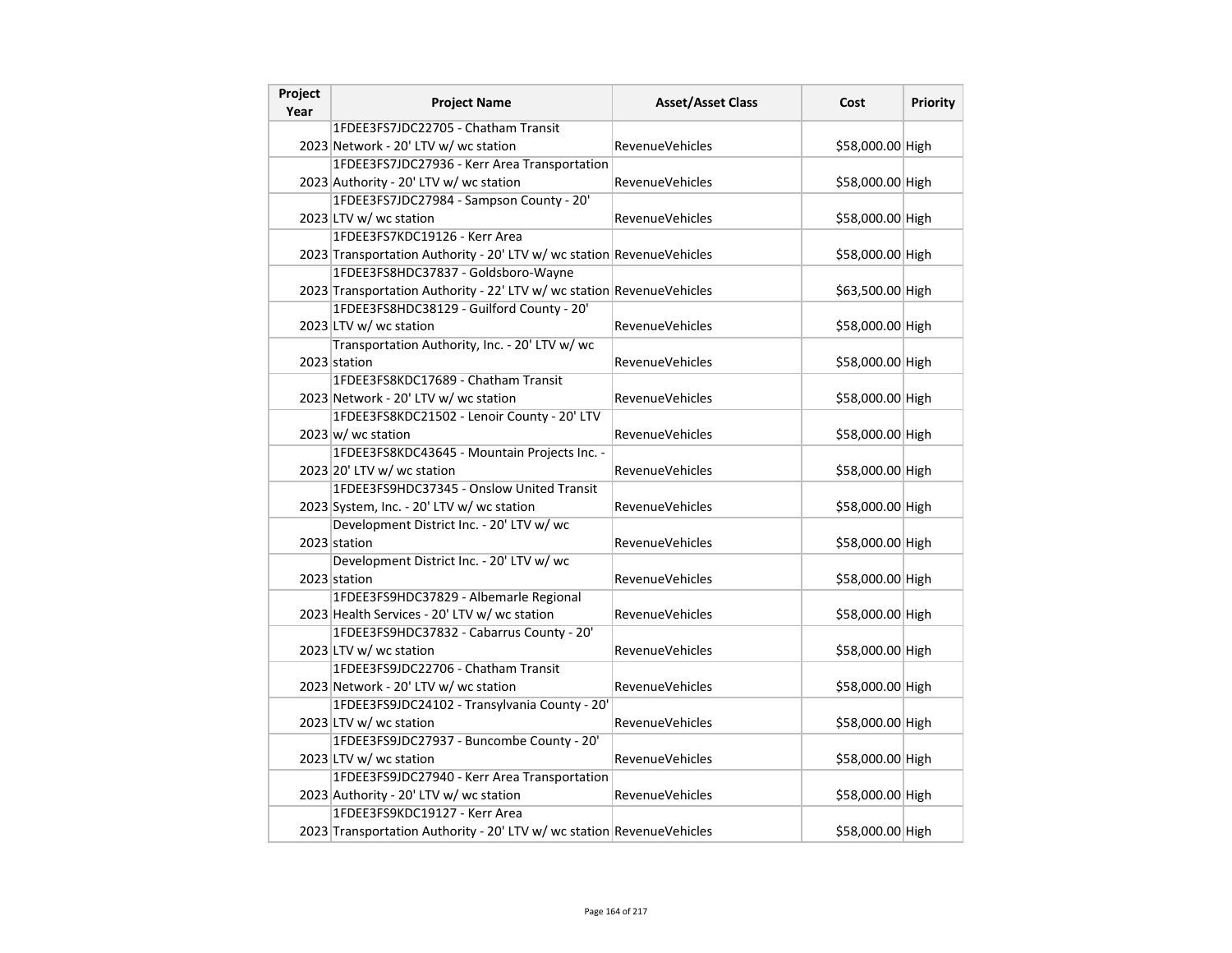| Project<br>Year | <b>Project Name</b>                                                   | <b>Asset/Asset Class</b> | Cost             | <b>Priority</b> |
|-----------------|-----------------------------------------------------------------------|--------------------------|------------------|-----------------|
|                 | 1FDEE3FS9KDC35697 - Union County - 20' LTV                            |                          |                  |                 |
|                 | $2023 \text{ w}$ / wc station                                         | <b>RevenueVehicles</b>   | \$58,000.00 High |                 |
|                 | 1FDEE3FSXCDB33939 - Craven County - 22' LTV                           |                          |                  |                 |
|                 | $2023 \text{ w}$ / wc station                                         | RevenueVehicles          | \$63,500.00 High |                 |
|                 | 1FDEE3FSXEDA52281 - Choanoke Public                                   |                          |                  |                 |
|                 | 2023 Transportation Authority - 22' LTV w/ wc station RevenueVehicles |                          | \$63,500.00 High |                 |
|                 | 1FDEE3FSXHDC38116 - Kerr Area                                         |                          |                  |                 |
|                 | 2023 Transportation Authority - 20' LTV w/ wc station RevenueVehicles |                          | \$58,000.00 High |                 |
|                 | 1FDEE3FSXJDC16347 - Pitt County/Pitt Area                             |                          |                  |                 |
|                 | 2023 Transit System - 22' LTV w/ wc station                           | <b>RevenueVehicles</b>   | \$63,500.00 High |                 |
|                 | Transportation Authority, Inc. - 20' LTV w/ wc                        |                          |                  |                 |
|                 | 2023 station                                                          | RevenueVehicles          | \$58,000.00 High |                 |
|                 | 1FDEE3FSXJDC27946 - Kerr Area Transportation                          |                          |                  |                 |
|                 | 2023 Authority - 20' LTV w/ wc station                                | <b>RevenueVehicles</b>   | \$58,000.00 High |                 |
|                 | 1FDEE3FSXJDC27980 - Robeson County - 20'                              |                          |                  |                 |
|                 | 2023 LTV w/ wc station                                                | <b>RevenueVehicles</b>   | \$58,000.00 High |                 |
|                 | 1FDEE3FSXKDC19122 - Kerr Area                                         |                          |                  |                 |
|                 | 2023 Transportation Authority - 20' LTV w/ wc station RevenueVehicles |                          | \$58,000.00 High |                 |
|                 | 1FDFE4FP4ADA39641 - Orange County - 22' LTV                           |                          |                  |                 |
|                 | $2023 \text{ w}$ / wc station                                         | RevenueVehicles          | \$63,500.00 High |                 |
|                 | 1FDFE4FS0FDA34593 - Mecklenburg County -                              |                          |                  |                 |
|                 | 2023 25' LTV w/ wc station                                            | <b>RevenueVehicles</b>   | \$70,000.00 High |                 |
|                 | 1FDFE4FS0GDC25853 - Choanoke Public                                   |                          |                  |                 |
|                 | 2023 Transportation Authority - 25' LTV w/ wc station RevenueVehicles |                          | \$70,000.00 High |                 |
|                 | 1FDFE4FS0GDC25867 - Iredell County - 25' LTV                          |                          |                  |                 |
|                 | $2023 \text{ w}$ / wc station                                         | RevenueVehicles          | \$70,000.00 High |                 |
|                 | 1FDFE4FS0HDC68509 - Albemarle Regional                                |                          |                  |                 |
|                 | 2023 Health Services - 25' LTV w/ wc station                          | <b>RevenueVehicles</b>   | \$70,000.00 High |                 |
|                 | 1FDFE4FS0KDC17342 - Johnston County Council                           |                          |                  |                 |
|                 | 2023 on Aging, Inc. - 22' LTV w/ wc station                           | <b>RevenueVehicles</b>   | \$63,500.00 High |                 |
|                 | 1FDFE4FS1GDC25859 - Robeson County - 25'                              |                          |                  |                 |
|                 | 2023 LTV w/ wc station                                                | <b>RevenueVehicles</b>   | \$70,000.00 High |                 |
|                 | 1FDFE4FS1GDC25862 - Mecklenburg County -                              |                          |                  |                 |
|                 | 2023 25' LTV w/ wc station                                            | RevenueVehicles          | \$70,000.00 High |                 |
|                 | 1FDFE4FS1KDC17351 - Kerr Area                                         |                          |                  |                 |
|                 | 2023 Transportation Authority - 22' LTV w/ wc station RevenueVehicles |                          | \$63,500.00 High |                 |
|                 | 1FDFE4FS1KDC17723 - Johnston County Council                           |                          |                  |                 |
|                 | 2023 on Aging, Inc. - 22' LTV w/ wc station                           | RevenueVehicles          | \$63,500.00 High |                 |
|                 | 1FDFE4FS2DDA15282 - Mecklenburg County -                              |                          |                  |                 |
|                 | 2023 25' LTV w/ wc station                                            | RevenueVehicles          | \$70,000.00 High |                 |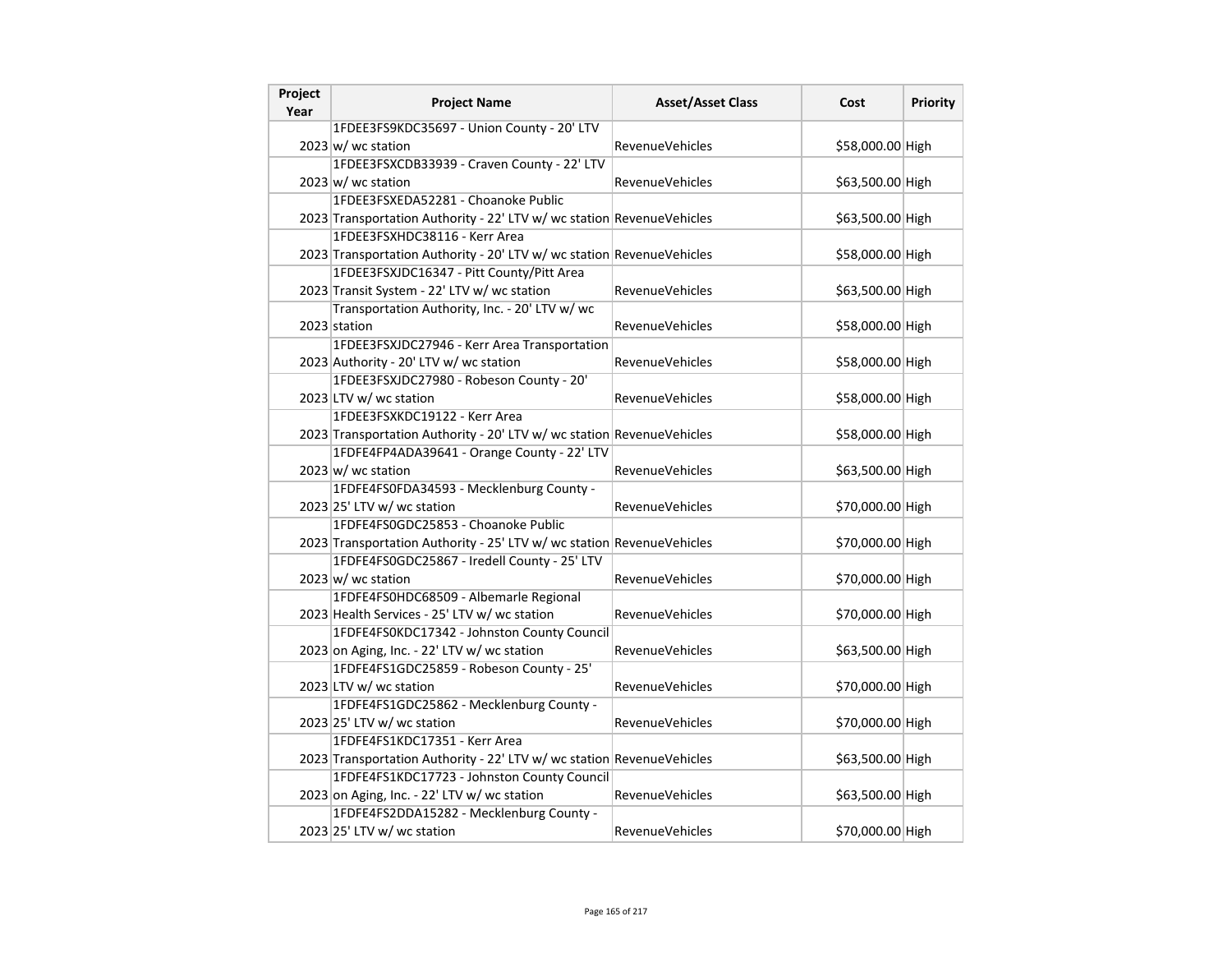| Project<br>Year | <b>Project Name</b>                                                   | <b>Asset/Asset Class</b> | Cost             | <b>Priority</b> |
|-----------------|-----------------------------------------------------------------------|--------------------------|------------------|-----------------|
|                 | 1FDFE4FS2FDA30416 - Choanoke Public                                   |                          |                  |                 |
|                 | 2023 Transportation Authority - 25' LTV w/ wc station RevenueVehicles |                          | \$70,000.00 High |                 |
|                 | 1FDFE4FS2FDA34594 - Mecklenburg County -                              |                          |                  |                 |
|                 | 2023 25' LTV w/ wc station                                            | RevenueVehicles          | \$70,000.00 High |                 |
|                 | 1FDFE4FS2GDC25854 - Choanoke Public                                   |                          |                  |                 |
|                 | 2023 Transportation Authority - 25' LTV w/ wc station RevenueVehicles |                          | \$70,000.00 High |                 |
|                 | 1FDFE4FS2GDC25868 - Mecklenburg County -                              |                          |                  |                 |
|                 | 2023 25' LTV w/ wc station                                            | <b>RevenueVehicles</b>   | \$70,000.00 High |                 |
|                 | 1FDFE4FS2KDC17343 - Johnston County Council                           |                          |                  |                 |
|                 | 2023 on Aging, Inc. - 22' LTV w/ wc station                           | <b>RevenueVehicles</b>   | \$63,500.00 High |                 |
|                 | 1FDFE4FS3DDA25111 - Mecklenburg County -                              |                          |                  |                 |
|                 | 2023 25' LTV w/ wc station                                            | RevenueVehicles          | \$70,000.00 High |                 |
|                 | 1FDFE4FS3DDA89052 - Choanoke Public                                   |                          |                  |                 |
|                 | 2023 Transportation Authority - 25' LTV w/ wc station RevenueVehicles |                          | \$70,000.00 High |                 |
|                 | 1FDFE4FS3HDC37724 - Carteret County - 22'                             |                          |                  |                 |
|                 | 2023 LTV w/ wc station                                                | <b>RevenueVehicles</b>   | \$63,500.00 High |                 |
|                 | 1FDFE4FS4FDA30417 - Choanoke Public                                   |                          |                  |                 |
|                 | 2023 Transportation Authority - 25' LTV w/ wc station RevenueVehicles |                          | \$70,000.00 High |                 |
|                 | 1FDFE4FS4HDC36498 - Albemarle Regional                                |                          |                  |                 |
|                 | 2023 Health Services - 25' LTV w/ wc station                          | RevenueVehicles          | \$70,000.00 High |                 |
|                 | 1FDFE4FS4HDC68500 - Albemarle Regional                                |                          |                  |                 |
|                 | 2023 Health Services - 25' LTV w/ wc station                          | <b>RevenueVehicles</b>   | \$70,000.00 High |                 |
|                 | 1FDFE4FS4JDC16385 - Alamance County                                   |                          |                  |                 |
|                 | 2023 Transportation Authority - 25' LTV w/ wc station RevenueVehicles |                          | \$70,000.00 High |                 |
|                 | 1FDFE4FS4KDC09356 - Choanoke Public                                   |                          |                  |                 |
|                 | 2023 Transportation Authority - 25' LTV w/ wc station RevenueVehicles |                          | \$70,000.00 High |                 |
|                 | 1FDFE4FS5BDA02555 - Mecklenburg County -                              |                          |                  |                 |
|                 | 2023 25' LTV w/ wc station                                            | <b>RevenueVehicles</b>   | \$70,000.00 High |                 |
|                 | 1FDFE4FS5FDA34590 - Mecklenburg County -                              |                          |                  |                 |
|                 | 2023 25' LTV w/ wc station                                            | <b>RevenueVehicles</b>   | \$70,000.00 High |                 |
|                 | Private Transportation Corp Inc. - 25' LTV w/ wc                      |                          |                  |                 |
|                 | 2023 station                                                          | <b>RevenueVehicles</b>   | \$70,000.00 High |                 |
|                 | 1FDFE4FS6EDA88205 - Mecklenburg County -                              |                          |                  |                 |
|                 | 2023 25' LTV w/ wc station                                            | RevenueVehicles          | \$70,000.00 High |                 |
|                 | 1FDFE4FS6HDC36499 - Albemarle Regional                                |                          |                  |                 |
|                 | 2023 Health Services - 22' LTV w/ wc station                          | <b>RevenueVehicles</b>   | \$63,500.00 High |                 |
|                 | 1FDFE4FS6JDC16386 - Alamance County                                   |                          |                  |                 |
|                 | 2023 Transportation Authority - 25' LTV w/ wc station RevenueVehicles |                          | \$70,000.00 High |                 |
|                 | 1FDFE4FS6KDC14994 - Carteret County - 25'                             |                          |                  |                 |
|                 | 2023 LTV w/ wc station                                                | <b>RevenueVehicles</b>   | \$70,000.00 High |                 |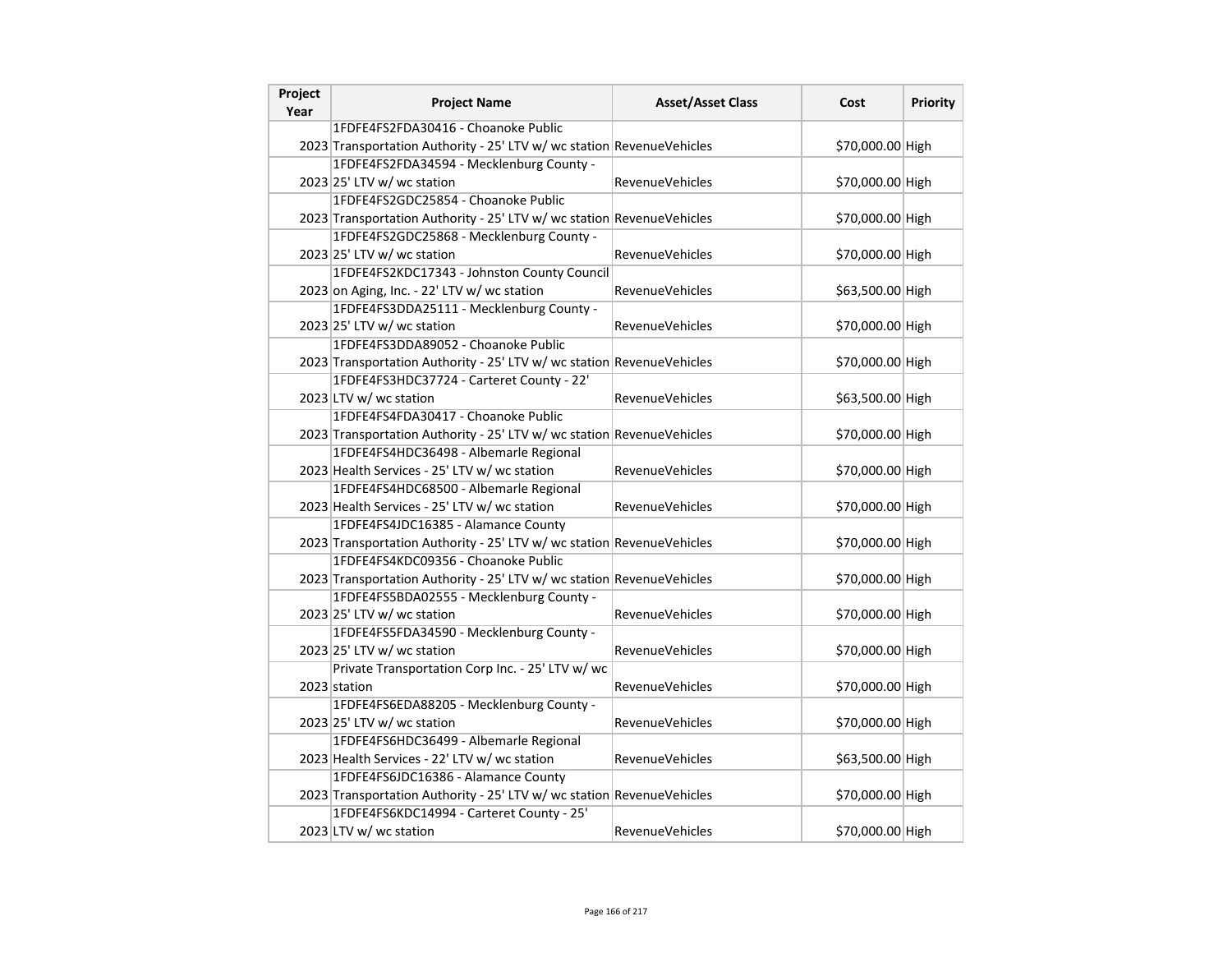| Project<br>Year | <b>Project Name</b>                                                   | <b>Asset/Asset Class</b> | Cost             | <b>Priority</b> |
|-----------------|-----------------------------------------------------------------------|--------------------------|------------------|-----------------|
|                 | 1FDFE4FS7FDA34591 - Mecklenburg County -                              |                          |                  |                 |
|                 | 2023 25' LTV w/ wc station                                            | <b>RevenueVehicles</b>   | \$70,000.00 High |                 |
|                 | 1FDFE4FS7KDC17340 - Johnston County Council                           |                          |                  |                 |
|                 | 2023 on Aging, Inc. - 22' LTV w/ wc station                           | RevenueVehicles          | \$63,500.00 High |                 |
|                 | 1FDFE4FS8BDA04932 - Mecklenburg County -                              |                          |                  |                 |
|                 | 2023 25' LTV w/ wc station                                            | RevenueVehicles          | \$70,000.00 High |                 |
|                 | 1FDFE4FS8JDC06698 - Choanoke Public                                   |                          |                  |                 |
|                 | 2023 Transportation Authority - 25' LTV w/ wc station RevenueVehicles |                          | \$70,000.00 High |                 |
|                 | 1FDFE4FS8KDC17637 - Davidson County - 25'                             |                          |                  |                 |
|                 | 2023 LTV w/ wc station                                                | <b>RevenueVehicles</b>   | \$70,000.00 High |                 |
|                 | 1FDFE4FS9FDA34589 - Mecklenburg County -                              |                          |                  |                 |
|                 | 2023 25' LTV w/ wc station                                            | RevenueVehicles          | \$70,000.00 High |                 |
|                 | 1FDFE4FS9FDA34592 - Mecklenburg County -                              |                          |                  |                 |
|                 | 2023 25' LTV w/ wc station                                            | RevenueVehicles          | \$70,000.00 High |                 |
|                 | 1FDFE4FS9HDC37727 - Richmond Interagency                              |                          |                  |                 |
|                 | 2023 Transportation, Inc. - 25' LTV w/ wc station                     | RevenueVehicles          | \$70,000.00 High |                 |
|                 | 1FDFE4FS9KDC17341 - Johnston County Council                           |                          |                  |                 |
|                 | 2023 on Aging, Inc. - 22' LTV w/ wc station                           | <b>RevenueVehicles</b>   | \$63,500.00 High |                 |
|                 | 1FDFE4FS9KDC59573 - Albemarle Regional                                |                          |                  |                 |
|                 | 2023 Health Services - 25' LTV w/ wc station                          | RevenueVehicles          | \$70,000.00 High |                 |
|                 | 1FDFE4FSXBDA04933 - Mecklenburg County -                              |                          |                  |                 |
|                 | 2023 25' LTV w/ wc station                                            | RevenueVehicles          | \$70,000.00 High |                 |
|                 | 1FDFE4FSXDDA75536 - Martin County - 25' LTV                           |                          |                  |                 |
|                 | $2023 \vert w \vert$ wc station                                       | RevenueVehicles          | \$70,000.00 High |                 |
|                 | 1FDFE4FSXGDC25861 - Gaston County - 25' LTV                           |                          |                  |                 |
|                 | $2023 \vert w \vert$ wc station                                       | <b>RevenueVehicles</b>   | \$70,000.00 High |                 |
|                 | 1FDFE4FSXJDC06699 - Choanoke Public                                   |                          |                  |                 |
|                 | 2023 Transportation Authority - 25' LTV w/ wc station RevenueVehicles |                          | \$70,000.00 High |                 |
|                 | 1FDFE4FSXJDC07531 - Davidson County - 25'                             |                          |                  |                 |
|                 | 2023 LTV w/ wc station                                                | RevenueVehicles          | \$70,000.00 High |                 |
|                 | 1FDGF5GT2GEB80682 - Orange County - 28'                               |                          |                  |                 |
|                 | 2023 LTV w/ wc station                                                | <b>RevenueVehicles</b>   | \$90,500.00 High |                 |
|                 | 1FDGF5GT7GED42340 - Orange County - 28'                               |                          |                  |                 |
|                 | 2023 LTV w/ wc station                                                | <b>RevenueVehicles</b>   | \$90,500.00 High |                 |
|                 | 1FDVU4X83LKA25394 - Cherokee County - VAN                             |                          |                  |                 |
|                 | 2023 no lift                                                          | RevenueVehicles          | \$52,500.00 High |                 |
|                 | 1FDVU4XM0KKA31438 - Johnston County                                   |                          |                  |                 |
|                 | 2023 Council on Aging, Inc. - VAN w/ wc station                       | RevenueVehicles          | \$58,500.00 High |                 |
|                 | 1FDVU4XM0KKA37580 - Cherokee County -                                 |                          |                  |                 |
|                 | 2023 VAN w/ wc station                                                | <b>RevenueVehicles</b>   | \$58,500.00 High |                 |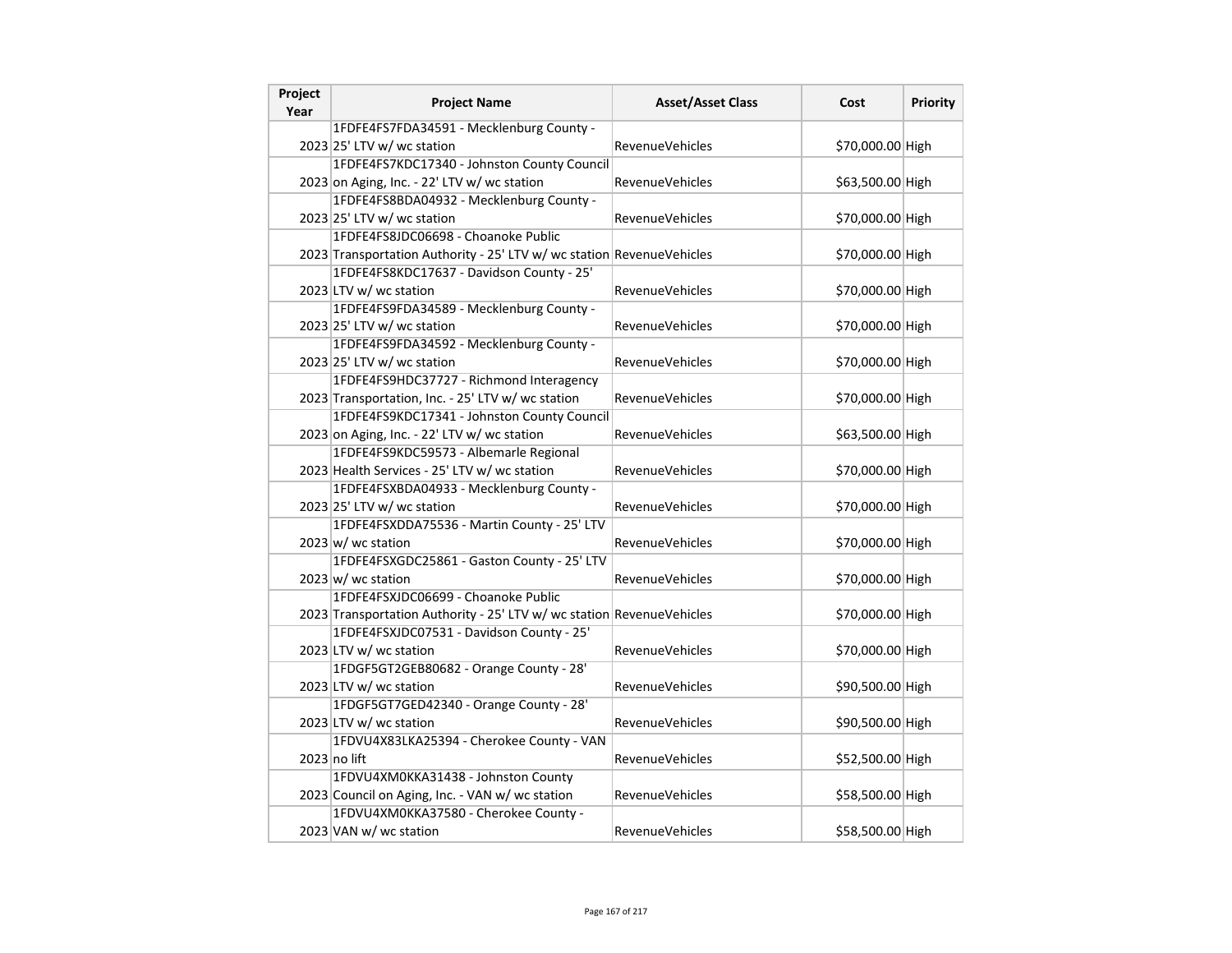| Project<br>Year | <b>Project Name</b>                             | <b>Asset/Asset Class</b> | Cost             | Priority |
|-----------------|-------------------------------------------------|--------------------------|------------------|----------|
|                 | 1FDVU4XM1KKA21033 - City of Rocky Mount -       |                          |                  |          |
|                 | 2023 VAN w/ wc station                          | <b>RevenueVehicles</b>   | \$58,500.00 High |          |
|                 | 1FDVU4XM1KKA29195 - City of Rocky Mount -       |                          |                  |          |
|                 | 2023 VAN w/ wc station                          | RevenueVehicles          | \$58,500.00 High |          |
|                 | 1FDVU4XM1KKA53805 - Pitt County/Pitt Area       |                          |                  |          |
|                 | 2023 Transit System - VAN w/ wc station         | RevenueVehicles          | \$58,500.00 High |          |
|                 | 1FDVU4XM2KKA31439 - Johnston County             |                          |                  |          |
|                 | 2023 Council on Aging, Inc. - VAN w/ wc station | RevenueVehicles          | \$58,500.00 High |          |
|                 | 1FDVU4XM5KKA29197 - City of Rocky Mount -       |                          |                  |          |
|                 | 2023 VAN w/ wc station                          | <b>RevenueVehicles</b>   | \$58,500.00 High |          |
|                 | 1FDVU4XM6KKA29192 - Rockingham County           |                          |                  |          |
|                 | 2023 Council on Aging Inc. - VAN w/ wc station  | RevenueVehicles          | \$58,500.00 High |          |
|                 | 1FDVU4XM6KKA31430 - City of Rocky Mount -       |                          |                  |          |
|                 | 2023 VAN w/ wc station                          | RevenueVehicles          | \$58,500.00 High |          |
|                 | 1FDVU4XM7KKA29198 - City of Rocky Mount -       |                          |                  |          |
|                 | 2023 VAN w/ wc station                          | <b>RevenueVehicles</b>   | \$58,500.00 High |          |
|                 | 1FDVU4XM7KKA53808 - Pitt County/Pitt Area       |                          |                  |          |
|                 | 2023 Transit System - VAN w/ wc station         | RevenueVehicles          | \$58,500.00 High |          |
|                 | 1FDVU4XM8KKA31428 - Rockingham County           |                          |                  |          |
|                 | 2023 Council on Aging Inc. - VAN w/ wc station  | <b>RevenueVehicles</b>   | \$58,500.00 High |          |
|                 | 1FDVU4XM8KKA31431 - Wilson County - VAN         |                          |                  |          |
|                 | $2023 \vert w \vert$ wc station                 | <b>RevenueVehicles</b>   | \$58,500.00 High |          |
|                 | 1FDVU4XM9KKA53809 - Pitt County/Pitt Area       |                          |                  |          |
|                 | 2023 Transit System - VAN w/ wc station         | <b>RevenueVehicles</b>   | \$58,500.00 High |          |
|                 | 1FDVU4XMXKKA21032 - City of Rocky Mount -       |                          |                  |          |
|                 | 2023 VAN w/ wc station                          | RevenueVehicles          | \$58,500.00 High |          |
|                 | 1FDVU4XMXKKA31429 - Rockingham County           |                          |                  |          |
|                 | 2023 Council on Aging Inc. - VAN w/ wc station  | <b>RevenueVehicles</b>   | \$58,500.00 High |          |
|                 | 1FDVU4XMXKKB26167 - Lenoir County - VAN         |                          |                  |          |
|                 | $2023 \, \text{w}$ / wc station                 | <b>RevenueVehicles</b>   | \$58,500.00 High |          |
|                 | 1FDVU4XV7KKB26166 - Iredell County - VAN w/     |                          |                  |          |
|                 | 2023 wc station                                 | <b>RevenueVehicles</b>   | \$58,500.00 High |          |
|                 | Regional Transportation Authority - 25' LTV no  |                          |                  |          |
| 2023 lift       |                                                 | <b>RevenueVehicles</b>   | \$64,000.00 High |          |
|                 | Economic Development District Inc. - VAN w/     |                          |                  |          |
|                 | 2023 wc station                                 | RevenueVehicles          | \$58,500.00 High |          |
|                 | 1FTBW3XM0HKA35123 - Wilkes Transportation       |                          |                  |          |
|                 | 2023 Authority - VAN w/ wc station              | <b>RevenueVehicles</b>   | \$58,500.00 High |          |
|                 | 1FTBW3XM0JKA35757 - City of Rocky Mount -       |                          |                  |          |
|                 | 2023 VAN w/ wc station                          | RevenueVehicles          | \$58,500.00 High |          |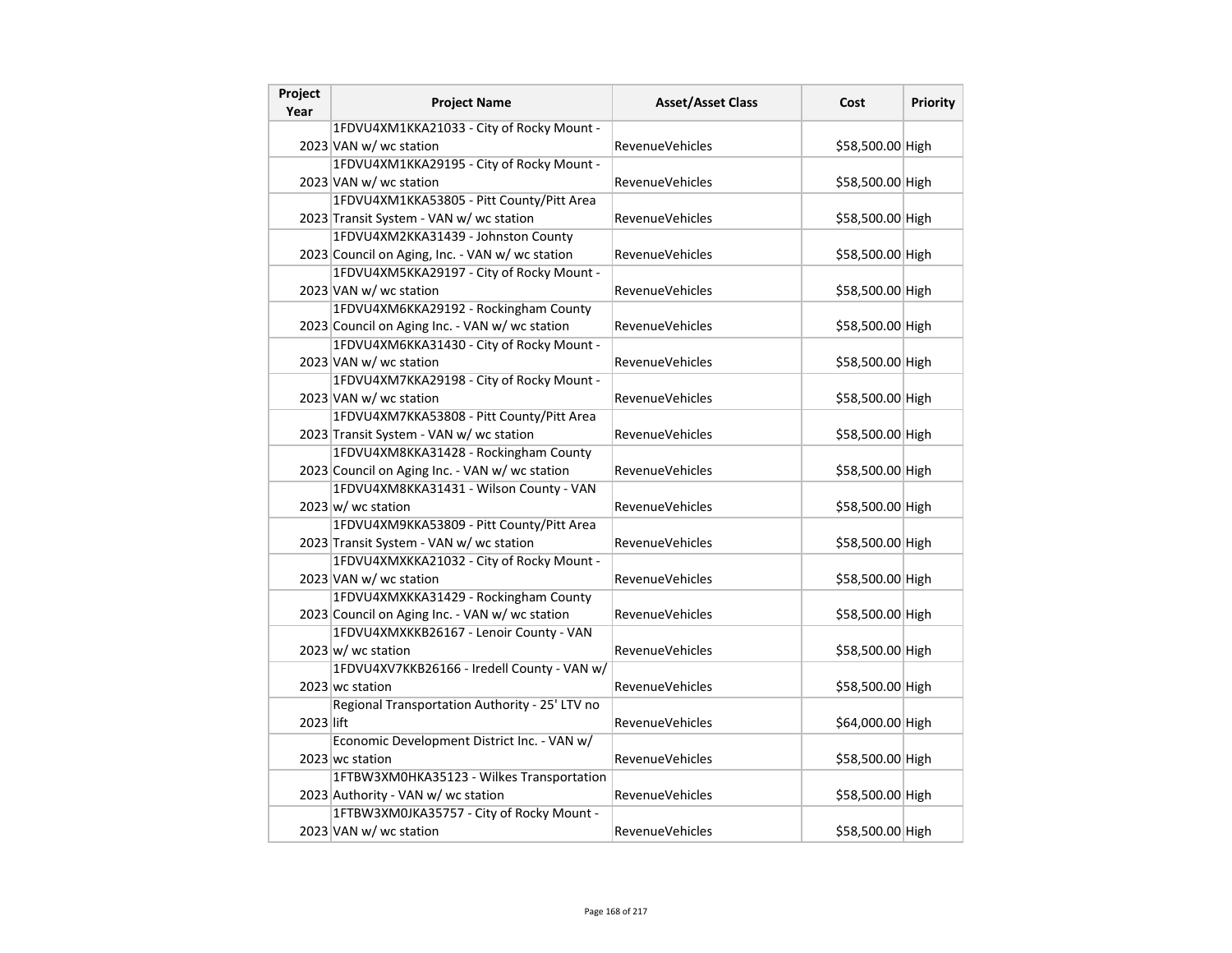| Project<br>Year | <b>Project Name</b>                            | <b>Asset/Asset Class</b> | Cost             | Priority |
|-----------------|------------------------------------------------|--------------------------|------------------|----------|
|                 | 1FTBW3XM0JKA35760 - City of Rocky Mount -      |                          |                  |          |
|                 | 2023 VAN w/ wc station                         | <b>RevenueVehicles</b>   | \$58,500.00 High |          |
|                 | 1FTBW3XM0JKA48203 - Pitt County/Pitt Area      |                          |                  |          |
|                 | 2023 Transit System - VAN w/ wc station        | <b>RevenueVehicles</b>   | \$58,500.00 High |          |
|                 | 1FTBW3XM1GKB48190 - Rutherford County -        |                          |                  |          |
|                 | 2023 VAN w/ wc station                         | <b>RevenueVehicles</b>   | \$58,500.00 High |          |
|                 | 1FTBW3XM1GKB57407 - Wilson County - VAN        |                          |                  |          |
|                 | $2023 \text{ w}$ / wc station                  | <b>RevenueVehicles</b>   | \$58,500.00 High |          |
|                 | Regional Transportation Authority - VAN w/ wc  |                          |                  |          |
|                 | 2023 station                                   | RevenueVehicles          | \$58,500.00 High |          |
|                 | 1FTBW3XM1GKB57424 - Buncombe County -          |                          |                  |          |
|                 | 2023 VAN w/ wc station                         | <b>RevenueVehicles</b>   | \$58,500.00 High |          |
|                 | 1FTBW3XM1HKA50245 - Greene County - VAN        |                          |                  |          |
|                 | 2023 no lift                                   | RevenueVehicles          | \$52,500.00 High |          |
|                 | 1FTBW3XM1JKA26453 - Rockingham County          |                          |                  |          |
|                 | 2023 Council on Aging Inc. - VAN w/ wc station | RevenueVehicles          | \$58,500.00 High |          |
|                 | 1FTBW3XM1JKA35749 - Alleghany County -         |                          |                  |          |
|                 | 2023 VAN w/ wc station                         | RevenueVehicles          | \$58,500.00 High |          |
|                 | 1FTBW3XM1JKA48193 - GoWake - VAN w/ wc         |                          |                  |          |
|                 | 2023 station                                   | RevenueVehicles          | \$58,500.00 High |          |
|                 | 1FTBW3XM1JKA57833 - Richmond Interagency       |                          |                  |          |
|                 | 2023 Transportation, Inc. - VAN no lift        | <b>RevenueVehicles</b>   | \$52,500.00 High |          |
|                 | 1FTBW3XM2GKA84709 - Harnett County - VAN       |                          |                  |          |
|                 | 2023 no lift                                   | RevenueVehicles          | \$52,500.00 High |          |
|                 | Economic Development District Inc. - VAN w/    |                          |                  |          |
|                 | 2023 wc station                                | RevenueVehicles          | \$58,500.00 High |          |
|                 | 1FTBW3XM2HKA11633 - Mountain Projects Inc.     |                          |                  |          |
|                 | 2023 - VAN w/ wc station                       | RevenueVehicles          | \$58,500.00 High |          |
|                 | 1FTBW3XM2HKA31350 - Cherokee County -          |                          |                  |          |
|                 | 2023 VAN w/ wc station                         | <b>RevenueVehicles</b>   | \$58,500.00 High |          |
|                 | 1FTBW3XM2HKA37116 - City of Rocky Mount -      |                          |                  |          |
|                 | 2023 VAN w/ wc station                         | RevenueVehicles          | \$58,500.00 High |          |
|                 | 1FTBW3XM2JKA35758 - City of Rocky Mount -      |                          |                  |          |
|                 | 2023 VAN w/ wc station                         | RevenueVehicles          | \$58,500.00 High |          |
|                 | 1FTBW3XM2JKA35761 - City of Rocky Mount -      |                          |                  |          |
|                 | 2023 VAN w/ wc station                         | RevenueVehicles          | \$58,500.00 High |          |
|                 | 1FTBW3XM2JKA48204 - Pitt County/Pitt Area      |                          |                  |          |
|                 | 2023 Transit System - VAN w/ wc station        | <b>RevenueVehicles</b>   | \$58,500.00 High |          |
|                 | 1FTBW3XM2JKA80327 - Chatham Transit            |                          |                  |          |
|                 | 2023 Network - VAN w/ wc station               | <b>RevenueVehicles</b>   | \$58,500.00 High |          |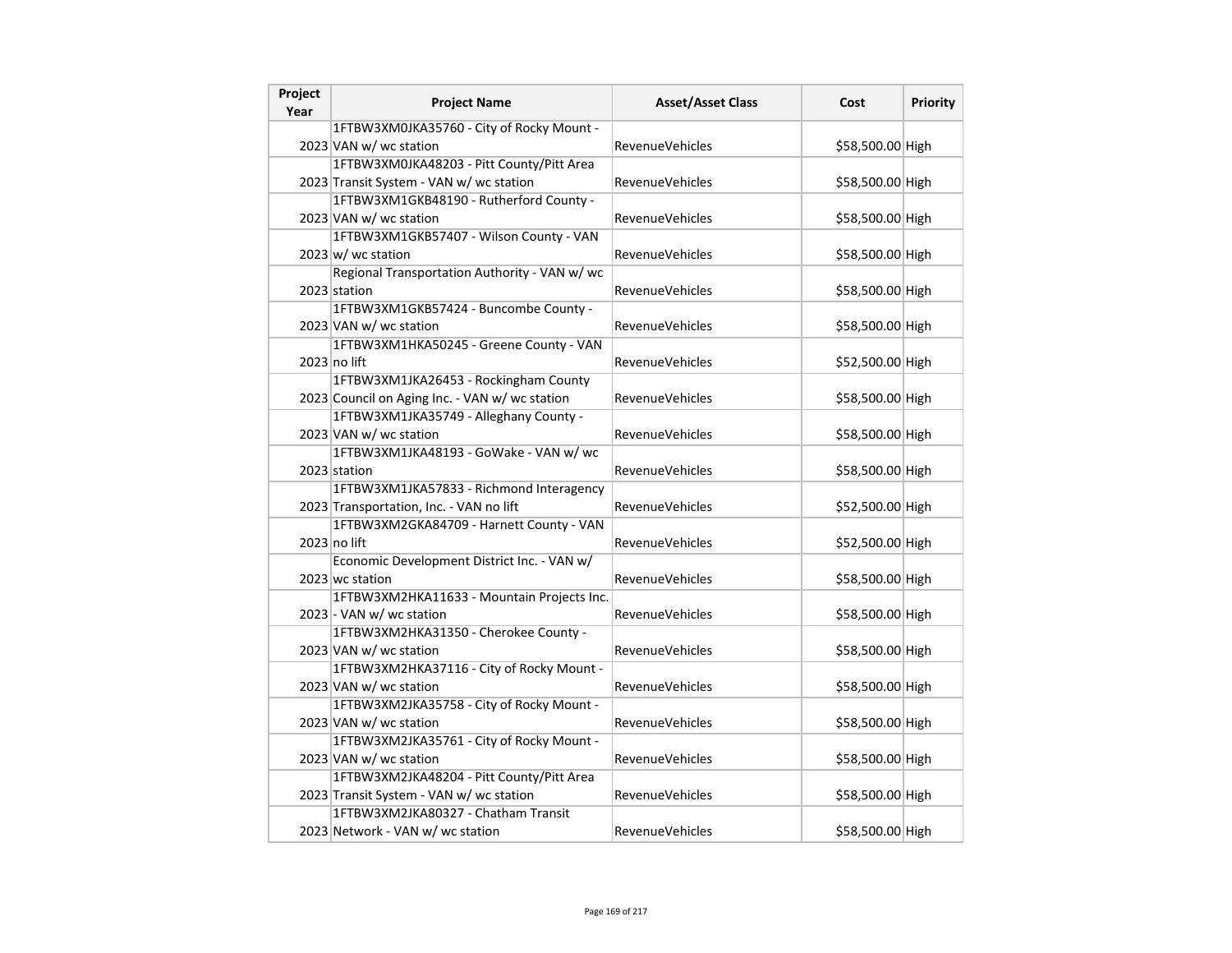| Project<br>Year | <b>Project Name</b>                            | <b>Asset/Asset Class</b> | Cost             | <b>Priority</b> |
|-----------------|------------------------------------------------|--------------------------|------------------|-----------------|
|                 | 1FTBW3XM2JKB30479 - Harnett County - VAN       |                          |                  |                 |
|                 | $2023 \vert w \vert$ wc station                | <b>RevenueVehicles</b>   | \$58,500.00 High |                 |
|                 | 1FTBW3XM3GKB18513 - Person County - VAN        |                          |                  |                 |
|                 | $2023 \vert w \vert$ wc station                | RevenueVehicles          | \$58,500.00 High |                 |
|                 | 1FTBW3XM3GKB25039 - Mountain Projects Inc.     |                          |                  |                 |
|                 | 2023 - VAN w/ wc station                       | RevenueVehicles          | \$58,500.00 High |                 |
|                 | 1FTBW3XM3GKB57425 - Rutherford County -        |                          |                  |                 |
|                 | 2023 VAN w/ wc station                         | <b>RevenueVehicles</b>   | \$58,500.00 High |                 |
|                 | 1FTBW3XM3HKA37111 - Moore County - VAN         |                          |                  |                 |
|                 | $2023 \text{ w}$ / wc station                  | RevenueVehicles          | \$58,500.00 High |                 |
|                 | 1FTBW3XM3HKA50246 - Greene County - VAN        |                          |                  |                 |
|                 | 2023 no lift                                   | <b>RevenueVehicles</b>   | \$52,500.00 High |                 |
|                 | 1FTBW3XM3JKA26454 - Rockingham County          |                          |                  |                 |
|                 | 2023 Council on Aging Inc. - VAN w/ wc station | <b>RevenueVehicles</b>   | \$58,500.00 High |                 |
|                 | 1FTBW3XM3JKA48194 - GoWake - VAN w/ wc         |                          |                  |                 |
|                 | 2023 station                                   | RevenueVehicles          | \$58,500.00 High |                 |
|                 | 1FTBW3XM3JKA57834 - Richmond Interagency       |                          |                  |                 |
|                 | 2023 Transportation, Inc. - VAN no lift        | <b>RevenueVehicles</b>   | \$52,500.00 High |                 |
|                 | Economic Development District Inc. - VAN w/    |                          |                  |                 |
|                 | 2023 wc station                                | <b>RevenueVehicles</b>   | \$58,500.00 High |                 |
|                 | Regional Transportation Authority - VAN w/ wc  |                          |                  |                 |
|                 | 2023 station                                   | RevenueVehicles          | \$58,500.00 High |                 |
|                 | Economic Development District Inc. - VAN w/    |                          |                  |                 |
|                 | 2023 wc station                                | <b>RevenueVehicles</b>   | \$58,500.00 High |                 |
|                 | 1FTBW3XM4GKB57420 - Buncombe County -          |                          |                  |                 |
|                 | 2023 VAN w/ wc station                         | RevenueVehicles          | \$58,500.00 High |                 |
|                 | Administration of Cleveland County Inc. - VAN  |                          |                  |                 |
|                 | $2023 \text{ w}$ / wc station                  | RevenueVehicles          | \$58,500.00 High |                 |
|                 | 1FTBW3XM4HKA46495 - Iredell County - VAN       |                          |                  |                 |
|                 | $2023 \text{ w}$ / wc station                  | RevenueVehicles          | \$58,500.00 High |                 |
|                 | 1FTBW3XM4HKA50241 - Person County - VAN        |                          |                  |                 |
|                 | $2023 \vert w \vert$ wc station                | <b>RevenueVehicles</b>   | \$58,500.00 High |                 |
|                 | 1FTBW3XM4HKA67590 - Anson County - VAN         |                          |                  |                 |
|                 | $2023 \vert w \vert$ wc station                | RevenueVehicles          | \$58,500.00 High |                 |
|                 | 1FTBW3XM4JKA26446 - Carteret County - VAN      |                          |                  |                 |
|                 | $2023 \vert w \vert$ wc station                | <b>RevenueVehicles</b>   | \$58,500.00 High |                 |
|                 | 1FTBW3XM4JKA35759 - City of Rocky Mount -      |                          |                  |                 |
|                 | 2023 VAN w/ wc station                         | <b>RevenueVehicles</b>   | \$58,500.00 High |                 |
|                 | 1FTBW3XM4JKA35762 - City of Rocky Mount -      |                          |                  |                 |
|                 | 2023 VAN w/ wc station                         | RevenueVehicles          | \$58,500.00 High |                 |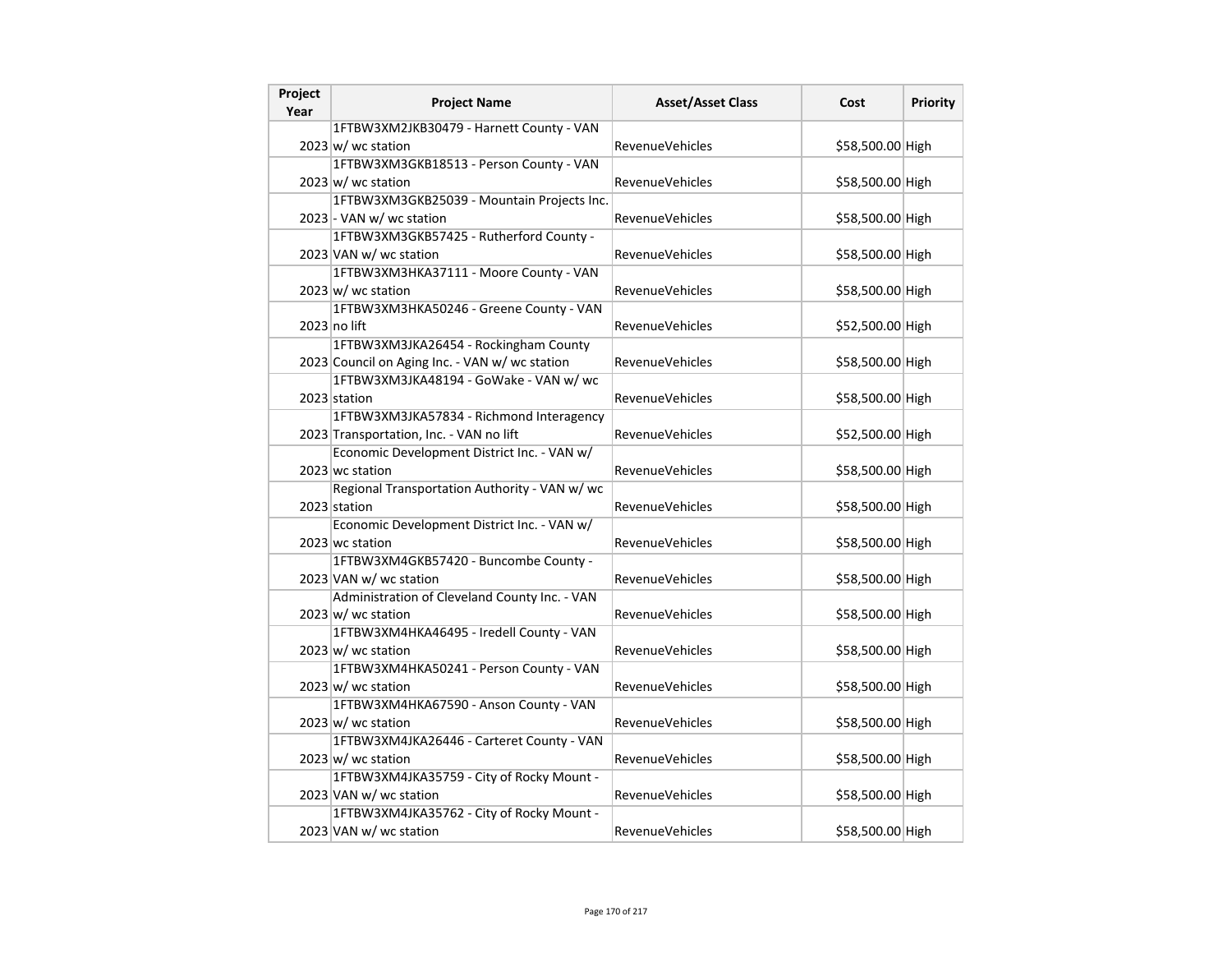| Project<br>Year | <b>Project Name</b>                            | <b>Asset/Asset Class</b> | Cost             | Priority |
|-----------------|------------------------------------------------|--------------------------|------------------|----------|
|                 | 1FTBW3XM4JKA48205 - Pitt County/Pitt Area      |                          |                  |          |
|                 | 2023 Transit System - VAN w/ wc station        | <b>RevenueVehicles</b>   | \$58,500.00 High |          |
|                 | 1FTBW3XM5GKB15189 - Harnett County - VAN       |                          |                  |          |
|                 | 2023 no lift                                   | RevenueVehicles          | \$52,500.00 High |          |
|                 | 1FTBW3XM5GKB48189 - AppalCART - VAN w/         |                          |                  |          |
|                 | 2023 wc station                                | RevenueVehicles          | \$58,500.00 High |          |
|                 | Regional Transportation Authority - VAN w/ wc  |                          |                  |          |
|                 | 2023 station                                   | <b>RevenueVehicles</b>   | \$58,500.00 High |          |
|                 | 1FTBW3XM5HKA31343 - Dare County - VAN w/       |                          |                  |          |
|                 | 2023 wc station                                | <b>RevenueVehicles</b>   | \$58,500.00 High |          |
|                 | Administration of Cleveland County Inc. - VAN  |                          |                  |          |
|                 | $2023 \text{ w}$ / wc station                  | RevenueVehicles          | \$58,500.00 High |          |
|                 | 1FTBW3XM5HKA50264 - Rowan County - VAN         |                          |                  |          |
|                 | $2023 \vert w \vert$ wc station                | RevenueVehicles          | \$58,500.00 High |          |
|                 | 1FTBW3XM5JKA26455 - Rockingham County          |                          |                  |          |
|                 | 2023 Council on Aging Inc. - VAN w/ wc station | <b>RevenueVehicles</b>   | \$58,500.00 High |          |
|                 | 1FTBW3XM5JKA35754 - Pender Adult Services      |                          |                  |          |
|                 | 2023 Inc. - VAN w/ wc station                  | <b>RevenueVehicles</b>   | \$58,500.00 High |          |
|                 | 1FTBW3XM5JKA37794 - Wilson County - VAN        |                          |                  |          |
|                 | $2023 \text{ w}$ / wc station                  | <b>RevenueVehicles</b>   | \$58,500.00 High |          |
|                 | 1FTBW3XM5JKA48195 - GoWake - VAN w/ wc         |                          |                  |          |
|                 | 2023 station                                   | <b>RevenueVehicles</b>   | \$58,500.00 High |          |
|                 | 1FTBW3XM5JKA48200 - Wilkes Transportation      |                          |                  |          |
|                 | 2023 Authority - VAN w/ wc station             | RevenueVehicles          | \$58,500.00 High |          |
|                 | 1FTBW3XM5JKA52943 - Rowan County - VAN         |                          |                  |          |
|                 | $2023 \text{ w}$ / wc station                  | RevenueVehicles          | \$58,500.00 High |          |
|                 | 1FTBW3XM5JKA57835 - Richmond Interagency       |                          |                  |          |
|                 | 2023 Transportation, Inc. - VAN no lift        | <b>RevenueVehicles</b>   | \$52,500.00 High |          |
|                 | 1FTBW3XM6GKB25021 - Polk County                |                          |                  |          |
|                 | 2023 Transportation Authority - VAN no lift    | <b>RevenueVehicles</b>   | \$52,500.00 High |          |
|                 | Economic Development District Inc. - VAN w/    |                          |                  |          |
|                 | 2023 wc station                                | <b>RevenueVehicles</b>   | \$58,500.00 High |          |
|                 | 1FTBW3XM6HKA31349 - Cherokee County -          |                          |                  |          |
|                 | 2023 VAN w/ wc station                         | <b>RevenueVehicles</b>   | \$58,500.00 High |          |
|                 | 1FTBW3XM6HKA35126 - Wilson County - VAN        |                          |                  |          |
|                 | $2023 \text{ w}$ / wc station                  | <b>RevenueVehicles</b>   | \$58,500.00 High |          |
|                 | 1FTBW3XM6HKA50242 - Person County - VAN        |                          |                  |          |
|                 | $2023 \text{ w}$ / wc station                  | <b>RevenueVehicles</b>   | \$58,500.00 High |          |
|                 | 1FTBW3XM6JKA26447 - Carteret County - VAN      |                          |                  |          |
|                 | 2023 no lift                                   | RevenueVehicles          | \$52,500.00 High |          |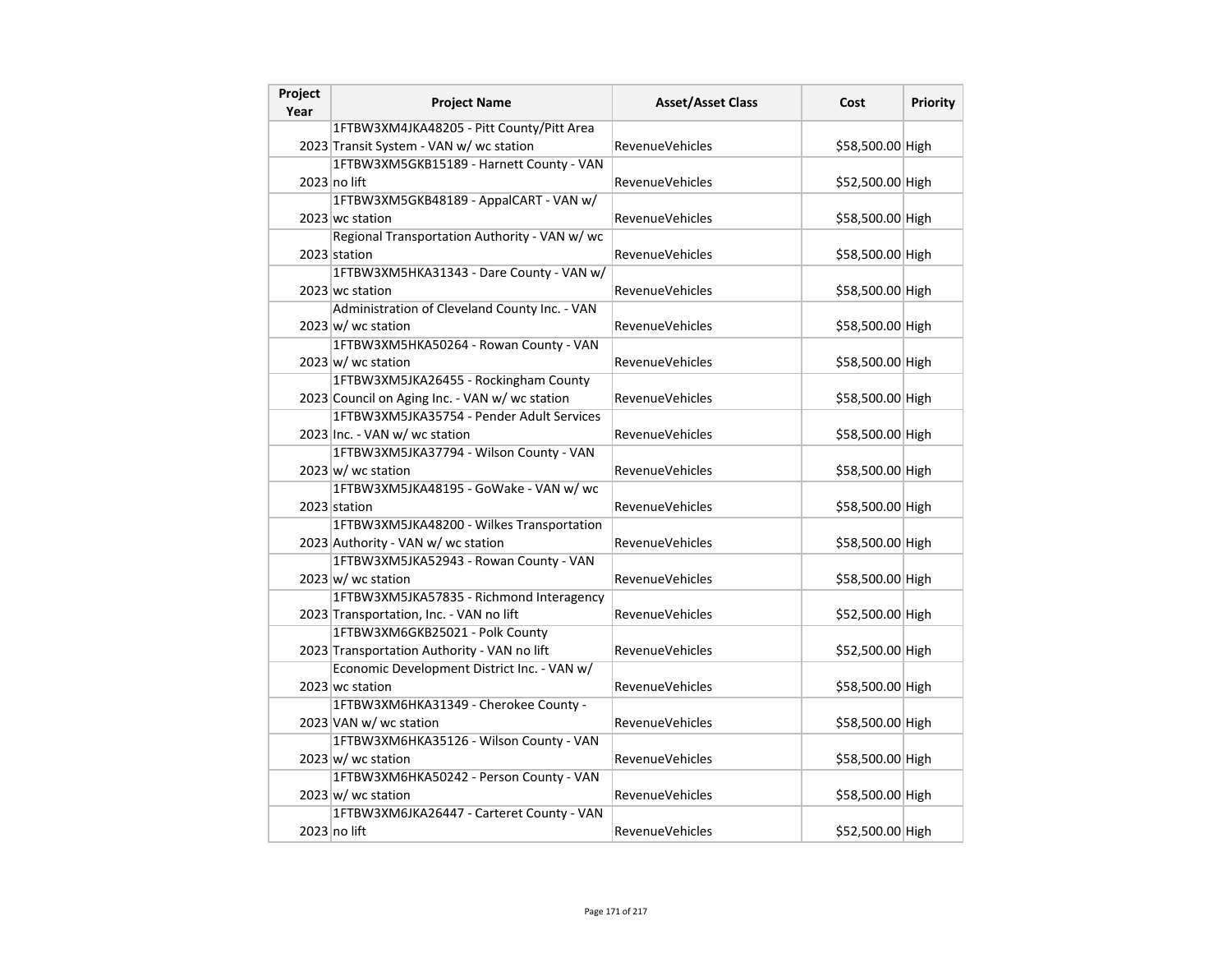| Project<br>Year | <b>Project Name</b>                               | <b>Asset/Asset Class</b> | Cost             | <b>Priority</b> |
|-----------------|---------------------------------------------------|--------------------------|------------------|-----------------|
|                 | Administration of Cleveland County Inc. - VAN     |                          |                  |                 |
|                 | $2023 \text{ w}$ / wc station                     | <b>RevenueVehicles</b>   | \$58,500.00 High |                 |
|                 | 1FTBW3XM6JKA48187 - GoWake - VAN w/ wc            |                          |                  |                 |
|                 | 2023 station                                      | RevenueVehicles          | \$58,500.00 High |                 |
|                 | 1FTBW3XM7GKB15176 - Wilkes Transportation         |                          |                  |                 |
|                 | 2023 Authority - VAN w/ wc station                | RevenueVehicles          | \$58,500.00 High |                 |
|                 | 1FTBW3XM7GKB18515 - AppalCART - VAN w/            |                          |                  |                 |
|                 | 2023 wc station                                   | <b>RevenueVehicles</b>   | \$58,500.00 High |                 |
|                 | Administration of Cleveland County Inc. - VAN     |                          |                  |                 |
|                 | $2023 \text{ w}$ / wc station                     | RevenueVehicles          | \$58,500.00 High |                 |
|                 | 1FTBW3XM7HKA46491 - Sampson County -              |                          |                  |                 |
|                 | 2023 VAN no lift                                  | <b>RevenueVehicles</b>   | \$52,500.00 High |                 |
|                 | 1FTBW3XM7HKA46507 - Harnett County - VAN          |                          |                  |                 |
|                 | $2023 \vert w \vert$ wc station                   | <b>RevenueVehicles</b>   | \$58,500.00 High |                 |
|                 | 1FTBW3XM7JKA37795 - Wilson County - VAN           |                          |                  |                 |
|                 | $2023 \vert w \vert$ wc station                   | RevenueVehicles          | \$58,500.00 High |                 |
|                 | 1FTBW3XM7JKA48196 - GoWake - VAN w/ wc            |                          |                  |                 |
|                 | 2023 station                                      | <b>RevenueVehicles</b>   | \$58,500.00 High |                 |
|                 | 1FTBW3XM7JKA48201 - Wilkes Transportation         |                          |                  |                 |
|                 | 2023 Authority - VAN w/ wc station                | <b>RevenueVehicles</b>   | \$58,500.00 High |                 |
|                 | 1FTBW3XM7JKA57836 - Richmond Interagency          |                          |                  |                 |
|                 | 2023 Transportation, Inc. - VAN w/ wc station     | RevenueVehicles          | \$58,500.00 High |                 |
|                 | 1FTBW3XM8GKA68515 - Yancey County                 |                          |                  |                 |
|                 | 2023 Transportation Authority - VAN w/ wc station | <b>RevenueVehicles</b>   | \$58,500.00 High |                 |
|                 | 1FTBW3XM8GKB25036 - Rockingham County             |                          |                  |                 |
|                 | 2023 Council on Aging Inc. - VAN w/ wc station    | RevenueVehicles          | \$58,500.00 High |                 |
|                 | 1FTBW3XM8HKA50243 - Person County - VAN           |                          |                  |                 |
|                 | $2023 \text{ w}$ / wc station                     | RevenueVehicles          | \$58,500.00 High |                 |
|                 | 1FTBW3XM8HKB48284 - Iredell County - VAN          |                          |                  |                 |
|                 | $2023 \text{ w}$ / wc station                     | RevenueVehicles          | \$58,500.00 High |                 |
|                 | 1FTBW3XM8JKA26451 - Rockingham County             |                          |                  |                 |
|                 | 2023 Council on Aging Inc. - VAN w/ wc station    | <b>RevenueVehicles</b>   | \$58,500.00 High |                 |
|                 | 1FTBW3XM8JKA35750 - Duplin County - VAN           |                          |                  |                 |
|                 | $2023 \vert w \vert$ wc station                   | RevenueVehicles          | \$58,500.00 High |                 |
|                 | 1FTBW3XM8JKA35764 - Johnston County               |                          |                  |                 |
|                 | 2023 Council on Aging, Inc. - VAN w/ wc station   | <b>RevenueVehicles</b>   | \$58,500.00 High |                 |
|                 | 1FTBW3XM8JKA48188 - GoWake - VAN w/ wc            |                          |                  |                 |
|                 | 2023 station                                      | <b>RevenueVehicles</b>   | \$58,500.00 High |                 |
|                 | 1FTBW3XM8JKA48207 - Polk County                   |                          |                  |                 |
|                 | 2023 Transportation Authority - VAN no lift       | RevenueVehicles          | \$52,500.00 High |                 |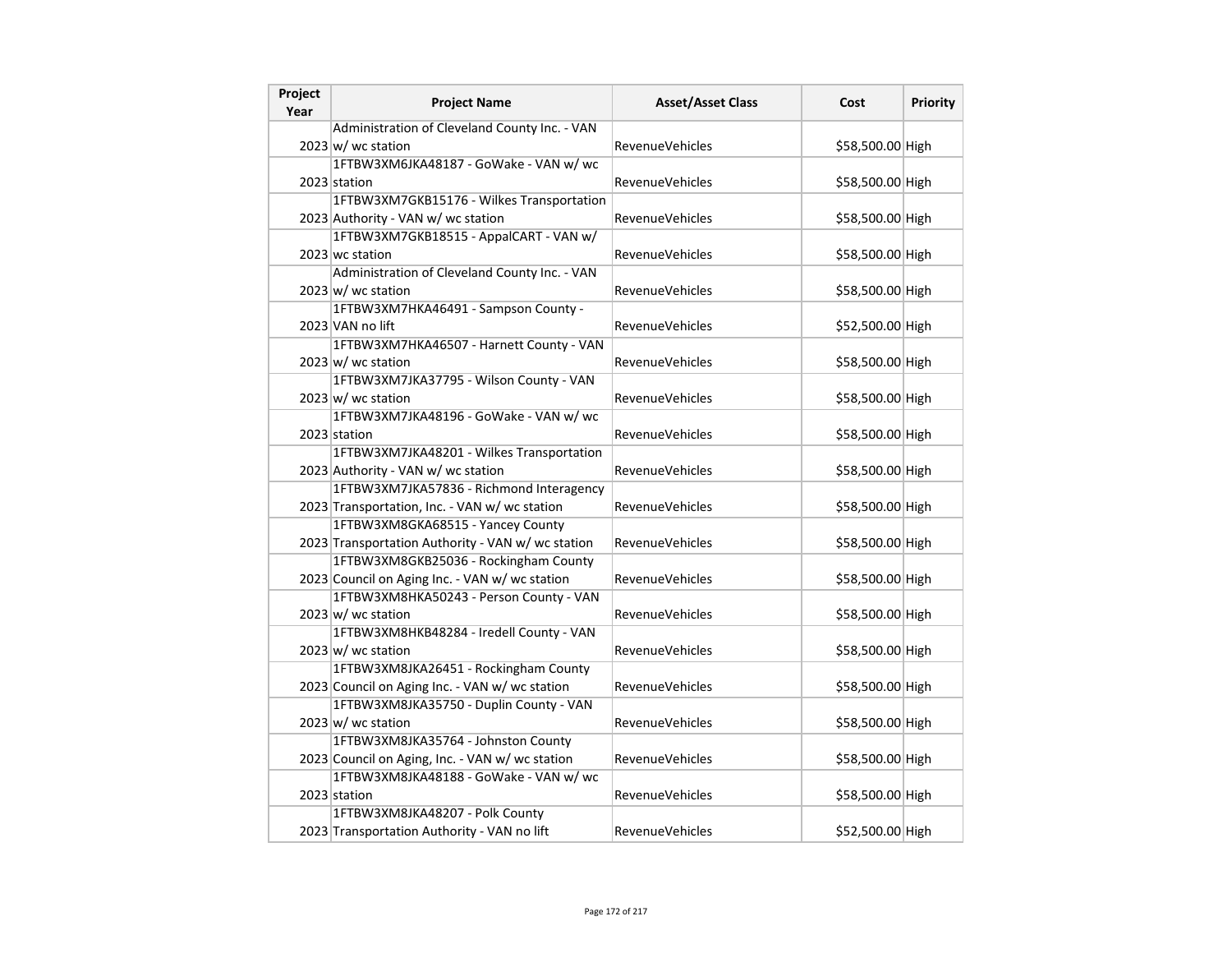| Project<br>Year | <b>Project Name</b>                                | <b>Asset/Asset Class</b> | Cost             | <b>Priority</b> |
|-----------------|----------------------------------------------------|--------------------------|------------------|-----------------|
|                 | 1FTBW3XM8JKA48210 - Yadkin Valley Economic         |                          |                  |                 |
|                 | 2023 Development District Inc. - VAN w/ wc station | <b>RevenueVehicles</b>   | \$58,500.00 High |                 |
|                 | 1FTBW3XM9GKA84710 - Harnett County - VAN           |                          |                  |                 |
|                 | 2023 no lift                                       | RevenueVehicles          | \$52,500.00 High |                 |
|                 | 1FTBW3XM9GKB18516 - Iredell County - VAN           |                          |                  |                 |
|                 | $2023 \, \text{w}$ / wc station                    | <b>RevenueVehicles</b>   | \$58,500.00 High |                 |
|                 | Economic Development District Inc. - VAN w/        |                          |                  |                 |
|                 | 2023 wc station                                    | <b>RevenueVehicles</b>   | \$58,500.00 High |                 |
|                 | 1FTBW3XM9GKB32738 - Mountain Projects Inc.         |                          |                  |                 |
|                 | 2023 - VAN w/ wc station                           | <b>RevenueVehicles</b>   | \$58,500.00 High |                 |
|                 | 1FTBW3XM9HKA31345 - Wilson County - VAN            |                          |                  |                 |
|                 | $2023 \vert w \vert$ wc station                    | RevenueVehicles          | \$58,500.00 High |                 |
|                 | Administration of Cleveland County Inc. - VAN      |                          |                  |                 |
|                 | $2023 \, \text{w}$ wc station                      | <b>RevenueVehicles</b>   | \$58,500.00 High |                 |
|                 | 1FTBW3XM9HKA35122 - Wilkes Transportation          |                          |                  |                 |
|                 | 2023 Authority - VAN w/ wc station                 | <b>RevenueVehicles</b>   | \$58,500.00 High |                 |
|                 | 1FTBW3XM9HKA46492 - Rutherford County -            |                          |                  |                 |
|                 | 2023 VAN w/ wc station                             | RevenueVehicles          | \$58,500.00 High |                 |
|                 | 1FTBW3XMXGKA68516 - Yancey County                  |                          |                  |                 |
|                 | 2023 Transportation Authority - VAN w/ wc station  | RevenueVehicles          | \$58,500.00 High |                 |
|                 | 1FTBW3XMXHKA35128 - Dare County - VAN w/           |                          |                  |                 |
|                 | 2023 wc station                                    | <b>RevenueVehicles</b>   | \$58,500.00 High |                 |
|                 | 1FTBW3XMXHKA50261 - Rowan County - VAN             |                          |                  |                 |
|                 | 2023 w/ wc station                                 | <b>RevenueVehicles</b>   | \$58,500.00 High |                 |
|                 | 1FTBW3XMXJKA26452 - Rockingham County              |                          |                  |                 |
|                 | 2023 Council on Aging Inc. - VAN w/ wc station     | RevenueVehicles          | \$58,500.00 High |                 |
|                 | 1FTBW3XMXJKA35748 - Pender Adult Services          |                          |                  |                 |
|                 | 2023 Inc. - VAN w/ wc station                      | <b>RevenueVehicles</b>   | \$58,500.00 High |                 |
|                 | 1FTBW3XMXJKA35751 - Duplin County - VAN            |                          |                  |                 |
|                 | $2023 \vert w \vert$ wc station                    | <b>RevenueVehicles</b>   | \$58,500.00 High |                 |
|                 | 1FTDS3EL3BDB31726 - Yadkin Valley Economic         |                          |                  |                 |
|                 | 2023 Development District Inc. - VAN no lift       | <b>RevenueVehicles</b>   | \$52,500.00 High |                 |
|                 | 1FTDS3EL4EDA38637 - Yadkin Valley Economic         |                          |                  |                 |
|                 | 2023 Development District Inc. - VAN w/ wc station | RevenueVehicles          | \$58,500.00 High |                 |
|                 | 1FTDS3EL6BDB31722 - Yadkin Valley Economic         |                          |                  |                 |
|                 | 2023 Development District Inc. - VAN no lift       | <b>RevenueVehicles</b>   | \$52,500.00 High |                 |
|                 | 1FTDS3EL6EDA38624 - Yancey County                  |                          |                  |                 |
|                 | 2023 Transportation Authority - VAN no lift        | RevenueVehicles          | \$52,500.00 High |                 |
|                 | 1FTDS3EL6EDA38686 - Madison County                 |                          |                  |                 |
|                 | 2023 Transportation Authority - VAN no lift        | RevenueVehicles          | \$52,500.00 High |                 |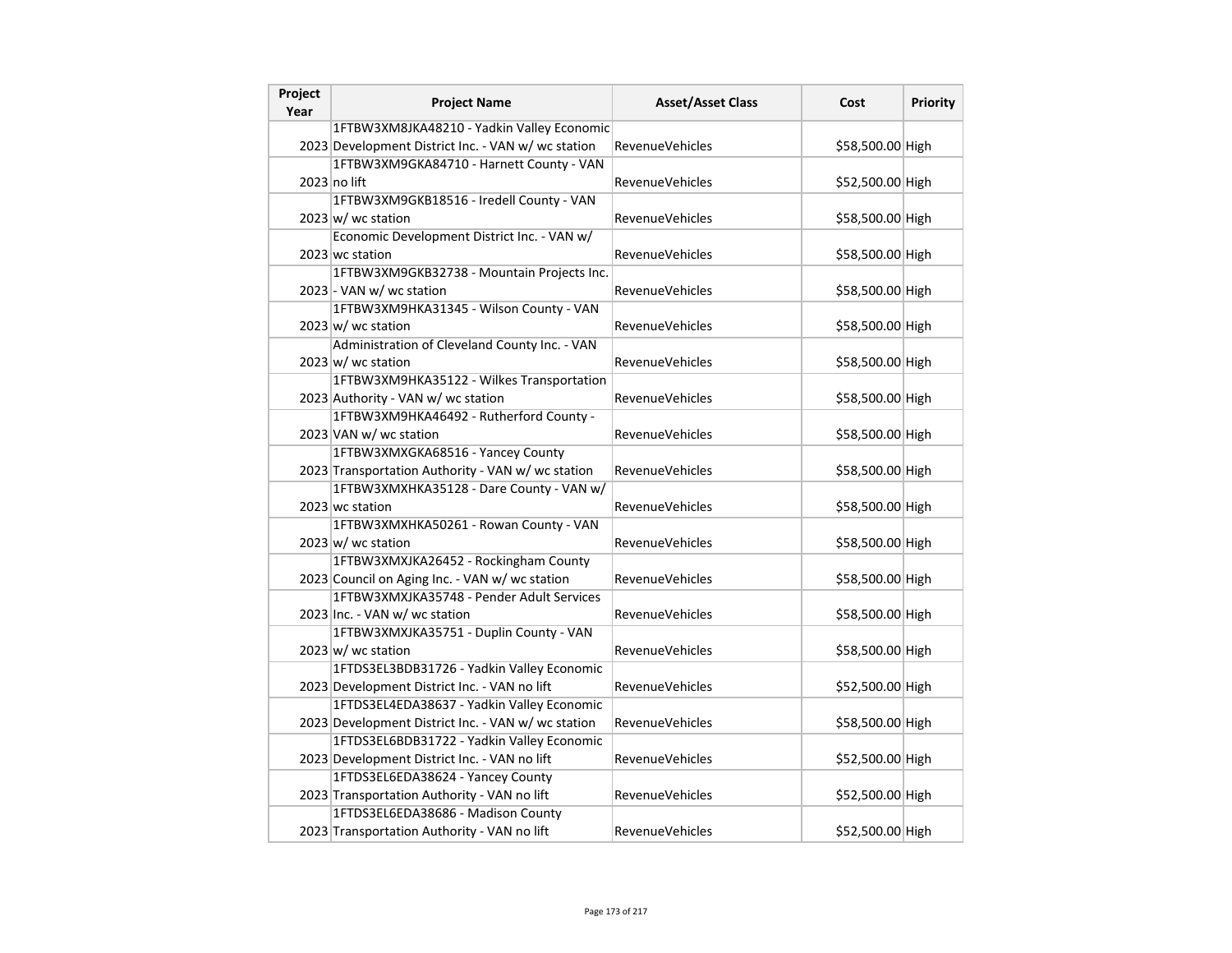| Project<br>Year | <b>Project Name</b>                                  | <b>Asset/Asset Class</b> | Cost               | <b>Priority</b> |
|-----------------|------------------------------------------------------|--------------------------|--------------------|-----------------|
|                 | 1FTDS3EL9EDA38634 - Yadkin Valley Economic           |                          |                    |                 |
|                 | 2023 Development District Inc. - VAN w/ wc station   | RevenueVehicles          | \$58,500.00 High   |                 |
|                 | 1FTSS34LX7DA50710 - McDowell Transit - VAN           |                          |                    |                 |
|                 | 2023 no lift                                         | RevenueVehicles          | \$52,500.00 High   |                 |
|                 | 1HA3GSBG0HN005191 - Iredell County - 25' LTV         |                          |                    |                 |
|                 | $2023 \, \text{w}$ / wc station                      | <b>RevenueVehicles</b>   | \$70,000.00 High   |                 |
|                 | 2B6LB31Z3YK161995 - Swain County Focal               |                          |                    |                 |
|                 | 2023 Point on Aging Inc. - VAN w/ wc station         | <b>RevenueVehicles</b>   | \$58,500.00 High   |                 |
|                 | 2C4RDGBG0ER450355 - Onslow United Transit            |                          |                    |                 |
|                 | 2023 System, Inc. - Minivan/Crossover no lift        | <b>RevenueVehicles</b>   | \$29,000.00 High   |                 |
|                 | Development District Inc. - Minivan/Crossover        |                          |                    |                 |
|                 | 2023 no lift                                         | <b>RevenueVehicles</b>   | \$29,000.00 High   |                 |
|                 | 2C4RDGBG7GR136947 - Harnett County -                 |                          |                    |                 |
|                 | 2023 Minivan/Crossover no lift                       | <b>RevenueVehicles</b>   | \$29,000.00 High   |                 |
|                 | 2C4RDGCG0GR136870 - AppalCART -                      |                          |                    |                 |
|                 | 2023 Minivan/Crossover no lift                       | <b>RevenueVehicles</b>   | \$29,000.00 High   |                 |
|                 | 2C4RDGCGXGR136777 - Clay County -                    |                          |                    |                 |
|                 | 2023 Minivan/Crossover no lift                       | <b>RevenueVehicles</b>   | \$29,000.00 High   |                 |
|                 | Transportation Authority - Minivan/Crossover         |                          |                    |                 |
|                 | 2023 no lift                                         | <b>RevenueVehicles</b>   | \$29,000.00 High   |                 |
|                 | 2C7WDGBG1JR176423 - Union County -                   |                          |                    |                 |
|                 | 2023 Minivan/Crossover w/ wc station                 | <b>RevenueVehicles</b>   | \$45,000.00 High   |                 |
|                 | 2C7WDGBG2HR618328 - Lenoir County -                  |                          |                    |                 |
|                 | 2023 Minivan/Crossover no lift                       | <b>RevenueVehicles</b>   | \$29,000.00 High   |                 |
|                 | 2C7WDGBG2JR176415 - Union County -                   |                          |                    |                 |
|                 | 2023 Minivan/Crossover w/ wc station                 | <b>RevenueVehicles</b>   | \$45,000.00 High   |                 |
|                 | Transportation Authority - Minivan/Crossover         |                          |                    |                 |
|                 | 2023 no lift                                         | <b>RevenueVehicles</b>   | \$29,000.00 High   |                 |
|                 | Development District Inc. - Minivan/Crossover        |                          |                    |                 |
|                 | 2023 no lift                                         | <b>RevenueVehicles</b>   | \$29,000.00 High   |                 |
|                 | 5N1DR2MM0HC618540 - AppalCART -                      |                          |                    |                 |
|                 | 2023 Minivan/Crossover no lift                       | <b>RevenueVehicles</b>   | \$29,000.00 High   |                 |
|                 | 1D8HN44H28B176092 - Western Piedmont                 |                          |                    |                 |
|                 | 2024 Regional Transportation Authority - VAN no lift | RevenueVehicles          | \$52,500.00 Medium |                 |
|                 | 1FBVU4XM0JKA81151 - Polk County                      |                          |                    |                 |
|                 | 2024 Transportation Authority - VAN w/ wc station    | <b>RevenueVehicles</b>   | \$58,500.00 Medium |                 |
|                 | 1FBVU4XM0JKB30137 - Avery County                     |                          |                    |                 |
|                 | 2024 Transportation Authority - VAN w/ wc station    | <b>RevenueVehicles</b>   | \$58,500.00 Medium |                 |
|                 | Administration of Cleveland County Inc. - VAN        |                          |                    |                 |
|                 | $2024 \text{ w/m}$ wc station                        | <b>RevenueVehicles</b>   | \$58,500.00 Medium |                 |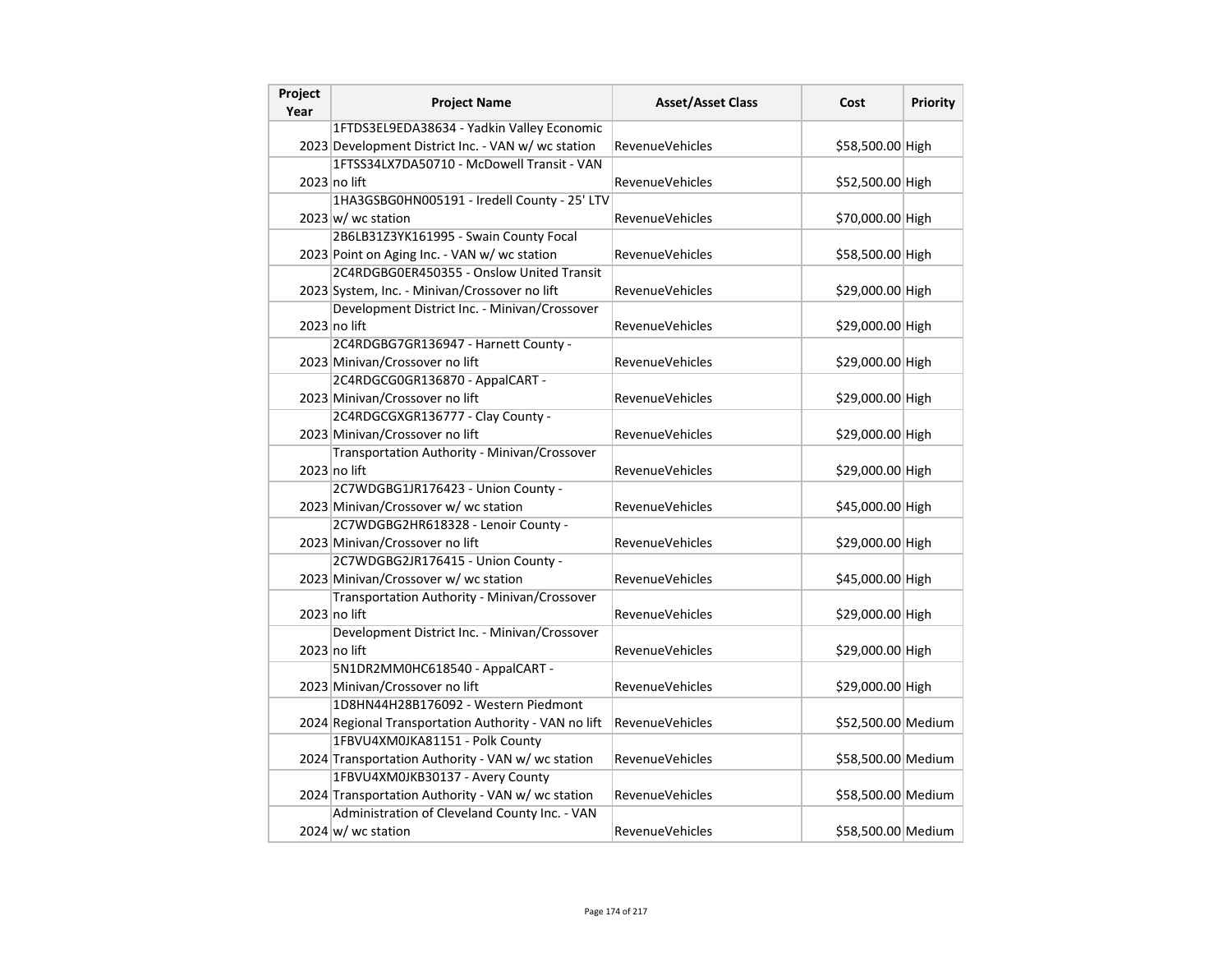| Project<br>Year | <b>Project Name</b>                                                   | <b>Asset/Asset Class</b> | Cost               | <b>Priority</b> |
|-----------------|-----------------------------------------------------------------------|--------------------------|--------------------|-----------------|
|                 | 1FBVU4XM8JKB30144 - Avery County                                      |                          |                    |                 |
|                 | 2024 Transportation Authority - VAN w/ wc station                     | <b>RevenueVehicles</b>   | \$58,500.00 Medium |                 |
|                 | 1FBVU4XM9JKB30136 - Avery County                                      |                          |                    |                 |
|                 | 2024 Transportation Authority - VAN w/ wc station                     | <b>RevenueVehicles</b>   | \$58,500.00 Medium |                 |
|                 | 1FBVU4XM9JKB53691 - Avery County                                      |                          |                    |                 |
|                 | 2024 Transportation Authority - VAN no lift                           | RevenueVehicles          | \$52,500.00 Medium |                 |
|                 | Administration of Cleveland County Inc. - 20'                         |                          |                    |                 |
|                 | 2024 LTV w/ wc station                                                | <b>RevenueVehicles</b>   | \$58,000.00 Medium |                 |
|                 | 1FDEE3FL5GDC27354 - Randolph County Senior                            |                          |                    |                 |
|                 | 2024 Adults Assoc. Inc. - 20' LTV w/ wc station                       | <b>RevenueVehicles</b>   | \$58,000.00 Medium |                 |
|                 | 1FDEE3FL7GDC07090 - Hoke County - 20' LTV                             |                          |                    |                 |
|                 | 2024 no lift                                                          | <b>RevenueVehicles</b>   | \$52,000.00 Medium |                 |
|                 | 1FDEE3FL9GDC03137 - Mitchell County                                   |                          |                    |                 |
|                 | 2024 Transportation Authority - 20' LTV w/ wc station RevenueVehicles |                          | \$58,000.00 Medium |                 |
|                 | 1FDEE3FL9GDC27356 - Lee County - 20' LTV w/                           |                          |                    |                 |
|                 | 2024 wc station                                                       | <b>RevenueVehicles</b>   | \$58,000.00 Medium |                 |
|                 | 1FDEE3FS0KDC17170 - Alamance County                                   |                          |                    |                 |
|                 | 2024 Transportation Authority - 20' LTV w/ wc station RevenueVehicles |                          | \$58,000.00 Medium |                 |
|                 | 1FDEE3FS0KDC59712 - Lenoir County - 20' LTV                           |                          |                    |                 |
|                 | $2024 \text{ w/m}$ wc station                                         | RevenueVehicles          | \$58,000.00 Medium |                 |
|                 | 1FDEE3FS0KDC59760 - Kerr Area                                         |                          |                    |                 |
|                 | 2024 Transportation Authority - 20' LTV w/ wc station RevenueVehicles |                          | \$58,000.00 Medium |                 |
|                 | 1FDEE3FS1JDC06595 - Scotland County - 20'                             |                          |                    |                 |
|                 | 2024 LTV w/ wc station                                                | <b>RevenueVehicles</b>   | \$58,000.00 Medium |                 |
|                 | 1FDEE3FS1JDC21002 - Anson County - 20' LTV                            |                          |                    |                 |
|                 | $2024 \text{ w/m}$ wc station                                         | <b>RevenueVehicles</b>   | \$58,000.00 Medium |                 |
|                 | 1FDEE3FS1JDC27933 - Buncombe County - 20'                             |                          |                    |                 |
|                 | 2024 LTV w/ wc station                                                | RevenueVehicles          | \$58,000.00 Medium |                 |
|                 | 1FDEE3FS1KDC14973 - Carteret County - 20'                             |                          |                    |                 |
|                 | 2024 LTV w/ wc station                                                | <b>RevenueVehicles</b>   | \$58,000.00 Medium |                 |
|                 | 1FDEE3FS1KDC17274 - Stanly County - 20' LTV                           |                          |                    |                 |
|                 | $2024 \text{ w/m}$ wc station                                         | <b>RevenueVehicles</b>   | \$58,000.00 Medium |                 |
|                 | 1FDEE3FS1KDC17677 - Lincoln County - 20' LTV                          |                          |                    |                 |
|                 | $2024 \, \text{w}$ / wc station                                       | RevenueVehicles          | \$58,000.00 Medium |                 |
|                 | 1FDEE3FS1KDC18375 - Chatham Transit                                   |                          |                    |                 |
|                 | 2024 Network - 20' LTV w/ wc station                                  | <b>RevenueVehicles</b>   | \$58,000.00 Medium |                 |
|                 | 1FDEE3FS1KDC21499 - Robeson County - 20'                              |                          |                    |                 |
|                 | 2024 LTV w/ wc station                                                | <b>RevenueVehicles</b>   | \$58,000.00 Medium |                 |
|                 | Transportation Authority - WAVE Transit - 20'                         |                          |                    |                 |
|                 | 2024 LTV w/ wc station                                                | <b>RevenueVehicles</b>   | \$58,000.00 Medium |                 |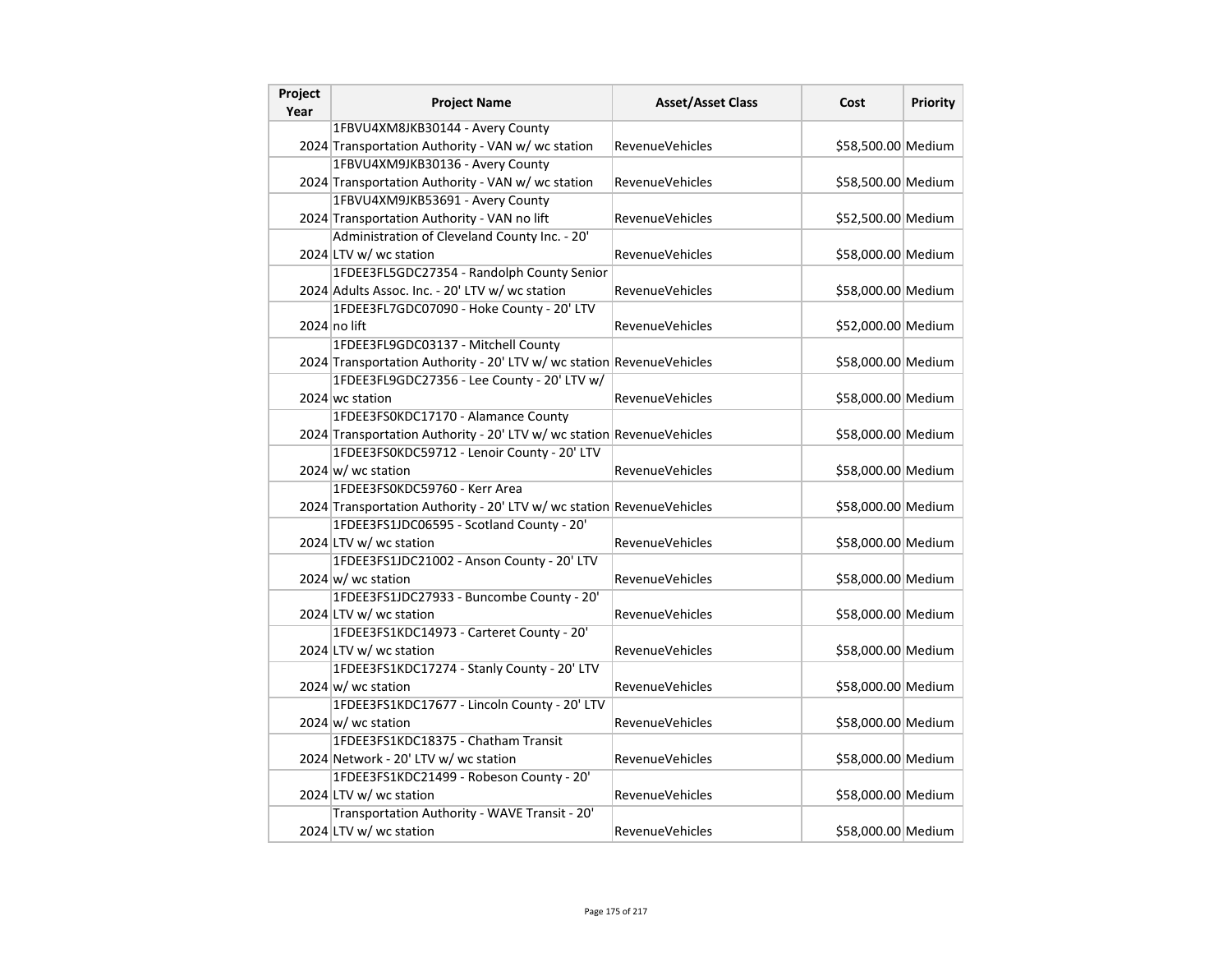| Project<br>Year | <b>Project Name</b>                                                   | <b>Asset/Asset Class</b> | Cost               | <b>Priority</b> |
|-----------------|-----------------------------------------------------------------------|--------------------------|--------------------|-----------------|
|                 | 1FDEE3FS2JDC20747 - Craven County - 20' LTV                           |                          |                    |                 |
|                 | $2024 \text{ w}$ / wc station                                         | <b>RevenueVehicles</b>   | \$58,000.00 Medium |                 |
|                 | 1FDEE3FS2KDC17171 - Alamance County                                   |                          |                    |                 |
|                 | 2024 Transportation Authority - 20' LTV w/ wc station RevenueVehicles |                          | \$58,000.00 Medium |                 |
|                 | Developmental Center Inc. - 20' LTV w/ wc                             |                          |                    |                 |
|                 | 2024 station                                                          | RevenueVehicles          | \$58,000.00 Medium |                 |
|                 | 1FDEE3FS2KDC59761 - Kerr Area                                         |                          |                    |                 |
|                 | 2024 Transportation Authority - 20' LTV w/ wc station RevenueVehicles |                          | \$58,000.00 Medium |                 |
|                 | Transportation Authority - WAVE Transit - 20'                         |                          |                    |                 |
|                 | 2024 LTV w/ wc station                                                | <b>RevenueVehicles</b>   | \$58,000.00 Medium |                 |
|                 | 1FDEE3FS3JDC32499 - Cabarrus County - 20'                             |                          |                    |                 |
|                 | 2024 LTV w/ wc station                                                | <b>RevenueVehicles</b>   | \$58,000.00 Medium |                 |
|                 | 1FDEE3FS3KDC17275 - Lincoln County - 20' LTV                          |                          |                    |                 |
|                 | $2024 \, \text{w}$ wc station                                         | RevenueVehicles          | \$58,000.00 Medium |                 |
|                 | 1FDEE3FS3KDC17678 - Lincoln County - 20' LTV                          |                          |                    |                 |
|                 | $2024 \text{ w}$ wc station                                           | <b>RevenueVehicles</b>   | \$58,000.00 Medium |                 |
|                 | 1FDEE3FS3KDC17681 - Choanoke Public                                   |                          |                    |                 |
|                 | 2024 Transportation Authority - 20' LTV w/ wc station RevenueVehicles |                          | \$58,000.00 Medium |                 |
|                 | Transportation Authority, Inc. - 20' LTV w/ wc                        |                          |                    |                 |
|                 | 2024 station                                                          | RevenueVehicles          | \$58,000.00 Medium |                 |
|                 | 1FDEE3FS3KDC59705 - Lenoir County - 20' LTV                           |                          |                    |                 |
|                 | $2024 \text{ w/m}$ wc station                                         | <b>RevenueVehicles</b>   | \$58,000.00 Medium |                 |
|                 | 1FDEE3FS3KDC59753 - Kerr Area                                         |                          |                    |                 |
|                 | 2024 Transportation Authority - 20' LTV w/ wc station RevenueVehicles |                          | \$58,000.00 Medium |                 |
|                 | 1FDEE3FS3KDC60661 - Duplin County - 20' LTV                           |                          |                    |                 |
|                 | $2024 \text{ w/m}$ wc station                                         | <b>RevenueVehicles</b>   | \$58,000.00 Medium |                 |
|                 | 1FDEE3FS4HDC38113 - Craven County - 20' LTV                           |                          |                    |                 |
|                 | $2024 \text{ w/m}$ wc station                                         | RevenueVehicles          | \$58,000.00 Medium |                 |
|                 | 1FDEE3FS4JDC31247 - Cabarrus County - 20'                             |                          |                    |                 |
|                 | 2024 LTV w/ wc station                                                | <b>RevenueVehicles</b>   | \$58,000.00 Medium |                 |
|                 | 1FDEE3FS4KDC59728 - Sampson County - 22'                              |                          |                    |                 |
|                 | 2024 LTV w/ wc station                                                | <b>RevenueVehicles</b>   | \$63,500.00 Medium |                 |
|                 | 1FDEE3FS5KDC14975 - Carteret County - 20'                             |                          |                    |                 |
|                 | 2024 LTV w/ wc station                                                | RevenueVehicles          | \$58,000.00 Medium |                 |
|                 | 1FDEE3FS5KDC17679 - Chatham Transit                                   |                          |                    |                 |
|                 | 2024 Network - 20' LTV w/ wc station                                  | <b>RevenueVehicles</b>   | \$58,000.00 Medium |                 |
|                 | 1FDEE3FS5KDC19089 - Onslow United Transit                             |                          |                    |                 |
|                 | 2024 System, Inc. - 22' LTV w/ wc station                             | <b>RevenueVehicles</b>   | \$63,500.00 Medium |                 |
|                 | 1FDEE3FS5KDC21506 - Hoke County - 20' LTV                             |                          |                    |                 |
|                 | $2024 \text{ w/m}$ wc station                                         | <b>RevenueVehicles</b>   | \$58,000.00 Medium |                 |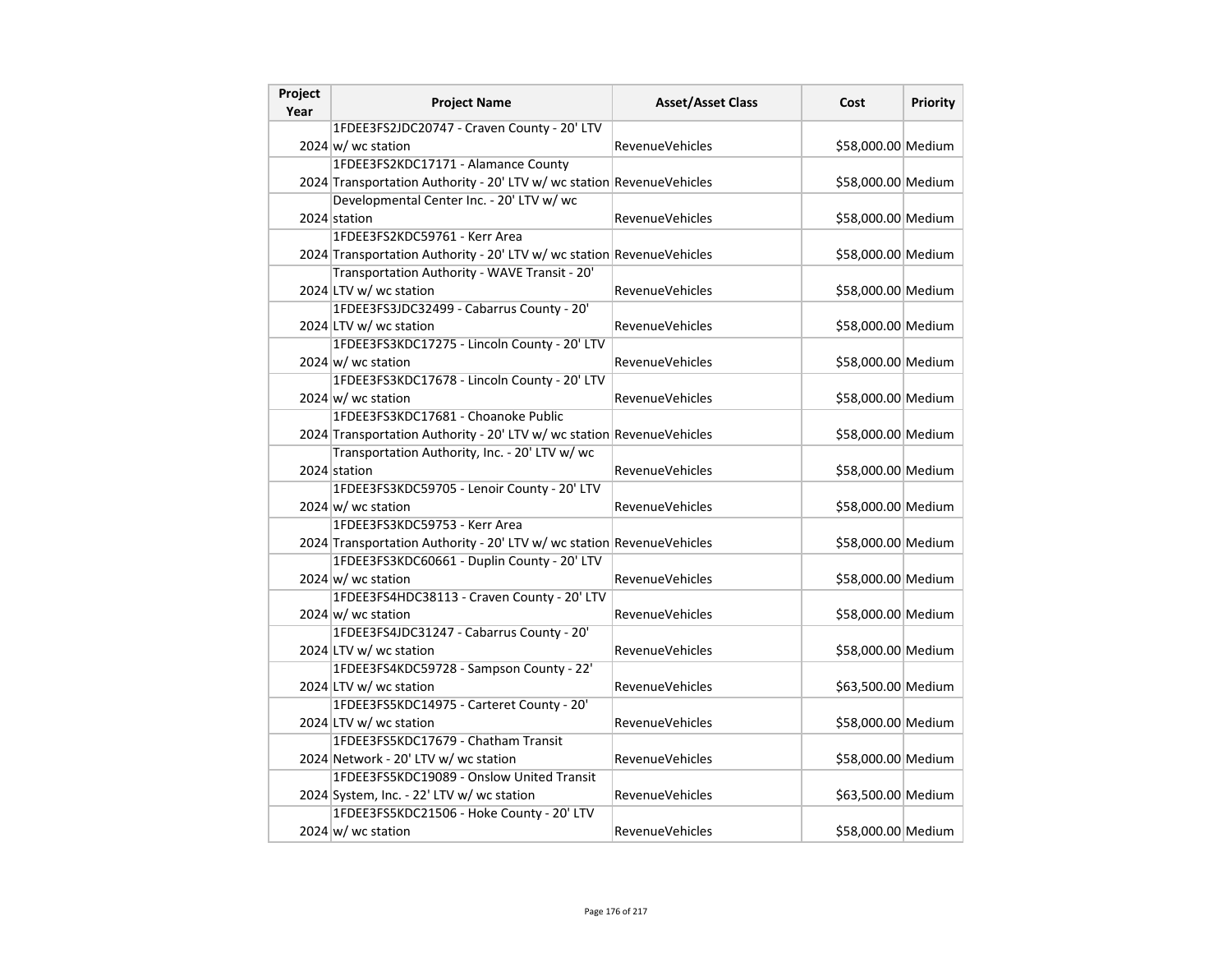| Project<br>Year | <b>Project Name</b>                                                   | <b>Asset/Asset Class</b> | Cost               | <b>Priority</b> |
|-----------------|-----------------------------------------------------------------------|--------------------------|--------------------|-----------------|
|                 | 1FDEE3FS5KDC35695 - Union County - 20' LTV                            |                          |                    |                 |
|                 | $2024 \text{ w/m}$ wc station                                         | <b>RevenueVehicles</b>   | \$58,000.00 Medium |                 |
|                 | 1FDEE3FS5KDC51251 - Johnston County Council                           |                          |                    |                 |
|                 | 2024 on Aging, Inc. - 22' LTV w/ wc station                           | <b>RevenueVehicles</b>   | \$63,500.00 Medium |                 |
|                 | Transportation Authority, Inc. - 20' LTV w/ wc                        |                          |                    |                 |
|                 | 2024 station                                                          | <b>RevenueVehicles</b>   | \$58,000.00 Medium |                 |
|                 | 1FDEE3FS6HDC38131 - Guilford County - 20'                             |                          |                    |                 |
|                 | 2024 LTV w/ wc station                                                | RevenueVehicles          | \$58,000.00 Medium |                 |
|                 | 1FDEE3FS6JDC18600 - Columbus County - 20'                             |                          |                    |                 |
|                 | 2024 LTV w/ wc station                                                | <b>RevenueVehicles</b>   | \$58,000.00 Medium |                 |
|                 | 1FDEE3FS6JDC22713 - Guilford County - 20' LTV                         |                          |                    |                 |
|                 | $2024 \text{ w/m}$ wc station                                         | <b>RevenueVehicles</b>   | \$58,000.00 Medium |                 |
|                 | 1FDEE3FS6JDC24106 - Kerr Area Transportation                          |                          |                    |                 |
|                 | 2024 Authority - 20' LTV w/ wc station                                | <b>RevenueVehicles</b>   | \$58,000.00 Medium |                 |
|                 | 1FDEE3FS6KDC17688 - Chatham Transit                                   |                          |                    |                 |
|                 | 2024 Network - 20' LTV w/ wc station                                  | <b>RevenueVehicles</b>   | \$58,000.00 Medium |                 |
|                 | 1FDEE3FS6KDC19084 - Onslow United Transit                             |                          |                    |                 |
|                 | 2024 System, Inc. - 22' LTV w/ wc station                             | <b>RevenueVehicles</b>   | \$63,500.00 Medium |                 |
|                 | 1FDEE3FS7KDC17635 - Alamance County                                   |                          |                    |                 |
|                 | 2024 Transportation Authority - 20' LTV w/ wc station RevenueVehicles |                          | \$58,000.00 Medium |                 |
|                 | 1FDEE3FS7KDC21507 - Columbus County - 20'                             |                          |                    |                 |
|                 | 2024 LTV w/ wc station                                                | <b>RevenueVehicles</b>   | \$58,000.00 Medium |                 |
|                 | 1FDEE3FS7KDC21510 - Lenoir County - 20' LTV                           |                          |                    |                 |
|                 | $2024 \text{ w}$ / wc station                                         | <b>RevenueVehicles</b>   | \$58,000.00 Medium |                 |
|                 | 1FDEE3FS7KDC21586 - Caswell County - 20' LTV                          |                          |                    |                 |
|                 | 2024 w/ wc station                                                    | <b>RevenueVehicles</b>   | \$58,000.00 Medium |                 |
|                 | 1FDEE3FS8HDC38132 - Lee County - 20' LTV w/                           |                          |                    |                 |
|                 | 2024 wc station                                                       | <b>RevenueVehicles</b>   | \$58,000.00 Medium |                 |
|                 | 1FDEE3FS8JDC16346 - Clay County - 20' LTV w/                          |                          |                    |                 |
|                 | 2024 wc station                                                       | <b>RevenueVehicles</b>   | \$58,000.00 Medium |                 |
|                 | 1FDEE3FS8KDC21497 - Lincoln County - 20' LTV                          |                          |                    |                 |
|                 | 2024 $w$ wc station                                                   | <b>RevenueVehicles</b>   | \$58,000.00 Medium |                 |
|                 | 1FDEE3FS8KDC55519 - Ashe County                                       |                          |                    |                 |
|                 | 2024 Transportation Authority, Inc. - 20' LTV no lift                 | <b>RevenueVehicles</b>   | \$52,000.00 Medium |                 |
|                 | 1FDEE3FS8KDC59697 - Duplin County - 20' LTV                           |                          |                    |                 |
|                 | $2024 \text{ w}$ / wc station                                         | <b>RevenueVehicles</b>   | \$58,000.00 Medium |                 |
|                 | 1FDEE3FS8KDC59750 - Kerr Area                                         |                          |                    |                 |
|                 | 2024 Transportation Authority - 20' LTV w/ wc station RevenueVehicles |                          | \$58,000.00 Medium |                 |
|                 | 1FDEE3FS8KDC59764 - Kerr Area                                         |                          |                    |                 |
|                 | 2024 Transportation Authority - 20' LTV w/ wc station RevenueVehicles |                          | \$58,000.00 Medium |                 |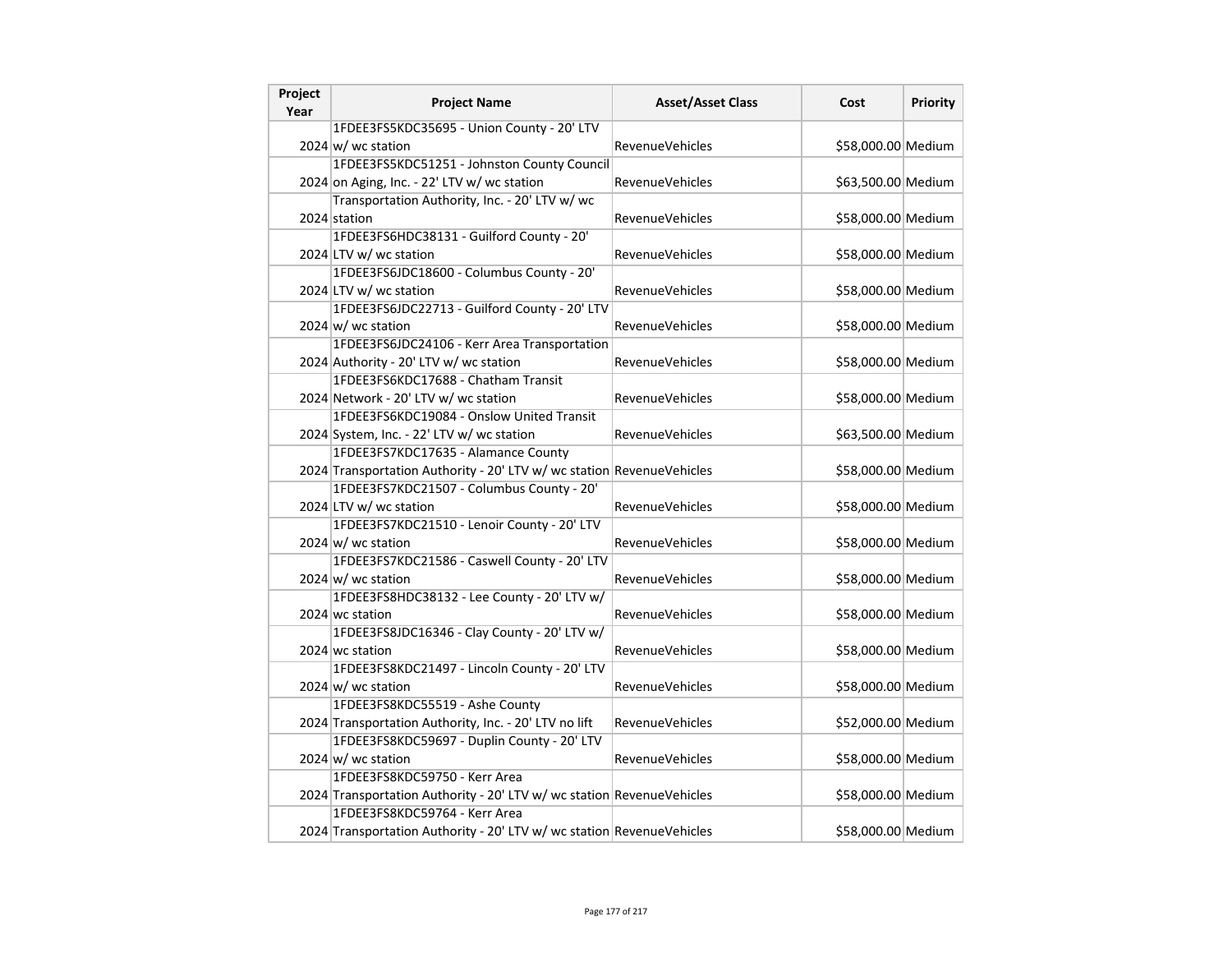| Project<br>Year | <b>Project Name</b>                                                   | <b>Asset/Asset Class</b> | Cost               | <b>Priority</b> |
|-----------------|-----------------------------------------------------------------------|--------------------------|--------------------|-----------------|
|                 | 1FDEE3FS8KDC75480 - Gates County - 22' LTV                            |                          |                    |                 |
|                 | $2024 \text{ w/m}$ wc station                                         | <b>RevenueVehicles</b>   | \$63,500.00 Medium |                 |
|                 | 1FDEE3FS9HDC38110 - Randolph County Senior                            |                          |                    |                 |
|                 | 2024 Adults Assoc. Inc. - 20' LTV w/ wc station                       | <b>RevenueVehicles</b>   | \$58,000.00 Medium |                 |
|                 | 1FDEE3FS9JDC24097 - Albemarle Regional                                |                          |                    |                 |
|                 | 2024 Health Services - 20' LTV w/ wc station                          | <b>RevenueVehicles</b>   | \$58,000.00 Medium |                 |
|                 | 1FDEE3FS9KDC27809 - Lenoir County - 20' LTV                           |                          |                    |                 |
|                 | $2024 \text{ w/m}$ wc station                                         | <b>RevenueVehicles</b>   | \$58,000.00 Medium |                 |
|                 | 1FDEE3FS9KDC59689 - Duplin County - 20' LTV                           |                          |                    |                 |
|                 | 2024 w/ wc station                                                    | <b>RevenueVehicles</b>   | \$58,000.00 Medium |                 |
|                 | Developmental Center Inc. - 20' LTV w/ wc                             |                          |                    |                 |
|                 | 2024 station                                                          | <b>RevenueVehicles</b>   | \$58,000.00 Medium |                 |
|                 | 1FDEE3FSXKDC13336 - Hoke County - 22' LTV                             |                          |                    |                 |
|                 | $2024 \, \text{w}$ wc station                                         | <b>RevenueVehicles</b>   | \$63,500.00 Medium |                 |
|                 | 1FDEE3FSXKDC17273 - Stanly County - 20' LTV                           |                          |                    |                 |
|                 | $2024 \text{ w}$ wc station                                           | <b>RevenueVehicles</b>   | \$58,000.00 Medium |                 |
|                 | 1FDEE3FSXKDC17676 - Chatham Transit                                   |                          |                    |                 |
|                 | 2024 Network - 20' LTV w/ wc station                                  | <b>RevenueVehicles</b>   | \$58,000.00 Medium |                 |
|                 | 1FDEE3FSXKDC18987 - Guilford County - 20'                             |                          |                    |                 |
|                 | 2024 LTV w/ wc station                                                | <b>RevenueVehicles</b>   | \$58,000.00 Medium |                 |
|                 | 1FDEE3FSXKDC21503 - Hoke County - 20' LTV                             |                          |                    |                 |
|                 | $2024 \text{ w/m}$ wc station                                         | <b>RevenueVehicles</b>   | \$58,000.00 Medium |                 |
|                 | 1FDEE3FSXKDC25938 - Goldsboro-Wayne                                   |                          |                    |                 |
|                 | 2024 Transportation Authority - 22' LTV w/ wc station RevenueVehicles |                          | \$63,500.00 Medium |                 |
|                 | 1FDEE3FSXKDC60690 - Kerr Area                                         |                          |                    |                 |
|                 | 2024 Transportation Authority - 20' LTV w/ wc station RevenueVehicles |                          | \$58,000.00 Medium |                 |
|                 | 1FDFE4FS0HDC55789 - Mecklenburg County -                              |                          |                    |                 |
|                 | 2024 25' LTV w/ wc station                                            | <b>RevenueVehicles</b>   | \$70,000.00 Medium |                 |
|                 | 1FDFE4FS0KDC56819 - Johnston County Council                           |                          |                    |                 |
|                 | 2024 on Aging, Inc. - 25' LTV w/ wc station                           | <b>RevenueVehicles</b>   | \$70,000.00 Medium |                 |
|                 | 1FDFE4FS1HDC55784 - Mecklenburg County -                              |                          |                    |                 |
|                 | 2024 25' LTV w/ wc station                                            | <b>RevenueVehicles</b>   | \$70,000.00 Medium |                 |
|                 | 1FDFE4FS1KDC56814 - Johnston County Council                           |                          |                    |                 |
|                 | 2024 on Aging, Inc. - 25' LTV w/ wc station                           | <b>RevenueVehicles</b>   | \$70,000.00 Medium |                 |
|                 | 1FDFE4FS2JDC16384 - Alamance County                                   |                          |                    |                 |
|                 | 2024 Transportation Authority - 25' LTV w/ wc station RevenueVehicles |                          | \$70,000.00 Medium |                 |
|                 | 1FDFE4FS2KDC25975 - Pitt County/Pitt Area                             |                          |                    |                 |
|                 | 2024 Transit System - 22' LTV w/ wc station                           | <b>RevenueVehicles</b>   | \$63,500.00 Medium |                 |
|                 | 1FDFE4FS3HDC64437 - Gaston County - 25' LTV                           |                          |                    |                 |
|                 | $2024 \text{ w/m}$ wc station                                         | <b>RevenueVehicles</b>   | \$70,000.00 Medium |                 |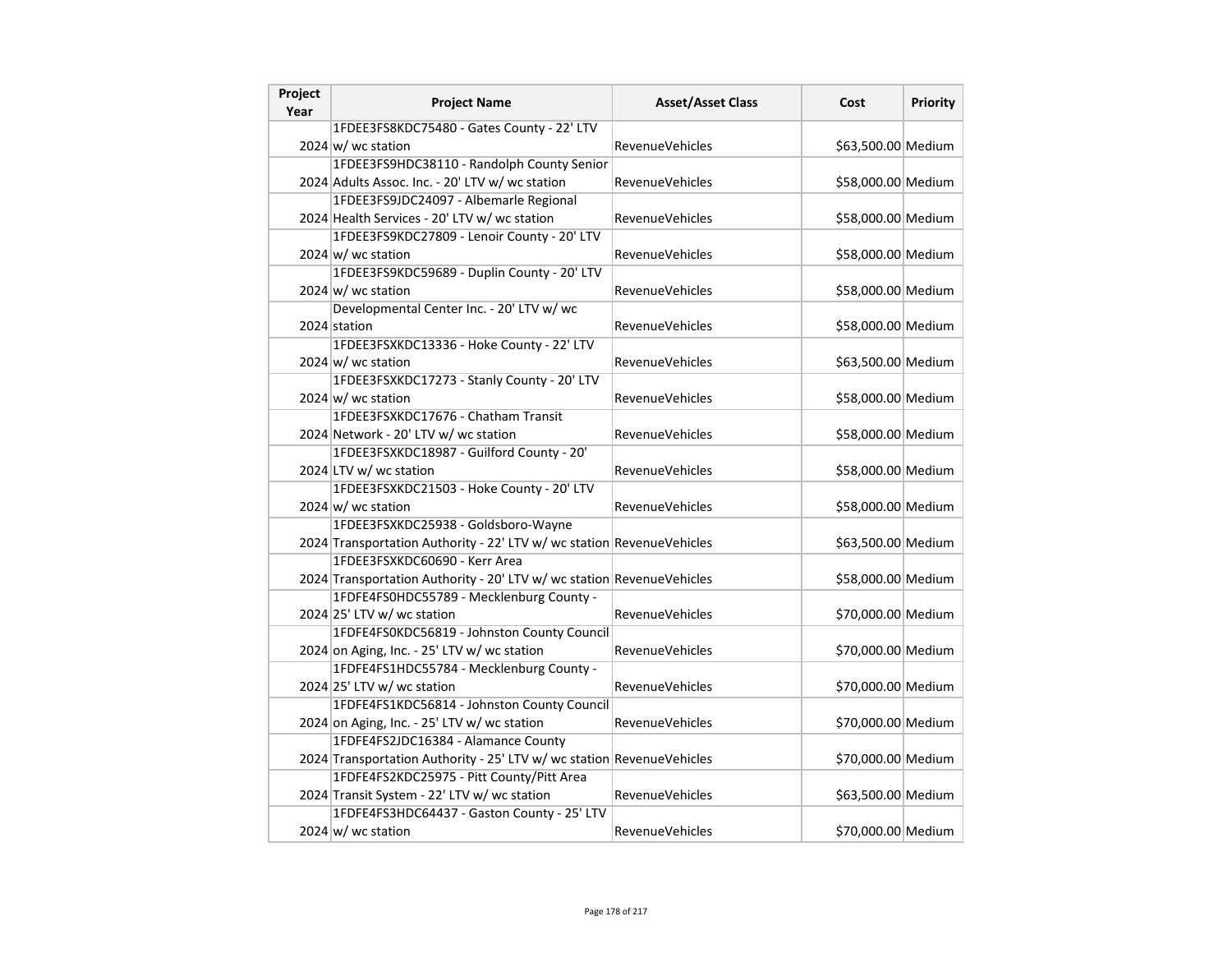| Project<br>Year | <b>Project Name</b>                                                   | <b>Asset/Asset Class</b> | Cost               | <b>Priority</b> |
|-----------------|-----------------------------------------------------------------------|--------------------------|--------------------|-----------------|
|                 | 1FDFE4FS3KDC56815 - Johnston County Council                           |                          |                    |                 |
|                 | 2024 on Aging, Inc. - 25' LTV w/ wc station                           | <b>RevenueVehicles</b>   | \$70,000.00 Medium |                 |
|                 | Private Transportation Corp Inc. - 25' LTV w/ wc                      |                          |                    |                 |
|                 | 2024 station                                                          | RevenueVehicles          | \$70,000.00 Medium |                 |
|                 | 1FDFE4FS4KDC14993 - Carteret County - 25'                             |                          |                    |                 |
|                 | 2024 LTV w/ wc station                                                | RevenueVehicles          | \$70,000.00 Medium |                 |
|                 | 1FDFE4FS5HDC37725 - Mountain Projects Inc. -                          |                          |                    |                 |
|                 | 2024 22' LTV w/ wc station                                            | RevenueVehicles          | \$63,500.00 Medium |                 |
|                 | 1FDFE4FS5KDC17174 - Alamance County                                   |                          |                    |                 |
|                 | 2024 Transportation Authority - 25' LTV w/ wc station RevenueVehicles |                          | \$70,000.00 Medium |                 |
|                 | 1FDFE4FS7JDC28076 - Buncombe County - 22'                             |                          |                    |                 |
|                 | 2024 LTV w/ wc station                                                | RevenueVehicles          | \$63,500.00 Medium |                 |
|                 | 1FDFE4FS7KDC12350 - Robeson County - 25'                              |                          |                    |                 |
|                 | 2024 LTV w/ wc station                                                | RevenueVehicles          | \$70,000.00 Medium |                 |
|                 | 1FDFE4FS8HDC55782 - Mecklenburg County -                              |                          |                    |                 |
|                 | 2024 25' LTV w/ wc station                                            | RevenueVehicles          | \$70,000.00 Medium |                 |
|                 | 1FDFE4FS9HDC55788 - Mecklenburg County -                              |                          |                    |                 |
|                 | 2024 25' LTV w/ wc station                                            | RevenueVehicles          | \$70,000.00 Medium |                 |
|                 | 1FDFE4FS9JDC28077 - Buncombe County - 22'                             |                          |                    |                 |
|                 | 2024 LTV w/ wc station                                                | RevenueVehicles          | \$63,500.00 Medium |                 |
|                 | 1FDFE4FSXGDC18845 - Washington County -                               |                          |                    |                 |
|                 | 2024 25' LTV w/ wc station                                            | <b>RevenueVehicles</b>   | \$70,000.00 Medium |                 |
|                 | 1FDFE4FSXKDC59579 - Choanoke Public                                   |                          |                    |                 |
|                 | 2024 Transportation Authority - 25' LTV w/ wc station RevenueVehicles |                          | \$70,000.00 Medium |                 |
|                 | 1FDVU4X80LKA02185 - Pender Adult Services                             |                          |                    |                 |
|                 | 2024 Inc. - VAN w/ wc station                                         | RevenueVehicles          | \$58,500.00 Medium |                 |
|                 | 1FDVU4X83LKA02195 - Rockingham County                                 |                          |                    |                 |
|                 | 2024 Council on Aging Inc. - VAN w/ wc station                        | RevenueVehicles          | \$58,500.00 Medium |                 |
|                 | 1FDVU4X84LKA02190 - Rockingham County                                 |                          |                    |                 |
|                 | 2024 Council on Aging Inc. - VAN w/ wc station                        | <b>RevenueVehicles</b>   | \$58,500.00 Medium |                 |
|                 | 1FDVU4X84LKA02206 - Stanly County - VAN w/                            |                          |                    |                 |
|                 | 2024 wc station                                                       | <b>RevenueVehicles</b>   | \$58,500.00 Medium |                 |
|                 | 1FDVU4X85LKA02196 - City of Rocky Mount -                             |                          |                    |                 |
|                 | 2024 VAN w/ wc station                                                | RevenueVehicles          | \$58,500.00 Medium |                 |
|                 | 1FDVU4X87LKA02183 - Pender Adult Services                             |                          |                    |                 |
|                 | 2024 Inc. - VAN w/ wc station                                         | <b>RevenueVehicles</b>   | \$58,500.00 Medium |                 |
|                 | 1FDVU4X87LKA02197 - City of Rocky Mount -                             |                          |                    |                 |
|                 | 2024 VAN w/ wc station                                                | <b>RevenueVehicles</b>   | \$58,500.00 Medium |                 |
|                 | 1FDVU4X88LKA02208 - Pitt County/Pitt Area                             |                          |                    |                 |
|                 | 2024 Transit System - VAN w/ wc station                               | <b>RevenueVehicles</b>   | \$58,500.00 Medium |                 |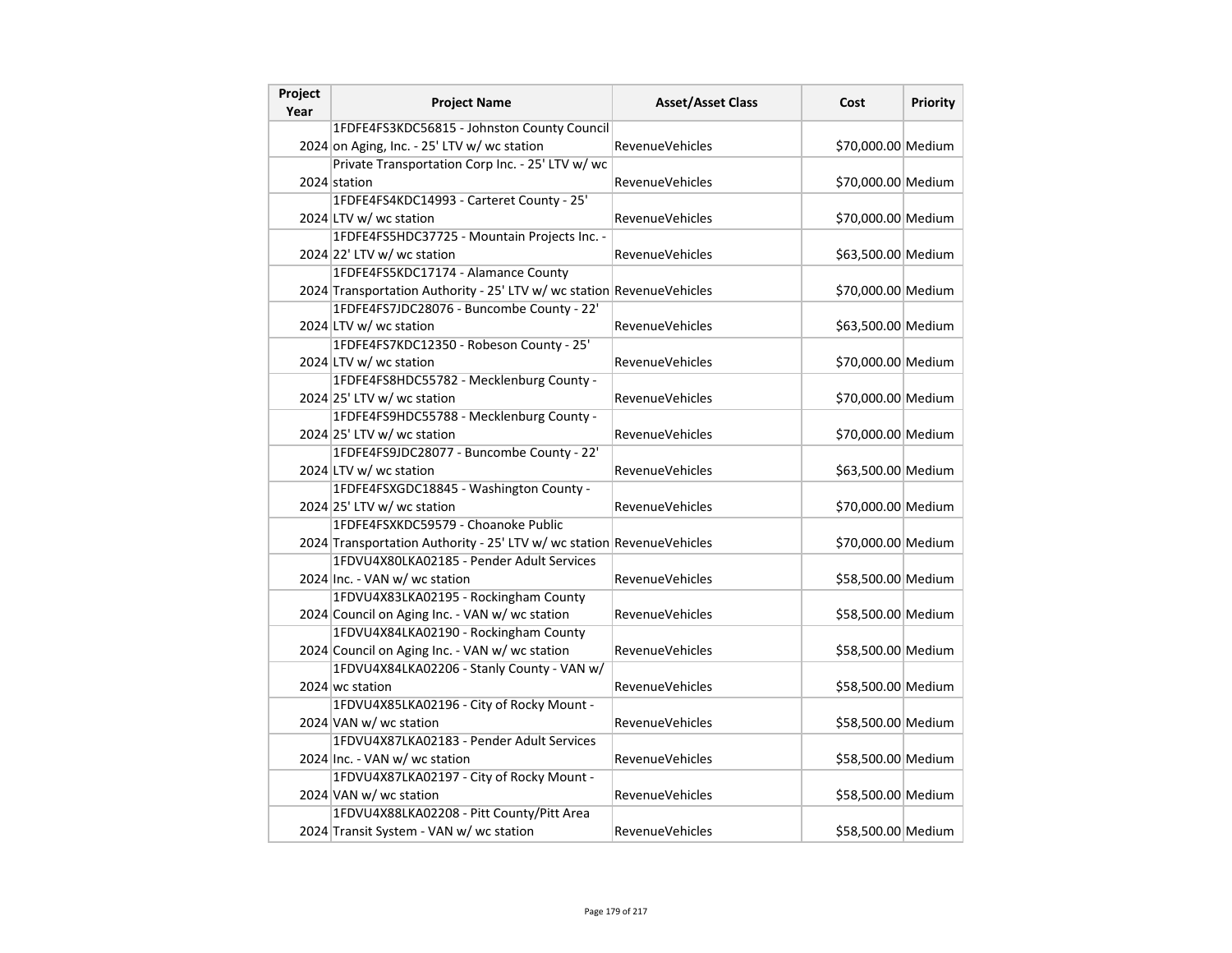| Project<br>Year | <b>Project Name</b>                             | <b>Asset/Asset Class</b> | Cost               | Priority |
|-----------------|-------------------------------------------------|--------------------------|--------------------|----------|
|                 | 1FDVU4X88LKA11118 - Western Carolina            |                          |                    |          |
|                 | 2024 Community Action Inc. - VAN no lift        | RevenueVehicles          | \$52,500.00 Medium |          |
|                 | 1FDVU4X89LKA02198 - City of Rocky Mount -       |                          |                    |          |
|                 | 2024 VAN w/ wc station                          | RevenueVehicles          | \$58,500.00 Medium |          |
|                 | 1FDVU4XM0KKA66626 - Union County - VAN          |                          |                    |          |
|                 | $2024 \, \text{w}$ wc station                   | <b>RevenueVehicles</b>   | \$58,500.00 Medium |          |
|                 | 1FDVU4XM0KKA67825 - Alleghany County -          |                          |                    |          |
|                 | 2024 VAN no lift                                | <b>RevenueVehicles</b>   | \$52,500.00 Medium |          |
|                 | 1FDVU4XM1KKA49267 - Macon County - VAN          |                          |                    |          |
|                 | $2024 \text{ w}$ wc station                     | <b>RevenueVehicles</b>   | \$58,500.00 Medium |          |
|                 | 1FDVU4XM2KKA53800 - Wilkes Transportation       |                          |                    |          |
|                 | 2024 Authority - VAN w/ wc station              | RevenueVehicles          | \$58,500.00 Medium |          |
|                 | 1FDVU4XM2KKA67826 - McDowell Transit -          |                          |                    |          |
|                 | 2024 VAN w/ wc station                          | RevenueVehicles          | \$58,500.00 Medium |          |
|                 | 1FDVU4XM3KKA53806 - Pitt County/Pitt Area       |                          |                    |          |
|                 | 2024 Transit System - VAN w/ wc station         | <b>RevenueVehicles</b>   | \$58,500.00 Medium |          |
|                 | 1FDVU4XM3KKA66622 - McDowell Transit -          |                          |                    |          |
|                 | 2024 VAN w/ wc station                          | <b>RevenueVehicles</b>   | \$58,500.00 Medium |          |
|                 | 1FDVU4XM4KKB12247 - GoWake - VAN w/ wc          |                          |                    |          |
|                 | 2024 station                                    | <b>RevenueVehicles</b>   | \$58,500.00 Medium |          |
|                 | 1FDVU4XM4KKB12250 - GoWake - VAN w/ wc          |                          |                    |          |
|                 | 2024 station                                    | RevenueVehicles          | \$58,500.00 Medium |          |
|                 | 1FDVU4XM5KKA31435 - Johnston County             |                          |                    |          |
|                 | 2024 Council on Aging, Inc. - VAN w/ wc station | <b>RevenueVehicles</b>   | \$58,500.00 Medium |          |
|                 | 1FDVU4XM5KKA53807 - Pitt County/Pitt Area       |                          |                    |          |
|                 | 2024 Transit System - VAN w/ wc station         | <b>RevenueVehicles</b>   | \$58,500.00 Medium |          |
|                 | 1FDVU4XM5KKA67822 - Person County - VAN         |                          |                    |          |
|                 | 2024 $w$ wc station                             | <b>RevenueVehicles</b>   | \$58,500.00 Medium |          |
|                 | 1FDVU4XM5KKA79775 - Buncombe County -           |                          |                    |          |
|                 | 2024 VAN w/ wc station                          | <b>RevenueVehicles</b>   | \$58,500.00 Medium |          |
|                 | 1FDVU4XM6KKA53802 - Wilkes Transportation       |                          |                    |          |
|                 | 2024 Authority - VAN w/ wc station              | <b>RevenueVehicles</b>   | \$58,500.00 Medium |          |
|                 | 1FDVU4XM6KKA79770 - Buncombe County -           |                          |                    |          |
|                 | 2024 VAN w/ wc station                          | <b>RevenueVehicles</b>   | \$58,500.00 Medium |          |
|                 | 1FDVU4XM6KKB12248 - GoWake - VAN w/ wc          |                          |                    |          |
|                 | 2024 station                                    | <b>RevenueVehicles</b>   | \$58,500.00 Medium |          |
|                 | 1FDVU4XM6KKB12251 - GoWake - VAN w/ wc          |                          |                    |          |
|                 | 2024 station                                    | <b>RevenueVehicles</b>   | \$58,500.00 Medium |          |
|                 | 1FDVU4XM6KKB26165 - GoWake - VAN w/ wc          |                          |                    |          |
|                 | 2024 station                                    | RevenueVehicles          | \$58,500.00 Medium |          |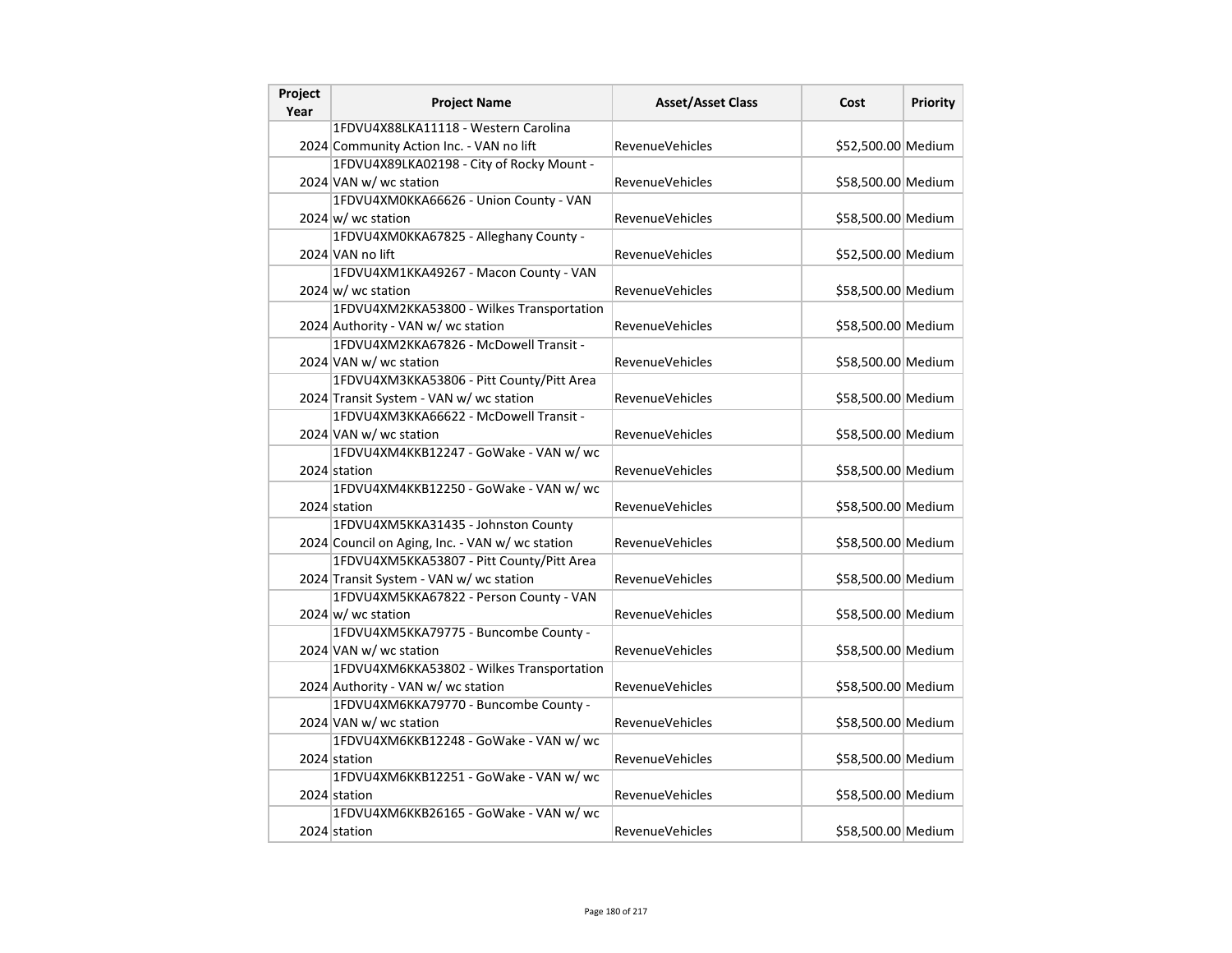| Project<br>Year | <b>Project Name</b>                             | <b>Asset/Asset Class</b> | Cost               | <b>Priority</b> |
|-----------------|-------------------------------------------------|--------------------------|--------------------|-----------------|
|                 | 1FDVU4XM7KKA79776 - Buncombe County -           |                          |                    |                 |
|                 | 2024 VAN w/ wc station                          | <b>RevenueVehicles</b>   | \$58,500.00 Medium |                 |
|                 | 1FDVU4XM7KKB47770 - GoWake - VAN w/ wc          |                          |                    |                 |
|                 | 2024 station                                    | <b>RevenueVehicles</b>   | \$58,500.00 Medium |                 |
|                 | 1FDVU4XM8KKA29193 - Johnston County             |                          |                    |                 |
|                 | 2024 Council on Aging, Inc. - VAN w/ wc station | <b>RevenueVehicles</b>   | \$58,500.00 Medium |                 |
|                 | 1FDVU4XM8KKA49265 - Macon County - VAN          |                          |                    |                 |
|                 | $2024 \text{ w/m}$ wc station                   | <b>RevenueVehicles</b>   | \$58,500.00 Medium |                 |
|                 | 1FDVU4XM8KKA53798 - Wilkes Transportation       |                          |                    |                 |
|                 | 2024 Authority - VAN w/ wc station              | <b>RevenueVehicles</b>   | \$58,500.00 Medium |                 |
|                 | 1FDVU4XM8KKA53803 - Pitt County/Pitt Area       |                          |                    |                 |
|                 | 2024 Transit System - VAN w/ wc station         | <b>RevenueVehicles</b>   | \$58,500.00 Medium |                 |
|                 | 1FDVU4XM8KKA79771 - Buncombe County -           |                          |                    |                 |
|                 | 2024 VAN w/ wc station                          | RevenueVehicles          | \$58,500.00 Medium |                 |
|                 | 1FDVU4XM8KKB12249 - GoWake - VAN w/ wc          |                          |                    |                 |
|                 | 2024 station                                    | <b>RevenueVehicles</b>   | \$58,500.00 Medium |                 |
|                 | 1FDVU4XM8KKB12252 - GoWake - VAN w/ wc          |                          |                    |                 |
|                 | 2024 station                                    | <b>RevenueVehicles</b>   | \$58,500.00 Medium |                 |
|                 | 1FDVU4XM9KKA29199 - City of Rocky Mount -       |                          |                    |                 |
|                 | 2024 VAN w/ wc station                          | <b>RevenueVehicles</b>   | \$58,500.00 Medium |                 |
|                 | 1FDVU4XM9KKA31437 - Johnston County             |                          |                    |                 |
|                 | 2024 Council on Aging, Inc. - VAN w/ wc station | <b>RevenueVehicles</b>   | \$58,500.00 Medium |                 |
|                 | 1FDVU4XM9KKA31440 - Johnston County             |                          |                    |                 |
|                 | 2024 Council on Aging, Inc. - VAN w/ wc station | <b>RevenueVehicles</b>   | \$58,500.00 Medium |                 |
|                 | 1FDVU4XM9KKA66625 - Union County - VAN          |                          |                    |                 |
|                 | $2024 \text{ w/m}$ wc station                   | <b>RevenueVehicles</b>   | \$58,500.00 Medium |                 |
|                 | 1FDVU4XMXKKA31432 - Wilson County - VAN         |                          |                    |                 |
|                 | $2024 \text{ w/m}$ wc station                   | <b>RevenueVehicles</b>   | \$58,500.00 Medium |                 |
|                 | 1FDVU4XMXKKA49266 - Macon County - VAN          |                          |                    |                 |
|                 | $2024 \text{ w/m}$ wc station                   | <b>RevenueVehicles</b>   | \$58,500.00 Medium |                 |
|                 | 1FDVU4XMXKKA53799 - Wilkes Transportation       |                          |                    |                 |
|                 | 2024 Authority - VAN w/ wc station              | <b>RevenueVehicles</b>   | \$58,500.00 Medium |                 |
|                 | 1FDVU4XMXKKA53804 - Pitt County/Pitt Area       |                          |                    |                 |
|                 | 2024 Transit System - VAN w/ wc station         | <b>RevenueVehicles</b>   | \$58,500.00 Medium |                 |
|                 | 1FDVU4XMXKKA62888 - Gates County - VAN w/       |                          |                    |                 |
|                 | 2024 wc station                                 | <b>RevenueVehicles</b>   | \$58,500.00 Medium |                 |
|                 | 1FDVU4XMXKKA66620 - Lenoir County - 20' LTV     |                          |                    |                 |
|                 | $2024 \text{ w}$ wc station                     | <b>RevenueVehicles</b>   | \$58,000.00 Medium |                 |
|                 | 1FDVU4XMXKKB12253 - GoWake - VAN w/ wc          |                          |                    |                 |
|                 | 2024 station                                    | <b>RevenueVehicles</b>   | \$58,500.00 Medium |                 |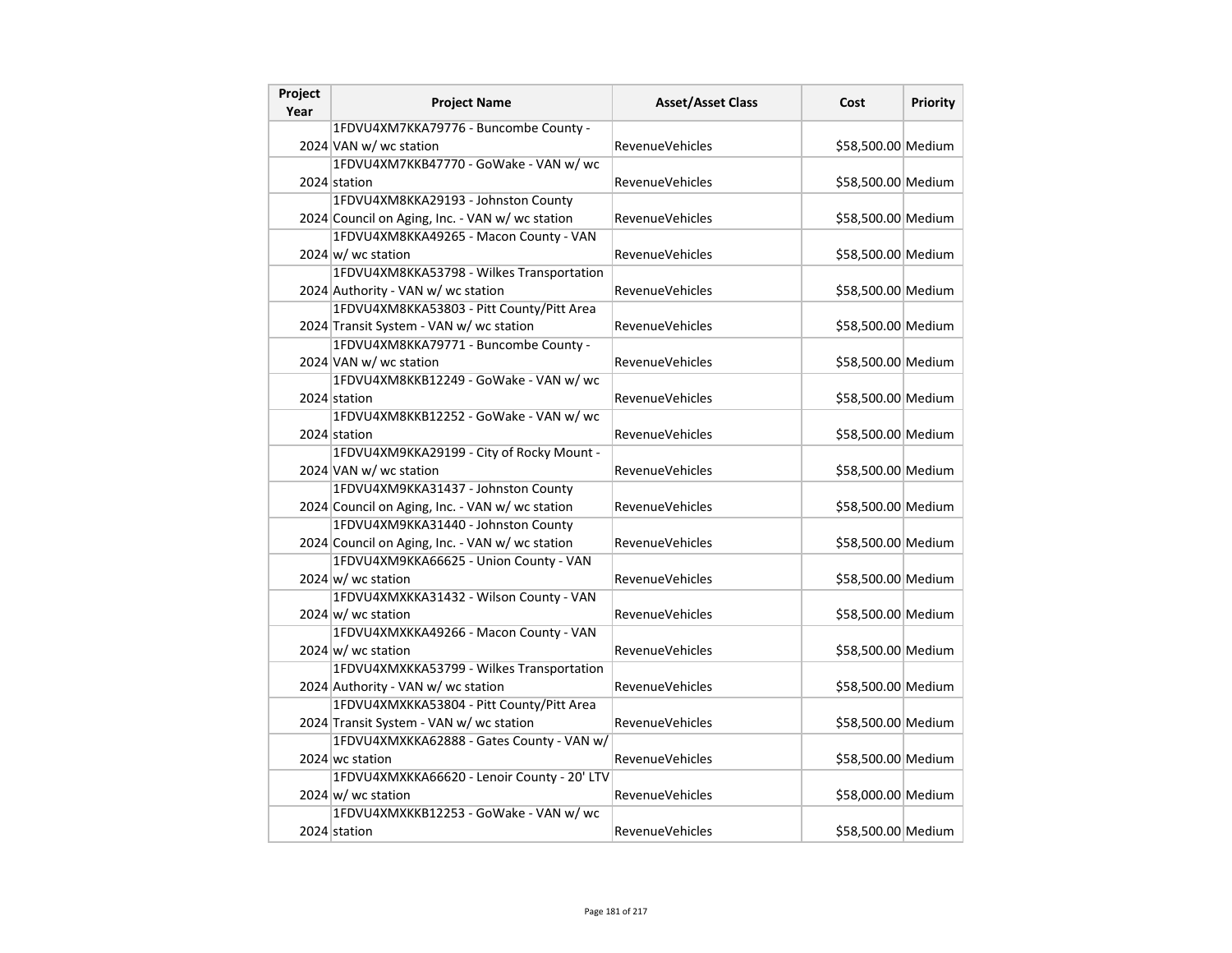| Project | <b>Project Name</b>                           | <b>Asset/Asset Class</b> | Cost               | <b>Priority</b> |
|---------|-----------------------------------------------|--------------------------|--------------------|-----------------|
| Year    |                                               |                          |                    |                 |
|         | 1FTBW3XM1JKA35752 - Rutherford County -       |                          |                    |                 |
|         | 2024 VAN no lift                              | RevenueVehicles          | \$52,500.00 Medium |                 |
|         | 1FTBW3XM1JKA37789 - Buncombe County -         |                          |                    |                 |
|         | 2024 VAN w/ wc station                        | RevenueVehicles          | \$58,500.00 Medium |                 |
|         | 1FTBW3XM1JKA74972 - Person County - VAN       |                          |                    |                 |
|         | $2024 \text{ w}$ / wc station                 | RevenueVehicles          | \$58,500.00 Medium |                 |
|         | 1FTBW3XM2GKB10998 - Rutherford County -       |                          |                    |                 |
|         | 2024 VAN w/ wc station                        | <b>RevenueVehicles</b>   | \$58,500.00 Medium |                 |
|         | 1FTBW3XM2HKA50240 - Western Carolina          |                          |                    |                 |
|         | 2024 Community Action Inc. - VAN no lift      | RevenueVehicles          | \$52,500.00 Medium |                 |
|         | 1FTBW3XM2JKA48199 - Wilkes Transportation     |                          |                    |                 |
|         | 2024 Authority - VAN no lift                  | <b>RevenueVehicles</b>   | \$52,500.00 Medium |                 |
|         | Regional Transportation Authority - VAN w/ wc |                          |                    |                 |
|         | 2024 station                                  | RevenueVehicles          | \$58,500.00 Medium |                 |
|         | Regional Transportation Authority - VAN w/ wc |                          |                    |                 |
|         | 2024 station                                  | RevenueVehicles          | \$58,500.00 Medium |                 |
|         | 1FTBW3XM3JKA74973 - Person County - VAN       |                          |                    |                 |
|         | $2024 \text{ w/m}$ wc station                 | RevenueVehicles          | \$58,500.00 Medium |                 |
|         | 1FTBW3XM4HKA37117 - Buncombe County -         |                          |                    |                 |
|         | 2024 VAN w/ wc station                        | RevenueVehicles          | \$58,500.00 Medium |                 |
|         | 1FTBW3XM6HKA50239 - Western Carolina          |                          |                    |                 |
|         | 2024 Community Action Inc. - VAN no lift      | RevenueVehicles          | \$52,500.00 Medium |                 |
|         | 1FTBW3XM6JKA48206 - Polk County               |                          |                    |                 |
|         | 2024 Transportation Authority - VAN no lift   | RevenueVehicles          | \$52,500.00 Medium |                 |
|         | 1FTBW3XM7JKA08705 - Buncombe County -         |                          |                    |                 |
|         | 2024 VAN w/ wc station                        | RevenueVehicles          | \$58,500.00 Medium |                 |
|         | 1FTBW3XM7JKA52944 - Rowan County - VAN        |                          |                    |                 |
|         | 2024 $w$ wc station                           | RevenueVehicles          | \$58,500.00 Medium |                 |
|         | 1FTBW3XM8HKA35127 - Dare County - VAN w/      |                          |                    |                 |
|         | 2024 wc station                               | <b>RevenueVehicles</b>   | \$58,500.00 Medium |                 |
|         | Regional Transportation Authority - VAN w/ wc |                          |                    |                 |
|         | 2024 station                                  | <b>RevenueVehicles</b>   | \$58,500.00 Medium |                 |
|         | 1FTBW3XM8HKA67592 - Jackson County - VAN      |                          |                    |                 |
|         | $2024 \, \text{w}$ wc station                 | RevenueVehicles          | \$58,500.00 Medium |                 |
|         | 1FTBW3XM8JKA26448 - Cherokee County -         |                          |                    |                 |
|         | 2024 VAN w/ wc station                        | <b>RevenueVehicles</b>   | \$58,500.00 Medium |                 |
|         | 1FTBW3XM8JKA37790 - Buncombe County -         |                          |                    |                 |
|         |                                               | RevenueVehicles          |                    |                 |
|         | 2024 VAN w/ wc station                        |                          | \$58,500.00 Medium |                 |
|         | Administration of Cleveland County Inc. - VAN |                          |                    |                 |
|         | 2024 $w$ wc station                           | <b>RevenueVehicles</b>   | \$58,500.00 Medium |                 |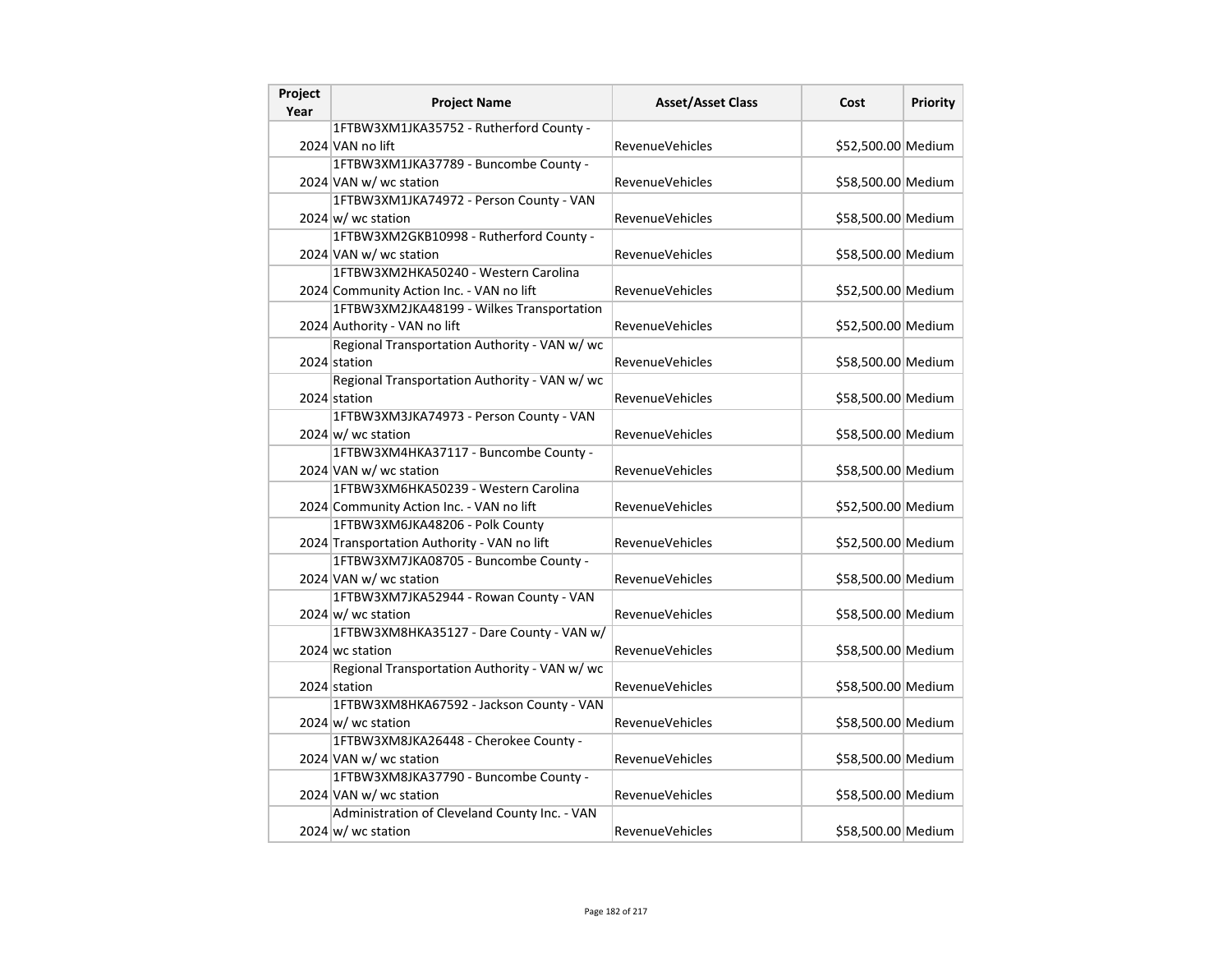| Project<br>Year | <b>Project Name</b>                                | <b>Asset/Asset Class</b> | Cost               | Priority |
|-----------------|----------------------------------------------------|--------------------------|--------------------|----------|
|                 | Administration of Cleveland County Inc. - VAN      |                          |                    |          |
|                 | $2024 \text{ w}$ / wc station                      | <b>RevenueVehicles</b>   | \$58,500.00 Medium |          |
|                 | 1FTBW3XMXJKA48208 - Yadkin Valley Economic         |                          |                    |          |
|                 | 2024 Development District Inc. - VAN w/ wc station | <b>RevenueVehicles</b>   | \$58,500.00 Medium |          |
|                 | 1FTBW3XV2JKA37793 - AppalCART - VAN w/ wc          |                          |                    |          |
|                 | 2024 station                                       | RevenueVehicles          | \$58,500.00 Medium |          |
|                 | 1FTBW3XV9JKA37791 - AppalCART - VAN w/ wc          |                          |                    |          |
|                 | 2024 station                                       | <b>RevenueVehicles</b>   | \$58,500.00 Medium |          |
|                 | 1FTDS3EL2BDA85418 - Western Carolina               |                          |                    |          |
|                 | 2024 Community Action Inc. - VAN w/ wc station     | RevenueVehicles          | \$58,500.00 Medium |          |
|                 | 1FTDS3EL5EDA38694 - Goldsboro-Wayne                |                          |                    |          |
|                 | 2024 Transportation Authority - VAN w/ wc station  | <b>RevenueVehicles</b>   | \$58,500.00 Medium |          |
|                 | 1FTDS3EL6EDA38705 - Western Carolina               |                          |                    |          |
|                 | 2024 Community Action Inc. - VAN w/ wc station     | RevenueVehicles          | \$58,500.00 Medium |          |
|                 | 1FTDS3EL7EDA38695 - Goldsboro-Wayne                |                          |                    |          |
|                 | 2024 Transportation Authority - VAN w/wc station   | <b>RevenueVehicles</b>   | \$58,500.00 Medium |          |
|                 | 1GD01ZCG5DF168242 - Choanoke Public                |                          |                    |          |
|                 | 2024 Transportation Authority - Service Vehicle    | <b>RevenueVehicles</b>   | \$40,000.00 Medium |          |
|                 | 1HA3GRBG2KN011185 - Duplin County - 20' LTV        |                          |                    |          |
|                 | 2024 $w$ wc station                                | RevenueVehicles          | \$58,000.00 Medium |          |
|                 | 1HA3GRBG5KN011066 - Duplin County - 20' LTV        |                          |                    |          |
|                 | $2024 \, \text{w}$ wc station                      | <b>RevenueVehicles</b>   | \$58,000.00 Medium |          |
|                 | 1HA3GRBG8KN010946 - Duplin County - 20' LTV        |                          |                    |          |
|                 | $2024 \text{ w}$ / wc station                      | <b>RevenueVehicles</b>   | \$58,000.00 Medium |          |
|                 | 1HA3GSBG1HN004910 - Iredell County - 22' LTV       |                          |                    |          |
|                 | $2024 \text{ w/m}$ wc station                      | <b>RevenueVehicles</b>   | \$63,500.00 Medium |          |
|                 | 1HA6GUBGXHN003862 - Iredell County - 25'           |                          |                    |          |
|                 | 2024 LTV w/ wc station                             | RevenueVehicles          | \$70,000.00 Medium |          |
|                 | Transportation Authority - Minivan/Crossover       |                          |                    |          |
|                 | 2024 no lift                                       | <b>RevenueVehicles</b>   | \$29,000.00 Medium |          |
|                 | 2C7WDGBG0JR176414 - Union County -                 |                          |                    |          |
|                 | 2024 Minivan/Crossover w/ wc station               | RevenueVehicles          | \$45,000.00 Medium |          |
|                 | 2C7WDGBG3KR538513 - Clay County -                  |                          |                    |          |
|                 | 2024 Minivan/Crossover w/ wc station               | RevenueVehicles          | \$45,000.00 Medium |          |
|                 | Regional Transportation Authority -                |                          |                    |          |
|                 | 2024 Minivan/Crossover no lift                     | <b>RevenueVehicles</b>   | \$29,000.00 Medium |          |
|                 | 3C4PDDAG0JT412462 - Cherokee County -              |                          |                    |          |
|                 | 2024 Minivan/Crossover no lift                     | <b>RevenueVehicles</b>   | \$29,000.00 Medium |          |
|                 | Transportation Authority - Minivan/Crossover       |                          |                    |          |
|                 | $2024$ no lift                                     | RevenueVehicles          | \$29,000.00 Medium |          |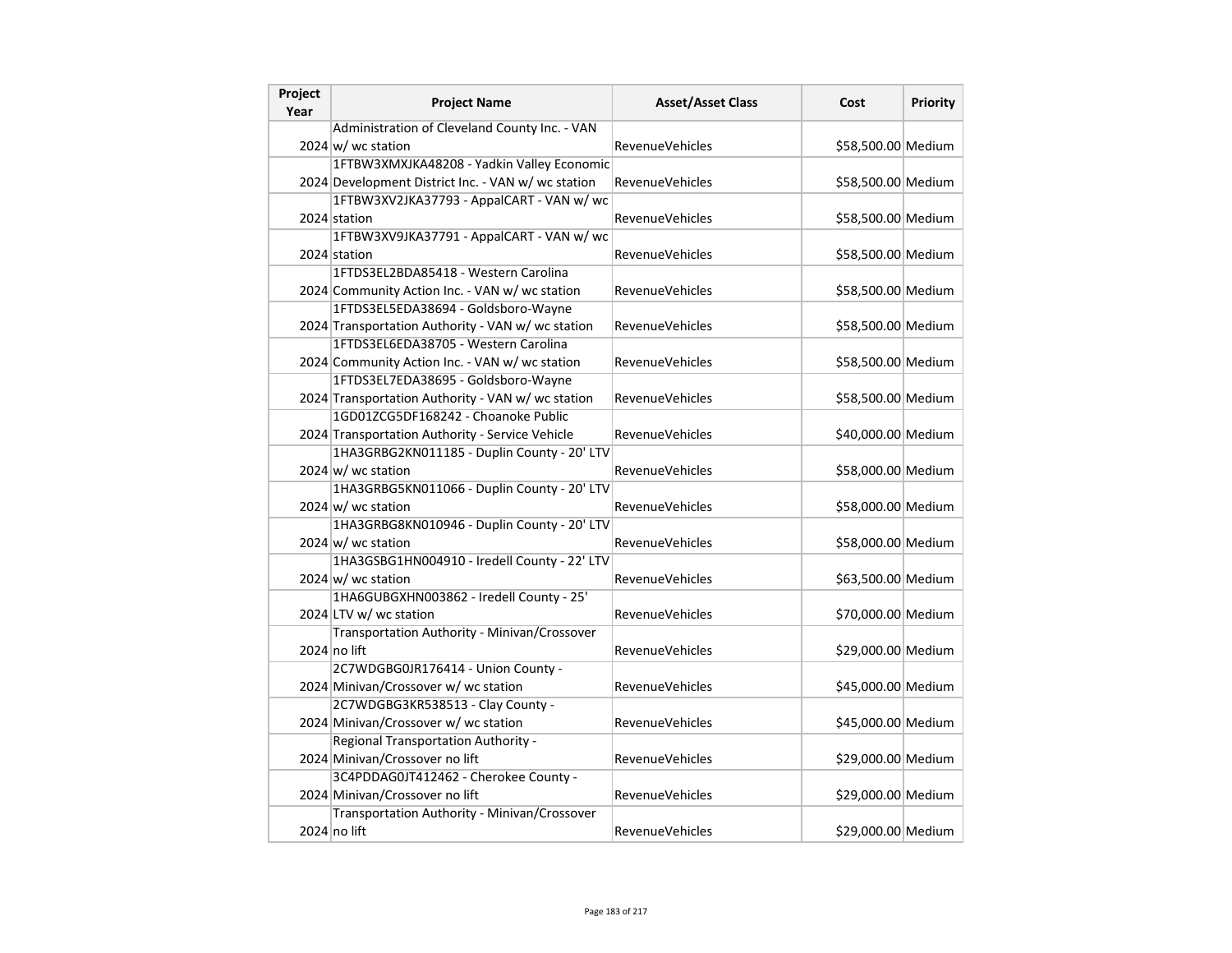| Project<br>Year | <b>Project Name</b>                                                   | <b>Asset/Asset Class</b> | Cost               | Priority |
|-----------------|-----------------------------------------------------------------------|--------------------------|--------------------|----------|
|                 | 3C4PDDAG6HT550310 - Clay County -                                     |                          |                    |          |
|                 | 2024 Minivan/Crossover no lift                                        | <b>RevenueVehicles</b>   | \$29,000.00 Medium |          |
|                 | 5N1AR2MM2GC636541 - Cherokee County -                                 |                          |                    |          |
|                 | 2024 Minivan/Crossover no lift                                        | RevenueVehicles          | \$29,000.00 Medium |          |
|                 | Transportation Authority, Inc. -                                      |                          |                    |          |
|                 | 2024 Minivan/Crossover no lift                                        | <b>RevenueVehicles</b>   | \$29,000.00 Medium |          |
|                 | Transportation Authority, Inc. -                                      |                          |                    |          |
|                 | 2024 Minivan/Crossover no lift                                        | RevenueVehicles          | \$29,000.00 Medium |          |
|                 | NM0LS7BNXBT057149 - Kerr Area                                         |                          |                    |          |
|                 | 2024 Transportation Authority - Service Vehicle                       | <b>RevenueVehicles</b>   | \$40,000.00 Medium |          |
|                 | 1FBVU4XM0JKB53692 - Avery County                                      |                          |                    |          |
|                 | 2025 Transportation Authority - VAN no lift                           | <b>RevenueVehicles</b>   | \$52,500.00 Medium |          |
|                 | 1FBVU4XM1HKB51430 - Mitchell County                                   |                          |                    |          |
|                 | 2025 Transportation Authority - VAN w/ wc station                     | RevenueVehicles          | \$58,500.00 Medium |          |
|                 | Administration of Cleveland County Inc. - VAN                         |                          |                    |          |
|                 | $2025 \vert w \vert$ wc station                                       | <b>RevenueVehicles</b>   | \$58,500.00 Medium |          |
|                 | 1FBVU4XM7JKB53690 - Avery County                                      |                          |                    |          |
|                 | 2025 Transportation Authority - VAN no lift                           | RevenueVehicles          | \$52,500.00 Medium |          |
|                 | 1FBVU4XM7KKB28614 - Harnett County - 20'                              |                          |                    |          |
|                 | 2025 LTV no lift                                                      | RevenueVehicles          | \$52,000.00 Medium |          |
|                 | 1FBVU4XM8KKB12311 - Harnett County - 20'                              |                          |                    |          |
|                 | 2025 LTV no lift                                                      | <b>RevenueVehicles</b>   | \$52,000.00 Medium |          |
|                 | 1FDAF5GY5KEF70640 - Rowan County - 28' LTV                            |                          |                    |          |
|                 | 2025 w/ wc station                                                    | <b>RevenueVehicles</b>   | \$90,500.00 Medium |          |
|                 | 1FDAF5GY9KEF70625 - Rowan County - 28' LTV                            |                          |                    |          |
|                 | $2025 \vert w \vert$ wc station                                       | <b>RevenueVehicles</b>   | \$90,500.00 Medium |          |
|                 | 1FDEE3FN9MDC18430 - Stanly County - 20' LTV                           |                          |                    |          |
|                 | $2025 \vert w$ / wc station                                           | RevenueVehicles          | \$58,000.00 Medium |          |
|                 | 1FDEE3FS0JDC22710 - Guilford County - 20' LTV                         |                          |                    |          |
|                 | 2025 w/ wc station                                                    | <b>RevenueVehicles</b>   | \$58,000.00 Medium |          |
|                 | Transportation Authority - WAVE Transit - 20'                         |                          |                    |          |
|                 | 2025 LTV w/ wc station                                                | <b>RevenueVehicles</b>   | \$58,000.00 Medium |          |
|                 | 1FDEE3FS0JDC41709 - Martin County - 20' LTV                           |                          |                    |          |
|                 | 2025 w/ wc station                                                    | RevenueVehicles          | \$58,000.00 Medium |          |
|                 | 1FDEE3FS0KDC21512 - Hoke County - 20' LTV                             |                          |                    |          |
|                 | $2025 \vert w \vert$ wc station                                       | <b>RevenueVehicles</b>   | \$58,000.00 Medium |          |
|                 | 1FDEE3FS0KDC25947 - Mitchell County                                   |                          |                    |          |
|                 | 2025 Transportation Authority - 20' LTV w/ wc station RevenueVehicles |                          | \$58,000.00 Medium |          |
|                 | 1FDEE3FS0KDC55479 - Moore County - 20' LTV                            |                          |                    |          |
|                 | $2025 \vert w$ / wc station                                           | <b>RevenueVehicles</b>   | \$58,000.00 Medium |          |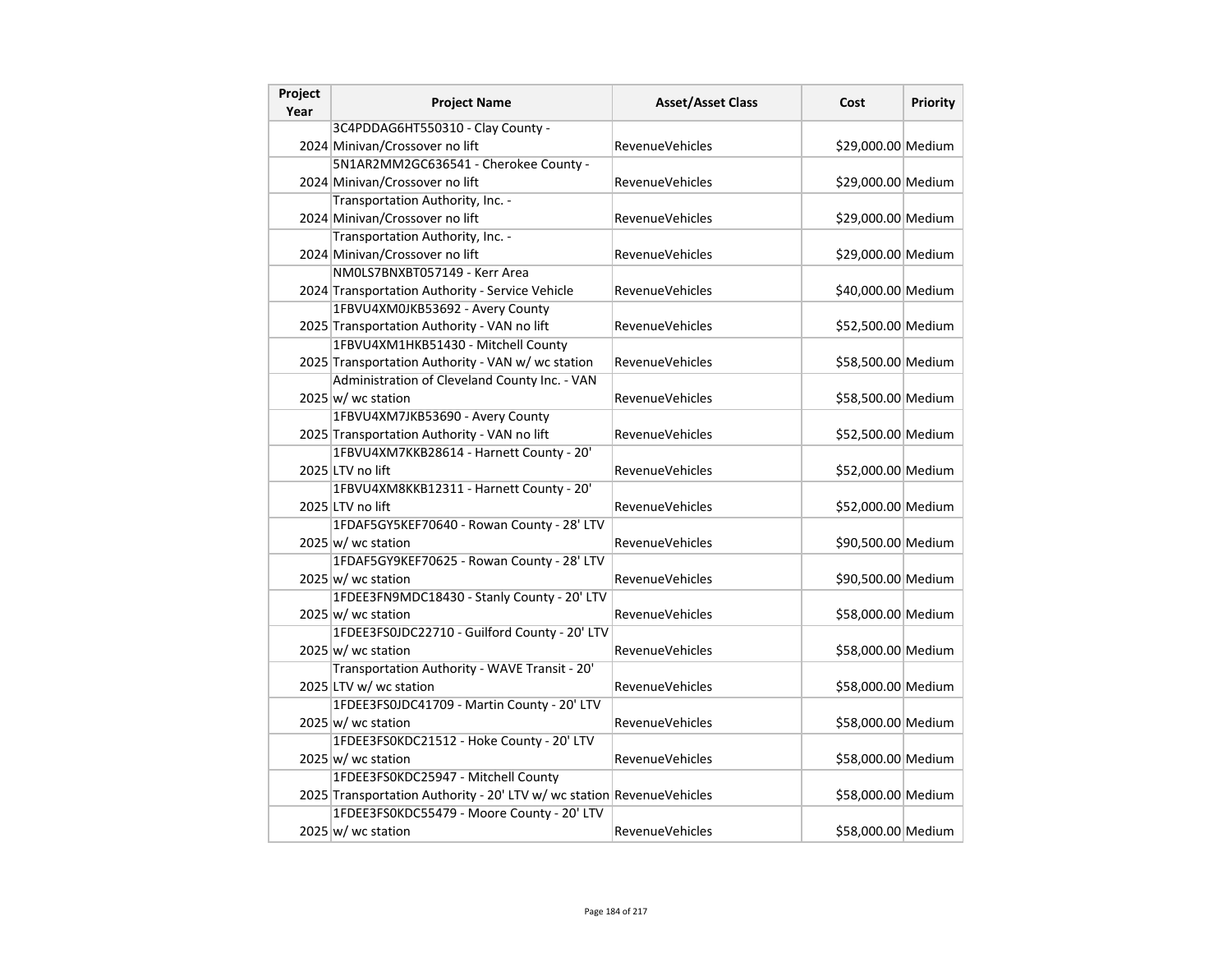| Project<br>Year | <b>Project Name</b>                                                   | <b>Asset/Asset Class</b> | Cost               | Priority |
|-----------------|-----------------------------------------------------------------------|--------------------------|--------------------|----------|
|                 | 1FDEE3FS0KDC55529 - Kerr Area                                         |                          |                    |          |
|                 | 2025 Transportation Authority - 20' LTV w/ wc station RevenueVehicles |                          | \$58,000.00 Medium |          |
|                 | 1FDEE3FS0KDC68605 - Union County - 20' LTV                            |                          |                    |          |
|                 | $2025 \vert w \vert$ wc station                                       | RevenueVehicles          | \$58,000.00 Medium |          |
|                 | 1FDEE3FS1KDC13189 - Albemarle Regional                                |                          |                    |          |
|                 | 2025 Health Services - 20' LTV w/ wc station                          | <b>RevenueVehicles</b>   | \$58,000.00 Medium |          |
|                 | 1FDEE3FS1KDC19087 - Person County - 22' LTV                           |                          |                    |          |
|                 | $2025 \vert w$ / wc station                                           | <b>RevenueVehicles</b>   | \$63,500.00 Medium |          |
|                 | Transportation Authority - WAVE Transit - 20'                         |                          |                    |          |
|                 | 2025 LTV w/ wc station                                                | <b>RevenueVehicles</b>   | \$58,000.00 Medium |          |
|                 | 1FDEE3FS1KDC27805 - Transylvania County -                             |                          |                    |          |
|                 | 2025 20' LTV w/ wc station                                            | RevenueVehicles          | \$58,000.00 Medium |          |
|                 | 1FDEE3FS1KDC47777 - Onslow United Transit                             |                          |                    |          |
|                 | 2025 System, Inc. - 22' LTV w/ wc station                             | <b>RevenueVehicles</b>   | \$63,500.00 Medium |          |
|                 | 1FDEE3FS1KDC61212 - Craven County - 20' LTV                           |                          |                    |          |
|                 | $2025 \vert w \vert$ wc station                                       | <b>RevenueVehicles</b>   | \$58,000.00 Medium |          |
|                 | 1FDEE3FS2HDC37705 - Anson County - 20' LTV                            |                          |                    |          |
|                 | 2025 no lift                                                          | <b>RevenueVehicles</b>   | \$52,000.00 Medium |          |
|                 | 1FDEE3FS2JDC22708 - Guilford County - 20' LTV                         |                          |                    |          |
|                 | 2025 w/ wc station                                                    | RevenueVehicles          | \$58,000.00 Medium |          |
|                 | 1FDEE3FS2JDC22711 - Guilford County - 20' LTV                         |                          |                    |          |
|                 | $2025 \vert w$ / wc station                                           | <b>RevenueVehicles</b>   | \$58,000.00 Medium |          |
|                 | 1FDEE3FS2JDC24099 - Albemarle Regional                                |                          |                    |          |
|                 | 2025 Health Services - 20' LTV w/ wc station                          | <b>RevenueVehicles</b>   | \$58,000.00 Medium |          |
|                 | 1FDEE3FS2KDC21513 - Caswell County - 20' LTV                          |                          |                    |          |
|                 | $2025 \vert w$ / wc station                                           | <b>RevenueVehicles</b>   | \$58,000.00 Medium |          |
|                 | 1FDEE3FS2KDC68606 - Union County - 20' LTV                            |                          |                    |          |
|                 | $2025 \vert w$ / wc station                                           | <b>RevenueVehicles</b>   | \$58,000.00 Medium |          |
|                 | 1FDEE3FS2KDC71411 - Kerr Area                                         |                          |                    |          |
|                 | 2025 Transportation Authority - 20' LTV w/ wc station RevenueVehicles |                          | \$58,000.00 Medium |          |
|                 | 1FDEE3FS2KDC75443 - Kerr Area                                         |                          |                    |          |
|                 | 2025 Transportation Authority - 20' LTV w/ wc station RevenueVehicles |                          | \$58,000.00 Medium |          |
|                 | Transportation Authority - WAVE Transit - 20'                         |                          |                    |          |
|                 | 2025 LTV w/ wc station                                                | RevenueVehicles          | \$58,000.00 Medium |          |
|                 | 1FDEE3FS3KDC18989 - Guilford County - 20'                             |                          |                    |          |
|                 | 2025 LTV w/ wc station                                                | <b>RevenueVehicles</b>   | \$58,000.00 Medium |          |
|                 | 1FDEE3FS3KDC55492 - Moore County - 20' LTV                            |                          |                    |          |
|                 | $2025 \vert w \vert$ wc station                                       | <b>RevenueVehicles</b>   | \$58,000.00 Medium |          |
|                 | 1FDEE3FS4JDC20748 - Craven County - 20' LTV                           |                          |                    |          |
|                 | $2025 \vert w$ / wc station                                           | <b>RevenueVehicles</b>   | \$58,000.00 Medium |          |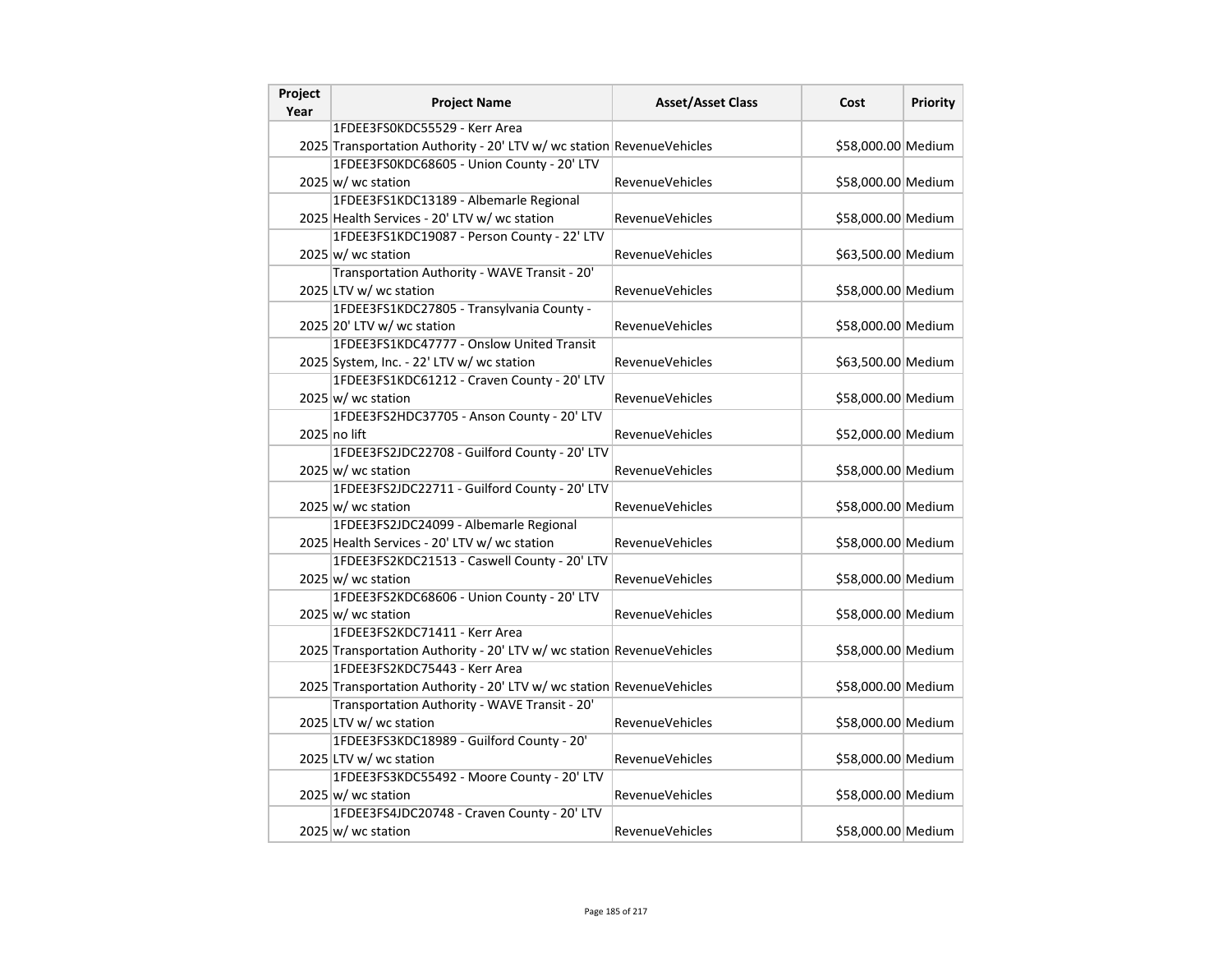| Project<br>Year | <b>Project Name</b>                                                   | <b>Asset/Asset Class</b> | Cost               | Priority |
|-----------------|-----------------------------------------------------------------------|--------------------------|--------------------|----------|
|                 | 1FDEE3FS4KDC17172 - Alamance County                                   |                          |                    |          |
|                 | 2025 Transportation Authority - 20' LTV w/ wc station RevenueVehicles |                          | \$58,000.00 Medium |          |
|                 | 1FDEE3FS4KDC17687 - Lincoln County - 20' LTV                          |                          |                    |          |
|                 | $2025 \vert w \vert$ wc station                                       | RevenueVehicles          | \$58,000.00 Medium |          |
|                 | 1FDEE3FS4KDC47790 - Onslow United Transit                             |                          |                    |          |
|                 | 2025 System, Inc. - 22' LTV w/ wc station                             | <b>RevenueVehicles</b>   | \$63,500.00 Medium |          |
|                 | 1FDEE3FS4KDC71412 - Alamance County                                   |                          |                    |          |
|                 | 2025 Transportation Authority - 20' LTV w/ wc station RevenueVehicles |                          | \$58,000.00 Medium |          |
|                 | 1FDEE3FS5HDC78779 - Gaston County - 20' LTV                           |                          |                    |          |
|                 | 2025 w/ wc station                                                    | <b>RevenueVehicles</b>   | \$58,000.00 Medium |          |
|                 | 1FDEE3FS5KDC17682 - Chatham Transit                                   |                          |                    |          |
|                 | 2025 Network - 20' LTV w/ wc station                                  | RevenueVehicles          | \$58,000.00 Medium |          |
|                 | 1FDEE3FS6HDC38114 - Craven County - 20' LTV                           |                          |                    |          |
|                 | $2025 \vert w \vert$ wc station                                       | <b>RevenueVehicles</b>   | \$58,000.00 Medium |          |
|                 | 1FDEE3FS6JDC17284 - Randolph County Senior                            |                          |                    |          |
|                 | 2025 Adults Assoc. Inc. - 20' LTV w/ wc station                       | <b>RevenueVehicles</b>   | \$58,000.00 Medium |          |
|                 | Transportation Authority - WAVE Transit - 20'                         |                          |                    |          |
|                 | 2025 LTV w/ wc station                                                | <b>RevenueVehicles</b>   | \$58,000.00 Medium |          |
|                 | 1FDEE3FS6KDC21403 - Craven County - 20' LTV                           |                          |                    |          |
|                 | $2025 \vert w$ / wc station                                           | RevenueVehicles          | \$58,000.00 Medium |          |
|                 | 1FDEE3FS6KDC47273 - Lenoir County - 22' LTV                           |                          |                    |          |
|                 | $2025 \, \text{w}$ / wc station                                       | <b>RevenueVehicles</b>   | \$63,500.00 Medium |          |
|                 | 1FDEE3FS6KDC47774 - Lincoln County - 22' LTV                          |                          |                    |          |
|                 | $2025 \vert w \vert$ wc station                                       | <b>RevenueVehicles</b>   | \$63,500.00 Medium |          |
|                 | 1FDEE3FS6KDC60654 - Lincoln County - 20' LTV                          |                          |                    |          |
|                 | $2025 \vert w$ / wc station                                           | <b>RevenueVehicles</b>   | \$58,000.00 Medium |          |
|                 | 1FDEE3FS6KDC71413 - Alamance County                                   |                          |                    |          |
|                 | 2025 Transportation Authority - 20' LTV w/ wc station RevenueVehicles |                          | \$58,000.00 Medium |          |
|                 | 1FDEE3FS7JDC24101 - Guilford County - 20' LTV                         |                          |                    |          |
|                 | 2025 w/ wc station                                                    | <b>RevenueVehicles</b>   | \$58,000.00 Medium |          |
|                 | Transportation Authority - WAVE Transit - 20'                         |                          |                    |          |
|                 | 2025 LTV w/ wc station                                                | <b>RevenueVehicles</b>   | \$58,000.00 Medium |          |
|                 | 1FDEE3FS7JDC41710 - Martin County - 20' LTV                           |                          |                    |          |
|                 | $2025 \vert w \vert$ wc station                                       | RevenueVehicles          | \$58,000.00 Medium |          |
|                 | 1FDEE3FS7KDC17683 - Lincoln County - 20' LTV                          |                          |                    |          |
|                 | $2025 \vert w \vert$ wc station                                       | <b>RevenueVehicles</b>   | \$58,000.00 Medium |          |
|                 | 1FDEE3FS7KDC35696 - Union County - 20' LTV                            |                          |                    |          |
|                 | $2025 \vert w \vert$ wc station                                       | <b>RevenueVehicles</b>   | \$58,000.00 Medium |          |
|                 | 1FDEE3FS7KDC47802 - Lenoir County - 22' LTV                           |                          |                    |          |
|                 | $2025 \vert w$ / wc station                                           | <b>RevenueVehicles</b>   | \$63,500.00 Medium |          |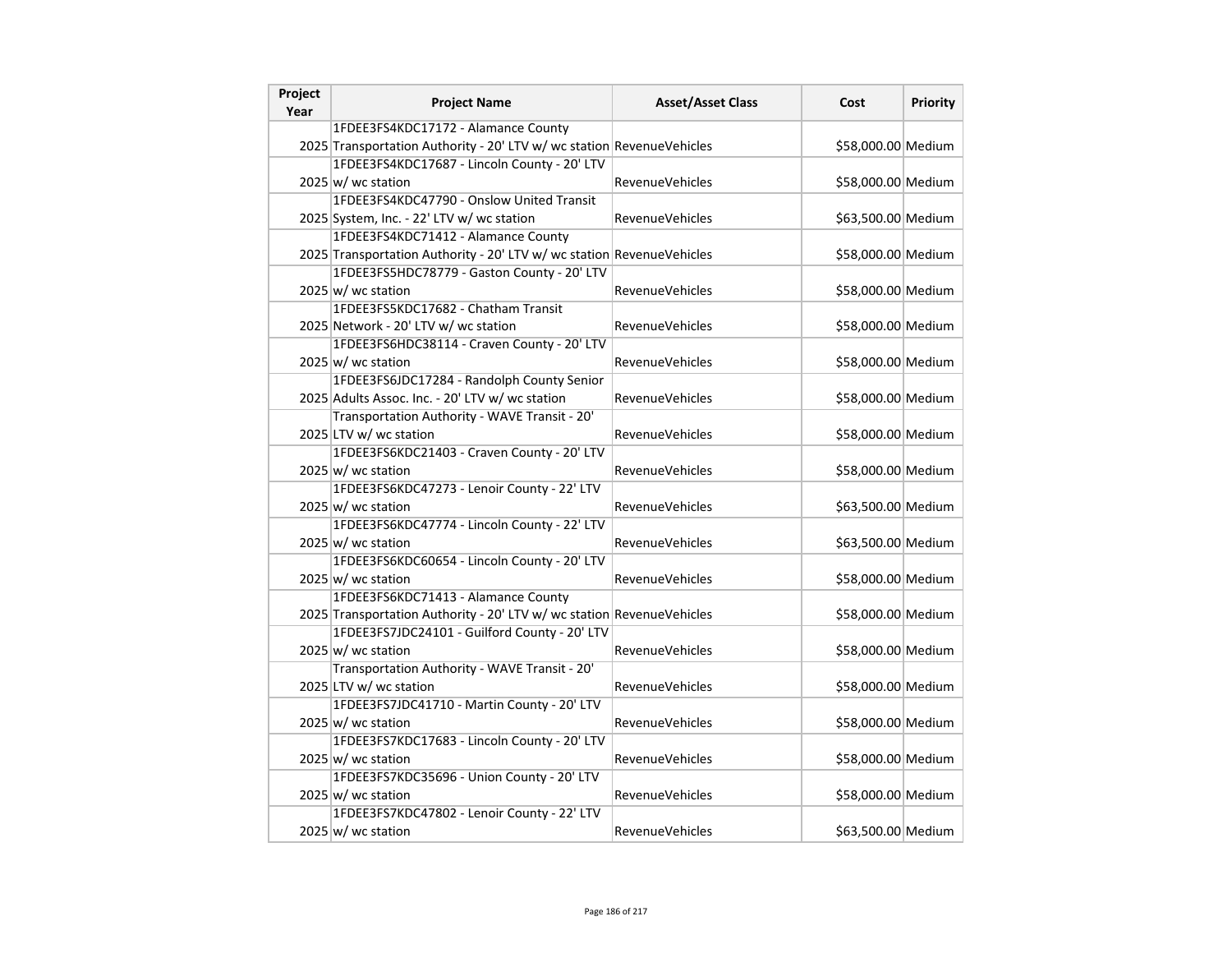| Project<br>Year | <b>Project Name</b>                                                   | <b>Asset/Asset Class</b> | Cost               | <b>Priority</b> |
|-----------------|-----------------------------------------------------------------------|--------------------------|--------------------|-----------------|
|                 | 1FDEE3FS7KDC51249 - Johnston County Council                           |                          |                    |                 |
|                 | 2025 on Aging, Inc. - 22' LTV w/ wc station                           | <b>RevenueVehicles</b>   | \$63,500.00 Medium |                 |
|                 | 1FDEE3FS7KDC55480 - Moore County - 20' LTV                            |                          |                    |                 |
|                 | $2025 \vert w \vert$ wc station                                       | <b>RevenueVehicles</b>   | \$58,000.00 Medium |                 |
|                 | 1FDEE3FS8JDC17285 - Randolph County Senior                            |                          |                    |                 |
|                 | 2025 Adults Assoc. Inc. - 20' LTV w/ wc station                       | <b>RevenueVehicles</b>   | \$58,000.00 Medium |                 |
|                 | 1FDEE3FS8KDC13187 - Albemarle Regional                                |                          |                    |                 |
|                 | 2025 Health Services - 22' LTV w/ wc station                          | RevenueVehicles          | \$63,500.00 Medium |                 |
|                 | 1FDEE3FS8KDC21404 - Craven County - 20' LTV                           |                          |                    |                 |
|                 | 2025 w/ wc station                                                    | <b>RevenueVehicles</b>   | \$58,000.00 Medium |                 |
|                 | 1FDEE3FS8KDC25937 - Goldsboro-Wayne                                   |                          |                    |                 |
|                 | 2025 Transportation Authority - 22' LTV w/ wc station RevenueVehicles |                          | \$63,500.00 Medium |                 |
|                 | 1FDEE3FS8KDC47789 - Onslow United Transit                             |                          |                    |                 |
|                 | 2025 System, Inc. - 22' LTV w/ wc station                             | <b>RevenueVehicles</b>   | \$63,500.00 Medium |                 |
|                 | 1FDEE3FS8KDC59702 - Lincoln County - 20' LTV                          |                          |                    |                 |
|                 | $2025 \vert w \vert$ wc station                                       | <b>RevenueVehicles</b>   | \$58,000.00 Medium |                 |
|                 | 1FDEE3FS8KDC61210 - Robeson County - 20'                              |                          |                    |                 |
|                 | 2025 LTV w/ wc station                                                | <b>RevenueVehicles</b>   | \$58,000.00 Medium |                 |
|                 | 1FDEE3FS8KDC73972 - Kerr Area                                         |                          |                    |                 |
|                 | 2025 Transportation Authority - 20' LTV w/ wc station RevenueVehicles |                          | \$58,000.00 Medium |                 |
|                 | 1FDEE3FS9HDC31979 - Columbus County - 20'                             |                          |                    |                 |
|                 | 2025 LTV no lift                                                      | <b>RevenueVehicles</b>   | \$52,000.00 Medium |                 |
|                 | Transportation Authority - WAVE Transit - 20'                         |                          |                    |                 |
|                 | 2025 LTV w/ wc station                                                | <b>RevenueVehicles</b>   | \$58,000.00 Medium |                 |
|                 | 1FDEE3FS9KDC21508 - Hoke County - 20' LTV                             |                          |                    |                 |
|                 | $2025 \vert w \vert$ wc station                                       | <b>RevenueVehicles</b>   | \$58,000.00 Medium |                 |
|                 | 1FDEE3FS9KDC21511 - Lee County - 20' LTV w/                           |                          |                    |                 |
|                 | 2025 wc station                                                       | <b>RevenueVehicles</b>   | \$58,000.00 Medium |                 |
|                 | 1FDEE3FS9KDC68604 - Union County - 20' LTV                            |                          |                    |                 |
|                 | $2025 \vert w \vert$ wc station                                       | <b>RevenueVehicles</b>   | \$58,000.00 Medium |                 |
|                 | 1FDEE3FSXJDC06594 - Anson County - 20' LTV                            |                          |                    |                 |
|                 | 2025 no lift                                                          | <b>RevenueVehicles</b>   | \$52,000.00 Medium |                 |
|                 | 1FDEE3FSXJDC37957 - Lee County - 20' LTV w/                           |                          |                    |                 |
|                 | 2025 wc station                                                       | <b>RevenueVehicles</b>   | \$58,000.00 Medium |                 |
|                 | 1FDEE3FSXKDC13191 - Albemarle Regional                                |                          |                    |                 |
|                 | 2025 Health Services - 20' LTV w/ wc station                          | <b>RevenueVehicles</b>   | \$58,000.00 Medium |                 |
|                 | 1FDEE3FSXKDC21405 - Craven County - 20' LTV                           |                          |                    |                 |
|                 | $2025 \vert w \vert$ wc station                                       | <b>RevenueVehicles</b>   | \$58,000.00 Medium |                 |
|                 | 1FDEE3FSXKDC43663 - Rowan County - 22' LTV                            |                          |                    |                 |
|                 | $2025 \vert w$ / wc station                                           | <b>RevenueVehicles</b>   | \$63,500.00 Medium |                 |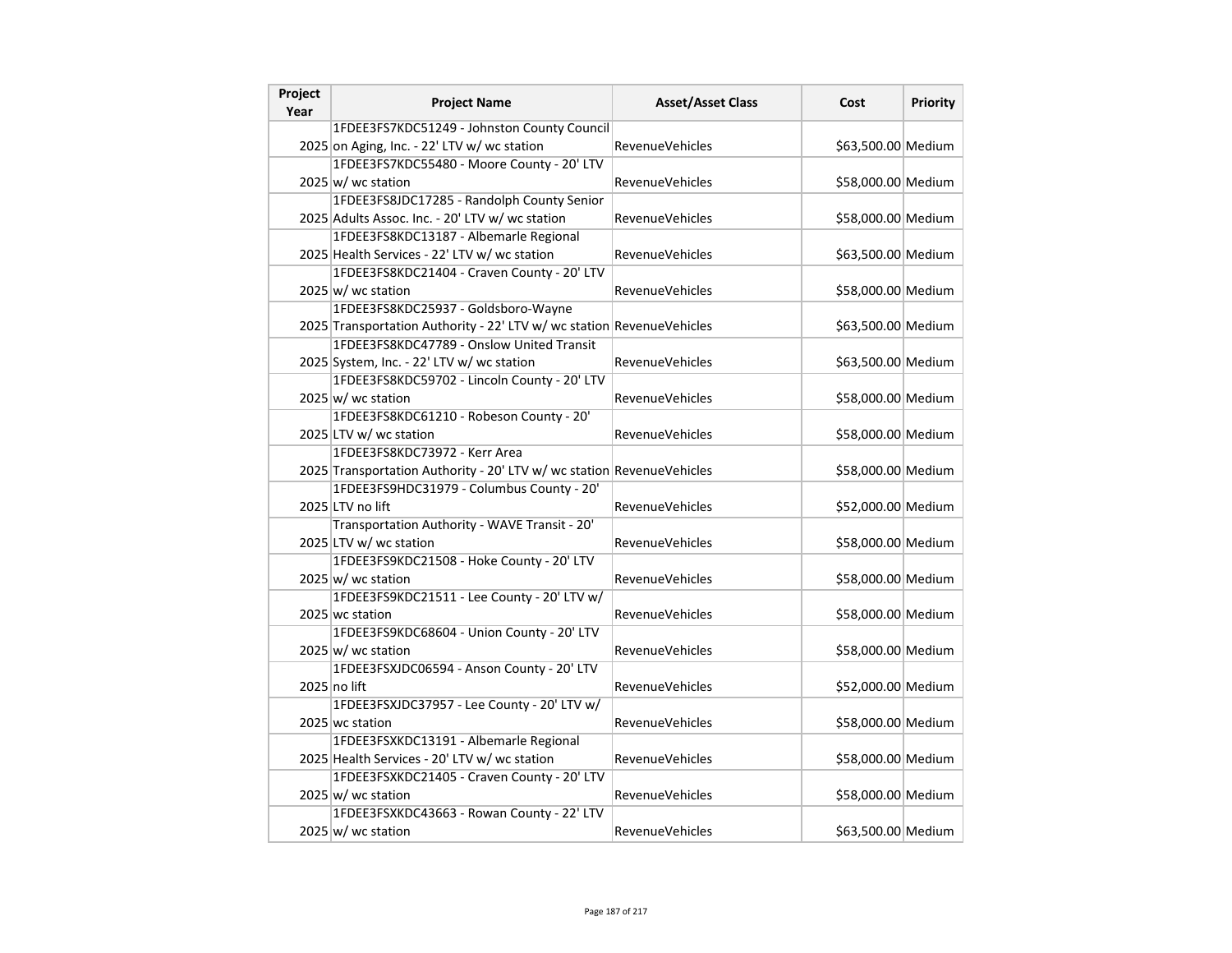| Project | <b>Project Name</b>                                                   | <b>Asset/Asset Class</b> | Cost               | <b>Priority</b> |
|---------|-----------------------------------------------------------------------|--------------------------|--------------------|-----------------|
| Year    |                                                                       |                          |                    |                 |
|         | 1FDEE3FSXKDC59703 - Lincoln County - 20' LTV                          |                          |                    |                 |
|         | $2025 \vert w$ / wc station                                           | <b>RevenueVehicles</b>   | \$58,000.00 Medium |                 |
|         | 1FDEE3FSXKDC60656 - Lincoln County - 20' LTV                          |                          |                    |                 |
|         | $2025 \vert w \vert$ wc station                                       | <b>RevenueVehicles</b>   | \$58,000.00 Medium |                 |
|         | 1FDEE3FSXKDC60687 - Kerr Area                                         |                          |                    |                 |
|         | 2025 Transportation Authority - 20' LTV w/ wc station RevenueVehicles |                          | \$58,000.00 Medium |                 |
|         | 1FDEE3FSXKDC73973 - Alamance County                                   |                          |                    |                 |
|         | 2025 Transportation Authority - 20' LTV w/ wc station RevenueVehicles |                          | \$58,000.00 Medium |                 |
|         | 1FDFE4FS0KDC13193 - Albemarle Regional                                |                          |                    |                 |
|         | 2025 Health Services - 25' LTV w/ wc station                          | <b>RevenueVehicles</b>   | \$70,000.00 Medium |                 |
|         | 1FDFE4FS0KDC59574 - Albemarle Regional                                |                          |                    |                 |
|         | 2025 Health Services - 25' LTV w/ wc station                          | <b>RevenueVehicles</b>   | \$70,000.00 Medium |                 |
|         | 1FDFE4FS2KDC12367 - Robeson County - 25'                              |                          |                    |                 |
|         | 2025 LTV w/ wc station                                                | <b>RevenueVehicles</b>   | \$70,000.00 Medium |                 |
|         | 1FDFE4FS2KDC13194 - Albemarle Regional                                |                          |                    |                 |
|         | 2025 Health Services - 25' LTV w/ wc station                          | <b>RevenueVehicles</b>   | \$70,000.00 Medium |                 |
|         | 1FDFE4FS2KDC59575 - Albemarle Regional                                |                          |                    |                 |
|         | 2025 Health Services - 25' LTV w/ wc station                          | <b>RevenueVehicles</b>   | \$70,000.00 Medium |                 |
|         | 1FDFE4FS3JDC31315 - Mecklenburg County -                              |                          |                    |                 |
|         | 2025 25' LTV w/ wc station                                            | <b>RevenueVehicles</b>   | \$70,000.00 Medium |                 |
|         | 1FDFE4FS4KDC13195 - Albemarle Regional                                |                          |                    |                 |
|         | 2025 Health Services - 25' LTV w/ wc station                          | RevenueVehicles          | \$70,000.00 Medium |                 |
|         | 1FDFE4FS4KDC21412 - Anson County - 25' LTV                            |                          |                    |                 |
|         | $2025 \vert w \vert$ wc station                                       | RevenueVehicles          | \$70,000.00 Medium |                 |
|         | 1FDFE4FS5JDC31316 - Mecklenburg County -                              |                          |                    |                 |
|         | 2025 25' LTV w/ wc station                                            | <b>RevenueVehicles</b>   | \$70,000.00 Medium |                 |
|         | 1FDFE4FS5KDC17661 - Rockingham County                                 |                          |                    |                 |
|         | 2025 Council on Aging Inc. - 25' LTV w/ wc station                    | <b>RevenueVehicles</b>   | \$70,000.00 Medium |                 |
|         | 1FDFE4FS5KDC43676 - Mecklenburg County -                              |                          |                    |                 |
|         |                                                                       |                          |                    |                 |
|         | 2025 25' LTV w/ wc station                                            | <b>RevenueVehicles</b>   | \$70,000.00 Medium |                 |
|         | 1FDFE4FS7KDC17662 - Rockingham County                                 |                          |                    |                 |
|         | 2025 Council on Aging Inc. - 25' LTV w/ wc station                    | <b>RevenueVehicles</b>   | \$70,000.00 Medium |                 |
|         | 1FDFE4FS8KDC56793 - Gates County - 25' LTV                            |                          |                    |                 |
|         | 2025 w/ wc station                                                    | RevenueVehicles          | \$70,000.00 Medium |                 |
|         | 1FDFE4FS9JDC32565 - Rutherford County - 25'                           |                          |                    |                 |
|         | 2025 LTV w/ wc station                                                | <b>RevenueVehicles</b>   | \$70,000.00 Medium |                 |
|         | 1FDFE4FS9KDC12382 - Robeson County - 25'                              |                          |                    |                 |
|         | 2025 LTV w/ wc station                                                | <b>RevenueVehicles</b>   | \$70,000.00 Medium |                 |
|         | 1FDFE4FS9KDC14133 - Albemarle Regional                                |                          |                    |                 |
|         | 2025 Health Services - 25' LTV w/ wc station                          | <b>RevenueVehicles</b>   | \$70,000.00 Medium |                 |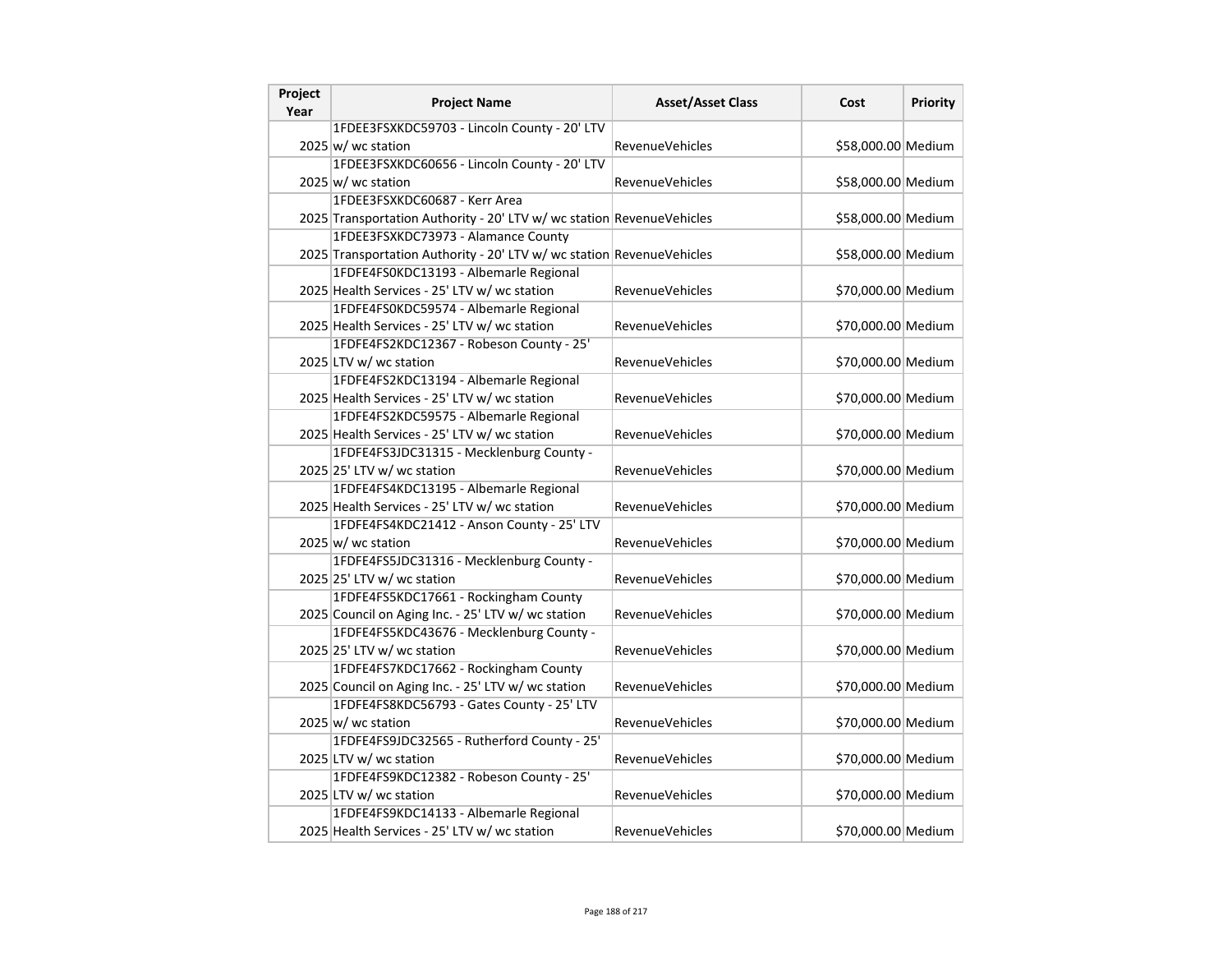| Project<br>Year | <b>Project Name</b>                            | <b>Asset/Asset Class</b> | Cost               | <b>Priority</b> |
|-----------------|------------------------------------------------|--------------------------|--------------------|-----------------|
|                 | 1FDVU4X80LKA35302 - Chatham Transit            |                          |                    |                 |
|                 | 2025 Network - VAN w/ wc station               | <b>RevenueVehicles</b>   | \$58,500.00 Medium |                 |
|                 | 1FDVU4X81LKA02194 - Rockingham County          |                          |                    |                 |
|                 | 2025 Council on Aging Inc. - VAN w/ wc station | <b>RevenueVehicles</b>   | \$58,500.00 Medium |                 |
|                 | 1FDVU4X81LKA02213 - Wilkes Transportation      |                          |                    |                 |
|                 | 2025 Authority - VAN w/ wc station             | <b>RevenueVehicles</b>   | \$58,500.00 Medium |                 |
|                 | 1FDVU4X82LKA35303 - Chatham Transit            |                          |                    |                 |
|                 | 2025 Network - VAN w/ wc station               | <b>RevenueVehicles</b>   | \$58,500.00 Medium |                 |
|                 | 1FDVU4X84LKA16638 - Moore County - VAN w/      |                          |                    |                 |
|                 | 2025 wc station                                | <b>RevenueVehicles</b>   | \$58,500.00 Medium |                 |
|                 | 1FDVU4X86LKA02191 - Rockingham County          |                          |                    |                 |
|                 | 2025 Council on Aging Inc. - VAN w/ wc station | <b>RevenueVehicles</b>   | \$58,500.00 Medium |                 |
|                 | 1FDVU4X86LKA02210 - Wilkes Transportation      |                          |                    |                 |
|                 | 2025 Authority - VAN w/ wc station             | <b>RevenueVehicles</b>   | \$58,500.00 Medium |                 |
|                 | 1FDVU4X88LKA02192 - Rockingham County          |                          |                    |                 |
|                 | 2025 Council on Aging Inc. - VAN w/ wc station | <b>RevenueVehicles</b>   | \$58,500.00 Medium |                 |
|                 | 1FDVU4X88LKA02211 - Wilkes Transportation      |                          |                    |                 |
|                 | 2025 Authority - VAN w/ wc station             | <b>RevenueVehicles</b>   | \$58,500.00 Medium |                 |
|                 | 1FDVU4X89LKA02184 - Pender Adult Services      |                          |                    |                 |
|                 | 2025 Inc. - VAN w/ wc station                  | RevenueVehicles          | \$58,500.00 Medium |                 |
|                 | 1FDVU4X89LKA35301 - Chatham Transit            |                          |                    |                 |
|                 | 2025 Network - VAN w/ wc station               | <b>RevenueVehicles</b>   | \$58,500.00 Medium |                 |
|                 | 1FDVU4X8XLKA02193 - Rockingham County          |                          |                    |                 |
|                 | 2025 Council on Aging Inc. - VAN w/ wc station | <b>RevenueVehicles</b>   | \$58,500.00 Medium |                 |
|                 | 1FDVU4X8XLKA02209 - Pitt County/Pitt Area      |                          |                    |                 |
|                 | 2025 Transit System - VAN w/ wc station        | <b>RevenueVehicles</b>   | \$58,500.00 Medium |                 |
|                 | 1FDVU4X8XLKA02212 - Wilkes Transportation      |                          |                    |                 |
|                 | 2025 Authority - VAN w/ wc station             | <b>RevenueVehicles</b>   | \$58,500.00 Medium |                 |
|                 | 1FDVU4XM0KKA53794 - Anson County - VAN         |                          |                    |                 |
|                 | $2025 \vert w \rangle$ wc station              | <b>RevenueVehicles</b>   | \$58,500.00 Medium |                 |
|                 | 1FDVU4XM0KKA79778 - Buncombe County -          |                          |                    |                 |
|                 | 2025 VAN w/ wc station                         | <b>RevenueVehicles</b>   | \$58,500.00 Medium |                 |
|                 | 1FDVU4XM1KKA37586 - Greene County - VAN        |                          |                    |                 |
|                 | $2025 \vert w \vert$ wc station                | <b>RevenueVehicles</b>   | \$58,500.00 Medium |                 |
|                 | 1FDVU4XM1KKA62889 - Beaufort County            |                          |                    |                 |
|                 | 2025 Developmental Center Inc. - VAN no lift   | <b>RevenueVehicles</b>   | \$52,500.00 Medium |                 |
|                 | 1FDVU4XM1KKA79773 - Buncombe County -          |                          |                    |                 |
|                 | 2025 VAN w/ wc station                         | <b>RevenueVehicles</b>   | \$58,500.00 Medium |                 |
|                 | 1FDVU4XM2KKA37581 - Graham County - VAN        |                          |                    |                 |
|                 | $2025 \vert w$ / wc station                    | <b>RevenueVehicles</b>   | \$58,500.00 Medium |                 |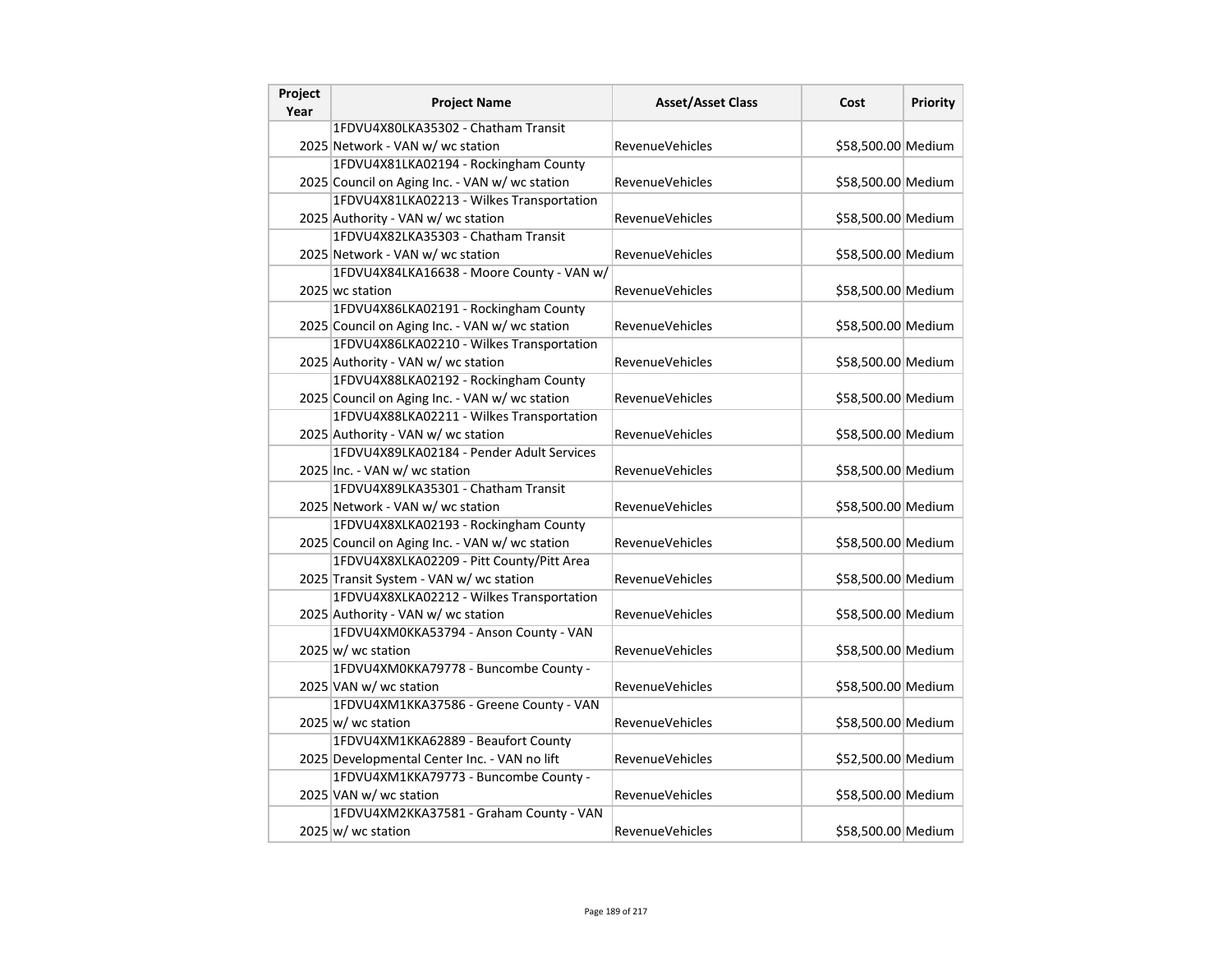| Project<br>Year | <b>Project Name</b>                                | <b>Asset/Asset Class</b> | Cost               | Priority |
|-----------------|----------------------------------------------------|--------------------------|--------------------|----------|
|                 | 1FDVU4XM2KKA79779 - Buncombe County -              |                          |                    |          |
|                 | 2025 VAN w/ wc station                             | RevenueVehicles          | \$58,500.00 Medium |          |
|                 | 1FDVU4XM3KKA29196 - Rockingham County              |                          |                    |          |
|                 | 2025 Council on Aging Inc. - VAN w/ wc station     | RevenueVehicles          | \$58,500.00 Medium |          |
|                 | 1FDVU4XM3KKA37587 - Greene County - VAN            |                          |                    |          |
|                 | $2025 \vert w \vert$ wc station                    | <b>RevenueVehicles</b>   | \$58,500.00 Medium |          |
|                 | 1FDVU4XM3KKA37590 - Western Carolina               |                          |                    |          |
|                 | 2025 Community Action Inc. - VAN no lift           | <b>RevenueVehicles</b>   | \$52,500.00 Medium |          |
|                 | 1FDVU4XM3KKA79774 - Buncombe County -              |                          |                    |          |
|                 | 2025 VAN w/ wc station                             | <b>RevenueVehicles</b>   | \$58,500.00 Medium |          |
|                 | 1FDVU4XM4KKA53796 - Anson County - VAN             |                          |                    |          |
|                 | $2025 \vert w \vert$ wc station                    | RevenueVehicles          | \$58,500.00 Medium |          |
|                 | 1FDVU4XM4KKA53801 - Wilkes Transportation          |                          |                    |          |
|                 | 2025 Authority - VAN w/ wc station                 | RevenueVehicles          | \$58,500.00 Medium |          |
|                 | 1FDVU4XM5KKA37588 - Brunswick Transit              |                          |                    |          |
|                 | 2025 System, Inc. - VAN no lift                    | <b>RevenueVehicles</b>   | \$52,500.00 Medium |          |
|                 | 1FDVU4XM7KKA37589 - Brunswick Transit              |                          |                    |          |
|                 | 2025 System, Inc. - VAN no lift                    | RevenueVehicles          | \$52,500.00 Medium |          |
|                 | 1FDVU4XM7KKA66624 - Rowan County - VAN             |                          |                    |          |
|                 | $2025 \vert w$ / wc station                        | <b>RevenueVehicles</b>   | \$58,500.00 Medium |          |
|                 | 1FDVU4XM7KKA67823 - Gaston County - VAN            |                          |                    |          |
|                 | $2025 \, \text{w}$ / wc station                    | RevenueVehicles          | \$58,500.00 Medium |          |
|                 | 1FDVU4XM9KKA79777 - Buncombe County -              |                          |                    |          |
|                 | 2025 VAN w/ wc station                             | <b>RevenueVehicles</b>   | \$58,500.00 Medium |          |
|                 | 1FDVU4XMXKKA37585 - Greene County - VAN            |                          |                    |          |
|                 | 2025 w/ wc station                                 | <b>RevenueVehicles</b>   | \$58,500.00 Medium |          |
|                 | 1FDVU4XMXKKA79772 - Buncombe County -              |                          |                    |          |
|                 | 2025 VAN w/ wc station                             | RevenueVehicles          | \$58,500.00 Medium |          |
|                 | 1FTBW3XM0HKA37115 - Transylvania County -          |                          |                    |          |
|                 | 2025 VAN w/ wc station                             | <b>RevenueVehicles</b>   | \$58,500.00 Medium |          |
|                 | 1FTBW3XM0JKA26444 - Brunswick Transit              |                          |                    |          |
|                 | 2025 System, Inc. - VAN no lift                    | <b>RevenueVehicles</b>   | \$52,500.00 Medium |          |
|                 | 1FTBW3XM1HKA50259 - Yancey County                  |                          |                    |          |
|                 | 2025 Transportation Authority - VAN w/ wc station  | <b>RevenueVehicles</b>   | \$58,500.00 Medium |          |
|                 | 1FTBW3XM1JKA44547 - Randolph County                |                          |                    |          |
|                 | 2025 Senior Adults Assoc. Inc. - VAN w/ wc station | <b>RevenueVehicles</b>   | \$58,500.00 Medium |          |
|                 | 1FTBW3XM1JKA48209 - Yadkin Valley Economic         |                          |                    |          |
|                 | 2025 Development District Inc. - VAN w/ wc station | <b>RevenueVehicles</b>   | \$58,500.00 Medium |          |
|                 | Regional Transportation Authority - VAN w/ wc      |                          |                    |          |
|                 | 2025 station                                       | <b>RevenueVehicles</b>   | \$58,500.00 Medium |          |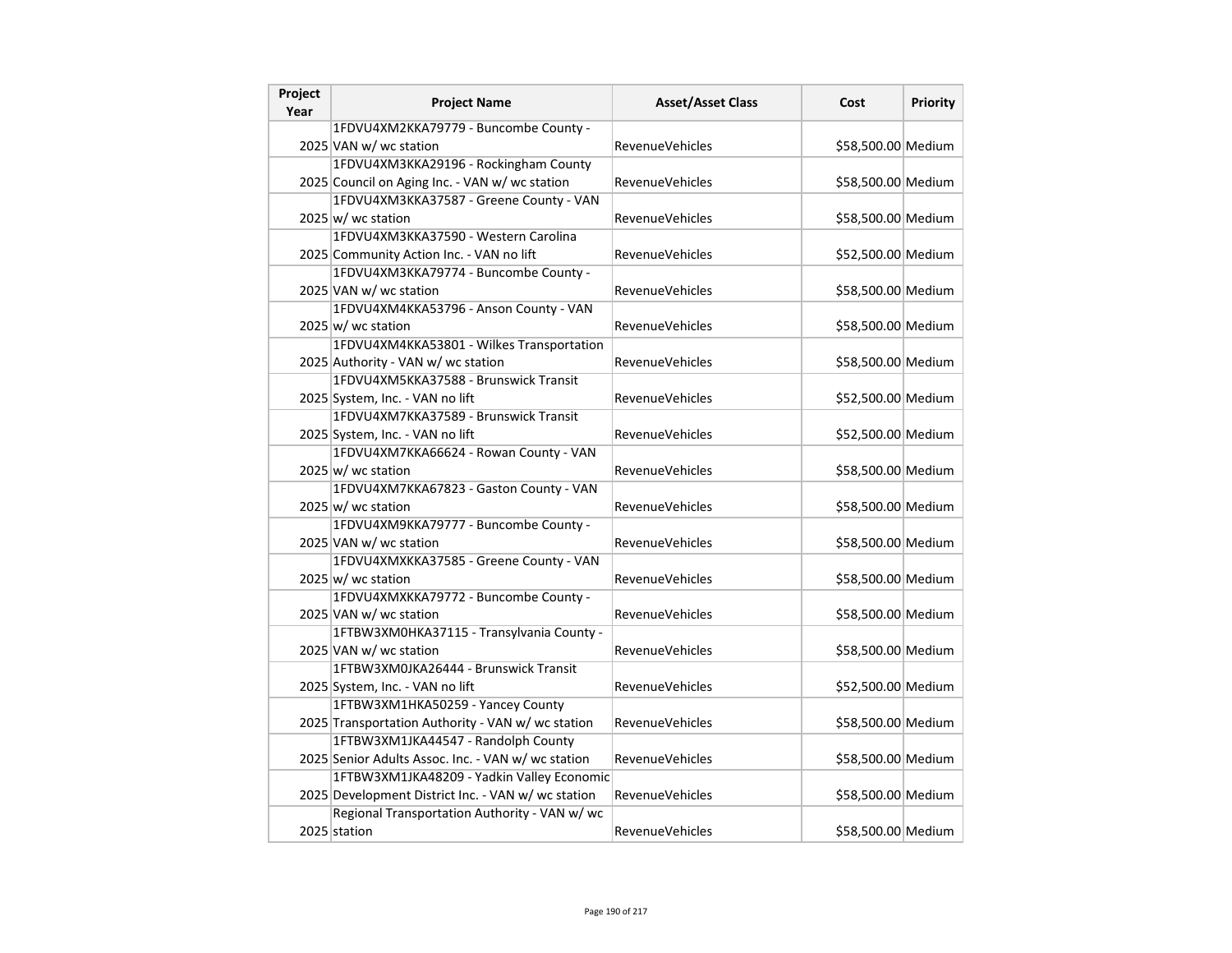| Project<br>Year | <b>Project Name</b>                               | <b>Asset/Asset Class</b> | Cost               | Priority |
|-----------------|---------------------------------------------------|--------------------------|--------------------|----------|
|                 | 1FTBW3XM2GKB15182 - Western Carolina              |                          |                    |          |
|                 | 2025 Community Action Inc. - VAN w/ wc station    | RevenueVehicles          | \$58,500.00 Medium |          |
|                 | 1FTBW3XM2HKA46494 - Rutherford County -           |                          |                    |          |
|                 | 2025 VAN w/ wc station                            | <b>RevenueVehicles</b>   | \$58,500.00 Medium |          |
|                 | 1FTBW3XM3GKB48188 - Rutherford County -           |                          |                    |          |
|                 | 2025 VAN w/ wc station                            | <b>RevenueVehicles</b>   | \$58,500.00 Medium |          |
|                 | 1FTBW3XM3JKA52942 - Rowan County - VAN            |                          |                    |          |
|                 | 2025 w/ wc station                                | <b>RevenueVehicles</b>   | \$58,500.00 Medium |          |
|                 | Profit Private Transportation Corp Inc. - VAN no  |                          |                    |          |
| 2025 lift       |                                                   | <b>RevenueVehicles</b>   | \$52,500.00 Medium |          |
|                 | 1FTBW3XM6HKA67591 - Jackson County - VAN          |                          |                    |          |
|                 | $2025 \vert w$ / wc station                       | <b>RevenueVehicles</b>   | \$58,500.00 Medium |          |
|                 | 1FTBW3XM7GKB07059 - Buncombe County -             |                          |                    |          |
|                 | 2025 VAN w/ wc station                            | <b>RevenueVehicles</b>   | \$58,500.00 Medium |          |
|                 | 1FTBW3XMXJKA44546 - Jackson County - VAN          |                          |                    |          |
|                 | $2025 \, \text{w}$ wc station                     | RevenueVehicles          | \$58,500.00 Medium |          |
|                 | 1FTBW3XMXJKA69365 - Mountain Projects Inc.        |                          |                    |          |
|                 | 2025 VAN w/ wc station                            | <b>RevenueVehicles</b>   | \$58,500.00 Medium |          |
|                 | 1FTBW3XV0JKA37792 - AppalCART - VAN w/ wc         |                          |                    |          |
|                 | 2025 station                                      | <b>RevenueVehicles</b>   | \$58,500.00 Medium |          |
|                 | 1FTDS3EL5EDA38677 - Mountain Projects Inc. -      |                          |                    |          |
|                 | 2025 VAN no lift                                  | <b>RevenueVehicles</b>   | \$52,500.00 Medium |          |
|                 | 1FTDS3EL9EDA38696 - Goldsboro-Wayne               |                          |                    |          |
|                 | 2025 Transportation Authority - VAN w/ wc station | <b>RevenueVehicles</b>   | \$58,500.00 Medium |          |
|                 | 1FTRS4XM3KKA66616 - Transylvania County -         |                          |                    |          |
|                 | 2025 VAN w/ wc station                            | RevenueVehicles          | \$58,500.00 Medium |          |
|                 | 1FTRS4XM8KKB07080 - Madison County                |                          |                    |          |
|                 | 2025 Transportation Authority - VAN w/ wc station | <b>RevenueVehicles</b>   | \$58,500.00 Medium |          |
|                 | 2C4RDGBG1KR654481 - Union County -                |                          |                    |          |
|                 | 2025 Minivan/Crossover no lift                    | <b>RevenueVehicles</b>   | \$29,000.00 Medium |          |
|                 | 2C4RDGBG2HR597684 - Columbus County -             |                          |                    |          |
|                 | 2025 Minivan/Crossover no lift                    | <b>RevenueVehicles</b>   | \$29,000.00 Medium |          |
|                 | 2C4RDGBG5JR256267 - Sampson County -              |                          |                    |          |
|                 | 2025 Minivan/Crossover no lift                    | <b>RevenueVehicles</b>   | \$29,000.00 Medium |          |
|                 | 2C4RDGBG5KR601315 - Graham County -               |                          |                    |          |
|                 | 2025 Minivan/Crossover no lift                    | RevenueVehicles          | \$29,000.00 Medium |          |
|                 | Transportation Authority, Inc. -                  |                          |                    |          |
|                 | 2025 Minivan/Crossover no lift                    | <b>RevenueVehicles</b>   | \$29,000.00 Medium |          |
|                 | Transportation Authority - Minivan/Crossover      |                          |                    |          |
|                 | $2025 \vert w$ / wc station                       | RevenueVehicles          | \$45,000.00 Medium |          |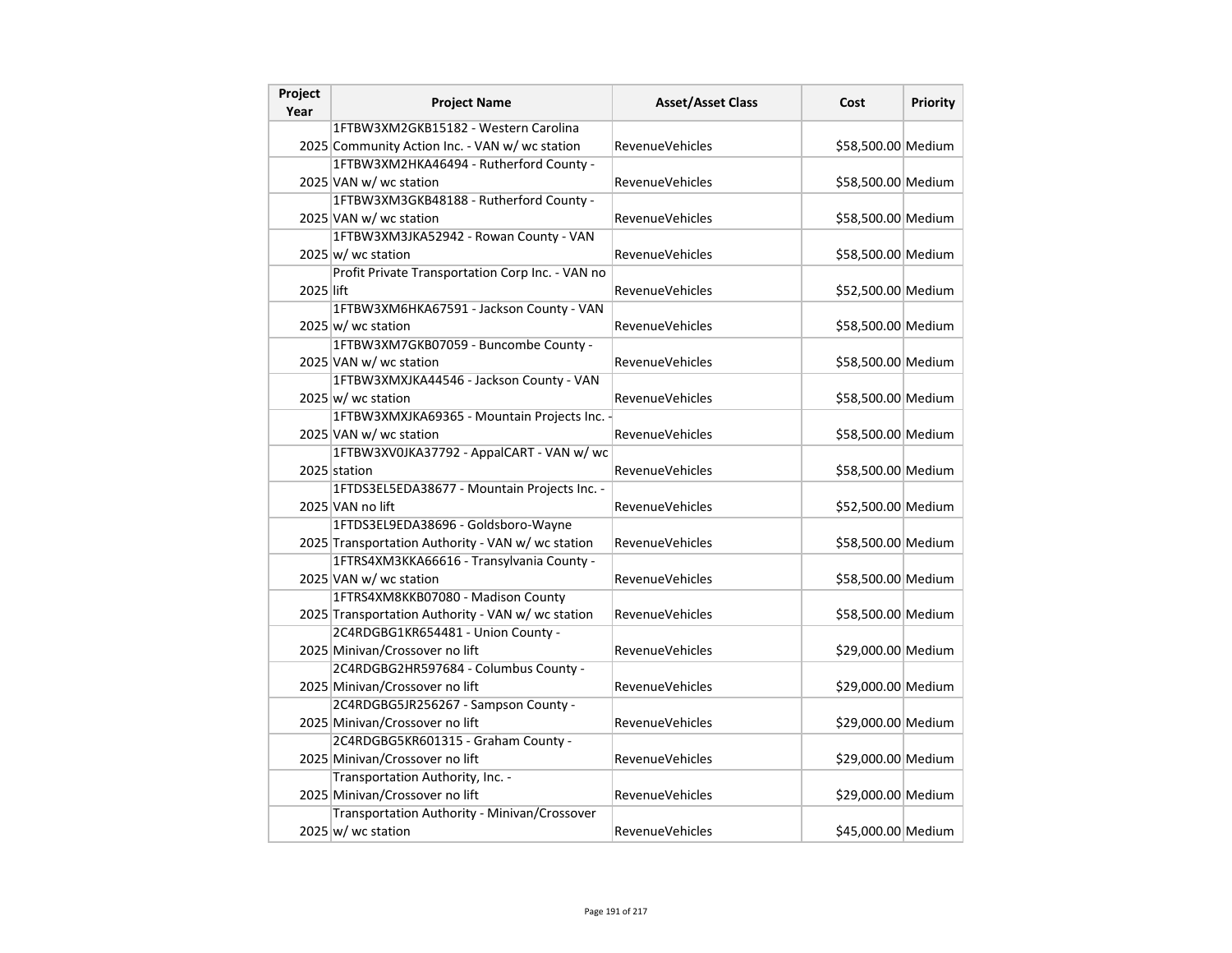| Project<br>Year | <b>Project Name</b>                                                     | <b>Asset/Asset Class</b> | Cost               | <b>Priority</b> |
|-----------------|-------------------------------------------------------------------------|--------------------------|--------------------|-----------------|
|                 | Transportation Authority - Minivan/Crossover                            |                          |                    |                 |
|                 | $2025 \vert w$ / wc station                                             | <b>RevenueVehicles</b>   | \$45,000.00 Medium |                 |
|                 | Transportation Authority - Minivan/Crossover                            |                          |                    |                 |
|                 | 2025 no lift                                                            | RevenueVehicles          | \$29,000.00 Medium |                 |
|                 | 5N1AR2MM6GC646604 - Carteret County -                                   |                          |                    |                 |
|                 | 2025 Minivan/Crossover no lift                                          | RevenueVehicles          | \$29,000.00 Medium |                 |
|                 | 5N1AR2MM9GC636875 - Swain County Focal                                  |                          |                    |                 |
|                 | 2025 Point on Aging Inc. - Minivan/Crossover no lift                    | RevenueVehicles          | \$29,000.00 Medium |                 |
|                 | Transportation Authority, Inc. -                                        |                          |                    |                 |
|                 | 2025 Minivan/Crossover no lift                                          | RevenueVehicles          | \$29,000.00 Medium |                 |
|                 | 1FBVU4XM1KKB08505 - Harnett County - 20'                                |                          |                    |                 |
|                 | 2026 LTV no lift                                                        | <b>RevenueVehicles</b>   | \$52,000.00 Medium |                 |
|                 | 1FBVU4XM1KKB31430 - Hoke County - VAN w/                                |                          |                    |                 |
|                 | 2026 wc station                                                         | RevenueVehicles          | \$58,500.00 Medium |                 |
|                 | 1FBVU4XM4KKB87166 - Mountain Projects Inc. -                            |                          |                    |                 |
|                 | 2026 VAN w/ wc station                                                  | RevenueVehicles          | \$58,500.00 Medium |                 |
|                 | 1FDEE3FS0JDC20746 - Craven County - 20' LTV                             |                          |                    |                 |
|                 | 2026 w/ wc station                                                      | RevenueVehicles          | \$58,000.00 Medium |                 |
|                 | 1FDEE3FS0JDC24098 - Albemarle Regional                                  |                          |                    |                 |
|                 | 2026 Health Services - 20' LTV w/ wc station                            | RevenueVehicles          | \$58,000.00 Medium |                 |
|                 | 1FDEE3FS0JDC24103 - Guilford County - 20' LTV                           |                          |                    |                 |
|                 | $2026 \text{ w/m}$ wc station                                           | RevenueVehicles          | \$58,000.00 Medium |                 |
|                 | 1FDEE3FS0KDC21400 - Guilford County - 20'                               |                          |                    |                 |
|                 | 2026 LTV w/ wc station                                                  | RevenueVehicles          | \$58,000.00 Medium |                 |
|                 | 1FDEE3FS0KDC21509 - Lee County - 20' LTV w/                             |                          |                    |                 |
|                 | 2026 wc station                                                         | <b>RevenueVehicles</b>   | \$58,000.00 Medium |                 |
|                 | 1FDEE3FS0KDC59564 - Iredell County - 22' LTV                            |                          |                    |                 |
|                 | $2026 \text{ w}$ / wc station                                           | RevenueVehicles          | \$63,500.00 Medium |                 |
|                 | Private Transportation Corp Inc. - 20' LTV w/ wc                        |                          |                    |                 |
|                 | 2026 station                                                            | RevenueVehicles          | \$58,000.00 Medium |                 |
|                 | 1FDEE3FS1KDC68581 - Caswell County - 20' LTV                            |                          |                    |                 |
|                 | $2026 \text{ w}$ / wc station                                           | <b>RevenueVehicles</b>   | \$58,000.00 Medium |                 |
|                 | Transportation Authority - WAVE Transit - 20'                           |                          |                    |                 |
|                 | 2026 LTV w/ wc station                                                  | RevenueVehicles          | \$58,000.00 Medium |                 |
|                 | 1FDEE3FS2KDC21401 - Guilford County - 20'                               |                          |                    |                 |
|                 | 2026 LTV w/ wc station                                                  | <b>RevenueVehicles</b>   | \$58,000.00 Medium |                 |
|                 | 1FDEE3FS2KDC35704 - Jackson County - 20' LTV                            |                          |                    |                 |
|                 | $2026 \text{ w}$ / wc station                                           | <b>RevenueVehicles</b>   | \$58,000.00 Medium |                 |
|                 | 1FDEE3FS3JDC37959 - Hyde County Non-Profit                              |                          |                    |                 |
|                 | 2026 Private Transportation Corp Inc. - 20' LTV no lift RevenueVehicles |                          | \$52,000.00 Medium |                 |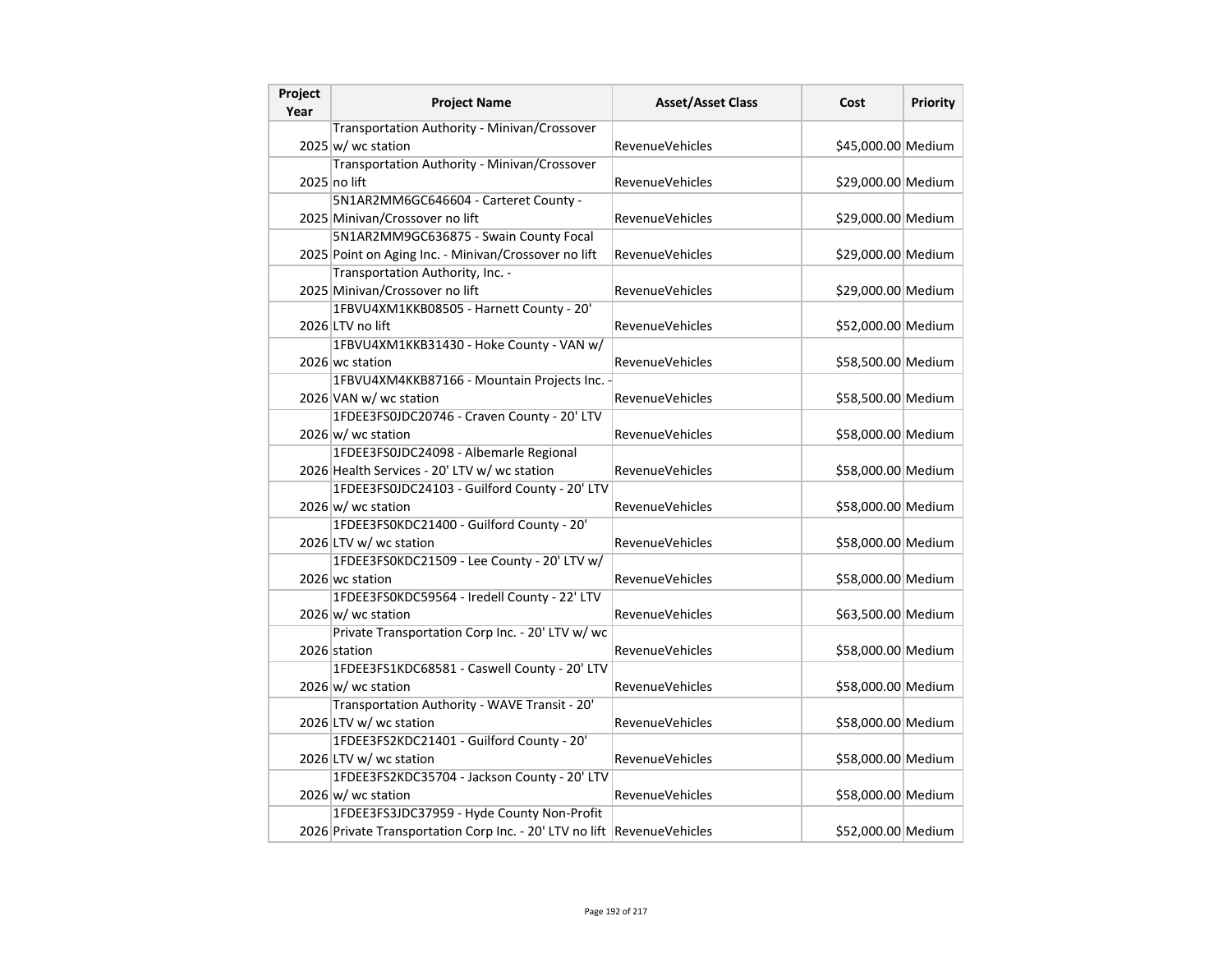| Project<br>Year | <b>Project Name</b>                                                   | <b>Asset/Asset Class</b> | Cost               | Priority |
|-----------------|-----------------------------------------------------------------------|--------------------------|--------------------|----------|
|                 | Transportation Authority - WAVE Transit - 20'                         |                          |                    |          |
|                 | 2026 LTV w/ wc station                                                | <b>RevenueVehicles</b>   | \$58,000.00 Medium |          |
|                 | Transportation Authority - WAVE Transit - 20'                         |                          |                    |          |
|                 | 2026 LTV w/ wc station                                                | RevenueVehicles          | \$58,000.00 Medium |          |
|                 | 1FDEE3FS3KDC27806 - Gaston County - 20' LTV                           |                          |                    |          |
|                 | 2026 w/ wc station                                                    | <b>RevenueVehicles</b>   | \$58,000.00 Medium |          |
|                 | 1FDEE3FS3KDC51247 - Johnston County Council                           |                          |                    |          |
|                 | 2026 on Aging, Inc. - 22' LTV w/ wc station                           | <b>RevenueVehicles</b>   | \$63,500.00 Medium |          |
|                 | 1FDEE3FS3KDC60658 - Moore County - 20' LTV                            |                          |                    |          |
|                 | $2026 \text{ w}$ wc station                                           | <b>RevenueVehicles</b>   | \$58,000.00 Medium |          |
|                 | 1FDEE3FS3KDC68582 - Caswell County - 22' LTV                          |                          |                    |          |
|                 | 2026 w/ wc station                                                    | RevenueVehicles          | \$63,500.00 Medium |          |
|                 | Developmental Center Inc. - 20' LTV w/ wc                             |                          |                    |          |
|                 | 2026 station                                                          | <b>RevenueVehicles</b>   | \$58,000.00 Medium |          |
|                 | 1FDEE3FS4KDC47773 - Stanly County - 22' LTV                           |                          |                    |          |
|                 | $2026 \, \vert \text{w}$ wc station                                   | RevenueVehicles          | \$63,500.00 Medium |          |
|                 | 1FDEE3FS5JDC27983 - Buncombe County - 20'                             |                          |                    |          |
|                 | 2026 LTV w/ wc station                                                | RevenueVehicles          | \$58,000.00 Medium |          |
|                 | Transportation Authority - WAVE Transit - 20'                         |                          |                    |          |
|                 | 2026 LTV w/ wc station                                                | RevenueVehicles          | \$58,000.00 Medium |          |
|                 | 1FDEE3FS5KDC36541 - AppalCART - 20' LTV w/                            |                          |                    |          |
|                 | 2026 wc station                                                       | RevenueVehicles          | \$58,000.00 Medium |          |
|                 | 1FDEE3FS5KDC47801 - Lincoln County - 22' LTV                          |                          |                    |          |
|                 | 2026 w/ wc station                                                    | <b>RevenueVehicles</b>   | \$63,500.00 Medium |          |
|                 | 1FDEE3FS5KDC59561 - Iredell County - 22' LTV                          |                          |                    |          |
|                 | $2026 \, \vert \text{w} / \text{wc}$ station                          | <b>RevenueVehicles</b>   | \$63,500.00 Medium |          |
|                 | 1FDEE3FS5KDC61214 - Lee County - 20' LTV w/                           |                          |                    |          |
|                 | 2026 wc station                                                       | RevenueVehicles          | \$58,000.00 Medium |          |
|                 | 1FDEE3FS5KDC73978 - Goldsboro-Wayne                                   |                          |                    |          |
|                 | 2026 Transportation Authority - 22' LTV w/ wc station RevenueVehicles |                          | \$63,500.00 Medium |          |
|                 | 1FDEE3FS6KDC25936 - Goldsboro-Wayne                                   |                          |                    |          |
|                 | 2026 Transportation Authority - 20' LTV w/ wc station RevenueVehicles |                          | \$58,000.00 Medium |          |
|                 | 1FDEE3FS6KDC42185 - Person County - 22' LTV                           |                          |                    |          |
|                 | $2026 \, \vert \text{w} / \text{wc}$ station                          | RevenueVehicles          | \$63,500.00 Medium |          |
|                 | Regional Transportation Authority - 22' LTV w/                        |                          |                    |          |
|                 | 2026 wc station                                                       | <b>RevenueVehicles</b>   | \$63,500.00 Medium |          |
|                 | 1FDEE3FS7KDC59562 - Iredell County - 22' LTV                          |                          |                    |          |
|                 | $2026 \text{ w}$ / wc station                                         | <b>RevenueVehicles</b>   | \$63,500.00 Medium |          |
|                 | 1FDEE3FS7KDC71419 - Goldsboro-Wayne                                   |                          |                    |          |
|                 | 2026 Transportation Authority - 22' LTV w/ wc station RevenueVehicles |                          | \$63,500.00 Medium |          |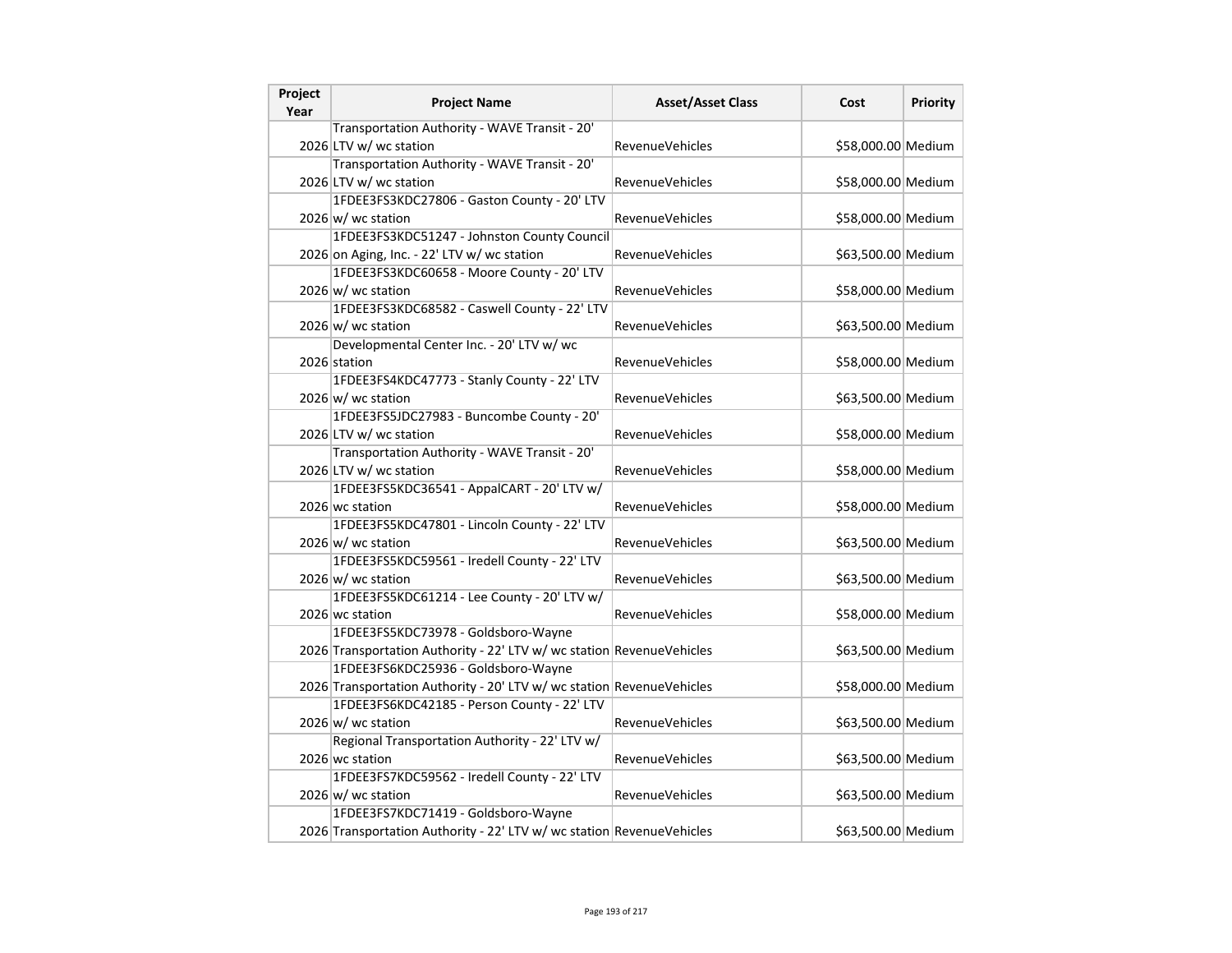| Project<br>Year | <b>Project Name</b>                                                   | <b>Asset/Asset Class</b> | Cost               | <b>Priority</b> |
|-----------------|-----------------------------------------------------------------------|--------------------------|--------------------|-----------------|
|                 | 1FDEE3FS8KDC55536 - Randolph County Senior                            |                          |                    |                 |
|                 | 2026 Adults Assoc. Inc. - 20' LTV w/ wc station                       | <b>RevenueVehicles</b>   | \$58,000.00 Medium |                 |
|                 | 1FDEE3FS9JDC20745 - Craven County - 20' LTV                           |                          |                    |                 |
|                 | $2026 \text{ w}$ / wc station                                         | RevenueVehicles          | \$58,000.00 Medium |                 |
|                 | 1FDEE3FS9KDC59563 - Iredell County - 22' LTV                          |                          |                    |                 |
|                 | 2026 w/ wc station                                                    | RevenueVehicles          | \$63,500.00 Medium |                 |
|                 | 1FDEE3FS9KDC61216 - Lee County - 20' LTV w/                           |                          |                    |                 |
|                 | 2026 wc station                                                       | <b>RevenueVehicles</b>   | \$58,000.00 Medium |                 |
|                 | 1FDEE3FS9KDC63533 - Craven County - 20' LTV                           |                          |                    |                 |
|                 | $2026 \, \vert \text{w}$ wc station                                   | <b>RevenueVehicles</b>   | \$58,000.00 Medium |                 |
|                 | 1FDEE3FSXKDC13188 - Albemarle Regional                                |                          |                    |                 |
|                 | 2026 Health Services - 20' LTV w/ wc station                          | RevenueVehicles          | \$58,000.00 Medium |                 |
|                 | Development District Inc. - 25' LTV w/ wc                             |                          |                    |                 |
|                 | 2026 station                                                          | RevenueVehicles          | \$70,000.00 Medium |                 |
|                 | 1FDFE4FS1KDC61222 - Robeson County - 25'                              |                          |                    |                 |
|                 | 2026 LTV w/ wc station                                                | <b>RevenueVehicles</b>   | \$70,000.00 Medium |                 |
|                 | 1FDFE4FS2KDC21411 - Anson County - 25' LTV                            |                          |                    |                 |
|                 | $2026 \text{ w}$ / wc station                                         | <b>RevenueVehicles</b>   | \$70,000.00 Medium |                 |
|                 | 1FDFE4FS2KDC43666 - Mountain Projects Inc. -                          |                          |                    |                 |
|                 | 2026 25' LTV w/ wc station                                            | RevenueVehicles          | \$70,000.00 Medium |                 |
|                 | 1FDFE4FS3KDC17352 - Kerr Area                                         |                          |                    |                 |
|                 | 2026 Transportation Authority - 25' LTV w/ wc station RevenueVehicles |                          | \$70,000.00 Medium |                 |
|                 | Developmental Center Inc. - 25' LTV w/ wc                             |                          |                    |                 |
|                 | 2026 station                                                          | <b>RevenueVehicles</b>   | \$70,000.00 Medium |                 |
|                 | 1FDFE4FS3KDC43675 - Mecklenburg County -                              |                          |                    |                 |
|                 | 2026 25' LTV w/ wc station                                            | RevenueVehicles          | \$70,000.00 Medium |                 |
|                 | 1FDFE4FS3KDC71430 - Richmond Interagency                              |                          |                    |                 |
|                 | 2026 Transportation, Inc. - 25' LTV w/ wc station                     | <b>RevenueVehicles</b>   | \$70,000.00 Medium |                 |
|                 | 1FDFE4FS4HDC64415 - Gaston County - 25' LTV                           |                          |                    |                 |
|                 | $2026 \text{ w}$ / wc station                                         | <b>RevenueVehicles</b>   | \$70,000.00 Medium |                 |
|                 | 1FDFE4FS4KDC59576 - Davidson County - 25'                             |                          |                    |                 |
|                 | 2026 LTV w/ wc station                                                | <b>RevenueVehicles</b>   | \$70,000.00 Medium |                 |
|                 | 1FDFE4FS5KDC68626 - Iredell County - 25' LTV                          |                          |                    |                 |
|                 | $2026 \text{ w}$ / wc station                                         | RevenueVehicles          | \$70,000.00 Medium |                 |
|                 | 1FDFE4FS6KDC17636 - Davidson County - 25'                             |                          |                    |                 |
|                 | 2026 LTV w/ wc station                                                | <b>RevenueVehicles</b>   | \$70,000.00 Medium |                 |
|                 | 1FDFE4FS7HDC37726 - Macon County - 22' LTV                            |                          |                    |                 |
|                 | $2026 \text{ w}$ / wc station                                         | <b>RevenueVehicles</b>   | \$63,500.00 Medium |                 |
|                 | 1FDFE4FS7KDC43677 - Mecklenburg County -                              |                          |                    |                 |
|                 | 2026 25' LTV w/ wc station                                            | RevenueVehicles          | \$70,000.00 Medium |                 |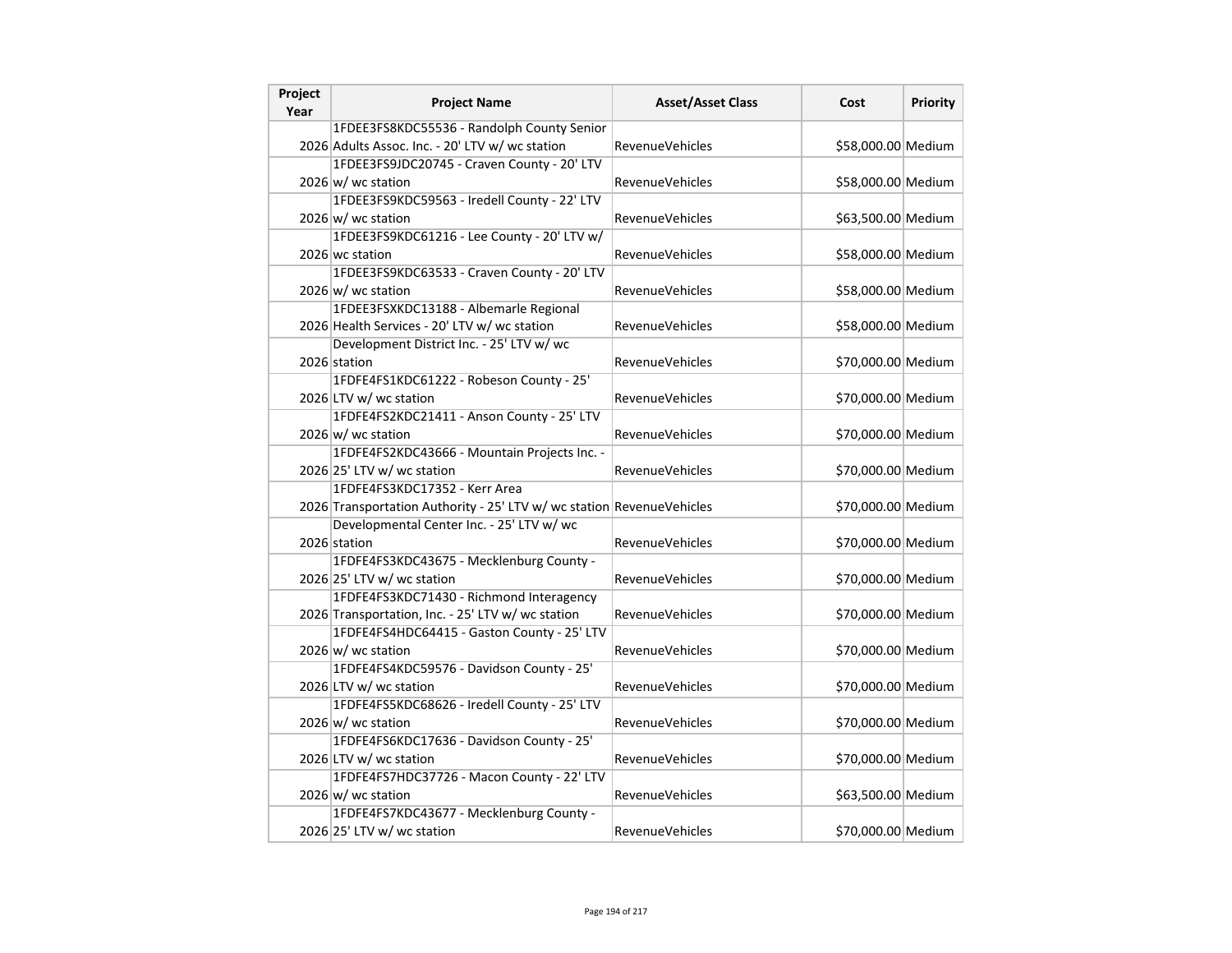| Project<br>Year | <b>Project Name</b>                              | <b>Asset/Asset Class</b> | Cost               | <b>Priority</b> |
|-----------------|--------------------------------------------------|--------------------------|--------------------|-----------------|
|                 | 1FDFE4FS7KDC68627 - Iredell County - 25' LTV     |                          |                    |                 |
|                 | 2026 w/ wc station                               | <b>RevenueVehicles</b>   | \$70,000.00 Medium |                 |
|                 | 1FDFE4FS9KDC68628 - Iredell County - 25' LTV     |                          |                    |                 |
|                 | $2026 \, \vert \text{w}$ wc station              | <b>RevenueVehicles</b>   | \$70,000.00 Medium |                 |
|                 | 1FDFE4FSXKDC12343 - Lee County - 25' LTV w/      |                          |                    |                 |
|                 | 2026 wc station                                  | <b>RevenueVehicles</b>   | \$70,000.00 Medium |                 |
|                 | Regional Transportation Authority - 25' LTV w/   |                          |                    |                 |
|                 | 2026 wc station                                  | RevenueVehicles          | \$70,000.00 Medium |                 |
|                 | 1FDFE4FSXKDC61221 - Robeson County - 25'         |                          |                    |                 |
|                 | 2026 LTV w/ wc station                           | <b>RevenueVehicles</b>   | \$70,000.00 Medium |                 |
|                 | 1FDVU4X81LKA05032 - Beaufort County              |                          |                    |                 |
|                 | 2026 Developmental Center Inc. - 20' LTV no lift | <b>RevenueVehicles</b>   | \$52,000.00 Medium |                 |
|                 | 1FDVU4X82LKA16640 - Moore County - VAN w/        |                          |                    |                 |
|                 | 2026 wc station                                  | RevenueVehicles          | \$58,500.00 Medium |                 |
|                 | 1FDVU4X84LKA35299 - Clay County - VAN w/         |                          |                    |                 |
|                 | 2026 wc station                                  | <b>RevenueVehicles</b>   | \$58,500.00 Medium |                 |
|                 | 1FDVU4X85LKA25395 - Cherokee County - VAN        |                          |                    |                 |
|                 | $2026 \text{ w}$ wc station                      | <b>RevenueVehicles</b>   | \$58,500.00 Medium |                 |
|                 | 1FDVU4X88LKB17598 - Harnett County - VAN         |                          |                    |                 |
|                 | $2026 \text{ w}$ / wc station                    | <b>RevenueVehicles</b>   | \$58,500.00 Medium |                 |
|                 | 1FDVU4X8XLKA11119 - Lenoir County - VAN w/       |                          |                    |                 |
|                 | 2026 wc station                                  | <b>RevenueVehicles</b>   | \$58,500.00 Medium |                 |
|                 | 1FDVU4XM1KKB12254 - Jackson County - VAN         |                          |                    |                 |
|                 | 2026 w/ wc station                               | <b>RevenueVehicles</b>   | \$58,500.00 Medium |                 |
|                 | 1FDVU4XM1KKB26168 - Moore County - VAN           |                          |                    |                 |
|                 | $2026 \text{ w}$ / wc station                    | <b>RevenueVehicles</b>   | \$58,500.00 Medium |                 |
|                 | 1FDVU4XM2KKA53795 - Anson County - VAN           |                          |                    |                 |
|                 | $2026 \text{ w}$ / wc station                    | <b>RevenueVehicles</b>   | \$58,500.00 Medium |                 |
|                 | 1FDVU4XM3KKA31434 - Pender Adult Services        |                          |                    |                 |
|                 | 2026 Inc. - VAN w/ wc station                    | <b>RevenueVehicles</b>   | \$58,500.00 Medium |                 |
|                 | 1FDVU4XM9KKA79780 - Buncombe County -            |                          |                    |                 |
|                 | 2026 VAN w/ wc station                           | <b>RevenueVehicles</b>   | \$58,500.00 Medium |                 |
|                 | 1FDVU4XMXKKB26170 - Moore County - VAN           |                          |                    |                 |
|                 | $2026 \, \text{w}$ wc station                    | <b>RevenueVehicles</b>   | \$58,500.00 Medium |                 |
|                 | 1FDVU4XV2KKA67821 - AppalCART - VAN w/ wc        |                          |                    |                 |
|                 | 2026 station                                     | <b>RevenueVehicles</b>   | \$58,500.00 Medium |                 |
|                 | 1FTBW3XM0GKB10997 - Bladen County - VAN          |                          |                    |                 |
|                 | 2026 no lift                                     | <b>RevenueVehicles</b>   | \$52,500.00 Medium |                 |
|                 | 1FTBW3XM0HKA46493 - Rutherford County -          |                          |                    |                 |
|                 | 2026 VAN w/ wc station                           | <b>RevenueVehicles</b>   | \$58,500.00 Medium |                 |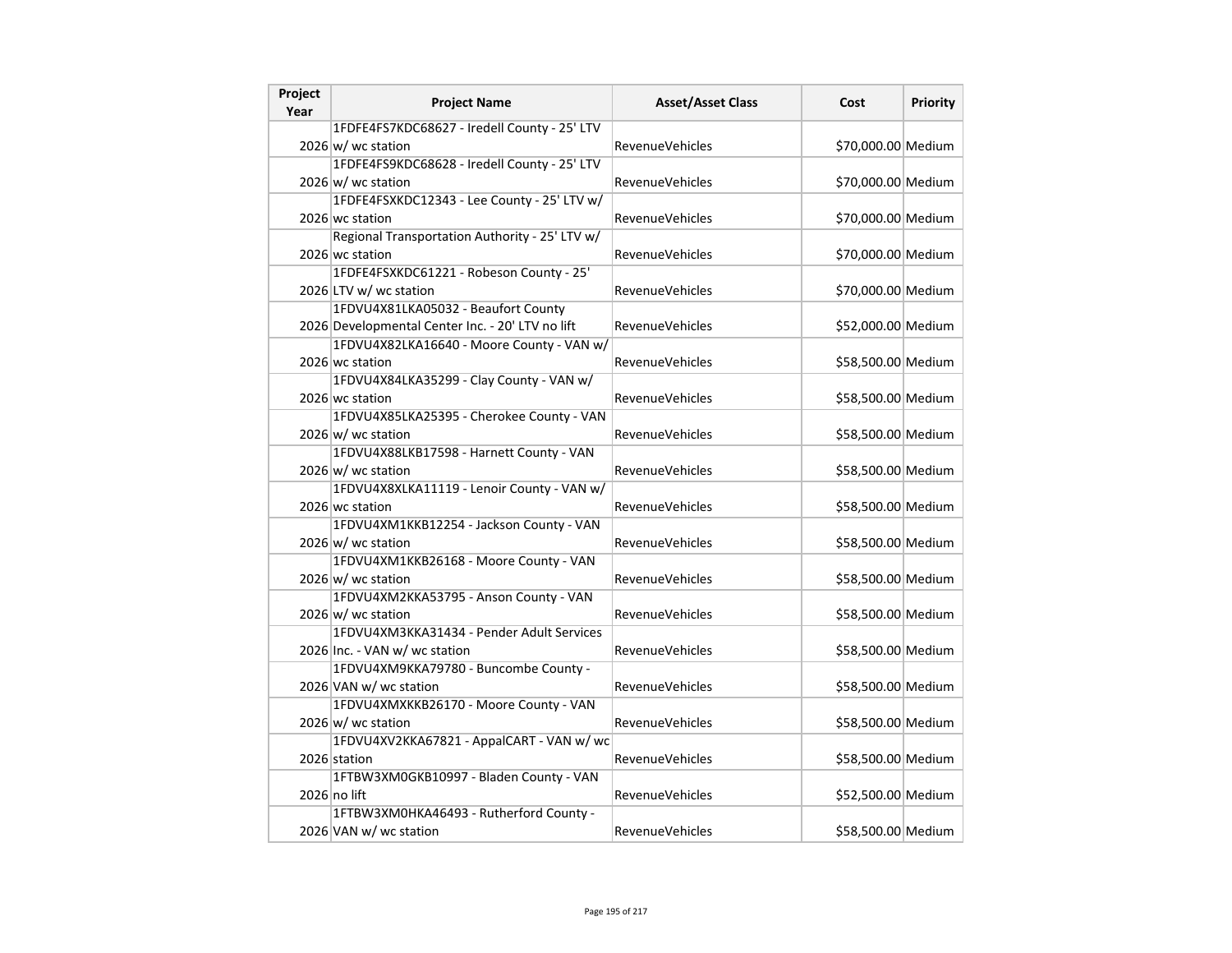| Project<br>Year | <b>Project Name</b>                               | <b>Asset/Asset Class</b> | Cost               | Priority |
|-----------------|---------------------------------------------------|--------------------------|--------------------|----------|
|                 | 1FTBW3XM3JKA35753 - Rutherford County -           |                          |                    |          |
|                 | 2026 VAN w/ wc station                            | RevenueVehicles          | \$58,500.00 Medium |          |
|                 | 1FTBW3XM5HKA75620 - Western Carolina              |                          |                    |          |
|                 | 2026 Community Action Inc. - VAN w/ wc station    | <b>RevenueVehicles</b>   | \$58,500.00 Medium |          |
|                 | 1FTBW3XM9JKA35756 - Rutherford County -           |                          |                    |          |
|                 | 2026 VAN w/ wc station                            | <b>RevenueVehicles</b>   | \$58,500.00 Medium |          |
|                 | 1FTBW3XM9JKA48197 - Yancey County                 |                          |                    |          |
|                 | 2026 Transportation Authority - VAN no lift       | RevenueVehicles          | \$52,500.00 Medium |          |
|                 | 1FTDS3EL4EDA38704 - Western Carolina              |                          |                    |          |
|                 | 2026 Community Action Inc. - VAN no lift          | RevenueVehicles          | \$52,500.00 Medium |          |
|                 | 1FTRS4X88LKA19150 - Madison County                |                          |                    |          |
|                 | 2026 Transportation Authority - VAN w/wc station  | <b>RevenueVehicles</b>   | \$58,500.00 Medium |          |
|                 | 1FTRS4XM1KKA21027 - Rutherford County -           |                          |                    |          |
|                 | 2026 VAN w/ wc station                            | <b>RevenueVehicles</b>   | \$58,500.00 Medium |          |
|                 | 1FTRS4XM1KKA21030 - Rutherford County -           |                          |                    |          |
|                 | 2026 VAN w/ wc station                            | <b>RevenueVehicles</b>   | \$58,500.00 Medium |          |
|                 | 1FTRS4XM1KKB07079 - Madison County                |                          |                    |          |
|                 | 2026 Transportation Authority - VAN w/ wc station | RevenueVehicles          | \$58,500.00 Medium |          |
|                 | 1FTRS4XM3KKA21028 - Rutherford County -           |                          |                    |          |
|                 | 2026 VAN w/ wc station                            | <b>RevenueVehicles</b>   | \$58,500.00 Medium |          |
|                 | 1FTRS4XM5KKA21029 - Rutherford County -           |                          |                    |          |
|                 | 2026 VAN w/ wc station                            | <b>RevenueVehicles</b>   | \$58,500.00 Medium |          |
|                 | 1FTRS4XMXKKB07081 - Madison County                |                          |                    |          |
|                 | 2026 Transportation Authority - VAN w/ wc station | <b>RevenueVehicles</b>   | \$58,500.00 Medium |          |
|                 | 2C4RDGBG3JR256266 - Sampson County -              |                          |                    |          |
|                 | 2026 Minivan/Crossover no lift                    | RevenueVehicles          | \$29,000.00 Medium |          |
|                 | 2C4RDGBG3KR780602 - Union County -                |                          |                    |          |
|                 | 2026 Minivan/Crossover w/ wc station              | <b>RevenueVehicles</b>   | \$45,000.00 Medium |          |
|                 | Transportation Authority - Minivan/Crossover      |                          |                    |          |
|                 | 2026 no lift                                      | <b>RevenueVehicles</b>   | \$29,000.00 Medium |          |
|                 | 2C7WDGBG3JR190551 - Pender Adult Services         |                          |                    |          |
|                 | 2026 Inc. - Minivan/Crossover w/ wc station       | <b>RevenueVehicles</b>   | \$45,000.00 Medium |          |
|                 | Community Action Inc. - Minivan/Crossover no      |                          |                    |          |
| 2026 lift       |                                                   | RevenueVehicles          | \$29,000.00 Medium |          |
|                 | Development District Inc. - Minivan/Crossover     |                          |                    |          |
|                 | 2026 no lift                                      | RevenueVehicles          | \$29,000.00 Medium |          |
|                 | 1FBVU4XM1KKB87173 - Mountain Projects Inc. -      |                          |                    |          |
|                 | 2027 VAN w/ wc station                            | <b>RevenueVehicles</b>   | \$58,500.00 Medium |          |
|                 | 1FBVU4XM2JKB30141 - Polk County                   |                          |                    |          |
|                 | 2027 Transportation Authority - VAN no lift       | RevenueVehicles          | \$52,500.00 Medium |          |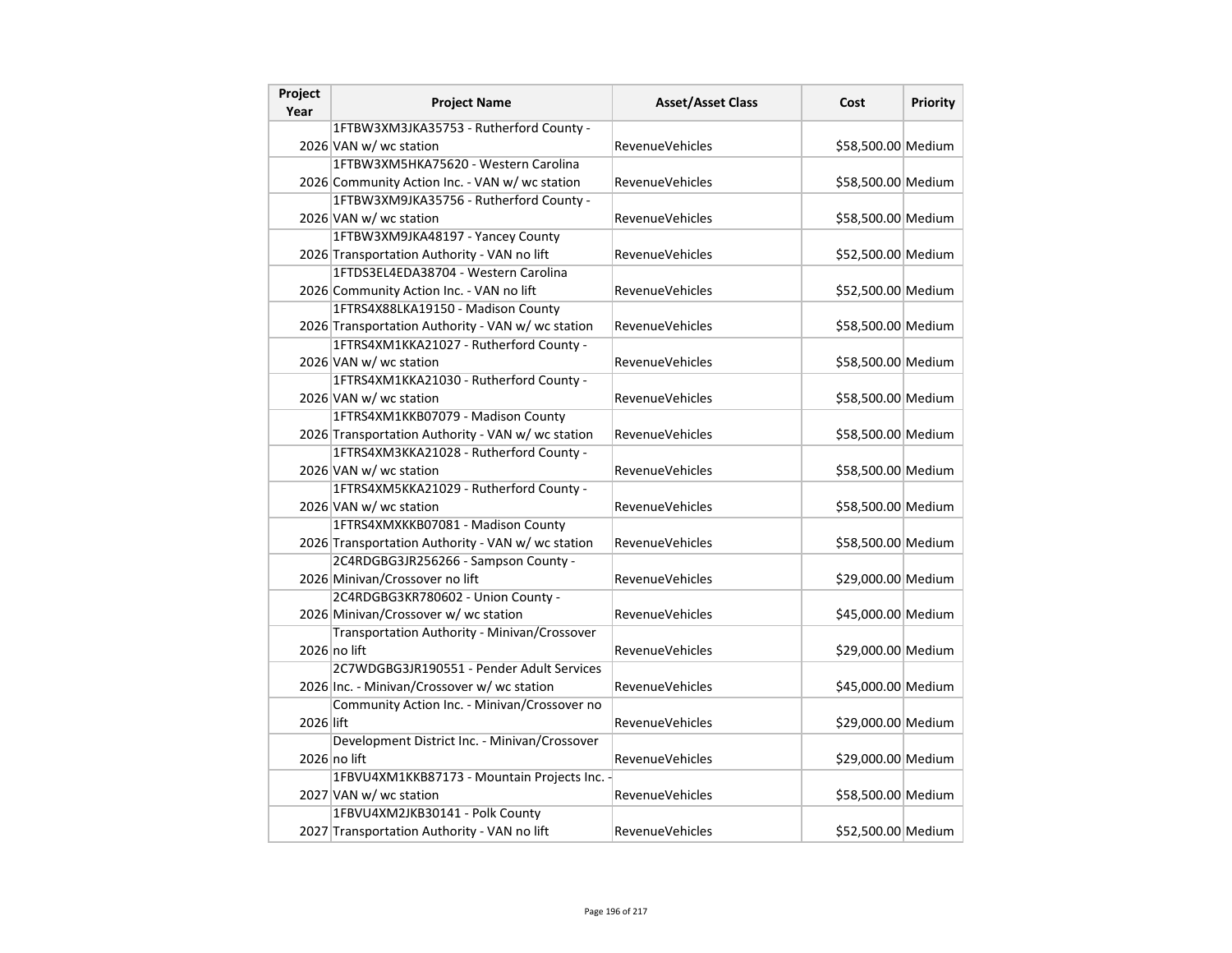| Project<br>Year | <b>Project Name</b>                                                   | <b>Asset/Asset Class</b> | Cost               | <b>Priority</b> |
|-----------------|-----------------------------------------------------------------------|--------------------------|--------------------|-----------------|
|                 | 1FBVU4XM5KKB39353 - Hoke County - VAN w/                              |                          |                    |                 |
|                 | 2027 wc station                                                       | <b>RevenueVehicles</b>   | \$58,500.00 Medium |                 |
|                 | Administration of Cleveland County Inc. - VAN                         |                          |                    |                 |
|                 | 2027 w/ wc station                                                    | <b>RevenueVehicles</b>   | \$58,500.00 Medium |                 |
|                 | 1FBVU4XM8KKB12308 - Yancey County                                     |                          |                    |                 |
|                 | 2027 Transportation Authority - VAN no lift                           | RevenueVehicles          | \$52,500.00 Medium |                 |
|                 | 1FDAF5GY8KEG59540 - Robeson County - 28'                              |                          |                    |                 |
|                 | 2027 LTV w/ wc station                                                | <b>RevenueVehicles</b>   | \$90,500.00 Medium |                 |
|                 | 1FDEE3FL7GDC12404 - Yadkin Valley Economic                            |                          |                    |                 |
|                 | 2027 Development District Inc. - 20' LTV no lift                      | <b>RevenueVehicles</b>   | \$52,000.00 Medium |                 |
|                 | 1FDEE3FL9EDA78654 - Craven County - 20' LTV                           |                          |                    |                 |
|                 | $2027$ w/ wc station                                                  | <b>RevenueVehicles</b>   | \$58,000.00 Medium |                 |
|                 | 1FDEE3FS0KDC73979 - Goldsboro-Wayne                                   |                          |                    |                 |
|                 | 2027 Transportation Authority - 22' LTV w/ wc station RevenueVehicles |                          | \$63,500.00 Medium |                 |
|                 | 1FDEE3FS1KDC18988 - Guilford County - 20'                             |                          |                    |                 |
|                 | 2027 LTV w/ wc station                                                | <b>RevenueVehicles</b>   | \$58,000.00 Medium |                 |
|                 | 1FDEE3FS1KDC43664 - Rowan County - 20' LTV                            |                          |                    |                 |
|                 | 2027 no lift                                                          | <b>RevenueVehicles</b>   | \$52,000.00 Medium |                 |
|                 | 1FDEE3FS2KDC75474 - Martin County - 22' LTV                           |                          |                    |                 |
|                 | 2027 w/ wc station                                                    | <b>RevenueVehicles</b>   | \$63,500.00 Medium |                 |
|                 | 1FDEE3FS3KDC61213 - Lee County - 20' LTV w/                           |                          |                    |                 |
|                 | 2027 wc station                                                       | <b>RevenueVehicles</b>   | \$58,000.00 Medium |                 |
|                 | 1FDEE3FS4JDC22712 - Guilford County - 20' LTV                         |                          |                    |                 |
|                 | $2027 \text{w}$ / wc station                                          | RevenueVehicles          | \$58,000.00 Medium |                 |
|                 | 1FDEE3FS4KDC21402 - Guilford County - 20'                             |                          |                    |                 |
|                 | 2027 LTV w/ wc station                                                | <b>RevenueVehicles</b>   | \$58,000.00 Medium |                 |
|                 | 1FDEE3FS4KDC25935 - Goldsboro-Wayne                                   |                          |                    |                 |
|                 | 2027 Transportation Authority - 20' LTV w/ wc station RevenueVehicles |                          | \$58,000.00 Medium |                 |
|                 | 1FDEE3FS6HDC37707 - Anson County - 20' LTV                            |                          |                    |                 |
|                 | 2027 no lift                                                          | <b>RevenueVehicles</b>   | \$52,000.00 Medium |                 |
|                 | 1FDEE3FS8KDC17272 - Stanly County - 20' LTV                           |                          |                    |                 |
|                 | 2027 w/ wc station                                                    | <b>RevenueVehicles</b>   | \$58,000.00 Medium |                 |
|                 | 1FDFE4FS0KDC56240 - Gaston County - 25' LTV                           |                          |                    |                 |
|                 | 2027 w/ wc station                                                    | <b>RevenueVehicles</b>   | \$70,000.00 Medium |                 |
|                 | 1FDFE4FS0KDC68629 - Iredell County - 25' LTV                          |                          |                    |                 |
|                 | $2027 \text{ w/m}$ wc station                                         | <b>RevenueVehicles</b>   | \$70,000.00 Medium |                 |
|                 | 1FDFE4FS1KDC43674 - Mecklenburg County -                              |                          |                    |                 |
|                 | 2027 25' LTV w/ wc station                                            | <b>RevenueVehicles</b>   | \$70,000.00 Medium |                 |
|                 | 1FDFE4FS3KDC68625 - Iredell County - 25' LTV                          |                          |                    |                 |
|                 | 2027 w/ wc station                                                    | <b>RevenueVehicles</b>   | \$70,000.00 Medium |                 |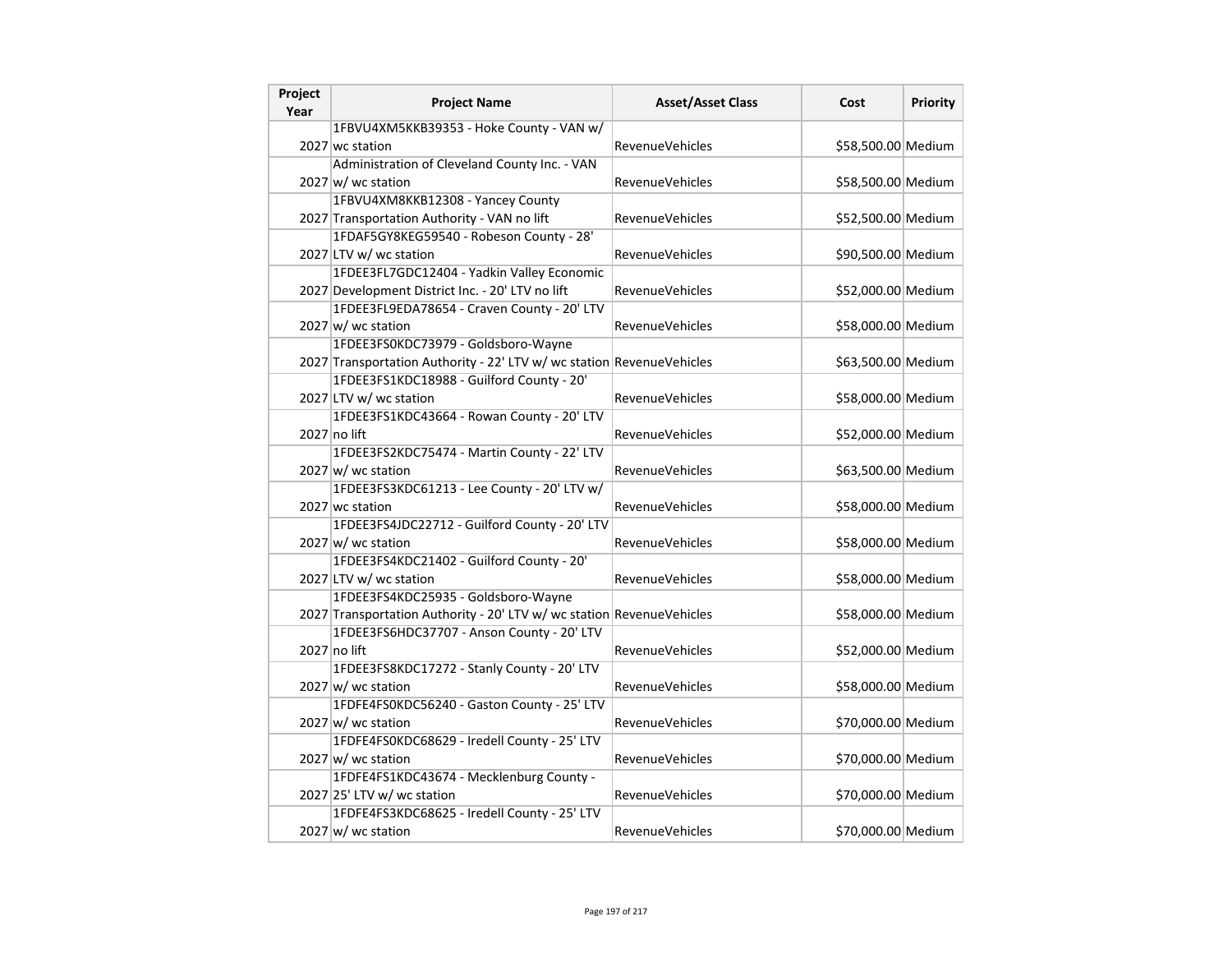| Project<br>Year | <b>Project Name</b>                               | <b>Asset/Asset Class</b> | Cost               | <b>Priority</b> |
|-----------------|---------------------------------------------------|--------------------------|--------------------|-----------------|
|                 | 1FDFE4FS5KDC75107 - Martin County - 25' LTV       |                          |                    |                 |
|                 | 2027 w/ wc station                                | <b>RevenueVehicles</b>   | \$70,000.00 Medium |                 |
|                 | 1FDFE4FS6KDC14462 - Chatham Transit               |                          |                    |                 |
|                 | 2027 Network - 25' LTV w/ wc station              | <b>RevenueVehicles</b>   | \$70,000.00 Medium |                 |
|                 | 1FDFE4FS6KDC59577 - Robeson County - 25'          |                          |                    |                 |
|                 | 2027 LTV w/ wc station                            | <b>RevenueVehicles</b>   | \$70,000.00 Medium |                 |
|                 | 1FDFE4FS6KDC59580 - Richmond Interagency          |                          |                    |                 |
|                 | 2027 Transportation, Inc. - 25' LTV w/ wc station | RevenueVehicles          | \$70,000.00 Medium |                 |
|                 | 1FDFE4FS7KDC14132 - Albemarle Regional            |                          |                    |                 |
|                 | 2027 Health Services - 25' LTV w/ wc station      | <b>RevenueVehicles</b>   | \$70,000.00 Medium |                 |
|                 | 1FDFE4FS7KDC59572 - Albemarle Regional            |                          |                    |                 |
|                 | 2027 Health Services - 25' LTV w/ wc station      | <b>RevenueVehicles</b>   | \$70,000.00 Medium |                 |
|                 | 1FDFE4FS8KDC74467 - Scotland County - 25'         |                          |                    |                 |
|                 | 2027 LTV w/ wc station                            | <b>RevenueVehicles</b>   | \$70,000.00 Medium |                 |
|                 | 1FDFE4FS8KDC74520 - Scotland County - 22'         |                          |                    |                 |
|                 | 2027 LTV w/ wc station                            | <b>RevenueVehicles</b>   | \$63,500.00 Medium |                 |
|                 | 1FDFE4FS9KDC45253 - Mecklenburg County -          |                          |                    |                 |
|                 | 2027 25' LTV w/ wc station                        | <b>RevenueVehicles</b>   | \$70,000.00 Medium |                 |
|                 | 1FDVU4X80LKA31654 - Moore County - VAN w/         |                          |                    |                 |
|                 | 2027 wc station                                   | <b>RevenueVehicles</b>   | \$58,500.00 Medium |                 |
|                 | 1FDVU4X86LKA11117 - Western Carolina              |                          |                    |                 |
|                 | 2027 Community Action Inc. - VAN no lift          | <b>RevenueVehicles</b>   | \$52,500.00 Medium |                 |
|                 | 1FDVU4XM1KKA62892 - Swain County Focal            |                          |                    |                 |
|                 | 2027 Point on Aging Inc. - VAN w/ wc station      | <b>RevenueVehicles</b>   | \$58,500.00 Medium |                 |
|                 | 1FDVU4XM1KKA66621 - Gaston County - VAN           |                          |                    |                 |
|                 | $2027 \text{ w}$ / wc station                     | <b>RevenueVehicles</b>   | \$58,500.00 Medium |                 |
|                 | 1FDVU4XM5KKA66623 - Rowan County - VAN            |                          |                    |                 |
|                 | 2027 w/ wc station                                | RevenueVehicles          | \$58,500.00 Medium |                 |
|                 | 1FDVU4XM6KKA53797 - Richmond Interagency          |                          |                    |                 |
|                 | 2027 Transportation, Inc. - VAN no lift           | <b>RevenueVehicles</b>   | \$52,500.00 Medium |                 |
|                 | 1FDVU4XM9KKA67824 - Gaston County - VAN           |                          |                    |                 |
|                 | $2027 \text{ w}$ / wc station                     | <b>RevenueVehicles</b>   | \$58,500.00 Medium |                 |
|                 | 1FT7W2B66GEB62027 - Albemarle Regional            |                          |                    |                 |
|                 | 2027 Health Services - Service Vehicle            | <b>RevenueVehicles</b>   | \$40,000.00 Medium |                 |
|                 | 1FTBW3XM0GKB15181 - Bladen County - VAN           |                          |                    |                 |
|                 | $2027$ no lift                                    | <b>RevenueVehicles</b>   | \$52,500.00 Medium |                 |
|                 | 1FTBW3XM1HKA11638 - Greene County - VAN           |                          |                    |                 |
|                 | 2027 w/ wc station                                | <b>RevenueVehicles</b>   | \$58,500.00 Medium |                 |
|                 | Administration of Cleveland County Inc. - VAN     |                          |                    |                 |
|                 | 2027 w/ wc station                                | <b>RevenueVehicles</b>   | \$58,500.00 Medium |                 |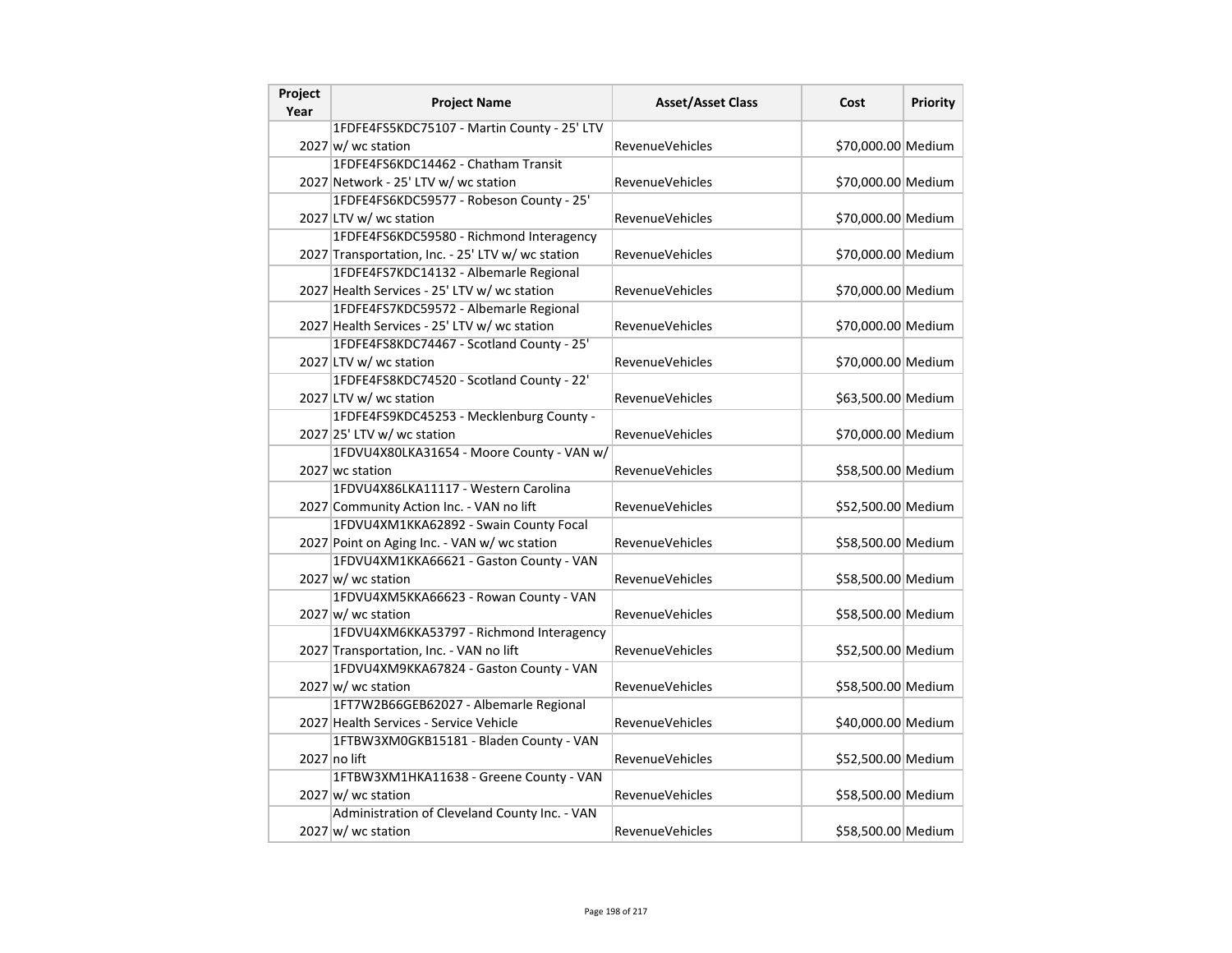| Project | <b>Project Name</b>                               | <b>Asset/Asset Class</b> | Cost                | Priority |
|---------|---------------------------------------------------|--------------------------|---------------------|----------|
| Year    |                                                   |                          |                     |          |
|         | 1FTBW3XM7JKA35755 - Rutherford County -           |                          |                     |          |
|         | 2027 VAN w/ wc station                            | <b>RevenueVehicles</b>   | \$58,500.00 Medium  |          |
|         | 1FTBW3XM8JKA35747 - Rutherford County -           |                          |                     |          |
|         | 2027 VAN w/ wc station                            | <b>RevenueVehicles</b>   | \$58,500.00 Medium  |          |
|         | 1FTBW3XM9JKA52945 - Rowan County - VAN            |                          |                     |          |
|         | $2027 \vert w \vert$ wc station                   | RevenueVehicles          | \$58,500.00 Medium  |          |
|         | 1FTRS4X88LKA19151 - Madison County                |                          |                     |          |
|         | 2027 Transportation Authority - VAN w/ wc station | RevenueVehicles          | \$58,500.00 Medium  |          |
|         | 1FTRS4XMXKKB07078 - Madison County                |                          |                     |          |
|         | 2027 Transportation Authority - VAN w/wc station  | RevenueVehicles          | \$58,500.00 Medium  |          |
|         | 2C4RDGBGXKR654480 - Union County -                |                          |                     |          |
|         | 2027 Minivan/Crossover no lift                    | <b>RevenueVehicles</b>   | \$29,000.00 Medium  |          |
|         | 2C4RDGCG2LR206041 - Clay County -                 |                          |                     |          |
|         | 2027 Minivan/Crossover w/ wc station              | RevenueVehicles          | \$45,000.00 Medium  |          |
|         | 2C4RDGCG6HR641667 - Macon County -                |                          |                     |          |
|         | 2027 Minivan/Crossover no lift                    | <b>RevenueVehicles</b>   | \$29,000.00 Medium  |          |
|         | 5N1AR2MM0GC645416 - Jackson County -              |                          |                     |          |
|         | 2027 Service Vehicle                              | <b>RevenueVehicles</b>   | \$40,000.00 Medium  |          |
|         | 5N1AR2MMXGC626159 - AppalCART -                   |                          |                     |          |
|         | 2027 Minivan/Crossover no lift                    | RevenueVehicles          | \$29,000.00 Medium  |          |
|         | 5N1DR2MM9KC652581 - Graham County -               |                          |                     |          |
|         | 2027 Minivan/Crossover no lift                    | RevenueVehicles          | \$29,000.00 Medium  |          |
|         | Transportation Authority - WAVE Transit - BUS -   |                          |                     |          |
|         | 2028 Heavy                                        | <b>RevenueVehicles</b>   | \$500,000.00 Medium |          |
|         | 15GGB3012B1178629 - AppalCART - BUS -             |                          |                     |          |
|         | 2028 Heavy                                        | <b>RevenueVehicles</b>   | \$500,000.00 Medium |          |
|         | 1FBVU4XM1KKB72852 - Mountain Projects Inc. -      |                          |                     |          |
|         | 2028 VAN w/ wc station                            | <b>RevenueVehicles</b>   | \$58,500.00 Medium  |          |
|         | 1FBVU4XM5KKA37356 - Hoke County - VAN w/          |                          |                     |          |
|         | 2028 wc station                                   | <b>RevenueVehicles</b>   | \$58,500.00 Medium  |          |
|         | 1FDEE3FS0KDC20702 - Guilford County - 20'         |                          |                     |          |
|         | 2028 LTV w/ wc station                            | <b>RevenueVehicles</b>   | \$58,000.00 Medium  |          |
|         | 1FDEE3FS1KDC13192 - Albemarle Regional            |                          |                     |          |
|         | 2028 Health Services - 20' LTV w/ wc station      | RevenueVehicles          | \$58,000.00 Medium  |          |
|         | 1FDEE3FS1KDC75451 - Washington County - 20'       |                          |                     |          |
|         | 2028 LTV no lift                                  | RevenueVehicles          | \$52,000.00 Medium  |          |
|         | 1FDEE3FS2KDC61218 - Macon County - 22' LTV        |                          |                     |          |
|         | 2028 w/ wc station                                | <b>RevenueVehicles</b>   |                     |          |
|         |                                                   |                          | \$63,500.00 Medium  |          |
|         | 1FDEE3FS7KDC61215 - Lee County - 20' LTV w/       |                          |                     |          |
|         | 2028 wc station                                   | <b>RevenueVehicles</b>   | \$58,000.00 Medium  |          |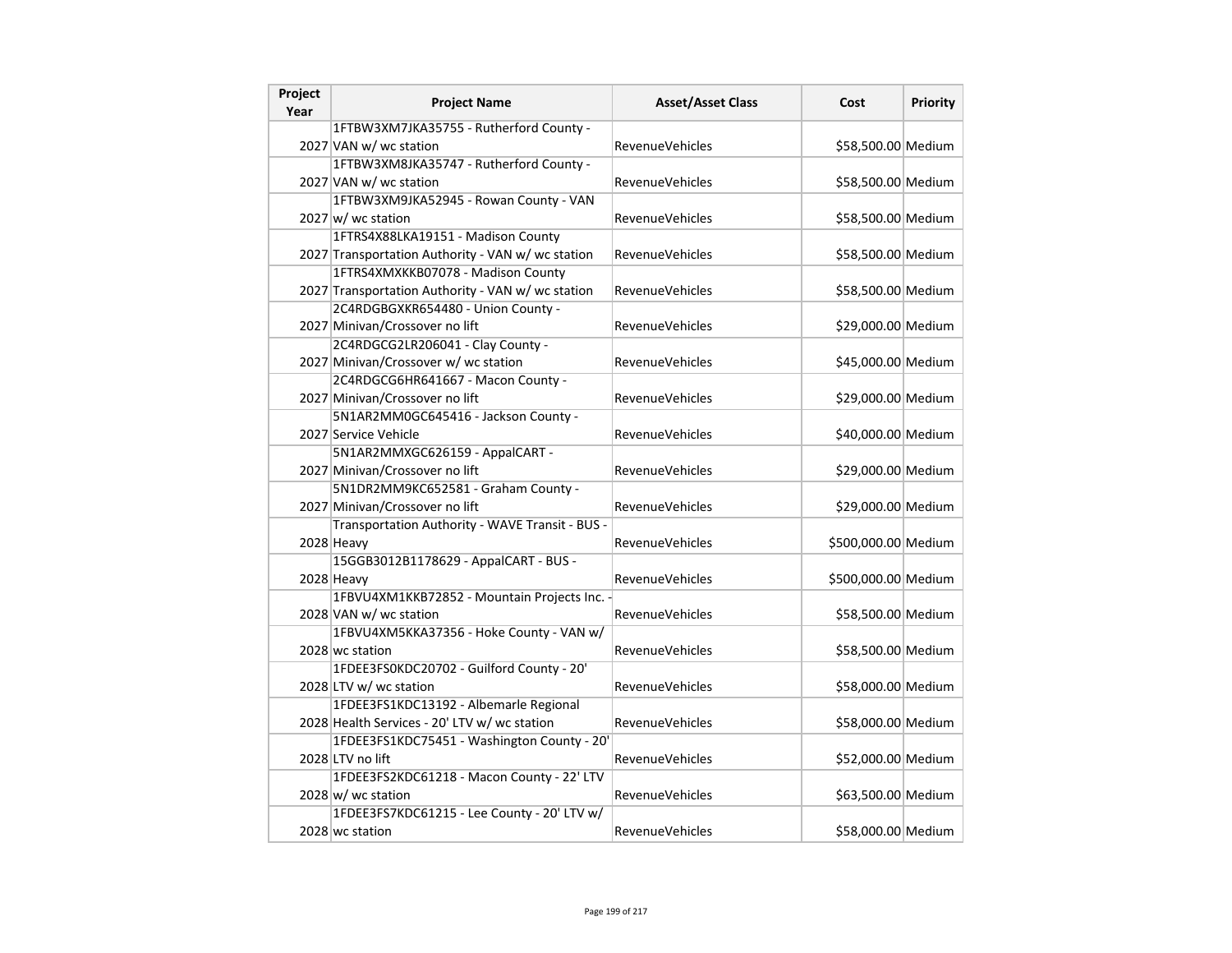| Project<br>Year | <b>Project Name</b>                               | <b>Asset/Asset Class</b> | Cost               | <b>Priority</b> |
|-----------------|---------------------------------------------------|--------------------------|--------------------|-----------------|
|                 | 1FDEE3FS8KDC13190 - Albemarle Regional            |                          |                    |                 |
|                 | 2028 Health Services - 20' LTV w/ wc station      | <b>RevenueVehicles</b>   | \$58,000.00 Medium |                 |
|                 | 1FDEE3FS9KDC32010 - Martin County - 20' LTV       |                          |                    |                 |
|                 | $2028 \text{ w}$ / wc station                     | <b>RevenueVehicles</b>   | \$58,000.00 Medium |                 |
|                 | 1FDEE3FSXKDC35790 - Randolph County Senior        |                          |                    |                 |
|                 | 2028 Adults Assoc. Inc. - 20' LTV w/ wc station   | RevenueVehicles          | \$58,000.00 Medium |                 |
|                 | 1FDEE3FSXKDC61211 - Craven County - 20' LTV       |                          |                    |                 |
|                 | 2028 w/ wc station                                | RevenueVehicles          | \$58,000.00 Medium |                 |
|                 | 1FDFE4FS0KDC56237 - Gaston County - 25' LTV       |                          |                    |                 |
|                 | 2028 w/ wc station                                | <b>RevenueVehicles</b>   | \$70,000.00 Medium |                 |
|                 | 1FDFE4FS8KDC75103 - Martin County - 25' LTV       |                          |                    |                 |
|                 | 2028 w/ wc station                                | <b>RevenueVehicles</b>   | \$70,000.00 Medium |                 |
|                 | 1FDFE4FSXKDC43673 - Mecklenburg County -          |                          |                    |                 |
|                 | 2028 25' LTV w/ wc station                        | <b>RevenueVehicles</b>   | \$70,000.00 Medium |                 |
|                 | 1FDVU4X80LKA16636 - Moore County - VAN w/         |                          |                    |                 |
|                 | 2028 wc station                                   | <b>RevenueVehicles</b>   | \$58,500.00 Medium |                 |
|                 | 1FDVU4X86LKA16639 - Moore County - VAN w/         |                          |                    |                 |
|                 | 2028 wc station                                   | <b>RevenueVehicles</b>   | \$58,500.00 Medium |                 |
|                 | 1FDVU4X88LKB11901 - GoWake - VAN w/ wc            |                          |                    |                 |
|                 | 2028 station                                      | <b>RevenueVehicles</b>   | \$58,500.00 Medium |                 |
|                 | 1FDVU4XM3KKB12255 - Jackson County - VAN          |                          |                    |                 |
|                 | $2028 \text{ w}$ / wc station                     | <b>RevenueVehicles</b>   | \$58,500.00 Medium |                 |
|                 | 1FTBW3XMXHKA50244 - Greene County - VAN           |                          |                    |                 |
|                 | 2028 no lift                                      | <b>RevenueVehicles</b>   | \$52,500.00 Medium |                 |
|                 | 1FTDS3ELXDDB29863 - Bladen County - VAN w/        |                          |                    |                 |
|                 | 2028 wc station                                   | <b>RevenueVehicles</b>   | \$58,500.00 Medium |                 |
|                 | 1FTRS4X88LKA19148 - Madison County                |                          |                    |                 |
|                 | 2028 Transportation Authority - VAN w/ wc station | <b>RevenueVehicles</b>   | \$58,500.00 Medium |                 |
|                 | 1FTRS4XM8KKA21025 - Rutherford County -           |                          |                    |                 |
|                 | 2028 VAN w/ wc station                            | <b>RevenueVehicles</b>   | \$58,500.00 Medium |                 |
|                 | 2C4RDGBG1LR175768 - Union County -                |                          |                    |                 |
|                 | 2028 Minivan/Crossover no lift                    | <b>RevenueVehicles</b>   | \$29,000.00 Medium |                 |
|                 | 2C4RDGBG6CR374010 - Hoke County -                 |                          |                    |                 |
|                 | 2028 Minivan/Crossover no lift                    | RevenueVehicles          | \$29,000.00 Medium |                 |
|                 | Profit Private Transportation Corp Inc. -         |                          |                    |                 |
|                 | 2028 Minivan/Crossover no lift                    | RevenueVehicles          | \$29,000.00 Medium |                 |
|                 | 2C4RDGCG2KR781125 - Caswell County -              |                          |                    |                 |
|                 | 2028 Minivan/Crossover no lift                    | <b>RevenueVehicles</b>   | \$29,000.00 Medium |                 |
|                 | Transportation Authority - Minivan/Crossover      |                          |                    |                 |
|                 | $2028 \, \text{w}$ / wc station                   | RevenueVehicles          | \$45,000.00 Medium |                 |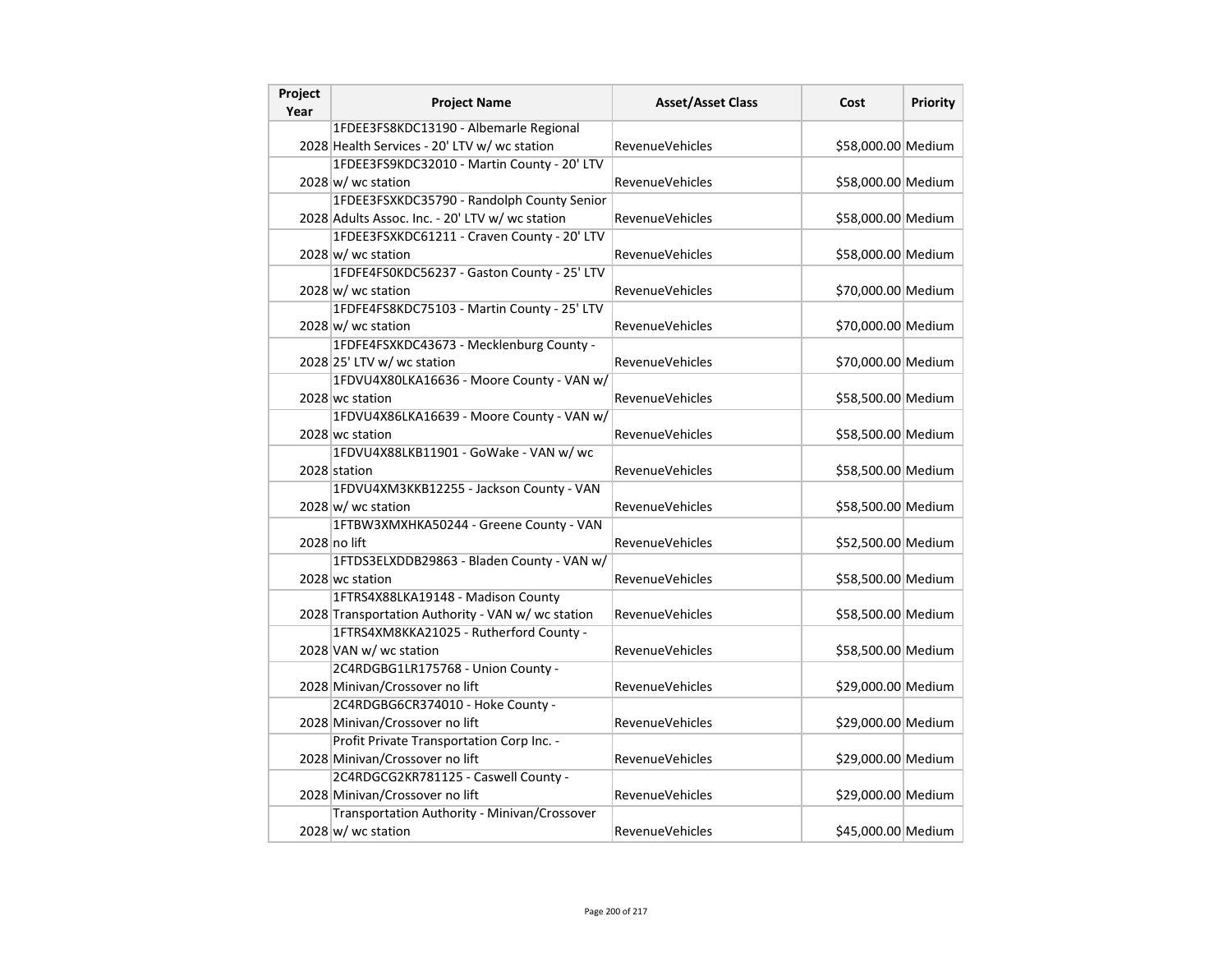| Project<br>Year | <b>Project Name</b>                                                   | <b>Asset/Asset Class</b> | Cost                | Priority |
|-----------------|-----------------------------------------------------------------------|--------------------------|---------------------|----------|
|                 | 2C7WDGBG4FR703507 - Martin County -                                   |                          |                     |          |
|                 | 2028 Minivan/Crossover w/ wc station                                  | RevenueVehicles          | \$45,000.00 Medium  |          |
|                 | 5N1AR2MM3GC624124 - AppalCART -                                       |                          |                     |          |
|                 | 2028 Minivan/Crossover no lift                                        | RevenueVehicles          | \$29,000.00 Medium  |          |
|                 | 5N1AR2MMXGC623939 - AppalCART -                                       |                          |                     |          |
|                 | 2028 Minivan/Crossover no lift                                        | <b>RevenueVehicles</b>   | \$29,000.00 Medium  |          |
|                 | 15GGB3010B1178628 - AppalCART - BUS -                                 |                          |                     |          |
|                 | 2029 Heavy                                                            | RevenueVehicles          | \$500,000.00 Medium |          |
|                 | 15GGD2719C1181250 - AppalCART - BUS -                                 |                          |                     |          |
|                 | 2029 Heavy                                                            | RevenueVehicles          | \$500,000.00 Medium |          |
|                 | 1FDEE3FN1MDC09849 - Sampson County - 22'                              |                          |                     |          |
|                 | 2029 LTV w/ wc station                                                | RevenueVehicles          | \$63,500.00 Medium  |          |
|                 | 1FDEE3FN7MDC09824 - Sampson County - 22'                              |                          |                     |          |
|                 | 2029 LTV w/ wc station                                                | RevenueVehicles          | \$63,500.00 Medium  |          |
|                 | 1FDEE3FN7MDC10813 - Sampson County - 22'                              |                          |                     |          |
|                 | 2029 LTV w/ wc station                                                | <b>RevenueVehicles</b>   | \$63,500.00 Medium  |          |
|                 | 1FDEE3FS0KDC75456 - Washington County - 20'                           |                          |                     |          |
|                 | 2029 LTV w/ wc station                                                | <b>RevenueVehicles</b>   | \$58,000.00 Medium  |          |
|                 | 1FDEE3FS1KDC71416 - Hyde County Non-Profit                            |                          |                     |          |
|                 | 2029 Private Transportation Corp Inc. - 20' LTV no lift               | RevenueVehicles          | \$52,000.00 Medium  |          |
|                 | 1FDEE3FS3HDC78778 - Gaston County - 20' LTV                           |                          |                     |          |
|                 | $2029 \text{ w}$ / wc station                                         | <b>RevenueVehicles</b>   | \$58,000.00 Medium  |          |
|                 | 1FDEE3FS7KDC35794 - Mountain Projects Inc. -                          |                          |                     |          |
|                 | 2029 20' LTV w/ wc station                                            | <b>RevenueVehicles</b>   | \$58,000.00 Medium  |          |
|                 | 1FDEE3FS9KDC17684 - Caswell County - 20' LTV                          |                          |                     |          |
|                 | 2029 no lift                                                          | <b>RevenueVehicles</b>   | \$52,000.00 Medium  |          |
|                 | 1FDFE4FS3KDC59570 - Choanoke Public                                   |                          |                     |          |
|                 | 2029 Transportation Authority - 25' LTV w/ wc station RevenueVehicles |                          | \$70,000.00 Medium  |          |
|                 | 1FDVU4X82LKA02205 - Jackson County - VAN                              |                          |                     |          |
|                 | $2029 \text{ w}$ / wc station                                         | RevenueVehicles          | \$58,500.00 Medium  |          |
|                 | Administration of Cleveland County Inc. - VAN                         |                          |                     |          |
|                 | $2029 \text{ w}$ / wc station                                         | RevenueVehicles          | \$58,500.00 Medium  |          |
|                 | 1FDVU4X84LKB07599 - Harnett County - VAN                              |                          |                     |          |
|                 | 2029 no lift                                                          | RevenueVehicles          | \$52,500.00 Medium  |          |
|                 | 1FDVU4XM3KKB26169 - Moore County - VAN                                |                          |                     |          |
|                 | $2029 \text{ w}$ / wc station                                         | RevenueVehicles          | \$58,500.00 Medium  |          |
|                 | 1FTBW3XM6GKB15184 - Transylvania County -                             |                          |                     |          |
|                 | 2029 VAN no lift                                                      | <b>RevenueVehicles</b>   | \$52,500.00 Medium  |          |
|                 | 1FTDS3EL4BDB01635 - Mitchell County                                   |                          |                     |          |
|                 | 2029 Transportation Authority - VAN w/ wc station                     | RevenueVehicles          | \$58,500.00 Medium  |          |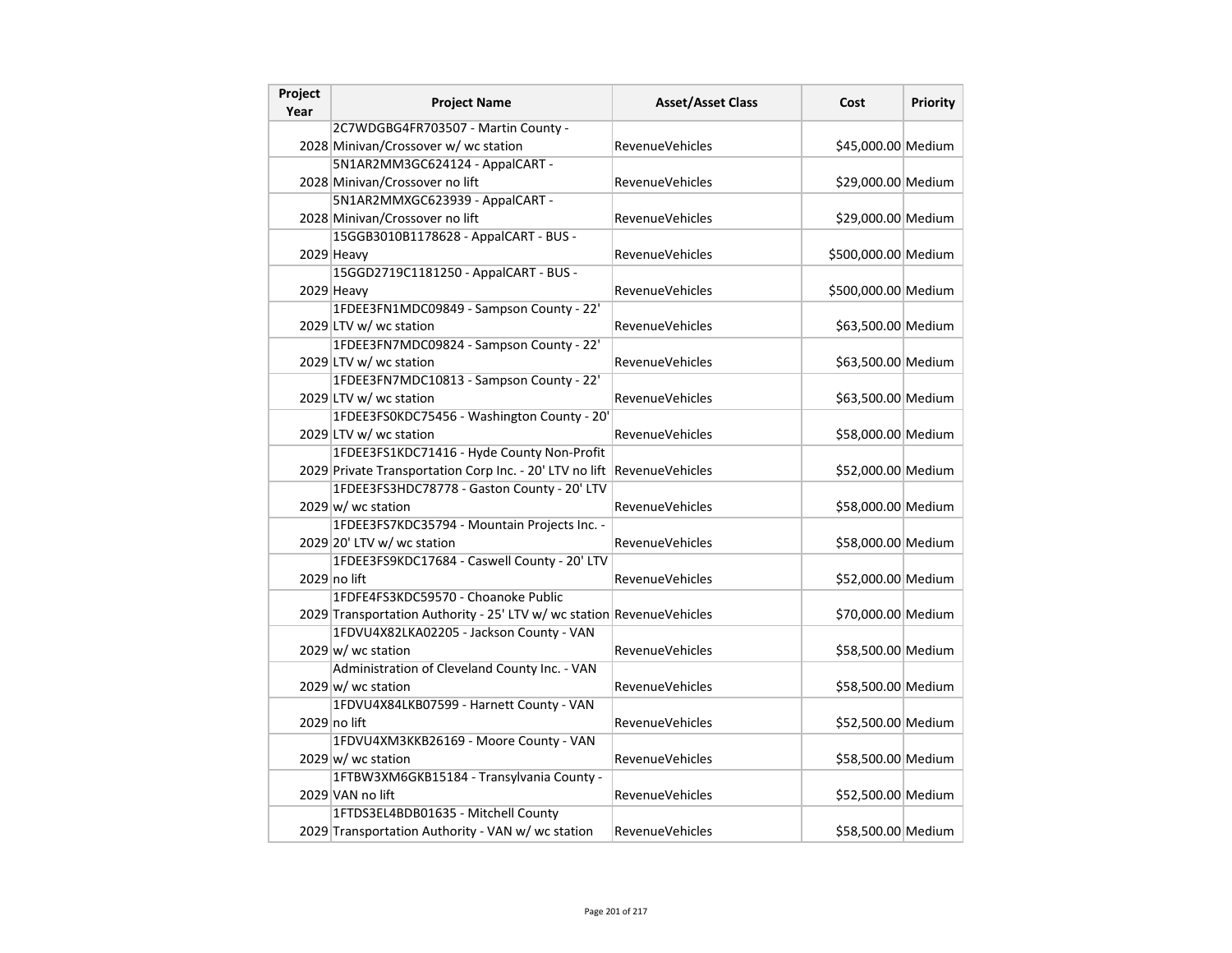| Project<br>Year | <b>Project Name</b>                               | <b>Asset/Asset Class</b> | Cost               | <b>Priority</b> |
|-----------------|---------------------------------------------------|--------------------------|--------------------|-----------------|
|                 | 1FTRS4X88LKA19149 - Madison County                |                          |                    |                 |
|                 | 2029 Transportation Authority - VAN w/ wc station | RevenueVehicles          | \$58,500.00 Medium |                 |
|                 | 2C4RDGCGXJR157801 - Caswell County -              |                          |                    |                 |
|                 | 2029 Minivan/Crossover no lift                    | RevenueVehicles          | \$29,000.00 Medium |                 |
|                 | 2C7WDGBG0KR538615 - Washington County -           |                          |                    |                 |
|                 | 2029 Minivan/Crossover no lift                    | RevenueVehicles          | \$29,000.00 Medium |                 |
|                 | 5N1AR2MM4GC645421 - Jackson County -              |                          |                    |                 |
|                 | 2029 Minivan/Crossover no lift                    | RevenueVehicles          | \$29,000.00 Medium |                 |
|                 | 15GGD2712C1181249 - AppalCART - BUS -             |                          |                    |                 |
|                 | 2030 Heavy                                        | RevenueVehicles          | \$500,000.00 Low   |                 |
|                 | Transportation Authority - WAVE Transit - 28'     |                          |                    |                 |
|                 | 2030 LTV w/ wc station                            | RevenueVehicles          | \$90,500.00 Low    |                 |
|                 | 1FDEE3FS0KDC55515 - Union County - 20' LTV        |                          |                    |                 |
|                 | 2030 w/ wc station                                | <b>RevenueVehicles</b>   | \$58,000.00 Low    |                 |
|                 | 1FDEE3FSXJDC17286 - Randolph County Senior        |                          |                    |                 |
|                 | 2030 Adults Assoc. Inc. - 20' LTV no lift         | RevenueVehicles          | \$52,000.00 Low    |                 |
|                 | 1FDFE4FS2JDC28079 - Chatham Transit               |                          |                    |                 |
|                 | 2030 Network - 25' LTV w/ wc station              | RevenueVehicles          | \$70,000.00 Low    |                 |
|                 | 1FDFE4FS7KDC74461 - Scotland County - 22'         |                          |                    |                 |
|                 | 2030 LTV w/ wc station                            | <b>RevenueVehicles</b>   | \$63,500.00 Low    |                 |
|                 | 1FDVU4X82LKA16637 - Moore County - VAN w/         |                          |                    |                 |
|                 | 2030 wc station                                   | <b>RevenueVehicles</b>   | \$58,500.00 Low    |                 |
|                 | 1FDVU4X82LKB07701 - GoWake - VAN w/ wc            |                          |                    |                 |
|                 | 2030 station                                      | RevenueVehicles          | \$58,500.00 Low    |                 |
|                 | Administration of Cleveland County Inc. - VAN     |                          |                    |                 |
|                 | $2030 \, \text{w}$ wc station                     | RevenueVehicles          | \$58,500.00 Low    |                 |
|                 | 1FDVU4X8XLKB11902 - GoWake - VAN w/ wc            |                          |                    |                 |
|                 | 2030 station                                      | <b>RevenueVehicles</b>   | \$58,500.00 Low    |                 |
|                 | Regional Transportation Authority - VAN w/ wc     |                          |                    |                 |
|                 | 2030 station                                      | RevenueVehicles          | \$58,500.00 Low    |                 |
|                 | Regional Transportation Authority - VAN w/ wc     |                          |                    |                 |
|                 | 2030 station                                      | RevenueVehicles          | \$58,500.00 Low    |                 |
|                 | 1FDVU4XM4KKA37582 - Dare County - VAN no          |                          |                    |                 |
| 2030 lift       |                                                   | RevenueVehicles          | \$52,500.00 Low    |                 |
|                 | Transportation Authority - Minivan/Crossover      |                          |                    |                 |
|                 | 2030 no lift                                      | RevenueVehicles          | \$29,000.00 Low    |                 |
|                 | 3C4PDDAG1JT515261 - Cherokee County -             |                          |                    |                 |
|                 | 2030 Minivan/Crossover no lift                    | <b>RevenueVehicles</b>   | \$29,000.00 Low    |                 |
|                 | 5N1DR2AM9LC647919 - Graham County -               |                          |                    |                 |
|                 | 2030 Minivan/Crossover no lift                    | RevenueVehicles          | \$29,000.00 Low    |                 |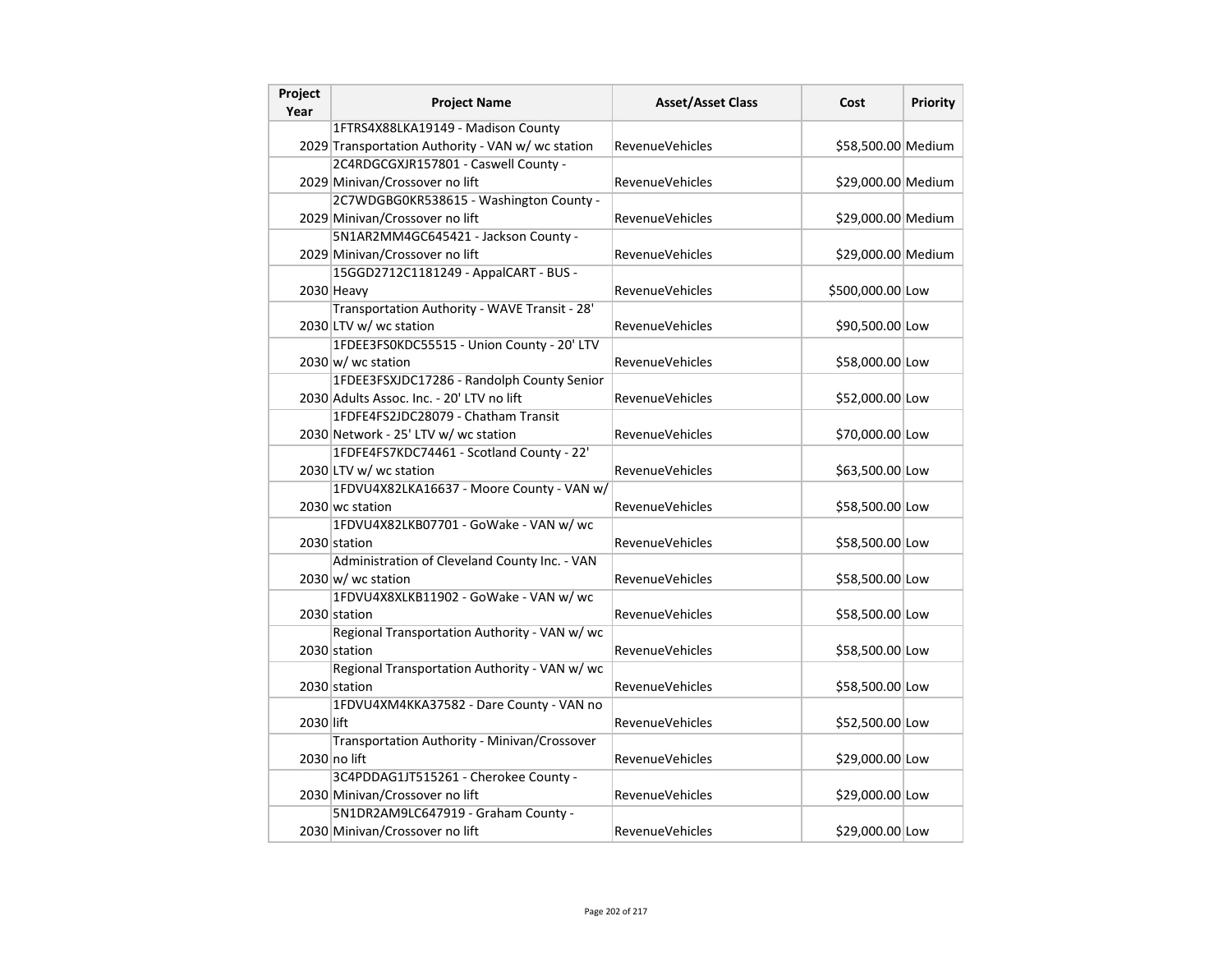| Project<br>Year | <b>Project Name</b>                                | <b>Asset/Asset Class</b> | Cost             | <b>Priority</b> |
|-----------------|----------------------------------------------------|--------------------------|------------------|-----------------|
|                 | Transportation Authority - Minivan/Crossover       |                          |                  |                 |
|                 | 2030 no lift                                       | <b>RevenueVehicles</b>   | \$29,000.00 Low  |                 |
|                 | 15GGB2711J3191357 - AppalCART - BUS -              |                          |                  |                 |
|                 | $2031$ Heavy                                       | RevenueVehicles          | \$500,000.00 Low |                 |
|                 | 15GGB2711J3191360 - AppalCART - BUS -              |                          |                  |                 |
|                 | 2031 Heavy                                         | <b>RevenueVehicles</b>   | \$500,000.00 Low |                 |
|                 | 15GGB2713J3191358 - AppalCART - BUS -              |                          |                  |                 |
|                 | 2031 Heavy                                         | <b>RevenueVehicles</b>   | \$500,000.00 Low |                 |
|                 | 15GGB2713J3191361 - AppalCART - BUS -              |                          |                  |                 |
|                 | 2031 Heavy                                         | <b>RevenueVehicles</b>   | \$500,000.00 Low |                 |
|                 |                                                    |                          |                  |                 |
|                 | 2031 15GGB2714A1177075 - AppalCART - Bus           | <b>RevenueVehicles</b>   | \$500,000.00 Low |                 |
|                 | 15GGB2714J3191353 - AppalCART - BUS -              |                          |                  |                 |
|                 | 2031 Heavy                                         | <b>RevenueVehicles</b>   | \$500,000.00 Low |                 |
|                 | 15GGB2715F1184950 - Cape Fear Public               |                          |                  |                 |
|                 | 2031 Transportation Authority - WAVE Transit - Bus | <b>RevenueVehicles</b>   | \$500,000.00 Low |                 |
|                 | 15GGB2715J3191359 - AppalCART - BUS -              |                          |                  |                 |
|                 | $2031$ Heavy                                       | <b>RevenueVehicles</b>   | \$500,000.00 Low |                 |
|                 | 15GGB2715J3191362 - AppalCART - BUS -              |                          |                  |                 |
|                 | $2031$ Heavy                                       | RevenueVehicles          | \$500,000.00 Low |                 |
|                 | 15GGB2716J3191354 - AppalCART - BUS -              |                          |                  |                 |
|                 | $2031$ Heavy                                       | <b>RevenueVehicles</b>   | \$500,000.00 Low |                 |
|                 | 15GGB2717K3191106 - AppalCART - BUS -              |                          |                  |                 |
|                 | 2031 Heavy                                         | <b>RevenueVehicles</b>   | \$500,000.00 Low |                 |
|                 | 15GGB2718J3191355 - AppalCART - BUS -              |                          |                  |                 |
|                 | 2031 Heavy                                         | <b>RevenueVehicles</b>   | \$500,000.00 Low |                 |
|                 | 15GGB2719K3191107 - AppalCART - BUS -              |                          |                  |                 |
|                 | 2031 Heavy                                         | <b>RevenueVehicles</b>   | \$500,000.00 Low |                 |
|                 | 15GGB271XJ3191356 - AppalCART - BUS -              |                          |                  |                 |
|                 | 2031 Heavy                                         | <b>RevenueVehicles</b>   | \$500,000.00 Low |                 |
|                 | 15GGD3014D1181528 - AppalCART - BUS -              |                          |                  |                 |
|                 | 2031 Heavy                                         | <b>RevenueVehicles</b>   | \$500,000.00 Low |                 |
|                 | 15GGE2715J3093410 - City of Rocky Mount -          |                          |                  |                 |
| 2031 Bus        |                                                    | <b>RevenueVehicles</b>   | \$500,000.00 Low |                 |
|                 | 2031 15GGE2715K3093487 - AppalCART - Bus           | <b>RevenueVehicles</b>   | \$500,000.00 Low |                 |
|                 |                                                    |                          |                  |                 |
|                 | 2031 15GGE2717K3093488 - AppalCART - Bus           | <b>RevenueVehicles</b>   | \$500,000.00 Low |                 |
|                 | 1D4GP24E87B251605 - Guilford County -              |                          |                  |                 |
|                 | 2031 Minivan/Crossover no lift                     | RevenueVehicles          | \$29,000.00 Low  |                 |
|                 |                                                    |                          |                  |                 |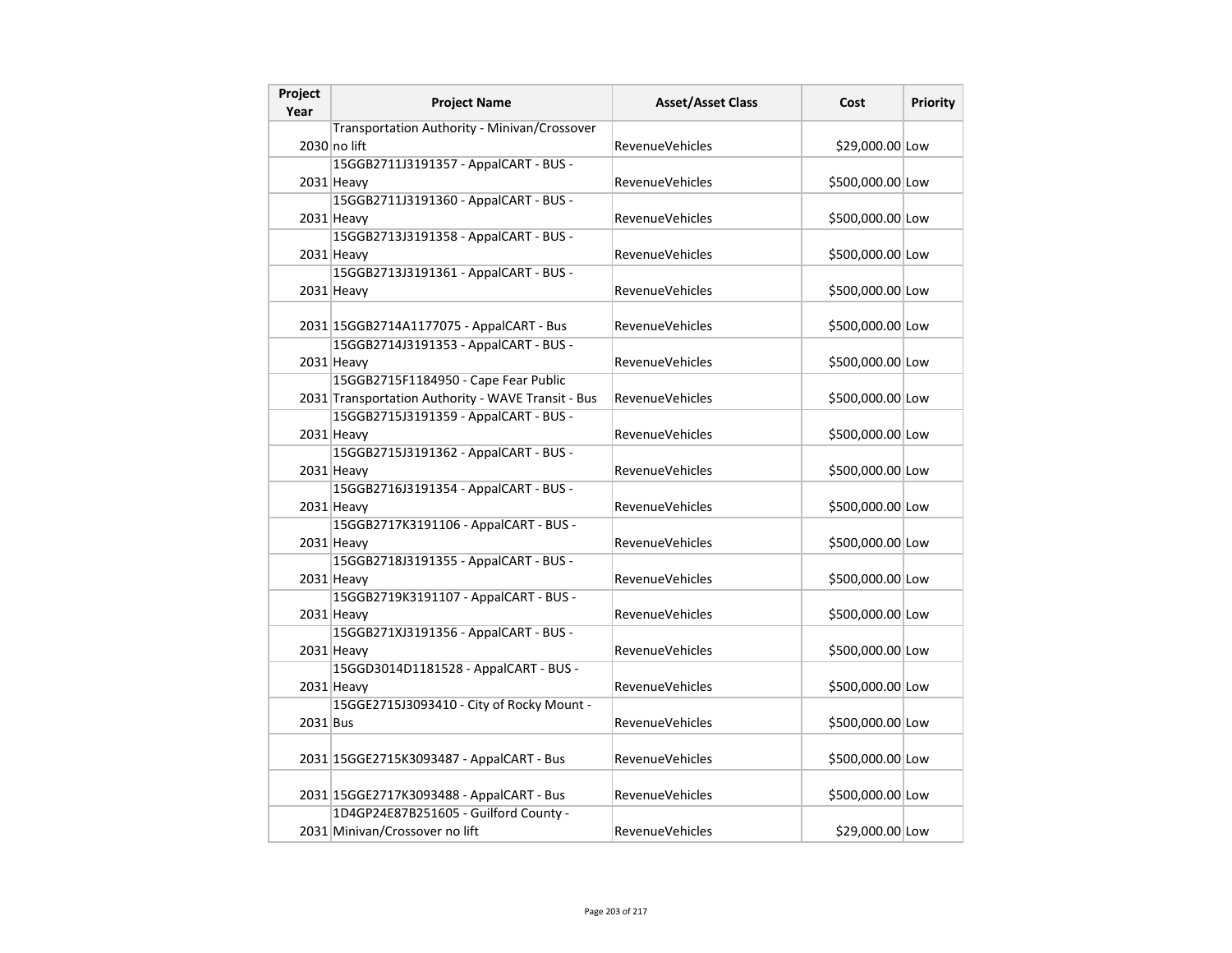| Project<br>Year | <b>Project Name</b>                                                   | <b>Asset/Asset Class</b> | Cost            | <b>Priority</b> |
|-----------------|-----------------------------------------------------------------------|--------------------------|-----------------|-----------------|
|                 | 1FBVU4XM2KKA83176 - Yancey County                                     |                          |                 |                 |
|                 | 2031 Transportation Authority - VAN w/ wc station                     | <b>RevenueVehicles</b>   | \$58,500.00 Low |                 |
|                 | 1FBVU4XM6KKA37351 - Hoke County - VAN w/                              |                          |                 |                 |
|                 | 2031 wc station                                                       | RevenueVehicles          | \$58,500.00 Low |                 |
|                 | 1FBVU4XM8KKA95073 - Yancey County                                     |                          |                 |                 |
|                 | 2031 Transportation Authority - VAN no lift                           | RevenueVehicles          | \$52,500.00 Low |                 |
|                 | 1FBVU4XMXKKB72851 - Mitchell County                                   |                          |                 |                 |
|                 | 2031 Transportation Authority - VAN w/ wc station                     | RevenueVehicles          | \$58,500.00 Low |                 |
|                 | 1FDAF5GT7KEC17899 - Chatham Transit                                   |                          |                 |                 |
|                 | 2031 Network - 28' LTV w/ wc station                                  | <b>RevenueVehicles</b>   | \$90,500.00 Low |                 |
|                 | Regional Transportation Authority - 28' LTV w/                        |                          |                 |                 |
|                 | 2031 wc station                                                       | RevenueVehicles          | \$90,500.00 Low |                 |
|                 | 1FDAF5GY4KEG59602 - Chatham Transit                                   |                          |                 |                 |
|                 | 2031 Network - 28' LTV w/ wc station                                  | RevenueVehicles          | \$90,500.00 Low |                 |
|                 | 1FDAF5GY5KEG59558 - Swain County Focal                                |                          |                 |                 |
|                 | 2031 Point on Aging Inc. - 28' LTV w/ wc station                      | <b>RevenueVehicles</b>   | \$90,500.00 Low |                 |
|                 | Transportation Authority - WAVE Transit - 28'                         |                          |                 |                 |
|                 | 2031 LTV w/ wc station                                                | <b>RevenueVehicles</b>   | \$90,500.00 Low |                 |
|                 | Transportation Authority - WAVE Transit - 28'                         |                          |                 |                 |
|                 | 2031 LTV w/ wc station                                                | RevenueVehicles          | \$90,500.00 Low |                 |
|                 | 1FDBF3F69CEA98467 - Ashe County                                       |                          |                 |                 |
|                 | 2031 Transportation Authority, Inc. - Service Vehicle                 | <b>RevenueVehicles</b>   | \$40,000.00 Low |                 |
|                 | 1FDEE3FK0MDC32397 - Alamance County                                   |                          |                 |                 |
|                 | 2031 Transportation Authority - 20' LTV w/ wc station RevenueVehicles |                          | \$58,000.00 Low |                 |
|                 | 1FDEE3FK0MDC32402 - Alamance County                                   |                          |                 |                 |
|                 | 2031 Transportation Authority - 22' LTV w/ wc station RevenueVehicles |                          | \$63,500.00 Low |                 |
|                 | 1FDEE3FK0MDC38023 - Mitchell County                                   |                          |                 |                 |
|                 | 2031 Transportation Authority - 22' LTV w/ wc station RevenueVehicles |                          | \$63,500.00 Low |                 |
|                 | 1FDEE3FK2MDC32398 - Alamance County                                   |                          |                 |                 |
|                 | 2031 Transportation Authority - 20' LTV w/ wc station RevenueVehicles |                          | \$58,000.00 Low |                 |
|                 | 1FDEE3FK2MDC32403 - Alamance County                                   |                          |                 |                 |
|                 | 2031 Transportation Authority - 22' LTV w/ wc station RevenueVehicles |                          | \$63,500.00 Low |                 |
|                 | 1FDEE3FK3MDC32393 - Albemarle Regional                                |                          |                 |                 |
|                 | 2031 Health Services - 22' LTV w/ wc station                          | RevenueVehicles          | \$63,500.00 Low |                 |
|                 | 1FDEE3FK4MDC32399 - Alamance County                                   |                          |                 |                 |
|                 | 2031 Transportation Authority - 20' LTV w/ wc station RevenueVehicles |                          | \$58,000.00 Low |                 |
|                 | 1FDEE3FK4NDC06810 - Hoke County - 22' LTV                             |                          |                 |                 |
|                 | $2031 \text{ w}$ / wc station                                         | <b>RevenueVehicles</b>   | \$63,500.00 Low |                 |
|                 | 1FDEE3FK5MDC32394 - Albemarle Regional                                |                          |                 |                 |
|                 | 2031 Health Services - 22' LTV w/ wc station                          | RevenueVehicles          | \$63,500.00 Low |                 |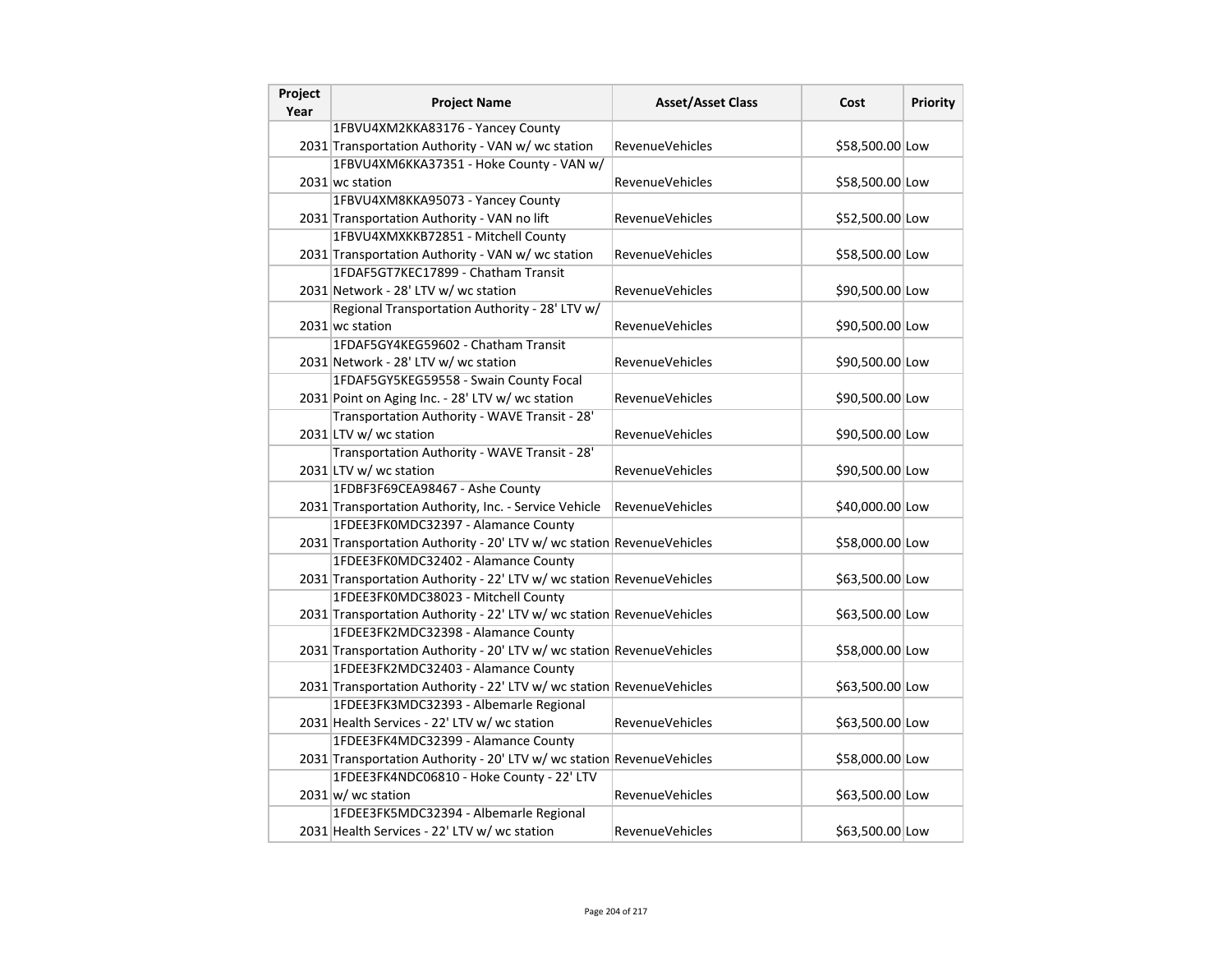| Project<br>Year | <b>Project Name</b>                                                   | <b>Asset/Asset Class</b> | Cost            | <b>Priority</b> |
|-----------------|-----------------------------------------------------------------------|--------------------------|-----------------|-----------------|
|                 | 1FDEE3FK5MDC38020 - Mitchell County                                   |                          |                 |                 |
|                 | 2031 Transportation Authority - 20' LTV w/ wc station RevenueVehicles |                          | \$58,000.00 Low |                 |
|                 | 1FDEE3FK5NDC14091 - Caswell County - 20'                              |                          |                 |                 |
|                 | 2031 LTV no lift                                                      | <b>RevenueVehicles</b>   | \$52,000.00 Low |                 |
|                 | 1FDEE3FK6NDC06811 - Hoke County - 22' LTV                             |                          |                 |                 |
|                 | $2031 \vert w \vert$ wc station                                       | <b>RevenueVehicles</b>   | \$63,500.00 Low |                 |
|                 | 1FDEE3FK6NDC08204 - Duplin County - 22' LTV                           |                          |                 |                 |
|                 | $2031 \text{ w/m}$ wc station                                         | <b>RevenueVehicles</b>   | \$63,500.00 Low |                 |
|                 | 1FDEE3FK7MDC32395 - Albemarle Regional                                |                          |                 |                 |
|                 | 2031 Health Services - 22' LTV w/ wc station                          | <b>RevenueVehicles</b>   | \$63,500.00 Low |                 |
|                 | 1FDEE3FK7MDC32400 - Alamance County                                   |                          |                 |                 |
|                 | 2031 Transportation Authority - 20' LTV w/ wc station RevenueVehicles |                          | \$58,000.00 Low |                 |
|                 | 1FDEE3FK7MDC38021 - Mitchell County                                   |                          |                 |                 |
|                 | 2031 Transportation Authority - 22' LTV w/ wc station RevenueVehicles |                          | \$63,500.00 Low |                 |
|                 | 1FDEE3FK7NDC06848 - Macon County - 22' LTV                            |                          |                 |                 |
|                 | $2031 \text{ w}$ / wc station                                         | <b>RevenueVehicles</b>   | \$63,500.00 Low |                 |
|                 | 1FDEE3FK7NDC14092 - Mountain Projects Inc. -                          |                          |                 |                 |
|                 | 2031 20' LTV w/ wc station                                            | <b>RevenueVehicles</b>   | \$58,000.00 Low |                 |
|                 | 1FDEE3FK9MDC32396 - Albemarle Regional                                |                          |                 |                 |
|                 | 2031 Health Services - 20' LTV w/ wc station                          | <b>RevenueVehicles</b>   | \$58,000.00 Low |                 |
|                 | 1FDEE3FK9MDC32401 - Alamance County                                   |                          |                 |                 |
|                 | 2031 Transportation Authority - 20' LTV w/ wc station RevenueVehicles |                          | \$58,000.00 Low |                 |
|                 | 1FDEE3FK9MDC38022 - Mitchell County                                   |                          |                 |                 |
|                 | 2031 Transportation Authority - 22' LTV w/ wc station RevenueVehicles |                          | \$63,500.00 Low |                 |
|                 | 1FDEE3FL1DDA79151 - Yadkin Valley Economic                            |                          |                 |                 |
|                 | 2031 Development District Inc. - 20' LTV no lift                      | RevenueVehicles          | \$52,000.00 Low |                 |
|                 | 1FDEE3FL1FDA37453 - Choanoke Public                                   |                          |                 |                 |
|                 | 2031 Transportation Authority - 20' LTV no lift                       | <b>RevenueVehicles</b>   | \$52,000.00 Low |                 |
|                 | 1FDEE3FL2GDC17154 - Craven County - 20' LTV                           |                          |                 |                 |
|                 | $2031$ no lift                                                        | <b>RevenueVehicles</b>   | \$52,000.00 Low |                 |
|                 | 1FDEE3FL4GDC07080 - Lee County - 20' LTV no                           |                          |                 |                 |
| 2031 lift       |                                                                       | <b>RevenueVehicles</b>   | \$52,000.00 Low |                 |
|                 | 1FDEE3FL5EDA72818 - Choanoke Public                                   |                          |                 |                 |
|                 | 2031 Transportation Authority - 20' LTV no lift                       | <b>RevenueVehicles</b>   | \$52,000.00 Low |                 |
|                 | 1FDEE3FL5GDC12403 - Yadkin Valley Economic                            |                          |                 |                 |
|                 | 2031 Development District Inc. - 20' LTV no lift                      | <b>RevenueVehicles</b>   | \$52,000.00 Low |                 |
|                 | 1FDEE3FL6GDC07081 - Lee County - 20' LTV no                           |                          |                 |                 |
| 2031 lift       |                                                                       | <b>RevenueVehicles</b>   | \$52,000.00 Low |                 |
|                 | 1FDEE3FL8GDC18969 - Choanoke Public                                   |                          |                 |                 |
|                 | 2031 Transportation Authority - 20' LTV w/ wc station RevenueVehicles |                          | \$58,000.00 Low |                 |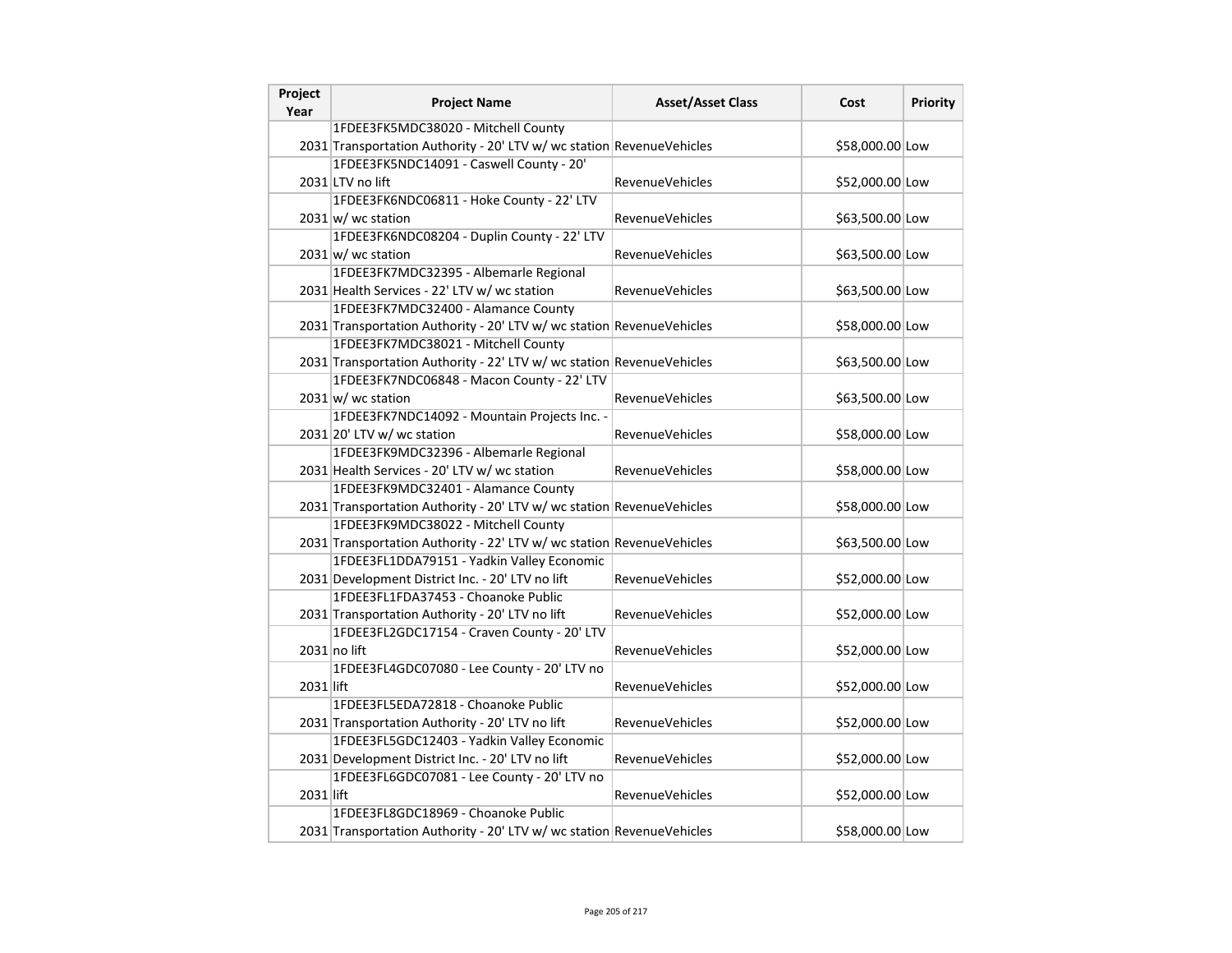| Project<br>Year | <b>Project Name</b>                                                    | <b>Asset/Asset Class</b> | Cost            | <b>Priority</b> |
|-----------------|------------------------------------------------------------------------|--------------------------|-----------------|-----------------|
|                 | 1FDEE3FN0MDC10717 - Gates County - 22' LTV                             |                          |                 |                 |
|                 | $2031 \text{ w}$ / wc station                                          | <b>RevenueVehicles</b>   | \$63,500.00 Low |                 |
|                 | 1FDEE3FN0MDC10720 - Randolph County                                    |                          |                 |                 |
|                 | 2031 Senior Adults Assoc. Inc. - 20' LTV w/ wc station RevenueVehicles |                          | \$58,000.00 Low |                 |
|                 | 1FDEE3FN0MDC14380 - Lenoir County - 22' LTV                            |                          |                 |                 |
|                 | 2031 no lift                                                           | RevenueVehicles          | \$57,500.00 Low |                 |
|                 | 1FDEE3FN1MDC14386 - Lenoir County - 22' LTV                            |                          |                 |                 |
|                 | $2031 \text{w}$ wc station                                             | <b>RevenueVehicles</b>   | \$63,500.00 Low |                 |
|                 | 1FDEE3FN1MDC15022 - Harnett County - 20'                               |                          |                 |                 |
|                 | 2031 LTV w/ wc station                                                 | <b>RevenueVehicles</b>   | \$58,000.00 Low |                 |
|                 | 1FDEE3FN1MDC20589 - Union County - 20' LTV                             |                          |                 |                 |
|                 | $2031 \text{ w}$ / wc station                                          | <b>RevenueVehicles</b>   | \$58,000.00 Low |                 |
|                 | 1FDEE3FN1MDC20592 - Columbus County - 20'                              |                          |                 |                 |
|                 | 2031 LTV w/ wc station                                                 | <b>RevenueVehicles</b>   | \$58,000.00 Low |                 |
|                 | 1FDEE3FN2MDC14381 - Kerr Area                                          |                          |                 |                 |
|                 | 2031 Transportation Authority - 20' LTV w/ wc station RevenueVehicles  |                          | \$58,000.00 Low |                 |
|                 | 1FDEE3FN2MDC14994 - Harnett County - 20'                               |                          |                 |                 |
|                 | 2031 LTV w/ wc station                                                 | RevenueVehicles          | \$58,000.00 Low |                 |
|                 | 1FDEE3FN2MDC15014 - Kerr Area                                          |                          |                 |                 |
|                 | 2031 Transportation Authority - 22' LTV w/ wc station RevenueVehicles  |                          | \$63,500.00 Low |                 |
|                 | 1FDEE3FN3MDC10713 - Randolph County                                    |                          |                 |                 |
|                 | 2031 Senior Adults Assoc. Inc. - 20' LTV w/ wc station RevenueVehicles |                          | \$58,000.00 Low |                 |
|                 | 1FDEE3FN3MDC10775 - Jackson County - 20'                               |                          |                 |                 |
|                 | 2031 LTV w/ wc station                                                 | <b>RevenueVehicles</b>   | \$58,000.00 Low |                 |
|                 | 1FDEE3FN3MDC10789 - Johnston County                                    |                          |                 |                 |
|                 | 2031 Council on Aging, Inc. - 22' LTV w/ wc station                    | <b>RevenueVehicles</b>   | \$63,500.00 Low |                 |
|                 | 1FDEE3FN3MDC20593 - Lincoln County - 20'                               |                          |                 |                 |
|                 | 2031 LTV w/ wc station                                                 | <b>RevenueVehicles</b>   | \$58,000.00 Low |                 |
|                 | 1FDEE3FN4MDC10722 - Randolph County                                    |                          |                 |                 |
|                 | 2031 Senior Adults Assoc. Inc. - 20' LTV w/ wc station RevenueVehicles |                          | \$58,000.00 Low |                 |
|                 | 1FDEE3FN4MDC10753 - Randolph County                                    |                          |                 |                 |
|                 | 2031 Senior Adults Assoc. Inc. - 22' LTV w/ wc station RevenueVehicles |                          | \$63,500.00 Low |                 |
|                 | 1FDEE3FN4MDC14382 - Kerr Area                                          |                          |                 |                 |
|                 | 2031 Transportation Authority - 20' LTV w/ wc station RevenueVehicles  |                          | \$58,000.00 Low |                 |
|                 | 1FDEE3FN4MDC14396 - Kerr Area                                          |                          |                 |                 |
|                 | 2031 Transportation Authority - 20' LTV w/ wc station RevenueVehicles  |                          | \$58,000.00 Low |                 |
|                 | 1FDEE3FN4MDC20585 - Union County - 20' LTV                             |                          |                 |                 |
|                 | $2031 \text{ w/m}$ wc station                                          | <b>RevenueVehicles</b>   | \$58,000.00 Low |                 |
|                 | 1FDEE3FN5MDC20594 - Stanly County - 20' LTV                            |                          |                 |                 |
|                 | $2031 \text{ w}$ / wc station                                          | <b>RevenueVehicles</b>   | \$58,000.00 Low |                 |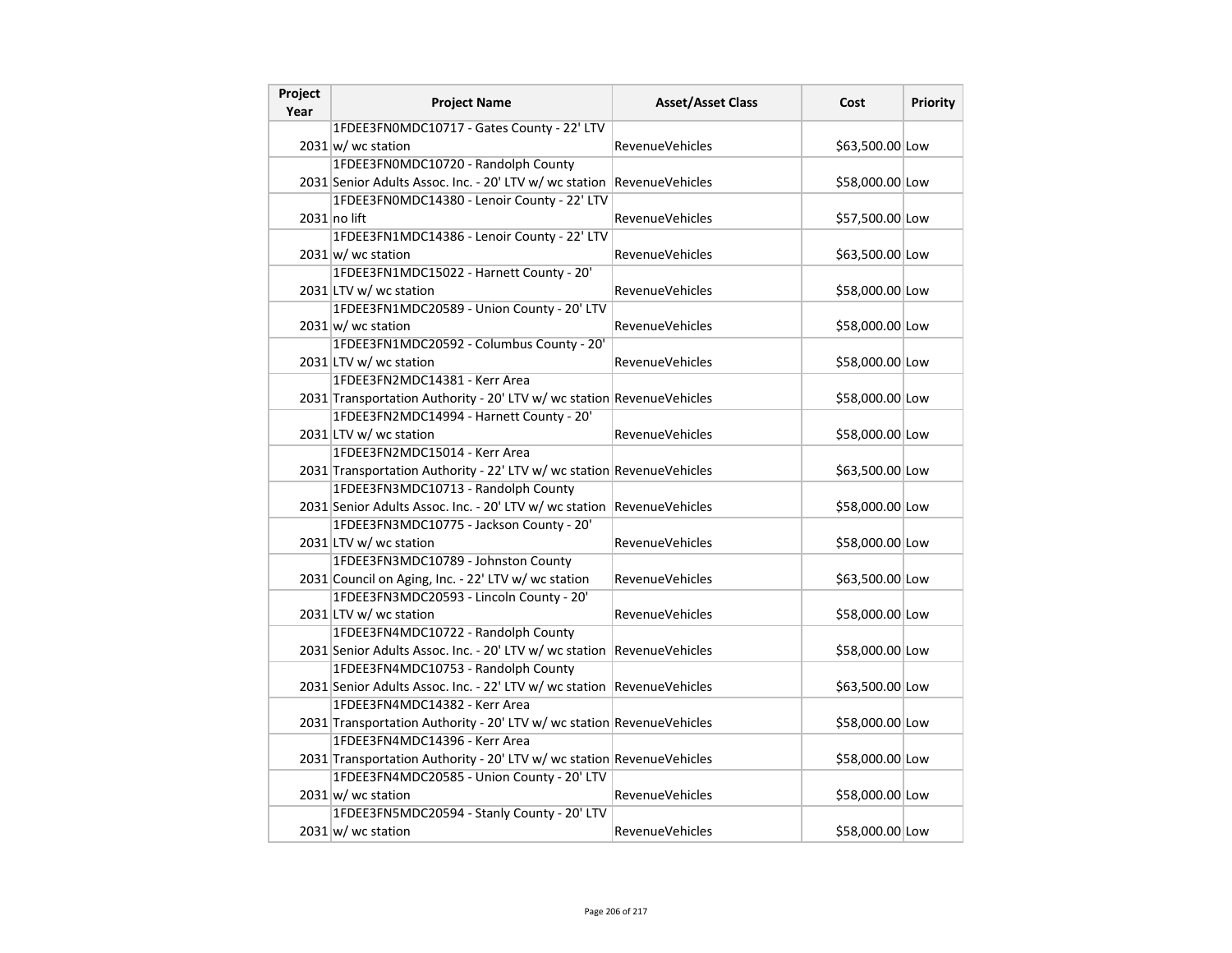| Project<br>Year | <b>Project Name</b>                                                    | <b>Asset/Asset Class</b> | Cost            | Priority |
|-----------------|------------------------------------------------------------------------|--------------------------|-----------------|----------|
|                 | 1FDEE3FN6MDC15002 - Harnett County - 20'                               |                          |                 |          |
|                 | 2031 LTV w/ wc station                                                 | <b>RevenueVehicles</b>   | \$58,000.00 Low |          |
|                 | 1FDEE3FN6MDC20586 - Stanly County - 20' LTV                            |                          |                 |          |
|                 | $2031 \text{w}$ wc station                                             | RevenueVehicles          | \$58,000.00 Low |          |
|                 | 1FDEE3FN7MDC10715 - Chatham Transit                                    |                          |                 |          |
|                 | 2031 Network - 20' LTV w/ wc station                                   | <b>RevenueVehicles</b>   | \$58,000.00 Low |          |
|                 | 1FDEE3FN7MDC10763 - Randolph County                                    |                          |                 |          |
|                 | 2031 Senior Adults Assoc. Inc. - 22' LTV w/ wc station                 | RevenueVehicles          | \$63,500.00 Low |          |
|                 | 1FDEE3FN7MDC10777 - Johnston County                                    |                          |                 |          |
|                 | 2031 Council on Aging, Inc. - 22' LTV w/ wc station                    | <b>RevenueVehicles</b>   | \$63,500.00 Low |          |
|                 | 1FDEE3FN7MDC14389 - Wilson County - 20'                                |                          |                 |          |
|                 | 2031 LTV w/ wc station                                                 | RevenueVehicles          | \$58,000.00 Low |          |
|                 | 1FDEE3FN8MDC10707 - Chatham Transit                                    |                          |                 |          |
|                 | 2031 Network - 20' LTV w/ wc station                                   | <b>RevenueVehicles</b>   | \$58,000.00 Low |          |
|                 | 1FDEE3FN8MDC10741 - Randolph County                                    |                          |                 |          |
|                 | 2031 Senior Adults Assoc. Inc. - 20' LTV w/ wc station                 | RevenueVehicles          | \$58,000.00 Low |          |
|                 | 1FDEE3FN8MDC15017 - Wilson County - 20'                                |                          |                 |          |
|                 | 2031 LTV w/ wc station                                                 | <b>RevenueVehicles</b>   | \$58,000.00 Low |          |
|                 | 1FDEE3FN8MDC20587 - Union County - 20' LTV                             |                          |                 |          |
|                 | $2031 \text{ w}$ / wc station                                          | <b>RevenueVehicles</b>   | \$58,000.00 Low |          |
|                 | 1FDEE3FN8MDC20590 - Lincoln County - 20'                               |                          |                 |          |
|                 | 2031 LTV w/ wc station                                                 | <b>RevenueVehicles</b>   | \$58,000.00 Low |          |
|                 | 1FDEE3FN9MDC09825 - Columbus County - 22'                              |                          |                 |          |
|                 | 2031 LTV w/ wc station                                                 | <b>RevenueVehicles</b>   | \$63,500.00 Low |          |
|                 | 1FDEE3FN9MDC09842 - Randolph County                                    |                          |                 |          |
|                 | 2031 Senior Adults Assoc. Inc. - 20' LTV no lift                       | RevenueVehicles          | \$52,000.00 Low |          |
|                 | 1FDEE3FN9MDC10716 - Chatham Transit                                    |                          |                 |          |
|                 | 2031 Network - 20' LTV w/ wc station                                   | <b>RevenueVehicles</b>   | \$58,000.00 Low |          |
|                 | 1FDEE3FN9MDC14989 - Harnett County - 20'                               |                          |                 |          |
|                 | 2031 LTV w/ wc station                                                 | <b>RevenueVehicles</b>   | \$58,000.00 Low |          |
|                 | 1FDEE3FN9MDC15012 - Kerr Area                                          |                          |                 |          |
|                 | 2031 Transportation Authority - 22' LTV w/ wc station RevenueVehicles  |                          | \$63,500.00 Low |          |
|                 | 1FDEE3FN9MDC18427 - Rutherford County -                                |                          |                 |          |
|                 | $2031$ 20' LTV w/ wc station                                           | <b>RevenueVehicles</b>   | \$58,000.00 Low |          |
|                 | 1FDEE3FNXMDC10711 - Sampson County - 22'                               |                          |                 |          |
|                 | 2031 LTV w/ wc station                                                 | <b>RevenueVehicles</b>   | \$63,500.00 Low |          |
|                 | 1FDEE3FNXMDC10725 - Randolph County                                    |                          |                 |          |
|                 | 2031 Senior Adults Assoc. Inc. - 20' LTV w/ wc station RevenueVehicles |                          | \$58,000.00 Low |          |
|                 | 1FDEE3FNXMDC14399 - Kerr Area                                          |                          |                 |          |
|                 | 2031 Transportation Authority - 20' LTV w/ wc station RevenueVehicles  |                          | \$58,000.00 Low |          |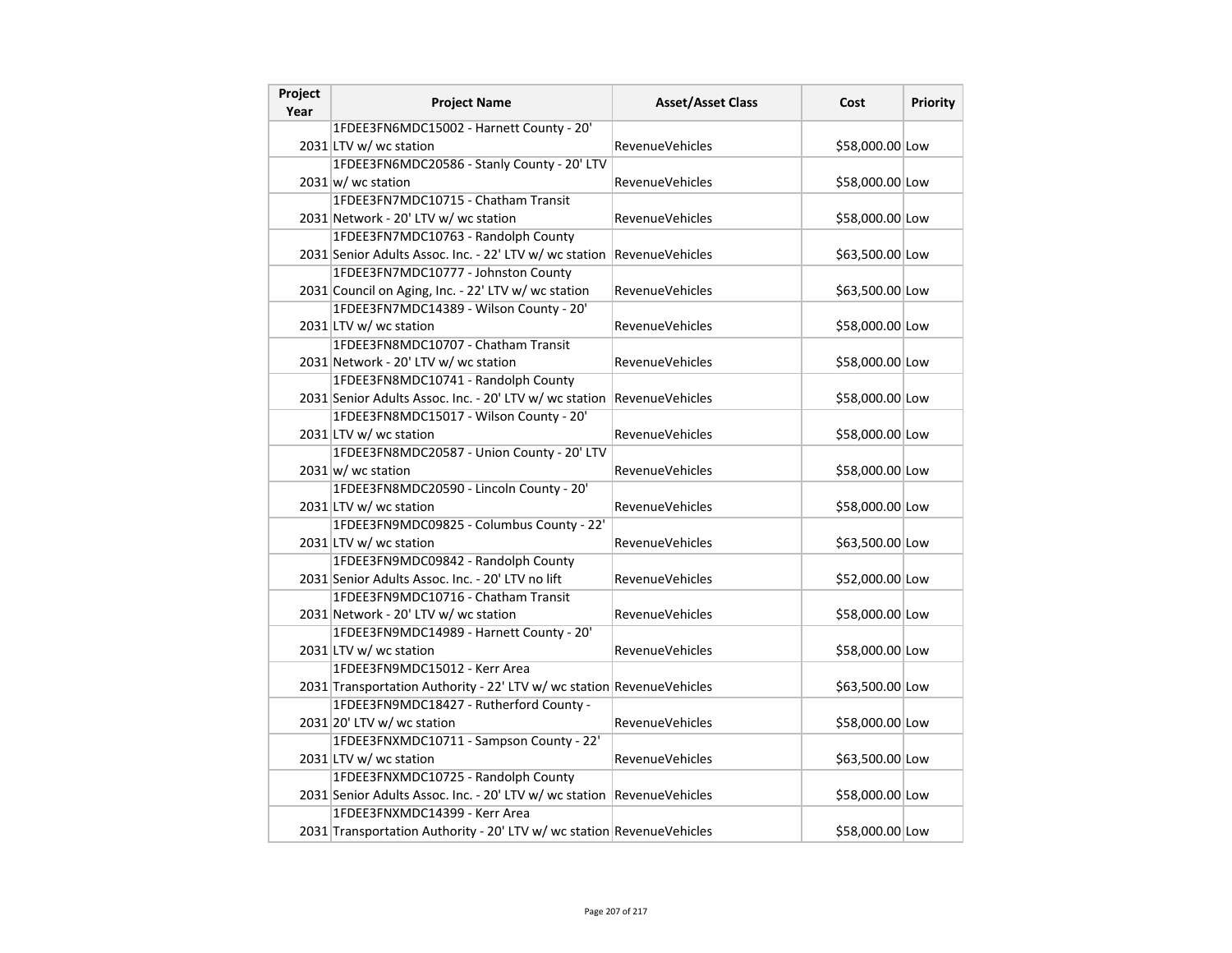| Project<br>Year | <b>Project Name</b>                                                   | <b>Asset/Asset Class</b> | Cost            | Priority |
|-----------------|-----------------------------------------------------------------------|--------------------------|-----------------|----------|
|                 | 1FDEE3FNXMDC14404 - Harnett County - 20'                              |                          |                 |          |
|                 | 2031 LTV w/ wc station                                                | <b>RevenueVehicles</b>   | \$58,000.00 Low |          |
|                 | 1FDEE3FNXMDC20588 - Lincoln County - 20'                              |                          |                 |          |
|                 | 2031 LTV w/ wc station                                                | RevenueVehicles          | \$58,000.00 Low |          |
|                 | 1FDEE3FNXMDC20591 - Columbus County - 20'                             |                          |                 |          |
|                 | 2031 LTV w/ wc station                                                | <b>RevenueVehicles</b>   | \$58,000.00 Low |          |
|                 | 1FDEE3FS0HDC41641 - Bladen County - 20' LTV                           |                          |                 |          |
|                 | $2031$ no lift                                                        | <b>RevenueVehicles</b>   | \$52,000.00 Low |          |
|                 | Administration of Cleveland County Inc. - 22'                         |                          |                 |          |
|                 | 2031 LTV w/ wc station                                                | <b>RevenueVehicles</b>   | \$63,500.00 Low |          |
|                 | 1FDEE3FS0KDC35796 - Gaston County - 20' LTV                           |                          |                 |          |
|                 | $2031 \text{ w}$ / wc station                                         | RevenueVehicles          | \$58,000.00 Low |          |
|                 | 1FDEE3FS0KDC61217 - Lee County - 20' LTV w/                           |                          |                 |          |
|                 | 2031 wc station                                                       | <b>RevenueVehicles</b>   | \$58,000.00 Low |          |
|                 | 1FDEE3FS1HDC46069 - Bladen County - 20' LTV                           |                          |                 |          |
|                 | 2031 no lift                                                          | <b>RevenueVehicles</b>   | \$52,000.00 Low |          |
|                 | 1FDEE3FS2JDC24104 - Guilford County - 20' LTV                         |                          |                 |          |
|                 | $2031 \text{ w}$ wc station                                           | <b>RevenueVehicles</b>   | \$58,000.00 Low |          |
|                 | 1FDEE3FS2KDC59758 - Columbus County - 20'                             |                          |                 |          |
|                 | 2031 LTV w/ wc station                                                | <b>RevenueVehicles</b>   | \$58,000.00 Low |          |
|                 | 1FDEE3FS3KDC55539 - Moore County - 20' LTV                            |                          |                 |          |
|                 | $2031$ no lift                                                        | <b>RevenueVehicles</b>   | \$52,000.00 Low |          |
|                 | 1FDEE3FS3KDC71417 - Bladen County - 20' LTV                           |                          |                 |          |
|                 | $2031 \text{ w}$ wc station                                           | <b>RevenueVehicles</b>   | \$58,000.00 Low |          |
|                 | 1FDEE3FS4KDC21500 - Bladen County - 20' LTV                           |                          |                 |          |
|                 | $2031$ no lift                                                        | RevenueVehicles          | \$52,000.00 Low |          |
|                 | 1FDEE3FS4KDC55520 - Randolph County Senior                            |                          |                 |          |
|                 | 2031 Adults Assoc. Inc. - 20' LTV w/ wc station                       | <b>RevenueVehicles</b>   | \$58,000.00 Low |          |
|                 | 1FDEE3FS4KDC55551 - Randolph County Senior                            |                          |                 |          |
|                 | 2031 Adults Assoc. Inc. - 20' LTV no lift                             | <b>RevenueVehicles</b>   | \$52,000.00 Low |          |
|                 | 1FDEE3FS4KDC59759 - Randolph County Senior                            |                          |                 |          |
|                 | 2031 Adults Assoc. Inc. - 20' LTV w/ wc station                       | <b>RevenueVehicles</b>   | \$58,000.00 Low |          |
|                 | 1FDEE3FS4KDC68834 - Wilson County - 20' LTV                           |                          |                 |          |
|                 | $2031 \text{w}$ wc station                                            | <b>RevenueVehicles</b>   | \$58,000.00 Low |          |
|                 | 1FDEE3FS5JDC24100 - Guilford County - 20' LTV                         |                          |                 |          |
|                 | $2031 \text{w}$ wc station                                            | <b>RevenueVehicles</b>   | \$58,000.00 Low |          |
|                 | 1FDEE3FS5JDC27949 - Brunswick Transit                                 |                          |                 |          |
|                 | 2031 System, Inc. - 20' LTV no lift                                   | <b>RevenueVehicles</b>   | \$52,000.00 Low |          |
|                 | 1FDEE3FS5KDC71418 - Goldsboro-Wayne                                   |                          |                 |          |
|                 | 2031 Transportation Authority - 22' LTV w/ wc station RevenueVehicles |                          | \$63,500.00 Low |          |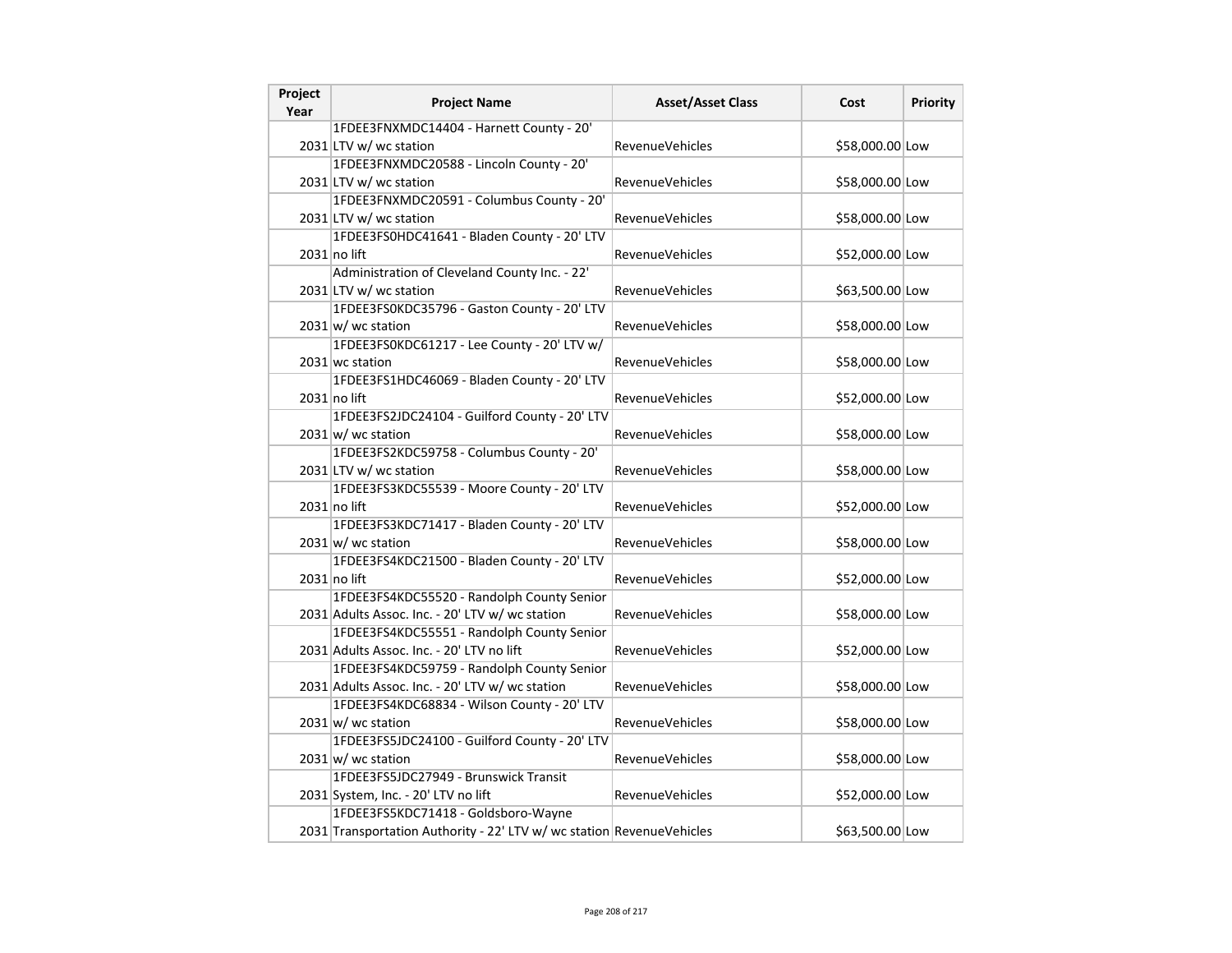| Project<br>Year | <b>Project Name</b>                                                   | <b>Asset/Asset Class</b> | Cost            | Priority |
|-----------------|-----------------------------------------------------------------------|--------------------------|-----------------|----------|
|                 | 1FDEE3FS6GDC50293 - Randolph County Senior                            |                          |                 |          |
|                 | 2031 Adults Assoc. Inc. - 20' LTV w/ wc station                       | <b>RevenueVehicles</b>   | \$58,000.00 Low |          |
|                 | 1FDEE3FS6KDC21501 - Brunswick Transit                                 |                          |                 |          |
|                 | 2031 System, Inc. - 20' LTV w/ wc station                             | RevenueVehicles          | \$58,000.00 Low |          |
|                 | 1FDEE3FS6KDC68835 - Wilson County - 20' LTV                           |                          |                 |          |
|                 | $2031 \text{w}$ wc station                                            | RevenueVehicles          | \$58,000.00 Low |          |
|                 | 1FDEE3FS8JDC27945 - Brunswick Transit                                 |                          |                 |          |
|                 | 2031 System, Inc. - 20' LTV w/ wc station                             | <b>RevenueVehicles</b>   | \$58,000.00 Low |          |
|                 | 1FDEE3FS8KDC60655 - Swain County Focal                                |                          |                 |          |
|                 | 2031 Point on Aging Inc. - 20' LTV w/ wc station                      | <b>RevenueVehicles</b>   | \$58,000.00 Low |          |
|                 | 1FDEE3FS8KDC71414 - Choanoke Public                                   |                          |                 |          |
|                 | 2031 Transportation Authority - 20' LTV w/ wc station RevenueVehicles |                          | \$58,000.00 Low |          |
|                 | 1FDEE3FS9KDC71521 - Person County - 22' LTV                           |                          |                 |          |
|                 | $2031 \text{w}$ wc station                                            | RevenueVehicles          | \$63,500.00 Low |          |
|                 | 1FDEE3FSXGDC50295 - Bladen County - VAN no                            |                          |                 |          |
| 2031 lift       |                                                                       | <b>RevenueVehicles</b>   | \$52,500.00 Low |          |
|                 | 1FDEE3FSXKDC21498 - Brunswick Transit                                 |                          |                 |          |
|                 | 2031 System, Inc. - 20' LTV w/ wc station                             | <b>RevenueVehicles</b>   | \$58,000.00 Low |          |
|                 | 1FDEE3FSXKDC71415 - Bladen County - 20' LTV                           |                          |                 |          |
|                 | $2031 \text{ w}$ / wc station                                         | <b>RevenueVehicles</b>   | \$58,000.00 Low |          |
|                 | 1FDEE3FSXKDC75478 - Person County - 22' LTV                           |                          |                 |          |
|                 | $2031 \text{ w}$ / wc station                                         | RevenueVehicles          | \$63,500.00 Low |          |
|                 | 1FDEE4FK0NDC08205 - Scotland County - 22'                             |                          |                 |          |
|                 | 2031 LTV w/ wc station                                                | <b>RevenueVehicles</b>   | \$63,500.00 Low |          |
|                 | 1FDEE4FK1NDC06849 - Choanoke Public                                   |                          |                 |          |
|                 | 2031 Transportation Authority - 25' LTV w/ wc station RevenueVehicles |                          | \$70,000.00 Low |          |
|                 | 1FDEE4FK2NDC08206 - Scotland County - 22'                             |                          |                 |          |
|                 | 2031 LTV w/ wc station                                                | <b>RevenueVehicles</b>   | \$63,500.00 Low |          |
|                 | Development District Inc. - 25' LTV w/ wc                             |                          |                 |          |
|                 | 2031 station                                                          | RevenueVehicles          | \$70,000.00 Low |          |
|                 | 1FDEE4FK8NDC06850 - Choanoke Public                                   |                          |                 |          |
|                 | 2031 Transportation Authority - 25' LTV w/ wc station RevenueVehicles |                          | \$70,000.00 Low |          |
|                 | 1FDEE4FK8NDC08212 - Jackson County - 25'                              |                          |                 |          |
|                 | 2031 LTV w/ wc station                                                | RevenueVehicles          | \$70,000.00 Low |          |
|                 | 1FDFE4FN0MDC32405 - Alamance County                                   |                          |                 |          |
|                 | 2031 Transportation Authority - 25' LTV w/ wc station RevenueVehicles |                          | \$70,000.00 Low |          |
|                 | 1FDFE4FN2MDC32406 - Alamance County                                   |                          |                 |          |
|                 | 2031 Transportation Authority - 25' LTV w/ wc station RevenueVehicles |                          | \$70,000.00 Low |          |
|                 | 1FDFE4FN2MDC37315 - Rockingham County                                 |                          |                 |          |
|                 | 2031 Council on Aging Inc. - 25' LTV w/ wc station                    | <b>RevenueVehicles</b>   | \$70,000.00 Low |          |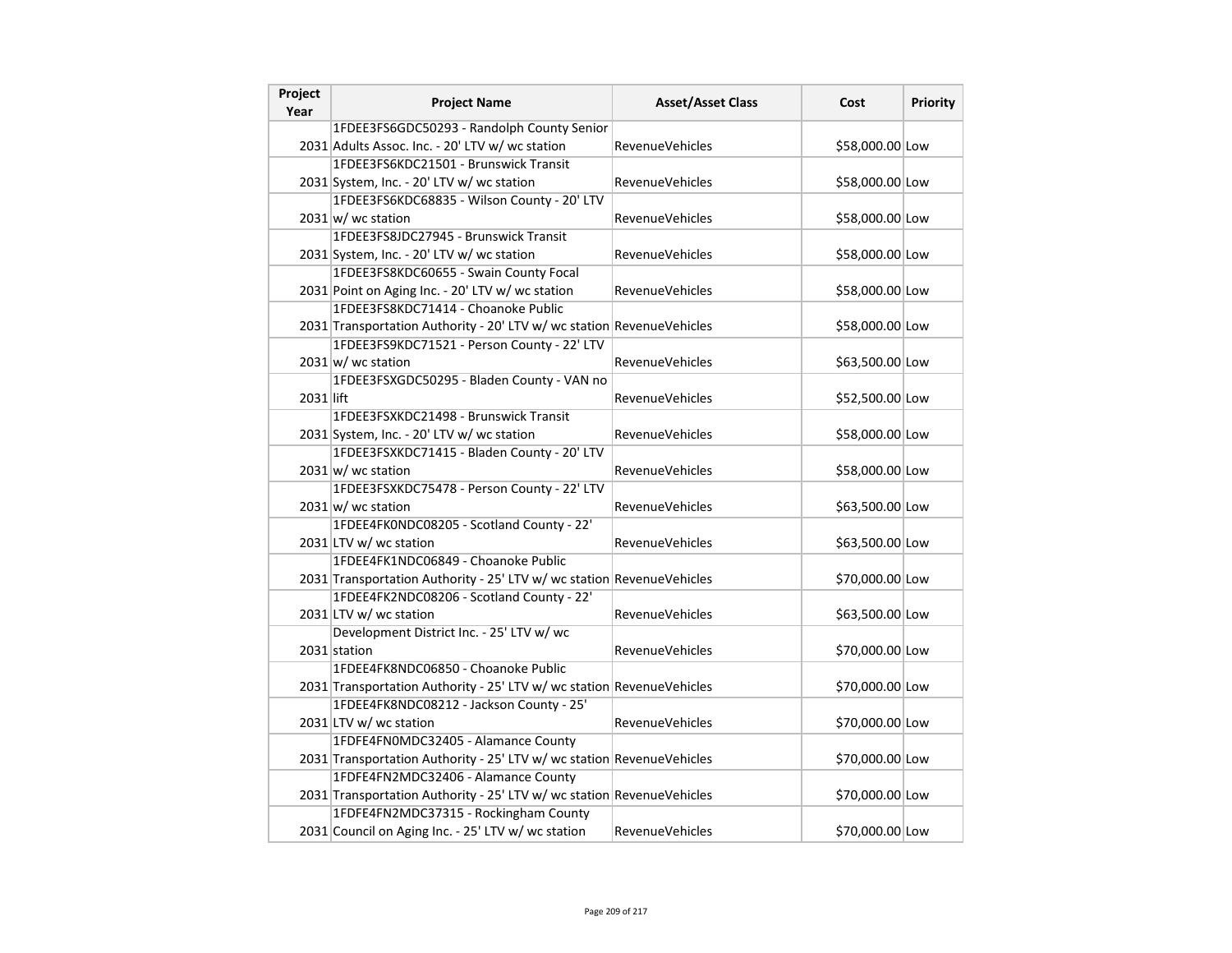| Project<br>Year | <b>Project Name</b>                                 | <b>Asset/Asset Class</b> | Cost            | Priority |
|-----------------|-----------------------------------------------------|--------------------------|-----------------|----------|
|                 | 1FDFE4FN4MDC10858 - Johnston County                 |                          |                 |          |
|                 | 2031 Council on Aging, Inc. - 25' LTV w/ wc station | <b>RevenueVehicles</b>   | \$70,000.00 Low |          |
|                 | 1FDFE4FN4MDC10861 - Johnston County                 |                          |                 |          |
|                 | 2031 Council on Aging, Inc. - 25' LTV w/ wc station | RevenueVehicles          | \$70,000.00 Low |          |
|                 | 1FDFE4FN4MDC10925 - Washington County -             |                          |                 |          |
|                 | $2031$ 20' LTV w/ wc station                        | RevenueVehicles          | \$58,000.00 Low |          |
|                 | 1FDFE4FN4MDC22704 - Davidson County - 25'           |                          |                 |          |
|                 | 2031 LTV w/ wc station                              | <b>RevenueVehicles</b>   | \$70,000.00 Low |          |
|                 | 1FDFE4FN4MDC40748 - Rockingham County               |                          |                 |          |
|                 | 2031 Council on Aging Inc. - 25' LTV w/ wc station  | RevenueVehicles          | \$70,000.00 Low |          |
|                 | 1FDFE4FN5MDC15048 - Chatham Transit                 |                          |                 |          |
|                 | 2031 Network - 22' LTV w/ wc station                | RevenueVehicles          | \$63,500.00 Low |          |
|                 | 1FDFE4FN6MDC22705 - Davidson County - 25'           |                          |                 |          |
|                 | 2031 LTV w/ wc station                              | <b>RevenueVehicles</b>   | \$70,000.00 Low |          |
|                 | 1FDFE4FN6MDC40749 - Rockingham County               |                          |                 |          |
|                 | 2031 Council on Aging Inc. - 25' LTV w/ wc station  | <b>RevenueVehicles</b>   | \$70,000.00 Low |          |
|                 | 1FDFE4FN7MDC10840 - Iredell County - 25' LTV        |                          |                 |          |
|                 | $2031 \text{ w}$ / wc station                       | RevenueVehicles          | \$70,000.00 Low |          |
|                 | 1FDFE4FN8MDC10846 - Iredell County - 25' LTV        |                          |                 |          |
|                 | $2031 \text{ w}$ wc station                         | <b>RevenueVehicles</b>   | \$70,000.00 Low |          |
|                 | Development District Inc. - 25' LTV w/ wc           |                          |                 |          |
|                 | 2031 station                                        | <b>RevenueVehicles</b>   | \$70,000.00 Low |          |
|                 | 1FDFE4FN8MDC27629 - Robeson County - 25'            |                          |                 |          |
|                 | 2031 LTV w/ wc station                              | RevenueVehicles          | \$70,000.00 Low |          |
|                 | 1FDFE4FN8MDC37318 - Rockingham County               |                          |                 |          |
|                 | 2031 Council on Aging Inc. - 25' LTV w/ wc station  | RevenueVehicles          | \$70,000.00 Low |          |
|                 | 1FDFE4FN9MDC10838 - Iredell County - 25' LTV        |                          |                 |          |
|                 | $2031 \text{w}$ wc station                          | <b>RevenueVehicles</b>   | \$70,000.00 Low |          |
|                 | 1FDFE4FNXMDC10900 - Washington County -             |                          |                 |          |
|                 | $2031$ 20' LTV w/ wc station                        | <b>RevenueVehicles</b>   | \$58,000.00 Low |          |
|                 | 1FDFE4FS0DDA15281 - Clay County - 25' LTV w/        |                          |                 |          |
|                 | 2031 wc station                                     | <b>RevenueVehicles</b>   | \$70,000.00 Low |          |
|                 | 1FDFE4FS0JDC28078 - Chatham Transit                 |                          |                 |          |
|                 | 2031 Network - 22' LTV w/ wc station                | <b>RevenueVehicles</b>   | \$63,500.00 Low |          |
|                 | 1FDFE4FS0KDC68906 - Wilson City - 25' LTV w/        |                          |                 |          |
|                 | 2031 wc station                                     | RevenueVehicles          | \$70,000.00 Low |          |
|                 | Development District Inc. - 25' LTV w/ wc           |                          |                 |          |
|                 | 2031 station                                        | RevenueVehicles          | \$70,000.00 Low |          |
|                 | 1FDFE4FS4EDA91734 - Clay County - 25' LTV w/        |                          |                 |          |
|                 | 2031 wc station                                     | RevenueVehicles          | \$70,000.00 Low |          |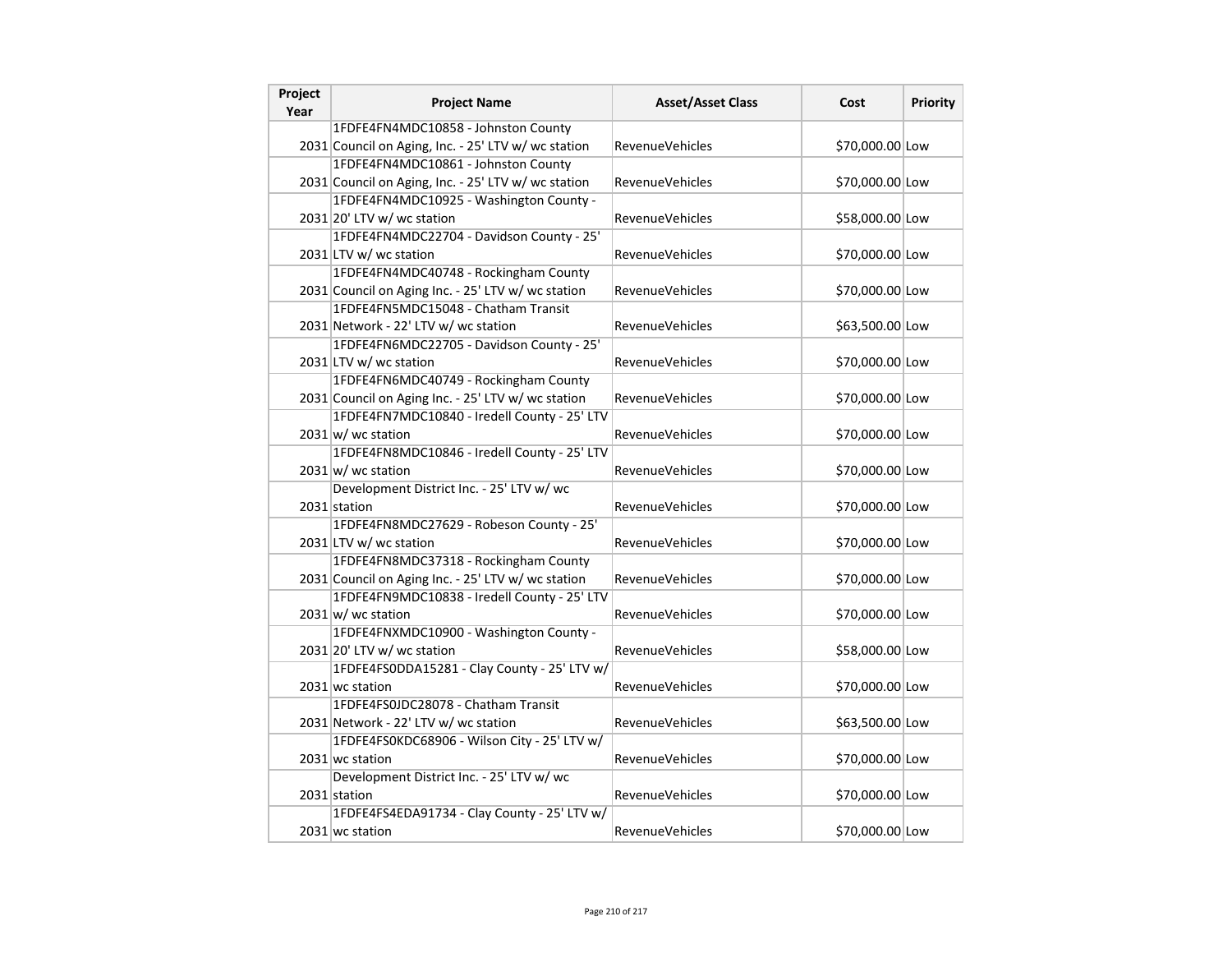| Project<br>Year | <b>Project Name</b>                                                   | <b>Asset/Asset Class</b> | Cost            | Priority |
|-----------------|-----------------------------------------------------------------------|--------------------------|-----------------|----------|
|                 | Regional Transportation Authority - 22' LTV w/                        |                          |                 |          |
|                 | 2031 wc station                                                       | <b>RevenueVehicles</b>   | \$63,500.00 Low |          |
|                 | 1FDFE4FS5KDC55567 - Gaston County - 25' LTV                           |                          |                 |          |
|                 | $2031$ w/ wc station                                                  | RevenueVehicles          | \$70,000.00 Low |          |
|                 | 1FDFE4FS5KDC59571 - Macon County - 25' LTV                            |                          |                 |          |
|                 | $2031 \vert w$ / wc station                                           | <b>RevenueVehicles</b>   | \$70,000.00 Low |          |
|                 | 1FDFE4FS6EDA91735 - Washington County - 25'                           |                          |                 |          |
|                 | 2031 LTV w/ wc station                                                | <b>RevenueVehicles</b>   | \$70,000.00 Low |          |
|                 | 1FDFE4FS6JDC06697 - Choanoke Public                                   |                          |                 |          |
|                 | 2031 Transportation Authority - 25' LTV w/ wc station RevenueVehicles |                          | \$70,000.00 Low |          |
|                 | Regional Transportation Authority - 22' LTV w/                        |                          |                 |          |
|                 | 2031 wc station                                                       | RevenueVehicles          | \$63,500.00 Low |          |
|                 | 1FDFE4FS7GDC05096 - Polk County                                       |                          |                 |          |
|                 | 2031 Transportation Authority - 25' LTV w/ wc station RevenueVehicles |                          | \$70,000.00 Low |          |
|                 | Regional Transportation Authority - 22' LTV w/                        |                          |                 |          |
|                 | 2031 wc station                                                       | <b>RevenueVehicles</b>   | \$63,500.00 Low |          |
|                 | 1FDGF4GT4CEB62415 - Mecklenburg County -                              |                          |                 |          |
|                 | 2031 Service Vehicle                                                  | <b>RevenueVehicles</b>   | \$40,000.00 Low |          |
|                 | 1FDGF5GY3EEB82398 - Hoke County - 28' LTV                             |                          |                 |          |
|                 | $2031 \text{ w}$ wc station                                           | <b>RevenueVehicles</b>   | \$90,500.00 Low |          |
|                 | 1FDGF5GY5EEB82399 - Hoke County - 28' LTV                             |                          |                 |          |
|                 | $2031 \text{ w}$ / wc station                                         | RevenueVehicles          | \$90,500.00 Low |          |
|                 | 1FDGF5GY5FEC91818 - Polk County                                       |                          |                 |          |
|                 | 2031 Transportation Authority - 28' LTV w/ wc station RevenueVehicles |                          | \$90,500.00 Low |          |
|                 | 1FDRF3F64LEE27252 - Choanoke Public                                   |                          |                 |          |
|                 | 2031 Transportation Authority - Service Vehicle                       | <b>RevenueVehicles</b>   | \$40,000.00 Low |          |
|                 | 1FDUF5GN2LED72022 - Robeson County - 28'                              |                          |                 |          |
|                 | 2031 LTV w/ wc station                                                | <b>RevenueVehicles</b>   | \$90,500.00 Low |          |
|                 | 1FDUF5GN8MED11114 - Kerr Area                                         |                          |                 |          |
|                 | 2031 Transportation Authority - 28' LTV w/ wc station RevenueVehicles |                          | \$90,500.00 Low |          |
|                 | 1FDVU4X80LKA02199 - City of Rocky Mount -                             |                          |                 |          |
|                 | 2031 VAN w/ wc station                                                | <b>RevenueVehicles</b>   | \$58,500.00 Low |          |
|                 | 1FDVU4X80LKB07700 - GoWake - VAN w/ wc                                |                          |                 |          |
|                 | 2031 station                                                          | RevenueVehicles          | \$58,500.00 Low |          |
|                 | 1FDVU4X80LKB74507 - Wilkes Transportation                             |                          |                 |          |
|                 | 2031 Authority - VAN w/ wc station                                    | <b>RevenueVehicles</b>   | \$58,500.00 Low |          |
|                 | 1FDVU4X81LKB07706 - GoWake - VAN w/ wc                                |                          |                 |          |
|                 | 2031 station                                                          | <b>RevenueVehicles</b>   | \$58,500.00 Low |          |
|                 | 1FDVU4X81LKB11903 - GoWake - VAN w/ wc                                |                          |                 |          |
|                 | 2031 station                                                          | <b>RevenueVehicles</b>   | \$58,500.00 Low |          |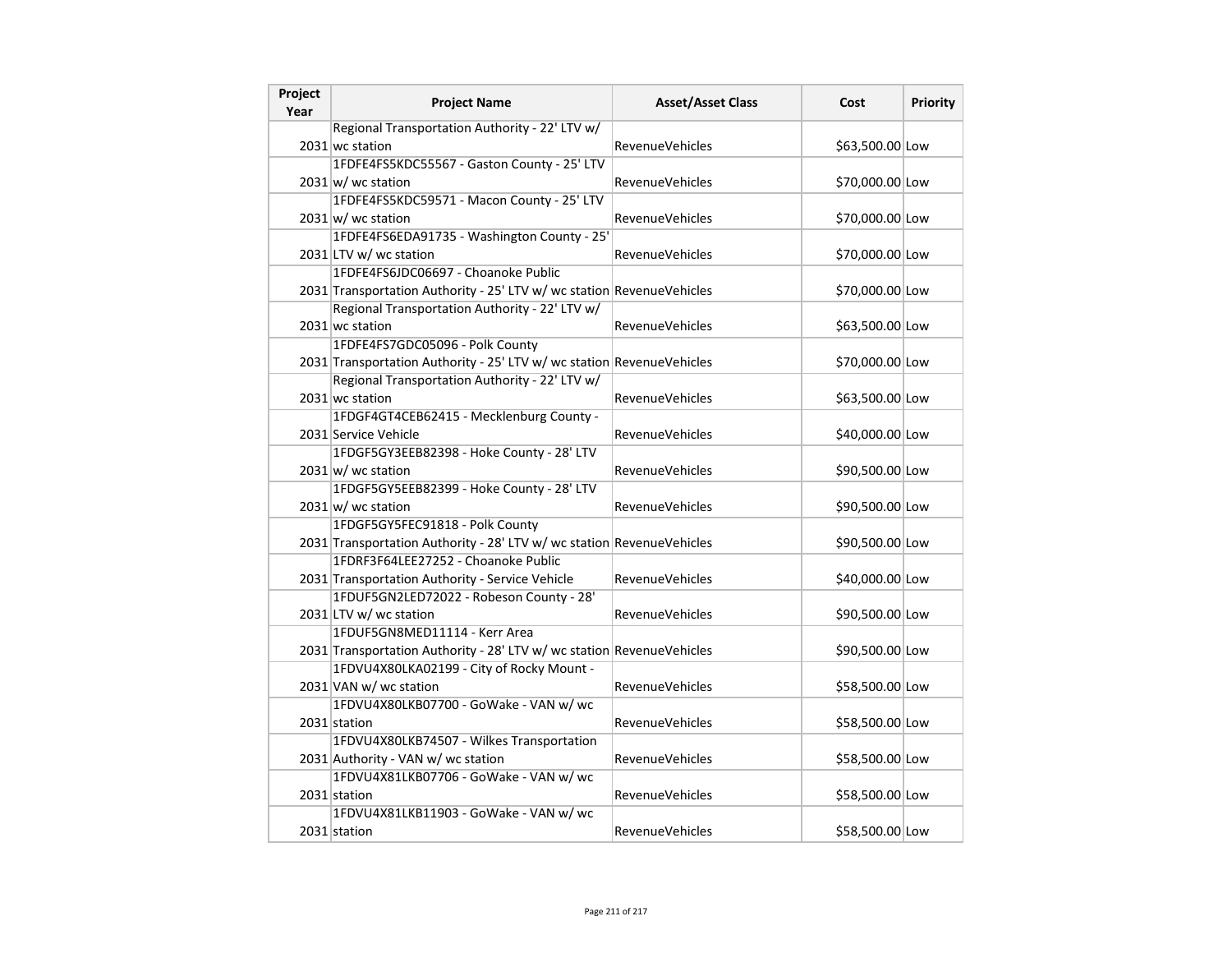| Project<br>Year | <b>Project Name</b>                        | <b>Asset/Asset Class</b> | Cost            | <b>Priority</b> |
|-----------------|--------------------------------------------|--------------------------|-----------------|-----------------|
|                 | 1FDVU4X81LKB54542 - Pender Adult Services  |                          |                 |                 |
|                 | 2031 lnc. - VAN no lift                    | <b>RevenueVehicles</b>   | \$52,500.00 Low |                 |
|                 | 1FDVU4X82LKA02186 - Brunswick Transit      |                          |                 |                 |
|                 | 2031 System, Inc. - VAN w/ wc station      | <b>RevenueVehicles</b>   | \$58,500.00 Low |                 |
|                 | 1FDVU4X82LKB25423 - Buncombe County -      |                          |                 |                 |
|                 | 2031 VAN w/ wc station                     | <b>RevenueVehicles</b>   | \$58,500.00 Low |                 |
|                 | 1FDVU4X83LKA02200 - City of Rocky Mount -  |                          |                 |                 |
|                 | 2031 VAN w/ wc station                     | RevenueVehicles          | \$58,500.00 Low |                 |
|                 | 1FDVU4X83LKB07707 - GoWake - VAN w/ wc     |                          |                 |                 |
|                 | 2031 station                               | <b>RevenueVehicles</b>   | \$58,500.00 Low |                 |
|                 | 1FDVU4X84LKA02187 - Brunswick Transit      |                          |                 |                 |
|                 | 2031 System, Inc. - VAN w/ wc station      | <b>RevenueVehicles</b>   | \$58,500.00 Low |                 |
|                 | 1FDVU4X84LKB07702 - GoWake - VAN w/ wc     |                          |                 |                 |
|                 | 2031 station                               | <b>RevenueVehicles</b>   | \$58,500.00 Low |                 |
|                 | 1FDVU4X85LKA02201 - City of Rocky Mount -  |                          |                 |                 |
|                 | 2031 VAN w/ wc station                     | <b>RevenueVehicles</b>   | \$58,500.00 Low |                 |
|                 | 1FDVU4X86LKA02188 - Brunswick Transit      |                          |                 |                 |
|                 | 2031 System, Inc. - VAN no lift            | <b>RevenueVehicles</b>   | \$52,500.00 Low |                 |
|                 | 1FDVU4X86LKA02207 - Stanly County - VAN w/ |                          |                 |                 |
|                 | 2031 wc station                            | RevenueVehicles          | \$58,500.00 Low |                 |
|                 | 1FDVU4X86LKB07703 - GoWake - VAN w/ wc     |                          |                 |                 |
|                 | 2031 station                               | RevenueVehicles          | \$58,500.00 Low |                 |
|                 | 1FDVU4X86LKB17597 - Columbus County - VAN  |                          |                 |                 |
|                 | $2031 \text{w}$ wc station                 | RevenueVehicles          | \$58,500.00 Low |                 |
|                 | 1FDVU4X87LKA02202 - City of Rocky Mount -  |                          |                 |                 |
|                 | 2031 VAN w/ wc station                     | RevenueVehicles          | \$58,500.00 Low |                 |
|                 | 1FDVU4X87LKA35300 - Swain County Focal     |                          |                 |                 |
|                 | 2031 Point on Aging Inc. - VAN no lift     | RevenueVehicles          | \$52,500.00 Low |                 |
|                 | 1FDVU4X87LKB02204 - City of Rocky Mount -  |                          |                 |                 |
|                 | 2031 VAN w/ wc station                     | <b>RevenueVehicles</b>   | \$58,500.00 Low |                 |
|                 | 1FDVU4X88LKA02189 - Brunswick Transit      |                          |                 |                 |
|                 | 2031 System, Inc. - VAN no lift            | <b>RevenueVehicles</b>   | \$52,500.00 Low |                 |
|                 | 1FDVU4X88LKB07699 - GoWake - VAN w/ wc     |                          |                 |                 |
|                 | 2031 station                               | RevenueVehicles          | \$58,500.00 Low |                 |
|                 | 1FDVU4X88LKB07704 - GoWake - VAN w/ wc     |                          |                 |                 |
|                 | 2031 station                               | <b>RevenueVehicles</b>   | \$58,500.00 Low |                 |
|                 | 1FDVU4X89LKA02203 - City of Rocky Mount -  |                          |                 |                 |
|                 | 2031 VAN w/ wc station                     | <b>RevenueVehicles</b>   | \$58,500.00 Low |                 |
|                 | 1FDVU4X89LKB25130 - Alleghany County - VAN |                          |                 |                 |
|                 | $2031 \text{ w/m}$ wc station              | <b>RevenueVehicles</b>   | \$58,500.00 Low |                 |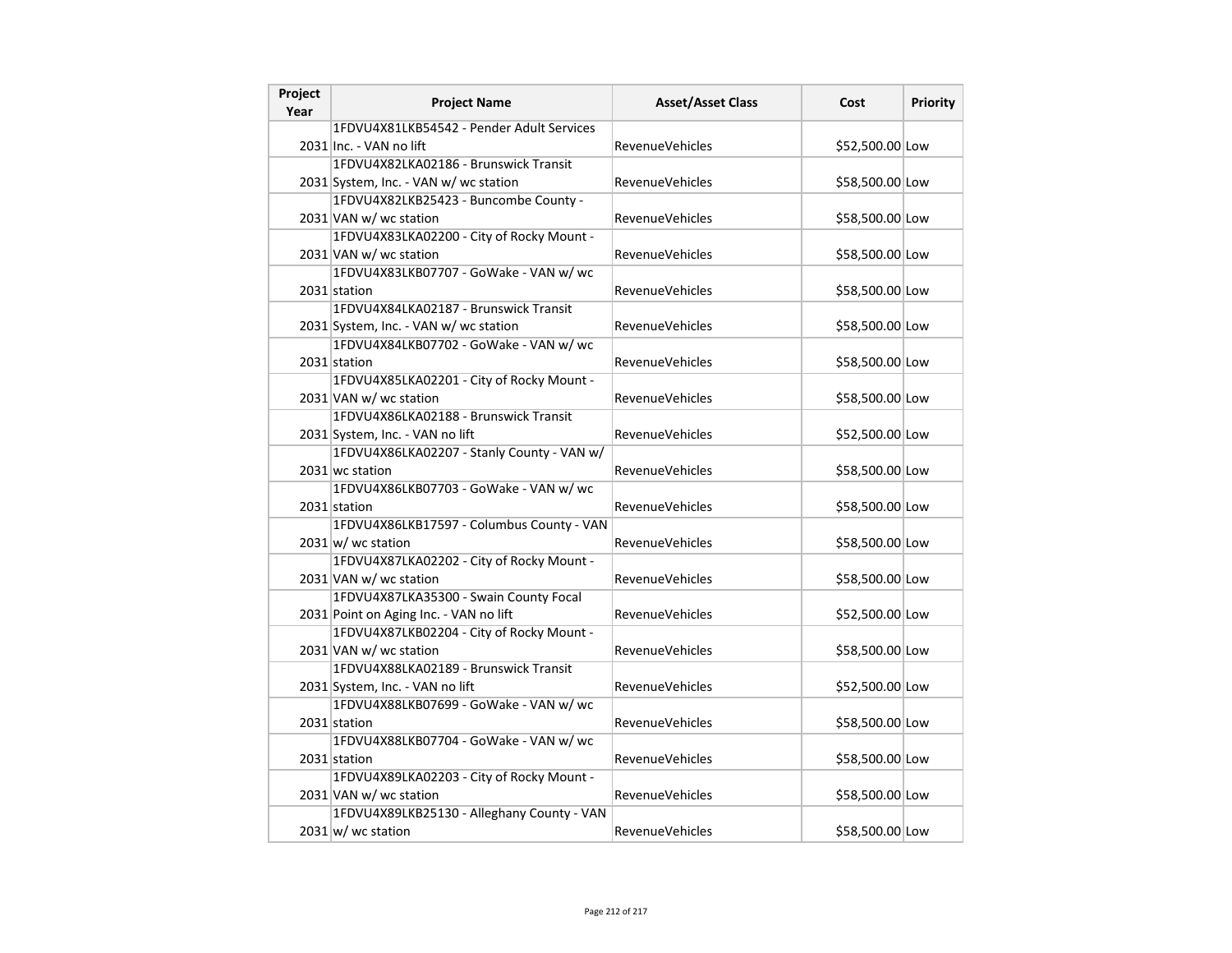| Project<br>Year | <b>Project Name</b>                                   | <b>Asset/Asset Class</b> | Cost            | Priority |
|-----------------|-------------------------------------------------------|--------------------------|-----------------|----------|
|                 | 1FDVU4X89LKB74506 - Wilkes Transportation             |                          |                 |          |
|                 | 2031 Authority - VAN w/ wc station                    | <b>RevenueVehicles</b>   | \$58,500.00 Low |          |
|                 | 1FDVU4X8XLKB07705 - GoWake - VAN w/ wc                |                          |                 |          |
|                 | 2031 station                                          | RevenueVehicles          | \$58,500.00 Low |          |
|                 | 1FDVU4XM0KKA31441 - City of Rocky Mount -             |                          |                 |          |
|                 | 2031 VAN w/ wc station                                | RevenueVehicles          | \$58,500.00 Low |          |
|                 | 1FDVU4XM1KKA31433 - Pender Adult Services             |                          |                 |          |
|                 | 2031 Inc. - VAN w/ wc station                         | <b>RevenueVehicles</b>   | \$58,500.00 Low |          |
|                 | 1FDVU4XM2KKA31442 - City of Rocky Mount -             |                          |                 |          |
|                 | 2031 VAN w/ wc station                                | <b>RevenueVehicles</b>   | \$58,500.00 Low |          |
|                 | 1FDVU4XM6KKA37583 - Dare County - VAN no              |                          |                 |          |
| 2031 lift       |                                                       | RevenueVehicles          | \$52,500.00 Low |          |
|                 | 1FDVU4XM7KKB69292 - Cherokee County -                 |                          |                 |          |
|                 | 2031 VAN w/ wc station                                | <b>RevenueVehicles</b>   | \$58,500.00 Low |          |
|                 | 1FDVU4XM8KKA37584 - Dare County - VAN no              |                          |                 |          |
| 2031 lift       |                                                       | <b>RevenueVehicles</b>   | \$52,500.00 Low |          |
|                 | 1FDVU4XM8KKA62890 - Swain County Focal                |                          |                 |          |
|                 | 2031 Point on Aging Inc. - VAN w/wc station           | <b>RevenueVehicles</b>   | \$58,500.00 Low |          |
|                 | 1FDVU4XMXKKA29194 - City of Rocky Mount -             |                          |                 |          |
|                 | 2031 VAN w/ wc station                                | <b>RevenueVehicles</b>   | \$58,500.00 Low |          |
|                 | 1FDVU4XMXKKA62891 - Swain County Focal                |                          |                 |          |
|                 | 2031 Point on Aging Inc. - VAN w/ wc station          | RevenueVehicles          | \$58,500.00 Low |          |
|                 | 1FDWE3FN3MDC14412 - Ashe County                       |                          |                 |          |
|                 | 2031 Transportation Authority, Inc. - 20' LTV no lift | RevenueVehicles          | \$52,000.00 Low |          |
|                 | Transportation Authority, Inc. - 20' LTV w/ wc        |                          |                 |          |
|                 | 2031 station                                          | RevenueVehicles          | \$58,000.00 Low |          |
|                 | Transportation Authority, Inc. - 20' LTV w/ wc        |                          |                 |          |
|                 | 2031 station                                          | <b>RevenueVehicles</b>   | \$58,000.00 Low |          |
|                 | 1FDWE3FN9MDC14415 - Transylvania County -             |                          |                 |          |
|                 | 2031 20' LTV w/ wc station                            | <b>RevenueVehicles</b>   | \$58,000.00 Low |          |
|                 | 1FDWE3FNXMDC14410 - Transylvania County -             |                          |                 |          |
|                 | $2031$ 20' LTV w/ wc station                          | <b>RevenueVehicles</b>   | \$58,000.00 Low |          |
|                 | 1FDXE45S16HA88497 - Choanoke Public                   |                          |                 |          |
|                 | 2031 Transportation Authority - 25' LTV no lift       | <b>RevenueVehicles</b>   | \$64,000.00 Low |          |
|                 | 1FDZK1C86LKB00939 - Beaufort County                   |                          |                 |          |
|                 | 2031 Developmental Center Inc. - VAN w/ wc station    | <b>RevenueVehicles</b>   | \$58,500.00 Low |          |
|                 | 1FTBW3XM0JKA48198 - Wilkes Transportation             |                          |                 |          |
|                 | 2031 Authority - VAN no lift                          | <b>RevenueVehicles</b>   | \$52,500.00 Low |          |
|                 | 1FTBW3XM3GKB32752 - Durham County - VAN               |                          |                 |          |
|                 | $2031 \text{ w}$ / wc station                         | RevenueVehicles          | \$58,500.00 Low |          |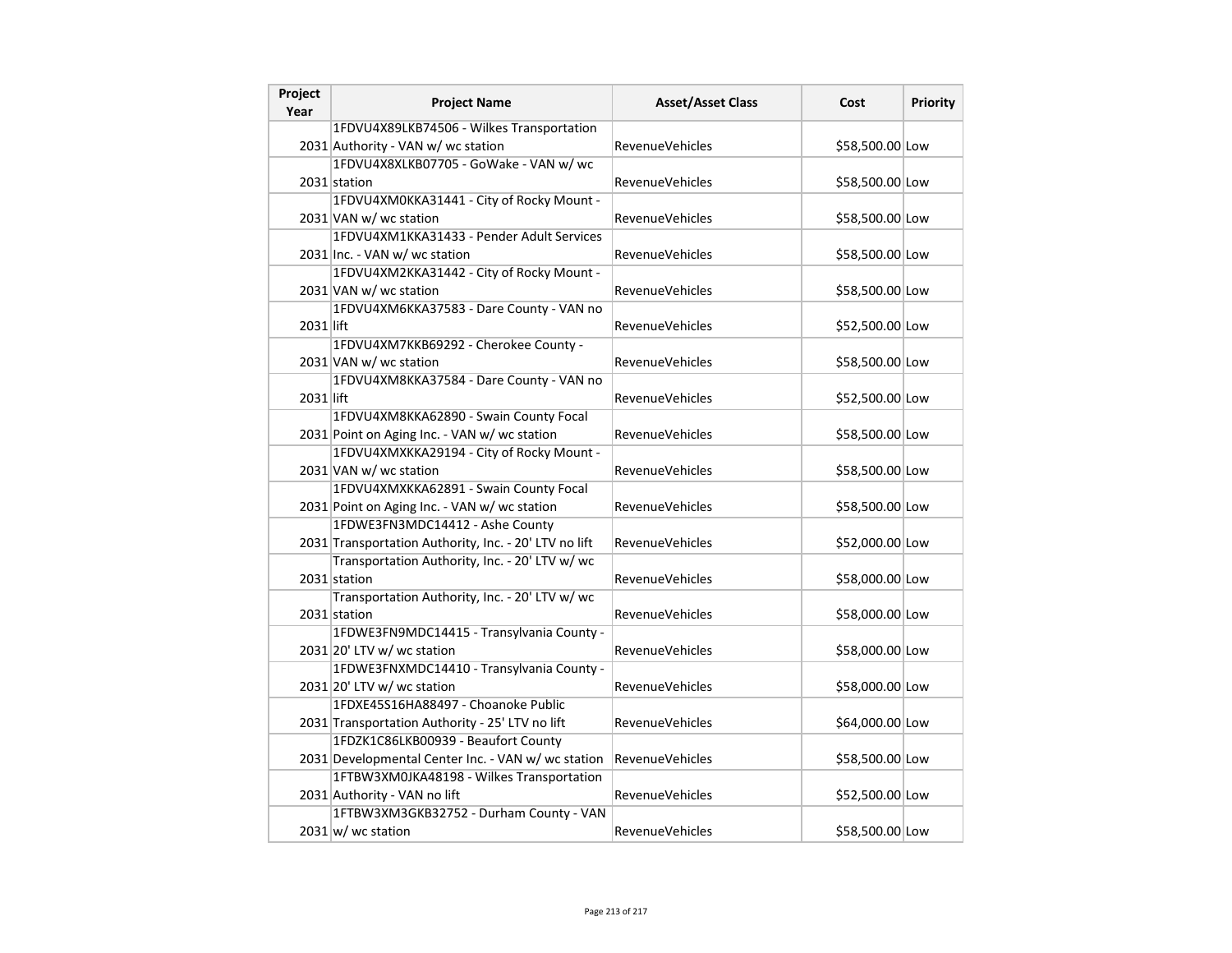| Project<br>Year | <b>Project Name</b>                               | <b>Asset/Asset Class</b> | Cost             | Priority |
|-----------------|---------------------------------------------------|--------------------------|------------------|----------|
|                 | 1FTBW3XM5HKA37109 - Mountain Projects Inc.        |                          |                  |          |
|                 | 2031 - VAN no lift                                | <b>RevenueVehicles</b>   | \$52,500.00 Low  |          |
|                 | 1FTBW3XM9JKA48202 - Pitt County/Pitt Area         |                          |                  |          |
|                 | 2031 Transit System - VAN no lift                 | <b>RevenueVehicles</b>   | \$52,500.00 Low  |          |
|                 | 1FTDS3EL0DDB26177 - Moore County - VAN no         |                          |                  |          |
| 2031 lift       |                                                   | RevenueVehicles          | \$52,500.00 Low  |          |
|                 | 1FTDS3EL0EDA38697 - Moore County - VAN no         |                          |                  |          |
| 2031 lift       |                                                   | <b>RevenueVehicles</b>   | \$52,500.00 Low  |          |
|                 |                                                   |                          |                  |          |
|                 | 2031 1FTDS3EL1DDB29864 - GoWake - VAN no lift     | <b>RevenueVehicles</b>   | \$52,500.00 Low  |          |
|                 | 1FTDS3EL8DDB26203 - Choanoke Public               |                          |                  |          |
|                 | 2031 Transportation Authority - VAN w/wc station  | RevenueVehicles          | \$58,500.00 Low  |          |
|                 | 1FTDS3ELXDDB26199 - Choanoke Public               |                          |                  |          |
|                 | 2031 Transportation Authority - VAN w/ wc station | RevenueVehicles          | \$58,500.00 Low  |          |
|                 | 1FTFW1E58MKD26691 - AppalCART - Service           |                          |                  |          |
|                 | 2031 Vehicle                                      | <b>RevenueVehicles</b>   | \$40,000.00 Low  |          |
|                 | 1FTRS4XM3KKA11031 - Rutherford County -           |                          |                  |          |
|                 | 2031 VAN w/ wc station                            | <b>RevenueVehicles</b>   | \$58,500.00 Low  |          |
|                 | 1FTRS4XM4KKA53793 - Columbus County - VAN         |                          |                  |          |
|                 | $2031$ no lift                                    | <b>RevenueVehicles</b>   | \$52,500.00 Low  |          |
|                 | 1FTRS4XMXKKA21026 - Rutherford County -           |                          |                  |          |
|                 | 2031 VAN w/ wc station                            | RevenueVehicles          | \$58,500.00 Low  |          |
|                 | 1FTSS34L19DA19669 - Pitt County/Pitt Area         |                          |                  |          |
|                 | 2031 Transit System - VAN no lift                 | RevenueVehicles          | \$52,500.00 Low  |          |
|                 | 1GBE5V1G28F404110 - Stanly County - 28' LTV       |                          |                  |          |
|                 | $2031 \text{ w}$ / wc station                     | <b>RevenueVehicles</b>   | \$90,500.00 Low  |          |
|                 | 1GBE5V1G28F404138 - Stanly County - 28' LTV       |                          |                  |          |
|                 | $2031 \text{ w}$ / wc station                     | <b>RevenueVehicles</b>   | \$90,500.00 Low  |          |
|                 | 1GBJK39U46E197566 - AppalCART - Service           |                          |                  |          |
|                 | 2031 Vehicle                                      | RevenueVehicles          | \$40,000.00 Low  |          |
|                 | 1HVBDAAN5WH562980 - Stanly County -               |                          |                  |          |
|                 | 2031 Service Vehicle                              | <b>RevenueVehicles</b>   | \$40,000.00 Low  |          |
|                 |                                                   |                          |                  |          |
|                 | 2031 1N9FLAC815C084165 - Wilson City - Bus        | <b>RevenueVehicles</b>   | \$500,000.00 Low |          |
|                 |                                                   |                          |                  |          |
|                 | 2031 1N9FLAC855C084167 - Wilson City - Bus        | RevenueVehicles          | \$500,000.00 Low |          |
|                 |                                                   |                          |                  |          |
|                 | 2031 1N9FLAC8X5C084164 - Wilson City - Bus        | RevenueVehicles          | \$500,000.00 Low |          |
|                 |                                                   |                          |                  |          |
|                 | 2031 1N9MMACL4AC084101 - AppalCART - Bus          | <b>RevenueVehicles</b>   | \$500,000.00 Low |          |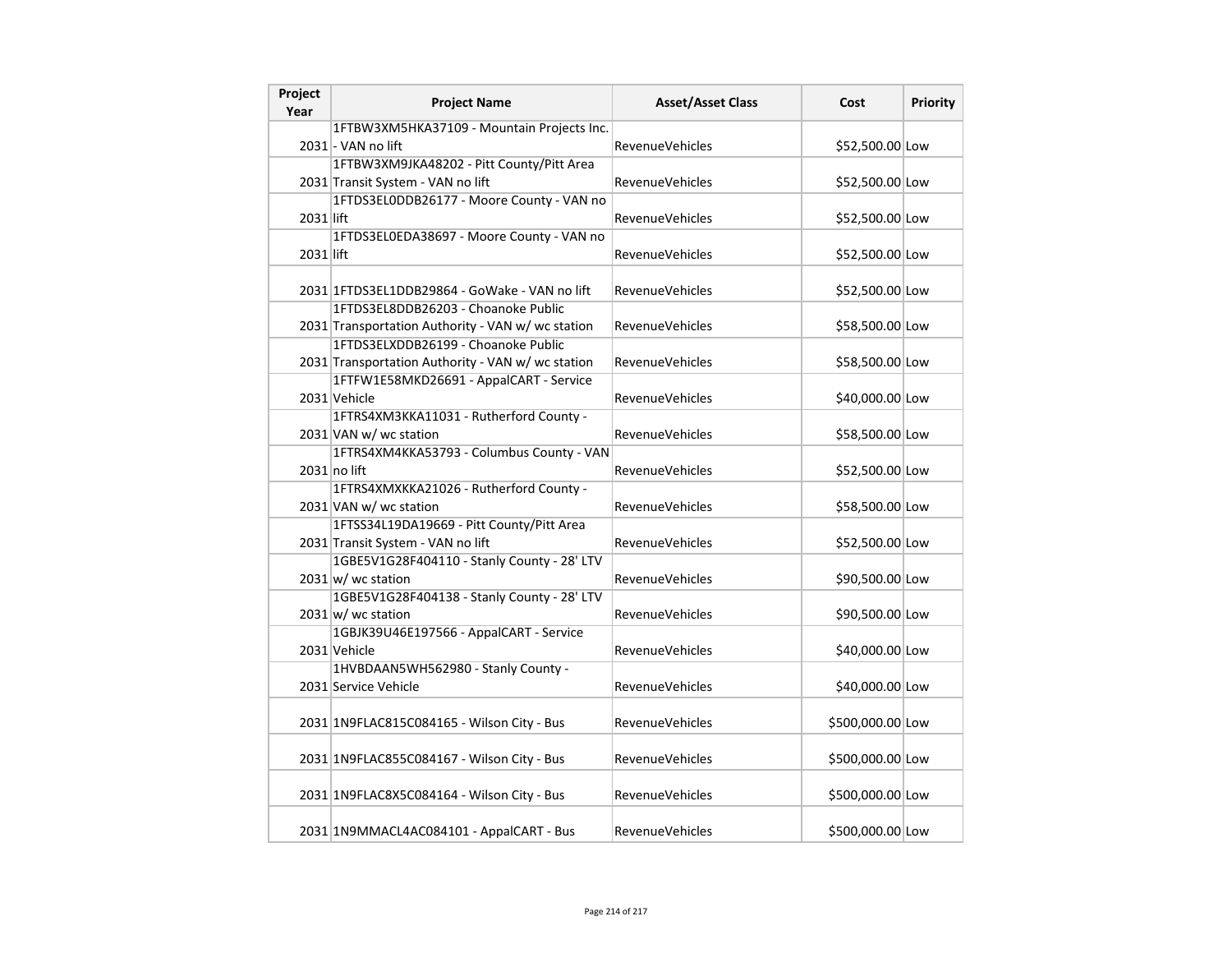| Project<br>Year | <b>Project Name</b>                                  | <b>Asset/Asset Class</b> | Cost             | <b>Priority</b> |
|-----------------|------------------------------------------------------|--------------------------|------------------|-----------------|
|                 | 2031 1N9MMACL6AC084102 - AppalCART - Bus             | <b>RevenueVehicles</b>   | \$500,000.00 Low |                 |
|                 | 1N9MMAL98LC084254 - Chatham Transit                  |                          |                  |                 |
|                 | 2031 Network - BUS - Heavy                           | <b>RevenueVehicles</b>   | \$500,000.00 Low |                 |
|                 | Transportation Authority - Minivan/Crossover         |                          |                  |                 |
|                 | $2031$ no lift                                       | <b>RevenueVehicles</b>   | \$29,000.00 Low  |                 |
|                 | 2C4RC1AG1MR560265 - Davidson County -                |                          |                  |                 |
|                 | 2031 Minivan/Crossover no lift                       | <b>RevenueVehicles</b>   | \$29,000.00 Low  |                 |
|                 | 2C4RC1AG2MR535231 - Carteret County -                |                          |                  |                 |
|                 | 2031 Minivan/Crossover no lift                       | RevenueVehicles          | \$29,000.00 Low  |                 |
|                 | 2C4RC1AG4MR526577 - Carteret County -                |                          |                  |                 |
|                 | 2031 Minivan/Crossover no lift                       | <b>RevenueVehicles</b>   | \$29,000.00 Low  |                 |
|                 | 2C4RC1AG6MR526578 - Davidson County -                |                          |                  |                 |
|                 | 2031 Minivan/Crossover no lift                       | <b>RevenueVehicles</b>   | \$29,000.00 Low  |                 |
|                 | 2C4RC1AG6MR544143 - Jackson County -                 |                          |                  |                 |
|                 | 2031 Minivan/Crossover w/ wc station                 | <b>RevenueVehicles</b>   | \$45,000.00 Low  |                 |
|                 | 2C4RC1CG1MR507207 - Wilkes Transportation            |                          |                  |                 |
|                 | 2031 Authority - Minivan/Crossover no lift           | <b>RevenueVehicles</b>   | \$29,000.00 Low  |                 |
|                 | 2C4RC1CGXMR507206 - Wilkes Transportation            |                          |                  |                 |
|                 | 2031 Authority - Minivan/Crossover no lift           | <b>RevenueVehicles</b>   | \$29,000.00 Low  |                 |
|                 | 2C4RDGBG0KR778208 - Duplin County -                  |                          |                  |                 |
|                 | 2031 Minivan/Crossover w/ wc station                 | RevenueVehicles          | \$45,000.00 Low  |                 |
|                 | 2C4RDGBG0LR175776 - Columbus County -                |                          |                  |                 |
|                 | 2031 Minivan/Crossover no lift                       | <b>RevenueVehicles</b>   | \$29,000.00 Low  |                 |
|                 | 2C4RDGBG1KR624235 - Gates County -                   |                          |                  |                 |
|                 | 2031 Minivan/Crossover no lift                       | <b>RevenueVehicles</b>   | \$29,000.00 Low  |                 |
|                 | Transportation Authority - Minivan/Crossover         |                          |                  |                 |
|                 | 2031 no lift                                         | RevenueVehicles          | \$29,000.00 Low  |                 |
|                 | 2C4RDGBG3KR767333 - Stanly County -                  |                          |                  |                 |
|                 | 2031 Minivan/Crossover no lift                       | <b>RevenueVehicles</b>   | \$29,000.00 Low  |                 |
|                 | Development District Inc. - Minivan/Crossover        |                          |                  |                 |
|                 | $2031$ no lift                                       | <b>RevenueVehicles</b>   | \$29,000.00 Low  |                 |
|                 | 2C4RDGBG4KR560868 - Stanly County -                  |                          |                  |                 |
|                 | 2031 Minivan/Crossover no lift                       | <b>RevenueVehicles</b>   | \$29,000.00 Low  |                 |
|                 | Development District Inc. - Minivan/Crossover        |                          |                  |                 |
|                 | 2031 no lift                                         | RevenueVehicles          | \$29,000.00 Low  |                 |
|                 | 2C4RDGBG6LR162868 - Swain County Focal               |                          |                  |                 |
|                 | 2031 Point on Aging Inc. - Minivan/Crossover no lift | RevenueVehicles          | \$29,000.00 Low  |                 |
|                 | 2031 2C4RDGBG7CR324829 - GoWake - VAN no lift        | <b>RevenueVehicles</b>   | \$52,500.00 Low  |                 |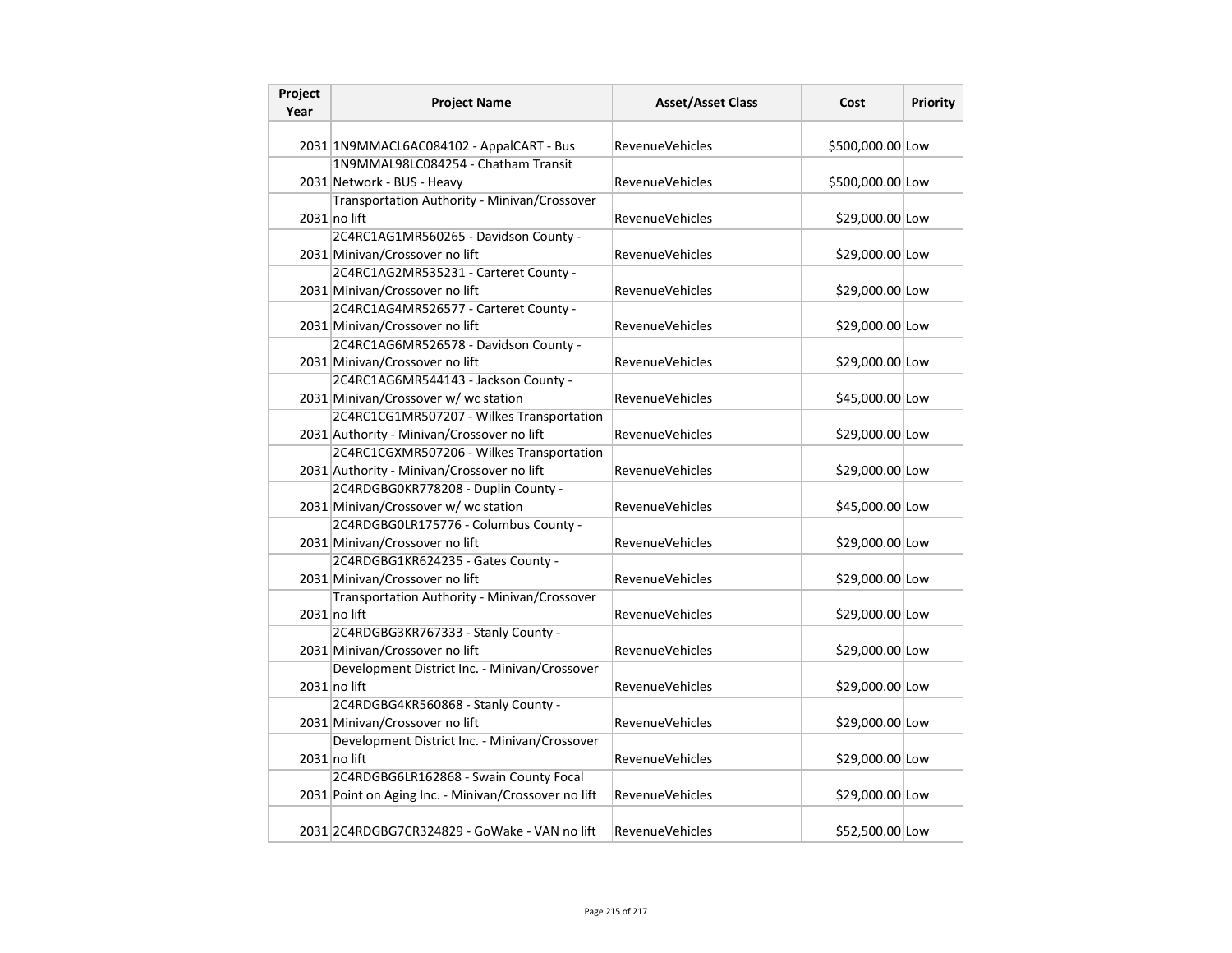| Project<br>Year | <b>Project Name</b>                           | <b>Asset/Asset Class</b> | Cost            | Priority |
|-----------------|-----------------------------------------------|--------------------------|-----------------|----------|
|                 | Development District Inc. - Minivan/Crossover |                          |                 |          |
|                 | 2031 no lift                                  | <b>RevenueVehicles</b>   | \$29,000.00 Low |          |
|                 | 2C4RDGBG8CR374011 - Hoke County -             |                          |                 |          |
|                 | 2031 Minivan/Crossover no lift                | <b>RevenueVehicles</b>   | \$29,000.00 Low |          |
|                 | 2C4RDGBG9CR324833 - City of Rocky Mount -     |                          |                 |          |
|                 | 2031 VAN no lift                              | RevenueVehicles          | \$52,500.00 Low |          |
|                 | 2C4RDGBG9KR560865 - Dare County -             |                          |                 |          |
|                 | 2031 Minivan/Crossover no lift                | RevenueVehicles          | \$29,000.00 Low |          |
|                 | 2C4RDGCG0LR170916 - Harnett County -          |                          |                 |          |
|                 | 2031 Minivan/Crossover no lift                | RevenueVehicles          | \$29,000.00 Low |          |
|                 | 2C4RDGCG3GR350297 - Greene County -           |                          |                 |          |
|                 | 2031 Minivan/Crossover no lift                | RevenueVehicles          | \$29,000.00 Low |          |
|                 | 2C4RDGCG3LR240120 - Alleghany County -        |                          |                 |          |
|                 | 2031 Minivan/Crossover no lift                | <b>RevenueVehicles</b>   | \$29,000.00 Low |          |
|                 | Transportation Authority - Minivan/Crossover  |                          |                 |          |
|                 | 2031 no lift                                  | <b>RevenueVehicles</b>   | \$29,000.00 Low |          |
|                 | 2C4RDGCG5LR240121 - Alleghany County -        |                          |                 |          |
|                 | 2031 Minivan/Crossover no lift                | <b>RevenueVehicles</b>   | \$29,000.00 Low |          |
|                 | 2C4RDGCG7GR365837 - Orange County -           |                          |                 |          |
|                 | 2031 Minivan/Crossover no lift                | <b>RevenueVehicles</b>   | \$29,000.00 Low |          |
|                 | Transportation Authority - Minivan/Crossover  |                          |                 |          |
|                 | $2031$ no lift                                | <b>RevenueVehicles</b>   | \$29,000.00 Low |          |
|                 | 2C4RDGCG9KR759638 - Harnett County -          |                          |                 |          |
|                 | 2031 Minivan/Crossover no lift                | <b>RevenueVehicles</b>   | \$29,000.00 Low |          |
|                 | 2C4RDGCG9LR170915 - Harnett County -          |                          |                 |          |
|                 | 2031 Minivan/Crossover no lift                | RevenueVehicles          | \$29,000.00 Low |          |
|                 | 2C4RDGCGXFR719543 - Rutherford County -       |                          |                 |          |
|                 | 2031 VAN no lift                              | <b>RevenueVehicles</b>   | \$52,500.00 Low |          |
|                 | Transportation Authority - Minivan/Crossover  |                          |                 |          |
|                 | $2031$ w/ wc station                          | <b>RevenueVehicles</b>   | \$45,000.00 Low |          |
|                 | 2C7WDGBG2KR728562 - Rutherford County -       |                          |                 |          |
|                 | 2031 Minivan/Crossover no lift                | <b>RevenueVehicles</b>   | \$29,000.00 Low |          |
|                 | 2C7WDGBG3FR606248 - Martin County -           |                          |                 |          |
|                 | 2031 Minivan/Crossover w/ wc station          | <b>RevenueVehicles</b>   | \$45,000.00 Low |          |
|                 | 2C7WDGBG4KR800944 - Clay County -             |                          |                 |          |
|                 | 2031 Minivan/Crossover w/ wc station          | <b>RevenueVehicles</b>   | \$45,000.00 Low |          |
|                 | Transportation Authority - Minivan/Crossover  |                          |                 |          |
|                 | $2031$ no lift                                | <b>RevenueVehicles</b>   | \$29,000.00 Low |          |
|                 | 2C7WDGBG6JR203535 - Macon County -            |                          |                 |          |
|                 | 2031 Minivan/Crossover no lift                | <b>RevenueVehicles</b>   | \$29,000.00 Low |          |